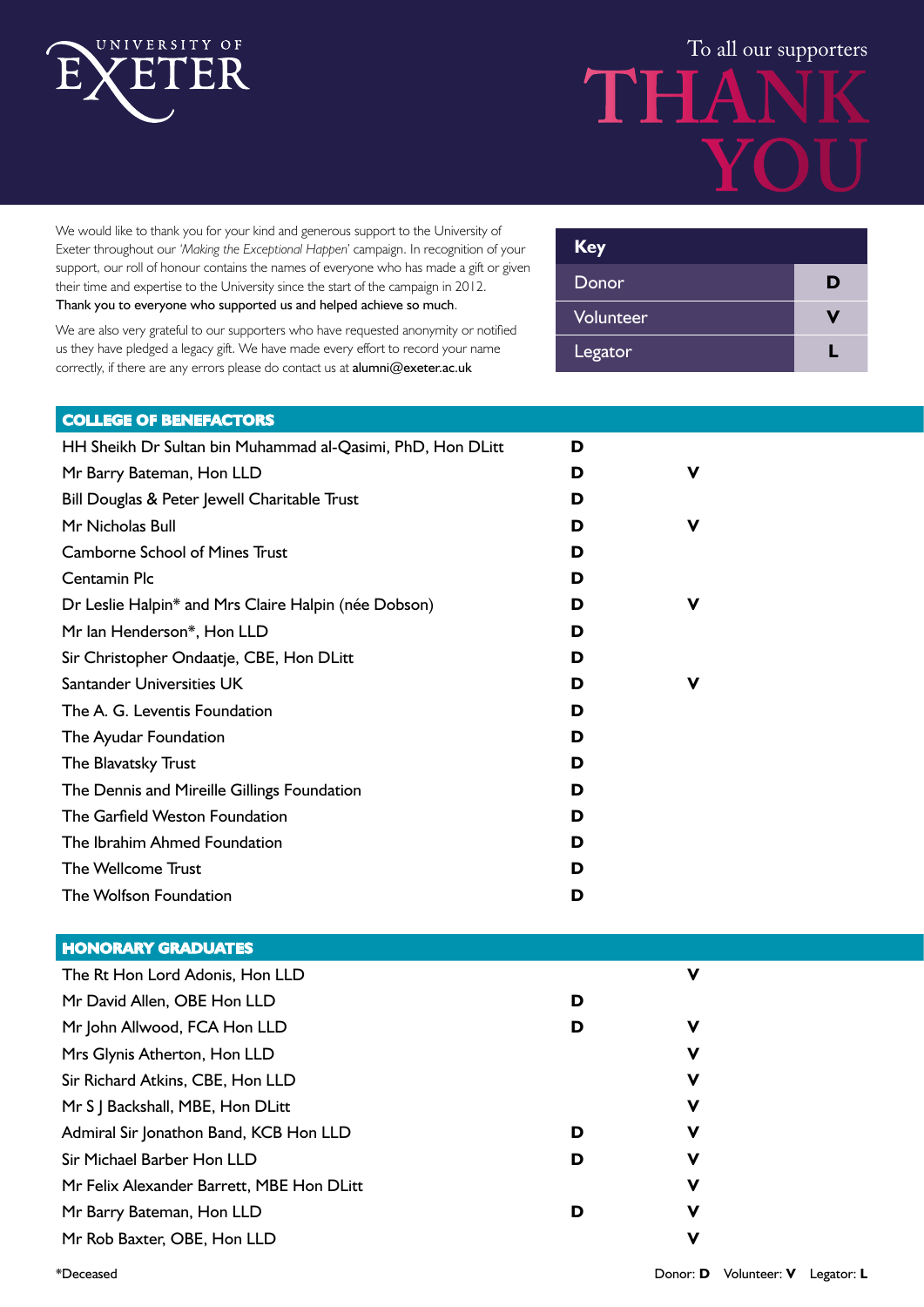| Baroness Benjamin, DBE, DL, Hon DLitt                 |   | V |   |
|-------------------------------------------------------|---|---|---|
| Professor Sir John Beringer, Hon DSc, CBE             | D |   |   |
| Lord Bilimoria, CBE, DL, Hon LLD                      |   | V |   |
| Mr Philip Bostock OBE, DL, Hon LLD                    | D |   |   |
| Mr Don Boyd, Hon DLitt                                |   | ۷ |   |
| Ms Helen Brand, OBE, Hon LLD                          |   | V |   |
| Mrs Sarah Buck, OBE, Hon DEng                         |   | V |   |
| Professor Philip Burke CBE, FRS, Hon DSc*             | D |   |   |
| Lord Cameron of Dillington, Hon LLD                   |   | ۷ |   |
| Mr N Canning Hon DLitt                                |   | ۷ |   |
| Dame A J Carnwath, DBE, Hon LLD                       | D | ۷ |   |
| Ms S Chakrabarti, CBE Hon LLD                         |   | V |   |
| Lord Clarke of Stone-Cum-Ebony, Hon LLD, QC           |   | ۷ |   |
| Mr Graham Cole, CBE, Hon LLD                          | D | v |   |
| Mr Alan Cotton, Hon DLitt                             |   | V |   |
| Professor Francis Cox                                 | D |   | L |
| Sir Eric Dancer KCVO, CBE, KStJ, Hon LLD              | D | ۷ | L |
| Ms Ann Daniels Hon LLD                                |   | ۷ |   |
| Professor Dame Sally Claire Davies, GCB, DBE, Hon DSc |   | ۷ |   |
| Sir Peter Davis, Hon LLD                              | D |   |   |
| Sir Richard Dearlove, KCMG, OBE, Hon LLD              |   | V |   |
| Mr Jonathan Dimbleby Hon LLD                          | D | ۷ |   |
| Dr Elizabeth Earland Hon LLD                          | D |   |   |
| Mr Steve Edge Hon LLD                                 | D | V |   |
| Mr David Eldridge, Hon DLitt                          |   | ۷ |   |
| The Rt Hon Lord Justice Elias, Hon LLD                | D | v |   |
| Mr Edward Farwell, MBE, Hon LLD                       |   | v |   |
| Jim French, CBE Hon LLD                               |   | v |   |
| Mr Gardner, OBE Hon LLD                               | D | ۷ |   |
| Dr Andrew Garrad, CBE Hon DEng                        |   | ۷ |   |
| Dr Dennis Gillings, PhD, CBE, Hon DSc, Hon LLD        | D | v |   |
| Dr Mireille Gillings, Hon DSc                         | D | v |   |
| Ms T Gleadowe Hon DLitt                               |   | v |   |
| Ms Elaine M. Goodwin Hon DLitt                        |   | ۷ |   |
| Mr N Gowing, Hon DLitt                                |   | ۷ |   |
| Baroness Greenfield, CBE, Hon LLD                     |   | v |   |
| Mr Clive W Gronow Hon DSc                             | D |   |   |
| Judge Demetrios Hadjihambis Hon LLD                   |   | v |   |
| Mr Pen Hadow, Hon LLD                                 |   | v |   |
| Ms Camilla Hampshire Hon LLD                          |   | v |   |
| Karime Hassan Hon LLD                                 | D |   |   |
| Professor Ruth Hawker, OBE, Hon LLD                   | D | ۷ |   |
| Professor Hayman, FRS Hon DSc                         | D |   |   |
| Mr Leo Hickman Hon DLitt                              |   | v |   |
| Ms Lindsey Hilsum, Hon Dlitt                          |   | ۷ |   |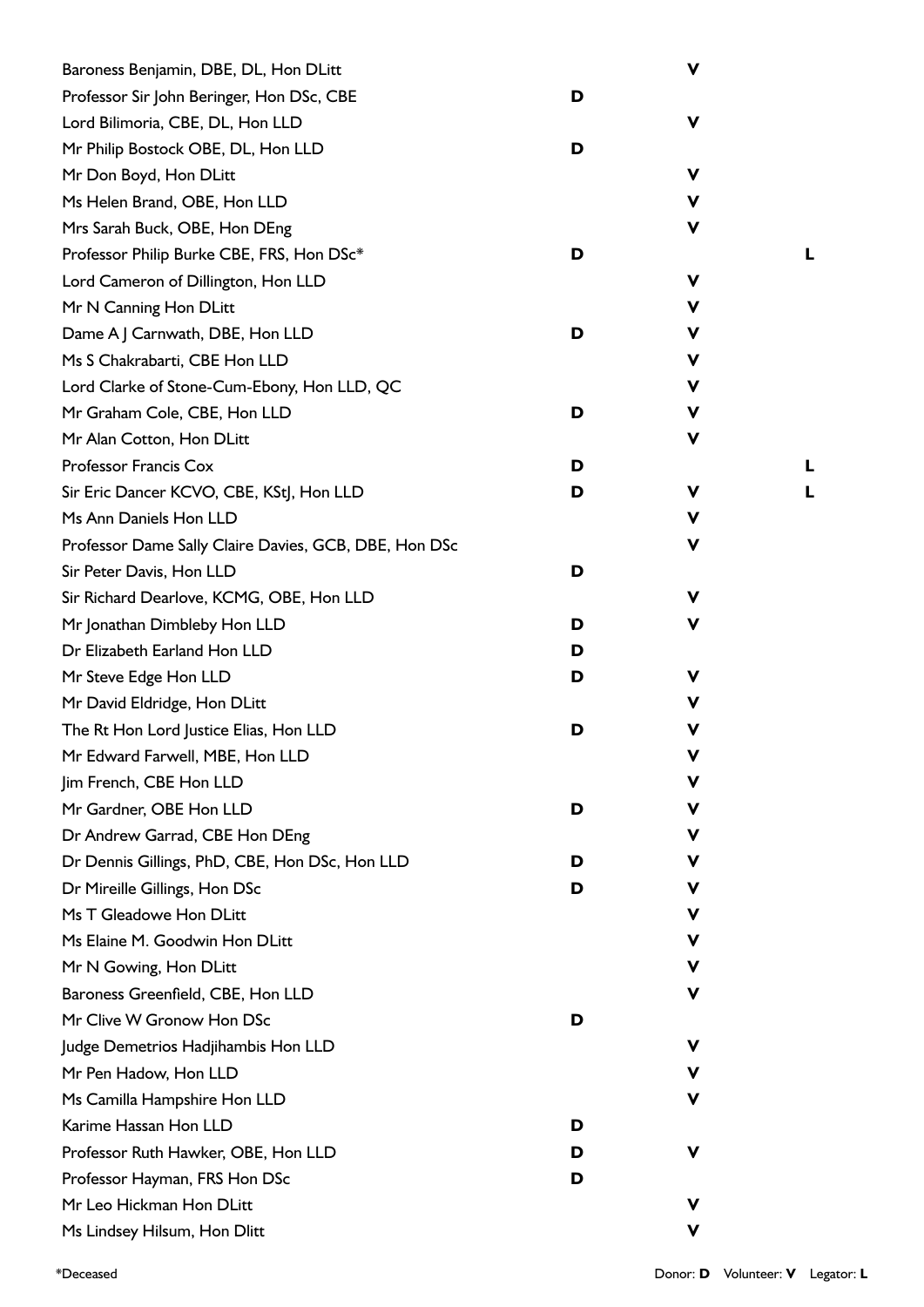| Mr John Hirst, CBE, Hon DSc                     |   | V |   |
|-------------------------------------------------|---|---|---|
| Mr T P Hollingsworth, OBE, Hon LLD              |   | V |   |
| Richard Hughes Hon LLD                          | D |   | L |
| Ms R Hunt, Hon LLD                              |   | V |   |
| Mr Armando Iannucci, OBE, Hon DLitt             |   | ۷ |   |
| Professor Iversen, CBE, Hon DSc, FRS            | D |   |   |
| Mr Paul Jackson, Hon Dlitt                      | D | v |   |
| Mr K Jackson Hon DLitt                          |   | ۷ |   |
| Dr A Jellicoe Hon DEng                          |   | V |   |
| Sir P J D Job, KBE Hon LLD                      | D | v |   |
| Ms Sigrid Kaag, Hon LLD                         |   | ۷ |   |
| Dame Mary Keegan, DBE Hon LLD                   |   | v |   |
| Baroness H A Kennedy, QC, FRSA, Hon LLD         |   | V |   |
| Mr Wol Kolade, CBE, Hon LLD                     | D | v |   |
| Mr S Kumar Hon LLD                              |   | V |   |
| Mr Peter Lacey, Hon LLD                         | D |   |   |
| Ms Harriet Lamb, CBE, Hon LLD                   |   | v |   |
| Emeritus Professor Lang, FRS Hon DSc*           | D |   | L |
| Dame Suzi Leather, DBE Hon LLD                  |   | v |   |
| Dr Clive Lee Hon DEng                           | D |   |   |
| Mr Peter Lord, CBE, Hon LLD                     |   | V |   |
| Ms Margaret Lorenz, Hon LLD*                    | D |   | L |
| Mr Roderick MacSween Hon DLitt                  | D | V |   |
| Dame Hilary Mantel, DBE, FRSL, Hon DLitt        |   | V |   |
| Dame Dr Clare Marx, DBE, DL, FRCS, Hon DSc      | D | V |   |
| Dr Brian May, CBE, Hon DSc                      |   | v |   |
| Ms Mandy McBain, MBE, Hon LLD                   |   |   |   |
| Mrs Deborah Meaden, Hon LLD                     |   | v |   |
| Miss Abigail L Morgan, OBE, Hon DLitt           |   | v |   |
| Lord Myners of Truro, CBE, Hon LLD              | D |   |   |
| The Rt Hon Lord D Neuberger, Hon LLD            |   | v |   |
| Sir Robin Nicholson FRS, FREng, Hon DSc         | D |   |   |
| Sir Christopher Ondaatje, CBE, Hon DLitt        | D |   |   |
| Mrs Joanne Pavey, MBE, LLD                      |   | V |   |
| Ms L Penhaul Hon LLD                            |   | v |   |
| Professor Sir Denis Pereira Gray, OBE, Hon DSc  | D |   |   |
| Colonel Lucy Pond, Hon LLD                      | D | v |   |
| Mr J Porritt, CBE, Hon LLD                      |   | V |   |
| Mr Ian Powell Hon LLd                           | D | v |   |
| Sir Michael Pownall, KCB, Hon DLitt             | D | ۷ |   |
| Sir Philip Pullman, CBE, FRSL, Hon DLitt        |   | V |   |
| Professor Stewart P Purvis, CBE, Hon LLD        |   | v |   |
| Mr Peter Randall-Page Hon DLitt                 |   | V |   |
| Professor Teresa Rees, CBE, AcSS, FRSA, Hon LLD | D | V |   |
| Sir Tony Robinson, Hon LLD                      |   | V |   |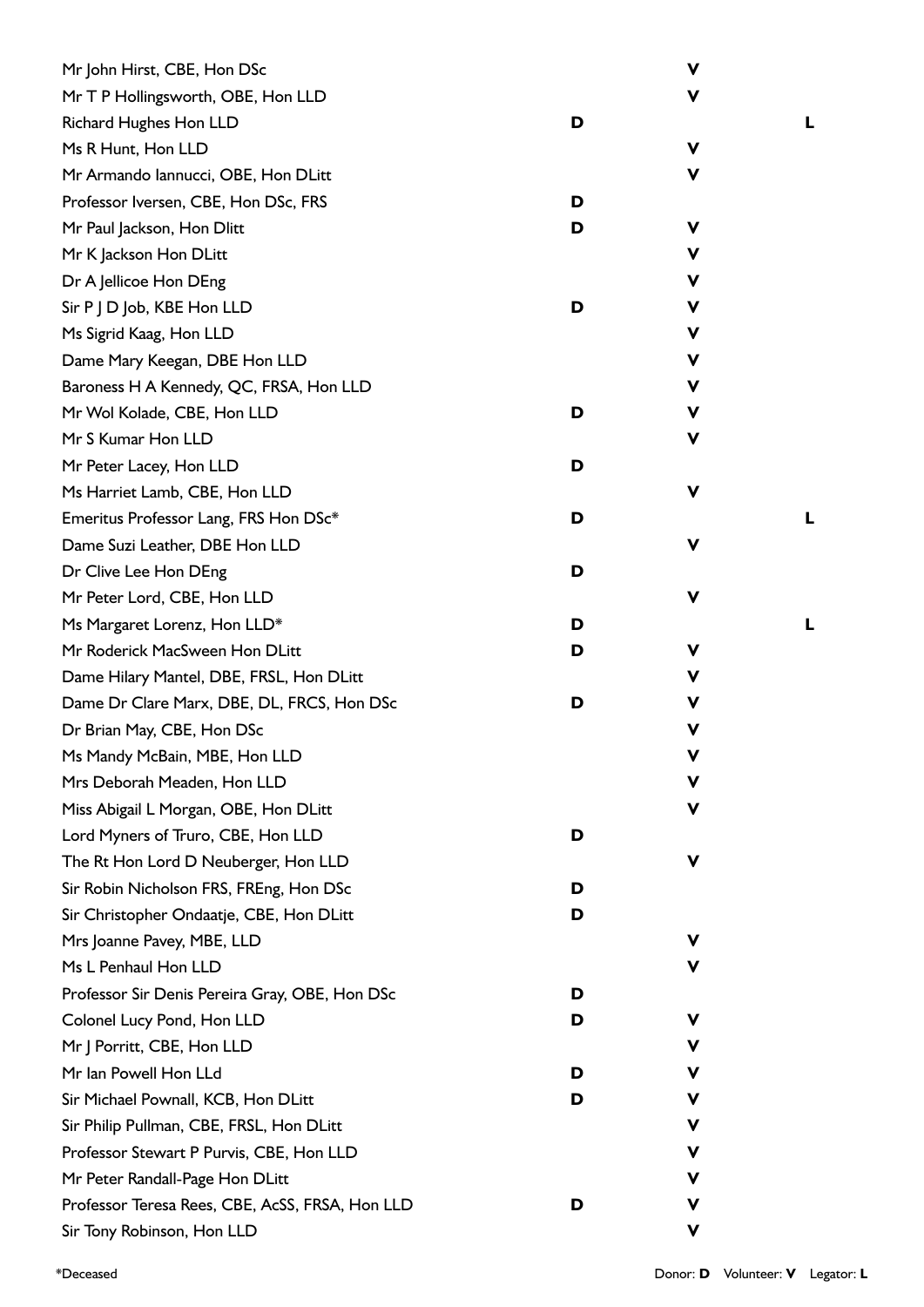| Ms J K Rowling, CH, OBE, Hon DLitt                 |   | $\mathbf v$ |  |
|----------------------------------------------------|---|-------------|--|
| Sir Anthony Salz, Hon LLD                          |   | v           |  |
| Mr Russell Seal, OBE Hon LLD                       | D | v           |  |
| Baroness F S Shackleton of Belgravia, LVO, Hon LLD | D | V           |  |
| Sir Thomas and Lady Shebbeare, KCVO, Hon LLD       | D | V           |  |
| Sir Timothy Smit, KBE Hon LLD                      |   | V           |  |
| Dato Ambiga Sreenevasan, Hon LLD                   |   | v           |  |
| Lady Lucy Studholme, Hon DLitt                     | D | V           |  |
| Mr H B Tagholm Hon DSc                             |   | V           |  |
| Rev Canon J A Thurmer, Hon DDiv*                   | D |             |  |
| Dr Simon Timson, Hon DSc                           |   | V           |  |
| Mr Thomas Trevor Hon DLitt                         |   | V           |  |
| Professor Sir David Tweedie, Hon LLD               | D |             |  |
| Professor Sir William Wakeham, Hon DSc             | D | V           |  |
| Dr Richard Ward, PhD, FRSA, Hon LLD                | D | V           |  |
| Mr Neil Woodford, CBE Hon LLD                      | D |             |  |
| Sir Clive Woodward, OBE Hon LLD                    |   | V           |  |

| <b>ALUMNI</b>                                 |   |             |  |
|-----------------------------------------------|---|-------------|--|
| <b>1938</b>                                   |   |             |  |
| Dr Maurice Morgan*                            | D | L           |  |
|                                               |   |             |  |
| 1939                                          |   |             |  |
| Mr Cyril Tucker                               | D |             |  |
| 1940                                          |   |             |  |
| Mr Bryan Emery, FRSC*                         | D |             |  |
| 1943                                          |   |             |  |
| Mr Donald Whittaker* and Mrs Muriel Whittaker | D |             |  |
| 1944                                          |   |             |  |
| Mr Peter Corbett*                             | D |             |  |
| Emeritus Professor Lang, FRS Hon DSc*         | D | L           |  |
|                                               |   |             |  |
| 1945                                          |   |             |  |
| Mr Ian Watt*                                  | D |             |  |
| 1946                                          |   |             |  |
| Mrs Margaret Bates (née Sargent)*             | D | L           |  |
| 1947                                          |   |             |  |
| Mr Colin Winter                               | D | $\mathbf v$ |  |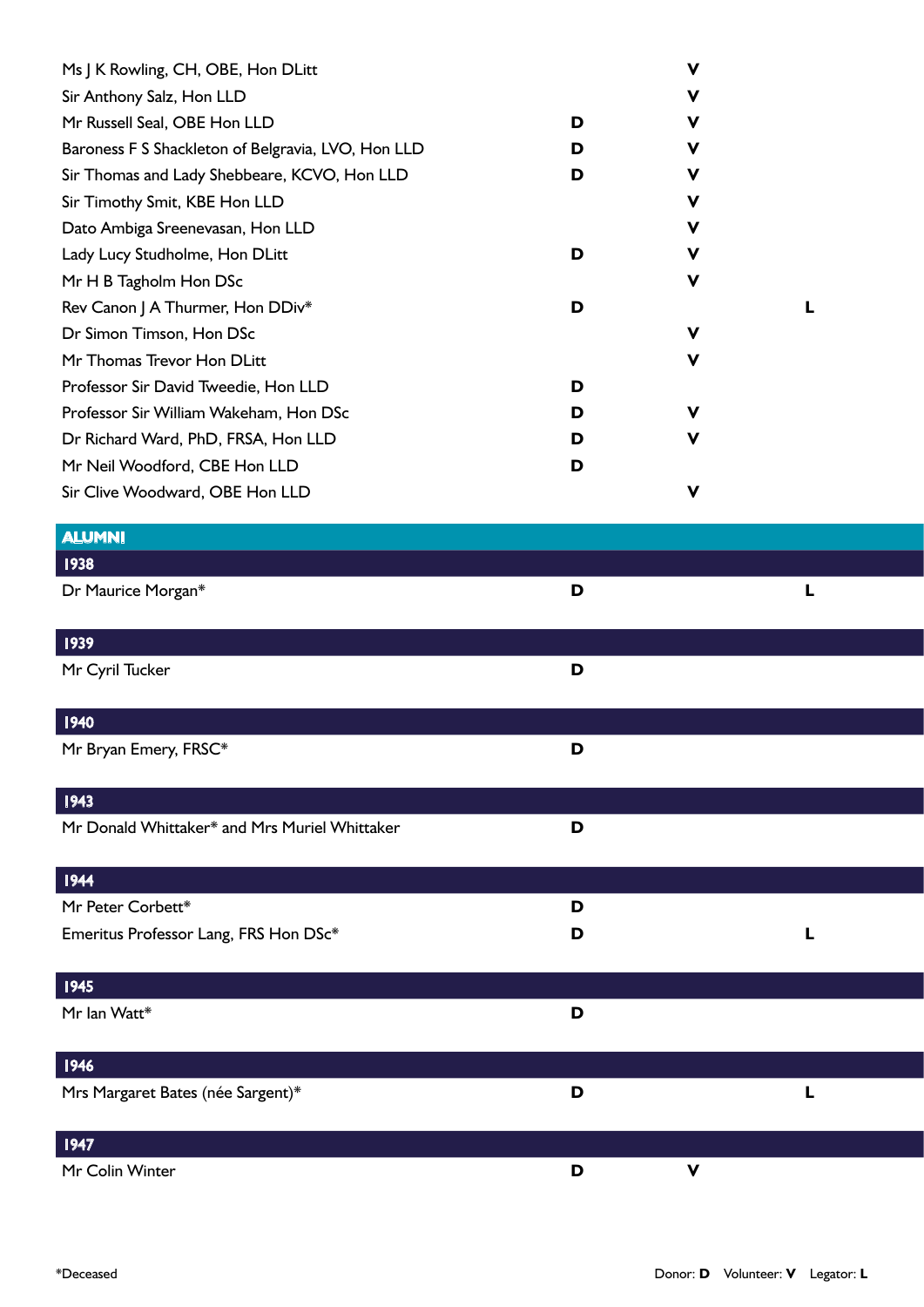| <b>1948</b>                                           |   |             |   |  |
|-------------------------------------------------------|---|-------------|---|--|
| Mr Don Cawthron* and Mrs Sheila M Cawthron            | D | v           |   |  |
| Mrs P A Cowen                                         | D |             |   |  |
| Mrs Pauline Phillips (née Mitchell)                   | D |             |   |  |
| Mrs Freda Winter (née Thorpe)                         | D |             |   |  |
|                                                       |   |             |   |  |
| <b>1949</b>                                           |   |             |   |  |
| Miss Paddy Ching                                      | D |             |   |  |
| Mrs Ann Hart (neé Gardener)*                          | D |             | L |  |
| Professor W E J Neal                                  | D |             |   |  |
| Dr Sidney Self*                                       | D |             |   |  |
| Mrs R E Tongue                                        | D |             |   |  |
|                                                       |   |             |   |  |
| 1950                                                  |   |             |   |  |
| Mrs Marion Croft (née Guy)*                           | D |             |   |  |
| Mrs Ruth Daniel*                                      | D |             |   |  |
| Mrs Sheila Deutsch (née Ralph)                        | D |             |   |  |
| Mr J Michael Harvey*                                  | D |             |   |  |
| Miss Valerie Pettit, OBE*                             | D |             |   |  |
| Mr A S Reeves                                         |   | v           |   |  |
| Ms Maire Steadman                                     | D |             |   |  |
| Mr Ronald Waldron and Dr Mary Waldron (née Dodd)*     | D |             |   |  |
| Mr Donald Walker* and Mrs A E Walker                  | D |             | L |  |
| Miss Valerie White                                    | D |             |   |  |
|                                                       |   |             |   |  |
| 95                                                    |   |             |   |  |
| Miss Patricia Bath                                    | D |             |   |  |
| Mr John D A Floyd*                                    | D |             |   |  |
| Mr Peter Gregory                                      | D |             |   |  |
| Mrs Shelagh-Maureen Neville                           | D |             |   |  |
| Mr John Padgham* and Mrs Jean Padgham (née Edwards)   | D |             |   |  |
| Mr Alan Ranger* Mrs Naina Ranger                      | D |             |   |  |
| Mr John Tough                                         | D |             |   |  |
| Mr Ronald Waldron and Dr Mary Waldron (née Dodd)*     | D |             |   |  |
| Mr Raymond and Mrs Julie Watts                        | D | v           | L |  |
| Mrs Margaret M W Williamson                           |   | ۷           |   |  |
|                                                       |   |             |   |  |
| 1952                                                  |   |             |   |  |
| Mr William and Mrs Margaret Braddick (née Bower)      | D | $\mathbf v$ |   |  |
| Mr Derek Brereton                                     | D |             |   |  |
| Dr Peter Cannon and Mrs Elaine Cannon (née Moosdorf)* | D | V           |   |  |
| Mr Alexander Copeland                                 |   | v           |   |  |
| Mr Bryan Denington*                                   | D |             |   |  |
| Mr W John Dunford* and Mrs Sylvia Dunford             | D |             |   |  |
| Mr James Hollensteiner                                | D | V           |   |  |
|                                                       |   |             |   |  |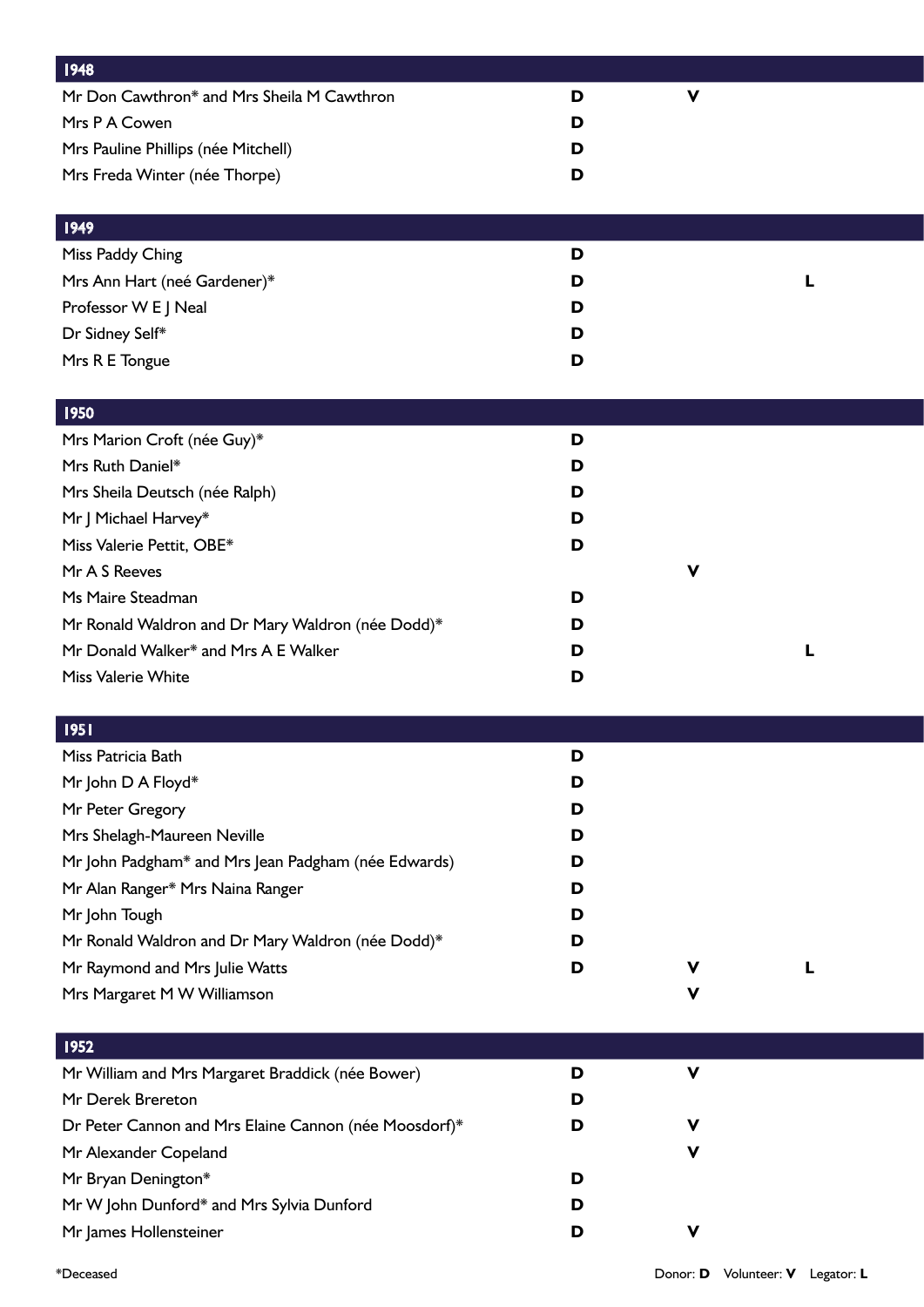| Mr John Jenkins & Pamela Jenkins<br>Mrs J M Jones<br>Miss Hilary Marston*<br>Mr Alan Ranger* Mrs Naina Ranger<br>Mrs Josephine Urban (née Johnson) | D<br>D<br>D<br>D<br>D | V | L |  |
|----------------------------------------------------------------------------------------------------------------------------------------------------|-----------------------|---|---|--|
| 1953                                                                                                                                               |                       |   |   |  |
| Professor Philip Burke CBE, FRS* and Ms Valerie Martin                                                                                             | D                     |   | L |  |
| Mr Rob Cookman                                                                                                                                     | D                     |   |   |  |
| Mr L J Crook*                                                                                                                                      | D                     |   |   |  |
| Mr David Hunt* and Mrs Shirley Hunt (née Ward)                                                                                                     | D                     | V |   |  |
| Revd Ian Mackie* and Mrs Heather Mackie                                                                                                            | D                     |   | L |  |
| Mr Arthur Rowles*                                                                                                                                  | D                     |   |   |  |
| <b>1954</b>                                                                                                                                        |                       |   |   |  |
| Mrs Ann Margaret Boulton                                                                                                                           | D                     |   |   |  |
| Mrs Patricia Colbert (née Sullivan)                                                                                                                | D                     |   |   |  |
| Dr Elizabeth Edwards (née Tasker)*                                                                                                                 | D                     |   |   |  |
| Mr and Mrs Hywel Jeffreys*                                                                                                                         | D                     |   |   |  |
| Emeritus Professor Robert Langridge                                                                                                                | D                     |   |   |  |
| <b>Miss Loraine Martin</b>                                                                                                                         | D                     |   |   |  |
| Mr Keith Meecham                                                                                                                                   | D                     | v |   |  |
| Mr Donald and Mrs Jill Moore (nèe Febrey)*                                                                                                         | D                     | V |   |  |
| Revd Donald and Mrs Wendy Moxon (née Yorath)                                                                                                       | D                     |   |   |  |
| Mrs Anne Saunders (née New)                                                                                                                        | D                     |   |   |  |
| Mr Bernie Sluman and Mrs Fran Sluman                                                                                                               |                       | V |   |  |
| Mrs Iris Sutton (née Locke)                                                                                                                        | D                     |   |   |  |
| 1955                                                                                                                                               |                       |   |   |  |
| Dr Gordon Ayerst*                                                                                                                                  | D                     |   | L |  |
| Mrs June Banham                                                                                                                                    | D                     |   |   |  |
| <b>Revd Martin P Brion</b>                                                                                                                         | D                     |   |   |  |
| Ms Shelagh Darbyshire                                                                                                                              | D                     |   |   |  |
| Mr George Duller* and Mrs Margaret Duller                                                                                                          | D                     |   |   |  |
| Mrs Margaret Gabbutt (née Kidd)*                                                                                                                   | D                     |   |   |  |
| Mr Alan Hackett*                                                                                                                                   | D                     |   |   |  |
| Mr Robert Joshnson* and Mrs Valerie Johnson                                                                                                        | D                     |   |   |  |
| Mr Frederick Lawrence* and Mrs Tessa Lawrence (née Reardon)                                                                                        | D                     |   |   |  |
| Professor Peter Lewis*                                                                                                                             | D                     |   | L |  |
| Mrs P M Montgomery (née Graham)*                                                                                                                   | D                     |   |   |  |
| Dr John Mundy                                                                                                                                      |                       | V |   |  |
| Dr Derek Smith                                                                                                                                     |                       | V |   |  |

Dr Smith **D V** Mr Geoffrey Smith\* and Mrs Margaret Smith **D**

Mr Martin Summers and Mrs Merle Summers (née Miles)\* **D**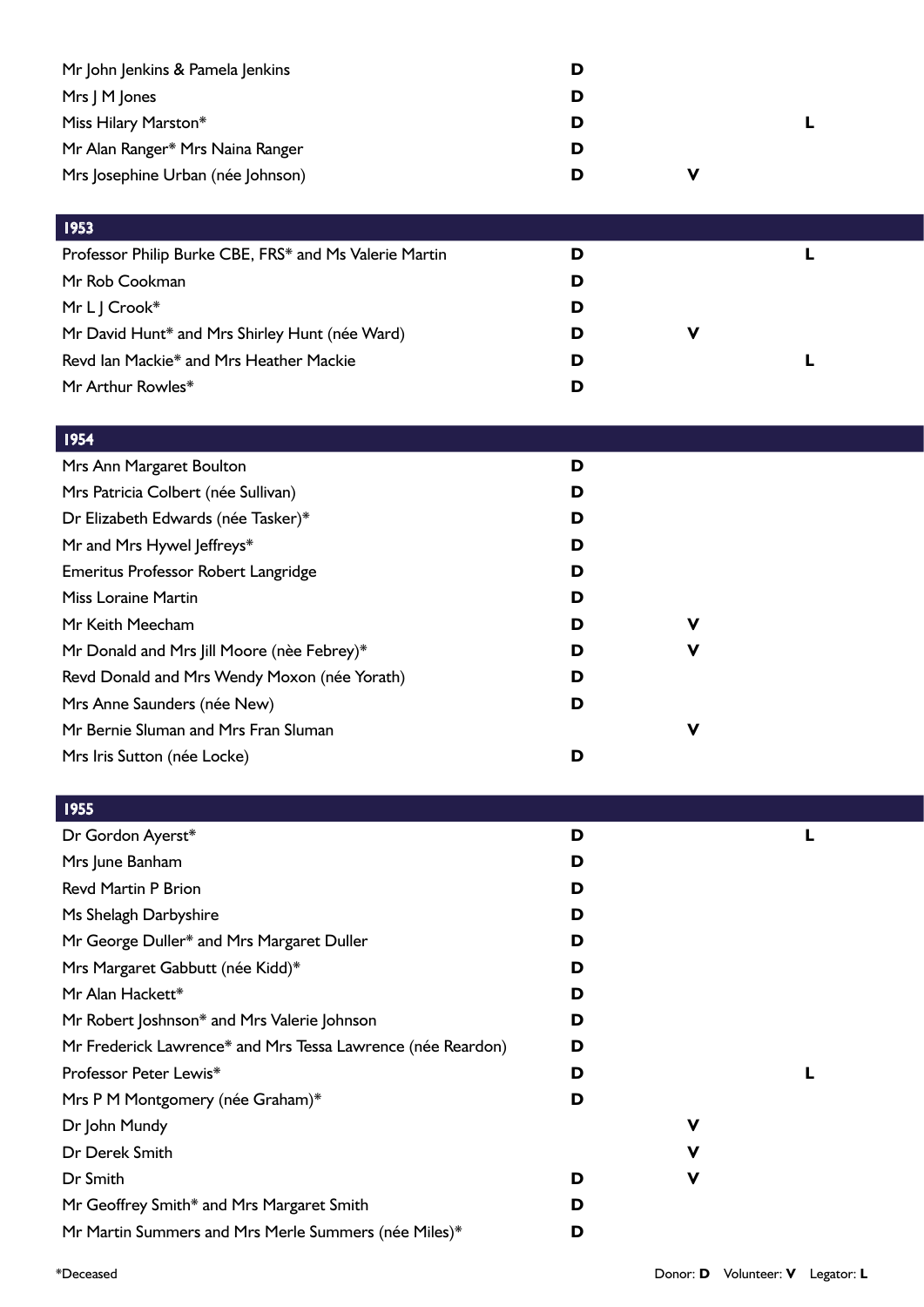| 1956                                                        |   |   |  |
|-------------------------------------------------------------|---|---|--|
| Miss R Brand                                                | D |   |  |
| Mrs Thelma Bridge (née Hubble) and Mr Keith Bridge          | D |   |  |
| Miss Judith Church*                                         | D |   |  |
| Mrs Jean Fordham (née Kelly)                                | D |   |  |
| Mr Graham Gambling                                          | D |   |  |
| Mrs Peggy Gray (née Blanks)                                 | D |   |  |
| Miss Cynthia Hawes                                          | D |   |  |
| Mr Albert Horton                                            | D |   |  |
| Mr Robert Joshnson* and Mrs Valerie Johnson                 | D |   |  |
| Mr Frederick Lawrence* and Mrs Tessa Lawrence (née Reardon) | D |   |  |
| Mrs J R Lloyd                                               | D |   |  |
| Dr Gordon Mitchell and Mrs Shirley Hackett (née Dando)      | D |   |  |
| Mrs M Ordoubadian                                           |   | ν |  |
| Mr William and Mrs Shirley Stonebridge (née Holden)         | D |   |  |
| Mr Martin Summers and Mrs Merle Summers (née Miles)*        | D |   |  |
| Mrs Myfanwy Uglow (née Baxter)                              | D |   |  |
| Mr Clifford Wadey*                                          | D | ۷ |  |

Mr Gerald Williams **D**

| 1957                                                    |   |   |  |
|---------------------------------------------------------|---|---|--|
| Mrs Marion Browning (née Lee)                           | D |   |  |
| Professor Francis Cox and Mrs Valerie Cox (née Weston)* | D |   |  |
| Mr Fred Davies                                          |   | V |  |
| Mrs Jennifer Evans, In Memory of Bob (Robert) Evans*    | D |   |  |
| Mr P F Goodfellow                                       |   | V |  |
| Mr Colin and Mrs Janet Green (née Morgan)               | D |   |  |
| Mrs M J Honey                                           | D |   |  |
| Ms Mary Jennings                                        | D |   |  |
| Mr Ian and Mrs Dawn Nex (née Tyler)                     | D |   |  |
| Mr Terence Portway                                      | D |   |  |
| Mr Kenneth Sheppard                                     | D |   |  |
| Mr William and Mrs Shirley Stonebridge (née Holden)     | D |   |  |
| Dr Elizabeth Walser (née Shillito)                      | D |   |  |
| Mrs Gwendoline Welch*                                   | D |   |  |
| Mr Philip White                                         | D |   |  |
| Mr C J K Wood*                                          | D |   |  |
| Ms Sheila Wooding (née Etheridge)                       | D |   |  |
|                                                         |   |   |  |

| 958                                             |  |
|-------------------------------------------------|--|
| Mr Noel Armstead*                               |  |
| Dr John Blunden* and Professor Margaret Blunden |  |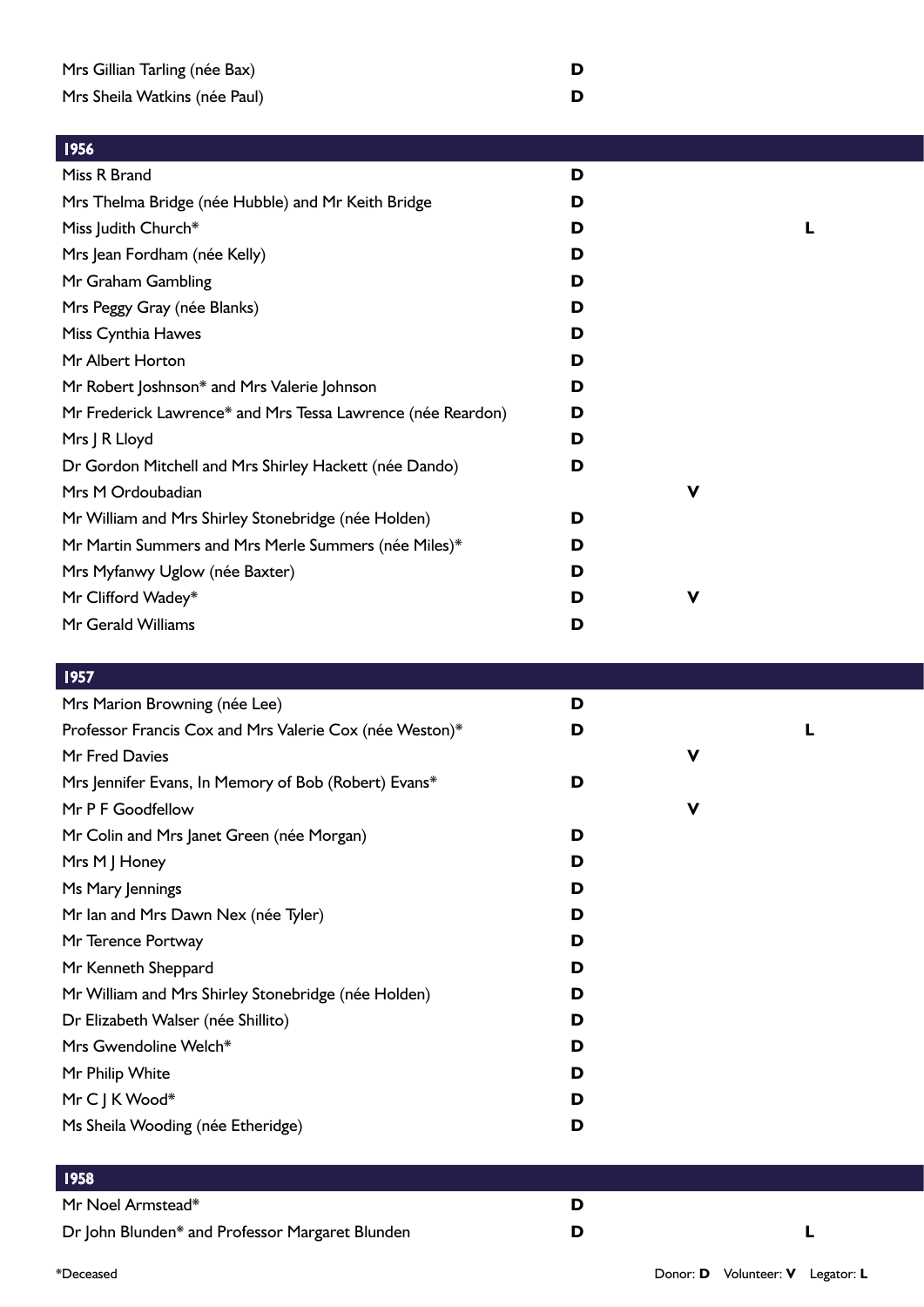| Mr Tom Boothby                                           | D |   |  |
|----------------------------------------------------------|---|---|--|
| Dr George and Mrs Isabel Buxton (née Thomas)             | D |   |  |
| Mrs Gail Byrne                                           | D |   |  |
| Mrs Ann Clifford (née Nex)                               | D |   |  |
| <b>Miss Diane Coombes</b>                                | D |   |  |
| Professor Francis Cox and Mrs Valerie Cox (née Weston)*  | D |   |  |
| Mrs Melody Dougan (née Northcott)                        | D | ۷ |  |
| Mr John Edwards* and Mrs Valerie A Edwards               | D |   |  |
| Mrs Margaret Eley (née Helman)                           |   | V |  |
| Mrs Jennifer Evans, In Memory of Bob (Robert) Evans*     | D |   |  |
| <b>Miss Christine Fulton</b>                             | D |   |  |
| Mr Colin and Mrs Janet Green (née Morgan)                | D |   |  |
| Mr Peter Henson*                                         | D |   |  |
| Mr Colin Howes and Mrs Jacquelin Howes (née Le Bas)*     | D |   |  |
| Lt-Col Brian Hurn and Mrs Sheila Hurn (née Fraser-Smith) | D |   |  |
| Mrs Pamela Latimer (née Gerrard)                         | D |   |  |
| Mr John and Mrs Sheila Morgan (née Barton)               | D |   |  |
| Mrs Denise Mylechreest (née Cox)                         | D |   |  |
| Mr Ian and Mrs Dawn Nex (née Tyler)                      | D |   |  |
| Miss Jill O'Hara                                         | D |   |  |
| Mr Chris Pashley                                         | D |   |  |
| Mr David Reade* and Mrs Mary Reade (née Johns)*          | D |   |  |
| Mr Raymond Simpkins* and Mrs Una Simpkins                | D |   |  |
| Mrs M C Smith                                            | D |   |  |
| Mr Richard Tyson* and Mrs Jenny Tyson (née Bunkle)       | D |   |  |
| Mr Brian Watson                                          | D |   |  |
| Mr Peter Whitfield                                       |   | ۷ |  |

| Mr David Baker                                           | D |  |
|----------------------------------------------------------|---|--|
| Mr Gerald Berwick                                        | D |  |
| Mrs Mary Burnard (née Morgan)                            | D |  |
| Dr George and Mrs Isabel Buxton (née Thomas)             | D |  |
| Mrs Diane Cox                                            | D |  |
| Mr John Edwards* and Mrs Valerie A Edwards               | D |  |
| Mr Roger Farbrother                                      | D |  |
| Dr Heather Franklyn                                      | D |  |
| Mr Geoffrey Gearing                                      | D |  |
| Mr James Gray*                                           | D |  |
| Lt-Col Brian Hurn and Mrs Sheila Hurn (née Fraser-Smith) | D |  |
| Mr J James and Mrs Shelagh James (née Huddle)*           | D |  |
| Mr David Kerswell                                        | D |  |
| Mr Peter King                                            | D |  |
| Mr Duncan Manley                                         | D |  |
| Mrs Margaret May (née Jones)                             |   |  |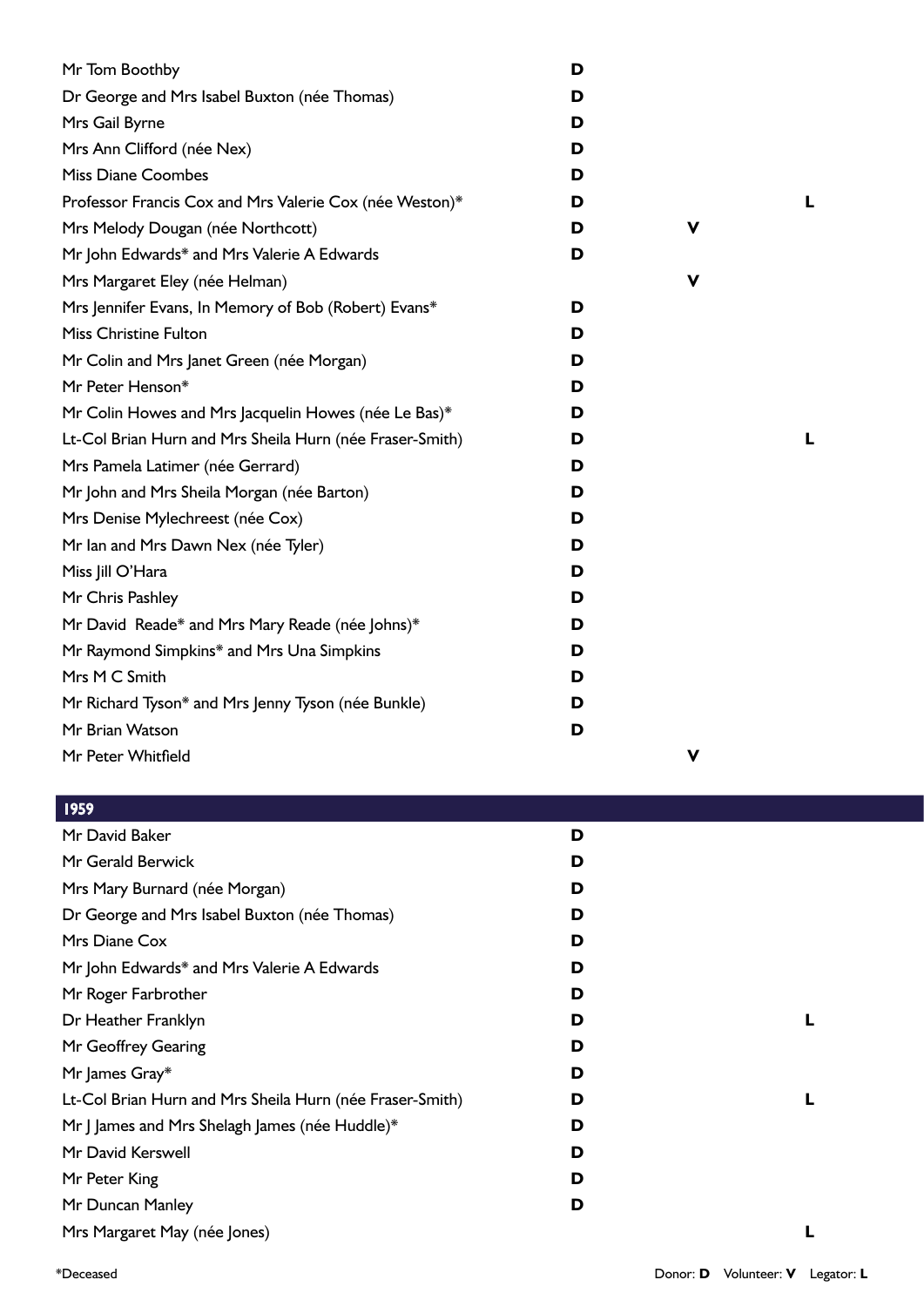| Mr Mark Mills                                   | D |   |  |
|-------------------------------------------------|---|---|--|
| Mr John and Mrs Sheila Morgan (née Barton)      | D |   |  |
| Mr Edwin Nuttall                                | D |   |  |
| Mr John and Mrs Ann Paddon (née Burrows)        | D | v |  |
| Mr Ian Pengelly*                                | D |   |  |
| Mrs Elizabeth Phillips (née Sercombe)           | D |   |  |
| Mr Francis Ramage                               | D |   |  |
| Mrs Roberta Read (née Cairns)*                  | D |   |  |
| Mr David Reade* and Mrs Mary Reade (née Johns)* | D |   |  |
| Mr Gareth Redd* and Mrs Anne Redd (née Hyatt)   | D |   |  |
| Mr Brian Roberts                                | D |   |  |
| Mrs Janet Roskilly (née Key)                    | D |   |  |
| Mr Peter Sampson                                |   | ۷ |  |
| Miss Ruth Scott*                                | D |   |  |
| Dr Beryl Selkon (née Goulding)                  | D |   |  |
| Mr Norman Sutton                                | D |   |  |
| Mrs Laura Tanter (née Nicholls)                 | D |   |  |
| Mr Ian Thomas                                   | D |   |  |
| Mrs Celia Tinker (née Cowles)                   | D |   |  |
| Mrs Ann Weeks (née Blackmore)                   | D |   |  |
| Mrs Margaret White (née True)                   | D |   |  |
| Mrs M M Wood                                    | D |   |  |
| Mr Geoffrey and Mrs Jean Wyborn (née Sims)      | D |   |  |
|                                                 |   |   |  |

| Mrs Janet Atkin (née Mellors)                                        | D |  |
|----------------------------------------------------------------------|---|--|
| Dr John Blunden* and Professor Margaret Blunden                      | D |  |
| Mrs Patricia Brafield (née Gale)                                     | D |  |
| Mr Keith and Mrs Jacqueline Bungay (née Cooper-Harewood)             | D |  |
| Professor Michael Cartwright*                                        | D |  |
| Professor Clive Church                                               | D |  |
| Professor David Clarkson*                                            | D |  |
| Mrs Ann Cook (née Baker)                                             | D |  |
| Mr Michael and Mrs Kathleen Cooper (née Cockett)                     | D |  |
| Mr Lawrence De'Arth - in memory of Desmond Binder (Royal<br>Marines) | D |  |
| Mr W Downing and Mrs Patricia Downing (née Pragnell)                 | D |  |
| Mrs Sarah Doyle (née Garrard)                                        | D |  |
| Mr Geoffrey and Mrs Eileen English (née Iveson)                      | D |  |
| Dr Edward Evans                                                      | D |  |
| Mrs M E Froggatt                                                     | D |  |
| Mrs Ann Gaiger (née Brewster)                                        | D |  |
| Mr David Green                                                       | D |  |
| Mrs Pamela Hampton                                                   | D |  |
| Mrs Judy Hanmer                                                      | D |  |
|                                                                      |   |  |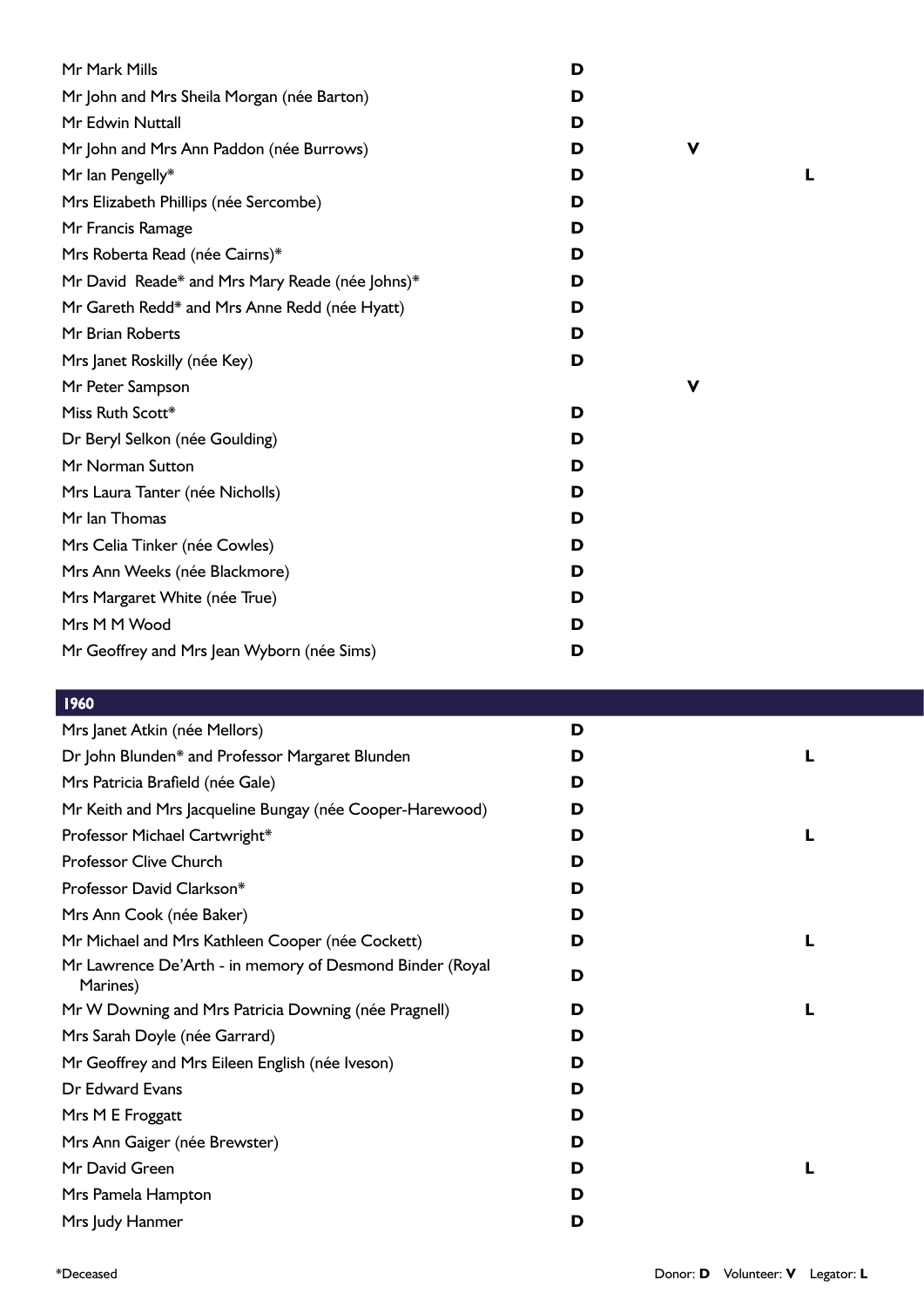| Mrs Priscilla Hannam                                 | D |   |  |
|------------------------------------------------------|---|---|--|
| Mr Rolf Holstein                                     | D |   |  |
| Mr Timothy Jacob                                     | D |   |  |
| Mr Phil Johnson                                      | D |   |  |
| Mr Alexander Lewis                                   | D | v |  |
| Mr David and Mrs Christine Linton (née White)        | D |   |  |
| Dr Edward Llewellyn                                  | D | v |  |
| Mrs Llewelyn Leach (née Simpson)                     | D |   |  |
| Mr Julian Luxton and Mrs Cherry Luxton (née Walker)* | D |   |  |
| Mr Roger and Mrs Dorothy Oldcorn (née Asquith)       | D |   |  |
| Mrs Constance Plas (née Trimmer)                     | D |   |  |
| Mr Gareth Redd* and Mrs Anne Redd (née Hyatt)        | D |   |  |
| Mr Richard Robinson                                  | D |   |  |
| Dr Mike and Mrs Christine Rosenbloom (née Bunton)    | D |   |  |
| Dr Robert Sawyer*                                    | D |   |  |
| Mr Brian Sharp                                       | D |   |  |
| Miss Veronica Simmons                                | D |   |  |
| Mr Richard Tyson* and Mrs Jenny Tyson (née Bunkle)   | D |   |  |
| Mr Michael Walker*                                   | D |   |  |
| Mrs Heather Ward                                     | D |   |  |
| Mrs Sheila Watson (née Carlisle)                     | D |   |  |

| $\blacksquare$ 1701                                          |   |             |   |
|--------------------------------------------------------------|---|-------------|---|
| Mr Anthony Allen, CBE                                        | D |             |   |
| Mr John Balson*                                              | D | V           | L |
| Mrs Teresa Broadbent                                         |   | $\mathbf v$ |   |
| Mrs Margaret Cameron                                         | D |             |   |
| Mrs Susan Carnochan (née Butlin)                             | D |             |   |
| Dr John and Mrs Valerie Carpenter (née Perry)                | D |             |   |
| Mr Brian Cleave                                              | D |             | L |
| Mr Roger O Crittenden                                        |   | V           |   |
| Mrs Patricia Davis in memory of Richard Davis RIP 14/12/2001 | D |             |   |
| Mrs Norma Dawson                                             | D |             |   |
| Major Colin Dutton                                           | D |             |   |
| Mr John Hart                                                 | D |             |   |
| Maureen Mitchell Hirsch                                      | D |             |   |
| Lady Judd (née Christine Willington)                         | D |             |   |
| Miss Sandra Lauder                                           | D |             |   |
| Mr George Miles                                              | D |             |   |
| Mr Peter Nicholson                                           | D |             |   |
| Mr John and Mrs Helen Parsons (née Waterhouse)               | D |             |   |
| Miss Janet Pepper                                            | D |             |   |
| Mrs Joy Reynolds                                             | D |             |   |
| Dr Frederick Sargent                                         | D |             |   |
| Mr Geoffrey Smith* and Mrs Margaret Smith                    | D |             |   |
|                                                              |   |             |   |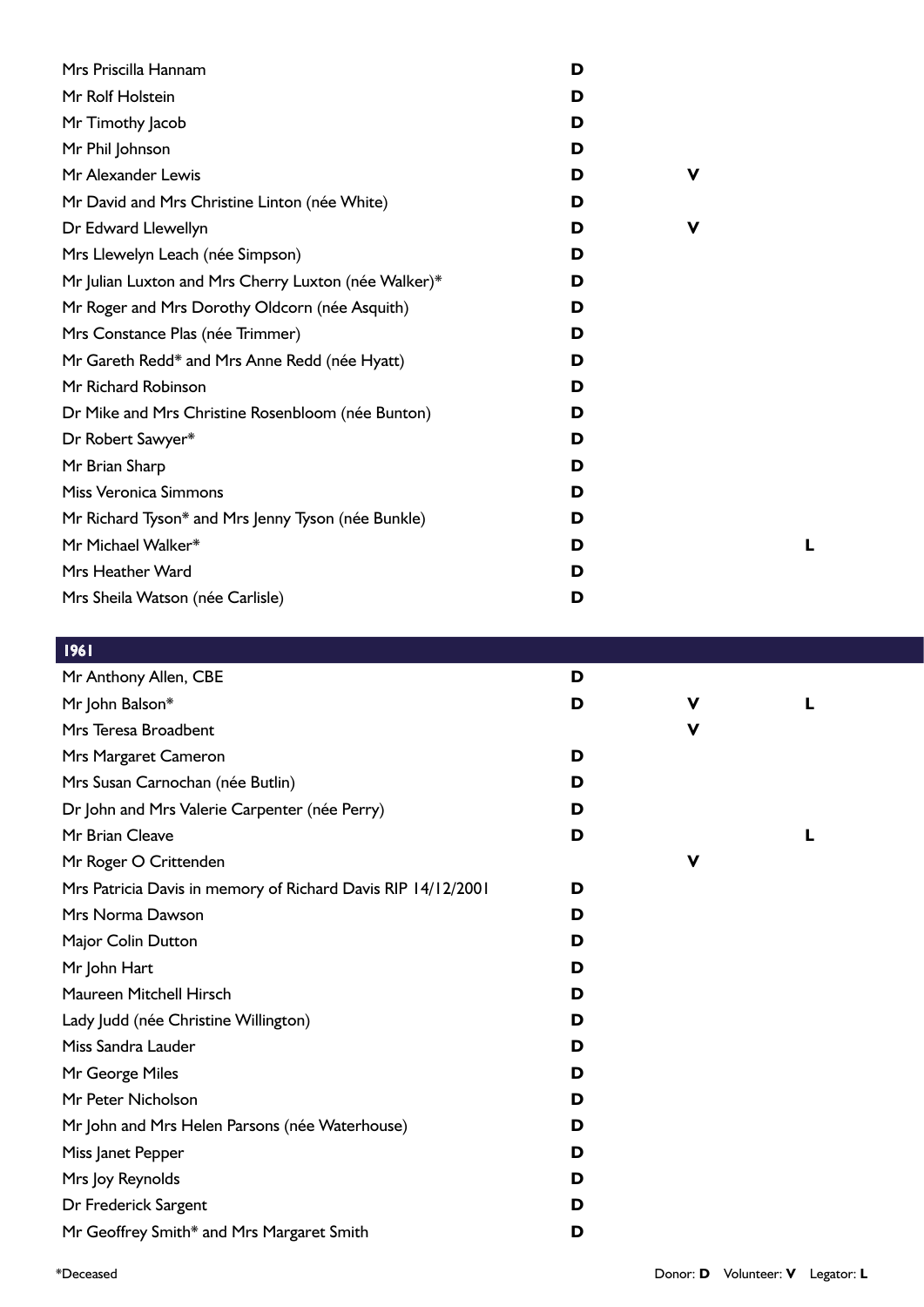| Mr John Stark                              | D |
|--------------------------------------------|---|
| Mrs Virginia Tashian                       | D |
| Dr Edwin Thomas                            | D |
| Mr William Toynbee                         | D |
| Mr John Williams                           | D |
| Dr Martin Williamson                       | D |
| Mr Geoffrey and Mrs Jean Wyborn (née Sims) |   |
|                                            |   |

| Mrs Jennifer Bolton (née Freshwater)                     | D |   |   |  |
|----------------------------------------------------------|---|---|---|--|
| Mr Keith and Mrs Jacqueline Bungay (née Cooper-Harewood) | D |   |   |  |
| Ms Patricia Butler                                       | D |   |   |  |
| Mrs Jacqueline Chandler (née Woodberry)                  | D |   |   |  |
| Mr David Coleman                                         | D |   |   |  |
| Dr Denys Cooper                                          | D |   |   |  |
| <b>Bev Curtis</b>                                        | D |   |   |  |
| Mr Michael Dennis*                                       | D |   |   |  |
| <b>Revd Gillian Evans</b>                                | D |   |   |  |
| Mr Charles and Mrs Margaret Hart (née Harris)            | D |   |   |  |
| Mrs Sue Heinl                                            | D |   |   |  |
| Mrs Elizabeth Hill (née Williams)                        | D |   |   |  |
| Mr Colin Hoare                                           | D |   |   |  |
| Ms Christine Howlett                                     | D |   |   |  |
| Dr William Kirton                                        |   | V |   |  |
| Miss Linda Knapp                                         | D |   |   |  |
| Mr Beverley Knott                                        | D |   |   |  |
| Dr Phillip Lewis                                         | D | V |   |  |
| Mr David and Mrs Christine Linton (née White)            | D |   |   |  |
| Mr Richard Loveys                                        | D |   |   |  |
| Professor Emeritus Michael Manley-Casimir                | D |   |   |  |
| Mrs Patricia McLaren-Turner (née McLaren)                | D |   |   |  |
| Mrs Pamela Morgan                                        | D |   |   |  |
| Ms Minou Moshiri                                         |   |   | L |  |
| Mr Paul Moulden                                          | D |   |   |  |
| Mr John and Mrs Helen Parsons (née Waterhouse)           | D |   |   |  |
| Dr Ian Phillips, PhD, DSc                                |   | v |   |  |
| Ms Victoria Rendle                                       | D |   |   |  |
| Mr John Rickman                                          | D |   |   |  |
| Mrs Noreen Sanders (née Parker)                          | D |   | L |  |
| Mr Ray and Mrs Daphne Sandilands (née Jefferies)         | D |   |   |  |
| Miss Patricia Steel                                      | D |   |   |  |
| Mr Corris and Mrs Joan Thomas (née Gerrans)              | D |   |   |  |
| Mr Roger Thorp                                           | D |   |   |  |
| Mr Brian Wood                                            | D |   | L |  |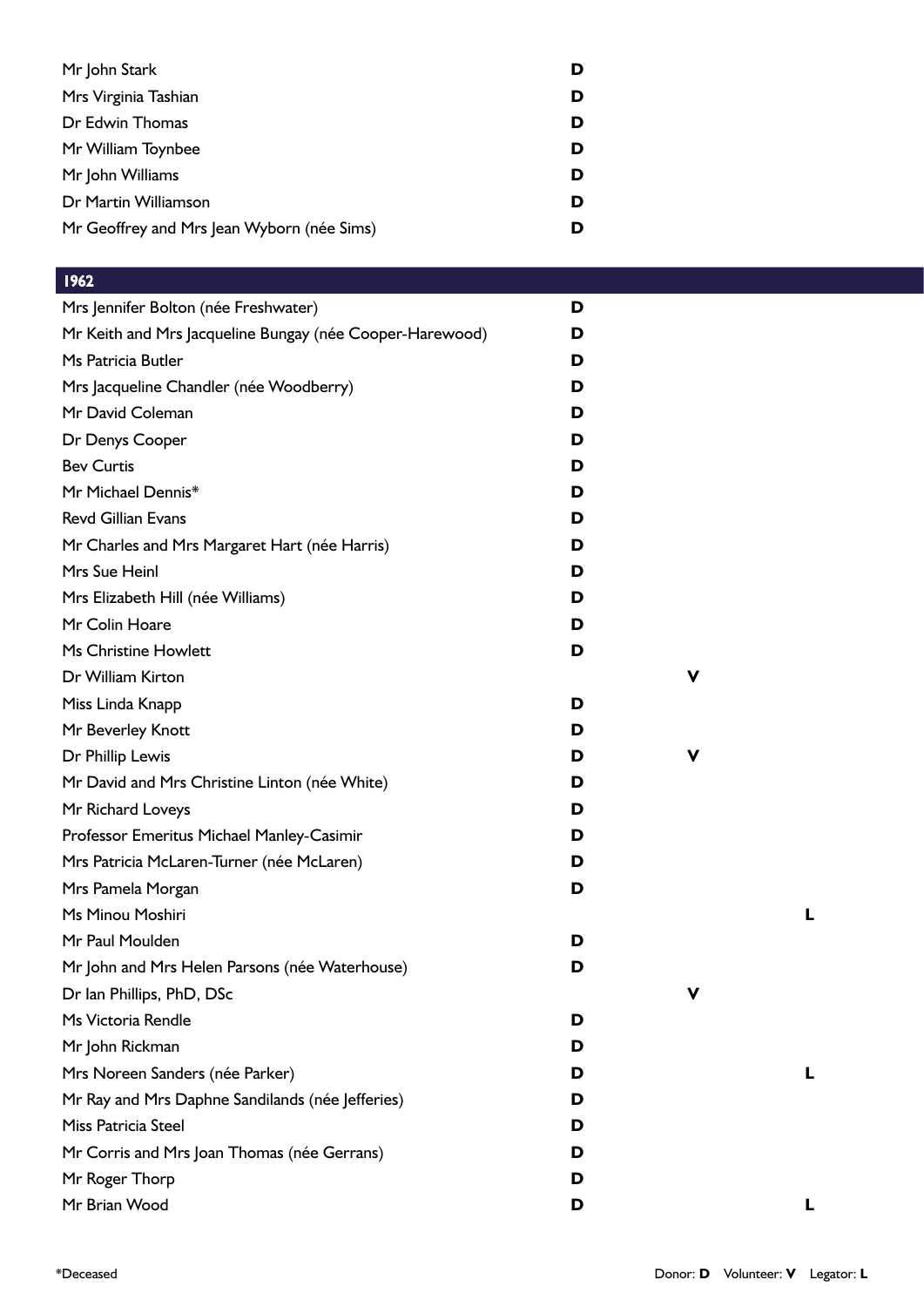| 1963                                                  |   |   |  |
|-------------------------------------------------------|---|---|--|
| Mr Michael Aspray                                     | D | V |  |
| Dr Anthony Brammer                                    | D |   |  |
| Dr Anthony Bromham                                    | D |   |  |
| Mr Timothy Browne*                                    | D |   |  |
| Miss Marie Clarke                                     | D |   |  |
| Dr Graham Daw                                         | D |   |  |
| Dr Romney and Mrs Victoria Duffey (née Rendle)        | D |   |  |
| Mr Kenneth Edworthy                                   | D |   |  |
| Mr Jonathan Farley                                    | D | v |  |
| Mr Martin Fuggle                                      | D | v |  |
| Mr Michael Gallagher                                  | D |   |  |
| Mr Clifford Goodall                                   |   | V |  |
| Mr Brian and Mrs Lucinda Hamill (née Bowles)          | D |   |  |
| Mr Paul Handley                                       | D |   |  |
| Mr John Hill                                          | D |   |  |
| Miss Dinah Jackson                                    | D |   |  |
| Mr Roger Jefferies*                                   | D |   |  |
| Dr John Mair                                          | D |   |  |
| Dr Richard Middleton                                  | D |   |  |
| Revd Donald and Mrs Wendy Moxon (née Yorath)          | D |   |  |
| Dr Julian Overnell and Mrs Denise Overnell (née Dean) | D |   |  |
| Mrs Christine Parkin (née Ward)                       | D |   |  |
| Mrs Marny Peirson                                     | D | V |  |
| Mr David Pierce*                                      | D |   |  |
| Mr Robin and Mrs Penelope Pither (née Wale)           | D |   |  |
| Mr Ray and Mrs Daphne Sandilands (née Jefferies)      | D |   |  |
| Mr Philip Scoble                                      | D |   |  |
| Miss Eileen Simpson                                   | D |   |  |
| Mr John Smith*                                        | D | ۷ |  |
| Mrs Pat Stacey                                        |   | v |  |
| Mrs Hilarie Stevenson (née Hurst)                     | D |   |  |
| Mr Stephen Tansey                                     |   | V |  |
| Mr Corris and Mrs Joan Thomas (née Gerrans)           | D |   |  |
| Mrs Diana Thomson (née Spencer)                       | D |   |  |
| Dr Alan Wills                                         |   | V |  |
| Mr H D Wilsdon                                        | D |   |  |
|                                                       |   |   |  |

| 1964                                         |   |   |  |
|----------------------------------------------|---|---|--|
| Mr Laurence Adams                            | D |   |  |
| Mr David Bays and Mrs Maureen Colledge       | D | ν |  |
| Mrs Ann Brett (née Fenna)                    | D |   |  |
| Ms Kate Bromley-Johns                        | D |   |  |
| Dr A C Brown* and Mrs Myra Brown (née Smith) | D |   |  |
| Mr Norman and Mrs Ruth Butler (née Annear)   | D |   |  |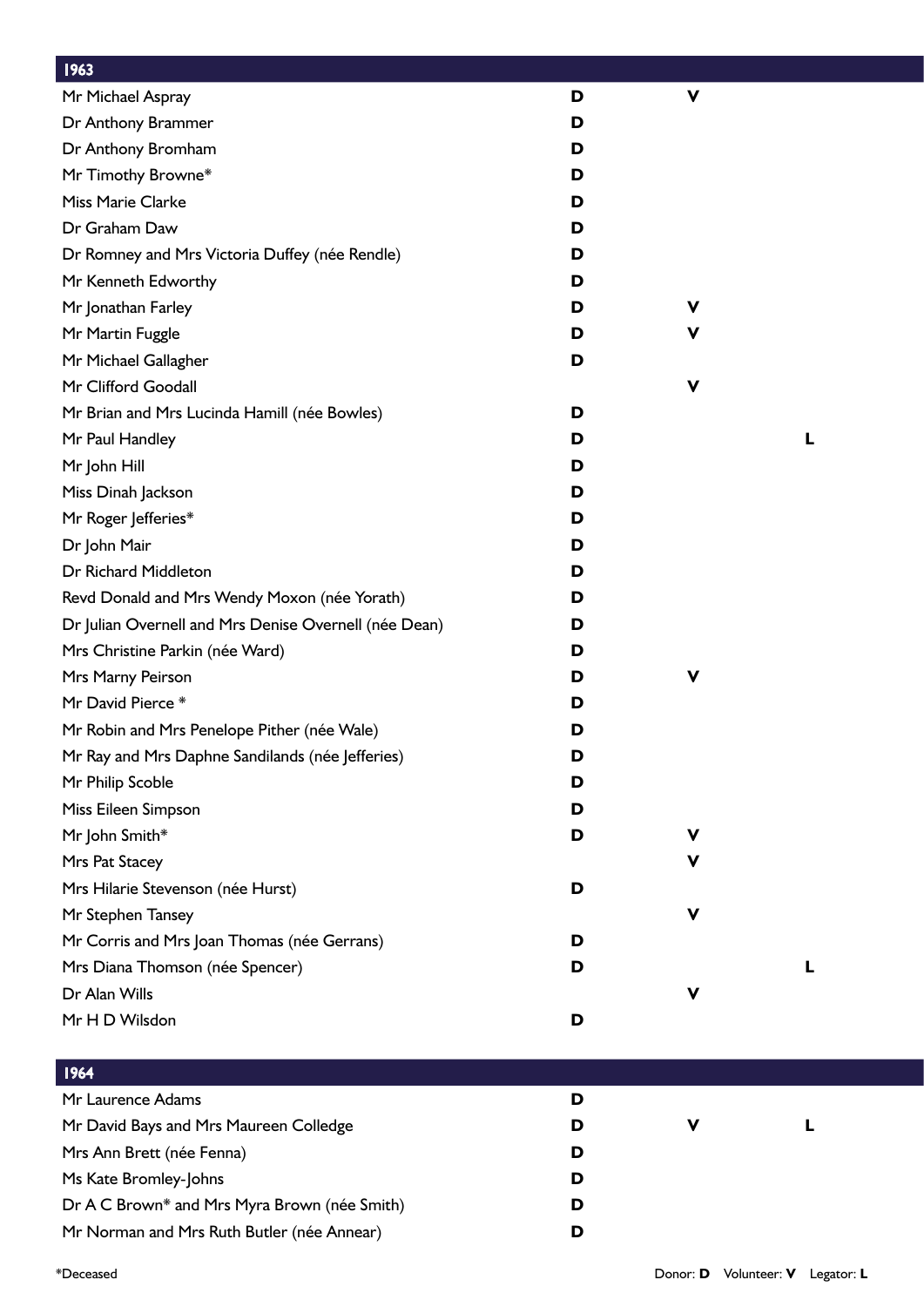| Ms Barbara Clark and Mr Laurence Elton              | D |   |  |
|-----------------------------------------------------|---|---|--|
| Mrs Vivien Clark (née Brown)                        | D |   |  |
| Mr Michael Clive                                    | D |   |  |
| Mr Peter Crawford                                   |   | V |  |
| <b>Miss Margaret Donnelly</b>                       | D |   |  |
| Mrs Jean Fawcett                                    | D |   |  |
| Mrs Susan Firby (née Fry)                           | D |   |  |
| Mr Hugh Fox                                         | D |   |  |
| Dr Michael Green                                    | D |   |  |
| Mr David Hawkins                                    | D |   |  |
| Mr Christopher Heaps                                | D |   |  |
| Ms Carolyn Heathcote                                | D |   |  |
| Mr Frederick Howett*                                | D |   |  |
| Mr Terence Hunt                                     | D |   |  |
| Mr Michael and Mrs Patricia Jones (née Bourton)     | D |   |  |
| Mr William and Mrs Gillian Keeble (née Puckridge)   | D |   |  |
| Mr Robert and Mrs Louie Kennedy (née Ronco)         | D |   |  |
| Mrs Marion Kneebone (née Farrant)                   | D |   |  |
| Mrs Jane Peacock (née Saxton)                       | D |   |  |
| Mr Roy Perry                                        | D | V |  |
| Mr David Pill                                       | D |   |  |
| Mr Terence and Mrs Margaret Preston (née McKenzie)  | D |   |  |
| Mr Philip Rawlings*                                 | D |   |  |
| John W U Roberts                                    | D |   |  |
| Mr Donald Rutherford*                               | D |   |  |
| Mr Anthony Sandford                                 | D |   |  |
| Mrs Pauline Seaton                                  | D |   |  |
| Professor Keith Soothill* and Mrs Jennifer Soothill | D | V |  |
| Mr Michael Weller                                   | D |   |  |
| Ms Jillian Wheeldon                                 | D |   |  |
| Mr Leonard and Mrs Teresa Willcocks (née Healy)     | D |   |  |
| Mr Anthony Wilson                                   | D |   |  |
| Revd Canon Mavis Wilson (née French)                | D |   |  |
| Mrs Josephine Wood                                  | D |   |  |
|                                                     |   |   |  |
| 1965                                                |   |   |  |
| Mr Brian and Mrs Marie Adams (née Worsley)          | D |   |  |
| Mr Anthony Allen                                    | D |   |  |
| Reverend G Anderson                                 | D |   |  |
| Mr John Ayling                                      | D | V |  |
| Mrs Thelma Ayres (née Wright)                       | D |   |  |
| Mr Roger and Mrs Judith Barker (née Norman)         | D |   |  |
| Mr D Barrett                                        | D |   |  |
| Mrs Jennifer Bedford (née Ball)                     | D |   |  |
| Miss Margaret Bedford                               | D |   |  |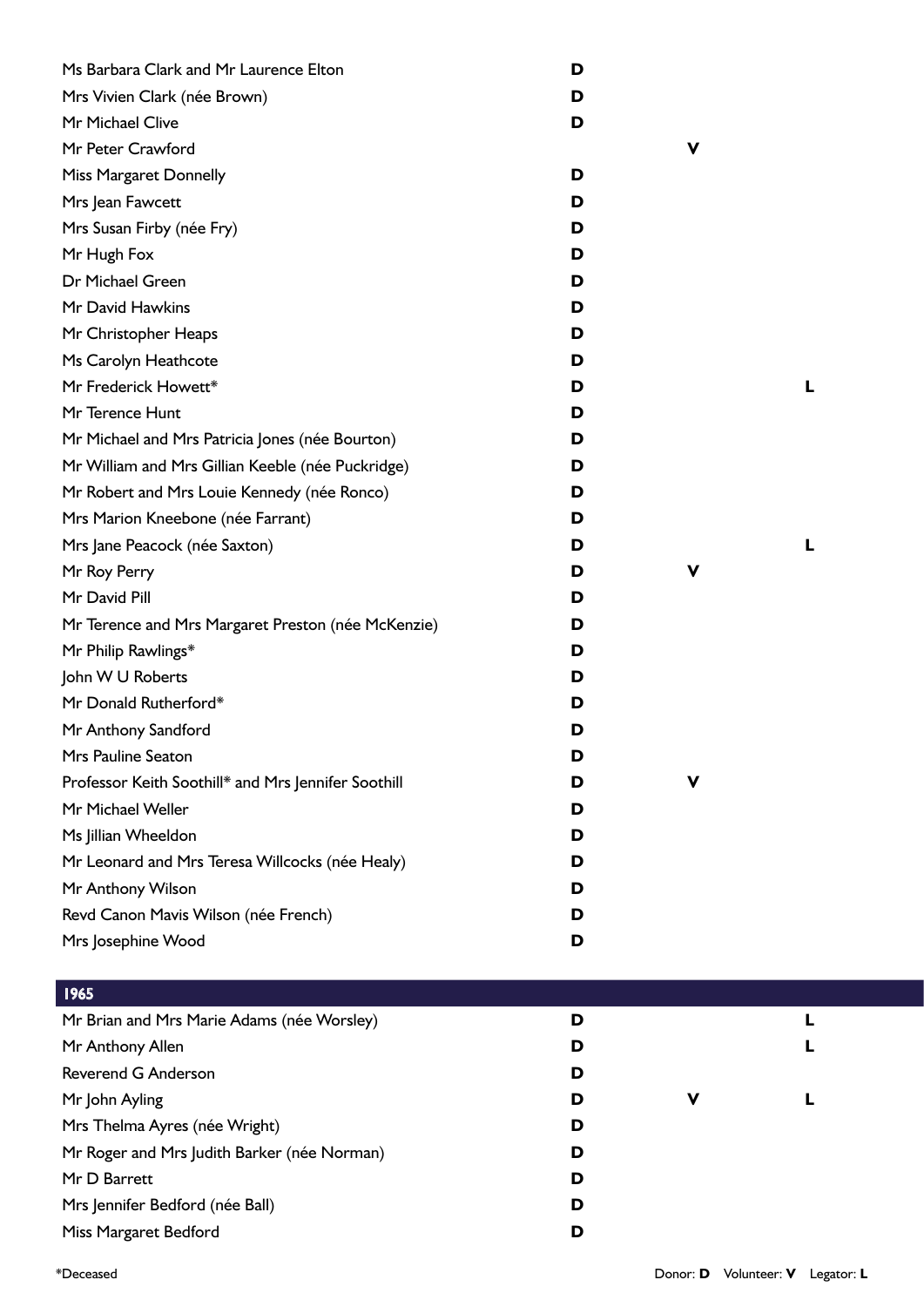| Mr James Berreen                                              |   | V |   |
|---------------------------------------------------------------|---|---|---|
| Mr Michael Biggs                                              | D |   |   |
| Dr A C Brown* and Mrs Myra Brown (née Smith)                  | D |   |   |
| Mr Bill Caulfeild-Browne                                      | D |   |   |
| Mr Geoffrey Clements and Mrs Christine Clements (neé Petrie)* | D |   | L |
| Mrs Kay Collier (née Trussler)                                | D |   |   |
| Mr Barrie and Mrs Julia Comber (née Farrow)                   | D |   |   |
| Mr Peter Cousins                                              | D |   |   |
| Revd Professor Julia Davies                                   | D | v |   |
| Mrs Janet Dewes (née Rowlands)                                | D |   |   |
| Professor John Dunkley                                        | D |   |   |
| Mr Ian Elderkin* and Mrs Pamela Elderkin (née Taylor)         | D |   |   |
| Mr Peter Felix                                                | D |   |   |
| Mrs Hilary Fender, FRSA                                       | D |   |   |
| Mr Christopher Fogg                                           | D |   |   |
| Mr John Friend                                                | D |   |   |
| Professor Ghassem Ghazi                                       |   | ν |   |
| Mr Keith Godsmark                                             | D |   |   |
| Mr Martin and Mrs Ann Goodanew (née Horbury)                  | D |   |   |
| Mr Roger and Mrs Sally Gurney (née Bomphrey)                  | D |   |   |
| Mrs Sally Harris                                              | D |   |   |
| Mr Duncan Harrison and Mrs G M Harrison                       | D |   |   |
| Mr Richard and Mrs Eileen Hart (née Curtis)                   | D |   |   |
| Mrs Patricia Heathcote (née Sharpe)                           | D |   |   |
| Mrs Vivienne Heeley                                           | D |   |   |
| Mr Armyn Hennessy                                             | D |   | L |
| Mr R.H. and Mrs Jennifer Hepworth (née Deamer)                | D |   |   |
| <b>Professor Bruce Hobbs</b>                                  | D |   |   |
| Dr Michael Homer                                              | D |   |   |
| Mr Robert Horn                                                | D | ۷ |   |
| Mrs Ann Horner (née Ireland)                                  | D |   |   |
| Mr Colin Howes and Mrs Jacquelin Howes (née Le Bas)*          | D |   |   |
| Mr Ronald and Mrs Madeline Hussey (née Walker)                | D |   |   |
| Mrs June Izbicki (née Barr)                                   | D |   |   |
| Mr Michael and Mrs Patricia Jones (née Bourton)               | D |   |   |
| Mr Robert and Mrs Louie Kennedy (née Ronco)                   | D |   |   |
| Ms Janet Lamb                                                 |   | V |   |
| Dr Michael and Mrs Maureen Lawrence (née Blennerhassett)      | D |   |   |
| Mr David Mann                                                 | D |   |   |
| Mr John and Mrs Frances Martyn (née Williams)                 | D |   | L |
| Mr Brian Mastin                                               | D |   |   |
| Mr Peter Monahan                                              | D |   |   |
| Mrs Carol Mullin                                              |   |   | L |
| Revd Martyn and Mrs Linda Newman (née Griffin)                | D |   |   |
| Dr Christopher Page*                                          | D |   |   |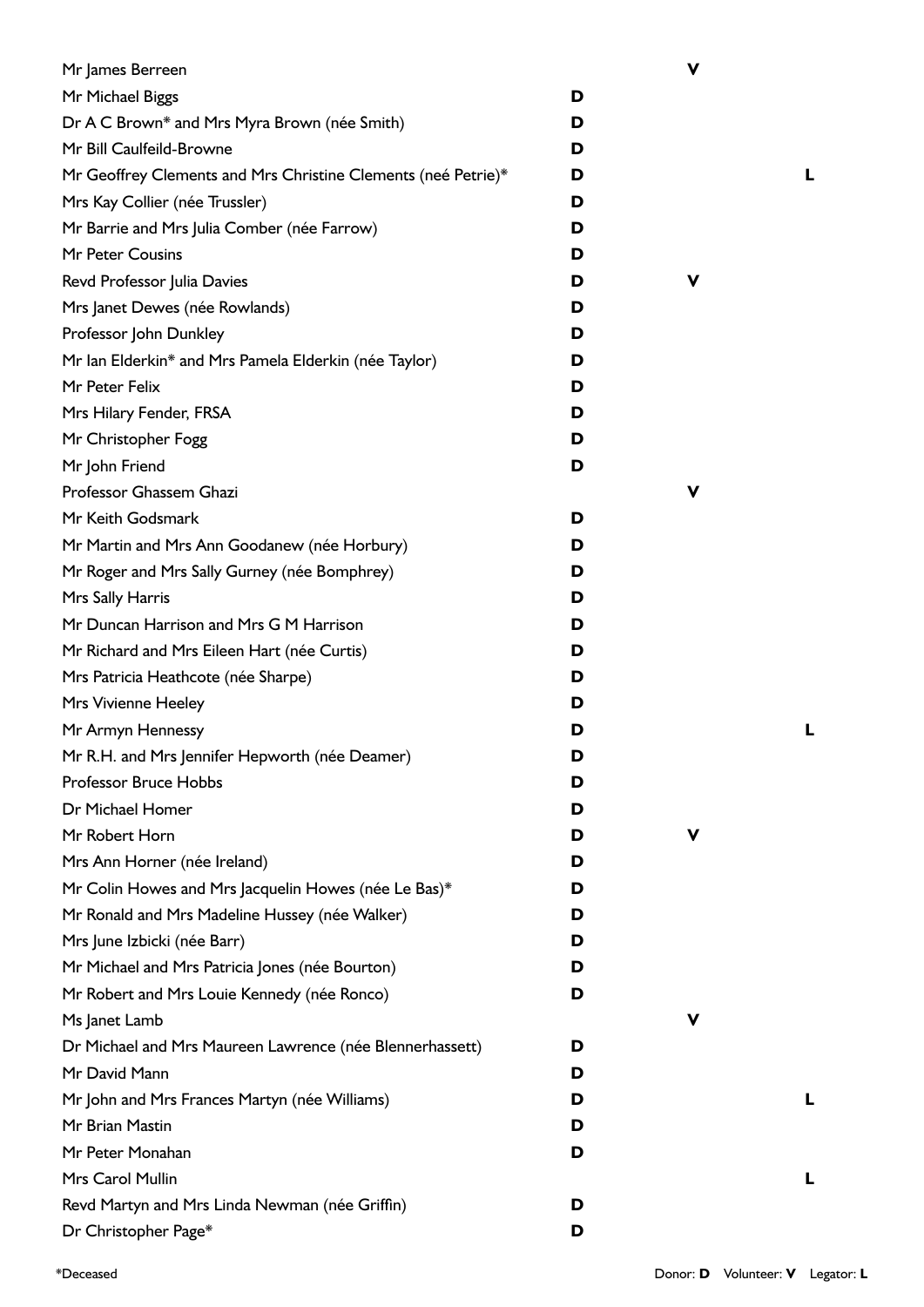| Mr Nigel Palmer                                     | D |   |
|-----------------------------------------------------|---|---|
| Mrs Margaret Penna (née Matthews)                   | D |   |
| Mr Roger Price                                      |   | v |
| Dame Gillian Pugh, DBE                              | D |   |
| Mr David Seward                                     | D |   |
| Mrs Rosalind Shiel (née Owen)                       | D |   |
| Dr Professor Sills (née Shefford)                   | D |   |
| Mrs Wendy Smith (née Jacob)                         | D |   |
| Professor Keith Soothill* and Mrs Jennifer Soothill | D | v |
| Mrs Jennifer Sowter                                 | D |   |
| Dr Edward Spicer                                    | D | v |
| Mr David Thomas                                     | D |   |
| Mr J lan Wain                                       | D |   |
| Mr Graham Webb                                      | D |   |
| Mrs Sally Williams                                  | D |   |
| Mr Ivor J C Wood, BEM                               | D |   |

| 1966                                                  |   |   |  |
|-------------------------------------------------------|---|---|--|
| Mr Brian and Mrs Marie Adams (née Worsley)            | D |   |  |
| Mr Richard Adams                                      | D |   |  |
| Mr K E Andrews                                        | D |   |  |
| Mrs Angela Armstrong (née Archer)                     | D |   |  |
| Mr Roger and Mrs Judith Barker (née Norman)           | D |   |  |
| Mr Barry Bateman, Hon LLD and Mrs Christine Bateman   | D | v |  |
| Professor David Bates and Mrs Helen Bates (née Fryer) | D | v |  |
| Mr Stanley and Mrs Mary Bird (née Tripp)              | D |   |  |
| Mrs Julia Bishop (née Bull)                           | D |   |  |
| Mr Geoffrey Brightman                                 | D |   |  |
| Mr Peter Broome                                       |   | ۷ |  |
| Mr Gerry Brown and Mrs Clemencia Posada-Brown         | D | v |  |
| Mr Norman and Mrs Ruth Butler (née Annear)            | D |   |  |
| Mr Peter Chapman                                      | D |   |  |
| Mrs Louise Clunies-Ross, FRGS (née Boa)               | D | v |  |
| Mr Barrie and Mrs Julia Comber (née Farrow)           | D |   |  |
| Mr Terence Cook                                       | D |   |  |
| Mr Geoffrey Cooke                                     | D | ۷ |  |
| Mr Christopher Cooper                                 | D |   |  |
| Mr J Crayston                                         | D |   |  |
| Dr Neil Cross                                         | D | v |  |
| Mr Jerry Davenport                                    | D |   |  |
| Mr Clive Fewins                                       | D |   |  |
| Mr Graham Firth                                       | D | v |  |
| Mr Colin Fletcher                                     | D | ۷ |  |
| Mrs Gillian Frame (née Nice)                          | D |   |  |
| Mr Roger Freeman                                      | D |   |  |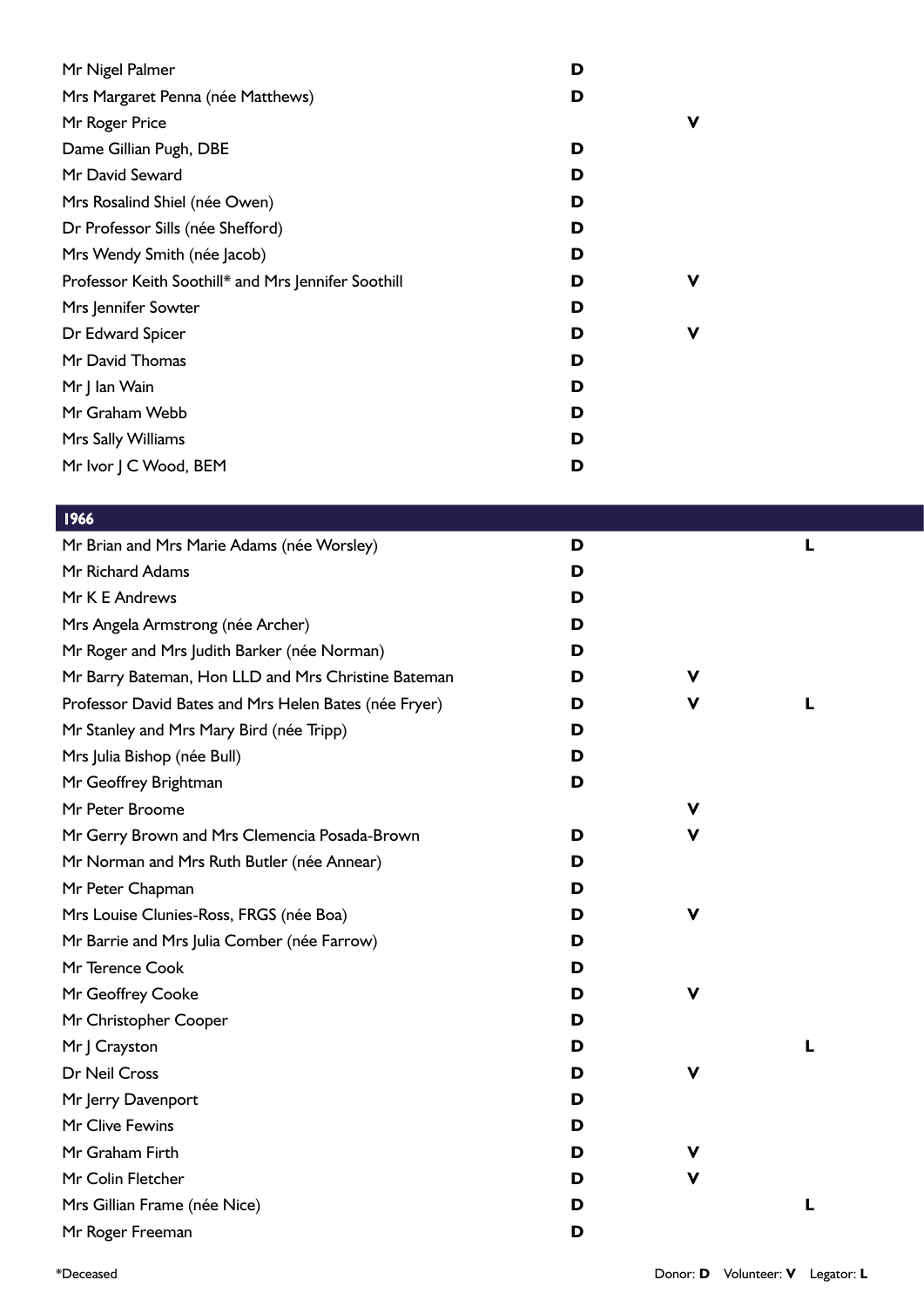| Mrs Stephanie Garganigo                               | D |   |   |
|-------------------------------------------------------|---|---|---|
| Dr Dennis Gillings, PhD, CBE, Hon DSc, Hon LLD        | D | V |   |
| Mrs Kathleen Gude (née Allan)*                        | D |   |   |
| Mr Duncan Harrison and Mrs G M Harrison               | D |   |   |
| Mr Richard and Mrs Eileen Hart (née Curtis)           | D |   |   |
| Dr Edith Hawkins                                      | D |   |   |
| Ms Maggie Hayes                                       | D |   |   |
| Mrs Anthea Jane Hendry                                | D |   |   |
| Dr Derek Hudson                                       | D |   |   |
| Mr Ronald and Mrs Madeline Hussey (née Walker)        | D |   |   |
| Mr William and Mrs Gillian Keeble (née Puckridge)     | D |   |   |
| Mr Peter Kiddle* and Mrs Catherine Kiddle             | D |   |   |
| Mrs Janet Knott (née Turner)                          | D |   |   |
| Mr Terence Laidlaw                                    | D |   |   |
| Mrs Jennifer Lewthwaite (née Pow)                     | D |   |   |
| Alex Longhurst                                        | D |   |   |
| Mr Chris and Mrs Rosemary Makemson (née Rochester)*   | D | V |   |
| Mr Kevin Morton                                       | D |   |   |
| Mr Richard and Mrs Mary Oates (née Sharp)             | D |   | L |
| Dr Julian Overnell and Mrs Denise Overnell (née Dean) | D |   |   |
| Professor Inder Passi                                 |   | v |   |
| Mr Roger and Mrs Patricia Peek                        | D | v |   |
| Mr Eric Pillinger                                     |   | ۷ |   |
| Mr David Raynham                                      | D |   |   |
| Mr Chani Sra                                          | D |   |   |
| Mr Roger and Mrs Lynne Stokes (née Woods)             | D |   |   |
| Mr Lawford Thomas*                                    | D |   |   |
| Mr Peter Van Spyk*                                    | D |   |   |
| Professor Sir William Wakeham                         | D | ۷ |   |
| Mrs Diana Walls (née Mortimer)*                       | D |   |   |
| Mr Richard Waterson                                   | D |   |   |
| Mrs Pauline Waywell (née Hodgkinson)                  | D |   |   |
| Mrs C M Weitz                                         |   | V |   |
| Mr Alan and Mrs Lyn Williams (neé Campling)           | D |   |   |
| 1967                                                  |   |   |   |
| Miss Helen Ackroyd                                    | D |   |   |
| Mr Paul Arnold                                        | D |   |   |
| Mr Adrian Bailey                                      | D | ν |   |
| Mr Michael and Mrs Anne Barry (née Bushby)            | D |   |   |
| Mr Stuart Bellwood                                    | D |   |   |
| Mr Roger Bentote                                      | D |   |   |
| Mr Stanley and Mrs Mary Bird (née Tripp)              | D |   |   |

Mrs Elizabeth Blasby (née Powell) **D** Mrs Kathleen Boot (née Nash) **D**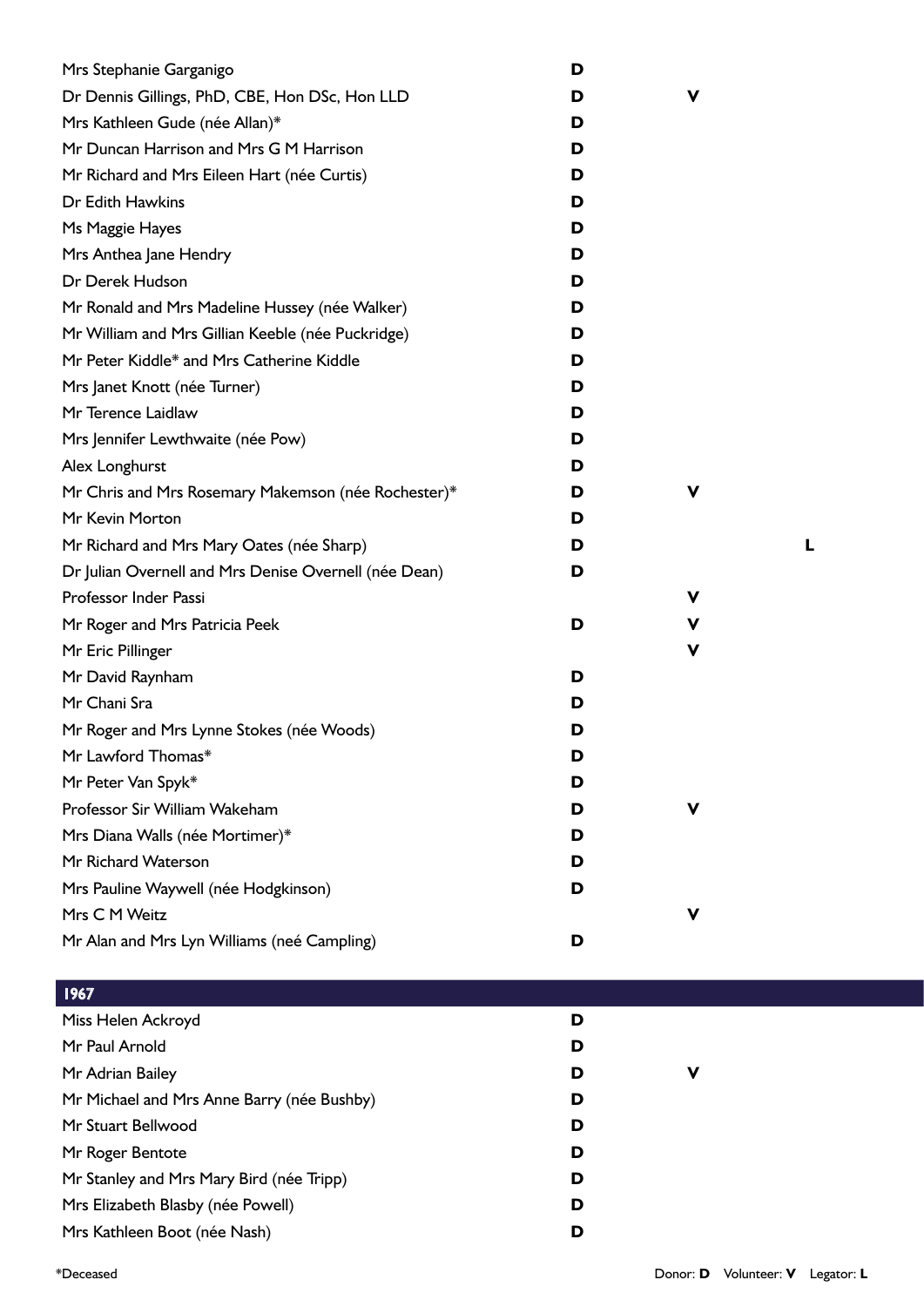| Mrs Valerie Brandvik                                         | D |   |   |
|--------------------------------------------------------------|---|---|---|
| Mr Paul Brown                                                | D |   |   |
| Miles Buckinghamshire                                        | D |   |   |
| Mrs Jill Charman (née Hampson)                               | D |   |   |
| Professor Alec Chrystal, FSS, FRSA                           |   | v |   |
| Dr Linda Clark (née Woodger)                                 | D |   |   |
| Mrs Rosina Cole                                              | D |   |   |
| Miss Janet Crawshaw                                          | D |   |   |
| Mrs Christine Curzon-Lewis                                   | D |   |   |
| Professor Grace Davie                                        | D |   |   |
| Mr Stephen Dawson                                            | D | v |   |
| Mr David Dodd* and Mrs Christine Dodd (née Slowgrove)        | D |   |   |
| Mrs Angela Doughty                                           | D |   | L |
| Ms Barbara Clark and Mr Laurence Elton                       | D |   |   |
| Mr Christopher Emery                                         | D |   |   |
| Mr David Fogg                                                | D |   |   |
| Mr John Foley                                                | D |   |   |
| Mrs Diane Fretwell (née Clarke)                              | D |   |   |
| Mr Leslie Gallop                                             | D |   |   |
| Mr William Goodman                                           | D |   |   |
| Mr Michael Guthrie                                           | D |   |   |
| Dr Avice Hall, MBE                                           | D |   |   |
| Dr Stuart Handley*                                           | D | ۷ | L |
| Mr Michael Handscomb                                         | D |   |   |
| Mr Philip Hansell                                            | D |   |   |
| Mr Stephen Harrow* and Professor Jennifer Harrow (née Armes) | D | v |   |
| Mr Barry Hemingway                                           | D |   |   |
| Mr Alan Hiscock                                              | D |   |   |
| Mr Tom and Mrs Verena Hoffman (née Fairs)*                   | D | ۷ |   |
| Mr I M Howarth                                               | D |   |   |
| Mr Paul Jacobs                                               | D |   |   |
| Mr Richard Jameson and Mrs Gillian Jameson (née Hall)*       | D |   |   |
| Mr Colin Justice                                             | D |   |   |
| Mr Anthony King*                                             | D |   |   |
| Dr Arlin Kipling                                             | D |   |   |
| Dr Michael and Mrs Maureen Lawrence (née Blennerhassett)     | D |   |   |
| Mr David Liles                                               | D |   |   |
| Mr John and Mrs Frances Martyn (née Williams)                | D |   | L |
| Mr Richard and Mrs Mary Oates (née Sharp)                    | D |   |   |
| Ven Clifford Offer                                           | D |   |   |
| Mr Peter Oldham*                                             | D |   |   |
| Mrs Janice Peek (née Arnold)                                 | D |   |   |
| Mr Paul and Mrs Simone Romain                                | D | v | L |
| Mr P A Rooke                                                 | D |   |   |
| Mr Anthony Rouse                                             | D |   |   |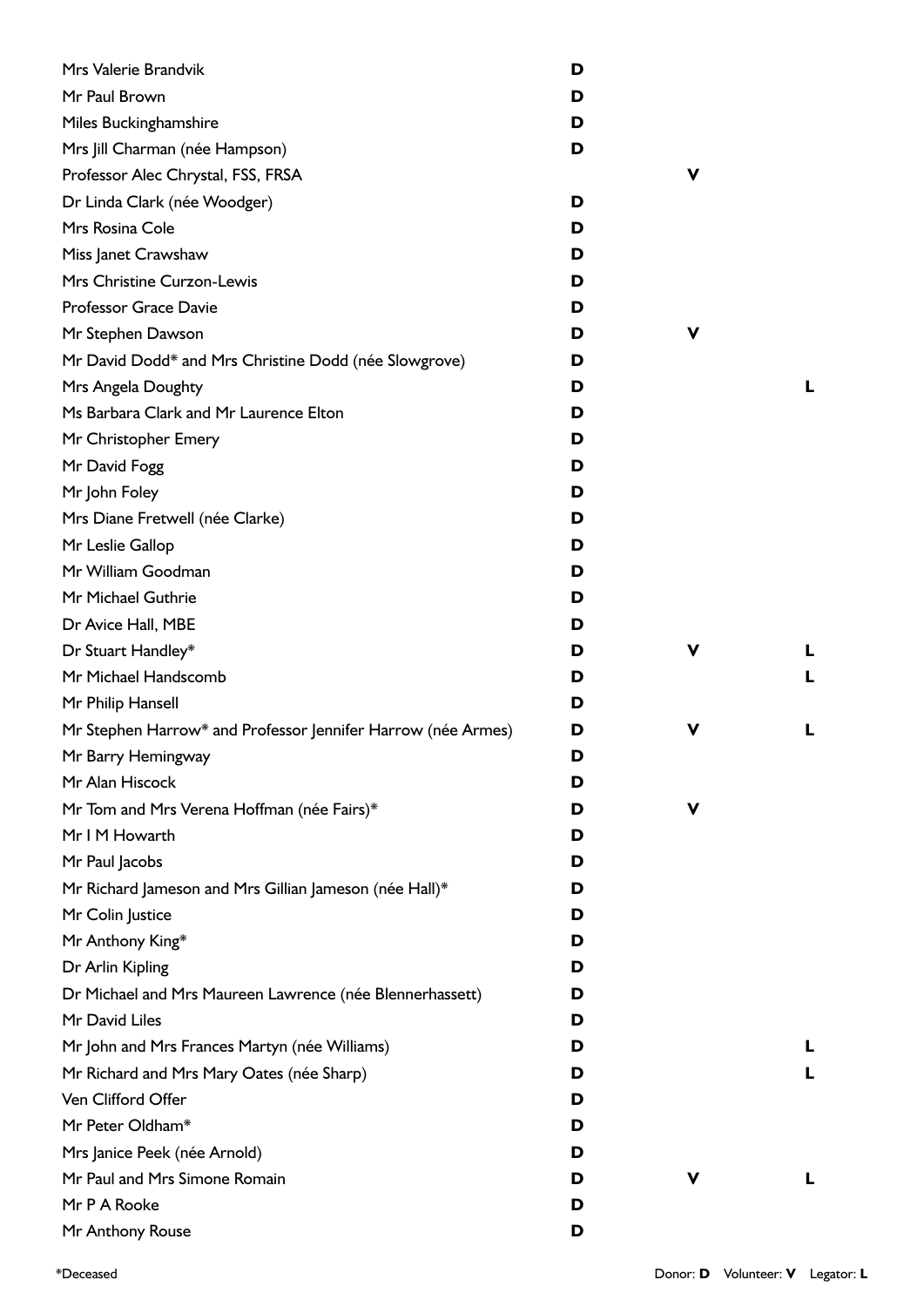| <b>Gill Samuel</b>                              | D |   |
|-------------------------------------------------|---|---|
| Dr Christopher Sherring                         | D |   |
| Dr Christopher Snell                            | D |   |
| Mrs Vivien Spencer (née Young)                  | D | v |
| Professor Christopher Spry, CBE                 | D |   |
| Mr Roger and Mrs Lynne Stokes                   | D |   |
| Mrs Priscilla Taylor (née Maison)               | D |   |
| Mr Michael Waller                               | D |   |
| Mr Alan Wallis                                  | D |   |
| Mr R A Ward                                     | D |   |
| Mr Christopher West                             | D |   |
| Distinguished Professor Simon Wilde             |   | v |
| Mr Leonard and Mrs Teresa Willcocks (née Healy) | D |   |
| Mr V M F Williams                               | D |   |
| Mr Gareth Williams, OBE*                        | D | v |

| Mr Kasali Aderogba                                     | D |   |
|--------------------------------------------------------|---|---|
| Mr John Adshead                                        | D |   |
| Mrs Susan Baird                                        | D |   |
| Mr Philip and Mrs Jane Bateman (née Strother)*         | D |   |
| Mr Michael and Mrs Janet Blaydon (née Isherwood)       | D |   |
| Mr Stephen and Mrs Roberta Blyth (née Gillam)          | D |   |
| Dr Scott and Mrs Jane Bowring (née Pelly)              | D |   |
| Mrs Marilyn Bradshaw (née Smith)                       | D |   |
| Mrs Jennifer Briggs (née Cooper)                       | D |   |
| Ms Susan Budgen                                        | D |   |
| Mr Michael Burmester                                   | D |   |
| Mrs Maureen Caines (née Hayward)                       | D |   |
| Mr John Cardinal                                       | D |   |
| Mr Giles and Mrs Virginia Chichester (née Ansell)      | D |   |
| Mr Anthony Clifton                                     |   | ν |
| Mrs Brenda Dardelin                                    | D |   |
| Mr Stephen Downing* and Mrs Janet Downing (née Russon) | D |   |
| Mrs Sandra Duckworth (née Beaumont)                    | D |   |
| Mrs Susan Dunkley (née Wardrop)                        | D |   |
| Mr Gerald Elvin                                        | D |   |
| Mrs Diana Etherington (née Tilney)                     | D |   |
| Mr Howard Fay                                          | D |   |
| Mr Richard Findlay                                     | D |   |
| Mrs Janet Fouli                                        |   |   |
| Mrs Janet Frankcom (née Gardiner)                      | D |   |
| Dr Christopher French                                  | D |   |
| Mr Colin Goodman                                       | D |   |
| Mr Garry and Mrs Bronwyn Gowans (née Thornley)         | D |   |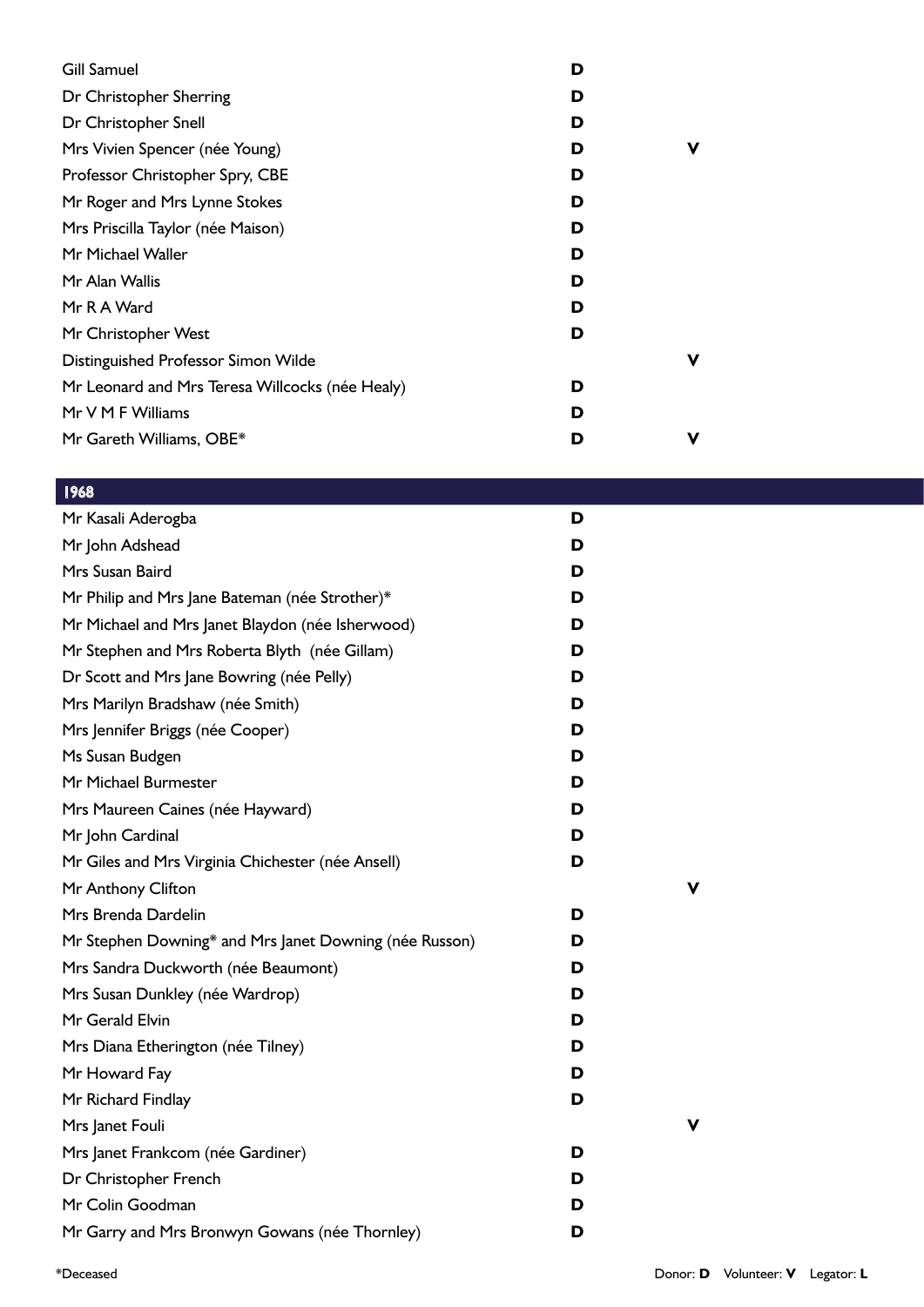| Mr John and Mrs Anne Gubert (née Fry)                        | D | V           |   |
|--------------------------------------------------------------|---|-------------|---|
| Judge Demetrios Hadjihambis Hon LLD                          |   | $\mathbf v$ |   |
| Mr Stephen Harrow* and Professor Jennifer Harrow (née Armes) | D | V           | L |
| Miss Carolyn Heighway                                        | D |             |   |
| Mr Granville Heptonstall                                     | D |             |   |
| Mrs Catherine Hyde (née Longrigg)                            | D |             |   |
| Professor Keith Jeffery                                      | D |             |   |
| Ms Jennifer Longford                                         | D |             |   |
| Mr Adam Marshall                                             | D |             |   |
| Mrs Patricia McCannah (née Hitchman)                         | D |             |   |
| Mr Anthony R Moore                                           |   | v           |   |
| Mr Phillips and Mrs Judith Mosscrop (née Tate)               | D |             |   |
| Mr Bev Parslow                                               | D | V           | L |
| <b>Professor David Perrett</b>                               | D |             | L |
| Mr C Phillips and Mrs P Phillips                             | D | V           |   |
| Mr Chris and Mrs Patricia Phillips (née Dane)                | D |             |   |
| Mr Brian and Mrs Hilary Place (née Grimshaw)                 | D |             |   |
| Mr Graham Porter* and Mrs Deidre Porter                      | D |             |   |
| Mr John Powell                                               | D |             |   |
| Mr David Pryer                                               | D |             |   |
| Mrs Pamela Read (née Smith)                                  | D |             |   |
| Mr Gareth and Mrs Eleanor Rees (née Machintosh)              | D |             |   |
| Mr Anthony Reese                                             |   | V           |   |
| Mrs Alison Ringrose (née Huxley)                             | D |             |   |
| Mrs Francesca Risius (née Wright)                            | D |             |   |
| Mr Godfrey Roberts                                           | D |             |   |
| Mrs Barbara Schudel (née Simpson)                            | D |             |   |
| Mr Robert Slator                                             |   | V           |   |
| Mr Terence and Mrs Linda Slattery (née Cronin)               | D |             |   |
| Dr Richard Smith and Dr Carolyn Swann                        | D |             |   |
| Miss Verity Smith                                            | D |             |   |
| Mr John Starling                                             | D |             |   |
| Mr Roger and Mrs Evelyn Steer (née Wright)                   | D | V           |   |
| Mr Peter Symes, MBE                                          | D |             |   |
| Mr Christopher Thomas                                        | D |             |   |
| Mr Peter Thwaite, FCA                                        | D |             |   |
| Mr Roy Tillcock                                              | D |             |   |
| Mrs Mary Tomlin (née Wheeler)                                | D |             |   |
| Mr Edward and Mrs Gillian Wagner (née Alexander)             | D |             |   |
| Mr Garry Wallace                                             | D | ۷           |   |
| Mr Timothy John Walsh                                        | D |             |   |
| Mr Ian and Mrs Elizabeth Warne (née Starr)                   | D |             |   |
| Mr Anthony and Mrs Katharine Weale (née O'Connell)           | D | v           |   |
| Mr Allan Wicks                                               | D |             |   |
| Mr Peter Wingfield-Digby                                     | D | V           |   |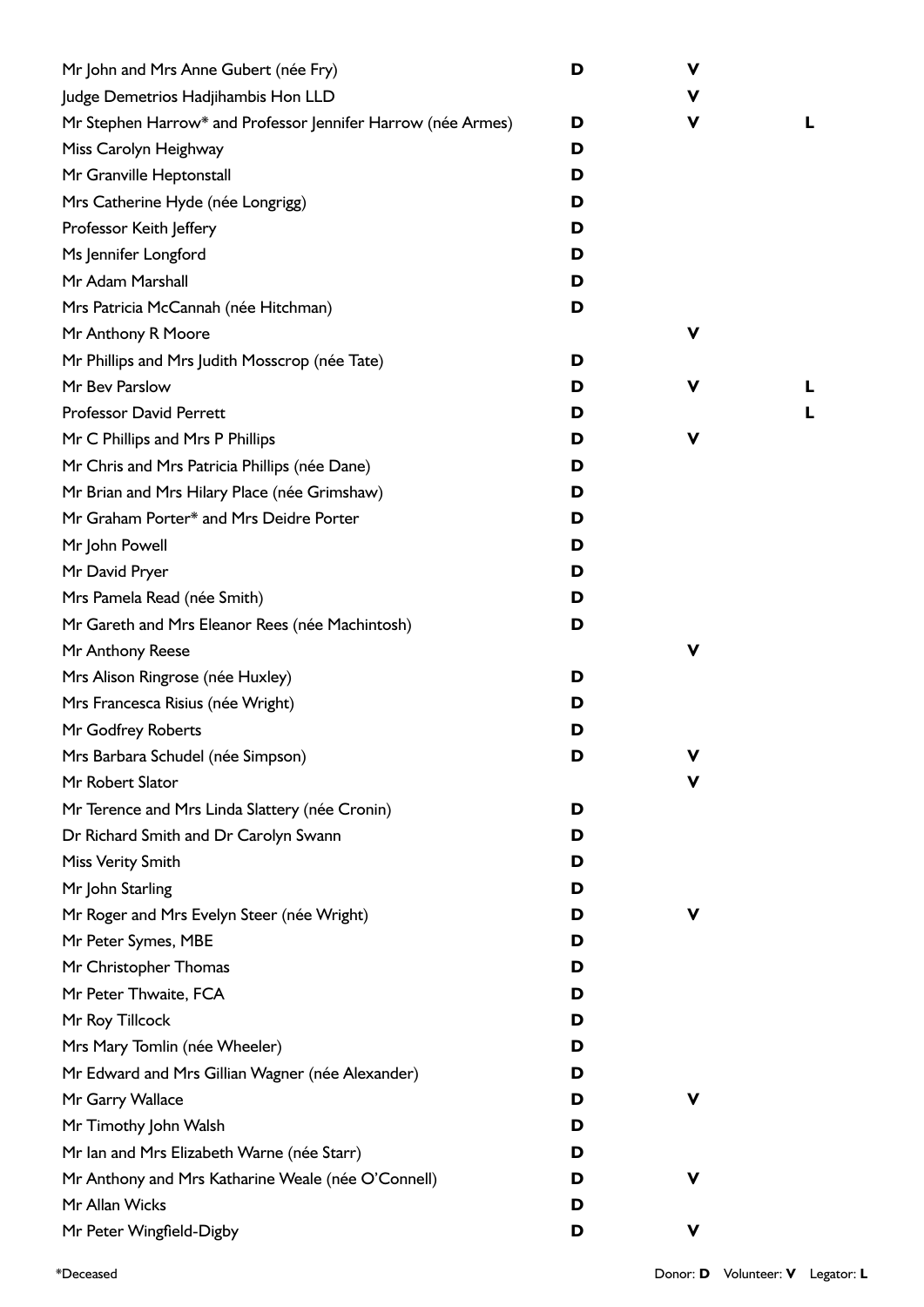| 1707                                                        |   |   |
|-------------------------------------------------------------|---|---|
| Mr Raymond Albert                                           | D |   |
| Mr Graham Angell                                            | D |   |
| Mr Anthony Beard* and Mrs Jennifer Beard (née Hall)         | D |   |
| Mrs Susan Bennett (née Lawson)                              | D | V |
| Mr Michael and Mrs Janet Blaydon (née Isherwood)            | D |   |
| Mr Stephen A Body                                           | D |   |
| Mr Denis Cheung                                             | D |   |
| Mr Philip Claxton                                           | D |   |
| Mrs Lolita Cook (née Watts)                                 | D | L |
| Mr Liam Cooney                                              | D |   |
| Mrs Jane Cooper (née Holdcroft)                             | D |   |
| Mr Martin Dale                                              | D | ۷ |
| Mrs Linda Dutta (née Smith)                                 | D |   |
| The Rt Hon Lord Justice Elias, Hon LLD                      | D | V |
| Mr John Fallon                                              | D |   |
| Ms Dorothy Garland (née Booth)                              | D | V |
| Mrs Linda Giffen (née Eastin)                               | D |   |
| Mrs Jackie Goodley                                          | D | L |
| Mrs Sonia Gould (née Cole)                                  | D |   |
| Mr Andrew Granger-Bevan                                     |   | V |
| Mr Guy Green                                                |   | v |
| Mr David Green                                              | D |   |
| Mr Eric and Dr Mary Griffiths (née Cornelius)               |   | V |
| Mr Mike Hall                                                | D |   |
| Mrs Rosemary Hanna (née Lawrence)                           | D |   |
| Mr Tomas Hart-Shea                                          | D |   |
| Mr Graham Hawkins                                           |   | V |
| Mrs Felicity Head (née Aste)                                | D |   |
| Mr Peter Hewitt                                             | D |   |
| Mr Philip and Mrs Nichola Hobbs (née Terrey)                | D |   |
| Ms Lucy Hodges                                              | D | ۷ |
| Mrs Alison Hodgson (née Crawford)                           | D |   |
| Mr Tom and Mrs Verena Hoffman (née Fairs)*                  | D | V |
| Mrs Rowena Jackson (née Thomas)                             | D |   |
| Revd David and Mrs Ruth James (née Lehmann)                 | D | v |
| Mr Bob and Mrs Sandy Jessett (née Christie)                 | D |   |
| Mr Bob and Mrs Sandy Jessett (née Christie)                 | D |   |
| Mrs Angela Johnson (née May)                                | D |   |
| Mr David Kelley                                             |   | ۷ |
| Dr Sandra Kennedy                                           |   | ۷ |
| Professor William and Mrs Vivien Leatherbarrow (née Burton) | D |   |
| Mr N G Leigh                                                | D |   |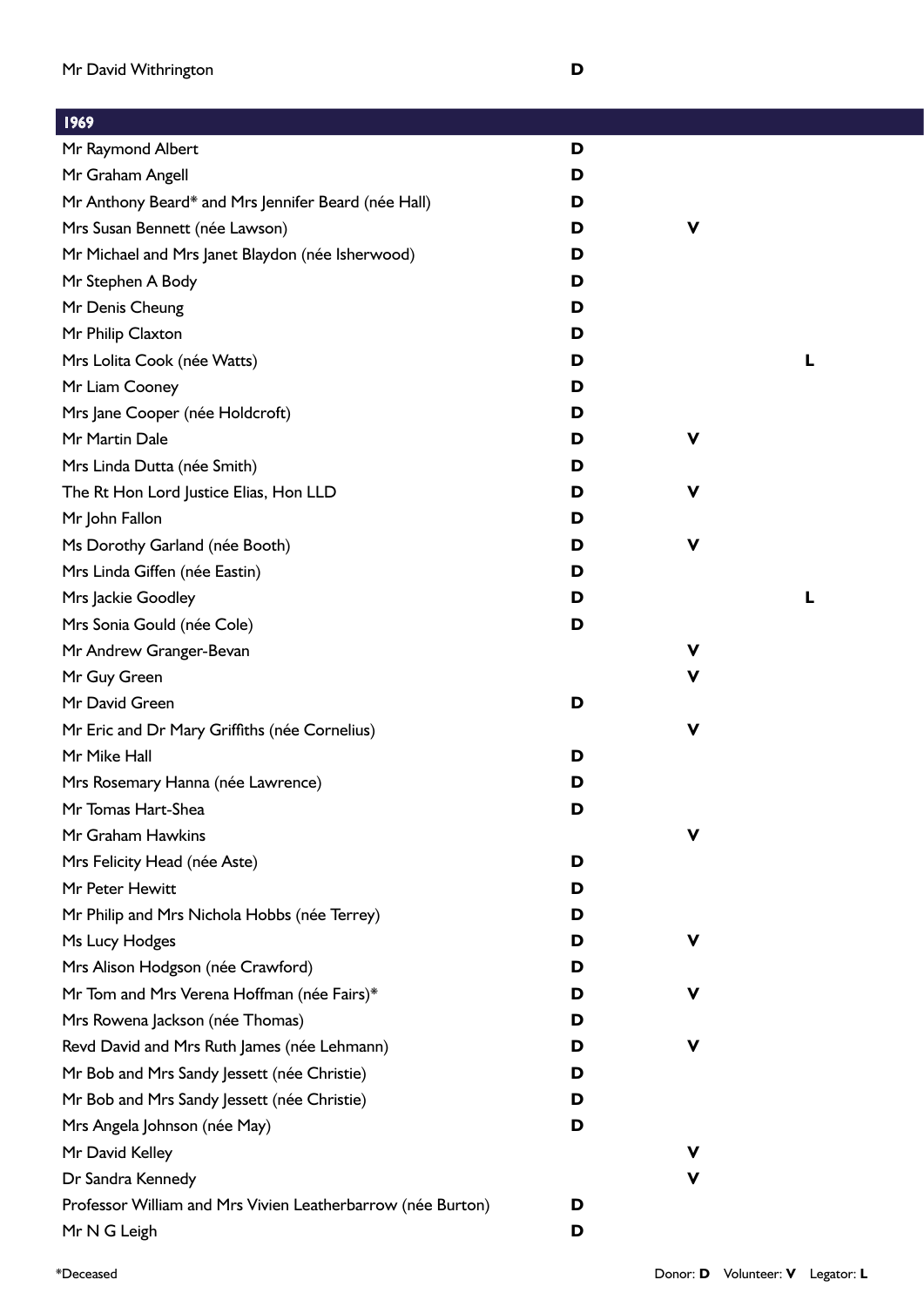| Mr lan Ling                                      | D |             |   |
|--------------------------------------------------|---|-------------|---|
| Mr Ian Lister                                    | D |             |   |
| Mrs Kathleen Martin (née Cox)                    | D |             |   |
| Mr George Martin                                 | D |             |   |
| Mr Nicholas Matthews                             |   | V           |   |
| Mrs Margaret McLeod*                             | D |             | L |
| Mrs Lynda Mitchell                               | D |             |   |
| Professor Graham Mitchell                        | D |             |   |
| Mrs Alice Nolda (née Rendle)                     | D |             |   |
| Mrs Lesley O'Kelley (née Richardson)             | D |             |   |
| Mr Julian and Mrs Hilary Parry (née Bickle)      | D |             |   |
| Mr Christopher Paterson                          | D |             |   |
| Ms Jane Perry                                    |   | V           |   |
| Mr Graham Porter* and Mrs Deidre Porter          | D |             | L |
| Mr Tony and Mrs Gay Pounds-Cornish (née Marsden) | D |             |   |
| <b>Professor Stewart Purvis</b>                  |   | V           |   |
| Mr David and Mrs Eleanor Rees (née Mackintosh)   | D |             |   |
| Mr Stewart Ross                                  | D | V           |   |
| Mrs Mary Rowswell                                | D |             |   |
| Dr Anthony Russell                               | D | V           |   |
| His Hon Judge Rutherford                         | D | V           |   |
| Miss Daphne Ryland                               | D |             |   |
| Mr Malcolm and Mrs Joyce Sagar (née Canterbury)  | D |             |   |
| Mr Arthur Saunders                               | D |             | L |
| Professor R J H Simon FSA, DLitt                 |   | V           |   |
| Mr Peter Symes                                   | D | v           | L |
| Ms Valerie Teague                                | D |             |   |
| Mr David Templeton                               | D |             |   |
| Mrs Rosalie Thomas                               | D |             |   |
| Miss Helen Tickle                                | D | V           |   |
| Mr David Townsend Jones                          | D |             |   |
| Mr Eric Turner                                   |   | V           |   |
| Mr Alan Vaughan                                  | D |             |   |
| Miss Anne Vidler*                                | D |             |   |
| Dr Kenneth Weiss                                 | D |             |   |
| Ms Anita Weston                                  |   | $\mathbf v$ |   |
| Mr Michael Williams                              | D |             |   |
| Mr Rhys Williams                                 | D | v           |   |
| Mr Rhys Williams* and Mrs Margaret Williams      | D | v           |   |
| Mr Anthony Wood Rogers                           |   | V           |   |
|                                                  |   |             |   |
| 1970                                             |   |             |   |
| Mr Gavin Palmer and Ms Lois Acton                | D | $\mathbf v$ |   |
| Professor John Agnew, MA, PhD                    | D |             |   |
| Mr Edwin Astill                                  |   | V           | L |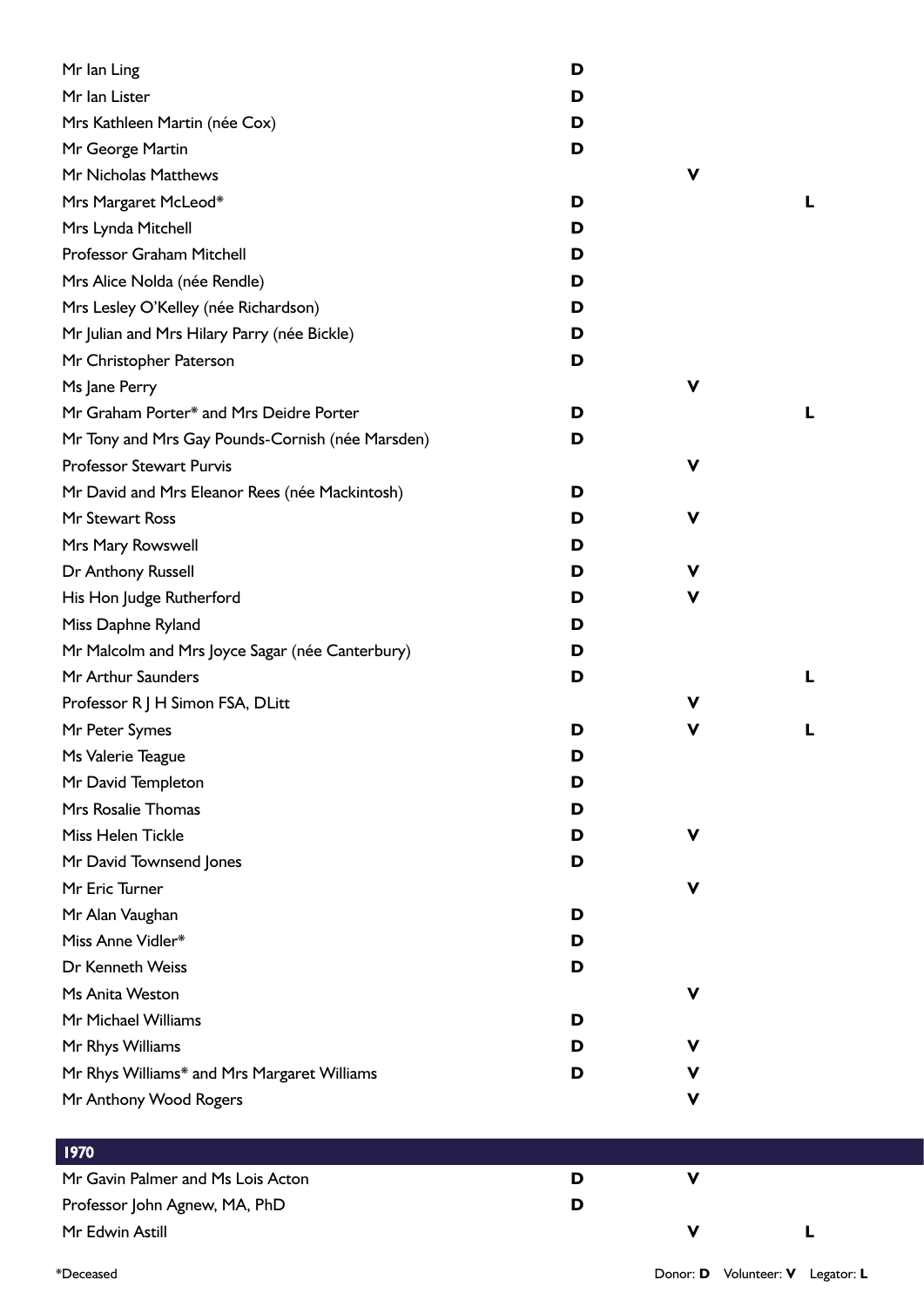| Mr Anthony Beard* and Mrs Jennifer Beard (née Hall)                 | D |   |   |
|---------------------------------------------------------------------|---|---|---|
| Mrs Tricia Beck (née Williams)                                      | D |   |   |
| Mrs Patricia Berry (née Corless)                                    | D |   |   |
| Mr Edward and Mrs Frances Canning (née Williams)                    |   | V |   |
| Mr Anthony Charles                                                  | D |   |   |
| Mr Graham Cole, CBE, Hon LLD and Mrs Patricia Cole                  | D |   |   |
| Mr Stephen Coleman                                                  | D |   |   |
| Mr Richard Collings                                                 | D |   | L |
| Ms Michele Crawford                                                 | D |   |   |
| Mr Brian Dean                                                       | D |   |   |
| Mr Paul and Mrs Debby Dudman (née Gambulos)                         | D |   | L |
| Ms Pam Eaves                                                        |   | v |   |
| Mr Peter Floyd                                                      | D |   |   |
| Mr L E Floyd                                                        | D |   |   |
| Mrs Lesley Friel                                                    | D |   |   |
| Mrs Diana Friendship-Taylor (née Friendship)                        | D |   |   |
| Mr Michael Garnish                                                  | D |   |   |
| Mr Peter Givens                                                     | D |   |   |
| Mr Gavin Graham                                                     | D |   |   |
| Mr Keith and Mrs Anne Hasted (née Colville-Wallis)                  | D |   |   |
| Mr Paul Hennessy                                                    | D |   |   |
| Mr John Holman                                                      | D |   |   |
| Mrs Elizabeth Holman (née Lee)                                      | D |   |   |
| Mr Robert Hughes                                                    | D |   |   |
| Mr Paul Jackson                                                     | D | ۷ |   |
| Ms Penelope A Jackson                                               |   | V |   |
| Revd David and Mrs Ruth James (née Lehmann)                         | D | v |   |
| Mr Howard and Mrs Jenny Jones (née Day)                             | D |   |   |
| Mr Timothy Jones                                                    | D |   |   |
|                                                                     | D |   |   |
| Mrs Suzanne Jones (née Perry)                                       | D |   |   |
| Mr John Kaye<br>Mr P N Knowles                                      |   | ۷ |   |
|                                                                     |   |   |   |
| Mr Brian Landers, OBE and Mrs Elizabeth Landers<br>Mr Andrew Little | D |   |   |
| Mr Roderick MacSween Hon DLitt                                      | D |   |   |
|                                                                     | D | v |   |
| Dr John Maisey                                                      |   | v |   |
| Mr Roger Marchbank                                                  | D |   |   |
| Ms Wendy Mason*                                                     | D |   |   |
| Mr Ian McArdle                                                      |   | V |   |
| Mr Gerald McGregor and Reverend Eileen McGregor (née<br>Bond)       | D |   | L |
| Mr David Merkel                                                     |   | v | L |
| Mr Nigel Morgan                                                     | D |   |   |
| Mr Alasdair and Mrs Mary Munro (née Cousins)                        | D |   |   |
| Ms Sue Odell                                                        | D |   |   |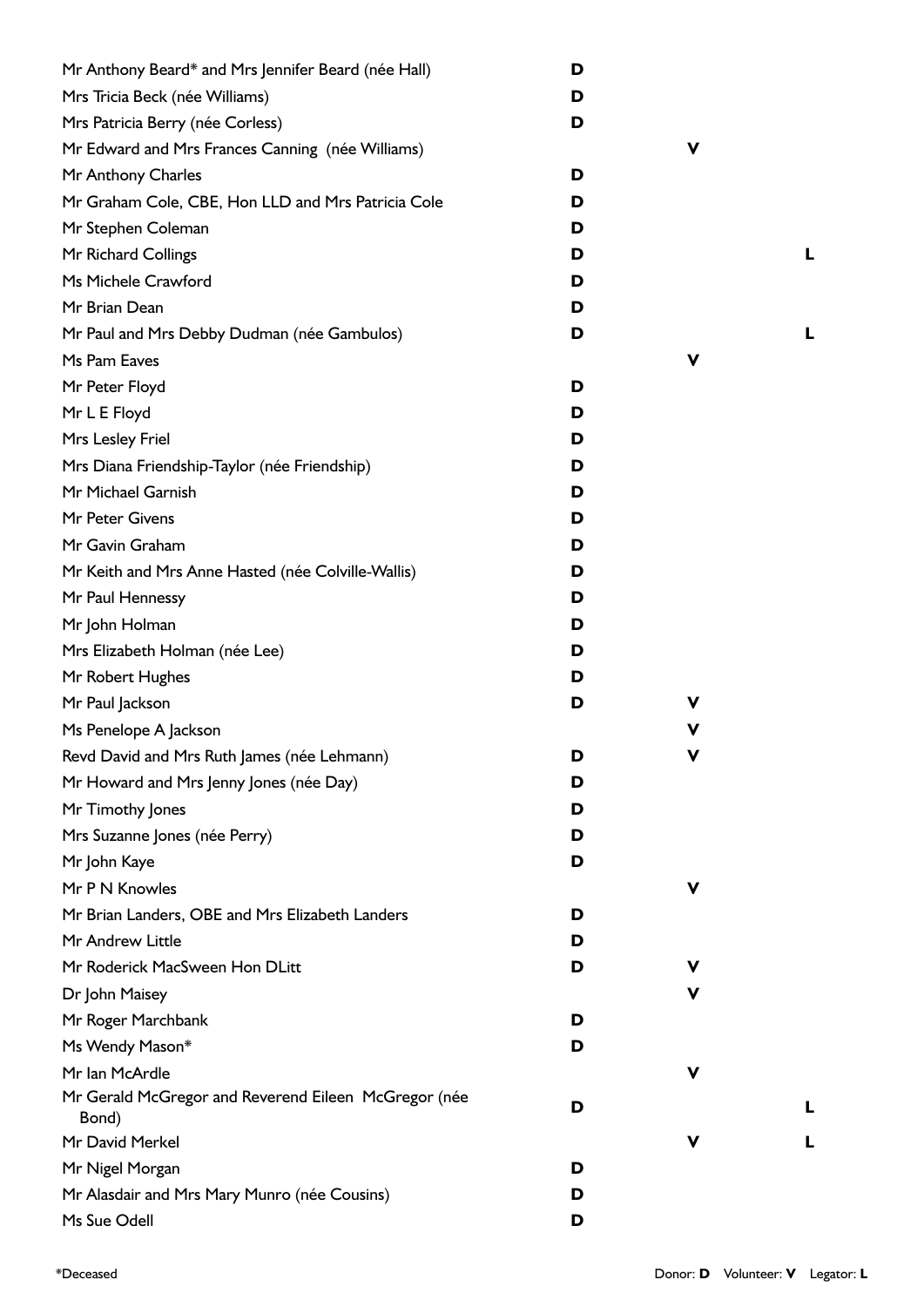| Mrs Cynthia Pease                                   | D |             |  |
|-----------------------------------------------------|---|-------------|--|
| Ms Linda Perrin (née Stanton)                       | D |             |  |
| Mr Brian and Mrs Hilary Place (née Grimshaw)        | D |             |  |
| Diane E Rafferty (née Williams)                     | D |             |  |
| Ms Maggie Readman                                   | D |             |  |
| Professor Teresa Rees                               | D | V           |  |
| Mr Robert Reynolds                                  | D |             |  |
| Mr Hamish M S Risk                                  | D |             |  |
| Mr Hamish M S Risk                                  | D |             |  |
| Ms Hilary Roberts (née Donohue)                     | D |             |  |
| Mr Malcolm and Mrs Joyce Sagar (née Canterbury)     | D |             |  |
| Dr Jeffrey Searle                                   | D |             |  |
| Mr Andrew Smith                                     | D |             |  |
| Mr Howard and Mrs Evelyn Somerville (née Stewart)   | D | ۷           |  |
| Mr Henry and Mrs Karen Staunton (née Hawley)        | D | ۷           |  |
| Mr Malcolm Sweeney                                  | D | ۷           |  |
| Mr Ian and Mrs Elisabeth Thomson (née Krause)       | D | v           |  |
| Mrs Jennie Tipper                                   | D |             |  |
| Mr Mervyn Toogood                                   | D |             |  |
| Mr Michael Topham                                   |   | $\mathbf v$ |  |
| Mr Paul Tudor                                       | D |             |  |
| Mr Peter Twallin                                    | D |             |  |
| Mr Peter Vine                                       |   | V           |  |
| Mr Andrew Warren                                    |   | V           |  |
| Mrs Christine Wilson                                | D |             |  |
| Mr Derek Young* and Mrs Peri Young (née Walkinshaw) | D |             |  |

| 1971                                                  |   |   |  |
|-------------------------------------------------------|---|---|--|
| Mr David Ablett                                       | D |   |  |
| Sir Robert and Lady Akenhead (née Elizabeth Jackson)  | D |   |  |
| Mr Roderic Alexander                                  | D | V |  |
| Mrs Brigid Anthony (née Crisham)                      | D |   |  |
| Professor David Bates and Mrs Helen Bates (née Fryer) | D | V |  |
| Mr Richard Beazley, MBE, DL                           |   | V |  |
| Miss Diana Brace                                      | D |   |  |
| Mrs Elizabeth Brett (née Shannon)                     | D |   |  |
| Mr J Geoff Brown                                      | D |   |  |
| Mr Robert Budge                                       | D |   |  |
| Mr Dai Bunyan                                         | D |   |  |
| Mr Edward Callaghan                                   | D |   |  |
| Mr Jonathan Callaway                                  | D | v |  |
| Mrs Anthea Chater                                     | D |   |  |
| Mr Andrew Cosedge                                     |   | V |  |
| Mrs Helen Cubitt                                      |   |   |  |
| Ms Jill Dampier                                       | D |   |  |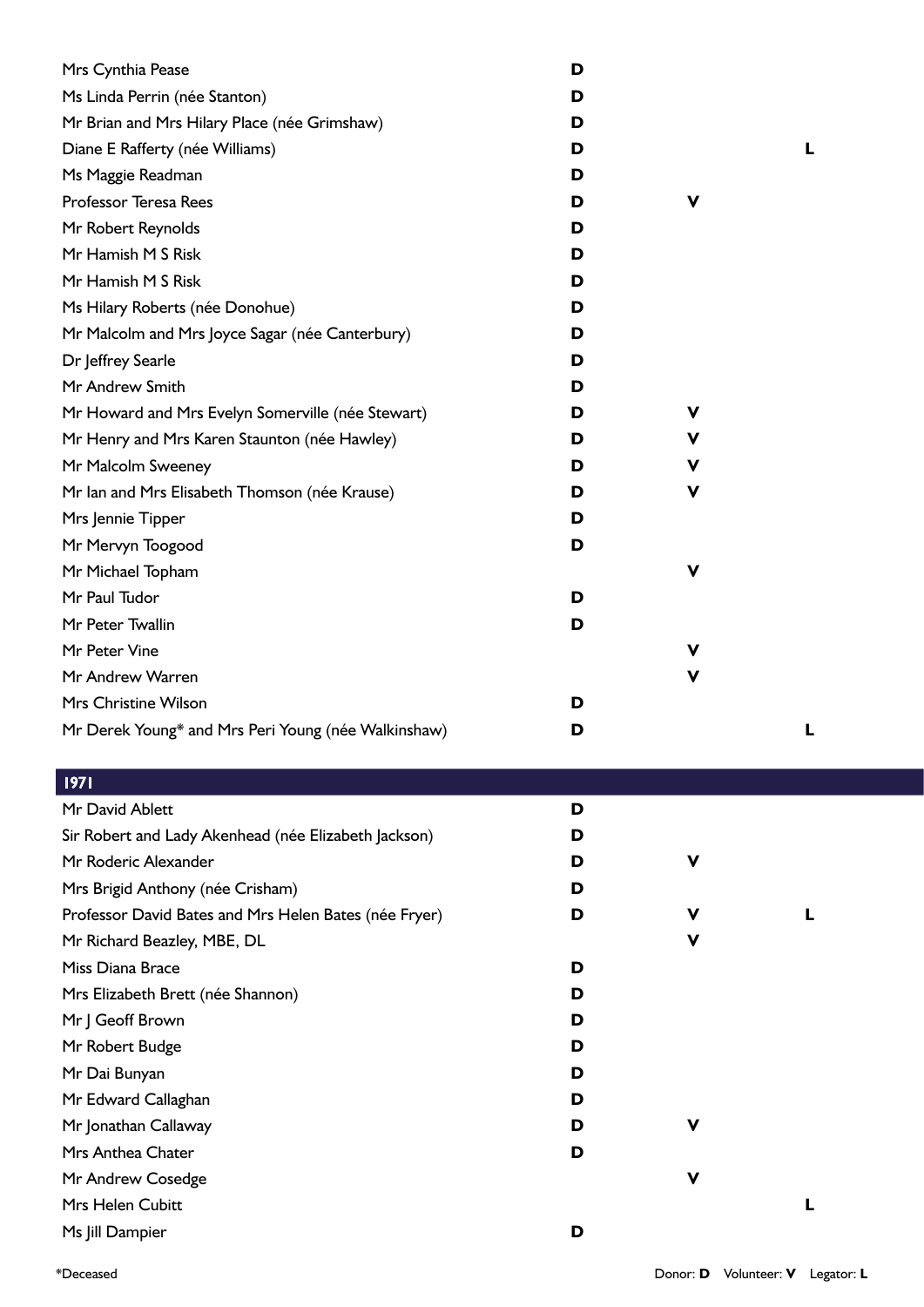| Mr Roger de Freitas and Mrs Vicki Barrass                     | D |   |   |
|---------------------------------------------------------------|---|---|---|
| Mr Michael Donovan                                            | D |   |   |
| Mr Christopher Drew                                           | D |   |   |
| Mr Robert Elkington                                           | D |   |   |
| Mr Philip Fitzpatrick                                         | D | ۷ |   |
| <b>Mrs Marion Frances</b>                                     | D |   |   |
| Mr Jeremy Frearson                                            | D |   |   |
| Mr David and Mrs Margaret Furniss (née Gill)                  | D |   |   |
| Ms A Gaymer and Dr A Gaymer                                   | D |   |   |
| Mr Edward Halsted                                             |   | ۷ |   |
| Dr Chris Hanvey                                               | D | v |   |
| Mrs Deryn Harvey                                              | D |   |   |
| Dr Robert Higham                                              |   | V |   |
| Mr Ian Hilton                                                 | D |   |   |
| Mr Jan and Mrs Jane Jachnik                                   | D |   |   |
| Mr David Jones                                                | D |   |   |
| Mr John Keene                                                 | D |   |   |
| Mr Philip Kimberley, OBE                                      |   | V |   |
| Dr Christopher and Mrs Jenny King (née Randlesome)            | D |   |   |
| Mr Philip and Mrs Rosemary Larkin (née Goddard)               | D |   |   |
| Mr John Lovering, CBE                                         |   | ۷ |   |
| Mrs Juliet Lyon, CBE                                          |   | V |   |
| Mr David J Manuel                                             | D |   |   |
| Mr Jeff Mardon                                                | D |   |   |
| Mr Ian Martin                                                 |   | V |   |
| Ms Sheila McBride                                             |   | V |   |
| Mr Gerald McGregor and Reverend Eileen McGregor (née<br>Bond) | D |   | Ļ |
| Mrs Fiona Milton (née Munro)                                  | D |   |   |
| <b>Mrs Anne Morris</b>                                        | D |   |   |
| <b>Revd Peter Muir</b>                                        | D |   |   |
| Mr Christopher Muscio                                         | D |   |   |
| Mrs Vanessa Nottage                                           | D |   |   |
| Mr Peter Orton                                                | D |   |   |
| Dr Malcolm Ostermeyer                                         |   | ۷ |   |
| Mr Payne                                                      | D |   |   |
| Professor Julian Petley                                       | D |   |   |
| Mr Michael Pill                                               | D |   |   |
| Mr Richard and Mrs Jennifer Pope                              | D |   |   |
| Sir Michael Pownall, KCB, Hon Dlitt and Lady Deborah Pownall* | D | ۷ |   |
| Mr Stephen Price                                              | D |   |   |
| Mr Andrew Rapley                                              | D |   |   |
| Mrs Nicola Ratcliffe-Wilson (née Ratcliffe)                   | D |   |   |
| Miss Ruth Revill                                              | D |   |   |
| Mr Ron Richards                                               | D | V |   |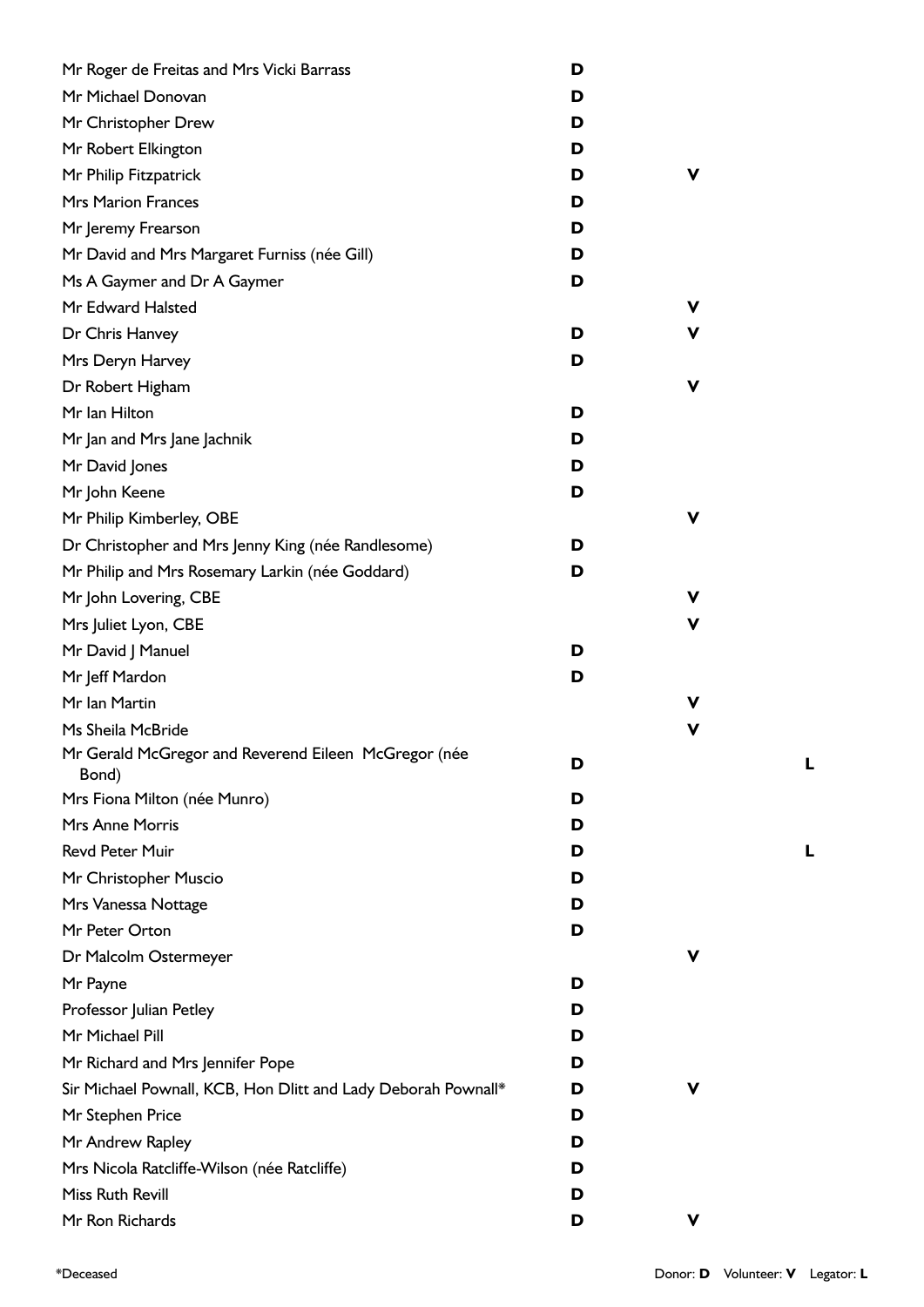| Mrs Jennifer Rigby                                   | D |   |  |
|------------------------------------------------------|---|---|--|
| Mr Peter Robinson                                    |   | v |  |
| Mr Michael Rowe                                      | D |   |  |
| Sir Anthony Salz, Hon LLD                            |   | V |  |
| Dr David Samworth                                    | D |   |  |
| Mrs Anne Sear                                        | D |   |  |
| Mr Michael and Mrs Barbara Seymour (née Kenyon)      | D |   |  |
| Mr Richard Sheahan* and Mrs Mary Moxham (née Garvey) | D |   |  |
| Mrs Joy Singbeil                                     |   | v |  |
| Mrs Marilyn Smith                                    | D |   |  |
| Mrs Juliet Shaw                                      | D |   |  |
| Mr Michael Stott                                     | D |   |  |
| Mr Peter and Mrs Deryn Thomas (née Bion)             |   | v |  |
| Miss Margaret Thomas                                 | D |   |  |
| Mr Robert Thompson                                   | D |   |  |
| Professor Akos Toth                                  | D |   |  |
| Mr Christopher Trueman* and Mrs Deirdre Trueman      | D |   |  |
| Mr David Turner                                      | D |   |  |
| Mr Michael Wagstaffe                                 | D | v |  |
| Mrs Penny Wainwright (née Cartledge)                 | D |   |  |
| Mrs Elizabeth Wallis                                 | D |   |  |
| Mrs Maggie Weaver (née Walker)                       | D |   |  |
| Dr Michael Webster                                   | D |   |  |
| Mrs Maureen E Wellen (née Barker)                    | D |   |  |
| Mr A R Widdowson                                     | D |   |  |
| Mrs Fiona Wilson                                     | D |   |  |
| Mr Nicholas Wood                                     | D |   |  |
| Mr John Wright                                       | D |   |  |
| Dr Bruce Yardley                                     | D |   |  |
| Mr Derek Young* and Mrs Peri Young (née Walkinshaw)  | D |   |  |

| Sir Robert and Lady Akenhead (née Elizabeth Jackson) | D |   |  |
|------------------------------------------------------|---|---|--|
| Mrs Fay Allwood                                      | D |   |  |
| Mr M H Arnott                                        | D |   |  |
| Ms Roberta Bailey                                    | D | V |  |
| Admiral Sir Jonathon Band, KCB Hon LLD               | D | V |  |
| Mr Stephen Barber                                    | D |   |  |
| Mr Andrew Barnes                                     | D |   |  |
| Dr Scott and Mrs Jane Bowring (née Pelly)            | D |   |  |
| Mr Leonard Brawn                                     | D |   |  |
| Mr Phillip Brush                                     | D |   |  |
| Dr Roger Burt                                        | D | v |  |
| Mr Nicholas Caiger                                   |   | V |  |
| Mr Mark Cardew                                       | D |   |  |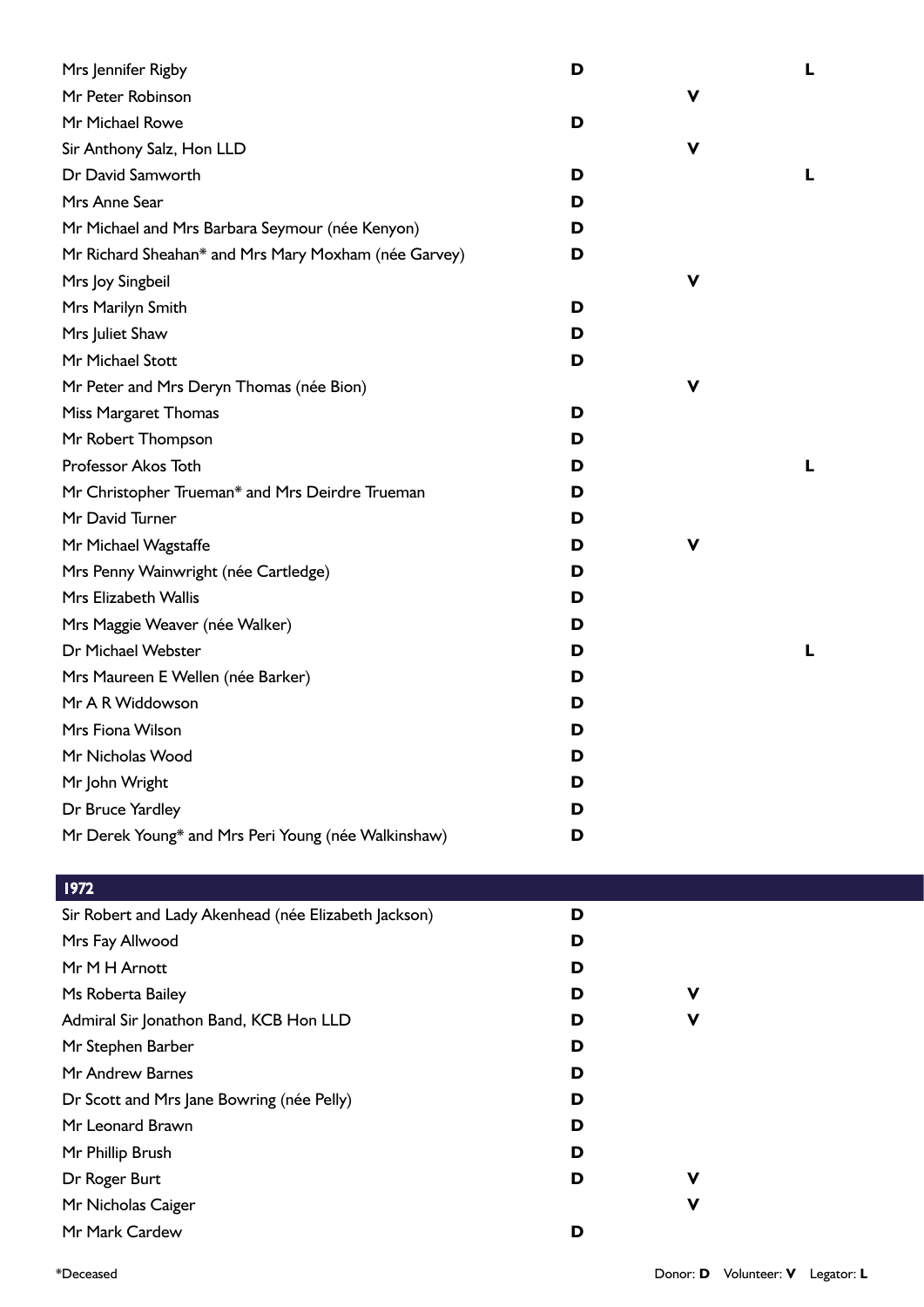| Ms Jane Clifton                                                            | D |   |
|----------------------------------------------------------------------------|---|---|
| Mr Stephen and Mrs Elisabeth Cockrell (née Smith)                          | D |   |
| Mr John and Mrs Christine Coleman (née Phillips)                           | D |   |
| Mr Richard Collinson                                                       |   | V |
| Mr Anthony and Mrs Dorigen Couchman (née Lunn)                             |   | V |
| His Hon Judge Christopher Critchlow and Mrs Wendy Critchlow<br>(née Lucey) | D | V |
| Dr Andrew Day                                                              | D |   |
| Mr Timon Day                                                               |   | V |
| Mr Anthony De Winton                                                       | D |   |
| Mr John Dickins                                                            | D |   |
| Mr Paul Durham                                                             | D |   |
| Mrs Melanie Edge (née Lawler)                                              | D | V |
| Mr Steve Edge, Hon LLD                                                     | D | ۷ |
| Mr Roger Edmunds                                                           | D |   |
| Mr John Eldridge* and Mrs Ann Eldridge (née Markwick)                      | D |   |
| Mr Antony Ewens*                                                           |   | V |
| Mr James Fairrie                                                           |   | V |
| Mrs Pamela Fisher (née Huggons)                                            | D |   |
| Mr Thomas Foster* and Mrs Patricia Foster (née Rapp)                       | D |   |
| Mr David and Mrs Margaret Furniss (née Gill)                               | D |   |
| Mr Philip Gascoigne                                                        | D |   |
| John Gilbert                                                               |   | V |
| Professor Christopher and Mrs Jan Greenough (née Baker)                    |   | ۷ |
| <b>Captain Brian Greeves</b>                                               | D |   |
| Mr Stephen Haygreen                                                        | D |   |
| Mr Peter and Mrs Hilary Hillier (née Eden)                                 | D |   |
| Mr Andrew Holman                                                           |   | v |
| Mr David and Mrs Deborah Holt (née Erskine)                                | D | ۷ |
| Mr Nigel Humphry                                                           | D |   |
| Mrs Helen Hutchings (née Clegg)                                            | D |   |
| Mr lan Jackson*                                                            | D |   |
| Mrs Margaret Kenny (née Sippy)                                             | D |   |
| Mrs Clare King (née Buck)                                                  | D |   |
| Mrs Madeleine King                                                         | D |   |
| Mr Brian Landers, OBE and Mrs Elizabeth Landers                            | D |   |
| Mr Philip and Mrs Rosemary Larkin (née Goddard)                            | D |   |
| Mr Peter Lawrence                                                          | D |   |
| Mr Ralph and Mrs Penelope Leicester (née Shaw)                             | D |   |
| Mr Robin Lowis                                                             | D |   |
| Mr Alan Lucas                                                              | D |   |
| Mr Ronald Mendes                                                           |   | V |
| Dr Andrew Mercer and Councillor Gillian Mercer                             | D |   |
| Mr Miles                                                                   | D |   |
|                                                                            |   |   |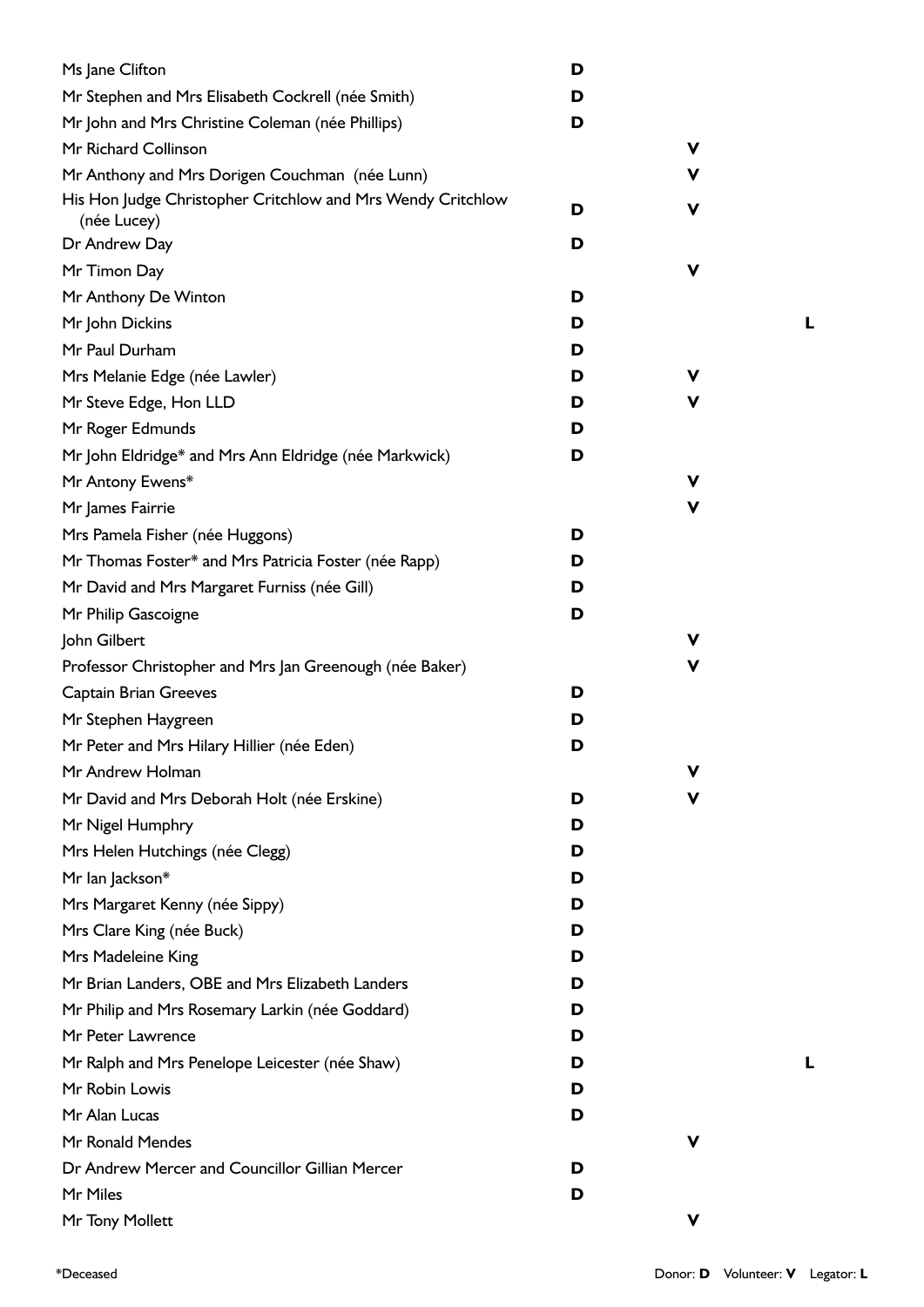| Dr Philip Morrall                                 | D |   |
|---------------------------------------------------|---|---|
| Mr Alasdair and Mrs Mary Munro (née Cousins)      | D |   |
| Mr Ian Murray                                     | D |   |
| Mrs Sarah Nava (née Blacklay)                     | D |   |
| Mr Richard Nethercott                             | D |   |
| Mrs Trish O'Brien                                 | D |   |
| <b>Professor Mark Overton</b>                     | D |   |
| Mr John Parkinson                                 |   | v |
| Mr David Parsons                                  | D |   |
| Mr Robert and Mrs Greta Pasteiner                 | D |   |
| Mr Stephen Pearce                                 | D | v |
| Mr Richard and Mrs Georgina Pelham (née Gilmour)  | D |   |
| Mr Grahame and Mrs Margaret Percival (née Mann)   | D |   |
| Professor Michael Perrin                          |   | v |
| Mr John Perry                                     | D |   |
| Mr Timothy and Mrs Christine Player (née Hedley)  | D |   |
| Mr and Mrs Timothy J Player                       | D |   |
| Mr John Pointon                                   | D |   |
| Mr David Pople and Mrs Sheila Pople (née Reid)    | D |   |
| Mr Richard and Mrs Elizabeth Pratt (née Dawe)     | D |   |
| Mrs Linda Randall                                 | D |   |
| Professor Peter Raynor                            | D |   |
| Dr Mark Rose and Mrs Juliet Rose (née O'Hea)      | D |   |
| Mr Quentin Russell                                | D |   |
| Revd Peter and Mrs Anne Sear (née Carey)          | D |   |
| <b>Miss Yvonne Seeley</b>                         | D |   |
| Mrs Jennifer Shaw                                 | D |   |
| Dr Christopher and Mrs Mary Sheldon (née Moore)   | D |   |
| Ms Helen Shirley                                  | D |   |
| Mr Patrick Skemp                                  | D |   |
| Mr John Slater                                    | D |   |
| Mr Howard and Mrs Evelyn Somerville (née Stewart) | D |   |
| Mr John Southgate                                 | D |   |
| Mr David Southwood                                | D |   |
| Dr Andrew Starkey                                 | D |   |
| Mr Michael Stevens                                |   |   |
| Mr John Sutherland                                | D |   |
| Mr Dermot Sweeney                                 |   |   |
| Mr Peter and Mrs Deryn Thomas (née Bion)          |   | v |
| Mr Howard and Mrs Janice Thomson (née Wilson)     |   |   |
| Mrs Eileen Townsend Jones (née Townsend)          | D |   |
| Mrs Anna Upton (née Kipluks)                      |   | v |
| Mr Anthony Vale                                   | D |   |
| Miss Ruth Vyse                                    | D |   |
| Mr David T Walters                                |   | v |

**L**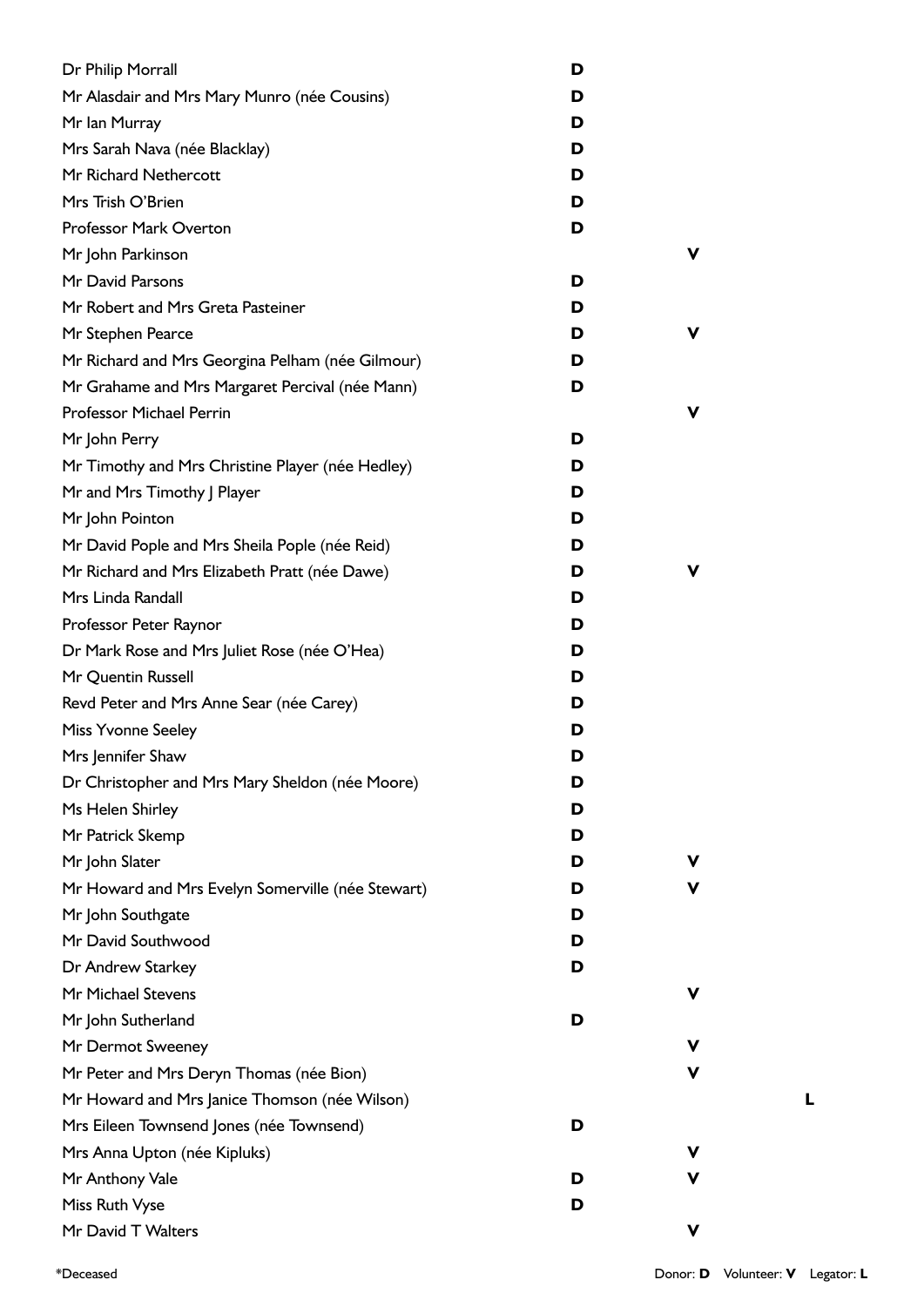| Ms Alicia Wang                                                                     | ν |
|------------------------------------------------------------------------------------|---|
| Mr Anthony and Mrs Anne Wells (née Rae)                                            | D |
| Revd Michael Whatmough                                                             | D |
| HH Judge Charles Wide, QC                                                          | D |
| Mr Stephen Williams                                                                | D |
| Mr Kenneth Witts                                                                   | D |
| Mr David and Mrs Marjorie Wolley (née Eddleston) and Miss<br>Rebecca Wolley (2004) | D |
| Mr Anthony Wyld                                                                    | D |

| 1973                                                  |   |             |  |
|-------------------------------------------------------|---|-------------|--|
| Ms Susan Alderton                                     | D | $\mathbf v$ |  |
| Mr Syed Ali                                           |   | ۷           |  |
| Mr John Allwood, FCA Hon LLD                          | D | V           |  |
| Mrs Margaret Anderson (née Gunner)                    | D |             |  |
| Ms Jane Andrewartha                                   |   | ۷           |  |
| Mrs Susan Angus (née Bussey)                          | D |             |  |
| Mr Ian K H Baker                                      | D | V           |  |
| Mr Philip Beck                                        | D |             |  |
| Mr Luis Beltran                                       |   | V           |  |
| Mr Michael and Mrs Lindsay Berners-Price (née Rogers) | D |             |  |
| Mrs Elaine Briggs                                     |   | V           |  |
| Mr Stephen Brough                                     |   | ۷           |  |
| Mr Nicholas Bull                                      | D | ۷           |  |
| Mr Ian and Mrs Susan Burrow (née Wood)                | D |             |  |
| Mrs Yvonne Cameron (née Nicholson-Steng)              | D |             |  |
| Ms Veronica Candy                                     | D |             |  |
| Dr I Catling and Mrs G Catling                        | D |             |  |
| Dr Andrew Clayton                                     | D |             |  |
| <b>Miss Christine Cockerill</b>                       | D |             |  |
| Mr John and Mrs Christine Coleman (née Phillips)      | D |             |  |
| Mr Barry Collacott                                    | D |             |  |
| Mrs Christine Cribb                                   |   | V           |  |
| Mr Paul A Cunnington                                  | D |             |  |
| Ms Tamasin Davies                                     | D |             |  |
| Mr Martin Delbridge                                   | D | V           |  |
| Mr Barry and Mrs Janet Deller (née Weeks)             | D |             |  |
| Mr Paul Dickens                                       |   | v           |  |
| Mr Ian Dinwiddie                                      | D | ۷           |  |
| Mrs Prudence Dowie (née Judd)                         | D |             |  |
| Mrs Rosemary Drew (née McDonald)                      | D |             |  |
| Mr Brian and Mrs Jacqueline Dunlop (née Houghton)     | D |             |  |
| Mr Robert Estcourt                                    |   | V           |  |
| Mr Sidney Evans                                       | D |             |  |
| Mr Stephen Ferris                                     | D |             |  |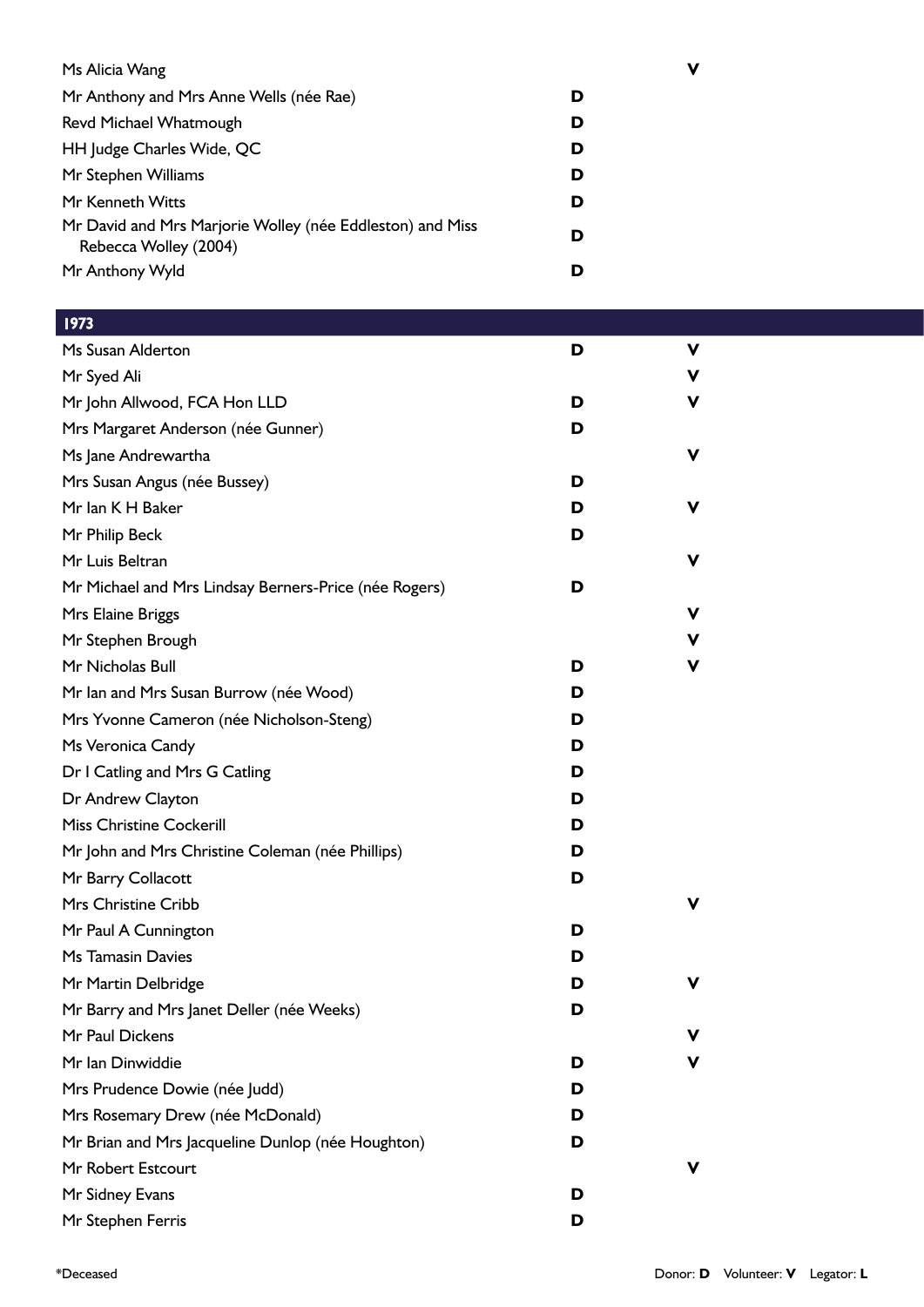| Mr Adrian Figgess                                    | D |   |
|------------------------------------------------------|---|---|
| Mr Thomas Foster* and Mrs Patricia Foster (née Rapp) | D |   |
| Mrs Jane Gingell (née Holland)                       | D |   |
| Mrs Lynn Gosden (née Jones)                          | D |   |
| Professor Wyn Grant                                  | D |   |
| Ms Rachel Green                                      | D |   |
| Mrs Patricia Hall (née Painter)                      | D |   |
| Ms Vanessa Frances Hall-Smith, MBE                   | D |   |
| Ms Hargadon                                          | D | V |
| Dr Christopher Hatch                                 | D |   |
| Mrs Celia Heath (née Robinson)                       | D |   |
| Mr Bill Hills                                        | D |   |
| Mrs Gillian Horigan                                  | D |   |
| Mr and Mrs T R Howe                                  |   | V |
| Mr Jeremy Hughes                                     | D |   |
| Dr Richard Humphries                                 |   | V |
| Mr John Hunter                                       | D |   |
| Mr Peter Johnson                                     | D |   |
| Mr John Kerr                                         | D |   |
| Mr George Kieffer                                    | D | ۷ |
| Dr Ronald and Mrs Evelyn Kill (née Jude)             | D |   |
| Mr Jonathan Lamb                                     | D |   |
| Mr Peter Latham, OBE                                 | D |   |
| Mr Ralph and Mrs Penelope Leicester (née Shaw)       | D |   |
| Ms Alison Lewzey                                     | D |   |
| Dr Penny Logan                                       | D |   |
| Mrs Hazel Mack (née Perkins)                         | D |   |
| Dr Gillian McWilliam-Lumsdon                         | D |   |
| Mr Stephen Midlane                                   | D |   |
| Mr Richard Sheahan* and Mrs Mary Moxham (née Garvey) | D |   |
| Dr Stuart Mucklejohn                                 | D |   |
| Mr Richard Overton                                   | D | v |
| Mrs Heather Pain (née Hounslow)                      | D |   |
| Mr Robert and Mrs Greta Pasteiner                    | D |   |
| Mr Roy Pembroke                                      | D |   |
| Mr Stephen Perkins                                   | D |   |
| Ms Renia Platt                                       | D |   |
| Mr Brian Povey                                       | D |   |
| Mr Mark Prebble                                      | D |   |
| Mr Keith and Mrs Christina Reid (née Jones)          | D |   |
| Mr John Rhodes                                       |   | V |
| Mr William Riddall                                   | D |   |
| Mr Philip Robinson                                   | D |   |
| Mr Daniel Roe                                        | D |   |
| Dr Mark Rose and Mrs Juliet Rose (née O'Hea)         | D |   |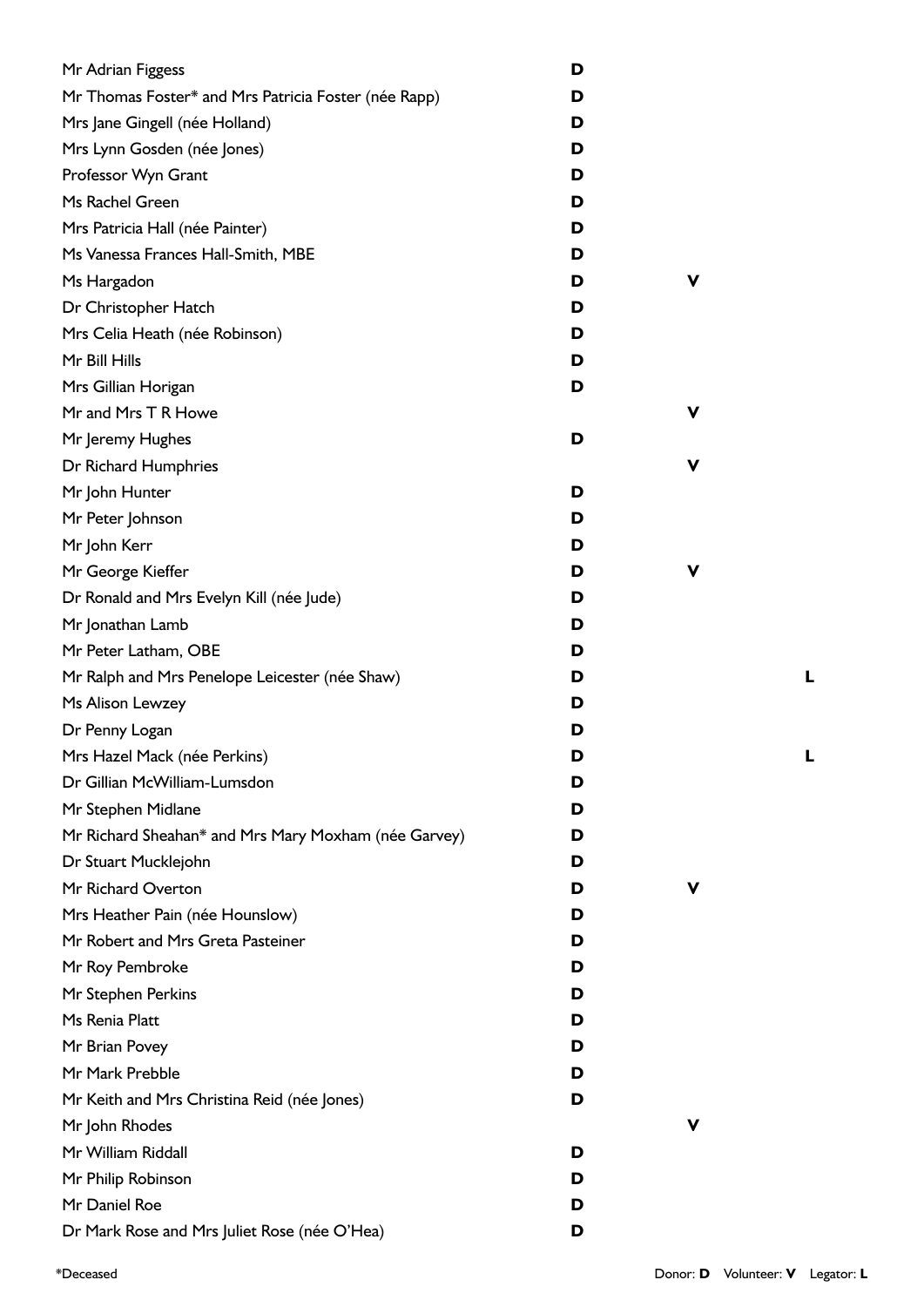| Mr Christopher Saunders                           | D |   |  |
|---------------------------------------------------|---|---|--|
| Mr Michael Seabrook                               | D | v |  |
| Mr Crispin Shaddock                               | D |   |  |
| Mr Dennis Sharpe                                  | D | v |  |
| Sir Tom Shebbeare and Lady Cynthia Shebbeare      | D | v |  |
| Mrs Jessica Shepherd                              | D |   |  |
| Mr Kevin Smith* and Mrs Janet Smith (née Beale)   | D |   |  |
| Belinda Sprigg (née Hall)                         | D |   |  |
| Mr Mark Staniszewski                              | D |   |  |
| Mr Paul and Mrs Jane Stupple                      | D |   |  |
| Mr Patrick Swaffer                                | D |   |  |
| Mrs Sue Taylor (née Johnson)                      | D |   |  |
| Mr Malcolm Taylor                                 | D |   |  |
| The Lord Teverson                                 |   | v |  |
| Mr Ian and Mrs Elisabeth Thomson (née Krause)     | D | ۷ |  |
| Mrs Alison Towndrow (née Knight)                  | D |   |  |
| Mr Paul Tucker*                                   | D | V |  |
| Mrs Victoria Walkden (née Wilson)                 | D |   |  |
| Mrs Elspeth Walker                                | D |   |  |
| Mr Andrew Watt                                    | D |   |  |
| Mr Mike Watts                                     | D | ۷ |  |
| Mr Joe Whittaker                                  | D |   |  |
| Mr Christopher and Mrs Elaine Willey (née Barber) | D |   |  |

| 1974                                                        |   |   |  |
|-------------------------------------------------------------|---|---|--|
| Mr M Allnutt                                                | D |   |  |
| Mr Nicholas Armour                                          | D | v |  |
| Mr Michael Bach                                             | D |   |  |
| Mr David Bailey                                             |   | V |  |
| Mr Paul and Mrs Diane Bates (née Stevens)                   | D |   |  |
| Mr Robert Behrens CBE and Mrs Deborah Behrens (née Sandler) | D |   |  |
| Mr Andrew Benoy                                             | D |   |  |
| Mr Hugh Bethell                                             | D |   |  |
| Ms Jane Bingham                                             | D |   |  |
| Dr Paul and Mrs Eileen Bird (née Honeywell)                 | D |   |  |
| Mr Simon Bladon                                             | D |   |  |
| Mr Richard Boden* and Mrs Sylvie Boden                      | D | v |  |
| Mrs Sarah Buck, OBE, Hon DEng                               |   | ۷ |  |
| Mrs Gill Bullen                                             | D |   |  |
| Mr Charles Burton, FRSA                                     |   | V |  |
| Mr Edward and Mrs Frances Canning (née Williams)            |   | ۷ |  |
| Mrs Victoria Carew-Hunt                                     |   | V |  |
| Revd Paul Chipchase                                         |   |   |  |
| Dr Penelope Clark                                           | D |   |  |
| Mr Christopher and Mrs Rachel Clarke (née Scott)            | D |   |  |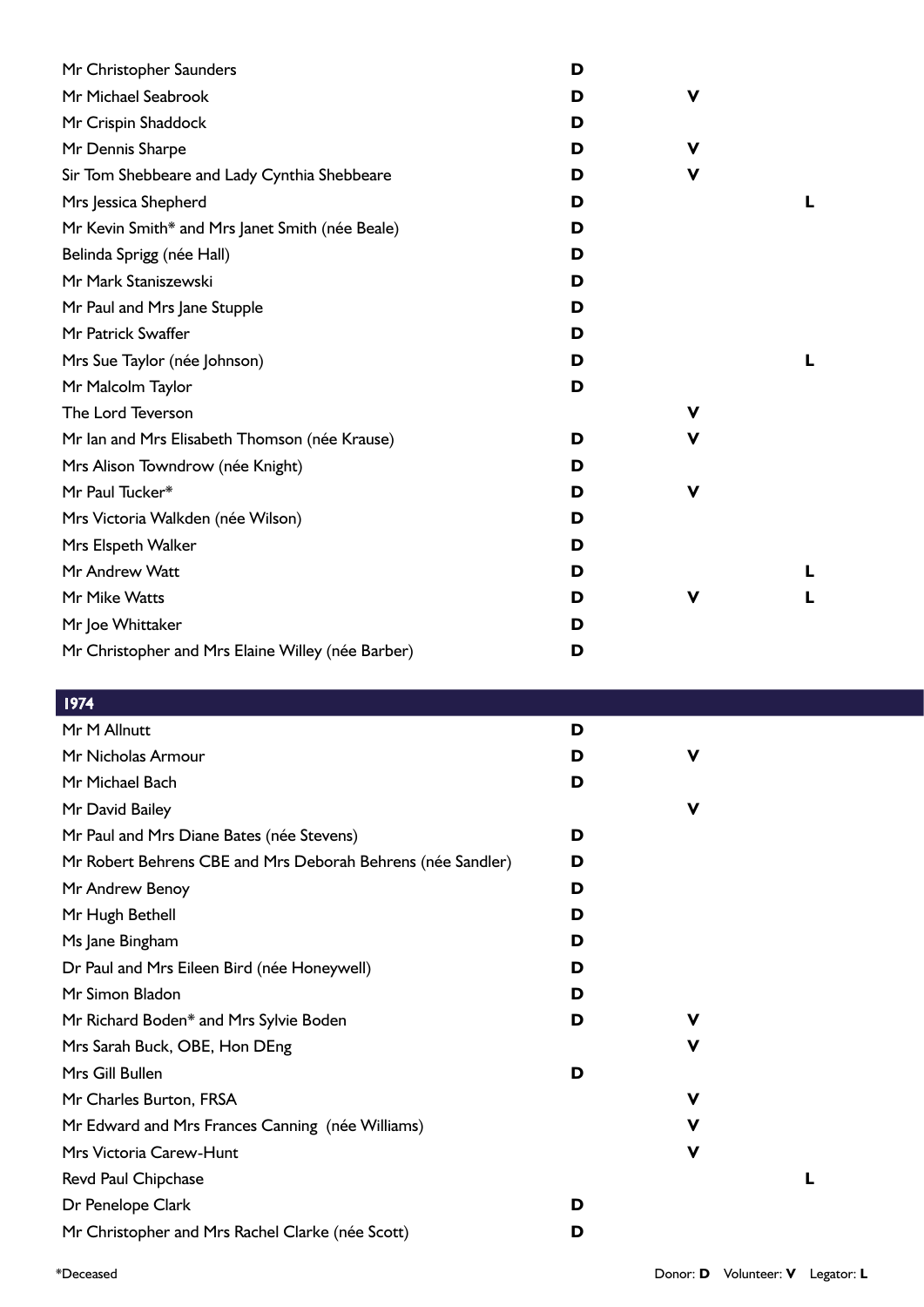| Mr Richard and Mrs Eleanor Clayton                                         | D |   |   |
|----------------------------------------------------------------------------|---|---|---|
| Mr David Cleave                                                            | D |   |   |
| Mr Joseph and Mrs Danuta Cloutman (née Michalowicz)                        | D |   | L |
| Mrs Susan Coales                                                           |   | v |   |
| Mr Peter Cohen                                                             | D |   |   |
| Miss Helen Cook                                                            | D |   |   |
| Mr Peter Cornell                                                           |   | v |   |
| Mr Christopher Cottier                                                     | D | v | L |
| Mr David and Mrs Caroline Crawford (née Janas)                             | D |   |   |
| His Hon Judge Christopher Critchlow and Mrs Wendy Critchlow<br>(née Lucey) | D | ۷ |   |
| <b>Professor Paul Cullis</b>                                               | D |   |   |
| Mr Mike Davies                                                             | D |   |   |
| Mr William and Dr June Deeley                                              | D |   |   |
| Mr Christopher and Mrs Patricia Denchfield (née Russell)                   | D |   |   |
| Mr Paul Denley                                                             | D |   | L |
| Mr Eastwood                                                                |   | v |   |
| <b>Mrs Pauline Elliott</b>                                                 | D |   |   |
| Mr Ian Exley                                                               | D |   |   |
| Mr James Fish                                                              | D |   |   |
| Miss Hilary Footer                                                         | D |   |   |
| Mr and Mrs P M W Francis                                                   | D |   | L |
| Mrs Sally M Freeman                                                        | D |   |   |
| Ms Janice Funnell                                                          | D |   |   |
| Mr Paul and Mrs Elizabeth Furrer (née Mccallum)                            | D |   |   |
| Mrs Wendy Garrett (née Greenidge)                                          | D |   |   |
| Mr Tim Gay                                                                 |   | ۷ |   |
| Mrs Deborah Gilham (née Hammond)                                           | D |   |   |
| Ms Lynda Goetz                                                             | D |   |   |
| Mr Christopher Gogarty* and Mrs Jane Gogarty                               | D |   |   |
| Mr Christopher Greenland                                                   | D |   |   |
| Mr Jamie Haddow                                                            | D |   |   |
| Mr John Hall                                                               |   | ۷ |   |
| Mr Gerald Hammond                                                          | D | v |   |
| Mrs Jennifer Hanson                                                        | D |   |   |
| Mr Simon Hardwick                                                          | D |   |   |
| Dr Charlie Hawker and Mrs Catherine Hawker (née Gudgeon)                   | D |   |   |
| Dr Chris and Mrs Diana Hawkins (née Burnhill)                              | D |   |   |
| Mrs Julia Hawkins                                                          | D |   |   |
| Mr Alan Hewer                                                              | D |   |   |
| Mr Jeremy Hicks                                                            | D |   |   |
| Miss J Hill                                                                | D |   |   |
| Mr Alastair Houston                                                        | D |   |   |
| Ms Halina Jaroszewska                                                      | D | ۷ |   |
| Mr Michael Jones                                                           | D | ۷ |   |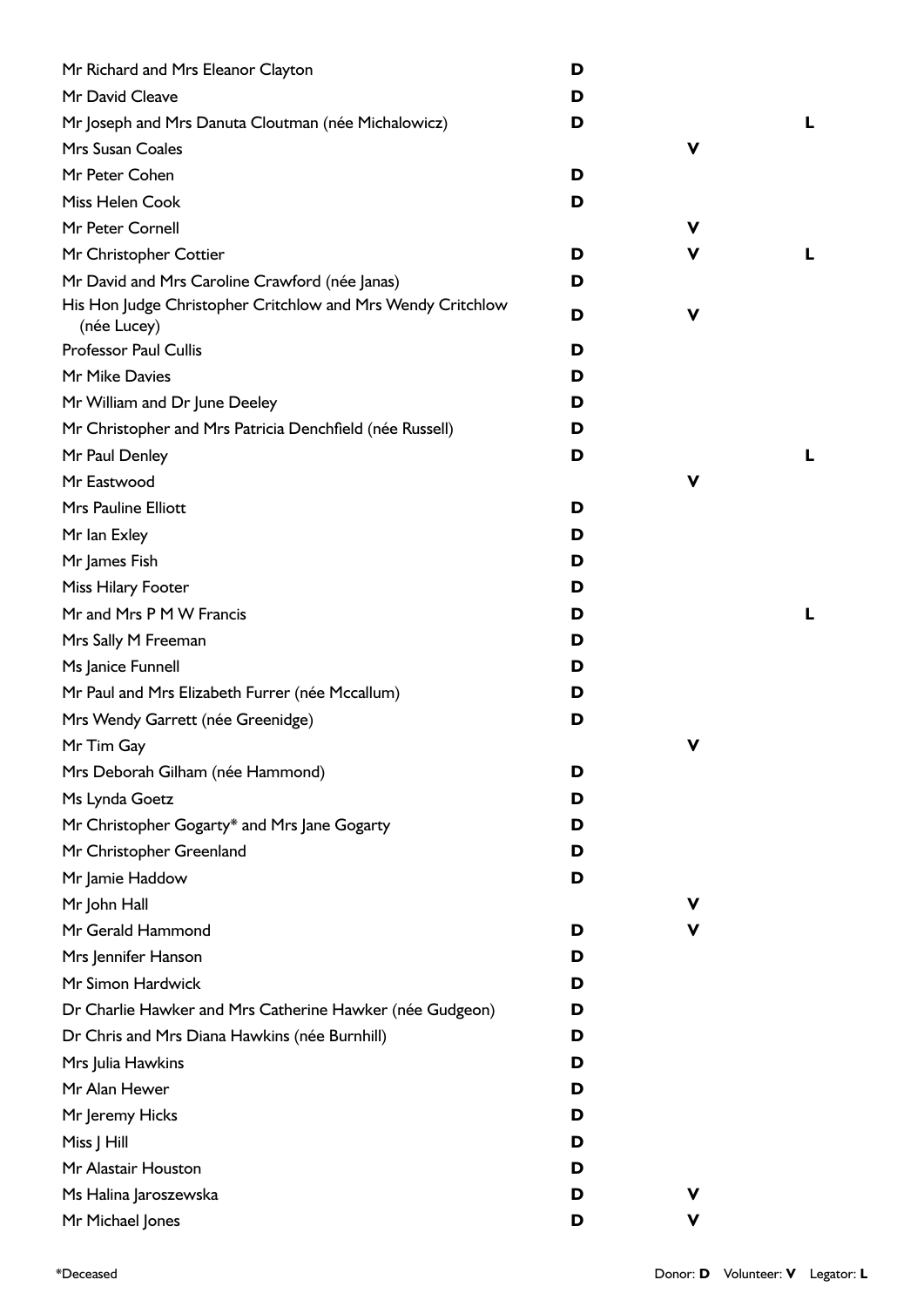| Mr Timothy Langton                                | D |   |   |
|---------------------------------------------------|---|---|---|
| Mr Peter and Mrs Carol Leather (née Hooper)       | D |   |   |
| Mr Paul Lloyd                                     | D |   |   |
| Mr David and Mrs Kathryn Lowde (née Coward)       | D |   | L |
| Mr Stewart Loze                                   | D |   |   |
| Mr Jonathan Malins                                | D | ۷ |   |
| Mrs Jennifer Mann (née Simpson)                   | D |   |   |
| Revd James McKinney                               | D |   |   |
| Mr Allan Mitchell                                 | D |   |   |
| Dr Colin Morris                                   | D | V |   |
| Dr Stephen Moss and Dr Elizabeth Moss (née Lloyd) | D |   |   |
| Mr Ian and Mrs Anne Nicholas (née Batho)          | D |   |   |
| <b>Miss Nadine Norris</b>                         | D |   |   |
| Mr Timothy Padley                                 | D |   |   |
| Mrs Rosalind Page                                 | D |   |   |
| Mr Nigel Payne                                    | D |   |   |
| Mr Richard and Mrs Georgina Pelham (née Gilmour)  | D |   |   |
| Mr Charles Platt                                  | D | V |   |
| Mr Richard Pooley                                 | D |   | L |
| Mr David Pople and Mrs Sheila Pople (née Reid)    | D |   |   |
| Mr Andrew Reid                                    | D |   |   |
| Mr Paul Rew                                       | D | V |   |
| Mr Bernard Reynolds*                              | D |   |   |
| Mr William and Mrs Carolyn Russell (née Mogg)     | D |   |   |
| Mrs Juliet Savage (née Williams)                  | D |   |   |
| Professor Stephen Senn, PhD, FRSE and Ms V Senn   | D | V |   |
| Mr Alan Sieber                                    | D |   |   |
| Mr David Snell                                    | D |   |   |
| Mrs Alison Spice                                  | D |   |   |
| Mr Nicholas Stevens                               | D |   |   |
| Mrs Josephine Stone                               | D |   |   |
| Mr Marcus Stroud*                                 | D |   |   |
| Mr Stephen Sullivan                               | D |   |   |
| Mrs Sally Thomas (née Leng)                       | D |   |   |
| Mrs Lesley Thurley                                | D |   |   |
| Mr and Mrs Martin Usher                           | D |   |   |
| Ms Yvette Vaughan Jones                           | D |   |   |
| Mr Mark and Mrs Ghislaine Venn (née Heinrich)     | D |   |   |
| His Honour Philip Waller CBE and Mrs Linda Waller |   |   |   |
| (née Andrews)                                     | D |   |   |
| Mr Julian Wardlaw                                 |   | ν |   |
| Mr Anthony and Mrs Anne Wells (née Rae)           | D |   |   |
| Mr Keith and Mrs Linda Whitehead (née Walker)     |   | v |   |
| Mr Paul Wilks                                     |   | ۷ |   |
| Professor John Williams                           |   | V |   |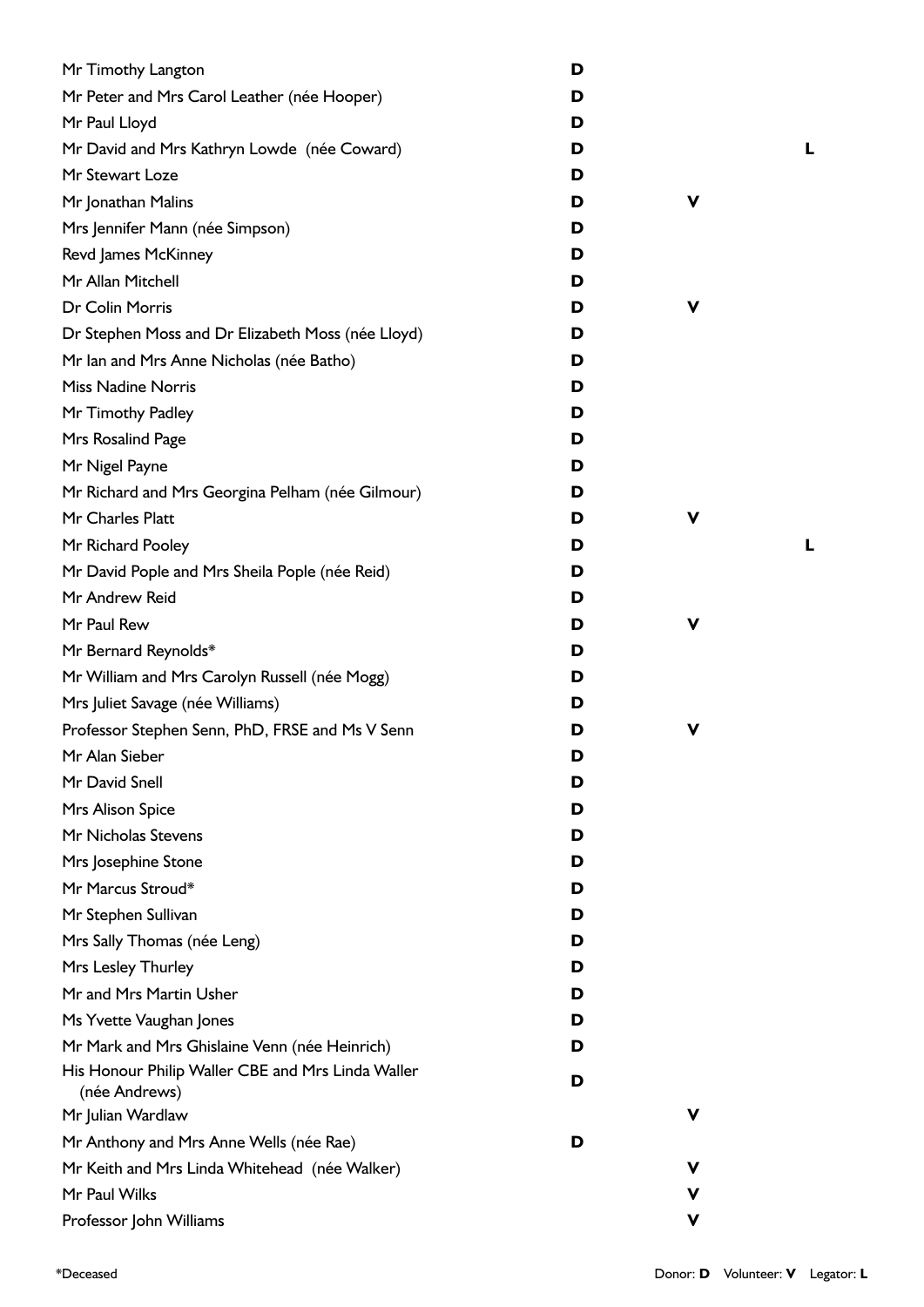| Mr Peter Wisher*                                            | D |             |   |  |
|-------------------------------------------------------------|---|-------------|---|--|
| Mr Simon Wood                                               |   | $\mathbf v$ |   |  |
| Mr Jeremy Woolf                                             | D |             | L |  |
| Ms E Anne Wright*                                           | D |             |   |  |
|                                                             |   |             |   |  |
| $\overline{1975}$                                           |   |             |   |  |
| Mrs Amanda Arnold                                           | D |             |   |  |
| Mrs Cathy Atherton (née Lewin)                              | D |             |   |  |
| Mrs Ann Badger (née Le Neve Foster)                         | D | V           |   |  |
| Mrs Caroline Banszky                                        |   | $\mathbf v$ |   |  |
| Mr Paul Belton* and Mrs Rosemary Belton (née Killick)       | D |             |   |  |
| Mr Malcolm Bentley                                          | D |             |   |  |
| Mr Mark Bishop                                              | D |             |   |  |
| Mr Christopher and Mrs Jacqueline Bow (née Rosen)           | D |             |   |  |
| Mr Stephen Boycott                                          | D |             |   |  |
| Dr Nicola Bradbury                                          | D |             |   |  |
| Miss Vivien Bright                                          |   | $\mathbf v$ |   |  |
| Mr Paul Brittain                                            | D |             |   |  |
| Mrs Mary Brittain                                           | D |             |   |  |
| Mr Martin Bull                                              | D |             |   |  |
| Mr John Burkill                                             | D |             |   |  |
| Mr Timothy Watts and Ms Juliana Burrows                     | D | $\mathbf v$ |   |  |
| Mr Jeffrey Calvert                                          | D |             |   |  |
| Dr Christine Carling                                        | D |             |   |  |
| Mr Robin Chapman                                            | D |             | L |  |
| Ms Teresa Chatfield                                         | D |             |   |  |
| Mr Charles Collins                                          | D |             |   |  |
| Mr Michael Cooper                                           | D | V           | L |  |
| Mr Alan Cotton, Hon DLitt                                   |   | $\mathbf v$ |   |  |
| Mr Paul Coueslant                                           | D |             |   |  |
| Mr David and Mrs Caroline Crawford (née Janas)              | D |             |   |  |
| Mr Stephen Davies                                           | D |             |   |  |
| Dr Robert Dawkins                                           | D |             |   |  |
| Mr William and Dr June Deeley                               | D |             |   |  |
| Mr Christopher and Mrs Patricia Denchfield (née Russell)    | D |             |   |  |
| Mr A G Dunnett, CBE, FRSA                                   |   | V           |   |  |
| Ms Monica Eades                                             | D |             |   |  |
| Ms Andrea Edeleanu                                          |   | V           |   |  |
| Mr John Elkins                                              | D |             |   |  |
| Mr John Finch                                               | D |             |   |  |
| Mr Robert Findlay                                           | D |             |   |  |
| Mr Andrew and Mrs Elizabeth Fotheringham (née Newell Price) | D | V           |   |  |
| Mrs Gillian Fox (née Cloud)                                 | D |             |   |  |
| Mr Keith Francis                                            | D |             |   |  |
| Dr Chris French                                             | D |             |   |  |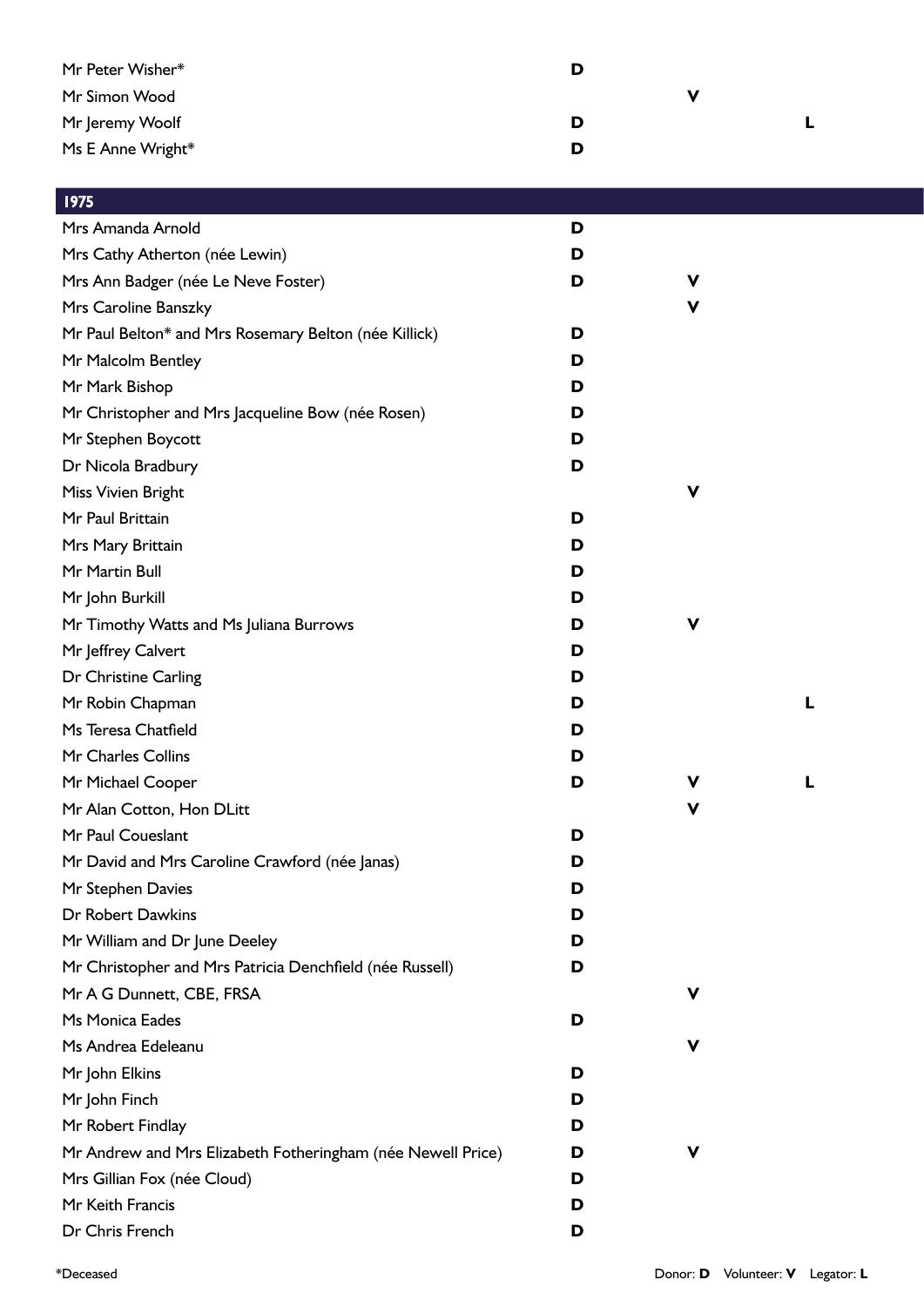| Mr John Giddings                                       | D | V |  |
|--------------------------------------------------------|---|---|--|
| Mr Robert and Mrs Ann Gill (née Morris)                | D |   |  |
| Mrs Helen Gordon-Smith                                 | D | ۷ |  |
| Dr Peter Groves                                        |   | ۷ |  |
| Mrs Elizabeth Gwynn                                    | D |   |  |
| Mr Mike and Mrs Jane Hamblin (née Gray)                | D |   |  |
| Mr Gordon C Hay                                        |   | ۷ |  |
| Ms Lynn Henderson                                      |   | V |  |
| Mr Richard and Mrs Jennifer Hookham (née Hewish)*      | D |   |  |
| Dr Stephen and Mrs Ann Hornung (née Hamnett)           | D |   |  |
| Dr Colin Hunns                                         | D |   |  |
| Miss Moira Hutchings                                   | D |   |  |
| Mr Chris Innes-Hopkins                                 | D | ۷ |  |
| Revd Michael Jones                                     | D |   |  |
| Mr Christopher Lamaison                                |   | ۷ |  |
| Dr Stephen Lee                                         |   | ۷ |  |
| Mrs Valerie Ling (née Ingram)                          | D |   |  |
| Professor Michael and Mrs Celia Lockwood (née Lawlerr) | D |   |  |
| Mr Richard Lovell-Knight                               | D |   |  |
| Mr David and Mrs Kathryn Lowde (née Coward)            | D |   |  |
| Mrs Shane Lyon (née Dunn)                              | D |   |  |
| Dr Alan and Mrs Sian Mace (née Huggins)                | D | ۷ |  |
| Mr David and Mrs Susan Mann (née Dancer)               | D |   |  |
| Mr S Mansfield JP, Ms O Mansfield and Mr A Mansfield   | D | ۷ |  |
| Ms Frances Marsden                                     | D | V |  |
| <b>Mrs Shelley Martinez</b>                            |   | V |  |
| Mr Geoffrey May                                        | D |   |  |
| Mr Nicolas McBreen                                     |   | v |  |
| Miss Janet Miller                                      | D |   |  |
| Dr Stephen Moss and Dr Elizabeth Moss (née Lloyd)      | D |   |  |
| Mr Jonathan Myall                                      | D |   |  |
| Mr Ian and Mrs Anne Nicholas (née Batho)               | D |   |  |
| Mr David Norman                                        | D |   |  |
| Mr Peter Oldham                                        |   | V |  |
| Mr Bill Pearce                                         |   | ۷ |  |
| Mr John Pike                                           | D |   |  |
| Ms Paula Johnson                                       | D |   |  |
| Mr J Reevy                                             |   | V |  |
| Mr Paul Richards                                       | D |   |  |
| Miss Leslie Rowe                                       | D |   |  |
| Mrs Joyce Salisbury                                    | D |   |  |
| Mr Nigel Scriven                                       | D |   |  |
| Dr Peter Sebastian                                     | D |   |  |
| Dr Christopher Shaw                                    | D |   |  |
| Ms Caroline Sheldon                                    |   | ۷ |  |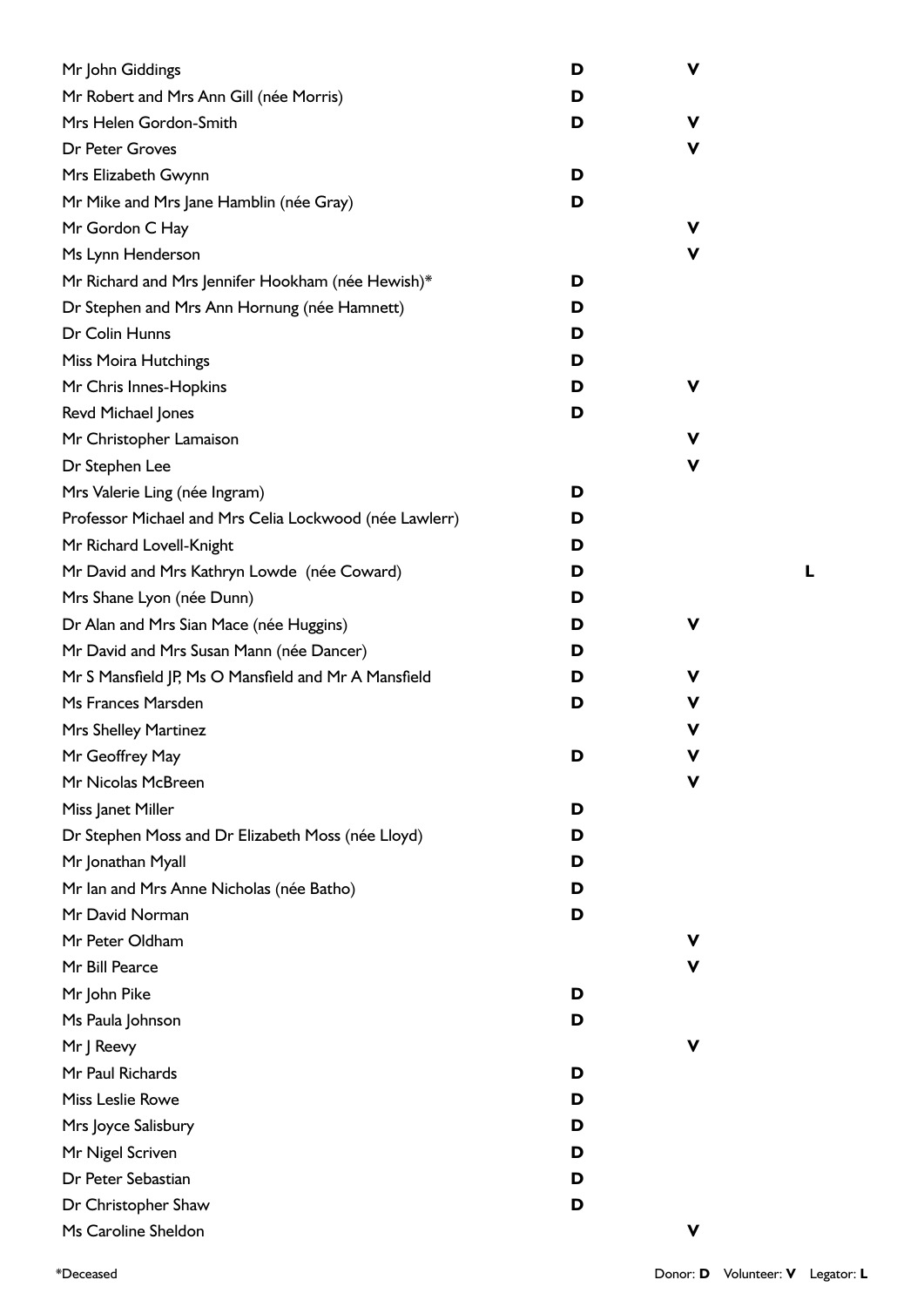| D | ν |
|---|---|
| D |   |
|   | ν |
| D | ν |
| D |   |
| D |   |
| D |   |
| D | ν |
| D |   |
| D |   |
| D |   |
| D |   |
| D |   |
| D |   |
| D |   |
|   |   |

| Mr John Adams                                               |   | v |
|-------------------------------------------------------------|---|---|
| Mr David and Mrs Mary Alexander                             | D |   |
| <b>Mr Richard Andrews</b>                                   | D |   |
| Mrs Helen Andrews (née Wardale)                             | D |   |
| Mr Ian and Mrs Julie Arnold (née Baskwill)                  | D |   |
| Mr David Arnold                                             |   | v |
| Mr Robin and Mrs Angela Badham-Thornhill (née Randall)      | D |   |
| Mrs Carole Batcup (née Burgess)                             | D |   |
| Mr Robert Behrens CBE and Mrs Deborah Behrens (née Sandler) | D |   |
| Mr Paul Belton* and Mrs Rosemary Belton (née Killick)       | D |   |
| Mr Vincent Bifulco, FCA* and Professor Antonia Bifulco      | D |   |
| Mr Christopher and Mrs Jacqueline Bow (née Rosen)           | D |   |
| Mr Jonathan Boyle                                           |   | v |
| Mrs Ruth Briggs (née Hinton)                                |   | v |
| Mr Henry Briggs                                             | D | v |
| Mr David Brindle                                            | D | v |
| Mrs Sandra Brunnen                                          |   | v |
| Miss Amanda Butcher                                         |   | v |
| Mrs Sarah Cairns (née Hughes)                               | D |   |
| Mr S Cakebread and Ms K Cakebread                           | D | v |
| Mr Geoffrey Clarkson                                        | D |   |
| Dr David and Mrs Susannah Coates (née Evington)             | D |   |
| Mr Stephen Coleman                                          | D |   |
| Dr Barry Cripps                                             |   | v |
| Mr Francis Cullum                                           | D |   |
| Mr Geraint Davies, CBE                                      | D | V |
| Mr Andrew Daw                                               | D |   |
| <b>Miss Catherine Devitt</b>                                | D |   |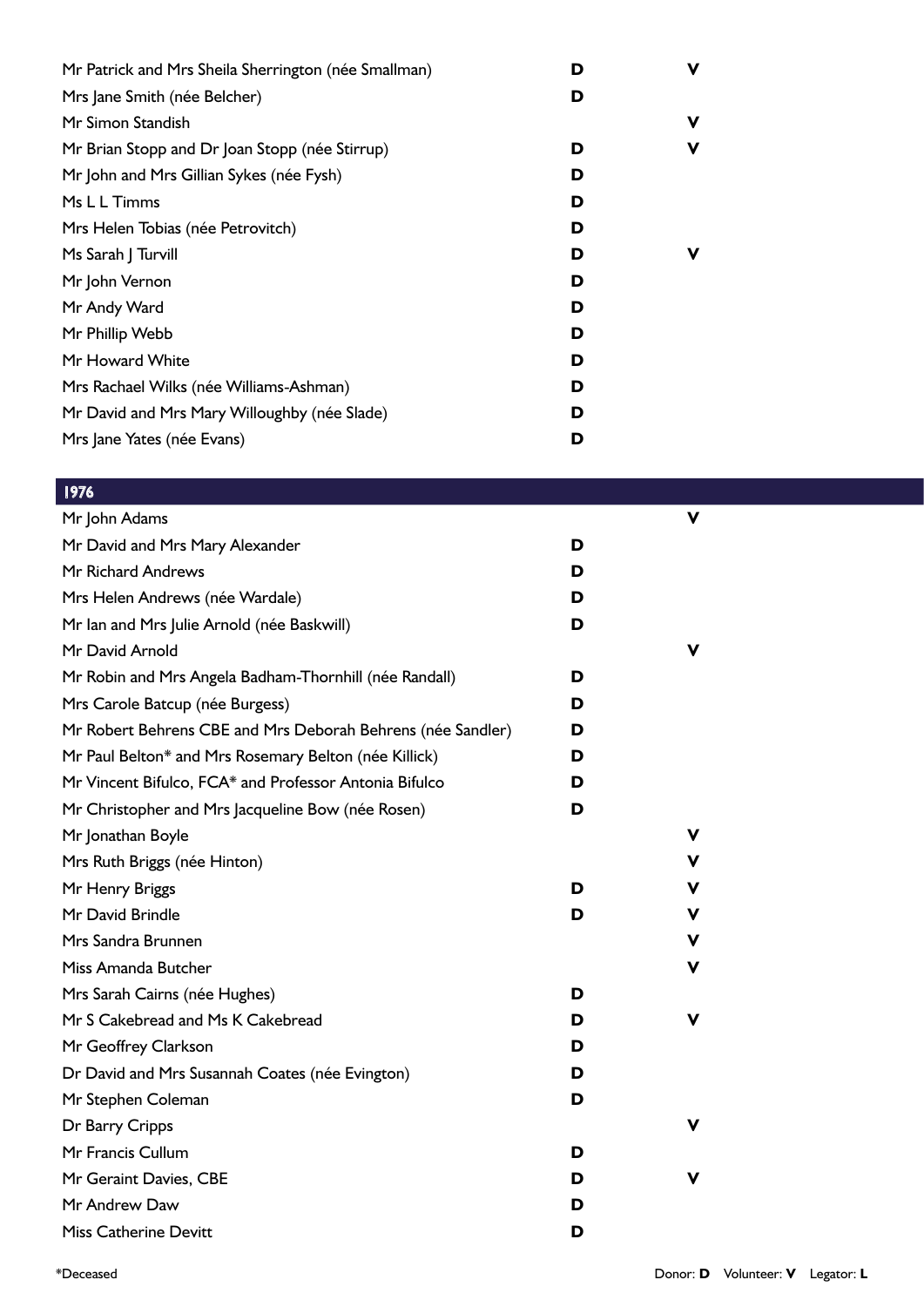| Mr Edward Farwell                               |   | $\mathbf v$ |   |
|-------------------------------------------------|---|-------------|---|
| Mr Mark Flawn-Thomas                            | D |             |   |
| Mrs Jan Freter (née Wilson)                     | D |             |   |
| Mr Andrew Gaylor                                |   |             | L |
| Mr David Gibbons                                | D |             |   |
| Mr Neil Gordon                                  | D |             |   |
| Ms Virginia Graham                              | D |             |   |
| Mr David and Mrs Sybil Granville (née Rackham)  | D |             |   |
| Mr Andy Greaves                                 | D | V           |   |
| Mr Peter Green                                  | D |             |   |
| The Hon Mr Charley Grimston                     | D |             |   |
| Miss Dinah L R Hall                             | D |             |   |
| Mr Michael Henman                               |   | V           |   |
| Mr Norman Ho                                    | D |             |   |
| Mr John Hornby                                  |   | V           |   |
| Mr Paul Hubbard                                 |   | V           |   |
| Miss Sarah Humphreys                            | D |             |   |
| Mrs Jane Jee                                    | D |             |   |
| Mrs Penelope Jenner (née Dugdale)               | D |             |   |
| Mr Philip Jeremy and Ms Jane Allin              | D |             |   |
| The Reverend Canon Michael Johnson              | D |             |   |
| Mr James Kennedy                                | D | v           |   |
| Dr Trevor King and Mrs Susan King (née Morton)  | D |             |   |
| Mrs Jacqueline King                             |   | V           |   |
| Mr Graham Kirkpatrick                           | D |             |   |
| Mr Michael Laizans                              |   | V           |   |
| Mrs Sylvia Le Miere                             | D |             |   |
| Mr Michael Leggo                                |   | v           |   |
| Mr Hugh MacDougald                              |   | V           |   |
| Mrs Hilary Marshall                             | D |             |   |
| Dr Linda McDonald (née Martin)                  | D |             |   |
| Miss Ann McNorvell                              | D |             |   |
| Ms Hilary Monaghan (née Walker)                 | D |             |   |
| Mr Phil H Moody                                 |   | V           |   |
| Ms Janice Moore                                 | D |             |   |
| Mr Philip Newton and Miss Catherine Potter      | D |             |   |
| Mrs Christine North (née Claret)                | D |             |   |
| Mr Will and Mrs Sharon Osmond                   | D |             |   |
| Mr Georgios Panayiotou                          |   | v           |   |
| Mr Andrew Pike                                  | D |             | L |
| Mr Mark Pinney                                  | D |             |   |
| Mr Paul and Mrs Simone Romain                   | D | v           |   |
| Mr Mike and Mrs Elizabeth Rowley (née Evans)    | D |             |   |
| Mr Jeremy Rutter Mrs Sarah Rutter (née Spencer) | D |             |   |
| Mr Sarre                                        | D | V           |   |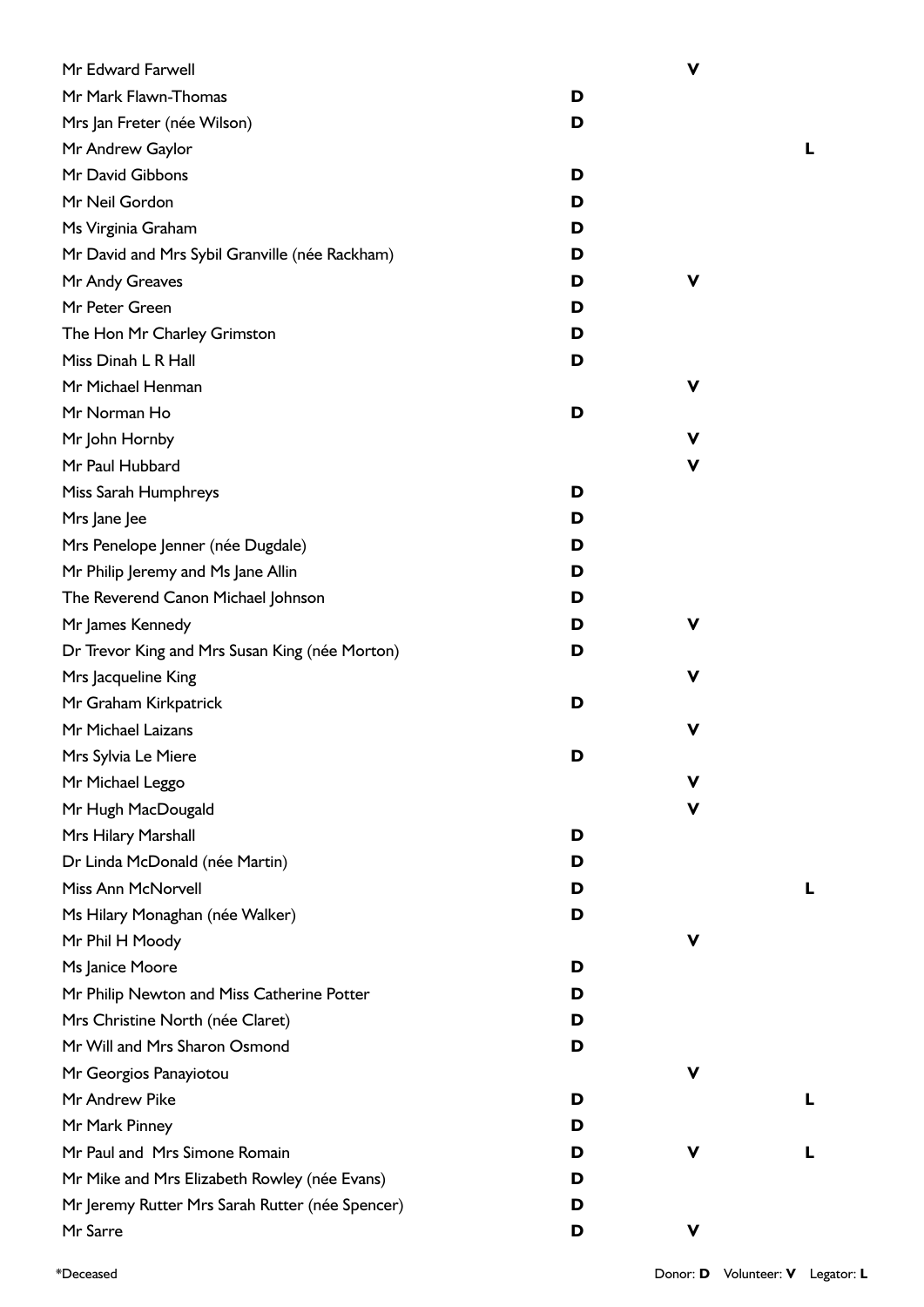| Professor Stephen Senn, PhD, FRSE and Ms V Senn                 | D | ν |
|-----------------------------------------------------------------|---|---|
| Baroness F S Shackleton of Belgravia, LVO and Mr Ian Shackleton | D | ν |
| Mr John and Mrs Caroline Sharpe (née Grafton)                   | D |   |
| Mr Terence Smythe                                               | D |   |
| Mr Richard Spiller                                              | D |   |
| Mr Oliver St John                                               | D |   |
| Mr Robert St John                                               | D | ν |
| Dr Carolyn Swann and Dr Richard Smith                           | D |   |
| Ms Patsy Wallace                                                | D |   |
| Mr Graham and Mrs Isobel Weller                                 | D |   |
| Dr David Winteridge                                             | D |   |

## Mr Muhammad Abdul Aziz **V** Ms Jill Andrew **V** Mr Ian and Mrs Julie Arnold (née Baskwill) **D Mrs Victoria Arthur (née Meaby) D D** Mr Paul and Mrs Rosemary Ayres (née Binks) **D** Mr Charles Bacon **D** Mrs Jacqueline E Beard **D** Revd Jerry Bird and Mrs Dawn Bird **D Mr** James Bowen Mr Martin Brennan **D Ms Paula Brown** Mr Colin Burgess **D** Mrs Mary Burrow (née Rice)\* **D L Mr Paul Butler Mr Paul Cairns** Miss Jane Capper **D** Dr Cynthia Caywood **D** Mr David Cooke **D** Mrs Susan Cooper (née Addy) **D** Professor Patrick Corbett and Mrs Catherine Corbett **D** Mr Anthony Cummings **V** Mrs Linda Currin (née Manning) **D** Mr Peter D'Abbs **D** Mr Robert England **D** Mr Andrew Evans **D Mr Simon Figgis** Mr Andrew and Mrs Elizabeth Fotheringham (née Newell Price) **D** Dr Simon Galton & Mrs Clare Galton **D**

Mr John and Mrs Sarah Gillman (née Knowles) **D** Dr Duncan and Mrs Joanna Goldsworthy (née Wheatley) **D** Mr David and Mrs Sybil Granville (née Rackham) **D**

**Ms Susan German** 

1977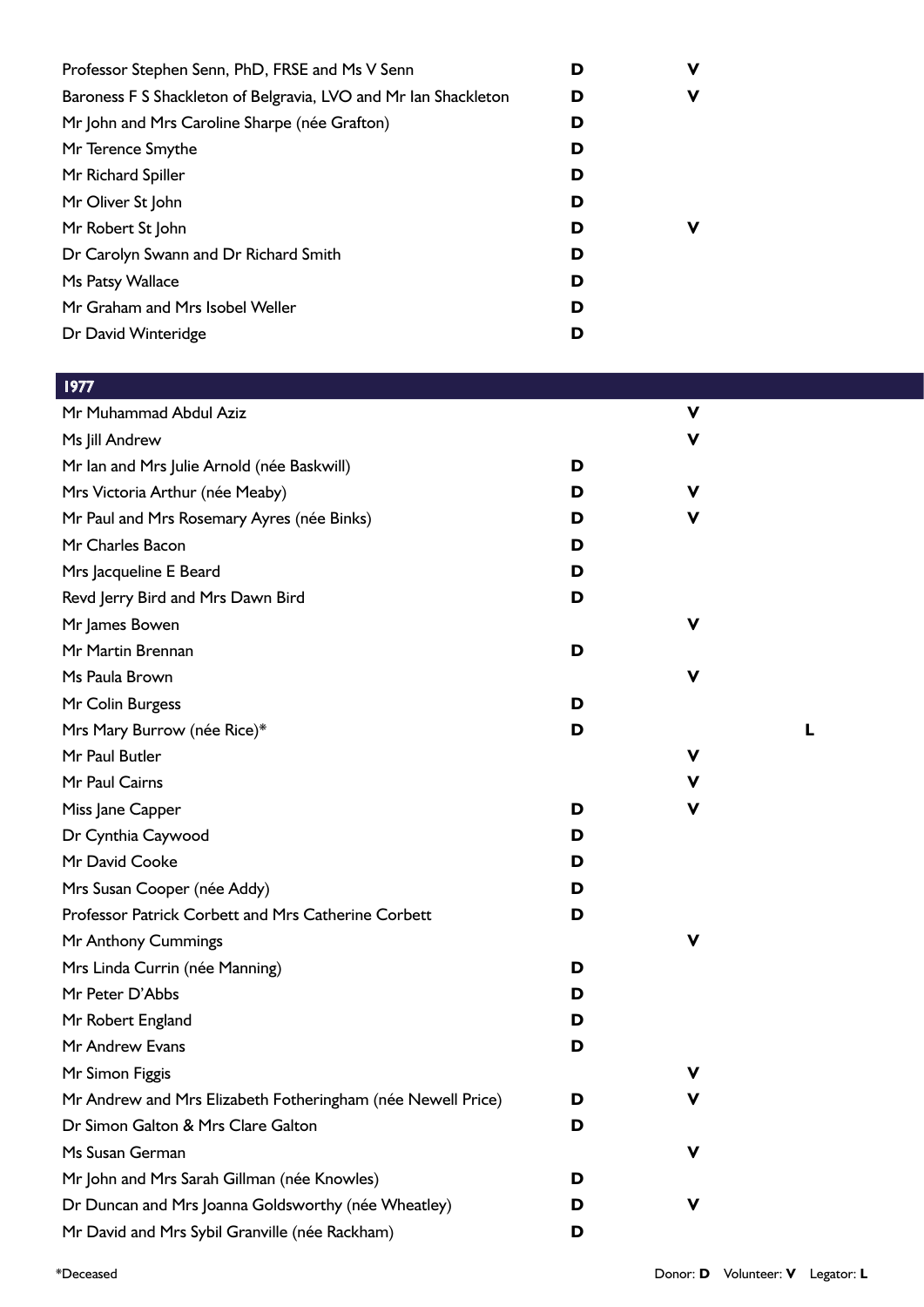| Mrs Susan Hampton (née Williams)                          | D |   |   |
|-----------------------------------------------------------|---|---|---|
| Mrs Wendy Hewitt (née Simmons)                            | D |   |   |
| Dr Martin Holland                                         |   | V |   |
| Dr Ronald and Mrs Maxine Hollands (née Potts)             | D |   |   |
| Mr Peter Holson                                           | D |   |   |
| Mr Raymond Honke                                          | D |   |   |
| Mr Richard and Mrs Jennifer Hookham (née Hewish)*         | D |   |   |
| Mr Geoffrey Hunt                                          |   |   | L |
| Miss Alice Hynes                                          | D |   |   |
| Mr lan lent                                               | D |   |   |
| Mr John and Mrs Susan Illingworth (née Laver)             | D |   |   |
| Miss Patricia Irwin                                       | D |   |   |
| Mr Alexander Jack                                         | D |   |   |
| Mr Martin James                                           | D |   | L |
| Mrs Lynne Jones                                           | D |   |   |
| Mr Marc Jordan                                            |   | V |   |
| Mrs Melian Kearney (née Pappin)                           | D |   |   |
| Mr Michael Keast                                          | D |   |   |
| Dr Trevor King and Mrs Susan King (née Morton)            | D |   |   |
| Ms Susan Kirby                                            | D |   |   |
| Mrs Christine Koller (née Morton)                         | D |   |   |
| Dr Paul Lasok, QC                                         | D |   |   |
| Mrs Victoria Lawrence (née Russell)                       | D |   |   |
| Dame Suzi Leather, DBE Hon LLD                            |   | V |   |
| Mr Clifford Lilley                                        | D |   |   |
| Mr David Lillycrop                                        | D |   |   |
| Mr John and Mrs Fiona Lockett (née Galletly)              | D |   |   |
| Mr Andrew Marchant                                        | D | v |   |
| Mrs Anne McConkey                                         |   | v |   |
| Ms Ingrid McLeod                                          | D |   |   |
| Mr Charles and Mrs Lucy Meade-King (née Pragnell)         | D |   |   |
| Professor Errol P Mendes                                  |   | V |   |
| Professor Trevor Morris and Mrs Claire Morris (née Laven) | D |   |   |
| Mrs Isabella Murrell (née McIntosh)                       | D |   |   |
| Mr Francis O'Meara                                        | D |   |   |
| Mr Mark and Mrs Sylvia O'Meara                            | D |   |   |
| Mrs Enid Pearson                                          | D |   |   |
| Mr Steve Potter                                           |   | V |   |
| Mr Simon Poulton                                          |   | V |   |
| Mr Nigel Primmer                                          | D | v | L |
| Dr Graham and Mrs Annabel Pring (née Evans)               | D |   |   |
| Mr John Pryce-Jones                                       | D |   |   |
| Mr Francis Richards                                       | D | v |   |
| Mr Michael Richardson                                     | D |   |   |
| Mr Julian Richings                                        |   | V |   |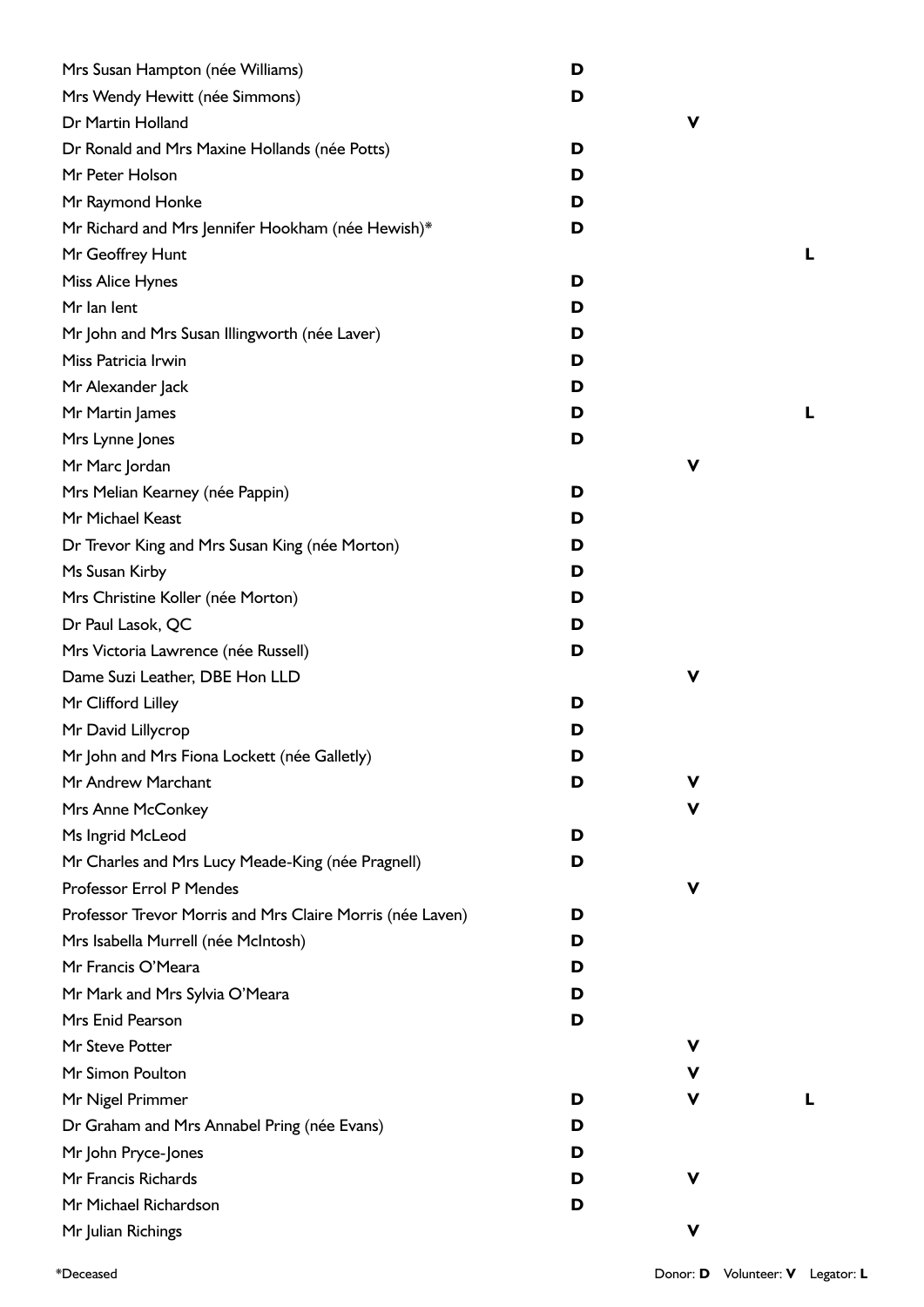| Mrs Gillian Rowe                                                | D |   |  |
|-----------------------------------------------------------------|---|---|--|
| Mr Mike and Mrs Elizabeth Rowley (née Evans)                    | D |   |  |
| Baroness F S Shackleton of Belgravia, LVO and Mr Ian Shackleton | D | v |  |
| Miss Tina Simms                                                 | D |   |  |
| Mrs Yvette Smith (née Sadler)                                   | D |   |  |
| Mr Christopher Smyth                                            | D | v |  |
| Mr John Stevenson and Ms Margaret Sullivan                      |   | V |  |
| Mr Martin Stoolman                                              | D |   |  |
| Mr Michael Sutcliffe                                            |   | v |  |
| Mr Christopher Tagart                                           | D |   |  |
| Mrs Wendy Tobi                                                  | D |   |  |
| Mr Richard and Mrs Nina Toller (née Dutta)                      | D |   |  |
| Mr Philip Walsh                                                 | D |   |  |
| Mr William Ward                                                 | D |   |  |
| Mr R T E Ware                                                   |   | V |  |
| Mr Ivor Wilde & Mrs Joanne Wilde (Ward), Law 1977               | D |   |  |
| Mr Geoffrey and Mrs Rosemary Wilmer (née Ellans)                | D |   |  |
| Mr Martin Wright                                                | D | v |  |
| Ms Irene Wyndham Sweeney, Class of 1977                         | D | v |  |
| Mrs Jane Yates (née Scriven)                                    | D |   |  |

| 1978                                             |   |             |   |  |
|--------------------------------------------------|---|-------------|---|--|
| Mr Grahame Aldous, QC and Professor V Knapp, OBE | D | $\mathbf v$ |   |  |
| Mr Alan Alford                                   | D |             |   |  |
| Mr Peter Alhadeff                                |   | $\mathbf v$ |   |  |
| Mr Philip Jeremy and Ms Jane Allin               | D |             |   |  |
| Mr Richard Andrews                               | D |             |   |  |
| Mrs Jennifer Ashby (née Tims)                    | D |             |   |  |
| Mr Malcolm and Mrs Bettina Atkinson (née Rigg)   | D | V           |   |  |
| Mr Stephen Attwood                               | D |             |   |  |
| Mr David and Mrs Jacqueline Auger (née Bellamy)  | D |             |   |  |
| Mr Martin and Mrs Elizabeth Aylett (née Barrow)  | D |             |   |  |
| Mrs Angela Baker (née Sugden)                    | D |             |   |  |
| Mrs Marilyn Banister (née Croker)                | D | V           |   |  |
| Mr Edgar Bayliss                                 | D |             |   |  |
| Mrs Helen Beaver                                 | D |             |   |  |
| Mr Peter Belsey                                  | D |             |   |  |
| <b>Prof Debbie Benton</b>                        | D |             | L |  |
| Mr Nigel Billington                              | D | $\mathbf v$ |   |  |
| Ms Beverley Binning (née Bailey)                 | D |             |   |  |
| Revd Jerry Bird and Mrs Dawn Bird                | D |             |   |  |
| Ms Carol Bladon (née Bartram)                    | D |             |   |  |
| Mrs Carolyn Bosworth-Davies (née Morgan)         | D |             |   |  |
| Mrs Joanna Bowen (née Collett)                   | D |             | L |  |
| Mr John Bowers                                   | D |             |   |  |
|                                                  |   |             |   |  |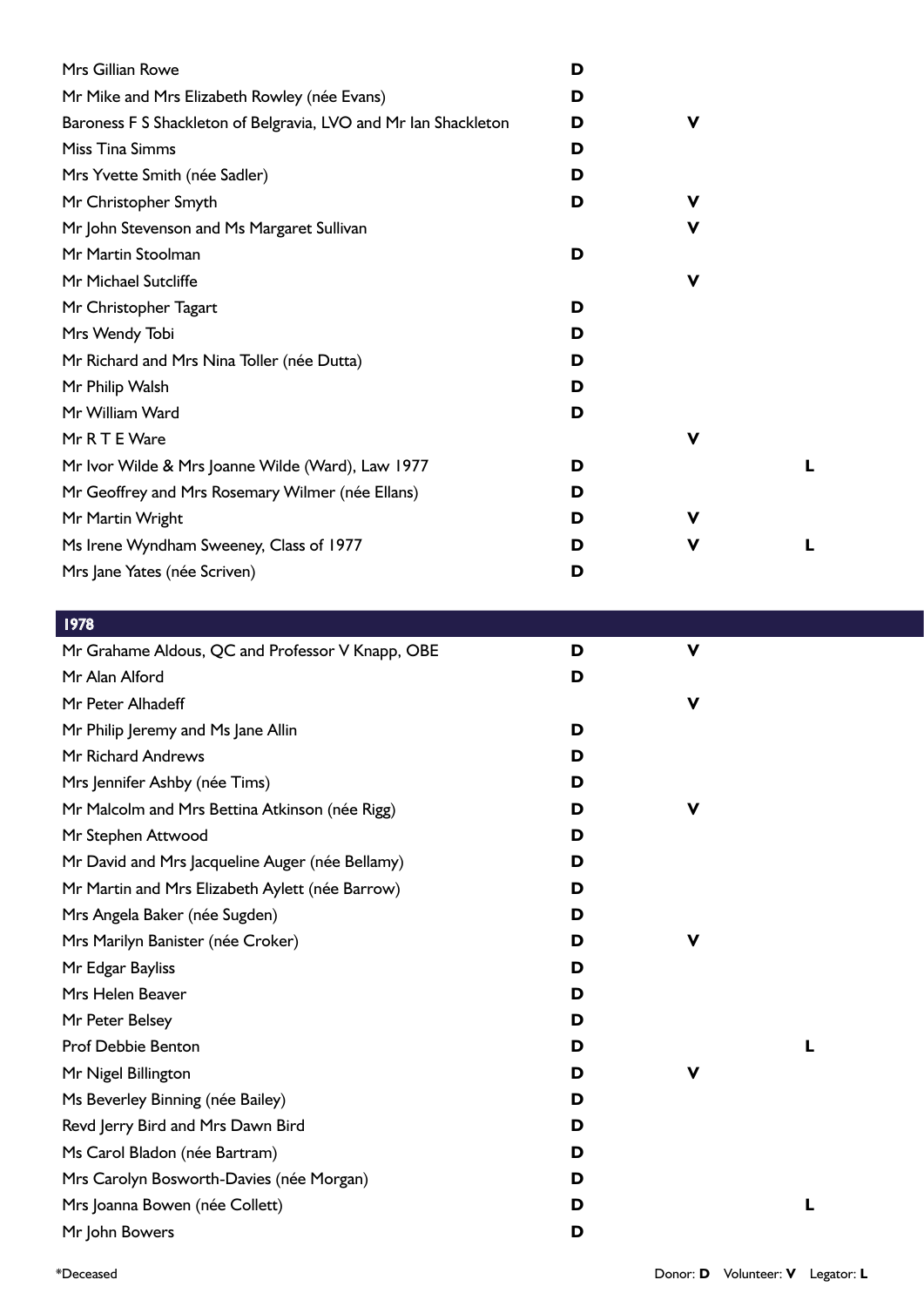| Ms Rosemary Brind                                   | D |    |
|-----------------------------------------------------|---|----|
| Ms Anne Cadwallader                                 | D |    |
| Mr Tony Cairns                                      | D |    |
| Mr Quentin Clark                                    | D |    |
| Dr Nigel Clarke                                     |   | v  |
| Miss Hilary Clarke                                  |   | V  |
| Dr David and Mrs Susannah Coates (née Evington)     | D |    |
| Mrs Rosemary Cole                                   | D |    |
| Captain Piers Colvin                                | D |    |
| Mrs Janet Cottrell (née Hill)                       |   |    |
| Mr Peter and Mrs Candace Cridland (née Sharp)       | D |    |
| Mrs Penelope Crouch (née Curtis)                    | D | v  |
| Mr John Davies                                      | D |    |
| Mr William Day                                      |   | v  |
| Mrs Helen Drayton (née McDonald)                    | D |    |
| Mrs Jane Eldred                                     | D |    |
| Miss Barbara Elliott                                | D |    |
| Ms Frances Eustace                                  | D |    |
| Mr David Evered                                     | D |    |
| Mrs Vivien Evers (née Cooper)                       | D |    |
| Mrs Anne Ewart (née Venner)                         | D |    |
| Dr Louise Fountain (née Jackson)                    | D | v. |
| Mr Kevin Friery                                     | D | v  |
| Ms Sue Froggitt                                     | D |    |
| Mr Peter Gale and Ms Debbie Pickering               | D | v  |
| Mr Andy Gatt                                        | D |    |
| Mr John and Mrs Sarah Gillman (née Knowles)         | D |    |
| Mrs Judith Gilmore (née Stephenson)                 | D |    |
| Mr Malcolm and Mrs Catherine Goff (née Davies)      | D |    |
| Dr Duncan and Mrs Joanna Goldsworthy (née Wheatley) | D | v  |
| Mrs Denise Hadow (née Booth)                        |   | V  |
| Mr John Hamilton                                    | D |    |
| Mrs Penelope Handy (née Rogers)                     | D |    |
| Mrs R L Harding                                     | D |    |
| Miss Vicki Harley                                   | D |    |
| Mrs Jenny Hasnip                                    | D |    |
| Mrs Julia Hatto, BEM                                |   | v  |
| Professor Ruth Hawker, OBE, Hon LLD                 | D | v  |
| Ms Penelope Hawkins (née Hyder)                     | D |    |
| Mrs Frances Hickman (née Lloyd)                     | D |    |
| Mr B Hirschler                                      | D | v  |
| Dr Ronald and Mrs Maxine Hollands (née Potts)       | D |    |
| Mr Ralph Hudson                                     | D |    |
| Mrs Jacqueline Johansen (née Barrett)               | D |    |
| Mr Andrew Johnson                                   | D |    |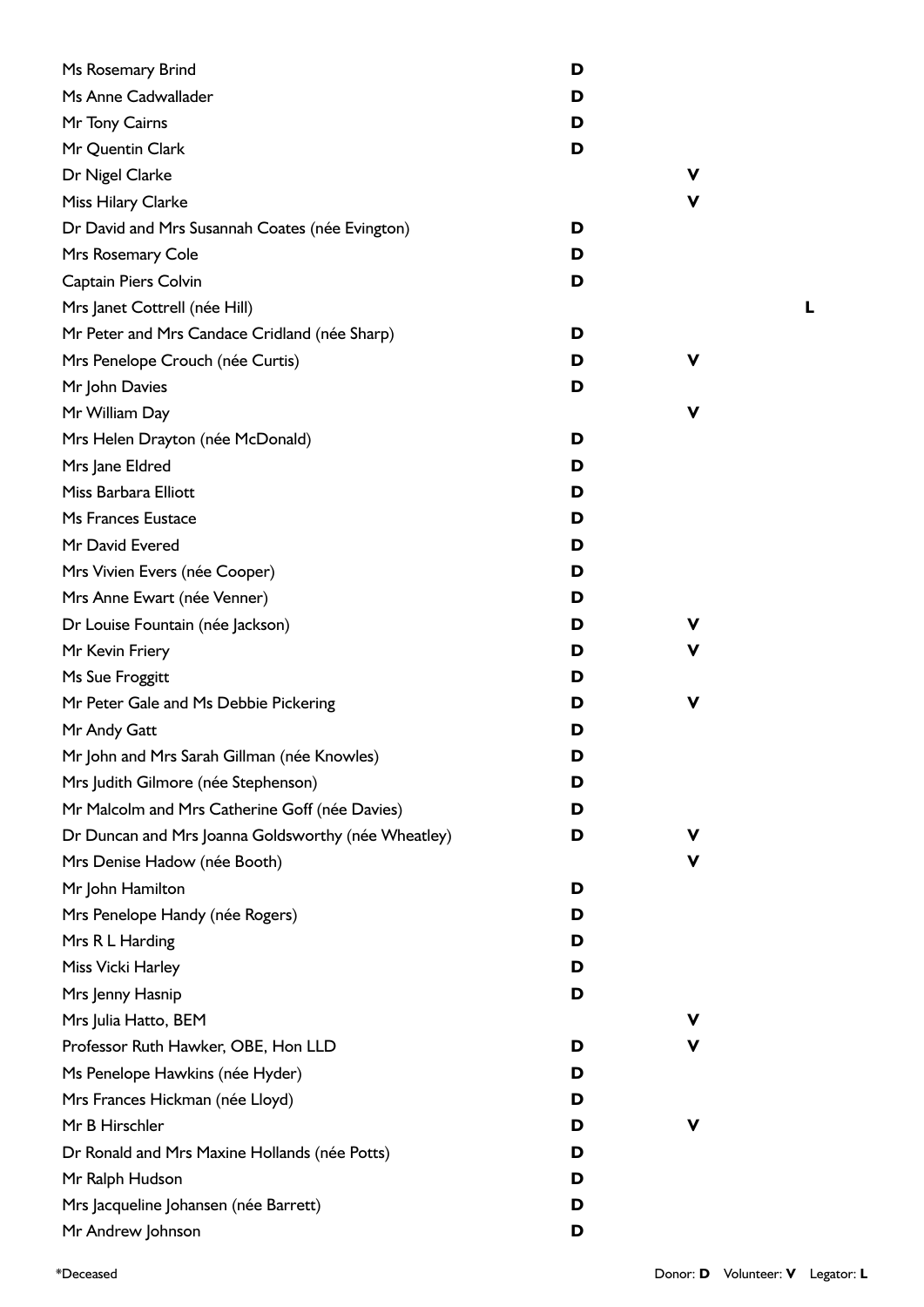| Mr Richard Kempson                                        | D |   |
|-----------------------------------------------------------|---|---|
| Mr Dennis and Mrs Jackie Kerslake (née Murphy)            | D | v |
| Ms Anne Kidson                                            | D |   |
| Ms Becky Kilsby                                           | D | v |
| Mr Peter Land* and Mrs Elizabeth Land                     | D |   |
| Mrs Bridget Lanyon (née Cheyne)                           | D |   |
| Miss Jean Lawlor                                          | D |   |
| Mr Philip Lawrence                                        | D |   |
| Mr Christopher Leech                                      |   | v |
| Ms Lynnette Leeson                                        |   | v |
| Mr Paul and Mrs Gillian Leppitt (née Smith)               | D |   |
| Mrs Patricia Longman                                      | D |   |
| Ms Jannettja Longyear                                     | D |   |
| Dr Alan and Mrs Sian Mace (née Huggins)                   | D | v |
| Ms Katie Mackenzie Stuart                                 | D |   |
| Mrs Madeleine Madden (née Hunter)                         | D |   |
| Mr Andy Madden                                            | D |   |
| Mr Robert Mankiewitz                                      | D |   |
| Miss Sally Mason                                          |   | v |
| Mr Clive Mathias                                          | D |   |
| Mr Gareth Lewis and Ms Corinne McCrum                     | D | v |
| Mrs Sarah McDermott (née Harker)                          | D |   |
| Mr Martin Meggs and Ms Jacqueline Smith                   | D |   |
| Professor Trevor Morris and Mrs Claire Morris (née Laven) | D |   |
| <b>Miss Susan Morton</b>                                  | D |   |
| Mr Keith Mullins                                          | D |   |
| <b>Mrs Caroline Mullins</b>                               | D |   |
| Ms Sarah Mumford                                          | D |   |
| Mr Martin Myhill and Professor Debra Myhill (née Smith)   | D | v |
| Mr Martin Naughalty                                       |   | v |
| Miss Angela Newport                                       | D |   |
| Mrs Hilary Oliver                                         | D |   |
| Mr Andrew and Mrs Catherine Paton (née Andrews)           | D |   |
| Dr Brian Peachey                                          | D |   |
| Mrs Judith Perkins (née Cook)                             | D |   |
| Mrs Karen Petty                                           | D |   |
| Mr Melvyn Porter                                          | D |   |
| Mr Philip Newton and Miss Catherine Potter                | D |   |
| Mrs Alison Reed (née Goodacre)                            | D |   |
| Miss Ann Routley                                          |   | v |
| Wendy E. Rushton (née Hulme)                              | D |   |
| Mr Dennis See                                             | D |   |
| Mrs Anne Seymour                                          | D |   |
| Miss Penelope Shales                                      |   | v |
| Mr David and Mrs Bridget Shepherd (née French)            | D |   |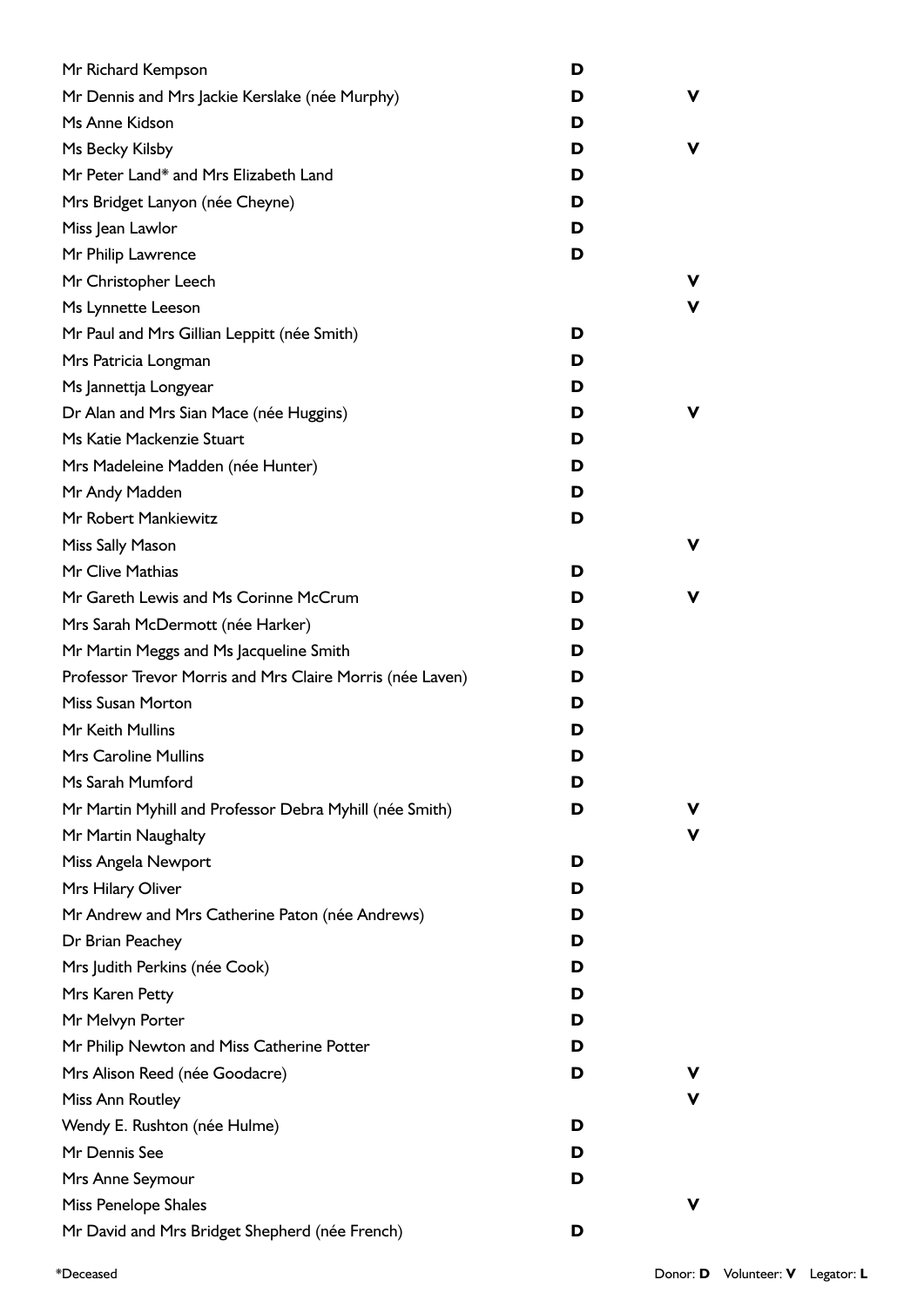| Mr David Smith                                   | D |   |  |
|--------------------------------------------------|---|---|--|
| Ms Caroline Spicer                               | D | ۷ |  |
| Mr Stuart Stoter                                 |   | v |  |
| Mr Hugh Sturges                                  | D | ۷ |  |
| Mr Charles Thompson                              | D |   |  |
| My lan and Mrs Hilary Thomson (née Butler)       | D | ۷ |  |
| Mr Peter Tims                                    | D |   |  |
| Mr Geoffrey Tolcher                              | D |   |  |
| Mr Richard and Mrs Nina Toller (née Dutta)       | D |   |  |
| Mr Christopher Trueman* and Mrs Deirdre Trueman  | D |   |  |
| Major Kevin Tuhey, QVRM, TD                      | D |   |  |
| Dr Michael Turner                                |   | v |  |
| Mr Paul Wakefield                                | D |   |  |
| Mr John Wakely                                   | D |   |  |
| Mr Klaus Wiercimok                               | D |   |  |
| Mrs Elizabeth Wilkinson                          | D |   |  |
| Dr Bruce and Mrs Caroline Williams (née Jacques) | D |   |  |
| Mr Richard and Mrs Cathy Williams (née Johnson)  | D |   |  |
| Mr Mike Williams                                 |   | V |  |
| Mr Geoffrey and Mrs Rosemary Wilmer (née Ellans) | D |   |  |
| Mr Terence Winter                                | D |   |  |
| Mr Lewis Wood                                    | D |   |  |
| Mr Antony Wright                                 | D |   |  |
|                                                  |   |   |  |

| 1979                                            |   |             |  |
|-------------------------------------------------|---|-------------|--|
| Ms Heather Acton                                | D | $\mathbf v$ |  |
| Mr Michael Akester                              |   | V           |  |
| Mr Jonathan Amos                                |   | $\mathbf v$ |  |
| Mr Jonathon Armstead                            | D |             |  |
| Mr Charles Atterton                             |   | $\mathbf v$ |  |
| Mr Martin and Mrs Elizabeth Aylett (née Barrow) | D |             |  |
| Mr Kenneth Aylott                               | D |             |  |
| Mr Ian Bailey                                   |   | V           |  |
| Dr Ginny Baily                                  |   | V           |  |
| Mr Stephen Ball                                 |   | V           |  |
| Ms Anne Barnard                                 | D |             |  |
| Mr Christopher and Mrs Diana Barnes (née Moore) | D |             |  |
| Ms Antonia Beck                                 | D |             |  |
| Mrs Susanna Bennett                             | D |             |  |
| Mrs Elizabeth Bishop                            |   | $\mathbf v$ |  |
| Mr Blackwell                                    | D |             |  |
| Mrs Caroline Blore (née Titmuss)                | D |             |  |
| Ms Kate Bolsover (née Bridges)                  | D | $\mathbf v$ |  |
| Mr Richard Botterill                            | D |             |  |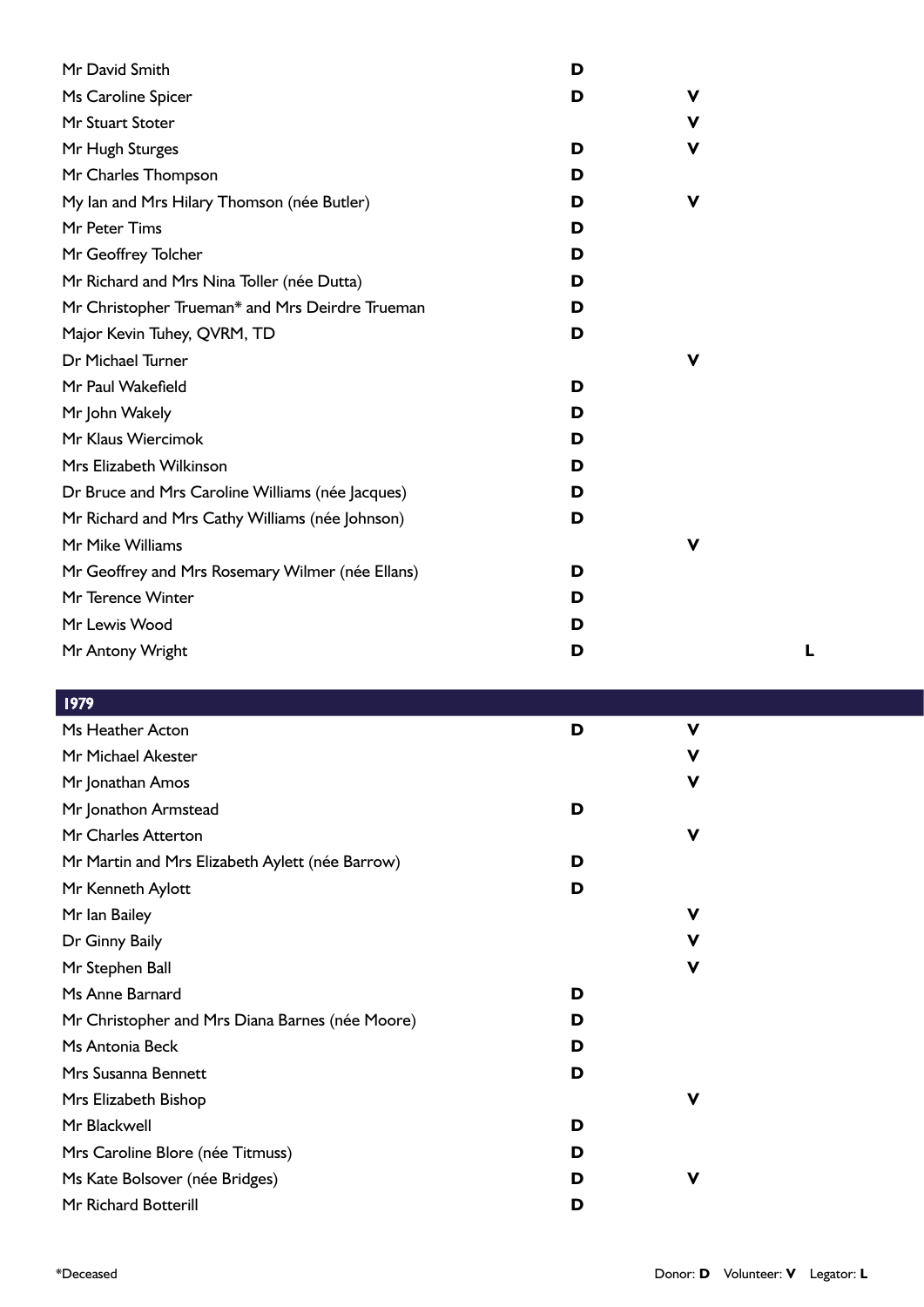| Mr Edward Bowden                                          | D |   |  |
|-----------------------------------------------------------|---|---|--|
| Miss Mary Brehony                                         |   | V |  |
| Mr James Brown                                            | D |   |  |
| Mr Paul Budd                                              |   | V |  |
| Miss Mavis Chandler*                                      | D |   |  |
| Mr Nicholas Clee                                          | D |   |  |
| The Hon Mr Thomas Cochrane                                | D |   |  |
| Mr Martin Cook                                            | D | ۷ |  |
| Mr Clive Frost and Ms Caroline Cooper                     | D |   |  |
| Professor Patrick Corbett and Mrs Catherine Corbett       | D |   |  |
| Mr Martin Corck                                           |   | ۷ |  |
| Mr Ian and Mrs Susan Coulson                              | D |   |  |
| Mr Michael Coutts                                         | D |   |  |
| Mr John Crace                                             |   | ۷ |  |
| Mr Andrew Crawford                                        | D |   |  |
| Mr Nick Cray                                              |   | ۷ |  |
| Mr Chris Cundall                                          | D |   |  |
| Mr Oliver and Mrs Jacqueline Laughton-Scott (née de Baer) | D |   |  |
| Mr Nicholas De Sausmarez                                  | D |   |  |
| Mr Andrew Douglas, FCA                                    |   | ۷ |  |
| Miss J M Epplestone                                       | D |   |  |
| Mr Martin and Mrs Alison Evans (née Gilmour)              | D |   |  |
| Mr Eamonn Flaherty                                        | D |   |  |
| Mrs G S Fleming                                           | D | V |  |
| Mr Adrian Forsell                                         | D |   |  |
| Mr Alan Gray                                              | D |   |  |
| Dr Leslie and Mrs Claire Halpin (née Dobson)              | D | ۷ |  |
| Dr John Halsey                                            | D |   |  |
| Mr Simon Hancock                                          | D |   |  |
| Mr Christopher and Mrs Caroline Hayter (née Sage)         | D |   |  |
| Miss Sally Heard                                          |   | ۷ |  |
| Mr Paul Hearn                                             | D | ۷ |  |
| Mr Paul Hobby                                             | D |   |  |
| Mr Andrew Hodgson                                         | D |   |  |
| Mrs Felicity Hough                                        |   | V |  |
| Mr Anthony Humphreys                                      |   | ۷ |  |
| Mrs Sally Husbands                                        | D |   |  |
| Dr Mick Jackson                                           | D | ۷ |  |
| Miss Susan Johnson                                        | D |   |  |
| Mr David Kay and Mrs Janice Kay (née Hill)                | D |   |  |
| Mr David Kay and Mrs Janice Kay (née Hill)                | D |   |  |
| Mr Dennis and Mrs Jackie Kerslake (née Murphy)            | D | V |  |
| Mrs Fiona Kirk                                            |   | ۷ |  |
| Mr Peter Land* and Mrs Elizabeth Land                     | D |   |  |
| Rt Hon Lord Andrew Lansley, CBE                           | D | V |  |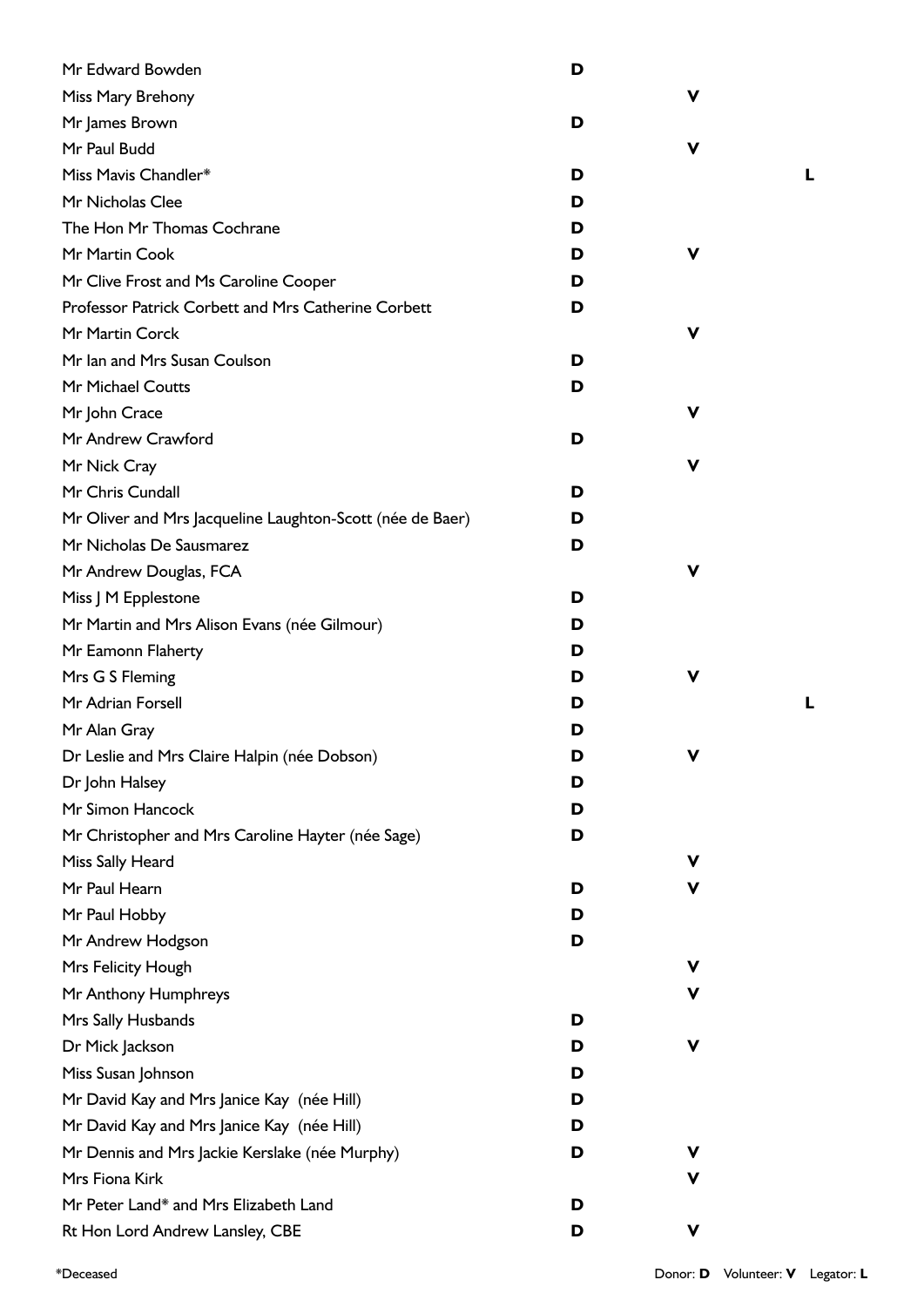| Mrs Heidi Larbalestier (née Wragg)                                                         | D |   |
|--------------------------------------------------------------------------------------------|---|---|
| Mr Peter Larbalestier* and Mrs Heidi Larbalestier                                          | D |   |
| Mr Alan Laurent                                                                            |   | V |
| Dr Trevor Lee                                                                              | D | ۷ |
| Dr Andrew and Mrs Kim Leonard (née Marfleet)                                               | D |   |
| Mrs Sara Lom                                                                               | D |   |
| Mrs Gillian Longman                                                                        | D |   |
| Mr David Mark                                                                              |   | v |
| Mr Francis Matthew                                                                         |   | V |
| Mr Alan and Mrs Sally McClelland (née Whitelegg)                                           |   | ۷ |
| Mr Geoffrey McDonald                                                                       | D | V |
| <b>Ms Marion Milne</b>                                                                     |   | v |
| Mrs Michelle O'Shea (née Sweetzer)                                                         | D | ۷ |
| Mr Jonathan and Mrs Julia Penn (née Pegler)                                                | D | v |
| Mr Andrew Pritchard                                                                        | D |   |
| Dr Jocelyn Probert                                                                         | D |   |
| Dr Alison Puttick                                                                          | D |   |
| Miss Caroline Rathbone                                                                     | D |   |
| Mr Peter and Mrs Susan Rice                                                                | D |   |
| Mr John Richards                                                                           | D |   |
| Mr Peter and Mrs Jayne Seward (née Francis)                                                | D |   |
| Dr Noel E Sharkey, PhD                                                                     |   | v |
| Dr Ian Smyth                                                                               | D |   |
| Mr Martin Spencer                                                                          |   | v |
| Dato Ambiga Sreenevasan, Hon LLD                                                           |   | v |
| Dr Bert Strange                                                                            |   | v |
| Mr Mark Taylor                                                                             | D |   |
|                                                                                            | D | V |
| Mr Ian and Mrs Margaret Townsend (née Dutton)<br>Mr Nigel and Mrs Sara Tozzi (née Cornish) | D |   |
|                                                                                            |   | v |
| Mr Neil and Mrs Pauline Twogood (née Young)                                                |   | v |
| Mr Simon Upcott                                                                            | D |   |
| Mrs Jane Veal (née Course)<br>Dr Richard Ward                                              | D | v |
|                                                                                            | D |   |
| Mr Keith Watson and Mrs Jane Watson-Davis                                                  | D |   |
| Mr Alwyn Welch                                                                             |   | v |
| Mr Richard and Mrs Cathy Williams (née Johnson)                                            | D |   |
| Mrs Chloe Woodhead                                                                         | D |   |
| Mr Michael Woodward                                                                        | D |   |
| Mr Hugh Young                                                                              | D | ۷ |
| 1980                                                                                       |   |   |
| Mr David and Mrs Kathryn Adams (née Lacey)                                                 | D |   |
| Mr Mark Ainsworth                                                                          | D |   |
| Mr Robert and Mrs Mary Allan (née Cartwright)                                              | D |   |
| Mr Howard Appleby                                                                          | D | V |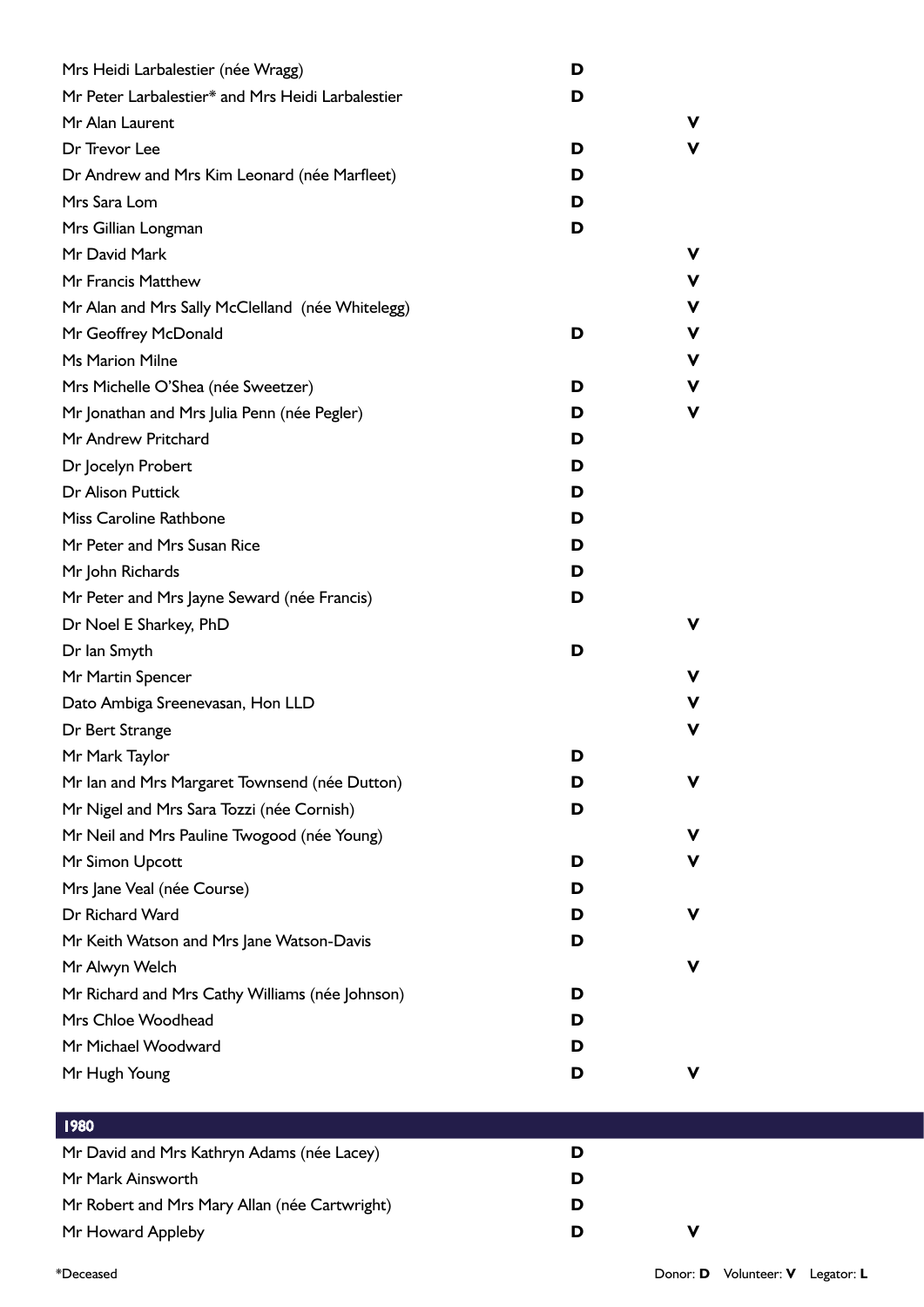| Mr Malcolm Austwick                                    |   | V |  |
|--------------------------------------------------------|---|---|--|
| Mr Robin Barker                                        |   | v |  |
| Mr Howard and Mrs Fiona Barrie (née Russell)           | D | v |  |
| Mr Simon Beart                                         | D |   |  |
| Mr Graeme Bell* and Mrs Kathryn Bell (née Padgham)     | D |   |  |
| Dr Philip Beresford                                    |   | V |  |
| Mrs Philippa Bestwick                                  | D |   |  |
| Mrs Catherine Blandford                                | D | v |  |
| Mrs Elizabeth Broadbent                                |   | v |  |
| Mr Roland Brook                                        | D |   |  |
| Mr John and Mrs Wendy Brooke-Smith (née Rhodes)        | D |   |  |
| Mr Mark Carne CBE and Mrs Heather Carne (née Wilson)   | D | V |  |
| Mrs Julie Carrott (née Bevan)                          | D |   |  |
| Mr Malcolm Clayton                                     | D |   |  |
| Mr Philip and Mrs Jane Cole (née Brunswick)            | D |   |  |
| Miss Anne Coleman                                      |   | V |  |
| Ms Jayne Cooksley                                      | D |   |  |
| Dr Susan Croft                                         | D | v |  |
| Mr Patrick Cunningham                                  |   | v |  |
| Mrs Anna Dale-Harris (née Worlidge)                    | D |   |  |
| Mr Nicholas de Cent                                    |   | V |  |
| Mr Simon Deane                                         | D |   |  |
| Professor Simon Denny and Dr Hilary Denny (née Martin) | D |   |  |
| Mr Colin Donald                                        |   | V |  |
| Ms Helen Early                                         | D |   |  |
| Mrs Alison Evans (née Gilmour)                         | D |   |  |
| Dianne Rees, Class of 1980                             | D |   |  |
| Mr Douglas Fenwick                                     | D |   |  |
| Ms Deirdre Fernand                                     |   | V |  |
| Mr Philip Gadsby                                       | D |   |  |
| Dr Andrew Garrad, CBE Hon DEng                         |   | V |  |
| Mr Paul Gentle                                         | D |   |  |
| Mr Martyn Glenville-Sutherland*                        | D |   |  |
| Mr James Greene-Kelly                                  | D |   |  |
| Mr Philip and Mrs Jane Greenfield (née Wilson)         | D | V |  |
| Mr Edmund and Mrs Joyce Griffiths                      | D |   |  |
| Mr Richard and Mrs Alison Hahlo (née Wells)            | D |   |  |
| Mr Christopher Haigh                                   | D |   |  |
| Mr Paul Haken                                          | D |   |  |
| Mrs Angela Hall (née Brooker)                          | D |   |  |
| Mrs Melanie Hampton                                    | D |   |  |
| Mr John Harris                                         | D |   |  |
| Mr Martin and Mrs Paula Hay-Plumb (née Green)          | D |   |  |
| Pamela J Healy, OBE                                    | D | V |  |
| Mr David Heilbron                                      |   | V |  |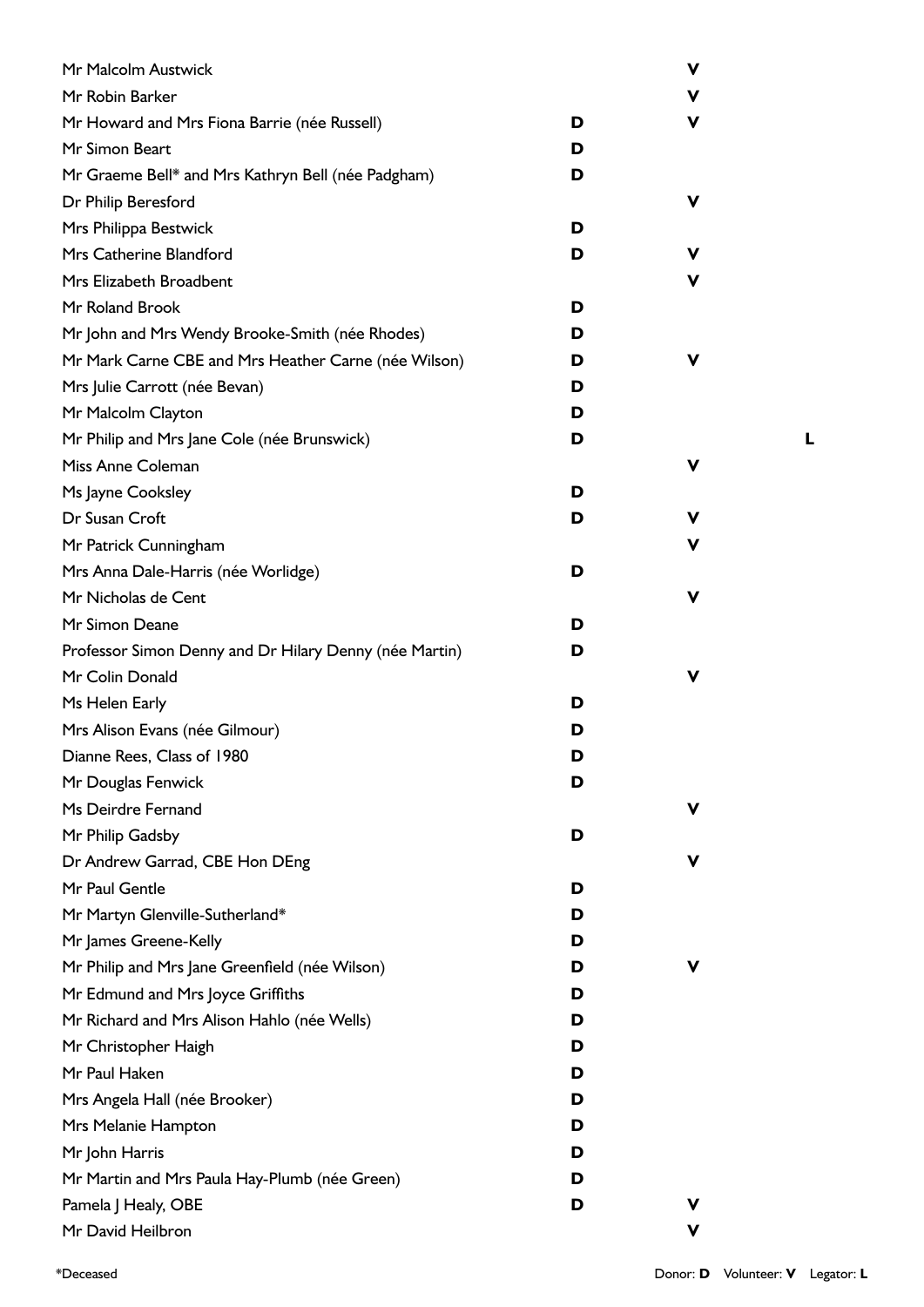| Mr James and Mrs Rebecca Henry (née Harding)            | D |   |  |
|---------------------------------------------------------|---|---|--|
| Mr and Mrs Henry                                        | D |   |  |
| Mr Paul Hicks                                           | D |   |  |
| Ms Lindsey Hilsum                                       |   | V |  |
| Dr Lisa Hollensteiner                                   | D |   |  |
| Professor Alan Hooper                                   | D | V |  |
| Professor Barry and Mrs Mary Hough (née Sexton)         | D |   |  |
| Mr Philip Hughes                                        | D |   |  |
| Mrs Jill Hutchinson (née Summers)                       | D |   |  |
| Mr N Jefferis and Ms H Jefferis (née Rich)              | D |   |  |
| Dr Andrew Jennings                                      | D |   |  |
| Professor Poopathy Kathirgamanathan                     | D | v |  |
| Miss Susan Kendall                                      |   | V |  |
| Mr Andrew and Mrs Fiona Kennedy (née Stanbury)          | D |   |  |
| Mr Mark Kinsella                                        | D |   |  |
| Ms Ann Laffeaty                                         |   | V |  |
| Mrs Kathryn Lees (née Hale)                             | D |   |  |
| Mr Charles Lowe                                         |   | V |  |
| Mr Russell and Mrs Kirsty MacDonald                     | D | V |  |
| Mr Paul Magrath                                         | D |   |  |
| Mr Trevor and Mrs Charlotte May (née Harries)           | D |   |  |
| Mr Nicholas McIlwraith                                  | D |   |  |
| Mr Bernard Mew                                          | D |   |  |
| Mrs Marisa Miller (née Heath)                           | D |   |  |
| Mr David Mills                                          |   | V |  |
| Mr Charles Mills                                        |   | v |  |
| Mr Stephen Mitchell                                     |   | V |  |
| Ms Fiona Moffitt                                        |   | v |  |
| Miss Julie Morgan                                       |   | V |  |
| Mrs Lucy Morton                                         | D |   |  |
| Mrs Veronica Mowat                                      | D |   |  |
| Mr Richard Munday                                       | D |   |  |
| Mr Martin Myhill and Professor Debra Myhill (née Smith) | D | v |  |
| Mr Adam Mynott                                          |   | ۷ |  |
| HH Judge Simon Oliver                                   | D |   |  |
| Ms Ceri Oram                                            | D |   |  |
| Mrs Teresa Orange                                       |   | V |  |
| Miss Nicola Paddock                                     | D |   |  |
| Mr Colin Parker                                         | D |   |  |
| Mr Christopher Pease                                    | D | ۷ |  |
| Mr Jonathan and Mrs Julia Penn (née Pegler)             | D | v |  |
| Mr Peter Gale and Ms Debbie Pickering                   | D | V |  |
| Mr Nigel Prentis                                        | D | ۷ |  |
| Miss Deborah Provis                                     | D |   |  |
| Mr Peter and Mrs Susan Rice                             | D |   |  |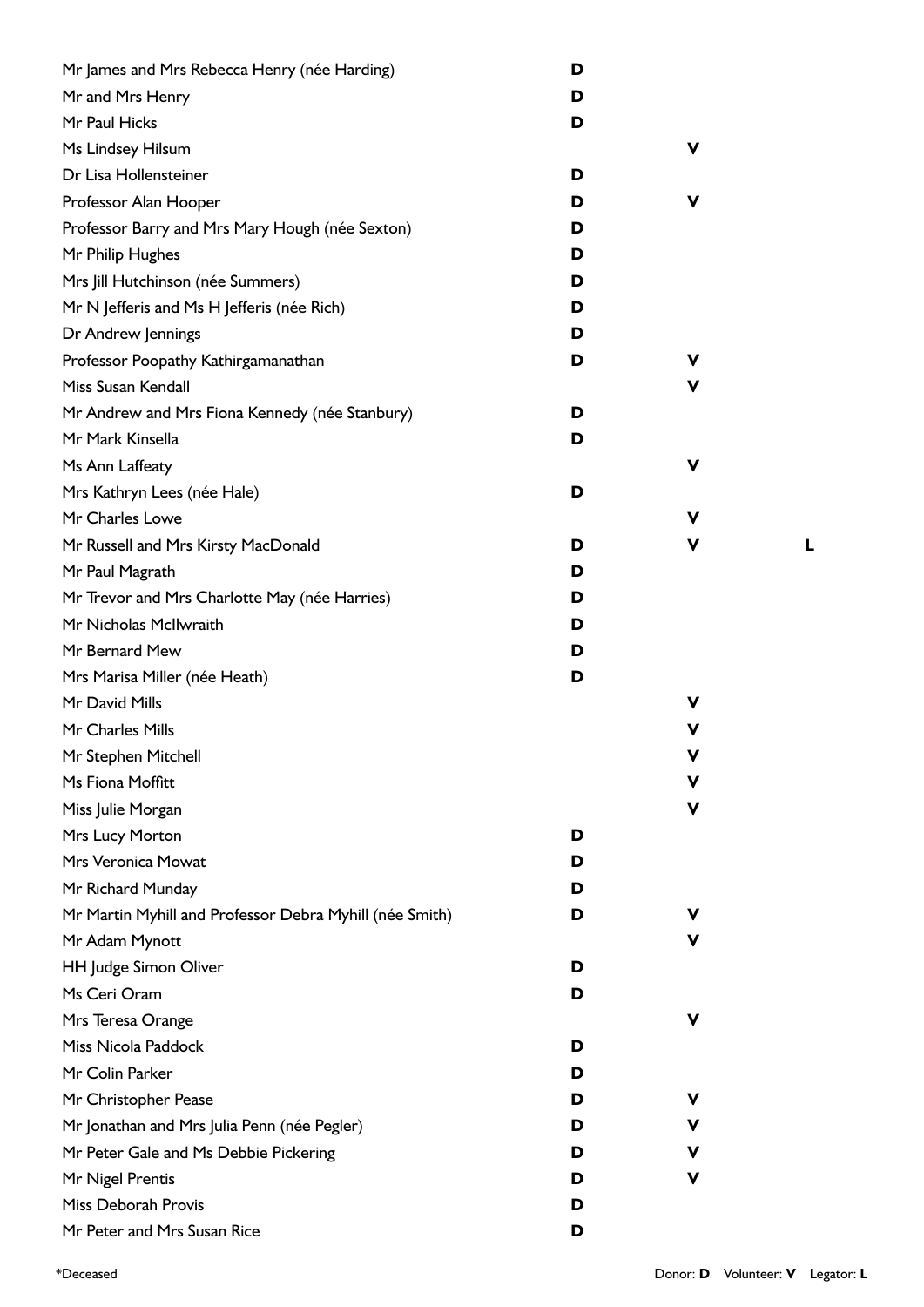| Mr Kevin Richardson                                    | D |             |  |
|--------------------------------------------------------|---|-------------|--|
| Mrs Tracey Rogers                                      | D | $\mathbf v$ |  |
| Mr James and Mrs Susan Scott-Gatty (née Hayllar)       | D |             |  |
| Ms Melissa Shales                                      |   | V           |  |
| Mr Paul Spencer                                        | D |             |  |
| Mrs Annabel Stacey                                     | D |             |  |
| Ms Dee Stephens                                        |   | V           |  |
| Mr John Stevens                                        | D |             |  |
| Mr Christopher Vale                                    | D |             |  |
| Mr Stephen Wallace                                     | D |             |  |
| Dr Phil Walters and Mrs Elizabeth Walters (née Wright) | D |             |  |
| Mr Paul and Mrs Julie Williams (née Youngman)          | D |             |  |
| Mr David Williams                                      |   | V           |  |
| Mr Christopher and Ms Jennifer Wilson (née Fleming)    | D |             |  |
| Mr Ian Wood-Smith                                      |   | V           |  |
| Mr Martin Wright                                       | D | ۷           |  |
| Mr David Wright                                        | D |             |  |
| Mr Kin Ki Yung                                         |   | V           |  |
|                                                        |   |             |  |
| 1981                                                   |   |             |  |
| Mr David and Mrs Kathryn Adams (née Lacey)             | D |             |  |
| Mr Timothy Allan                                       |   | V           |  |
| Mr Mark Anderson                                       | D |             |  |
| Mr William Ash                                         | D |             |  |
| Mr Charles Ashton                                      |   | V           |  |
| Mr Philip and Mrs Lucy Baillieu                        |   | V           |  |
| Ms Judith Barber                                       | D |             |  |
| Mr Henry Barton                                        | D |             |  |
| Ms Anne Bellchambers                                   | D |             |  |
| Mr Mike and Mrs Alison Berry (née Bate)                | D | V           |  |
| Mrs Lucinda Berry                                      | D |             |  |
| Mr Terence Black                                       | D |             |  |
| Mrs S Bloomfield                                       | D |             |  |
| Mr John and Mrs Wendy Brooke-Smith (née Rhodes)        | D |             |  |
| Mr Martin and Mrs Helen Brooks (née Lowe)              | D |             |  |
| Mr Paul Buckley                                        |   | V           |  |
| Dr John and Mrs Ann Bush (née Wilson)                  | D |             |  |
| Miss Mary Buteyo                                       |   | V           |  |
| Mr Peter Cazalet                                       |   | V           |  |
| Mrs Kerry-Jane Chandler                                | D |             |  |
| Mr Francis Charig                                      | D |             |  |
| Mr Thomas Clark                                        |   |             |  |
| Mr Ashley Clarke                                       | D |             |  |
| Mr Philip and Mrs Jane Cole (née Brunswick)            | D |             |  |
| Mr Philip Cooke                                        | D |             |  |
|                                                        |   |             |  |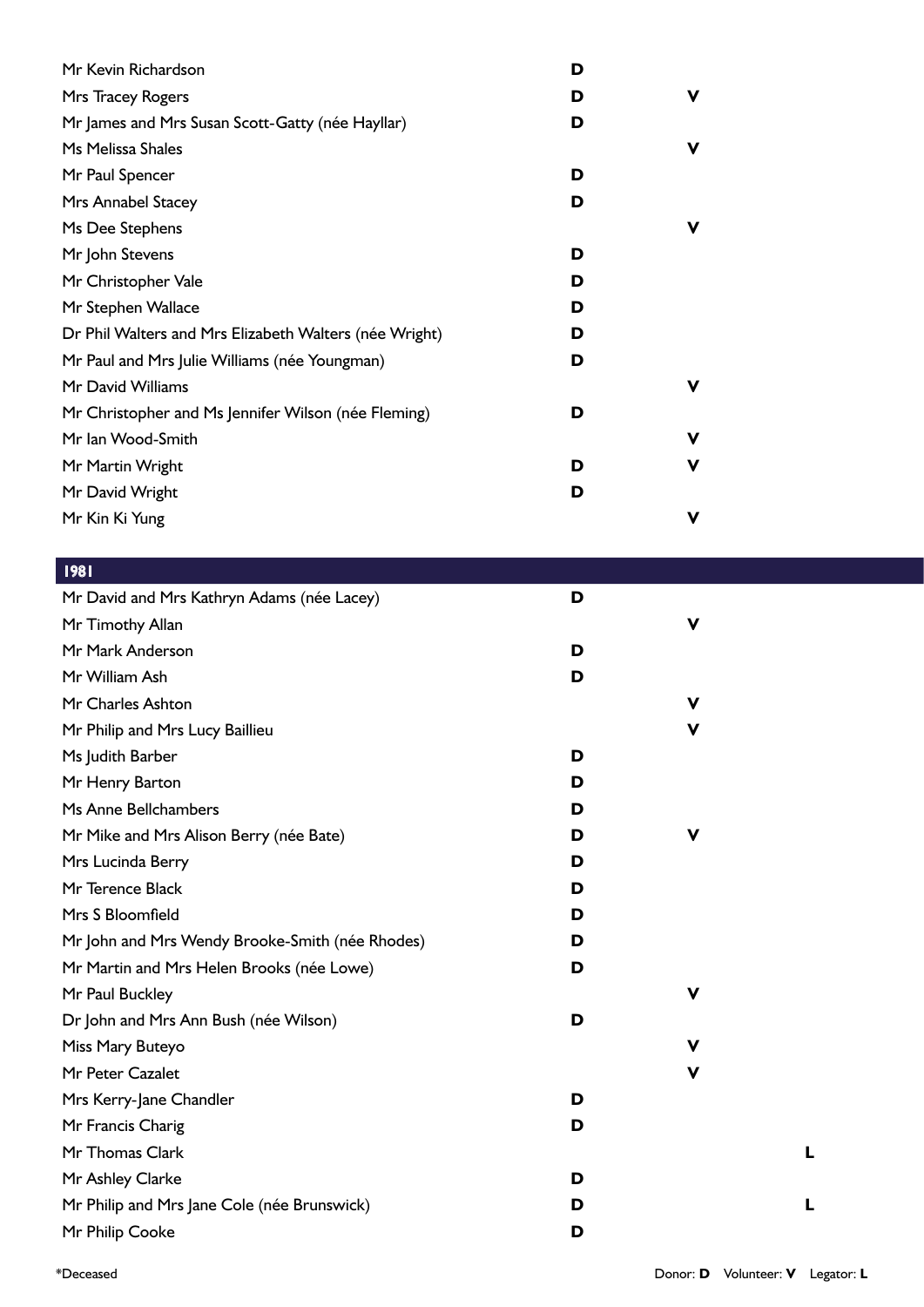| Mr Stephen Cowburn                                        | D |             |   |
|-----------------------------------------------------------|---|-------------|---|
| Dr Martin Crewe                                           |   | V           |   |
| Mrs Fiona Cunliffe (née Fraser)                           | D |             | L |
| Mrs Jane Curtis (née Einchcomb)                           | D | V           |   |
| Mr Christopher Darling                                    | D | V           |   |
| Mr Christopher and Ms Virginia Darling (née Kenny)        | D |             |   |
| Mrs Sally Davis (née Vine)                                | D |             |   |
| Mr Jeremy Davison                                         | D | v           |   |
| Mr Mark Dawkins                                           |   | V           |   |
| Mr John Dawson                                            |   | V           |   |
| Professor Simon Denny and Dr Hilary Denny (née Martin)    | D |             |   |
| Mr Simon Downs                                            | D | V           |   |
| Mrs Lynn du Toit (née Stevens)                            | D |             |   |
| Miss Julie Dyer                                           |   | v           |   |
| Mr A Fenwick, FCA                                         | D | ۷           |   |
| Mr Kenneth Forsyth                                        | D |             |   |
| Mr Simon Foster                                           |   | $\mathbf v$ |   |
| Mr Terry Foster                                           | D |             |   |
| Mr Richard Gale                                           | D |             |   |
| Ms Bridget Garnish                                        | D |             |   |
| Mr Richard and Mrs Jessica Gibby (née Bishop)             | D | V           |   |
| Ms Catherine Gibson                                       |   | V           |   |
| Miss Sally Green                                          | D |             | L |
| Mr Philip and Mrs Jane Greenfield (née Wilson)            | D | V           |   |
| Mr Richard and Mrs Alison Hahlo (née Wells)               | D |             |   |
| Mr Brian and Mrs Lucinda Hamill (née Bowles)              | D |             |   |
| Miss Laura Harris                                         | D |             |   |
| Ms Kathleen Harwood (née Parker)                          | D |             |   |
| Miss Lindsay Higgins                                      | D |             |   |
| Mrs Sarah Hilliard (née Burnett)                          | D |             |   |
| Ms Marcelle Hoff                                          |   | V           |   |
| Mrs Claudia Hutchings                                     | D |             |   |
| Mr Christopher Jack                                       | D |             |   |
| Mrs Jayne Jordan (née Smithson)                           | D |             |   |
| Mr Andy Juggins                                           |   | V           |   |
| Mrs Christine Keeble Watson                               | D |             |   |
| Mr Philip King                                            | D |             |   |
| Mrs Olwen Knowles                                         | D |             |   |
| Mr Michael and Mrs Theresa Laflin (née Phillips)          | D | V           |   |
| Mr David and Mrs Shirley Langford (née Weller)            | D |             |   |
| Mr Graham Lark                                            |   | V           |   |
| Mr Oliver and Mrs Jacqueline Laughton-Scott (née de Baer) | D |             |   |
| Mrs M Leach                                               | D |             |   |
| Lord and Lady Londesborough                               | D | v           |   |
| Mr Antony Matthews                                        | D |             |   |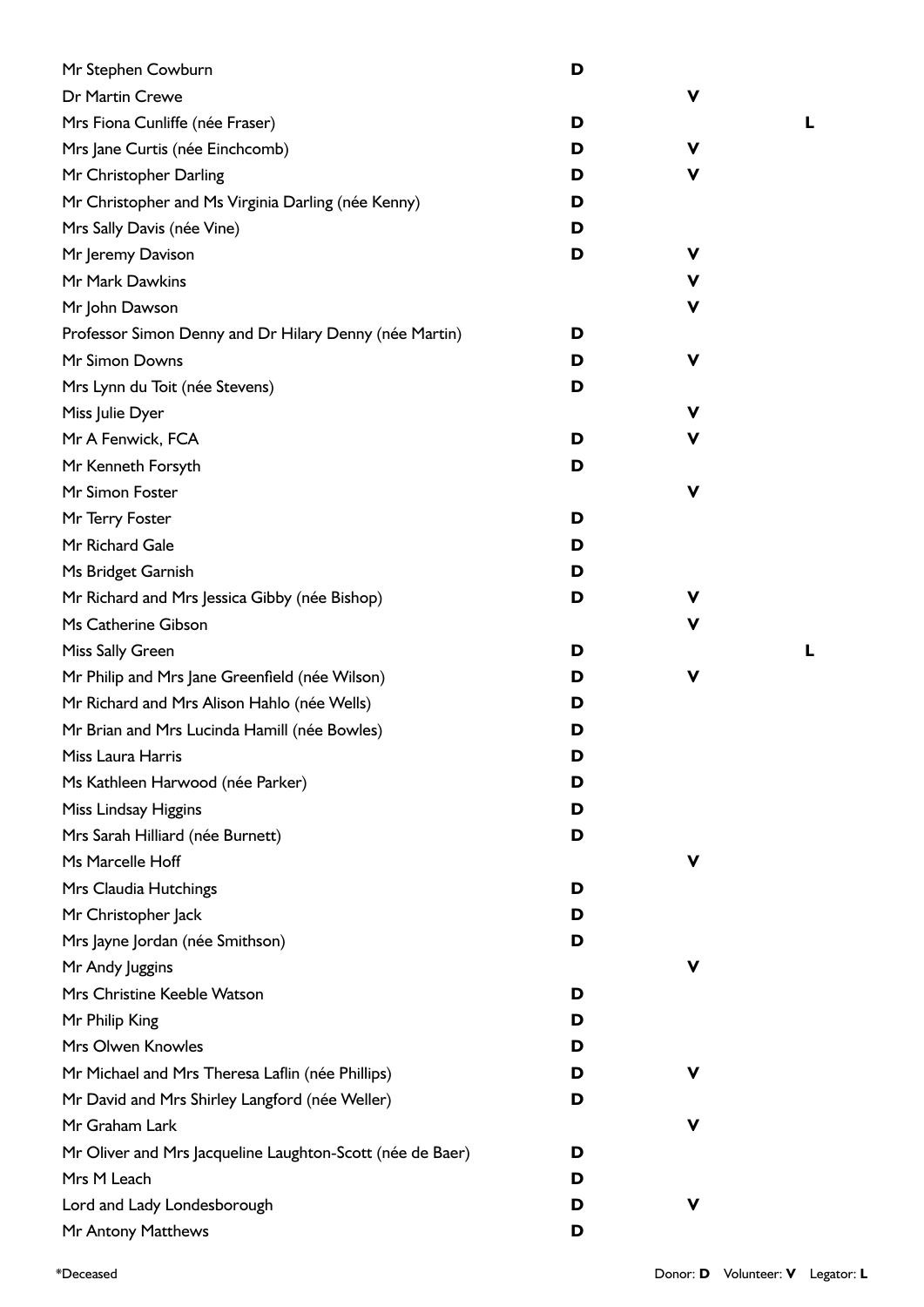| Dr Karen McAulay                                     |   | v |
|------------------------------------------------------|---|---|
| Mr Anthony Meeson                                    | D |   |
| Mr Patrick Miller and Ms Rebecca Ridley              | D |   |
| Mr Jeremy Miller                                     | D |   |
| Mr Narinder Minhas                                   |   | v |
| Mrs Jennifer Dick (née Moberly)                      | D |   |
| Mr Richard Moulder                                   | D |   |
| Miss Karen Myers                                     |   | V |
| Mr Gub Neal                                          |   | V |
| Mrs Caroline O'Hare                                  |   | V |
| Mr Michael O'Neill                                   |   | V |
| Ms Sally Osman                                       | D |   |
| Colonel Varoros Paribatra                            |   | v |
| Mr Mark Patron                                       |   | V |
| Mr John Pavey                                        | D |   |
| Miss Margaret Peirson                                | D |   |
| Mr Andrew Porter                                     | D |   |
| Mr David and Mrs Marta Prentice (née Gilje)          | D |   |
| Ms Susan M Probyn                                    |   | v |
| Mrs Barbara Rammelkamp (née Sawyer)                  | D |   |
| Mr Philip Rapp                                       | D |   |
| Mrs Alex Rhodes                                      | D |   |
| Mrs Carol Richards (née Lucas)                       |   |   |
| Mr Neil Robinson                                     | D |   |
| Mr N Russell and Mr N Boffin                         | D |   |
| Miss Sarah Scott                                     | D |   |
| Mrs Venetia Sewell                                   | ט |   |
| Revd Stephen and Mrs Jane Skinner (née Luscombe)     | D |   |
| Mr William Skirrow                                   | D |   |
| Mr Jonathan Smith                                    |   | v |
| Miss Beverley Smith                                  |   | V |
| Mr A Spendlove                                       |   | v |
| Mrs Caroline St Leger-Davey                          | D |   |
| Revd Jonathan Still and Mrs Jane Still (née Jenkins) | D |   |
| Mr Kerrin Tansley                                    | D |   |
| Mrs Marion Taylor                                    | D |   |
| Mr Peter Thomlinson                                  | D |   |
| Mrs   Thompson                                       |   |   |
| Mr Mark Thomson                                      |   | v |
| Mr Paul Tinley                                       | D |   |
| Mr Roderick Urquhart                                 | D |   |
| Miss Margaret Usher                                  | D |   |
| Mr Michael Watson                                    | D |   |
| Mr Peter Watson                                      | D |   |
| Mrs Breda White (née Prosser)                        | D |   |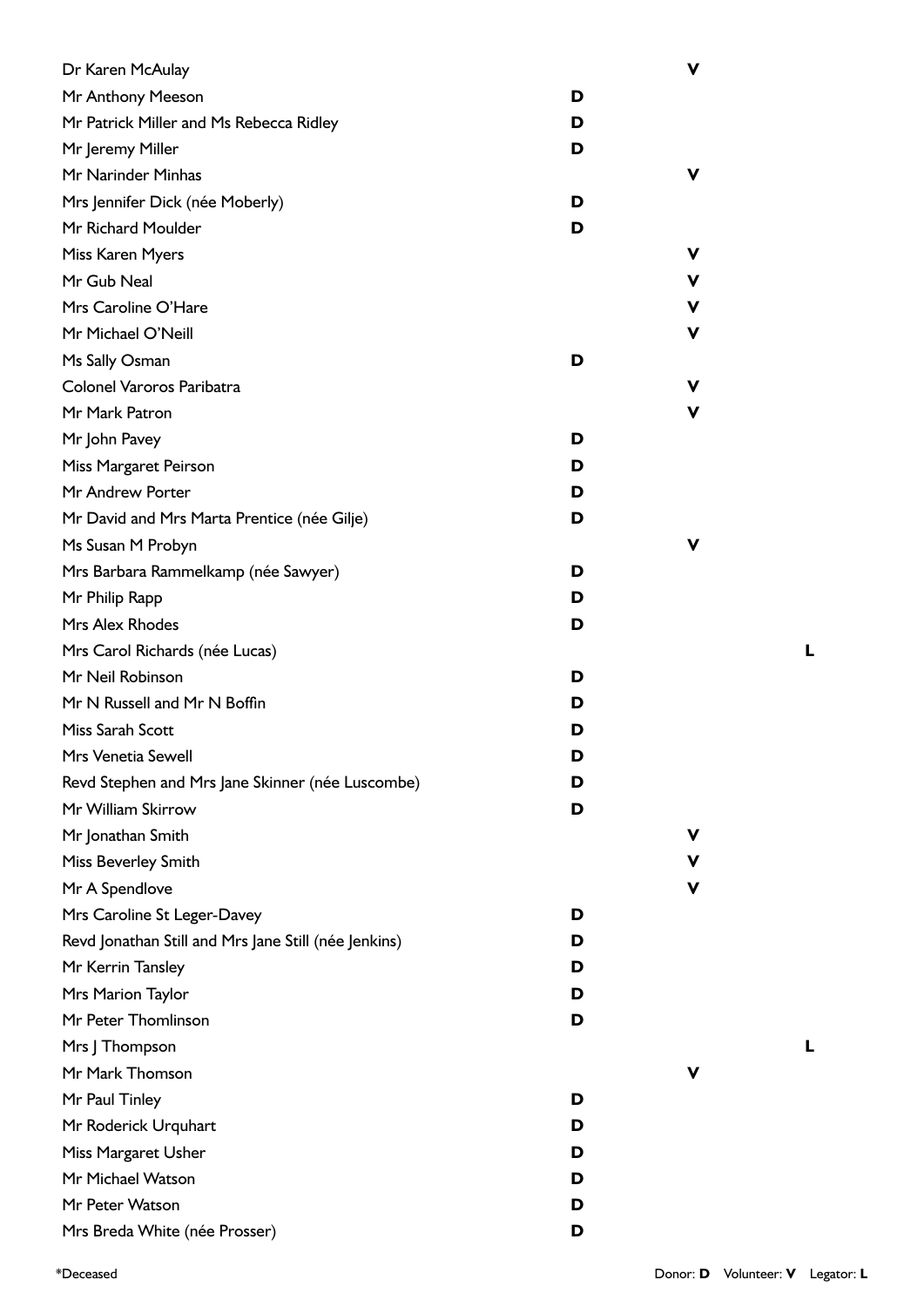| Mr Martin White                                 | D |
|-------------------------------------------------|---|
| Mr Lloyd and Mrs Caroline Whiteley (née Hamber) | D |
| Mr Paul and Mrs Julie Williams (née Youngman)   | D |
| Mr John Wiseman                                 | ν |
| Mr Neil Woodford, CBE Hon LLD                   | D |

## 1982

| Mr Giles Alston                                        | D | v |
|--------------------------------------------------------|---|---|
| Professor Trevor Bailey                                | D |   |
| Mrs Caroline Baldwin                                   | D |   |
| Mr Philip Beech                                        |   | v |
| Ms Diana Boulter                                       |   | ۷ |
| Dr Mark Brewer                                         |   | v |
| Mrs Susan Brocksom                                     | D |   |
| Mrs Fiona Bromelow                                     |   | ν |
| Mr Martin and Mrs Helen Brooks (née Lowe)              | D |   |
| Mr Dorian Brooksby                                     | D |   |
| Mr Malcolm Brown                                       | D |   |
| Mr James Burt                                          | D |   |
| Dr John and Mrs Ann Bush (née Wilson)                  | D |   |
| Mrs Elizabeth Jones (née Butler)                       | D |   |
| Mr John Cappleman                                      | D |   |
| Mrs Kim Cappleman (née Horsley)                        | D |   |
| Ms Rebecca Clark                                       | D |   |
| Mr Denis Clarke                                        | D |   |
| Mr Richard Colbey                                      | D |   |
| Mr Dean Collier                                        | D |   |
| Mr Adrian Colston                                      | D |   |
| Mr Nicholas Cook                                       | D |   |
| Mrs Jennifer Coppin (née Scott)                        | D |   |
| Mrs Emma Crossman (née Childs)                         | D |   |
| Mrs Caroline Cuffe                                     | D |   |
| Mr Peter Drewett                                       |   |   |
| Mr Kevin Eyre                                          |   | v |
| Mr Richard Feltham                                     | D |   |
| Mr Michael and Mrs Melanie Fink (née George)           | D |   |
| Mr Nicholas and Mrs Shona Fisher (née Prendergast)     | D |   |
| Mr Christopher Flint                                   | D |   |
| Mr Peter and Ms Jane Floyd (née Newby)                 | D |   |
| Mrs Jane Fookes (née Hall)                             | D |   |
| Ms Elaine Fricker                                      | D |   |
| Mrs Julia Gaskell (née Malcolm)                        | D |   |
| Mr David Gladwell                                      | D |   |
| Mr Andrew and Mrs Claire Gobourn (née Smith-Carington) | D |   |
| Ms Lee Ellen Goddard                                   | D |   |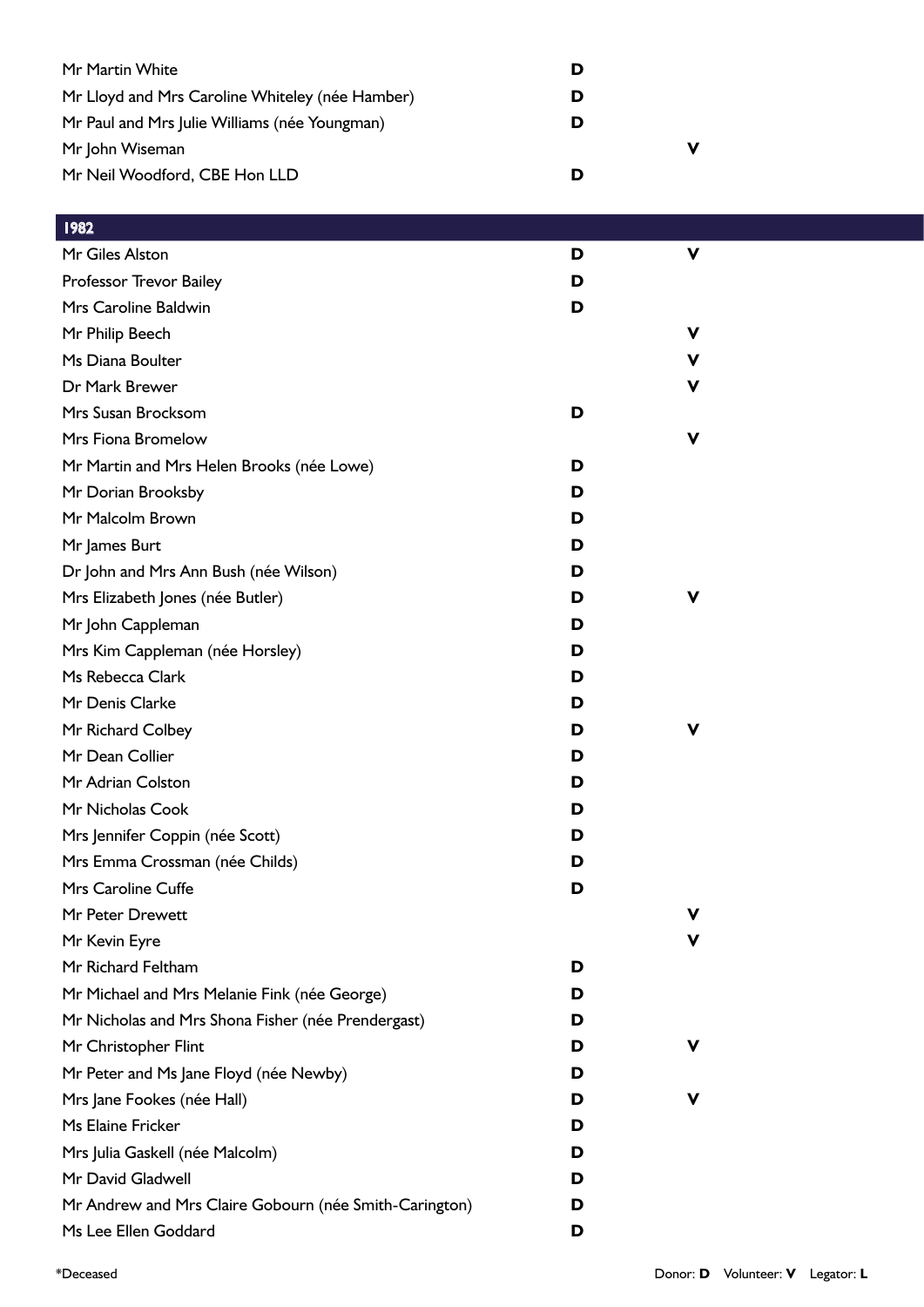| Mr Andrew Gordon                                  |   | $\mathbf v$ |   |
|---------------------------------------------------|---|-------------|---|
| Mr William Gowans                                 | D |             |   |
| Mrs Patricia Greaves (née Comyn)                  | D |             |   |
| Mr Jolyon Griffiths                               |   | ۷           |   |
| Mr Marcus Harling                                 | D | ۷           |   |
| Mr Glenn Harris                                   | D | V           |   |
| Mrs Rebecca Hawker (née Tippetts)                 | D |             |   |
| Mr Jonathan Heilbron                              |   | ۷           |   |
| Mr David Holberton                                | D | v           | L |
| Mr Michael Holt                                   |   | v           |   |
| Mr Christopher Howarth                            | D | V           |   |
| Mr M C Jones                                      | D |             |   |
| John and Carey Kelting                            | D | V           |   |
| Mr Andrew Kin                                     | D |             | L |
| Mr Roland Knudson                                 | D |             |   |
| Mrs Caroline Lane                                 | D |             |   |
| Mr David and Mrs Shirley Langford (née Weller)    | D |             |   |
| Mrs Valerie Le May Neville-Parry                  | D |             |   |
| Mr Jeremy Leybourne                               | D |             |   |
| <b>Prof Richard Little</b>                        |   | V           |   |
| Mr Sean and Mrs Janet Lloyd (née Williams)        | D |             |   |
| Lord and Lady Londesborough                       | D | v           |   |
| Mr Michael and Mrs Cerys Luckman (née Davies)     | D | v           |   |
| Mrs Anne Lynch                                    | D |             | L |
| Mrs Georgina Mackenzie Bramsen                    | D |             |   |
| Miss Susan Madgwick                               | D | V           |   |
| Dr Mark J Main                                    |   | v           |   |
| Dr Robert and Mrs Susan Mann (née Cobley)         | D |             |   |
| Mr Merrick Marshall                               |   | v           |   |
| Mr Michael Mathias                                |   | V           |   |
| Mr Trevor and Mrs Charlotte May (née Harries)     | D |             |   |
| Mr Christopher McCrum                             | D |             | L |
| Mr Sean McLaughlin                                | D |             |   |
| Mr William and Mrs Jocelyn Mitchell (née Gilbert) | D | v           | L |
| Mr Ian Nash                                       |   | v           |   |
| Mr Mark Northway                                  | D | v           |   |
| Mrs Sarah Parfitt (née Shaddick)                  | D |             |   |
| Mr M K Parker                                     | D |             |   |
| Ms Susan Platts-Martin                            |   | v           |   |
| Mrs Helen Powell (née Simpson)                    | D |             |   |
| Mr David and Ms Marta Prentice (née Gilje)        | D |             |   |
| Mr and Mrs H B Pritchard                          |   | V           |   |
| Mr Jonathan Ratnage                               | D |             |   |
| Ms Camilla Ray                                    | D |             |   |
| Mr John Rendle                                    | D |             |   |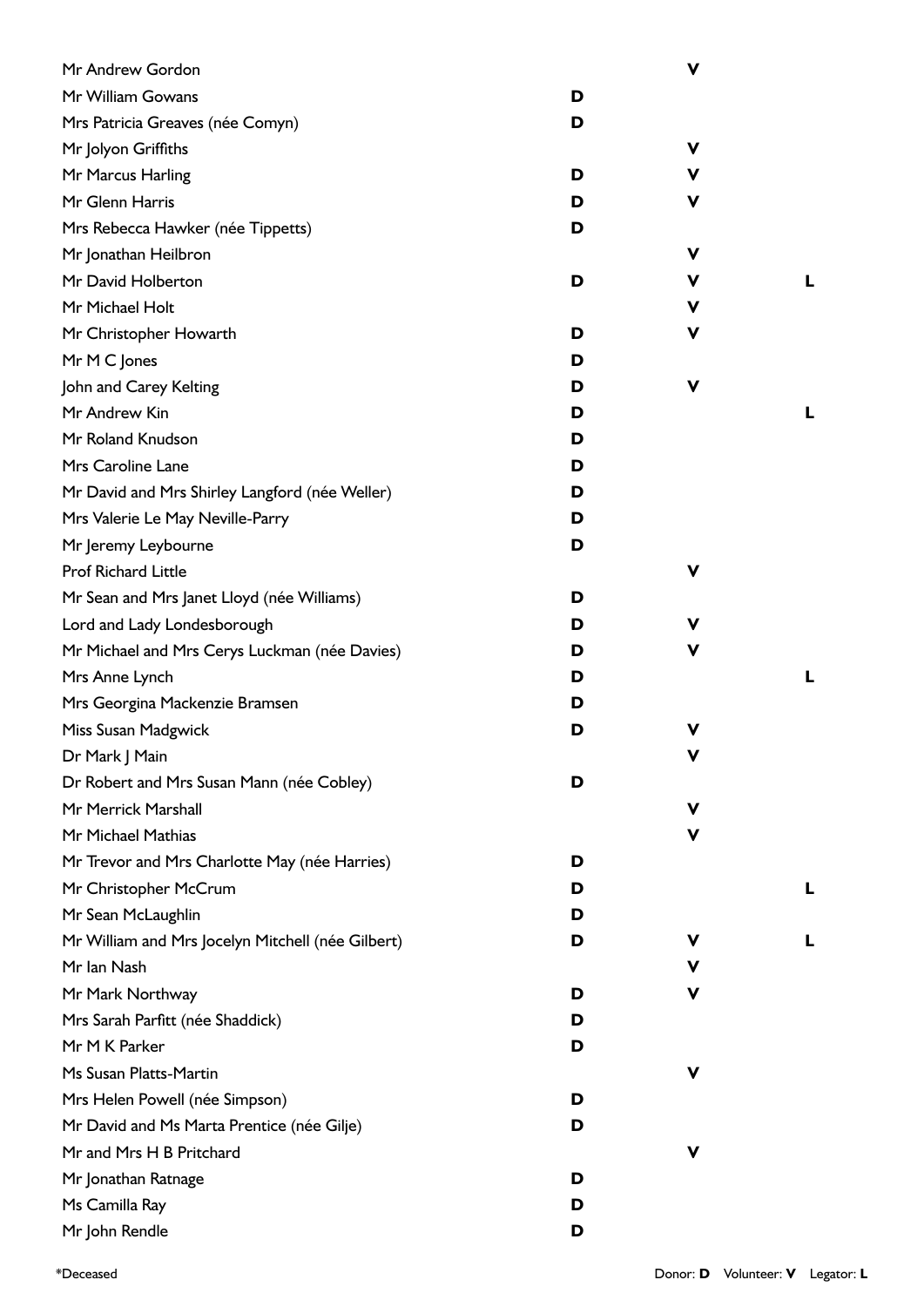| Mr Adrian Roberts                                    | D |   |
|------------------------------------------------------|---|---|
| Mr Mark Rogers                                       | D |   |
| Mr David Royds                                       | D |   |
| Mr Michael Rumsey                                    | D |   |
| Mr Tim Salmon                                        | D |   |
| Mr George Savvides                                   |   | v |
| Mr and Mrs Kevin Senior                              | D | v |
| Ms Deborah Setterfield                               | D |   |
| Mr David Shairp                                      |   | v |
| Mr Russell Shearer                                   | D |   |
| Mr Steve Short                                       | D |   |
| Mr Roberto Signorelli                                |   | v |
| Revd Stephen and Mrs Jane Skinner (née Luscombe)     | D |   |
| Mr Andrew Slaughter, MP                              |   | v |
| Mr David and Mrs Emma Smart (née Wilson)             | D |   |
| Mrs Alison Smith (née Jones)                         | D | v |
| Mrs Bridget Spooner                                  | D |   |
| Revd Jonathan Still and Mrs Jane Still (née Jenkins) | D |   |
| Mr Paul Taylor and Dr Andrea Taylor (née Powell)     | D |   |
| Ms Jane Thomas                                       |   | v |
| Ms Caroline Thomas                                   | D |   |
| Mrs Melanie Threadgold (née James)                   | D |   |
| Mr Antony Turner                                     | D |   |
| Mr David Webbe-Wood                                  | D | v |
| Professor Philip and Mrs Linda Wedge                 | D | v |
| Dr Kevin Welford                                     |   | ۷ |
| Mrs Sara Whymark (née Raby)                          | D |   |
| Mrs Teresa Wood (née Butler)                         | D |   |
| Mrs Emma Woods (née Godwin)                          | D |   |
| Dr David and Mrs Juliet Worthington (née Medhurst)   | D |   |

## 1983

| Mrs Catherine Allies (née Sherry)             | D |   |
|-----------------------------------------------|---|---|
| Mr David Ashton                               |   | V |
| Mr Philip Atkins                              |   | V |
| Mr Nigel and Mrs Suzanne Atkinson (née Curry) | D |   |
| Mr Iain Baker                                 | D |   |
| Mrs Sally Balzarelli                          | D |   |
| Mr Stuart Barnsdall                           | D |   |
| Mr Paul Barter                                | D |   |
| Mr Tim Blaxall                                | D | v |
| Mr Ian Blelloch                               |   | v |
| Mrs Hazel Bowman (née Ashmore)                | D |   |
| Ms Kate Brooks                                |   | V |
| Mr Timothy Budd                               | D |   |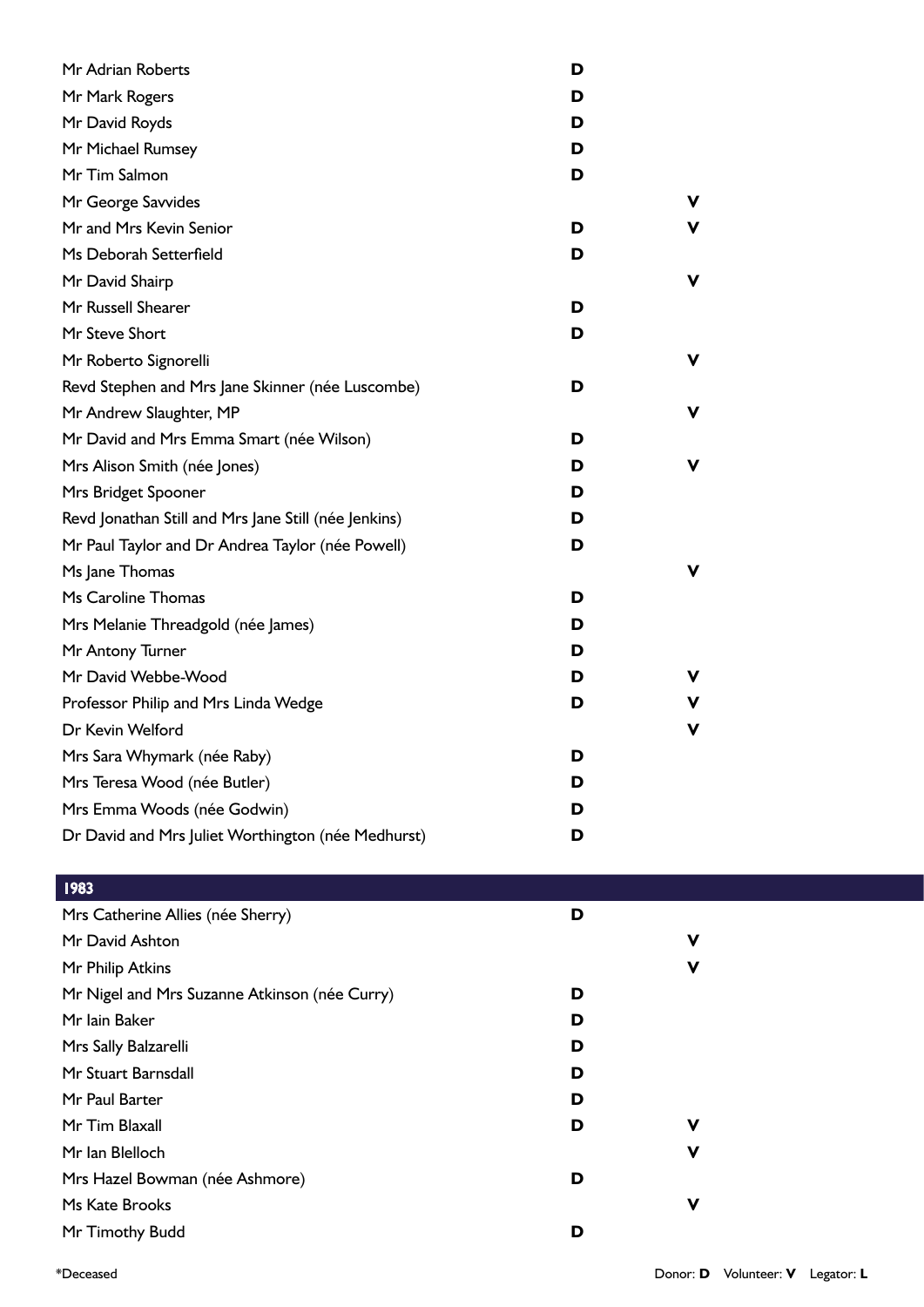| Mr Anthony Campanale                                                    | D |   |  |
|-------------------------------------------------------------------------|---|---|--|
| The Rt Hon the Countess of Southesk                                     | D |   |  |
| Mrs Deborah Castle (née Harris)                                         | D | ۷ |  |
| Roger Cockrell                                                          | D |   |  |
| Mr Alastair Cooper                                                      |   | ۷ |  |
| Mr Ian and Mrs Susan Coulson                                            | D |   |  |
| Mrs Philippa Cox                                                        | D |   |  |
| Mr Jeremy Cross                                                         | D | ۷ |  |
| Mrs Joanna Cutting (née Onstenk)                                        | D |   |  |
| Miss Clare Davy                                                         | D |   |  |
| Ms Laura Deacon                                                         | D |   |  |
| Mr Guy Deterding                                                        |   | ۷ |  |
| Mr David and Mrs Charlotte Dewhurst (née Hudson)                        | D | ۷ |  |
| Mrs Dara Dhanowa                                                        |   | V |  |
| Mrs Liz Dolby (née Cross)                                               | D |   |  |
| Mr Gary Dolman                                                          |   | ۷ |  |
| Dr Keith Eales                                                          |   | V |  |
| Mr Darryl Eales                                                         |   | V |  |
| Mrs Susan Evans (née Lee)                                               | D |   |  |
| Mr Richard and Mrs Alison Farr (née Norton)                             | D |   |  |
| <b>Miss Tina Filtness</b>                                               | D |   |  |
| Mr Martin Firth                                                         | D |   |  |
| Mr Charles Franks                                                       |   | V |  |
| Mrs Janine Gamon                                                        |   | ۷ |  |
| Mr Martin Garland                                                       |   | V |  |
| Mrs Linda Genower (née Treves)                                          | D |   |  |
| Mr Paul Gibson                                                          | D |   |  |
| Mr Arthur Gilbert* and Mrs Elizabeth Gilbert (née Harland-<br>Robinson) | D |   |  |
| Mr Andrew and Mrs Claire Gobourn (née Smith-Carington)                  | D |   |  |
| Mrs Jennifer Grinter (née Bullus)                                       | D |   |  |
| Mr Andrew Gummer and Ms Ann Whalley                                     | D |   |  |
| Mr David Hacon                                                          | D | ۷ |  |
| Ms Sarah-Jane Hall                                                      |   | ۷ |  |
| Mr Jeremy Hamm                                                          | D |   |  |
| Mr Gregory Hancock                                                      |   | V |  |
| Mrs Wendy Handcock (née Malam)                                          | D |   |  |
| Mrs Barbara Harvey                                                      |   | v |  |
| Dr Charlie Hawker and Mrs Catherine Hawker (née Gudgeon)                | D |   |  |
| Mrs Claire Hill                                                         | D |   |  |
| Mr Hugh Holland                                                         | D |   |  |
| Mr Neil Hopkins                                                         | D | ۷ |  |
| Mrs Gillian Hovell                                                      |   | ۷ |  |
| Mr Mark Hutchins                                                        | D |   |  |
| Mrs Katharine Jasinski                                                  | D |   |  |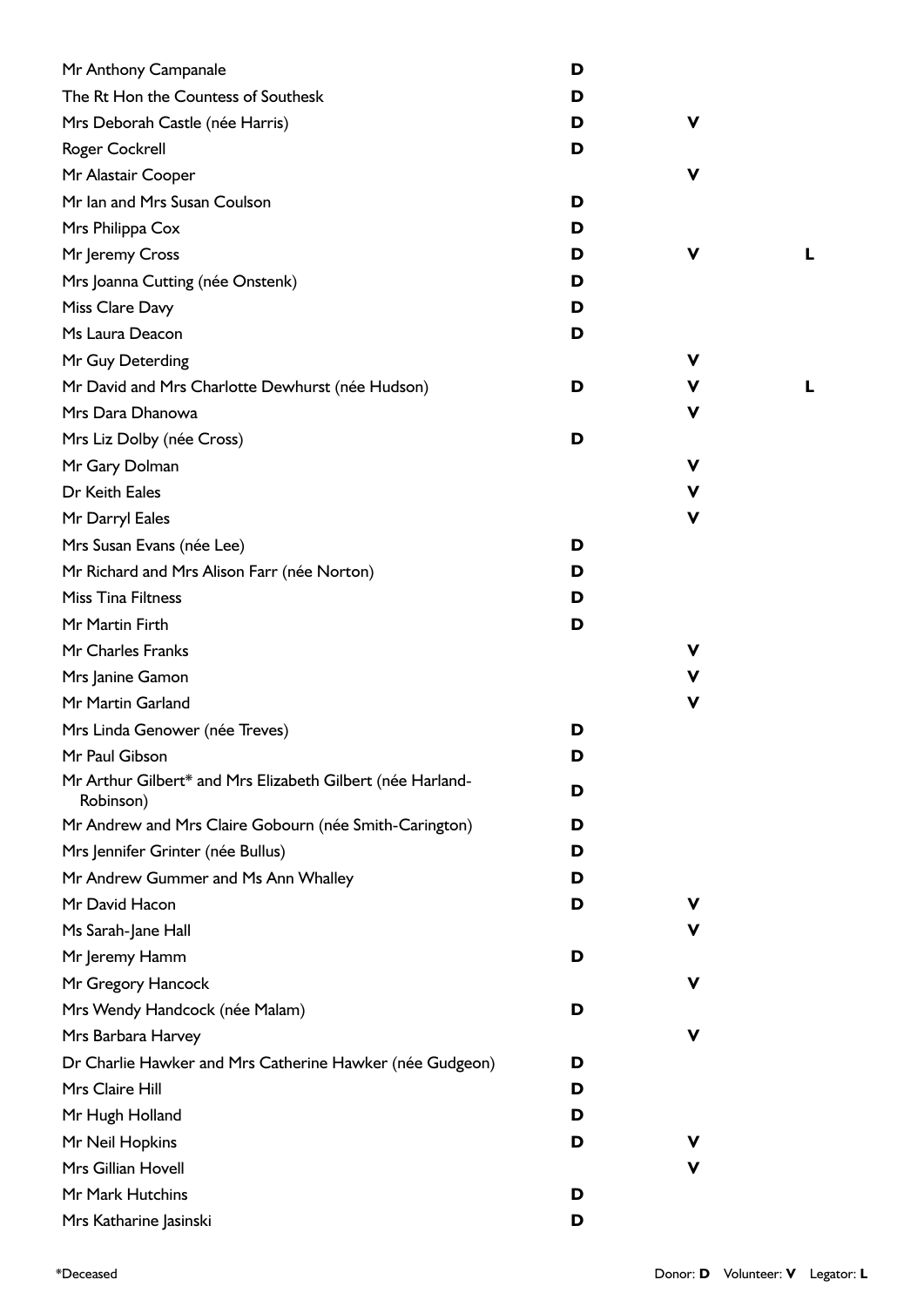| Mr Craig Jenkins                                        | D | V  |
|---------------------------------------------------------|---|----|
| Mr John Jervoise                                        | D |    |
| Mr Daniel Johnson                                       |   | ۷  |
| Mrs Vanessa Johnson (née Bound0                         | D |    |
| Miss Jane Kennedy                                       |   | v  |
| Miss Lesley Kensdale                                    | D |    |
| Mr John and Mrs Catherine Keyes (née Howarth)           | D |    |
| The Reverend P A Kingdom                                | D |    |
| Mr John Kirwan                                          | D |    |
| Mr Michael and Mrs Theresa Laflin (née Phillips)        | D | v  |
| Ms Caryl Longley                                        | D |    |
| Mr George Loughlin                                      |   | v  |
| Dr Caroline Lucas, PhD, MP                              |   | V  |
| Mr George May                                           | D |    |
| Debbie McGowan (nee Rice) 1983                          | D |    |
| Mrs Amanda McGregor                                     | D |    |
| Mrs Linda Millband                                      | D |    |
| Mrs Teresa Monteith                                     | D |    |
| Mr Richard Montgomery                                   | D |    |
| Ms Nichola Morgan                                       | D |    |
| Mr Charles and Mrs Frances Morrish (née Clifford-Jones) | D |    |
| Mrs Fiona Morrison (née Barron)                         | D |    |
| Mr Andrew and Mrs Jennifer Mottram (née Henderson)      | D | v  |
| Mr David Neil                                           | D | V  |
| Mr Robert Newcome                                       | D |    |
| Mrs Sarah Nhamo (née Sewell)                            | D |    |
| Mr Mark Nicholls                                        | D |    |
| Mr Paul O'Carroll and Ms Vanessa Le Neve Foster         | D |    |
| Mr Ray O'Connell                                        | D | v  |
| Mr John O'Farrell                                       |   | v. |
| Mr David Palmer                                         | D | v  |
| Mr Charles Peacock                                      | D |    |
| Mr Tim Pearson                                          | D |    |
| Mr Mark Perrin                                          | D |    |
| Mr Neil Phillips                                        |   | v. |
| Mr Christopher Plummer                                  | D |    |
| Mr Nicholas Prince                                      | D |    |
| Ms J T Pryce-Jones                                      | D | v  |
| Miss Jill Purslow                                       | D |    |
| Mr Mark and Mrs Sally Quartermain                       | D |    |
| Mr Keith and Mrs Christina Reid (née Jones)             | D |    |
| Mr Charles P Rhodes                                     |   | v  |
| Mrs Christine Robbins (née Humphreys)                   | D |    |
| Ms Helen Robinson (née Proops)*                         | D |    |
| Dr Wendy Ross                                           | D |    |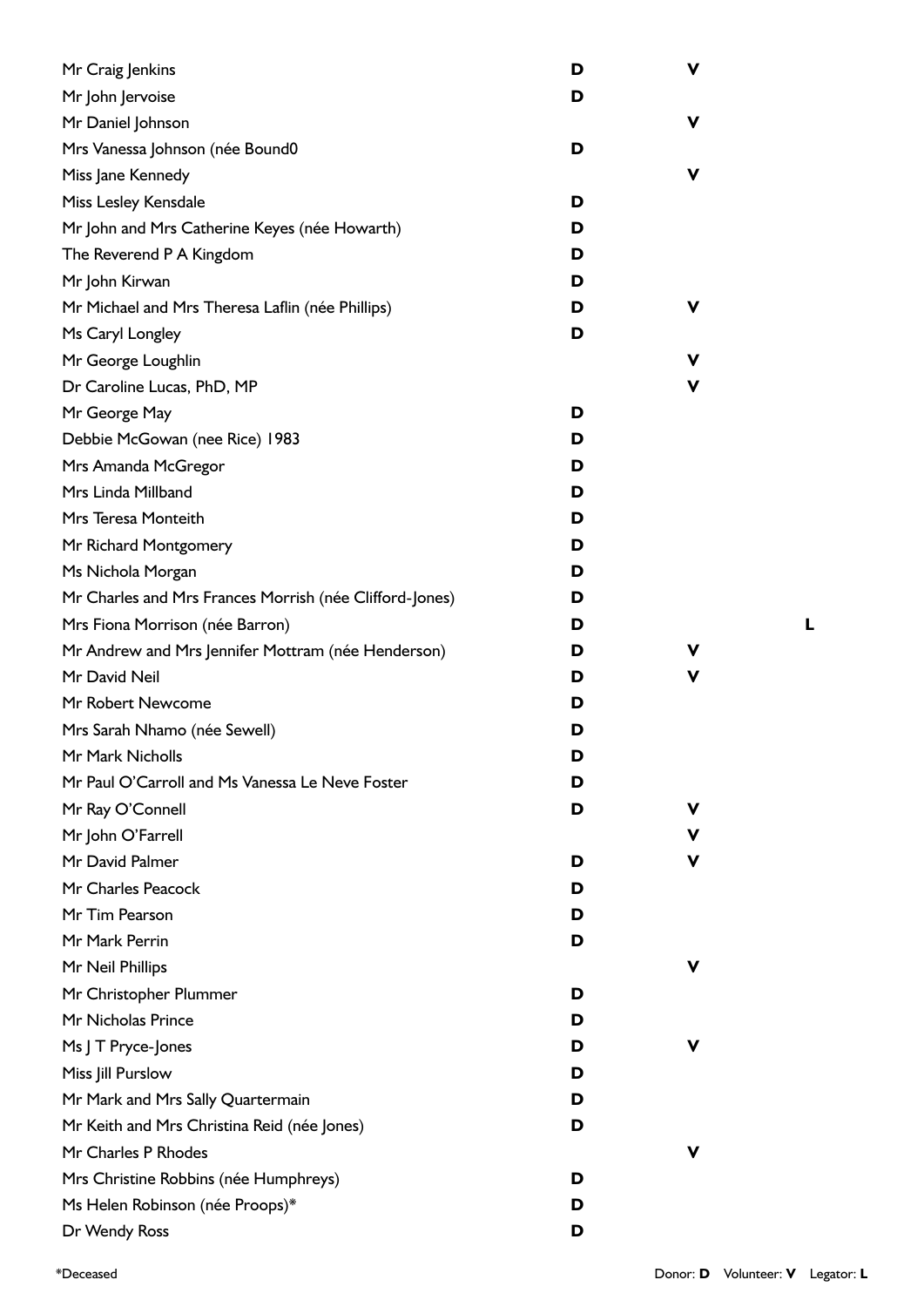| Ms Sophia Ruck (née Buchan)                 | D |             |  |
|---------------------------------------------|---|-------------|--|
| Miss K A Rulton                             | D |             |  |
| Mr Khalid Sattar                            | D |             |  |
| Miss Kim Saw                                |   |             |  |
| Mr Jonathan Sellors                         | D | V           |  |
| Mr Kevin Sharp                              | D |             |  |
| Mr David Smith                              | D |             |  |
| Mr Peter St Lawrence                        | D | V           |  |
| Mr George Stiles                            |   | V           |  |
| Mr Peter Taylor                             | D |             |  |
| Mr Christopher Thomas                       | D |             |  |
| Mr Jonathan Tilt                            | D |             |  |
| Ms Elizabeth Tom                            | D |             |  |
| Mr Derrick Towell                           | D |             |  |
| Mr Paul and Mrs Carolyn Turner (née Harvey) | D |             |  |
| Ms Caroline Walsh                           |   | V           |  |
| Ms Parthenope Ward                          | D |             |  |
| Mrs Tania West                              |   | V           |  |
| Mrs Jackie White (née Payne)                | D |             |  |
| Dr Eirene Williams                          | D | $\mathbf v$ |  |
| Miss Anna Wright                            | D |             |  |
|                                             |   |             |  |

| 1984 |    |
|------|----|
|      | тł |
|      |    |

| <b>Miss Sally Adcock</b>                          | D |             |  |
|---------------------------------------------------|---|-------------|--|
| Mr Andrew Anastasiou                              | D | $\mathbf v$ |  |
| Mr Peter and Mrs Helen Archibald (née Skinner)    | D |             |  |
| Ms Louise Barder                                  |   | V           |  |
| Dr Jeremy and Mrs Nicola Barker (née Tricker)     | D |             |  |
| Mrs Jane Barker (née Syrett)                      | D |             |  |
| Mr William and Mrs Katharine Barnes (née Fenn)    | D |             |  |
| Mr Charles Barter                                 |   | v           |  |
| Mr Stephen Batt                                   |   | V           |  |
| Dr Clive R Betts, PhD                             |   | v           |  |
| <b>Miss Frances Beves</b>                         |   | V           |  |
| Miss Bridget Bolton                               | D |             |  |
| Mr Simon Brown                                    |   | $\mathbf v$ |  |
| Mr Jonathan Bryce                                 | D |             |  |
| Mr Andrew Butt                                    | D |             |  |
| Mr Roger and Ms Diane Cantello (née Wiggins)      | D |             |  |
| Mr Malcolm Carradus                               |   | V           |  |
| Mr Christopher and Mrs Sheila Carrick (née Cowie) | D |             |  |
| Mr Jonathan Whitby and Miss Phyllis Chan          | D |             |  |
| Miss Sharon Channer                               | D |             |  |
| Mr Howard Clayden                                 |   | $\mathbf v$ |  |
| Dr Ann Condy                                      |   | V           |  |
|                                                   |   |             |  |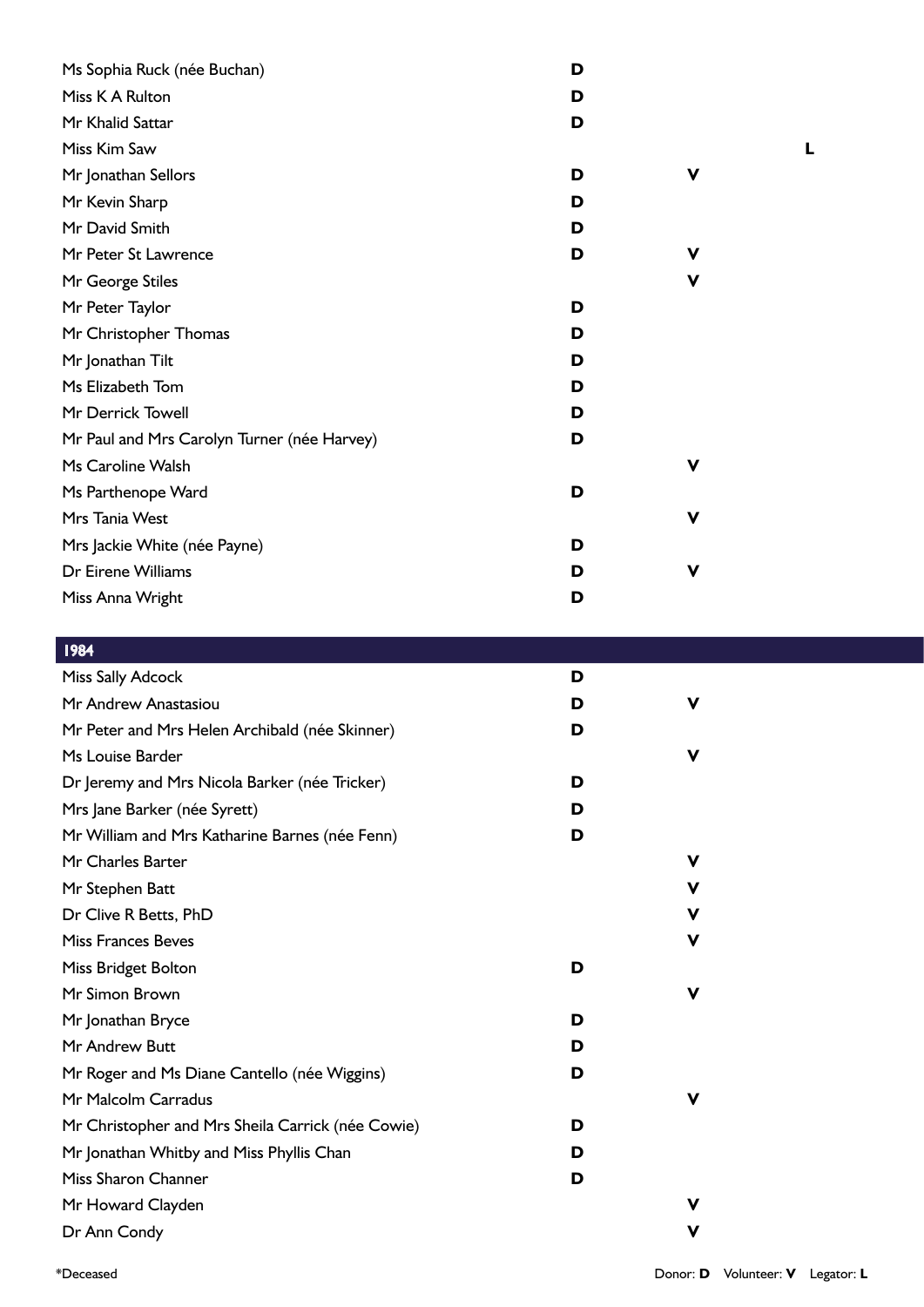| Miss Fiona Coombe                                | D | V |
|--------------------------------------------------|---|---|
| Mrs Bronwen Courtenay-Stamp                      |   | V |
| Mrs Susan Dadson (née Plested)                   | D |   |
| Mrs Wendy Daughtrey                              | D |   |
| Mr Matthew Davies                                | D |   |
| Mr Simon Davies*                                 | D |   |
| Mr David and Mrs Charlotte Dewhurst (née Hudson) | D | v |
| Mr Paul Duffy                                    |   | V |
| Mrs Fiona Dunger                                 |   | V |
| Mr Charles Eddis                                 | D |   |
| Mr Allan Edgcumbe                                | D |   |
| Mr Simon Edwards                                 | D |   |
| Ms Susan Esden                                   | D |   |
| Mrs Amanda Faber                                 |   | v |
| Mr Mark Fairbanks-Smith                          | D |   |
| Mr Peter Farr                                    |   | v |
| Mrs Jane Ferguson (née Tucker)                   | D |   |
| Miss Julia Fletcher                              | D |   |
| Mrs Susanna Forbes (née Lithiby)                 | D |   |
| Mrs Alison Foreman                               | D |   |
| Mr Oliver and Mrs Nicola Gadsby (née Hudson)     | D | v |
| Mr Gardner, OBE Hon LLD                          | D | ۷ |
| Ms Bridget Garrood                               |   | V |
| Mrs Susan Gee (née Kinney)                       | D |   |
| Mr Richard and Mrs Jessica Gibby (née Bishop)    | D |   |
| Mr Paul Giblin                                   |   | v |
| Miss Marilyn Goldsbrough                         | D |   |
| Mr Nicholas Gowens                               | D |   |
| Mr David Griffith                                | D |   |
| Mrs Caroline Hanson-Lowe                         | D |   |
| Mr Nigel Hazell                                  |   | ۷ |
| Mrs Alison Hopkins                               | D |   |
| Dr Keith Howe                                    | D |   |
| Mr Stephen Hudson MBE and Mrs Valerie Hudson     | D |   |
| Mr Tim Ireland                                   | D | v |
| Mr Peter Jackson                                 | D |   |
| Mr Kevin Jenkins                                 | D |   |
| Sir Richard Kleinwort, Bt., DL                   |   | ۷ |
| Dr Dan Laffoley                                  | D | v |
| Mr Paul O'Carroll and Ms Vanessa Le Neve Foster  | D |   |
| Mr Scott Lee                                     | D |   |
| Mr Graeme Leversedge                             |   | v |
| Mr Patrick Lloyd                                 | D | v |
| Mr Frederick Loh* and Mrs Jean Loh               | D |   |
| Mr Robin Lubbock                                 | D | v |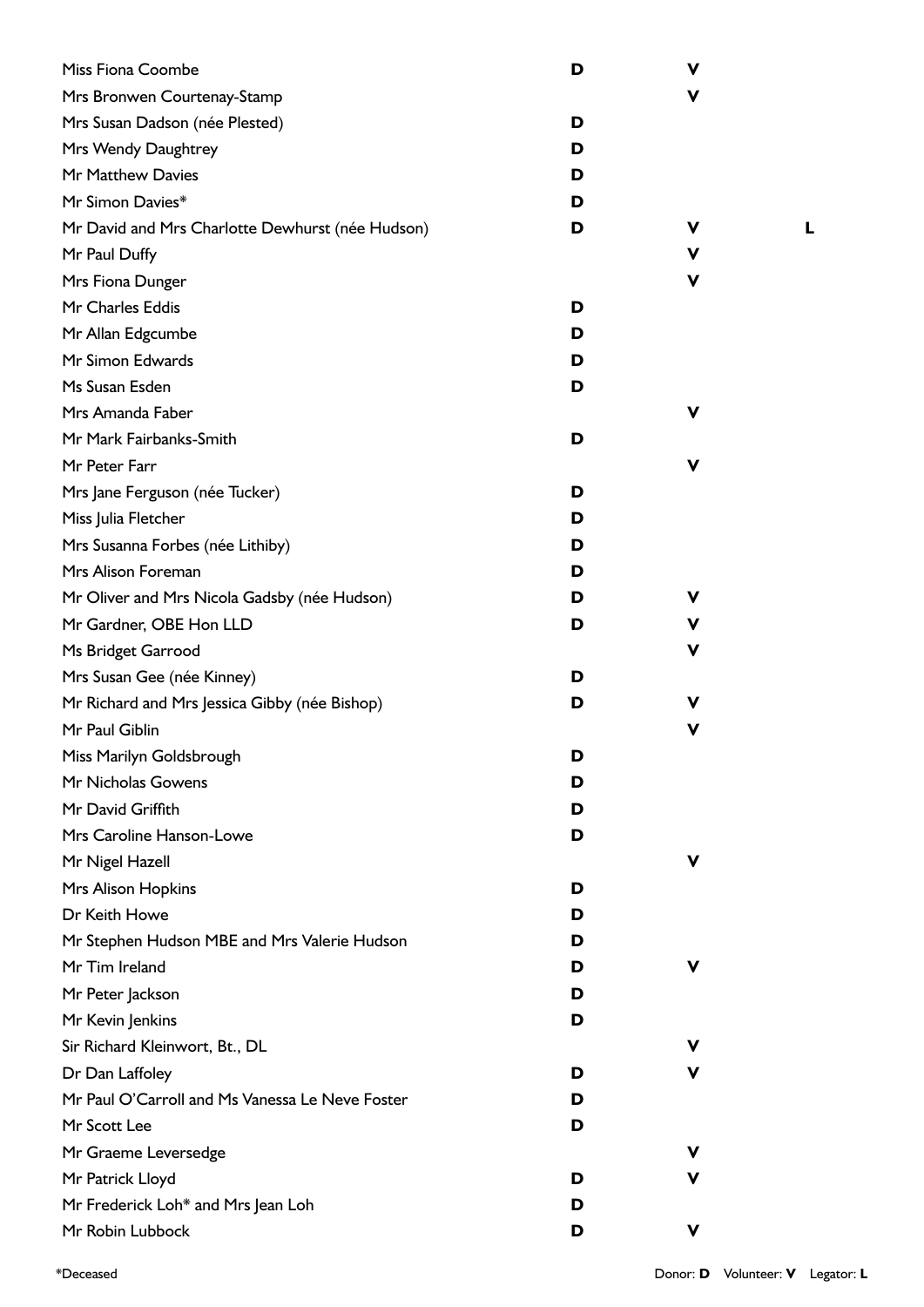| Mrs Joanne Marples (née Sales)                         | D |             |  |
|--------------------------------------------------------|---|-------------|--|
| Mrs Estelle Marshall (née Laidlaw)                     | D |             |  |
| Mr Daniel Masters                                      | D | v           |  |
| Mr Andrew and Mrs Jennifer Mottram (née Henderson)     | D | v           |  |
| Mr Stuart Moyce                                        |   | V           |  |
| Mr Peregrine and Mrs Catherine Muncaster (née Holford) |   | V           |  |
| Mr Giles Newman                                        |   | $\mathbf v$ |  |
| Mr Andrew Newton                                       | D |             |  |
| Mrs Katherine Osborne                                  | D |             |  |
| Dr Nigel Parr                                          | D | V           |  |
| Mr Philip Parry                                        | D |             |  |
| Mrs Ann Peddle                                         | D |             |  |
| Miss Helen Peters                                      | D |             |  |
| Mrs Karen Peters (née Taylor)                          | D | V           |  |
| Ms Alison Pickard                                      | D |             |  |
| Mrs Jane Player                                        | D | v           |  |
| Mrs Laura Price                                        |   | V           |  |
| Mr A J W Ram                                           |   | V           |  |
| Mr Andrew J Rickards                                   | D | V           |  |
| Mrs Armorel Robinson                                   | D |             |  |
| Miss Vicky Roe                                         | D |             |  |
| Mrs Kusum Sawhney                                      |   | V           |  |
| Mr Lee and Mrs Lisa Sherwood (née Robinson)            | D |             |  |
| Mr David Sole, OBE                                     | D |             |  |
| Mr Denis Sprague                                       | D |             |  |
| Ms P Spring and Mr M Spring                            | D |             |  |
| Mr William Stovin                                      |   | v           |  |
| Mr Phaedon Tamvakakis                                  |   | v           |  |
| Mr Richard Taulbut                                     | D |             |  |
| Mr Paul and Mrs Amanda Taylor (née Brighton)           | D |             |  |
| Mr Martin Taylor                                       | D |             |  |
| Mr Paul Teuten                                         | D |             |  |
| Mrs Nicola Theron                                      | D |             |  |
| Mrs Alison Tout                                        | D | V           |  |
| Miss Katrina Ure                                       | D |             |  |
| Mr Andrew Walter                                       | D |             |  |
| Mrs Sheila Warbis                                      | D |             |  |
| Miss Mary Ward                                         | D |             |  |
| Mr David Watts                                         | D |             |  |
| Mrs Amanda Wilkins                                     | D |             |  |
| Mr Geoffrey Williams                                   |   | V           |  |
| Mr Karl and Mrs Wendy Wingfield (née Smith)            | D |             |  |
| Mr Adrian Zakrzewski                                   | D |             |  |

\*Deceased Donor: **D** Volunteer: **V** Legator: **L**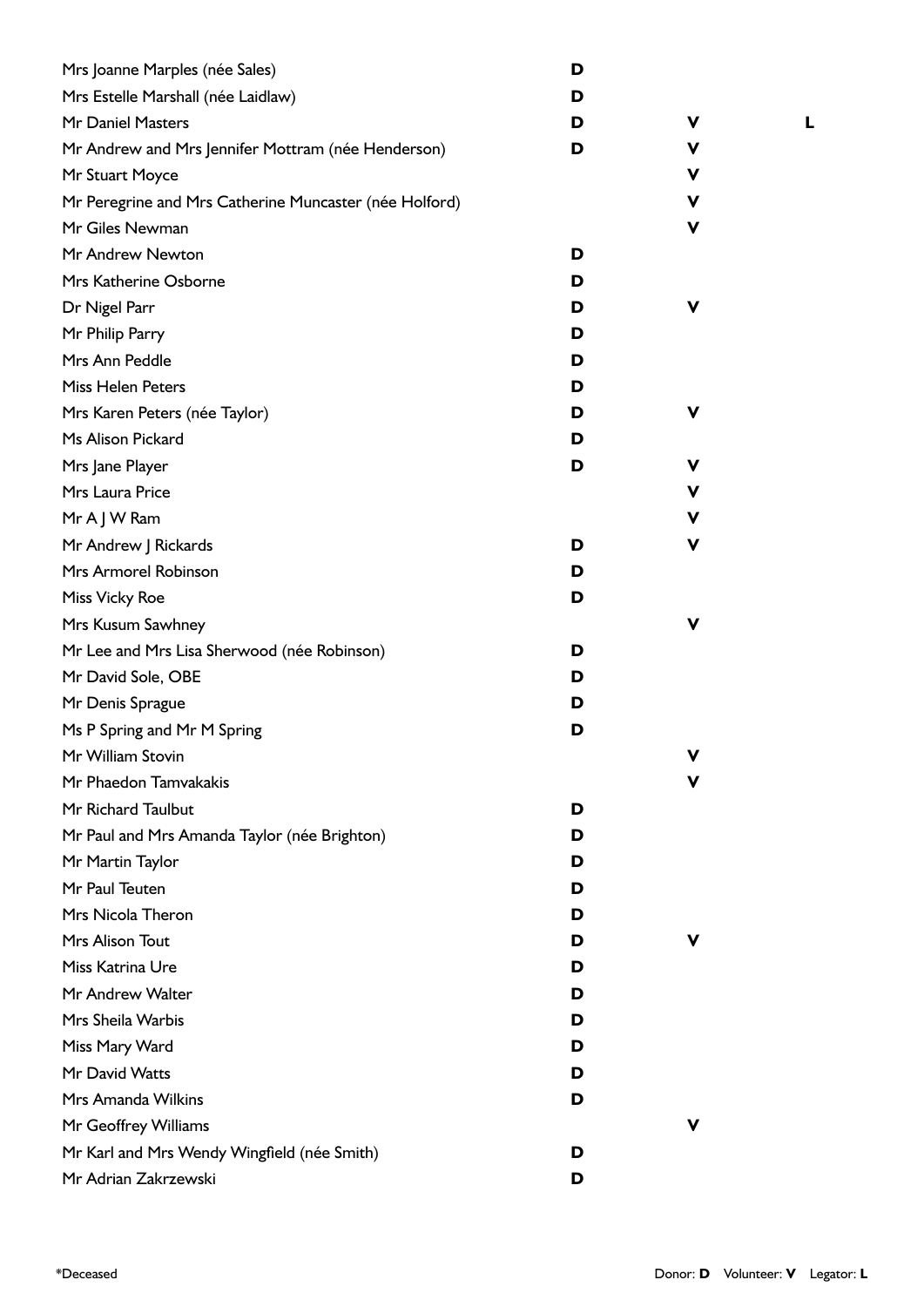| 1985                                                    |   |             |   |
|---------------------------------------------------------|---|-------------|---|
| Mr Hugh Andrews                                         | D |             |   |
| Dr Christopher Arnold                                   | D |             | L |
| Mrs Anne Balkwill (née Dandridge)                       | D | ۷           |   |
| Dr Jeremy and Mrs Nicola Barker (née Tricker)           | D |             |   |
| Mr William and Mrs Katharine Barnes (née Fenn)          | D |             |   |
| Mrs Diana Batten (née Stone)                            | D |             |   |
| Mr Kit and Mrs Clare Beazley                            | D |             |   |
| Mr R Beech and Mrs A Beach                              | D |             |   |
| Miss Debbie Beeson                                      |   | ۷           |   |
| Mr Charlton and Mrs Clare Berthoud (née Seys-Phillips)  | D | ۷           |   |
| Professor William Bevir and Mrs Laura Bevir (née Grant) | D |             |   |
| Mr Nicholas Binns                                       | D |             |   |
| Mr Stephen Blackshaw                                    | D | ۷           |   |
| Mr David Bouchier                                       |   | ۷           |   |
| Ms J G Britton                                          | D |             |   |
| Mr Jeremy Budd                                          |   | V           |   |
| Mrs Amanda Burgess (née Kitto)                          | D |             |   |
| Mr Neil Burlison                                        | D |             |   |
| Mr David Burndred                                       |   | V           |   |
| Mr Roger and Mrs Diana Cantello (née Wiggins)           | D |             |   |
| Mr Neal Chamberlain                                     |   | v           |   |
| Mrs Christa Chandler                                    | D |             |   |
| Mr Graham Colbert                                       |   | V           |   |
| Mr Jeremy Compton                                       | D | V           |   |
| Mrs Amanda Conroy                                       |   | V           |   |
| Mr Richard Cronin                                       | D |             |   |
| Mrs Susan Dalboozi                                      | D |             |   |
| Mr William Davies                                       |   | $\mathbf v$ |   |
| Mrs Dominique Davison                                   | D |             |   |
| Mr Noel De Speville                                     | D |             |   |
| Miss Janine Dyer                                        |   | ۷           |   |
| Mr Nicholas and Mrs Adele Evershed (née Hughes)         | D |             |   |
| Mr Michael and Mrs Melanie Fink (née George)            | D |             |   |
| Mr Nicholas and Mrs Shona Fisher (née Prendergast)      | D |             |   |
| Mr Derek Garters                                        | D |             |   |
| Mrs Philippa Green (née Curtis)                         | D |             |   |
| Miss Robin Hart                                         | D |             |   |
| Mr Alastair Harton                                      | D |             |   |
| Mr Neil Harvey                                          | D | v           | L |
| Mr Richard Headington                                   | D |             |   |
| Mr Stephen Heming                                       | D |             |   |
| Mrs Maria Henderson                                     |   | v           |   |
| Ms Alison Henry                                         | D |             |   |
| Mr Neil Hicks                                           | D |             |   |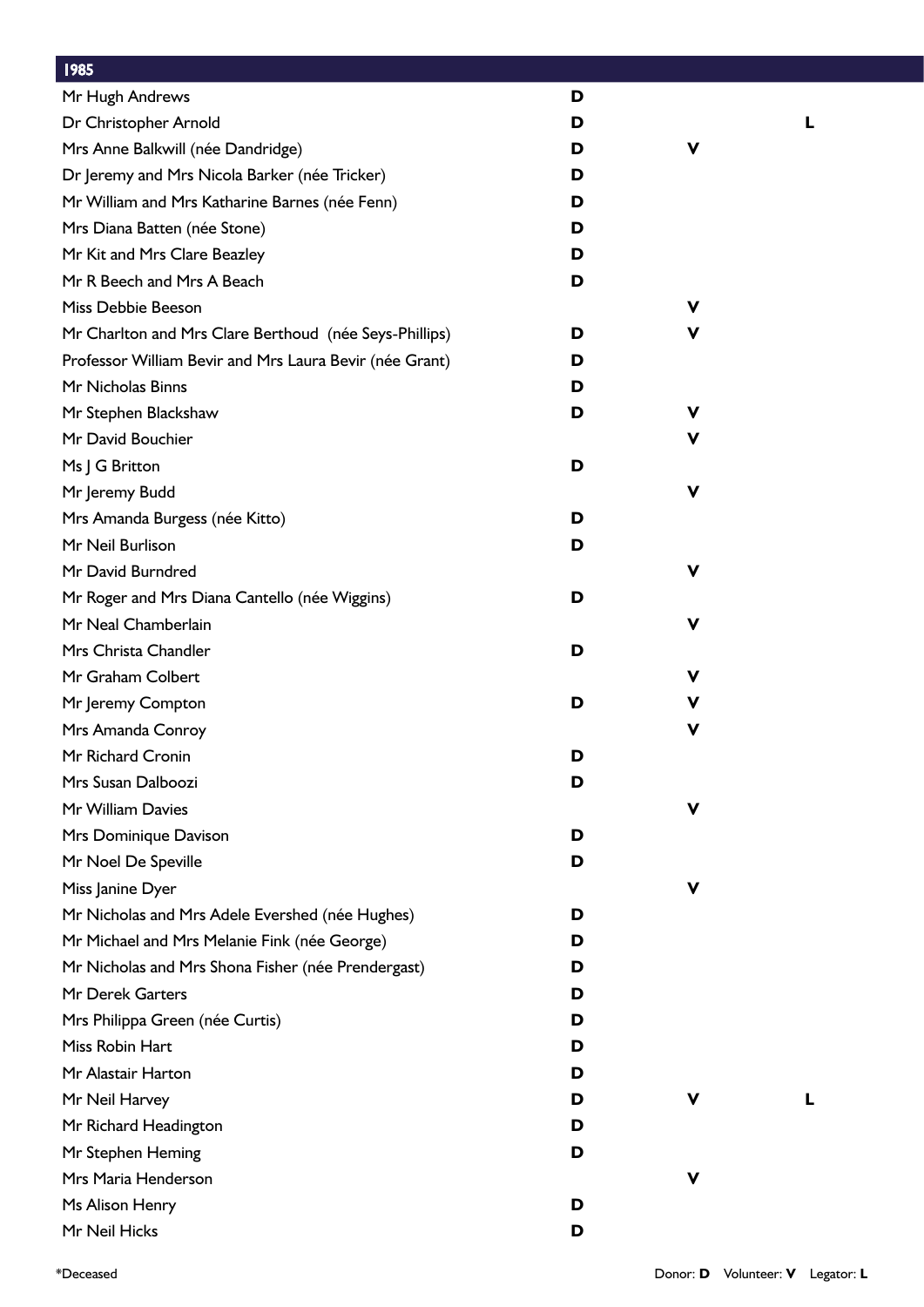| Mr Jonathan Holland                                     |   | $\mathbf v$ |
|---------------------------------------------------------|---|-------------|
| Mr Stephen Hudson MBE and Mrs Valerie Hudson            | D |             |
| Ms Imogen Joss                                          | D | ۷           |
| Mrs Sophie Maroini                                      | D |             |
| Mr John and Mrs Catherine Keyes (née Howarth)           | D |             |
| Mr Chu Koh                                              |   | V           |
| Professor Peter Langley                                 | D |             |
| Mr Mark Laville                                         |   | V           |
| Mr Huw Leach                                            | D |             |
| Mr Neil Levy                                            |   | V           |
| Mr William Mason                                        | D |             |
| Mr Nicholas Masson                                      |   | V           |
| Mr J P McNamee                                          | D |             |
| Mr Charles and Mrs Frances Morrish (née Clifford-Jones) | D |             |
| Mr Paul Nero                                            |   | ۷           |
| Mr Jonathan Nicolle                                     | D |             |
| Mr Richard and Mrs Laura Notley (née Hantusch)          | D |             |
| Mr John and Mrs Sharon Perry (née Elsey)                | D |             |
| Mr Stephen Phillips, OBE                                | D | ۷           |
| Mr Mark Priddey                                         | D |             |
| Mr Richard Pryor                                        | D |             |
| Mr Nicholas Ralph                                       |   | ۷           |
| Mr Nick Redshaw                                         |   | $\mathbf v$ |
| Mr Gerald Reilly                                        | D |             |
| Mr Ian Reynolds                                         |   | V           |
| Mr Nigel Rowbotham                                      | D |             |
| Mr Kenton Sanmogan                                      | D |             |
| Mrs Anne Scahill (née Jones)                            | D |             |
| Mr Dominic Scriven, OBE                                 | D | v           |
| Mr Gavin Sheridan                                       | D |             |
| Mr Robert Sherlock                                      |   | v           |
| Mr Andrew Shufflebotham                                 |   | ۷           |
| Mr Andrew Smith                                         |   | V           |
| Mr Stephen Smith                                        |   | V           |
| Mr Graham Spicer                                        | D |             |
| Mrs Carolyn Stafford (née Kilby)                        | D |             |
| Mr Richard Steele                                       | D |             |
| Sir Harry and Lady Studholme                            | D | v           |
| <b>Revd Peter Sutton</b>                                | D |             |
| Mr Nicholas Swift                                       |   | v           |
| Mr Paul and Mrs Amanda Taylor (née Brighton)            | D |             |
| Miss Elizabeth Taylor                                   | D |             |
| Mr Paul and Mrs Carolyn Turner (née Harvey)             | D |             |
| Mr Maurice Turner                                       | D |             |
| Mrs Caroline Van der Meersch                            | D |             |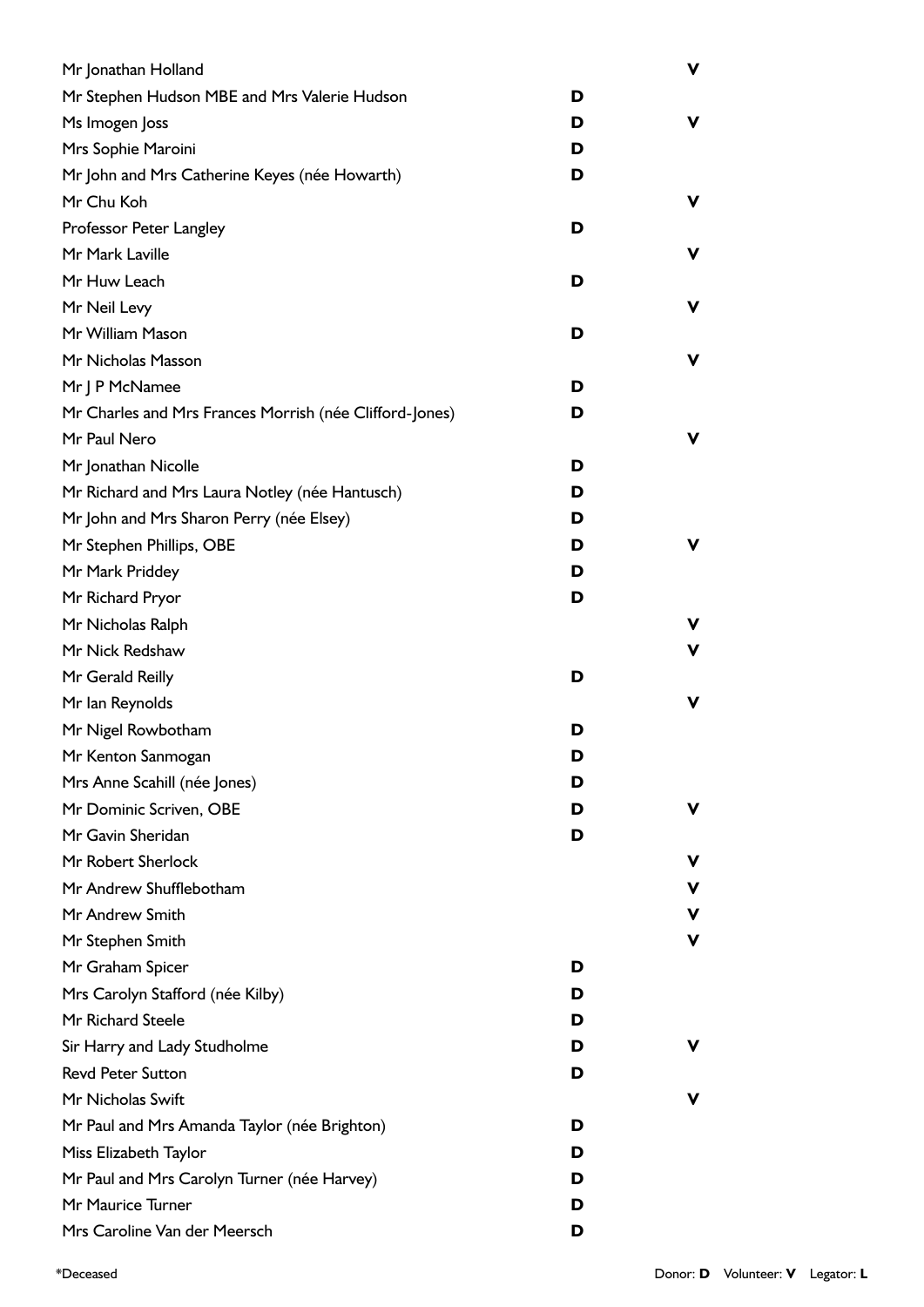| Mrs Susan Wallace                | D |   |
|----------------------------------|---|---|
| Mr Daniel Widawsky               | D |   |
| Mrs Susan Wilmot                 | D |   |
| Miss Richenda Wilson             | D |   |
| Dr Roger Wise                    | D |   |
| Ms Stephanie Withers             | D |   |
| Mrs Marnie Wooderson (née Sharp) | D |   |
| Mr Jeremy Wrathall               |   | ٧ |
| Mr Philip Young                  |   | ν |
|                                  |   |   |

| <b>1986</b>                                             |   |             |
|---------------------------------------------------------|---|-------------|
| Mr Iain Akhurst                                         | D |             |
| Mr Guy Arnold                                           |   | $\mathbf v$ |
| Mr Simon Aumônier                                       |   | $\mathbf v$ |
| Mr Andrew Baiden                                        | D |             |
| Mr Andrew Bates                                         | D | V           |
| Mrs Deborah Bayford                                     | D |             |
| Revd Dr Raymond Bayley                                  | D |             |
| Professor William Bevir and Mrs Laura Bevir (née Grant) | D |             |
| Mr Paul Boyd-Lee                                        | D |             |
| Ms Helen Brand, OBE                                     |   | V           |
| Mr Robert Brown                                         | D | V           |
| Mrs Lucy Bullen-Smith                                   | D |             |
| Mrs Jane Byrne                                          | D |             |
| Dr Ruth Carr                                            | D |             |
| Mr Adrian Carter                                        |   | $\mathbf v$ |
| Miss Barbara Catterall                                  | D |             |
| Mr Richard Champion                                     | D |             |
| Mr Simon Clinton                                        | D | V           |
| Mr Peter Cluff                                          |   | V           |
| Mr N F Colwill                                          |   | $\mathbf v$ |
| Mrs Nicola Coupe (née Mathews)                          | D |             |
| Mr Gary and Mrs Nicola Coy (née Hemsley)*               | D |             |
| Mr G R Davie                                            |   | V           |
| Mr Nicholas Davis                                       | D |             |
| Mr Stephen Deutsch                                      | D |             |
| Mr Jonathan Duncan                                      | D |             |
| Mrs Claire Dunne                                        | D |             |
| Mr Peter Durant                                         | D | V           |
| Mr Neil Eaton                                           | D |             |
| Mr Tim Edbrooke                                         |   | V           |
| Mr Kenneth Edwards                                      | D |             |
| Mrs Jilly Edwards                                       | D |             |
| Mr Nicholas and Mrs Adele Evershed (née Hughes)         | D |             |
| Mrs Karen Filsell                                       |   | V           |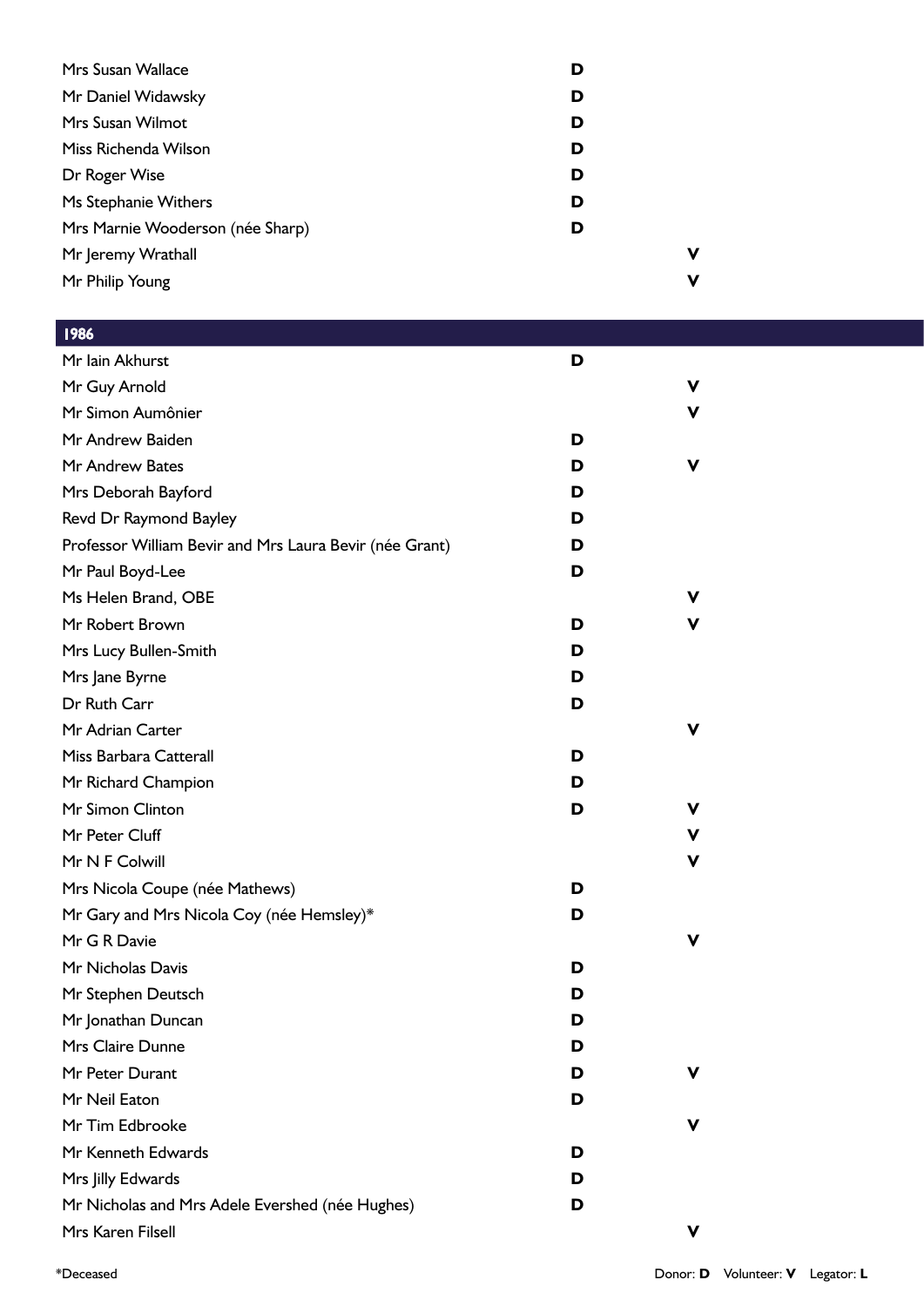| Mr John Forrester                                  | D      |
|----------------------------------------------------|--------|
| Mr Peter Fredericks                                | D      |
| Mr George Galliakis                                | D      |
| Mr Nicholas Gedling                                | D      |
| Mr Mark George                                     | D      |
| Mr Christopher and Mrs Bridgit Getley (née Grover) | D      |
| Mr Christopher and Mrs Sara Goodhead (née Dunning) | D      |
| Ms Philippa Goodrich                               |        |
| Mr James Goulding                                  | D      |
| Mrs Joanna Graham (née Smith)                      | D      |
| Mr Green*                                          | D      |
| Mr Andrew Grimstone                                | ν      |
| Dr Paul Grosch                                     | D      |
| Mr Timothy Hackett                                 | ν      |
| Mr Munir Hariff                                    | D      |
| Mr Andrew Hodgkin                                  | ν      |
| Mrs Michelle Holman                                | ν      |
| Mr Bryn Jones                                      | ٧      |
| Mr Geoffrey King                                   | D      |
| Mrs Ailsa King                                     | D      |
| Mrs Carol Kotar                                    | D      |
| Mr James Lavery                                    | D      |
| Mr Robert Lee and Miss Cathryne Davies             | D      |
| Dr R Mark Levine                                   | ٧      |
| Mr Christopher Maddocks, BEM                       |        |
| Mr Richard Markus                                  | ν      |
| <b>Professor Alistair McCulloch</b>                |        |
| Mrs Shelaine Mitcheson                             | D      |
| Professor Wyn and Mrs Joanna Morgan (née Spencer)* | D      |
| Ms Victoria Morland                                | D      |
| Mr Graham Mott                                     | D      |
| Mrs Noreen Nokes (née Bell)                        | D      |
| Ms Charity Norman                                  | D      |
| Ms Vicki Pasek                                     |        |
| Mr Andrew Phillips                                 |        |
| Mr David and Mrs Karen Postlethwaite (née Tomlin)  | D      |
| Mr Tim Price                                       | D      |
| Mr David Pudge                                     | D<br>ν |
| Mr Richard and Mrs Sharon Rawlinson (née Sofer)    | D      |
| Mrs Carolyn Rayworth                               | D      |
| Mr Stephen Reed                                    |        |
| Mrs Susan Riddiough                                | D      |
| Mr Simon Riley                                     | D      |
| Mr Charles Robinson                                | D      |
| Mr Geoffrey and Mrs Heather Rothery (née Stiles)*  | D      |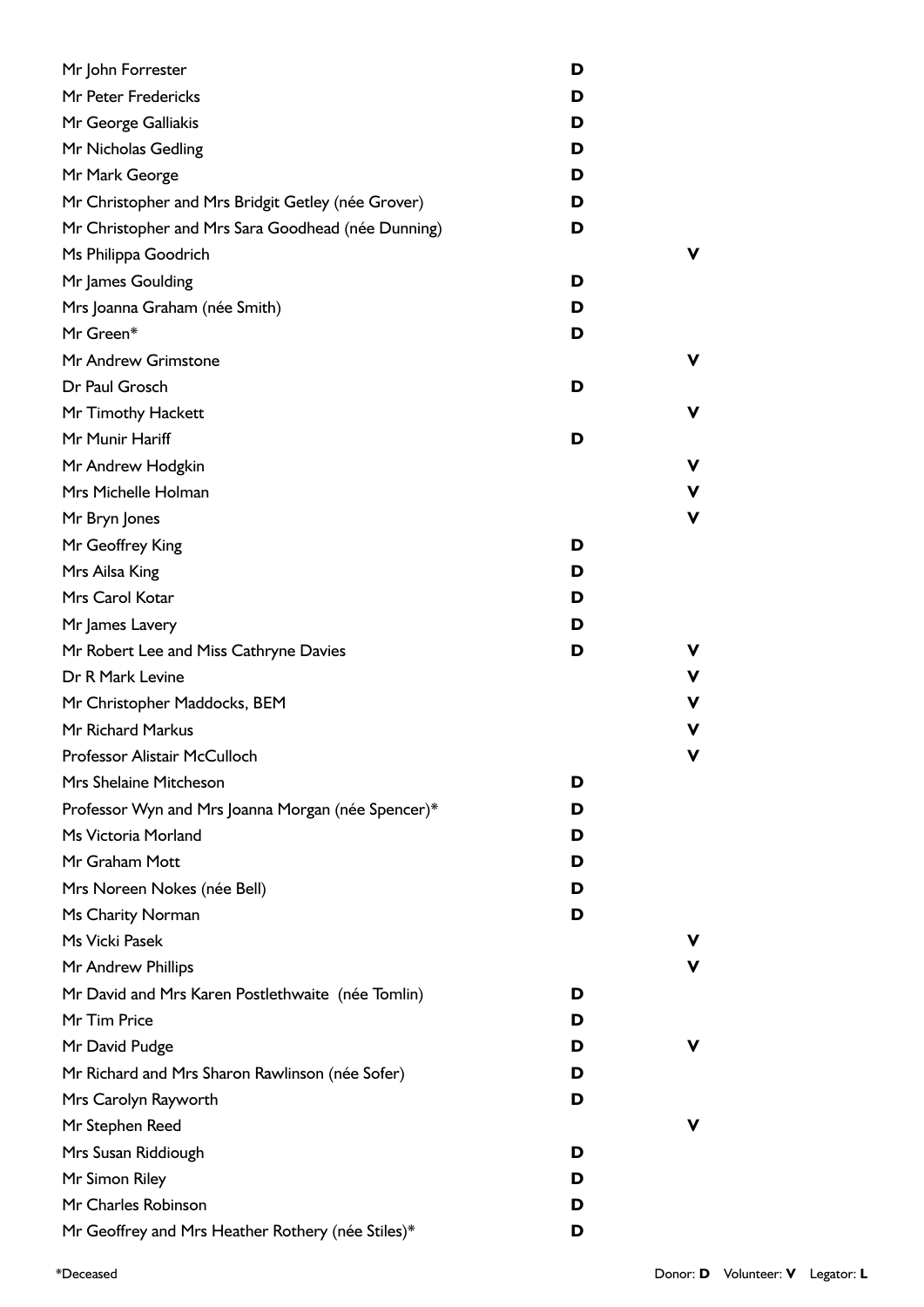| Mr Pawel Salinger                                         | D |   |
|-----------------------------------------------------------|---|---|
| Mr Richard Scott                                          |   | v |
| Mr Jonathan Sheehan                                       |   | V |
| Mr Lee and Mrs Lisa Sherwood (née Robinson)               | D |   |
| The Revd Michael Silver                                   | D |   |
| Mr Geoffrey Simpson                                       | D |   |
| Mr John Slate and Mrs Joyce Slate*                        | D |   |
| Miss Olivia Slot                                          | D |   |
| Dr Andrew Soutar                                          | D |   |
| Mr Jonathan and Mrs Katherine Stevens (née Granger Brown) | D |   |
| Mr Adrian Stones                                          | D | v |
| Mr Stephen Thomas                                         | D |   |
| Mr Eduardo Tomacelli                                      | D |   |
| Mr John Tomlin                                            | D |   |
| Mr Andrew Turner                                          |   |   |
| Dr Philip Wadey                                           |   | v |
| Mrs Elizabeth Walker                                      | D |   |
| Mrs Deirdre Wallace                                       | D |   |
| Mr Gregory Watson                                         |   | v |
| Mr Kevin Williams                                         | D |   |
| Mr Christopher Wilmot-Sitwell                             |   | v |
| Mr Simon Winman                                           |   | v |
| Mrs Catherine Wood                                        | D |   |
| Mr Timothy Woodward                                       |   | v |

|   | V |  |
|---|---|--|
| D |   |  |
| D |   |  |
| D |   |  |
| D |   |  |
| D |   |  |
| D |   |  |
| D |   |  |
|   | V |  |
|   | v |  |
| D | ν |  |
| D | V |  |
| D |   |  |
| D | V |  |
| D | V |  |
| D |   |  |
|   | V |  |
| D |   |  |
| D |   |  |
|   |   |  |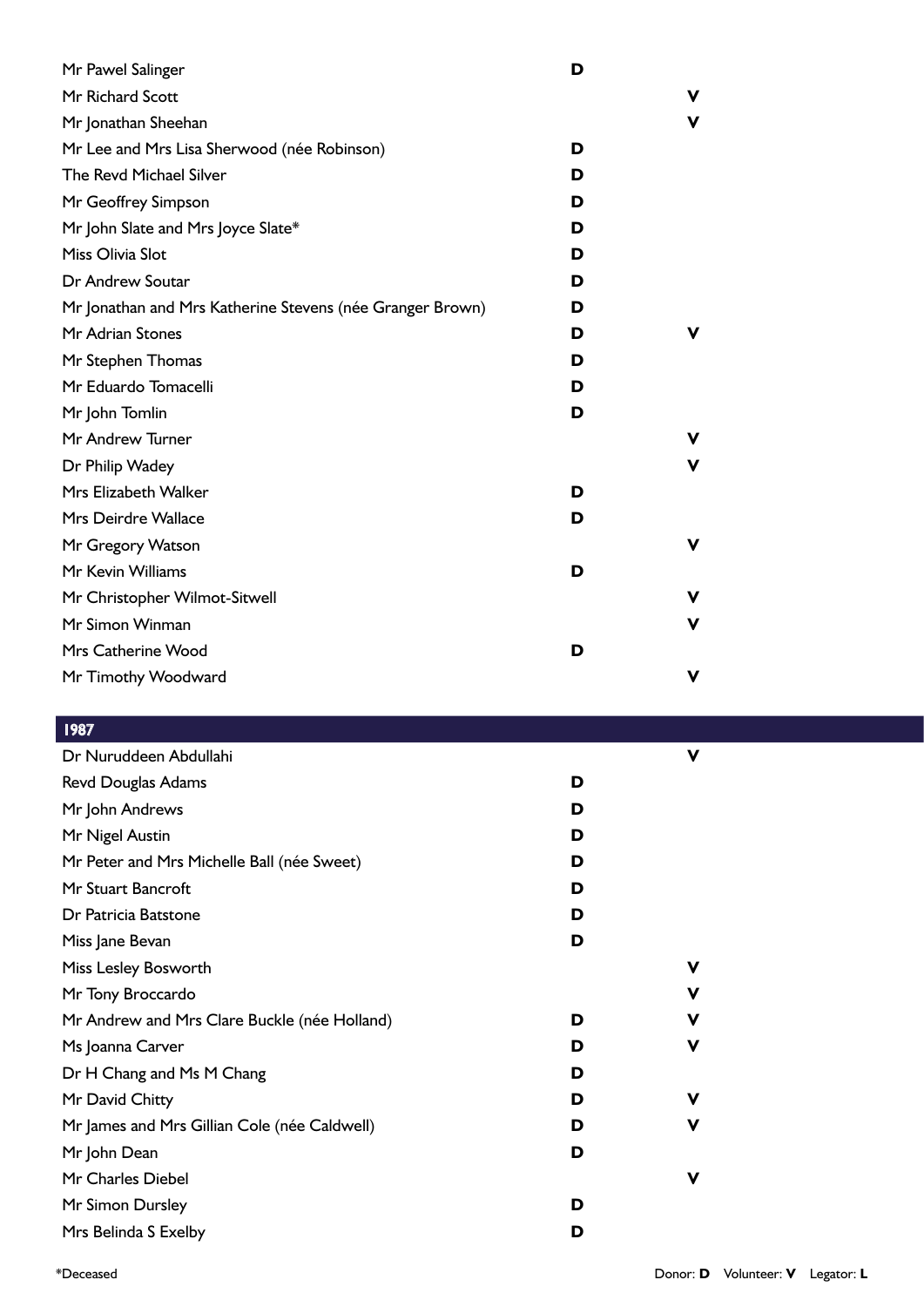| Mr Thomas and Mrs Victoria Eyre (née Huddy)        | D |   |
|----------------------------------------------------|---|---|
| Mr David Fowler                                    | D |   |
| Mr Matthew Free                                    | D | ۷ |
| Dr Neil Gerry                                      | D |   |
| Mr Christopher and Mrs Bridgit Getley (née Grover) | D |   |
| Dr John Graham                                     |   | ۷ |
| Mrs Louise Grendon                                 | D |   |
| Mr Charles and Mrs Claire Hamilton-Russell         | D |   |
| Professor Roger Hewson                             | D |   |
| Mr Timothy Hills                                   | D |   |
| Mr Nigel Hobson                                    | D |   |
| Dr Nicki Horseman                                  |   | V |
| Mr Simon Hoskyns                                   | D |   |
| Mr Trevor Ingle                                    |   | V |
| Mr lan Jack                                        |   | ۷ |
| Mr Andrew Jarrett                                  | D |   |
| Mr Matthew Knight                                  |   | V |
| Mr Brian Leach                                     | D |   |
| Mr Gareth P Lloyd                                  |   | V |
| Miss Jo Lloyd                                      |   | v |
| Mr Charles Lloyd                                   | D |   |
| Mr Simon Longbottom                                |   | V |
| Mrs Laura Lont                                     | D |   |
| Mr Anthony Madigan                                 | D |   |
| Mr Julian Manfredi                                 |   | ۷ |
| Miss Kathryn Martin                                |   | v |
| Dr John McCartney                                  |   |   |
| Mrs Annabel McFarlane (née Sayres)                 | D |   |
| Ms Nadine Mellor                                   | D | v |
| Mr Stephen and Mrs Helen Meredith (née Bundle)     | D |   |
| Mrs Jeannie Meyer (née Lapraik)                    | D |   |
| <b>Miss Anne Montefiore</b>                        |   | v |
| Dr Lynne P Morris, CBE                             | D |   |
| Mr Duncan Moss                                     | D |   |
| Dr Darryl Murphy                                   | D | v |
| Mrs Clare Nichols (née Stephenson)                 | D |   |
| Mrs Miranda Nutt (née Carr)                        | D |   |
| Mrs Catherine Oliver (née Daly)                    | D |   |
| Mr James and Mrs Jackie O'Neill                    | D |   |
| Mr Martin Palmer                                   | D |   |
| Mrs Helen Parkinson (née Wright)                   | D |   |
| Mr James Patrick, MVO                              | D |   |
| Mrs Julia Pearce                                   |   | v |
| Dr Mark Perkins                                    |   | ۷ |
| Mr Christopher Pilgrim                             |   | V |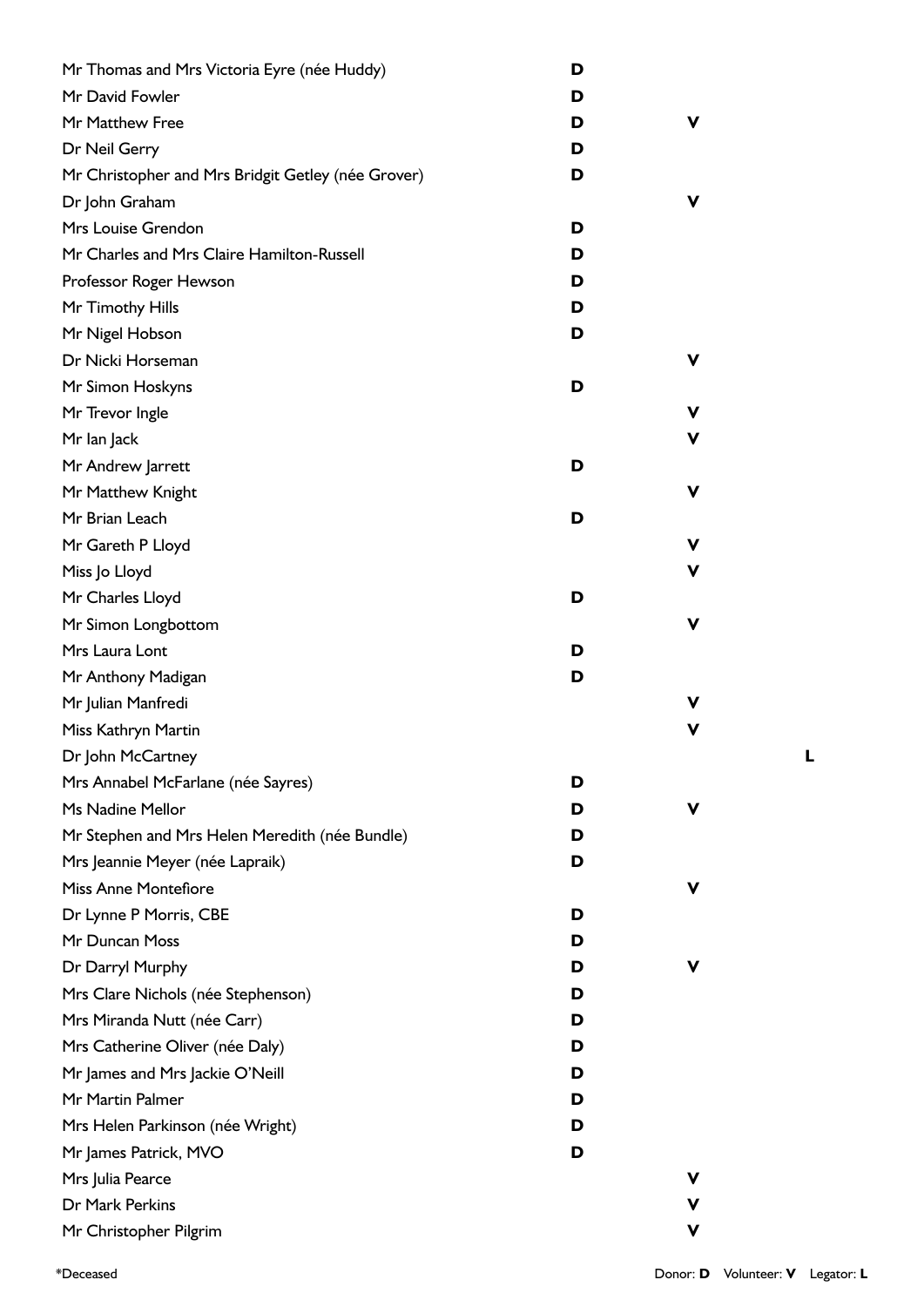| Mr William and Mrs Caroline Pitman (née Howarth)          | D |   |
|-----------------------------------------------------------|---|---|
| Mrs Jean Pittaway (née Whittall)                          | D |   |
| Mr Simon Poole                                            |   | v |
| Mr David and Mrs Karen Postlethwaite (née Tomlin)         | D |   |
| Mr Richard Radford                                        |   | v |
| Mr Nicholas and Mrs Sarah Roads                           | D |   |
| Mr Juan Rodriguez                                         |   | v |
| Ms J K Rowling, CH, OBE, Hon DLitt                        |   | v |
| Mr Philip Searle                                          |   | v |
| Mr Howard Sharp                                           | D | v |
| Mr Daniel Sheehan                                         | D |   |
| Dr Kevin Short                                            |   | v |
| Mr Giles Sibun                                            |   | v |
| Mr Gary Smerdon                                           | D |   |
| Mr Jonathan and Mrs Katherine Stevens (née Granger Brown) | D |   |
| Mr Benjamin and Mrs Claire Tarring (née Arnold)           | D |   |
| Mr Gregory Tonks                                          | D |   |
| Mr Graham Tyler                                           | D |   |
| Mrs Victoria Wallace                                      |   | v |
| Mrs Daphne Wateridge                                      | D |   |
| Miss Gillian White                                        | D |   |
| Mrs Hilary Wildman (née Child)                            | D |   |
| Mrs Ruth Williams (née Morris)                            | D |   |
| Dr Craig Williams                                         |   |   |
| <b>Miss Anne Williams</b>                                 | D |   |
| Mr Peter Willis                                           |   | v |
| Mr Andrew Windle                                          | D |   |
| Mrs Lesley Wolfenden, LVO                                 |   | v |
| Mr Andrew Woodcock                                        |   | v |
| Mr Andrew Younger                                         | D | v |

| 1988                                          |   |             |
|-----------------------------------------------|---|-------------|
| Mr Alan Ainsworth                             |   | $\mathbf v$ |
| Mr Christopher Ames                           |   | V           |
| Mr Christopher Ancliff                        |   | V           |
| Ms Louise Ansari                              |   | V           |
| Mrs Laura Ashley (née Cole)                   | D |             |
| Mrs Anne-Marie Atherton                       | D |             |
| Miss Carolyn Barnes                           | D |             |
| Mr Jeremy Bird                                |   | V           |
| Mrs Miranda Bourdillon                        | D |             |
| Mr John Bows                                  |   | V           |
| Mr Andrew and Mrs Clare Buckle (née Holland)  | D | V           |
| Mr Barry and Mrs Fiona Burgess (née Mitchell) | D |             |
| Mr Barry and Mrs Amanda Butler (née Headon)   | D | V           |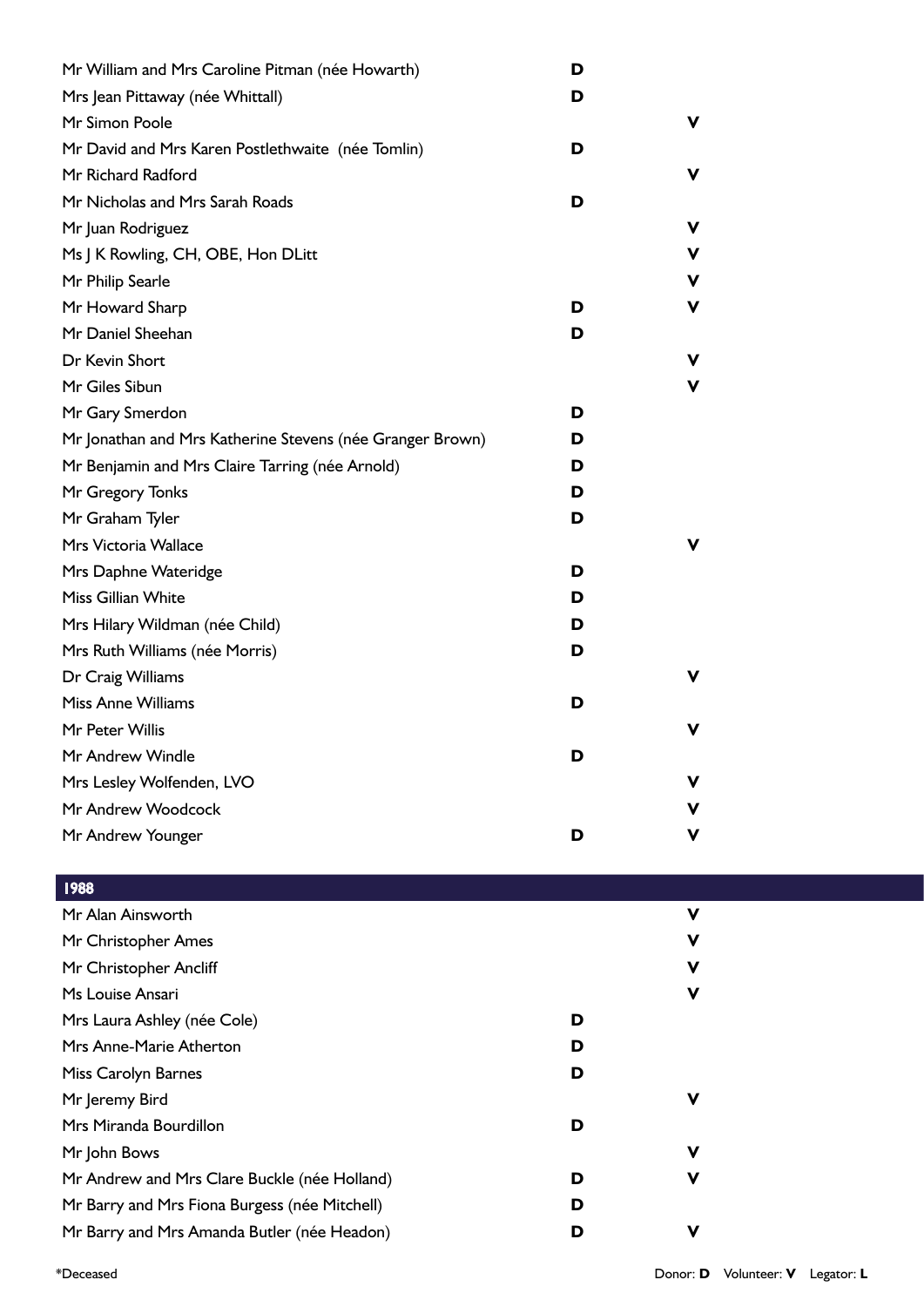| Mr Martin Capstick                                         | D |   |  |
|------------------------------------------------------------|---|---|--|
| Ms Beth Cazalet                                            | D | ۷ |  |
| Mr Ian Clough                                              |   | ۷ |  |
| Mr Paul Collins                                            | D |   |  |
| Mrs Syrie Crouch                                           |   | V |  |
| Mr Steve Dale                                              | D |   |  |
| Mr Michael Devine                                          | D | V |  |
| Mr Edward Dhlamini                                         |   | V |  |
| Mr Simon Ditcham                                           | D |   |  |
| Ms Janice Donaghue                                         | D |   |  |
| Mrs Wendy-Jane Duckert-Hill                                | D | V |  |
| Mr Andrew Eaton Hart                                       | D |   |  |
| Mrs Carolyn Wai Lyn Fong                                   | D |   |  |
| Mrs Sian Frame (née Jones)                                 | D |   |  |
| Mr Guy and Mrs Lisa French (née Herbert)                   | D |   |  |
| Mr Justin Goad                                             | D |   |  |
| Mr Simon Hare                                              |   | ۷ |  |
| Ms Susan Heady                                             |   | ۷ |  |
| Mrs Andrea Herat                                           |   | ۷ |  |
| Mr Tom Hills                                               | D | V |  |
| Mr Simon Hilton                                            | D |   |  |
| Major General Matthews Holmes CBE, DSO                     | D |   |  |
| Miss Jane Hurst                                            | D |   |  |
| Mr William Hutton                                          | D |   |  |
| Mr Adam Hylan                                              | D | v |  |
| Mr Jonathan Ironside-Smith                                 | D | V |  |
| Mr Blaise Jenkins                                          |   | V |  |
| Mr Philip Jones                                            | D |   |  |
| Mrs Gilda Kelly                                            | D |   |  |
| Mr Giles and Mrs Caroline King (née Searle)                | D |   |  |
| Dr James Knowles                                           |   | V |  |
| Mrs Bea Lawson (née Walcot)                                | D |   |  |
| Mr Michael Liggins                                         |   | ۷ |  |
| Ms Lai-man Lily Louie                                      | D | ۷ |  |
| Councillor Hugh Lumby and Mrs Natalie Lumby (née Marchant) | D | ۷ |  |
| Mr Alexander Manning                                       | D |   |  |
| Mrs Annabel McLaughlin                                     | D |   |  |
| Mrs Sarah Mills (née Bloomfield)                           | D |   |  |
| Mr Marc and Mrs Susanna Monseau (née Baker)                | D | ۷ |  |
| Mr Nicholas Moses                                          |   | ۷ |  |
| Mrs Sarah Murley (née Wedd)                                | D |   |  |
| Mr James Oldfield                                          | D |   |  |
| Mrs Carole Olney                                           | D |   |  |
| Mr James and Mrs Jackie O'Neill                            | D |   |  |
| Mr Marcus Oxer                                             | D |   |  |
|                                                            |   |   |  |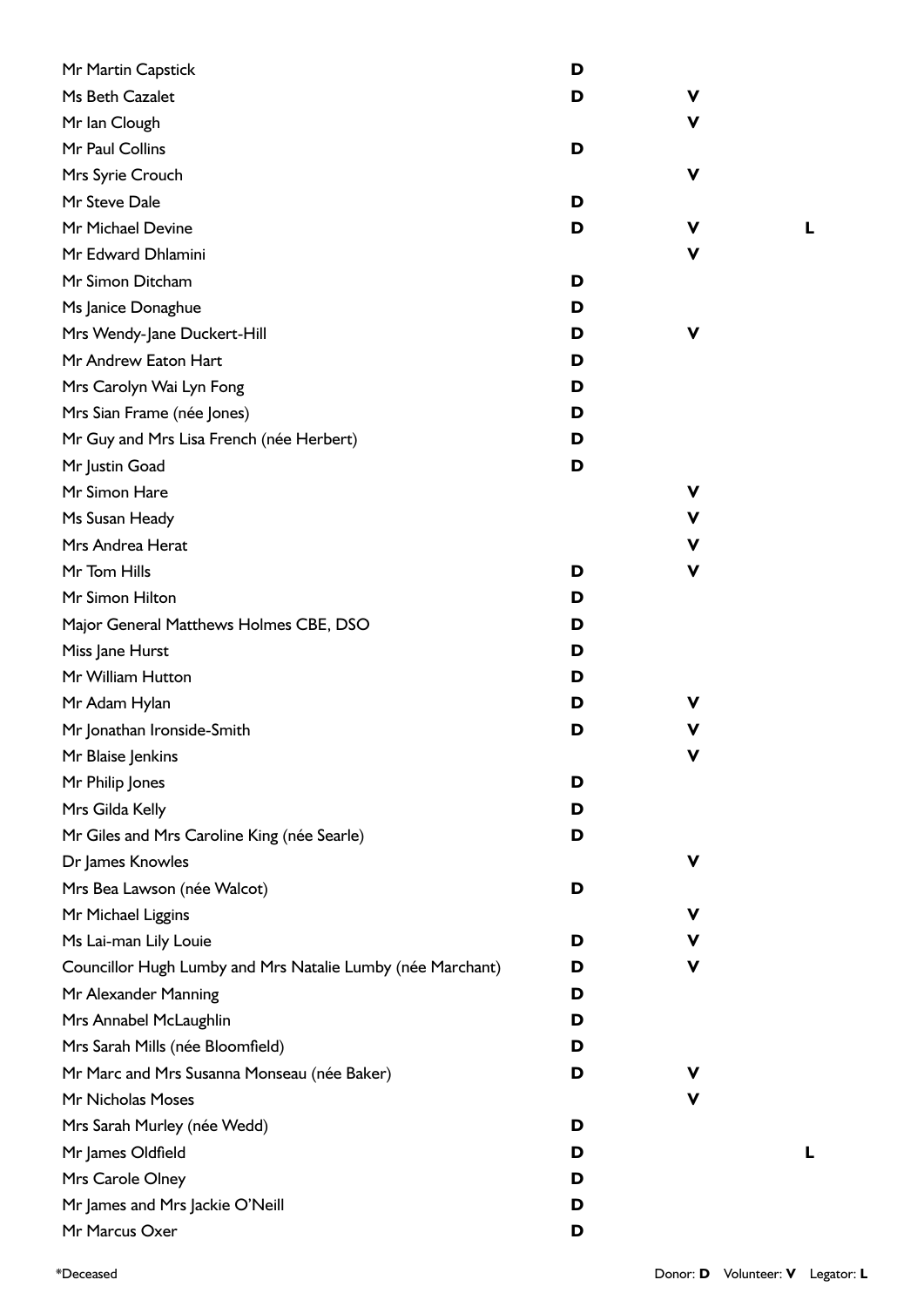| Mr Reginald Parker                              | D |   |
|-------------------------------------------------|---|---|
| Mr L Peters                                     |   |   |
| Mr Nicolas Photiades                            |   | v |
| Mrs Hayley Piekarz (née Maxwell)                | D |   |
| Dr Mersedeh Proctor                             | D |   |
| Miss Rebecca Reid                               | D |   |
| Mr Simon Rule                                   | D |   |
| Mr Colin Sandlan                                | D |   |
| Dr Phyllis Santamaria (née Gove)                | D |   |
| Mr R Sasson and Mrs D Sasson                    | D |   |
| Mrs Claire E Schenk                             | D |   |
| Ms Kate Simpson                                 |   | v |
| Mr Duncan Slater                                |   | v |
| Mr Andrew Solly                                 | D |   |
| Dr Edmund Sonuga-Barke                          |   | ۷ |
| Mr Gareth Spero                                 |   | v |
| Dr Robert Sullivan                              | D |   |
| <b>Miss Nicole Sved</b>                         |   | v |
| Mr Andrew and Mrs Maria Thorne (née Gonzalez)   | D |   |
| Mr Tony Tibbenham                               | D |   |
| Mrs Christine Tolland (née Ledger)              | D |   |
| <b>Miss Pauline Townsend</b>                    | D |   |
| Mr Richard and Mrs Lynne Umbers (née Griffiths) |   | v |
| Mr Richard Underhill                            | D |   |
| <b>Ms Elaine Vickers</b>                        | D |   |
| Mr Robert Voyce                                 |   |   |
| Mr Jonathan Wadman                              | D |   |
| Mr Mark Waghorn                                 | D | v |
| Mr Jon Wakefield                                |   | ۷ |
| Mrs Rebecca Waller                              |   | ۷ |
| <b>Mrs Carol Walters</b>                        |   | ۷ |
| Mr Timothy Wates                                | D |   |
| Mr David Webb                                   | D |   |
| Mr Nigel Wilkinson                              |   |   |
| Dr Hugh Williams                                |   |   |
| Mr Richard Wilson                               | D |   |
| Mr Paul Wilton                                  | D |   |
| Mr Stephen and Mrs Julie Winstone (née Price)   | D |   |
| Mrs Diana Wrigley                               | D |   |
|                                                 |   |   |

| 1989                                  |   |  |
|---------------------------------------|---|--|
| Mr Edward Bailey                      |   |  |
| Mr John Baish                         | D |  |
| Professor Turki Ahmad Ali Bani-Khaled |   |  |
| Mr Michael Banyard                    |   |  |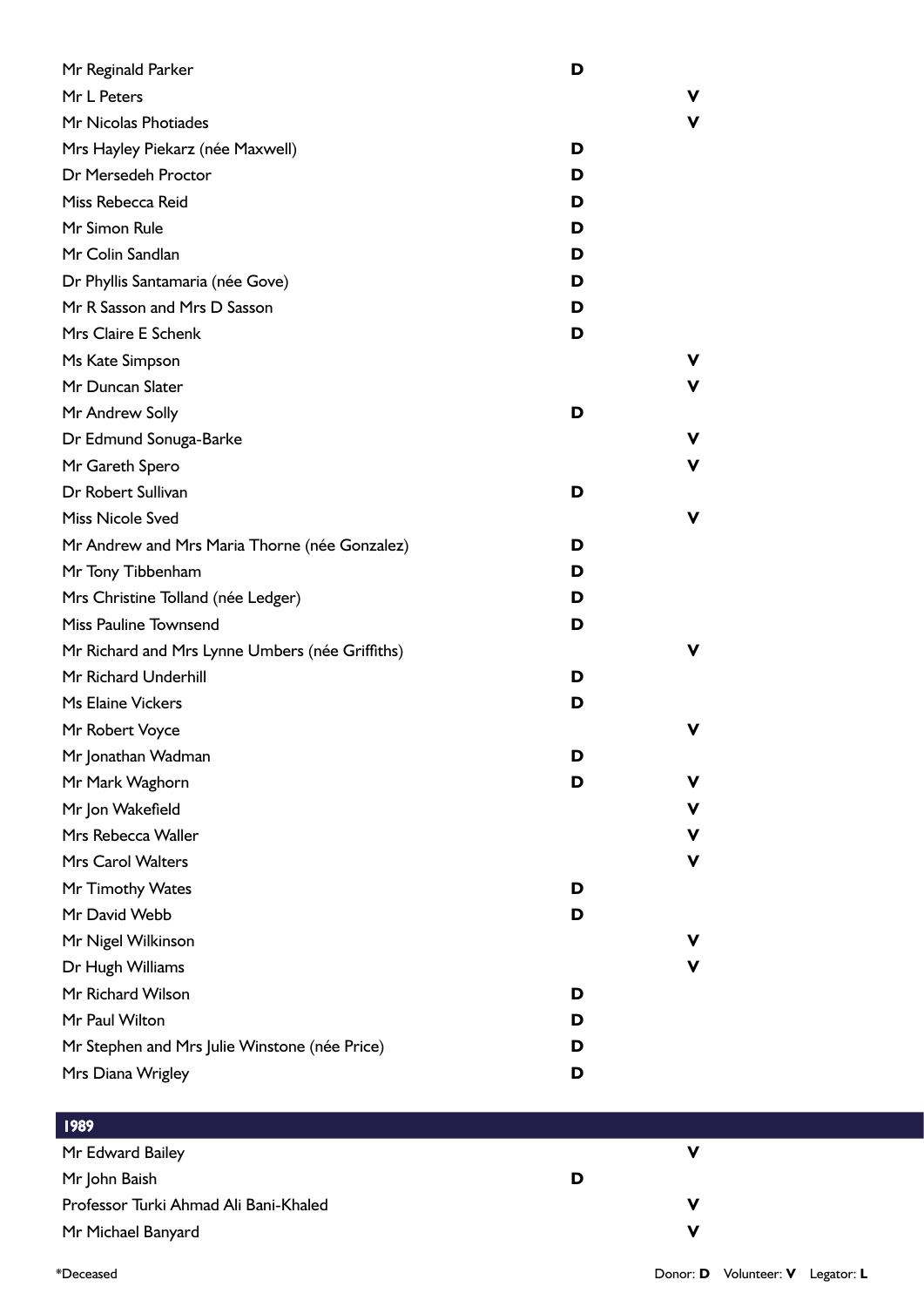| Miss Lola Barnes                                        | D |             |  |
|---------------------------------------------------------|---|-------------|--|
| Mr Chris Barr                                           | D |             |  |
| Dr David Beard                                          | D |             |  |
| Mr Andrew and Mrs Gillian Bishop (née Norman)           | D | V           |  |
| Mr Nigel Blackaby                                       |   | V           |  |
| Mr Andrew Boteler                                       |   | v           |  |
| Mr Martin Brooks                                        |   | V           |  |
| Mr Piers and Miss Adele Brunner                         | D |             |  |
| Mr Matthew Butt                                         |   | V           |  |
| Mrs Julia Buxton (née Jay)                              | D |             |  |
| Mr Christopher Carney                                   |   | V           |  |
| Ms Polly Carr                                           | D |             |  |
| Mr Michael and Mrs Gill Champion (née Thomas)           | D | V           |  |
| Mr Houssam Chamseddine                                  |   | $\mathbf v$ |  |
| Mr Peter Claes                                          |   | V           |  |
| Mr John Cobb                                            | D |             |  |
| Mr Timothy Constable                                    | D | V           |  |
| Miss Caroline Cox                                       |   | V           |  |
| Ms Julia M Crockett                                     | D |             |  |
| Mr Martin Cross                                         |   | V           |  |
| Mrs Julia Culshaw (née Prince)                          | D |             |  |
| Mr Stephen Dainton                                      |   | V           |  |
| Mr Andrew Dalby                                         | D |             |  |
| Mr Richard Devey                                        | D |             |  |
| Mrs Ruth Dobson                                         | D |             |  |
| Ms Sharon Dodgson                                       |   | V           |  |
| Miss Katrina Dombkowski                                 | D |             |  |
| Mr Andrew Douglas-Dunbar* and Mrs Maggie Douglas-Dunbar | D |             |  |
| Mr Richard Ellingworth* and Mrs Joan Ellingworth        | D |             |  |
| Mr Ian Forber                                           | D | V           |  |
| Miss Laura Forrest-Hay                                  | D |             |  |
| Mr Nicolas and Mrs Clare Foulger (née Cooper)           | D |             |  |
| Mr Jonathan Gilbert                                     | D |             |  |
| Mr Jeremy Goodall                                       | D |             |  |
| Mr Simon Grafftey-Smith                                 | D |             |  |
| Mrs Janet Harrison                                      | D |             |  |
| Mr Andrew Hayes                                         | D |             |  |
| Mr Stephen Haynes                                       |   | V           |  |
| Mr Nigel Hillier                                        | D |             |  |
| Mrs Jane Hodgson (née Hewitt)                           | D |             |  |
| Mr T P Hollingsworth, OBE, Hon LLD                      |   | V           |  |
| Mr Daniel Howlett                                       | D |             |  |
| Dr Martin and Dr Jennifer Hurcombe (née Jury)           | D | V           |  |
| Mr Ian and Mrs Rachel James                             | D |             |  |
| Mr Richard Johnston                                     | D |             |  |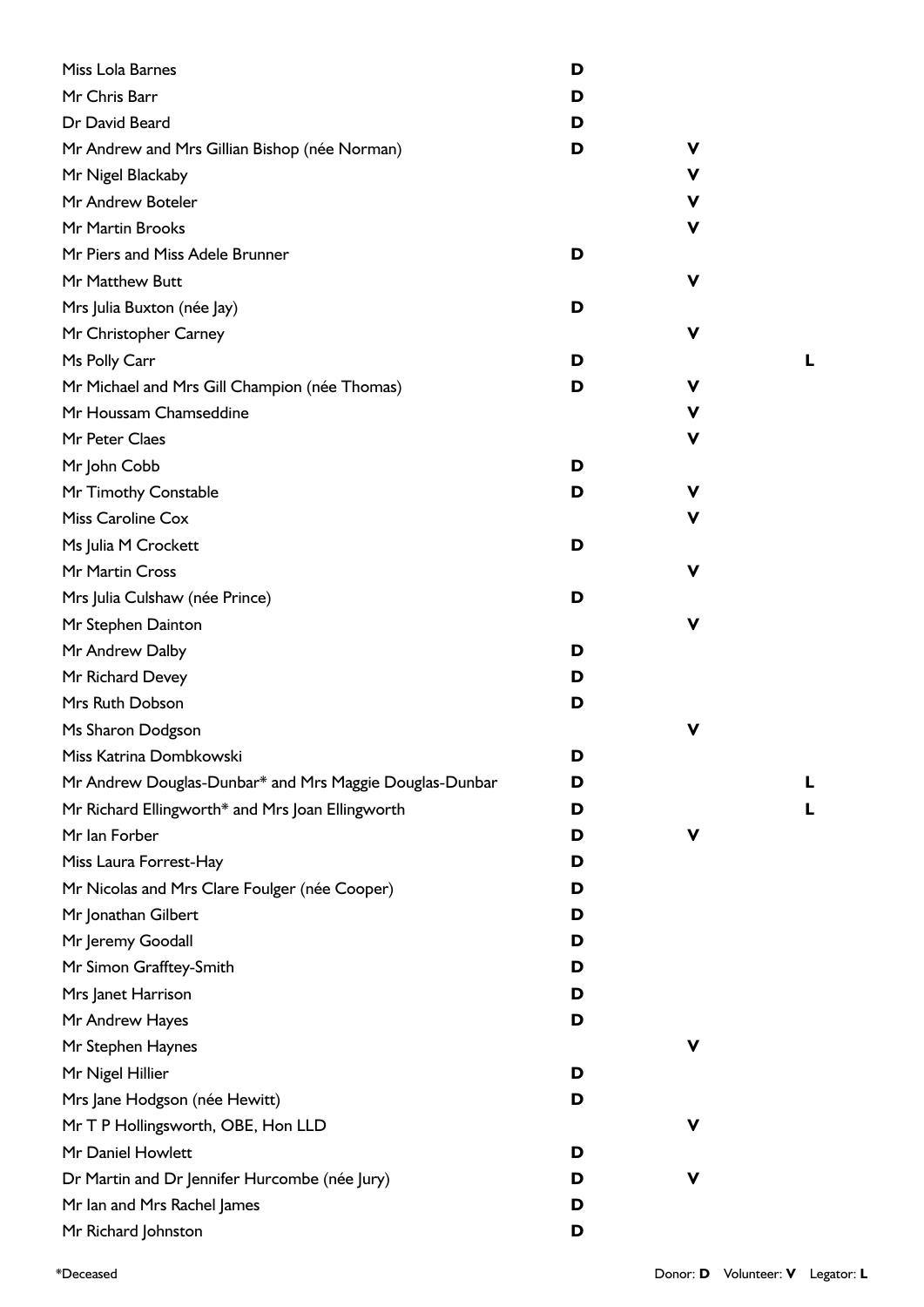| Mrs Alice Jones                                   | D |   |
|---------------------------------------------------|---|---|
| Ms Sigrid Kaag, Hon LLD                           |   | v |
| Ms Joanne Kemp                                    | D |   |
| Mrs Sarah Kirkby                                  |   | v |
| Mr Simon Latus                                    | D |   |
| Mrs Rachel Lee                                    | D |   |
| Mr Steven Matthews                                |   | v |
| Mr Edward Matthews                                |   | v |
| Mrs Amelia McNair                                 | D |   |
| Mr Jeremy Miller                                  | D |   |
| Dr A M Mjalli                                     | D |   |
| Mr Anthony Moretta                                |   | v |
| Mrs Emma Nendick (née Copeland)                   | D | ۷ |
| Mr Jonathan O'Brien                               | D | v |
| Mrs Susanna O'Leary                               | D |   |
| Mrs Emma Passmore (née McIntyre)                  | D |   |
| Mrs Julie Potter                                  | D |   |
| Mr Gary Read                                      |   | v |
| Dr Annabelle Redfern                              | D |   |
| Mr James Reeve                                    | D |   |
| Mrs Diana Reid                                    | D |   |
| Mr A W Reid                                       |   | v |
| Mr Simon Rogers-Coltman                           | D |   |
| Mr Simon Roper                                    |   | v |
| Mr Geoffrey and Mrs Heather Rothery (née Stiles)* | D |   |
| Dr Cliff Rush                                     |   | v |
| Professor James Ryan                              |   |   |
| Mr Gary Scutt                                     | D |   |
| Ms Elisabeth Skeet                                |   |   |
| Mr David Spacey                                   | D |   |
| Mrs Lucy Spink (née Berryman)                     | D |   |
| Mr William Stansbury                              |   | v |
| Mr Stewart Stringer                               | D |   |
| Ms Nilofer Subhan                                 |   | v |
| Ms Clare Taylor                                   |   | v |
| Mr Ian and Mrs Clare Temple (née McCluskey)       | D |   |
| Ms Anna Thame                                     | D |   |
| Miss Alison Thompson                              | D |   |
| Mr Peter Townsley                                 | D |   |
| Mrs Rebecca Vignoles                              | D |   |
| Mr David and Mrs Marianne Wall (née Shepherd)     | D |   |
| Mr Simon and Mrs Deborah Ward (née Banham)        | D |   |
| <b>Miss Melanie Waring</b>                        |   | v |
| Mr Richard Wild                                   | D |   |
| Mr David and Mrs Kimberly Wilkinson (née Cowley)  | D | ۷ |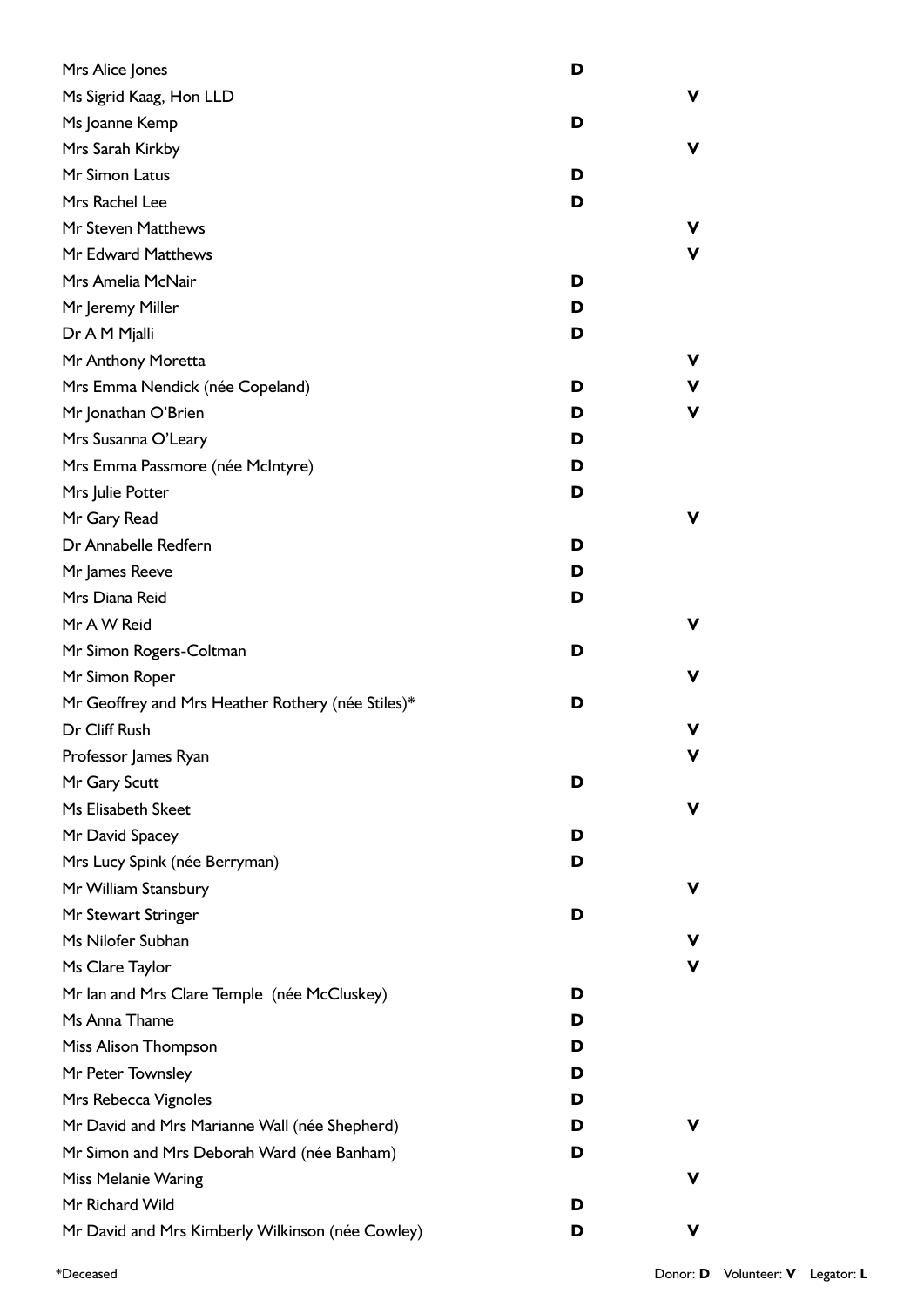| 1990                                                   |   |             |  |
|--------------------------------------------------------|---|-------------|--|
| Miss Caroline Addy and Mr Shenton Addy                 |   | $\mathbf v$ |  |
| Mrs Alexandra Alexander                                | D |             |  |
| Mr Toby Amies                                          |   | V           |  |
| Professor Neil Armstrong                               | D |             |  |
| Dr S Mostafa Assi                                      |   | $\mathbf v$ |  |
| Mrs Melanie Badham                                     | D |             |  |
| Mrs Jennifer Baish                                     | D |             |  |
| Mr Charles Barnett                                     |   | V           |  |
| Mr Christopher Bignell                                 |   | V           |  |
| Mr Philip Bishop                                       | D |             |  |
| Mrs Sarah Boyd                                         | D |             |  |
| Mr Adam Boyden                                         | D | $\mathbf v$ |  |
| Miss Helen Bradley                                     |   | ۷           |  |
| Mrs Catherine Brant (née Blake)                        | D |             |  |
| The Rt Hon James Brokenshire, MP                       |   | V           |  |
| Mr Piers and Miss Adele Brunner                        | D |             |  |
| Miss Anil Budak                                        |   | $\mathbf v$ |  |
| Mr Barry and Mrs Fiona Burgess (née Mitchell)          | D |             |  |
| Mr Barry and Mrs Amanda Butler (née Headon)            | D | V           |  |
| Mr Jeremy Campling                                     |   | v           |  |
| Miss Emma Capon                                        | D |             |  |
| Mr Robert Caton                                        |   | V           |  |
| Mr Peter Catterall                                     | D |             |  |
| Mr Michael and Mrs Gill Champion (née Thomas)          | D | $\mathbf v$ |  |
| Mrs Elizabeth Clemett                                  | D |             |  |
| Mrs Helen-Louise Colbourne                             | D |             |  |
| Mrs Felicity Conway (née Harris)                       | D |             |  |
| Dr Stephen Coombes                                     | D |             |  |
| Mr Matthew Coombs                                      |   | V           |  |
| Mr V C Cornell                                         | D |             |  |
| Dr Richard Cottle                                      | D |             |  |
| Mr William Cranston                                    |   | V           |  |
| Mrs Nicola Crisp (née Goodwin)                         | D |             |  |
| Mr Dolf Darnton                                        |   | v           |  |
| Mr Robert Davie                                        | D |             |  |
| Mr Jeremy Davies                                       |   | ۷           |  |
| Captain John Davis and Mrs Kamila Davis (née Rahimova) | D |             |  |
| Mr J S Dean                                            | D | V           |  |
| Ms Alison Dean                                         | D |             |  |
| Mr John Earle*                                         | D |             |  |
| Miss Sarah Easter                                      | D |             |  |
| Mrs Alison Ellis                                       | D |             |  |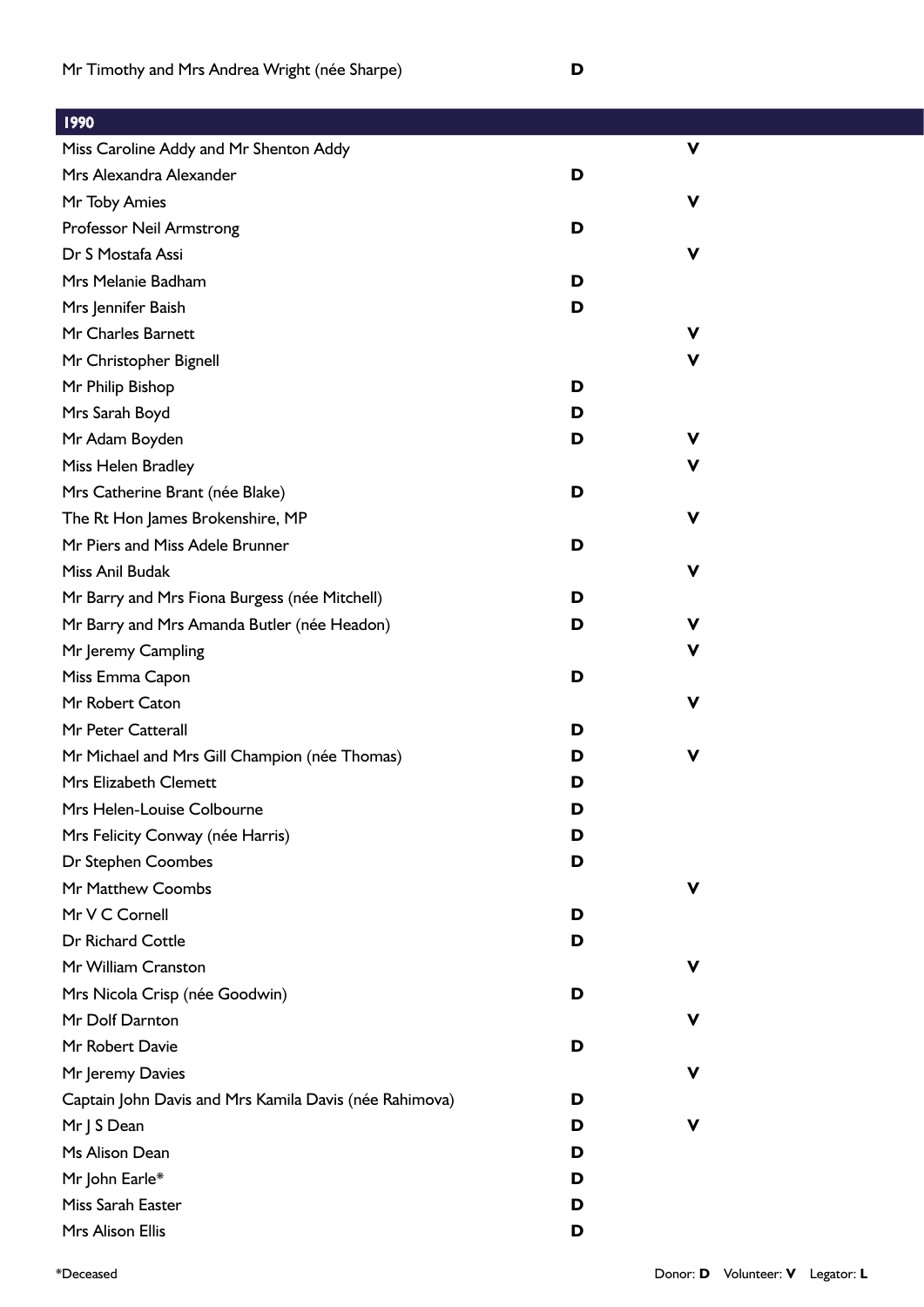| Mrs Susan Foot (née Cohn)                                  | D |    |
|------------------------------------------------------------|---|----|
| Ms Claire Forrest                                          | D |    |
| Mr Simon Francis                                           |   | v  |
| Mr Gavin Fuller                                            | D |    |
| Miss Arrabella Giles                                       | D |    |
| Mrs Caroline Goodall (née Lawes)                           | D |    |
| Mr Simon Greenberg                                         | D | v  |
| Miss Michele Gregson                                       | D |    |
| Mr Daniel and Dr Katrina Grossman (née Laing)              | D |    |
| Mr Jonathan Hammond                                        |   | v  |
| Ms Patricia Hawkes                                         | D |    |
| Mr David Higgins                                           | D | v  |
| Mr Robert Holmes                                           |   | ۷  |
| Mr Jonathan Hopkins                                        | D |    |
| Mr David Hutchinson                                        |   | v  |
| Mr Mark Johnstone                                          |   | v  |
| Miss Jasmine Jones                                         | D |    |
| Miss Rebecca Jones                                         | D |    |
| Mr Arthur Keen                                             | D |    |
| Mr Will Kernan                                             |   | v. |
| Mrs Jo Lander (née Gidman)                                 | D |    |
| Councillor Hugh Lumby and Mrs Natalie Lumby (née Marchant) | D | v  |
| Mr Sam Mackover                                            |   | v  |
| Miss Julie Main                                            | D |    |
| Mr Graham McCartney                                        | D |    |
| Mrs Tanya McClean (née Brown)                              | D |    |
| Mr Simon Meyers                                            | D |    |
| Mr Timothy Morgan                                          | D |    |
| Mr Joseph Mwamisi                                          |   | V  |
| Mrs Elizabeth Neathey                                      | D | v  |
| Mr Pratul Pal                                              | D |    |
| Mrs Susan Parsons (née Pethick)                            | D |    |
| Brigadier Nicholas Pond and Colonel Lucy Pond (née Giles)  | D | v  |
| Dr Clare Randall                                           | D |    |
| Mr Tim Rault-Smith                                         | D |    |
| Mr Simon Rawlinson                                         |   | v  |
| Dr Neil Riddell                                            |   | v  |
| Mr Tom Roach                                               | D |    |
| Dr Mary Rogers                                             | D |    |
| Miss Helen Saunders                                        | D | v  |
| Mr Ian Savage                                              |   | v. |
| Mr Stuart Smalley                                          | D |    |
| Mr Gregory Smith                                           |   | v  |
| Miss Karen Smith                                           |   | ۷  |
| Mrs Rachel Smith (née Luff)                                | D |    |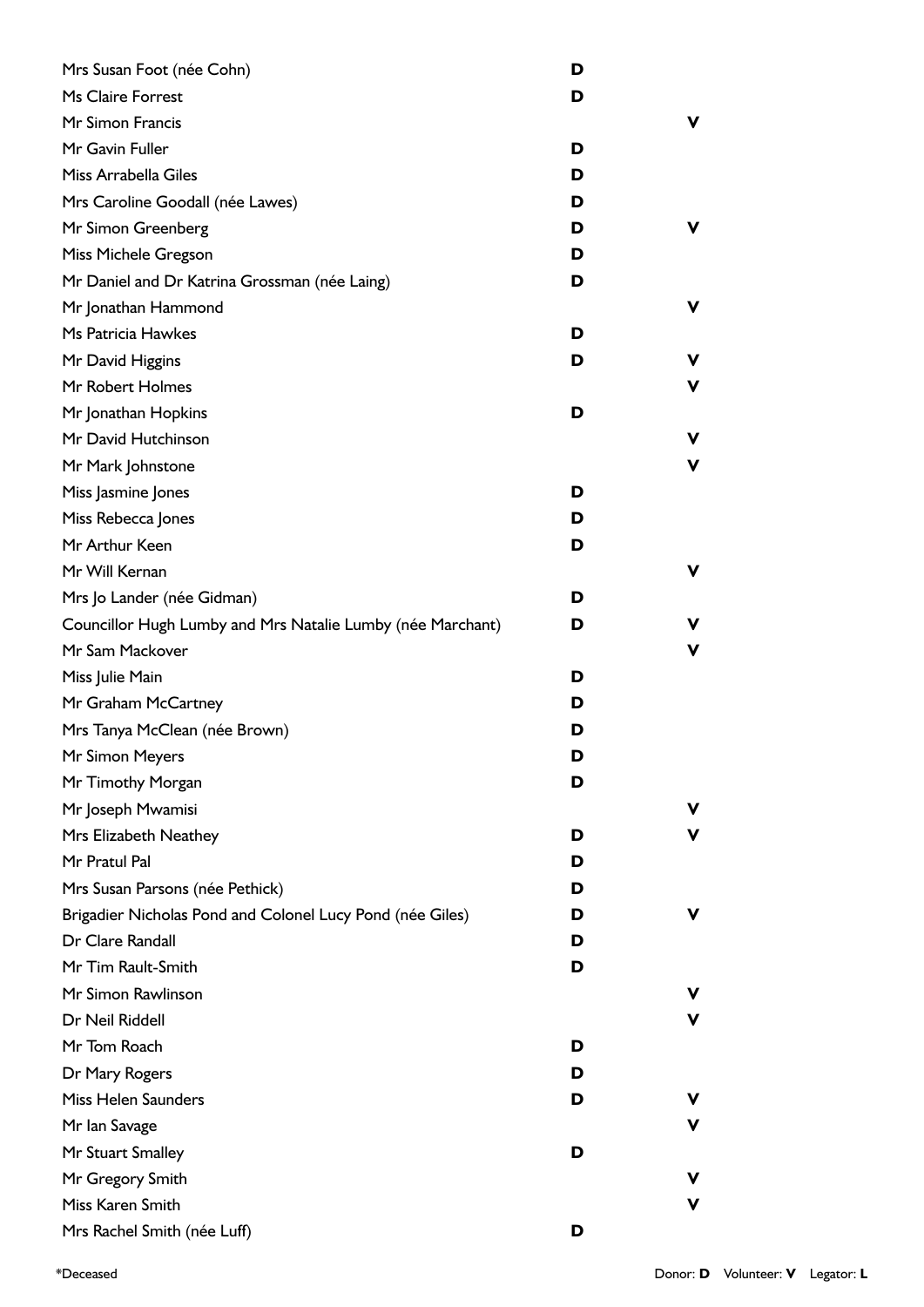| Mr James Streeter                                  | D |   |
|----------------------------------------------------|---|---|
| Mr John Sweeney                                    |   | v |
| Mrs B Sweetman                                     | D |   |
| Mrs Juliette Teague                                |   | v |
| Mr Adam and Mrs Jacqueline Thirlwell (née Ridgley) | D |   |
| Mrs Claire Tipping                                 | D |   |
| Mr Dimitris Tolias                                 |   | v |
| Professor Catherine Turner                         | D |   |
| Professor Julie Turner-Cobb                        | D |   |
| Mr Paul Unwin                                      | D |   |
| Mr Ian and Mrs Hilary Vaughan (née Stone)          | D |   |
| Mrs Emily Weaver                                   | D |   |
| Miss Julie Whitehouse                              | D |   |
| Mr Steven Wilderspin                               | D |   |
| Mr Michael Williams                                | D |   |
| Mr Stephen and Mrs Julie Winstone (née Price)      | D |   |
| Mr Carl and Mrs Kay Wood (née Foster)              | D |   |
| Mr Neil and Mrs Justine Youngman (née Stock)       | D |   |
| Miss Sue Zaranek                                   |   | ν |

| <b>1991</b>                                    |   |   |   |
|------------------------------------------------|---|---|---|
| Dr Ibrahim Al Besbasi                          | D |   | L |
| Mr Tarek Ammar                                 |   | V |   |
| Dr Mansour Ataa                                |   | V |   |
| Mr Peter and Mrs Suzanne Baldwin (née Sharkey) | D | V |   |
| Mr Philip Ball                                 |   | V |   |
| Mr Jamie and Mrs Lisa Barratt (née Tant)       |   | V |   |
| Mrs Kathryn Bartlett                           | D |   |   |
| Ms Marea Bee                                   | D |   |   |
| Mr Richard Bienfait                            | D |   |   |
| Mrs Katey Broome                               | D |   |   |
| Mr Adrian Buesnel                              | D |   |   |
| Mrs Verity Burgess (née Hill)                  | D |   |   |
| Mrs Fiona Burt                                 |   | V |   |
| Miss Samantha Bush                             | D |   |   |
| Mr Andrew Butt and Mrs Andrea Recksiek-Butt    | D |   |   |
| Mr Andrew Casali                               | D |   |   |
| Mr Barry Chandler                              |   | V |   |
| Mr John Cheele*                                | D | V |   |
| Miss Jacqueline Cloake                         |   | V |   |
| Mr Mark Coffey                                 | D |   |   |
| Mrs Bethan Crane                               | D |   |   |
| Mrs Anna Crowe                                 | D |   |   |
| Mr Adrian De La Touche                         | D | V |   |
| Mr Neville Dehnugara                           | D |   |   |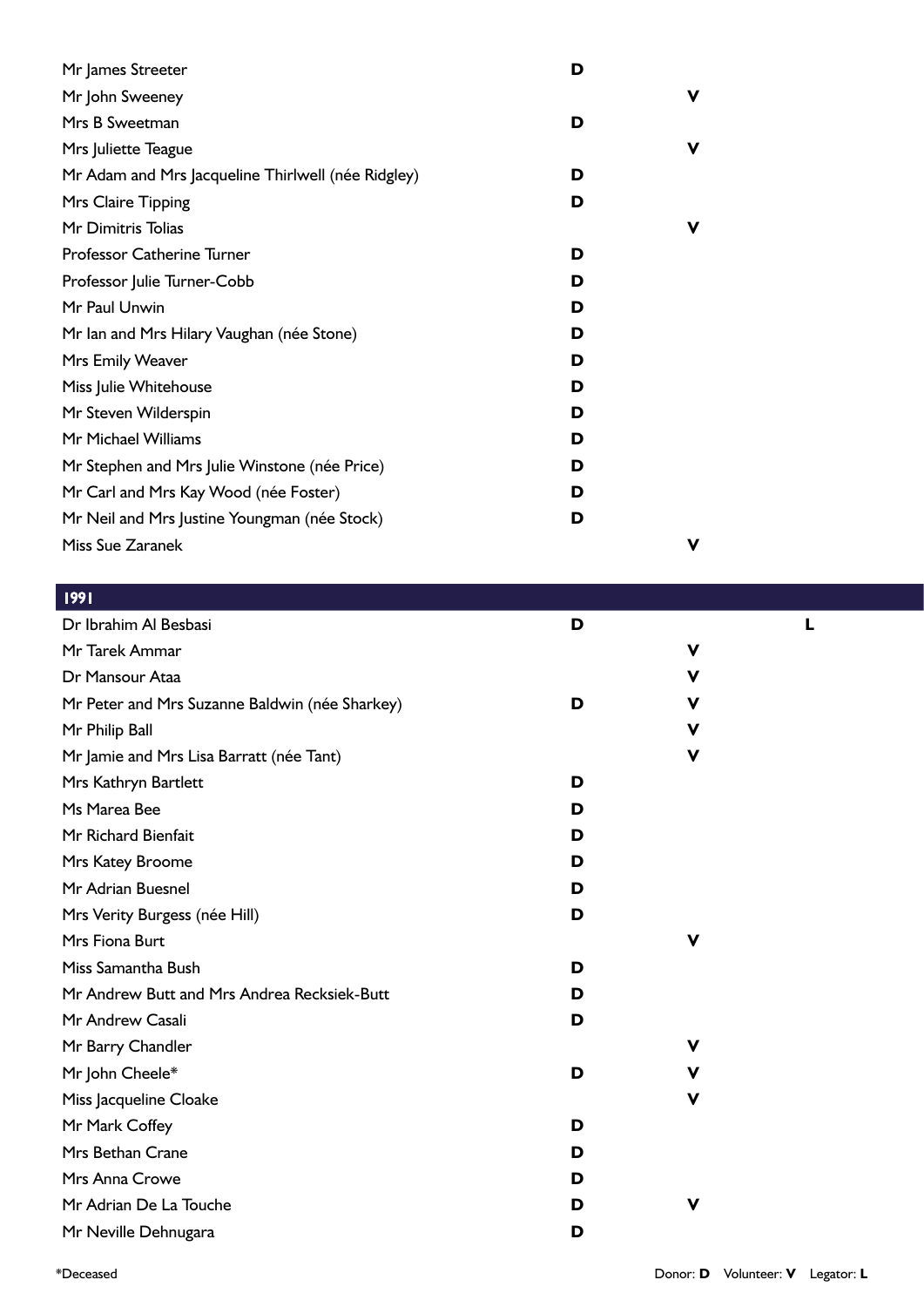| Mr Nicolas Denison                              |   | v |
|-------------------------------------------------|---|---|
| Dr Benjamin Dille                               | D | v |
| Mr Simon Drake                                  |   | V |
| Miss Anastasia Dritsa-Babalitis                 |   | v |
| Mr Oliver Duff                                  | D |   |
| Dr Angela Dunford                               |   | v |
| Dr Robert Duplock                               | D |   |
| Miss Sandra Easterbrook                         |   | v |
| Mr Gareth Evans                                 | D |   |
| Mr Graham Fenwick                               | D |   |
| Mr Andrew Fielding                              | D |   |
| Dr Dave Filipovic-Carter                        |   | v |
| Mr Gary Flint                                   |   | v |
| Mr Matthew Fooks                                | D |   |
| Miss Helen Ford                                 | D |   |
| Mr John Fraser-Andrews                          |   | v |
| Mr Guy and Mrs Lisa French (née Herbert)        | D |   |
| Ms Angela Garry                                 |   | v |
| Mrs Amanda Grey                                 | D |   |
| Mrs Janet Hawkins (née Portal)                  | D |   |
| Mrs Kathleen Hawkins (née Cornish)              | D |   |
| Mr Richard and Mrs Rachel Hill (née Sharp)      | D |   |
| Mrs Sarah Hill (née Tucker)                     | D |   |
| Mrs Helen Hillier                               |   | v |
| Mr Robin Holdsworth                             | D |   |
| Mr Jonathan Holloway                            |   |   |
| Professor Seong-Phil Huh                        |   | v |
| Mr Alex Hunter                                  | D |   |
| Mr Neil Hunter                                  | D |   |
| Miss Emily Hutchinson                           |   | v |
| Mrs Ozioma Izuora                               |   | v |
| The Rt Hon Sajid Javid, MP                      |   | v |
| Mr Mark Jones                                   | D |   |
| Mr Timothy Jones                                |   | v |
| Mr Shiv Kaul                                    |   | v |
| Mr Alistair Kinnear                             | D |   |
| Mr Angelos Kiosklis                             |   |   |
| Mr Stephen Kitson                               |   | v |
| Mr Lee Knight                                   | D |   |
| Mr Francis and Mrs Laura Knowles (née Greatrex) | D |   |
| Mrs Zoe Le Cornu                                | D |   |
| Mr John Le Poidevin                             |   | v |
| Mr Patrick Long                                 | D |   |
| Miss Hayley Lord                                |   |   |
| Mrs Sarah Luff                                  | D |   |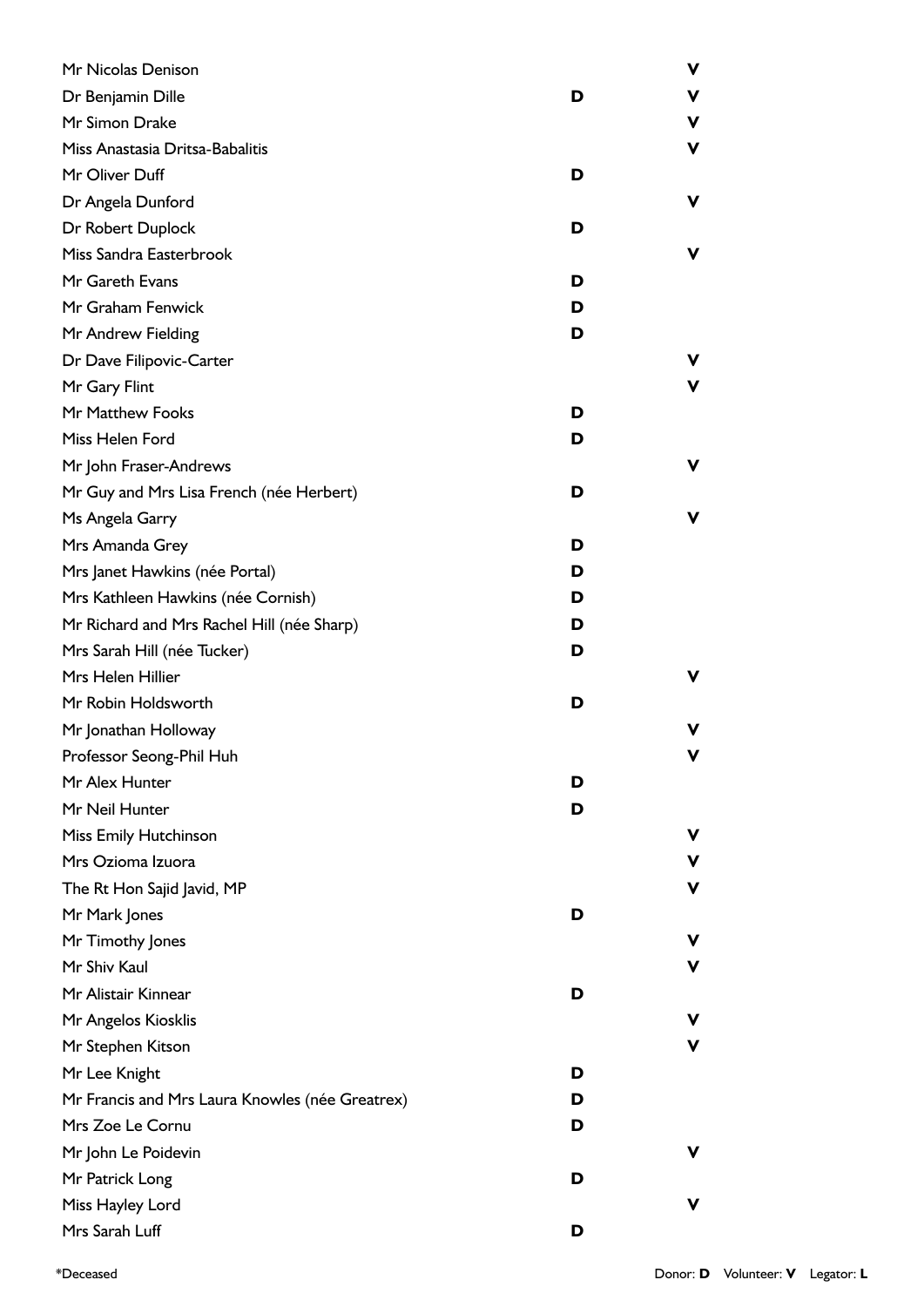| Mr Robert Mallett                            | D |             |   |
|----------------------------------------------|---|-------------|---|
| <b>Councillor Andrew Marchington</b>         | D |             |   |
| Mr Hugh McCurrich                            |   | ۷           |   |
| Mr Graeme and Mrs Rosalind McEvoy (née Bird) | D | ۷           |   |
| Miss Abigail L Morgan, OBE, Hon DLitt        |   | ۷           |   |
| Miss Josephine Morris                        | D |             | L |
| Dr Marios Moustras                           |   | ۷           |   |
| Mrs Sarah Mulligan                           | D |             |   |
| Dr David Nash                                | D |             |   |
| Dr Elizabeth New                             | D | ۷           | L |
| Mrs Sian Nicholas                            | D |             |   |
| Ms Sarah Nicholas                            | D |             |   |
| Mr David Notman-Watt                         |   | ۷           |   |
| Mrs Elizabeth Foster (née Cosgrove)          | D |             |   |
| Mr Christopher O'Sullivan                    |   | ۷           |   |
| Mrs Alison Palmer                            | D |             |   |
| Mr Christopher and Mrs Joanna Parker         | D |             |   |
| Mr Thomas Paul                               | D |             |   |
| Mr Simon Peters                              | D |             |   |
| Mrs Alison Petit                             |   | $\mathbf v$ |   |
| Mr Andrew Phillips                           | D |             |   |
| Ms Rebecca Prashad                           | D | ۷           |   |
| Mr David Preston                             |   | ۷           |   |
| Mr Adam and Mrs Pilar Prideaux (née Corrias) | D |             |   |
| Mr Anthony Pritchard                         | D |             |   |
| Ms Jane Renton                               |   | ۷           |   |
| Mr Simon Robinson                            | D |             |   |
| Mr James Robson                              |   | V           |   |
| Mrs Jennifer Rodgers                         |   | v           |   |
| Mrs Vanessa Rowan Johnstone                  | D | ۷           |   |
| Mr Graham Saltmarsh                          | D |             |   |
| Ms Emma Saunders LeBlanc                     | D |             |   |
| Mrs Karen Seager                             | D | V           |   |
| Mr Jeremy Shaw                               | D |             |   |
| Mr Alan and Mrs Alison Speight (née Wright)  | D |             |   |
| Mrs Elizabeth Luggar (née Sweet)             | D |             |   |
| Mr Andrew Taylor                             | D |             |   |
| Mrs Angela Thomas                            | D |             |   |
| Mr Guy Tino                                  |   | ۷           |   |
| Dr Nicholas Trainor                          |   | v           |   |
| Mr Roger Versluys                            |   | ۷           |   |
| Mr Simon Vigar                               |   | ۷           |   |
| Mrs Ann Vowles                               |   | v           |   |
| Dr Catherine Walker                          |   | ۷           |   |
| Mr Hugo Walkinshaw, OBE                      |   | V           |   |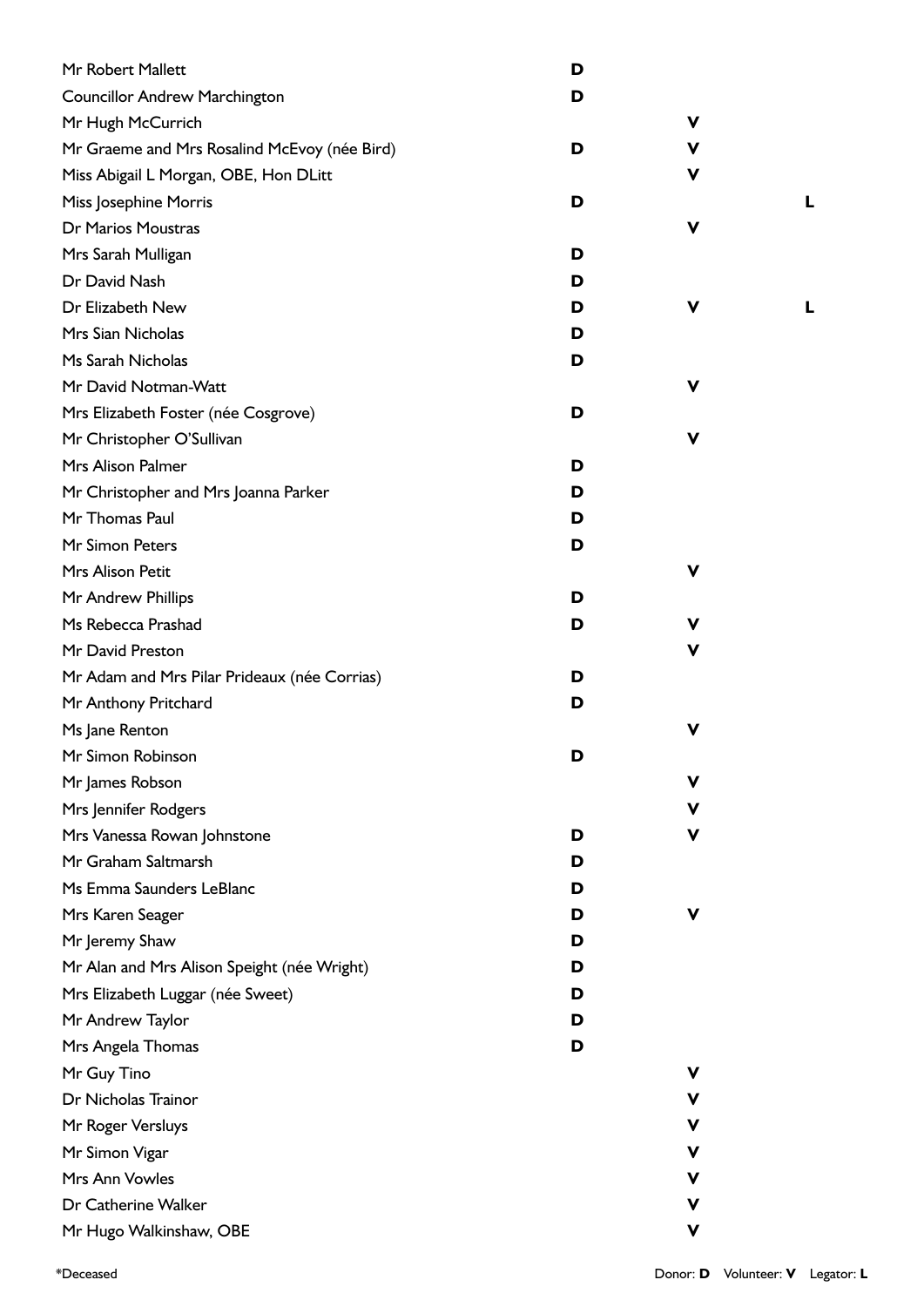| Mr Andrew Wall                               | v |
|----------------------------------------------|---|
| Mr Simon Walsh                               | v |
| Mr Sean Whitehead                            | D |
| Mr Mark Wiffen                               | D |
| Mr Marcus Wight                              | v |
| Mr David and Mrs Julie Williams (née Clarke) | D |
| Mr David Wood                                | v |
| Mrs Bryony Woodbridge (née Thompson)         | D |

| 199 <u>2</u>                                   |   |             |   |  |
|------------------------------------------------|---|-------------|---|--|
| Mr Nigel Baglin                                |   | $\mathbf v$ |   |  |
| Mrs Rebekah Bale (née Bugg)                    | D |             |   |  |
| Mr Russell Ball                                | D |             | L |  |
| Mr Jonathan Baskerville                        | D |             |   |  |
| Mrs Michelle Bayne-Jardine (née Youle)         | D |             |   |  |
| Mr Guy Bellamy                                 |   | V           |   |  |
| Miss Anna Bessant                              |   | $\mathbf v$ |   |  |
| Mr Justin Bickle                               | D |             |   |  |
| Ms K A Blockley                                | D |             |   |  |
| Mr Richard Bloxam                              | D |             |   |  |
| Dr Robert Bolton                               | D |             |   |  |
| Miss Serena Cant                               | D |             |   |  |
| Mr Paul Chastell                               |   | V           |   |  |
| Miss Sally Chestnutt                           | D |             |   |  |
| Mr Alexander Chetwode                          | D |             |   |  |
| Miss Amy Chi Man Lai                           | D |             |   |  |
| Mr Christopher Childs                          | D |             |   |  |
| Mr Daniel and Mrs Helen Clark (née Garbett)    | D |             |   |  |
| <b>Miss Alison Clarke</b>                      | D |             |   |  |
| Mr Paul Cockerton                              |   | V           |   |  |
| Mr Simon Cowie                                 |   | V           |   |  |
| Mr Robert Curwen                               |   | $\mathbf v$ |   |  |
| Mr Melvyn Dadswell                             | D |             |   |  |
| Mr and Mrs Susan Davies                        | D |             |   |  |
| Professor Paul Webley CBE* and Ms Julie Dawick | D |             |   |  |
| Mr Julian Dobson                               | D |             |   |  |
| Mr Mark Downing                                | D |             | L |  |
| Mr Simon Dunkley                               | D | ۷           |   |  |
| Mrs Louise Edwards                             |   | ۷           |   |  |
| Professor Anoushiravan Ehteshami               |   | $\mathbf v$ |   |  |
| Mrs Ena Elsworthy (née Bowden)*                | D |             |   |  |
| Mr Winn Faria                                  | D |             |   |  |
| Dr C Faunch and Mr N Pratt                     | D | v           |   |  |
| Mr Guy Gadney                                  |   | ۷           |   |  |
| Miss Hazel Gardam                              | D |             |   |  |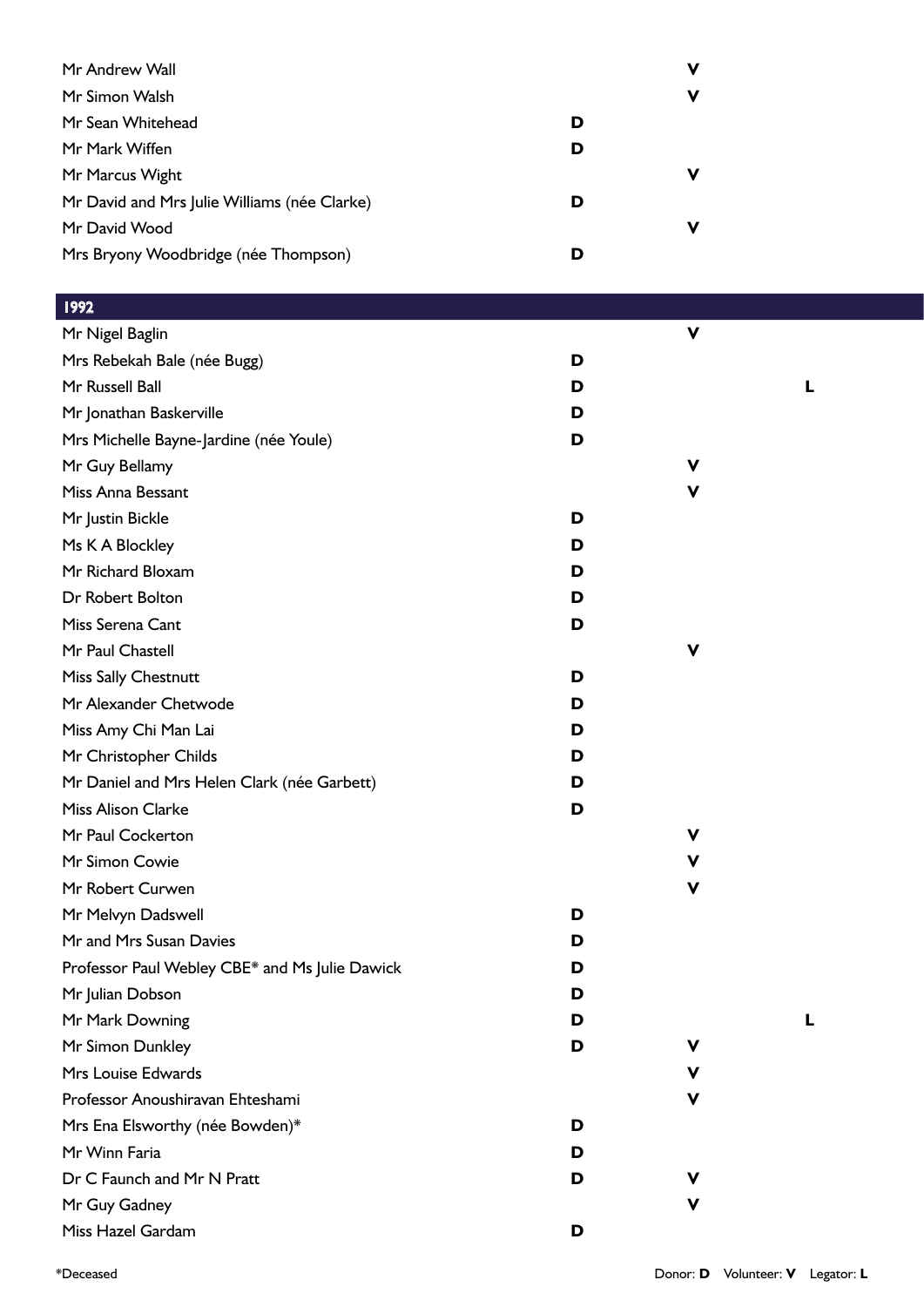| Ms Carole Hailey                                    | D |   |
|-----------------------------------------------------|---|---|
| Mr Simon Harrison                                   | D |   |
| Mr Sean Harrison                                    | D |   |
| Mr John Hewitt                                      | D |   |
| Mrs Christine Higgins                               |   | v |
| Mr Richard and Mrs Rachel Hill (née Sharp)          | D |   |
| Mr Graham Hill                                      | D | v |
| Mr Michael Hoad                                     | D |   |
| Mr Andrew Honnor                                    |   | V |
| Dr Martin and Dr Jennifer Hurcombe (née Jury)       | D | V |
| Mr James Inglis                                     | D |   |
| Mr Dylan Jones                                      |   | ۷ |
| Mr Jon Kay                                          |   | V |
| Mrs T Kazim                                         | D |   |
| Mrs Rachel Kimmich                                  | D |   |
| Dr Nicholas King* and Mrs Marianne King (née Stott) | D |   |
| Ms Corinne Kitsell                                  |   | ۷ |
| Mr Wol Kolade, CBE, Hon LLD                         | D | V |
| Mr Simon Lackie                                     |   | V |
| Mr Richard and Mrs Lynnette Lawrance (née Jefford)  | D |   |
| Mr Richard Leary                                    | D |   |
| Mr Christopher Longcroft                            |   | v |
| Mr Ian Low                                          | D |   |
| Mr Dennis Lowe                                      | D |   |
| Mr Atila Madakbas                                   |   | v |
| Mr Graeme and Mrs Rosalind McEvoy (née Bird)        | D | v |
| Mr Nicholas McGourty                                | D |   |
| Mr Richard McIlwraith                               | D |   |
| Mr Chris and Mrs Rachel Moody (née Kenny)           | D | v |
| Mr Julian O'Brien                                   | D |   |
| Miss Nicola Oldknow                                 | D |   |
| Mrs Fiona Page Turner                               | D |   |
| Mr James Pearce                                     |   | v |
| Mr Ian Pengelly                                     | D |   |
| Mr Matthew Pepper                                   | D |   |
| Mr Duncan Perry                                     | D | v |
| Mr Robert Raymond                                   | D |   |
| Mr L A Riley                                        | D |   |
| Mr Charles Roast                                    | D |   |
| Mrs Catherine Robbins                               | D |   |
| Miss Lucy Rogers                                    |   | v |
| Mrs Clare Russell                                   |   | V |
| Mrs Emma Scott-Smith                                |   | V |
| Mr Jonathan Seabrook                                | D | V |
| Mr Robert Shaw                                      |   |   |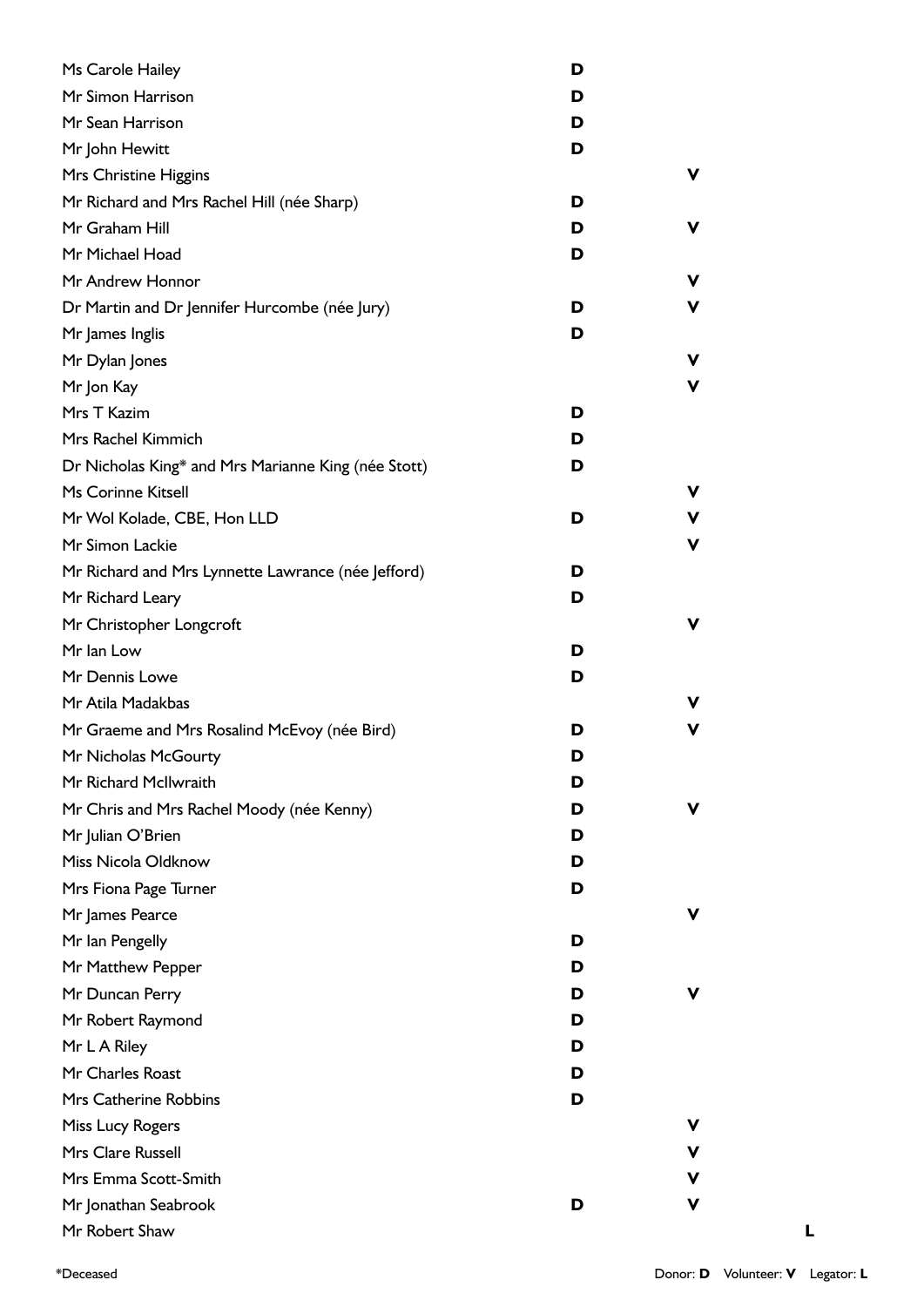| Miss Janine Shaw                             |   | v |
|----------------------------------------------|---|---|
| Mr Robert Shearman                           |   | v |
| Mr Mark Sheppard                             | D |   |
| Mrs Carolyn Shivtiel (née Andrew)            | D |   |
| Mr Jeremy Shouksmith                         | D |   |
| Mr Richard Skelton                           | D |   |
| Dr Jill Smith (née Pinfold)                  | D |   |
| Mr Jason and Mrs Elaine Spiller (née Kyle)   | D |   |
| Mr David Stewart                             | D |   |
| Mr Robert Stratton-Brown                     | D |   |
| Mrs Jennifer Tower (née Fancett)             | D |   |
| Dr Garry Tregidga                            |   | v |
| Mr Alkesh Vyas                               | D |   |
| Mr Timothy Warren                            | D |   |
| Mr John Watkins                              |   | v |
| Mr Timothy Watts and Ms Juliana Burrows      | D | V |
| Mr Terry Webster                             |   | V |
| Captain Thomas Welch                         | D |   |
| Mr David Wendes                              |   | v |
| Mr James Whinney                             | D |   |
| Mr Guy Whittern                              | D |   |
| Mr David and Mrs Julie Williams (née Clarke) | D |   |
| Mr Michael Williams                          | D | v |
| Dr Julian Williams                           | D |   |
| Mrs Lindy Wills                              |   | v |
| Dr Ivan Wilson                               | D |   |
| Dr James Winterman                           | D |   |
| Mr Adam Wiseman, QC                          | D |   |
| Mr Carl and Mrs Kay Wood (née Foster)        | D |   |
| Mrs Katherine York                           | D |   |

|   | $\mathbf v$ |   |
|---|-------------|---|
|   | V           |   |
|   | $\mathbf v$ |   |
|   |             | L |
|   | V           |   |
|   | $\mathbf v$ |   |
|   | $\mathbf v$ |   |
|   | V           |   |
|   | $\mathbf v$ |   |
| D |             |   |
|   | $\mathbf v$ |   |
| D |             |   |
|   | V           |   |
|   |             |   |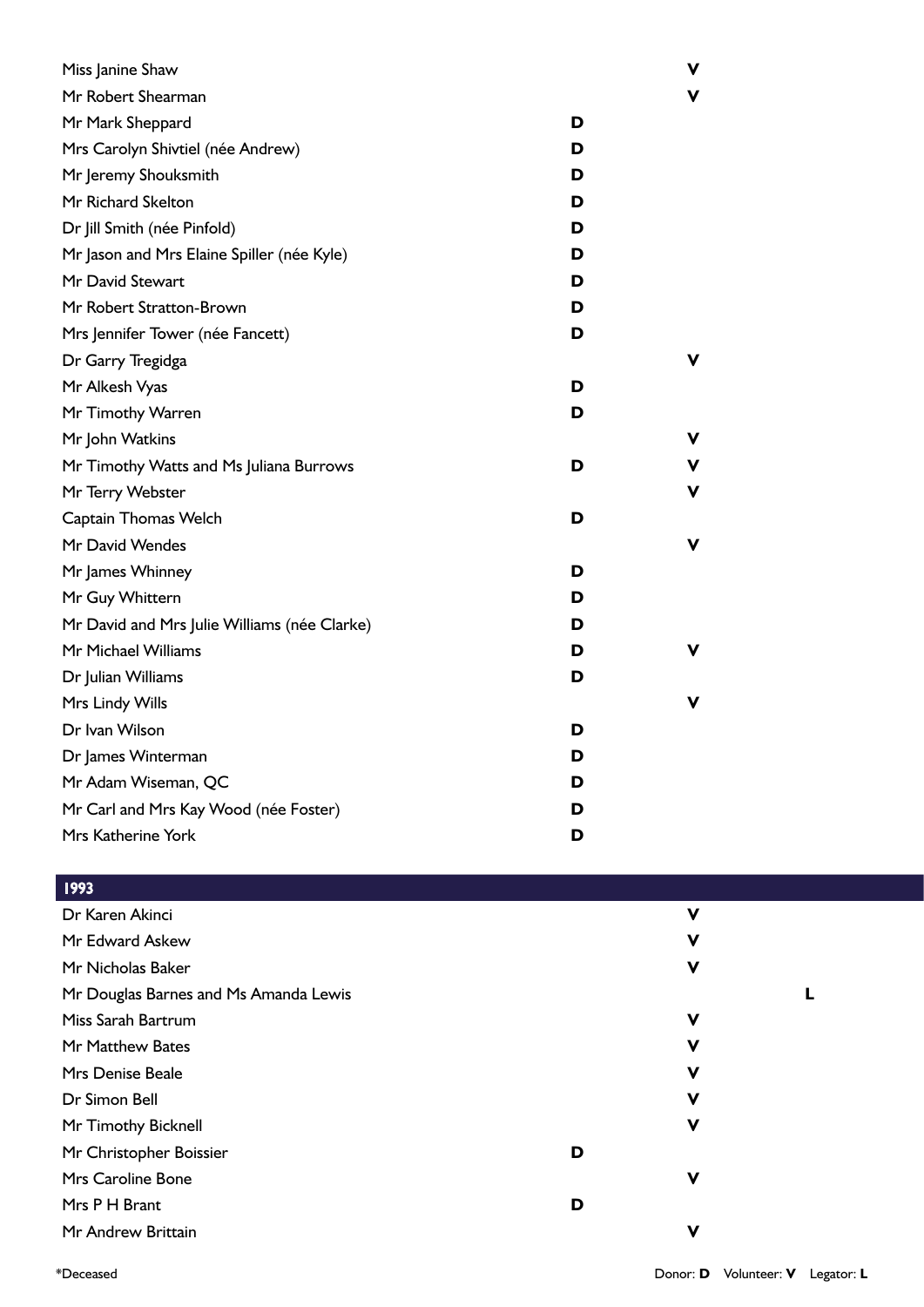| Mr Philip and Mrs Karen Brown (née Pickles)                | D |   |
|------------------------------------------------------------|---|---|
| Mr Gavin Brown                                             |   | V |
| Mr Russell Brown                                           | D |   |
| Dr Rosemary Buckle                                         | D |   |
| Mr Chris Busby                                             |   | V |
| Miss Natasha Chalmers                                      |   | V |
| Mr James Church                                            | D |   |
| Mr Stephen and Mrs Rachel Clark (née Bradley)              | D |   |
| Mr Ross and Mrs Catriona Coley (née Battell)               | D |   |
| Mr Michael and Mrs Karen Convey (née Bailey)               | D |   |
| Mr David Cooper                                            |   | V |
| Miss Judith Corbyn                                         | D |   |
| Professor O H Creighton                                    |   | v |
| Lt Col Claire Curry                                        |   | v |
| Mr Kenneth Daly                                            | D | v |
| Mr Mark Daly                                               | D |   |
| Squadron Ldr Jason Davenhill                               | D |   |
| Mrs Rose Day (née King)                                    | D |   |
| Dr Anna Donovan                                            | D |   |
| Mrs Kim Dorsett (née Lovelock)                             | D |   |
| Dr Elizabeth Earland Hon LLD                               | D |   |
| Mr Humphrey Edginton                                       | D |   |
| Mr Milan Elezovic                                          |   | V |
| Mrs Rebecca Elliot                                         | D |   |
| Mr James Evans                                             |   | V |
| Mrs Laura Evers                                            | D |   |
| Mr Robert Fallows                                          | D |   |
| Dr Martin Farr                                             |   | V |
| Miss Judith Feuchtwanger                                   | D |   |
| Mr Alexander Frankel                                       | D |   |
| Mrs Janet Garcia                                           | D |   |
| Mr Arthur Gilbert* and Mrs Elizabeth Gilbert (née Harland- | D |   |
| Robinson)                                                  |   |   |
| Mrs Ellen Gillard (née Langford)                           | D |   |
| Ms Jessica Goldfinch                                       | D |   |
| Mr Nicholas Goodenough                                     | D |   |
| Miss Frances Graham                                        | D |   |
| Mrs Bronwen Gray                                           | D |   |
| Mr Daniel and Dr Katrina Grossman (née Laing)              | D |   |
| Miss Nicola Harris                                         |   | V |
| Mr Christopher Harris-Deans                                |   | v |
| Mr David Holligon                                          |   | v |
| Mr Tom Holmes                                              |   | v |
| Mr Anthony Horne                                           |   | v |
| Mr Paraslevas Hourmouzis                                   |   | V |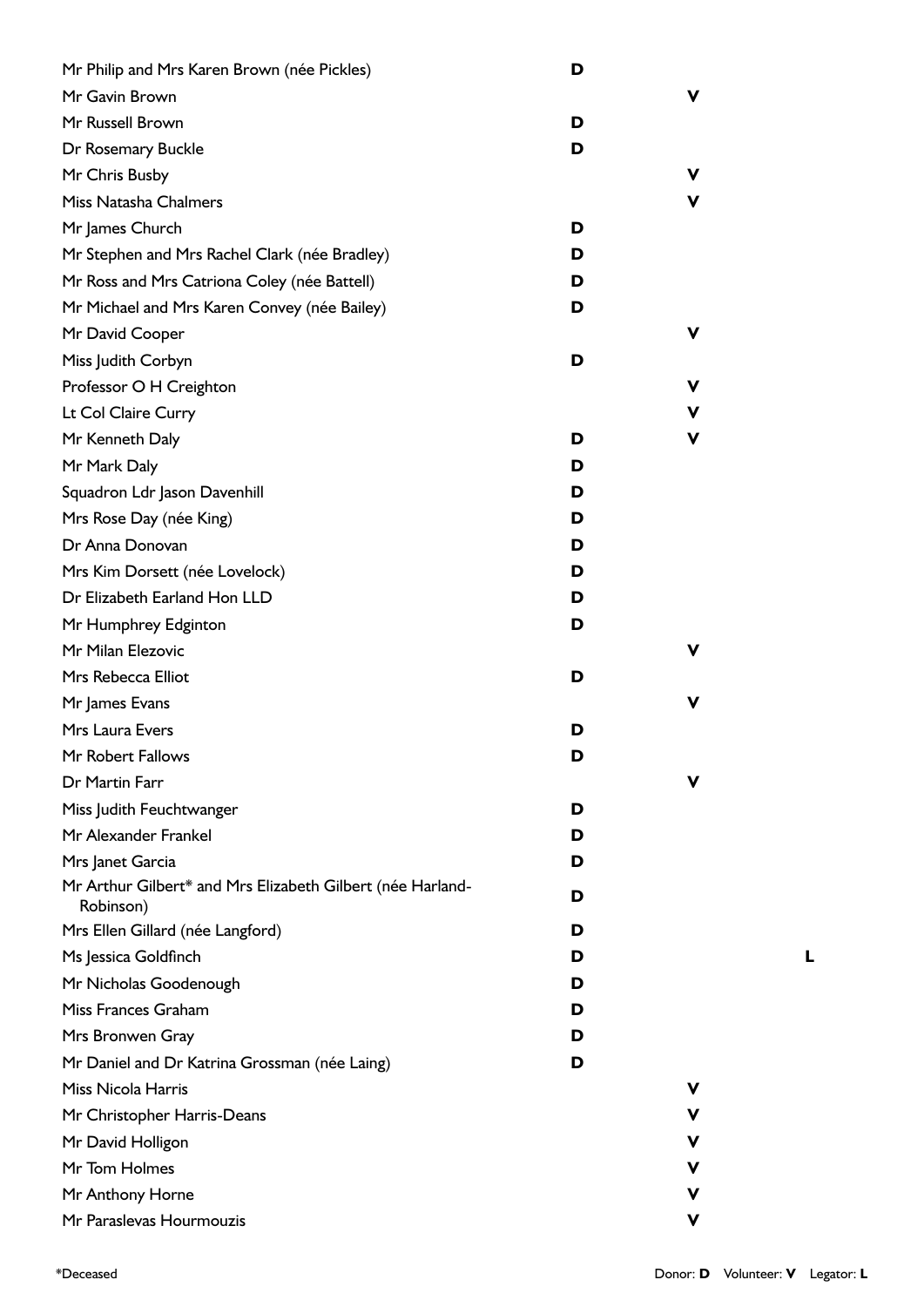| Mr James Hutton-Mills                                     |   | $\mathbf v$ |   |
|-----------------------------------------------------------|---|-------------|---|
| Mrs Gina Inman (née Gobert)                               | D |             |   |
| Mr William Jeremy                                         | D |             |   |
| Mr Eliot and Mrs Rachel Johnson (née Holmes)              | D |             |   |
| Mr Dominic Kerr                                           |   | V           |   |
| Mr Steven and Mrs Judith Knight (née Mahoney)             | D |             |   |
| Mr Adrian Koe                                             | D |             |   |
| Mr Simon Larcher                                          | D |             |   |
| Mr Edward Law                                             |   | V           |   |
| Mr Robert Leest                                           | D |             |   |
| Miss Michelle Ley                                         | D |             |   |
| Mr Neil and Ms Joanna Lightning (née Prosser)             | D | V           |   |
| Mr Julian Little                                          | D |             |   |
| Mrs Ayodele Olatokunbo Mabogunje                          | D | V           |   |
| Mr James Macfarlane                                       | D |             |   |
| Ms Katy Macleod                                           | D | V           |   |
| Mrs Jacqueline Mann                                       | D |             | L |
| Mr Graham Mannion                                         | D |             |   |
| Mrs Jane Marchand                                         |   | V           |   |
| Mr Alexis Marshall                                        | D |             |   |
| Dr David McCallan                                         | D |             |   |
| Dr Angus McKay                                            | D |             |   |
| Mr Arthur Meadows                                         | D |             |   |
| Mrs Eleni Metaxa                                          |   | ۷           |   |
| Mr Bruce Middlemas                                        | D |             |   |
| Mr Andrew Morris                                          |   | V           |   |
| Mrs Susan Moughan                                         | D |             |   |
| Mr Carlos Mourato                                         |   | v           |   |
| Dr David Nash and Mrs Helen Nash (née Mence)              | D |             |   |
| Mr Paul Nash                                              | D |             |   |
| Mr Michael Nolan                                          |   | ۷           |   |
| Mrs Alison O'Connell (née Geering)                        | D |             |   |
| Mrs Sarah Owens                                           |   | v           |   |
| Mr Gavin Palmer and Ms Lois Acton                         | D | ۷           |   |
| Mr Darren Payne                                           |   |             | L |
| Mr Ivan and Mrs Emma Pearce-Molland                       | D |             |   |
| Mrs Lindsay Pedder (née Macnamara)                        | D |             |   |
| Mr William Perrin, OBE                                    | D |             |   |
| Mr Alun Pinnegar                                          | D | ۷           |   |
| Mr Paul Pizzala                                           |   | v           |   |
| Brigadier Nicholas Pond and Colonel Lucy Pond (née Giles) | D | v           |   |
| Mr Sebastian Rice                                         | D |             |   |
| Dr Jens Rinze                                             |   | V           |   |
| Miss Dagmar Rothaug                                       | D |             |   |
| Mr Paul Ruston                                            | D |             |   |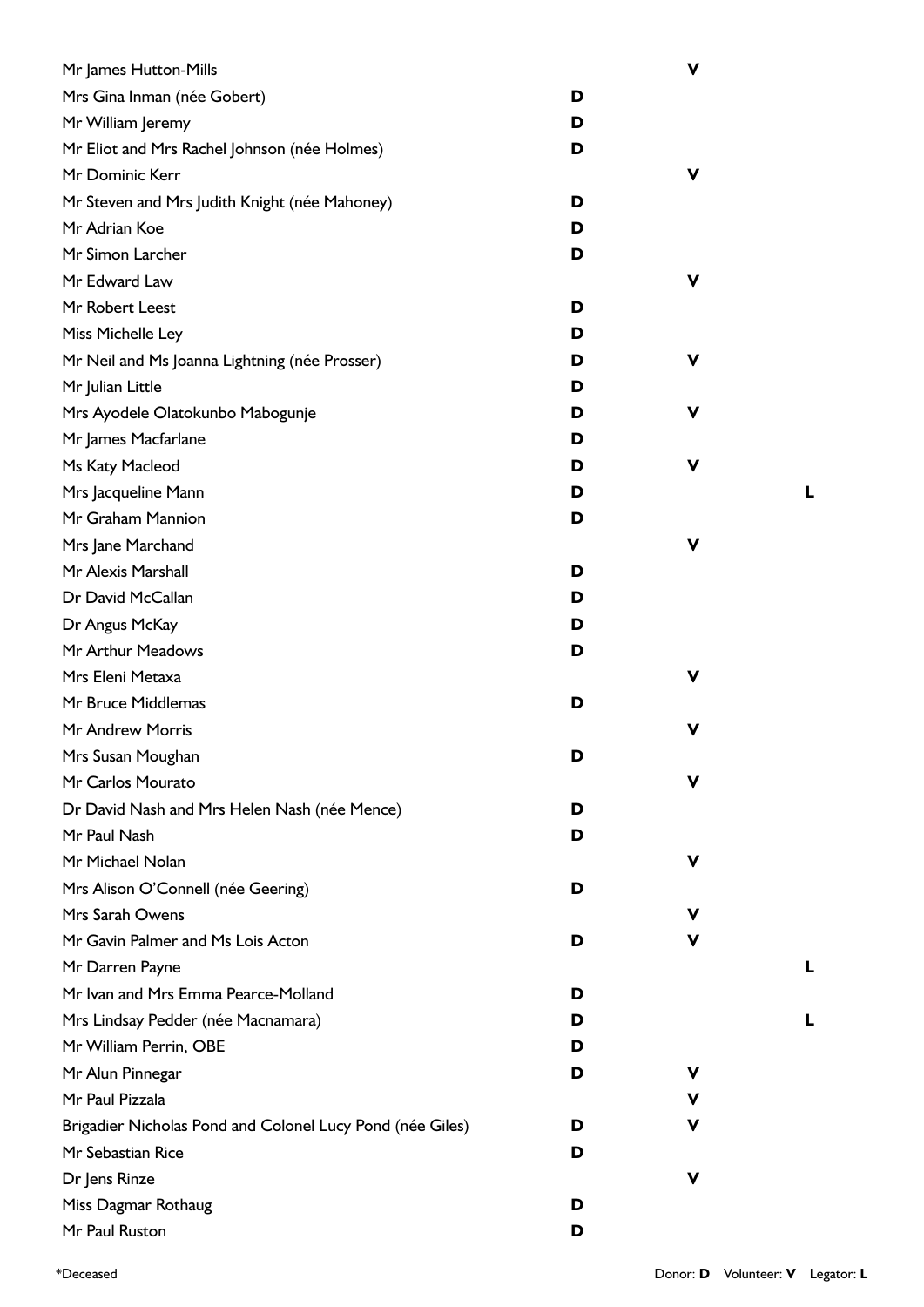| Dr Aisha Sayidina                          |   | v |
|--------------------------------------------|---|---|
| Dr Helen Scott-Williams                    | D |   |
| Mr Richard Settle                          |   | v |
| Ms Caroline Smit                           |   | V |
| Mr William Smith                           | D |   |
| Mr Raphael Soustiel                        | D |   |
| Mr Jason and Mrs Elaine Spiller (née Kyle) | D |   |
| Mr Craig Staples                           | D |   |
| Mr Carl Steele                             |   | v |
| Mr Roger and Mrs Evelyn Steer (née Wright) | D | v |
| Mrs Elizabeth Stewart                      | D |   |
| <b>Mr Richard Stones</b>                   |   | v |
| Mrs Helen Swift (née Gooch)                | D |   |
| Mrs Vivien Taylor (née Tidd)               | D |   |
| Mr David Thorne                            | D |   |
| Mr Philip Thorne                           | D |   |
| Dr Simon Timson                            |   | v |
| Mrs Penelope Todd (née Vernon)             | D |   |
| Mr Oliver Topley                           | D |   |
| Mr Christian Vaughan                       |   | v |
| Mr Rory Verner                             | D |   |
| Mrs Joanne Wakefield (née Foster)          | D |   |
| Mr Peter Wallace                           | D | v |
| Ms Jennifer Waller                         |   | v |
| Mr Ben Walls                               |   | V |
| Mr Matthew Weston                          | D |   |
| Ms Evelyn John                             | D |   |
| Mr Neil White                              | D |   |
| Miss Caroline Wilberforce                  | D |   |

|  | л<br>r |
|--|--------|
|  |        |

| 1777                                                 |   |              |  |
|------------------------------------------------------|---|--------------|--|
| Mr Petros Alexandrou                                 |   | $\mathbf v$  |  |
| Ms Jane Ashton                                       | D |              |  |
| Ms Frances Ashworth                                  | D |              |  |
| Mr Glencairn Balfour-Paul* and Dr Jenny Balfour-Paul | D | V            |  |
| Mr Charles Ben-Nathan                                | D |              |  |
| Miss Susannah Bennett                                |   | $\mathsf{V}$ |  |
| Dr Matthew Berry                                     | D |              |  |
| Mr Jeetendra Bhatt                                   | D |              |  |
| Mr Thomas Binstead                                   | D |              |  |
| Mr Alexander Boden                                   |   | $\mathbf v$  |  |
| Mrs Valerie Brookes                                  |   | $\mathbf v$  |  |
| Mr Richard Brown                                     |   | $\mathbf v$  |  |
| Miss Catherine Church                                |   | $\mathsf{V}$ |  |
| Mr Robert Coke                                       | D |              |  |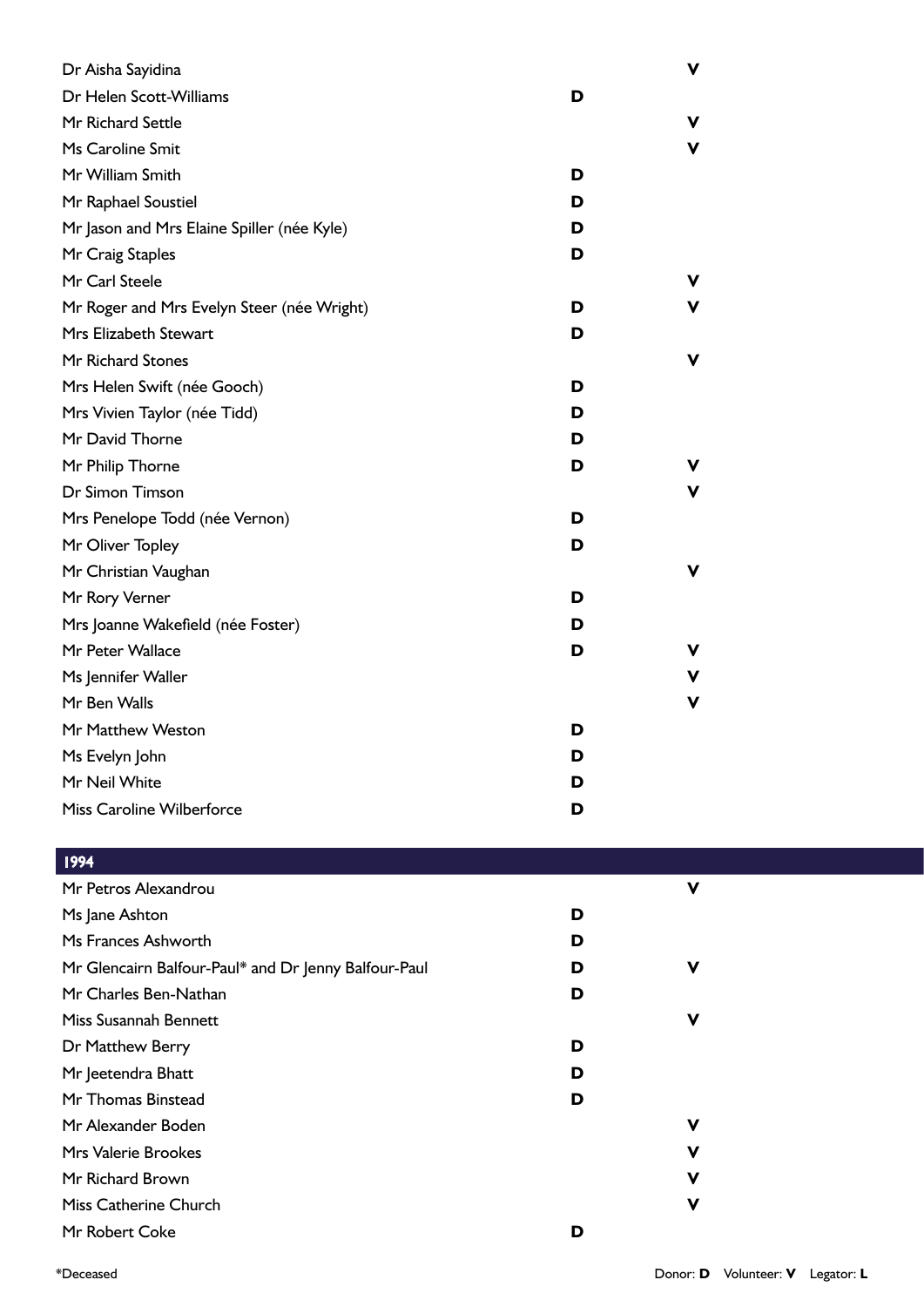| Mr Matthew Collinson                         | D |   |
|----------------------------------------------|---|---|
| Mr Michael and Mrs Karen Convey (née Bailey) | D |   |
| <b>Miss Caroline Crookes</b>                 | D |   |
| Miss Elaine Davis-Kimble                     | D |   |
| Mr Jonathan Dayer-Smith                      |   |   |
| Mrs Sarah De Souza                           | D |   |
| Mr Bob Dhillon                               | D |   |
| Mr Christopher Drew                          |   |   |
| Phil & Megan Drury                           | D |   |
| Mr Gareth Evans                              |   | ν |
| Reverend Dr Alun Ford                        | D |   |
| Mr Anthony Gaywood                           | D |   |
| Mr Charles Gerada-Azzoparadi                 | D |   |
| Mrs Janise Gerry (née Baxter)                | D |   |
| Mr Robert Gill                               |   |   |
| Mr Alan Gilpin                               | D |   |
| Mr Toby Goode                                | D |   |
| Mr Mark Gotts                                | D |   |
| Mr A E Grose-Hodge                           | D |   |
| Mr Colin Hallmark                            |   |   |
| Mr Neil Hancock                              | D |   |
| Dr Rodney Hawker                             | D |   |
| Mr Gus Henderson                             |   |   |
| Mrs Maria Heredia                            |   | ٧ |
| Mr Tim Hill                                  |   |   |
| Dr Adrian Hines                              |   |   |
| Mr Adrian Hobart                             |   |   |
| Mr Jamie Horner                              |   |   |
| Miss Julia House                             | D |   |
| Mr Adrian Humphreys                          | D |   |
| Mr Bruce Ingram                              |   |   |
| Mr Alan Jarman*                              | D |   |
| Mrs Caroline Johnston (née Rumens)           | D |   |
| Mr Christian and Mrs Lucy Key (née Oswald)   | D |   |
| Ms Suzanne Lantos                            | D |   |
| Mr Nicholas Lawson                           | D |   |
| Mr Anastasios Leventis                       | D |   |
| Mr Huw Lewis                                 | D |   |
| Mr Karl Lim                                  | D |   |
| Mr Jonathan Ling                             |   | ν |
| Mr James Lowen                               |   | ν |
| Dr Frank Lucas                               | D |   |
| Mrs Melanie Maddox (née Le Marquand)         | D |   |
| Miss Charlotte Mager                         | D |   |
| Mr Nikolaos Mantzavinos                      |   |   |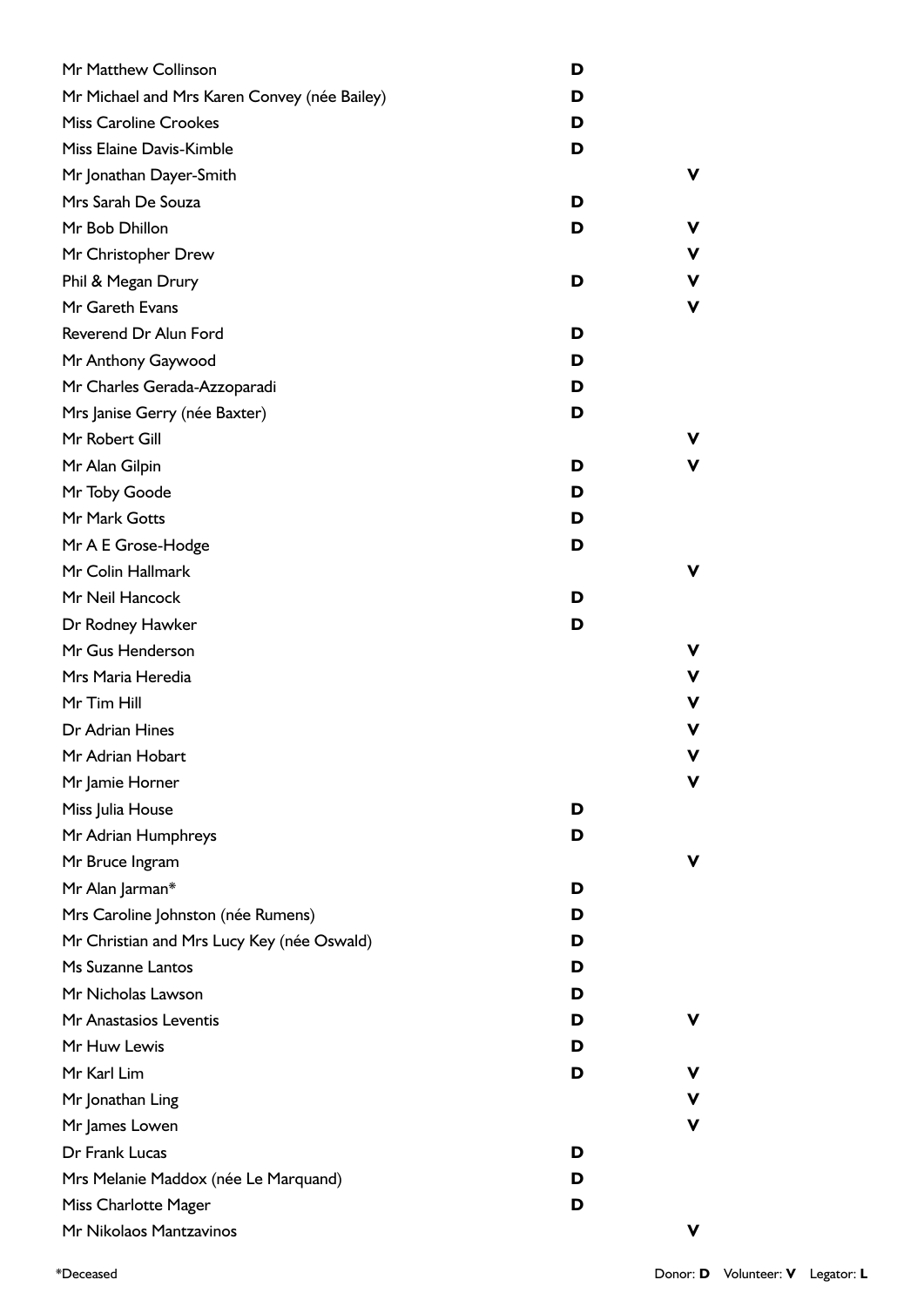| Dr Tamaryn Menneer                           | D |   |
|----------------------------------------------|---|---|
| Miss Anne Mensah                             |   | v |
| Mr Douglas Milburn                           |   | v |
| Mr Andrew Milne                              | D |   |
| Mrs Susan Mitchell (née Hirst)               | D |   |
| Mr Chris and Mrs Rachel Moody (née Kenny)    | D | v |
| Mr Andrew Morgan                             |   | v |
| Mr Simon Morgan                              | D |   |
| Mr Matthew Mostyn                            | D |   |
| Mrs Carolyn Murphy                           |   |   |
| Dr Ali Mzige                                 | D |   |
| <b>Miss Catherine Neale</b>                  | D |   |
| Mr Stewart Noakes                            | D | v |
| Mr Stuart and Mrs Emma Nottage (née Howell)  | D |   |
| Mrs Jennifer Packer (née Rees)               | D |   |
| Mr Simon Pallant                             |   | v |
| Mr Ivan and Mrs Emma Pearce-Molland          | D |   |
| Mr Jamie and Mrs Sacha Pearson (née Watson)  | D |   |
| Mr Alan Peters                               | D |   |
| Dr Faith Mwangi-Powell and Mr Richard Powell |   | v |
| Mr David Pugh                                | D |   |
| Mr Gary Rawlings                             |   | v |
| Miss Kathryn Read                            | D | v |
| Mr Matthew Roberts                           | D |   |
| Mrs Siobhan Rothnie (née Marshall)           | D |   |
| Mr John Russell                              | D |   |
| Mr Richard Sparks                            |   | ۷ |
| Mr M Stoewer                                 |   | V |
| Mr John Sutherland                           |   | V |
| Judge Mark Sutherland Williams               | D | v |
| Mr Andrew and Mrs Joanna Syvret (née Dyke)   | D |   |
| Mr Neil Tanton                               | D | v |
| Mr Roger Tejwani                             |   | V |
| Mr Chris Tickler                             |   | V |
| Mrs Heather Tinsley-Fix                      | D | v |
| Mr James Tovey                               | D |   |
| Mr Philip Turley                             |   | v |
| Mr Andrew Turner                             | D |   |
| Mrs Samantha Upchurch                        | D |   |
| Mr Miles Wakefield                           | D |   |
| Mr Matthew Walker                            |   |   |
| Mr John Wallington                           |   | v |
| Mr Stuart and Mrs Sarah Ware (née Calverley) | D |   |
| Mr Luke Wates                                | D |   |
| Dr Deborah Watson                            |   | v |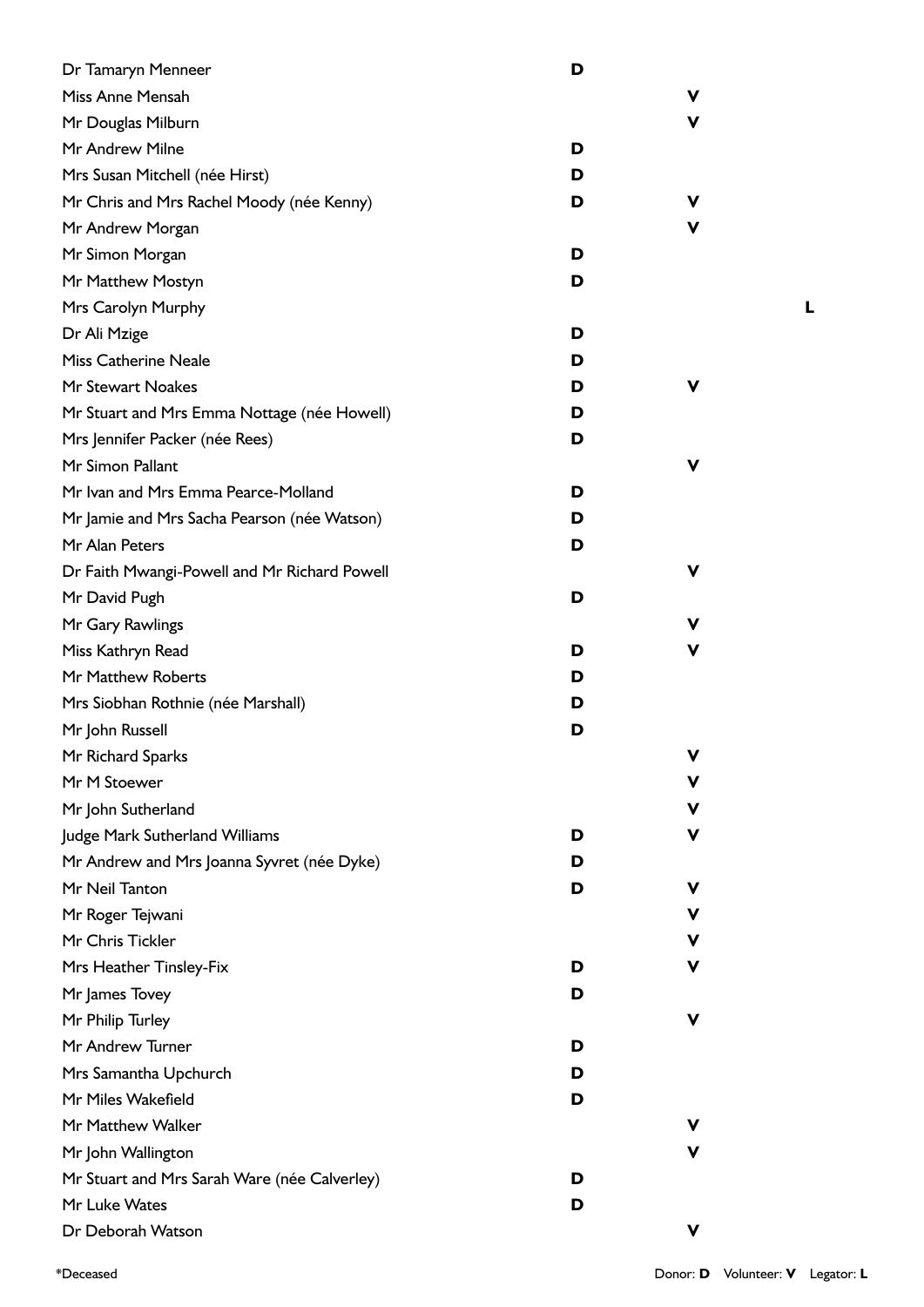| Mr Paul Webber                                            |   | ν |
|-----------------------------------------------------------|---|---|
| Mr Glenn and Mrs Madeleine Welch (née Ennis)              | D |   |
| Ms Franziska Werbe                                        |   | v |
| Mrs Melissa Werry                                         |   | v |
| Mrs Diana L White                                         | D |   |
| Ms Robin White                                            |   | v |
| Mr Daniel Whysall                                         | D |   |
| Mr Bradley Wickens and Mrs Katherine Wickens (née Davies) | D | v |
| Mr Nathan Willmott                                        |   | v |
| Mr Steven and Mrs Joanna Wood (née Lloyd)                 | D |   |
| Dr Caroline M Wragg, PhD                                  | D |   |
| Mrs Camilla Zeyssolff                                     | D |   |
| Ms Alison Zobel                                           |   |   |

## 1995

| Mr Robert Ahlheid                       |   | $\mathbf v$ |   |
|-----------------------------------------|---|-------------|---|
| Mrs Rosalind Allison (née Alma)         | D | $\mathbf v$ |   |
| Mr Michael Andreadis                    |   | v           |   |
| Mrs Tilly Ashton (née Carey)            | D |             |   |
| Dr Daniel Hall and Dr Katherine Astbury | D | v           |   |
| Mrs Linda Azemia                        | D |             |   |
| Mr S J Backshall, MBE, Hon DLitt        |   | $\mathbf v$ |   |
| Mrs Catherine Banfield                  | D |             |   |
| Ms Eleanor Barber                       |   | v           |   |
| Mr Timothy Barrett                      | D |             |   |
| Mr Martin Barwise                       |   | V           |   |
| Mr Thomas Beaumont                      | D |             |   |
| Mr Stepan Bedelian                      |   | v           |   |
| The Hon Dr Lucy Bingham                 | D | V           |   |
| Mr Julian Bird                          |   | V           |   |
| Mr Stephen Bowler                       |   | $\mathbf v$ |   |
| Mr Christopher Bradford                 |   | ۷           |   |
| Mr Nicholas Bradshaw                    | D |             |   |
| Mr Damien Bragoli                       | D |             |   |
| Mr John Bragoli                         | D |             |   |
| Mr P Brassley and Mrs A Brrassley       | D |             |   |
| Mr Marcus Brewster                      |   | $\mathbf v$ |   |
| Mr Keith Brinkworth                     | D |             |   |
| Mrs Vikki Browning                      | D |             | L |
| Mr C M Brownridge                       |   | $\mathbf v$ |   |
| Mr Phillip Cameron                      |   | v           |   |
| Mr Ashkhan Candey                       |   | ۷           |   |
| Ms Cara Capewell (née Davies)           | D |             |   |
| Mrs Joanna Carrington (née Farrow)      | D |             |   |
| Professor Paul Collier                  |   | $\mathbf v$ |   |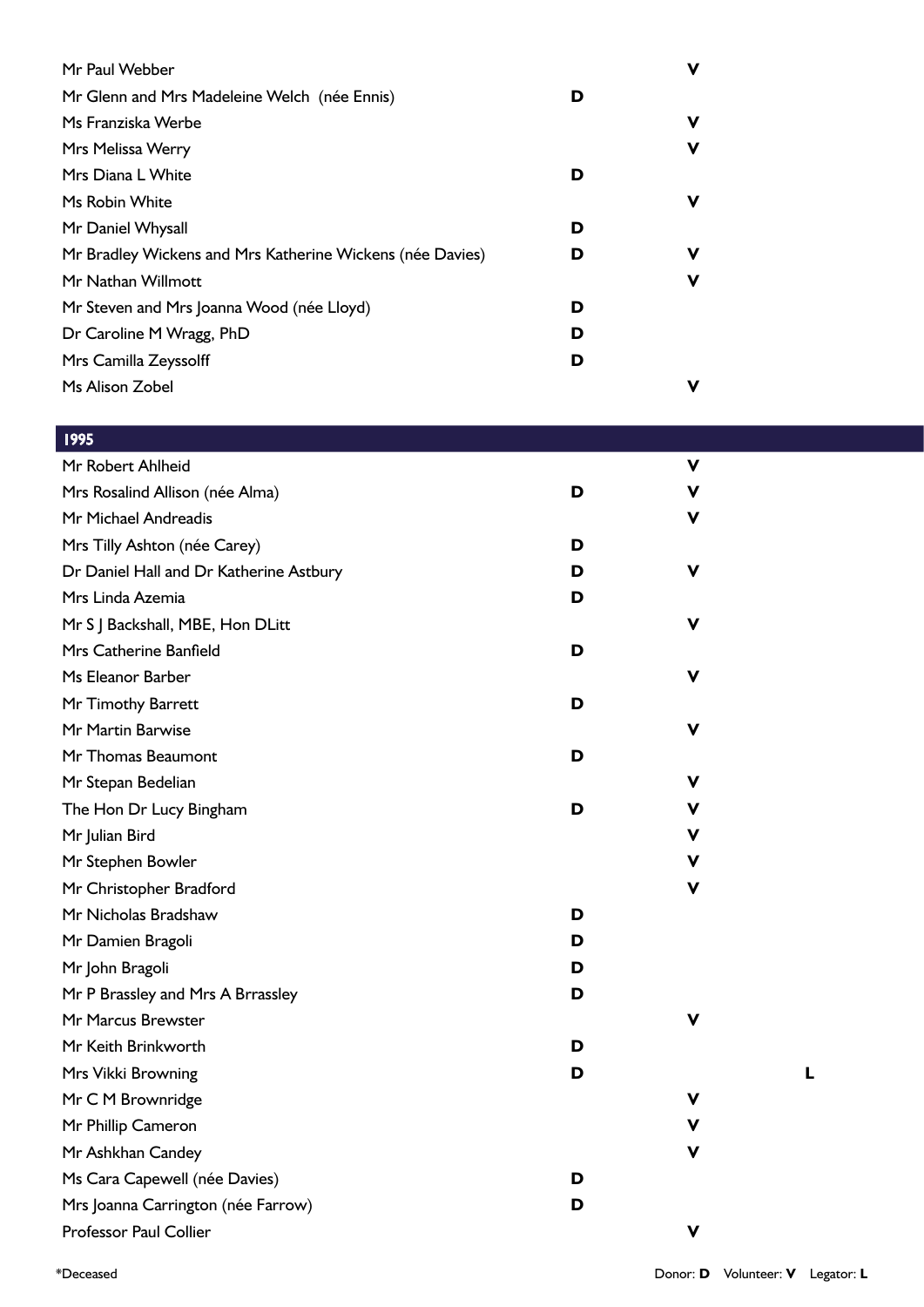| Mr Iain Colville                              | D |             |
|-----------------------------------------------|---|-------------|
| Mr Iain Connor                                | D |             |
| Miss Joanna Coombs                            |   | ۷           |
| Mr Richard Cooper                             | D |             |
| Ms June Courcha                               | D |             |
| Mr Stephen Crosher                            |   | $\mathbf v$ |
| Mr Ivan Cross                                 | D | V           |
| Mr John Crowley                               |   | V           |
| Mr Andrew Curlewis                            |   | V           |
| Dr Shaun Curtis                               | D |             |
| Mr Julian Davies                              |   | ۷           |
| Mr Richard Day                                | D |             |
| Mr Mike Day                                   |   | v           |
| Mrs Caroline De Souza                         | D | v           |
| Ms Alison Dempsey                             | D |             |
| Mr James Dowson                               | D |             |
| Mr Benjamin Drury                             |   | V           |
| Ms Angela Duffy                               | D |             |
| Miss Emma Duncombe                            |   | ۷           |
| Mr James Dutta                                | D | v           |
| Mrs Georgina Dyer                             | D |             |
| Mrs Alison Edwards (née Chattaway)            | D |             |
| Mr David Eldridge, Hon DLitt                  |   | ۷           |
| Mr Lloyd Evans                                |   | ۷           |
| Mrs Patricia Fewings (née Frayne)             | D |             |
| Mr Lennox Finlayter                           | D |             |
| Mr Jerome Foley                               |   | ۷           |
| Mrs Beverley Frampton (née Hollinghurst)      | D |             |
| Miss Ana Giraldez                             |   | V           |
| Mrs Judith Gloster (née Trimnell)             | D |             |
| Dr Sergio Godoy Etcheverry                    |   | v           |
| Mr Robert Gurner                              |   | ۷           |
| Mr Benjamin Haines                            | D |             |
| Mr James Harvey                               | D |             |
| Ms Rebecca Hill                               |   | V           |
| Mr James Ingham                               |   | $\mathbf v$ |
| Miss Tiara Inserto                            | D | V           |
| Mr Adrian and Mrs Naomi Jackson (née Elson)   | D |             |
| Miss Shivah Jahangir-Tafreshi                 |   | v           |
| Mr Ben Johnson                                |   | ۷           |
| Mrs Jenny Justice                             | D |             |
| Ms Anna Karsten                               | D |             |
| Mr John Kinross                               | D |             |
| Mr Steven and Mrs Judith Knight (née Mahoney) | D |             |
| Miss Tamara Kosta                             | D |             |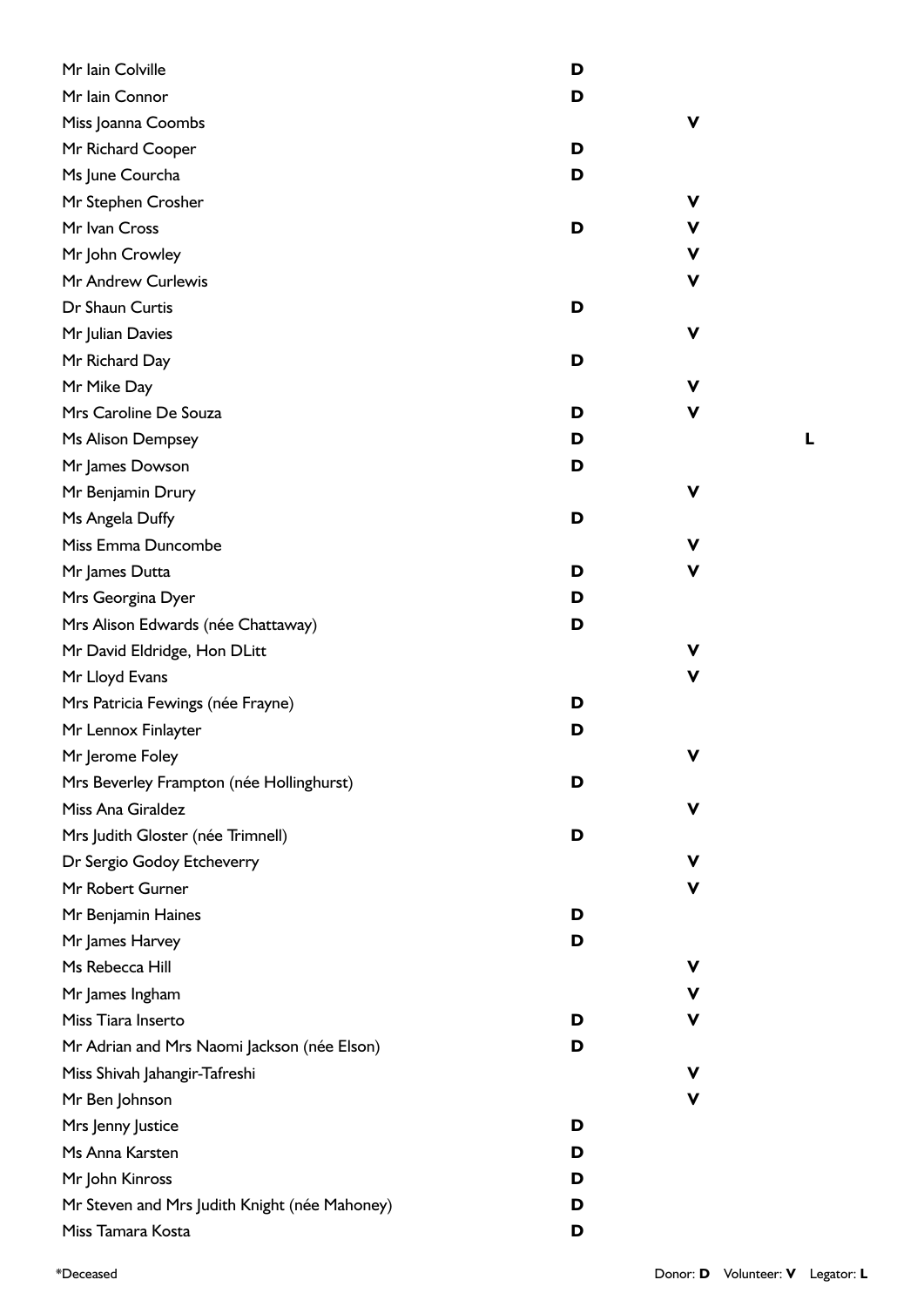| Dr Katherine Lansdell (née Lansdell)          | D |             |
|-----------------------------------------------|---|-------------|
| Mrs Julia Lawrence (née Purvis)               | D |             |
| Mr Alex Lawton                                | D | v           |
| Mr Alexander and Mrs Joanne Lee (née Merritt) | D |             |
| Miss Yvonne Leung                             |   | v           |
| <b>Miss Denise Lewis</b>                      | D |             |
| <b>Miss Charlotte Gregg</b>                   |   | v           |
| Mrs Mary Limond (née Miller)                  | D |             |
| Mrs Gina Littlefair                           |   | v           |
| Mr Michael Lucas                              |   | V           |
| Dr James Lyons                                |   | $\mathbf v$ |
| Mr Michael Magee                              |   | V           |
| The Very Revd Ian Markham                     | D |             |
| Mr Simon Martin                               | D |             |
| Dr Tim Maxwell                                |   |             |
| Mr Rowan McBrien                              | D |             |
| Dr John McKenzie                              |   |             |
| Mr Simon and Mrs Zoe Measures                 | D |             |
| Mr Aidan H B Meller                           | D |             |
| Mrs Katherine Merry                           | D |             |
| Mrs Susan Mitchell                            | D |             |
| Dr Karen Moore (née Weaver)                   | D |             |
| Mr Leonidas Moraitakis*                       | D |             |
| Dr Gillian Mullins (née Hopkins)              | D |             |
| Revd Canon James Mustard                      |   | v           |
| <b>Mrs Nathalie Nicholls</b>                  | D |             |
| Mr Christian Nugent                           | D |             |
| Mr Jeremy Olsen                               |   | v           |
| Mrs Bernadette Ould                           | D |             |
| Mrs Sarah Jane Owen                           |   | ۷           |
| Ms Emma Pallant                               |   | V           |
| Mr Jose Parellada Caralt                      |   | V           |
| Mrs Kay Parkinson                             |   | V           |
| Mr Benjamin Pearman                           |   | $\mathbf v$ |
| Mr Matthew Phillips                           |   | V           |
| Mr Nicholas Pierce                            | D | V           |
| Ms Caroline Pover                             |   | ۷           |
| Mr Steven Pyatt                               | D |             |
| Dr Sarah Read                                 |   | v           |
| Mr Lee Redpath                                |   | V           |
| Mr Steven and Mrs Lucy Reeves (née Peile)     | D | v           |
| Mr Matthew Reid                               | D |             |
| Mrs Janet Renshaw                             |   | v           |
| Mrs Melody Reynolds                           | D |             |
| Mrs Laura Roberts                             | D |             |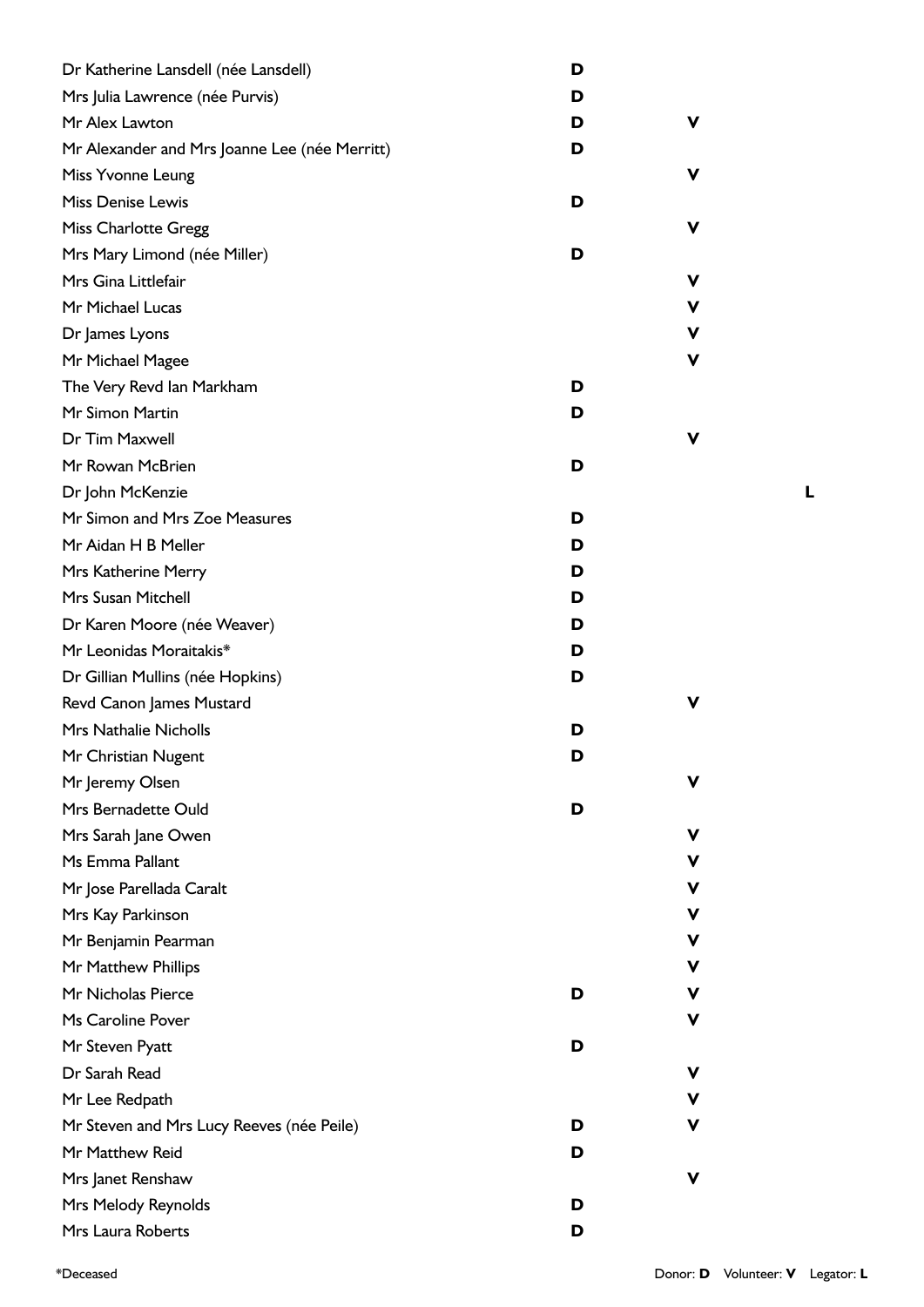| Mr Stephen and Mrs Bibi Rodley (née Anderson)     | D |             |  |
|---------------------------------------------------|---|-------------|--|
| Mr James Rossiter                                 |   | V           |  |
| Mr J Rudolf                                       |   | V           |  |
| Mrs Penny Russell (née Miller)                    | D |             |  |
| Mrs Christina Salaman                             | D |             |  |
| Mr Christos Savvides                              |   | V           |  |
| Miss Sally Schofield                              |   |             |  |
| Mr Ian Sheppard                                   | D |             |  |
| Miss Sam Smith                                    |   |             |  |
| Mr Michael Stallard                               |   | V           |  |
| Mr Mark Steadman                                  |   | V           |  |
| Mr Edward Steel                                   |   | $\mathbf v$ |  |
| Mr Nicholas Steel                                 | D |             |  |
| Mrs Tabatha Stone (née Morris)                    | D |             |  |
| Mr Matthew Sydney                                 |   | V           |  |
| Mr Alastair Taylor                                |   | V           |  |
| Mr Jeremy Thomas                                  | D | V           |  |
| Mrs Claire Thomas (née Gillard)                   | D |             |  |
| Mr Matthew Todd                                   | D | V           |  |
| Ms Rebecca Trethewey                              | D |             |  |
| Mrs Vijitha Viyakesparan                          | D |             |  |
| Dr Nicholas Wanstall                              | D |             |  |
| Mr Charles Ward                                   | D |             |  |
| Mrs Laura Waters                                  |   | V           |  |
| Mrs Anne Watts (née Casey)                        | D |             |  |
| Mr John Welch                                     |   | V           |  |
| Miss Halla Williams                               |   | V           |  |
| Mr Duncan Wilmer                                  |   | v           |  |
| Mrs Tamarinda Winsley                             |   | V           |  |
| Mrs Joanne Wood                                   |   | ۷           |  |
| Miss Sarah Wood                                   |   | v           |  |
| Dr Matthew Woodcock                               |   | v           |  |
| Mr Alexander and Mrs Sarah Zino (née Cruickshank) | D |             |  |
| 1996                                              |   |             |  |
| Mr Vassos Alexander                               |   | V           |  |
| Dr David Allison                                  |   | ۷           |  |
| Mr Jason Andrews                                  | D |             |  |
| Mr Christopher Bailey                             | D | v           |  |
| Mr N A W Baker                                    |   | v           |  |
| Mr Andrew and Mrs Isobel Balaam (née Carruthers)  | D |             |  |
| Miss Luisa Baldini                                |   | v           |  |
| Miss Victoria Barker                              | D |             |  |
| Mrs Juliet Barratt                                |   | V           |  |

Mr John Barrs **D**

\*Deceased Donor: **D** Volunteer: **V** Legator: **L**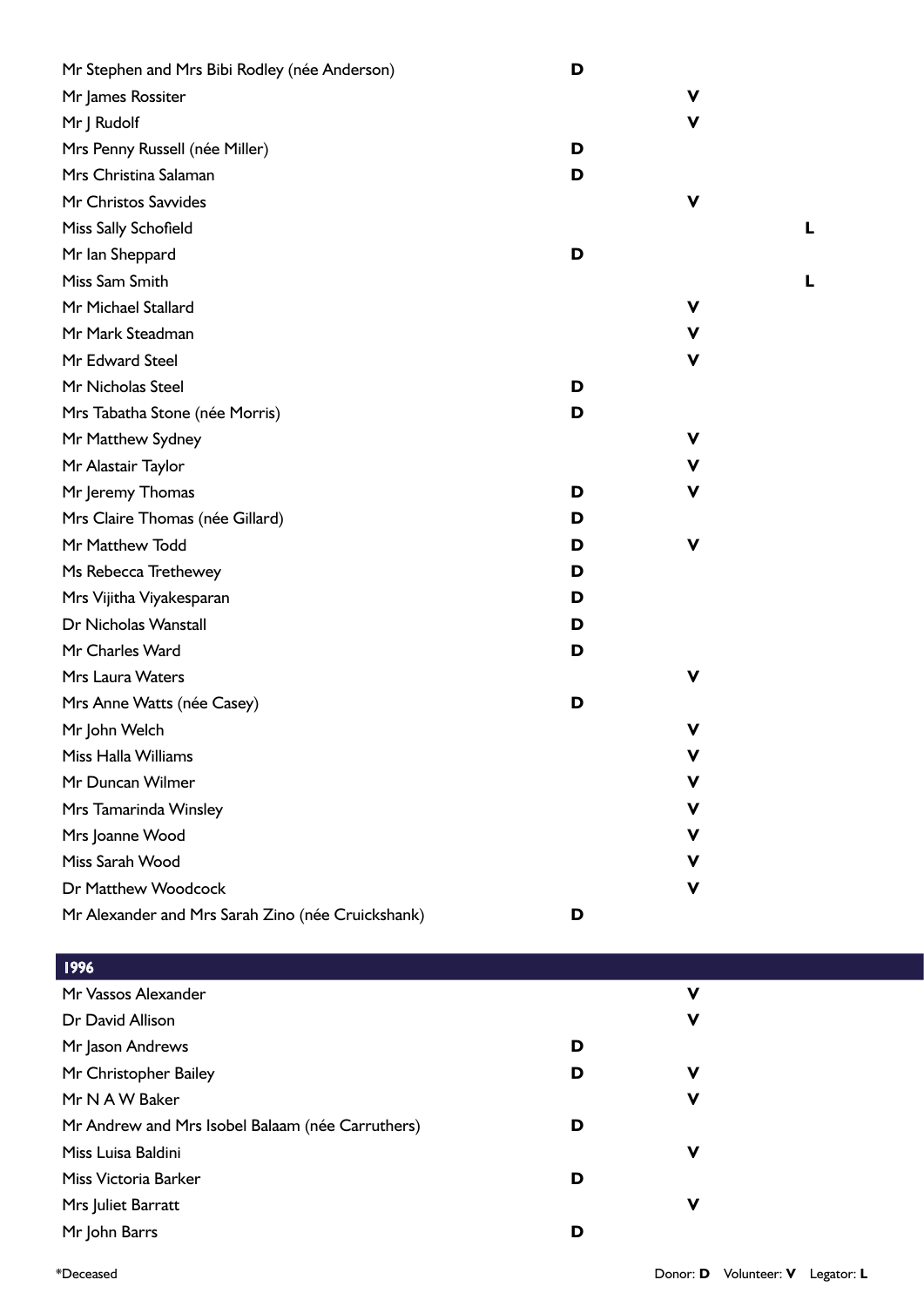| Miss Alison Berryman                             |   | V  |
|--------------------------------------------------|---|----|
| Captain Robert Blakemore                         | D |    |
| Dr Mauro Boero                                   | D | V  |
| Mr Nigel Bonson                                  | D | V  |
| Mrs Judith Bougas                                | D |    |
| Miss Sandra Brewin                               | D |    |
| Mr Paul Briggs                                   | D |    |
| Mr Stephen Bright                                |   | v. |
| Dr Sarah Brooke                                  |   | V  |
| Mrs Tara Budden                                  | D |    |
| Mr Barnabas and Mrs Christina Bury (née Russell) | D | V  |
| Mr Lucien Caldwell                               |   | ۷  |
| Mr Domenic Caprani                               |   | ۷  |
| Dr Jonathan Carr                                 |   | v  |
| Mr Merrick and Mrs Emily Chaffer (née Adcock)    | D |    |
| Dr Gordon Christian                              |   | V  |
| Miss Lisa-Kay Coleman                            | D |    |
| Dr Elliot Coups*                                 | D |    |
| Mr Adrian Coy                                    |   | v  |
| Mr Jonathan Davenport                            | D |    |
| Mr Peter Davies                                  |   | V  |
| Mr John Day                                      | D |    |
| Mr John Deadman                                  | D |    |
| Mr Mark Donald                                   |   | v  |
| Miss Suzanne Doore                               |   | v  |
| Mr Charles Dowson                                |   | v  |
| Mr Greg Edwards                                  | D | v  |
| Mr Peter Elcock                                  | D | ۷  |
| Mr James Elliott                                 | D |    |
| Mrs Sophie Ellis                                 |   | ۷  |
| Mr David Evans                                   |   | V  |
| Mrs Angela Evans (née Arding)                    | D |    |
| Mr Nigel Farnworth                               | D |    |
| Dr Ruth Flower-Smith                             | D |    |
| Mr Stephen Ford                                  |   | ۷  |
| Mr Michael Fox                                   | D |    |
| Dr Ian Frampton                                  | D |    |
| Mr Martyn Fraser                                 |   | v  |
| Mr Steven Frowen                                 |   | v  |
| Mr Parag Gandesha                                |   | V  |
| Ms Zoe Garner                                    |   | v  |
| Mr Joseph and Mrs Lorna Garthwaite (née Bailey)  | D | ۷  |
| Mr Alexander Garton                              | D |    |
| Mrs Sheila Gibson (née Ford)                     | D |    |
| Mr Andrew and Mrs Jane Gilbert (née Faulkner)    | D |    |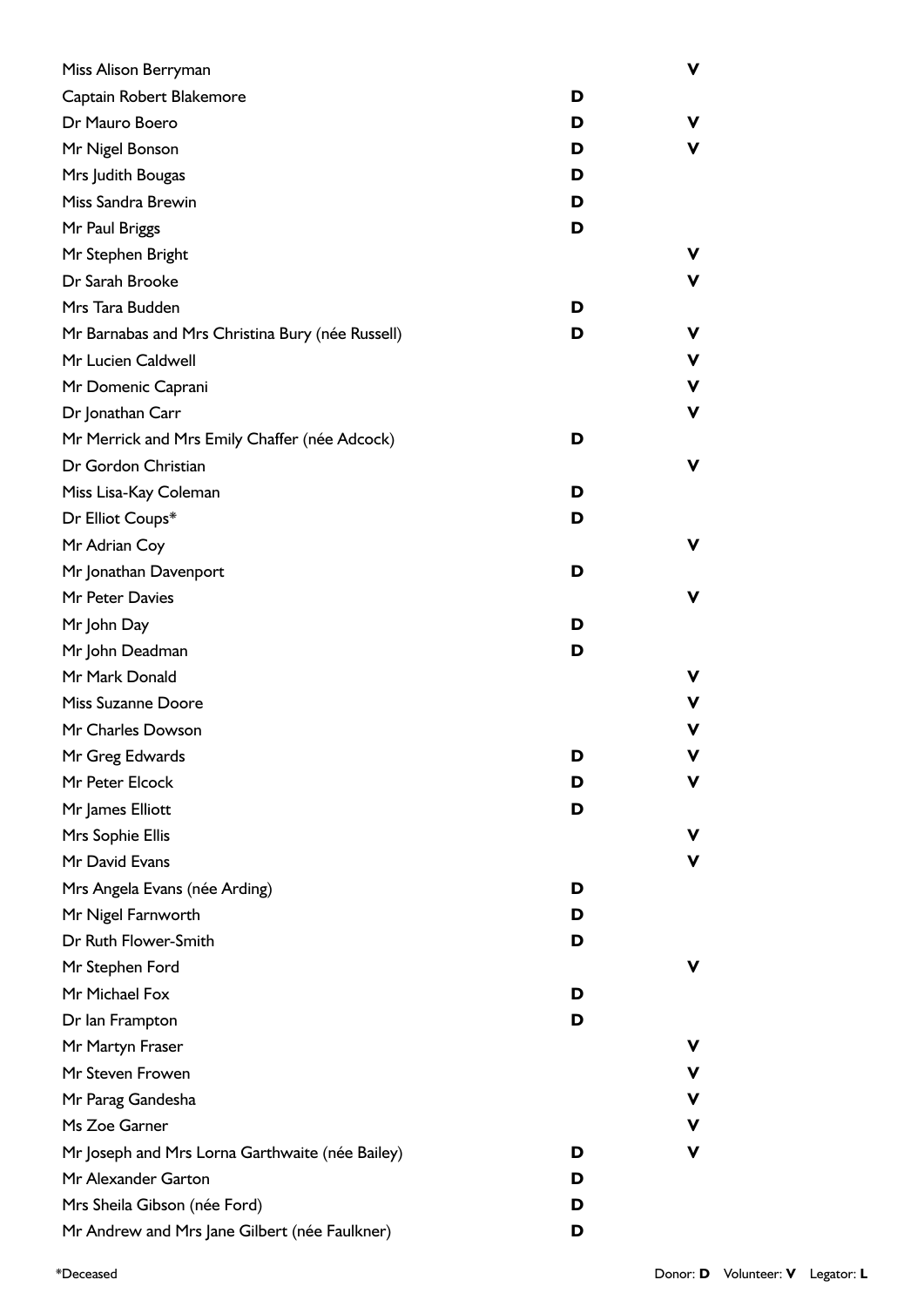| Mrs Melissa Godoy                              |   | $\mathbf v$ |   |
|------------------------------------------------|---|-------------|---|
| Miss Katharine Goldsmith                       | D |             |   |
| Dr Yuksel Gormez                               |   | V           |   |
| Miss Joanne Gretton                            |   | V           |   |
| Mr Benjamin and Mrs Nia Haines (née McLean)    | D |             |   |
| The Revd Doctor Paul Hamlet                    | D | V           | L |
| Mrs Jennifer Haydon (née Janssen)              | D |             |   |
| Mrs Melanie Heale                              |   | V           |   |
| Mr James Heale                                 | D |             |   |
| Mrs Luci Henderson (née Angus)                 | D | V           |   |
| Mr Darryll Henderson                           |   | V           |   |
| Mr Robert Henderson                            | D |             |   |
| Mr Ronald Hewish                               | D |             |   |
| Mrs Alison Holland (née Phelips)               | D |             |   |
| Miss Judy Hong                                 |   | v           |   |
| Miss Alison Howard                             |   | V           |   |
| <b>Miss Caroline Hughes</b>                    | D |             |   |
| Mr Charles and Mrs Claire Irven (née Chopping) | D |             |   |
| Mr Jan and Mrs Jane Jachnik                    | D |             |   |
| Miss Sally Jackson                             | D |             |   |
| Dr Keith Jackson                               | D |             |   |
| Mrs Natalie Jamieson                           |   | v           |   |
| Mr David Johnston                              | D |             |   |
| Mrs Ali Jones                                  | D | V           |   |
| Mrs Katie Kean (née Brice)                     | D |             |   |
| Mrs Helen Keevil                               |   | V           |   |
| Mr Satoru Kishi                                | D |             |   |
| Mr Ted Kravitz                                 |   | v           |   |
| Dr Louise Lawrence                             | D |             |   |
| Mr Barry and Mrs Karen Leach (née Fisher)      | D | V           |   |
| Mr Matthew Lear                                | D |             |   |
| Mr Alexander and Mrs Joanne Lee (née Merritt)  | D |             |   |
| Mrs Barbara Lewis (née Howarth)                | D |             |   |
| Mr Paul Lewis                                  | D |             |   |
| Mr Ian Lewis                                   | D |             |   |
| Mrs Claire Lovett                              |   | v           |   |
| Mr Rory MacNeice                               |   | V           |   |
| Miss Lena Marvao                               |   |             | L |
| Miss Theresa McCurrich                         | D |             |   |
| Mr Simon and Mrs Zoe Measures                  | D |             |   |
| Mrs Jennifer M Meller                          | D |             |   |
| Mr Peter Mitchell                              | D |             |   |
| Mrs Charlotte Whiting (née Moller)             | D | v           |   |
| Miss Judith Moore                              | D |             |   |
| Mr Craig Morgan                                |   | V           |   |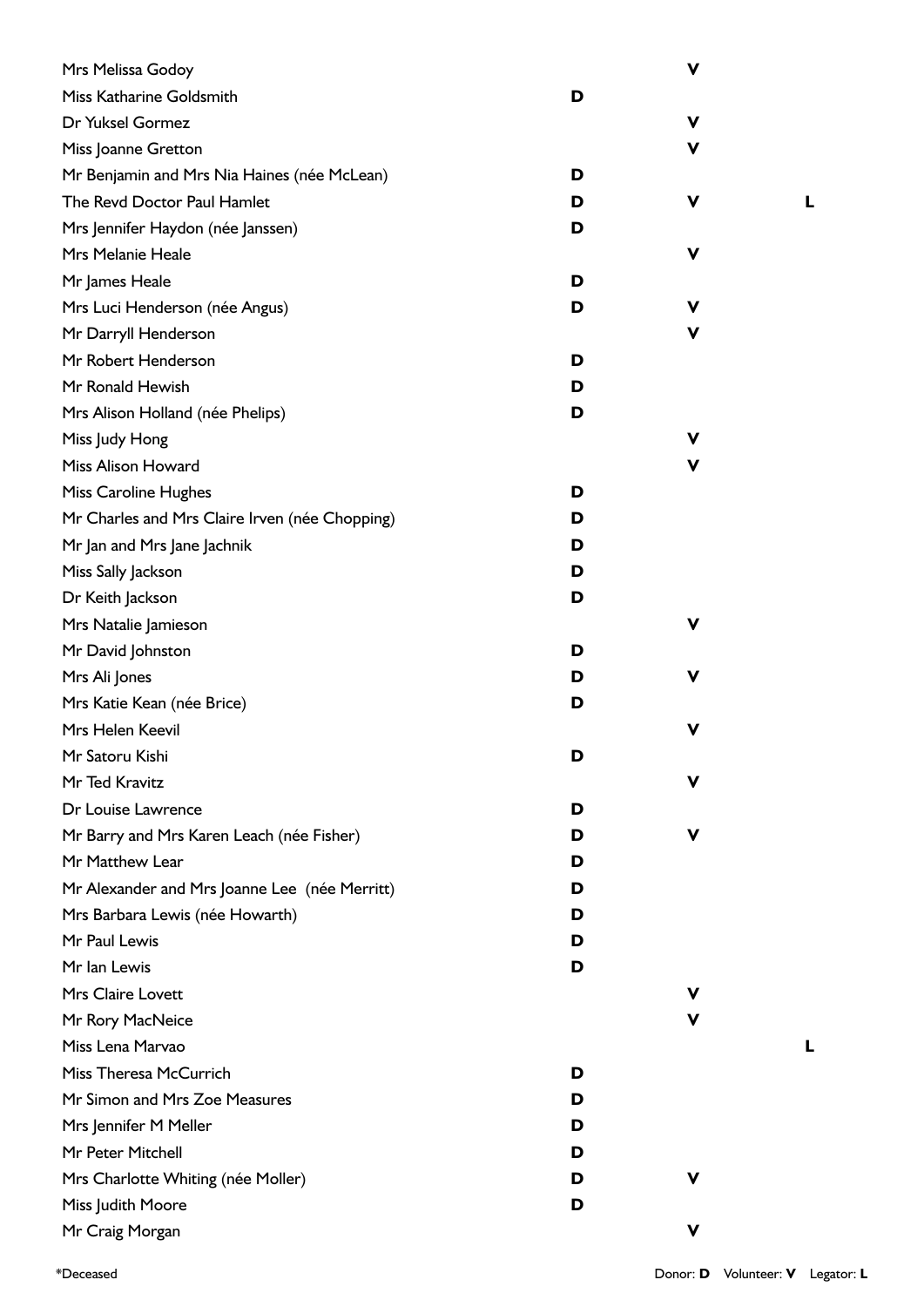| Mr Abel Mwebembezi                                |   | ۷ |
|---------------------------------------------------|---|---|
| Mr Mark Neath                                     |   | ۷ |
| Mr Robert and Mrs Cathryn Newnes-Smith            | D | ۷ |
| Dr Pieter Omtzigt                                 |   | v |
| Dr Wendy O'Shea-Meddour                           |   | V |
| Mr Andrew Pendered                                | D |   |
| Mr Jason Price                                    | D |   |
| Mrs Alexia Quin, OBE                              |   | ۷ |
| Miss Nuria Rafique-Iqbal                          | D |   |
| Dr Katherine Randall                              | D |   |
| Mr Simon Roberts                                  | D |   |
| Mr M J Rogers                                     | D |   |
| Dr Kevin Rogers                                   | D |   |
| Mr Simon Rouse                                    | D |   |
| Dr Rajarshi Roy                                   |   | v |
| Ms Suzanne Russell-Gilford                        | D |   |
| Mr Robert Sampson                                 | D |   |
| Mrs Rachel Say                                    | D |   |
| Mr Timothy and Mrs Caroline Shelton (née Elliman) | D |   |
| Mr Bradley Shore                                  | D |   |
| Mr David Sismey                                   |   | V |
| Mr Paul Sleep                                     | D |   |
| Dr Joanne Smith                                   | D |   |
| Mr James Southerland                              |   | V |
| Mr Daniel Stroeder                                | D |   |
| Mr David Strong                                   | D |   |
| Mr Marc Stucki                                    | D | ۷ |
| Mr Julian Summerhayes                             |   | V |
| Mr Stephen Surpless                               |   | ۷ |
| Mr Andrew and Mrs Joanna Syvret (née Dyke)        | D |   |
| Mr Chris Tang                                     |   | ۷ |
| Miss Maeve Taylor (1996)                          | D |   |
| Mr Nicholas Thompson                              | D |   |
| Miss Lynne Thorn                                  | D |   |
| Mr Paul and Mrs Clare Timms (née Courtice)        | D |   |
| Mrs Joanna Toogood                                | D |   |
| Mrs Mary Turner                                   |   | V |
| Mr Darren Turner                                  | D |   |
| Mr John Ursu                                      | D |   |
| Mr Galib Virani                                   | D | v |
| Mr Nigel Voden                                    |   | ۷ |
| Mr Alistair Wadey                                 | D |   |
| Mr Jonathan Walthoe                               |   | ۷ |
| Miss Zahra Ward-Murphy                            |   | ۷ |
| Mr Douglas Wass                                   |   | V |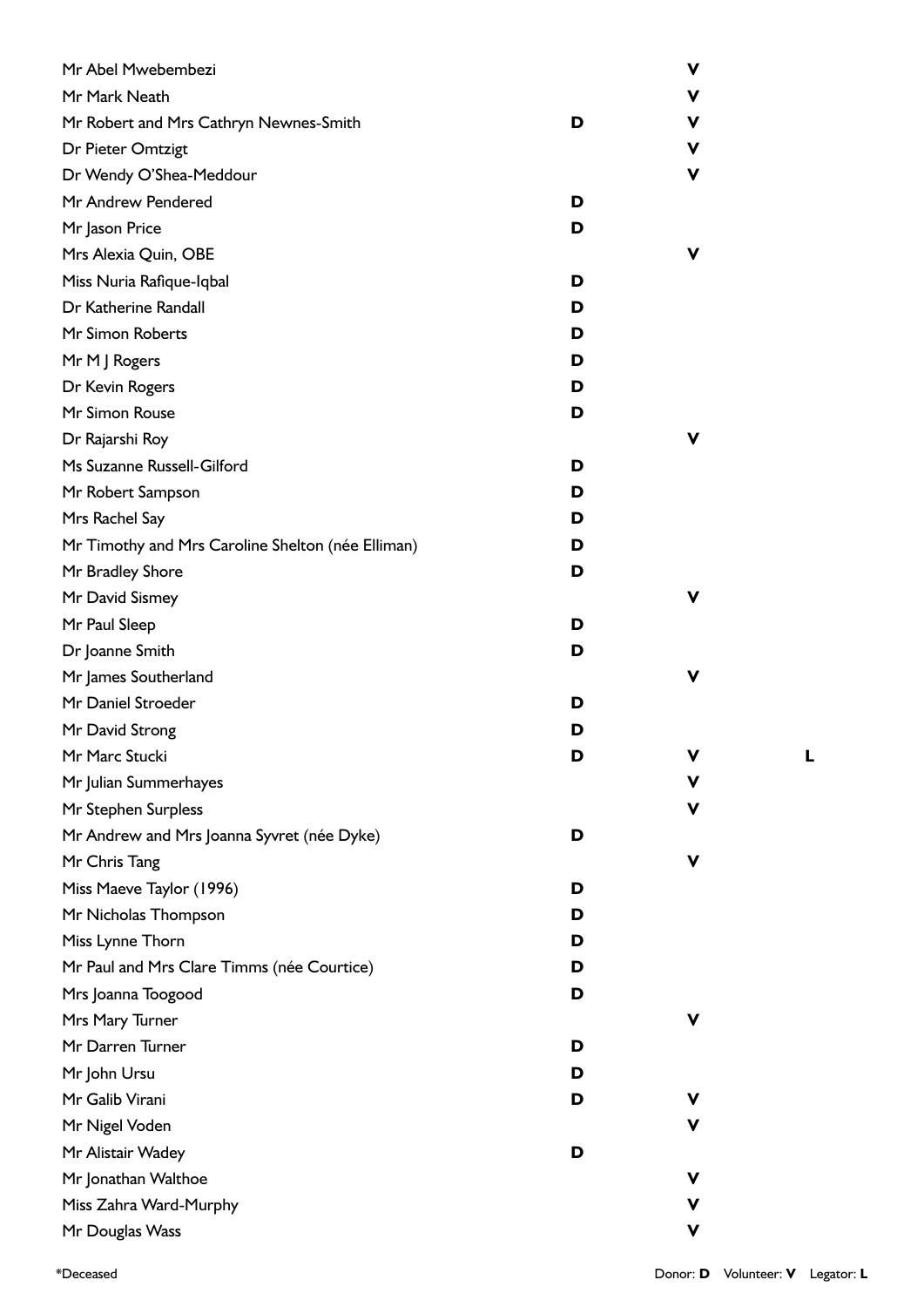| Mrs Margaret Waterman                             | D |             |
|---------------------------------------------------|---|-------------|
| Ms Helen Weston                                   | D |             |
| Mr J R E Wickham                                  |   | v           |
| Mr Peter Willett                                  | D |             |
| Mrs Johanna Williams                              | D |             |
| Mr Jonathan Willis                                | D | v           |
| Mr Mark Wong                                      |   | $\mathbf v$ |
| Mrs Maulfry Worthington                           | D |             |
| Mr Yasuhiro Yokota                                |   | V           |
| Mr Alexander and Mrs Sarah Zino (née Cruickshank) | D |             |
|                                                   |   |             |

| 1997                                           |   |   |
|------------------------------------------------|---|---|
| Mrs Annabel Allen                              | D |   |
| Mr Peter Ambrose                               |   | ۷ |
| Ms Rachel Andrews                              |   | ۷ |
| Mr Matthew Baker                               | D |   |
| Mr Sarbjit Bakhshi                             |   | ۷ |
| Mr Simon Balcon                                |   | ۷ |
| Mr Luciano Balloi                              | D |   |
| Mr James Barrett                               | D |   |
| Mr Simon and Mrs Fiona Beattie (née Woodcraft) | D | ۷ |
| Mrs Danielle Bennett (née Corbet)              | D |   |
| Mr Robert Blakemore                            | D |   |
| Miss Louise Boddy                              |   | ۷ |
| Ms Rosangela Borba                             | D |   |
| Mr Robert Bray                                 |   | v |
| Miss Sarah Broad                               | D |   |
| Mrs Sheila Brown                               | D |   |
| Mr Thomas Burmester                            |   | v |
| Mrs Caroline Butlin (née Beale)                | D |   |
| Mr Charles Butterfield                         | D |   |
| Ms Sonya Byrom                                 |   | v |
| Mr Alexander Campbell                          | D | v |
| Mr Johnathan Carter                            | D |   |
| Miss Sally Chamberlain                         | D |   |
| Mr William Chatsala                            |   |   |
| Mr Charles Corbett                             |   | v |
| Mr Matthew Cretney                             | D |   |
| Mr Alberto Cuesta                              |   | v |
| Mr Edward Curnow                               |   | ۷ |
| Mr Josef Czerpak                               |   | ۷ |
| Mr James Deacon                                | D |   |
| Mr Alastair Deighton                           |   | v |
| Mr Noel and Mrs Nicola Denton (née Dowse)      | D |   |
| Mrs Patricia Devonport                         |   | v |
|                                                |   |   |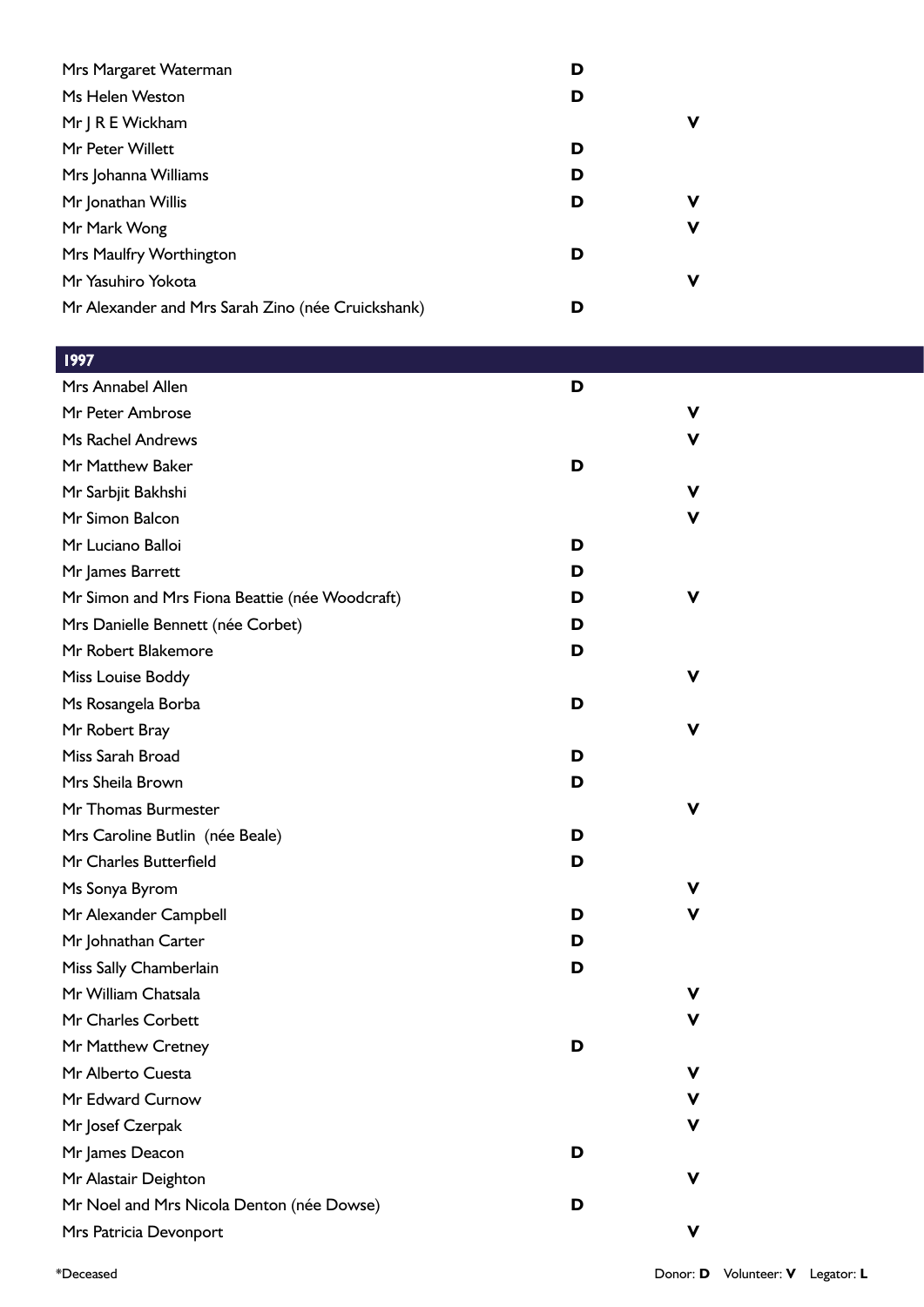| Mrs Sharon Dibsdall                             | D      |
|-------------------------------------------------|--------|
| Mrs Caroline Dickinson                          | D      |
| Mr Mark Duckers                                 | D      |
| Mr Tom Earl                                     | ۷      |
| Mrs Elizabeth Errington                         | D      |
| Mr Brian Fernandes                              | D      |
| Mr Dominique Fouda                              | v      |
| Mr James French                                 | D      |
| Mr Robert Fry                                   | D      |
| Mr James and Mrs Galina Gardiner (née Pearson)  | D      |
| Mr Joseph and Mrs Lorna Garthwaite (née Bailey) | ۷<br>D |
| <b>Revd A Geering</b>                           | D      |
| Dr Michael Gifford                              | D      |
| Ms Nicola Glassbrook                            | D      |
| Mr Daniel and Mrs Suzanne Gobbitt (née Harvey)  | D      |
| Mrs Shelley Gosden (née Denman)                 | D      |
| Mr Michael Graham                               | D      |
| Mrs Heather Grange                              | v      |
| Mr Matthew Grange                               | V      |
| Mrs Julia Green                                 | V      |
| Mr D W Griffith                                 | D      |
| Miss Maria Harding                              | v      |
| Mr Julian Haste                                 | V      |
| Dr Melinda Haunton                              | ۷<br>D |
| Dr Louise Hickman                               | D      |
| Miss Natalie Hill                               | v      |
| Mr Robert Hoodless                              | V      |
| <b>Miss Katie Hopkins</b>                       | ۷      |
| Mr Joseph Hornsby                               | D      |
| Mr Jonathan and Mrs Jenny Howard (née Shaw)     | D      |
| Dr Jimmy Huang                                  | D      |
| Ms Jennifer Hughes                              | ۷      |
| Dr Russayani Ismail                             | D      |
| Mr Thomas Jackson                               | V<br>D |
| Mrs Zoe Jasko                                   | D      |
| Mr Asif Jeevanjee                               | V      |
| Miss Marlene Joy                                | D      |
| Mr Steve Kealy                                  | ۷      |
| Ms Shazia Khan                                  | D      |
| Mr Zalmai Khan                                  | ۷      |
| Mr Steven King                                  | D      |
| Mr Mark King                                    | D      |
| Mr David Kings                                  | D      |
| Mr A Kolpin                                     | D      |
| Ms Sheryl Kope (née Kopel-Bell)                 | D      |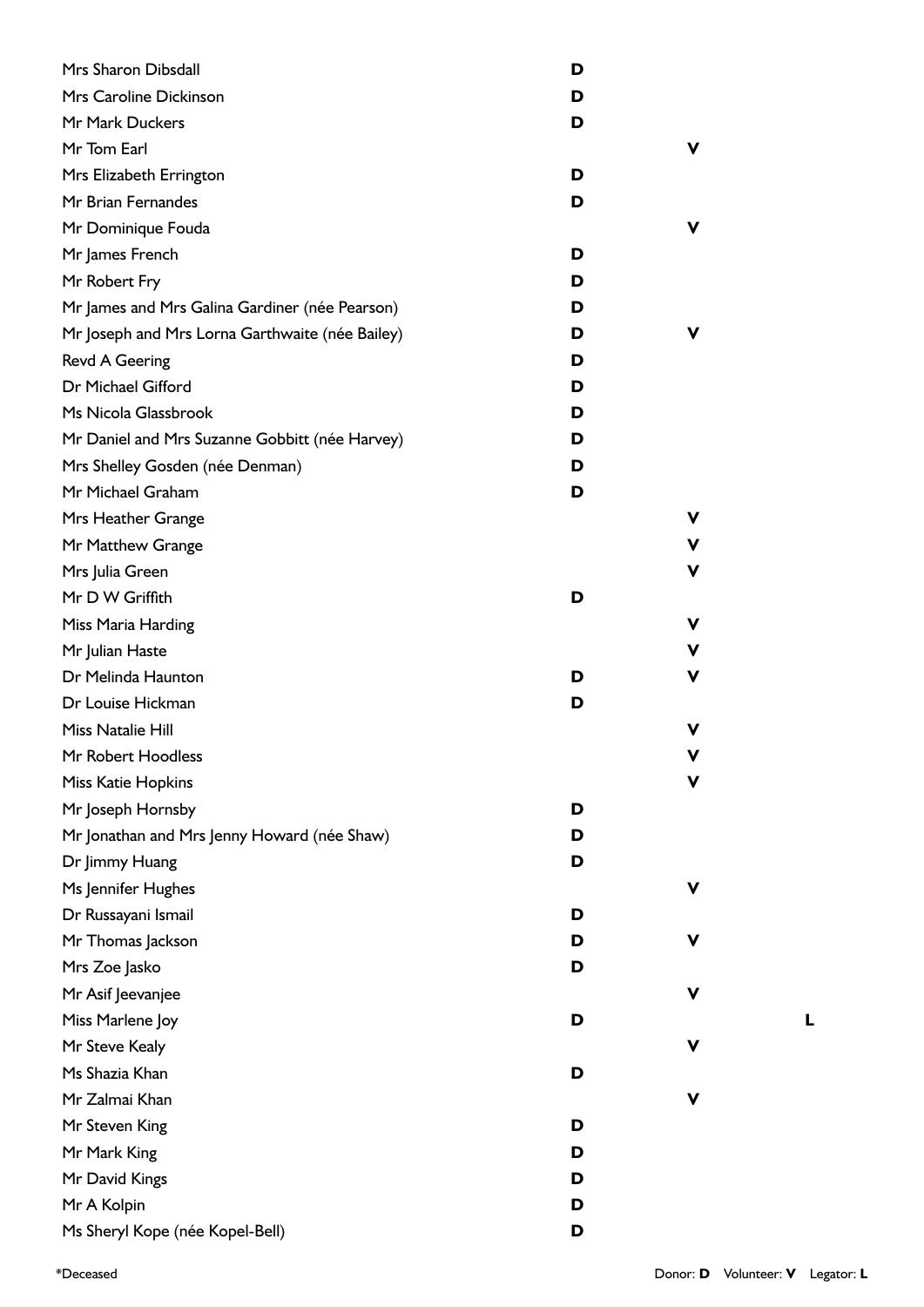| Mr Alex Latham                                   |   | V  |
|--------------------------------------------------|---|----|
| Ms Joanne Leeming                                | D |    |
| Mr James and Mrs Eleanor Lloyd (née Edwards)     | D |    |
| Mr Andrew Lyon                                   | D |    |
| Mrs Lesley MacKay (née Pay)                      | D |    |
| Ms Claire-Louise Manning                         |   | v  |
| Miss Laura Manser                                | D |    |
| Miss Sarah Mason                                 | D | V  |
| Mr Henry Massey                                  | D |    |
| Mr James Masters                                 | D | v  |
| Mrs Sophie Mather                                |   | v  |
| Mr Tom Mathias                                   | D |    |
| Mr Jonathan Matthews                             |   | ۷  |
| Mr Ross McDonald                                 | D |    |
| Mr Richard Meddelton                             |   | v  |
| Mr Tamer Meric                                   | D |    |
| Mrs Melanie Middleton (née Pearce)               | D |    |
| Mrs Alexandra Miller (née Gardner)               | D |    |
| Mr Nicholas Miller                               | D |    |
| Mrs Rachael Milton (née Litherland)              | D |    |
| Miss Rebecca Mitchell                            | D |    |
| Mr Kiran Morzaria                                |   | v  |
| Mrs Samantha Mullins                             |   | v  |
| Mr Philip and Mrs Katie Munn (née Turner)        |   | v  |
| Miss Julia Murphy                                |   | v  |
| Ms Anouska Naran                                 |   | v  |
| Mr Robert and Mrs Cathryn Newnes-Smith           | D | v  |
| <b>Miss Claire Norris</b>                        | D |    |
| Miss Alison Ogden                                | D |    |
| Mr Charles Ostroumoff                            | D |    |
| Miss Helen Lang                                  | D |    |
| Dr Pamela Pauwels                                |   | v  |
| Mr Anthony Penny                                 |   | V  |
| Mrs Kate Phillips                                | D |    |
| Mr Colin Pickard                                 | D | v. |
| Mr Andrew Poland                                 | D |    |
| Miss Joanne Priest                               | D |    |
| Mr Nicholas Racster                              |   | v  |
| Mr Christopher Radley-Gardner                    | D | ۷  |
| Mr G R Rayner                                    | D | v  |
| Mr Christopher and Mrs Victoria Rees (née Jones) | D |    |
| Mrs Alison Richards                              | D |    |
| Mrs Anna Robinson (née Laycock)                  | D |    |
| <b>Miss Clare Ross</b>                           |   | v  |
| Mrs Caroline Scrase                              | D |    |
|                                                  |   |    |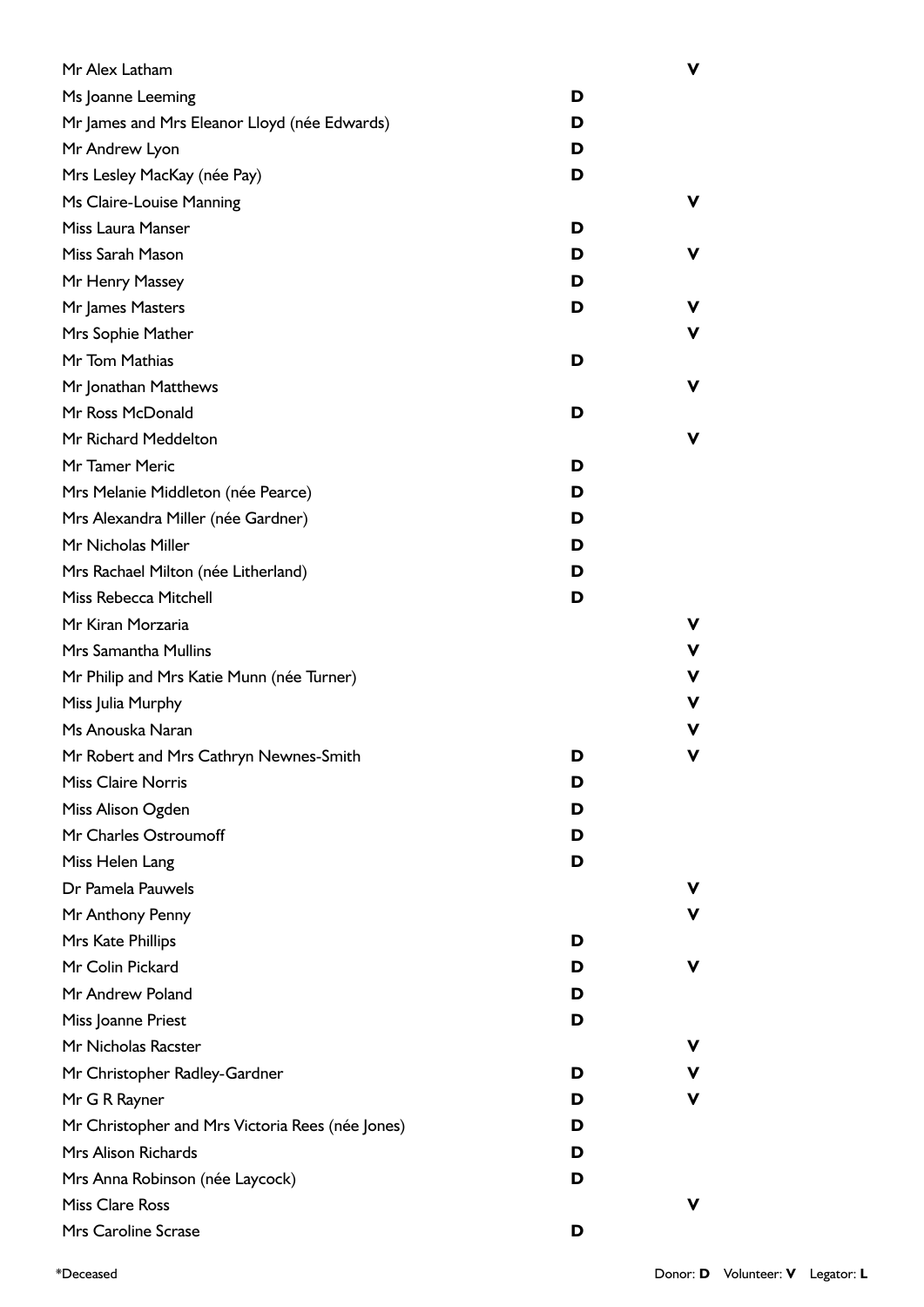| Dr Elizabeth Sercombe                         |   | v |
|-----------------------------------------------|---|---|
| Miss Suzanne Seyghal Buckingham               |   | v |
| Mrs Louisa Simon                              | D |   |
| Ms Lucy Sizer                                 | D |   |
| Miss Ann Skinner                              | D |   |
| Mr Timothy Thackaberry                        | D |   |
| Mrs Kate Thomas (née Phillips)                | D |   |
| Miss Lindsy Thompson                          |   | v |
| Mr Robert Tong                                | D |   |
| Dr Mary Tout (née Weller)                     | D |   |
| Dr Mary Tout (née Weller)                     | D |   |
| Mr Alexander Trott                            |   | v |
| Miss Jacqueline Turner                        |   | v |
| Miss Iris Van Den Berg                        |   | v |
| Mr Sean Hawken and Ms Anna Verhamme           | D |   |
| Mr Timothy and Mrs Sarah Walker (née McGarry) | D | v |
| Mr Timothy and Mrs Sarah Walker (née McGarry) | D | v |
| Mr Robert Walker                              |   | v |
| Miss Emma Wilby                               |   | V |
| Mr Stuart Winter                              | D |   |
| Dr Karen Wolven-Craig                         | D |   |
| Mrs Zoe Woodward                              | D |   |
| Mr Philip Worley                              | D |   |
| Mrs Kathleen Yates (née Thurgood)             | D | v |

| <u> </u> 199 <u>8</u>                          |   |             |  |
|------------------------------------------------|---|-------------|--|
| Mrs Belgin Aksu Çanga                          |   | $\mathbf v$ |  |
| Mr Richard Allen                               | D |             |  |
| Mr Muhammad Akhtar Anam                        | D |             |  |
| Ms Lydia Aranzueque                            |   | V           |  |
| Miss Jennifer Ashford                          | D | v           |  |
| Mrs Carole Ayres (née Dunn)                    | D |             |  |
| Dr Wolfgang Baier                              |   | $\mathbf v$ |  |
| Mr Timothy and Mrs Gillian Bailey (née Harris) | D |             |  |
| Mrs Jennifer Bailey                            | D |             |  |
| Mr Michael Baker                               |   | V           |  |
| Mr Guy Ballantine                              |   | ۷           |  |
| Mrs Claire Barnett (née Ashton)                | D |             |  |
| Dr Stewart Barr                                |   | ۷           |  |
| Mr Matthew Barrow                              |   | V           |  |
| Mr Carl Bates                                  | D |             |  |
| Mr Nick and Mrs Beth Beasant (née Reichwald)   | D | ۷           |  |
| <b>Mrs Martina Bender</b>                      |   | v           |  |
| Mr Steven Biggs                                |   | ۷           |  |
| Mrs Sarah Bijaz                                |   | V           |  |
|                                                |   |             |  |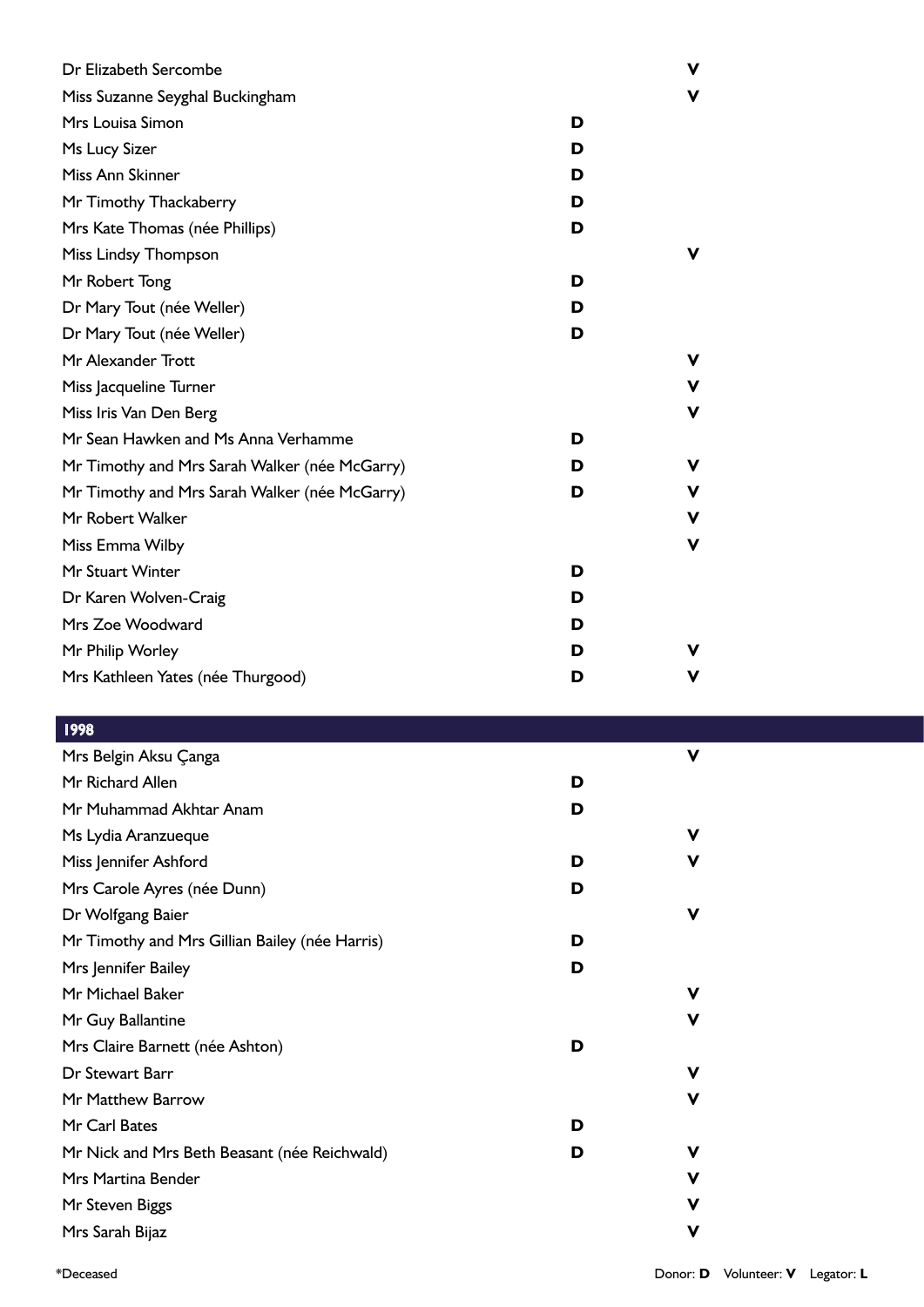| Mr Seth Bolderow                               |   | ۷ |
|------------------------------------------------|---|---|
| Mr Ghee Bowman                                 |   | v |
| Mrs Eleanor Bunston                            | D |   |
| Mr Geoffrey Burgess                            |   | ۷ |
| Mrs Celia Buss (née Carey)                     | D |   |
| Mr Simon Butlin                                | D |   |
| Mr Simon Byng                                  |   | v |
| Mrs Frances Campbell                           | D |   |
| <b>Professor Neil Carr</b>                     |   | v |
| Mr Adam Cayley                                 |   | ۷ |
| Mrs Rachel Chamberlain (née Lowe)              | D |   |
| Mrs Catherine Collins (née Stanistreet)        | D |   |
| Mr Christopher Collins                         | D | v |
| Miss Rachel Corcoran                           |   | ۷ |
| Mrs N E Crosby                                 |   | ۷ |
| Mr Sam Curtis                                  | D |   |
| Mrs Valerie Dale                               | D |   |
| Mrs Lisa Davison                               | D |   |
| Mr Quinton Denington                           | D |   |
| Mr Noel and Mrs Nicola Denton (née Dowse)      | D |   |
| Mr Jacob and Mrs Sarah Dusek                   | D | v |
| Mrs Georgina Ellerton                          |   | v |
| Mrs Susan Eraker                               | D |   |
| <b>Miss Katie Fitzsimmons</b>                  |   | v |
| Mr Benjamin Fleckney                           | D |   |
| Mrs Teresa Fleetwood                           |   | v |
| Mr Daniel Fletcher                             |   | v |
| Mrs Sarah Forsyth                              | D |   |
| Mr Jonathan Foster                             | D |   |
| Dr Nicholas Frampton                           |   | v |
| Dr James Fullerton                             |   | v |
| Mr Daniel and Mrs Suzanne Gobbitt (née Harvey) | D |   |
| Mr Timothy Gough                               |   | v |
| Mr Daniel Graham                               | D |   |
| Mr Graham Green                                | D |   |
| Mr Javier Guinea Torrontegui                   |   | v |
| Mr Andrew Haggett                              | D |   |
| Mr James Halcro-Johnston, PhD MSP              |   | v |
| Miss Rachel Hammond                            | D |   |
| Mr Alan Harbottle                              | D |   |
| Miss Eleanor Hatfield                          |   | v |
| Mr Matthew Hilling                             | D |   |
| Mr Steve Hoare                                 | D |   |
| Dr Ian Hocking                                 | D |   |
| Mr Matthew Hocking                             |   | v |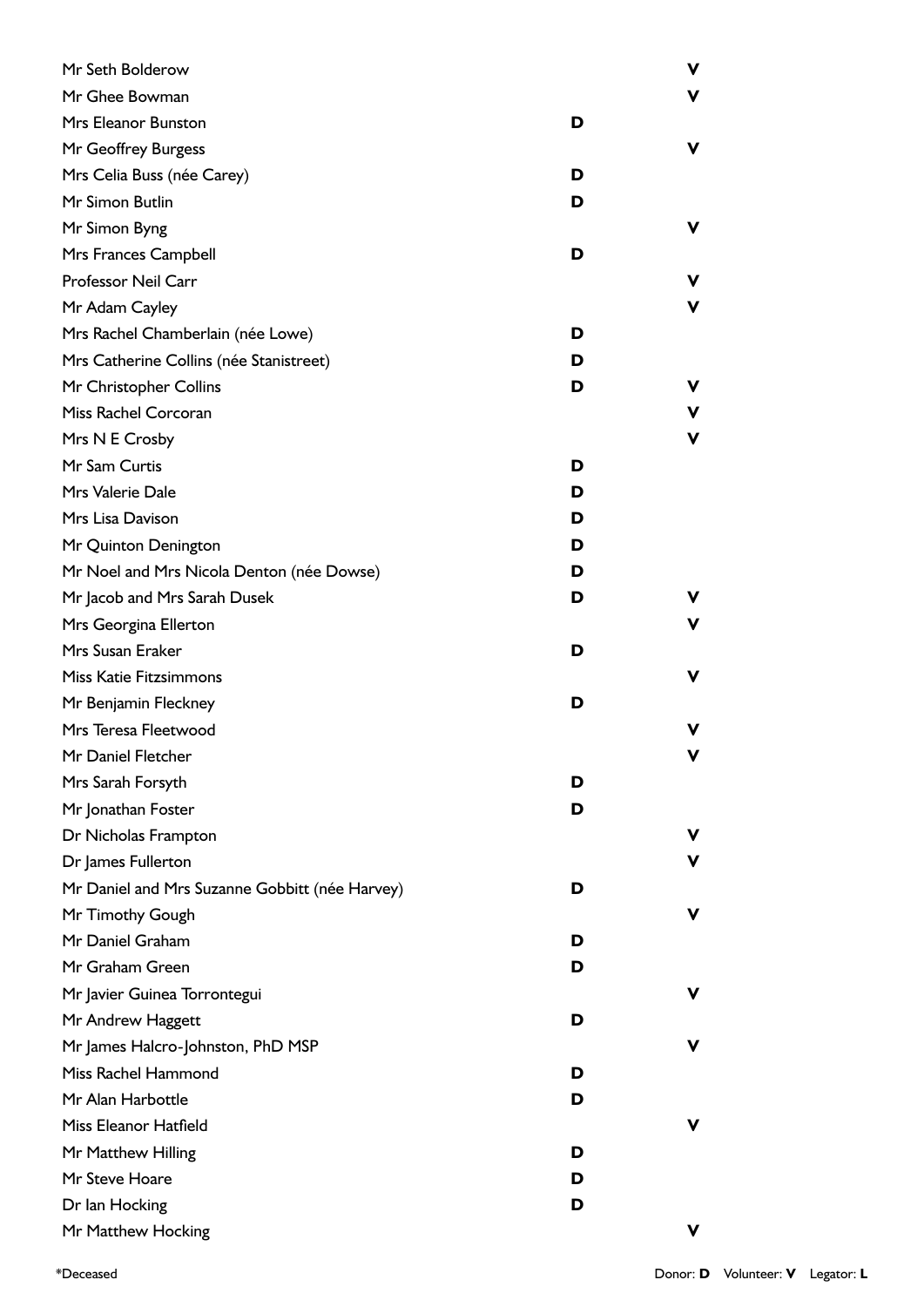| Mr Matthew Holcroft           | D |   |
|-------------------------------|---|---|
| Dr Robert Holland             |   | ۷ |
| Mr Simon Hollington           |   | V |
| Mr Andrew Hood                |   | ۷ |
| Mr Colin Humphreys            |   | V |
| Ms Rebecca John               |   | V |
| Mr Henry Jones                |   | V |
| Mr Jeremy Jones               |   | ۷ |
| Miss Lynne Jorritsma-Carter   |   | V |
| Professor Hirokatsu Kato      | D |   |
| Mr Peter Keatley              | D |   |
| Ms Carol Keay (née Parkes)    | D |   |
| Mrs Rachel King               | D |   |
| Mr Jörg Klasen                |   | ۷ |
| Dr Clive Lafferty             |   | V |
| Mr Benjamin Lane              | D |   |
| Mr James Leaver               | D | ۷ |
| Mr James Lee                  | D |   |
| Mr James Llewelyn             | D |   |
| Mr Andrew Lugger              |   | ۷ |
| Ms Emma Manfred               | D |   |
| Mr James March                | D |   |
| Mr James Martin               | D | ۷ |
| Mrs Elizabeth Matthews        | D |   |
| Miss Susannah McClintock      | D |   |
| Miss Margaret McDonnell       |   | v |
| Mr Indra-Jeet Mistry          |   | v |
| Mrs Sharon Morgan             | D |   |
| Mrs Emily Morris              | D |   |
| Mrs Naomi Naylor (née Engler) | D |   |
| Mr Rehman Noormohamed         |   | v |
| Ms Miki Ota                   |   | v |
| Mrs Jeannette Oxford          | D |   |
| Mrs Jennifer Parker           | D |   |
| Mr Christopher Pawson         | D |   |
| Miss Emma Paxton              | D |   |
| Mr Douglas Phelps             | D |   |
| Miss Rosalyn Plumptre         | D |   |
| Mrs Frances Ponnampalam       |   | v |
| Mrs Kate Price                | D |   |
| Mr Robert Price               | D |   |
| Mr Jason Prouten              | D |   |
| Ms Fiamma Pucci               |   | v |
| Miss Elizabeth Pusey          | D |   |
| Mr Tamas Ray                  |   | v |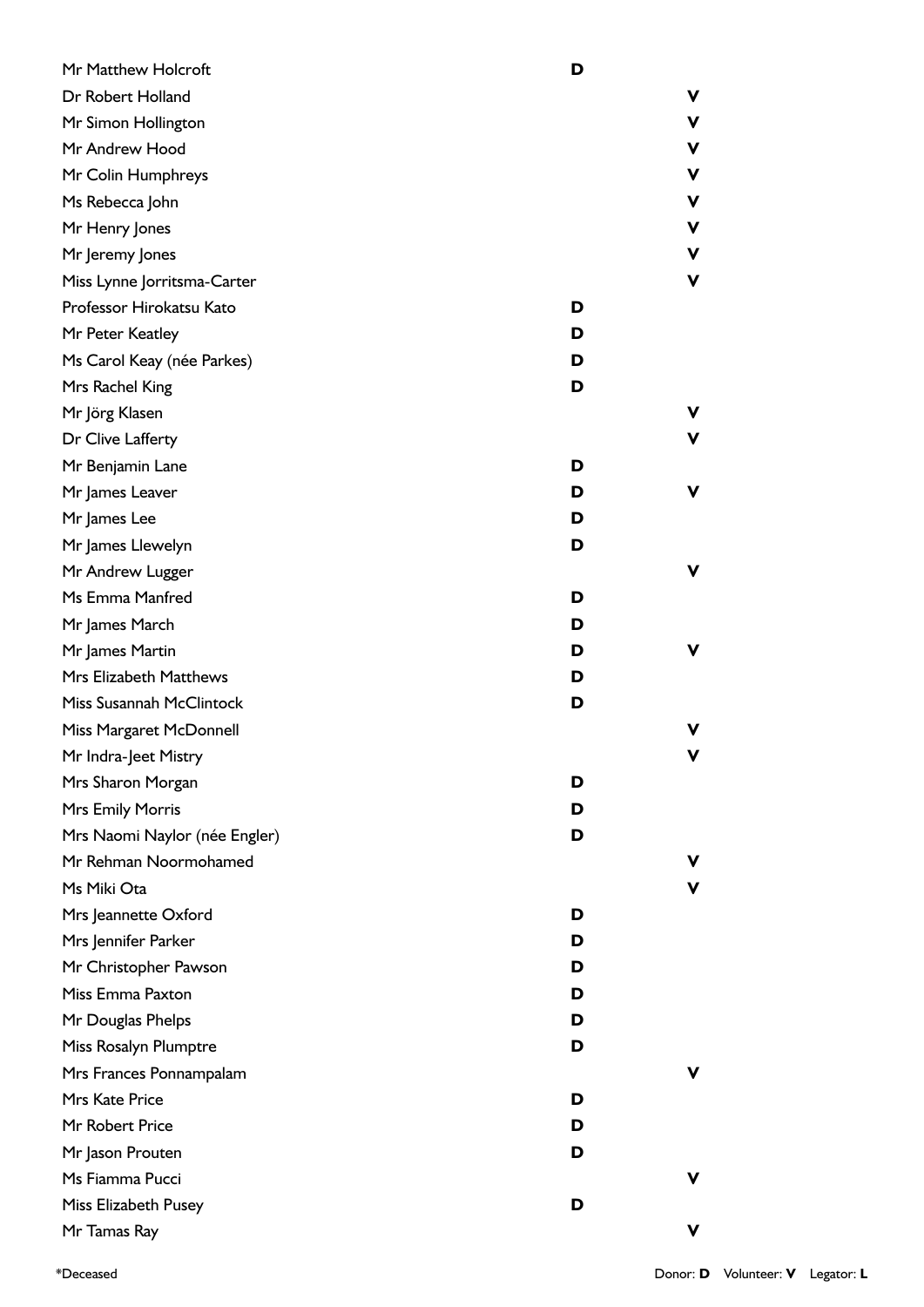| Mr Christopher and Mrs Victoria Rees (née Jones) | D |   |
|--------------------------------------------------|---|---|
| <b>Miss Tamsin Reeve</b>                         | D |   |
| Mr Andrew Robinson                               | D | v |
| Ms Katherine Rolfe                               |   | v |
| Mr James and Mrs Eleanor Rooth (née Southall)    | D |   |
| Mrs Jane Ruell                                   | D |   |
| Mr Andrew Russell                                | D | v |
| Mr Usman Sadozai                                 | D |   |
| Mrs Bethan Salter                                |   | v |
| Dr Julie Sampson                                 | D |   |
| Miss Renate Samson                               |   | V |
| Mr Michael Seymour                               |   | v |
| Mr Trevor Sharp                                  | D |   |
| Mr James Stevens                                 | D |   |
| Mrs Posy Stockman*                               | D |   |
| Mrs Nicola Stopps                                |   | v |
| Dr Sharon Strawbridge                            |   | ۷ |
| Ms Louise Sumner                                 |   | ۷ |
| Dr Tracey Sweet                                  |   | ۷ |
| Mrs Nancy Tanner                                 |   | ۷ |
| Dr Joanna Thurston                               |   | ۷ |
| Mr Paul and Mrs Clare Timms (née Courtice)       | D |   |
| Mr Charles Tindal-Robertson                      | D |   |
| Mr Mark Toone                                    |   |   |
| <b>Miss Claire Turner</b>                        |   | v |
| Mr Andrew Vincent                                | D |   |
| Mrs Elizabeth Vizard                             |   | v |
| Ms Anne Wagner-Mitchell                          |   | v |
| Mr Robert and Mrs Sarah Walters (née Carne)      | D |   |
| <b>Miss Louise Whitaker</b>                      |   | v |
| Mr Stuart Widdowson                              |   | v |
| Mr Marc Wilcox                                   |   | v |
| Mr Timothy Willcocks                             | D |   |
| Mrs Alison Williams                              | D |   |
| Ms Linda Winn                                    |   | v |
| Mrs Karen Woolland                               |   | v |
| Revd John Wright                                 | D |   |
| Mrs Victoria Yates (née Rowsell)                 | D |   |
| Mr Simon Youe                                    | D |   |
|                                                  |   |   |

| 1999                         |   |  |
|------------------------------|---|--|
| Mr John Abernethy            | D |  |
| Mrs Emma Aboubaker           | D |  |
| Ms Peta Absalom (née Kenyon) | D |  |
| Miss Beth Alcock             | D |  |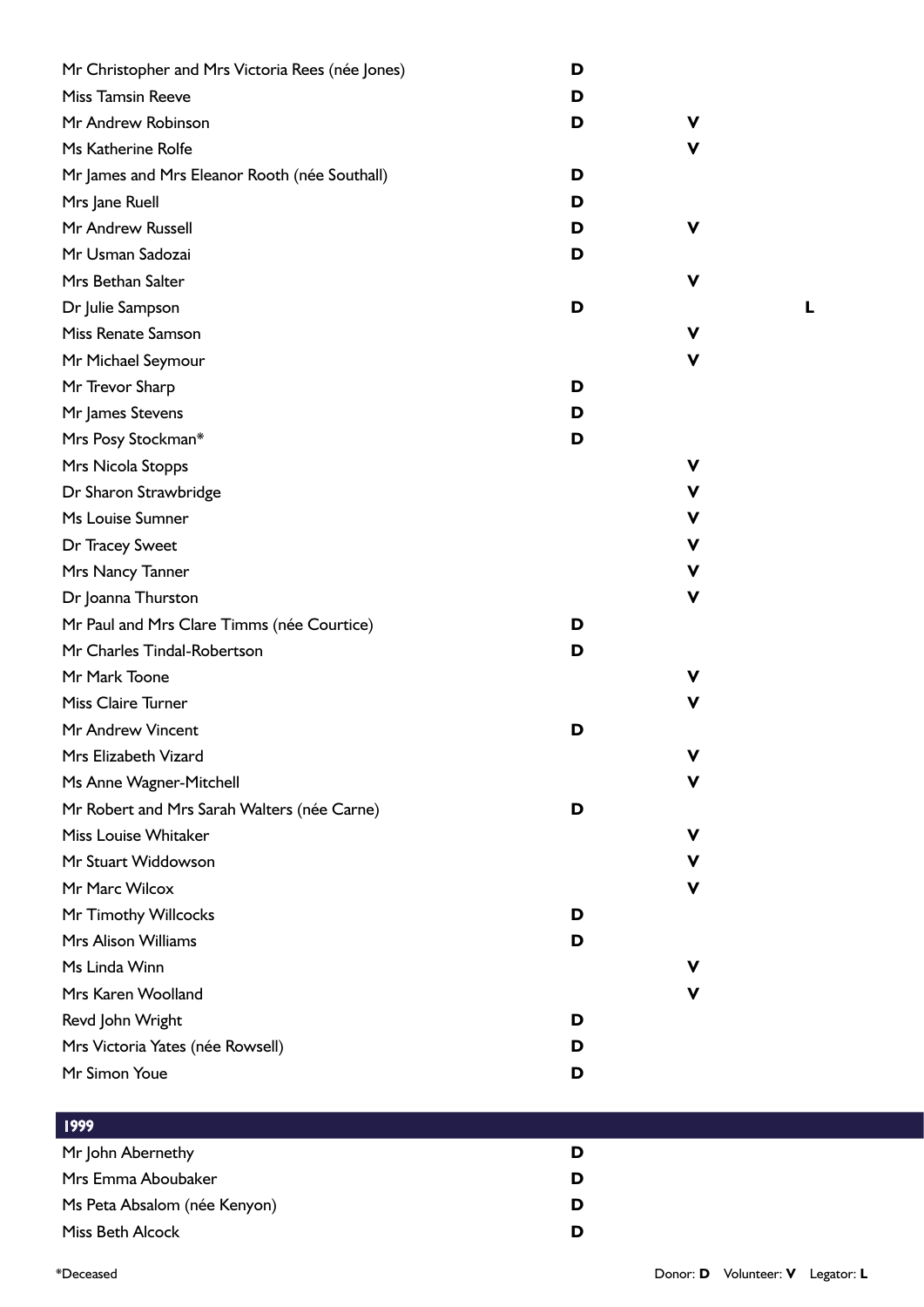| Mr Martyn Anthony                                      |   | v           |
|--------------------------------------------------------|---|-------------|
| Mrs Victoria Aston                                     |   | ۷           |
| Miss Julie Azharian                                    |   | V           |
| Mr Timothy and Mrs Gillian Bailey (née Harris)         | D |             |
| Mrs Catherine Barlow                                   | D |             |
| Mrs Tessa Bartlett                                     |   | v           |
| Mrs Nicola Beard                                       | D |             |
| Mrs Helen Bowen                                        | D |             |
| Miss Charlotte Bray                                    | D |             |
| <b>Miss Catherine Brewer</b>                           | D |             |
| Mr Simon Brooker                                       |   | v           |
| Mr Stephen Bushell                                     | D |             |
| Mr Robert Campo                                        |   | v           |
| Mrs Aruna Chong_Quiroga                                | D |             |
| <b>Miss Nicola Clarke</b>                              |   | v           |
| Miss Petrina Clarke                                    | D |             |
| Mr Eugene Clemence                                     |   | v           |
| Mr Michael Cockram                                     | D |             |
| Mr Stuart Cocksedge                                    | D |             |
| Mrs Katie Collington                                   |   | v           |
| Mr Howard Cooper                                       | D |             |
| Mr Benjamin Covey                                      |   | v           |
| Mrs Gina Cox                                           | D |             |
| Miss Karen Crane                                       | D |             |
| Mr Paul Crum-Ewing                                     | D |             |
| Mr Ben Cull                                            |   |             |
| Mr Benjamin Davies                                     | D |             |
| Captain John Davis and Mrs Kamila Davis (née Rahimova) | D |             |
| Mr Nicholas Edwards                                    |   | v           |
| Mr Matthew Emery                                       |   | v           |
| <b>Miss Elizabeth Ewins</b>                            | D |             |
| Dr Ninette Fahmy                                       |   | v           |
| Miss Saskia Fane-Hervey                                |   | $\mathbf v$ |
| Mr Toby Farrell                                        |   | v           |
| Mr Luke Foord-Kelcey                                   | D |             |
| Ms Gabriella Frank                                     |   | v           |
| Miss Sasha Fugazzola                                   | D |             |
| Mr Gardner                                             |   | v           |
| Dr Philippa Gates                                      |   | V           |
| Mr. Raymond Goh                                        |   | $\mathbf v$ |
| Mrs Rachel Gradinger                                   |   | ۷           |
| Mr Matthew Grainger                                    |   | v           |
| Dr Brutus Green                                        | D |             |
| Miss Emma Gullo                                        |   | v           |
| Mr Nicholas Harper                                     | D |             |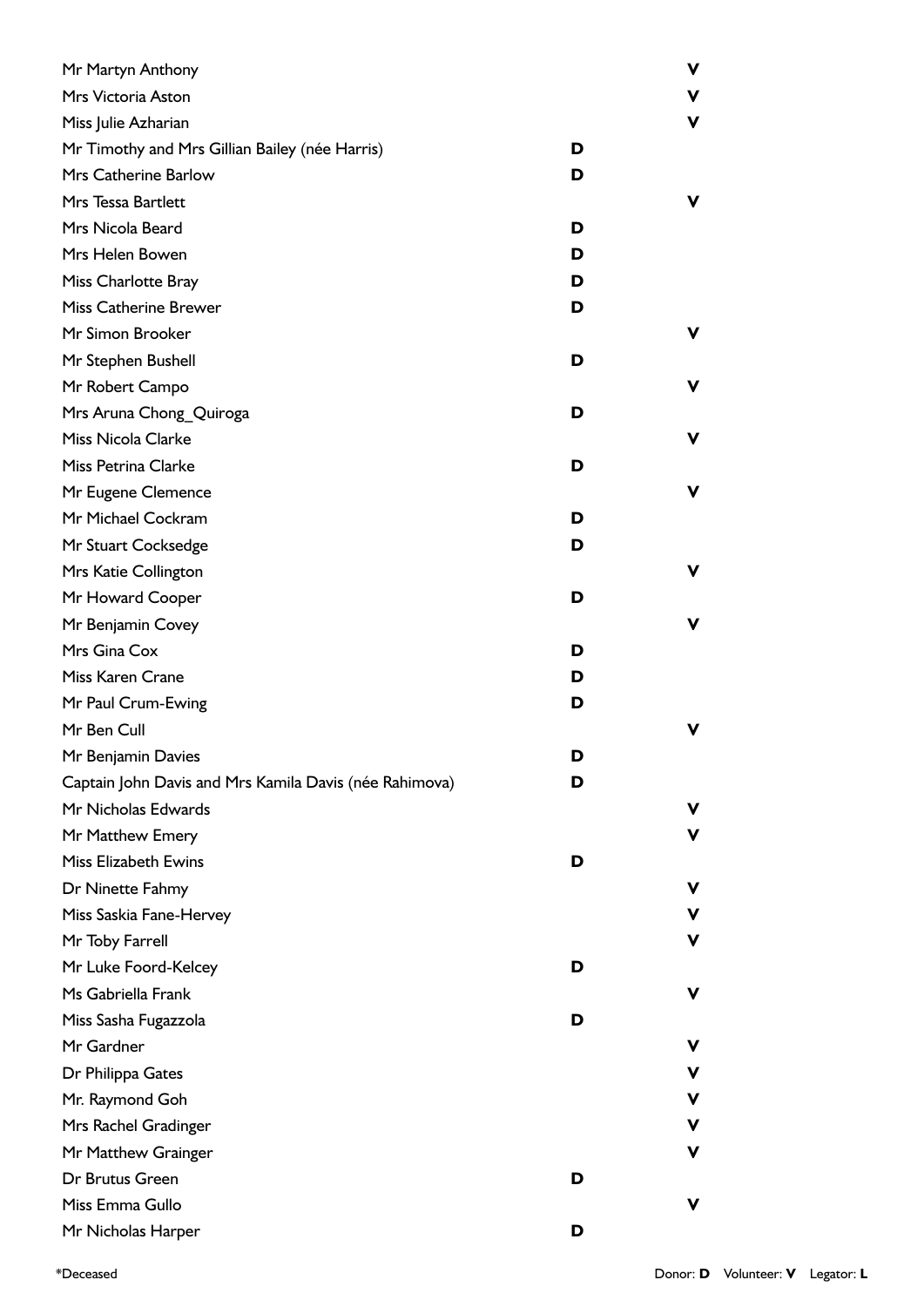| Mrs Tanya Harris                             |   | v |
|----------------------------------------------|---|---|
| Mr Roger Harrisson                           | D |   |
| Mr Sean Hawken and Ms Anna Verhamme          | D |   |
| Dr Deborah Hay                               | D |   |
| Mr Peter Hill                                |   | v |
| Mrs Rosemary Hilling (née Green)             | D |   |
| Mr James Hinchcliffe                         | D |   |
| Mr D Honey and Ms H Honey                    | D |   |
| Mr J Rubert Iles                             |   | v |
| Mr Paul Jackson                              | D | V |
| Mrs Martha Jasko-Lawrence                    |   | ۷ |
| Mr Christopher Johnson                       | D |   |
| Ms Patricia Johnson (née Brooks)             | D |   |
| Miss Tanya Jones                             | D |   |
| Mr S Jones and Ms S Jones                    | D |   |
| Mrs Laura Jones                              | D |   |
| Miss Nicola Jude                             | D |   |
| Mrs Emma Keshishian (née Weeks)              | D |   |
| Dr Ulrich Kramer                             |   | v |
| Miss Georgina Kyriacou                       | D |   |
| Miss Karen Lambert                           | D |   |
| Mr Timothy Lees                              | D |   |
| Mrs Marianne Lewis (née Walters)             | D |   |
| Mr Chee Loh                                  |   | v |
| Mr Michael Long                              | D |   |
| Mrs Lindsay Luke                             | D |   |
| Mr Liam Lyons                                |   | v |
| Mr Ian MacDonald                             |   | v |
| Mr Timothy Maclver                           |   | v |
| Mr Robert Marek                              |   | v |
| Miss Eva Marsden Powell                      | D |   |
| Mr Michael Marshall                          | D |   |
| Mrs Tania Martin                             | D |   |
| Mr Andrew Mason                              |   | v |
| Mr Jonathan Maycock                          | D |   |
| Professor Richard McLain                     | D |   |
| Dr John McShea                               | D |   |
| Miss Siobhan Meaker                          | D |   |
| Mr Thomas Miller                             | D |   |
| Mrs Rowena Miller (née Jarvis)               | D |   |
| Dr Crystal Moore                             |   | v |
| Dr Christopher Morgan                        | D |   |
| Mr Thomas Morgan                             | D |   |
| Dr Faith Mwangi-Powell and Mr Richard Powell |   | v |
| Mr Ben Norman                                | D |   |
|                                              |   |   |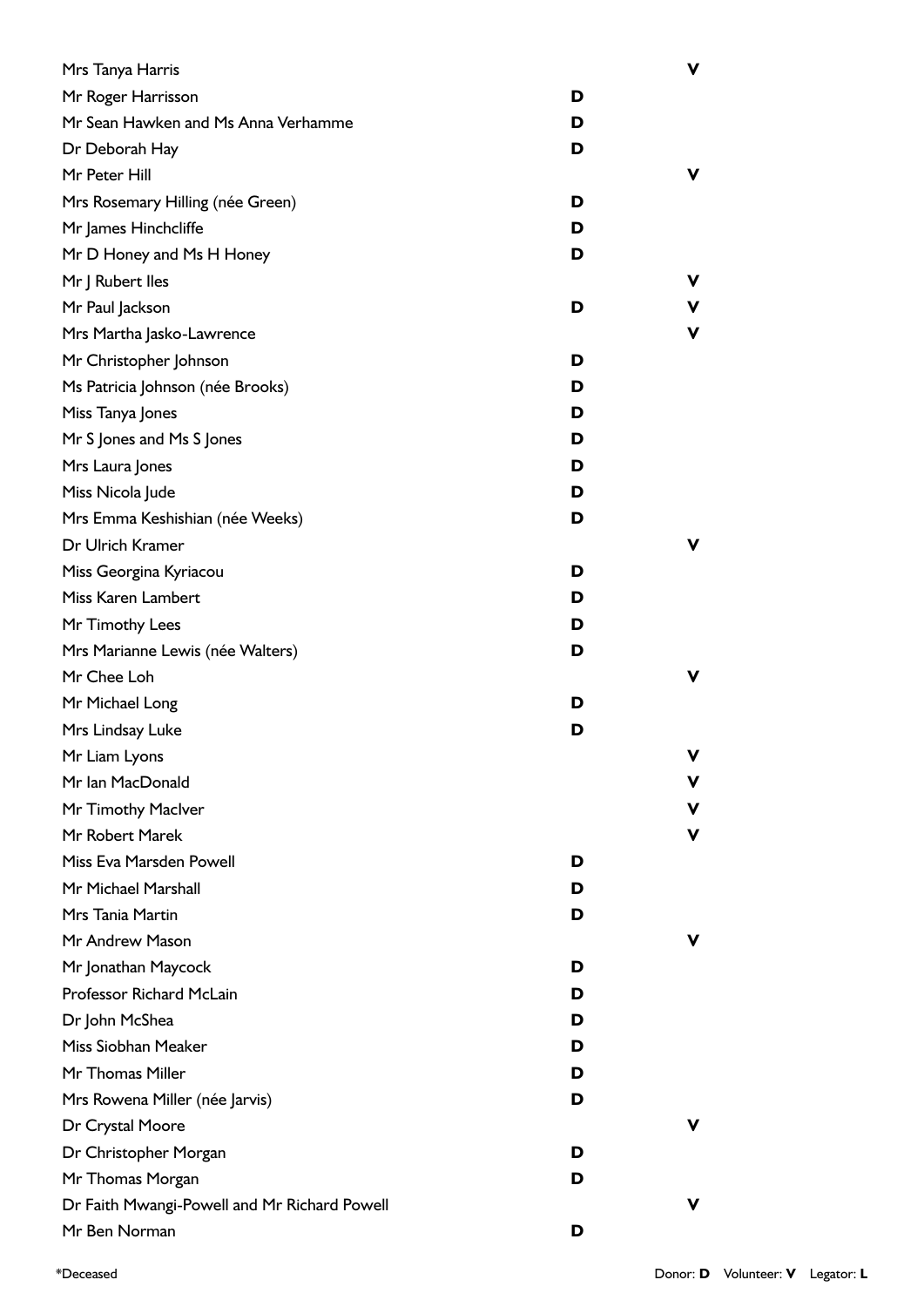| Mr Ben Norris                                         |   | V |
|-------------------------------------------------------|---|---|
| Mr Matthew Norris                                     |   |   |
| Mr Neil Northmore                                     |   | ν |
| Mr Stuart and Mrs Emma Nottage (née Howell)           | D |   |
| Dr Nikos Ntoumanis                                    |   | ν |
| Mr Laurence Nunny                                     |   | ν |
| Miss Sarah O'Connor                                   |   | ν |
| Mrs Holly Odlind                                      | D |   |
| Mr Jonathan and Dr Ouliana O'Sullivan (née Zelenkova) |   | ν |
| Mr David Packham                                      |   | ν |
| Mr Andrew Pearce                                      | D |   |
| Mr David Pearcy                                       | D |   |
| Mrs Carol Phillis                                     | D |   |
| Mr Willie and Mrs Phebe Phua (née Ng)                 |   |   |
| Mr Vladimir Pillonca                                  |   | ۷ |
| Mrs Victoria Piquet                                   |   | V |
| Mr Steven Poulton                                     |   | ν |
| Mr Stephen Pynn                                       | D |   |
| Miss Caroline Rayson                                  | D |   |
| Mr Steven Richards                                    |   |   |
| Mrs Mattie Richardson                                 |   | ν |
| Mr James Richardson                                   | D |   |
| Mr Alejandro Rivero Andreu                            |   | ν |
| Mrs Mallory Robinson                                  | D |   |
| Miss Sarah Rose                                       |   | ν |
| Dr M N J Ruscoe                                       | D |   |
| Mr Eskandar Sadeghi                                   |   | v |
| Mrs Joan Simmons (née Jones)                          | D |   |
| Mr Ben Simpson                                        | D |   |
| Mr Peter Snelling                                     | D |   |
| Mrs Anne Spiers                                       | D |   |
| Mrs Jessica Spurr                                     | D |   |
| Mr Adam Stafford                                      |   |   |
| Ms Verity Staniforth                                  |   |   |
| <b>Miss Caroline Stokes</b>                           | D |   |
| Mrs Joanne Summers (née Coupland)                     | D |   |
| Mrs Kelly Sutcliffe (née Whitfield)                   | D |   |
| Mr Julian Svoboda                                     | D |   |
| Mr Jacob Sykes                                        | D |   |
| Ms Lucy Tarrant                                       |   |   |
| Mr Benjamin Thorpe                                    |   |   |
| Mrs Maria Tolley (née Avraam)                         | D |   |
| Miss Sarah Tonks                                      |   |   |
| Miss Tsz Yan Tsang                                    |   |   |
| Mr Simon Tufnell                                      | D |   |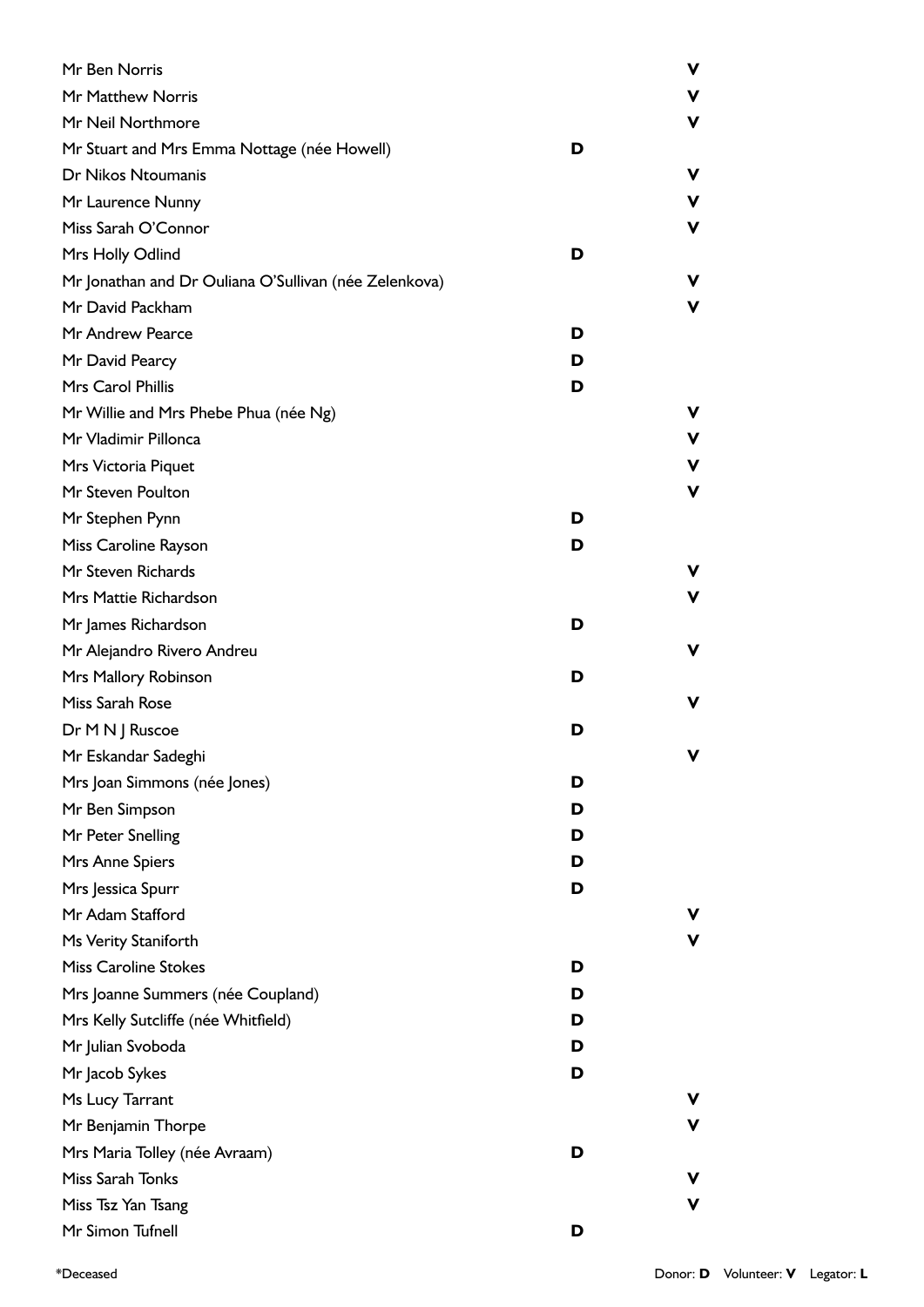| Dr Akiko Ueno                               |   | $\mathbf v$ |   |
|---------------------------------------------|---|-------------|---|
| Ms Sorcha Vaughan                           | D |             |   |
| Ms Holly Villiers                           |   | $\mathbf v$ |   |
| Mr Stephen Walker                           | D |             |   |
| Mr Robert and Mrs Sarah Walters (née Carne) | D |             |   |
| Mr Julian Ward                              | D |             |   |
| Mr Nigel and Mrs Emma Ward (née Brien)      | D | $\mathbf v$ |   |
| Mr S P Webster                              | D |             |   |
| <b>Mrs Catherine Weeks</b>                  | D | $\mathbf v$ |   |
| <b>Miss Katherine Wells</b>                 | D |             |   |
| Mr Peter Wensley                            | D |             |   |
| Miss Louise Whitbread                       |   | $\mathbf v$ |   |
| Ms Muriel Williams (née Vale)               | D |             |   |
| Mr Gethyn Williams                          |   | V           |   |
| Mr Christopher Williams                     |   | $\mathbf v$ |   |
| Mrs Helen Williamson                        | D |             |   |
| Mr Oliver Wilton                            | D |             |   |
| Mr Duncan Woods                             |   |             | L |
| Mr Des Yankson                              |   | V           |   |
| Miss Gulen Yeykan                           | D |             |   |
| Mr Markus Zalewski                          | D | V           | L |
| Mrs Sandra Zecevic-Gonzalez                 |   | $\mathbf v$ |   |
| Miss Judith Zerdin                          |   | $\mathbf v$ |   |
|                                             |   |             |   |

| 2000                                       |   |   |  |
|--------------------------------------------|---|---|--|
| Miss Victoria Allan                        |   | V |  |
| Mr Michael Allen                           | D |   |  |
| Mr Mike Allen                              |   | v |  |
| Mr Mark Aplin                              |   | v |  |
| Mr Christopher Arnold                      | D | ۷ |  |
| Mr Nicholas Baldwin and Miss Jennifer Bray | D |   |  |
| Mr Alastair Banks                          |   | v |  |
| Mr Felix Alexander Barrett, MBE Hon DLitt  |   | v |  |
| Dr Catherine Bass (née Orbell)             | D |   |  |
| Mrs Stephanie Beale (née Davis)            | D |   |  |
| Dr Rosemary Beckham                        | D |   |  |
| Mr Mark Beeley                             | D | v |  |
| Miss Jo Binding                            | D | v |  |
| Mr Graham Bishop                           |   | v |  |
| Mrs Penny Blackmore                        |   | ۷ |  |
| Mrs Angela Bovey Martin                    |   | v |  |
| Mr Thad Bowen                              |   | v |  |
| Mr John Boyd                               | D | v |  |
| Mr Timothy Brown                           |   | v |  |
| Mr Nicholas Brown                          |   | V |  |
|                                            |   |   |  |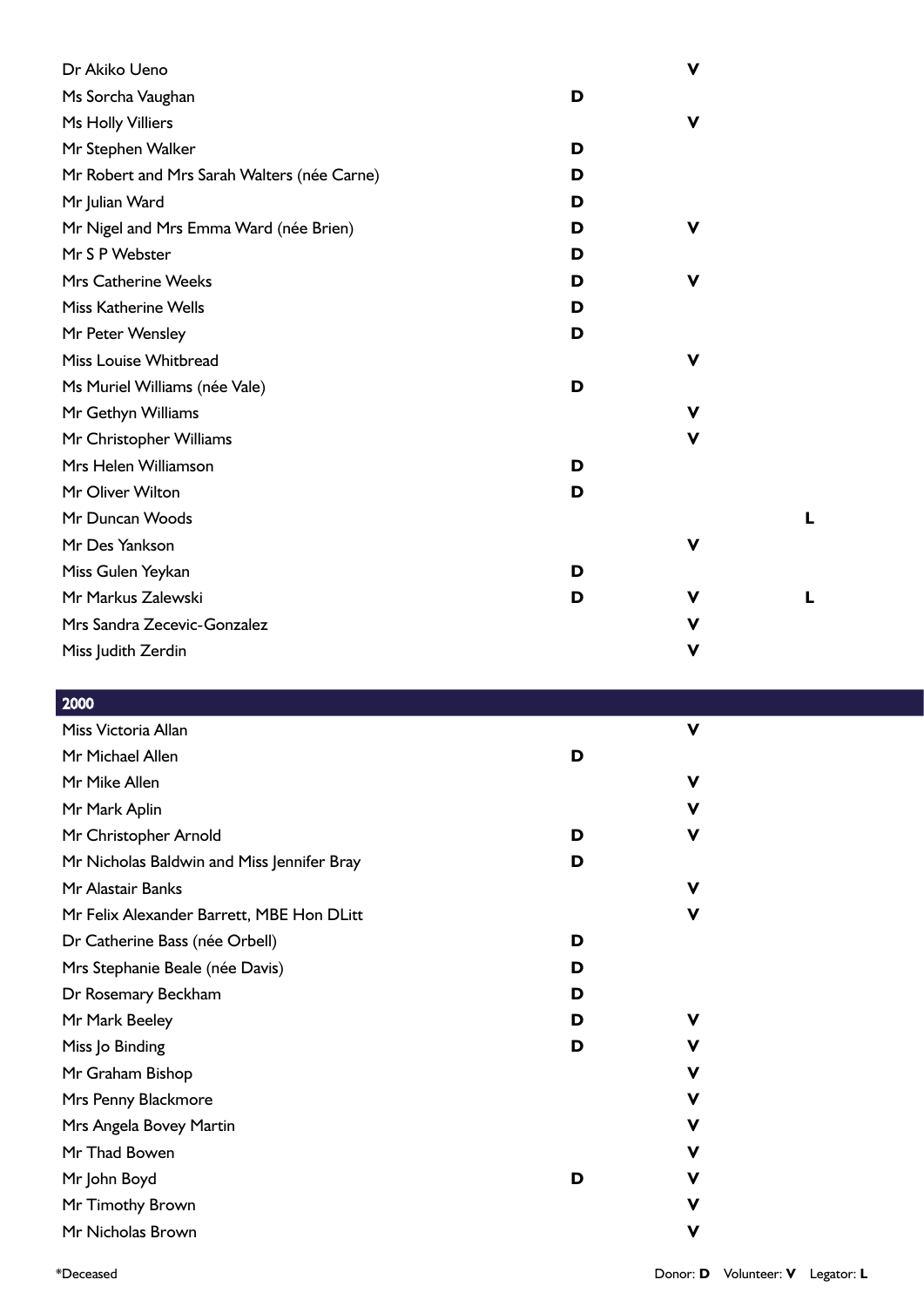| Mrs Jenna Burn                                 | D |    |
|------------------------------------------------|---|----|
| Mr Jason Button                                |   | v  |
| Mr Rupert Carter                               | D |    |
| Mr Clive Chafer                                | D |    |
| Mr Matthew Chamings                            | D |    |
| Mr Stuart Chapman                              | D |    |
| Mr Mohammed Chaudhry                           | D |    |
| Mr Marcus Chidgey                              |   | v. |
| Mr Tom Church                                  | D |    |
| Mr Graeme and Mrs Harriet Clarke (née Briggs)  |   | V  |
| Dr Nicholas Clarke                             | D |    |
| Dr Steven Cole                                 | D |    |
| Mr Paul Collins                                | D |    |
| Mr Jonathan Combe                              |   | v  |
| Dr Stephen and Mrs Emma Coulston (née Jarrett) |   | ۷  |
| Mrs S Craig                                    | D |    |
| Mr Oliver Cummings                             | D |    |
| Mrs Naomi Curnow (née Addison-Sakyi)           | D |    |
| Mrs Betty Dale (née Weeks)                     | D | v  |
| <b>Miss Nicole Daniells</b>                    | D |    |
| Mr Benjamin Darby                              |   | ۷  |
| Mr Anthony David                               |   | V  |
| Miss Alison David                              | D |    |
| Mr Simon Davies                                |   | V  |
| <b>Miss Claire Davies</b>                      |   | ۷  |
| Mr Adam Dawson                                 |   | ۷  |
| Dr Ian Droppo                                  | D |    |
| Mrs Alison Earl                                | D |    |
| Ms L W Edwards                                 | D |    |
| Mrs Carole Edwards                             | D |    |
| Ms Jacqueline Ellis                            | D |    |
| <b>Miss Nicole Ellis</b>                       | D |    |
| Mr Ali Eskinat                                 |   | v  |
| Mrs Maria Faulkner                             | D |    |
| Ms Leanne Fernandes                            | D |    |
| <b>Miss Elaine Forster</b>                     | D |    |
| Mrs Lynne Foster (née Allen)                   | D |    |
| Mr Shawn Fox                                   |   | v  |
| Miss Samantha Frost                            |   | v  |
| Mr Stephen Fuggle                              |   | v  |
| Ms Emma Gardner                                |   | v  |
| Dr Bea Gare, PhD                               |   | ۷  |
| Mrs Joy Garrett (née Godard)                   | D |    |
| Mr Shaun and Mrs Julie Gibbons (née Martin)    | D |    |
| Professor James Goodwin                        |   | v  |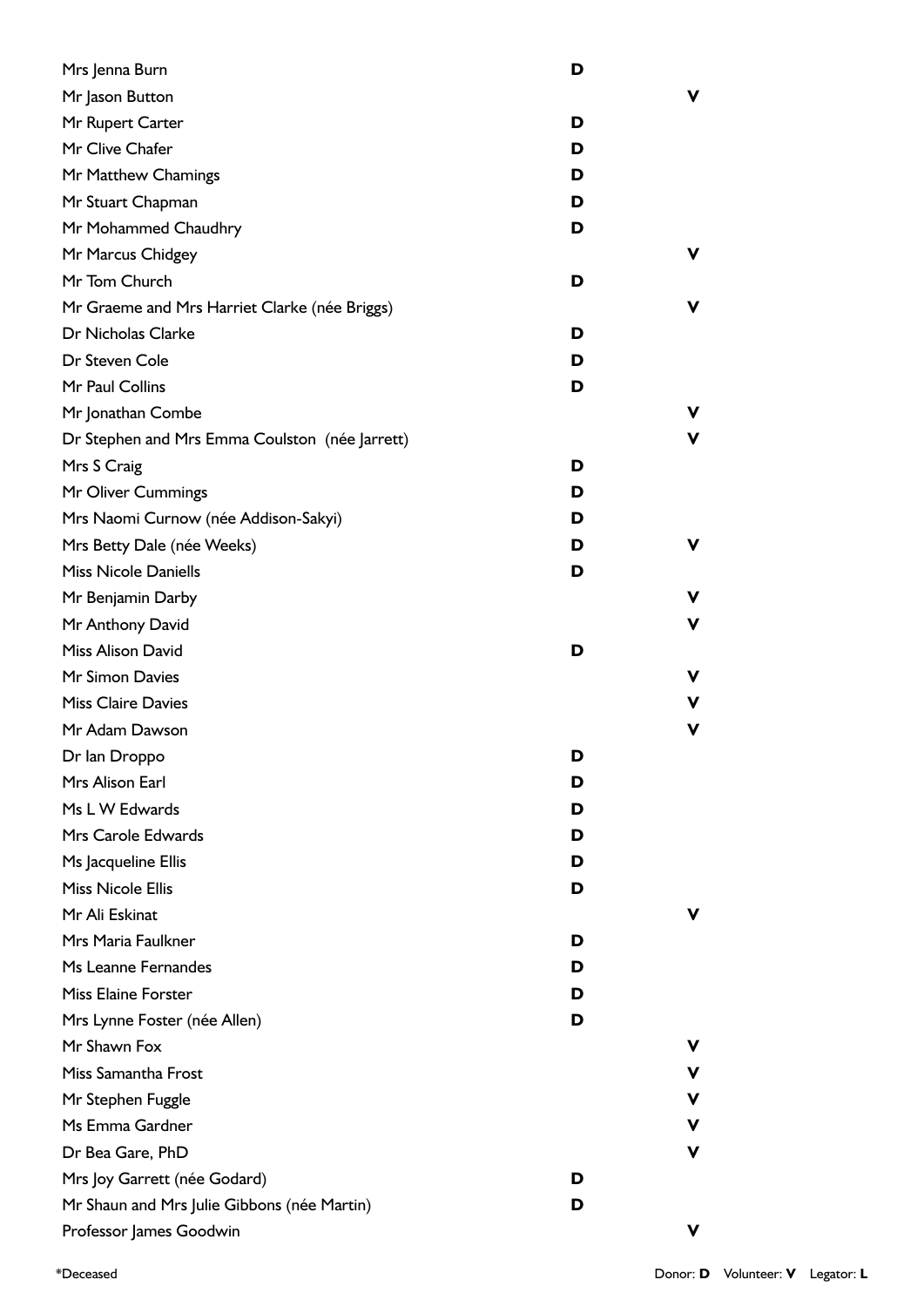| Miss Margaret Graham                                 | D |    |
|------------------------------------------------------|---|----|
| Mr Paul Gregory                                      |   | ۷  |
| Mrs Lydia Halcrow                                    |   | ۷  |
| Mr Michael Hall                                      |   | ۷  |
| Mr Oliver Harris                                     |   | ۷  |
| <b>Miss Annette Hartwell</b>                         |   | V  |
| Mr Jeff Haycock                                      | D |    |
| Mr Keith Hayward                                     |   | ۷  |
| Mr John Heal                                         | D |    |
| Mrs Natalie Hewitt                                   |   | ۷  |
| Dr Robert Hicks                                      |   | ۷  |
| Mr Peter Higgin                                      |   | v  |
| Mr Nicholas Hill                                     | D |    |
| Miss Rebecca Hobson                                  |   | ۷  |
| Mr Michael Hodges                                    |   | v  |
| Mr Eric Holgado                                      | D | ۷  |
| Mrs Julie Holland                                    |   | ۷  |
| Mr Julian Homer                                      | D |    |
| Mr Alec Horley                                       | D |    |
| Mrs Anna Horsley                                     |   | v  |
| Mr Tim Horton                                        |   | ۷  |
| Mr Benjamin Jacobs                                   | D |    |
| Miss Katharine Jenner                                |   | V  |
| Mr Dominic Jinks                                     |   | V  |
| Mr Matthew Jones                                     | D |    |
| Mrs Cerys Jones (née Lloyd)                          | D |    |
| Mr Thomas Jordan                                     | D |    |
| Mrs Angela Kelly                                     | D |    |
| Mrs Tamille Kensy                                    | D |    |
| Mr Edward and Mrs Claire Kentish-Barnes (née James)  | D |    |
| Mr Edward and Mrs Claire Kentish-Barnes (née James)  | D |    |
| Dr Ian Kerslake                                      |   | ۷  |
| Mr Nicholas King                                     |   | v  |
| Mr Steven Kingstone                                  |   | ۷  |
| Mr Jonathan Knapman and Mrs Mary Knapman (née Hobbs) | D |    |
| Mr Philip Knowles                                    |   | v. |
| Mrs Helena Krawitz (née Christopher)                 | D | V  |
| Mr Laurence Lane                                     | D |    |
| Miss Zo-dee Ledger                                   | D |    |
| Mr Christopher Leighton-Davies                       |   | v  |
| Mrs Ruth Loten (née Groves)                          |   | v  |
| Mr David Luck                                        |   | v  |
| Mr Andrew MacLeod                                    |   | V  |
| Mrs Christine Makin                                  | D |    |
| Mrs Catherine Mathews                                |   | ۷  |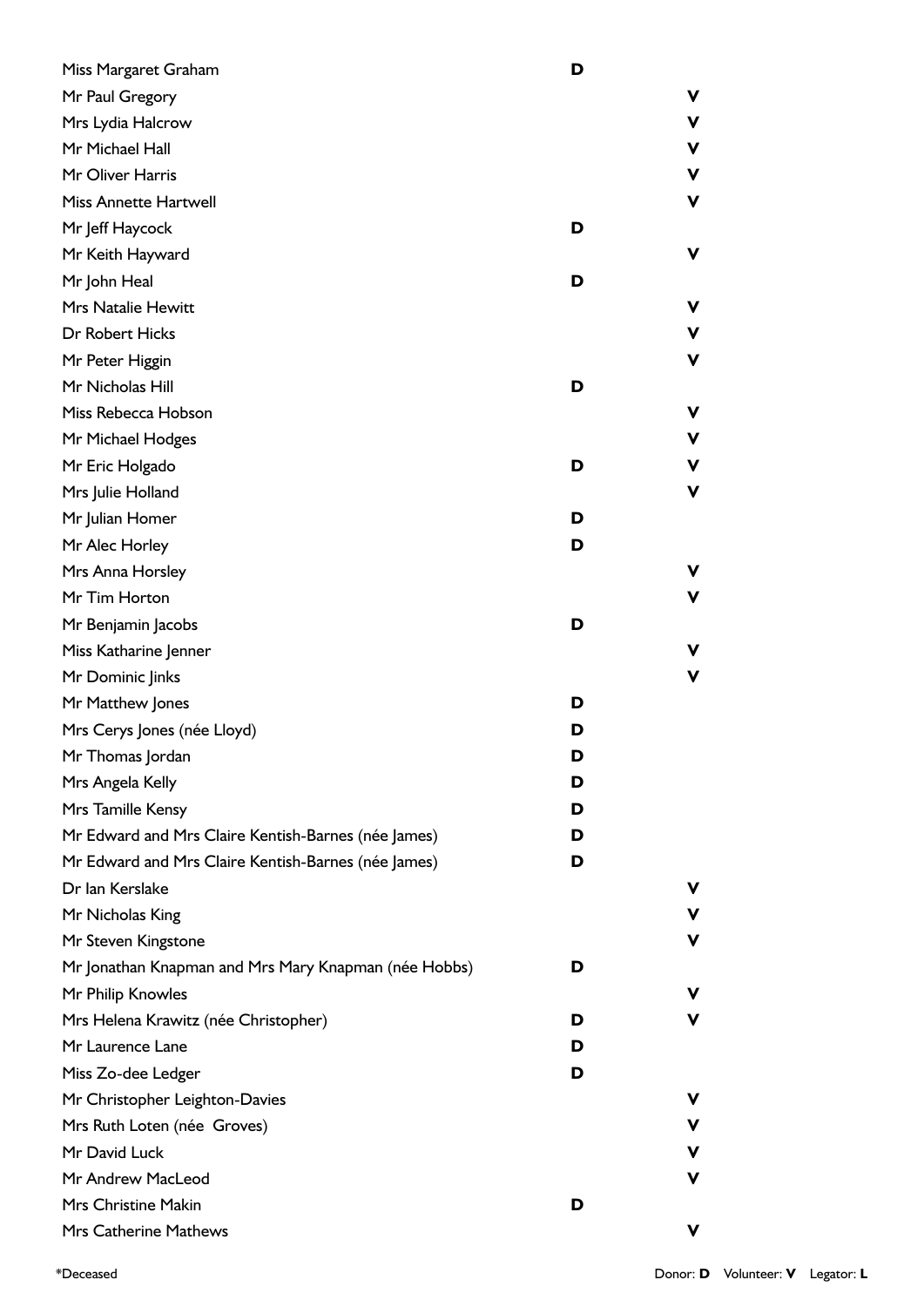| Mr Richard McColl                                    |   | ٧ |
|------------------------------------------------------|---|---|
| Mr Stephen McEvansoneya                              | D |   |
| Mr James McNally                                     |   | ٧ |
| Mr James Menzies                                     |   | ٧ |
| Miss Sophie Miller                                   |   | ٧ |
| Mrs Jane Morgan                                      | D |   |
| Mrs Katy Morris (née Deacon)                         | D |   |
| Ms Kelly Mullane                                     |   |   |
| Dr David Musgrove                                    |   |   |
| Mr P Nickol and Ms H Noakes                          | D |   |
| Mr Simon Oaten                                       | D |   |
| Miss Nicola Oaten                                    | D |   |
| Mr Peter Oden                                        | D |   |
| Mr Benjamin Parker                                   | D |   |
| Mrs Alison Parr                                      |   | ٧ |
| Dr D J Paterson                                      | D |   |
| Mr Timothy Pavelle                                   |   | ν |
| Mrs Hilary Payne                                     | D |   |
| Mrs Annabel Perez-Bryant                             |   |   |
| Mr Kit Perona-Wright                                 |   | ٧ |
| Mr David Phillips                                    | D |   |
| Mrs Elizabeth Phillips                               | D |   |
| Mrs Lucinda Potten (née Graves)                      | D |   |
| Mr Jonathan Probets                                  |   |   |
| Miss Irene Rafferty                                  | D |   |
| Mrs Amy Rashbrooke                                   | D |   |
| Miss Charlotte Reavey                                |   |   |
| Dr Matthew and Mrs Sirinnuj Redden (née Ratthanawan) | D |   |
| Mr Daniel and Mrs Emma Richter (née Waller)          | D |   |
| Mrs Julie Roberts (née Courtaux)                     | D |   |
| Mrs Eleanor Robinson                                 | D |   |
| Miss Eleanor Rose                                    |   |   |
| Dr Stale Rygh                                        |   | ν |
| Mr Stergios Saloustros                               |   | ٧ |
| Mr Olly Scott                                        |   | ٧ |
| Mr Giuseppe Seminatore                               |   | ν |
| Mr John and Mrs Caroline Sharpe (née Grafton)        | D |   |
| Miss Minna Sheehan                                   | D |   |
| Mrs Nicola Shergold                                  |   |   |
| Dr Maria Sigala                                      | D |   |
| Miss Eleanor Silver                                  | D |   |
| Mr Chris Skinner                                     | D |   |
| Mrs Susan Smale (née Ashford)                        | D |   |
| Mr Richard Smith                                     | D |   |
| Miss Sarah Smith                                     | D |   |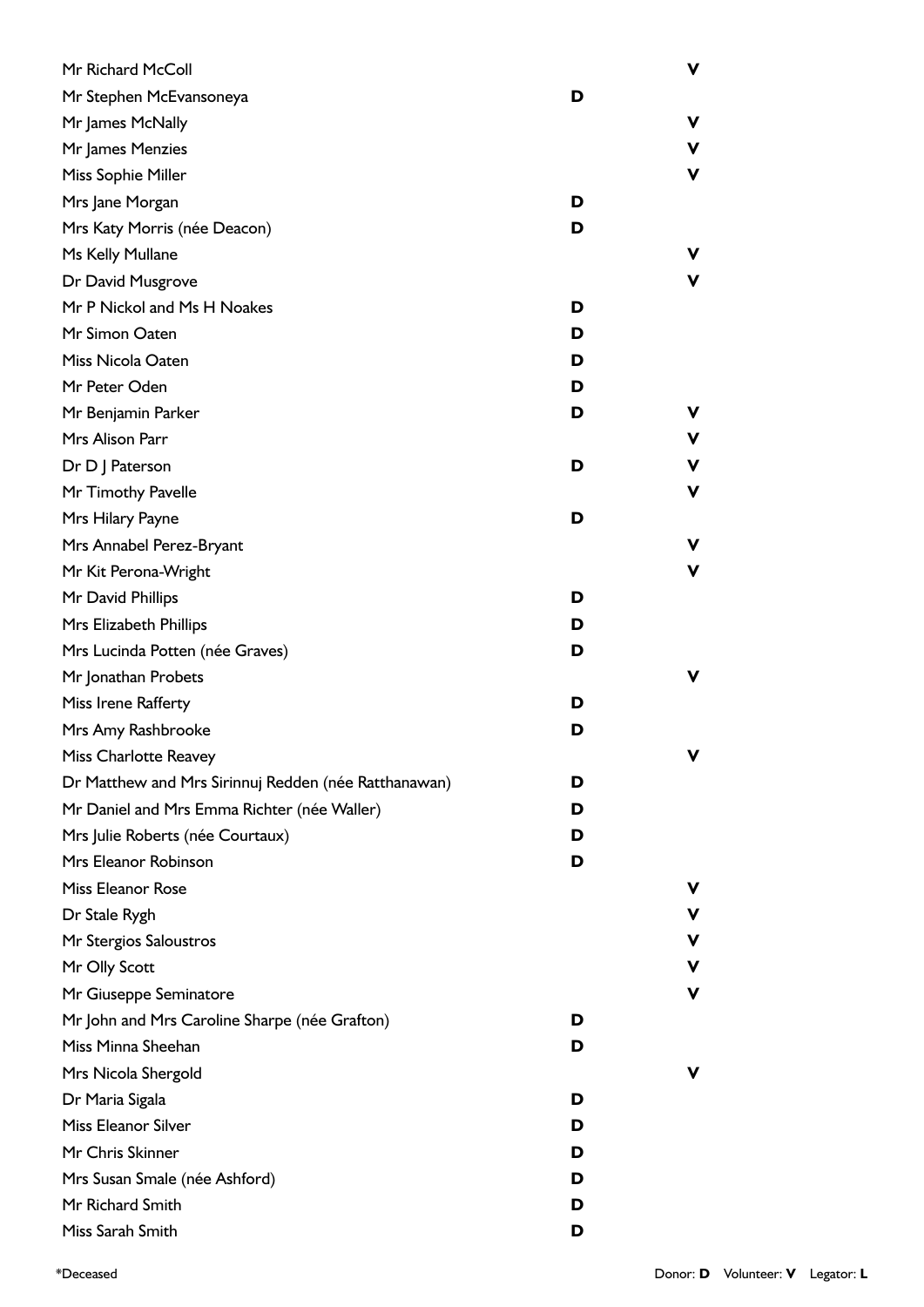| Mrs Zena Smith               | D           |
|------------------------------|-------------|
| Mr Andrew Stott              | v           |
| Miss Rebecca Strange         | V           |
| Mr Mark Stroud               | V           |
| Mr Michael Teare             | D           |
| Mrs Ceri Thomas (née Duggan) | D           |
| Mr Alexander Thompson        | V           |
| Miss Cressida Thompson       | D           |
| Mr Tristan Thorne            | v           |
| Ms Lucy Thornton             | V           |
| Mr Mark Tinsley              | D           |
| Ms Susan Turner              | D           |
| Miss Linda Tusler            | D           |
| Mr Simon Veasey              | D           |
| Mr Matthew Vick              | V           |
| Mr Chun Voon                 | v           |
| Ms Sara Ward                 | D           |
| Mrs Katy Warwick             | D           |
| Mr Adrian West               | V           |
| Mr G White                   | V           |
| Mrs Emma Williams            | D           |
| Miss Jenny Wivell            | $\mathbf v$ |
| Mr Roy Wood                  | D           |
| Mrs Tanya Worsley            | v           |
| Mr Ian Wray                  | v<br>D      |
| Mr Paul Yeoman               | D           |

| Mr Oliver Adams                                  |   | v |  |
|--------------------------------------------------|---|---|--|
| Mr Robert Andrews                                |   | v |  |
| Mr Paul and Mrs Jane Armitage (née Grant)        | D |   |  |
| Mr Charles Avens                                 | D |   |  |
| Miss Rebecca Ball                                | D |   |  |
| Mr David and Mrs Claire Bannister (née Bowerman) | D |   |  |
| Mr Rob Barber                                    | D |   |  |
| Mrs Maureen Bassey                               | D |   |  |
| Mr Christopher Batten                            | D |   |  |
| Dr David Benzie                                  | D |   |  |
| Mr Paul and Mrs Louise Best (née Prater)         | D |   |  |
| Mr Alex and Mrs Emily Blatchford (née Williams)  | D |   |  |
| <b>Miss Emily Brett</b>                          | D | v |  |
| Mr James Canham                                  | D |   |  |
| Mr Edmund Carver                                 |   | V |  |
| Mr Garry Chan                                    |   | V |  |
| Mr Philip Chapman                                |   | v |  |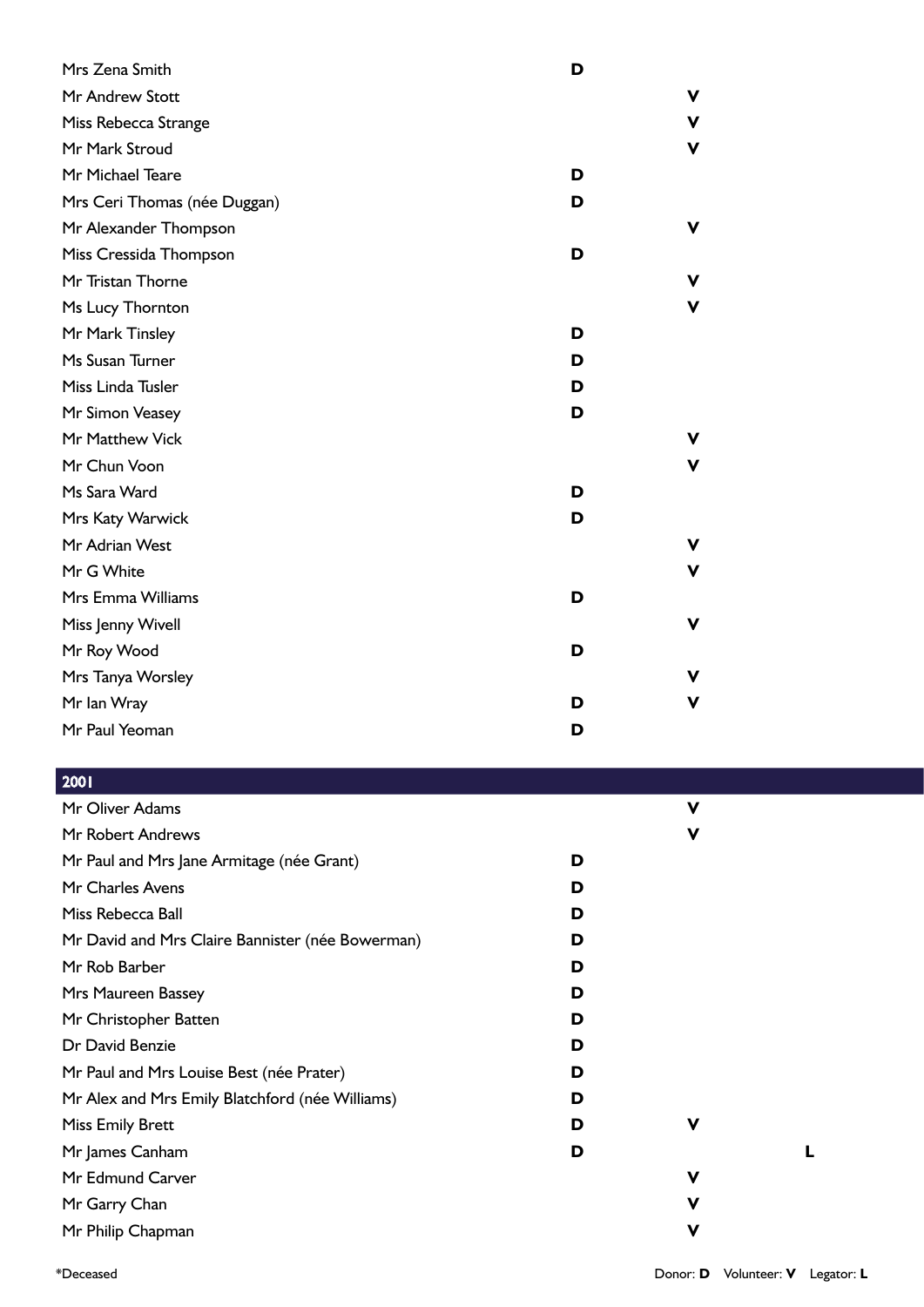| Mrs Catherine Chevallier (née Edwards)        | D |   |
|-----------------------------------------------|---|---|
| Dr Lorna Collins                              | D | v |
| Mr Michael Coyle                              | D |   |
| Mr Daniel Davies                              | D |   |
| Ms Salwa de Vree                              |   | v |
| Mr Andrew Debnam                              | D | v |
| Ms Catherine Dennes                           |   | ۷ |
| Miss Alexandra Dering                         | D |   |
| Mr David Doe                                  | D |   |
| Mrs Sarah Dugdale (née Fitzer)                | D | v |
| Mr Michael Ebel                               | D |   |
| Mrs Elizabeth Firth (née Jenkins)             | D |   |
| Mrs Alison Flynn (née Stokes)                 | D |   |
| Mr Thomas Foottit*                            | D |   |
| Mr Michael Forsyth                            | D |   |
| Mrs Claudia Franck (formerly Gill)            | D |   |
| Mr Adam Fricker                               | D |   |
| Miss Joanna Fulton                            | D |   |
| Mr Brian Gent                                 | D |   |
| Dr Lucy Gilliam                               |   | v |
| <b>Miss Charlotte Glass</b>                   | D |   |
| Mr Peter Gooch                                | D |   |
| Mr Michael Goulden                            | D |   |
| Mrs Jenny Grant (née Cook)                    | D |   |
| Mr Keith and Mrs Sophie Grimley (née Hudson)  | D |   |
| Mr John Hailey                                | D |   |
| <b>Miss Heather Hale</b>                      |   | ۷ |
| Dr Emese Hall                                 | D |   |
| Mr Fabrizio Harley                            |   | ۷ |
| Ms Patricia Harrison                          |   | ۷ |
| Mr Charles Herbert                            |   | v |
| Mr John Howe                                  | D |   |
| Miss Louisa Hrabowy                           |   | v |
| Mrs Laura Huitson                             |   | v |
| Mr Shyamal Jeewoolall                         | D |   |
| Dr James Jobling-Purser                       |   | ۷ |
| Mrs Adenike Johnson                           | D |   |
| Miss Helen Jones                              | D | ۷ |
| Miss Jaime Jones                              |   | v |
| Mrs Ami Jones                                 |   | v |
| Miss Seung-Hee Kang                           | D |   |
| Mr Mustafa Karaagac                           |   | ۷ |
| Mr Stephen and Mrs Victoria Keay (née Hayman) | D |   |
| Mrs Amelia Kilvington                         | D |   |
| Dr Alice King                                 |   | v |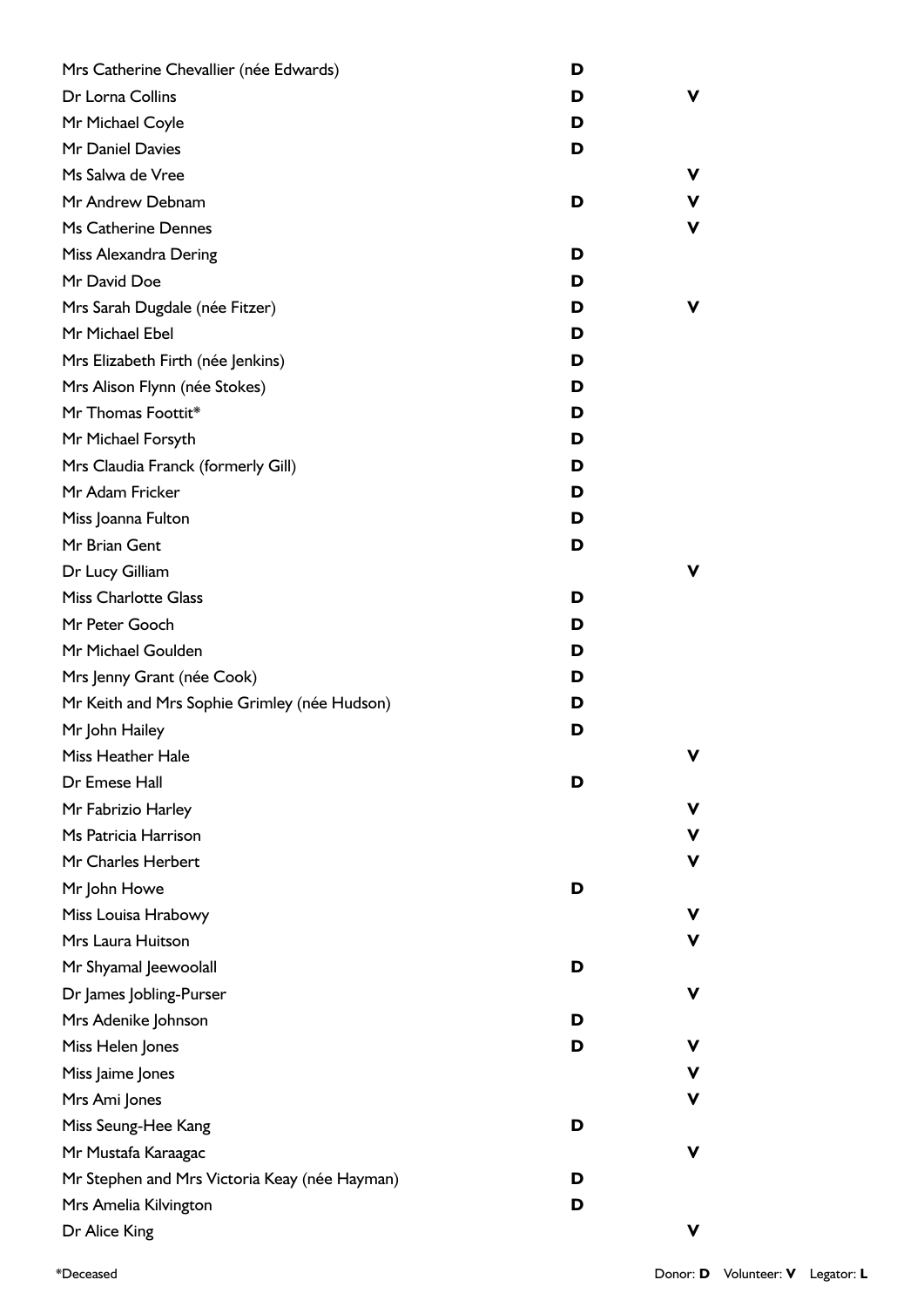| Mr Simon Konn                                                 |   | ۷ |
|---------------------------------------------------------------|---|---|
| Mr Samuel Lake                                                | D |   |
| Mr David Lane                                                 |   | v |
| Mr Stuart Lawrence                                            | D |   |
| Mr Daniel Lawrence                                            |   | v |
| Mr Robin Lee                                                  | D |   |
| Mrs Roseanna Leighton-Crawford                                | D |   |
| Mr David Leong Tuk Wai                                        | D |   |
| Dr Silvia Lombardo                                            |   | v |
| Mr James Loten                                                |   | v |
| Mr James Luck                                                 | D |   |
| Mr Simon Marsden and Miss Penny Flint                         | D |   |
| Mr Matthew McAllister                                         |   | v |
| Mrs Serena McMullen (née Seddon)                              |   | v |
| Professor Jeffrey Meriwether                                  | D |   |
| Dr David Mesher                                               | D |   |
| Mrs Ann Miller                                                |   | v |
| Mr Richard Missen                                             |   | v |
| Miss A R Mitchill, in loving memory of her father Ken Hancock | D |   |
| Mr Thomas Moore                                               | D | v |
| Ms Kanavaree Morphett                                         |   | v |
| Miss Hannah Morris                                            |   | v |
| Mr Ameen Muliyathil                                           |   | v |
| Miss Marianne Neville                                         | D |   |
| <b>Miss Elizabeth Nicholls</b>                                | D |   |
| Mr Mark Nisbet                                                | D |   |
| Miss Kelly Ostler                                             | D |   |
| Mrs Nicola Paine                                              |   | v |
| Miss Nayyara Panchoo                                          |   | v |
| Mrs Mehjabeen Patrick                                         |   | v |
| Mr Terry Pattar                                               | D | v |
| Dr Andrew Payne                                               | D |   |
| Ms Laura Penny                                                | D |   |
| Mr Guillaume Petitgas                                         |   | v |
| Mr Andrew and Mrs Christy Phillips                            | D |   |
| Ms Irina Phillips                                             | D |   |
| <b>Miss Cecile Plunet</b>                                     |   | v |
| Mr Luke Pollard, MP                                           | D | v |
| Mr David Powell                                               | D |   |
| Mrs Kate Punt                                                 |   | v |
| Mr Gajan Rajasekaran                                          | D |   |
| Mr William Ray                                                | D | v |
| Mrs Vikki Raymond                                             |   | v |
| Mr Daniel and Mrs Emma Richter (née Waller)                   | D |   |
| Mr Ian Roberts                                                | D |   |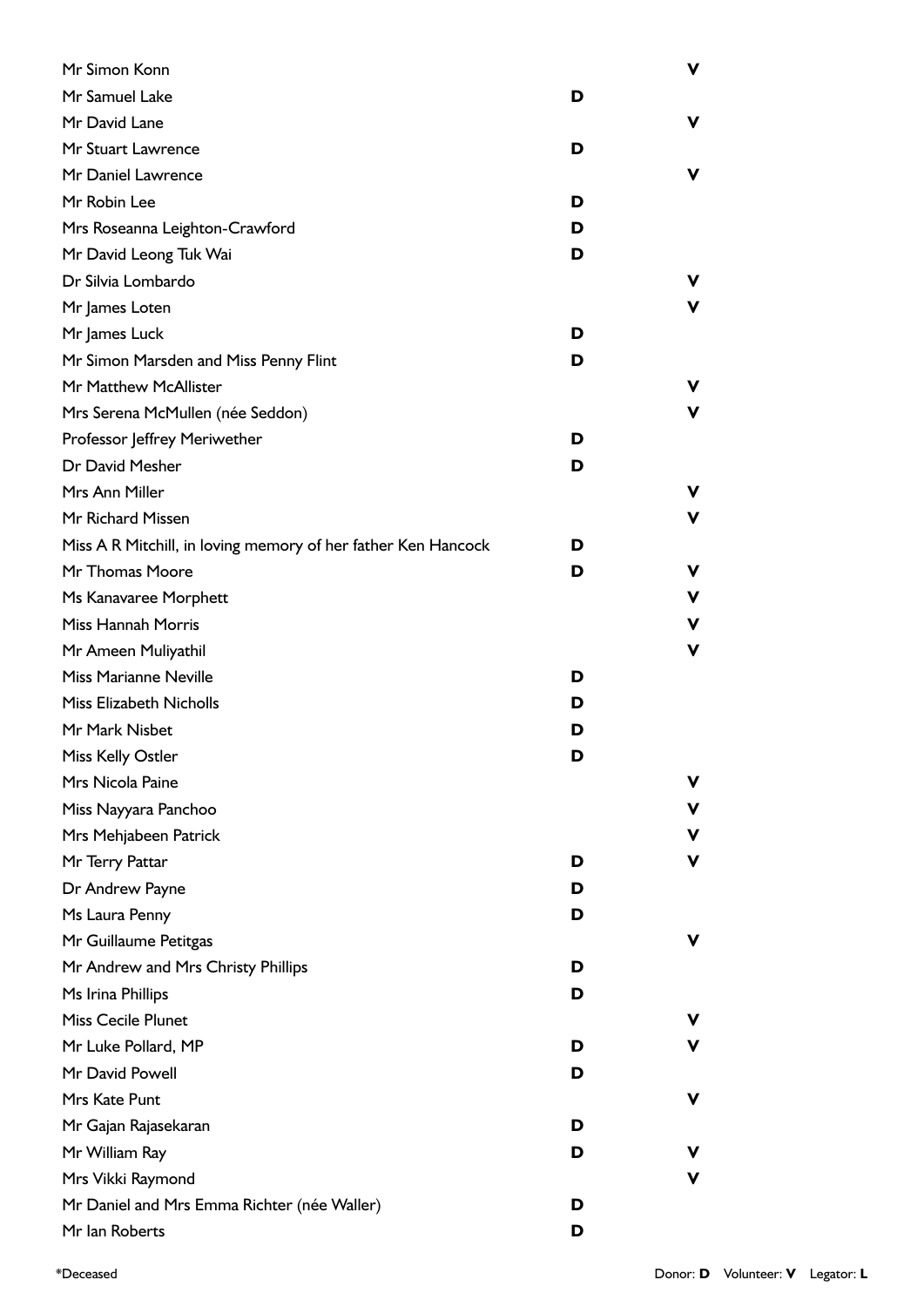| Mrs Danielle Rodgers                          |   | v |
|-----------------------------------------------|---|---|
| Mrs Sophie Roughsedge                         |   | V |
| Mr James Rowlands                             |   | V |
| Mrs Helen Russell                             |   | ۷ |
| Mr Mark Sadler                                | D |   |
| Mrs Nicola Said (née Edwards)                 | D |   |
| Mr Bogdan Shkarupa                            |   | v |
| Mr Tarek Shrayh                               | D |   |
| Mrs Annabelle Shrieves                        | D |   |
| Mrs Karen Silcox (née Willcox)                |   | v |
| Ms Thea Skelton                               |   | v |
| Mr Michael Sloan                              |   | V |
| Dr Oliver Smyth                               |   | V |
| Mrs Jane Stewart-Forshaw                      | D |   |
| The Revd Trevor Stubbs                        | D |   |
| Mr Michael Thain                              |   | v |
| Mrs Miranda Thomas                            |   | V |
| Miss Genna Tildsley                           | D |   |
| Mr Ian and Mrs Margaret Townsend (née Dutton) | D | v |
| Miss Clare Tuffin                             | D |   |
| Mr Mark Tweed                                 |   | v |
| Mr Adam Walczak                               |   | ۷ |
| Mr Giles Wardle                               | D |   |
| Mr Matthew Watkins                            | D |   |
| Mr John Watters                               | D |   |
| Mr Andrew White and Ms Fern Coster            | D |   |
| Mrs Hannah Willcox                            |   | v |
| Mr Charlie Worsley                            | D |   |
| Miss Elizabeth Wright                         |   | v |
| Ms Carys Wynne-Morgan                         |   | v |
| Ms Vivian Yao Wei                             |   | v |
| Mr Babak Zarbafi                              | D |   |
|                                               |   |   |

| 2002                                             |   |   |  |
|--------------------------------------------------|---|---|--|
| Mr Benjamin Addis                                |   | ν |  |
| Mr Simon Ambrose                                 |   | ν |  |
| Dr Anne Anderson (née Hoole)                     | D |   |  |
| Mr Peter Anthony                                 | D |   |  |
| Mr Toby Athersuch                                | D |   |  |
| Mrs Annabel Awbery (née Streather)               | D |   |  |
| Mr David and Mrs Claire Bannister (née Bowerman) | D |   |  |
| Mr William Barry                                 |   | ν |  |
| Mr Richard Bath                                  |   | ν |  |
| Mr Ian Bennett                                   | D |   |  |
| Mr Paul and Mrs Louise Best (née Prater)         | D |   |  |
|                                                  |   |   |  |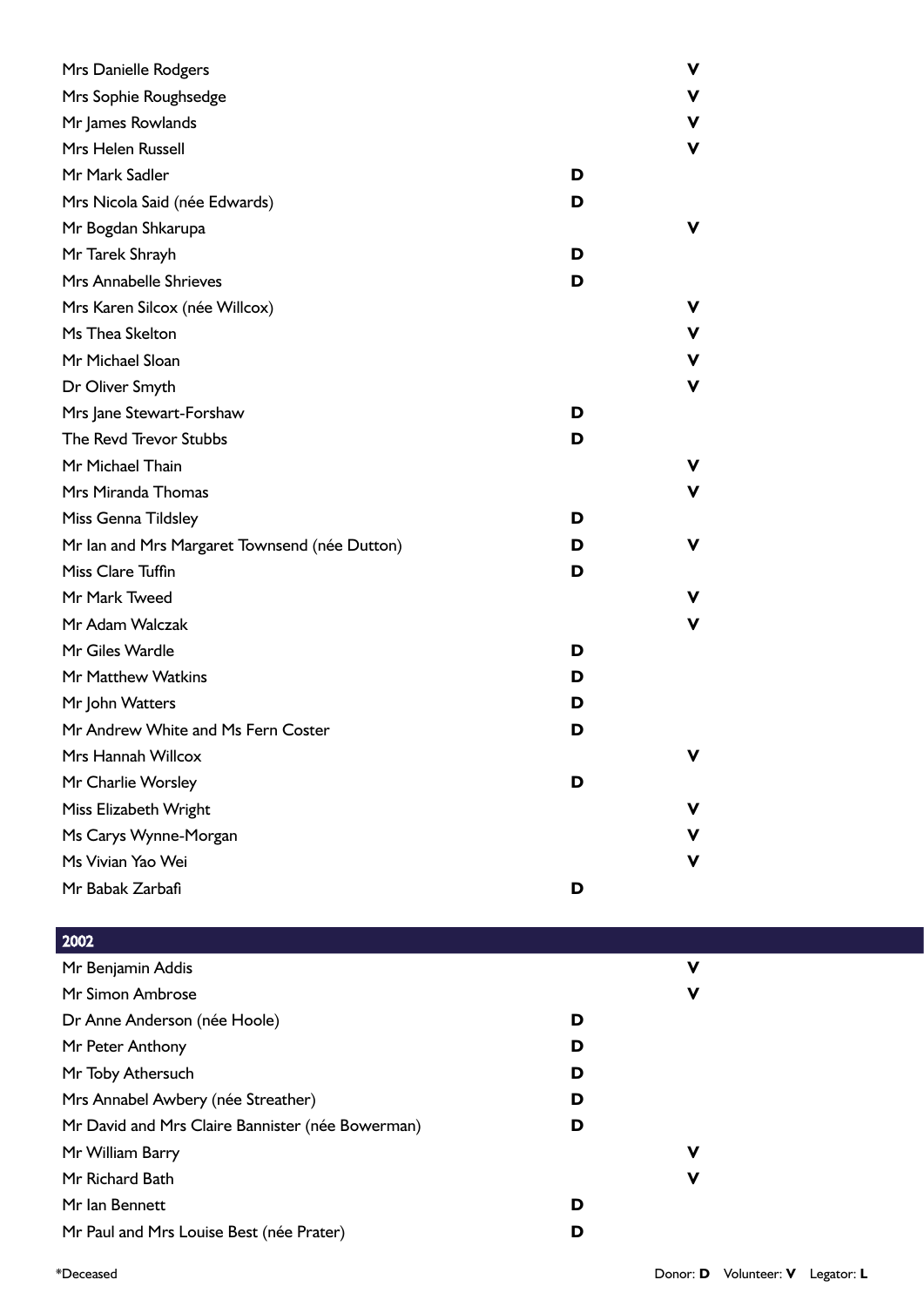| Miss Katrina Bevan                 |   | V |
|------------------------------------|---|---|
| Ms Caroline Bird                   |   | v |
| Mrs Hannah Blatchford              |   | v |
| Mrs Laura Blatherwick              |   | ۷ |
| Mr James Bogue                     |   | V |
| Mr Oliver Bond                     | D |   |
| Ms Katherine Wild                  | D |   |
| Dr Lee Bray                        |   | v |
| Mr Richard Briggs                  | D |   |
| Mrs Gillian Brookes                | D |   |
| Ms Lindsay Brown                   | D |   |
| Mrs Gillian Browning               |   | v |
| Mr David Buckle                    | D |   |
| Mr Nicholas Bulger                 | D |   |
| Ms Nicola Burgess                  | D |   |
| Mr Barry Cain                      | D |   |
| Mrs Jane Campbell                  | D |   |
| Miss Emma Carroll                  | D |   |
| Miss Megan Carter                  | D |   |
| Miss Jennifer Chamberlain          | D |   |
| Mrs Sian Champkin (née Roberts)    | D |   |
| Dr Edward Chapman                  | D |   |
| Mr Timothy Chatwin                 | D | v |
| Mr Richard Cheadle                 | D |   |
| Miss L Childs                      | D |   |
| Mr Charles Clover                  | D |   |
| Dr Gareth Cole                     |   | V |
| Miss Emma Cook                     |   | v |
| Mr Peter John Cossins              | D |   |
| Mr Andrew White and Ms Fern Coster | D |   |
| Mr John Counsell                   | D | ۷ |
| Mr David Court                     |   | ۷ |
| Mr Jonty Crane                     |   | V |
| Ms Selina Craze                    | D |   |
| Miss Jennifer Parkin               | D |   |
| Mrs Anna Dalziel                   |   | v |
| Mr Tom Davies                      |   | ۷ |
| Mr Andrew Davies                   | D |   |
| Mrs Samantha Delbaere              |   | ۷ |
| Mr James Denselow                  |   | V |
| Miss Alison Doke                   | D |   |
| Mr Paul Dowling                    |   | ۷ |
| Mr Matthew Duggan                  | D |   |
| Mrs Claire Easun                   |   | v |
| Mr Christopher Eccles              | D | V |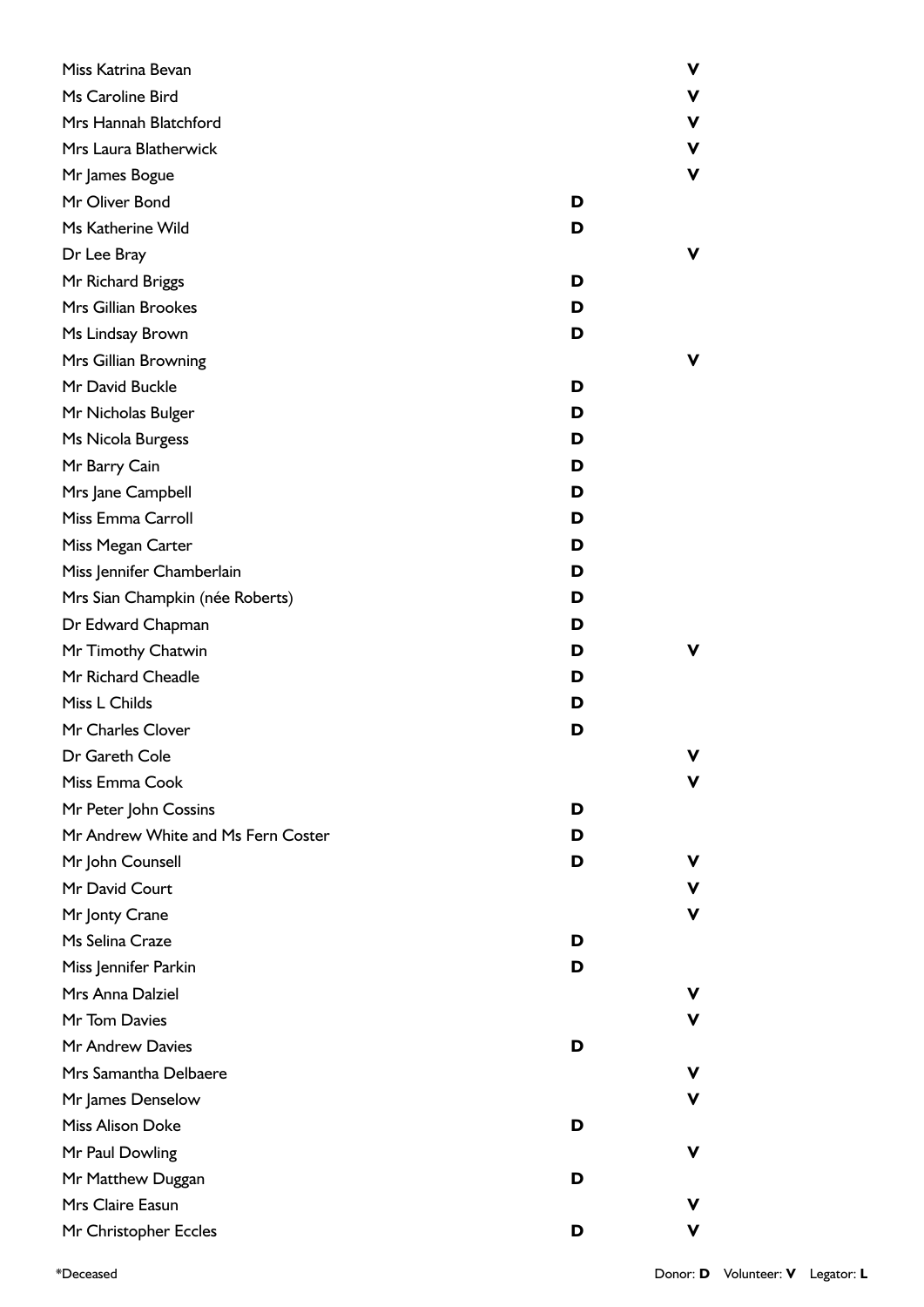| Miss June Eckhart                            | D |             |  |
|----------------------------------------------|---|-------------|--|
| Ms Julia Edmunson (née Skinner)              | D |             |  |
| Mr Matthew Elliott                           |   | V           |  |
| Mr Ross Ellner                               |   | v           |  |
| Mr Neoklis Epaminondou                       |   | V           |  |
| Miss Susan Evans                             |   | V           |  |
| Mr Andrew Fairweather                        | D |             |  |
| Mr Robert Farrer-Brown                       |   | $\mathbf v$ |  |
| Mrs Amanda Finch                             | D |             |  |
| Mr Colm Gallagher                            | D |             |  |
| Miss A Gallay                                |   | V           |  |
| Mr Russell Geach                             | D |             |  |
| Dr Suaad Genem-George                        |   | V           |  |
| Dr Thaura Ghneim Herrera                     |   | V           |  |
| Mr Dominic Gibson                            |   | V           |  |
| Mr Peter Giles                               | D |             |  |
| Mr Andrew Gordon-Watkins                     |   | v           |  |
| Mr Stephen Graves                            |   | V           |  |
| Mr Keith and Mrs Sophie Grimley (née Hudson) | D |             |  |
| Mrs D Hallett                                | D | $\mathbf v$ |  |
| Miss Lucy Hammond                            | D |             |  |
| Mr Ross Harvey                               | D |             |  |
| Miss Emma Hawkes                             | D |             |  |
| Mr Paul Haywood                              | D |             |  |
| Mr Peter and Mrs Anna Hewitt (née Howles)    | D |             |  |
| Mr Adam Hewitt                               | D | V           |  |
| Mr Timothy Hillyer                           | D | V           |  |
| Mr Benjamin Hirsch                           |   | V           |  |
| Mr James Holgate                             |   | V           |  |
| Dr Naomi Holmes                              |   | V           |  |
| Dr Luke Hounsome                             |   | V           |  |
| Mr Andrew Hoyle                              | D |             |  |
| Mr Nick and Miss Katherine Hungerford        | D | $\mathbf v$ |  |
| Mrs Ann Hurley (née Dunford)                 | D |             |  |
| Mr William Jeffries                          | D |             |  |
| Mrs Nicola Johansson                         |   | V           |  |
| Mr Alexander Kaula                           | D |             |  |
| Miss Sarah Khor                              |   | V           |  |
| Mr Christopher Lambert                       | D | ۷           |  |
| Mr David Langley                             |   | V           |  |
| Mr Simon Legg                                |   | V           |  |
| Mr Douglas Barnes and Ms Amanda Lewis        |   |             |  |
| Mr Alexander Leyh                            |   | V           |  |
| Mr Chris Lovett                              |   | V           |  |
| Ms Polyxeni Lymouri                          |   | V           |  |
|                                              |   |             |  |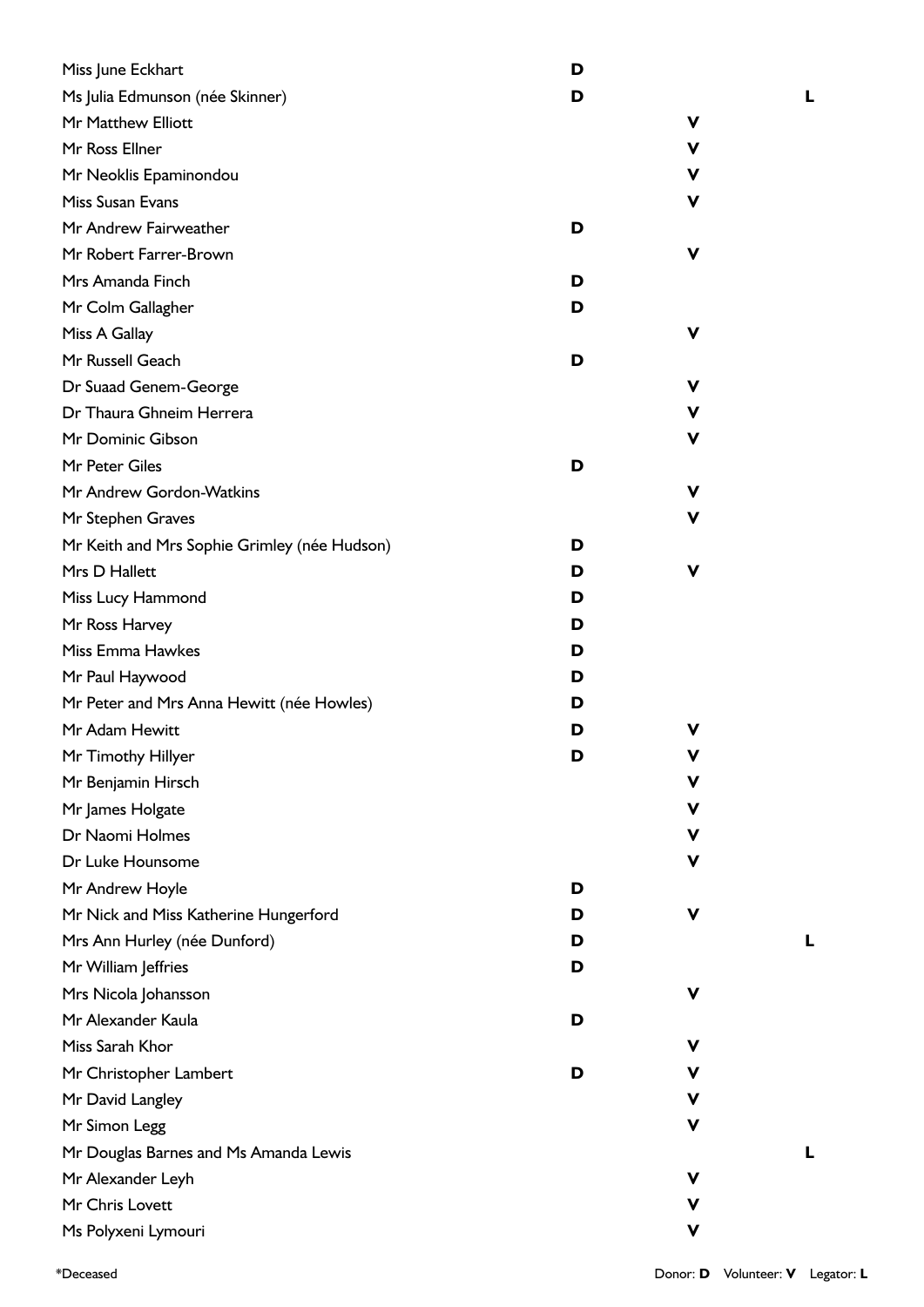| Mr Andrew Maconachie                                                     | D |   |
|--------------------------------------------------------------------------|---|---|
| Mr Marco Malagoni                                                        | D |   |
| Mr Benjamin Manzi                                                        | D |   |
| Dr Lesley Maskell                                                        | D |   |
| Miss Jenna Marie Mason                                                   |   | V |
| Miss Judy McConnel                                                       |   | v |
| Mr P Merrett (French and German 2009) and Ms N Moran<br>(Chemistry 2002) | D | ۷ |
| Mr Ashley Merrett                                                        |   | V |
| Dr Andrew Middlebrooke                                                   |   | ۷ |
| Ms Caroline Millia Arselin                                               |   | ۷ |
| Mr Soumitra Mookherjee                                                   |   | ۷ |
| Mrs Lucy Moore                                                           |   | ۷ |
| Mrs Catherine Morton                                                     |   | V |
| Prof. Pumela Msweli                                                      |   | ۷ |
| Mr Harry Mukaka                                                          |   | ۷ |
| Miss Anna Myers                                                          | D | ۷ |
| Miss Vani Nadarajah                                                      | D | v |
| Mr Douglas Neagle                                                        |   | V |
| Miss Luisa Nicholson                                                     | D |   |
| Mr Vincent O'Farrell                                                     | D |   |
| Mrs Rachel Ortu                                                          | D |   |
| Miss Sandra Oviedo Prud'homme                                            |   | V |
| Dr Christopher Penn*                                                     | D |   |
| Dr Michael Pogson                                                        | D |   |
| Mr Stuart Pollitt                                                        |   | V |
| Mr Nicholas Porter                                                       |   | ۷ |
| Mr Christopher Provins                                                   |   | V |
| Mr Steven Ramsdale                                                       |   | ۷ |
| Dr Matthew and Mrs Sirinnuj Redden (née Ratthanawan)                     | D |   |
| Mr Robert Roberts                                                        |   | V |
| Mr Stephen Robson                                                        | D |   |
| Mr Marcos Santiago                                                       | D |   |
| Mr Carsten Scherer                                                       |   | V |
| Mr Ben Simpson                                                           | D |   |
| Mrs Philippa Spanyol, OBE                                                |   | v |
| Mr Jack Spicer                                                           |   | v |
| Mr Simon Spoerer                                                         |   | ۷ |
| Dr Sarah Stacey                                                          |   | ۷ |
| Ms Catherine Stead                                                       | D |   |
| Mr Richard Steele                                                        |   | v |
| Miss Laura Stuart-Berry                                                  |   | v |
| Dr James Suckling                                                        | D | v |
| Mr Lee Summers                                                           | D | ۷ |
| Mr Philip Thitchener                                                     |   | ۷ |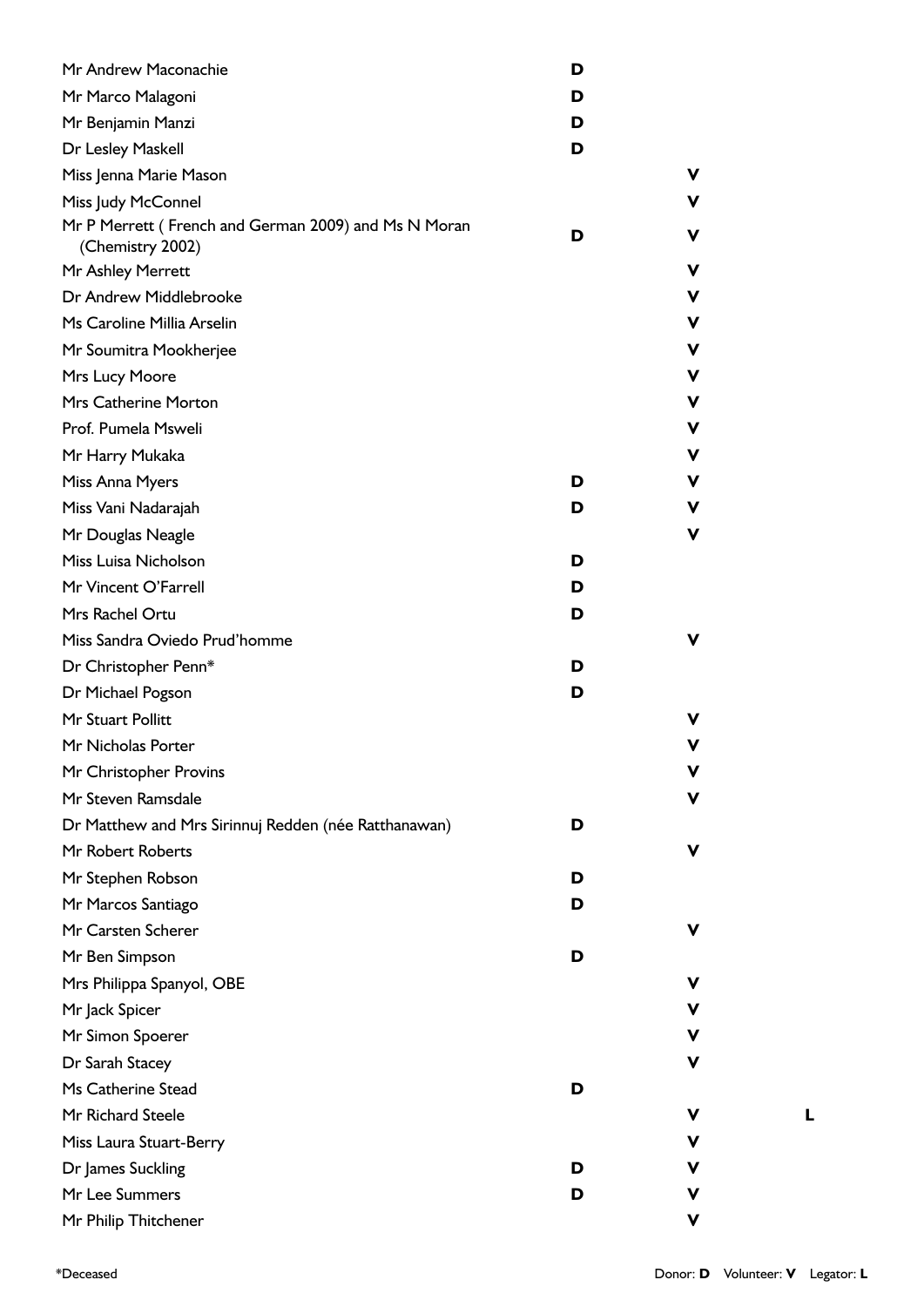| Miss Sarah Thomas                          | V      |
|--------------------------------------------|--------|
| Mr Craig Townsend                          | v      |
| Miss Emma Truscott                         | v      |
| Mrs Lamprini Tsoli                         | v      |
| Mr Richard Turner                          | v      |
| Mr David Turner                            | ۷      |
| Mr Mark Van Rossum                         | D      |
| Mr Tom Wallace                             | ۷      |
| Mrs Helen Walters                          | ۷      |
| Mr David Watson                            | V<br>D |
| Mr Patrick and Mrs Ellen Weaver            | D      |
| Miss Helen Wedge                           | D      |
| Mr Mark and Mrs Lisa Williams (née Polson) | ۷<br>D |
| Mr Thomas Williams                         | V      |
| Mr Adam and Mrs Kathryn Wintle             | D      |
| Ms Alice Zulu                              | D      |

| 2003                                         |   |             |   |
|----------------------------------------------|---|-------------|---|
| Dr Razianna Abdul-Rahman                     |   | $\mathbf v$ |   |
| Mrs Carolyn Akers                            |   |             | ш |
| Ms Jenny Andrews                             | D |             |   |
| Dr Claire Ankers                             |   | $\mathbf v$ |   |
| Mr Oliver Arnell                             | D |             |   |
| Miss Joanne Arundale                         |   | $\mathbf v$ |   |
| Dr Timothy Atherton                          |   | ۷           |   |
| Dr Nicholas Axford                           | D |             |   |
| Mr Paul Banks                                |   | $\mathbf v$ |   |
| Mr Nick and Mrs Beth Beasant (née Reichwald) | D | V           |   |
| Ms Sally Beaumont                            |   | v           |   |
| Mr Christopher Beesley                       | D |             |   |
| Mr Thomas Bentley                            |   | V           |   |
| Mr Julian Brazil                             | D |             |   |
| Miss Amanda Brend                            |   | $\mathbf v$ |   |
| Mr Robin Brett                               | D |             |   |
| Mr Geoffrey Bridges                          | D |             |   |
| Ms Patricia Brown (née Hutchinson Clark)     | D |             |   |
| Miss Alison Brown                            | D |             |   |
| Mrs Rachel Buchanan                          |   | $\mathbf v$ |   |
| Mr Matthew Buckley                           | D |             |   |
| Miss Julia Burgan                            | D |             |   |
| Dr Helen Burn                                | D |             |   |
| <b>Dr Robert Burton</b>                      |   | V           |   |
| Mr David Burton                              | D |             |   |
| Miss Amber Butler                            |   | $\mathbf v$ |   |
| Mr Fergus Campbell                           |   | $\mathbf v$ |   |
|                                              |   |             |   |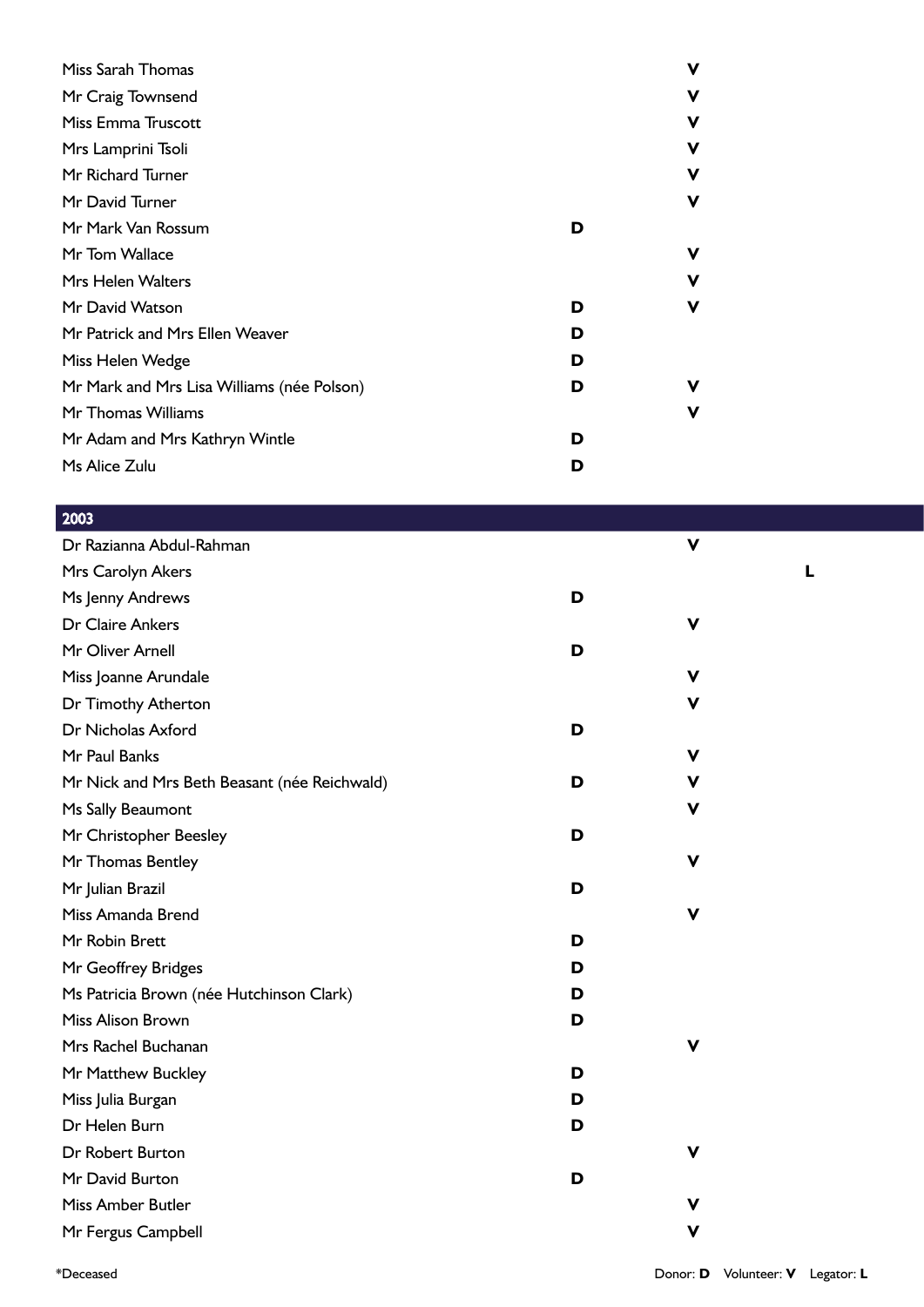| Miss Joanne Carpenter        | D      |
|------------------------------|--------|
| Ms Tamsin Charlton           | D      |
| Mr Jahangez Chaudhery        | D<br>v |
| Ms Emilie Chazelle           | V      |
| Mr Adam Cheetham             | ۷      |
| Miss Yuk Cheung              | ۷      |
| Mr Tak-John Cheung           | D      |
| Mr David Christie            | D      |
| Mr Matthieu Chudet           | v      |
| Professor Christopher Clark  | v      |
| Mr Craig Collard             | ۷      |
| Mr Matthew Condren           | D      |
| Mr James Connell             | ۷      |
| Miss Abigail Crosby          | V      |
| Dr Anthony Cumming           | D      |
| Mrs Antoinette Davey         | ۷      |
| <b>Miss Charlotte Davies</b> | D      |
| Mrs Rebecca Davis            | v      |
| Miss Susana Díez Pérez       | ۷      |
| Mr Vaios Dimoragkas          | V      |
| Mr Simon Dodd                | V      |
| Mrs Belinda Downes           | V      |
| Revd Julyan Drew             | D      |
| Mr Joseph Dunne              | v      |
| Mrs Jennifer Durrant         | v      |
| Miss Hannah Ellis Murdock    | v      |
| Ms Jayanthi Ezekiel          | D      |
| Mrs Heather Fairbairn        | ۷      |
| Ms Mi Fan                    | D      |
| Mr Michael Figg              | v      |
| Mr Mike Fitzgerald           | D      |
| Ms Joanne Fry                | ۷      |
| Mr Adrian Furniss            | D      |
| Mr Tom Furnivall             | D      |
| Dr Cressida Gaffney          | v      |
| Mr Eric Galvin               | ۷      |
| Mr Alan Garnsworthy          | D      |
| Mr Jonathan Godfrey          | D      |
| Mr Duncan Golestani          | ۷      |
| Miss Naomi Gornall           | D      |
| Miss Emily Gray              | D      |
| Dr Caroline Green            | D      |
| Ms Sylvia Greinig            | D      |
| Mr Christopher Gurney        | D      |
| Mr Jonathan Hague            | v      |

\*Deceased Donor: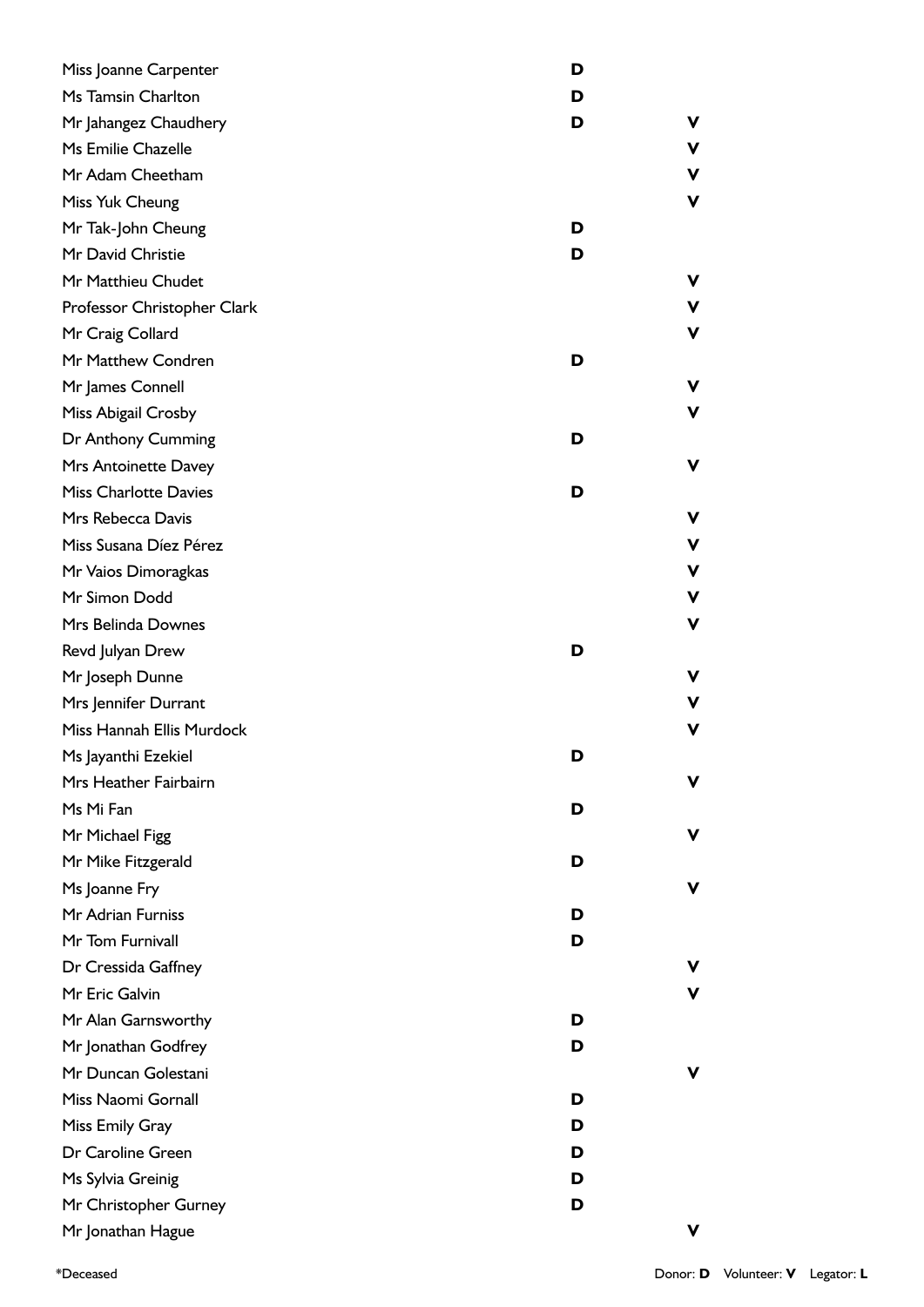| Miss Charlotte Rhiannon Hale        | D |    |
|-------------------------------------|---|----|
| Mrs Victoria Hamilton               |   | v  |
| Miss Anna Harvey                    | D |    |
| Dr Thomas Haxell                    | D |    |
| Dr Rachel Hayes                     | D |    |
| Mr Alistair Heather                 | D |    |
| Mrs Helen Hewson                    | D |    |
| Mr Mark Hodgson                     |   | v  |
| Dr Owen Hodkinson                   |   | v  |
| Mr Orlando Holloway                 | D | v  |
| Miss Marianne Perrott               | D |    |
| Mrs Elizabeth Howlett               |   | v  |
| Mrs Sarah Hoxie                     | D | v  |
| Ms Kirsty Hoyle                     |   | v  |
| Miss Rebecca Hughes                 |   | V  |
| Mr Kelley Hughes                    | D |    |
| Mr Martyn Hunt                      |   | v  |
| Mrs Kate Hurley                     |   | ۷  |
| Mrs Rebecca Hyland                  | D |    |
| Miss Bryony Inge                    |   | v  |
| Ms Kei Ishihara                     | D |    |
| Miss Rebecca James                  | D | v  |
| Miss Cadi Jones                     |   | v  |
| Dr Edward Keedwell                  |   | v  |
| Mrs Harriet King                    |   | v  |
| Dr Brian Kingshott                  |   | v  |
| Mr James Knott                      |   |    |
| Mr Stefan Konstantinov              | D |    |
| Mrs Laura Lackhurst                 | D |    |
| Miss Clare L'Anson                  | D |    |
| Mrs Janice Larden-Price (née Phair) | D |    |
| Mrs Kirsty Lathan                   | D |    |
| Mr David Laurence                   | D |    |
| Mr Laurence Leach                   |   | v  |
| Dr Michael Leyshon                  |   | v  |
| Dr John Lincoln                     |   | v  |
| Miss Sarah Lockyer                  | D |    |
| Mr Petros Loukatos                  |   | v  |
| Mrs K E Lowis                       | D |    |
| Mrs Lindsay Lucas                   | D |    |
| Mr Ian Macfarlane                   |   | v  |
| Dr Christopher Mayers               | D |    |
| Mr James Maylam                     | D |    |
| Mr Keith Mcleod                     |   | v  |
| Miss Ciara Mcmanus                  | D | v. |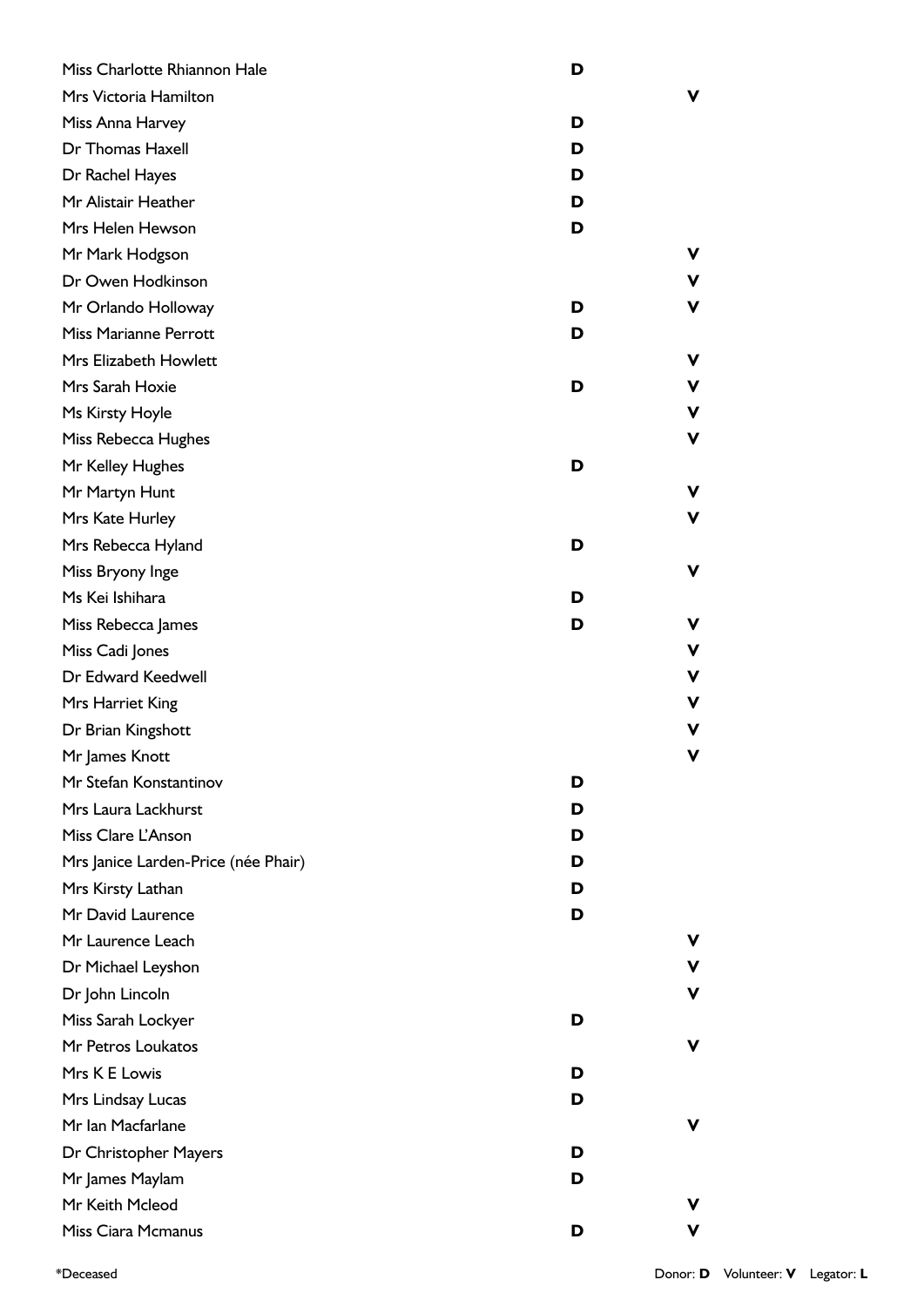| Mr Robert Mcmorran                | D |   |
|-----------------------------------|---|---|
| Mr William Meddings               | D |   |
| Dr Tracy Milburn                  | D |   |
| Dr Jon Mills                      |   | ۷ |
| Dr Dorothy Mindenhall             | D |   |
| Miss Jemma Mitchell               | D |   |
| Ms Ingeborg Moa                   |   | V |
| Miss Pamela Moline                |   | V |
| Mr Thomas Morgan                  |   | v |
| Mr Christopher Morgan             |   | ۷ |
| Mr James Morrison                 | D |   |
| Dr Ghassoub Mustafa               |   | ۷ |
| Mr Alistair Myles                 |   | V |
| Dr Joanne Mynard                  |   | V |
| Mr Subrat Nanda                   |   | V |
| Mr Jonathan Nettleton-Croley      |   |   |
| Mr Nhien Nguyen                   |   | ۷ |
| Mr Edward Nicklin                 |   | V |
| Mr Hugo Nickols                   | D |   |
| Ms Tess Nixon and Mr Paul Spiller | D | V |
| Mr Miles Northey                  | D |   |
| Mrs Isabel Ockenden               | D |   |
| Mrs Taiwo Okwor                   | D |   |
| Mr S M Y Omara                    |   | v |
| Mr Pablo Orlandi                  |   | V |
| Mr John Owens                     | D |   |
| Miss Effrosyni Panagou            |   |   |
| Mr Kyriakos Papadopoulos          |   | ۷ |
| Mr Christopher Parker             | D |   |
| Miss Victoria Parker              | D |   |
| Dr Roger Parkinson                | D |   |
| <b>Miss Estelle Pattard</b>       |   | v |
| Mr Mark Perris                    |   | V |
| Mr Richard Piechowski             | D |   |
| Miss Eleanor Pilgrim              |   | V |
| Mr Peter Powell                   |   | V |
| Mr Henry Ramirez                  | D |   |
| Mr Christopher Read               | D |   |
| Dr Katherine Redmann              |   | V |
| Mr Joseph Reynolds                | D |   |
| Mr Mark Richmond                  | D |   |
| Ms Sarah Rimmington               | D |   |
| Miss Kelly-Jane Ritchie           |   | v |
| Mr Charles Roberts                | D |   |
| Ms P A Roome                      |   | ۷ |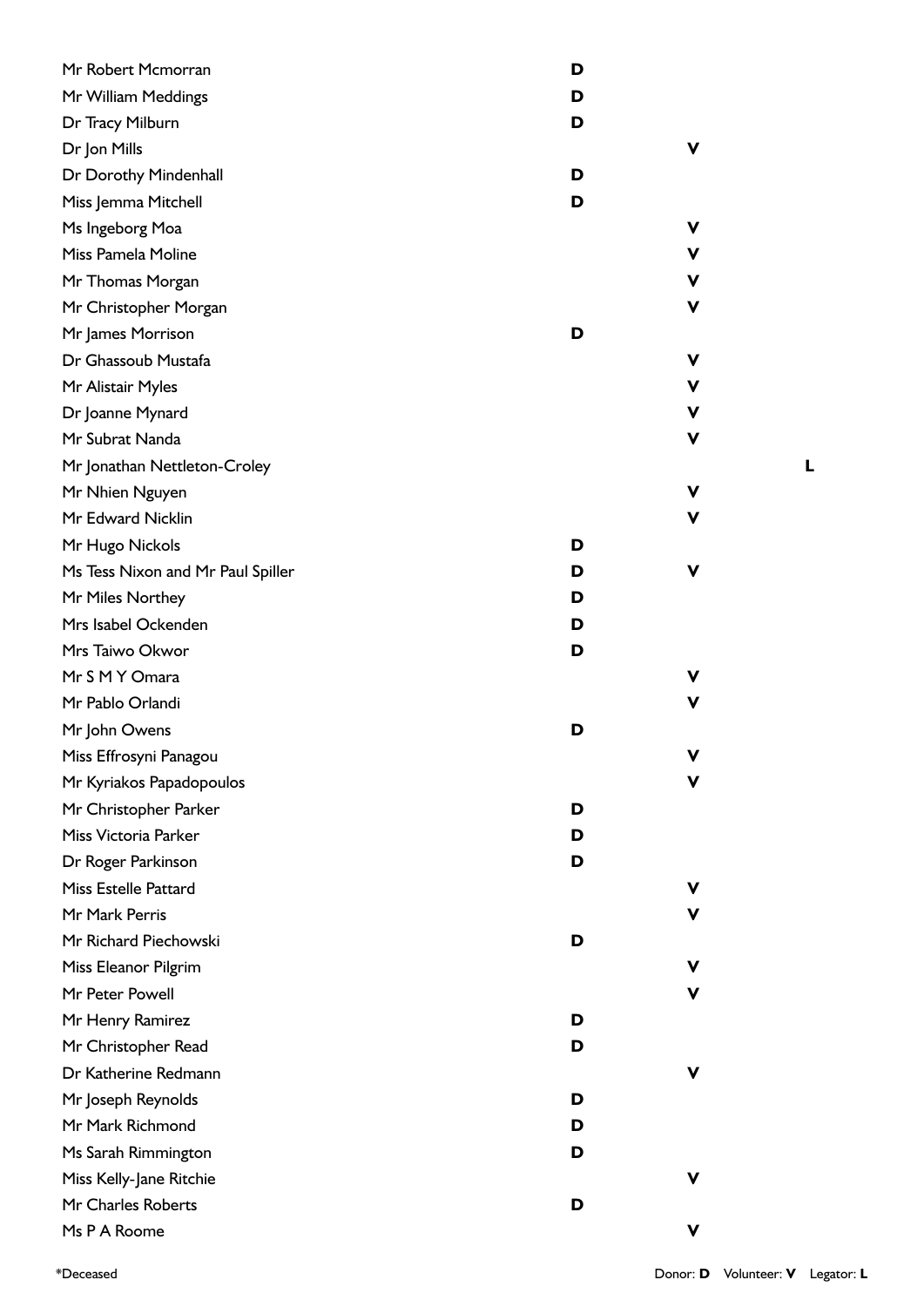| Mr George Sakyi                               |   | V |
|-----------------------------------------------|---|---|
| Miss Karishma Samtani                         |   | v |
| Mr Gary Sanders                               | D |   |
| Mr Simon Sarkissian                           |   | ۷ |
| Mr Matthew Sayles                             | D |   |
| Mr Ashar Shah                                 | D |   |
| Mrs Claire Sibley                             |   | v |
| Mr Andrew Simpson                             | D |   |
| Mrs Tania Skinner (née Anfilogoff)            | D |   |
| Mrs Catherine Smith                           |   | ۷ |
| Miss Anna Stanley                             | D |   |
| Mr Adam Styler                                | D |   |
| Mrs Anna Sudbury                              |   | v |
| <b>Mr Simon Summers</b>                       |   | ۷ |
| Miss Rumrada Suppadit                         |   | ۷ |
| Mr James Taghdissian                          | D | ۷ |
| Dr Susannah Tomlinson                         |   | V |
| Mr Martin and Mrs Jackie Tooley               | D |   |
| Mr Mark Tory                                  | D |   |
| Mr Philip Tregunno                            | D |   |
| Mr Nikolaos Tsakmakis                         |   | v |
| Mr Stephen and Mrs Helen Valvona (née Warren) | D | v |
| Mr Owen Walsh                                 | D |   |
| Dr Wei Wang                                   |   | v |
| Mr Paul Weaver                                |   | v |
| Mr John West                                  | D |   |
| Mr Neil Wickham                               | D |   |
| Miss Gemma Wiggins                            |   | v |
| Mr Jonathan and Mrs Emma Williams             |   | V |
| Mr Mark and Mrs Lisa Williams (née Polson)    | D | ۷ |
| Mr Martin Williams                            |   | ۷ |
| Mrs Caroline Winstone                         |   | ۷ |
| Mr David Woollaston                           | D |   |
| Mr Ben Woolvin                                |   | v |
| Mr Andrew Worthley                            |   | v |
| Ms Jeanette Wu                                | D |   |
| Miss Lisa Wyler                               |   | ۷ |
| Mrs Sarah Yeo                                 |   | ۷ |
| Mr Xiaoke Zhang                               |   | v |

| 2004                       |   |  |
|----------------------------|---|--|
| Mr Mohammad Ahsan          |   |  |
| Mr Jonathan Aplin          |   |  |
| Mr Patrick Armson          | D |  |
| Mr Stuart Austin-Greenwood |   |  |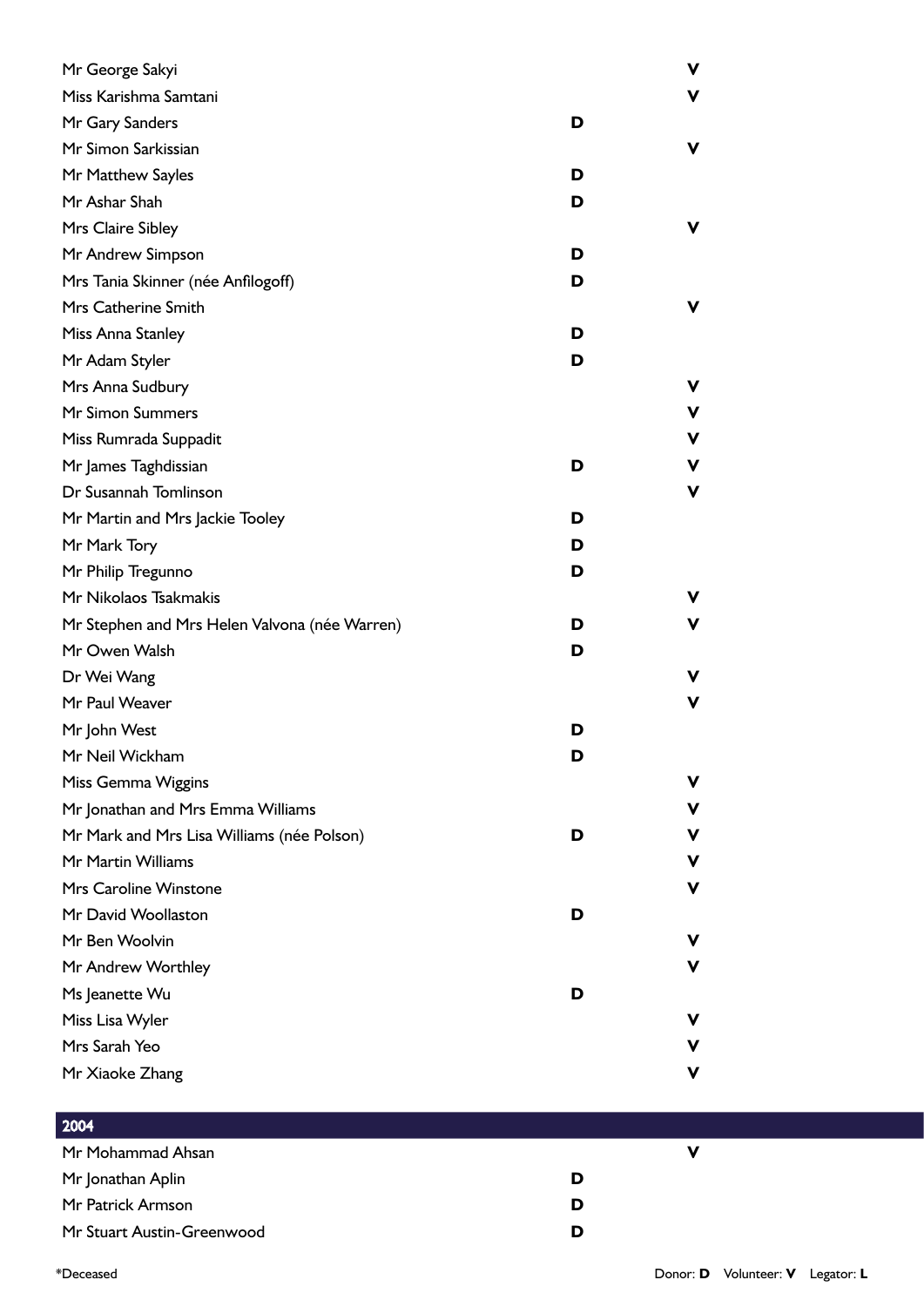| Mrs Eleanor Baker                              | D |   |
|------------------------------------------------|---|---|
| Emma Ball (née Newport)                        | D |   |
| Mr Oliver Barford                              |   | v |
| <b>Rev Richard Bastable</b>                    | D |   |
| Miss Laura Berry                               | D |   |
| Miss Melanie Blair                             | D |   |
| Mr Sebastian Bosley                            | D |   |
| Mr Nathan Breddy                               | D |   |
| Mrs Zoe Brennan                                | D |   |
| Mr Giacomo Bridgett                            |   | v |
| Mrs Maria Briggs                               | D |   |
| Mr Nicholas Brothers                           |   | v |
| Miss Cecily Burchett-Chambers                  |   | v |
| Mr Lawrence Butcher                            | D |   |
| Ms Chloe Butterfield                           | D |   |
| Mrs Melanie Byng                               | D |   |
| Mr Daniel Canham                               |   | v |
| Mr David Carr                                  |   | v |
| Mrs Catherine Causey                           | D |   |
| Mr Hugo Chance                                 |   | ۷ |
| Mrs Gemma Charlton                             | D |   |
| Miss Sandy Chow                                |   | ۷ |
| Mrs Anna Christian                             | D |   |
| Miss Victoria Churchward                       | D |   |
| Dr Karen Cloute (née Sharples)                 | D |   |
| Mr Alexander Coates                            | D |   |
| Mr Robert Coram                                |   | V |
| <b>Miss Frances Cottle</b>                     | D |   |
| Mr Michael Cowan                               | D | v |
| Mrs Annie Crabtree                             |   | ۷ |
| Mr Karl Craig                                  | D |   |
| Mr Philip Crowe                                |   |   |
| Dr Jonathan Curtis                             | D |   |
| Mr Wiktor Zasadzki and Ms Catherine Darlington | D | v |
| Mr Andrew Davies                               | D |   |
| Mr John Derrick                                |   | ۷ |
| Mr Cyril d'Herbes                              |   | ۷ |
| Ms Sonja Dixon                                 |   | v |
| Mr Owen Dobson                                 | D |   |
| Mr Robin Dowell                                | D |   |
| Mr Michael and Mrs Catherine Draisey (née Fry) | D |   |
| Miss Jessica Drew                              | D |   |
| Miss Georgina Edwards                          |   | v |
| Mrs Clare Elcombe Webber                       |   | v |
| Miss Zoe Evans                                 | D |   |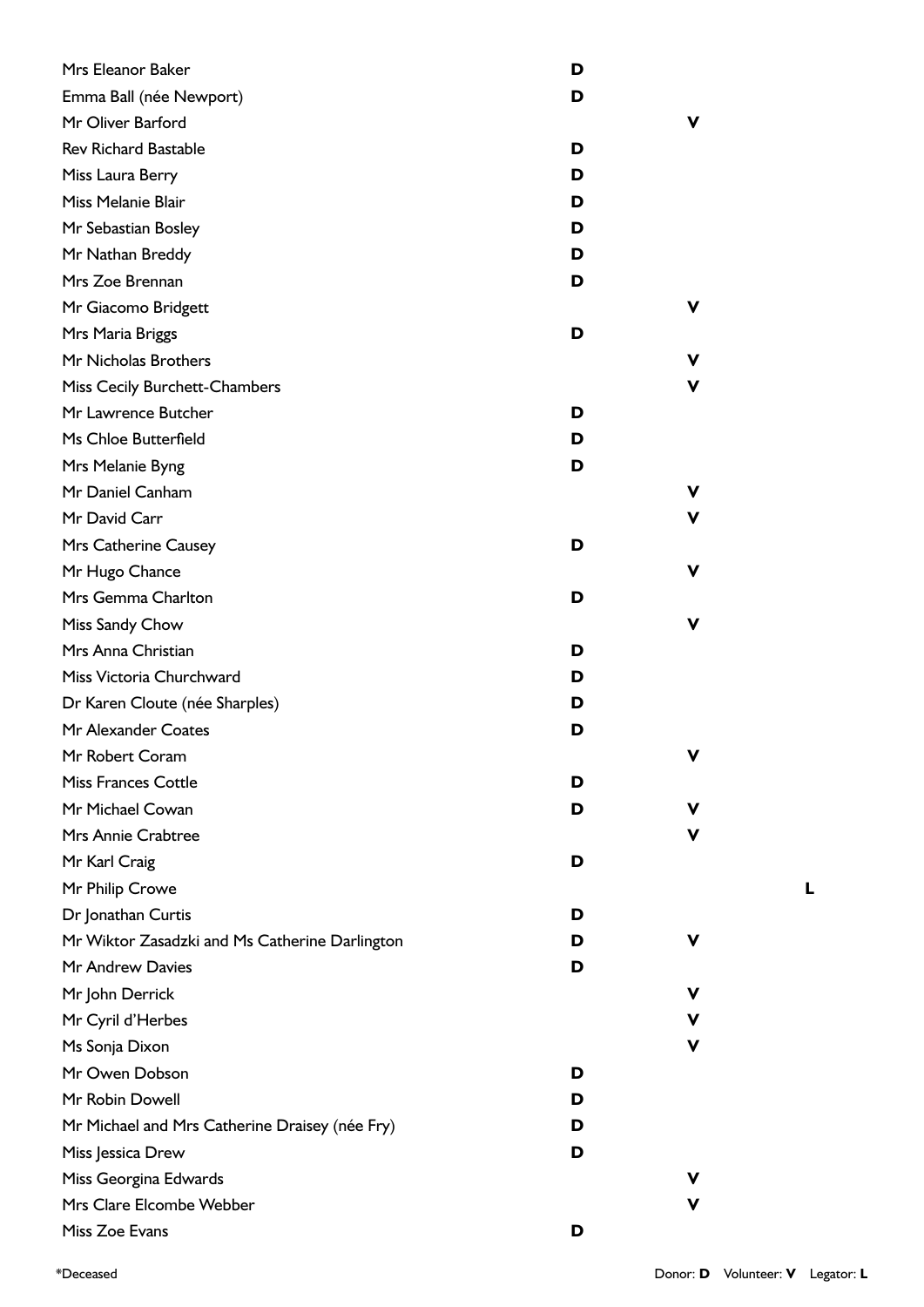| Miss Penelope Evans          | D      |  |
|------------------------------|--------|--|
| Mr Paul Evans                | v      |  |
| Mr Stuart Farquharson        | v      |  |
| Dr Bryony Farrant            | D<br>v |  |
| Dr Sarah-Jane H Fenton       | D      |  |
| Mrs Clare Ferguson           | D      |  |
| Mr George Foden              | v      |  |
| <b>Miss Claire Forrest</b>   | D      |  |
| Mr Daniel Forward            | D      |  |
| Miss Joanna Foulkes          | D      |  |
| Mrs Harriette Foulkes-Arnold | v      |  |
| Mr Mark Fowell               | v      |  |
| Miss Kate Fox                | v      |  |
| Mrs Helen Fry                | D      |  |
| Mr Les Gardner               | D      |  |
| Mr Iain Gill                 | v      |  |
| Mr Hans Gloria-Andrez        | v      |  |
| Mr Robert Grundy             | v      |  |
| Mr Jamal Haddad              | v      |  |
| Mr Thomas Harman             | v      |  |
| Miss Laura Harris            | D      |  |
| Mr Jonathan Haskins          | D      |  |
| Miss Gillian Hawker          | D      |  |
| Mr Michael Hibbard           | v      |  |
| Mrs Alice Higgins            | ۷<br>D |  |
| Mrs Rebecca Hilder           | D      |  |
| Mr Matthew Hogg              | V      |  |
| <b>Miss Emily Hooper</b>     | ۷      |  |
| <b>Miss Claire Hopkins</b>   | v      |  |
| <b>Miss Natalie Hopkins</b>  | v      |  |
| Mr Christopher Howard        | v      |  |
| Miss A E Hubbard             | D      |  |
| Miss Elizabeth Hubbard       | ۷      |  |
| Miss Katharine Hulf          | D      |  |
| Mr Omar Idriss               | D      |  |
| Miss Katie Jackman           | v      |  |
| Mr Rhodri Jackson            | V      |  |
| Mr Ross James                | D      |  |
| Miss Louise Jamieson         | v      |  |
| Mr Pek Jones                 | D      |  |
| Mr Dryw Jones                | D      |  |
| Mrs Rebecca Jones            | D      |  |
| Mr Matthew Jones             | v      |  |
| Mr David Kane                | D      |  |
| Mr Chris Kirby-Turner        | v      |  |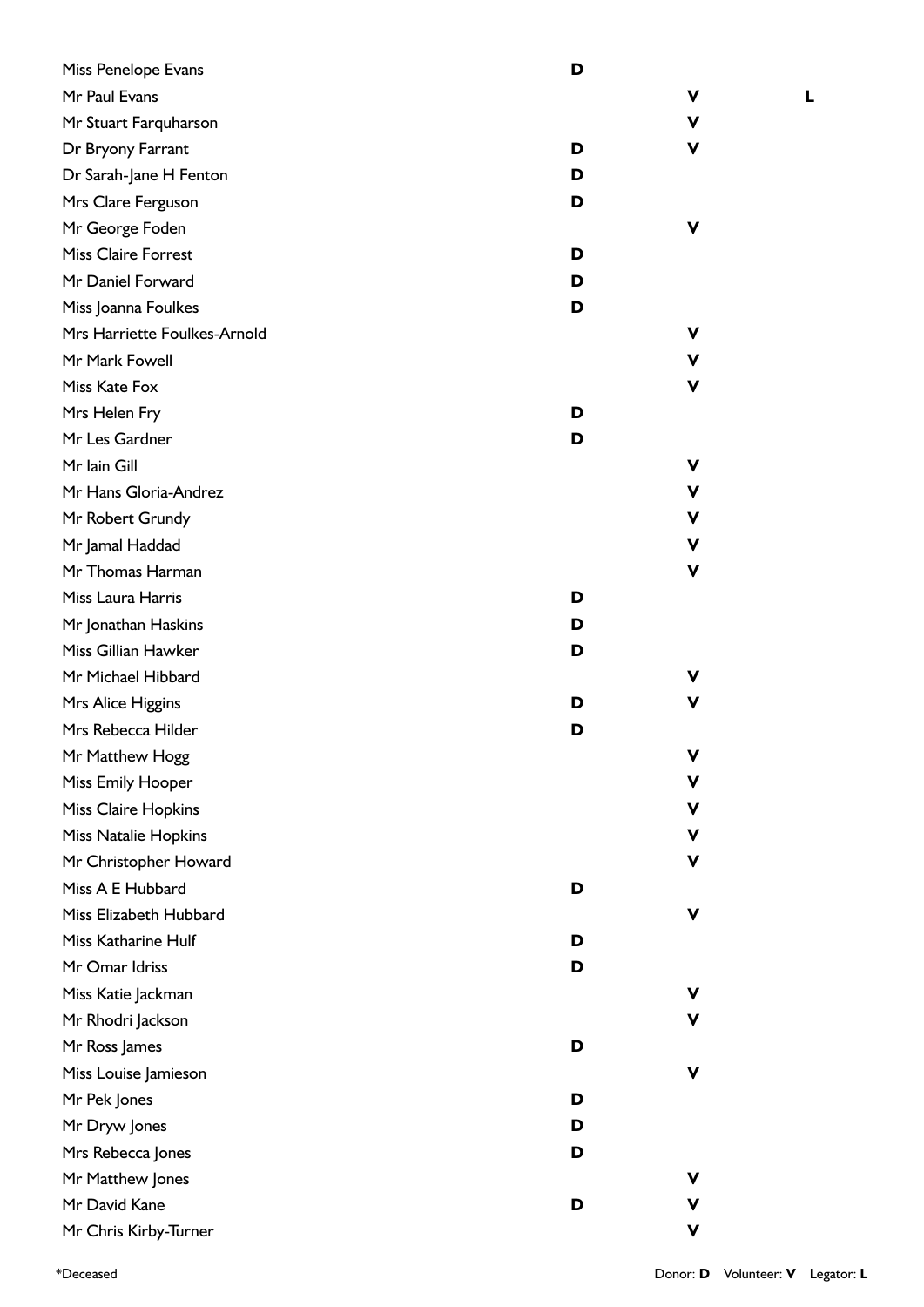| Miss Nicola Krafft                               |   |   |
|--------------------------------------------------|---|---|
| Ms Chloe Landucci                                |   |   |
| Mrs Hayley Leake                                 |   |   |
| Mr Thomas Llewellyn                              | D |   |
| Mr Peter Lucas                                   | D | ν |
| Dr Agnes Ma                                      | D |   |
| Mr Jack Mabire                                   |   |   |
| Ms Charlotte Mackey                              |   |   |
| Mrs Sarah Madden-Queralt                         | D |   |
| Miss Kerra Maddern                               |   | ν |
| Mrs Jane Mann                                    | D |   |
| Mr David Markham                                 |   |   |
| Mr Michael Marshall                              |   |   |
| <b>Miss Sharon Marshall</b>                      | D |   |
| Mr Nicholas Martin                               | D |   |
| Mr Frank Mashuda                                 | D |   |
| Mr David Middleditch                             | D |   |
| Mr David Miller                                  | D |   |
| Mr James Mountfield                              |   |   |
| Dr Andrew Murphy                                 |   |   |
| Mr Damian and Mrs Marie Musker (née Bond)        | D |   |
| Mrs Beth Neilson                                 |   |   |
| Miss Hollie Newton                               |   |   |
| Mr Nicholas Norton                               |   |   |
| Miss Jackie Oates                                |   |   |
| Miss Katie O'Brien                               | D |   |
| Mr David O'Farrell                               | D |   |
| Mr Jeremy Olver                                  |   |   |
| Mr George Pakos and Ms Anastasia-Maria Kitsineli |   |   |
| Mr Christopher Parr                              | D |   |
| Mr George Pask                                   | D |   |
| Miss Annika Patel                                |   |   |
| Mrs Sarah Pearson                                | D |   |
| Mr Edward Phillips                               | D |   |
| Mrs Sarah Pinkerton (née Loeber)                 | D |   |
| Mr Christopher Poczka                            |   |   |
| Ms Emma Price                                    |   |   |
| Mr Adam Price                                    | D |   |
| Mr Peter Rees                                    |   |   |
| <b>Miss Gillian Reeves</b>                       | D |   |
| Mr David Riley                                   | D |   |
| Dr Susan Rodway-Dyer                             |   | ν |
| Ms Raeeka Sadri                                  | D |   |
| <b>Miss Catherine Salt</b>                       |   |   |
| Mr Loukas Sarakinos                              |   |   |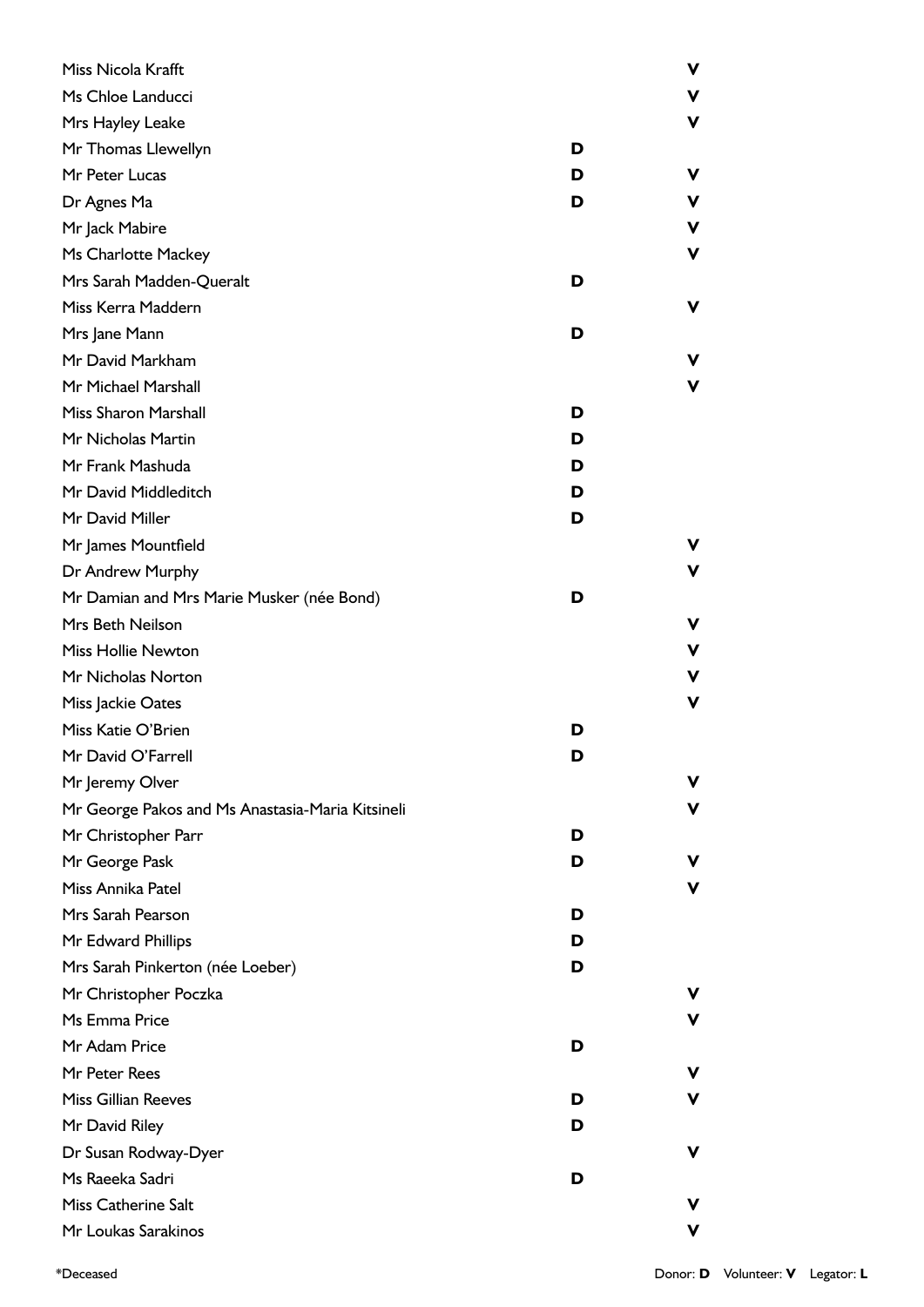| Mr David Seager                               |   | ۷ |
|-----------------------------------------------|---|---|
| Mr Kaijun Shao                                |   | ۷ |
| Miss Catherine Smit                           |   | ۷ |
| Mr Simon Smith                                | D |   |
| Mr Wayne Spillett                             | ۷ |   |
| <b>Miss Grainne Staunton</b>                  |   | V |
| Miss Siobhan Storey                           | D |   |
| Miss Danu Stratton-Kent                       | ۷ |   |
| Miss Jessica Swale                            | D | v |
| Mr Thomas Symons                              | D |   |
| Mr Nicholas Thorpe                            | V |   |
| Mrs Rose Tripp                                | D |   |
| Mr Dominic Tuohey                             | D |   |
| Mr Glen Turner                                | D |   |
| Mr William Tyler                              | D |   |
| Mr Christopher Walker                         | D |   |
| Mr Samuel Walls                               |   | v |
| Mr Thomas Walton                              |   | V |
| Mrs Lei Wan                                   | D |   |
| Miss Huimin Wang                              |   | ۷ |
| Miss Han Wang                                 |   | v |
| Mr Patrick and Mrs Ellen Weaver               | D |   |
| Mr Lee Westcott                               | D |   |
| Mr Christopher Wherry                         | D |   |
| Mr Alistair Whitby                            | D |   |
| Mr Jonathan Willcox                           | D |   |
| Mrs Olivia Wilman                             | D |   |
| Mr Richard and Mrs Rhianna Wilsher (née John) | D | v |
| Mr Peter Wilson                               | D |   |
| Mr Frederick Wilson                           | v |   |
| Miss Helen Winter                             |   | ۷ |
| Mr Charles Woodham                            | D |   |
| Mr Guofa Xu                                   | v |   |
| Ms Yang Yang                                  |   | v |
| Ms Yuying Yao                                 |   | v |
| Mr Christopher Young                          |   | v |
| Mr Tim Zecchin                                | ۷ |   |

## 2005

| <b>LUVJ</b>          |   |   |
|----------------------|---|---|
| Mr Alexander Adams   |   | v |
| Ms Christine Adey    | D |   |
| Mr Inanç Akalin      |   | v |
| Mr Michael Alexander | D |   |
| Mr Anthony Alford    | D |   |
| Miss A Allis         | D |   |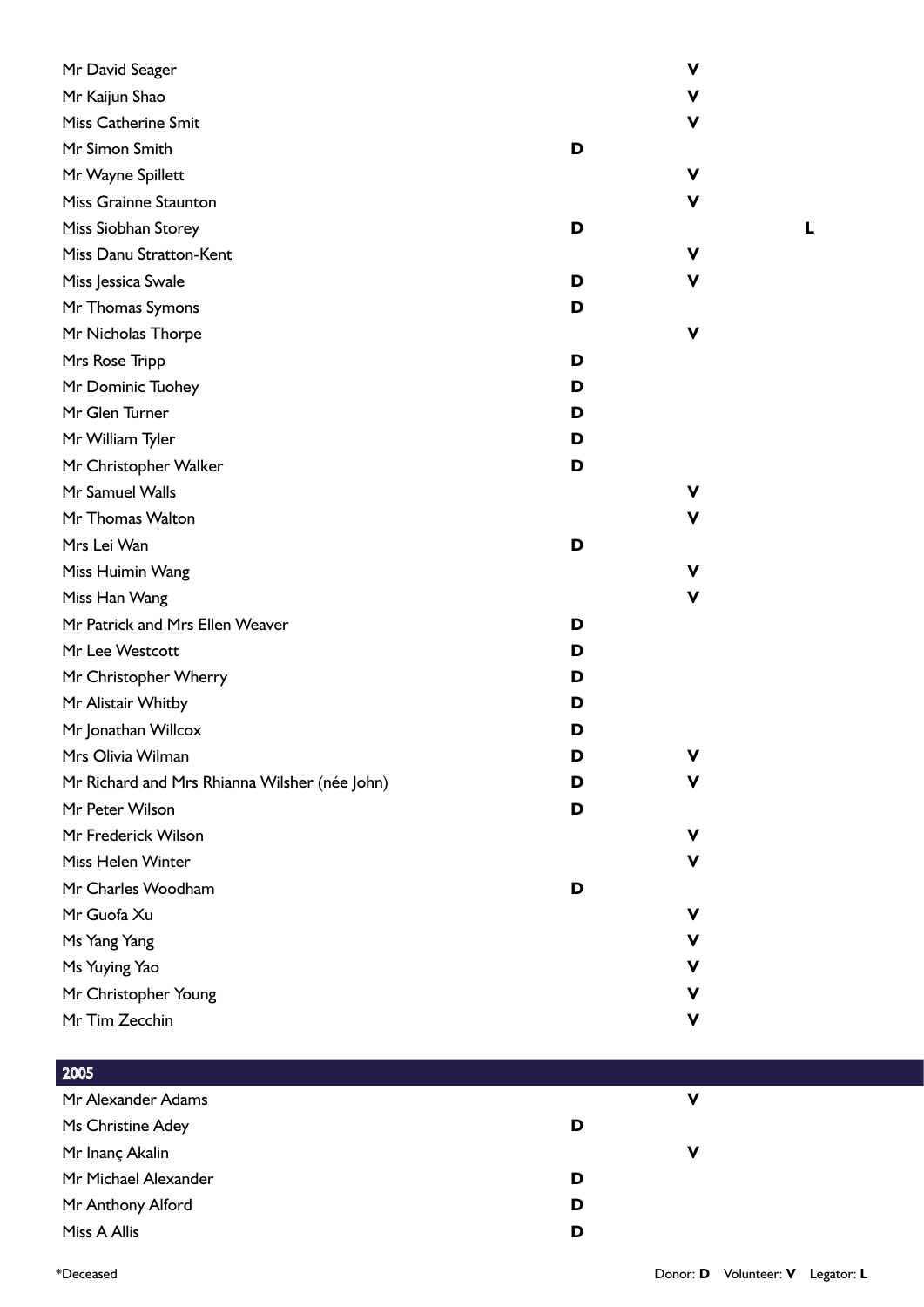| Ms R W Alsulaiman                              |   | ν |
|------------------------------------------------|---|---|
| Miss Elisa Artesero                            | D |   |
| Mr Martin Aspley-Davis                         | D |   |
| Dr Jonathan Ball                               | D |   |
| Miss Suzie Bannerman                           | D | v |
| Mr James Barge                                 |   |   |
| Mr Richard Bartlett-Rawlings                   | D |   |
| Miss Lucy Batchelor                            |   | ν |
| Miss Emily Bevan                               | D | ν |
| Mr Ankit Bhatnagar                             |   | ν |
| Mrs Marieke Biggs                              | D |   |
| Mr Matthew Birtchnell                          |   | ν |
| Mr Thomas Bolton                               | D |   |
| Mrs E L Bowerbank                              | D |   |
| Mr Matthew Boyden                              |   | ν |
| Mr Alexander Breen                             | D |   |
| Mr Timothy Brooks*                             | D |   |
| Mrs Phyllida Brown                             | D |   |
| Mr Michael Brown                               |   | v |
| Miss Lindsay Buchanan                          | D |   |
| Mrs Teresa Bulford-Cooper                      |   | ν |
| Miss Amy Butterworth                           | D |   |
| Mr Tim Caines                                  | D |   |
| Mrs Sarah Campbell                             |   |   |
| Mr Siu Chan                                    |   | ۷ |
| Mr Ka Kai Eddie Chan                           |   | ν |
| Miss Shih-Yun Chang                            |   |   |
| Dr Terence Chapman                             | D |   |
| Mr Liang Chen                                  |   | v |
| Mr Adrian Clifton                              | D |   |
| Mr Michael Corgan                              |   |   |
| Miss Fiona Coughlan                            | D |   |
| <b>Miss Natalie Curston</b>                    | D |   |
| Mrs Lilian Davy                                | D |   |
| Mrs Xanthe Dawson                              |   |   |
| Mr Gordon Dent                                 |   | ۷ |
| Mr Alain Desmier                               | D | V |
| Mr Benjamin Didier                             |   | ۷ |
| Mr Alexander Dietz                             |   | ν |
| Mr Michael and Mrs Catherine Draisey (née Fry) | D |   |
| Mr Philip Duloy                                |   |   |
| Mr Jamie Edge                                  |   |   |
| Mr Sam Edge                                    |   | ν |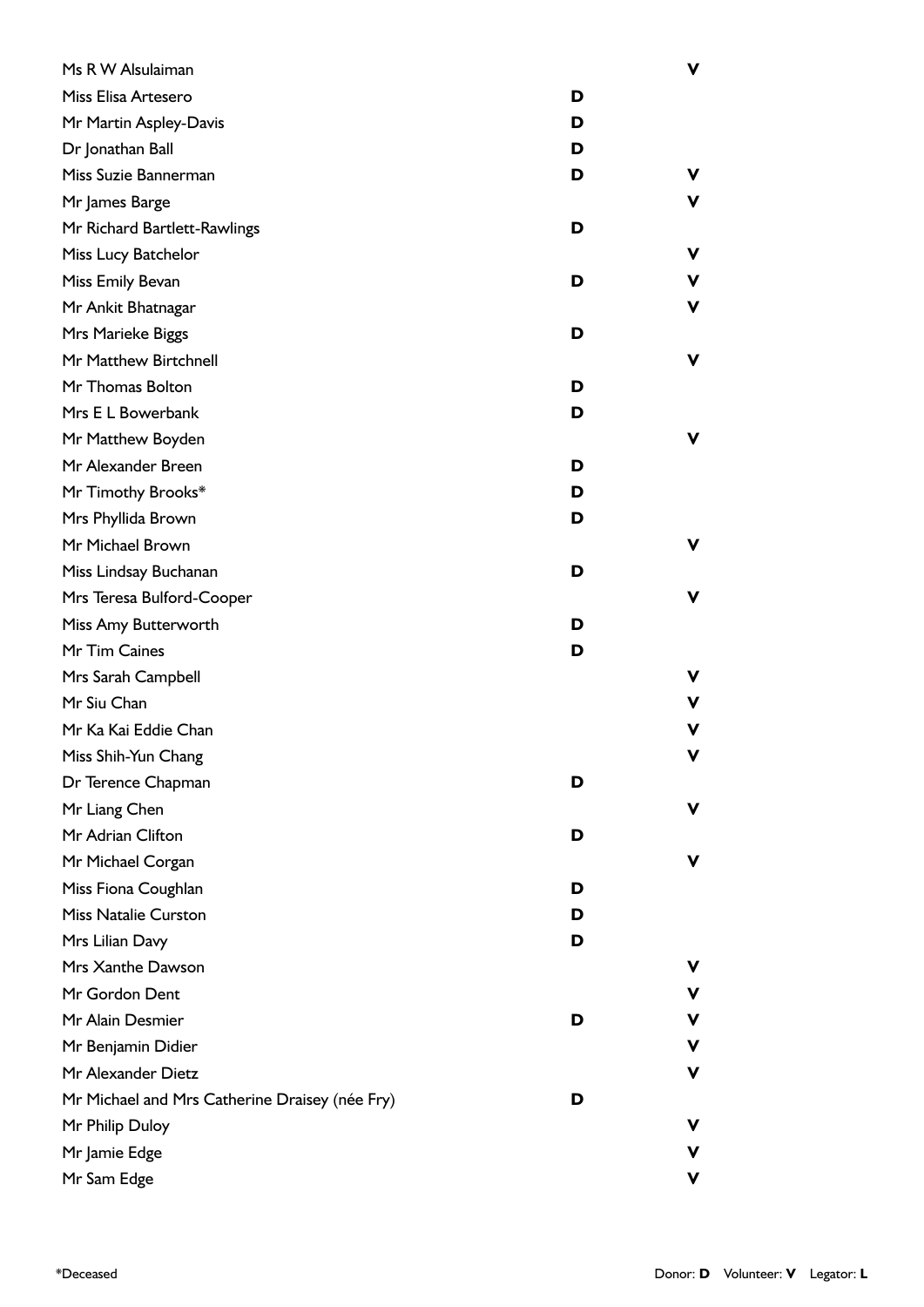| <b>Mrs Eleanor Eeles</b>                    | D      |
|---------------------------------------------|--------|
| Mr David Elsdon                             | v      |
| Mr Timothy Farr                             | D      |
| Miss Ruth Faulkner                          | v      |
| Miss Anne Filmer-Bennett                    | D      |
| Mr Dominic Finigan                          | D      |
| <b>Miss Cassandra Fleet</b>                 | v      |
| Mr Daniel Fowler                            | D      |
| Mr Oliver Gaisford                          | D      |
| Mr Shaun and Mrs Julie Gibbons (née Martin) | D      |
| Miss Isobel Giblin                          | D      |
| Mr Peter Glazier*                           | D      |
| Mr Elliot Grainger                          | D      |
| Mr Timothy Greenwood                        | D<br>v |
| Miss Francesca Haines                       | v      |
| Mr Iain and Mrs Sian Hall (née Jones)       | v<br>D |
| Miss Amelia Hampton                         | v      |
| Miss Smriti Haricharan                      | V      |
| Mr I Hatt                                   | ۷      |
| Miss Sarah Heffer                           | D      |
| Miss Debra Hendley                          | D      |
| Mr Robert Hines                             | v      |
| Mr C Hobbs and Ms C Hobbs                   | D      |
| Dr Dan Holdaway                             | v<br>D |
| Mr James Howard                             | D      |
| Mr Adam Howe                                | D      |
| Miss Yu-Ling Huang                          | v      |
| Mr James Humphrey                           | D      |
| Mr William Humphrey                         | ۷      |
| Miss Marsena Hydes Carter de Barrow         | v      |
| Mr Fintan Irwin-Bowler                      | V      |
| Mr Roland Jackson                           | D      |
| Mr Syed Jaffrey                             | D      |
| Dr C Janke and Ms N Janke                   | D      |
| Miss Zoe Jeffrey                            | v      |
| Mrs Kim Jenkins                             | ۷      |
| Mr Christopher Jones                        | D      |
| Ms Aja Jones                                | v      |
| Miss Hannah Kendall                         | ۷      |
| Mr Brian Kennelly                           | V      |
| Miss Natalie Kerr                           | D      |
| Mr Hamid Kouidri                            | D      |
| Mr Nick Kwolek                              | v      |
| Dr Guy Leonard                              | v      |
| Mrs Laura Lewis                             | V      |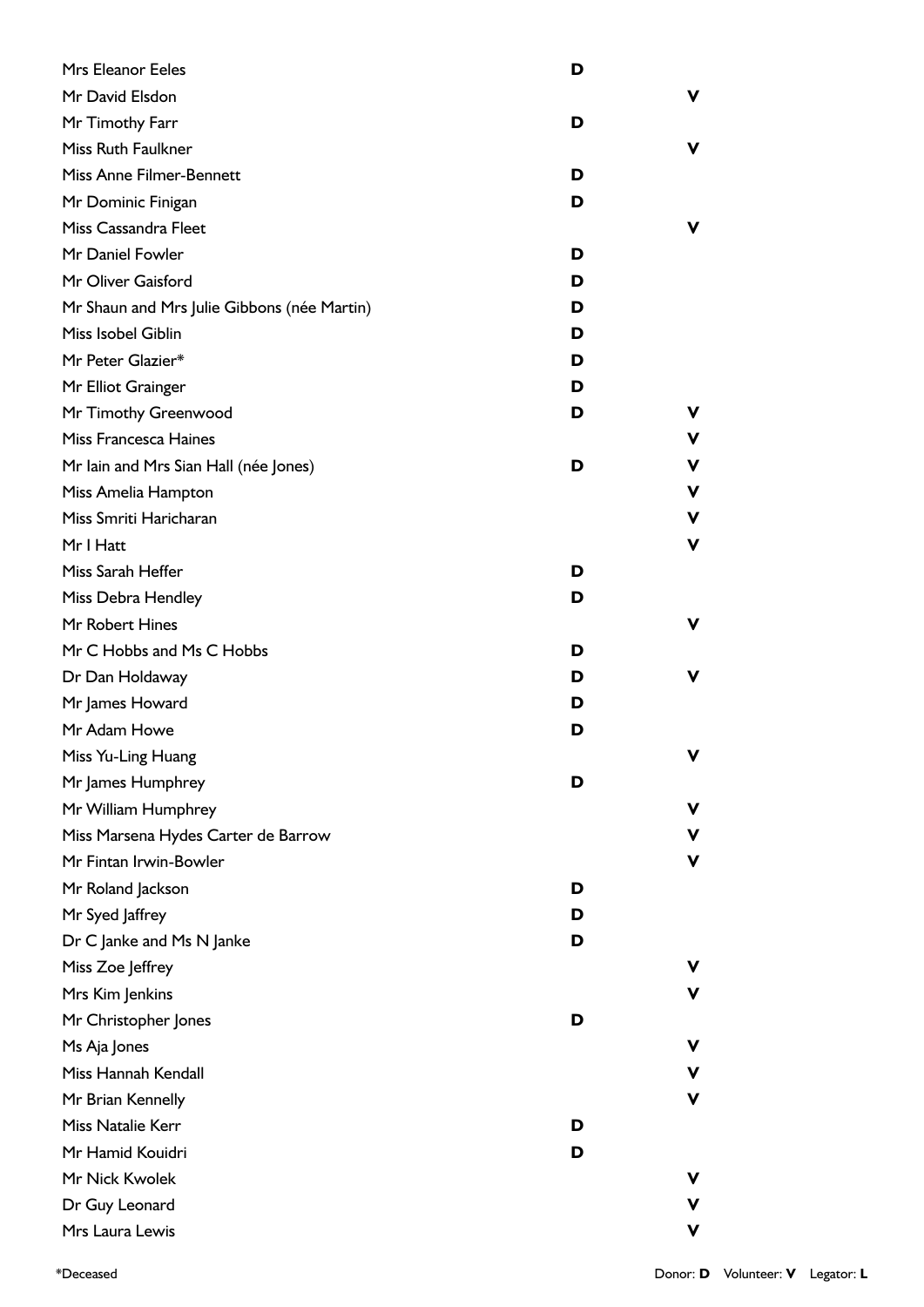| Mr Mark Lindley                        |   | $\mathbf v$ |   |
|----------------------------------------|---|-------------|---|
| Mr Richard Livesey                     |   | $\mathbf v$ |   |
| Mr lain Livingstone                    | D |             |   |
| Mr Luke Lloyd                          | D |             |   |
| Ms Jes Lua                             |   | V           |   |
| Dr Kathleen Lund                       | D | ۷           |   |
| Mr Christos Lyssiotis                  |   | V           |   |
| Mr David Lyus                          | D |             |   |
| Mrs Christina Mabin                    | D |             |   |
| Miss Amy Major                         | D |             |   |
| Mr Hozaifah Mangera                    | D |             |   |
| Dr Stephen Manning                     | D | $\mathbf v$ |   |
| Mr Tafadzwa Mazikana                   | D |             |   |
| Mrs Kristin Medley                     |   | V           |   |
| Miss Lucy Mesley                       |   | v           |   |
| Ms Lisa Miller                         | D | V           | L |
| Mr Graham Miller                       | D | V           |   |
| Mrs J A Mitchell                       | D |             |   |
| Mr Kusujiro Miyoshi                    | D |             |   |
| Mr Milton Das Mohan Das                | D |             | L |
| Ms J Morgane and Ms M Woolley          | D |             |   |
| Dr Louise Morpeth                      |   | V           |   |
| Mrs Elizabeth Muir                     | D |             |   |
| Mr Alexander Muir                      | D |             |   |
| Mr Peter Newman and Ms Abigail Thomson | D |             |   |
| Miss Erika Newton                      |   | $\mathbf v$ |   |
| Ms Michelle Ody                        | D |             |   |
| Miss Carolina Ordonez-Gaete            |   | V           |   |
| Mr Robin Parkes                        | D |             |   |
| Mr Jonathan Passaportis                |   | v           |   |
| Mr Jonathon Petch                      | D |             |   |
| Mr Andrew Picot                        | D |             |   |
| Miss Kathleen Pilkinton                | D |             |   |
| Miss Sarah Powell                      |   | v           |   |
| Miss Imogen Powley                     |   | v           |   |
| Mr Stephen Pring                       | D |             |   |
| Miss Hannah Taylor                     | D |             |   |
| Miss Sophie Reynolds                   | D |             |   |
| Mr Daniel Ricketts                     | D |             |   |
| Mr Mark Roberts                        |   | v           |   |
| Mrs Bonnie Robins                      | D | v           |   |
| Miss Francesca Rorison                 | D |             |   |
| Ms Siriporn Sakulruangrak              |   | V           |   |
| Mr Richard Sampson                     |   | V           |   |
| Rev Hilary Samson                      | D |             |   |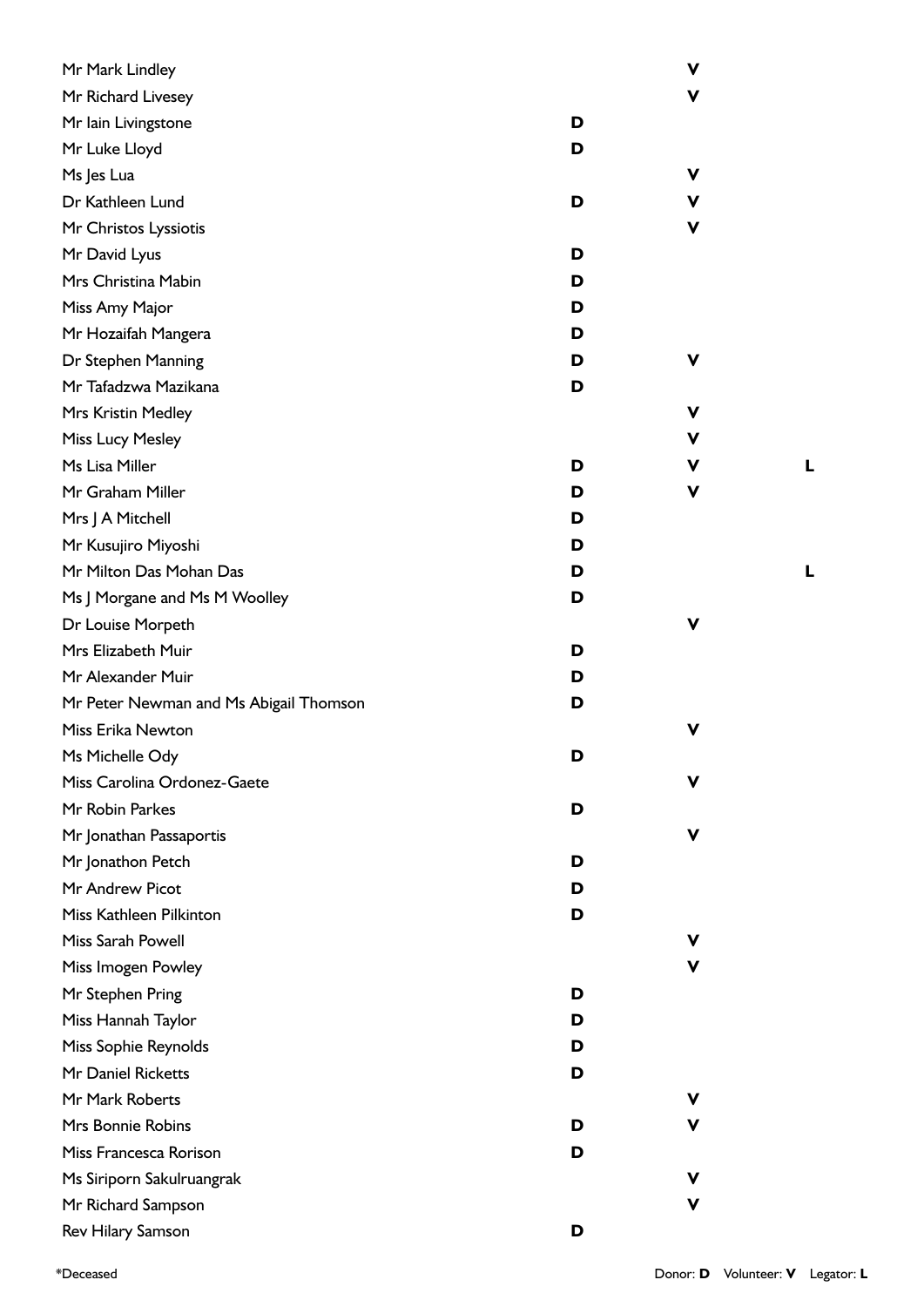| Mrs Jennifer Sandars          | D |   |
|-------------------------------|---|---|
| Dr Philip Sansom              |   | V |
| Dr Diane Saunders             |   | V |
| Mrs Beth Searle               |   | V |
| Miss Alexandra Segar          |   | v |
| <b>Miss Caroline Sewell</b>   | D |   |
| Miss Jacelyn Sharp            |   | ۷ |
| Mr Paul Sherburn              | D |   |
| Mrs Jennifer Sherlock         | D |   |
| Dr Ben Sherriff               |   | v |
| Mrs Laura Sinclair Willis     | D | v |
| Miss Sarah Skyte              | D |   |
| Mr Brian Smith                | D |   |
| Mr James Sneddon              | D |   |
| Mrs Victoria Somerset-How     |   | V |
| Mr Neel Sood                  |   | V |
| Miss Laura Spear              |   | V |
| <b>Miss Ruth Steele</b>       |   | V |
| Mr David Stevens              |   | V |
| Mrs Anna Stevens              |   | ۷ |
| Mr Timothy Stevenson          | D |   |
| Mr Alexander Stuart           | D |   |
| Ms Sukanlaya Sukutamatunti    |   | v |
| Mrs Gemma Sullivan            |   | ۷ |
| Mr Peter Swainson             | D |   |
| Mr Matthew Taylor             | D |   |
| Mr Alasdair Thompson          |   | V |
| Mr Sean Thompson              |   | V |
| Dr Lisa Thorne                |   | v |
| Mr Craig Thornton             | D | v |
| Mr Simon Tomlin               | D |   |
| Dr Florina Tufescu            |   | v |
| Mr Edward Vallins             | D |   |
| Mr Joseph Varley              |   | v |
| Mr George Vaughan             | D |   |
| Mrs Clare Vigar               |   | V |
| Mr Andrew Waddelove           |   | ۷ |
| Mr Christopher Walker         |   | ۷ |
| <b>Miss Charlotte Wallace</b> | D |   |
| Mr Xue Wang                   |   | v |
| Mr Ezekiel Ward               |   | v |
| Mr Peter Wilson               | D |   |
| Mr Adam Wood                  | D |   |
| Miss Katy Worby               | D |   |
| Mr Timothy Wright             |   | ۷ |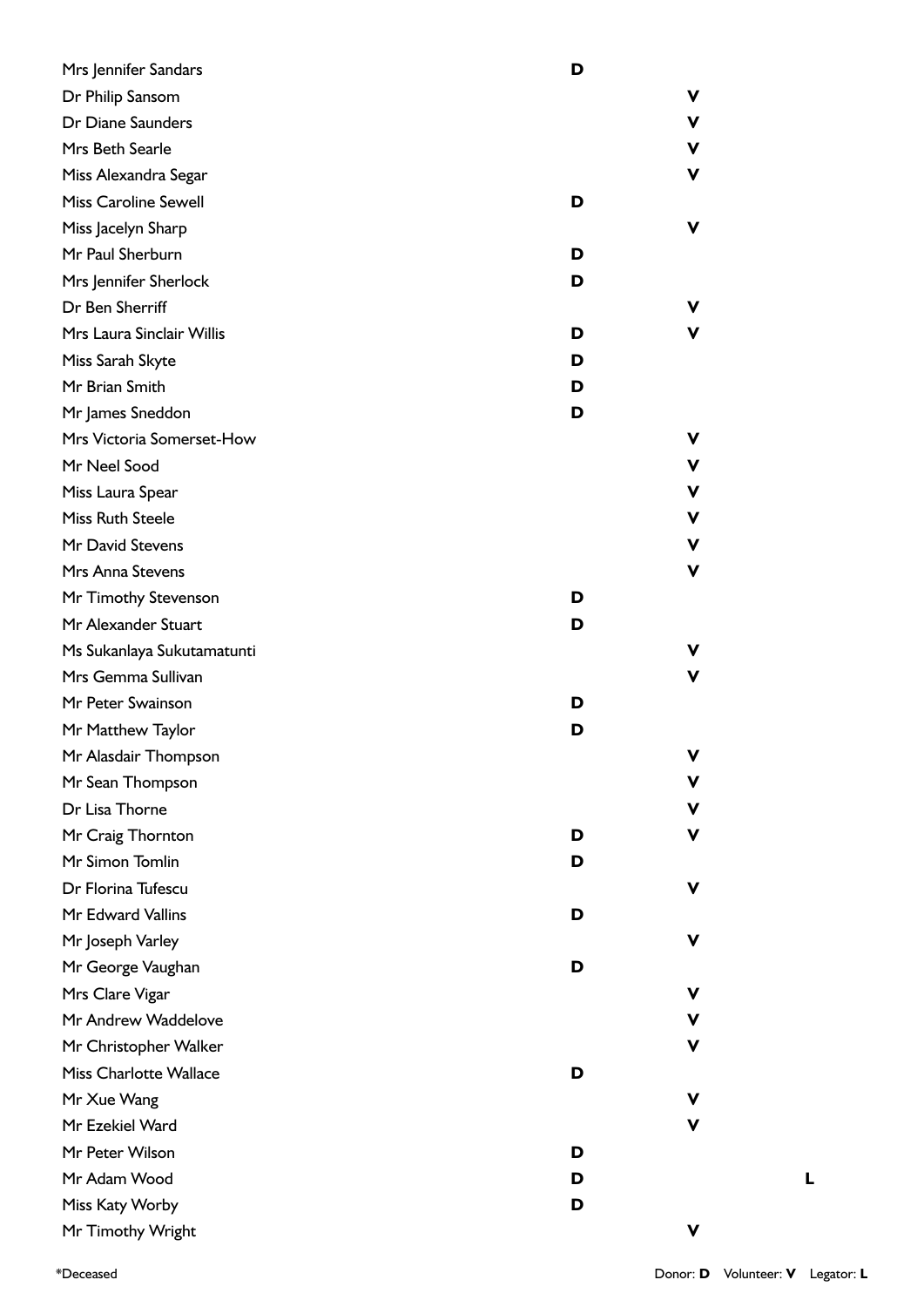| Mr Eric Wu                                     |   | ν |
|------------------------------------------------|---|---|
| Mr Richard Yemm                                |   | ν |
| Mr Matthew Young                               | D |   |
| Mr Wiktor Zasadzki and Ms Catherine Darlington | D | ν |
| Mr Howard Zhang                                |   | ν |
| Ms Ke Zhao                                     |   | ν |

| ZUUO                        |   |   |
|-----------------------------|---|---|
| Mr Mohammad Abdullah        |   | v |
| Miss Lauren Ace             |   | v |
| Mr Ibe Akoh                 | D |   |
| Mr Nasser Al Assad          |   | v |
| Miss Rebecca Allen          | D | v |
| Mrs Esther Allen            | D |   |
| Mr Matthew Anscomb          | D | v |
| Mr Andrew Appleton          | D |   |
| Miss Louise Asprey          |   | v |
| <b>Miss Connie Atkinson</b> |   | v |
| Miss Nila Babla             | D |   |
| Mr Anandh Baheti            |   | v |
| Mr Robert Barnes            | D |   |
| Mrs I Beeching              | D |   |
| Dr James Bell               | D |   |
| Dr Irene Bell               | D |   |
| Miss Sarah Bicknell         |   | v |
| Miss Claire Bodenham        |   | v |
| Mr Matthew Booker           | D |   |
| Mrs Gemma Border            | D |   |
| Mr Edward Boyd              |   | v |
| Mrs Ruth Bradley            |   | v |
| Mr Jonathan Bride           | D |   |
| Miss Rebecca Brown          |   | v |
| Miss Sarah Buckman          | D |   |
| Mr Andrew Bullock           |   | v |
| Miss Debbie Burns           | D | v |
| Mr Stephen Bushby           |   |   |
| Mr Robin Bussey             | D |   |
| <b>Rev Peter Caley</b>      | D |   |
| Mr Alexander Callaghan      | D |   |
| Ms Fiona Carroll            |   | v |
| Mr Robert Carver            | D |   |
| Mr Alexander Chalker        | D |   |
| Mr Jerry Cheng              |   |   |
| Mr Vincent Christan         | D |   |
| Ms Susan Clarke, OBE        | D |   |

 $2006$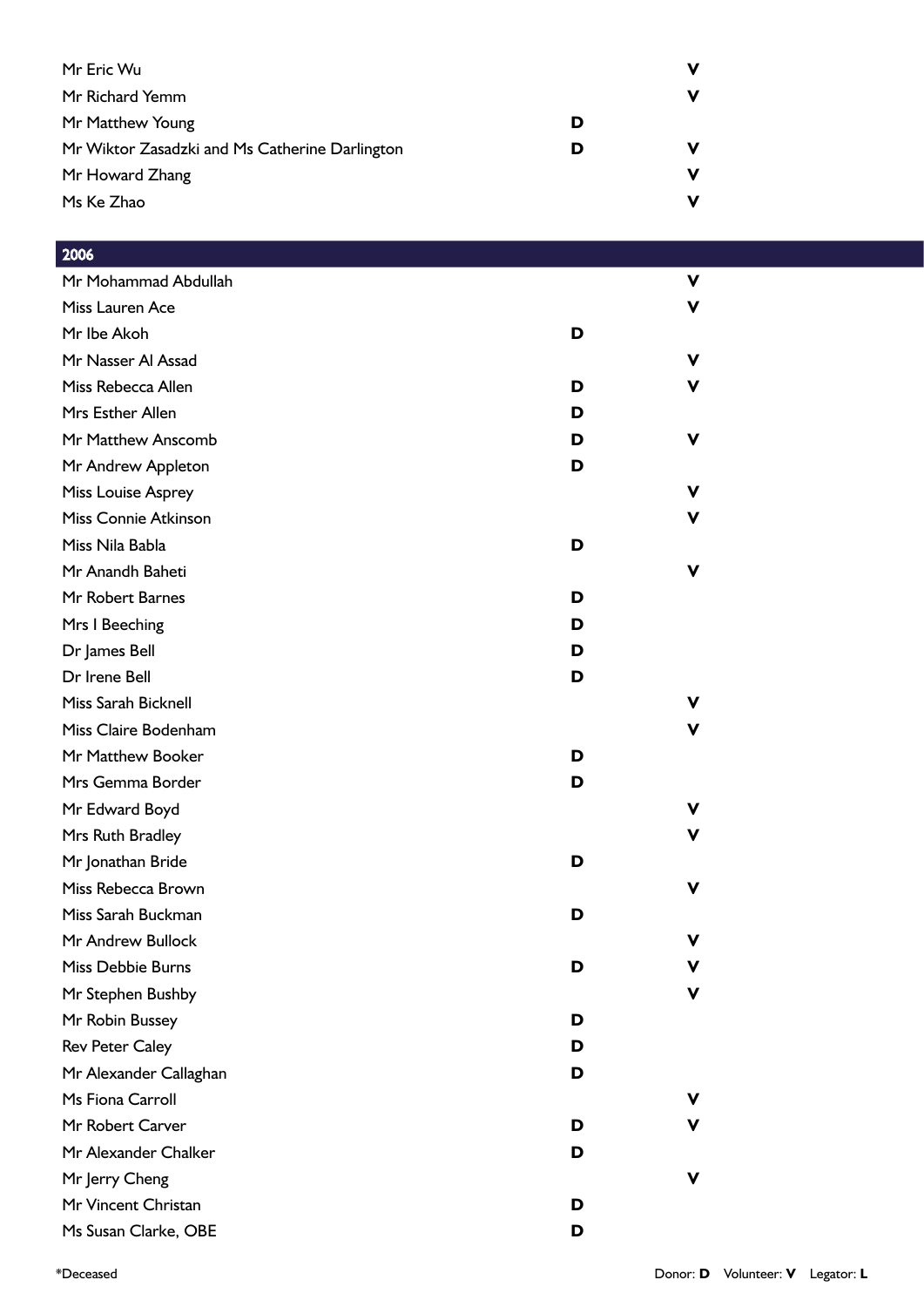| Mr Craig Clarke                                                  | D |   |
|------------------------------------------------------------------|---|---|
| Mr Michael Clauser                                               |   | ۷ |
| <b>Miss Eleanor Coates</b>                                       |   | V |
| Mr Matthew Colman                                                |   | ۷ |
| Dr Louise Colville                                               | D | V |
| Mrs Carol-Ann Cook                                               | D |   |
| Mrs Rhianna Cooke                                                | D |   |
| Mr Daniel Cornelius                                              | D |   |
| Mrs Deborah Coulson                                              |   | ۷ |
| <b>Miss Beverley Cousins</b>                                     | D |   |
| Dr Helen Cox                                                     |   | v |
| Lieutenant Commander Christopher Cozens and Mrs Hannah<br>Cozens | D |   |
| Mr Michael Darcy                                                 | D |   |
| Miss Amanda Davenport                                            | D |   |
| Mr Justin Davey                                                  |   | v |
| Mrs Jodene Davey                                                 |   | ۷ |
| Dr A Day                                                         |   | ۷ |
| Miss Annabel Day                                                 |   | V |
| Miss Gemma Dennis                                                |   | ۷ |
| Mr Alistair Dent                                                 | D | ۷ |
| Miss Claire Derbyshire                                           |   | ۷ |
| Miss Jiafeng Ding                                                |   | V |
| Mr Owen Dowsett                                                  | D |   |
| Ms Sarah Driscoll                                                | D |   |
| Dr Maximillian Dupenois                                          | D |   |
| Mr Lee Durbin                                                    | D | ν |
| Miss Samantha Durston                                            |   | ۷ |
| Dr Chloe Dyson-Bird                                              | D |   |
| Dr Theodoros Economou                                            | D |   |
| Mr Benjamin Edwards                                              |   | v |
| Mr James Eva                                                     |   | ۷ |
| Mr Mark Evans                                                    | D |   |
| Miss Emma Facey                                                  |   | ۷ |
| Mr Andrew Forward                                                | D |   |
| Mr Joseph Foster                                                 | D |   |
| Mr Benjamin Foulser                                              |   | v |
| Mr Marco Gaggino                                                 |   | ۷ |
| Dr Nahla Gahwaji                                                 |   | V |
| <b>Mrs Natalie Garrett</b>                                       |   | V |
| Mrs Rachel Gatehouse (née Hooren)                                | D |   |
| Mr Steve Gibson                                                  | D |   |
| Mr William Gilmour                                               | D |   |
| Miss Emma Godsell                                                |   | v |
| Mr Graham Green                                                  |   | v |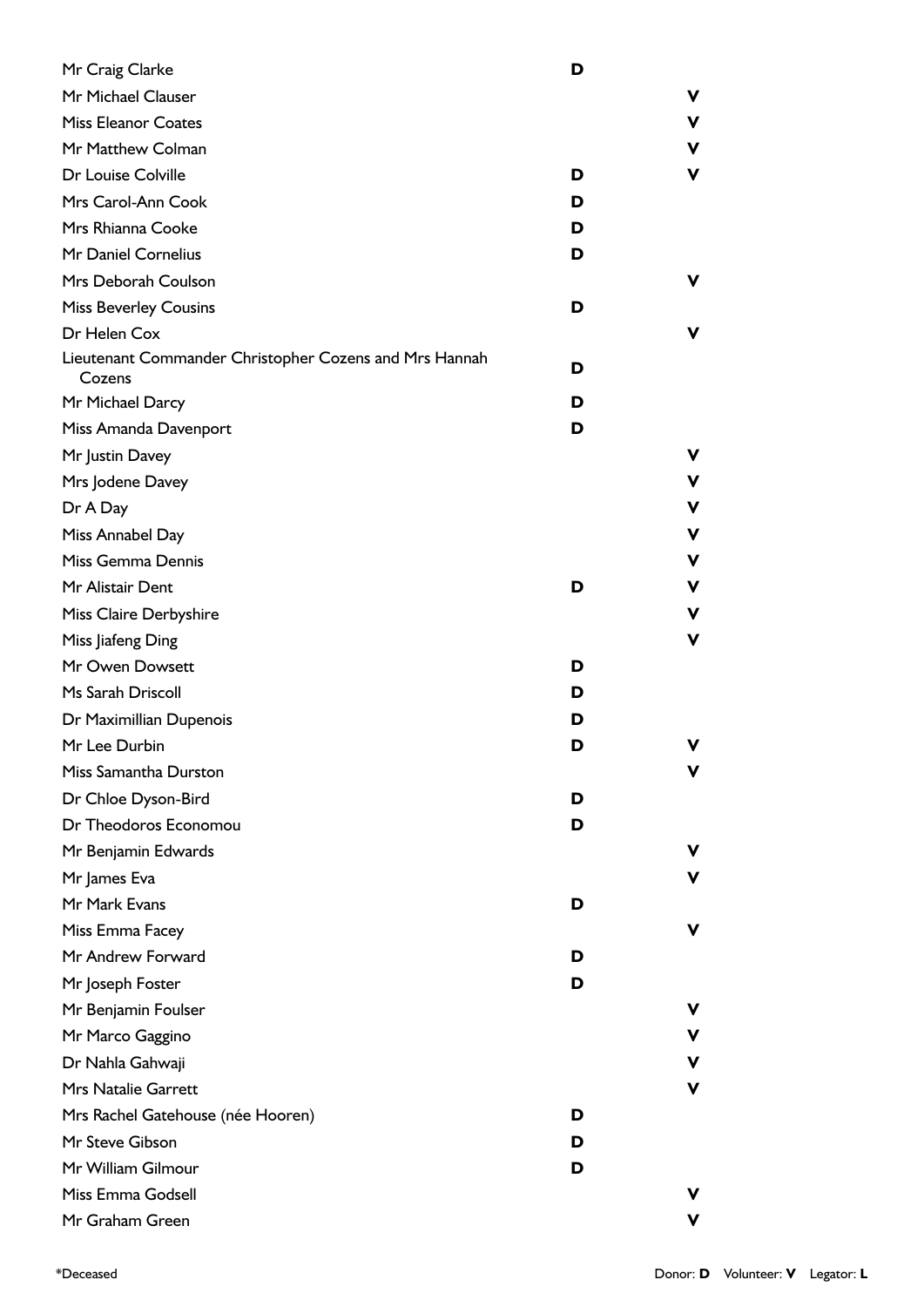| Mr Paul Gridley              | D |
|------------------------------|---|
| Mr Boris Grudinin            | D |
| Miss Anna Guida              | D |
| Mr Peter Guthrie             |   |
| Mr Alexandre Haines          |   |
| Miss Ghazal Hakemi           |   |
| Mr David Hannaford           | D |
| Mr George Hare               | D |
| Mrs Hannah Harrison          | D |
| Mr Simon Haswell             | D |
| Mr Mark Hayward              | D |
| Mr Christopher Hibbs         | D |
| Mr Andrew Hill               | D |
| Mr Christopher Hill          | D |
| Mrs Rebecca Hitch            | D |
| Miss Suzanne Hopkins         | D |
| Mr Matthew Horrocks          | D |
| Mr Alex Hudson               | D |
| Mr Michael Hughes            | D |
| Mr J A Hunt                  |   |
| Mr Peter Jackson             |   |
| Miss Hilary Jackson          |   |
| Mr Gareth James              | D |
| Dr Caroline Jeffra           |   |
| Miss Bryony Jones            | D |
| Mr Sam Kavanagh              | D |
| Mrs Elizabeth Keene          |   |
| Miss Jennifer Kehoe, MBE     | D |
| Mr Peter Kent                | D |
| Miss Hollie Kirk             |   |
| Miss Sarah Knight            | D |
| Mrs Beth Knight              | D |
| Mrs Abake Ladejobi           |   |
| Mr Kuo-Hao Lee               |   |
| Mr Yat Lee                   | D |
| Miss Kim Lilley              |   |
| Miss Joanna Lister           | D |
| Mr Dong Liu                  |   |
| Miss Chi Ching Liu           |   |
| Mr Patrick Lundie            |   |
| <b>Mrs Nicola Mackerness</b> | D |
| Mr James Madeley             |   |
| Mrs Amanda Malan             |   |
| Mr Nick Manners              |   |
| Miss Julia Manning           | D |

**V**

**V**

**V**

**V**

**V**

**V**

**V**

**V**

**V**

**V**

**V**

**V**

**V**

**V**

**V**

**V**

**V**

**V**

**V**

**V**

**V**

**V**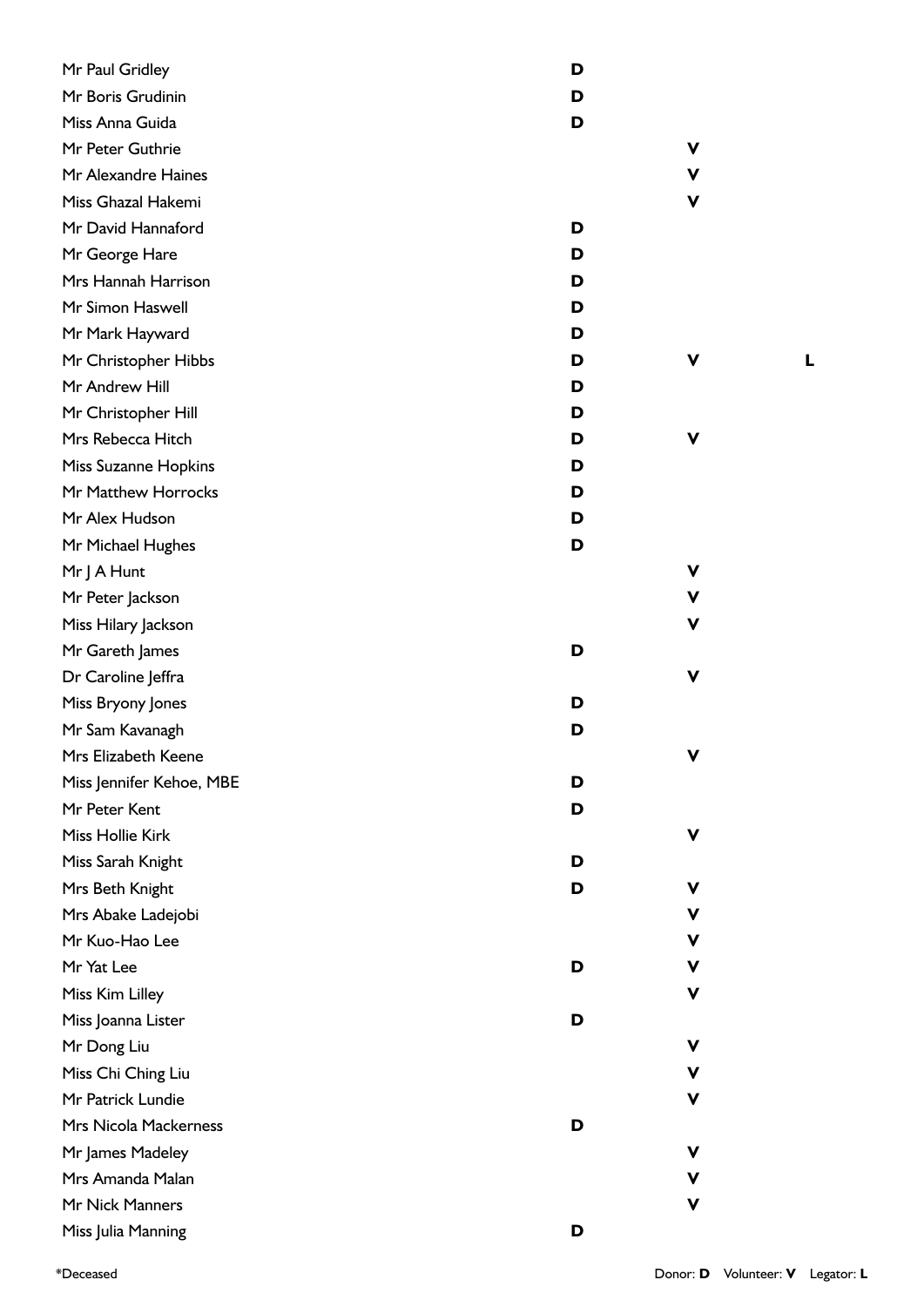| Mr Andrew Mant                          |   | ν |
|-----------------------------------------|---|---|
| Dr Kent McClymont                       |   | v |
| Mrs Catherine Mcilroy                   | D |   |
| Mr Robert Mckellar                      |   | v |
| Mr Varun Mehra                          |   | ν |
| Mr Luke Mularczyk                       | D |   |
| Ms Sally Mundy                          |   | ν |
| Mr Gary Nash                            | D |   |
| Mr Zaki Nehaili                         | D |   |
| Miss Laura Nettley                      |   | v |
| Mr Melvin Noronha                       | D |   |
| <b>Miss Anne Norton</b>                 | D |   |
| Mr Daniel O'Brien                       | D |   |
| Mr Ambrose Okolo                        |   |   |
| Mr T Olatunde                           |   | v |
| Mr Paul Oliver                          | D |   |
| Mr James Osborn                         |   | ν |
| Ms Lauren Page                          |   | V |
| Miss Claudia Palazzo                    |   | ۷ |
| Ms Evangelia Panaretaki                 |   | ν |
| Mr Michael Paul                         | D |   |
| Mr Richard Payne and Miss Isobel Fuller | D | v |
| Ms Sarah Pearce                         |   | v |
| Dr Bethan Pearse                        | D |   |
| Ms Susanna Pearson                      |   | ν |
| Mr Oliver Peat                          | D |   |
| Miss Tina Penn                          | D |   |
| Mrs Annaelle Phipps                     | D |   |
| Mr Neil Pickup                          | D |   |
| Mr Richard Plows                        |   | v |
| Mr Alastair Price                       | D |   |
| Mrs Michelle Radford                    | D |   |
| Mr Michael Reddaway                     | D |   |
| Miss Sarah Regh                         |   |   |
| Mrs Jessica Ritchie                     |   | v |
| Miss Emma Robinson                      |   |   |
| Miss Lucia Robinson                     | D |   |
| Mrs Tracy Rose (née Aldred)             | D |   |
| Miss Lucy Ruff                          |   | v |
| Miss Cristiana Ruocco                   | D |   |
| Mr Adam Russ                            | D |   |
| Mr James Russell                        | D | v |
| Miss Lavinia Russell                    | D |   |
| Mr Nicholas Ryder                       | D |   |
| Mr William Salter                       | D | v |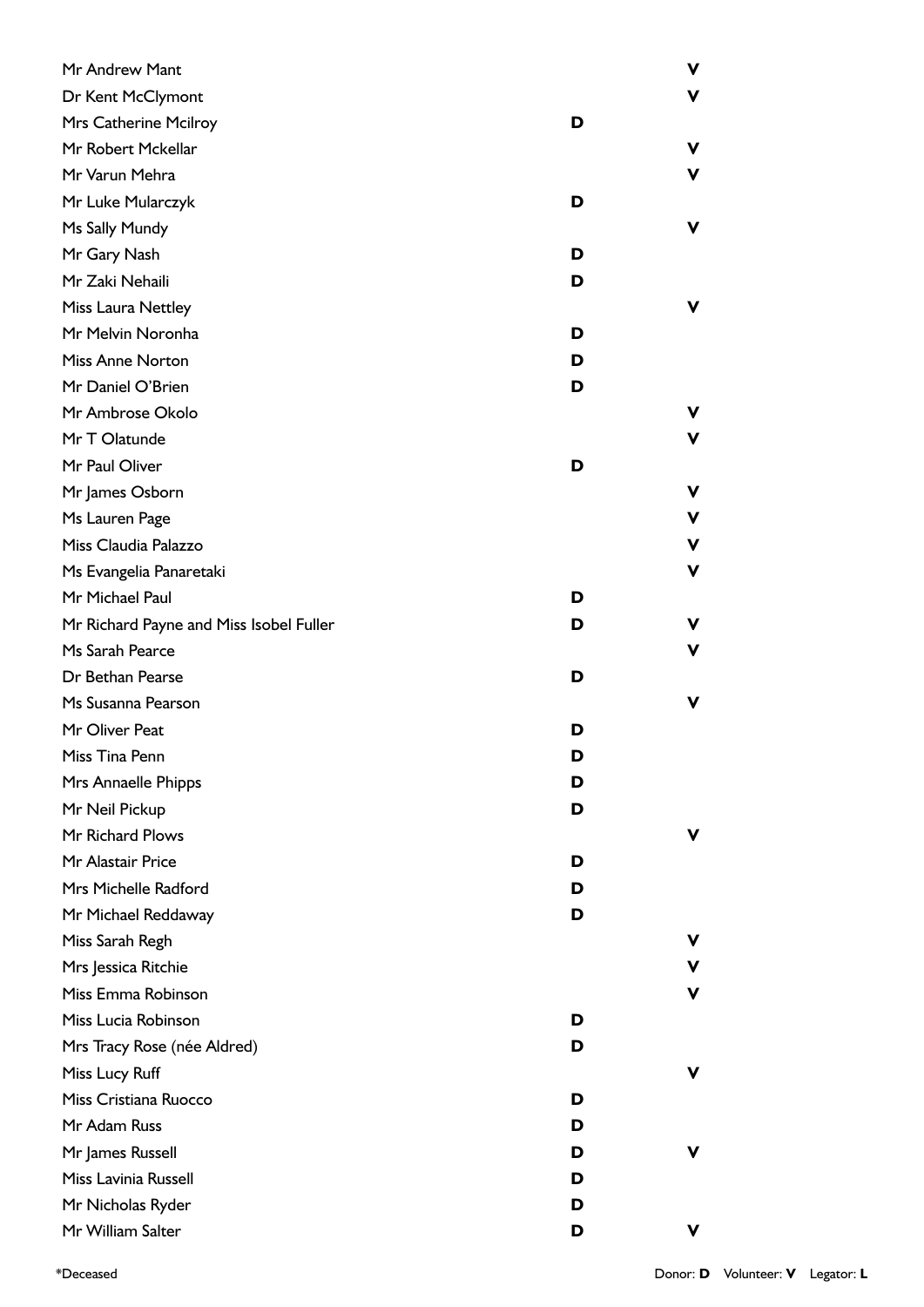| Mr Nicholas Sammons             |   | v |
|---------------------------------|---|---|
| Mr Steve Schofield              |   | v |
| Miss Sarah Scott                | D |   |
| Mr Thomas Sellers               | D |   |
| Ms Helen Shea                   |   | v |
| Mr Khurrum Siddique             |   | v |
| Mr Benjamin Simpson             | D |   |
| Miss Keira Smith                |   | V |
| Mr Jonathan Smith               |   | v |
| Mr Richard Smith                | D |   |
| Mr Richard Soddy                |   | V |
| Mr Daniel Spencer               | D |   |
| Miss Hannah Spry                | D | V |
| Mr James Stephens               | D |   |
| Miss Dominique Stephens         |   | v |
| Dr Jessica Stokes               | D |   |
| Ms Diane Stratton               | D |   |
| Mr Thomas Stuckey               | D |   |
| Dr Samuel Thomas                |   | V |
| <b>Miss Annabel Tucker</b>      |   | v |
| Mr Paul Underwood               |   | V |
| Dr V Vassiliu                   |   | v |
| Miss Shannon Vyvyan             |   | v |
| Mrs Victoria Wallace (née Lane) | D |   |
| Mr Robert Ward                  | D | V |
| Mr David Ward                   | D |   |
| Miss Alexandra Welch            |   |   |
| Mr Timothy Wheen                | D |   |
| Miss Emma White                 | D |   |
| Mr Steven Widnell               | D |   |
| Miss Lucy Wilkinson             |   | v |
| Mr Marc Woodall                 |   | v |
| Miss Sarita Worley              |   | V |
| Ms E J Would                    | D |   |
| Miss Natalie Wyatt              |   | V |

| 2007                             |   |
|----------------------------------|---|
| Mr Titus Adam                    | D |
| Mrs Carolyn Adams (née Havergal) | D |
| The Revd David Ager              | D |
| Mrs Sophie Aldred                | D |
| Mr Simon Arnett                  | ν |
| Mr Alexis Aronio De Romblay      | ν |
| Miss Lucy Ashton                 | V |
| Mr Russell Avery                 | V |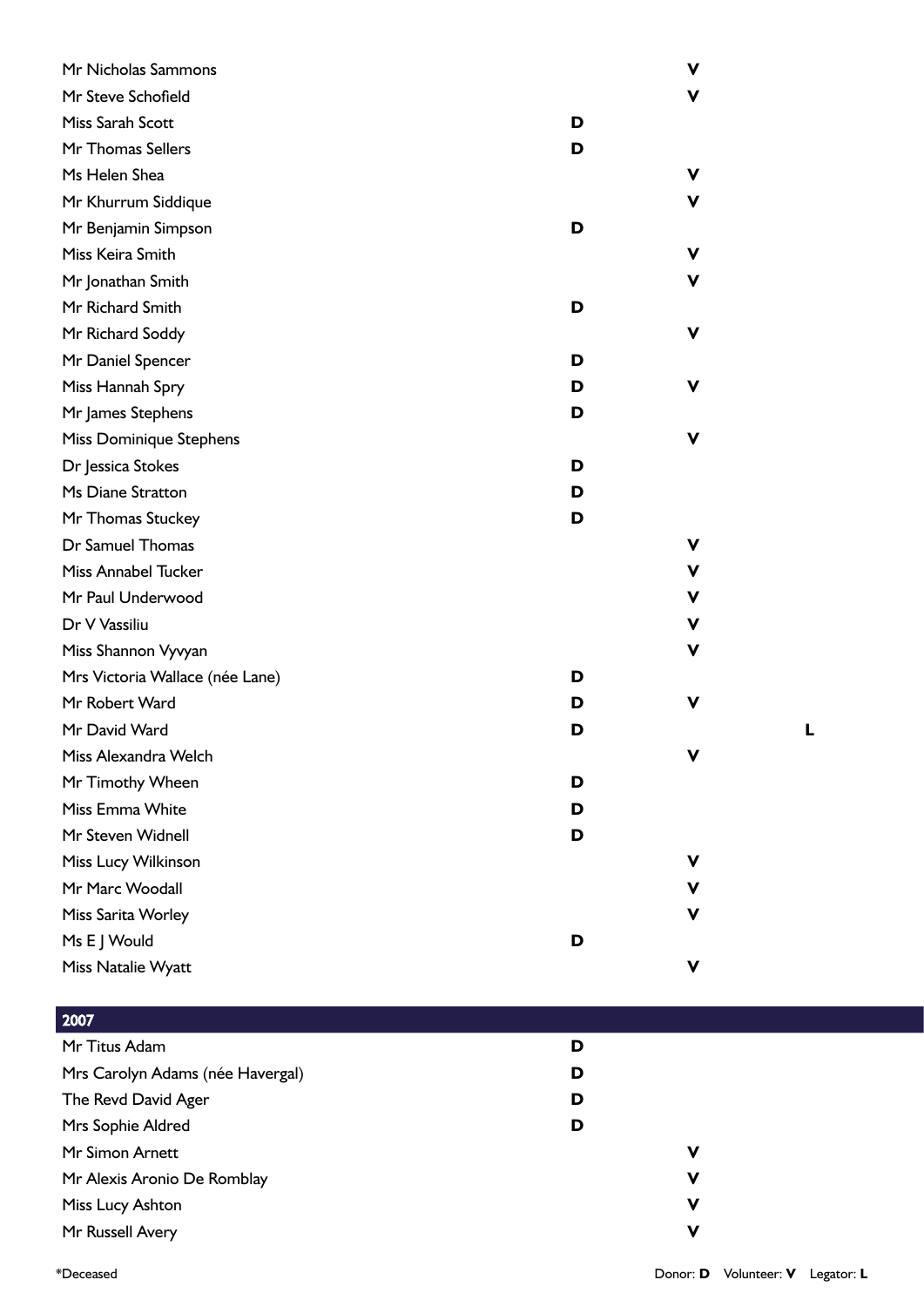| Mr Oliver Bacon             |   | ۷ |
|-----------------------------|---|---|
| Mr Simon Bailey             |   | v |
| Mr Thomas Baker             | D |   |
| Mrs Tamsin Ballard          | D |   |
| Miss Victoria Banner        | D |   |
| Mr Michael Barnard          | D |   |
| Mr Thomas Barneby           | D |   |
| Mrs Naomi Barrie            | D |   |
| Mr Ian Bartlett             | D |   |
| Mr James Bedford            | D |   |
| Mr Kevin Beer               | D |   |
| Mr Richard Bennett          |   | ۷ |
| Ms Maiko Berger             |   | v |
| Mr Thomas Berisford         | D | ۷ |
| Mr Steven Bertozzi          |   | ۷ |
| Miss Joanna Bevan-Taylor    | D |   |
| Mr Anthony Bicknell         | D |   |
| Ms Diana Bierschenk Eddowes |   | v |
| Miss Rebecca Bindon         | D |   |
| Mr Simon Black              |   | v |
| Mrs Nicola Blackburn        |   | V |
| Mr Laurence Blyth           |   | v |
| Dr Kirstie Bowden           | D |   |
| <b>Mrs Gillian Bowles</b>   | D |   |
| Miss Elizabeth Boxer        | D |   |
| Mr Phillip Brand            |   | v |
| Mr Nicholas Branson         |   |   |
| Mrs Felicity Bridgwater     | D |   |
| Mr Phillip Brundell         | D |   |
| Mr Roger Bruton             | D |   |
| Dr Nicholas Burkitt         | D |   |
| Ms Renee Butler             | D |   |
| Mr James Butler             | D |   |
| Mr Ian Byard                | D |   |
| Mr Sebastian Cannon         | D |   |
| Mr Thomas Cawston           | D |   |
| Miss Chen-Yi Chen           |   | v |
| Dr Mwaka Chulu              | D |   |
| Mrs Veronica Clancy-Grubb   | D |   |
| Miss Nicola Clapp*          | D |   |
| Dr Jonathan Clark           | D |   |
| Mr Daniel Clarke            | D |   |
| Miss Cheryl Claxton         |   | v |
| Dr Frances Clemson          | D |   |
| Dr Gillian Cobley           | D |   |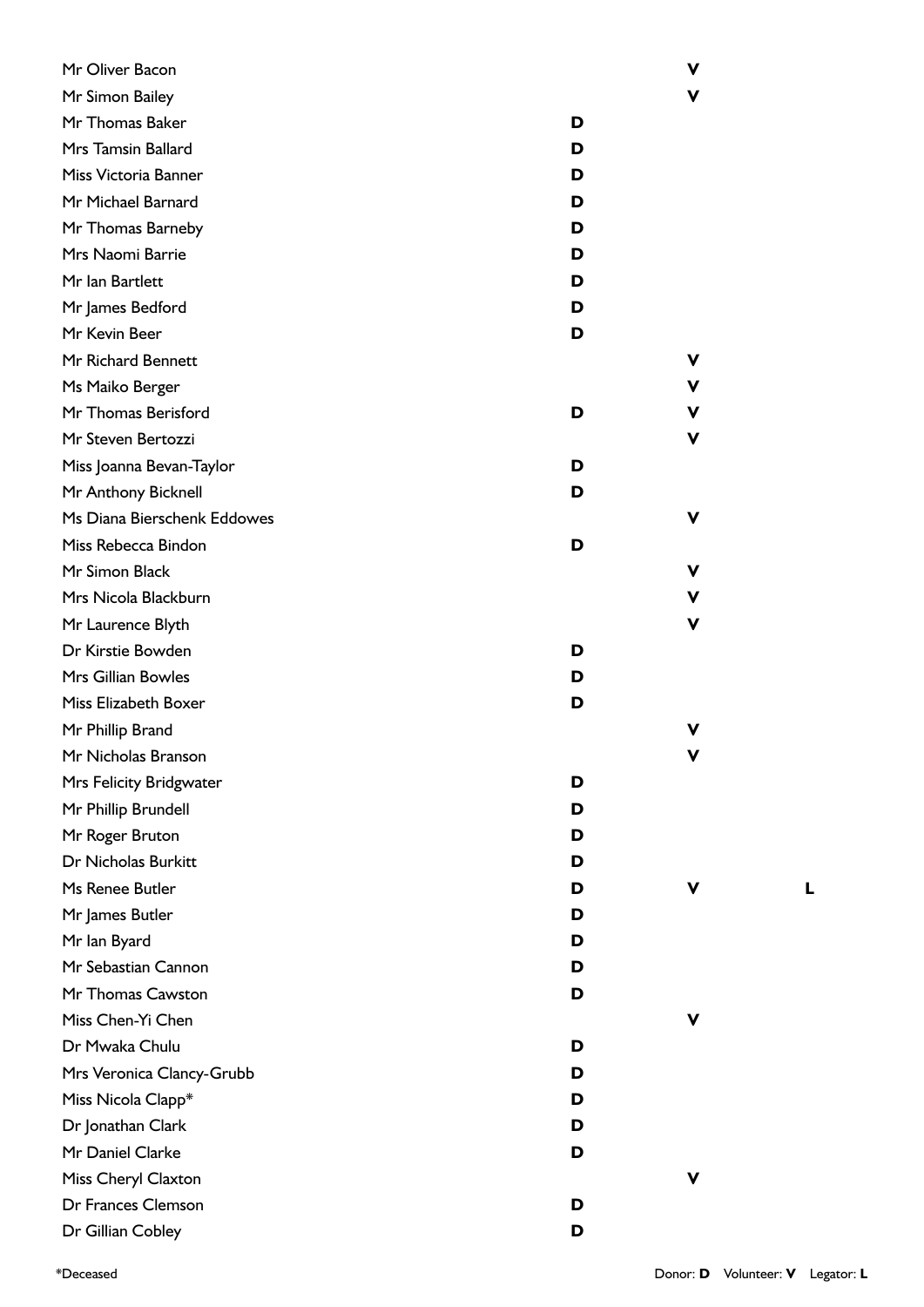| Mr James Cockram          | D |   |
|---------------------------|---|---|
| Mrs Victoria Coleman      | D |   |
| Mr Alexander Cook         | D |   |
| Miss Rebecca Copcutt      |   | v |
| Mr Chris Cox              | D |   |
| Mrs Samantha Cox          | D |   |
| Mr Andrew Crawford        | D |   |
| Mr Dan Crawford           | D |   |
| Mr James Cronin           | D |   |
| Miss Amy Crowson          | D |   |
| Mr Charles Cullen         | D |   |
| Mr Benjamin Dando         |   | v |
| Miss Debbie Darbyshire    |   | v |
| Mrs Nina Davenport        | D |   |
| Miss Laura David          | D | ۷ |
| Mr Richard De Salis       |   | V |
| Miss Lauren Dell          | D |   |
| Mrs Lucy Dennett          | D |   |
| Mr Mark Doidge            |   | v |
| Mr Siradej Donavanik      |   | ۷ |
| Mrs Isolde Dorrian        | D |   |
| Miss Jessica Dow          |   | ۷ |
| Mr Richard Duncan         | D |   |
| Mr Nick Eaglesfield       | D |   |
| Revd Rona Eastman         | D |   |
| Miss Charlotte Edwards    |   | ν |
| Miss Shazeen Emambux      | D |   |
| <b>Mrs Allison Emmett</b> | D |   |
| Mr Edward Enayat          |   | ۷ |
| Mr Jonty Faulkner         | D |   |
| Dr Jane Feaver            | D |   |
| Mr Richard Feltham        |   | v |
| Mr Alexander Findlay      | D |   |
| Mr Thomas Findlay         | D |   |
| Mr D A Finlay             | D |   |
| Mr Martin Fitzgerald      | D |   |
| Miss Emma Fletcher        |   | v |
| Mr Samuel Flood           | D |   |
| Miss Hannah Freeman       |   | v |
| Mr Aaron Gandhi           | D |   |
| Miss Katerina Giannini    | D | v |
| Miss Joanna Gilroy        |   | v |
| Mrs Khalia Girling-Thomas | D |   |
| Miss Anna Gocher          | D | v |
| Mr Samuel Goddard         | D |   |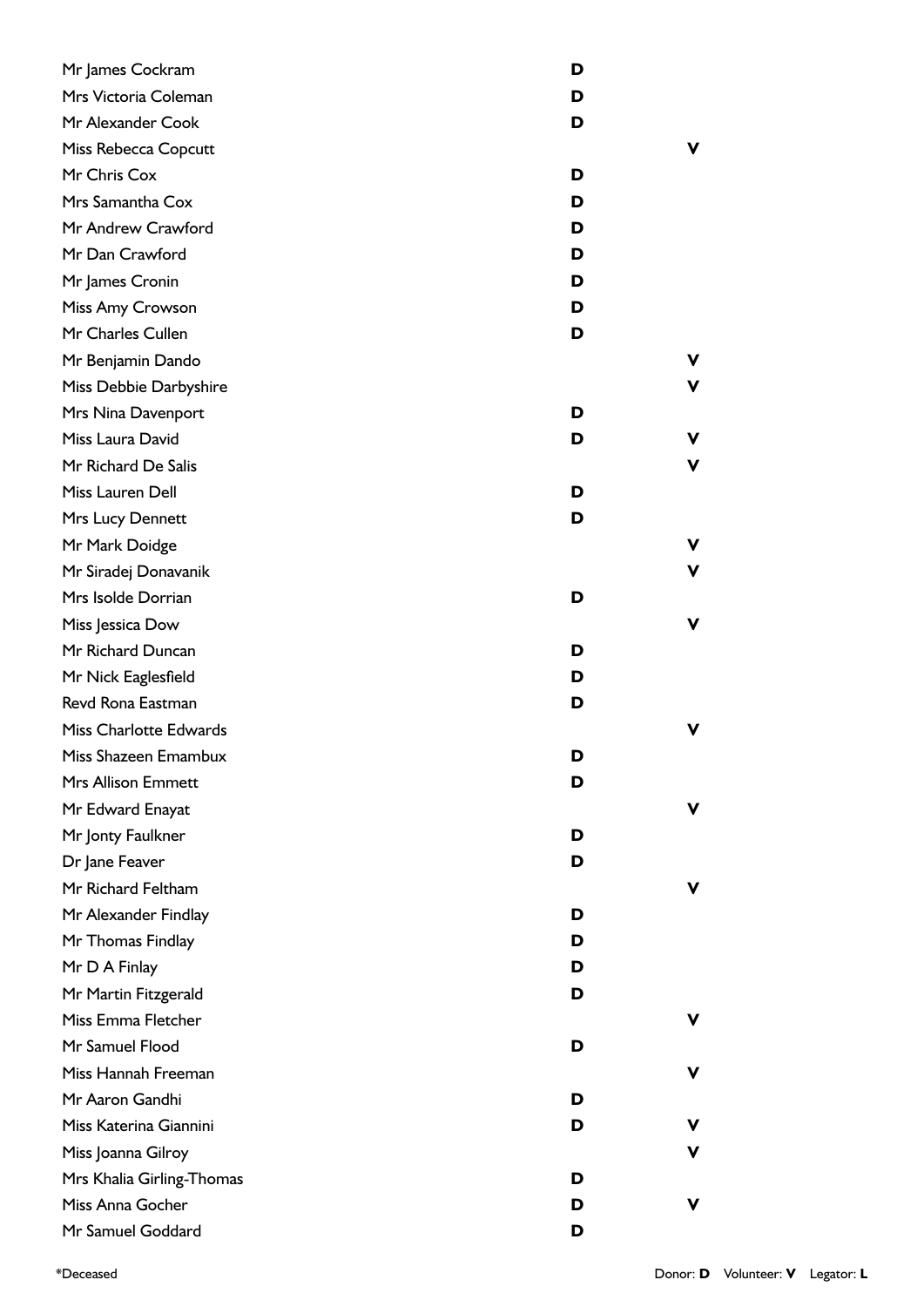| Mr James Gollan                                 | D |   |
|-------------------------------------------------|---|---|
| Miss Zeena Gorton                               |   | v |
| Mr William Grecian                              |   | v |
| Mr S M Green                                    | D |   |
| <b>Rev Carol Green</b>                          | D |   |
| Mrs Linda Gregg                                 | D |   |
| Mr Timothy Grenham                              | D |   |
| Mr Christopher Grey                             | D |   |
| Mr Stephen Griffin                              | D | v |
| Mr James Grinham                                |   | v |
| Miss Sabrina Groschel                           |   | v |
| Miss Shelley Gudgeon                            |   | v |
| Mr Luke Hagan                                   |   | v |
| <b>Miss Caroline Haines</b>                     | D |   |
| Miss Isabel Hardman                             | D |   |
| Mr Peter Hargood                                |   | v |
| Miss Eleanor Hart                               |   | v |
| Mr Diccon and Mrs Elinor Harvey (née Llewellyn) | D |   |
| Mr Diccon and Mrs Elinor Harvey (née Llewellyn) | D |   |
| Miss Jemma Hatt                                 | D | v |
| <b>Miss Catriona Hatton</b>                     | D |   |
| Miss Kayleigh Havard                            | D |   |
| Mr Jonathan Hayward                             | D | v |
| Dr Ronnie Henderson                             |   | v |
| <b>Miss Felicity Hewitt</b>                     | D |   |
| Mr Kieran Highman                               | D |   |
| Dr Ben Holliss                                  |   | v |
| Mr Matthew Horlock                              |   | v |
| <b>Miss Clare Horscroft</b>                     |   | v |
| Miss Sophie Horton                              | D |   |
| Miss Emma Howell                                |   | v |
| Mr Jianwen Hu                                   |   | v |
| Mr Adam Hunt                                    |   | v |
| Mrs Rita Inak-Hale (née Inak)                   | D |   |
| Miss Lindsay Jamieson                           | D |   |
| Miss Hanna Janta                                |   | v |
| Miss Alice Jefferis                             |   | v |
| Mr Daniel Jeffery                               |   | v |
| Mr Eun Jin                                      |   | v |
| Mrs Lynda Jones                                 |   | v |
| Mrs Guendolyn Jones                             | D |   |
| Dr Samuel Jones                                 |   | ۷ |
| Mr Andrew Jones*                                | D |   |
| Miss Holly Keatings                             |   | v |
| Miss Jill Keenan                                | D | v |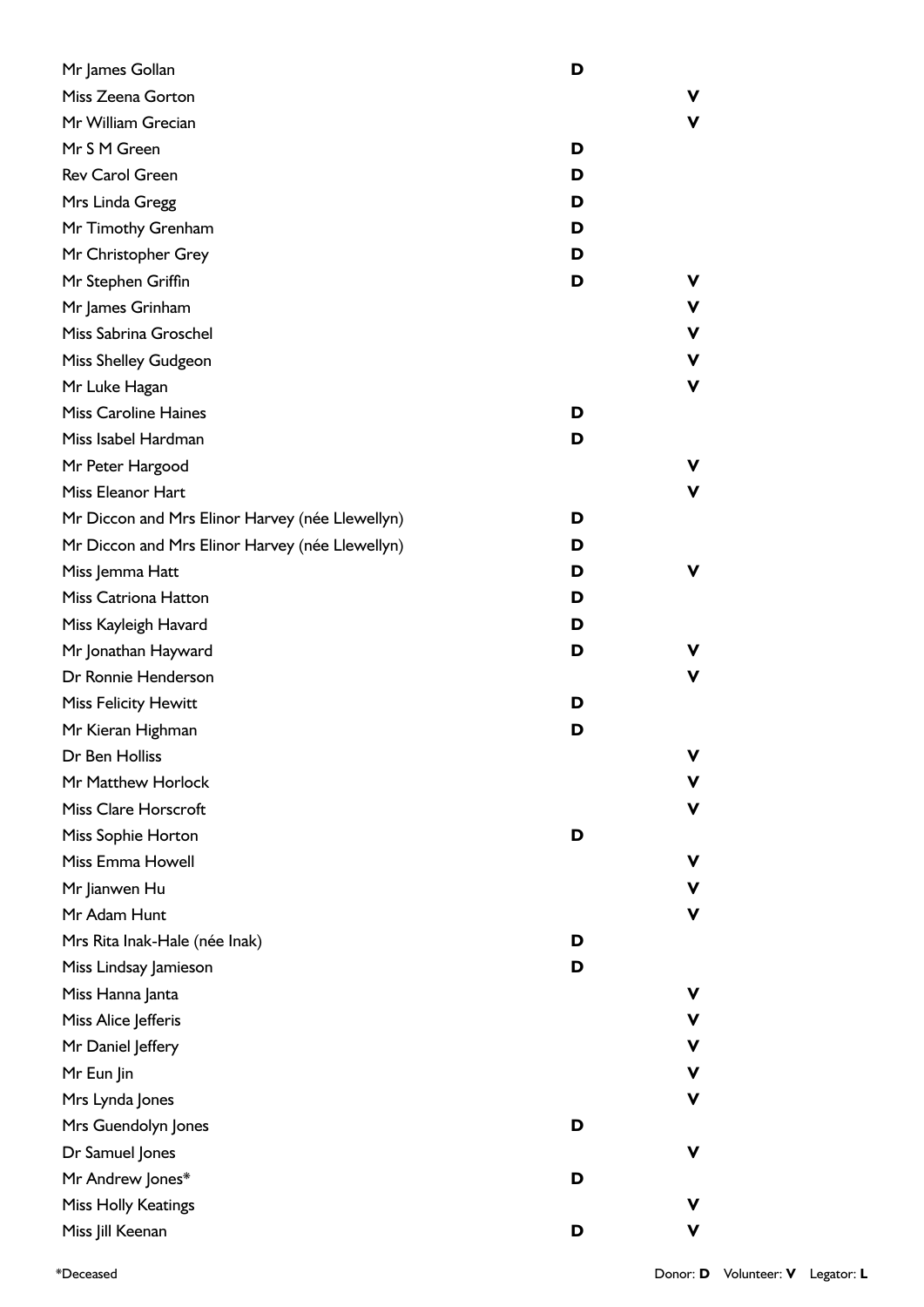| Dr Sean Kennedy                                |   | ۷ |
|------------------------------------------------|---|---|
| Dr Nada Khreisheh                              |   | ۷ |
| Ms Victoria Kiehl                              |   | ۷ |
| Mrs Lauren King                                |   | ν |
| Miss Tierney Kinnison                          | D |   |
| Miss Lucy Knight                               |   | ν |
| Ms Maria Knight                                |   | ν |
| Mr W Laitinen                                  |   | ν |
| Miss Sophie Lake                               | D |   |
| Mr Tom Lalobo                                  | D |   |
| Mrs Amy Lambert                                |   |   |
| Ms Terry Langmead                              |   | ۷ |
| Dr Jonathan Lee                                |   | V |
| Mr Jamie Lesinski                              |   | ۷ |
| Miss Barbara Lestak-Maynes                     | D | V |
| Mr Daniel Lewis                                |   | ۷ |
| Mr Daniel Lewis                                |   | ۷ |
| Mr Paul Lister-Flynn                           |   | V |
| Mr Luke Litston                                |   | ۷ |
| Mr Li Liu                                      |   | ν |
| Miss Rachael Lloyd                             |   | ν |
| Miss Kathryn Lloyd                             | D |   |
| Miss Claira Lloyd                              |   |   |
| Mr Ed Loader                                   |   | v |
| Mr Alistair Lobban                             | D |   |
| Mr Wai Lui                                     |   |   |
| Miss Sabrina Lund                              | D |   |
| Mr Robin Maclean                               |   | v |
| Ms Rebecca Macrae                              | D |   |
| Mr Ramanan Mahendran                           | D |   |
| Mr Henry Maples                                |   | v |
| Miss Stephanie Marriott                        | D |   |
| Miss Rebecca Marshall                          | D |   |
| Mr Samuel Martin                               | D |   |
| Mr Alistair and Mrs Jenna Mathew (née Millett) | D |   |
| Ms Jane Mcdonnell                              | D |   |
| Mr Christopher Mckenry                         | D |   |
| Mrs Hayley McParland                           | D |   |
| Dr Amanda McTaggart                            | D |   |
| Dr Kate Metcalfe                               |   | v |
| Mr Paul Methven                                | D |   |
| Miss Louise Michael                            | D | v |
| Dr Michael David Minns                         | D |   |
| Mr Heiner Mommsen                              |   |   |
| Mrs Lucy Moody                                 |   | v |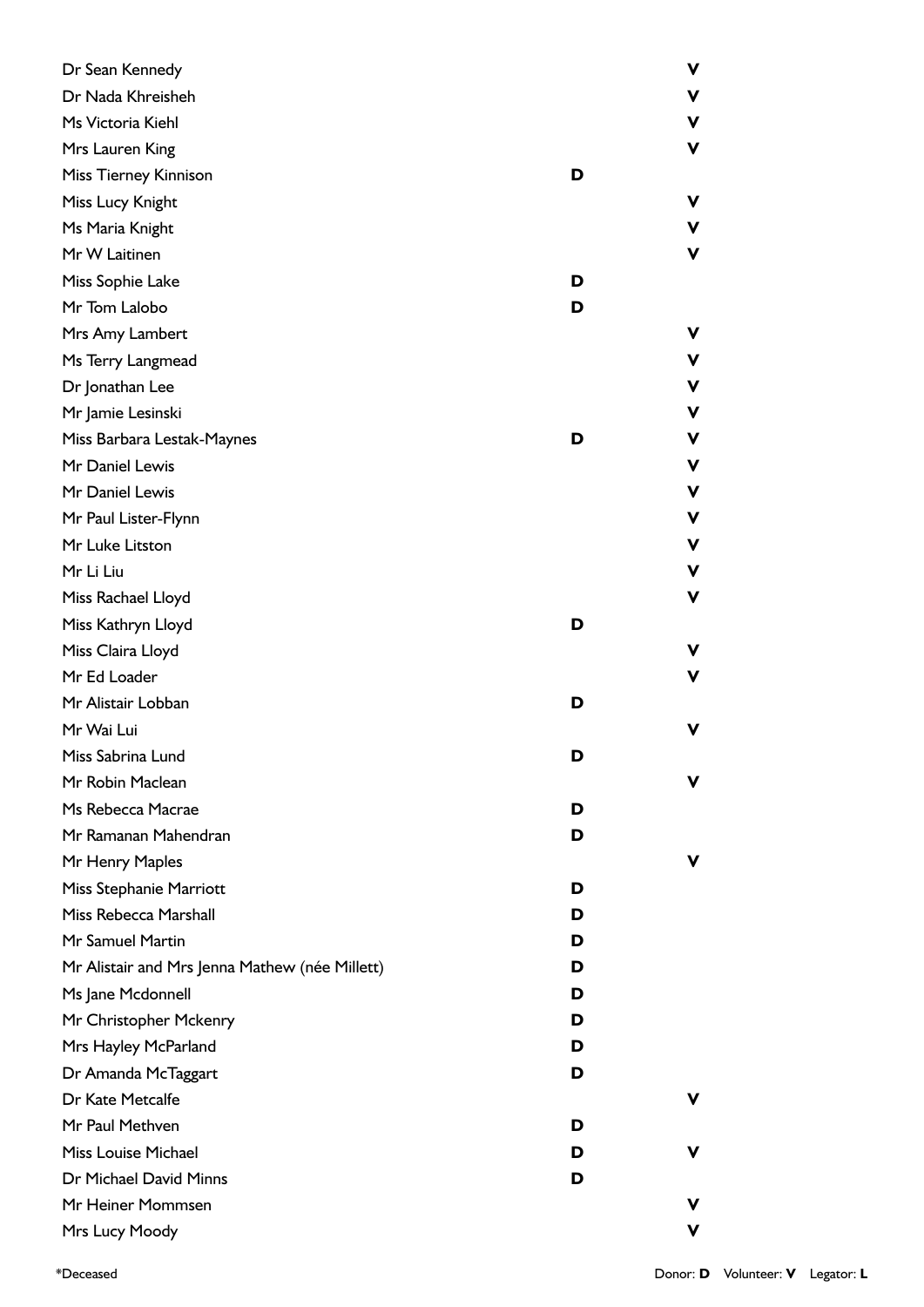| Dr Darren Moore             | D |   |
|-----------------------------|---|---|
| Dr Catherine Munroe Hotes   |   | V |
| Mr Edward Naish             |   | ۷ |
| Miss Claire Narraway        |   | ۷ |
| Mr Jon Nash                 | D | V |
| Mr Daniel Newman            |   | ۷ |
| Mr Henry Nicholls           | D | ۷ |
| Miss Jo Nussbaum            |   | V |
| Miss Laura Orchard          | D |   |
| Dr Celia Oxlade             | D | V |
| Dr David Parish             | D |   |
| Mr Jack Parker              | D |   |
| Mrs Philippa Parmenter      | D |   |
| Mr Barnaby Pascall          |   | V |
| Mr Vinay Patel              | D |   |
| Mr Steven Paul              | D |   |
| Mr Daniel Pearce            |   | ۷ |
| Mr Stephen Pearson          |   | v |
| Dr Munasinhage Perera       |   | ۷ |
| Miss Sophie Perrussel       |   | ۷ |
| Mrs Ashley Petrons          |   | ۷ |
| <b>Miss Charlotte Pike</b>  |   | ۷ |
| Mrs Emma Pinter             |   | ۷ |
| Mr Timothy Pithers          |   | ۷ |
| Reverend Thomas Pountain    |   | V |
| Mrs Eveline Price           | D |   |
| Mr Shevek Pring             |   | v |
| Mrs Jillian Purser*         | D |   |
| Miss Rebecca Quayle         | D |   |
| Mr Frederick Raikes         | D |   |
| Dr Mark Ramsdale            | D |   |
| Mrs Elizabeth Reppold       | D |   |
| Mrs Anne Rich (née Scripps) | D |   |
| Mr Ben Richardson           |   | ۷ |
| Ms Maxine Ridge             | D |   |
| Miss Siobhan Rooney         | D |   |
| Mr Ashley Rudd              | D |   |
| Mr David Rydings            |   | ۷ |
| Dr Deborah Salmon           | D |   |
| Miss Anne Sargent           |   | V |
| Mrs Claire Saxton           | D |   |
| Ms Tricia Scott             | D |   |
| Mr Georg Seiler             | D | ۷ |
| Mr Mohit Sharma             |   | ۷ |
| Mr Nicholas Sharp           |   | v |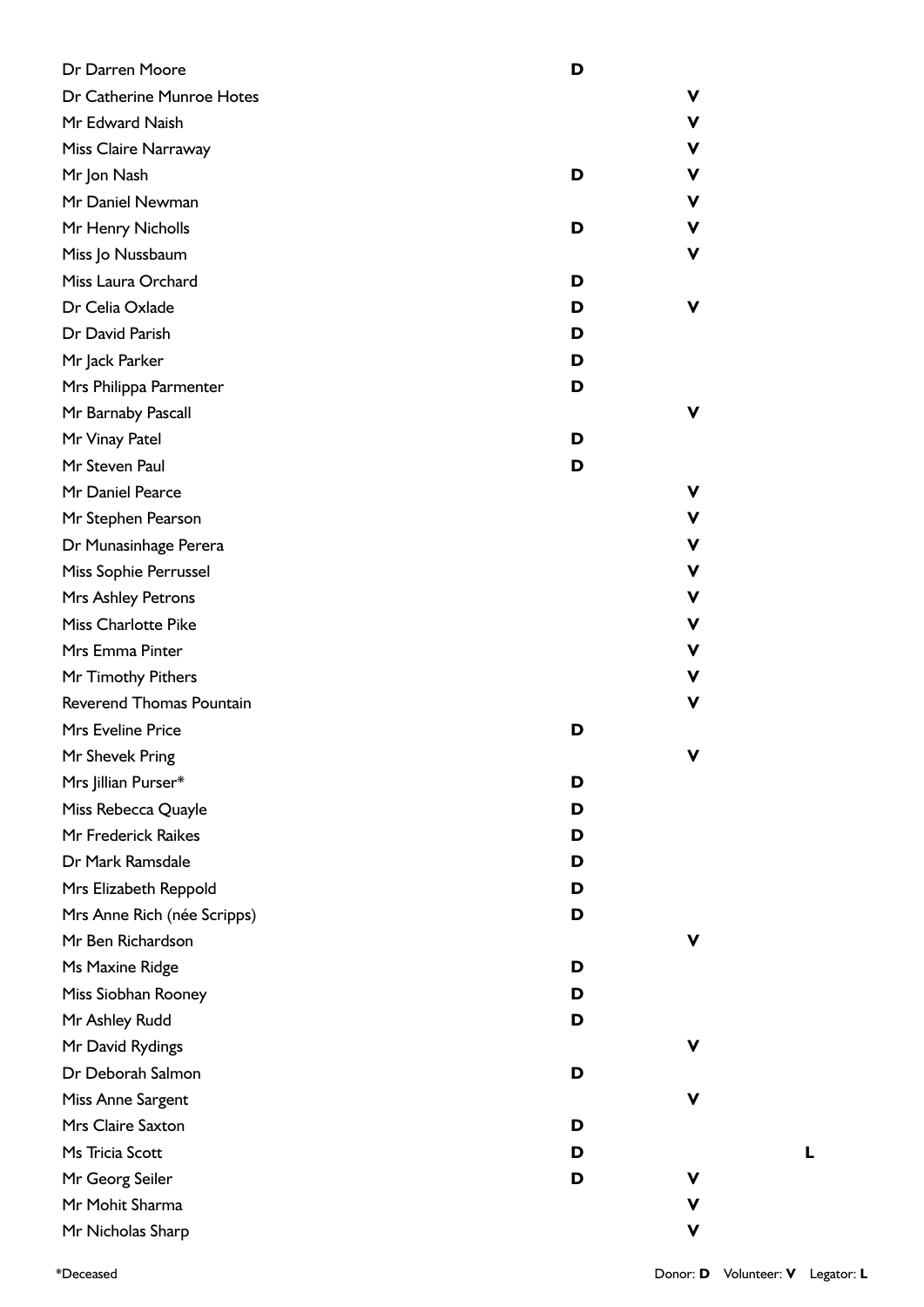| Mr Robert Sharp              | D |   |
|------------------------------|---|---|
| Mr Kai Shayler               |   | v |
| Miss Melanie Smee            | D |   |
| Miss Jessica Smith           | D |   |
| Mr Nicholas Smith            | D |   |
| Miss Lucy Snowball           |   | v |
| Miss Katy Spencer            | D |   |
| Dr Gregory Stevens           | D | v |
| <b>Miss Natalie Stewart</b>  |   | v |
| Mrs Rebecca Stowell          | D |   |
| Mr Alan Styles               | D |   |
| Miss Xin Su                  |   | V |
| Mrs Jasmine Sully            |   | V |
| Mr Xuefeng Sun               |   | v |
| Dr Ruth Swetnam              | D |   |
| Mrs Pamela Tatlock           |   | v |
| Mrs Janet Tatum-Honer        | D |   |
| Mrs Liz Thomasson            | D |   |
| Mr Jonathan Tomos            | D |   |
| Mrs Alison Townsend          |   | ۷ |
| Mr Sam Tozer                 |   | ۷ |
| Miss Hannah Tribe            |   | v |
| Mr Matthew Trusson           | D |   |
| Miss Letitia Tunmore         |   | v |
| Miss Kristina Turner         | D |   |
| Ms Brittany Vaske            | D |   |
| Dr Samuel Vine               | D |   |
| Mr James Viney               | D |   |
| Miss Eirini Voinou           |   |   |
| Mr Simon Warburton           | D |   |
| Mr Timothy Warrington        | D |   |
| Dr Emma Whitt                | D |   |
| Ms Tracey Wills              | D |   |
| Miss Jennifer Wilson         | D |   |
| <b>Miss Catherine Wilson</b> | D |   |
| Dr Claire Yorke              |   | v |

| 2008                     |   |   |
|--------------------------|---|---|
| Miss Christina Ablewhite | D |   |
| Mr Adam Acworth          |   | V |
| <b>Miss Alice Aldous</b> | D |   |
| Miss Sophie Allen        |   | ν |
| Mr Victor Alway          | D |   |
| Mr Talha Ansari          |   | v |
| Mr Daniel Ansell         |   | v |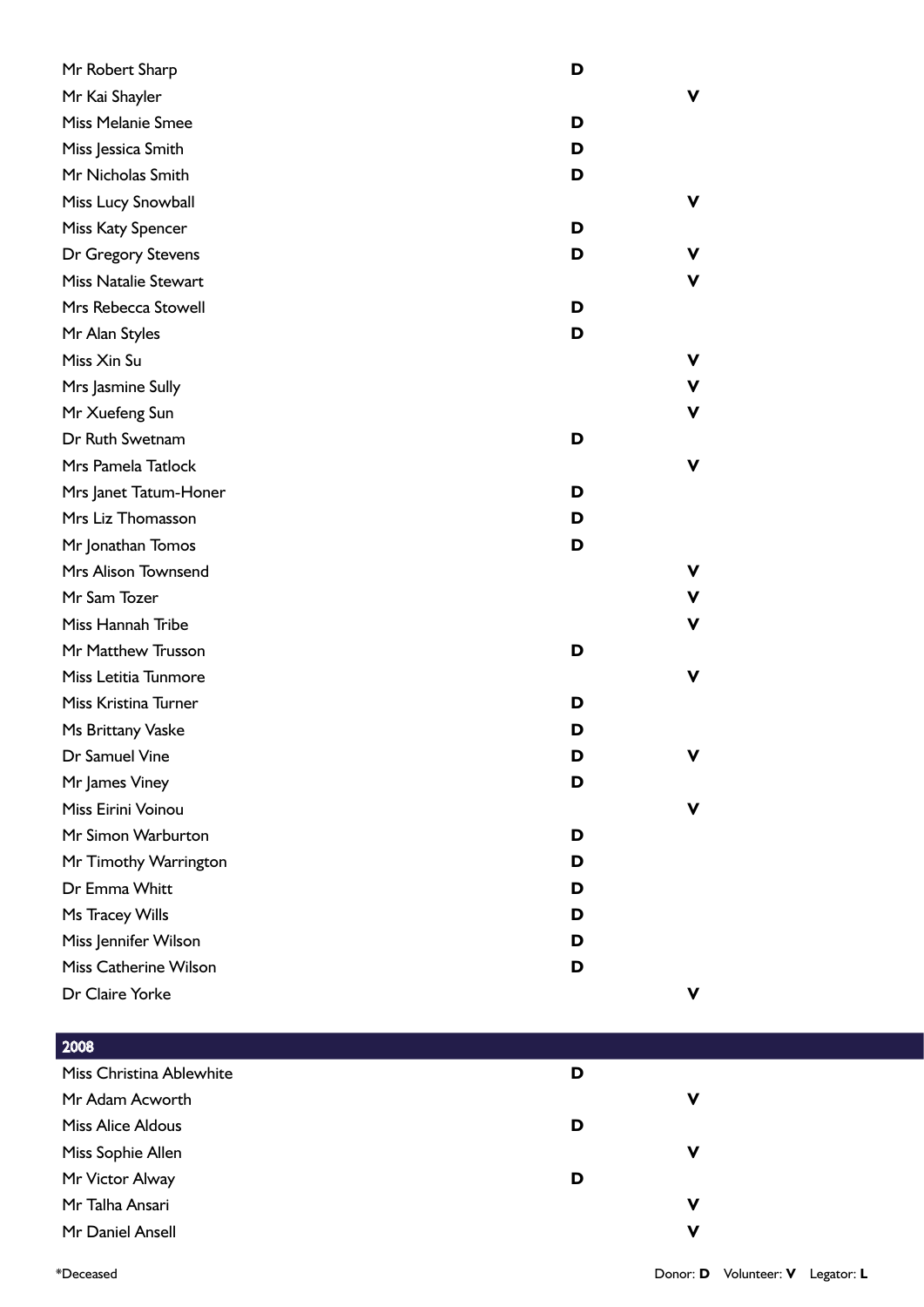| Mrs Catherine Atkinson       |   | v |
|------------------------------|---|---|
| Mr Carl Atkinson             |   |   |
| <b>Miss Suzanne Austen</b>   | D |   |
| Miss Suzanne Austen          | D |   |
| Miss Kate Austin             | D |   |
| Mr David Aylward             | D |   |
| <b>Miss Charlotte Bailey</b> |   | v |
| Mr Jack Baker                | D |   |
| Mr Philip Baker              | D |   |
| Miss Katherine Baker         |   | ν |
| Miss Faye Balmond            |   | ν |
| Mr Ashley Barker             |   | ν |
| Miss Georgina Baxter         | D |   |
| Dr David Beadle              |   | ν |
| Mr Tobias Beal               | D | v |
| Mrs Holly Bedford            | D |   |
| Dr Michael Beer              |   | ν |
| Mr Joseph Bell               | D | ν |
| Miss Lucy-Ellen Berwick      |   | V |
| Miss Jennifer Betterton      |   | V |
| Ms Semra Bilir               |   | V |
| Dr Sabine Bissiriou          |   | ν |
| Mr Alistair Black            | D | ν |
| Miss Elizabeth Blair-Watt    | D |   |
| Miss Kathryn Bond            | D |   |
| Miss Rachael Bone            |   |   |
| Miss Camilla Bonham          | D |   |
| Mrs Sarah Boobyer            | D |   |
| Mrs Ashley Boudville         | D |   |
| Mrs Catherine Bowers         | D |   |
| Miss Rosanna Bradbury        |   |   |
| Mrs Sophie Brand             | D |   |
| Mr Jonathan Broad            | D |   |
| Dr Elizabeth Brock           |   | v |
| Mr Sebastian Bromley         | D |   |
| Mr Thomas Bromwich           |   | v |
| Miss Katharine Brown         | D |   |
| Miss Laura Brownsell         |   |   |
| Mr Ryan Burgess              | D |   |
| Mr James Burnham             | D |   |
| Miss Rosanna Butler          | D |   |
| Dr A N Cade                  | D |   |
| Miss Caitlin Cagle           | D |   |
| Mr Adrian Carter             |   |   |
| Miss Anna Ceesay             |   |   |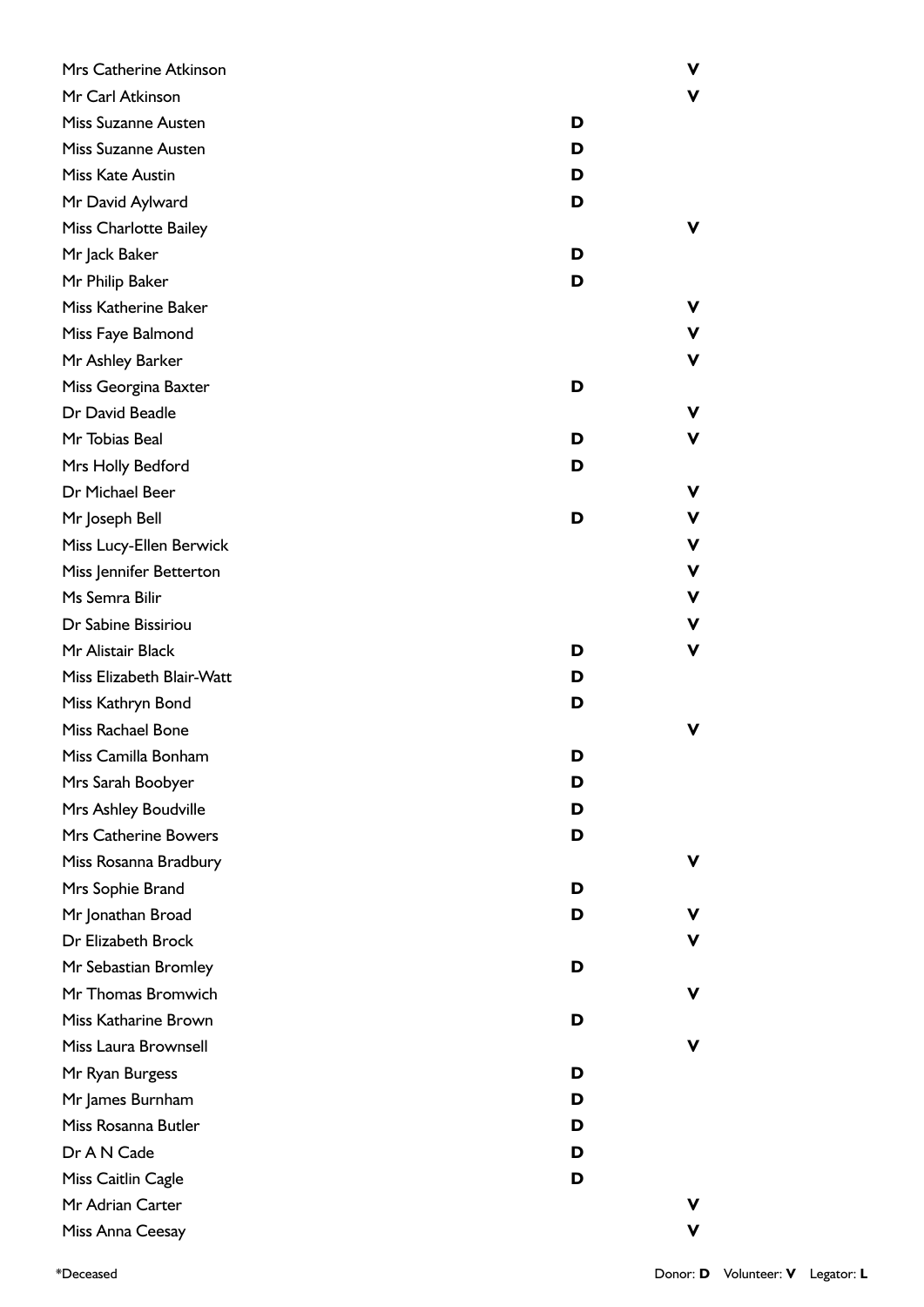| Mr Vincent Chan                      | D | V |
|--------------------------------------|---|---|
| Mr Nicholas Chapman                  |   | V |
| Mrs Victoria Chardon                 |   | V |
| Mrs Lyndsey Christopher              | D |   |
| Mrs Rachel Clarke                    |   | v |
| Miss Helen Cleasby                   | D |   |
| Mr Charles Collins                   | D | v |
| Dr Emily Collins                     |   | V |
| <b>Miss Charlotte Cook</b>           |   | V |
| Mr Frederick Cooke                   | D |   |
| Miss Louise Corden                   | D | v |
| Mrs Katherine Cracknell              | D |   |
| Miss Amy Croft                       |   | ۷ |
| Mr Christopher Dale                  | D |   |
| Miss Catherine Dean                  |   | ۷ |
| Miss Phillipa Derrick                | D |   |
| Mr Frankie Dewar                     | D |   |
| Mr Richard Drury                     | D |   |
| Dr Konpanas Dumrongwong              | D |   |
| Miss Katrina Dyer                    | D |   |
| Mr Kenechukwu Echem                  | D |   |
| Miss Katherine Eckersley             |   |   |
| Miss Jay Elliott                     | D |   |
| Mr Christopher Stephen Ferrari Ellis | D |   |
| Mrs Alexandra Emerson                | D |   |
| Mr C Endell                          |   |   |
| Miss Emily England                   |   |   |
| Mr Andrew Esam                       |   | v |
| Miss Rhiannon Evans                  | D | v |
| Mrs Khatidja Eyre-Brook              |   | V |
| Mr Andrew Feather                    |   | v |
| Mr Andrew Flynn                      | D |   |
| Ms Bridget Ka Man Fong               |   | v |
| Miss Cressida Ford                   | D |   |
| Mr Samuel Foster                     | D |   |
| Mr Christopher Fox                   |   |   |
| Dr Max Frenzel                       |   |   |
| Mr Thomas Fry                        | D |   |
| Mr Benjamin Geal                     | D |   |
| Mr Alastair Gell                     | D |   |
| Mr Robin Gerlach                     | D |   |
| Mr Christopher Glennie               | D |   |
| Mr T Goddard and Ms K Goddard        | D |   |
| Mr Max Goss                          | D |   |
| Miss Helen Grant                     | D |   |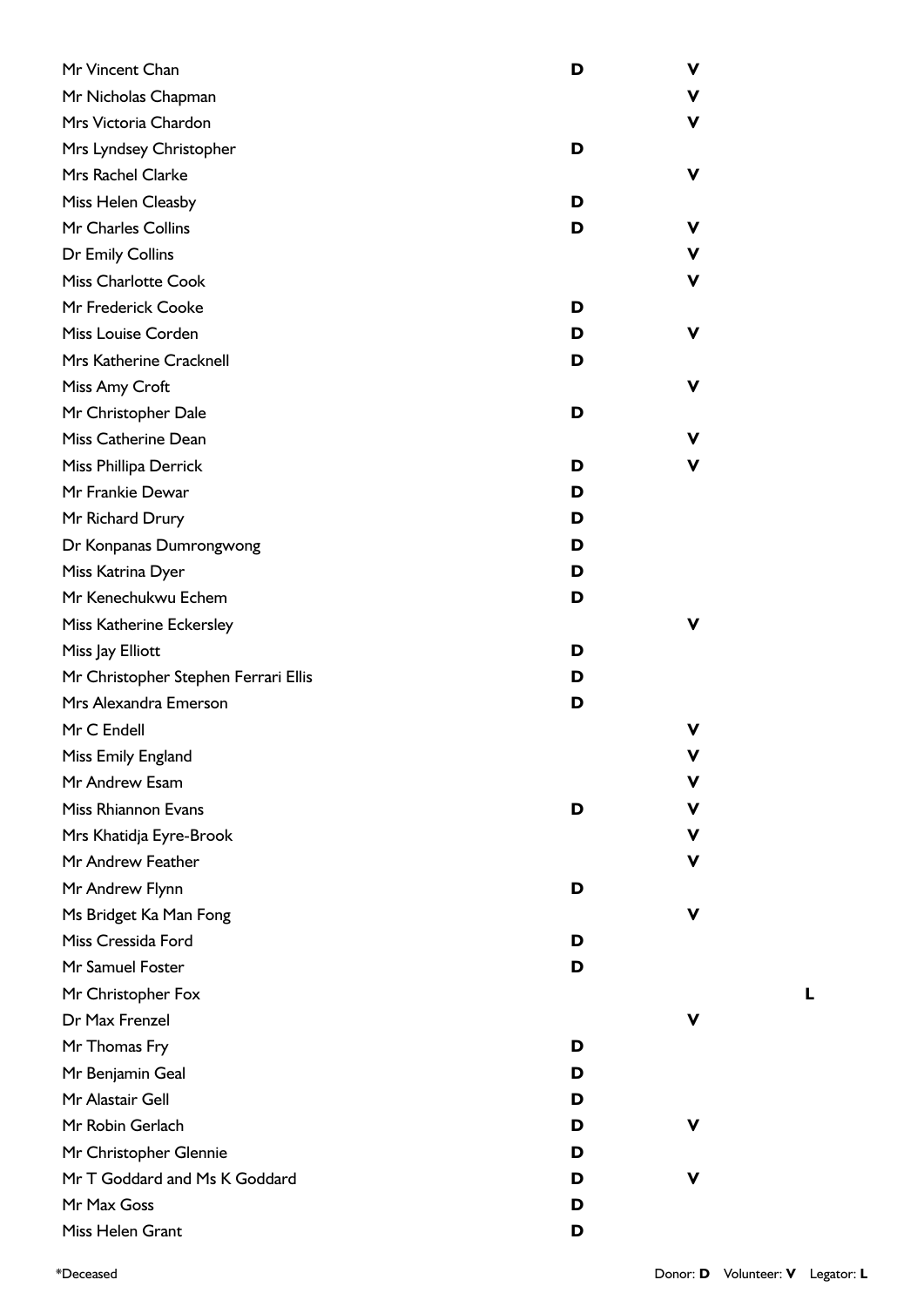| Dr Jodie Green                              | D |                    |
|---------------------------------------------|---|--------------------|
| Miss Sarah Grey                             | D | ۷                  |
| Mrs Greywood                                | D | v                  |
| Mr Paul Griffiths                           | D |                    |
| Ms Hermione Griggs                          | D |                    |
| Mr W K Grundy                               | D |                    |
| Mr Peter Hale                               |   | ۷                  |
| Ms Juliet Hall                              |   | V                  |
| Mr Timothy and Mrs Megan Hallinan (née Rex) | D | $\pmb{\mathsf{V}}$ |
| Miss Sophie Hamlet                          |   | V                  |
| Miss Rebecca Hams                           |   | V                  |
| Miss Jessica Harrington                     |   | V                  |
| Mr Conrad Harrington                        | D |                    |
| Mr Colin Harwood                            | D |                    |
| Dr Khalika Hasrat                           | D |                    |
| Mr Seamus Hely Hutchinson                   | D |                    |
| Mr Jacques Hemming                          |   | v                  |
| Mr Graham Heydon                            |   | v                  |
| Mr Mohanad Hijjawi                          | D |                    |
| Mr John Hoath                               | D |                    |
| Miss Lucy Holland                           | D |                    |
| Mr Samuel Holmes                            | D |                    |
| Mr Daniel Hooper                            |   | v                  |
| Miss Sarah Hooper                           |   | v                  |
| Miss Victoria Horn                          | D |                    |
| Miss Parysa Hosseini-Sech                   |   | v                  |
| Mr Robert Howe                              | ט |                    |
| Ms Danielle Howland                         | D |                    |
| Dr Stephen Hubbard                          | D |                    |
| Miss Jennifer Rose Hunt                     | D |                    |
| Miss Laura Hussey                           | D |                    |
| Miss Sophie Iles                            | D |                    |
| Mr Adam Jackson                             | D |                    |
| Mrs Helen Jackson-Lyall                     |   | v                  |
| Miss Susannah Jacques                       |   | ۷                  |
| Mr Richard Jakins                           |   | V                  |
| Miss Madelaine James                        |   | ۷                  |
| Dr Sarah James                              | D |                    |
| Mr Oliver Jarman                            |   | V                  |
| Dr G K Jelfs                                | D | V                  |
| Mr Andrew Johnston                          |   | V                  |
| Miss Sarah Jones                            |   | V                  |
| Mr Adam Jones                               |   | ۷                  |
| Mrs Suzanne Jones                           | D |                    |
| Miss Bethan Jones                           |   | V                  |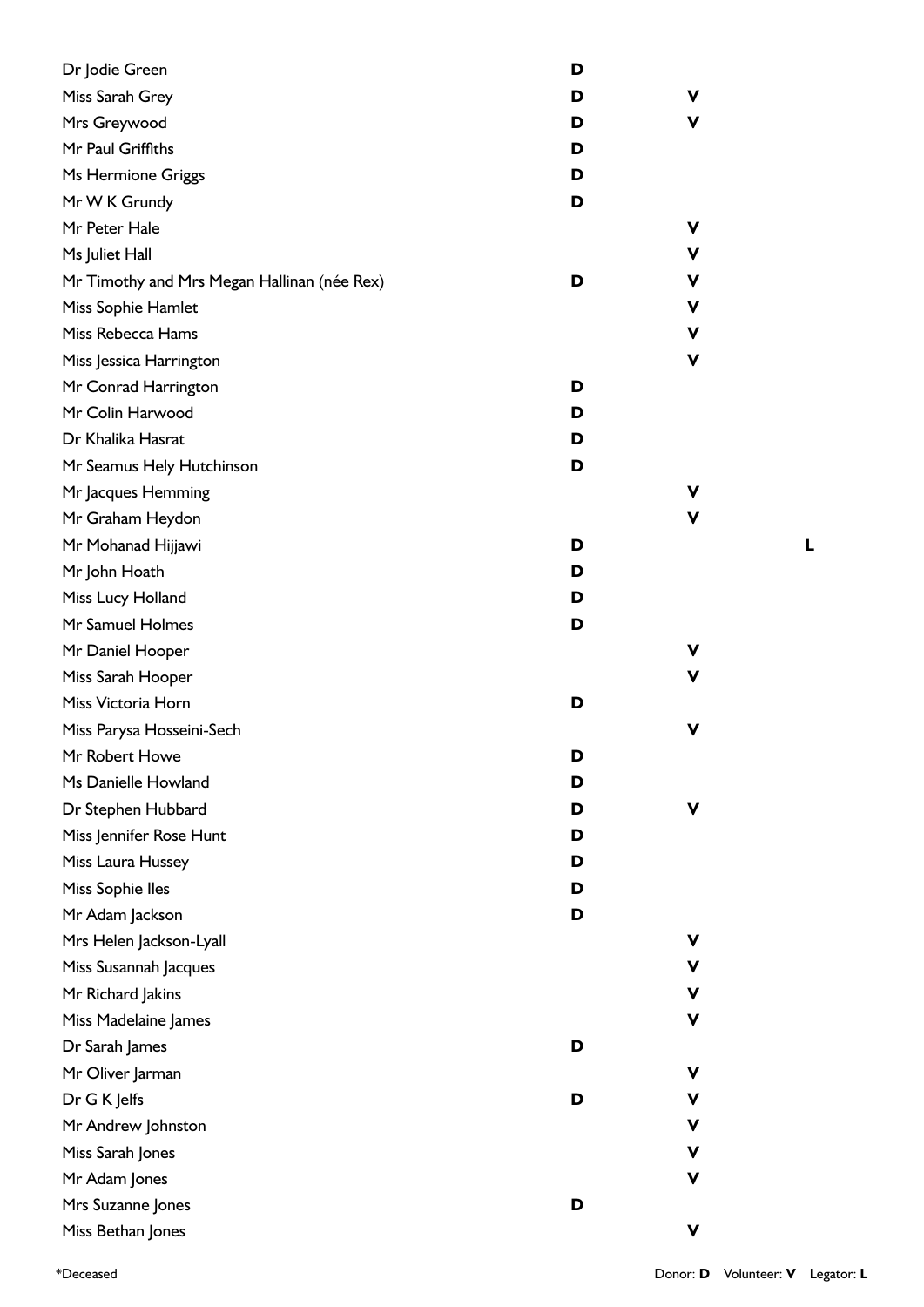| Mr Marcus Katz                  | D |    |
|---------------------------------|---|----|
| Dr Robert Kelly                 |   | v  |
| Miss Mahalakshmi Kurunathan     |   | v  |
| Miss Ka Lau                     |   | V  |
| Mr Jason Le Signe               | D |    |
| Mr Benjamin Leach               | D |    |
| Mrs Frances Lechler             |   | V  |
| Mr Pierre-Igor Legrand          |   | V  |
| Mr Luke Lemon                   |   | v  |
| Mrs Sarah Levett                | D | ۷  |
| Miss Katie Luton                | D |    |
| Miss Rosanne Macandrew          | D |    |
| Mrs Rachael Magee               | D | v. |
| Dr Dimah Mahmoud                |   | V  |
| Miss Laura Major                | D |    |
| Ms Nathalie Marquet-Georgiou    | D |    |
| Miss Laura Mason                |   | v  |
| Mr Christian May                | D | V  |
| Mrs Michelle McBride            | D |    |
| Dr Caitlin McDonald             |   | ۷  |
| Mr Benjamin Mcevoy              | D |    |
| Mr James Mcintosh               | D |    |
| Miss Sarajane Meech             | D |    |
| Mrs Kathryn Merrick             | D | v  |
| Miss Gemma Messenger            | D |    |
| Miss Samantha Michael           | D |    |
| Mr Andrew Miller                | D |    |
| Mr Jonathan Milton              | D |    |
| Mr Hugh Minnock                 |   | v  |
| Mr J Mitchell and Ms E Robinson | D | v  |
| Miss Miranda Mitchell           |   | v. |
| Miss Julia Moon                 |   | V  |
| Mrs Louise Moretta              |   | ۷  |
| Miss Sian Eleri Morgan          | D |    |
| Mr David Morgan                 |   | ۷  |
| Mr Peter Morley                 | D |    |
| Mr Christopher Morris           | D |    |
| Ms Sharon Muiruri               | D |    |
| Mr Roy Murray                   | D |    |
| Miss Maelo Mwiinga              |   | v  |
| Dr William Newby                |   | V  |
| Mrs H Nicholson                 | D |    |
| Mr Brendon Noble                | D |    |
| Mr William Noel-Smith           | D |    |
| Mrs Romany Nolan                | D |    |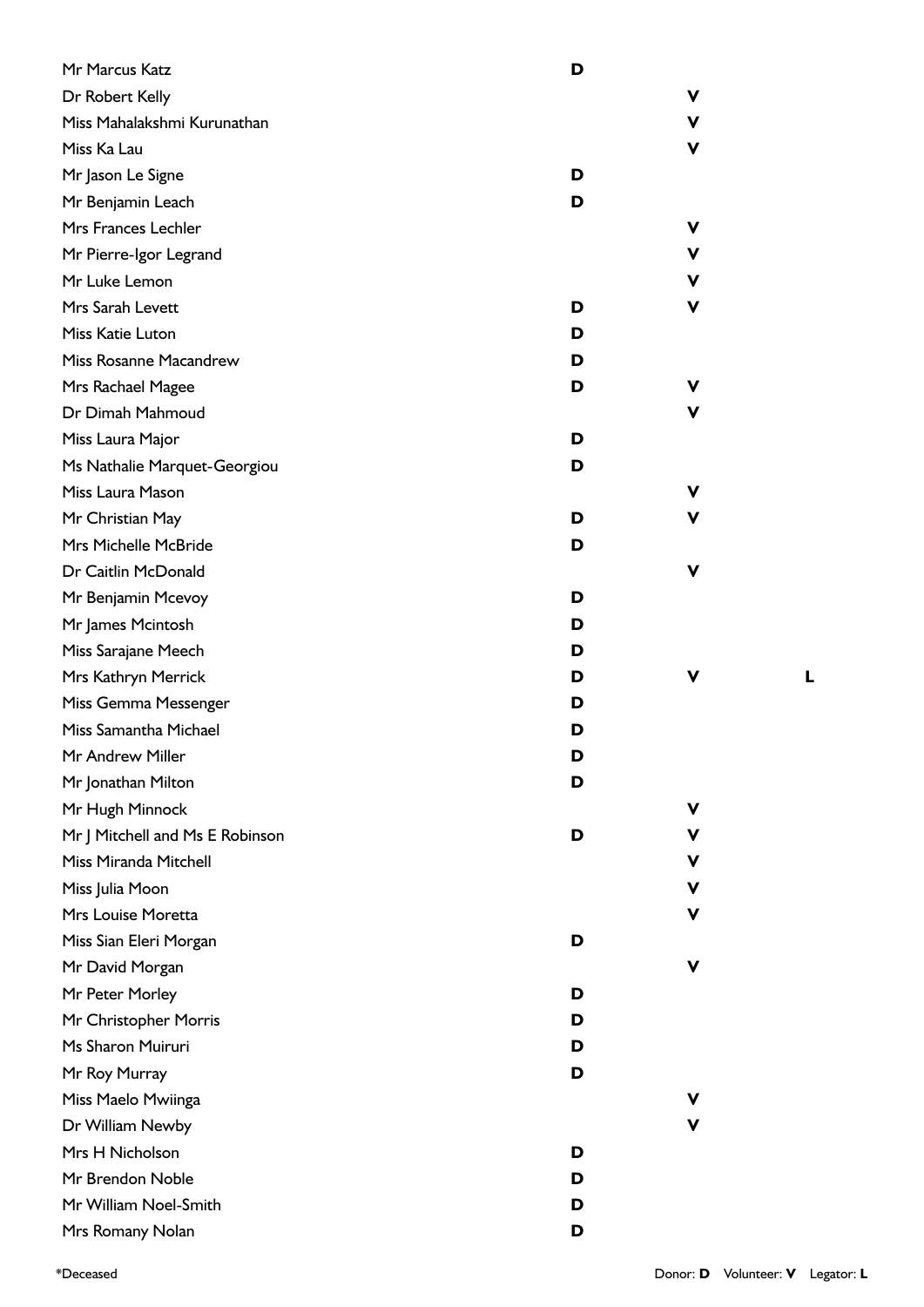| Miss Victoria O'Brien        |   | V |
|------------------------------|---|---|
| Mr Nicholas Page             | D | V |
| Mr Hugo Parcell              |   | V |
| Mr Andrew Parker             |   | V |
| Ms Jennifer Parker           |   | V |
| Mr Gareth Parkinson          |   | ۷ |
| Ms Susan Pascoe              | D |   |
| Mr Neel Patani               | D |   |
| Ms Krupa Patel               |   | v |
| Miss Hannah Paton            |   | v |
| Dr Timothy Paulden           | D |   |
| Mr Samuel Payne              |   | v |
| Mr Charles Pearson           | D |   |
| Miss Leah Peregrine-Lewis    | D |   |
| Mr James Peters              | D |   |
| Miss Natasha Phillips        |   | ۷ |
| Miss Rebecca Pike            |   | v |
| Mrs Bryony Pike              | D |   |
| Mrs Hazel Pilling            | D | v |
| Mr Andrew Piper              | D |   |
| Ms R L Pocock                |   | v |
| Mr Thomas Pooley             | D |   |
| Miss Rachel Popham           | D |   |
| Miss Rachel Powell           | D | v |
| Miss Sarah Purnell           | D |   |
| Dr Helen Rance               |   | v |
| Mr Aaron Rawling             | D |   |
| Miss Morwenna Redwood        | D | v |
| Mr Simon Rees                | D |   |
| Miss Emma Rees               | D | v |
| Mrs Cat Regi                 |   | v |
| Miss Claire Reid             | D | ۷ |
| Dr Paula Rice                | D | v |
| Mrs Kathryn Richards         | D |   |
| Miss Ceri Roberts            | D |   |
| <b>Miss Rachel Roberts</b>   | D |   |
| Mr Tom Robinson              | D |   |
| Ms Katherine Robinson Hodges | D |   |
| Mr Ben Rochelle              | D |   |
| Miss Davina Rock             | D |   |
| Miss Jennifer Rogers         | D |   |
| Miss Amy Rogers              | D |   |
| Miss Anna Ross               |   |   |
| Miss Emily Rowley            | D |   |
| Mr Anirban Roy               |   | v |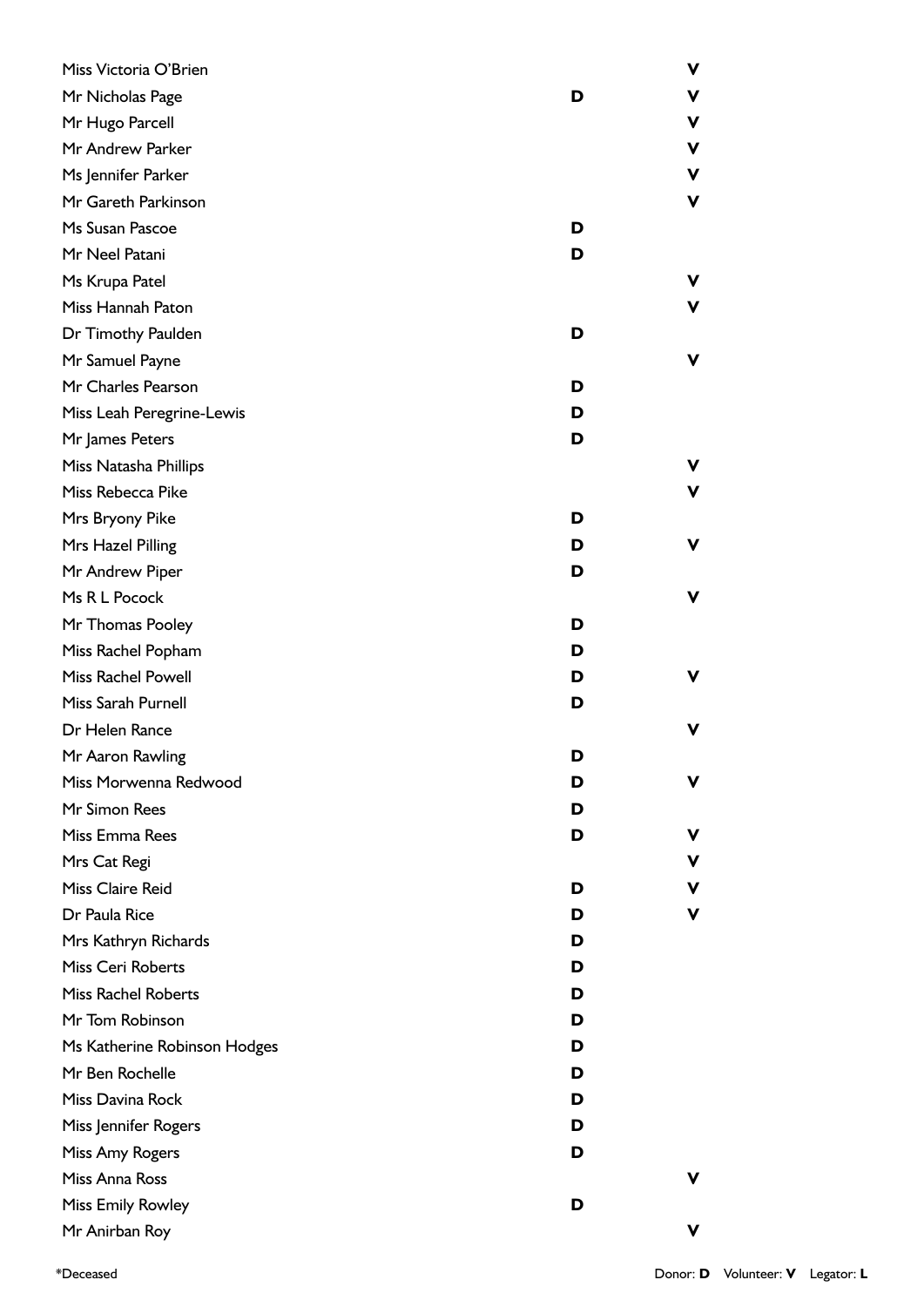| Miss Victoria Russell     | D | V |
|---------------------------|---|---|
| Mr Alan Saunders          | D |   |
| Mr Henry Savage           | D |   |
| Miss Claire Scott         |   | v |
| Mr Joseph Selwyn          | D |   |
| Dr Paul Sharman           |   | v |
| Mr Joseph Sharp           | D |   |
| Mr Alexander Shields      | D |   |
| Miss Alona Simister       | D |   |
| Mr Christopher Skilton    |   | V |
| Dr Helen Smith            |   | V |
| Miss Emily Smith          | D |   |
| Mrs Gemma Smith           | D | v |
| Mr James Souter           |   | V |
| <b>Viscount St Cyres</b>  | D |   |
| Dr Susanna Stephens       | D |   |
| Mr Mark Stevens           | D |   |
| Mr John Stevens           |   | V |
| Mr Malcolm Stewart        | D |   |
| Dr Max Stites             | D |   |
| Dr Edmund Stone           |   | v |
| <b>Miss Louisa Street</b> |   | ۷ |
| Miss Jennifer Sturgess    | D |   |
| Mr Rory Sutton            |   | V |
| Miss Stephanie Symonds    |   | v |
| Mr Mitsuharu Tamashiro    |   | v |
| Miss Julie Tamblin        |   | V |
| Miss Abigail Tan          |   | ۷ |
| Mrs Melita Taylor         |   | V |
| Mr Michael Taylor         | D |   |
| Dr Owen Thomas            |   | ۷ |
| Miss Anne Thompson        |   | ۷ |
| Mr Christopher Thorpe     |   | V |
| Miss K H Tiley            | D |   |
| Miss Jessica Titchener    |   | V |
| Mr David Tonry            | D | ۷ |
| Dr Joseph Townsend        |   | ۷ |
| Mr David Tripepi-Lewis    |   | ۷ |
| Mrs Sarah Turner          |   | ۷ |
| <b>Miss Alice Turvey</b>  | D |   |
| Mr Geoffrey Tyler         | D |   |
| Mr Simon Tyson            | D | ۷ |
| Dr Tamsyn Uren-Webster    | D |   |
| Mrs Juliette Vale         | D |   |
| Miss Katie Vellenoweth    | D |   |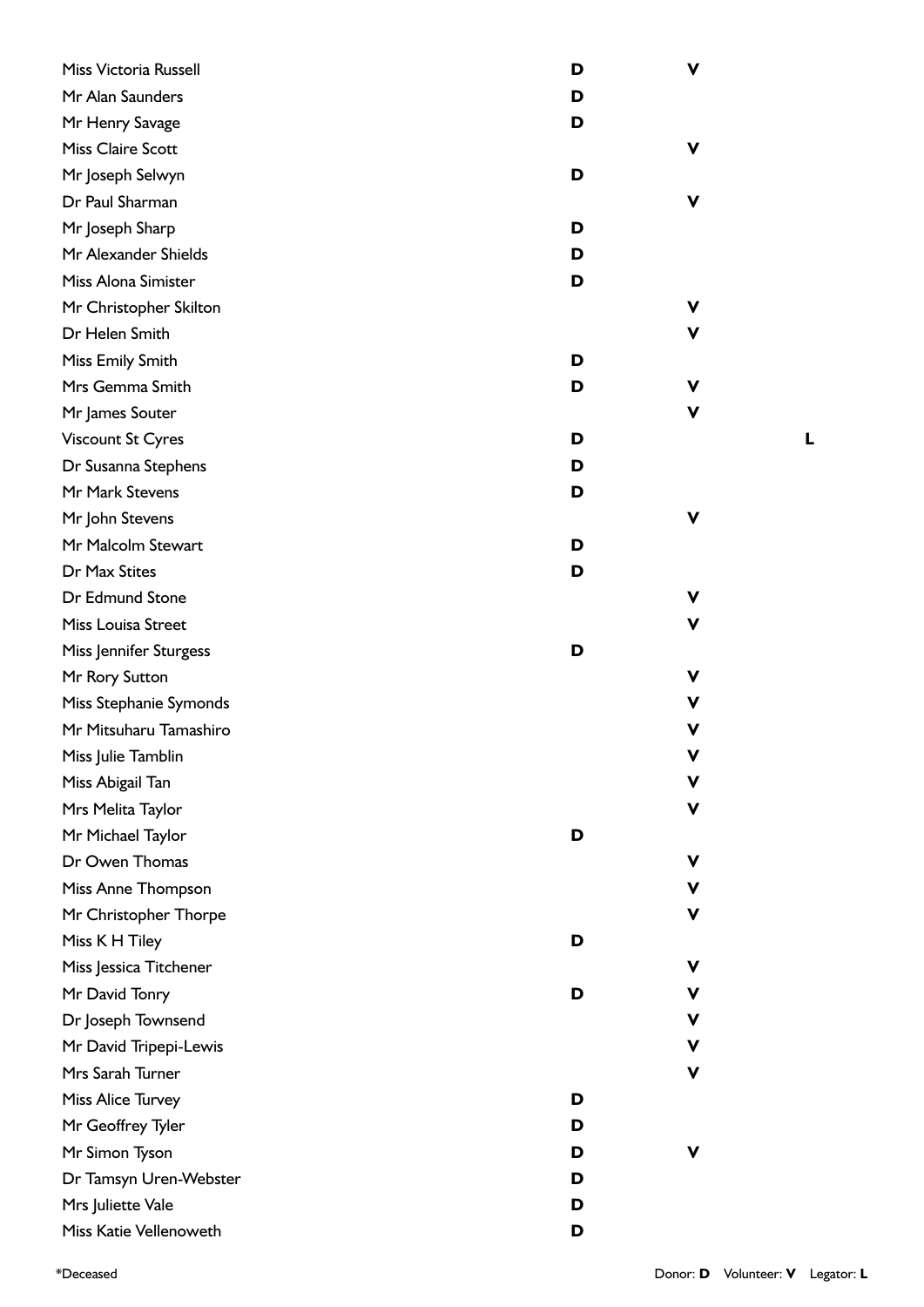| Mr Will Vernon                                   | ۷      |  |
|--------------------------------------------------|--------|--|
| Mrs Lynne Vosper (née Angove)                    | D      |  |
| Ms Sally Walters                                 | v      |  |
| Miss Yang Zheng Xuan Wang                        | D      |  |
| Mr Alexander Waterman                            | D      |  |
| Mr Aiden Whenman                                 | D      |  |
| Mr Thomas White                                  | D      |  |
| Mr James White                                   | D      |  |
| Mrs Emma Whitehead                               | D      |  |
| Mr Edward and Mrs Jennifer Whittaker (née Milne) | D      |  |
| Miss Claire Wightman                             | v      |  |
| Mr Andrew Wilcox                                 | D      |  |
| Mr Matthew Wise                                  | D      |  |
| Mrs Elizabeth Wiseman                            | D      |  |
| Dr Matthew Witt                                  | D      |  |
| Dr Wilson Wong                                   | v      |  |
| Miss Stephanie Wood                              | D<br>v |  |
| Mr Matthew Woods                                 | D<br>v |  |
| Mr Robert Woodward                               | D      |  |
| Mr Richard Woolf                                 | D      |  |
| Miss Rosanna Worth                               | D      |  |
| Mr Thomas Wye                                    | v      |  |
| Miss Jing Zhan                                   | v      |  |
| Dr Mei Zhang                                     | v      |  |
| Mrs Lei Zhou                                     | ۷      |  |

| 2009                                           |   |   |
|------------------------------------------------|---|---|
| <b>Miss Charlotte Adams</b>                    |   | v |
| Mr Raleigh Addington and Miss Lindsay Jamieson |   | v |
| Mr Andrew Addison                              |   | v |
| Mr Muhammad Adeel                              |   | v |
| Miss Shahd Al Shemmari                         |   | v |
| Mr Paul Aleman                                 | D |   |
| Dr Abdulaziz Alkhalifa                         | D |   |
| Mr Robert Allan                                |   | v |
| Dr Mohammad Al-Shahrani                        |   | v |
| Ms Diala Al-Sharabi                            |   | v |
| Mrs Michelle Alsop                             | D | v |
| Dr James Alsop                                 | D |   |
| Mr James Alvarez-Buylla                        | D | v |
| Mr Usman Alvi                                  |   | v |
| Mr Godsway Amata                               |   | v |
| Mr Amir Amha                                   |   | v |
| Mr Neil Armitage                               | D |   |
| Mr Steven Ashton                               | D |   |
|                                                |   |   |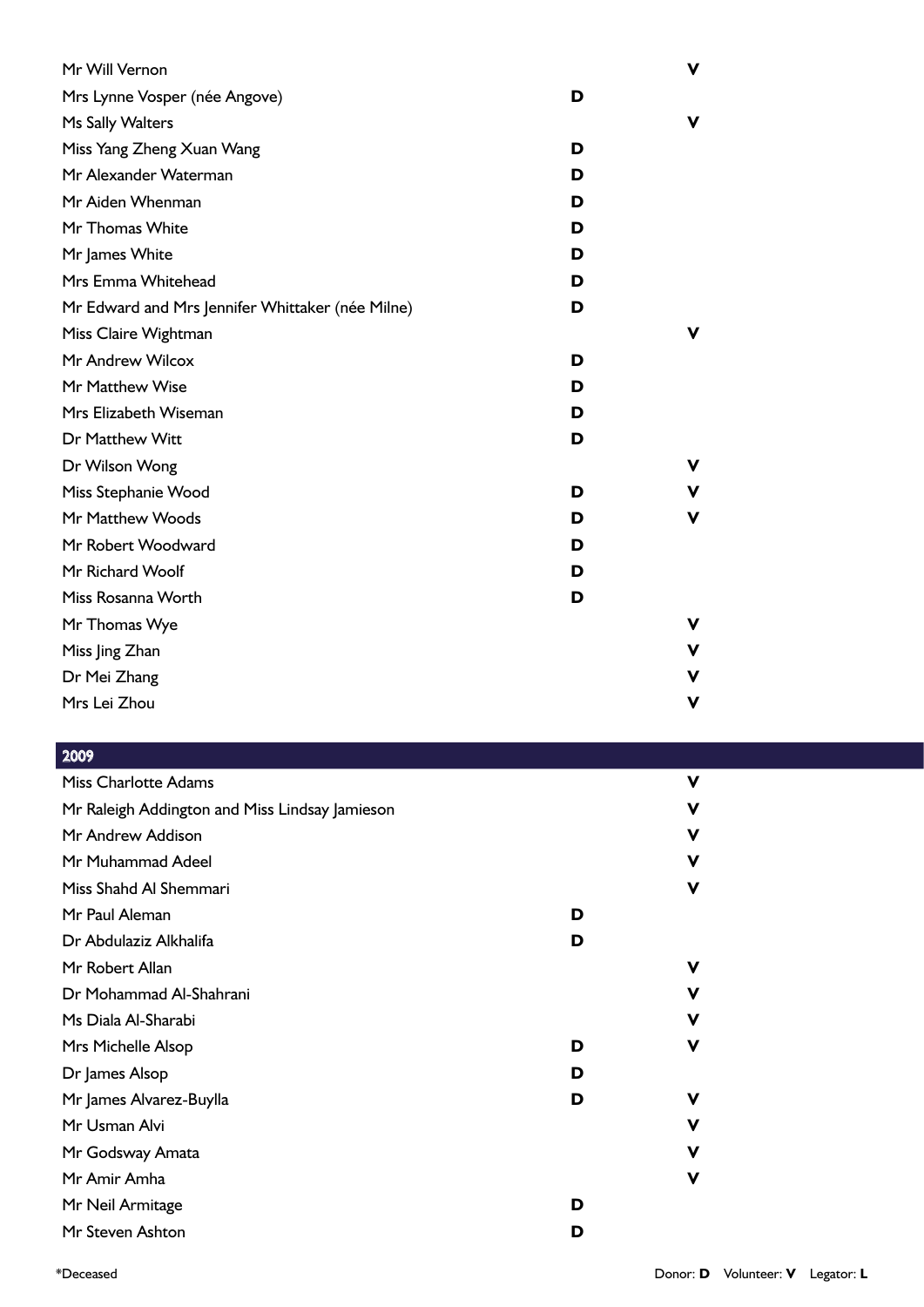| Mr Matthew Bacon               | D |   |
|--------------------------------|---|---|
| <b>Miss Catherine Baggs</b>    |   | v |
| Mr Samuel Bailey               |   | v |
| Mr Derek Bain                  | D |   |
| Miss Sarah Baker               |   | v |
| Mr Fabian Baker                |   | v |
| Dr Sophie Baldock              | D |   |
| Mrs Susan Barlow (née Horan)   | D |   |
| Ms Margaret Barnes             |   | v |
| Mrs Heather Barr (née Perkins) | D |   |
| Mr Thomas Barrasin             | D |   |
| Mrs Rebecca Barrasin           | D |   |
| Mr Richard Barton              | D |   |
| Miss Michele Barton Carmen     |   | v |
| Mr Adam Beardmore              | D |   |
| Miss Mikaela Bell              |   | v |
| Mr Andrew Bell                 |   | v |
| Mrs Kate Belshaw               | D |   |
| Lieutenant Leon Berry          | D | v |
| Dr Darren Bevin                | D |   |
| Miss Alice Biggar              | D | v |
| <b>Miss Chloe Bines</b>        |   | ۷ |
| Miss Alice Birch               |   | v |
| Mr Michael Bishop              |   | v |
| Mr Andre Blackman              | D |   |
| Mr Andrew Blundell             |   | v |
| Miss Sarah Blythe              | ט |   |
| Mr Kevin Boland                |   | v |
| Mr Matthew Bolton              | D |   |
| Mr Bert Bond                   |   | v |
| Miss Lucy Borde                |   | ۷ |
| Dr Giuseppe Bova               |   | v |
| Miss Keighley Bowen            | D |   |
| Miss Nicola Bowerbank          | D |   |
| Mr Luke Boyce                  | D |   |
| Miss Megan Brooks              | D |   |
| Miss Natalie Brown             | D |   |
| Mr Christopher Brown           | D |   |
| Dr Melinda Browne              | D |   |
| Miss Jane Bruce                | D |   |
| Dr Graham Buckingham           | D |   |
| Miss Isabella Burke            |   | v |
| Mr Jeffrey Burnard             | D |   |
| Mr Mark Burnett                | D |   |
| Mr Matthew Byrne               | D |   |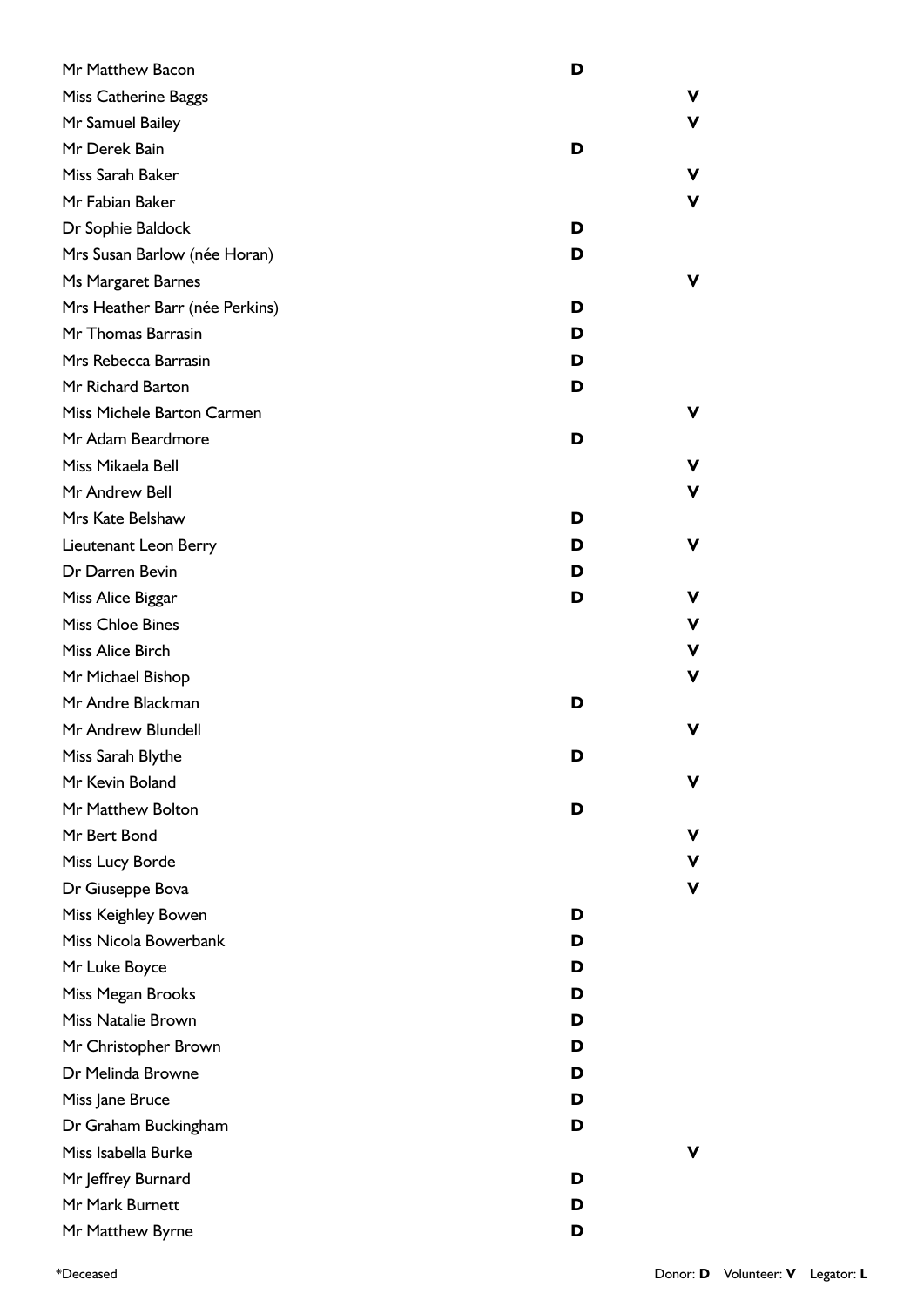| Mrs Margaret Cairns                |   | ۷ |
|------------------------------------|---|---|
| Ms Rose Cairns                     |   | ۷ |
| Dr Michael Callaghan               | D |   |
| Mr Andrew Carbis                   | D |   |
| Mr Jeremy Carter                   | D | ۷ |
| Mr Dominic Caton                   |   | V |
| Miss Lucy Cave                     | D |   |
| Mr Martin Charlesworth             | D |   |
| Miss Selen Citci                   |   | V |
| Miss Anna Clark                    | D |   |
| Miss Emily Clark                   | D |   |
| Mr Andrew Clark                    | D |   |
| Mr Hugh Clayden                    | D |   |
| <b>Miss Louise Clifton</b>         | D |   |
| Mr Trevor Coleman                  | D |   |
| Miss Mary-Anne Collis              |   | V |
| Miss Janet Coopey                  | D |   |
| Mr David Corben                    | D |   |
| Miss Isobel Corby                  | D |   |
| Mr Jonathan Cordy                  |   | v |
| Mrs Paula Courts                   | D |   |
| Miss Carolyn Cox                   | D |   |
| Mr Geoffrey Crabtree               | D |   |
| Mrs Alice Cracknell                |   | ۷ |
| Miss Rowan Cranwell                |   | V |
| Ms Stephanie Crowther              |   | V |
| Miss Ruth Crundwell                | D |   |
| Dr Joanna Cursley                  | D |   |
| Mr Fergus Daisley                  |   | ۷ |
| Mr William Dallas                  | D |   |
| Dr Kristofor Darby                 | D |   |
| Mrs Katharine Daubney              | D | ۷ |
| <b>Miss Tamara Davies</b>          |   | V |
| Mr Luke Davis                      |   | V |
| Mr Gareth Dawes                    | D |   |
| Mr Richard Dawson                  |   | V |
| Miss Emily Deacon                  | D |   |
| Miss Lisa Dean                     |   | ۷ |
| Mrs Rebecca DeLozier               | D | ۷ |
| Mr Christos Dimitriou              |   | V |
| Miss Laura Dodd                    | D |   |
| Mr Philip Dominy                   |   | ۷ |
| Dr Barbara Douglas (née Macdonald) | D |   |
| Mr James Dunn                      | D |   |
| Miss Sara Eatman                   | D |   |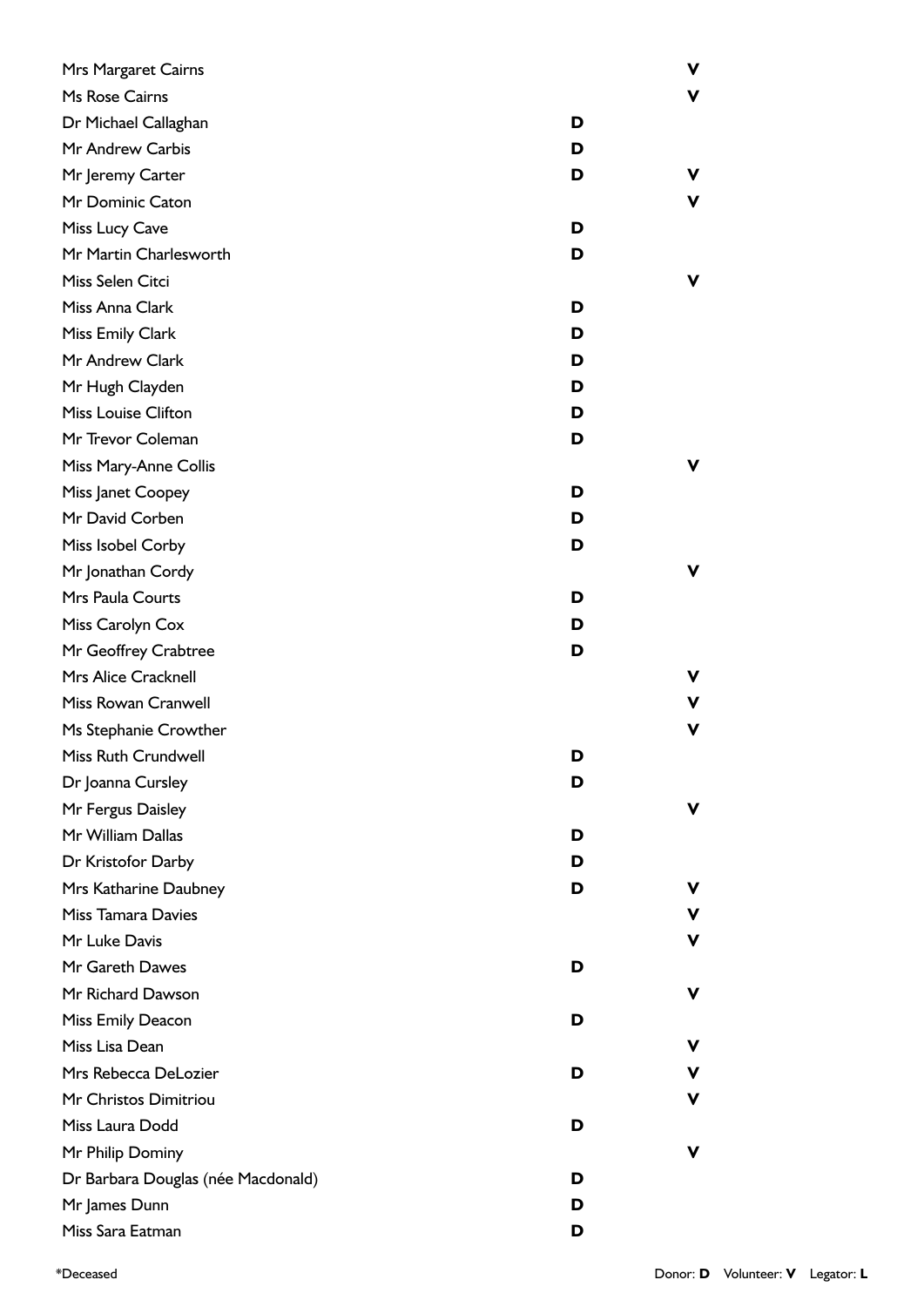| Mr Ben Edge                                 | D |   |
|---------------------------------------------|---|---|
| Miss Kate Edgington                         | D |   |
| Mr H Edward and Ms I Sousa                  | D |   |
| Mrs Gillian Edwards                         | D |   |
| Mr Tom Elliot                               |   |   |
| Mr Ibe Enwo                                 |   | ۷ |
| Mr Christopher Erasmus                      |   | ۷ |
| Mr Henry Eriksson                           | D |   |
| Miss Anna Fardell                           | D |   |
| Mr Toby Farmiloe                            |   | ν |
| Dr Colin Farr                               | D |   |
| Mrs Blanca Fellows (née Taffinder Lozano)   | D |   |
| Mr James Fenner                             | D |   |
| Miss Hannah Fish                            |   | ν |
| Mr James and Mrs Amanda Floyd (née Best)    | D |   |
| Mrs Sarah Fogel                             |   | ν |
| <b>Miss Emilie Fontanel</b>                 |   | ν |
| Mr Thomas Forest                            | D |   |
| Mr Benjamin Fowler                          |   | ٧ |
| Miss Emma Fox                               | D |   |
| Mr Nicholas Fradgley                        |   | v |
| Miss Emma Fromant                           |   | ν |
| Mr Jesse Fuller                             | D |   |
| Mr Thomas Fullick                           | D |   |
| Mr Toby Gadd                                | D |   |
| Mr Peter Gaudion                            | D |   |
| Ms Toni George                              | D |   |
| Dr Anna Gerring                             | D |   |
| Mr and Mrs Gilbert                          | D |   |
| Ms A Golds                                  |   |   |
| <b>Miss Caroline Gosney</b>                 |   |   |
| Mr James Grannell                           | D |   |
| Mrs Wendy Grant (née Hitchcock)             | D |   |
| Miss Catherine Gray                         | D |   |
| Mr Stephen Greenaway                        | D |   |
| Mr Robert Gregory                           | D |   |
| Miss Laura Grenon                           |   |   |
| Miss Naomi Gribler                          |   | ν |
| Mrs Hanan Haddad-Price                      | D |   |
| Mr Gordon Haigh                             | D |   |
| Mr James Hairsnape                          | D |   |
| Miss Romana Hajnovicova                     | D |   |
| Mr Timothy and Mrs Megan Hallinan (née Rex) | D |   |
| Mr Philip Hamlyn Williams                   |   |   |
| Mr Alexander Harris                         | D |   |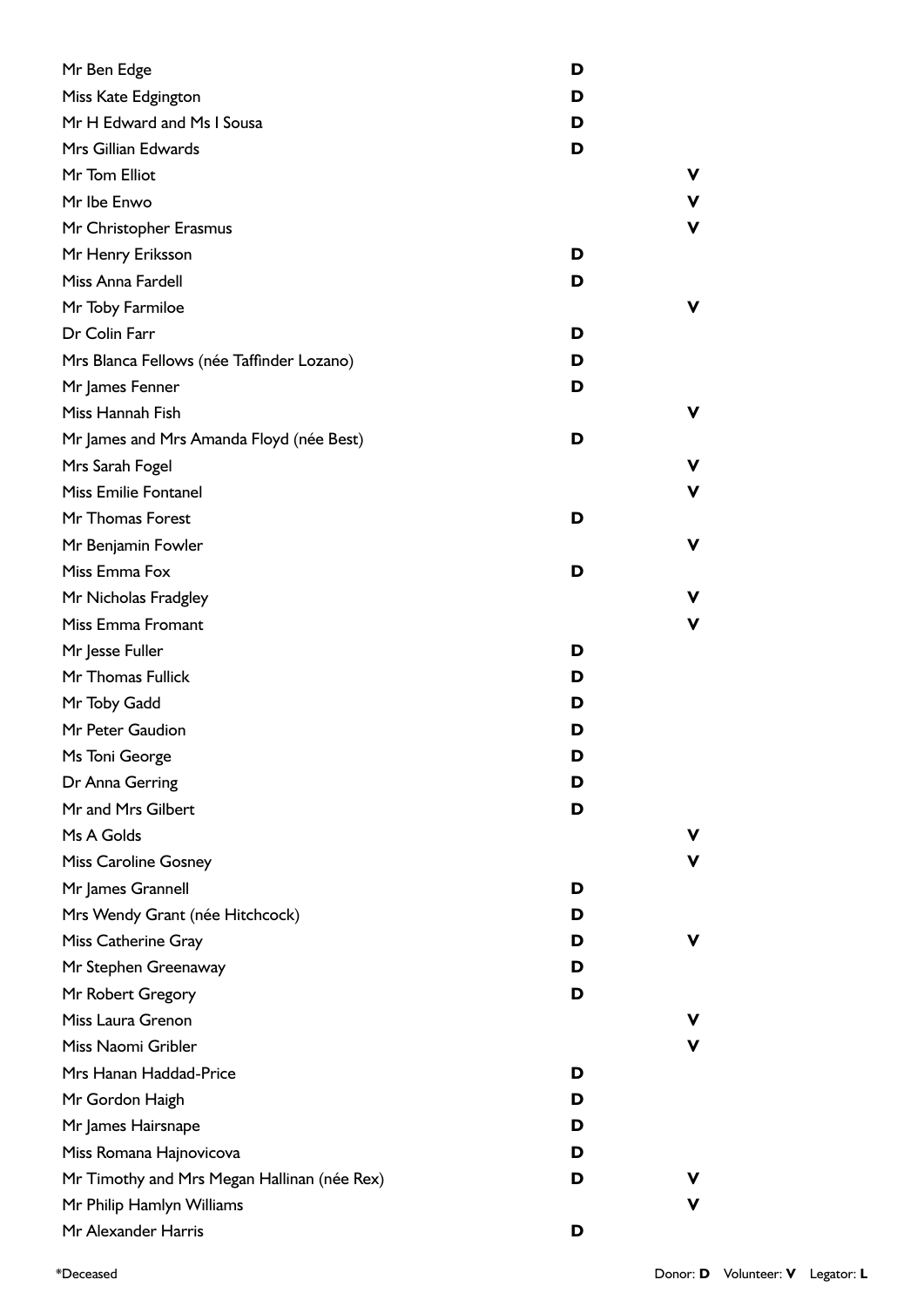| Dr James Harrison                 |   | ۷  |
|-----------------------------------|---|----|
| Mr Neil Hart                      | D |    |
| Mr Tim Hart                       |   | ۷  |
| Mr Daniel Hartigan                | D |    |
| Miss Faye Hasteley                | D |    |
| Miss Saskia Hawkins               | D |    |
| Miss Clara Hawkshaw               |   | V  |
| Mr Thomas Hayes                   | D |    |
| Mrs Felicia Heard                 | D |    |
| Mr Alexander Hearn                |   | ۷  |
| Ms Katherine Hellman              | D |    |
| <b>Miss Colette Herve</b>         | D |    |
| Miss Cecilia Highley              |   | ۷  |
| Mr Thomas Hoar                    | D |    |
| Miss Naomi Hoare                  | D |    |
| Mrs Susan Holden (née Fairclough) | D |    |
| Dr Tabitha Holdsworth             | D | v  |
| Mrs Kathleen Holen (née Maule)    | D |    |
| Mr Ben Holt                       | D |    |
| Miss Delphine Hope                |   | v  |
| Mr Christopher Hopkins            |   | V  |
| Ms Katherine Houghton             | D |    |
| Miss Natasha Howard               | D |    |
| Mr Geoffrey Howard                |   | v. |
| Mrs Sally Humphries               |   | ۷  |
| <b>Miss Harriet Hurdle</b>        | D |    |
| Mr Graham Hutchings               | D |    |
| <b>Miss Emily Hutchings</b>       |   | V  |
| Mrs Isabel Iacopino               | D |    |
| Miss Pinar Ikiz                   |   | ۷  |
| Mr Peter Ilton                    | D |    |
| Mrs Luci Isaacson, BEM            |   | ۷  |
| Mrs Rachel Jarvis                 |   | ۷  |
| Mr Henry Jasper                   |   | V  |
| Miss Kate Jeffrey                 | D |    |
| Mr Samuel Jenkins                 | D |    |
| Mr Christopher Jesson             | D | ۷  |
| Miss Emily Johnston               | D | V  |
| Mr Stephen Jolly                  | D |    |
| Mr Alexander Joyce                |   | v  |
| Mr I Kamara                       |   | ۷  |
| Mr Divij Kaul                     |   | v  |
| Ms Susan Kay                      |   | V  |
| Miss Sarah Kaye                   | D |    |
| Miss Jian Ke                      |   | V  |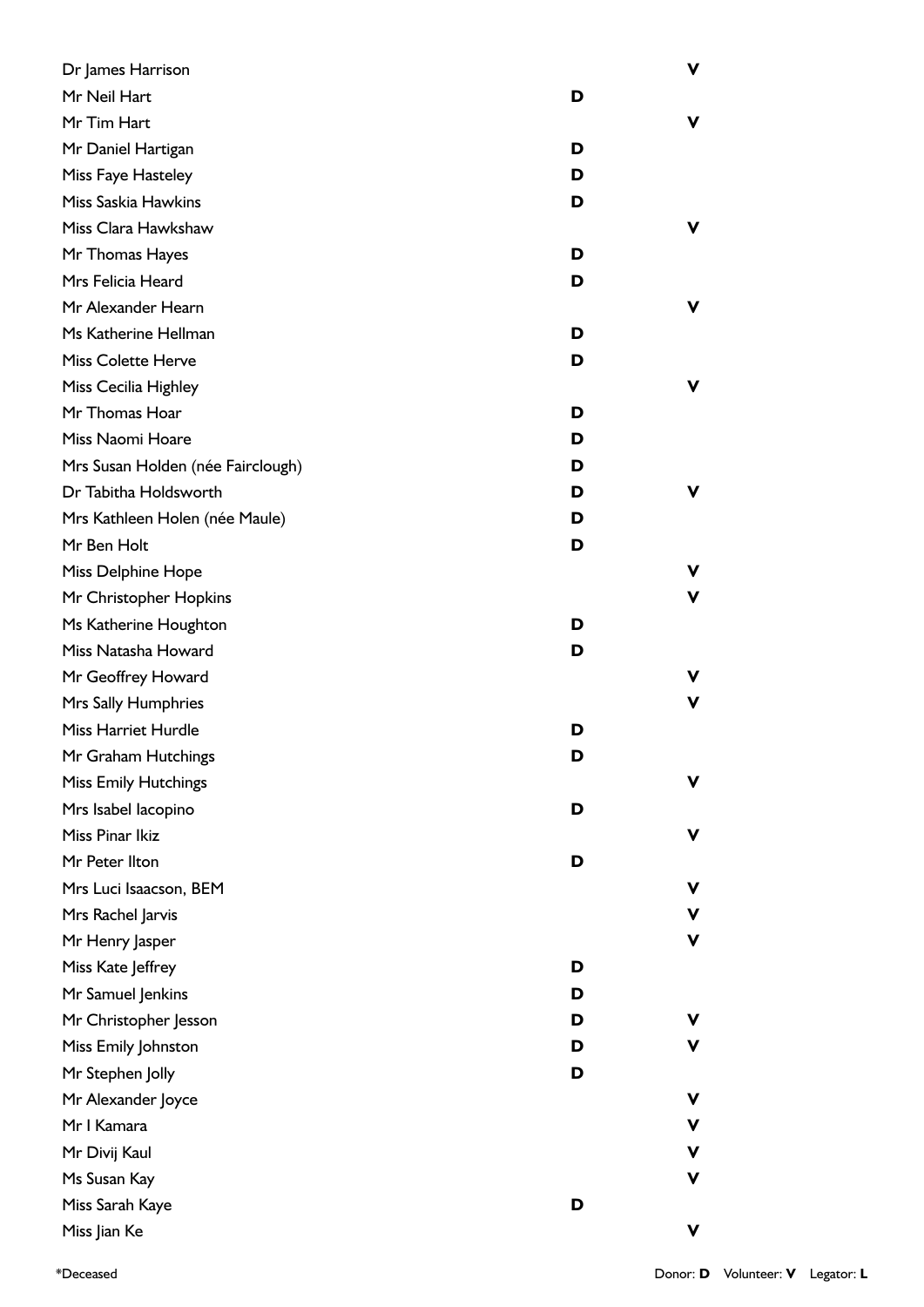| Miss Celina Kelly          | D      |
|----------------------------|--------|
| Miss Hannah Kennard        | ۷      |
| Mr Akshat Khemka           | ۷      |
| Mr Henry Kimbell           | ۷      |
| Mrs Emily King             | v<br>D |
| Miss Vanessa Kirby         | ۷      |
| Dr Craig Knight            | V      |
| Mrs Zoe Knott              | D      |
| Mr Dawei Kong              | ۷      |
| Miss Rong Kong             | ۷      |
| Ms Zarina Konkasheva       | V      |
| Mr A Korthals              | V      |
| Mrs Caroline Laidlaw       | D      |
| Mrs Kelly Lake             | ۷<br>D |
| Dr Anne-Flore Laloe        | ۷      |
| Mr James Latham            | D      |
| Mr Joseph Latimer          | D      |
| Miss Lucinda Lawrence      | v      |
| Miss Sarah Lawrence        | D      |
| Mr S D P Le Roux           | ۷      |
| Mr Matthew Lea             | D      |
| Mrs Natasha Lee            | D      |
| Mr Philip Legrand          | D<br>V |
| Mr Jamie Leonard           | D      |
| Mr James Lewis             | v      |
| Mr Stephen Lewis           | V      |
| Mrs Katherine Light        | D      |
| Ms MI LIM                  | D      |
| Miss Anna Lindfield        | ۷      |
| Miss Sian Lloyd            | V      |
| Miss Mary Lobb             | ۷      |
| Miss Catherine Lock        | D      |
| Mr Ted Lougher             | D      |
| Miss Frances Low           | D      |
| Mr William Lowis           | v      |
| Mr Oliver Lythgoe          | D      |
| Ms Antonia Maedel          | D      |
| Dr Lucy Mahoney            | v      |
| Miss Laura Makin-Isherwood | V      |
| Miss Harshita Mann         | V      |
| Mrs Rebecca Marks          | D      |
| Mr Sumit Maroo             | v      |
| Miss Andrea Mason          | D      |
| Mr Adam Mason              | D      |
| Miss Philippa Massey       | D<br>v |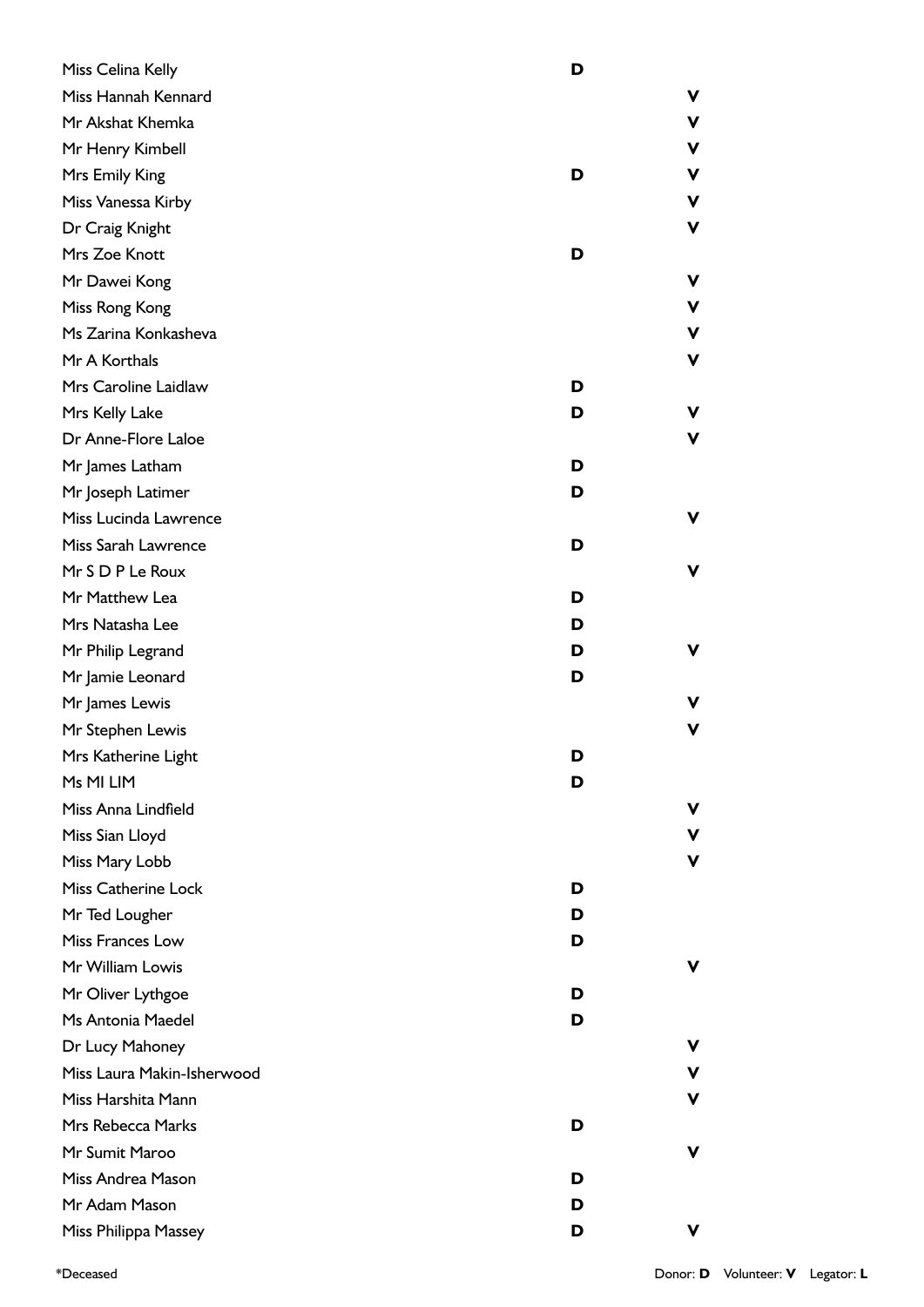| Mr Johann Matzke                 | D      |   |
|----------------------------------|--------|---|
| Ms Ceri Maxwell Hughes           |        | v |
| Mr Ian Mayhew                    | D      |   |
| Mr Marcin Mazurkiewicz           | D      |   |
| Mr Niall Mccann                  | D      |   |
| Mr Matthew McCarthy              | D      |   |
| Dr Sarah McCourt                 |        | v |
| Mr William McCracken             |        | ۷ |
| Mr Thomas McLoughlin             | V      |   |
| Mr Stewart Meanwell              | D      |   |
| Mr Gregory Miller                | ۷<br>D |   |
| Miss Joanna Mitchell             | D      |   |
| Miss Elizabeth Molenkamp         | D      |   |
| Mr Feras Momani                  |        | v |
| Miss Lara Moore                  |        | ۷ |
| Dr Alberto Mora Vazquez          | V      |   |
| Mr Carlos Moreira                | V      |   |
| Mr Kim Moreton                   |        | V |
| Miss Camilla Morgan              | ۷      |   |
| Dr Mario Moroso                  | V      |   |
| Mr John Mould                    | ۷      |   |
| Mrs Juliet Muir                  | V      |   |
| Mrs Susan Murchison (née Taylor) | D      |   |
| Mr Tom Christopher Murray        | D      |   |
| Dr Michiru Nagatsu               |        |   |
| Mr Saad Naveed                   | v      |   |
| Ms Victoria Nel                  | V      |   |
| Mrs Shirley Nelson               | D      |   |
| Dr Tathagata Neogi               | v      |   |
| Dr Amy Nettley                   |        | ۷ |
| Mrs Patricia Newman              | D      |   |
| Miss Anh Nguyen                  | v      |   |
| Dr Stacy N'jie                   | D      |   |
| Mr Ogonna Nneji                  | D      |   |
| Mrs Catherine Norman             | D      |   |
| Ms Ruby Norman-Curran            | D      |   |
| Mrs Catherine North              |        | v |
| Miss Sandra Norval               |        | ۷ |
| Miss Joana Nunes                 |        | v |
| Mr Robert Nussey                 | D      |   |
| Mr Ifeanyi Nwachukwu             | ۷      |   |
| Mr Thomas Olszewski              |        | v |
| Mr Charles O'Riordan             |        | v |
| Dr El Moctar Ouldhende           |        |   |
| Miss Ruth Owens                  | v      |   |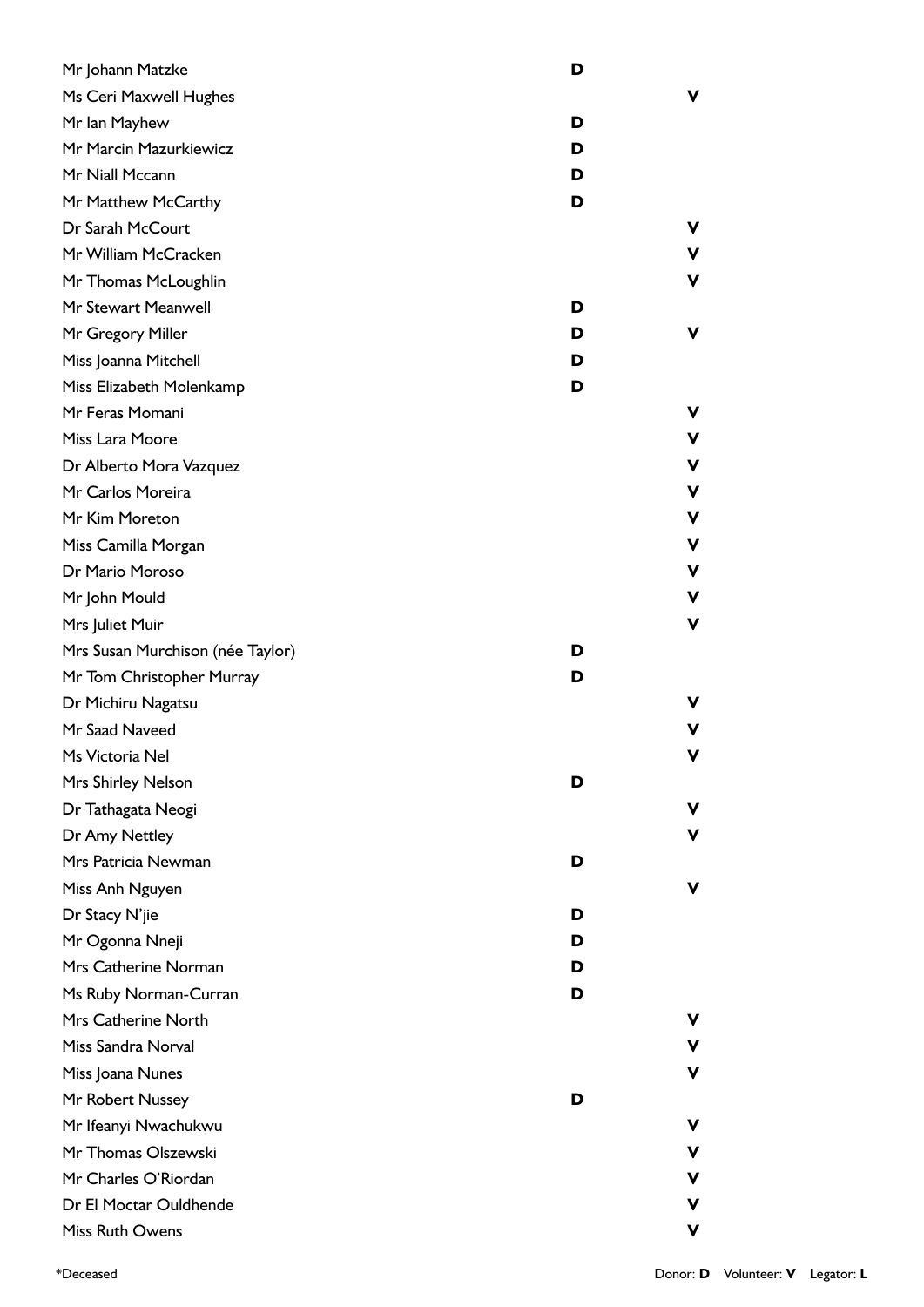| Dr Ö Özden                                      |   | v |
|-------------------------------------------------|---|---|
| Mr Varun Paliwal                                |   | v |
| Mr Dominic Palman                               |   | ۷ |
| Miss Sara Palmer                                |   | v |
| Miss Silvia Paloschi                            | D |   |
| Miss Gergana Panteva                            |   | v |
| <b>Miss Frances Parrott</b>                     |   | v |
| Mr Elliott Parsons                              |   | ۷ |
| Mr Nicholas Pascal                              |   | v |
| Ms Anna Pearson                                 | D |   |
| Mr Simon Robert Pickerill                       | D |   |
| Miss Jessica Plail                              | D |   |
| Mrs Ailsa Poll                                  | D |   |
| Mr Marc Postle                                  |   | v |
| Dr Sophie Potter                                | D |   |
| Mrs Carly Poulson                               |   | v |
| Mrs Barbara Powell                              | D |   |
| Mr Christopher Prosser                          |   | ν |
| Ms Lorna Pugh                                   | D | v |
| Dr Penelope Pullen                              |   | ۷ |
| Mr Thomas and Mrs Rosemary Putney (née Dudgeon) | D | ν |
| Miss Jie Qian                                   |   | v |
| Mr Jonathan Rackham                             | D |   |
| Mr Dominic Radcliffe                            |   | ν |
| Mr Behrad Rahmani                               |   |   |
| Ms Megha Ramesh                                 |   | v |
| Mrs Basirat Razaq-Shuaib                        |   |   |
| Miss Holly Redfearn                             |   |   |
| Dr Gregg Redner                                 | D |   |
| Miss Joanna Rees                                |   | v |
| Mr Matthew Reid                                 | D |   |
| <b>Miss Charlotte Richbell</b>                  | D |   |
| Mrs Rachael Roberts                             | D | v |
| Mr Daniel Roberts                               | D |   |
| <b>Miss Elaine Roberts</b>                      | D | v |
| Mr Stuart Robinson                              | D |   |
| Miss Laura Robson                               |   | v |
| Mr Pompeyo Rodríguez Menduiña                   |   | v |
| Miss Hollie Rogers                              |   | v |
| Mr Timothy Rogers                               | D |   |
| Mrs Francesca Rose                              | D |   |
| Revd Jonathan Rose                              | D |   |
| Mr Daniel Rouse                                 | D |   |
| Miss Eleanor Rowe-Parratt                       |   | v |
| Mr Mark Ruddick                                 | D |   |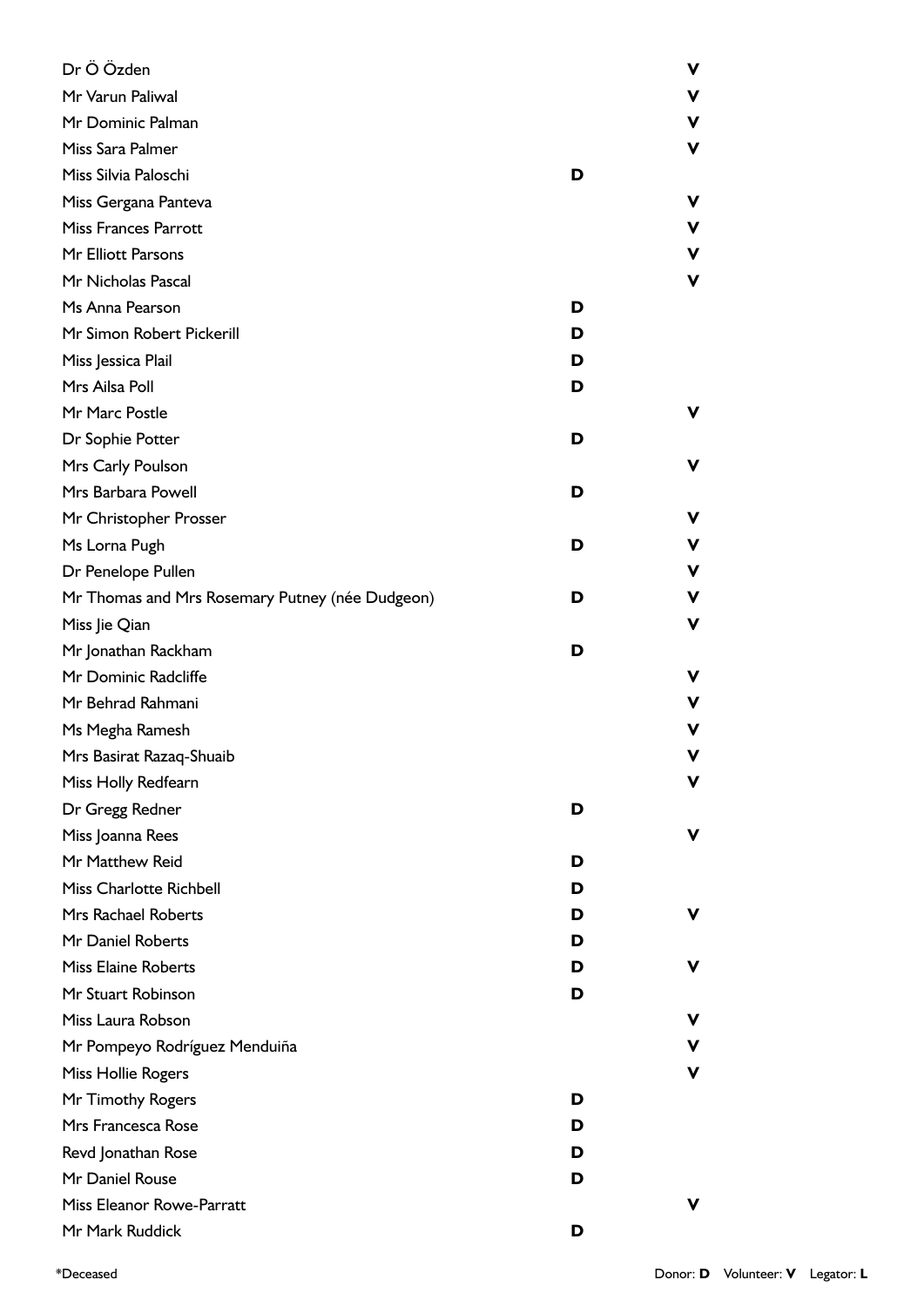| Miss Alice Ruffle                       | D |   |
|-----------------------------------------|---|---|
| Mrs V Sanders (née Sellers)             | D |   |
| Miss Stephanie Sargeant                 | D |   |
| Ms Ashleigh Saunders                    |   | v |
| Mrs Kelly Scarse                        | D |   |
| Dr Matthias Schopf                      |   | v |
| Mr Thomas Scott                         | D |   |
| Miss Rebecca Scott                      |   | v |
| <b>Miss Emily Scrace</b>                |   | v |
| Mr Oliver Seaman                        |   | ۷ |
| Miss Lisa Search                        |   | ۷ |
| Mrs Laura Searle                        |   | ۷ |
| Mr Pratit Shah                          |   | v |
| Mr Robert Sherman                       |   | v |
| Ms Elizabeth Sherratt                   | D | ۷ |
| Dr Arnold Shipp                         | D |   |
| Miss Hannah Silman                      | D |   |
| Ms Hannah Silva                         |   | ۷ |
| Miss Janet Simpson                      | D |   |
| Mr Nicholas Smith                       |   | v |
| Mr Nicholas Smith                       |   | v |
| Mr David Smith                          |   | ۷ |
| Mr Christopher Smith                    | D |   |
| Ms Megan Snell                          | D | v |
| Mr Thomas Snellock                      | D |   |
| Miss Carys Solman                       |   | v |
| Miss Jessica Standen                    |   | v |
| Mr R M R Stearn                         | D | v |
| Miss Marcia Stefani                     |   | V |
| Mr Christopher Stevens                  |   | v |
| Miss Victoria Stickland                 | D | v |
| Mr Jonathan Stirrup                     |   | ۷ |
| Mr William Stocking                     | D |   |
| <b>Miss Tamsin Stone</b>                | D |   |
| Miss Jennifer Stoneman                  |   | v |
| Mr Daniel Stoten                        |   | v |
| Mrs Vicky Strohmaier Sharma             |   | v |
| Mr Timothy Strong                       |   | ۷ |
| Mr Salvatore Sutera and Ms Clare Pearce | D |   |
| Mr George Szepietowski                  | D |   |
| Ms Sevane Tadevossian Salmassi Ghadamy  |   | ۷ |
| Mr James Taylor                         |   | ۷ |
| Mr Mark Taylor                          | D |   |
| Miss Ruth Tebbot                        | D |   |
| Mr Nicholas Theaker                     | D |   |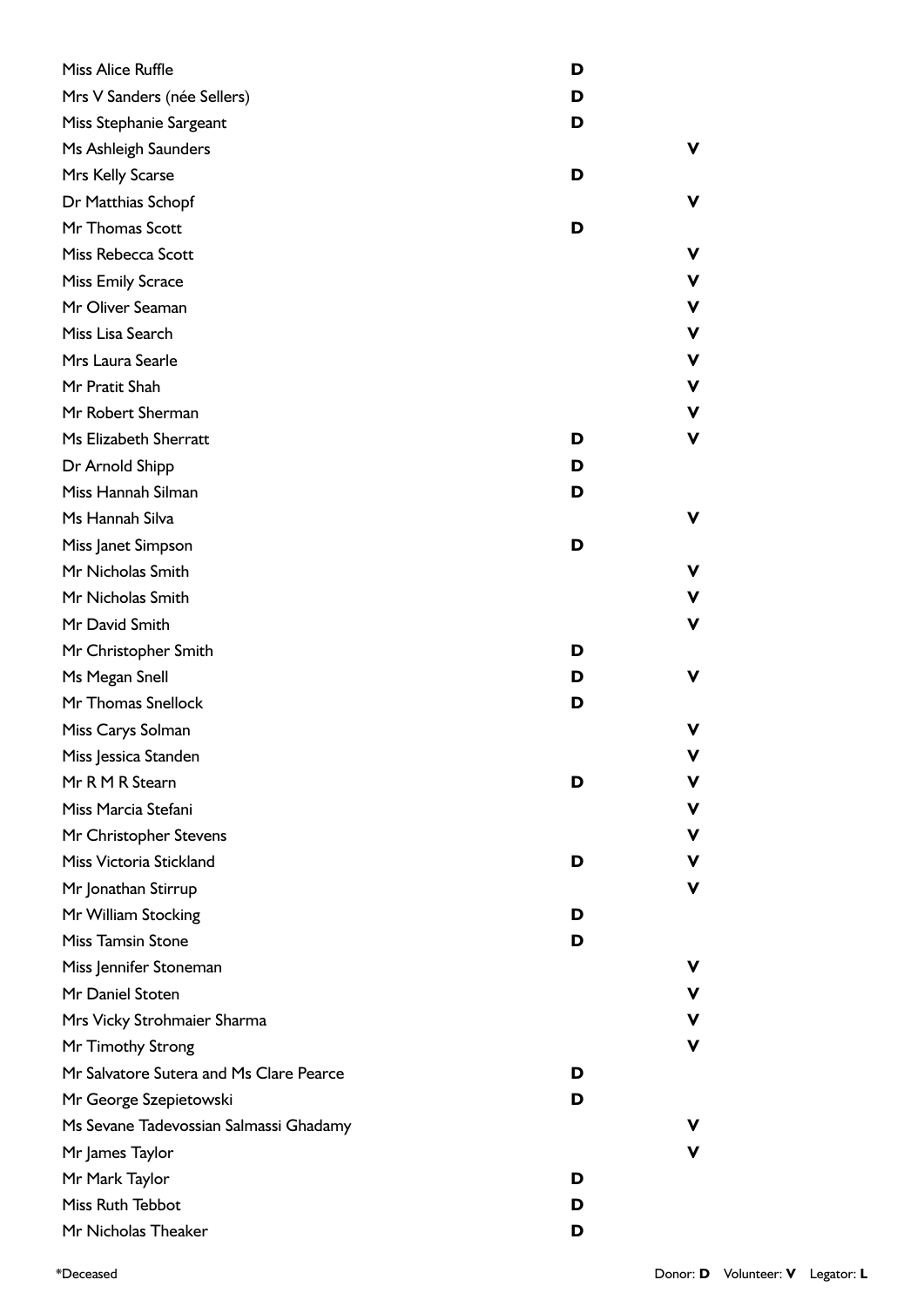| Mr Ajit Thiara                   | D |             |
|----------------------------------|---|-------------|
| Miss Joanna Thomas               |   | v           |
| Miss Nicola Thorogood            | D |             |
| Mr Adam Thursby                  | D |             |
| Dr Ian Torode                    |   | ۷           |
| Miss Amanda Town                 |   | V           |
| Mr Ross Tranter                  |   | V           |
| Mr Christopher Travers           |   | ۷           |
| Mr Jonathan Trollope             |   | $\mathbf v$ |
| Mr Tim Van Berkel                |   | V           |
| Mr Daniel Vanderputt             | D |             |
| Mr Shaun Vanstone                | D |             |
| Dr Tina Vaughan                  |   | v           |
| Mr Timothy Venn                  | D |             |
| Miss Naomi Venning               |   | ۷           |
| Miss Naomi Venning               |   | V           |
| Mr Henry Vines                   |   | V           |
| Mr Amit Viswanathan              |   | V           |
| Miss Clare Vooght                |   | V           |
| Mr Nicholas Voss                 | D |             |
| Mrs Georgina Vye                 | D |             |
| Mr James Wall                    | D |             |
| Miss Amy Walters                 |   | ۷           |
| Mr Chris Warnes                  | D |             |
| Ms Jessica Watson                | D |             |
| Mr Nicholas Watson               | D |             |
| Mr Lewis Webb                    | D |             |
| Miss Leanne Wheeler              | D |             |
| Mr Jake White                    | D |             |
| Miss Samantha Whitehead          | D |             |
| Mrs Alison Whiteoak              | D |             |
| Miss Nina Whittaker              |   | v           |
| Miss Laura Whybra                | D |             |
| Mr Roy and Mrs Elizabeth Wilkins | D |             |
| Miss Jessica Willey              | D |             |
| Mrs Bryony Williams              |   | V           |
| <b>Rev Diane Willoughby</b>      | D |             |
| Mr Ben Wills                     | D | v           |
| Mr Daniel Wilson                 |   | V           |
| Mr Marcus Windle                 | D |             |
| Miss Wing Wong                   | D |             |
| Mrs Sian Woodward                |   | v           |
| Prof Megan Woodworth             | D |             |
| Mr B J Wooldridge                | D |             |
| Mr Thomas Woolven                | D |             |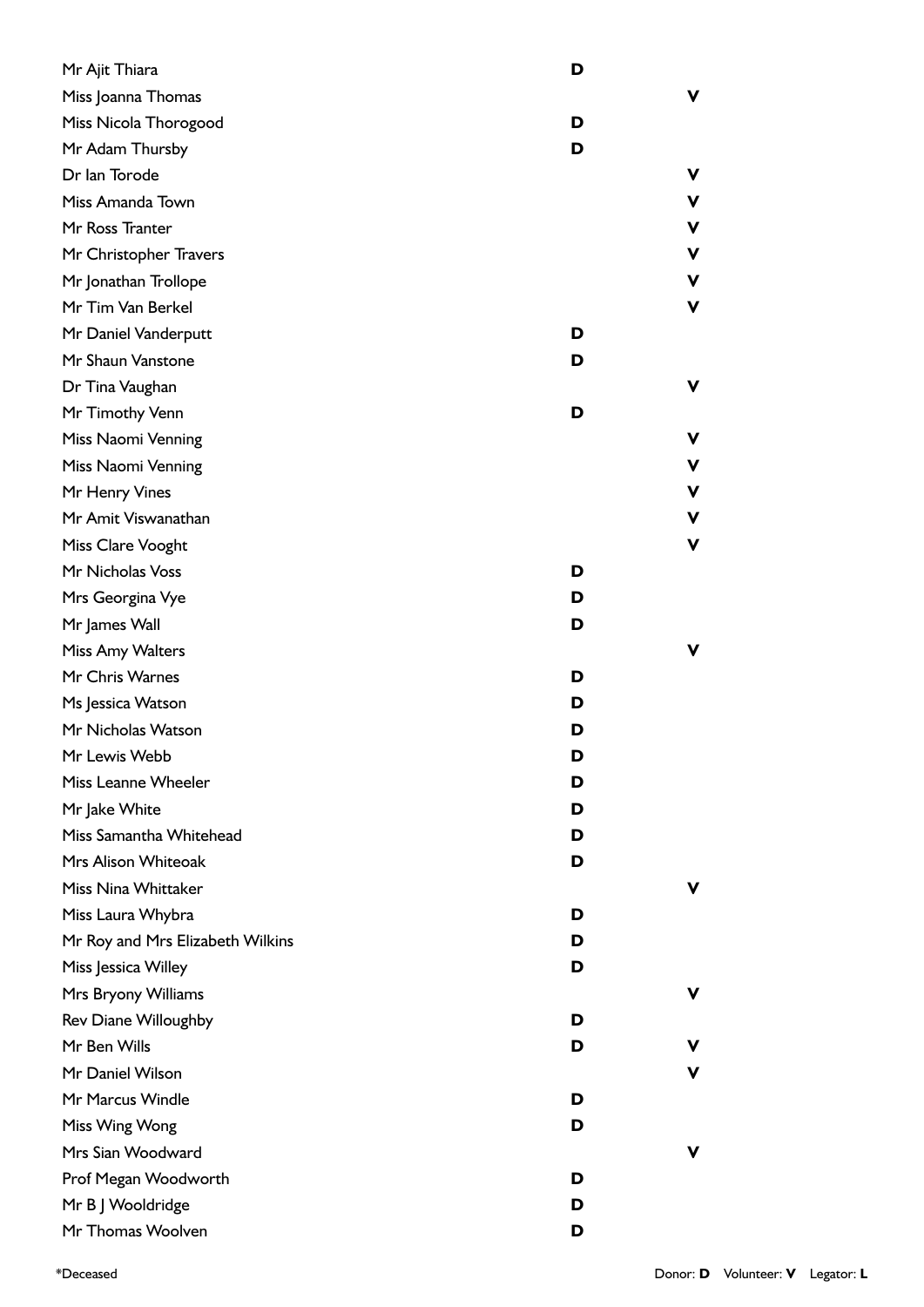| Mr Ho Yeung                 |   | v           |
|-----------------------------|---|-------------|
| Dr A Yousuf                 | D | $\mathbf v$ |
|                             |   |             |
| 2010                        |   |             |
| Miss Kirsten Adams          | D |             |
| Mr Najaf Ahmad              |   | V           |
| Mr Saud Al-Anazi            |   | V           |
| Mr Nasser Al-Araimy         | D |             |
| Miss Alla Alexeeva          |   | $\mathbf v$ |
| Mr Waleed Al-Harthy         |   | $\mathbf v$ |
| Mr Naim Ali                 | D |             |
| Dr Naziha Ali Raza          |   | $\mathbf v$ |
| Dr Tariq Alkahtani          |   | V           |
| Mr Tim Allen                | D |             |
| Mr Fady Alrayyes            |   | $\mathbf v$ |
| Dr Clio Andreae             | D |             |
| Mr Benjamin Andrews         | D |             |
| Mr Mark Andrews             | D |             |
| Mr Thomas Angell            | D |             |
| Miss Rachel Armstrong       | D |             |
| Mr Tim Artus                |   | $\mathbf v$ |
| Miss Sally Asare            | D |             |
| Mr Joseph Ashford           | D |             |
| Ms S Ashton and Mr B Ashton | D |             |
| Miss Jennifer Aspley        | D |             |
| Miss Jess Atkins            | D |             |
| Mrs Ellen Ayad              | D |             |
| Miss Charlotte Ayles        |   | $\mathbf v$ |
| Mr Baris Aytekin            |   | $\mathbf v$ |
| Mr Jacob Bacon              | D |             |
| Mr Jack Bailey              | D |             |
| Mr Alex Bakovljev           | D |             |
| Mr Tobias Barr              | D |             |
| Miss Joanna Barwell         | D |             |
| Mr Michael Bass             | D |             |
| Mr P W Beasley              | D |             |
| Mr James Beck               |   | V           |
| Mr Jonathan Beddall         | D | v           |
| Mr Joshua Belsher           |   | $\mathbf v$ |
| Mrs Rebecca Bennett         | D |             |
| Mr Christopher Bennett      | D |             |
| Mr Thomas Bennie            | D |             |
| Mr James Bentley            |   | V           |
| Mrs Laura Blake             |   | V           |
| Miss Imogen Bland           | D | V           |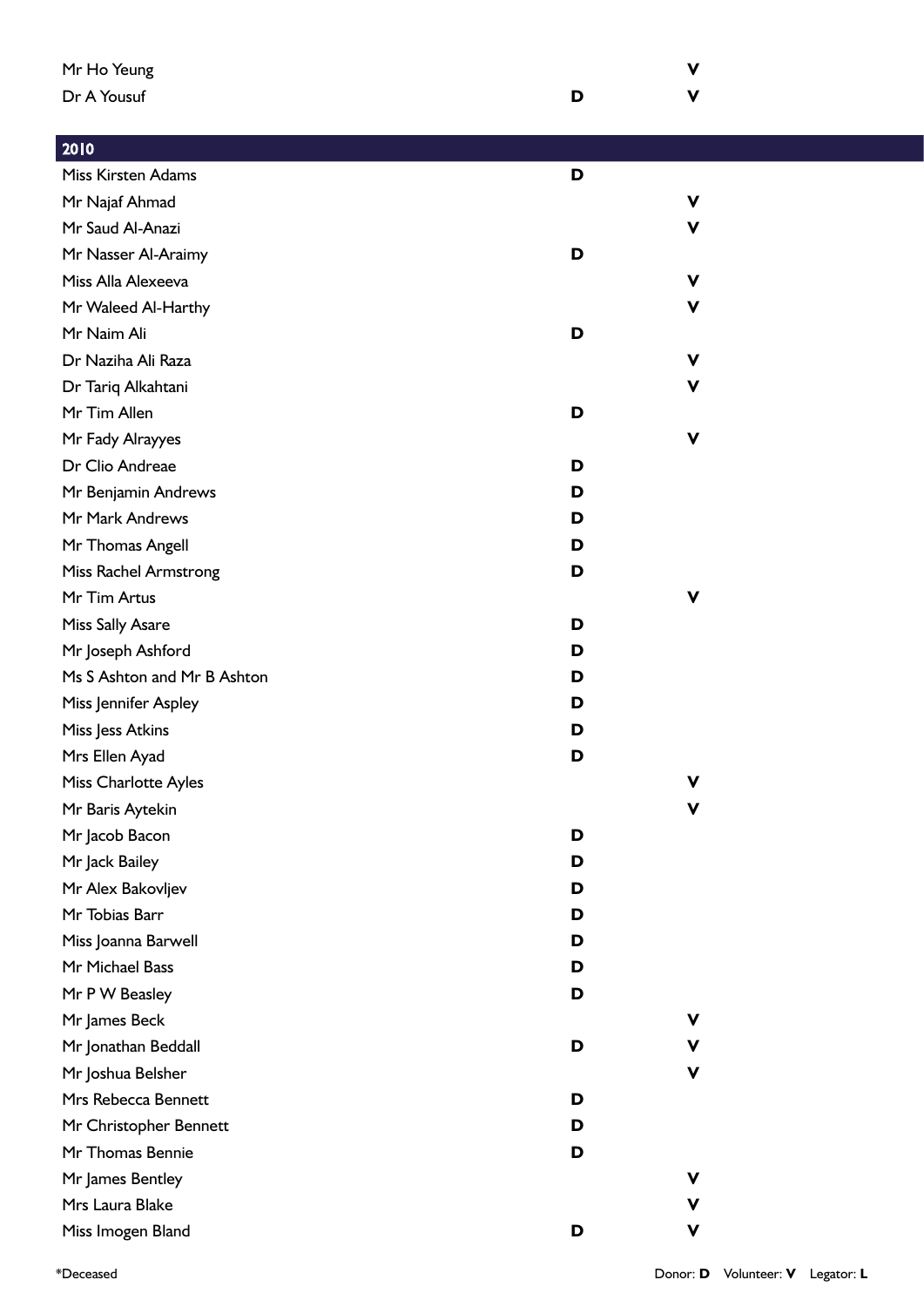| Mrs Zoe Bloomfield         |   | ۷ |
|----------------------------|---|---|
| Mr Andrew Bloss            | D |   |
| Mr Michael Blower          | D |   |
| Miss Alexandra Bordoli     | D | v |
| Miss Lucy Boulton          |   | ۷ |
| Mr Charles Boyle           |   | V |
| Miss Jessica Boyle         | D |   |
| Miss Joanne Boys           | D |   |
| Miss Belinda Bramfitt      | D |   |
| Miss Tanya Braun           | D |   |
| Mr Giles Bristow           |   | ۷ |
| Mr Matthew Scott Brookland | D |   |
| Mr James Brown             | D |   |
| Mr Ross Brown              | D |   |
| Miss Gemma Bruin           |   | v |
| Mr Simon Bruni             |   | ۷ |
| Mr Jack Bullen             | D |   |
| Mrs Anna Bunt              |   | ۷ |
| Miss Kathryn Burnside      |   | V |
| Mr Philip Burton           | D |   |
| Miss Emma Byett            | D |   |
| Miss Jessica Cabot         | D |   |
| Mr Sami Caglar             | D |   |
| Miss Y Cai                 |   | v |
| Mr Alistair Campbell       | D |   |
| Mr C Carlton               |   | v |
| Mr Lewis Carson            | D |   |
| Mr William Case            | D | v |
| Mr Alvaro Castro Pereira   | D | v |
| Mr Jonathan Cazaly         | D |   |
| Dr Sheetal Chadda          |   | v |
| Mrs Chambers               | D |   |
| Miss Beth N Champion       | D |   |
| Mr Aaran Champion          | D |   |
| Mr Keith Chan              | D |   |
| Mr Max Charleson           |   |   |
| Mr Shuo-Chun Chen          |   | ۷ |
| Miss Yi Liang Chen         |   | V |
| Mr Man Tat Cheng           |   | ۷ |
| Dr Chang Choo              |   | v |
| Mr Nicholas Chowdrey       |   | ۷ |
| Mr Ian Christie            | D |   |
| Mr Andrew Clark            |   | v |
| Mr Andrew Clark            | D |   |
| Ms Rachel Clarke           | D |   |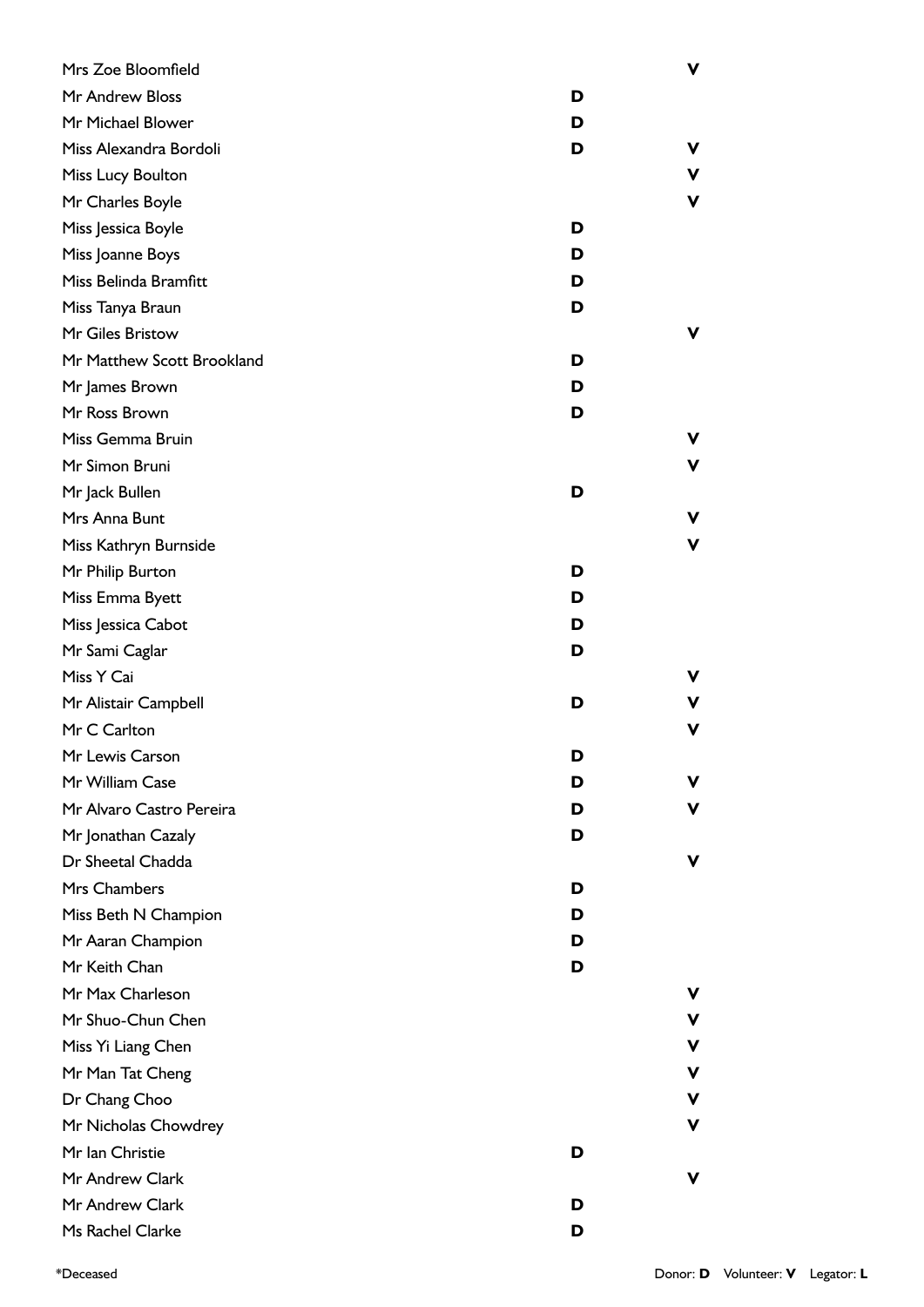| Mr Richard Cleaver            | D |   |
|-------------------------------|---|---|
| Mrs Lucy Vane                 | D |   |
| Dr Morgane Colleau            |   | v |
| Mr Jamie Conn                 | D |   |
| Mr Dominic Coombs             | D |   |
| Miss Mellissa Cooper          | D |   |
| Mr Peter Cosgrove             | D |   |
| Miss Olivia Cox               |   | v |
| Mr Tim Coxon                  | D |   |
| Mrs Joanna Craven (née Smith) | D |   |
| Dr Katherine Crichton         | D |   |
| Mr Ewan Cross                 | D |   |
| Mr Ian Cross                  |   | v |
| Mr Daniel Cross               | D |   |
| <b>Miss Natalie Cumber</b>    | D |   |
| Miss Ali Currey               | D |   |
| Mr Debashis Dass              |   | v |
| Mr Andrew Davies              |   | V |
| Mr Charles Davis              | D |   |
| Miss Stefanie Day             | D |   |
| Mr Paul De Graaff             |   | v |
| Miss Alicia De Haldevang      |   | v |
| Miss Bryony Deighton          | D |   |
| Miss Marie-Rose Delauzun      | D | v |
| Mr Nick Del-Greco             | D |   |
| Mr Aniket Deshpande           |   | v |
| Miss Camille Desoutter        | D |   |
| Mr Daniel Diamond             | D |   |
| Miss Amanda Dickson           |   | v |
| Mr James Digby                |   | ۷ |
| Mr James Dixon                | D | ۷ |
| Dr Craig Dobson               | D |   |
| Miss Amy Dodd                 |   | v |
| Miss Fay Done                 | D |   |
| Miss Alice Drury              | D |   |
| Mr Joseph Duhan               | D |   |
| <b>Reverend Robin Dupre</b>   | D |   |
| Mr Daniel Dutton              |   |   |
| Miss Claire Duval             |   | v |
| Mr Alex Ebeling               | D |   |
| Dr Melfy Eddosary             |   | v |
| Mr Robert Edwards             |   | V |
| Miss Elle Edwards             | D |   |
| Mr Steven Eldridge            | D |   |
| Mrs Angelina Eljadi           | D |   |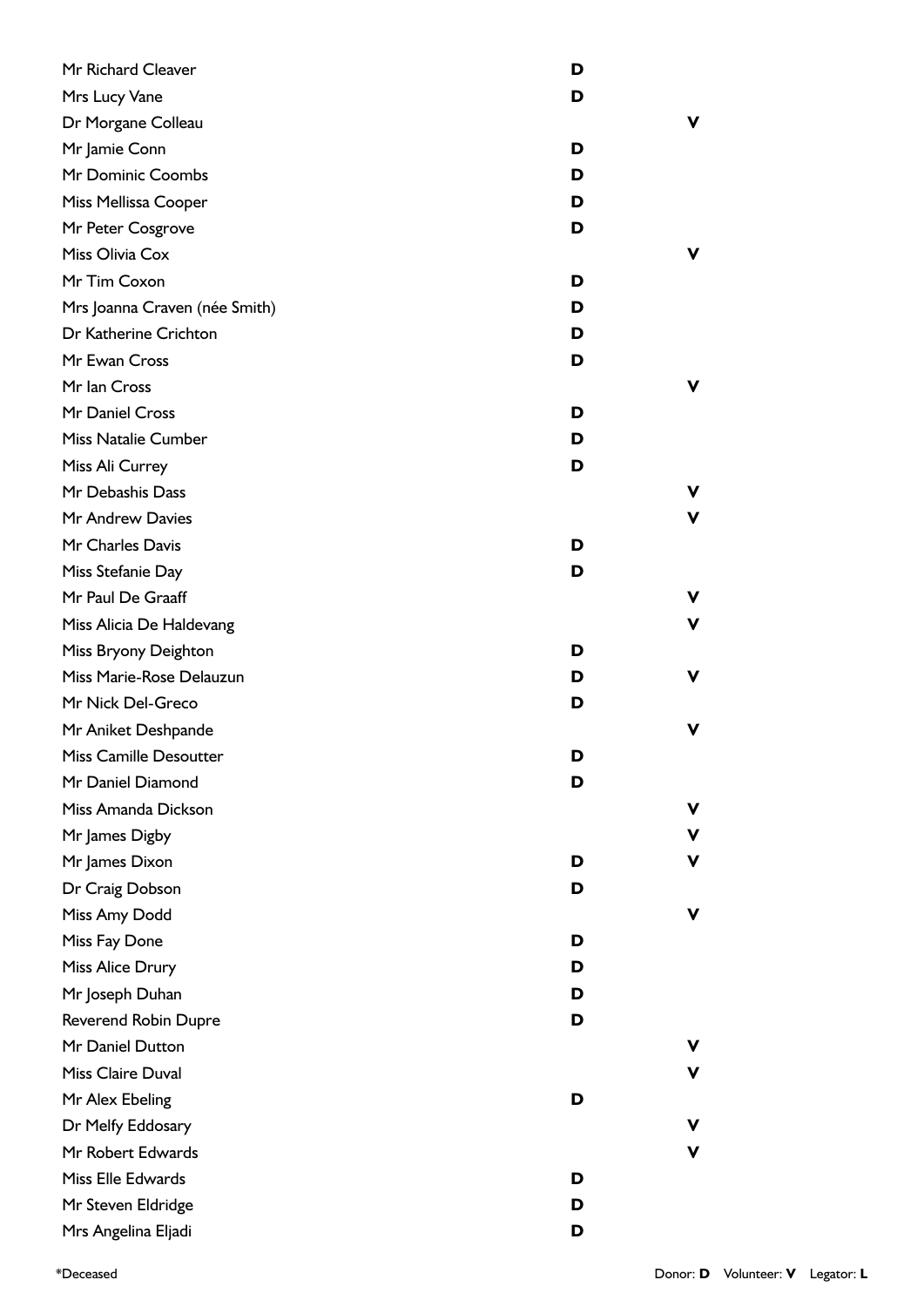| Mr Sam Ellis                            |   | ۷ |
|-----------------------------------------|---|---|
| Mr Shanie Ellis                         |   | v |
| Dr Caroline Emeka-Ogbonna               | D |   |
| Miss Evgeniya Ermakova                  |   | v |
| Mr Robert Evans                         | D |   |
| Dr Theofanis Exadaktylos                |   | v |
| Dr Mohamed Fahmy Menza                  |   | v |
| Miss Francesca Falchi-Pereira           | D |   |
| Mr Iain Farquharson                     |   | v |
| Miss Sarah Fell                         |   | v |
| Mr Alexander Ferraro                    | D |   |
| Mr Andrew Fiddy                         |   | v |
| Mr David Fielder                        | D |   |
| Mr Tom Filer                            | D | v |
| Mr Daniel Fitt                          | D |   |
| Mr James Fleming                        | D |   |
| Miss Alison Ford                        | D |   |
| Mr Sam Fowler                           | D |   |
| <b>Miss Harriet France</b>              | D |   |
| Mrs Maria Freestone                     |   | v |
| Miss Chia-Wen Fu                        |   | ۷ |
| Mr Christopher Fullbrook                | D | v |
| Mr Neil Galbraith                       | D |   |
| Dr Belinda Gambin                       |   | v |
| Mr John Gates                           |   | v |
| Mrs Anna Gerasimovica                   |   | v |
| Mr Sasha Ghosh-Siminoff                 |   |   |
| Mr Thomas Gibbons                       | D |   |
| Mr Christopher Gibson                   | D |   |
| Mr Ross Gillam                          | D | v |
| Mr Sam Gillchrest                       |   | v |
| Mrs Christina Gkatzioli                 | D |   |
| Mr Jeremy Green                         |   | v |
| Mr Tom Green                            | D |   |
| Miss Kate Groome                        |   | v |
| Mr Alexander Grove                      | D |   |
| <b>Miss Nicola Groves</b>               | D |   |
| Mr Wei Gu                               |   | ۷ |
| Miss Kate Hagan                         |   | v |
| Dr Claire Hammerstein                   |   | v |
| Miss Elizabeth Hancock                  | D |   |
| Mr Des and Mrs Helen Hannon (née Louis) | D | v |
| Mr Christopher Hardy                    | D |   |
| Mr Matthew Harrison                     | D |   |
| Mr Gus Harris-Reid                      |   | v |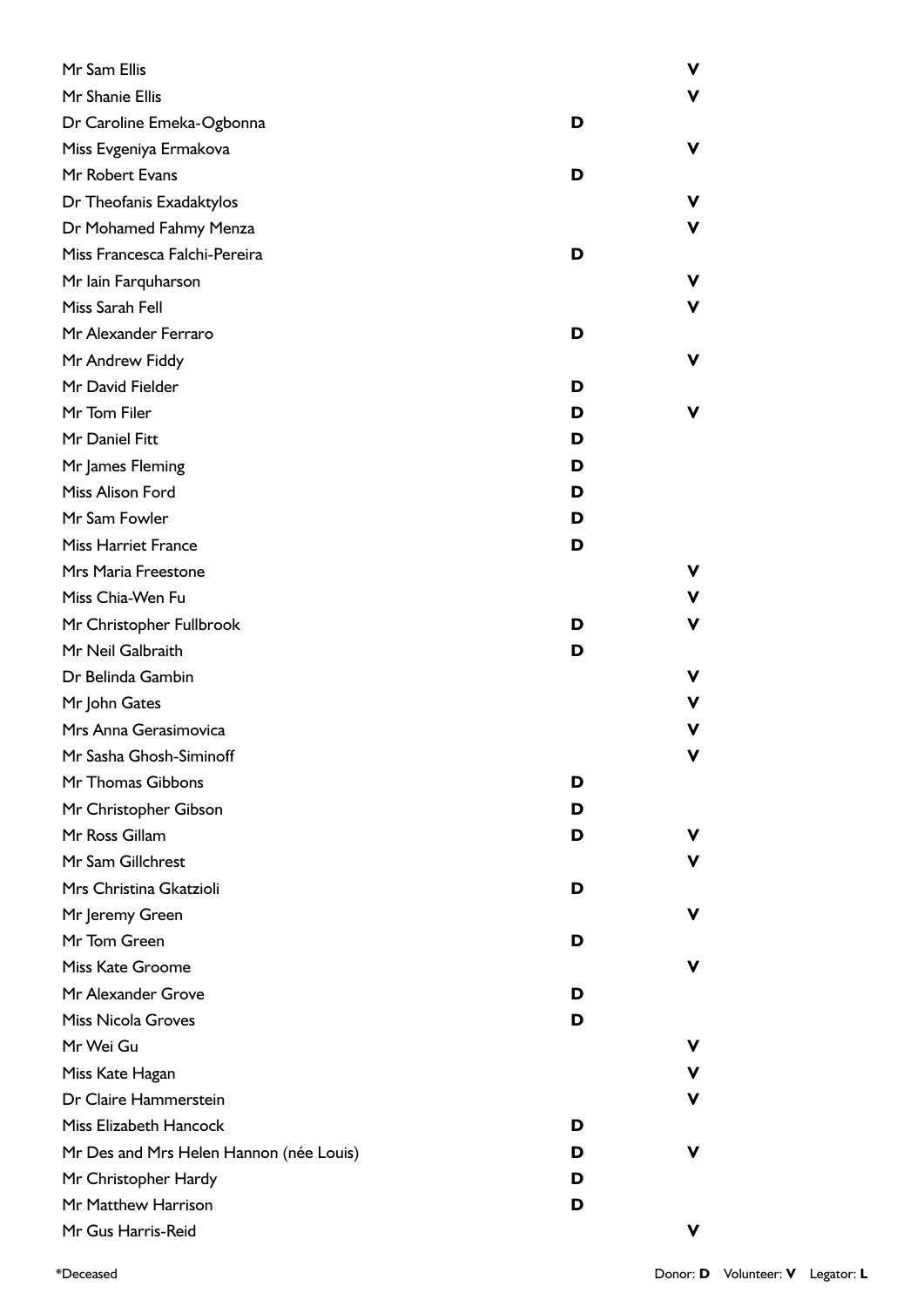| Mr Michael Hart            |   | ۷  |
|----------------------------|---|----|
| Miss Angharad Hartnell     | D |    |
| Mr Liam Harvey             |   | ۷  |
| Miss Danielle Hayward      | D |    |
| Dr Daniel Hayward          | D |    |
| Miss Sandra Hazel          |   | v  |
| Mr Mark Heath              | D |    |
| Mr Oliver Hedley-Whyte     | D |    |
| Miss Polly Heffer          | D |    |
| Mr Chris Henderson         | D |    |
| Miss Georgina Hetherington |   | v  |
| Mr Ross Hewitt             | D | v  |
| Mr Rory Hill               |   | v  |
| Miss Catherine Hill        |   | v  |
| Mr Benedict Hill           |   | ۷  |
| Mr Thomas Hinks            | D |    |
| Miss Lucy Marta Hinton     | D |    |
| Mr Ben Hockridge           | D | v  |
| Mr James Hodge             |   | v  |
| Mr Christian Hodges        |   | v  |
| Mr Robert Holland          | D |    |
| Miss Nicola Holter         | D |    |
| Dr Paul Hopwood            |   | v. |
| Miss Sophie Howell         | D |    |
| Dr Ying Ying Hsiang        |   | ۷  |
| Ms Susie Hudson            | D |    |
| Mr Alexander Hughes        | D |    |
| Mr Thomas Hughes           | D |    |
| Mr Thomas Hughes           | D | v  |
| Miss Nadiya Hussain        |   | v  |
| Dr Peter Ilic              |   | v  |
| Mrs Hannah Irwin-Bowler    | D | ۷  |
| Miss Yasmin Ismail         |   | v  |
| Dr Anna Jackman            |   | ۷  |
| Miss Rosalind Jackson      |   | v  |
| Miss Katharine Jacobs      |   | v  |
| Dr Odile Jaffre-Cook       | D |    |
| Mr Edward James            | D |    |
| Mrs Nicola Janke           | D |    |
| Miss Kimberley Jarman      | D |    |
| Mr S J W Jarvis            | D |    |
| Miss D Jiang               |   | v  |
| Mr Jonathan John           | D |    |
| Mr Daniel John             |   | v  |
| Mr Mark Johnston           |   | v  |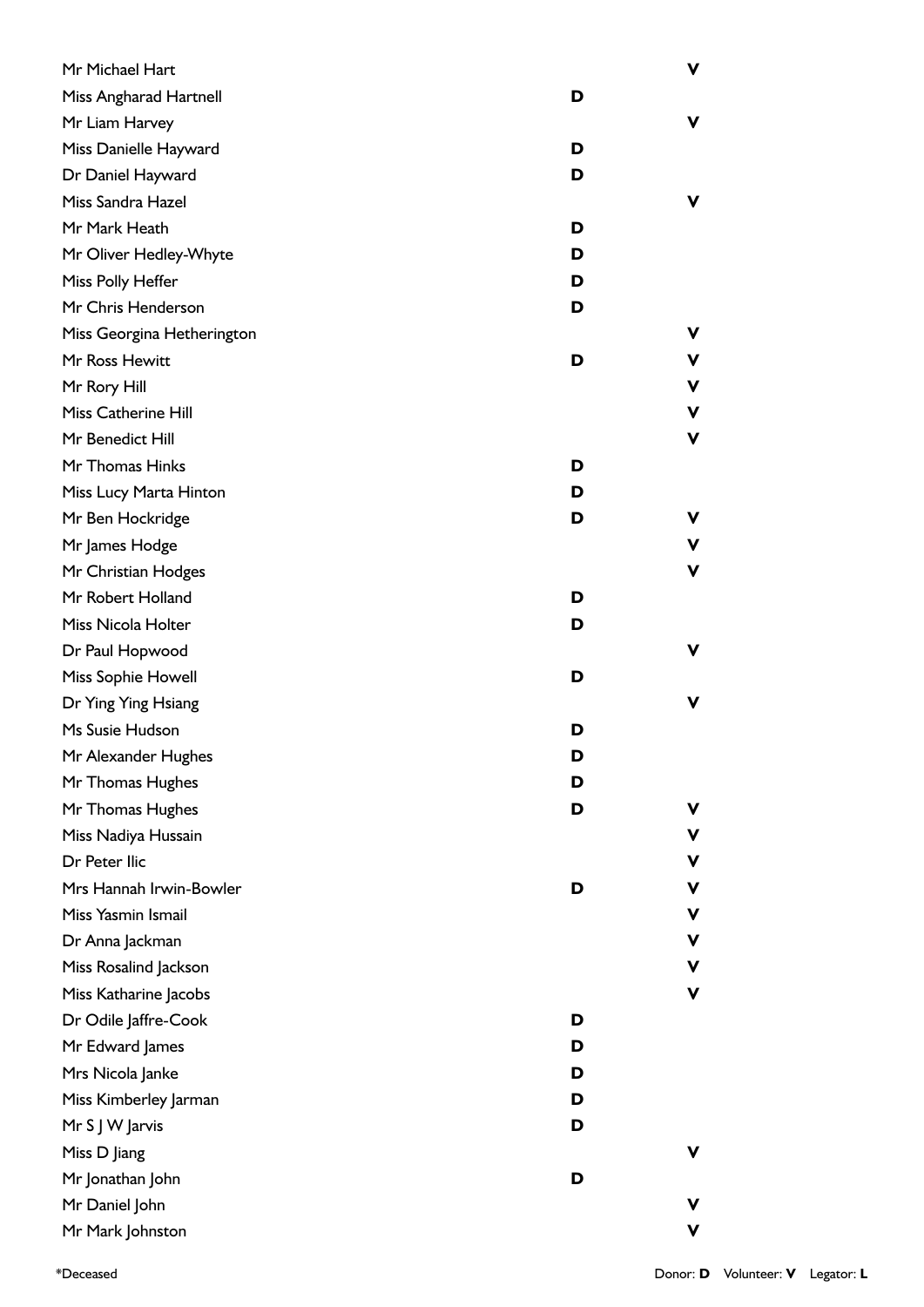| Mr Ed Johnstone         | D |   |
|-------------------------|---|---|
| Mr Glynn Jones          |   | ۷ |
| Miss Emily Jones        | D |   |
| Miss Laura Jury         |   | ۷ |
| Mr Emil Kalimullin      |   | V |
| Mr Timur Kassymov       | D |   |
| Mr Nirav Katrodia       |   | ۷ |
| Mr Jonathan Keeling     |   | V |
| Miss Hannah Keet        |   | V |
| Mr Tim Kekwick          | D |   |
| Mr Edward Kelleher      | D |   |
| Mrs Emma Kennedy        | D |   |
| Mr Matthew Kensit       | D |   |
| Mr Christopher Killeen  |   | ۷ |
| Mr Fabian King          |   | V |
| Mr Thomas King          | D |   |
| Mr Michael King         |   | ۷ |
| Mr Oliver King          |   | V |
| Miss Isabel Kirkby      | D |   |
| Mr Yousouf Kirkwood     | D |   |
| Mr Robert Kite          | D |   |
| Mr James Kitt           | D |   |
| Dr J Kizhakkethil       |   | ۷ |
| Mr Joshua Kneen         |   | ۷ |
| Mr David Knight         | D |   |
| Ms Riddhi Kothari       |   | v |
| Miss Helen Kukor        |   | V |
| Miss Mei Kuo            | D | v |
| Ms Sin Lam              |   | V |
| Mr Thomas Langtree      | D |   |
| Mr William Laws         |   | v |
| Miss Hannah Lawson      |   | V |
| Mrs Emma Lazarus-Pearce | D |   |
| Mr Matthew Lee          | D |   |
| Mr Lees                 | D |   |
| Mr James Bradley Lewis  | D |   |
| Mr Philip Lewis         | D |   |
| Miss Angharad Lewis     | D |   |
| Mr Peter Leyshon        |   | ۷ |
| Ms Wenting Li           |   | V |
| Mr James Lindley        |   | V |
| Miss Veronica Lindsay   | D |   |
| Mr Robert Lindt         | D |   |
| Miss Heather Littlewood | D |   |
| Mr Adam Longfield       |   | v |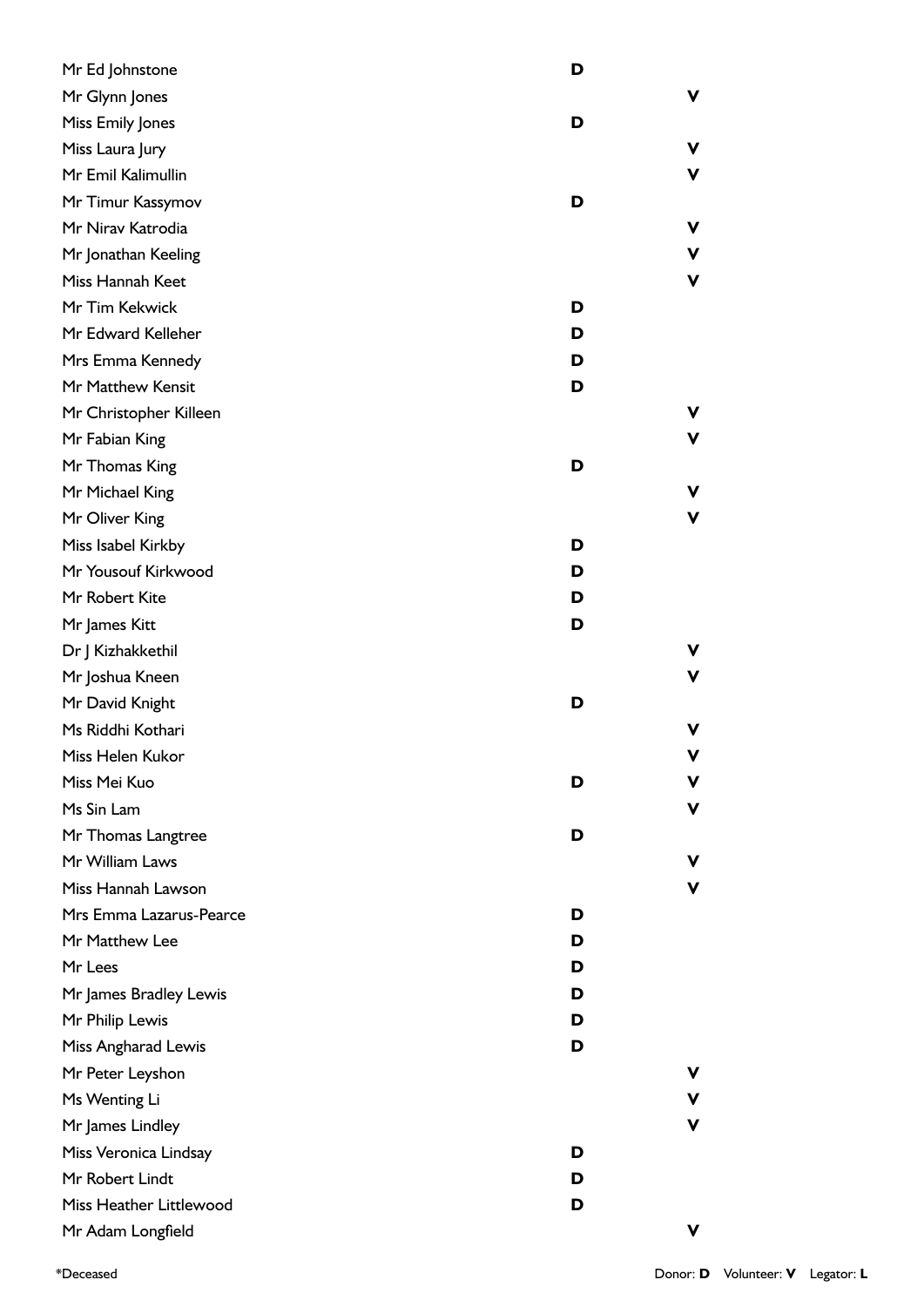| Mr Rikki Mace                |   | ۷ |
|------------------------------|---|---|
| Miss Charlotte Mackenzie     |   | V |
| Mr Syd Maddicott             |   | ۷ |
| Mr James Mantell             | D |   |
| <b>Miss Lauren Marchant</b>  |   | v |
| Mr Eric Marks                | D |   |
| Mr Anthony Marley            | D |   |
| Miss Rebecca Martin          |   | v |
| Mrs Kathryn Mason            |   | V |
| Miss Amy Mcandrew            |   | ۷ |
| Mr Rob McCabe                | D |   |
| Miss Laura Mcdonagh          |   | V |
| Mr Michael Mcevoy            |   | V |
| Dr Anne McLeod               |   | V |
| Mr Craig McLoughlin          | D |   |
| Mr Rufus McNaught-Barrington | D |   |
| Miss Jessica Meredith        |   | v |
| <b>Miss Laura Merrett</b>    |   | V |
| Ms Samantha Mickleburgh      |   | V |
| <b>Miss Rebecca Miles</b>    |   | ۷ |
| Mr Gary Milligan             | D |   |
| Mr Sam Minshall              | D |   |
| Mr K C Moharana              |   | v |
| Mr Edward Morgan             | D |   |
| Dr T Mukherjee               |   | v |
| Mr Jody Mulholland           | D |   |
| Miss Elinor Mulligan         | D |   |
| Mr James Munro               | D |   |
| Mr Liam James Murphy         | D |   |
| Dr Sally Murrall             | D |   |
| Miss Farae Naeem             |   | v |
| Mr Peter Nagle               | D |   |
| Mr Zarik Nawaz               |   | v |
| Mrs Mariam Nebbett           | D | v |
| Mr George Newbould           | D |   |
| Mr M J B Newby               | D |   |
| Ms Huyen Nghiem              | D |   |
| Mr Ross Adam Nicholls        |   | v |
| Miss Melissa Noland          | D |   |
| Mr Samuel Norman             | D |   |
| Miss Bethany Norris-Jefferis | D |   |
| <b>Rev Michael North</b>     | D |   |
| Mr Christopher Northway      |   | v |
| Mr Richard O'Connell         |   | ۷ |
| Mr Joshua Offer              |   | V |

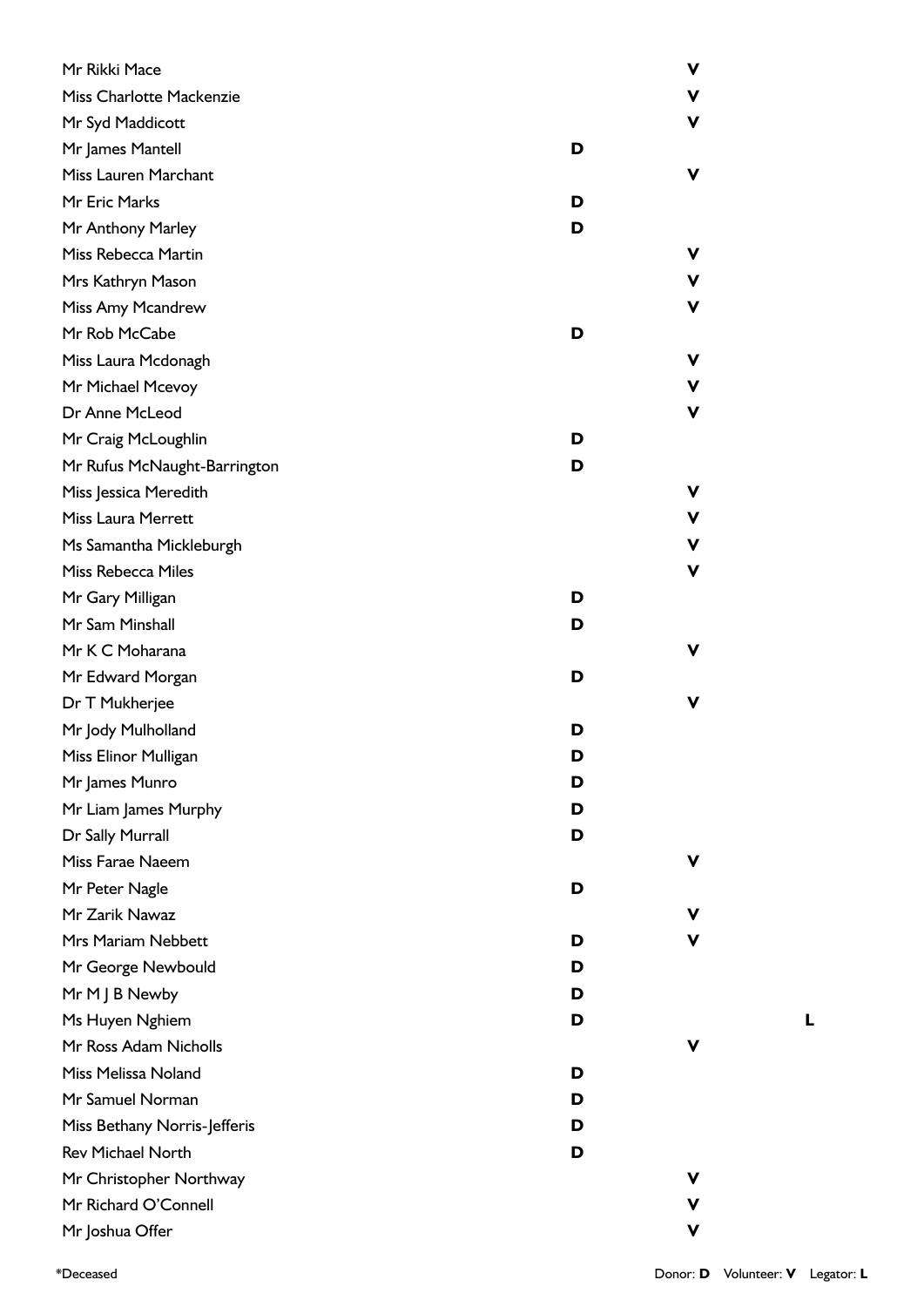| Mr Williams Okofo-Dateh                                      | D |   |
|--------------------------------------------------------------|---|---|
| Mr Olanrewaju Olagunju                                       |   | v |
| Mr Simon Osmond                                              | D |   |
| Mrs Harri O'Sullivan                                         |   | v |
| Miss Lauren O'Sullivan                                       |   | v |
| Mr Gerard Owen                                               |   | v |
| Miss Cora Paine                                              | D |   |
| Mr Dmitry Pak                                                | D | v |
| Miss Laura Pangbourne                                        |   | v |
| Mr James Panting                                             |   | v |
| Miss Nefeli Papanikolaou                                     | D |   |
| Mr Matthew Parnall                                           | D |   |
| Mr Rob Partridge                                             | D |   |
| Mr Samir Pasha                                               | D | v |
| Mr N Patel (Physics with Medical Physics 2010) and Mrs Patel | D |   |
| Miss Rosemary Pavling                                        | D |   |
| Mr Kieran Payne                                              | D | v |
| Mr Richard Percival                                          |   | v |
| Mr Michael Perkins                                           | D |   |
| Mr Ryan Phayer                                               | D |   |
| Mr Harry Phillips                                            | D |   |
| Miss Abigail Pickard Price                                   | D |   |
| Mr Oliver Price                                              | D |   |
| Mr James Priday                                              |   | v |
| Miss Emma Raczkowski                                         | D |   |
| Mr Aminur Rashid                                             | D |   |
| Mr Alexander Ratcliffe                                       |   | v |
| Miss Victoria Ratcliffe                                      |   | v |
| Mr Joseph Ray                                                |   | v |
| Miss Katharina Rayner                                        |   | v |
| Mr Thomas Redgrave                                           | D | ۷ |
| Mrs Samantha Rendell                                         | D |   |
| Mr Tom Richards                                              | D |   |
| Miss Sophie Rickard                                          |   | v |
| Mr P A Robbins                                               | D |   |
| Mr Mike Robbins                                              | D |   |
| Mr Jonathan Roberts                                          |   | v |
| Miss Lucy Robertson                                          | D |   |
| Mr Mathew Robinson                                           | D | v |
| Mrs Hayley Robson                                            | D |   |
| Mr Toby Roche                                                | D |   |
| Mr Billy Roden                                               | D |   |
| Mr David Rogers                                              |   | v |
| Mr Maxwell Rogers                                            | D |   |
| Ms Sandra Roling                                             |   | v |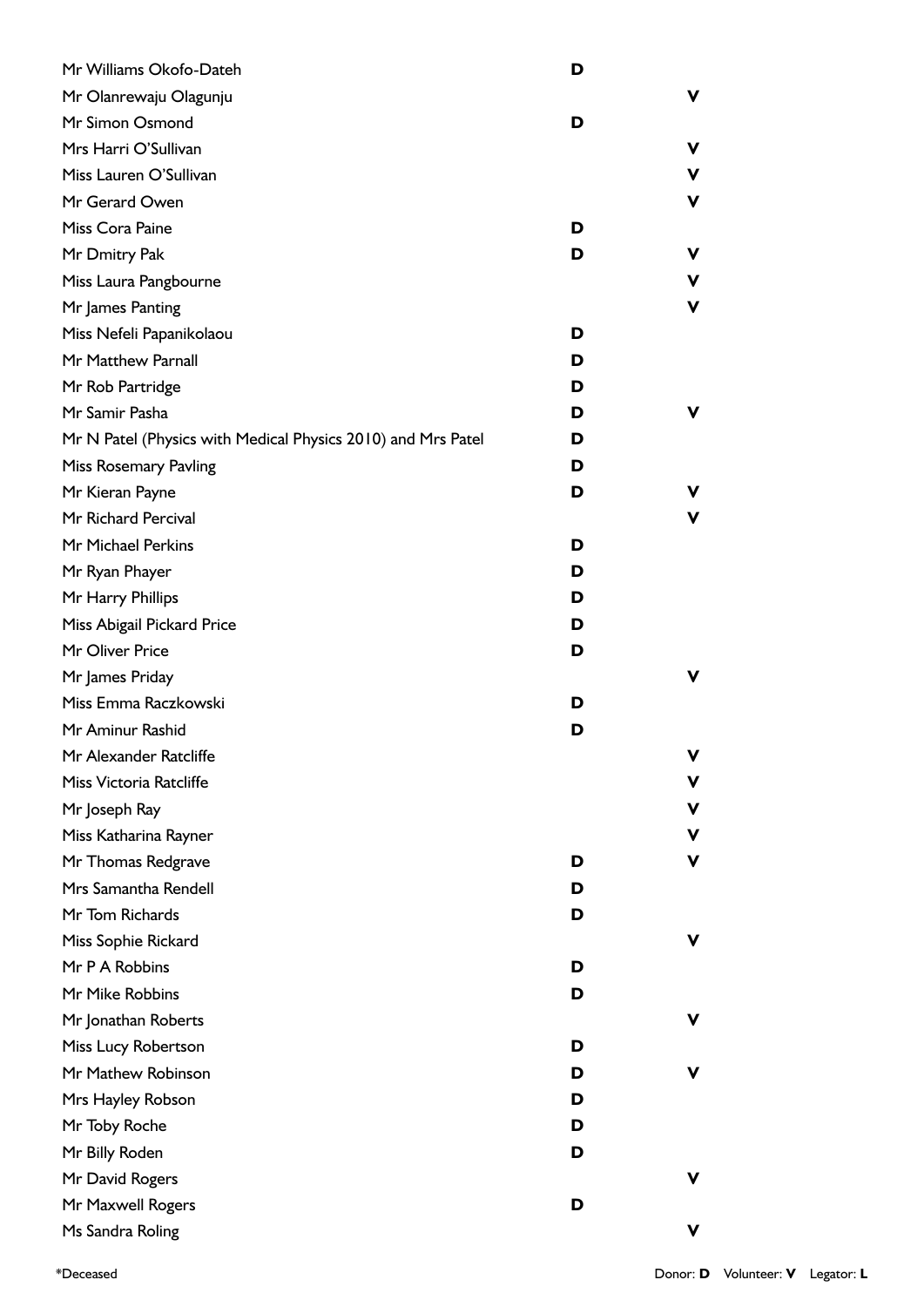| Miss Gemma Rowland            | D |   |
|-------------------------------|---|---|
| Miss Cerys Rudall             | D |   |
| Miss Caroline Russ            | D |   |
| Miss Sarah Rustage            |   | v |
| Miss Natasha Rutterford       | D | v |
| Miss Natasha Sabo             | D |   |
| Miss Jennifer Samuelson       | D |   |
| Dr Shinsuke Satsuma           |   | v |
| Mr Daniel Schieber            | D |   |
| Dr Katy Scott                 | D |   |
| Mrs Philippa Scott            | D | v |
| Mr James Scott                |   | v |
| Mr Lloyd Scott                | D |   |
| Mr Steven Sellick             |   | v |
| Dr Manmohan Dev Sharma        |   | v |
| Mr Alexander Sharp            |   | v |
| Mr Nicholas Sheffield         | D |   |
| Mr Tom Shepherd               | D |   |
| Mr Guy Sherwood               | D |   |
| Dr Zhangbo Shi                | D |   |
| Mr Ben Short                  | D |   |
| Mr Thomas Shrive              |   | v |
| Mr Adam Singodia              |   | v |
| Mr Matthew Skuse              |   | v |
| Miss Hannah Slater            | D |   |
| Mr Robert Slezak              | D | v |
| Miss Rhiannon Smith           | D |   |
| Mr Thomas William James Smith | D |   |
| Miss Catherine Smith          | D |   |
| <b>Miss Charlotte Solf</b>    |   | v |
| Dr Felicity Southworth        | D |   |
| Mr Phil Staines               | D |   |
| <b>Miss Claire Stammer</b>    | D |   |
| Dr Timothy Starkey            |   | v |
| Miss Naomi Stewart Hale       | D |   |
| Mrs Laura Stockham            | D |   |
| Miss Jennifer Stokes          |   | v |
| Mr Matthew Stone              | D |   |
| Mr Daniel Strang              | D |   |
| Mr David Stuewe               | D |   |
| Mr Sturman                    | D |   |
| Mr Edward Swift               | D |   |
| Mr Samuel Tang                | D |   |
| Dr Christian Taylor           |   | v |
| Miss Lauren Tenn              | D |   |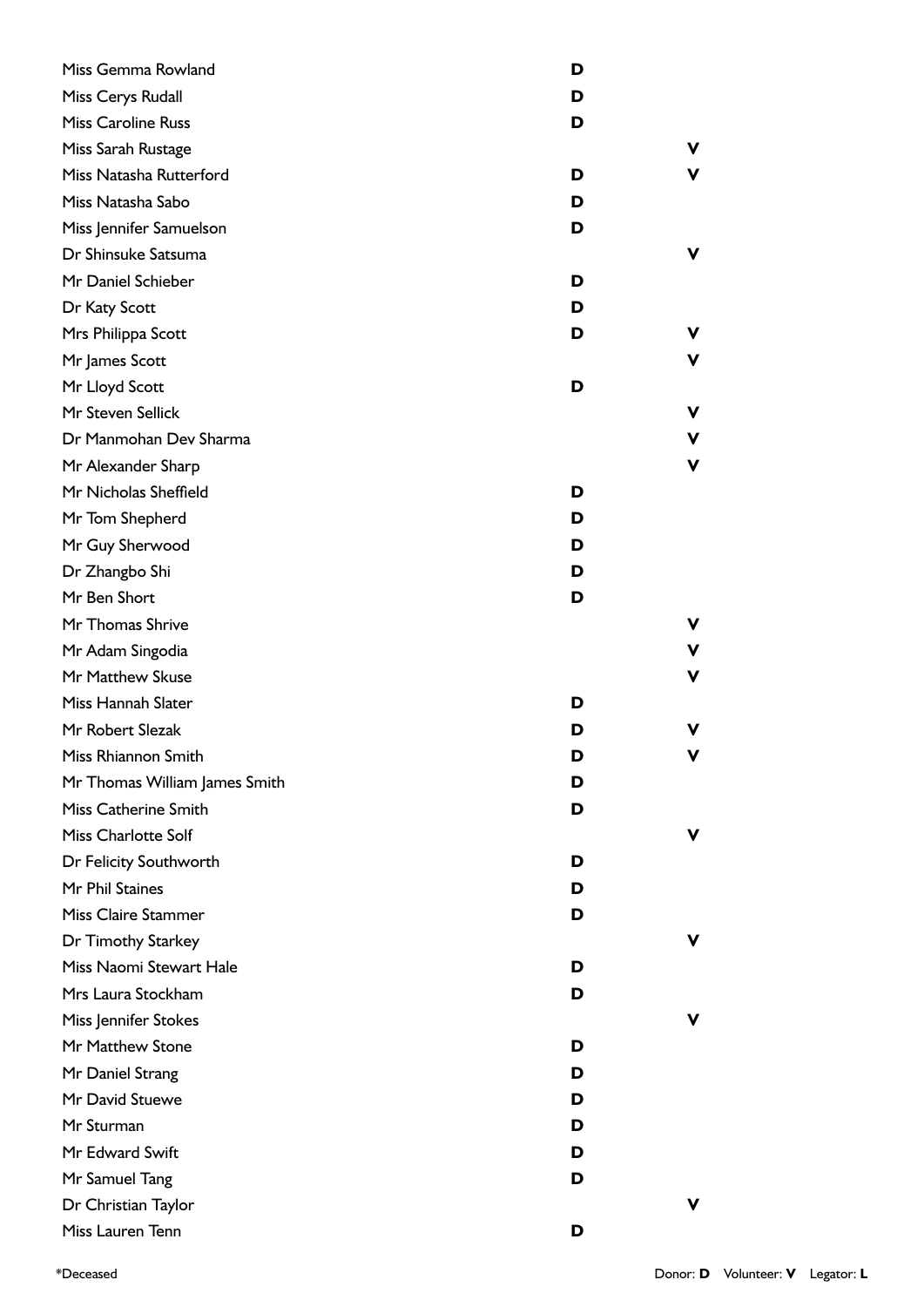| Miss Abigail Terry               | D |   |
|----------------------------------|---|---|
| Mr Shaun Terson                  | D |   |
| Miss Christina Thorp             | D |   |
| Mrs Joanna Tilling               |   | v |
| Miss Christy Tolliday            |   | v |
| Mr Ross Tomlin                   | D |   |
| Miss Sophie Traherne             | D |   |
| Mr Joseph Treddenick             |   | v |
| Dr Paulina Trejo-Guzman          |   | ۷ |
| Mr Sean Trewick                  |   | ۷ |
| Miss Hania Trollope              |   | ۷ |
| Mr Dominic Tye                   | D | v |
| Mr Ross Van De Velde             |   | ۷ |
| Mr Luke van de Wiel              | D |   |
| Mrs Becky Venton                 |   | ۷ |
| Miss Kathleen Vinden             |   | ۷ |
| Miss Catherine Wagner Veary      |   | ۷ |
| Mr Anthony Walker                | D |   |
| <b>Miss Katie Walker</b>         |   | ۷ |
| <b>Miss Kristy Wallace</b>       | D | v |
| Miss Georgina Wallace-Northridge | D | v |
| Miss F Wang                      |   | ۷ |
| Miss Ziyi Wang                   |   | ۷ |
| Mr Devin Ward                    | D |   |
| Mr Ben Ward                      |   | ۷ |
| Ms L Watts and Mr R Hewitt       | D |   |
| Mr Sean Webber                   | D |   |
| Miss Charlotte Welch             | D |   |
| Mr James Wentworth Waites        | D |   |
| Mr Jonathan Wheeler              | D |   |
| Miss Virginia White              | D |   |
| <b>Miss Rachel White</b>         |   | v |
| Miss Georgia Whiting             | D |   |
| Miss Emma Whittingham            |   | v |
| Mr Michael Wigmore               |   | v |
| Mr Michael Wilcox                | D | ۷ |
| Miss Alexandra Wilding-Jones     | D |   |
| Miss Rebecca Williams            | D |   |
| Miss Emily Williams              |   | v |
| Dr Robin Williams                |   | V |
| Dr Claire Williams               |   | ۷ |
| Mr Matt Williamson               | D |   |
| Miss Lydia Wilson                | D | v |
| Mr Andrew Wilson                 |   | v |
|                                  |   |   |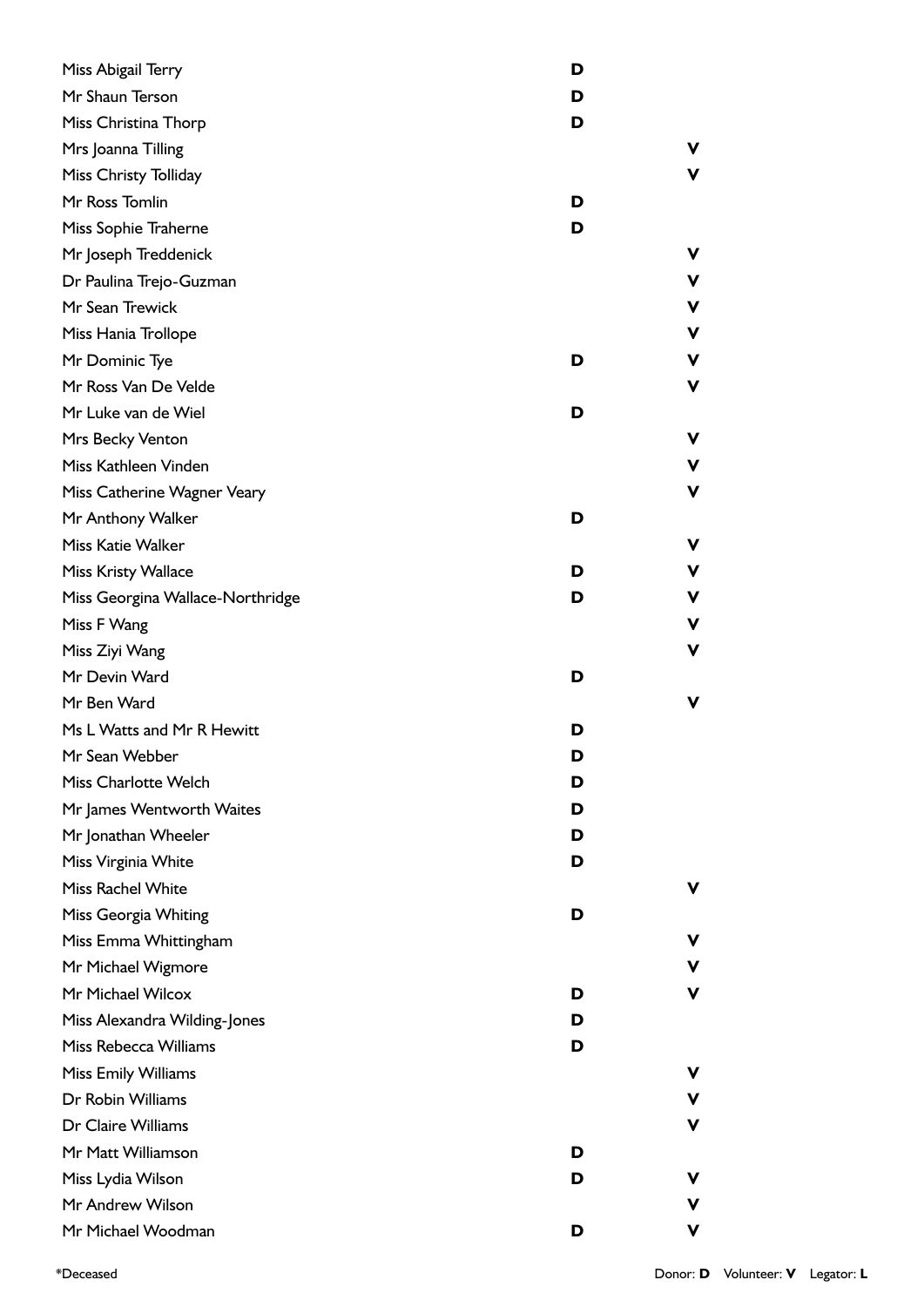| Mr William Worsdell  | D |   |
|----------------------|---|---|
| Mr Paul Wright       | D |   |
| Mr Josh Wright       | D |   |
| Miss L Xiang         |   | ν |
| Miss Charlotte Young |   | ۷ |
| Dr David Young*      | D |   |
| Miss Salina Zaheen   | D |   |
| Mr Dominic Zammit    |   | ν |
| Ms Chen Zhang        |   | ۷ |
| Miss X Zhang         |   | ν |

| 2011                            |   |   |
|---------------------------------|---|---|
| Mr Edward Abbott                | D |   |
| Miss Victoria Adderley          | D | v |
| Mr Muhammad Ahmad               | D |   |
| Miss Rehana Ahmed               | D | V |
| Dr A Ahmed                      |   | V |
| Mr Ben Ainsley Gill             |   | v |
| Miss Prajna Ajila               |   | ۷ |
| Mr Thomas Allen                 | D |   |
| Miss Sandra Almeida Costa       | D |   |
| Dr H Al-Rahamneh                |   | V |
| Mr Miguel Amat                  | D |   |
| Mrs A C Arciga-Griffin          |   | v |
| Mr Jonathan Armstrong           | D |   |
| Dr Keren Arthur                 |   | v |
| Mr Avinash Asar                 |   | V |
| Mr Henry Austwick               |   | v |
| Mrs Laura Autiero               | D | v |
| Ms Tatiana Avila Viana Da Silva |   | v |
| Miss Liza Azu                   |   | v |
| Mr Thomas Badham-Thornhill      | D | v |
| Mr Ildar Bagautdinov            |   | ۷ |
| Mrs A Bakhamova                 |   | ۷ |
| Miss Stephanie Ball             | D |   |
| Dr Michael Barclay              | D |   |
| Mr Tristan Barclay              |   | v |
| Mr Samuel Barker                |   |   |
| Miss Zoe Barnish                | D |   |
| Miss Tatiana Bassatne           | D |   |
| Mrs F Batmansuyu Topalca        |   | ۷ |
| Mr Adrian Bayley                | D |   |
| <b>Miss Claire Bazen-Peters</b> |   | v |
| Ms Elizabeth Beadon             |   | v |
| Mr Oliver Beaton                | D |   |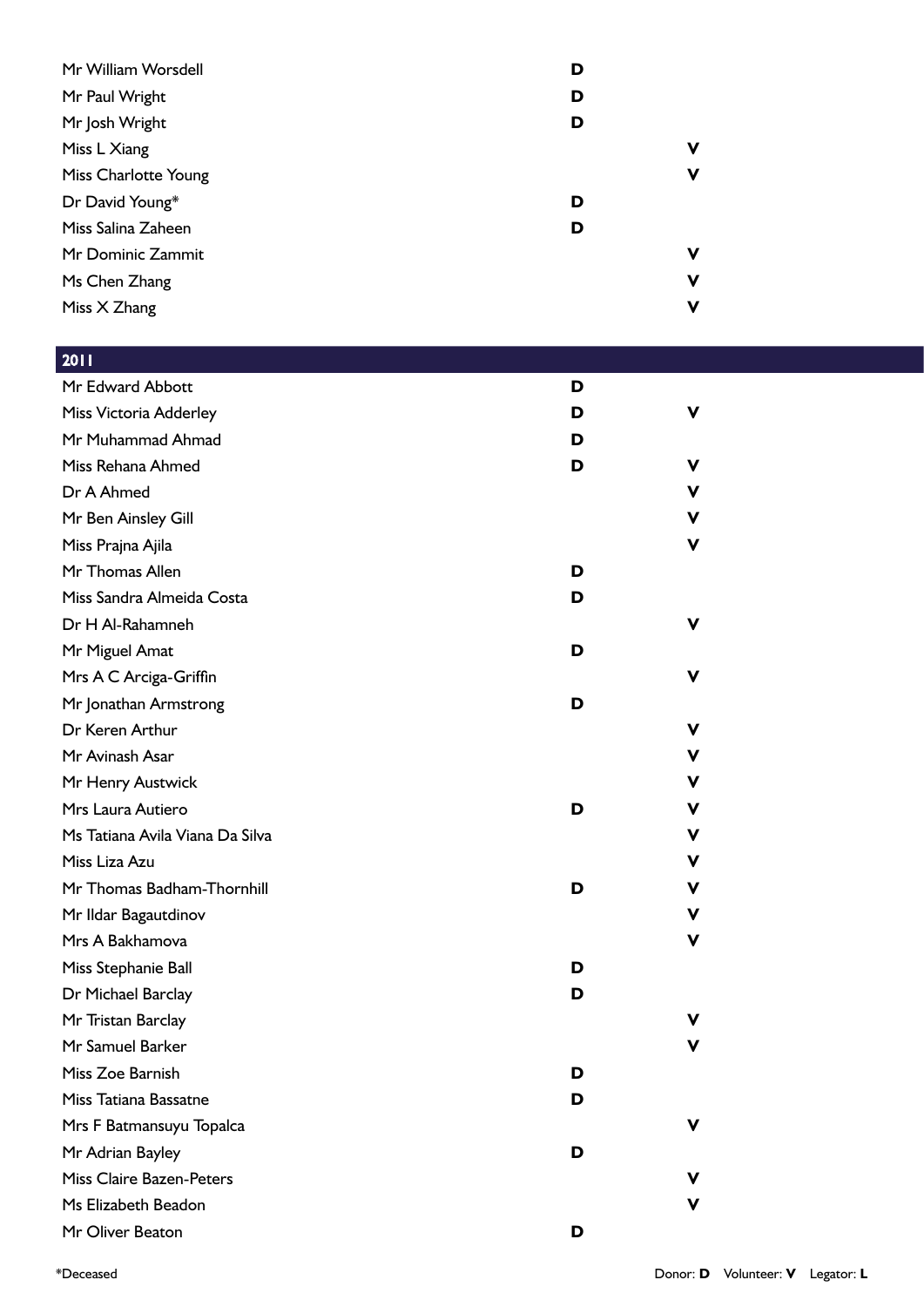| Mr Robert Anthony Beddard                | D | ۷ |
|------------------------------------------|---|---|
| Mr Robert Anthony Beddard                | D | V |
| Miss Natasha Bellinger                   |   | V |
| Miss Emma Bennett                        | D |   |
| Mr Edward John Bennett                   | D |   |
| Miss Julia Bennette                      | D |   |
| Mr Agim Berisha                          |   | v |
| Mr Thomas Berryman                       | D |   |
| Ms Aurora Betson                         |   | v |
| Mr Vashisht Bhatt                        | D | ۷ |
| Dr Josef Bicik and Mrs Kristyna Bicikova | D |   |
| <b>Miss Katherine Biggs</b>              | D |   |
| Mrs Emily Billing                        | D |   |
| Mr Alexander Binks                       | D |   |
| Mr Oliver Bishop                         | D | v |
| Mr Andrew Blake                          | D |   |
| Miss Sophie Blandford                    | D |   |
| Mr Henry Bliss                           | D |   |
| Mr Nicholas Blomfield                    |   | v |
| Miss Stephanie Bloxidge                  | D |   |
| <b>Miss Charlotte Bolton</b>             |   | ۷ |
| Mr Marcus Bond                           | D |   |
| Mr Richard Booth                         | D | v |
| Mr James Borrell                         |   | v |
| Miss Loella Bowles                       | D |   |
| Miss Rosanna Boyle                       | D |   |
| Mr Matthew Bradberry                     | D |   |
| Mr Philip Bradshaw                       | D |   |
| Mr Richard Brain                         |   | v |
| Mr Charles Bramald                       | D |   |
| Mr Nick Brand                            | D |   |
| Dr Brynmor Breese                        | D |   |
| Mr Luke Breeze                           | D |   |
| Mr Alistair Brouard                      | D |   |
| Mr Matthew Bugler                        |   | v |
| Mr Jack Bunnage                          | D |   |
| Miss Jessica Burden                      | D |   |
| Miss Martha Burlingham                   | D |   |
| Mr Samuel Burrett                        | D |   |
| Mrs Lauren Burt                          |   | ۷ |
| Mr Alfred Butler                         | D |   |
| Miss Irina Buydova                       |   | v |
| Mr Ahmet Cakin                           |   | v |
| Miss Gabrielle Cameron                   |   | v |
| Mr Jake Carberry                         |   | ۷ |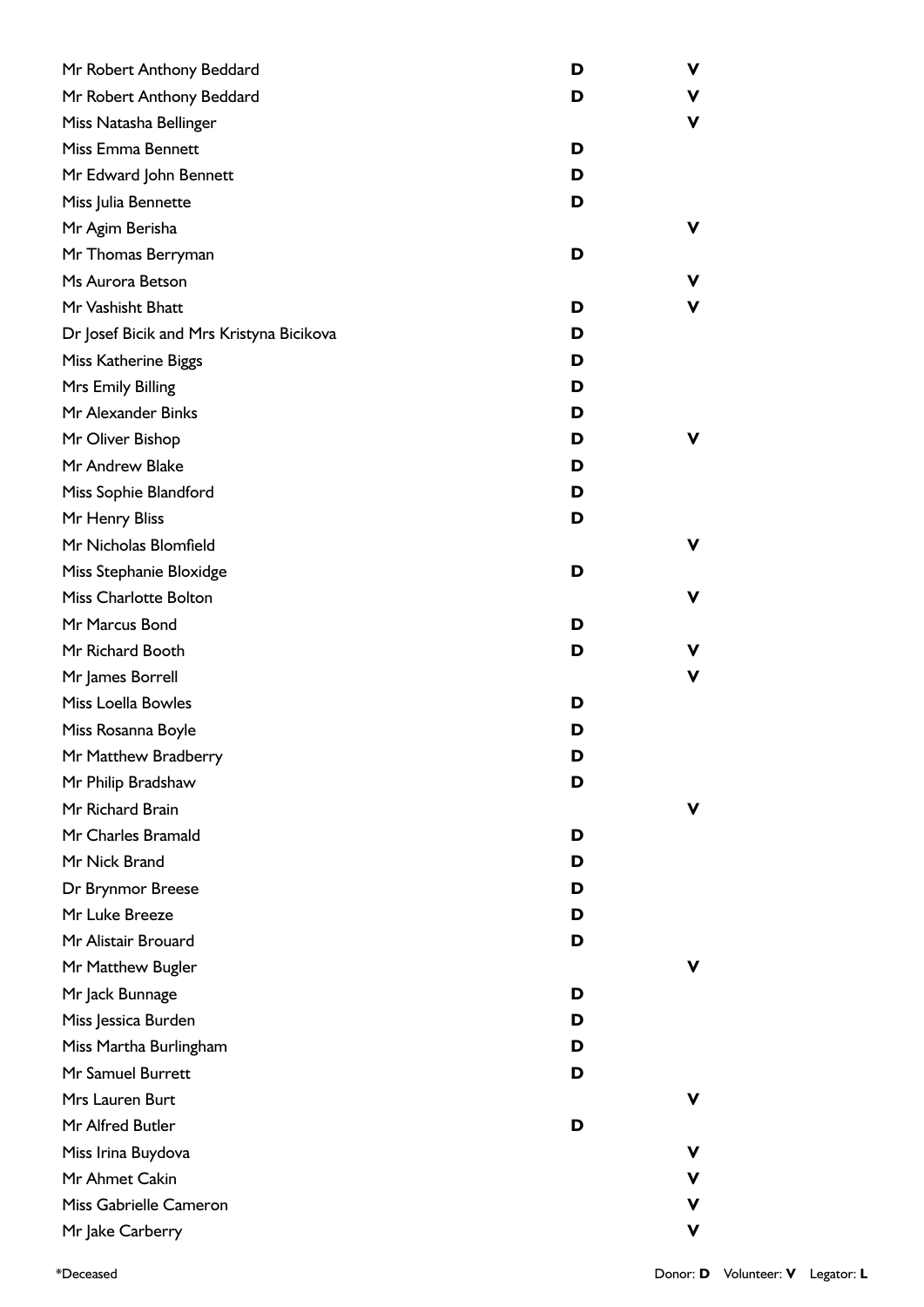| Mr T Carrington Smith        |   | ۷  |
|------------------------------|---|----|
| Mr William Casely            |   | v  |
| Mr Joseph Chadd              | D |    |
| Mr Andy Chadwick             | D |    |
| Miss Yee Chan                | D |    |
| Dr Nayyer Chandella          |   | v  |
| Mr Ankur Chaturvedi          |   | v  |
| Miss Cornelia Chau           | D |    |
| Ms Guan-Ling Chen            |   | v  |
| Ms Yinghua Chen              |   | v  |
| Miss Qi Cheng                |   | v  |
| Miss Louise Chesterman       | D |    |
| Miss Anne Chisholm           | D | v  |
| Mr Stefan Ciesla             | D | v  |
| Mr Sebastian Clark           |   | v. |
| Miss Robyn Clark             | D |    |
| Mr Josh Cleall               | D |    |
| Mr Miguel Coelho Borges      |   | v  |
| Mr Joshua Coles              | D |    |
| Mr Daryl Coles               | D |    |
| <b>Miss Rosie Collins</b>    | D |    |
| Miss Victoria Constable      | D |    |
| Miss Ruth Cooper             |   | v  |
| Miss Laura Cornick           |   | v  |
| Mr Thomas Craig              | D |    |
| <b>Miss Sophie Critchley</b> |   | v  |
| Miss Laura Curran            |   |    |
| Mr William Cuthbert          | D |    |
| Mr Eric Dargent              |   | v  |
| Dr Madhurima Das             |   | v  |
| Mr Joseph Davies             | D |    |
| Mrs Sarah Davies             | D |    |
| Mr Shaun Davis               | D | v  |
| Mr Nicholas Davis            | D |    |
| <b>Miss Natalie Davis</b>    | D |    |
| Mr Christopher Davis         |   | v  |
| Mr Jack Davy                 | D |    |
| Mr Robert Dawson             |   | v  |
| Mr Alexander Dawson          | D |    |
| Mr Oliver Deasy              | D |    |
| Miss Madeleine Debney        |   | v  |
| Miss Laura Dell              |   | v  |
| Ms Charlotte Denny           | D |    |
| Ms Kimberly Derosa           |   | v  |
| Mr Michael Dexter            | D |    |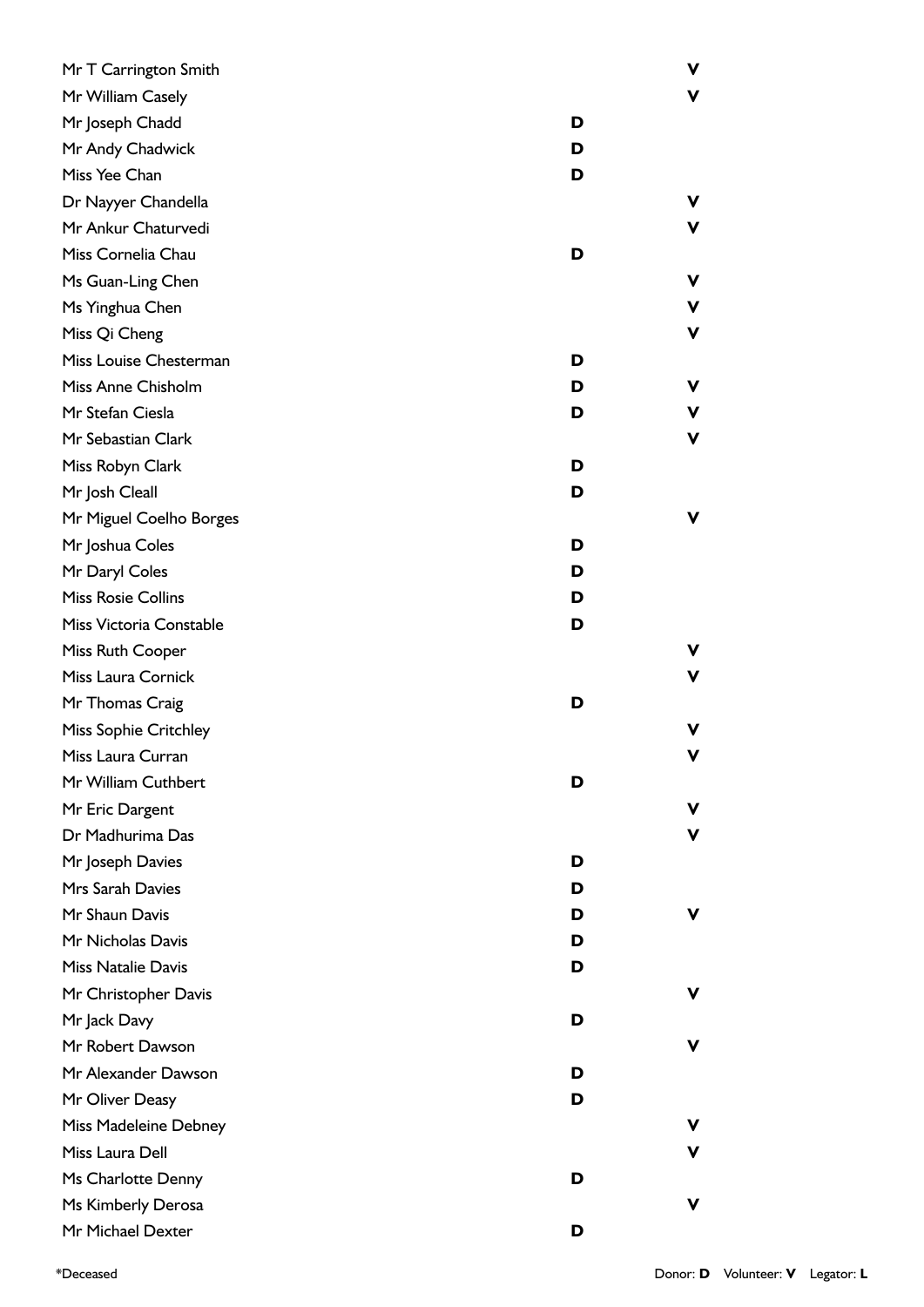| Miss Hannah Diamond              |   | ۷           |
|----------------------------------|---|-------------|
| Mrs Rachel Dibben                |   | V           |
| Mr Robert Dietz                  | D |             |
| Mr Luke Thomas O'Reilly Dillon   | D | v           |
| Mr Andrew Dimmock                |   | ۷           |
| Mr Edward Dixon                  | D |             |
| Mr Matt Donnelly                 | D |             |
| Mr Robert Matthew Doolan         | D |             |
| Mr Martin Drake-Knight           |   | v           |
| Miss Sarah Drljaca               |   | ۷           |
| Miss Sophie Duffin               | D |             |
| Mr Philippe Dufour               | D |             |
| Mr David Lawrence Charles Dundas | D |             |
| Miss Adele Duthie                | D |             |
| Miss Katy Dziedzic               | D |             |
| Mr Matthew Edwards               | D |             |
| Miss Sarah Elghady               | D | v           |
| Miss Jemma-Louise Emmerson       |   | V           |
| Ms Mary Encabo                   |   | V           |
| Mrs Claire Ernsting              | D |             |
| Mrs Kelly Eva (née Harkins)      |   | ۷           |
| Ms Willow Falconer               |   | V           |
| Dr Asaad Faramarzi               |   | $\mathbf v$ |
| Miss Elizabeth Farmer            | D |             |
| Miss Amy Farthing                | D |             |
| <b>Miss Natasha Fellows</b>      |   | v           |
| Miss Marie-Theres Findeisen      |   | v           |
| Miss Siobhan Flanary             |   | v           |
| Dr Sally Flint                   |   | ۷           |
| Mr Christopher Ford              | D |             |
| Mr James Fox                     |   | v           |
| Miss Rebecca Fox                 | D |             |
| Mr Zac Frei                      | D |             |
| Miss Gillian Friend              | D |             |
| Mr Francois Fung                 | D |             |
| Mrs Priyanka Gandhi              |   | v           |
| Miss Ella Gardiner               | D |             |
| Dr Caroline Gashe                |   | v           |
| Mr William Gaudoin               | D |             |
| Mr Andrew George                 |   | v           |
| Mr Nicholas Gibson               |   | ۷           |
| Miss Lucinda Gilchrist           |   | v           |
| Mr Garret Girmus                 | D | v           |
| Mr Gregory Glenister             | D |             |
| Miss Charlotte Goddard           | D |             |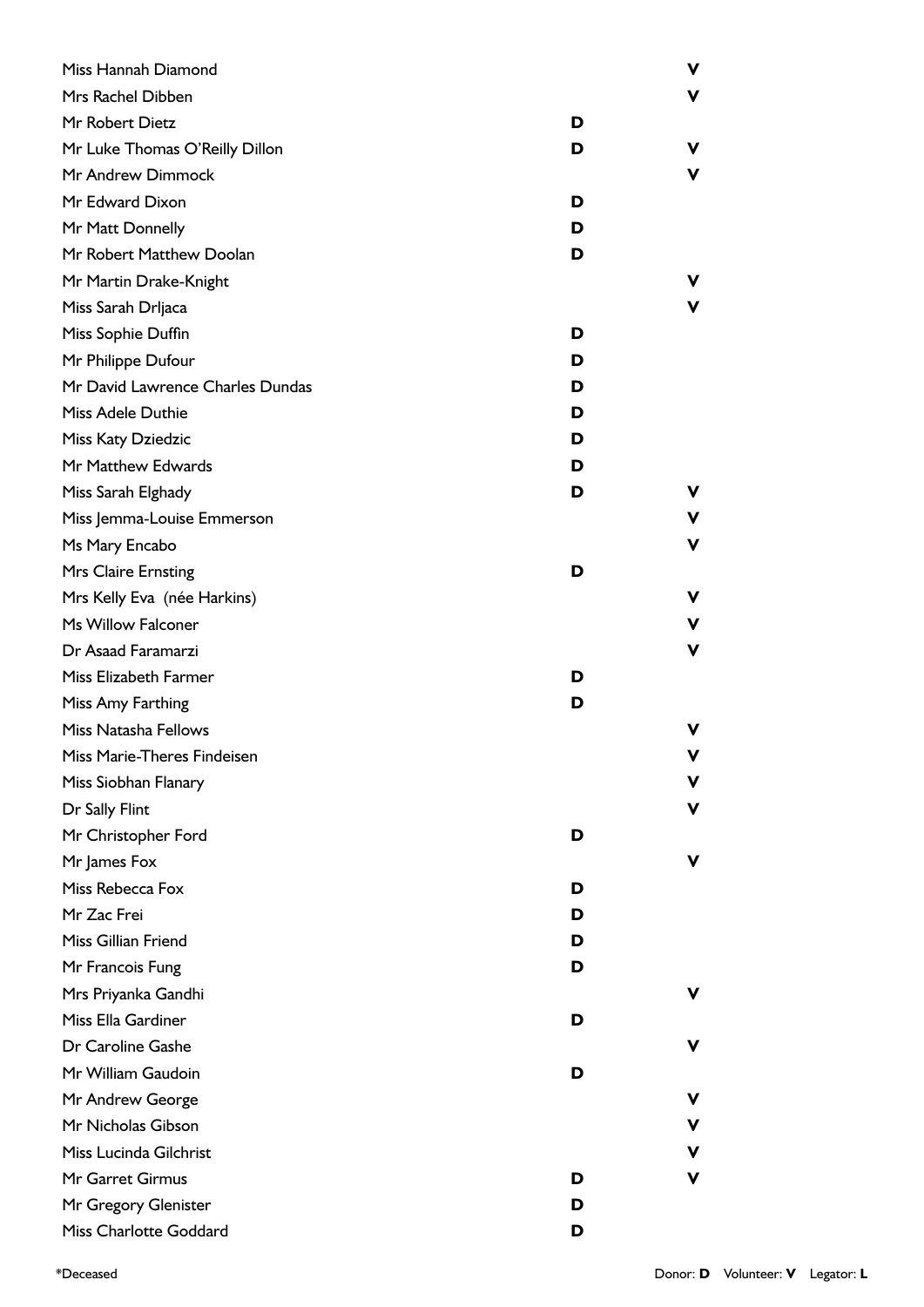| Miss Angharad Godfrey     | D |   |
|---------------------------|---|---|
| Mr Adam Godfrey           | D |   |
| Dr Peter Good             | D | ۷ |
| Dr Nicole Goodey          | D |   |
| Mr James Goodland         |   | v |
| Mr Jack Gordon            |   | V |
| Miss Georgina Grandfield  | D |   |
| Mr Christopher Grant      | D |   |
| Mr William Graydon        | D |   |
| Mrs Heather Graz          |   | v |
| Miss Sarah Green          | D |   |
| Miss Sarah Gregory        | D |   |
| Mr Dominic Grellier       | D |   |
| Mrs Natalie Gudgeon       |   | ۷ |
| Mrs Araminta Violet Gupta |   | V |
| Mr Gregory Haddow         | D |   |
| Miss Katie Haines         |   | ۷ |
| Mr Jens Halling           | D |   |
| Mrs Bethany Hannigan      | D |   |
| Miss Leonora Harbord      |   | V |
| Mrs Lauren Hardiman       |   | V |
| Mr Christopher Harknett   | D |   |
| Mr Riccardo Harmes        | D |   |
| Mr Stuart Harris          |   | v |
| Miss Charlotte Harrison   | D |   |
| Mrs Emily Hasson-Chapman  |   | V |
| Mr Michael Hawkins        | ט |   |
| Miss Catherine Hawthorne  | D |   |
| Mr Christopher Hayter     | D |   |
| Mr Oliver Hazell          | D |   |
| Ms Lin He                 |   | v |
| Ms Jiao Jiao He           |   | ۷ |
| Mr David Heal             |   | ۷ |
| Mr Adam Healey            |   | v |
| Mr Jose Helue             |   | v |
| Mr Shaun Herman           |   | v |
| Mrs Hannah Hiorns         |   | v |
| Miss Lauren Hitchman      | D |   |
| Miss Julia Ho             | D | ۷ |
| Mr Jonathan Hoar          | D |   |
| Miss Simone Hoggart       | D |   |
| Mr Richard Hornshaw       |   | v |
| Miss Dorothea Horton      | D |   |
| Miss Emma Hosgood         | D |   |
| Mr Duncan Howley          |   | v |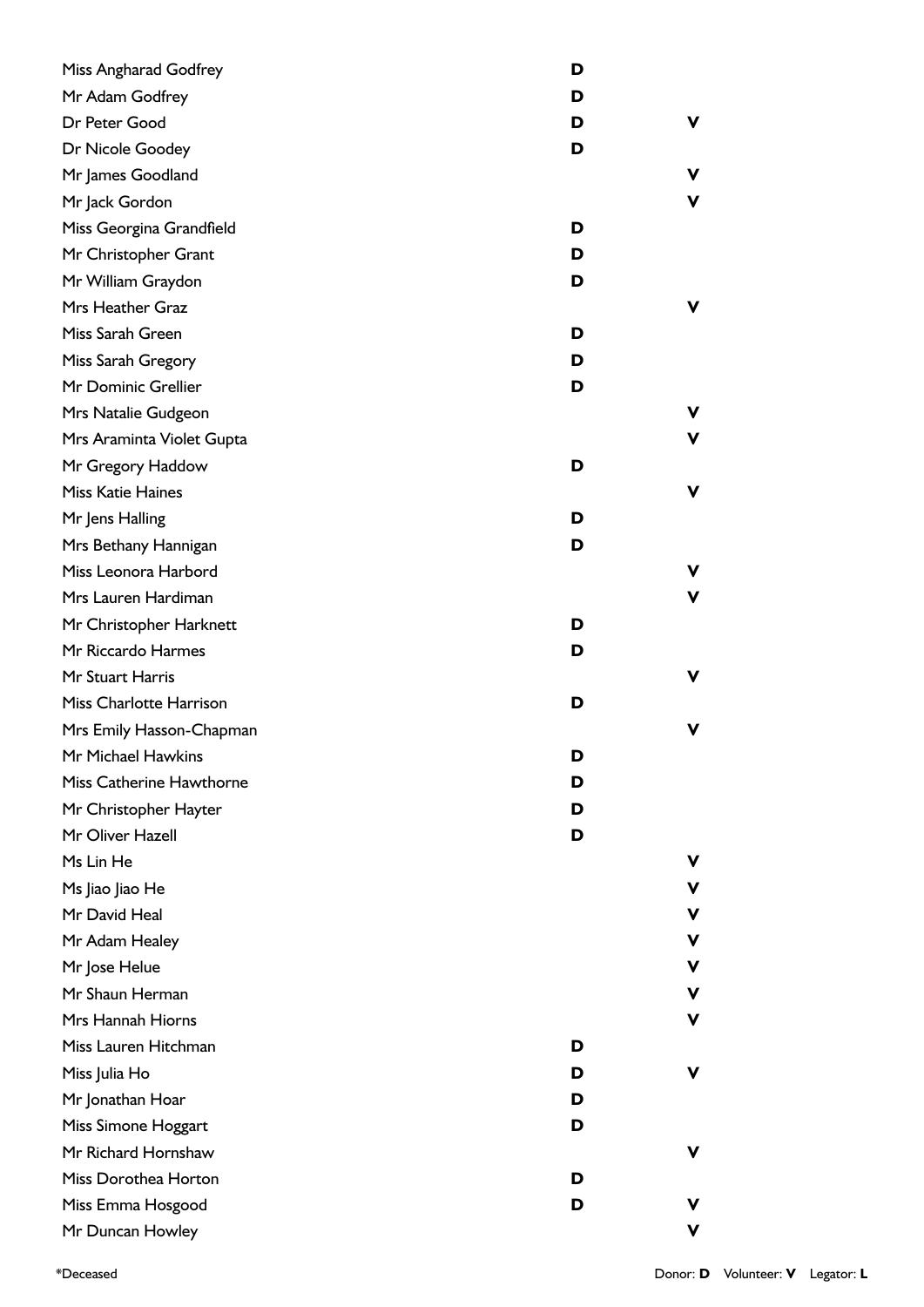| Mr Yuefei Huang               | D |   |
|-------------------------------|---|---|
| Mr Shaobo Huang               | D |   |
| Miss Hannah Hudson            |   | V |
| Mr Kevin Hughes               | D |   |
| Mr William Hughes             |   | ۷ |
| Dr Alastair Humphrey          | D |   |
| Mr Alexander Hurley           | D | ۷ |
| Mr Charlie Ironmonger         | D |   |
| Miss Georgina Ivil            | D |   |
| Mr Shane Jackson              |   | ۷ |
| Mr Alexander Jakeman          | D | ۷ |
| Rev M James                   | D | ۷ |
| Mr Sam James                  | D |   |
| Miss Maisie Jepson            |   | ۷ |
| Miss Xinqing Jiang            | D |   |
| Ms Meidong Jin                |   | V |
| Mr Samuel Johnson             | D |   |
| Mr Andrew Johnson             | D |   |
| Mr Mark Johnstone             |   | ۷ |
| Mr Jonathan Jones             | D |   |
| Mr Matthew Jones              | D |   |
| Ms Rhiannon Jones             |   | ۷ |
| Miss Amy Jones                |   | ۷ |
| Miss C Jung                   |   | ۷ |
| Mr Ismail Kar                 |   | V |
| Miss Sarah Keane              | D |   |
| Miss Stephanie Keen           | D |   |
| Ms Sina Keller                |   | ۷ |
| Mr Daniel Kerr                | D |   |
| Miss Sarah Key                | D |   |
| Mr Rustam Khusnullin          | D | v |
| Mrs Ralina Khusnullina        | D |   |
| Mr William King               | D |   |
| Mr Christopher Kinnear        |   | ۷ |
| Mr Richard Knights            | D |   |
| Miss Sin Yu Kong              |   | v |
| Miss Barbara Kurtovic         |   | v |
| Miss Wing Kwong               |   | ۷ |
| Mrs Laura Emily Lal           | D |   |
| Ms S Lal                      | D | ۷ |
| Ms Harriet Lamb, CBE, Hon LLD |   | ۷ |
| Miss Emily Landon             | D |   |
| Mrs Crystal Lane-Wright       |   | v |
| Mr Stephen Lang               |   | v |
| Mr Matthew Langdon            | D |   |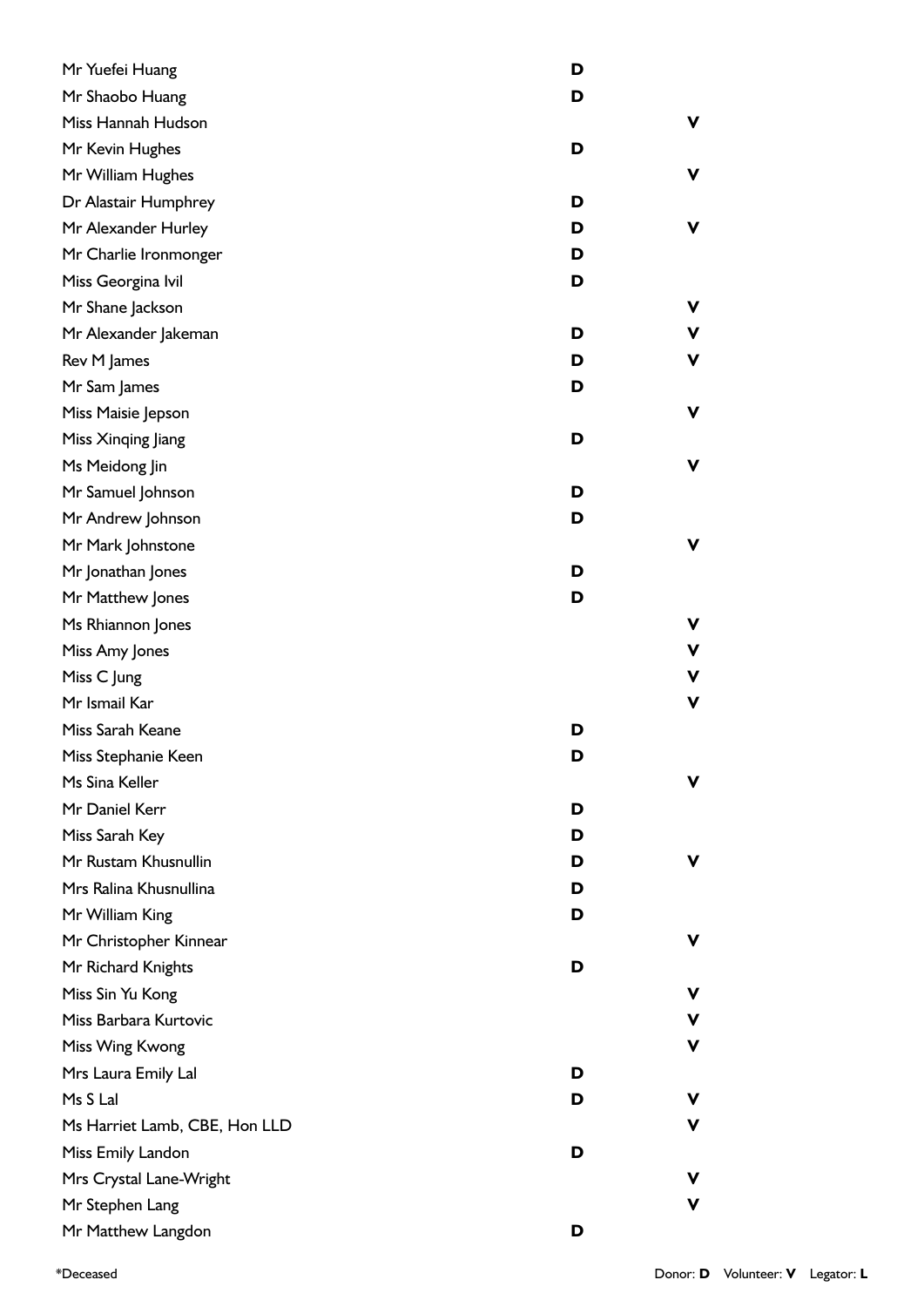| Mr Laurie Laybourn-Langton   |   | V           |
|------------------------------|---|-------------|
| Ms Hannah Leger              | D |             |
| Mr Joshua Leigh              |   | ۷           |
| Miss Toyah Lever             | D |             |
| Mr Nye Levett                |   | ۷           |
| Mrs Danielle Lewis           | D |             |
| Mr Samuel Leyland            | D | ۷           |
| Mr Ren Li                    |   | V           |
| Mrs Lucy Lisle               |   | $\mathbf v$ |
| Miss Caitlin Lister          | D |             |
| Miss Cara Llorente           | D |             |
| Miss Seh Ling Long           |   | ۷           |
| Mr Laurence Long             | D |             |
| Mr Benjamin Lougheed         | D |             |
| Mr T Lowe                    |   | ۷           |
| Miss Katy Lowe               | D |             |
| Miss Xiuxiu Lu               |   | ۷           |
| Mr Jethro Lynch              | D |             |
| Miss Alexandra Machugh       | D |             |
| Miss Laura Maitland          |   | V           |
| Mr Luke Major                | D |             |
| Mrs Tamsin Mann              |   | V           |
| Mrs Lucy Mannion             |   | V           |
| Miss Charlotte Mardon        | D | V           |
| Mr Adam Markwick             | D |             |
| Miss Joanna Marlow           | D |             |
| Mr Andrew Marr               | D |             |
| Mr Oliver Marriott           | D |             |
| Mr George Mason              |   | ۷           |
| Ms Judith Mawer              | D |             |
| Miss Carrie Maynard          |   | v.          |
| Dr Richard McCallum          |   | $\mathbf v$ |
| Mr Jakob Mccann              | D |             |
| Mr Sam Mckay                 | D |             |
| Miss Kia Mclean              | D |             |
| Ms Nicole McMurray           |   | v.          |
| Mr Thomas Mead               |   | ۷           |
| <b>Miss Penelope Menzies</b> | D |             |
| Mr Seth Michaux              |   | ۷           |
| Miss Stephanie Miles         |   | ۷           |
| Mr Jonathan Miller           | D |             |
| Mr Oliver Milliner           |   | ۷           |
| Mr Joseph Millyard           | D |             |
| Mr James Milne               | D |             |
| Mr Rhys Moffat               | D |             |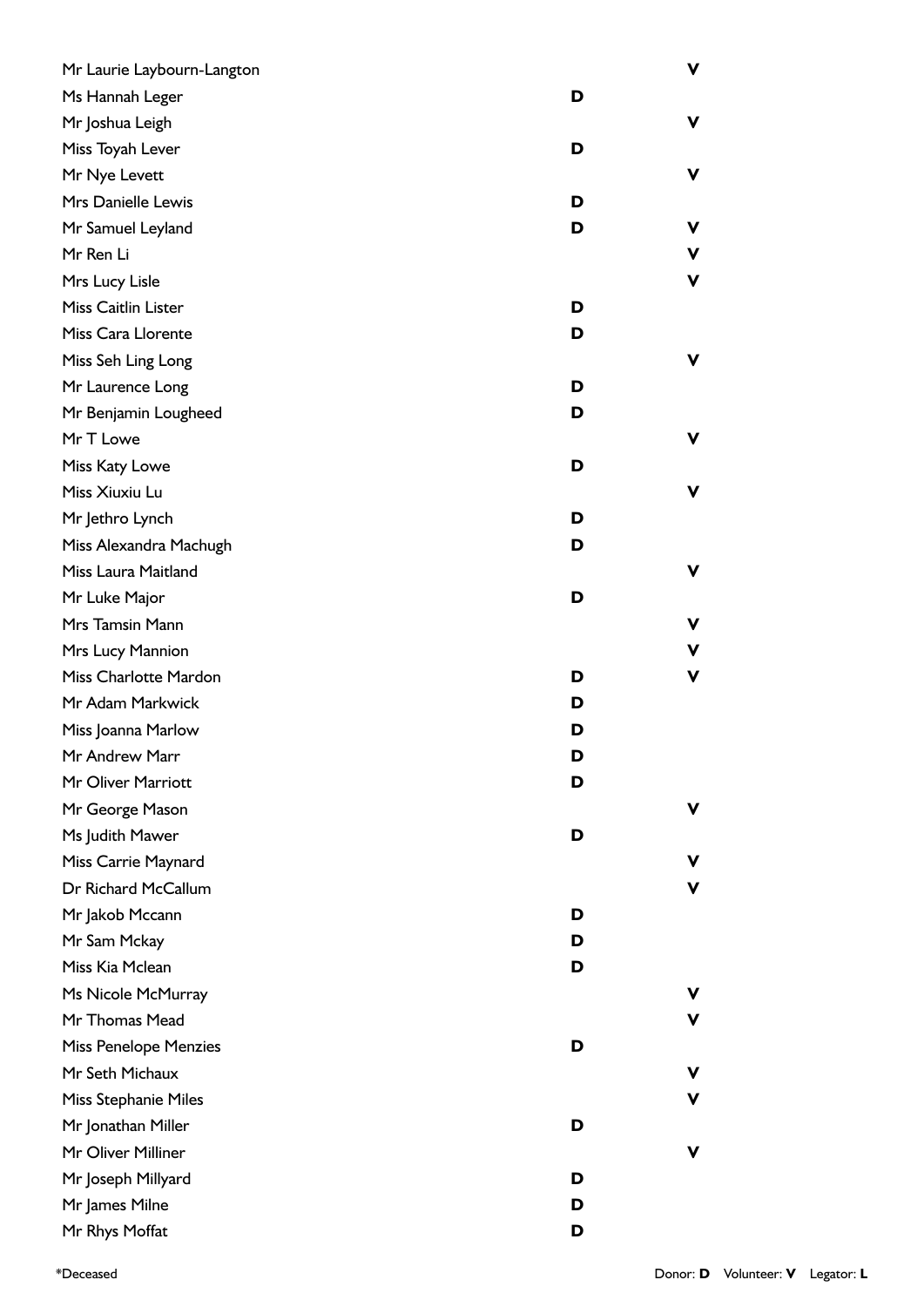| Mr Joel Moktar                    | D      |
|-----------------------------------|--------|
| Mr Charles Mole                   | D      |
| Dr Jeffrey Moore                  | D      |
| Dr G Morris                       | V<br>D |
| Mr Henry Morris                   | v      |
| Mrs Helena Morris-Lockwood        | D      |
| <b>Miss Charlotte Morrison</b>    | D      |
| Miss Stephanie Morton             | v      |
| Mr Graham Moxham                  | v      |
| Mrs Olivia Mrs Robertson-Sinclair | V      |
| Mr Christopher Charles Muir       | D      |
| Mr Oliver Mulcock                 | v      |
| Mr James Murphy                   | D      |
| Mr Varun Murthy                   | V      |
| Miss Helen Naylor                 | v      |
| Dr Andrew Nelson                  | V      |
| Mr Ben Newton                     | D      |
| MrCHTNg                           | V      |
| Mr Luke Nicholson                 | D      |
| Miss Eloise Nicklin               | D      |
| Mrs Helen Noble                   | D      |
| Mr Maximilian Norman              | D      |
| Miss Kendra Norrell               | v      |
| Mr Jacob North                    | D      |
| Mr Kieran O'Donnell               | D      |
| Miss Elizabeth Oldershaw          | v      |
| Mr Ust Oldfield                   | ۷      |
| Mr Kenzo Onumonu                  | D      |
| Miss Sophie Rosanna Ormsby        | D      |
| Miss Nkiru Paddy-Okafor           | D<br>v |
| Ms Claudia Paly                   | V      |
| Mr Anthony Pang                   | D      |
| Miss Diane Paradise               | v      |
| Miss Jessica Parry                | V      |
| Miss Jane Parsons                 | D      |
| Miss Alice Paye                   | D      |
| Miss Emma Payne                   | v      |
| Mr Roper Peckham-Cooper           | D      |
| Mr Tom Peddie                     | D      |
| <b>Miss Liberty Pegg</b>          | ۷      |
| Mr Yongduo Peng                   | D      |
| Miss Tanya Pennell                | v      |
| Miss Hannah Petrie                | v.     |
| Mr Mark Pettitt                   | v      |
| Miss Christine Pham               | ۷      |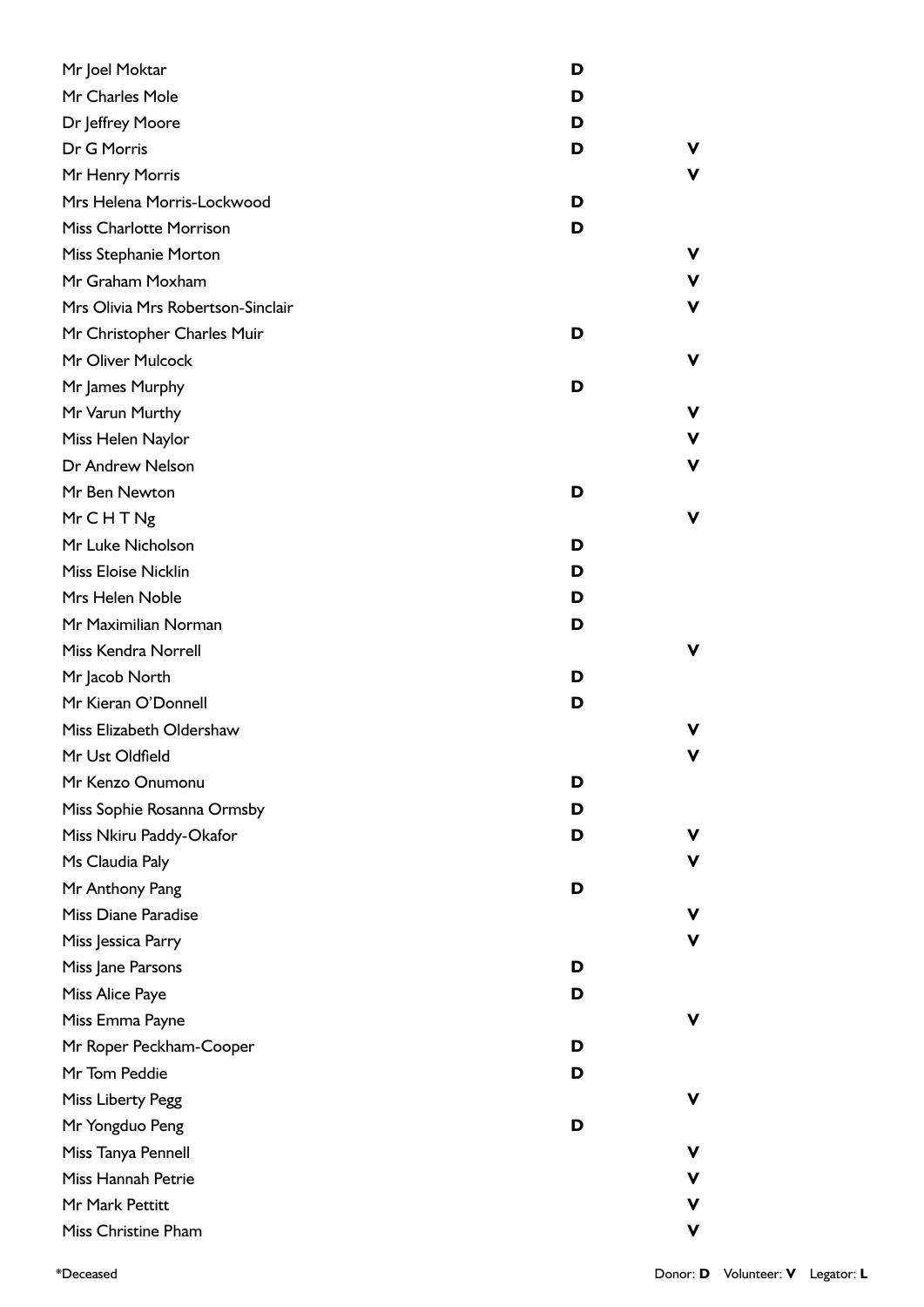| Mr Daniel Phillips                  |   | ۷ |
|-------------------------------------|---|---|
| Miss Abigail Philpotts              |   | v |
| Mr F H Picard                       |   | ۷ |
| Mr Owen Pinnell                     | D |   |
| Mr Robert Plastow                   | D |   |
| Miss Jessica Plumb                  | D |   |
| Mr Thomas Podd                      | D |   |
| Mr I Pogonowski and Ms K Pogonowska | D | v |
| Mr Robert Pohlus                    | D | v |
| Dr Katie Porkess                    | D | ۷ |
| Miss Sarah Louise Pratt             | D |   |
| Miss Lucy Preece                    | D |   |
| Mr Christopher Preston              | D |   |
| Dr Martin Price                     | D |   |
| Dr Valerie Pye                      | D | v |
| Mr Eros Qendro                      | D |   |
| Miss Naomi Racz                     |   | ۷ |
| Miss Annie E K Rankin               | D |   |
| Mr James Rapkin                     | D |   |
| Miss Katie Read                     | D |   |
| Mr Jack Leck Read                   | D |   |
| Mr Christopher Reakes               | D |   |
| Mrs Sarah Reardon                   |   | v |
| Mr Marcus Rees                      |   | ۷ |
| Mr Felix Reeves Whymark             | D |   |
| Dr José Retra                       |   | v |
| Miss Chloe Reynolds                 |   | v |
| Miss Hannah Rice                    | D |   |
| Miss Charlotte Richardson           | D |   |
| Mr Joe Ridgley                      | D |   |
| Miss Anne Riemer                    | D | v |
| Mr Benjamin Roberts                 | D |   |
| Mr Philip Robinson                  | D |   |
| Lieutenant James Robson             | D |   |
| Mr Gareth Rogers                    | D |   |
| Mr Stefan Rooke                     | D |   |
| Mr Charlie Rookes                   | D |   |
| Ms Meike Rosshoop                   | D |   |
| Miss Katherine Rowley               | D |   |
| Miss Isabel Runswick                | D |   |
| Mr Wesley Sanders                   | D |   |
| Mr Bijoy Sasi                       |   | ۷ |
| Mr Timothy Michael William Saxton   | D |   |
| Mr Harry Schofield                  | D |   |
| Miss Amanda Scott                   | D |   |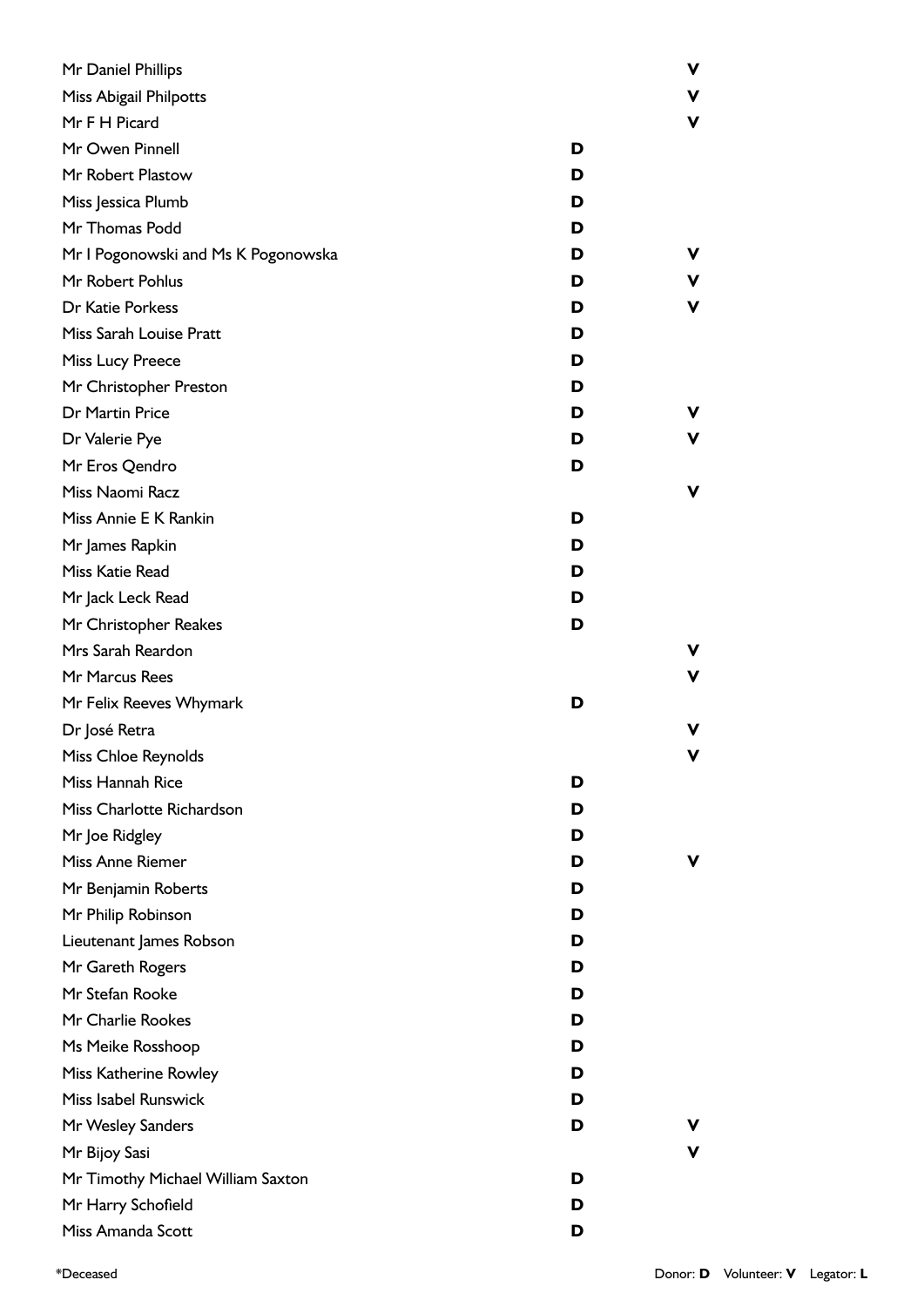| <b>Miss Casidhe Scott</b>                 |   | ۷ |
|-------------------------------------------|---|---|
| Mr Gregory Scullion                       | D | V |
| <b>Miss Lauren Searles</b>                | D |   |
| Mr Mahmoud Shahin                         |   | ۷ |
| Mr Euan Michael Shand                     | D |   |
| Mr Raman Sharma                           |   | v |
| Miss Catherine Shaw                       |   | v |
| Miss Ellen Shaw                           | D |   |
| Mr Matthew Sheldon                        | D |   |
| Miss Francesca Shepherd                   | D |   |
| Mrs Gemma Shepherd                        |   | V |
| Mr Adam Shields                           | D |   |
| Miss Rebecca Short                        |   | v |
| Mr Thomas Simpson                         | D |   |
| Mr Robert Sims                            | D |   |
| Mr Heikki Sjoman                          | D |   |
| Mr Alec Small                             | D |   |
| Miss Rebecca Smillie                      | D |   |
| Dr James and Mrs Hazel Smith (née Morton) |   | v |
| Miss Kimberley Smith                      | D |   |
| Mr Harry Smith                            | D |   |
| Dr Brian Smith                            | D | ۷ |
| Mr Daniel Smith                           | D |   |
| Mr Henry Snell                            |   | v |
| Mr James Spotswood                        | D |   |
| Miss Nicola Stanford                      |   | v |
| Ms Emily Starace                          |   | V |
| Mrs Lorna Steeper                         | D |   |
| Mr Joseph Sterlini                        | D |   |
| Miss Rachel Steward                       |   | v |
| Mrs Rachel Stewart                        |   | V |
| Miss Josie Stone                          |   | V |
| Mr Ben Sullivan                           | D |   |
| Mrs Irfana Sultan                         |   | V |
| Mr Sam Swadling                           | D | ۷ |
| Miss Caroline Swain                       | D |   |
| Miss Christine Sweetapple                 |   | ۷ |
| Miss Jiale Tan                            | D |   |
| Mr Jack Tarrant                           | D |   |
| Mr Simon Taunt                            | D |   |
| Mrs Sarah Tayler                          |   | ۷ |
| Mr Jonathan Taylor                        | D |   |
| Miss Charlotte Thackrah                   | D |   |
| Ms S Thiagarajan                          |   | v |
| Mr William Thomas                         |   | v |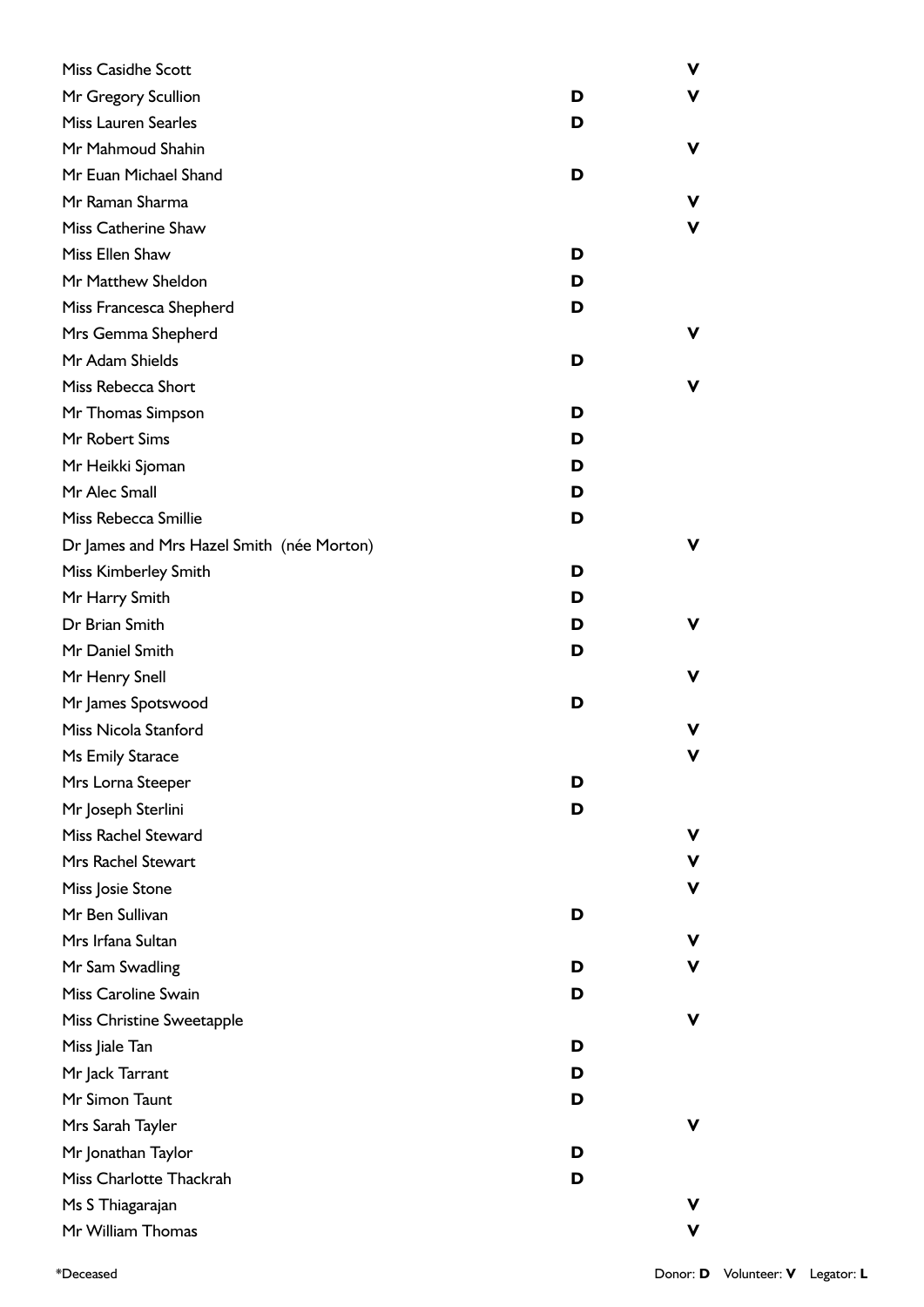| Mr Amandla Thomas-Johnson    |   | V |
|------------------------------|---|---|
| Miss Laura Thompson          | D |   |
| Mr David Thompson            |   | v |
| Miss Katharine Thornton      | D |   |
| Mr Todd                      | D |   |
| Mr Jimmy Tsang               |   | v |
| Mr Kin Tso                   |   | v |
| Mr Nicholas Turner           |   | v |
| Miss Sofia Vakhidova         |   | v |
| Mr Thomas Van Delft          |   | ۷ |
| Mr Michael Vaughan           | D |   |
| Mr Steve Venton              |   | V |
| Mr Alexander Vest            | D |   |
| Mr Andy Waddingham           | D |   |
| Mrs Emma-Louise Waldren      |   | v |
| Miss Holly Waldren           | D |   |
| Miss Huijing Wang            |   | v |
| Mr Tsai-Han Wang             |   | v |
| Miss Rachel Waterworth       | D |   |
| Mr Sam Watts                 | D |   |
| Miss Olivia Webb             | D |   |
| Miss Liying Wei              |   | v |
| Miss Jessica Welborn         |   | v |
| Dr Ekiyor Welson             |   | v |
| Miss Nicola Wheeler          |   | ۷ |
| Mr Alexander White           | D |   |
| Miss Katie Whitehouse        | D |   |
| Mr T D J Whiting             |   | v |
| Miss Georgina Whittle        |   | v |
| Miss Stephanie Wigram        | D |   |
| Mr Alex Wilby                | D |   |
| Mr James Richard Wilkins     | D |   |
| Dr Denise Wilkins            |   |   |
| Mr Richard Wilkinson         | D | V |
| <b>Miss Harriet Williams</b> | D |   |
| Mr Jonathan Williams         | D |   |
| Mr Harry Williams            | D |   |
| Mr Stephen Williams          | D |   |
| Mr Peter Willows             | D |   |
| Miss Odette Wills            |   | v |
| Mr Anthony Wilson            | D |   |
| Dr Thomas Withers            |   | v |
| Miss Emma Wood               | D |   |
| Mr Thomas Woods              | D |   |
| Miss Emma Woolley            |   | v |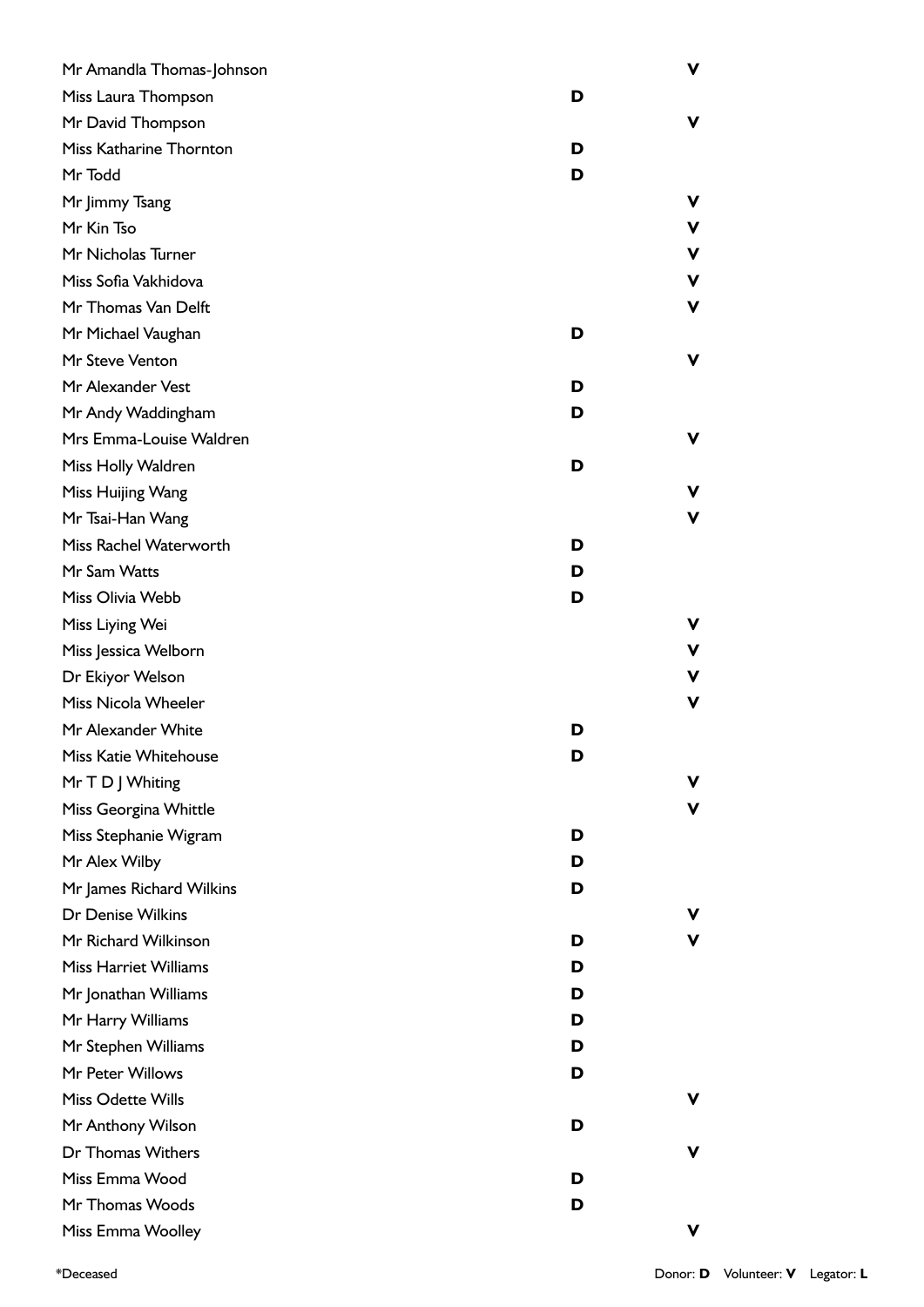| Mr Mark Wootton      | D |             |
|----------------------|---|-------------|
| Mr Tom Worthington   | D |             |
| Miss Yingbei Wu      |   | ۷           |
| Mr Martin Yeo        | D | V           |
| Mr Steven Young      |   | $\mathbf v$ |
| Mr Christopher Young | D |             |
| Dr Jian Yu           |   | V           |
| Miss Yan Zhang       |   | $\mathbf v$ |
| Miss Jing Zhao       |   | $\mathbf v$ |
| Mr Qiyang Zheng      |   | v           |
| Miss Hui Zhu         |   | V           |
|                      |   |             |

| 2012                           |   |   |
|--------------------------------|---|---|
| Mr Richard Abraham             | D |   |
| <b>Miss Charlotte Addicott</b> |   | v |
| <b>Miss Charlotte Adkin</b>    | D |   |
| Mr Matthew Aldous              | D |   |
| Mr Jasper Alexander            | D |   |
| Dr Ghazoan Ali                 | D |   |
| Mr Kenneth Allsop              | D |   |
| Dr Haifa Almatrafi             | D |   |
| Mrs Rebecca Anderson-Smith     | D |   |
| <b>Miss Ruth Andrew</b>        | D |   |
| Miss Samantha Andrews          |   | ۷ |
| Miss Stephanie Archer          |   | ۷ |
| Mr Anthony Arden               |   | v |
| Miss Danielle Argent           | D |   |
| Dr Laura Artis                 |   | ۷ |
| Dr H Asad                      |   | ۷ |
| <b>Miss Charlotte Ashton</b>   | D |   |
| Mr Ryan Ashton                 | D |   |
| Miss C Baciu                   |   | v |
| Mr James Bailey                | D |   |
| Miss Rose Bailey               | D |   |
| Dr Sarah Bailey                |   | ۷ |
| Mr Patrick Baldwin             | D |   |
| <b>Miss Rachel Balster</b>     |   | v |
| Miss Katharine Bardsley        |   | v |
| Mr Thomas Barnard              | D |   |
| Mr Michael Barnes              | D |   |
| Mr C Barr and Ms L Barr        | D |   |
| Mrs Wendy Barritt              | D |   |
| Miss Samantha Bartlett         |   | v |
| <b>Miss Florence Bass</b>      |   | v |
| Mr Rory Batt                   | D |   |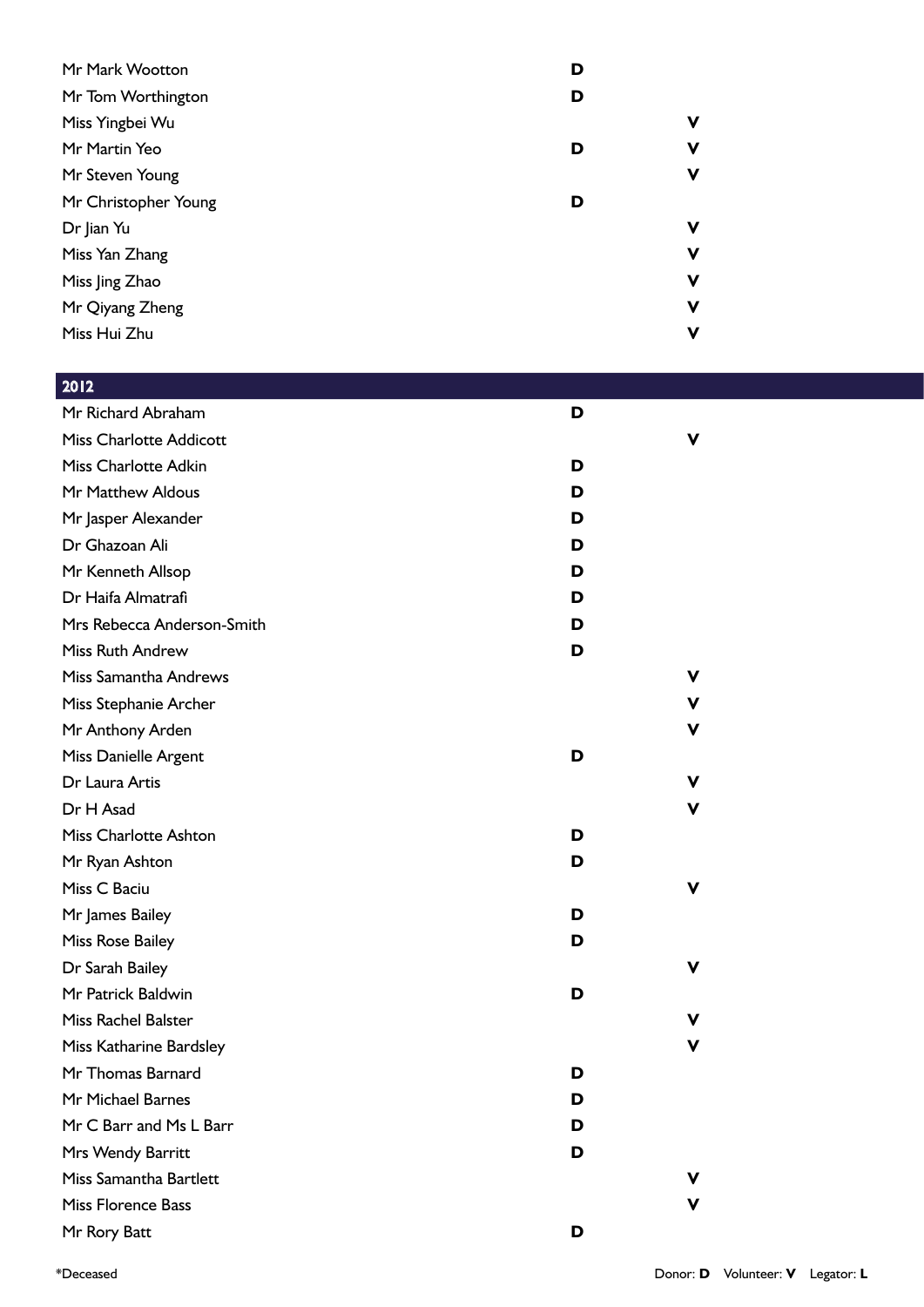| Mr Jonathan Batten         | D | ۷  |
|----------------------------|---|----|
| Mr Richard Battison        |   | V  |
| Miss Susannah Bedford      | D |    |
| Mr George Bentall          | D |    |
| Mr Edward Bentley          |   | v  |
| Miss Nicola Benton         |   | V  |
| Mrs Nicola Berry           | D |    |
| Mr John Best               | D |    |
| Miss Nia Beynon            |   | v  |
| Mr Prabhtej Bhatia         |   | ۷  |
| Miss Alessandra Bittante   | D |    |
| Dr Jake Boex               | D |    |
| Mr Fredrik Bolinder        |   | v. |
| Miss Sarah Boorman         |   | v  |
| Miss Christie Booth        | D |    |
| Miss Emily Botsford        |   | ۷  |
| Miss Eleanor Boxall        |   | ۷  |
| Mr Jack Boyle              | D |    |
| <b>Miss Claire Bradley</b> | D |    |
| Mr Samuel Braide           |   | v. |
| Mr Peter Brennan           |   | ۷  |
| Mr Gregory Brennen         |   | v  |
| Miss Hannah Brewer         |   | v  |
| Miss S Broad               |   | ۷  |
| Mr Marcus Brooke-Smith     | D |    |
| Mr Jamie Brown             |   | v  |
| Mr Scott Brown             |   | v  |
| Miss Grace Brownfield      |   | ۷  |
| Mr Alex Bugle              | D |    |
| Miss Samantha Burge        | D |    |
| Miss Emelyne Burkhard      | D | v  |
| Mr James Burnford          | D |    |
| Mr David Burnham           | D |    |
| Miss Christabel Burton     |   | ۷  |
| Miss Vanessa Burton        | D |    |
| Mr Dafydd Bury*            |   | v  |
| <b>Miss Lauren Butts</b>   |   | v  |
| Miss Samantha Buzzard      |   | v  |
| Mr Chad Byworth            |   | v  |
| Ms Rosie Elinor Caley      | D |    |
| Miss Alice Calloway        |   | ۷  |
| Ms Eva Camus-Smith         | D |    |
| Mr Robert Candy            | D |    |
| Mr Glenn Caplin            |   | v  |
| Miss Kathryn Carpenter     | D |    |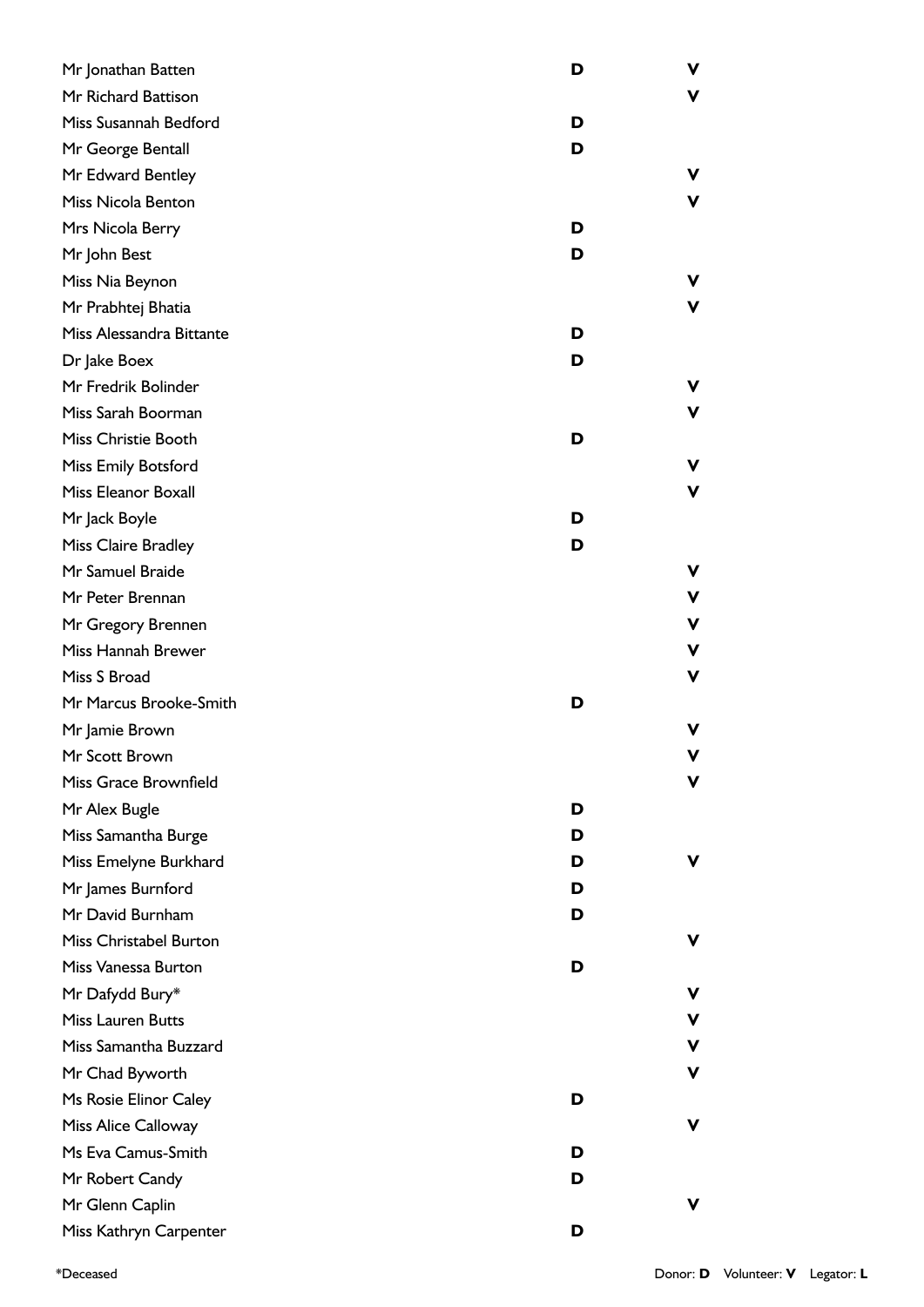| Professor Kim Carrell        | D | ۷           |
|------------------------------|---|-------------|
| Mr Thomas Carson             |   | v           |
| Ms Rebecca Cawley            | D |             |
| Mr Sam Chandler              | D |             |
| Miss Ye Chen                 |   | v           |
| Mr Yang Cheong               | D |             |
| Mr Jack Chidwick             | D |             |
| Miss K A Cho                 | D |             |
| Miss Maya Chopra             |   | v           |
| Mr Alex Christensen          | D |             |
| Mr Alexander Cisneros        |   | V           |
| Miss Georgia Clancy          |   | $\mathbf v$ |
| Ms Elizabeth Clare           |   | V           |
| Mr Thomas Clay               | D | V           |
| Dr Paul Cleave               | D | ۷           |
| Miss Katharine Clissold      | D |             |
| Miss Emma Cockcroft          | D |             |
| Mr Joe Coffey                | D |             |
| Miss Gemma Coleman           | D |             |
| Mr Ryan Collier              | D |             |
| Miss Natalie Comar           | D |             |
| Mr Daniel Conant             | D |             |
| Miss Amy Connery             | D |             |
| Mr G E Connor                | D |             |
| Mr Harry Coombe              | D |             |
| Mrs Angela Corredor Boulton  |   |             |
| Miss Penny Cox               | ט |             |
| Dr Christopher Cramphorn     | D |             |
| Mr Thomas Culhane            | D |             |
| Mr Steven D'Adamo            | D |             |
| Miss Hannah Dale             | D |             |
| Mr Jack D'Arcy               |   | v           |
| Mr Adam Davey                | D |             |
| Mr N Davies                  |   | v           |
| <b>Miss Genna Davies</b>     | D |             |
| Miss Molly Dean              | D |             |
| Mr Hugh Dennis               | D |             |
| Miss Katy Devers             | D |             |
| <b>Miss Charlotte Dexter</b> | D |             |
| <b>Miss Claudia Dickens</b>  |   | v           |
| Mr Michael Dickson           | D |             |
| <b>Miss Caroline Dimelow</b> | D |             |
| Ms Yue Ding                  |   | v           |
| Mr Marco Dirani              |   | V           |
| Ms Vivian Dixon              |   | V           |

**L**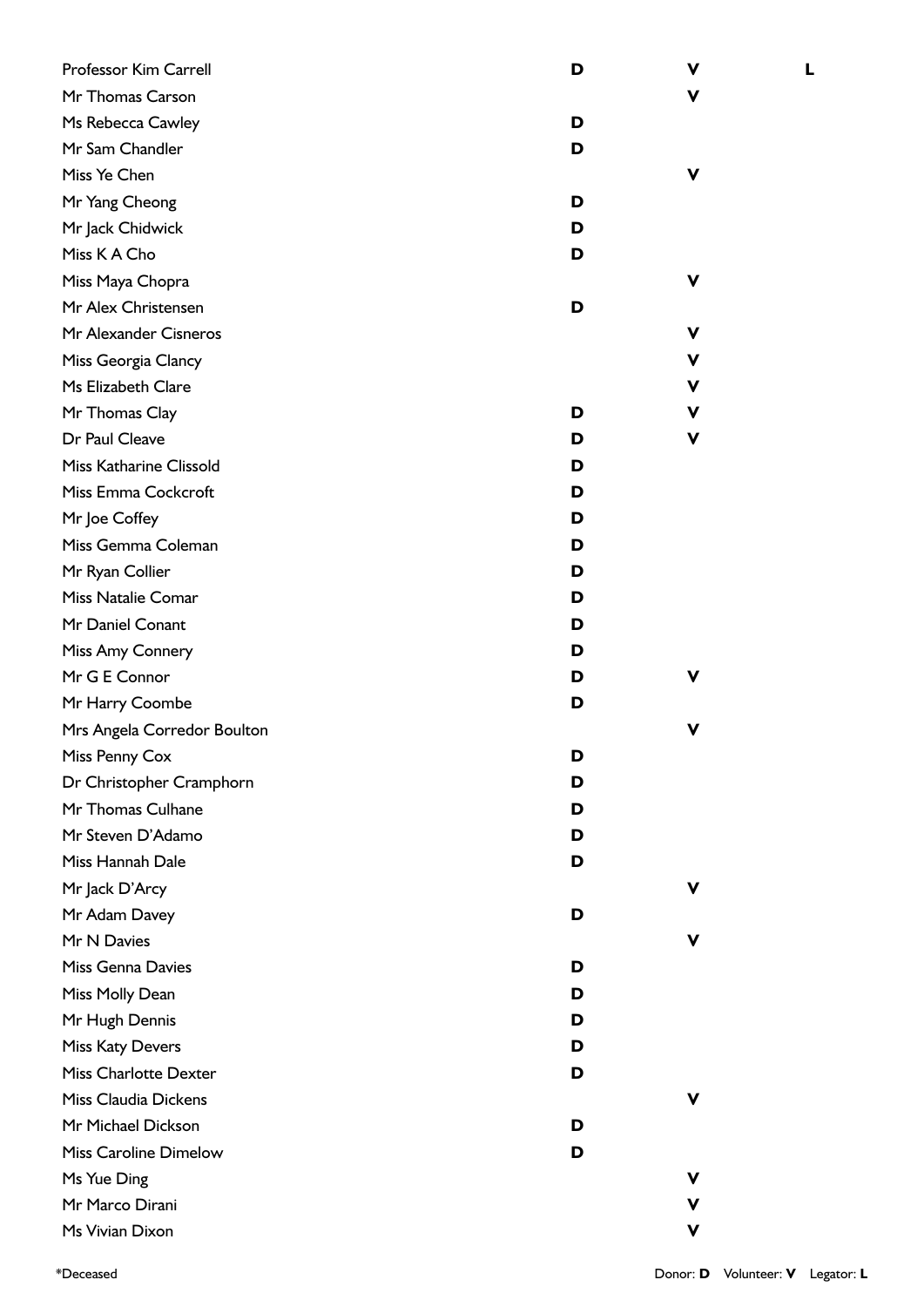| Dr Philip Doherty                            | D |   |
|----------------------------------------------|---|---|
| Mr Robert Donald                             | D |   |
| Ms Yueting Dong                              |   | ۷ |
| <b>Tess</b>                                  |   | V |
| Miss Emma Down                               | D | V |
| Mr Adam Drake                                |   | V |
| Ms Franca Driessen                           |   | V |
| Miss Kasia Drinkwater                        |   | ۷ |
| Miss Nicola Dufton                           | D |   |
| Miss Hannah Duncan                           |   | V |
| Miss Jemma Duncombe                          |   | V |
| Miss Henrietta Eastwood                      |   | V |
| Miss Lauren Eldon                            |   | ۷ |
| Miss Garoufalia Eleftheriadou                | D |   |
| Mrs Vicky Ellaway-Barnard                    |   | V |
| Miss Rosanne Ellis                           |   | V |
| Ms Dinah Emmons                              |   | V |
| Mr Dominic Ennis                             | D |   |
| Mr Ogan Erkan                                |   | v |
| Mr Thomas Etheridge                          |   | ۷ |
| Mr Oliver Evenden                            | D |   |
| Miss Amy Everett                             | D |   |
| Mr Simon Eves                                | D |   |
| Mr Michael and Mrs Katia Fallow (née Petros) | D | v |
| Mr Jake Fan                                  | D |   |
| Mr Edward Farries                            |   | v |
| Mr Michael Fear                              | D |   |
| Miss Olga Fedyanina                          |   | v |
| Mr Alexander Ferguson                        | D |   |
| Mr Matt Fincham                              |   | v |
| Mr Martin Fisher                             | D |   |
| Miss Jennifer Fitzgerald                     | D |   |
| Mr J Flanagan                                |   | V |
| Mr George Fleming                            | D |   |
| Miss Louise Fletcher                         |   | V |
| Mr Dominic Flint                             | D |   |
| Dr Jeannie Forbes                            | D |   |
| Mrs Virginia Ford-Attia                      |   | v |
| Miss Jessica Foreshew                        | D |   |
| Mr Tom Fowles                                | D |   |
| Mr Ashley Frampton                           |   | ۷ |
| Miss Katie Frampton                          | D |   |
| Miss Roseanna Freiburghaus                   |   | ۷ |
| Mr Andrew Neil French                        |   | V |
| Miss Rosalind Frudd                          |   | V |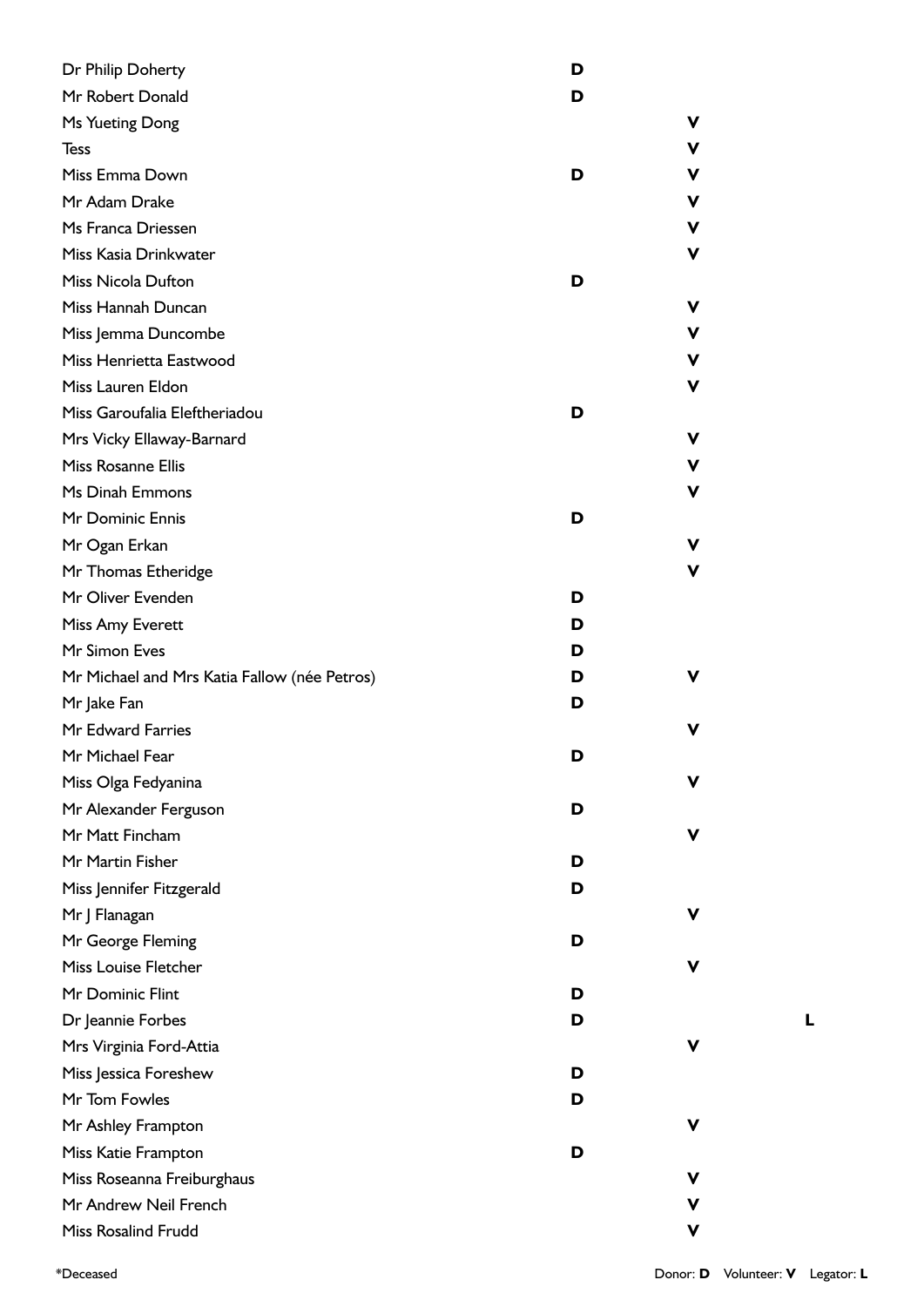| Mr Samuel Fryer                         |   | ۷ |
|-----------------------------------------|---|---|
| Miss Layla Gama                         |   |   |
| Ms Carolina Garcia Whiting              |   | v |
| Miss Alice Gibson                       | D |   |
| Miss Rachael Giles                      |   | v |
| Mrs E R Gill                            |   | v |
| Miss Heidi Goldsmith                    | D |   |
| Mr Harry Gompertz                       |   | ν |
| Miss Joanna Goodall                     | D | v |
| Miss Georgia Rae Goodyer                | D |   |
| Mr D O Gorst                            |   | ۷ |
| Miss Jennifer Graham                    |   | ۷ |
| Miss Emily Gray                         |   | ۷ |
| Miss Ashley Green                       | D |   |
| Miss Alice Green                        | D |   |
| Mr Rory Grieve                          | D |   |
| Miss Hannah Griffiths                   | D |   |
| Miss Zheng Guan                         | D |   |
| Miss H M Guzzetta-King                  |   |   |
| Dr Hannah Hadley                        | D |   |
| Miss Rebecca Hall                       | D |   |
| Dr Richard Hammond                      | D |   |
| Ms Rosalind Hammond                     | D |   |
| Mr Umar-Faruq Hanif                     | D |   |
| Mr Des and Mrs Helen Hannon (née Louis) | D |   |
| Miss Sophie Hardiman                    | D |   |
| Miss Katie Harvard Taylor               | ט |   |
| Miss S J Harvey                         | D |   |
| Miss Holly Harwood                      |   | v |
| Mrs Olivia Hatt                         | D |   |
| Miss Antonia Hawken                     |   | v |
| Miss Emily Hawkings                     | D |   |
| Dr Sam Hayes                            | D | v |
| Mr James Haythornthwaite                | D |   |
| Mr Alexander Hayton                     | D |   |
| Mr Cormac Healy                         | D |   |
| Mr Richard Heath                        | D |   |
| Miss Lydia Hemington                    | D |   |
| Mr Andrew Henley                        |   |   |
| Mr Benjamin Herbert                     | D |   |
| Miss Elizabeth Herrin                   |   | v |
| Mr Jonathan Hersom                      | D |   |
| Dr Andy J Hicks                         | D |   |
| Mr Matthew Highmoor                     | D |   |
| Miss Genevieve Hinchliff                | D |   |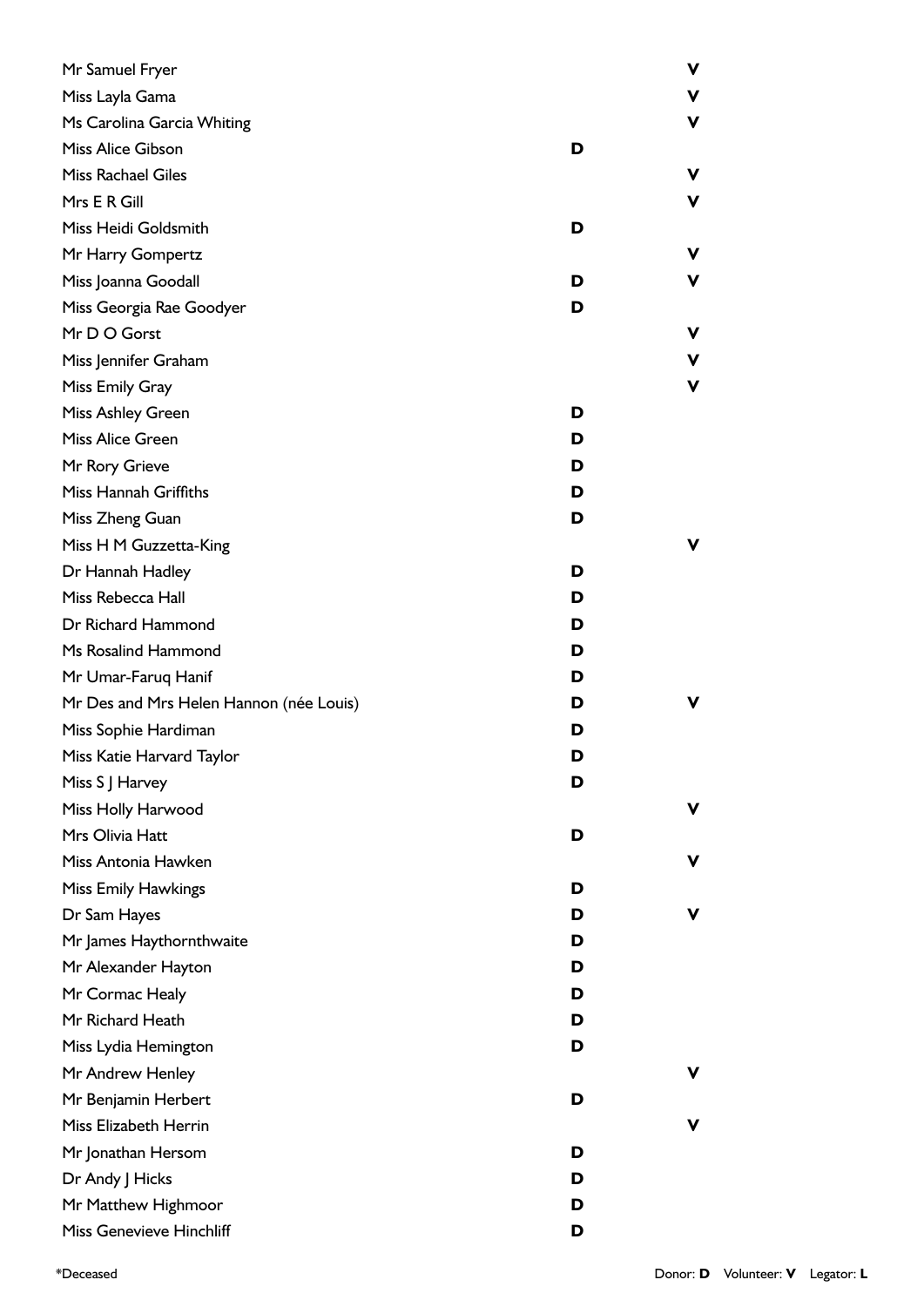| Mr Gregory Hoare                      | D | V |
|---------------------------------------|---|---|
| Mr Harry Holcroft                     |   | V |
| Mr Jack Holder                        |   | V |
| Miss Emma Holland                     | D |   |
| Mr James Hooker                       | D |   |
| Mr Alexander Hooley                   | D |   |
| Mr Daniel Horridge                    |   | v |
| Mr Cameron Houston                    | D |   |
| Ms Krongkaew Hovilailux               |   | ۷ |
| Mr David Hoy                          |   | ۷ |
| Mrs Christina Hutchings (née Jackson) | D |   |
| Mr Anh Viet Huynh                     |   | V |
| Mr Errol Ibrahim                      | D |   |
| Mr Samuel Inglis                      |   | V |
| Dr David Jacoby                       |   | V |
| Miss Nitika Jain                      |   | ۷ |
| Mr Ahmed Jamal                        |   | ۷ |
| Mr Aldon Jasper                       |   | V |
| Mr Damian Jeffries                    |   | V |
| Mrs Joanna Jelley                     | D |   |
| Miss Hannah Jenkins                   | D |   |
| Mrs Emma Jenkins                      | D |   |
| Mr Ran Jiang                          |   | V |
| Mr Alexander Johnson                  | D |   |
| Mr Maxwell Johnson                    |   | v |
| Mr Joseph Johnston                    |   | v |
| Miss Emma Jolly                       | D | v |
| Miss Georgina Jones                   | D |   |
| Miss Rebecca Jones                    | D |   |
| Mr Yuichiro Kamikawa                  |   | ۷ |
| Mr Guy Kantorowich                    | D |   |
| Miss Eleni Karaiskou                  |   | v |
| Dr A Kaumenova                        |   | V |
| Mr Gregory Kent                       |   | V |
| Mr Jonathon Kerr                      | D |   |
| Miss Rhona Kirby                      | D |   |
| Miss Annabella Kirkland               | D |   |
| Mr Vivek Kirpalani                    |   | v |
| Ms Robyn Knight                       | D |   |
| Miss Hannah Knight                    | D |   |
| Mr Ahmad Kordi                        |   | v |
| Mr M Krämer                           |   | v |
| Miss Adrienne Krefft                  | D |   |
| Mr Samuel Lambert                     | D |   |
| Miss Emily Lang                       | D |   |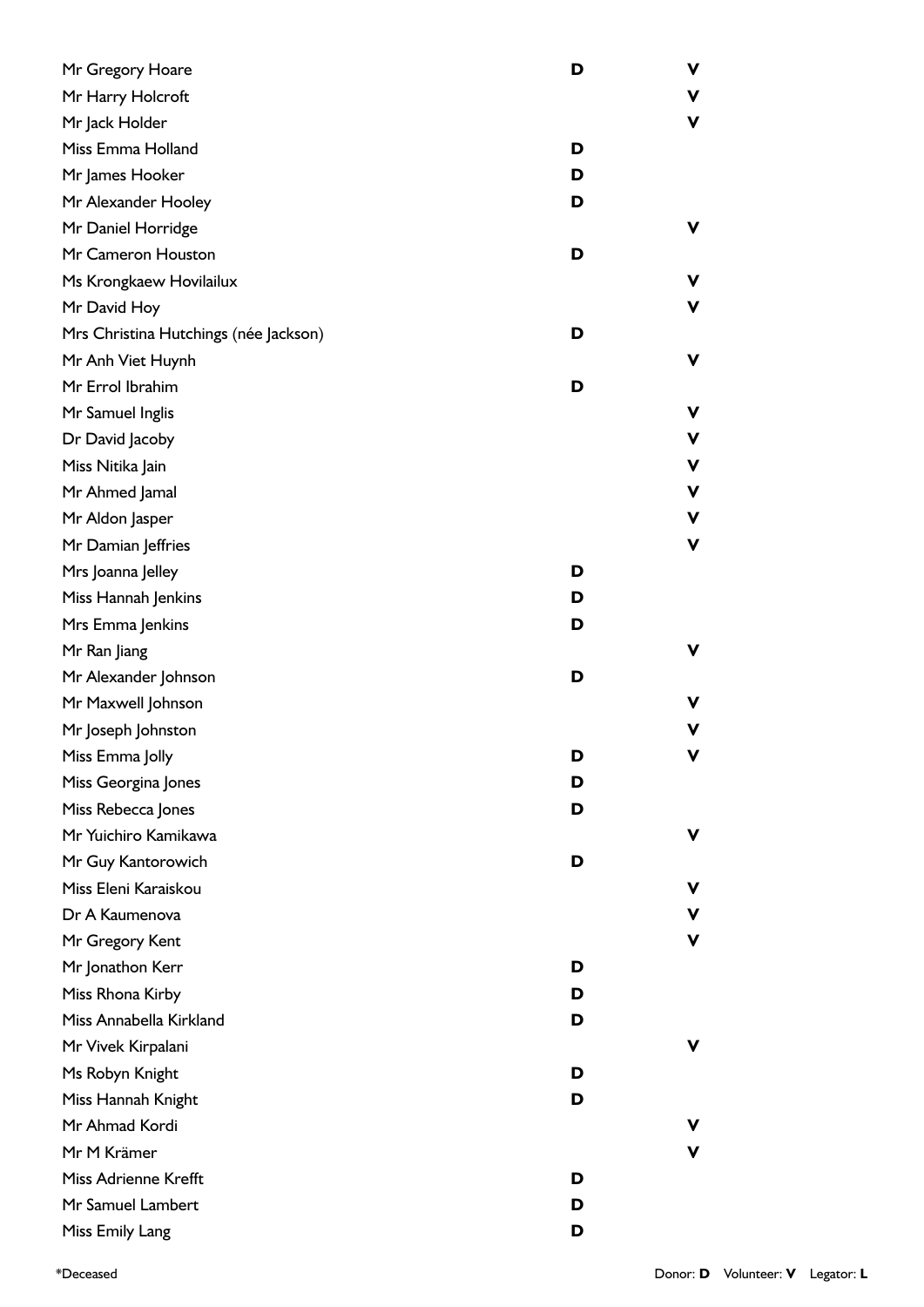| Mr James Langford            |   | ۷ |
|------------------------------|---|---|
| Miss Hannah Law              |   | V |
| Miss Emma Lawes              | D |   |
| Mr Richard Lawlor            |   | V |
| Miss Azalia Lawrence         | D |   |
| Miss Adrienne Lawson         | D |   |
| Mr Thomas Lea                |   | ۷ |
| Ms Jin Lee                   |   | ۷ |
| Mr Cheong Lee                |   | V |
| Miss Jessica Leung           |   | V |
| Miss Samantha Lewis          | D |   |
| Mr Alexander Lewis-Jones     |   | ۷ |
| Mr Wenjie Li                 |   | ۷ |
| Miss Dan Li                  |   | V |
| Miss Amy Lincoln             | D |   |
| Mr Alex Lines                | D |   |
| Ms Guangyan Liu              |   | ۷ |
| Mr Yingwei Liu               |   | V |
| Mr J Livingstone             | D |   |
| Mr Sean Llanelly             | D | ۷ |
| Miss Janice Lo               | D |   |
| Mr Tristan Lodge             | D |   |
| Mr Jonathan Logan            | D |   |
| Mr Matthew Login             | D |   |
| Mrs Kate Lucas               |   |   |
| Mr Silvester Luis            |   |   |
| Miss Harriet Lynch           | ט |   |
| Miss Lindsay Lyon            | D |   |
| Miss Joanna Mackay           | D |   |
| Mr Luca Maione               | D |   |
| Mr Alexander Mallin          | D |   |
| Mr Mihai Manescu             |   |   |
| Miss Siti Manjanai           |   | ۷ |
| Dr Fiona Mann                | D |   |
| Mr Marko Manning             | D |   |
| Mr Richard Manning           | D |   |
| <b>Miss Charlie Marchant</b> |   |   |
| Mr Andrew Martin             |   | v |
| Miss Chloe Mason-Brown       |   | ۷ |
| Miss Alicia Matheson         |   | v |
| Miss Daisy Maugouber         |   | v |
| Dr Hannah Mawdsley           |   | v |
| Mr Benjamin May              |   | v |
| Miss Emily May               |   |   |
| Dr Kathleen McCormick        | D | ۷ |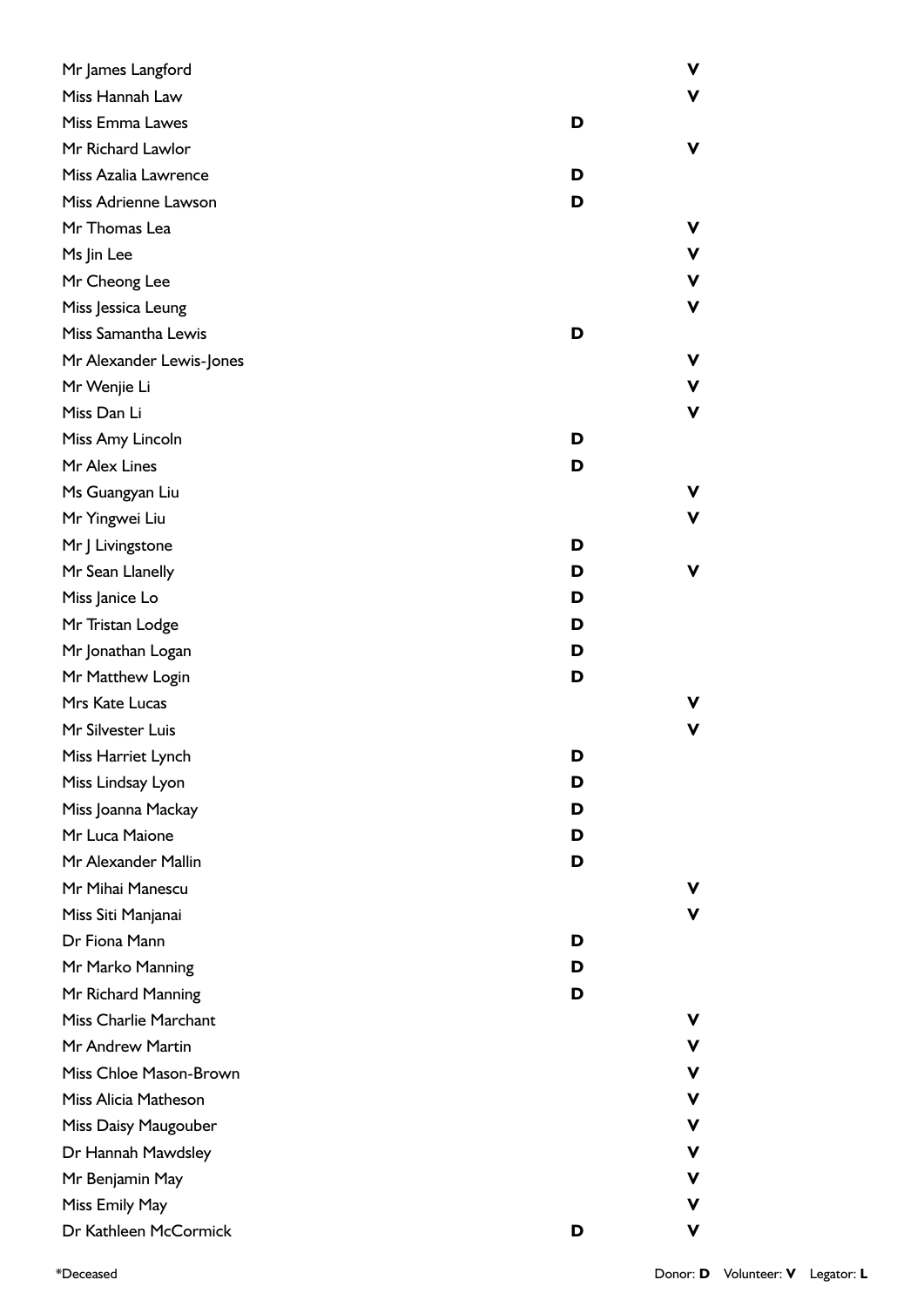| Miss Hilary Mcgarry           | D | V |
|-------------------------------|---|---|
| <b>Miss Rachel McKendrick</b> | D |   |
| Miss Charlotte McKeown        |   | ۷ |
| Mr Murray McKirdle            |   | V |
| Miss Danielle Megranahan      | D |   |
| Mr Matthew Melachrino         | D |   |
| Dr Thomas Mentlak             | D |   |
| Mr Jack Merritt               | D |   |
| Miss P S Mestry               |   | v |
| Miss Hannah Metcalfe          |   | ۷ |
| Mr Paul Middleton             | D |   |
| Miss Poppy Millar             |   | v |
| Miss Sophie Milton            |   | v |
| Mr Prashant Mittal            |   | V |
| Mr James Money                | D |   |
| Mr Christopher Moore          | D |   |
| Mr Julian Moore               | D |   |
| Mr Phillip Moore              |   | v |
| Mr William Morgan             | D |   |
| Mr Louis Morris               | D |   |
| Mr George Moss                | D |   |
| Mr Andrew Ian Muir            | D |   |
| Miss Amelia Munro-Faure       |   | ۷ |
| Miss Lucinda Murphy           | D |   |
| Miss Victoria Murphy          |   | v |
| Mr Daniel Murrant             |   | v |
| Miss Helen Murray             |   | v |
| Mr Akshay Narkhede            |   | v |
| Miss Danielle Nash            |   | ۷ |
| Mr Ben Nash                   | D | V |
| Mr Benjamin Newman            | D |   |
| Mr Vincent Ng                 | D |   |
| Mr Mark Nichols               | D |   |
| Miss Rebecca Nolan            | D |   |
| Mr Toby Norris                | D |   |
| Mr Chuba Nwokedi              | D |   |
| Mr Jonathan O'Callaghan       |   | v |
| Mr S Olson                    |   | v |
| Mr Daniel Orton               | D | v |
| Mr Sean O'Shea                |   | v |
| Miss Marion Osieyo            |   | v |
| Mr Luke Ounsworth             |   | v |
| Miss Deborah Oyeleke          | D |   |
| Mr Oladipo Oyewo              |   | v |
| Mr William Palmer-Brown       |   | v |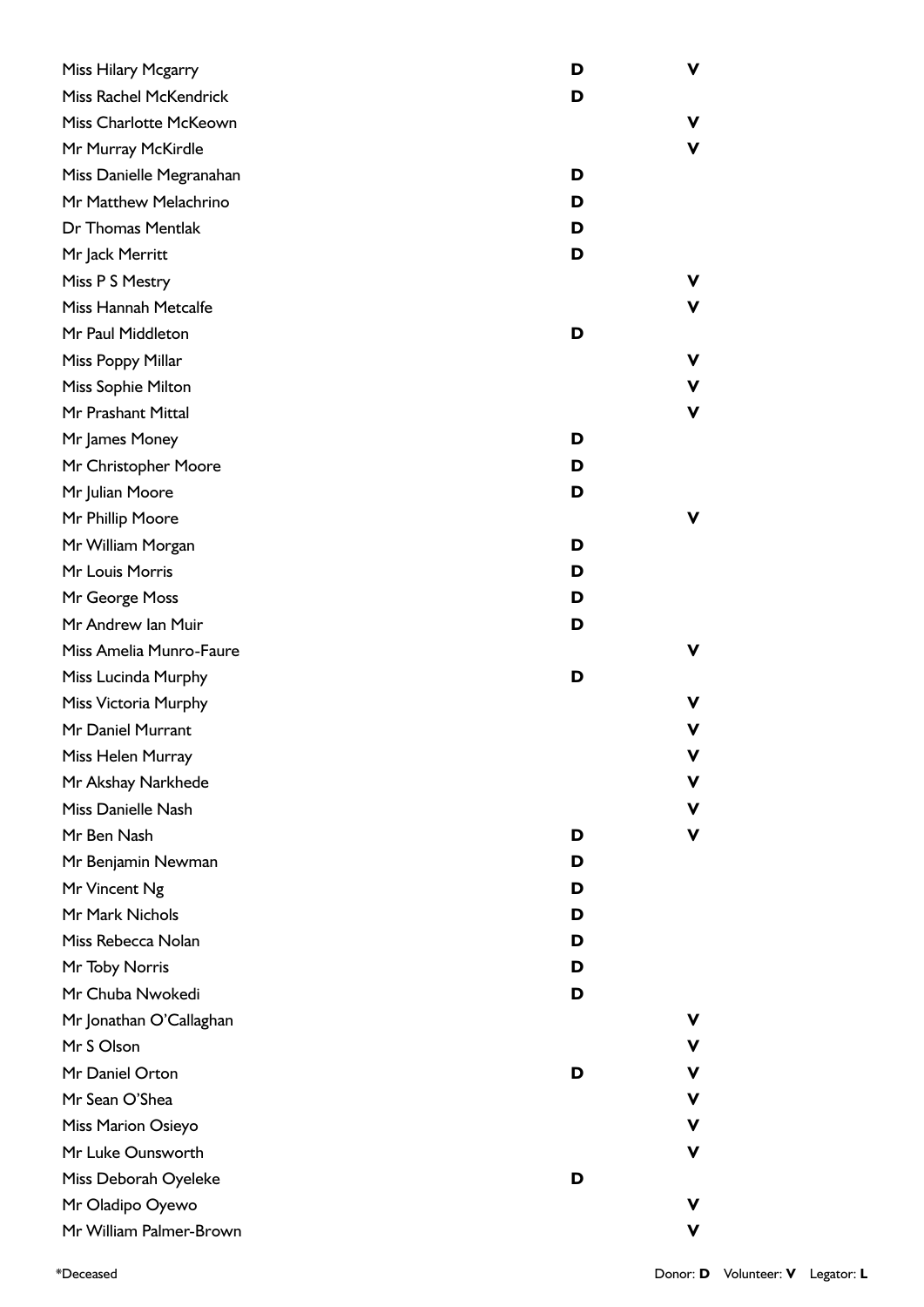| Miss Jia Pan                 | D      |
|------------------------------|--------|
| Mr James Parker              | D      |
| Miss Nicole Parr             | v.     |
| Miss M Parra                 | V      |
| Mr Aled Parry                | D      |
| Ms Aoife Parsons             | D      |
| Mr Toshan Patil              | v      |
| Mr Stephen Pavey             | v      |
| Mr Pavle Pavlovic            | ۷      |
| Mr Guy Pearce                | v      |
| Mr Tim Peek                  | ۷<br>D |
| Mr Andreas Pfleger           | ۷      |
| Mrs Elizabeth Phipps Drewett | D      |
| Miss Emma Pianta             | D      |
| Mr James Pidduck             | D      |
| Miss Rebecca Pike            | ۷      |
| Miss Nicola Pipe             | D      |
| Mr James Please              | V      |
| Mr Matthew Pocock            | D<br>v |
| Miss Nicola Pollard          | D<br>v |
| Mr Thomas Pratelli           | v      |
| Mr James Price               | D      |
| Mrs Anneliese Protheroe      | V      |
| Mr Jonathan Proud            | D      |
| Miss Susanna Prouse          | D      |
| <b>Miss Eleanor Purves</b>   | D      |
| Miss Mengli Qi               | v      |
| Dr Amanda Quartly            | ۷      |
| Mr Robert Quartly-Janeiro    | ۷      |
| Miss Sophie Quinton-Carter   | ۷      |
| Mr Matthew Rainback          | D      |
| Mr Jack Ransley              | ۷      |
| Mr John Rawkins              | D      |
| Mr Jeremy Rawlinson          | V      |
| Mr Timothy Raybould          | v      |
| Mrs Sophie Redburn           | ۷<br>D |
| Mr Matthew Reeder            | D      |
| Mr Thomas Reynolds           | ۷      |
| Mr Ben Ribbons               | D      |
| Mrs Charlotte Richards       | D      |
| Dr Andrew Richards           | ۷      |
| Mr T Richards                | D      |
| Miss Poppy Riddle            | v      |
| Mr Benjamin Ritsema          | v      |
| Miss Kate Robarts            | D      |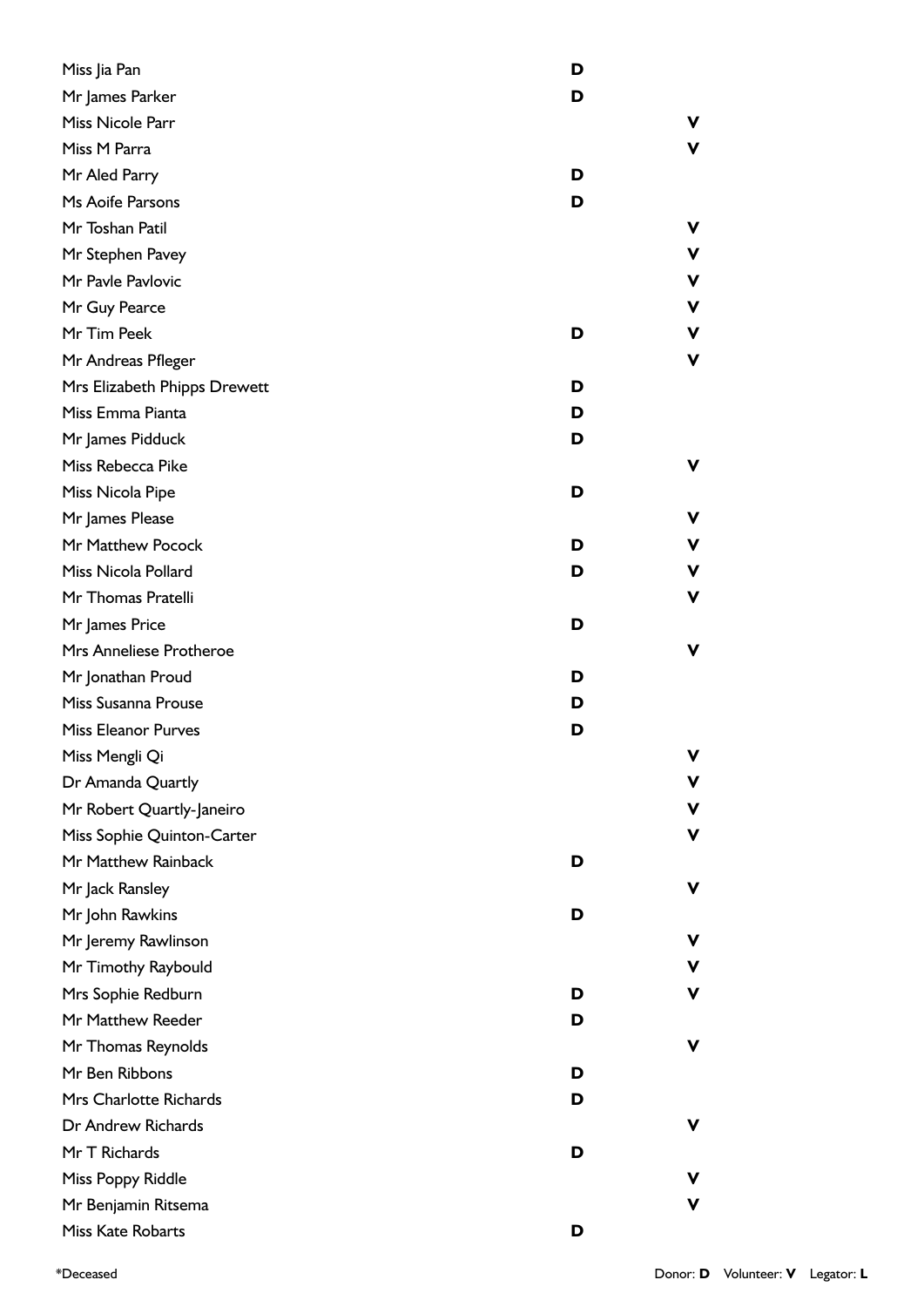| Miss Laura Robinson                            | D |   |
|------------------------------------------------|---|---|
| Mr Matt Roche-Saunders                         | D |   |
| Mr Andrew Rogan                                |   | v |
| Miss Jennifer Rogers                           | D |   |
| Mr Steven Rogers                               | D |   |
| Miss Hannah Rogers                             | D |   |
| Mr Jonathan Rollo-Walker                       | D |   |
| Dr Douglas Ronald                              |   | v |
| Mr Alexander Rose                              | D |   |
| Miss Ellen Rosier                              | D |   |
| Mr Nicholas Rowland                            | D |   |
| Miss Sian Rowlands                             | D | v |
| Mr Matthew Rusk                                | D | ۷ |
| Mr Jonathan Russell                            |   | V |
| Mr Michael Russell                             | D |   |
| Miss Amy Rutterford                            | D |   |
| Miss Z Ryan                                    |   | ۷ |
| Mr Mark Sadler                                 |   | V |
| Miss Alexa Sage                                |   | V |
| Ms Jordina Sala Branchadell                    | D |   |
| Miss Kate Sampson                              | D |   |
| Mr Tom Sargeant                                | D |   |
| Dr Nurhasmiza Sazalli                          |   | v |
| Ms Alice Scoble-Rees                           |   | V |
| Miss Sarah Scriven                             | D |   |
| Miss Georgina Sefton                           | D |   |
| Mr Ricardo Seleke                              |   | v |
| Miss Naomi Shaddick                            | D |   |
| Mr Amir Sharafutdinov                          |   | v |
| Mr Richard and Mrs Tijen Sheircliff (née Adem) |   | v |
| Miss Eleanor Sheppard                          |   | ۷ |
| Mr Matthew Shere                               |   | V |
| <b>Miss Clare Silver</b>                       | D |   |
| Mr Andrew Simmonds                             | D |   |
| Miss Rebecca Simon                             | D |   |
| Mr Vishal Singh                                |   | v |
| Miss Nicola Skingsley                          |   | v |
| Mr Luke Skinner                                | D |   |
| Ms Rachel Sloan                                | D | v |
| <b>Miss Emily Sloggett</b>                     | D |   |
| Miss Caroline Smith                            | D |   |
| Mr James Smith                                 | D |   |
| Mr Matthew Smith                               | D |   |
| Mr Nicholas Smith                              | D |   |
| Mr Timothy Soare                               | D |   |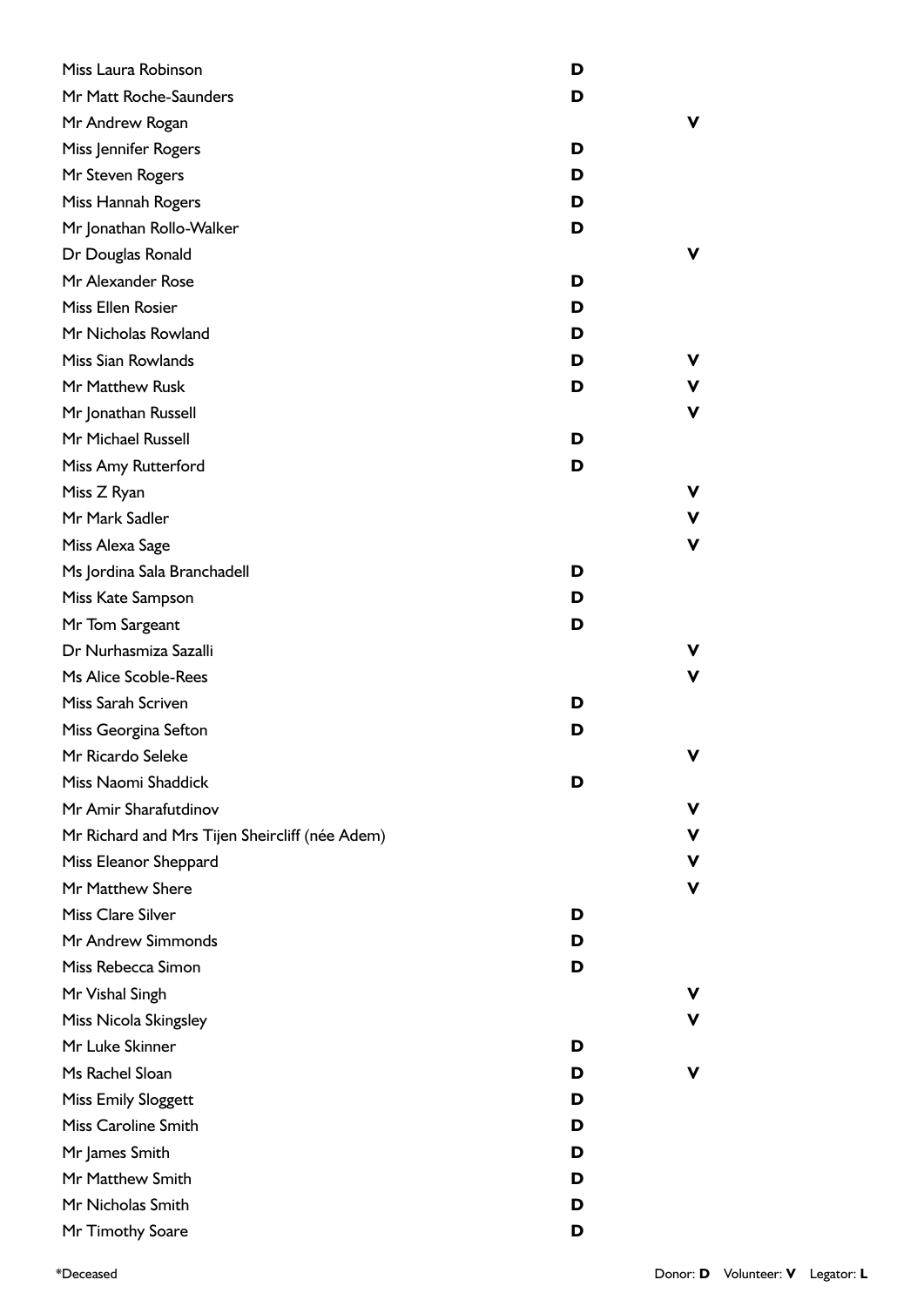| Dr Marta Soffker            |   | V  |
|-----------------------------|---|----|
| Mr Robin Southwell          | D |    |
| Mr Ismet Soyocak            |   | ۷  |
| Miss Julieanne Stanzl       |   | V  |
| Miss Georgina Stapleton     | D |    |
| Mr Daniel Steptoe           | D |    |
| Mr John Sterlini            | D |    |
| Miss Laura Stevens          | D | v. |
| Miss Sophie Stevens         |   | V  |
| Mr Scott Stirling           | D |    |
| Mr David Stone              | D |    |
| Miss Sadie Stonell          |   | ۷  |
| Miss Alice Storrie          | D |    |
| Miss India Stringer         | D | ۷  |
| Miss Virginia Stuart-Taylor | D | v  |
| Mrs Karen Stuttaford        | D |    |
| Mr Felix Sullivan           |   | V  |
| Mr Tom Surr                 |   | v  |
| Mr Kin Tang                 |   | V  |
| Miss Sharon Tang            |   | V  |
| Miss Amber Taylor           | D |    |
| Miss Fenna Ten Berge        |   | V  |
| Oenone Thomas               | D |    |
| Mr James Thomas             | D |    |
| Mrs Lisa Thomas             |   | v. |
| Dr Mark Thompson            |   | v  |
| Miss Erica Thompson         | ט |    |
| Miss Isobel Thompson        | D |    |
| Miss Kacie Thomson          | D |    |
| Mrs Jane Thorne             | D |    |
| Mr Siddhartha Thyagarajan   | D | v  |
| Miss Alice Tomlin           | D |    |
| Miss Eloise Tong            |   | v  |
| <b>Miss Alison Tonks</b>    |   | v  |
| Mr Simon Tootell            |   | v  |
| Mr B Toulson                |   | v  |
| Miss Thi Tran               |   | v  |
| Miss Jennifer Travers       |   | v. |
| Mr Lok Tsui                 |   | v  |
| Miss Yirui Tu               |   | v  |
| Mr Philip Tunstall          |   | v  |
| Miss Cyan Turan             |   | v  |
| Mr Benjamin Tyson           |   | V  |
| Mr Alexander Umeda-Pelling  | D |    |
| Miss Helen Underwood        | D |    |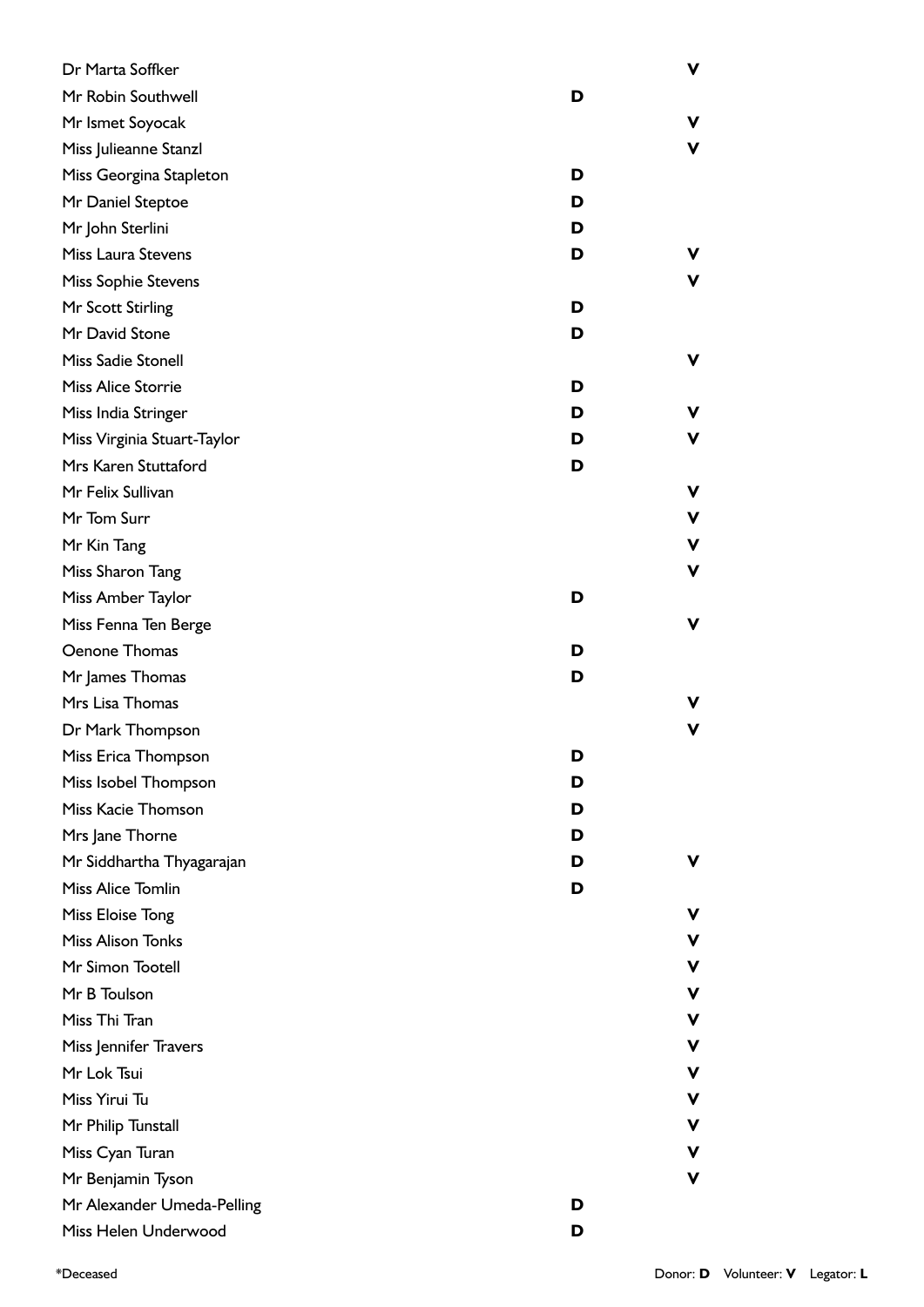| Miss Elizabeth Upward | D |   |
|-----------------------|---|---|
| Mr Joel Venn          |   | V |
| Mr Daniel Venton      |   | ۷ |
| Mr Richard Vernon     |   | v |
| Miss Bryony Waite     |   | V |
| Mr William Walden     |   | ۷ |
| Miss Yuan Wang        |   | ۷ |
| Mr Phil Warren        | D | ۷ |
| Miss J Weeks          | D |   |
| Miss Sarah Whatley    | D | V |
| Mr Michael Wheeler    | D | v |
| Mr Benjamin White     |   | ۷ |
| Mr Henry White        | D | ۷ |
| Miss Samantha White   | D |   |
| Mr Thomas White       |   | V |
| Mr Oliver Whittle     |   | ۷ |
| Miss Helen Whyman     | D |   |
| Mr Robert Widrig      | D |   |
| Mrs Sally Wilcox      |   | v |
| Mr Michael Wilkes     | D |   |
| Mr James Williams     |   | v |
| Mr Robert Williams    | D |   |
| Dr Andrew Williams    | D |   |
| Mr R Williamson       |   | v |
| Mr Ashley Wilson      | D |   |
| Dr Christopher Wilson |   | V |
| Miss Hannah Wilson    |   | v |
| Mr Hugo Wilson        | D |   |
| Mr T Windsor          |   | v |
| Miss Sophie Winfield  |   | v |
| Miss Jennifer Wing    |   | v |
| Miss Holly Winser     | D |   |
| Mr Matthew Winter     | D |   |
| Mr Samuel Wise        | D |   |
| Mr Dan Wiseman        |   | v |
| Miss Man Wong         | D |   |
| Miss Charlotte Wood   | D |   |
| Mr Dominic Wood       |   | v |
| Mr Stuart Woolmer     | D |   |
| Mr Thomas Wray        |   | v |
| Mr Benedict Wright    | D |   |
| Miss Wen Wu           |   | v |
| Miss Alexandra Wynick | D |   |
| Mr Qiming Xin         |   | v |
| Mr Douglas Yeong      |   | V |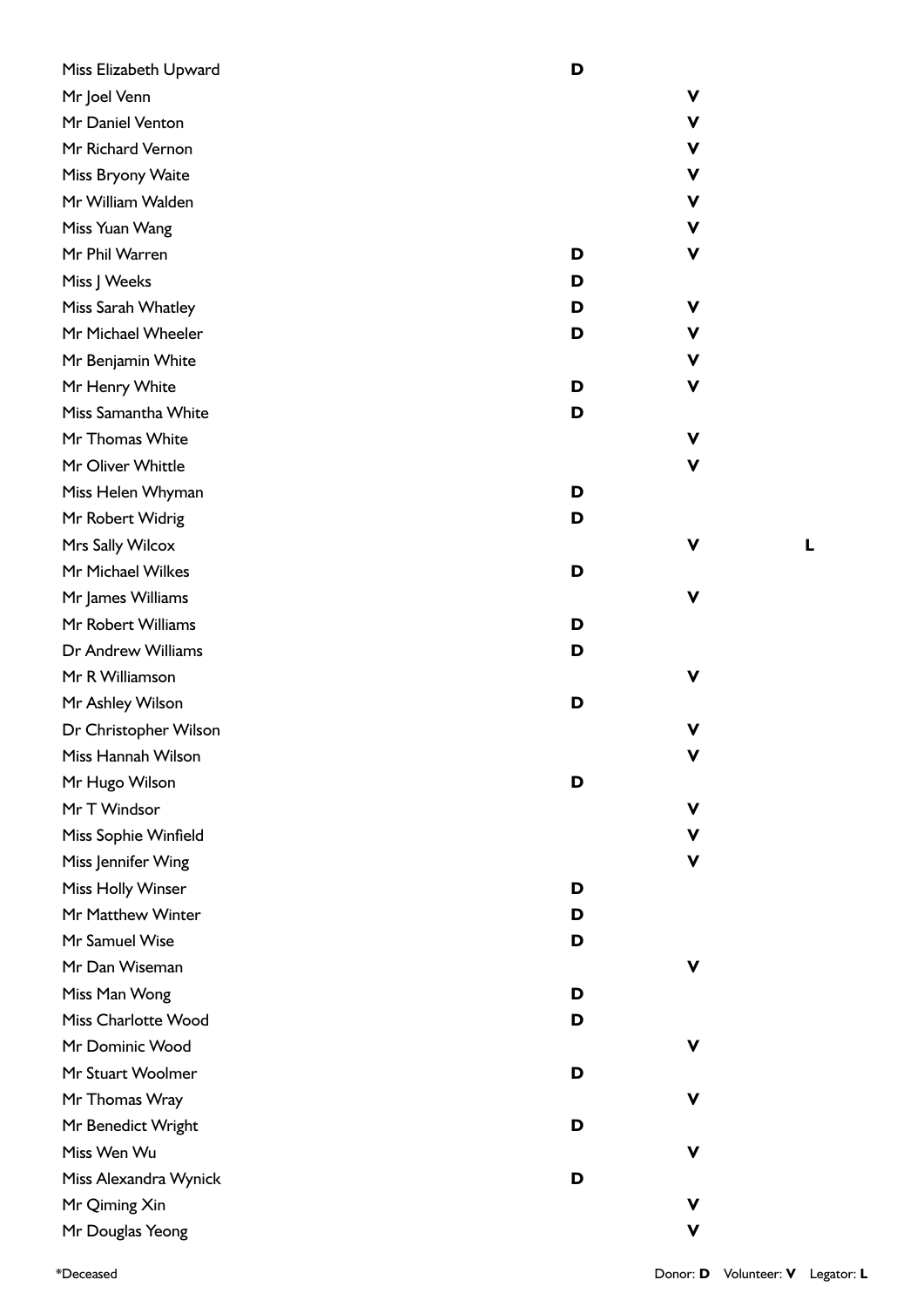| Mr Dingyi Yu  |   | v |
|---------------|---|---|
| Mr Sen Zhai   |   | v |
| Mr Dun Zhong  |   | v |
| Mr Ivan Zizek | D |   |
| Mr Adam Zuber |   | ν |

## 2013

| Dr John Abernethy                         |   | V  |
|-------------------------------------------|---|----|
| Miss Freya-Nancy Adams                    |   | ۷  |
| Mr Arnim Agrawal                          |   | v  |
| Miss Rebekah Ahmed                        | D |    |
| Mr Jacob Ainscough                        | D |    |
| Mr T B Aitchison                          |   | v  |
| Mr Solomon Akhtar                         |   | v  |
| Dr Abdullah Alazemi                       |   | ۷  |
| Dr Sarah Aldrich                          | D |    |
| Mr Thomas Allen                           | D |    |
| Miss Yousra Almathami                     |   | v  |
| Ms Ana Almuedocastillo                    |   | v  |
| Mr Christopher Alves-Greenland            | D | v  |
| Mr James Anderson                         | D |    |
| Miss Sophie Anderson                      |   | v  |
| Mr Abiraj Anpalagan                       |   | v  |
| Mr Tarim Ansari                           |   | v  |
| Mrs Apurva Arora                          |   | v  |
| Miss Daisy Olivia Phoebe Atkin            | D | ۷  |
| Mr Richard Atkinson                       | D |    |
| Mr Vasily Baev                            | D |    |
| Mr Elvis Baguma                           | D |    |
| Mr David Baker                            | D | v  |
| <b>Natasha</b>                            |   | v  |
| Mr A Baldwin-Smith and Mr E Baldwin-Smith | D |    |
| Mrs Briony Barlow                         | D |    |
| Miss Roberta Barrett                      | D |    |
| Mr Joseph Barrs                           | D | v  |
| Mr Henry Bartholomew                      |   | v  |
| Mr James and Mrs Genevieve Basher         | D | v. |
| Miss Chiara Bassetti                      | D |    |
| Mr Oliver Bates                           | D |    |
| Miss Sian Batra                           |   | v  |
| Miss Miriam Battye                        |   | v  |
| Mr Grant Beckley                          |   | v  |
| Mr Samuel Bedlow                          | D |    |
| Miss Miriam Beer                          | D |    |
| Mrs Rosemary Bekhradnia                   |   | ۷  |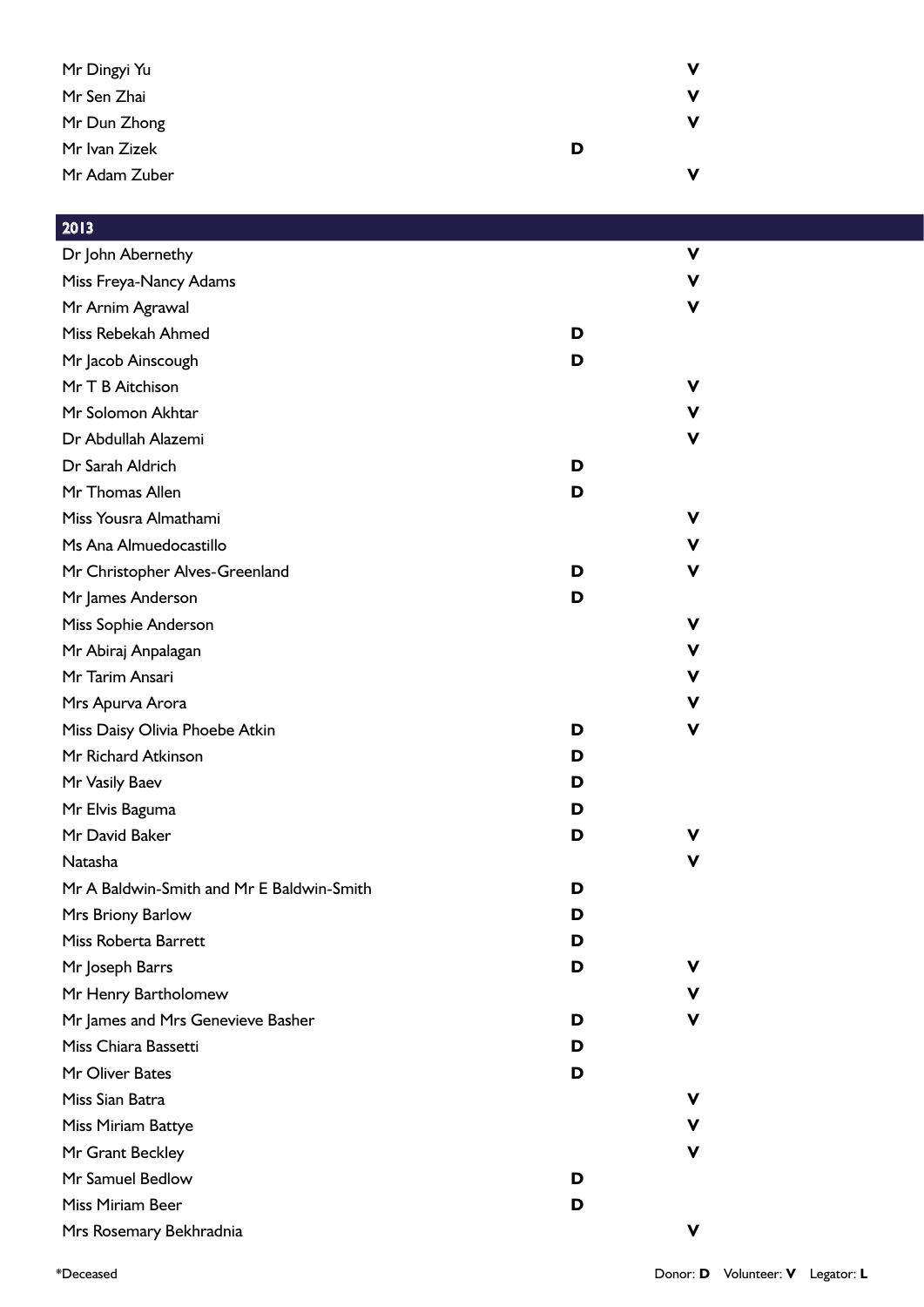| Ms Jennifer Benjamin          | D |    |
|-------------------------------|---|----|
| Mr Svyatoslav Berestnev       |   | v  |
| Mr Hugh Berry                 | D |    |
| Miss Kate Birch               | D | V  |
| Mr Alex Blackford             | D |    |
| Mr Hugh Blackstaffe           | D |    |
| Miss Ellen Boddy              | D |    |
| Mr Nicholas Bond              | D |    |
| Miss Emma Boucher             |   | V  |
| <b>Miss Felicity Boughton</b> |   | v  |
| Dr Julia Bower                | D |    |
| Miss Lucy Marie Bowker        | D |    |
| Dr Andrew Bowkett             | D |    |
| Miss Virginia Bown            | D |    |
| Dr Francesca Boyd             |   | v. |
| Miss Charlotte Boyle          | D |    |
| Miss Charlotte Brasher        |   | V  |
| Miss Rose Bray                | D |    |
| Ms Sinead Brennan             | D |    |
| Dr Elinor Brett               | D |    |
| Mr Luke Bristow               | D |    |
| Miss Katherine Brown          | D |    |
| Dr Andrew Brown               | D |    |
| Mr Craig Browne               |   | V  |
| Miss Hannah Burgin            | D |    |
| Miss Frances Burkinshaw       | D |    |
| Miss Philippa Burnham         | D |    |
| Mr Edward Burrell             |   | v  |
| Miss Stephanie Butcher        | D |    |
| Miss Ruth Elizabeth Butler    | D |    |
| Miss Yue Cai                  |   | v  |
| Mr Tyler Cargill              |   | v  |
| Mr Jamie Cawthorn             | D | V  |
| Mr Alex Chadwick              | D |    |
| Miss Sinead Chamberlain       | D |    |
| Miss Hannah Chambers          | D |    |
| Mr Fraser Chamley             | D |    |
| Miss Harriet Chang            |   | v  |
| Mr Andrew Chebsey             |   | v  |
| Mr Zhongqiang Chen            |   | V  |
| Mr Sakorn Chitmankwanyuen     |   | v  |
| Mr Ruhul Choudhury            |   | v  |
| Miss Lauren Churchman         |   | v  |
| Dr Riccardo Cipelli           | D | v  |
| Miss Laura Clark              |   | V  |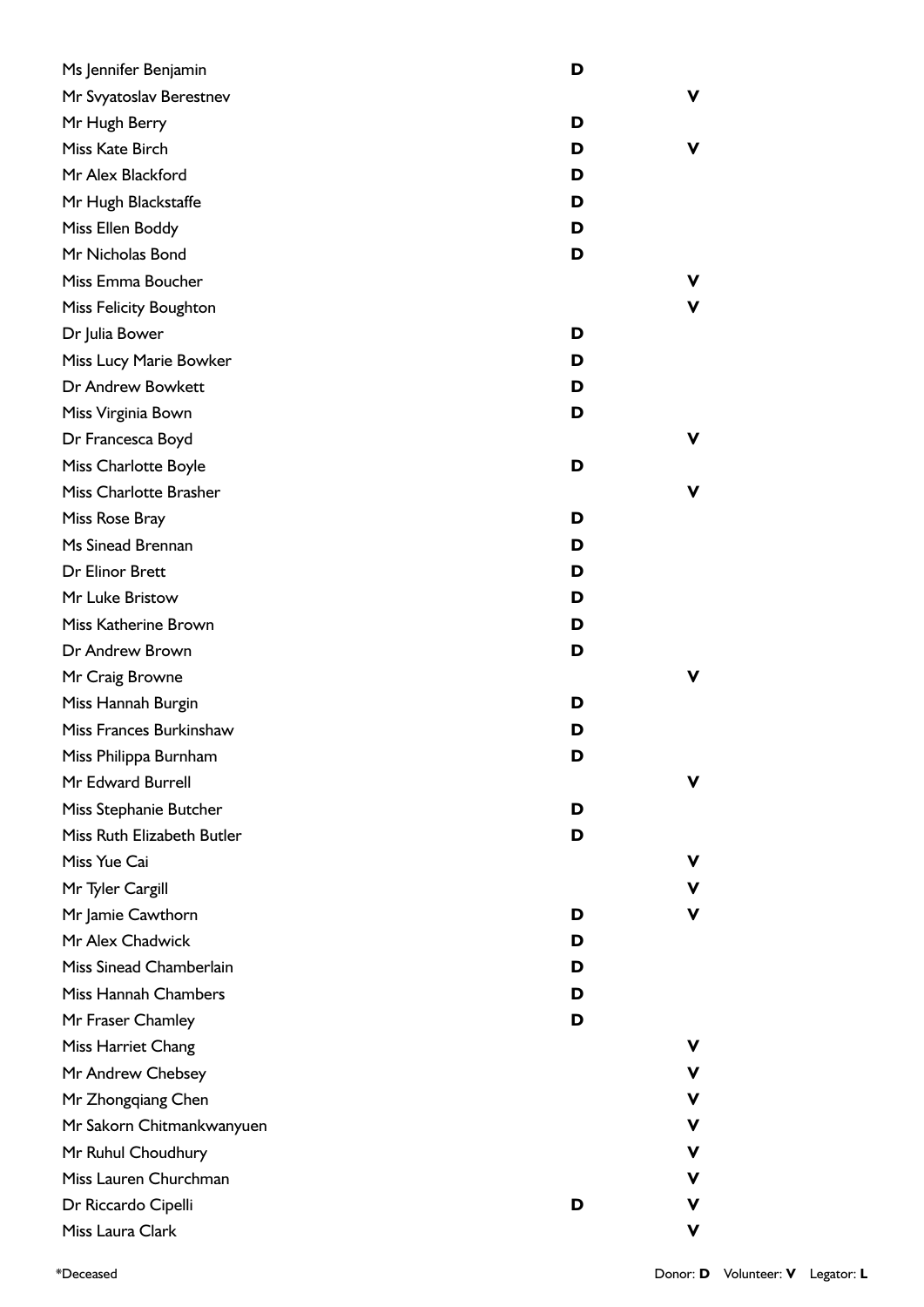| Miss Hannah Clark               | v           |
|---------------------------------|-------------|
| Dr Thomas Clarke                | V           |
| Joshua D D Clarke               | v<br>D      |
| Mr Samuel Colbeck               | D           |
| <b>Miss Yasmine Collins</b>     | v           |
| Mr Charles Compton              | D           |
| Mr Joshua Conibear              | v           |
| Mr James Conroy                 | v           |
| Dr Paul Cook                    | D           |
| Miss Rachel Cooke               | D           |
| Mr Antony Cooke                 | v           |
| Mrs Rebecca Cooney              | D<br>v      |
| Miss Maria Cooper               | D           |
| <b>Mrs Natalie Corbett</b>      | v           |
| Miss Mhairi Cosgriff            | v           |
| Mr Michael Cotgrove             | D           |
| Miss Sophia Cox                 | v           |
| Mr Joseph Cox                   | v           |
| Miss Annabel Cox                | D           |
| Mr William Charles Edward Croft | D           |
| Mr Daniel Croome-Horgan         | D<br>v      |
| Mr Alex Crump                   | V           |
| Miss Yang Cui                   | $\mathbf v$ |
| Miss T Cui                      | V           |
| <b>Miss Emily Curtis</b>        | V           |
| Mr Matthew Dalladay-Simpson     | D           |
| Ms Caterina Danielli            | D<br>v      |
| Miss Nicola Davis               | D           |
| Miss Suzannah Davis             | v           |
| Mr Ryan Dawes                   | D           |
| Miss Aimee Dawson               | v           |
| Mr Christopher Day              | v           |
| Dr Carmen Denman                | v           |
| Mr Callum Denyer                | D           |
| Ms Elena Dimitriou              | v           |
| Miss Anais Dion                 | v           |
| Miss Imogen Dixon               | D           |
| Miss Katie Dorritt              | v           |
| Miss Sarah Douglas              | D           |
| Mr Stephen Drain                | D           |
| Ms Yuqin Du                     | v           |
| Mrs Elsa Dunkley                | D           |
| Ms Robin Duval                  | v           |
| Miss Stephanie Eastwood         | D           |
| Dr Gemma Edney                  | v           |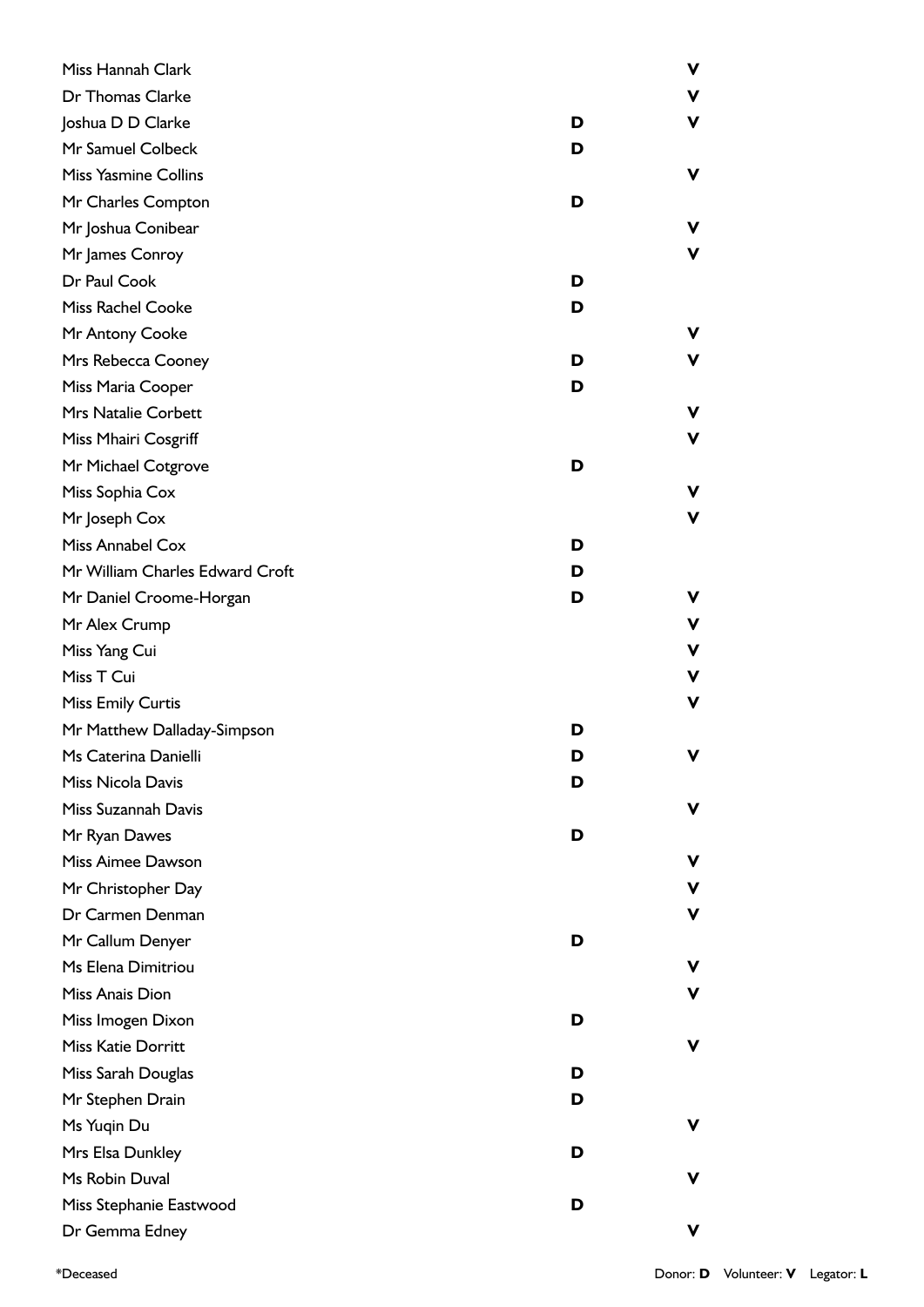| <b>Miss Verity Elgee</b>          |   | v           |
|-----------------------------------|---|-------------|
| Miss Olola Elias                  | D |             |
| Miss Bernadette Ellerby           |   | v           |
| Mr Joe Elliott                    | D |             |
| Dr Natasha Ellis                  | D |             |
| Mr James Ellison                  | D |             |
| Mr Thomas Emerson                 | D |             |
| Mr N Emery                        |   | v           |
| Mr Matthew English                | D |             |
| Mr Michael Evans                  |   | v           |
| Mr Matthew Falconer               |   | ۷           |
| Mr Tim Feltham                    |   | V           |
| Mr James Fenn                     | D |             |
| Dr Amy Foreman                    | D | ۷           |
| Mrs Aline Foster                  | D |             |
| Mr Michael Franklin               | D |             |
| Mr Jack Freeth                    |   | v           |
| Mr Thomas French                  |   | v           |
| Mr James Friendship               | D |             |
| Miss Fong Fung                    |   | ۷           |
| Mr Tom Furnival                   |   | $\mathbf v$ |
| Mr George Furzer                  | D |             |
| Mr Timothy George Harold Gardiner | D |             |
| Dr Juliet Gayton                  | D |             |
| Dr Victor Gazis                   | D | v           |
| Mrs Victoria Gentile              | D |             |
| Miss Rosemary George              |   | v           |
| <b>Miss Alison Gibbins</b>        |   | v           |
| Mr Mark Gibbs                     | D | v           |
| Miss Rachel Gibbs                 | D | v           |
| Miss Victoria Gilbert             | D |             |
| Dr Phil Godsiff                   |   | v           |
| Miss Lucy Goff                    | D |             |
| Miss Ana Gonzalez Cabral          |   | v           |
| Miss Catherine Gray               | D |             |
| Mr Oliver Green                   |   | v           |
| Mr David Gregory                  | D |             |
| Mr Jack Griffiths                 | D |             |
| Dr Ellen Grimas                   |   |             |
| Ms Xinyu Guo                      |   | v           |
| Miss Gabriele Gvozdoviciute       | D |             |
| Mrs Jessica Hadden                |   | v           |
| Mr Samuel Hall                    | D |             |
| Mr Peter Hamilton-Jones           | D |             |
| Mrs Amanda Hardy                  | D |             |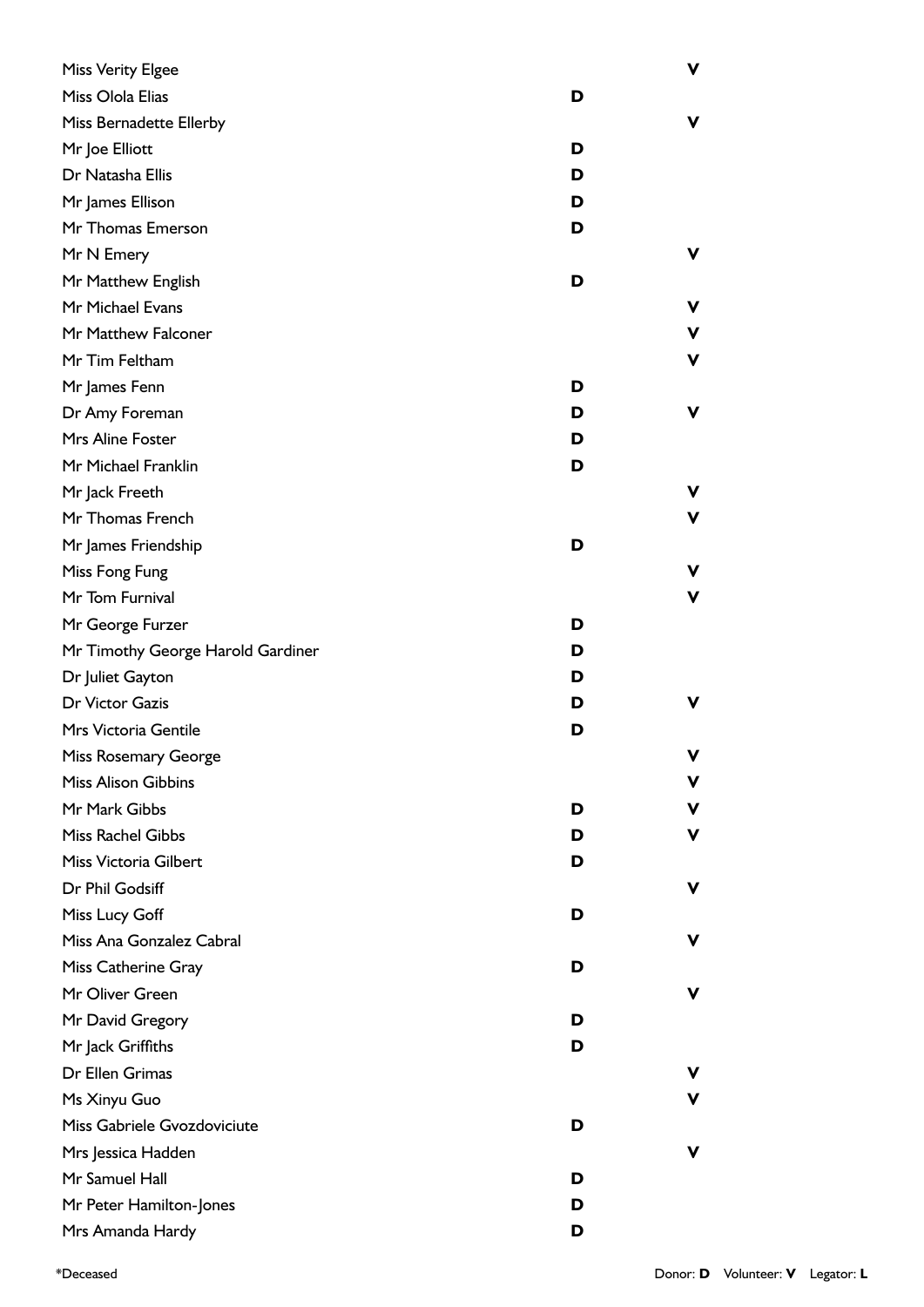| Miss Jessica Hart           | D |   |
|-----------------------------|---|---|
| Mr Bertie Haskins           | D | ۷ |
| Miss Sophie Hay             |   | v |
| Miss Catherine Hayes        | D | ۷ |
| Mr William Hayman           | D |   |
| Miss Georgina Hazell        |   | v |
| Mr Christopher Hewitt       | D | v |
| Mr Daniel Hewson            |   | ۷ |
| Miss Bethany Hibbs          |   | V |
| Mrs Alice Higginson-Clarke  | D |   |
| Miss Esther Higton          | D |   |
| Dr Diana Hilliard           | D |   |
| Miss Kate Hird              |   | v |
| Mr Miles Holbrook           |   | V |
| Mr Thomas Honeyands         | D |   |
| Mr Curtis Horne             | D | ۷ |
| Mr Matthew Houlden          | D |   |
| Miss Kathleen Hudson        |   | v |
| Mr David Hughes             | D |   |
| Miss Katherine Hughes       |   | ۷ |
| Mr William Humphries        |   | ۷ |
| Mr Thomas Hunt              |   | ۷ |
| Miss E Husain               |   | v |
| Dr Halden Hutchinson-Bazely |   | ۷ |
| Miss Holly Hutchison        | D |   |
| Ms Laura Ibarra Hempel      | D |   |
| Mr Joshua Irwandi           |   | v |
| Miss Zoe Jacka              | D |   |
| Ms Louisa Jackson           | D |   |
| Miss Elizabeth James        | D |   |
| Mr Nicholas Jaycock         | D |   |
| Mr Stephen Jenkins          | D |   |
| Miss Rose Jenner            | D |   |
| Miss Peng Jiang             |   | ۷ |
| Miss Lucy Johnson           |   | v |
| Miss Annabel Jolly          |   | V |
| Miss Chloe Jones            | D |   |
| Mr Garan Jones              | D |   |
| Miss Adele Jones            |   | ۷ |
| Dr Fouad Kadhem             | D |   |
| Mr Simon Kain               | D |   |
| Mr Philipp Kainz            |   | ۷ |
| Mr Edward Karsten           | D |   |
| Miss Miriam Kaufmann        | D |   |
| Mr Rakan Kawar              |   | ۷ |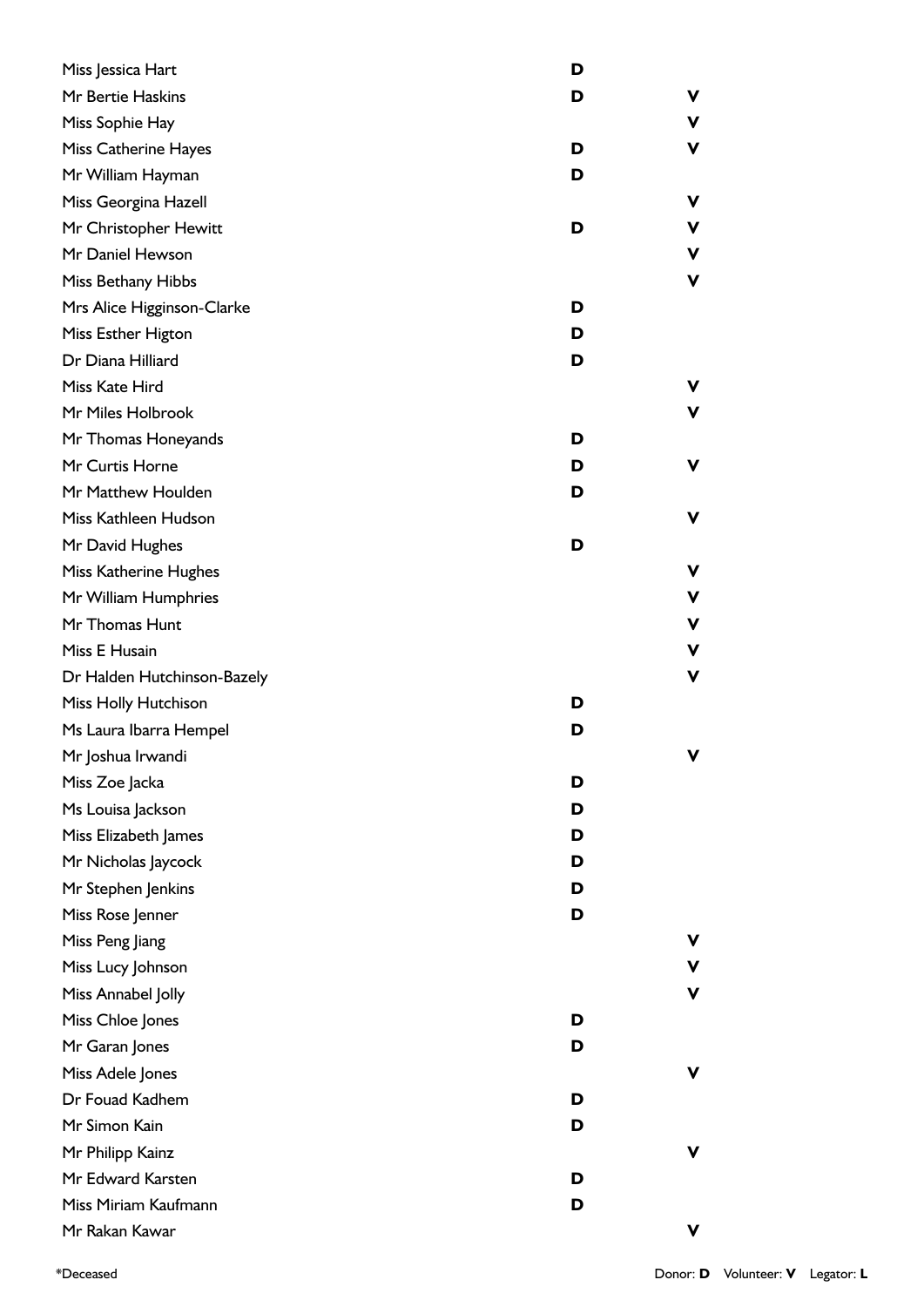| Miss Erika Kedvessy             |   | V |
|---------------------------------|---|---|
| Mr Adam Kelly                   |   | v |
| Mr William Kemp                 | D |   |
| Mr Tarik Kenan                  |   | v |
| Mr Benjamin Keningale           |   | v |
| Mr Andrew Keogh                 | D |   |
| Miss Halima Khan                | D |   |
| Mr Oleg Kharytonskyi            |   | v |
| Mr Christopher Kientzler        |   | v |
| Mr Jun Kimura                   | D |   |
| Ms Fuji Kimura Gomez            |   | v |
| Miss Emily King                 | D |   |
| Miss Kirsty Koopmans            |   | ۷ |
| Mr Moritz Kosel                 |   | V |
| Miss Anastasiia Kovalenko       |   | V |
| Mr Tshepho Kwape                |   | V |
| Mr Ross Lagor                   |   | V |
| Mr Hok Lai                      |   | ۷ |
| Miss Lauren Laing               | D |   |
| Mr William Lama                 | D |   |
| Miss Lydia Lamy                 |   | v |
| Mr Matthew Landick              | D |   |
| Miss Ellis Langley              | D |   |
| Miss Sophie Lapin               | D |   |
| Ms Jessica Hoi Yee Lau          | D |   |
| Mr Matthew Laventure            | D |   |
| Mr Adam Lax                     | D | v |
| Miss Kerry Lewis                | D |   |
| Miss Lucy Lewis                 |   | v |
| Mr John Lewiston                |   | v |
| Ms Ruiting Li                   | D |   |
| Miss Zizhuo Li                  |   |   |
| Miss Minghui Liang              |   | v |
| Miss Francesca Liddiard Longley | D |   |
| Mr Faolan Lidstone              |   | v |
| Ms Rachel Lines                 | D |   |
| Mr Stephen List                 |   | v |
| Mr James Littlefair             |   | V |
| Miss Yetian Liu                 |   | v |
| Mr lain Long                    | D |   |
| Mr Alexander Louch              | D |   |
| Miss Alice Lowry                | D |   |
| Dr Alessandro Macario           | D |   |
| Ms Mairi Maciver                | D |   |
| Mr Oliver Macrae                |   | v |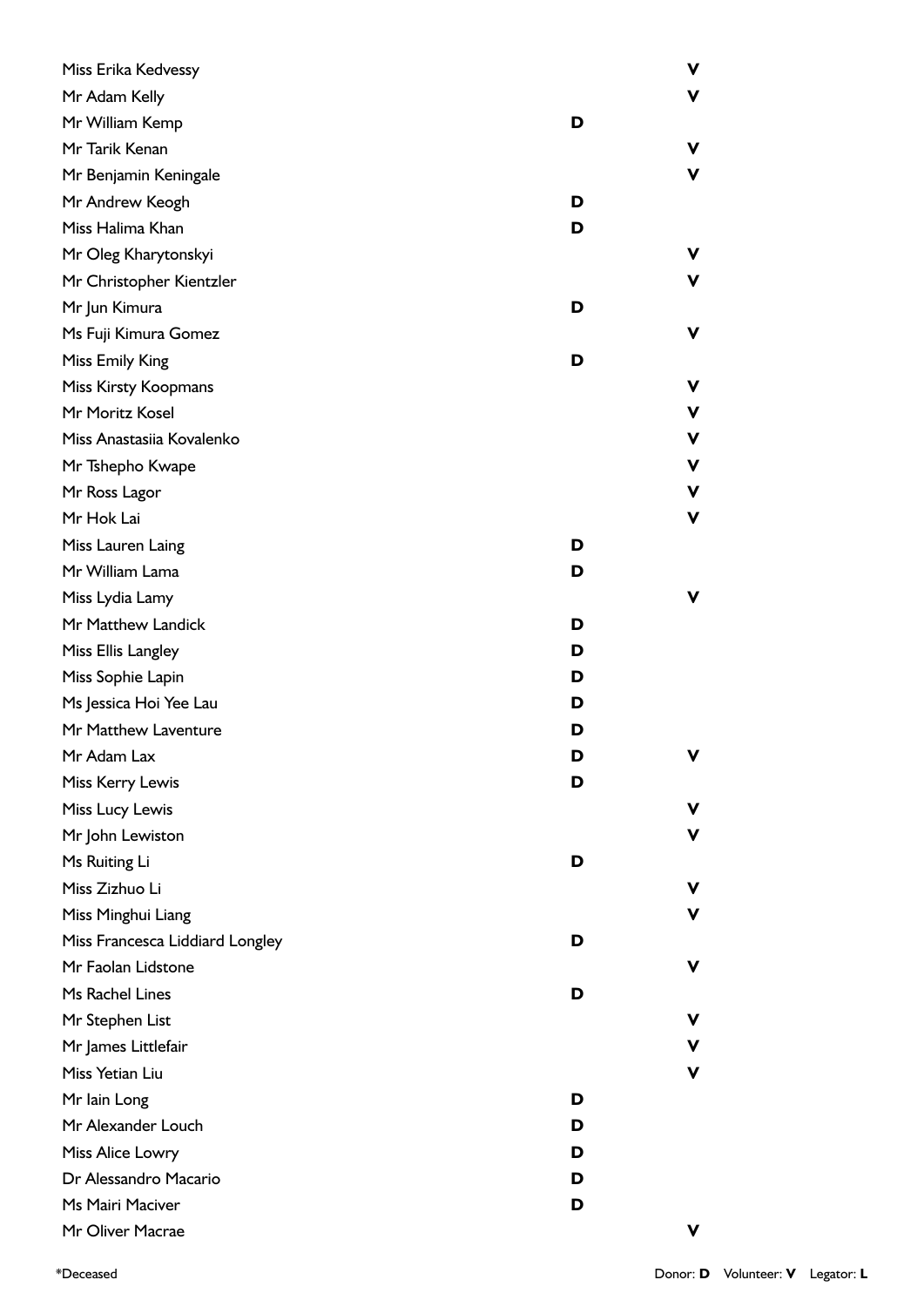| Miss Krystyna Majewska      | D |   |
|-----------------------------|---|---|
| Mr Benjamin Makin           | D |   |
| Mr Charles Malyon           | D | v |
| Mr Andrew Marlow            | D |   |
| Mrs Sarah Marsden           |   | v |
| Mr Piotr Marszalek          | D |   |
| Miss Phoebe Martin          | D |   |
| Ms Irene Marushko           |   | v |
| Miss Poppy Mason Taylor     |   | v |
| Mr Nicolas Matus Rivera     | D |   |
| Mr Angus Mayhew             | D |   |
| Miss Georgia Mccullough     | D |   |
| Ms Chloe Mcgregor           | D |   |
| Miss Katherine Mcintosh     |   | V |
| Miss Amy Mcleman            | D | v |
| Mr Thomas Mcmahon           | D |   |
| Mr Tom Meade                | D |   |
| Mr Luke Meadows             |   | ۷ |
| Miss Alina Mihailova        |   | v |
| Mr Samuel Miles             | D |   |
| Mr Andrew Miller            | D | v |
| Miss Hannah Miller          | D |   |
| Mr Cameron Milne            |   | ۷ |
| Dr Zak Mitchell             |   | v |
| Miss Jessica Monaghan       | D |   |
| Mr Matthieu Monier          |   | v |
| Mr Alexander Moore          | D |   |
| Mr Conor Morgan             | D |   |
| Mr Matthew Morris           | D |   |
| Mr Christian Mossmann       | D |   |
| Miss Lauren Mourgue         | D |   |
| Miss Nevena Mulyachka       | D |   |
| Mr Benjamin Murphie         | D |   |
| Mr Thomas Murray            | D |   |
| <b>Miss Verity Musgrove</b> | D |   |
| Miss Rebecca Nall           | D |   |
| Mr Rupert Naylor            | D |   |
| Dr Stacey-Louise New        |   |   |
| Miss Rebecca Newell         | D |   |
| Mr Thomas Nolan             | D |   |
| Dr Jean Northam             | D |   |
| Mrs Diana Ohlson            | D |   |
| Miss Natalie Ohlson         | D |   |
| Mr Sam Olden                |   | v |
| Mr Guy Oliver               | D |   |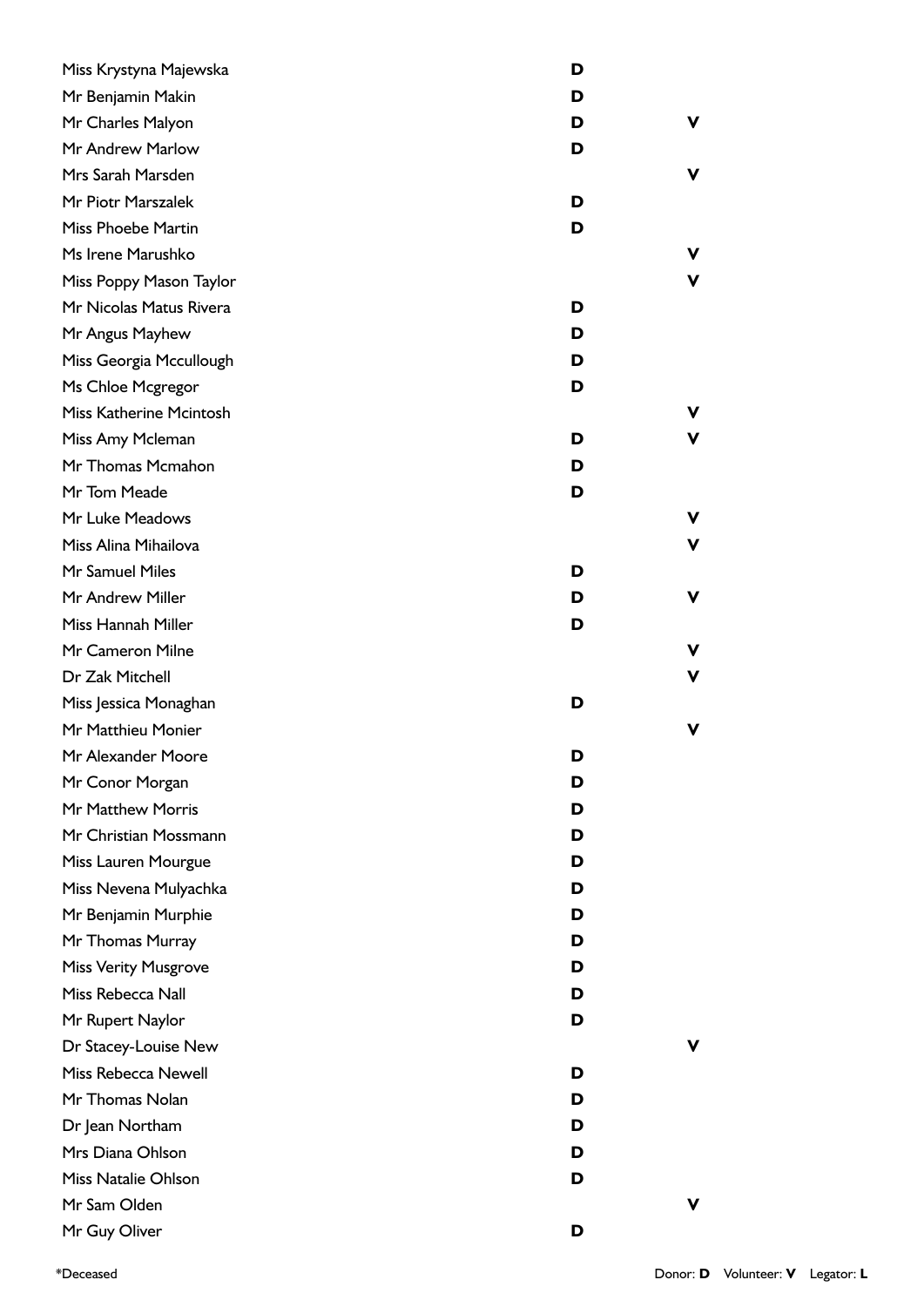| Miss Kerry O'Shea                      |   | ۷ |
|----------------------------------------|---|---|
| Miss Funmi Osibona                     |   | V |
| Mrs Rebecca Osman                      |   | V |
| Miss Eleanor Jane Lucinda Page         | D |   |
| Mr George Paige                        |   | v |
| Miss Emily Palmer                      | D |   |
| Mr Hugo Parker                         | D |   |
| Mr Daniel Parkes                       | D |   |
| Mrs Jessica Parkinson                  | D |   |
| Mr Alexander and Mrs Jessica Parkinson | D |   |
| Mr Tom Pavitt                          |   | V |
| Mr Thomas Payne                        |   | V |
| Miss Margaret Peat                     | D |   |
| Miss Sarah Perkins                     | D |   |
| Miss Allison Perlman                   |   | v |
| Mr Thomas James Perry                  | D |   |
| Miss Lika Petitt                       |   | ۷ |
| Mr Tristan Pett                        |   | V |
| Mr Harry Petty                         |   | V |
| Miss Alexandria Phillips               | D |   |
| Miss Nicola Pillinger                  |   | v |
| Mr William Pitt                        |   | ۷ |
| Miss Ellie Pocock                      | D |   |
| Miss Francesca Pole                    |   | v |
| Mr Joseph Postle                       | D |   |
| Mr Matthew Power                       |   | v |
| Miss Shweta Prasanna                   |   |   |
| Mr Hugh Prescott                       |   | v |
| <b>Miss Holly Pretious</b>             | D |   |
| Miss Rosanna Priestman                 | D |   |
| Mr James Pritchard                     | D |   |
| Mr Oliver Pritchard                    | D |   |
| Mr Matthew Proctor                     | D |   |
| Sophia Pudney                          | D |   |
| Dr Robert Radakovic                    | D |   |
| Mrs Alison Rawlings                    |   |   |
| Mr Christopher Rea                     |   | v |
| Miss Amber Reed                        |   | ۷ |
| Mrs Heidi Rhodes                       | D |   |
| Miss Louise Richards                   | D |   |
| Miss Verity Richards                   |   | v |
| Mr Joseph Roberts                      | D |   |
| Mr Tom Robertson                       |   | v |
| Miss Katherine Robinson                | D |   |
| Mr David Rogal                         | D |   |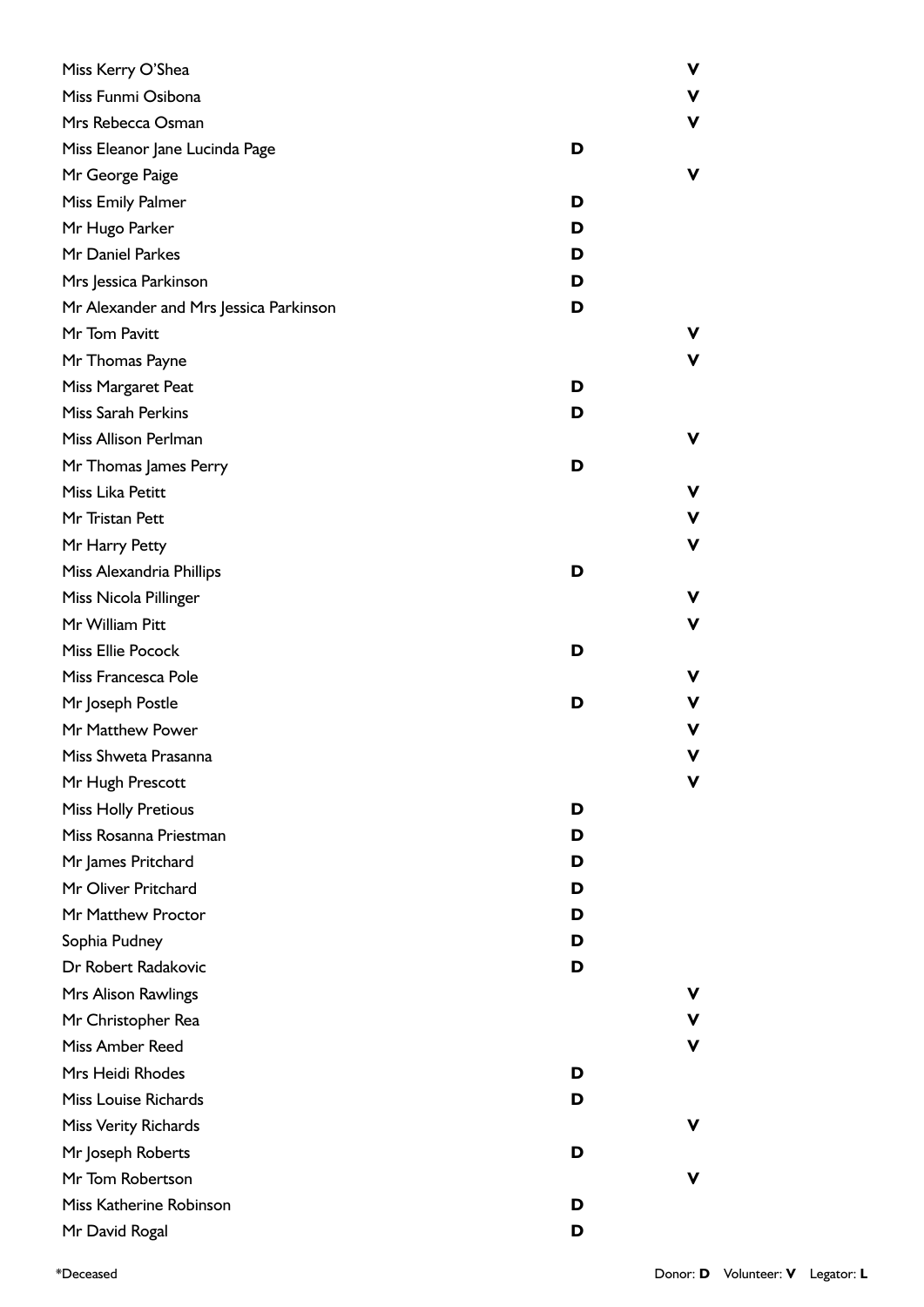| Mr Christopher Rootkin                    | D |    |
|-------------------------------------------|---|----|
| Mr Peter Routledge                        | D |    |
| Mr Huw Rowlands                           | D |    |
| Miss Elisabeth Rowlinson                  | D |    |
| Mr Aniruddha Roy                          |   | V  |
| Mr Rowan Royds                            |   | v  |
| Mr Oliver Rubinstein Baylis               |   | v  |
| Mr Antoine Russegger                      |   | V  |
| Miss Elizabeth Salter                     |   | v  |
| Miss Elis Salyahetdinova                  |   | ۷  |
| <b>Miss Sioned Samuel</b>                 | D |    |
| Miss Grace Santos-Murphy                  |   | ۷  |
| Mr Jack Sargent                           |   | v  |
| Miss Jessica Sargent                      | D |    |
| Mr Sandipan Sarkhel                       | D | ۷  |
| Miss Nicky Savill                         |   | ۷  |
| Ms Caroline Schwarz                       |   | ۷  |
| <b>Miss Charlotte Scott</b>               | D |    |
| Miss Belinda Scott                        | D | V  |
| Miss Charlotte Sefton                     |   | v  |
| Miss Alice Seguret                        | D |    |
| Mr Jonathan Shadel                        |   | ۷  |
| Mr Alexander Shafee                       | D |    |
| Mr Mithil Shah                            | D | ۷  |
| Mr David Shannon                          | D |    |
| Mr James Shears                           | D | ۷  |
| Mrs Meriel Sheath                         | ט |    |
| Mr Jacques Sheehan                        |   | ۷  |
| Mrs Gemma Sheffield                       | D |    |
| Miss Sharzad Shini                        |   | v  |
| Dr Edward Shorthouse                      |   | v  |
| Mr Christopher Shultz                     |   | v. |
| Miss Paula Siabato Tobon                  |   | ۷  |
| Mr Jonathan Siddall                       |   | ۷  |
| Mr George Simpson                         | D |    |
| Mr Boris Sipkovsky                        |   | ۷  |
| Mr Ilya Skliarov                          | D |    |
| Miss Catherine Skrbic                     |   | v  |
| Dr James and Mrs Hazel Smith (née Morton) |   | ۷  |
| Mr Gavin Smith                            | D |    |
| Miss Victoria Smith                       | D |    |
| Mrs Claire Smy                            | D |    |
| Miss Rebecca Smyth                        | D |    |
| Mr Edward Soriano                         |   | ۷  |
| Mr Kit Sproson                            | D |    |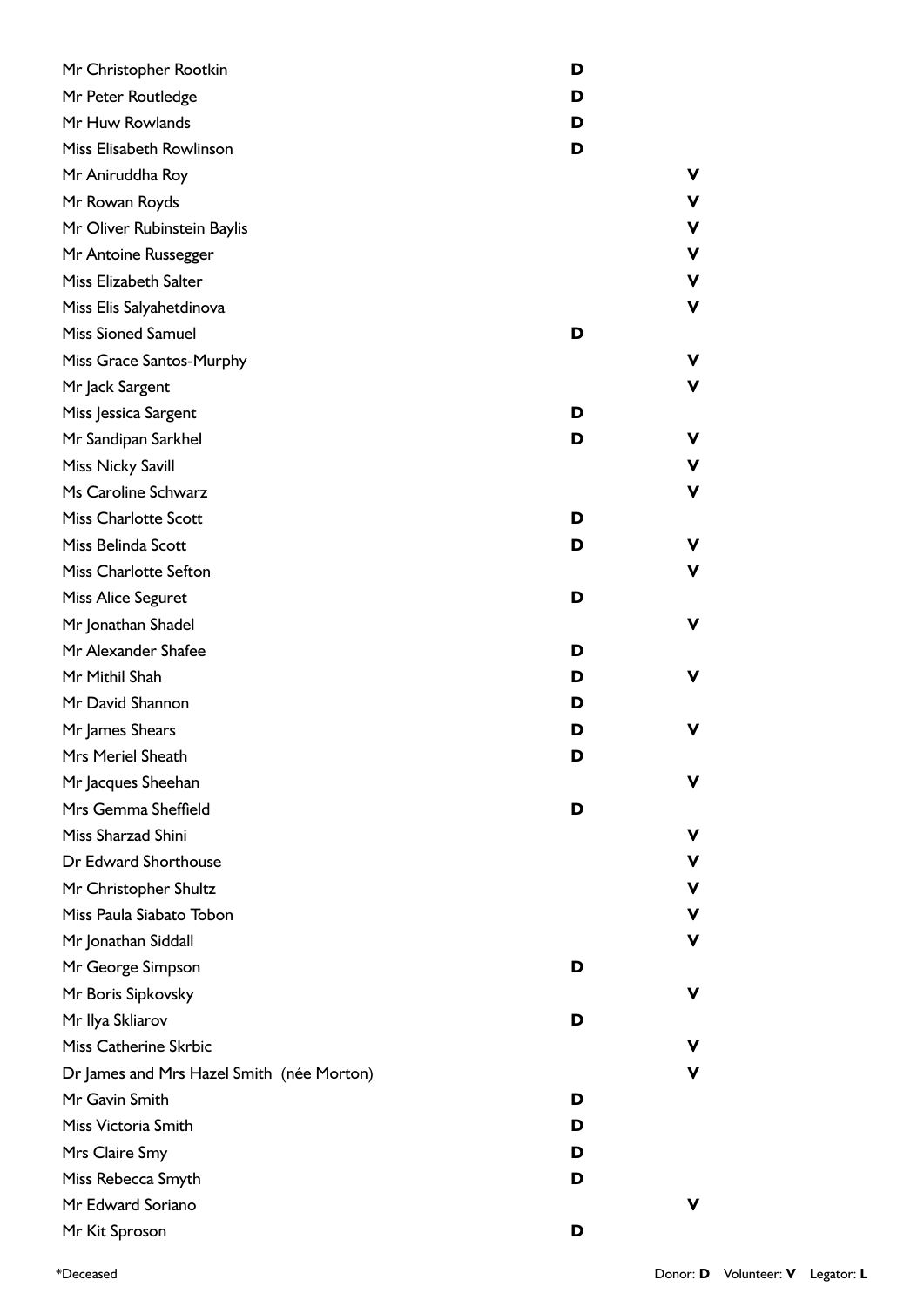| Dr Peter Stanfield           |   | ۷ |
|------------------------------|---|---|
| Mr Xavier Stapylton-Smith    | D |   |
| Miss Jennifer Steadman       | D |   |
| Miss Valeriya Stepanuyk      |   | v |
| Miss Catherine Stephens      |   | V |
| <b>Miss Colette Stewart</b>  | D |   |
| Dr Karen Stockham            | D |   |
| Miss Isabel Stoddart         |   | v |
| Dr Giovanni Strano           |   | V |
| Miss Emma-Leigh Stubbins     | D |   |
| Miss Ekaterina Sukhanova     |   | v |
| Mr Robert Sullivan           |   | v |
| Miss Eleanor Swingewood      |   | ۷ |
| Mr Edward Sykes              | D |   |
| Miss Rachel Tait             | D | v |
| Miss Eniwa Tamada            |   | v |
| Mr Tin Tang                  |   | ۷ |
| Mrs Sienna Taylor            |   | v |
| Mr Arda Temizcan             |   | v |
| Mr Andrew Thatcher           | D |   |
| Dr Kathrin Thomas            |   | v |
| <b>Miss Claire Thomas</b>    |   | v |
| <b>Miss Charlotte Thomas</b> |   | V |
| Mr Rory Thomas               | D |   |
| Mr Ryan Thompson             | D |   |
| Miss Chantalle Thomson       |   | v |
| Mr Michael Thonger           |   |   |
| Miss Sophie Thorne           |   | v |
| Miss Carolyn Thurston        |   | ۷ |
| Miss Alexandra Tindall       | D |   |
| Mr Owen Tomlinson            |   | v |
| Mr Edward Treadwell          | D |   |
| Miss Jessica Tsang           | D |   |
| Mrs Aida Turarbekova         |   | v |
| Mr Max Steven Charles Turner | D |   |
| Miss Catherine Tyler         | D |   |
| Mr Jacob Underwood           | D |   |
| Miss N Uwaje                 |   | v |
| Dr Mehmet Uztosun            |   | V |
| Miss Alexandra Vacca         |   | v |
| Mr Christopher Velupillai    |   | ۷ |
| Mr Markus Von Kameke         | D |   |
| Miss Trang Vu                |   | v |
| Mr Joseph Wait               | D |   |
| Mr William Walshe            | D |   |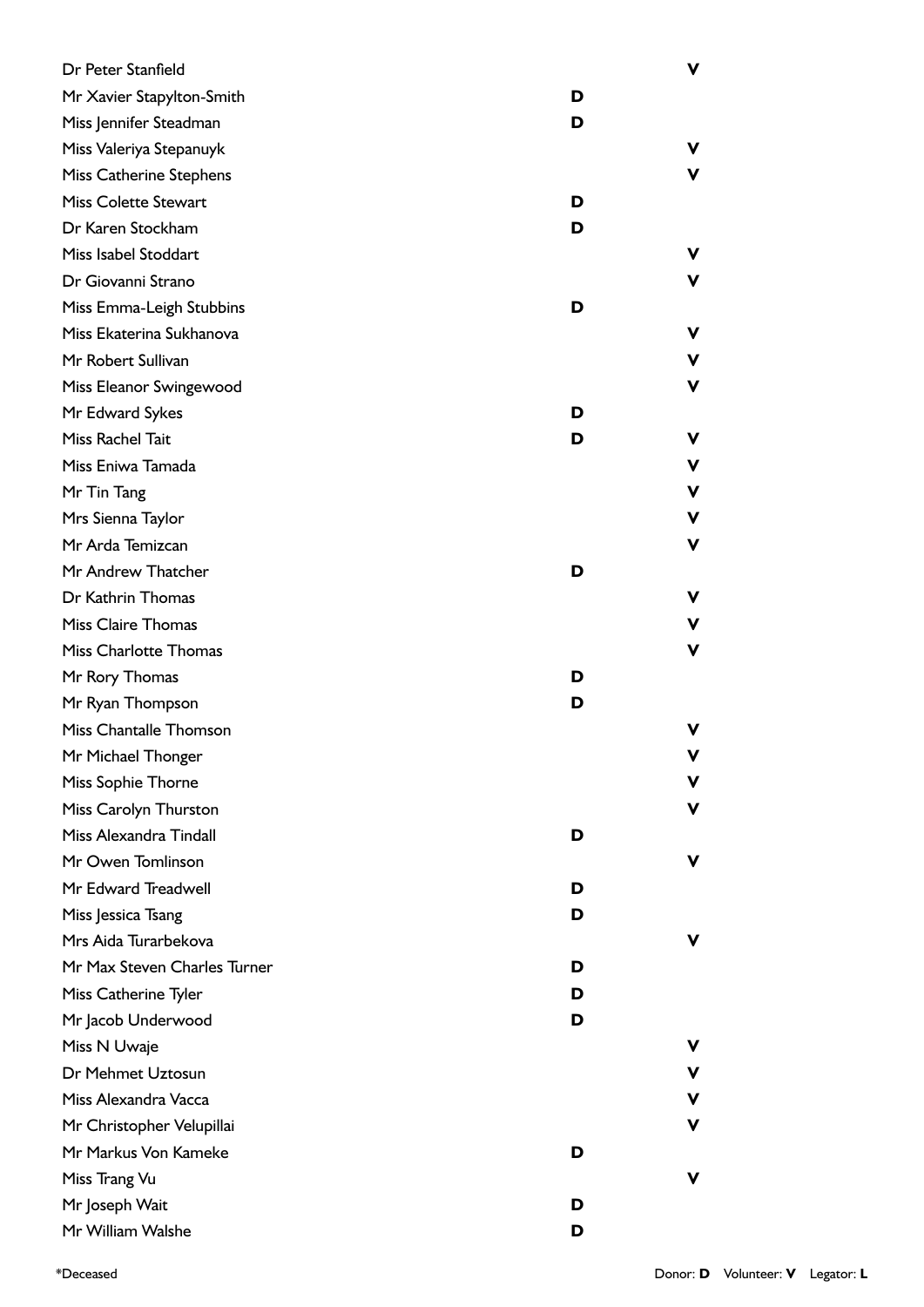| Mr Dominic Walter          | D | v           |
|----------------------------|---|-------------|
| Mr Owen Walters            | D |             |
| Miss Yiran Wang            |   | v           |
| Mr Ye Wang                 |   | v           |
| Miss Man Wang              |   | v           |
| Mr Gareth Ward             |   | ۷           |
| Miss Rebecca Ward          | D |             |
| Ms C Watson and Mr I Assaf | D |             |
| Mr Duncan Weatherhead      |   | ۷           |
| Miss Olivia Webster        | D |             |
| Miss Alexandra Weller      | D |             |
| Miss Sarah West            | D |             |
| Mr James Westlake          | D |             |
| Miss Charlotte Whipp       | D |             |
| Mr Thomas White            | D | v           |
| Mr Samuel Whitehead        | D |             |
| Miss Bethany Whymark       | D |             |
| Miss Roseanna Wike         | D |             |
| Mr Scott Williams          | D |             |
| Mr Louis Williams          | D | v.          |
| Miss Meredyth Wills        |   | v           |
| Mr David Wilson            | D |             |
| Mr David Wong              |   | v           |
| Mr Nicholas Wood           |   | ۷           |
| Mr Alistair Wood           | D |             |
| Mr Christopher Wood        | D |             |
| Mr Jiawei Xie              |   | $\mathbf v$ |
| Mr Dong Xie                |   | v           |
| Ms Bowen Xuan              |   | v           |
| Mr Jayant Yadav            |   | ۷           |
| Mr Man Yeung               | D |             |
| Ms Selin Yigitbasi-Ducker  | D | ۷           |
| Miss Caroline Yoe          | D |             |
| Mr Conor Youell            |   | v           |
| Dr M Zeidan                |   | v           |
| Mr Pai Zhan                |   | ۷           |
| Miss Yan Zhang             |   | v           |
| Miss Xiaoyu Zhang          |   | v           |
| Ms Yuanyuan Zhang          |   | ۷           |

| 2014                    |   |   |
|-------------------------|---|---|
| Elizabeth               | D |   |
| Miss Emily Adams        | D |   |
| Mr Gameli Adzaho        |   |   |
| Miss Temitope Agunbiade |   | v |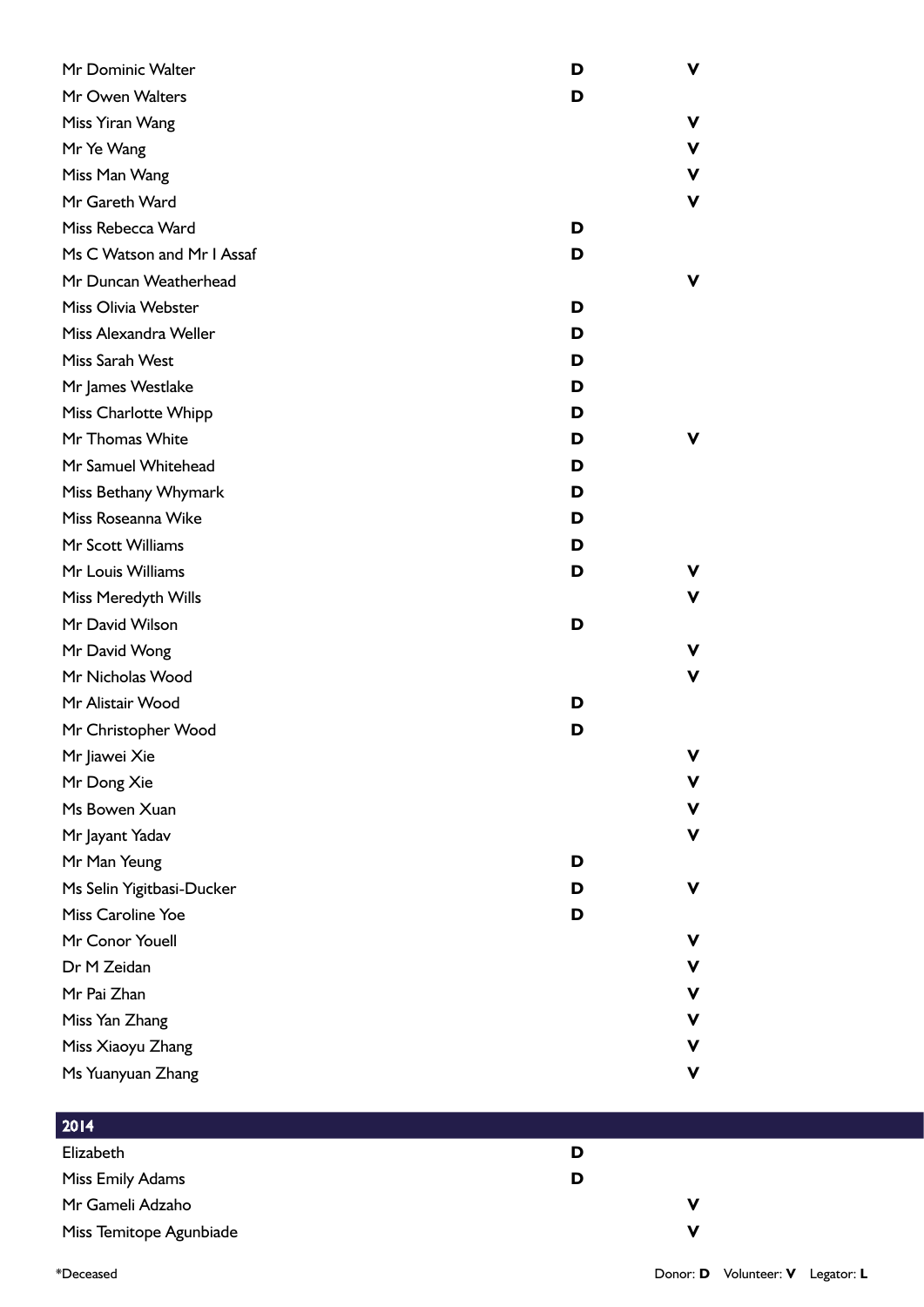| Mr Adnan Ahmad              | D      |
|-----------------------------|--------|
| Ms Malorie Albee            | D      |
| Mr Javier Albini            | D      |
| Miss Freya Aldred           | v      |
| Miss Rayya Ali              | D      |
| Miss Gillian Allen          | D      |
| Mr Matthew Allwood          | D      |
| Dr Ayman Alofi              | D      |
| Mr Abrar Al-Quddus          | v      |
| Mr Nicholas Al-Shaikh       | D      |
| Mr Aleksandar Angelov       | v      |
| Miss Juliet Ankers          | D      |
| Mr Scott Anthony            | D      |
| Mr Duncan Arnot             | v      |
| Mr Roger Auster             | D      |
| Miss Angelina Avricevic     | D      |
| Miss Hannah Ayles           | D      |
| Miss Natasha Azar           | v      |
| Miss Cambria Bailey-Jones   | v      |
| Mr Samuel Baldry            | D      |
| Miss Caitlin Ballard        | ۷      |
| Miss Kate Bannatyne         | ۷      |
| Miss Francesca Barclay      | V      |
| Mr Shafaat Bari             | D      |
| Mr William Barker           | D      |
| Miss Tashi Barnett          | D      |
| Miss Annabel Barr           |        |
| Miss Hannah Barr            | v      |
| Mr Guillermo Bas            | v      |
| Mr Jason Bassett            | D      |
| Mr Matthew Bate             | v      |
| Mr Nakul Bathla             | v      |
| Miss Susanna Batten         | D      |
| Mr Peter Baumgartner        | v      |
| Miss Alice Bayfield         | v      |
| Miss Kelly Beaven           | D      |
| <b>Miss Charlotte Beer</b>  | D      |
| Ms Sandra Beer              | v      |
| Mr James Beevor             | ۷      |
| Mr J O C Bennett            | ۷<br>D |
| Mr Gabriel Benthall         | V      |
| Miss Marie-Christine Berger | v      |
| Mr Christopher Berriman     | D      |
| Mr Jack Berringer           | v      |
| Mr Richard Berry            | D      |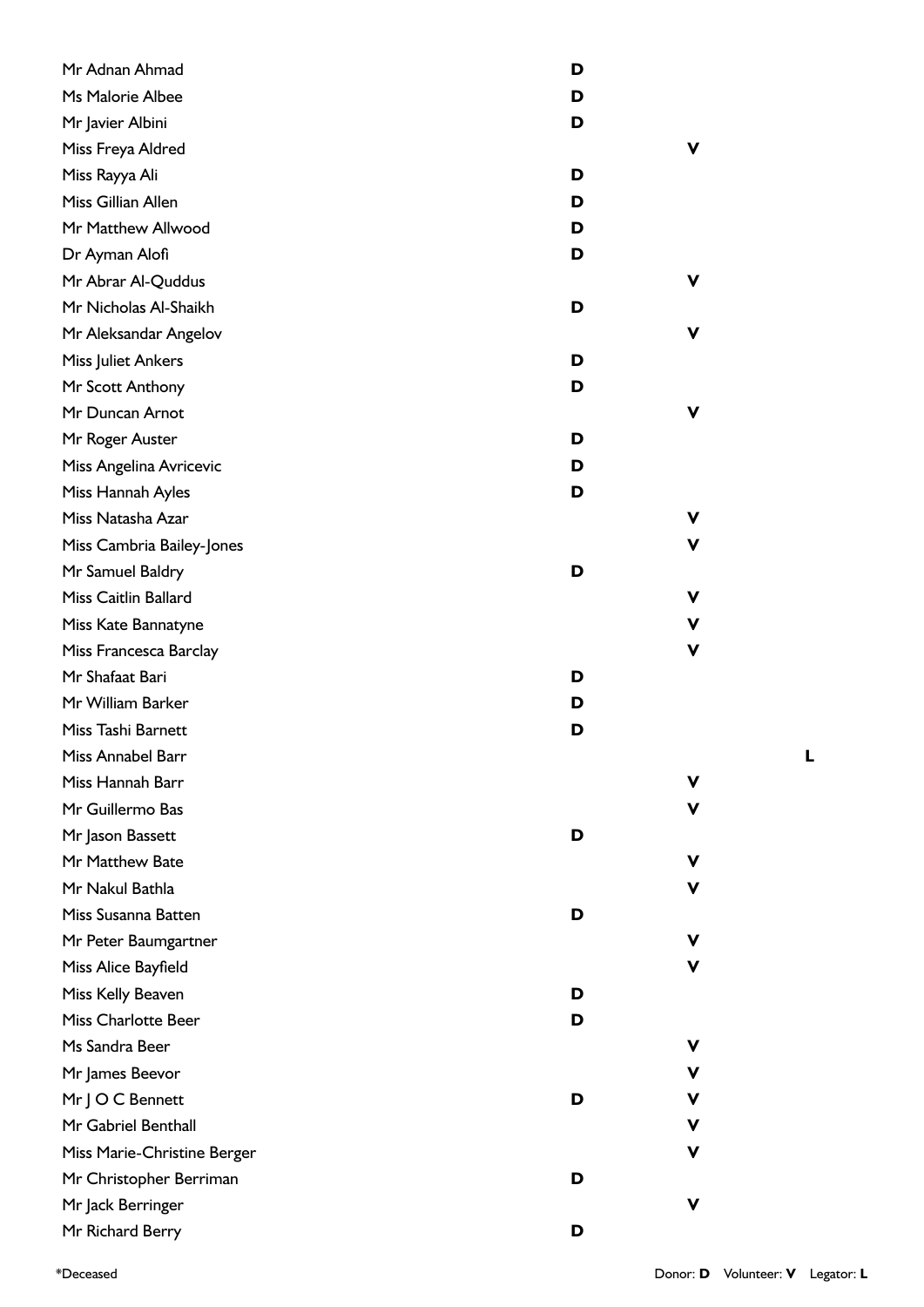| Miss Alexandra Bessant    | D      |
|---------------------------|--------|
| Mr Nicholas Best          | D      |
| Mr Alexander Biggins      | v      |
| Miss Tansy Billingham     | D<br>v |
| <b>Miss Eleanor Binks</b> | D<br>۷ |
| Miss Emma Bird            | D      |
| Miss Erin Birkett         | D      |
| Mr Hugo Blamey            | D      |
| Mrs Heather Bolt          | v      |
| Mr Oliver Bond            | D      |
| Miss Alice Boorman        | v      |
| Miss Zara Botterell       | D      |
| Miss Cari Bottois         | v      |
| Miss Lydia Bower          | D      |
| Miss Elisabeth Bowerman   | D      |
| Mr Mark Bowers            | D      |
| Ms Dana Bowman            | D      |
| Miss Kara Bowman          | v      |
| Miss Alice Breddy         | D      |
| Miss Josephine Bridges    | D      |
| Mr Jack Bridgewater       | D      |
| Mr Alfie Brixton          | D      |
| Mr Adam Broadbent         | V      |
| Mr Shawn Brown            | v      |
| Mr Paul Brown             | D      |
| Miss Sophie Brown         | D      |
| Mr Peter Bruce            | D      |
| Miss Hannah Bruton        | D      |
| Miss Katherine Burch      | v      |
| Mr Daniel Burrill         |        |
| Mr Joshua Butt            | v      |
| Ms Kateryna Bysaga        | v      |
| Mr Kevin Calvert          | V      |
| Miss Jade Campbell        | v      |
| Mr Jack Campey            | D      |
| Miss Laura Cann           | V<br>D |
| Miss Louise Carr          | v      |
| Miss Helen Carrington     | D      |
| Mrs Lucy Carron           | D      |
| Mr Edward Carson          | D      |
| Mr Robert Castle          | D      |
| Miss Esmeralda Castrillo  | v      |
| Mr George Causer          | v      |
| Miss Rebecca Cave         | v      |
| Mr Jared Cawley           | v      |
|                           |        |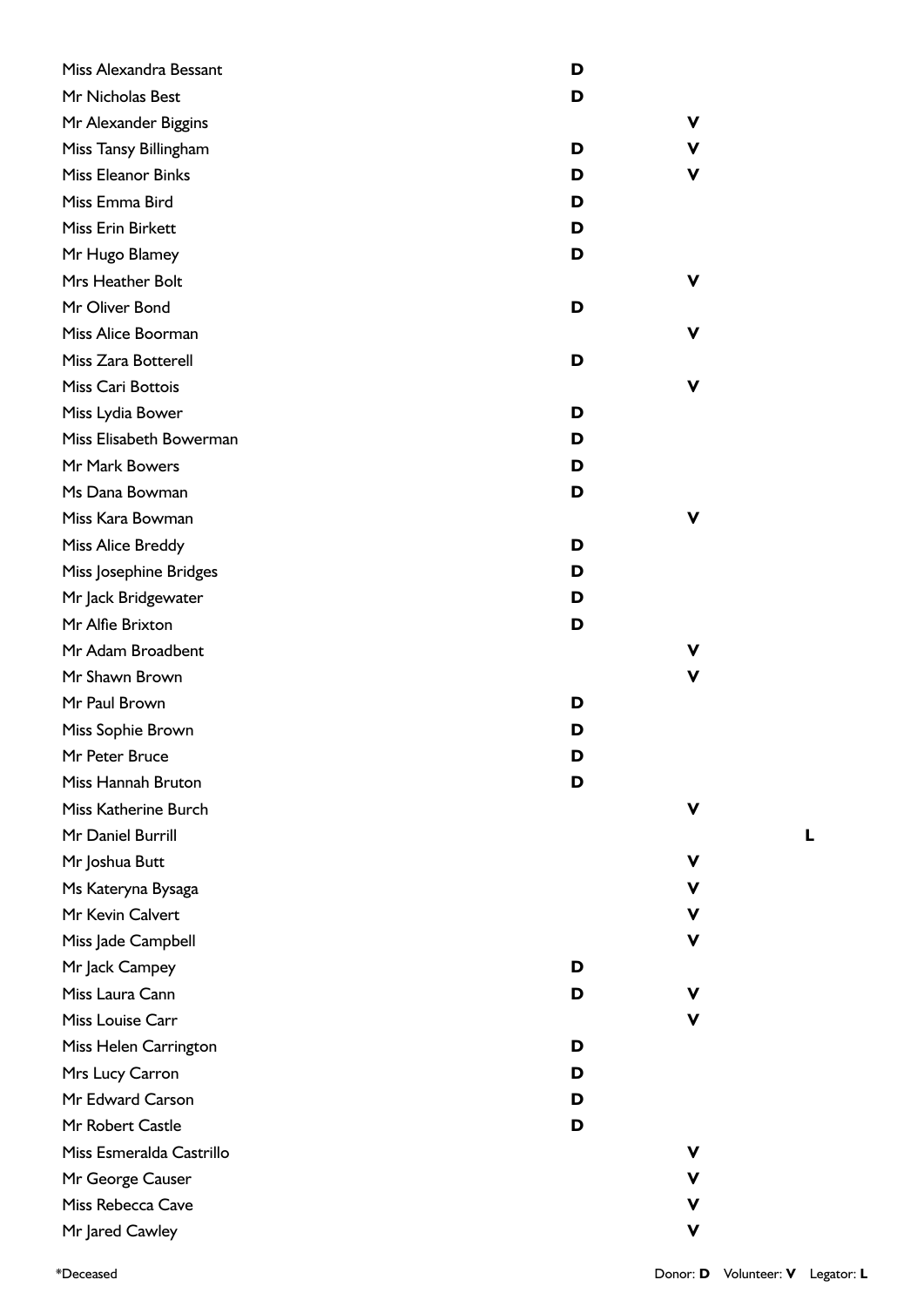| Mr Wentworth Cecil Gurney   | D |   |
|-----------------------------|---|---|
| Mr Justin Chan              | D |   |
| Mr Jonathan Chantry         | D |   |
| Miss Jennifer Chater        | D |   |
| Mr Mrunal Chavda            |   | V |
| Ms Eirini Cheliou           |   | ۷ |
| Mr Weikai Chen              |   | v |
| Miss Y Chen                 |   | v |
| Miss Chunlin Chen           |   | v |
| Miss Tzu-Ching Chen         | D |   |
| Miss Wenwei Chen            |   | v |
| Mr Ben Chester Cheong       | D | ۷ |
| Miss Li Ching Cheung        | D |   |
| Miss Katrina Cheung         |   | V |
| Mr Jian Chew                | D |   |
| Miss Amy Chidgey            | D |   |
| Mr Gabriel Chin             |   | ۷ |
| Miss Rebecca Chiverton      | D |   |
| Miss Sanjana Chopra         |   | v |
| Mr Pongsawat Chuerattanakul |   | v |
| Miss Georgia Clack          |   | v |
| Mrs Abigail Clark           | D |   |
| Miss Helen Clark            | D |   |
| Mr Samuel Clarke            | D |   |
| Miss Rebecca Clarke         | D |   |
| Mr Alexander Clarke         |   | v |
| Miss Cecily Colahan         | D |   |
| Miss Sophie Collier         |   | ۷ |
| Mr Alan Collins             | D |   |
| Dr Helena Cook              |   | ۷ |
| Dr Karen Cook               | D |   |
| Mr Joe Cooper               | D |   |
| <b>Miss Emily Cooper</b>    |   | ۷ |
| Miss Charlotte Cooper       | D |   |
| Miss Lucy Corley            | D |   |
| Mr Augusto Cosulich         | D |   |
| Mr Stuart Cottrell          |   | V |
| Mr Matthew Coussens         | D |   |
| Miss Sian Cowan             | D |   |
| Miss Georgina Cox           | D |   |
| Mr Christopher Crane        | D |   |
| Miss Rebecca Cross          | D |   |
| Miss Emma Cross             |   | v |
| Mr James Cruickshank        | D |   |
| Miss Jessica Cunnane        | D |   |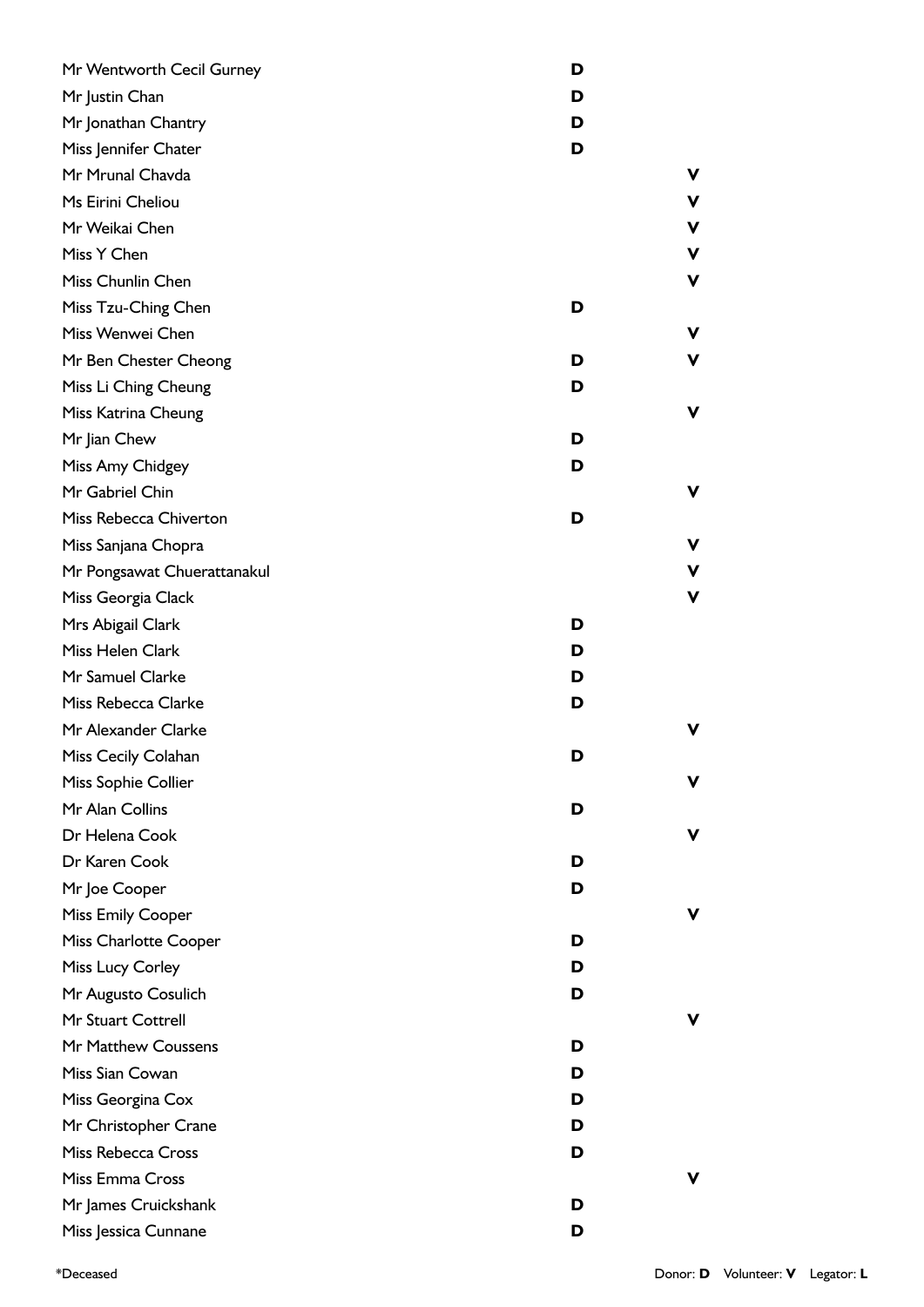| Miss Susanna Dagnall           | D |   |
|--------------------------------|---|---|
| Miss Katie Davey               | D |   |
| Mr Alexander Davidson          | D |   |
| Mr Hywel Davies                | D |   |
| Mr Gareth Davies               |   | v |
| <b>Miss Tamsin Davies</b>      | D |   |
| Mx Mattie Davies               | D |   |
| Miss Sarah Davis               | D |   |
| Miss Sofia Deambrosi           |   | v |
| Miss V Deiss                   |   | v |
| Mr George Denham               | D |   |
| Dr Anabelle Denney             | D | v |
| Mr Simon Dewhurst              | D | v |
| Mr Owain Dexter                | D |   |
| Mr Yuriy Dobosh                | D |   |
| Mr Max Dobson                  | D |   |
| Mr Harry Dooner                |   | v |
| Mr Paul Douglas                |   | v |
| Mr Freddie Doust               | D |   |
| Mr Richard Drain               |   | v |
| Mr Michael Drake               | D |   |
| Miss Laura Drake               | D | v |
| Mr Frederick Drennan           |   | v |
| Mr George Droulias             | D |   |
| Mr Benjamin Duckett            |   | v |
| Mr Andrew Dudley               | D |   |
| Mr Daniel Duncan               | ט |   |
| Mr Nathan Dundovic             | D |   |
| Miss Rhiannon Dunlop           |   | v |
| Mr Douglas Ebanks              |   | ۷ |
| Mr James Edge                  |   | v |
| Mr Calum Edser                 | D |   |
| Miss Isabelle Edwards          |   | v |
| Miss Ebele Egbuna Ruiz         | D |   |
| Miss Nicola Elder              |   | v |
| <b>Miss Esther Elliott</b>     | D |   |
| Dr Adebayo Eludoyin            | D |   |
| Miss Maria Elvira Estruch Juan |   | v |
| Mr Joshua Evans                | D |   |
| Mr Rhys Evans                  | D |   |
| Mr Samuel Evans                | D |   |
| <b>Miss Rosalind Evans</b>     |   | v |
| Miss Connie Farndon            | D |   |
| Mr Nicholas Fennelly           | D |   |
| Miss Hannah Field              |   | v |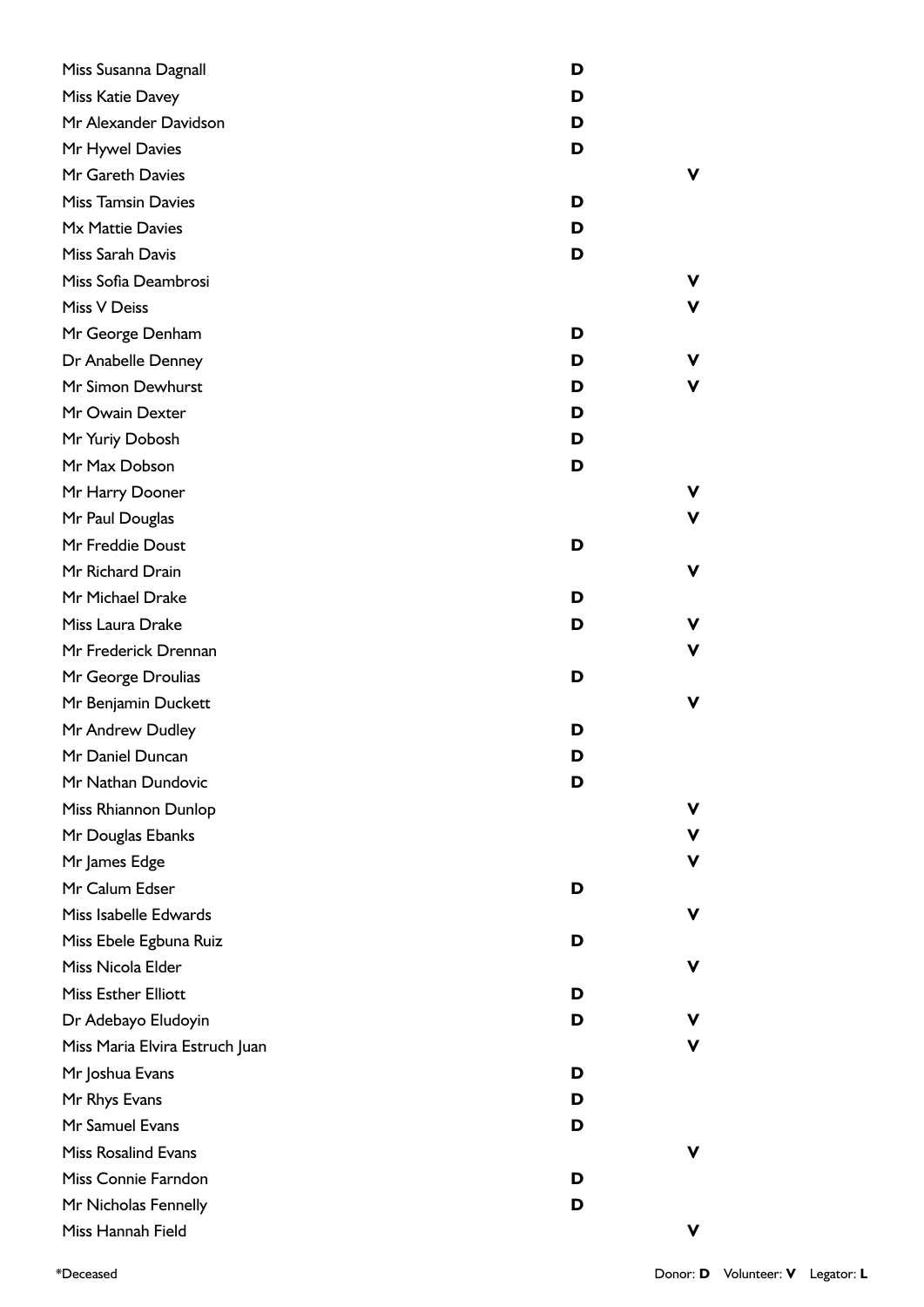| Mr Rory Firmin                 | D |   |
|--------------------------------|---|---|
| Ms Mary Flint                  | D |   |
| Miss Sara Forster              | D |   |
| Miss Ana Franco Carruitero     |   | ۷ |
| Miss Selina Friday             | D |   |
| Ms Meng Gao                    |   | v |
| Mr Archit Garg                 |   | V |
| Miss Jessica Gates             | D |   |
| Miss Alexandra Gennaro         |   | ۷ |
| Miss Sophie Georgiou           |   | ۷ |
| Miss Montana Gerry             | D |   |
| Mr Edoardo Ghizzoni            |   | v |
| Mr F Gillies                   | D |   |
| Miss Ali Gillum                | D | v |
| Miss Eleanor Gooch             |   | V |
| Miss Josephine Good            |   | V |
| Mr Thomas Goodsir              |   | V |
| Mr James Goodwin               |   | ۷ |
| Miss Nathalia Gorvin           | D | v |
| Miss Femke Gow                 | D |   |
| Ms Abigail Grace               |   | ۷ |
| Mr Thomas Grafton              |   | ۷ |
| Mr Luke Graham                 | D |   |
| Mr Mark Graham                 |   | v |
| Mr   C Gray                    | D |   |
| Miss Jennah Green              |   | v |
| Miss J A Greenaway             | ט |   |
| Mr Luke Grimes                 |   | v |
| Dr Samuel Grogan               | D |   |
| Mr Michael Gundry              | D |   |
| Dr Pinar Guran-Aydin           | D |   |
| Miss Alexia Gutierrez Dotto    |   | v |
| Miss Rebecca Hall              | D |   |
| Miss Charlotte Hamilton-Wright | D |   |
| Ms Anna Hamza                  |   | v |
| Miss Bethea Hanson Jones       | D |   |
| Miss Rachel Hardman            | D |   |
| Mr Benjamin Harris             |   | v |
| Miss Haydn Jones               |   | ۷ |
| Mrs Diane Hayman               | D | v |
| Miss Victoria Heath            |   | V |
| Miss Josefine Hedebark         |   | ۷ |
| Mr Ronald Henderson            | D | v |
| Miss Trine Henriksen           |   | v |
| Miss Rachel Henry              | D |   |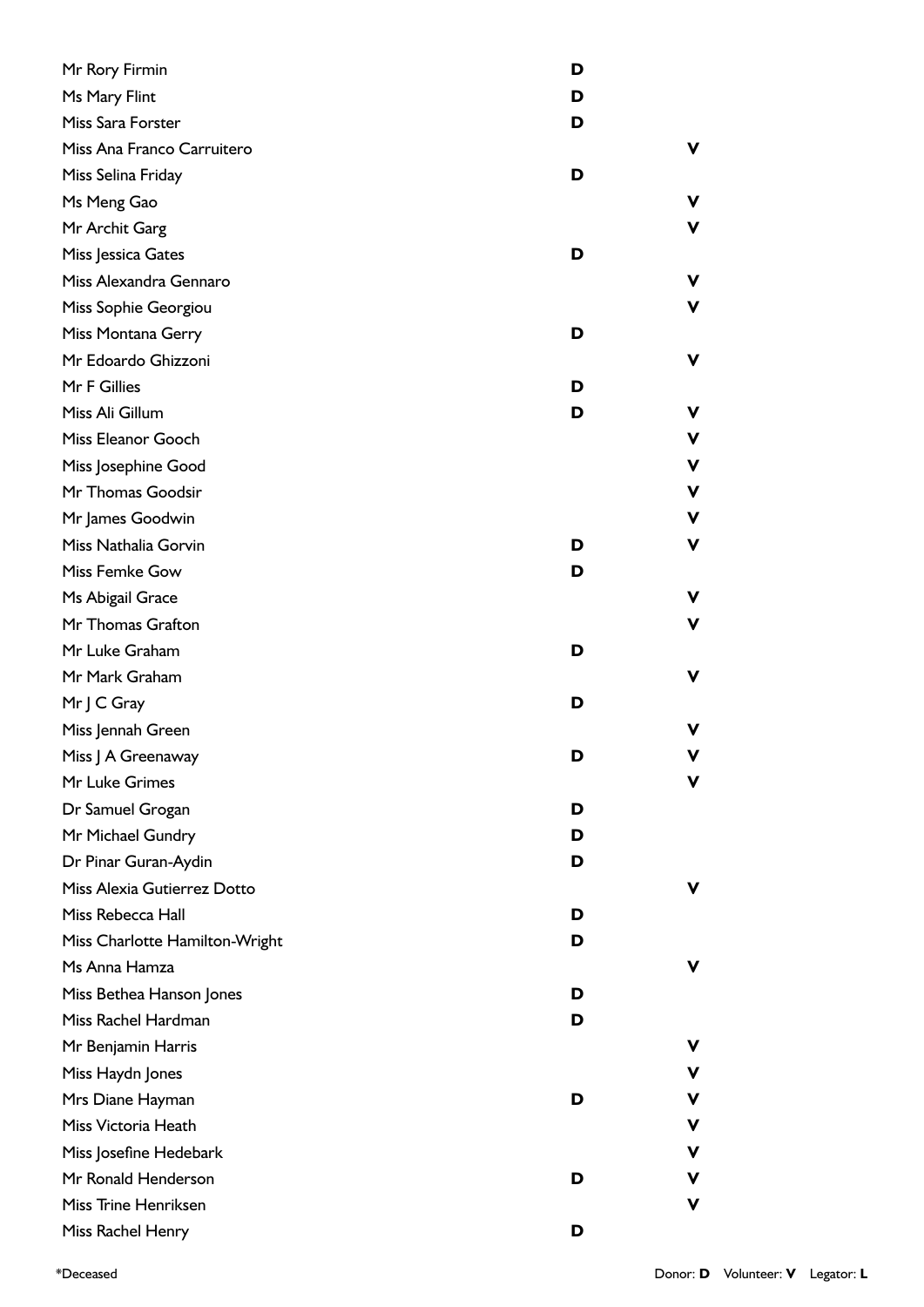| <b>Miss Molly Hierons</b>    | D |   |
|------------------------------|---|---|
| Miss Sarah Higgs             | D |   |
| Mr Joseph Hijazi             | D |   |
| Mr Thomas Hill               | D |   |
| Miss Hannah Hitchin          | D |   |
| Miss Anh Hoang               | D |   |
| Mr Alex Hoather              |   | V |
| Mr Matthew Hobbs             |   | V |
| Miss Louise Hobin            |   | V |
| Mr Henry Holden              |   | V |
| Mrs Susanna Holding          | D |   |
| Miss Victoria Holdom         |   | v |
| Miss Kathryn Holloway        |   | V |
| Mrs Charlotte Holt           | D |   |
| Mr William Holt              | D |   |
| Mr Toby Hong                 | D |   |
| Miss Natasha Hooper          | D |   |
| Miss Samantha Hopcraft       | D |   |
| Mr Samuel Hopkins            | D |   |
| <b>Miss Clemency Horsell</b> | D |   |
| Mr Connor Horton             |   | V |
| Mr Jonathan Howell           | D |   |
| Mr Yuan-Aurelien Hu          | D |   |
| Miss Jingxian Huang          |   | v |
| Miss Danni Huang             |   | V |
| Mr Carlus Hudson             | D |   |
| Mr Jonathan Hughes           |   | V |
| Mr Dominic Hurrell           | D |   |
| Miss Villi leremia           |   | V |
| Mr B Ivey                    |   | v |
| Mr Mark Izatt                | D |   |
| Miss Sarah Jago              |   | V |
| Miss M Jeddi                 | D | v |
| Miss Marta Jelec             |   | V |
| Miss Amelia Jenkinson        |   | V |
| Mr Thomas Jenkinson          |   | ۷ |
| Mr Jonathan Jenner           | D |   |
| Miss Mengyu Jiang            |   | V |
| Mr Linghao Jiang             |   | ۷ |
| Ms Danielle Johnson          | D |   |
| Miss Eithne Johnston         |   | V |
| Mr Jonathan Jones            |   | v |
| Mr Charles Jones             | D |   |
| Mr Sam Jones                 | D |   |
| Mr Edward Jones              |   | V |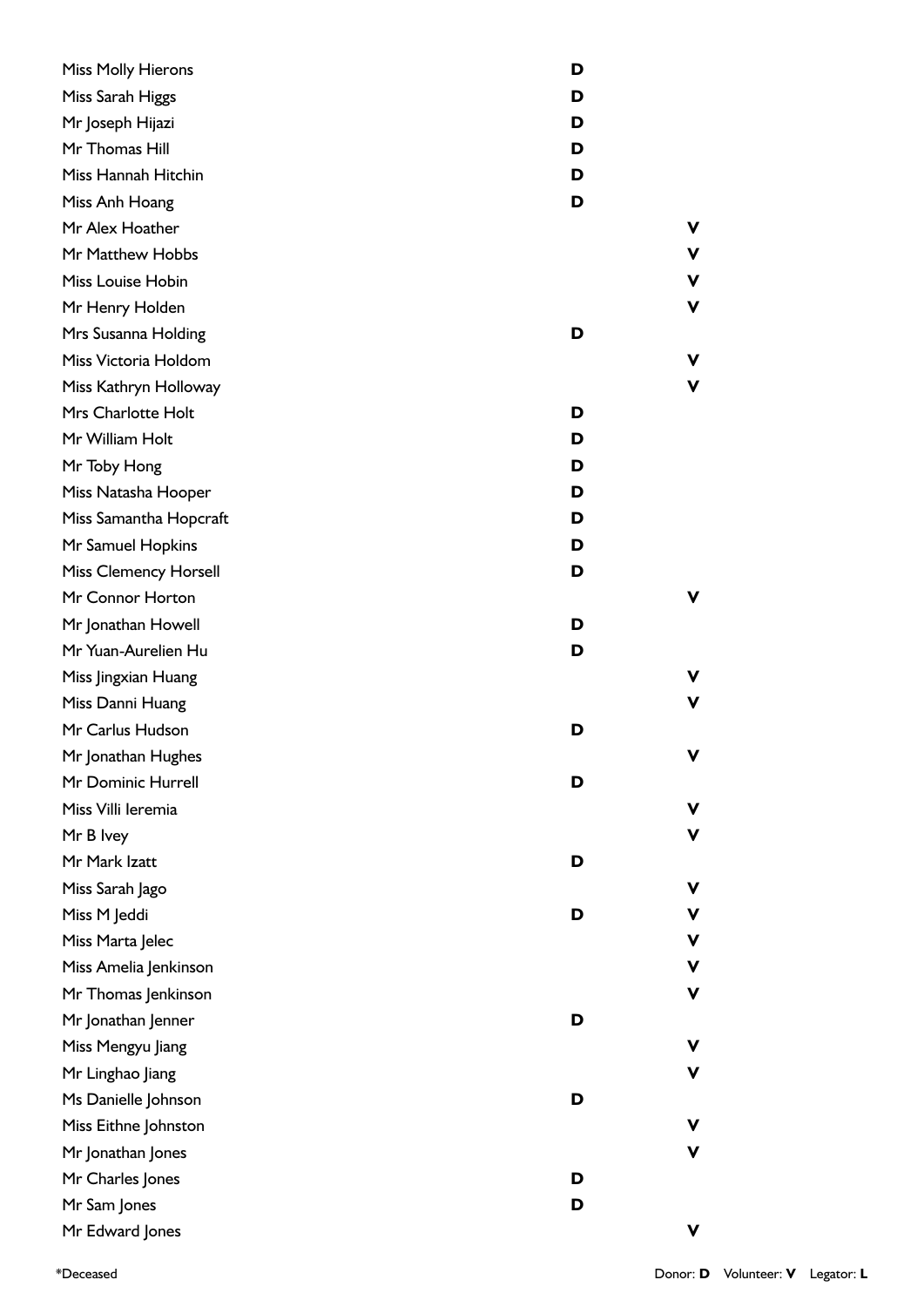| Miss Olivia Joseph-Fenwick | D           |
|----------------------------|-------------|
| Mr Henry Joyce             | D           |
| Miss Kristina Kairyte      | D           |
| Professor Rifat Kamasak    | v           |
| Mr Nikolaos Kasapantoniou  | v           |
| Mr Declan Katwala          | D           |
| Miss Lauren Kay-Lambert    | v           |
| Mr Owen Keating            | v           |
| Miss Grace Kennard         | D           |
| Mr Boitumelo Keokilwe      | v           |
| Mr Pierre Keyzar           | $\mathbf v$ |
| Miss Ashley Kilgallon      | v           |
| Mr Benjamin King           | ۷           |
| Miss Maria Kouznetsova     | D           |
| Dr Joanne Laban            | V           |
| Miss Genevieve Ladd        | $\mathbf v$ |
| Miss Ziyuan Lai            | v           |
| Miss Camille Lancesseur    | V           |
| Miss Sarah Lane            | D           |
| Miss Rebekah Langham       | D           |
| Mr Mark Langton            | D           |
| Miss Orakarn Laoharutanun  | v           |
| Ms Kristina Larina         | v           |
| Miss Anita Lateano         | D           |
| Miss Louise Latham         | v           |
| Mr Rhys Laverty            | D           |
| Mrs Libby Laverty          | D           |
| Mr Noah Law                | v           |
| Mr Nathan Lawes            | ۷           |
| Miss Elodie Lawley         | ۷           |
| Mr Christopher Lawlor      | v           |
| Miss Madison Layman        | D           |
| Mr Daniel Leahy            | D           |
| Miss Olivia Lee            | D           |
| Miss Joy Lee               | D           |
| Miss Kalkidan Legesse      | v           |
| Mr Lok Man Leung           | D           |
| Mr Jonathan Lewis-Oliver   | v           |
| Miss Yiwen Li              | ۷           |
| Ms Mengyu Li               | V           |
| Mr Haonan Li               | $\mathbf V$ |
| Miss Xiaoyi Li             | ۷           |
| Miss Jing Lin              | ۷           |
| Mr Gustav Lindberg         | V           |
| Mrs Bryony Lines           | D           |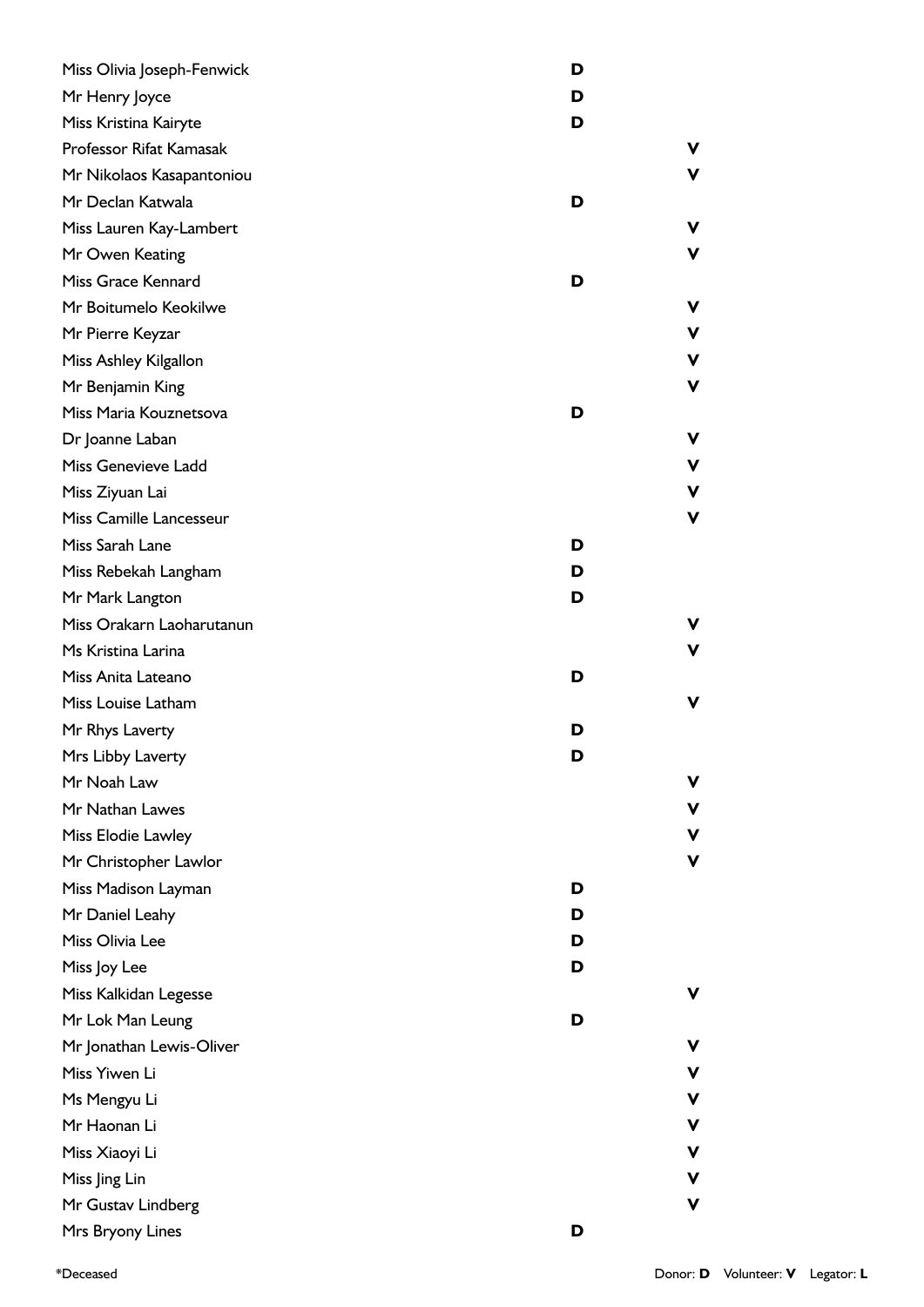| Miss Charlotte Littlewood       |   | v |
|---------------------------------|---|---|
| Dr X Liu                        |   | v |
| Mr David Lloyd                  | D |   |
| Miss Laura Locci                |   | v |
| Miss Fotini Loizou              |   | v |
| Miss Samantha Long              | D |   |
| Mr Jose Lozano                  | D |   |
| Miss Doudou Luan                |   | v |
| Miss E Lucas                    | D | v |
| Miss Olivia Luder               | D | v |
| Mr Craig Lunt                   | D |   |
| Miss Gemma Lush                 |   | v |
| Miss Patricia Machimbarrena     |   | v |
| <b>Miss Victoria Mackarness</b> |   | v |
| Miss Charlotte Mackay           | D | v |
| Mrs Sophie Maddison             | D | v |
| Miss Rose Malein                | D |   |
| Miss Lucy Manley                | D |   |
| Ms Weili Mao                    | D |   |
| Ms Rebecca Marcus               | D |   |
| <b>Miss Sophie Marston</b>      |   | v |
| Mr William Martin               | D |   |
| Miss Nicole Mascarenhas         | D | v |
| Mr Hugh Mcbride                 | D |   |
| Ms Leisa Mcgovern               | D |   |
| Miss S G McGrath                | D |   |
| Miss Sarah Mckenna              |   |   |
| Mrs Rebekah McKinstry           | D |   |
| Miss Aimee Mcmillan             |   | v |
| Mr Jack Mcnougher               | D |   |
| Miss Kate Mellor                | D |   |
| Miss Qi Meng                    |   |   |
| Mrs Philippa Mercer             | D |   |
| Mr Jack Merrell                 | D |   |
| Mr Jiale Mi                     |   | v |
| Miss Karen Middlemiss           |   |   |
| Mr B R Miller                   |   | v |
| Miss Isabelle Miller            | D |   |
| Mr William Moore                |   | v |
| <b>Miss Elizabeth Moore</b>     | D |   |
| <b>Miss Rachel Morris</b>       | D |   |
| Miss Georgina Mortimer          |   | v |
| Miss Hannah Moxon               | D |   |
| Mrs Joanna Muchmore             | D |   |
| Miss Camilla Muirhead           | D |   |

\*Deceased Donor: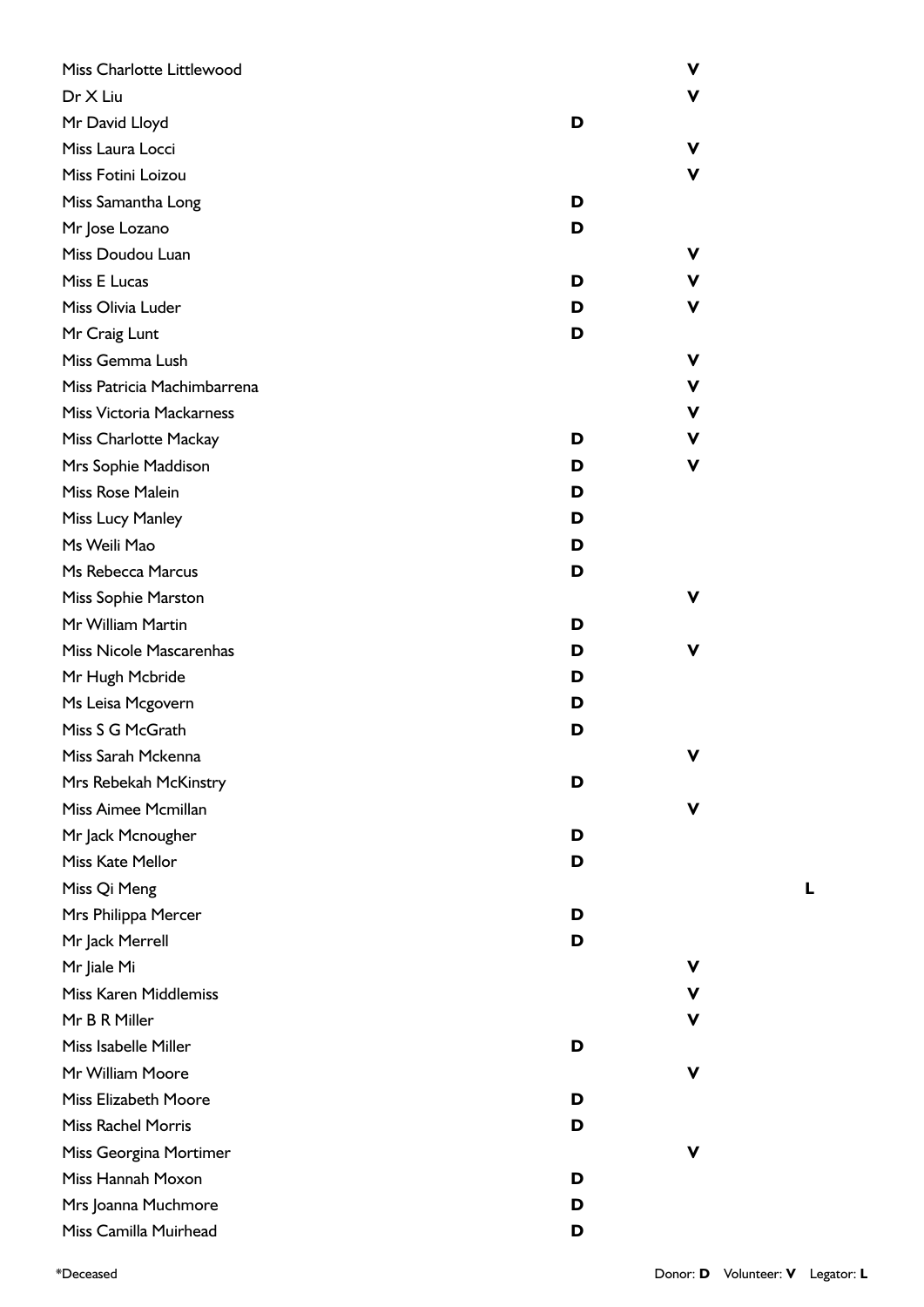| Mr Christopher Mumford               | D | ۷ |
|--------------------------------------|---|---|
| Mr David Murray                      | D |   |
| Ms Ashima Nanda                      |   | v |
| Mr Joseph Ndep                       | D |   |
| Dr Parisa Nedjati-Gilani             | D |   |
| Dr Sarah Nelms                       | D |   |
| Mr Benjamin Ng Weihan                |   | v |
| Mr Christian Nicholls                | D |   |
| <b>Miss Amber Nichols</b>            | D |   |
| Mrs Helen Nicholson                  | D | v |
| Mr Harry Norman                      | D |   |
| Mrs Rachel Norris                    |   | v |
| Miss Julia Norton De Murat Quintella | D |   |
| Miss Amy Novadnieks                  | D |   |
| Mr Sam Nugee                         |   | v |
| Mr Niall O'Connor                    | D |   |
| Miss J O'Kane                        |   | v |
| Mr Charles O'Mahoney                 | D |   |
| Mr Alan Omogbai                      | D | v |
| Miss Leanne Ong                      | D |   |
| Dr Neil Ormerod                      | D |   |
| Miss Jacinta Osborne                 | D |   |
| Miss Emma Osmundsen                  |   | v |
| Mr Oliver Pakenham-Walsh             | D |   |
| Mr Alexander Palmer                  |   | v |
| Mr Kieron Papps                      | D |   |
| Miss Rebecca Parfrey                 |   |   |
| Miss Priyanka Patel                  | D | v |
| Miss Natasha Patra                   | D |   |
| Miss Amelia Payne                    | D |   |
| Mr Andrew Pearson                    | D |   |
| <b>Miss Frances Pells</b>            | D |   |
| Miss Jessica Pennell                 | D |   |
| Mr Harry Penrose                     | D |   |
| Mr Scott Pepé                        |   | v |
| Miss I Petersen                      | D |   |
| Miss Kristina Petraviciute           | D |   |
| Miss Lucy Petter                     | D |   |
| Miss Angela Phillips                 | D |   |
| Miss Miriam Pick                     | D |   |
| Miss Emily Pile                      | D |   |
| Mr Samuel Plater                     | D |   |
| Mr Alexander Pleasants               |   | v |
| Mr James Porter                      |   | v |
| Miss Hannah Porter Vinsen            |   | V |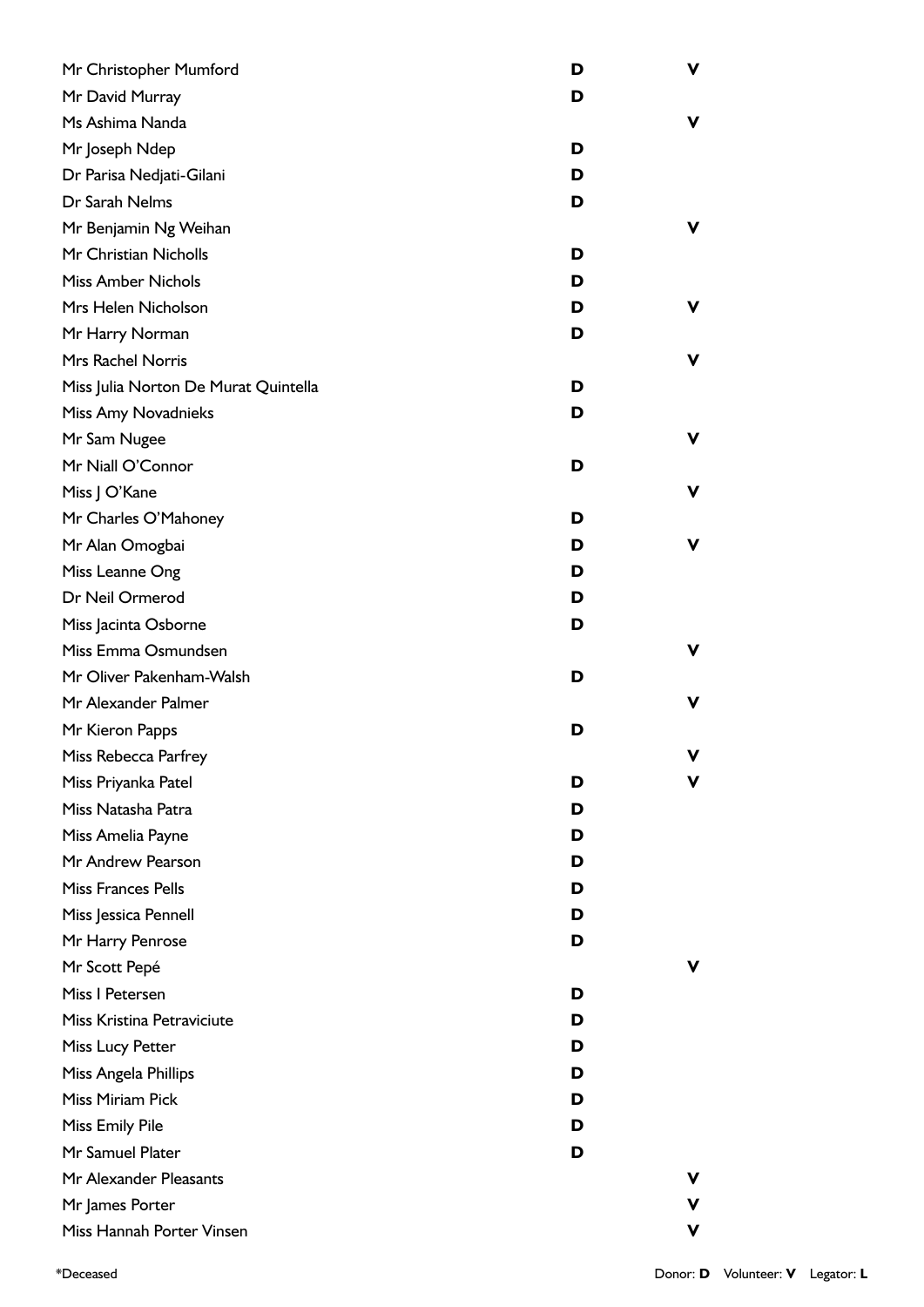| Mr William Priest                 |   | V |
|-----------------------------------|---|---|
| Mr Kyle Pryke                     |   | V |
| Mr Frederick Puckle Hobbs         | D | V |
| Dr Richard Pulsford               |   | ۷ |
| Miss Ziwen Qi                     | D |   |
| Mr Kaize Qin                      |   | v |
| Mr Adam Quint                     | D | v |
| Dr Frances Rabbitts               | D |   |
| Miss Silvia Ragel-Serrano         |   | V |
| Mr David Randall                  |   | V |
| Miss Yasmin Rashid                |   | V |
| Miss Yuliya Redkina               |   | V |
| Mr O Reid and Ms C Reid           | D |   |
| Miss Olivia Richards              | D |   |
| Miss Victoria Richards            |   | v |
| Miss Celia Richardson             | D |   |
| Miss Rebecca Rimmer               | D |   |
| Dr Bethany Roberts                | D |   |
| Dr Craig Robertson                |   | v |
| Mr Philip Robinson                | D |   |
| Mr Lawrence Robinson              |   | v |
| Miss Emily-Rose Rolfe             | D |   |
| Mrs Amy Rose                      | D |   |
| Miss Emma Rosen                   |   | v |
| Mr Andrew Ross                    | D |   |
| Mr W Ross-Skinner and Ms S Lamber | D |   |
| Mr Michael Round                  |   | v |
| <b>Miss Charlotte Rowe</b>        | D |   |
| Mr W Rushworth                    | D |   |
| Miss Polly Ryall                  | D |   |
| Dr Manal Sabbah                   |   | v |
| Dr Richard Saffrey-Mayger*        | D |   |
| Mr Jordan Saints                  |   | v |
| Mr Alexei Samarenko               | D |   |
| Captain Timothy Sambrook          |   | V |
| Mr Sumit Saraf                    |   | V |
| Miss Nina Schofield               |   | V |
| Herr Maximilian Schrimpf          | D |   |
| Dr Alexander Scott                |   | v |
| Miss Susan Searing                | D |   |
| Mrs Tessa Sellick                 |   |   |
| Mr Syed Zain Raza Shah            |   | v |
| Mrs Eleanor Sheard                | D |   |
| Miss Amy Silcock                  | D |   |
| Mr Corey Simmons                  | D |   |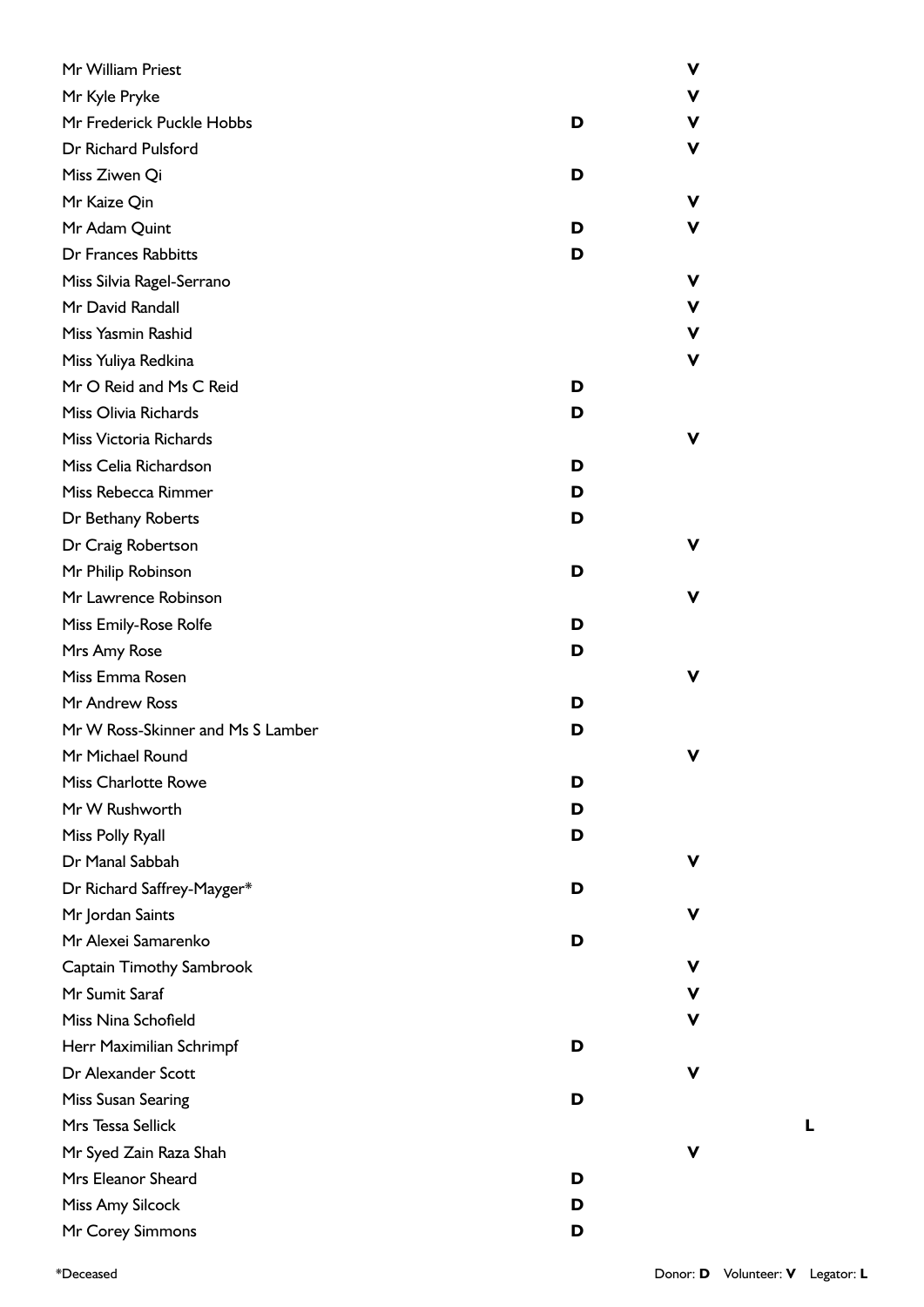| Miss Grace Simms              |   | V |
|-------------------------------|---|---|
| Mr Allan Simpson              |   | v |
| Miss Jasminder Singh-Khaira   | D |   |
| Mr Jonathan Slade             | D |   |
| Mr Ryan Smale                 | D |   |
| Miss Charlotte Smith          |   | v |
| Miss Naomi Smith              |   | V |
| Mr Michael Smith              |   | V |
| Miss Hannah Smith             | D |   |
| Mr Richard Smith              |   | ۷ |
| Miss Joanna Smith             | D |   |
| Miss Lulu Smithwick           | D |   |
| Mx Adam Southall              | D |   |
| Mr Daniel Sparks              | D |   |
| Mr Leo Springate              |   | ۷ |
| Mrs Tamsyn Springer           | D |   |
| Mr Robin Stannard             | D |   |
| Miss Chloe Statham            |   | v |
| Mr Duncan Steadman            | D |   |
| Miss B Stephensmith           |   | V |
| <b>Miss Kimberley Stirk</b>   | D |   |
| Miss Rachel Stone             | D | ۷ |
| Mr Ben Street                 |   | V |
| Mr Ben Stupples               |   | V |
| Mr Andrew Styles              |   | V |
| Miss Yingcheng Su             |   | V |
| Mr George Swale               | ט |   |
| Mr Jamie Sweet                |   | ۷ |
| Mr Charles Sweetland          |   | v |
| Mr Ross Symons                | D |   |
| Miss Erika-Maria Szasz        |   | v |
| Mr Nicholas Tan               |   | V |
| Miss Suwaluck Tanboon         |   | V |
| Ms Jennifer Taylor            |   | v |
| Mr Liam Taylor                | D | v |
| Mr James Tearle               | D | V |
| Miss Emma Theobald            | D |   |
| <b>Miss Rosalind Thomas</b>   | D |   |
| Miss Rose Thompson            | D |   |
| Mr Benjamin Thomson           |   | ۷ |
| Ms Catherine Thornhill        | D |   |
| Miss Emma Thorogood           | D |   |
| <b>Miss Charlotte Thwaite</b> | D | ۷ |
| Mr Emre Tiritoglu             |   | v |
| Mrs Elizabeth Tones           |   | V |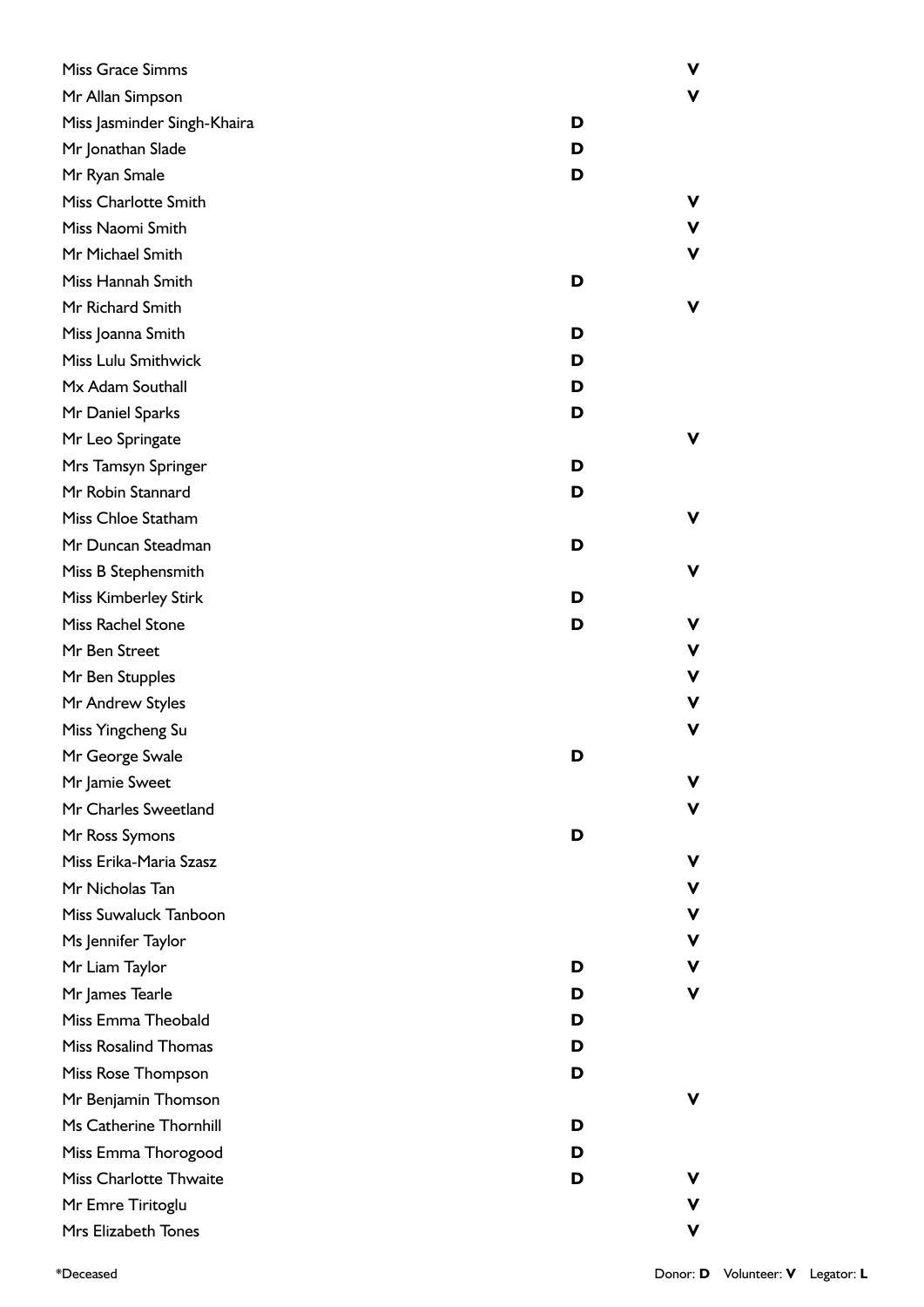| Mr Christopher Tonks         | D |   |
|------------------------------|---|---|
| Miss Phoebe Topping          |   | v |
| Ms Mia Torr                  | D |   |
| Ms Le Tran                   | D | ۷ |
| Miss Hana Tuhami             | D |   |
| Miss Emily Tyer              |   | ۷ |
| Miss Charandeep Uppal        | D |   |
| Mr Spike van der Vliet-Firth |   | v |
| Mr Harry Vowles              | D |   |
| Mr Daniel Wainwright         | D |   |
| Dr Victoria Walbrugh         |   | ۷ |
| Mr Jonathan Walker           | D |   |
| Mrs Rachel Walker            |   | ۷ |
| Miss Hannah Walker           |   | V |
| Mr Thomas Walsh              |   | ۷ |
| Ms Yingzhi Wang              |   | V |
| Miss Alice Ward              | D |   |
| Mr Samuel Ward               | D |   |
| Miss Kimberley Warner        | D |   |
| Miss Imogen Watson           | D |   |
| Mr James Watson              | D |   |
| Miss Abigail Watson          | D |   |
| Mr Jonathan Webb             | D |   |
| Mr Thomas Webster            | D |   |
| Mr Tom Weeden                |   | v |
| Mrs Heather West             | D |   |
| Miss Holly Whitbread         |   | v |
| Miss Alesha White            | D |   |
| Miss Courtenay Whiteling     | D | ۷ |
| Mr T Wilkin                  | D |   |
| Miss Katie Wilkinson         | D |   |
| Miss Shirley Williams        | D |   |
| Dr Nicholas Williams         | D |   |
| Mr Christopher Williams      |   | v |
| Miss Susanna Wilson          | D |   |
| Mr Jesse Wilson              |   | v |
| <b>Miss Charlotte Winter</b> | D |   |
| Miss Katrina Wolfe           |   | v |
| Ms Niyada Wongprompreeda     |   | V |
| Miss Suzanne Wood            | D |   |
| Mr Peter Woolley             | D |   |
| Ms Alison Wootton            | D |   |
| Mr Trevor Worth              | D | v |
| Miss Rachel Wright           | D |   |
| Miss Elizabeth Wright        |   | v |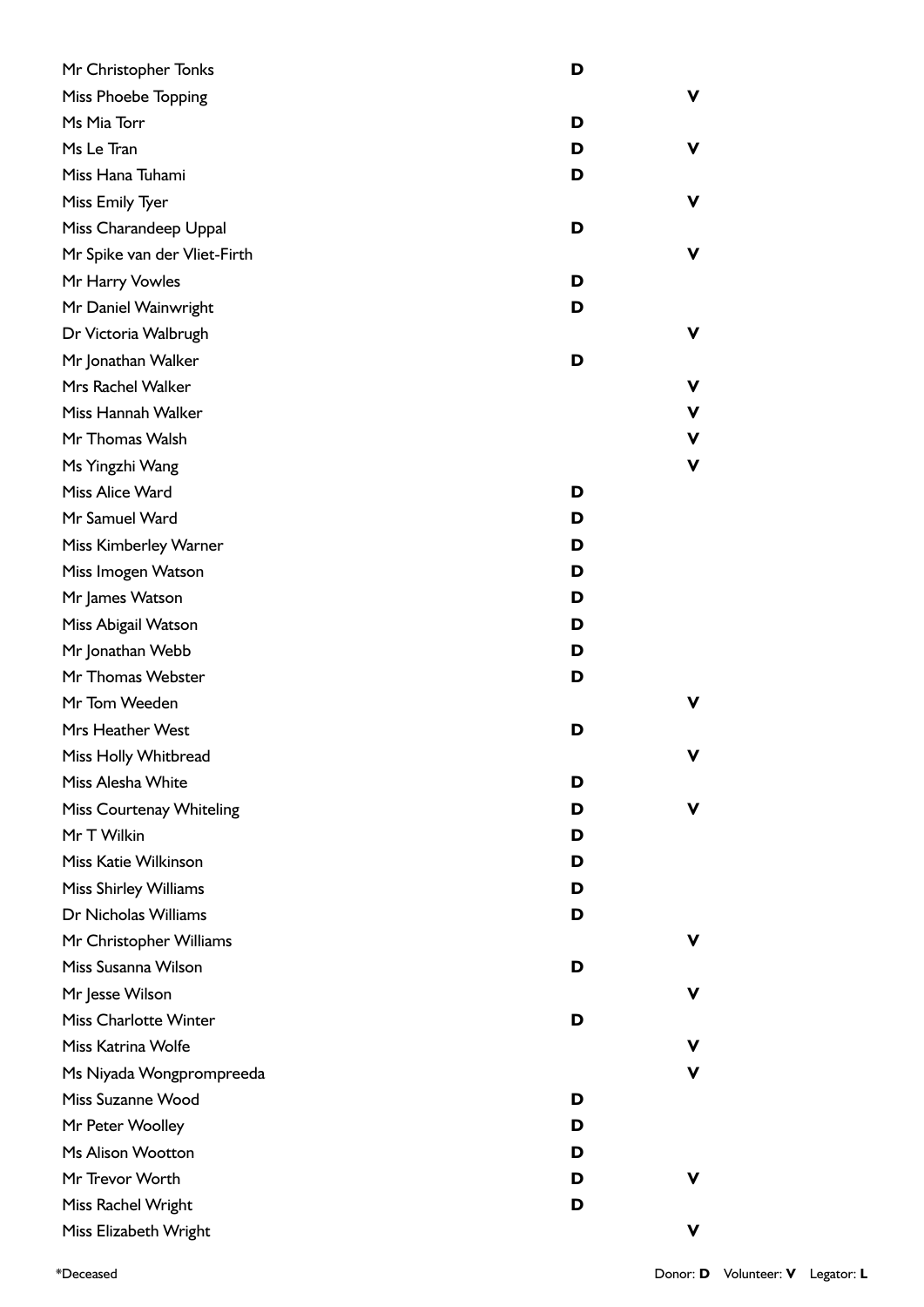| Mr James Wright            | D |             |
|----------------------------|---|-------------|
| Mr Xinghui Wu              |   | ۷           |
| Miss Yuanzhe Wu            |   | v           |
| Ms Bingjie Xie             |   | V           |
| Ms Beile Yan               |   | $\mathbf v$ |
| Mr Julius Yee              | D |             |
| Miss Riyan Zerrouki        | D |             |
| Miss Mengwei Zhang         |   | ۷           |
| Miss Lili Zhang            |   | ۷           |
| Miss Huaimeng Zhang        |   | ۷           |
| Miss Xinbei Zhang          |   | V           |
| Miss Yu Zhang              |   | V           |
| Miss Yubin Zhang           |   | ۷           |
| Miss Xin Zhou              |   | V           |
| Miss Christina Zirobwa     | D |             |
| Miss Laura Zuluaga Cardona |   | V           |
|                            |   |             |

| 2015                       |   |             |
|----------------------------|---|-------------|
| Mr Thomas Abell            |   | $\mathbf v$ |
| Mr Richard Adeniyi-Jones   | D |             |
| Mr Ahaad Adiji             |   | V           |
| Miss Ayaan Ahmed           |   | V           |
| Ms Atoom Al Khatri         |   | V           |
| Mr Omotayo Alabi           | D |             |
| Miss Zoe Alford            | D |             |
| Miss Rebecca Allday        | D |             |
| Mr Liam Allman             | D |             |
| Mr Ernesto Altahona Castro |   | $\mathbf v$ |
| Mr Driss Amajoutt          | D |             |
| Ms D A Amell               | D |             |
| Ms Khadija Amir            |   | V           |
| Miss Elisabeth Amyot       |   | V           |
| Ms Katharina Angerer       |   | ۷           |
| Miss Katherine Appleby     |   | v           |
| Miss Aya Asaad             | D |             |
| Miss Anna Ashbridge        |   | V           |
| Miss Charlotte Aspinall    | D |             |
| Mr Edmund Aufenast         | D |             |
| Mr Elliot Avison           | D |             |
| Mr Aurel Babin             | D |             |
| Miss Jennifer Back         | D |             |
| Mr Richard Bailey          |   | v           |
| Mr Ricardo Balmori         |   | V           |
| Miss Ayodola Bamgboye      |   | V           |
| Miss Jessica Barber        |   | v           |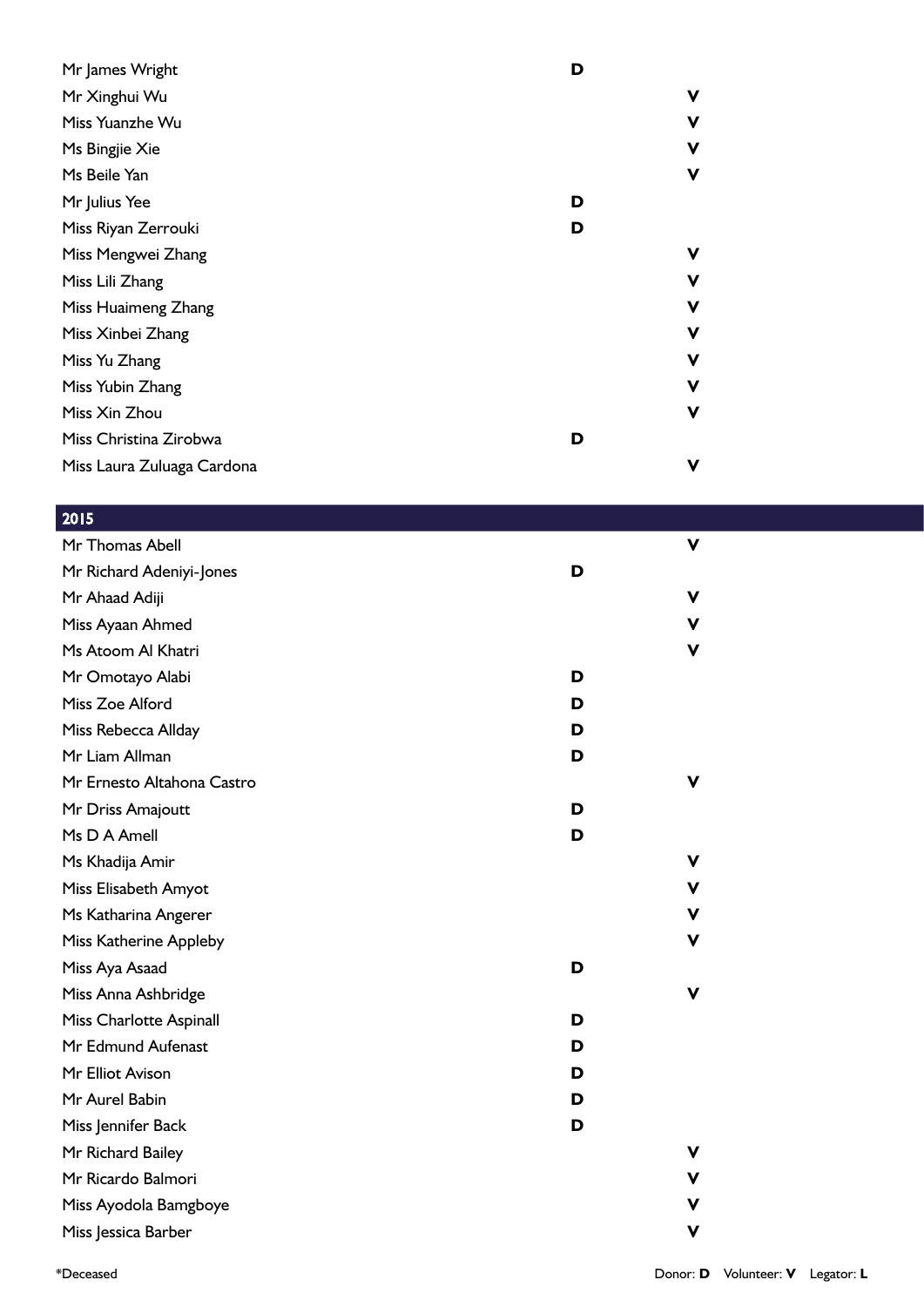| Mr Tobias Barker                                   | D |    |
|----------------------------------------------------|---|----|
| Miss Katherine Barker                              | D |    |
| Mr George Barratt                                  |   | v. |
| Mr James and Mrs Genevieve Basher (née Di Bartolo) | D |    |
| Mr Matthew Baston                                  |   | ۷  |
| Mr Alexander Battipaglia                           | D |    |
| Miss Charlotte Bean                                |   | ۷  |
| Mr   Beaney                                        | D |    |
| Miss Cordelia Begbie                               |   | ۷  |
| <b>Miss Emily Bellis</b>                           | D | v  |
| Dr Hasan J E H M Beloushi                          | D |    |
| Miss Jasmine Bennett                               | D |    |
| Mr Deepak Bhagat                                   | D |    |
| Miss Leigh Biddulph                                |   | v  |
| Ms Sofia Bilkadi                                   | D |    |
| Mr Jack Bing                                       |   | v  |
| Miss Fiona Birch                                   |   | v  |
| Miss Victoria Bishop                               | D |    |
| Mr Alexander Bishop                                |   | ۷  |
| <b>Miss Chloe Bitcon</b>                           | D |    |
| Mr William Blakeley                                | D |    |
| Mr Christopher Blatchford                          | D |    |
| Mr Oscar Boag Taylor                               |   | V  |
| Mr Samuel Bolton                                   |   | v  |
| Miss Caroline Boyce                                | D |    |
| Miss Katherine Bradshaw                            |   | v  |
| Miss Victoria Brammall                             |   | v  |
| Mr Stephen Brimble                                 | D |    |
| Miss Heather Broadbent                             | D |    |
| <b>Charlotte E B Bruce</b>                         | D |    |
| Mr Sam Buddington                                  |   | v  |
| Mr Adam Bundy                                      |   | V  |
| Miss Hannah Burke                                  |   | V  |
| Mr Jake Burton                                     |   | V  |
| Mr G Butcher                                       | D |    |
| Mr Jack Butler                                     | D |    |
| Mr Sean Buxton                                     |   | v  |
| Miss Caitlin Byrne                                 |   | v  |
| Mr William Cafferky                                |   | V  |
| Miss Lisa Carbonara                                |   | ۷  |
| Mr Henry Care                                      | D |    |
| <b>Miss Claire Carney</b>                          | D |    |
| Mr Henry Carr                                      | D |    |
| Ms Luz Angela Castillo-Gill                        |   | v  |
| Dr Sakineh Chabi                                   | D |    |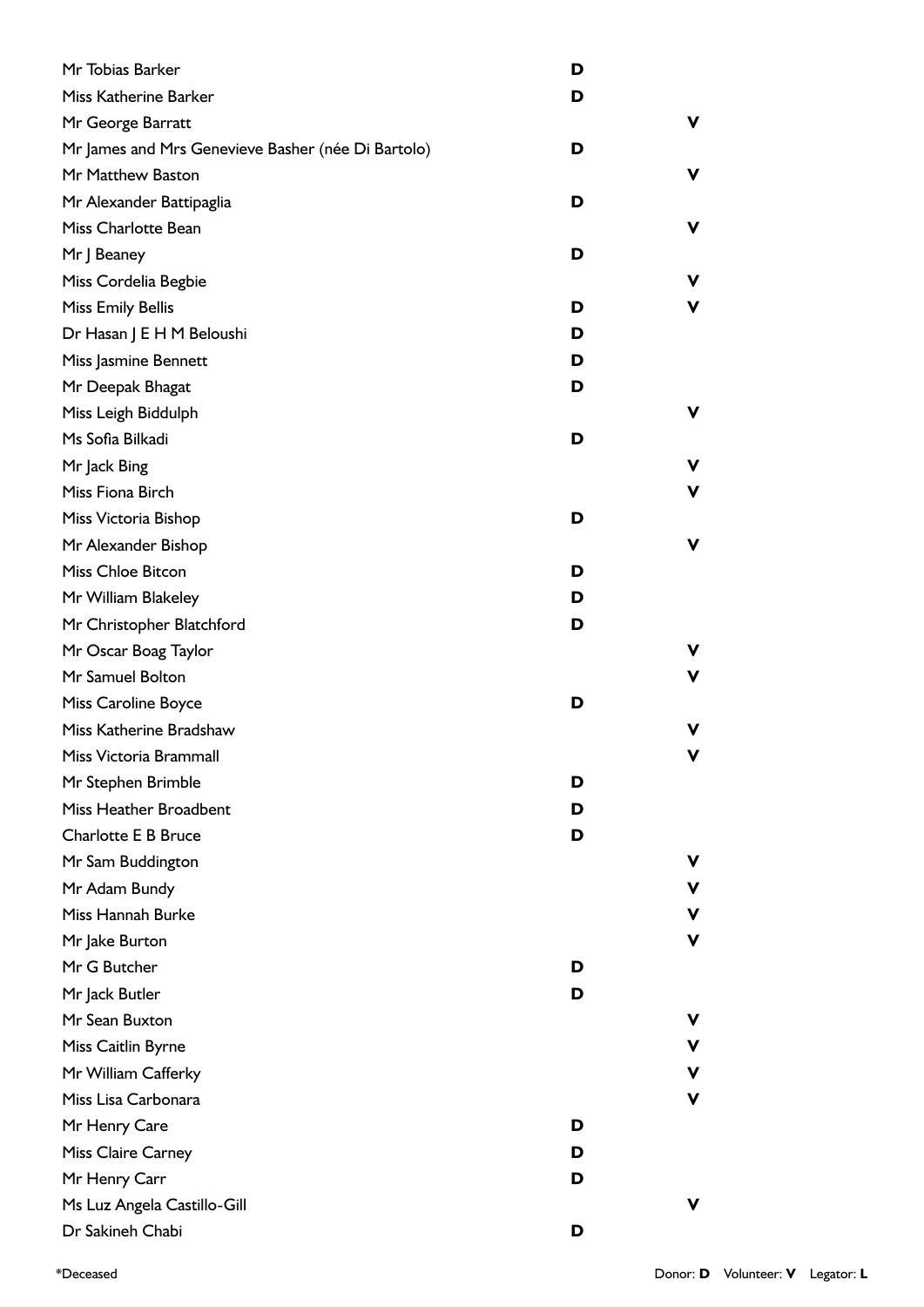| Miss Amanda Chaboryk     |   | ۷           |
|--------------------------|---|-------------|
| Mr Jack Chalmers         | D | V           |
| Mr Jonathan Chandler     | D |             |
| Ms Tara Chandler         | D |             |
| Mr Robert Chapman        |   | v           |
| Mr Paul Charles          | D |             |
| Miss Mila Cherneva       |   | V           |
| Mr Shervin Cheung        | D |             |
| Mr Ka Ho Ronald Chung    | D |             |
| Miss Sophie Clarke       | D |             |
| Miss Abigail Coe         | D |             |
| Mr Rory Collett          | D |             |
| Mr Devon Compton         |   | ۷           |
| Mr Marcus Conrad         | D |             |
| Mr Alexander Cook        | D |             |
| Mr Henri Cooke           | D |             |
| Miss Jennifer Coomes     | D |             |
| Mr Ryan Cooper           |   | v           |
| Miss Katharine Copping   | D |             |
| Mr Ciaran Cotter         |   | ۷           |
| Mr Charles Cox           |   | $\mathbf v$ |
| Miss Claire Crawford     | D |             |
| Dr Jonathan Crinion      | D |             |
| Mr Michael Cropper       | D | v           |
| Miss Amy Cross           | D |             |
| Mr Michael Crossley      | D |             |
| Mr Christopher Curtis    |   | V           |
| Mr Benjamin Dale         |   | v           |
| Ms Kenna Dallaway        |   | ۷           |
| Dr Oliver Dare           | D |             |
| Mr Halim Davey           |   | v           |
| Mr Stephen Davies        |   | V           |
| Mr Alexander Day         | D |             |
| Ms Jill De Soet Palmeiro |   | V           |
| <b>Miss Emily Decker</b> | D |             |
| Miss Lauren Degenhardt   | D |             |
| Miss Cara Delaney        | D |             |
| Miss Emma Jane Derby     | D |             |
| Dr Aisling Devine        | D |             |
| Mr Keiha Dhruev          | D |             |
| Mr Jordan Di Trapani     |   | v           |
| Mr Rory Dimond           | D |             |
| Dr Dimitar Dimov         |   | v           |
| Mr Yunbo Ding            |   | $\mathbf v$ |
| Miss Kathryn Dingle      | D |             |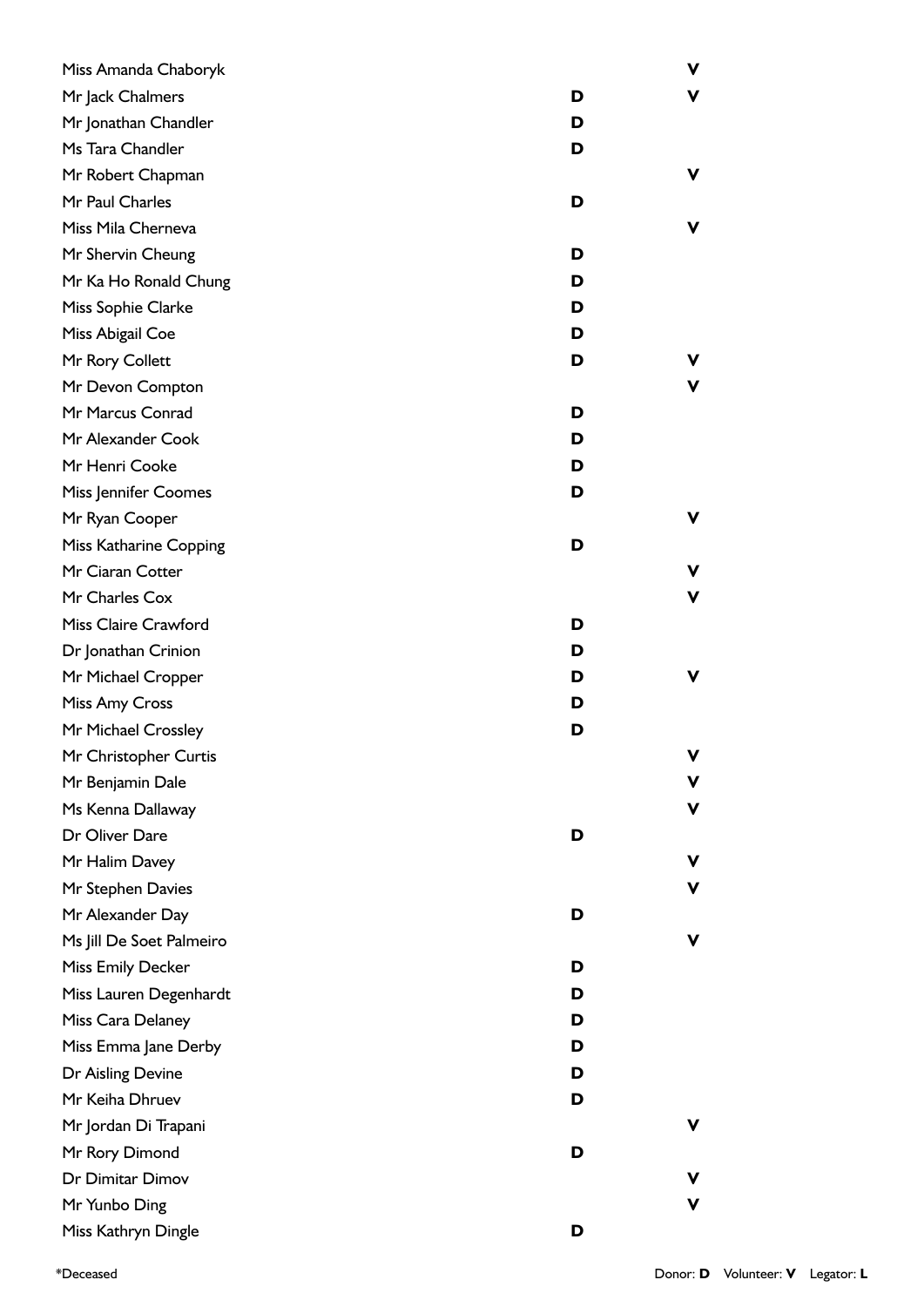| Miss Lydia Doherty      | D |   |
|-------------------------|---|---|
| Miss Sophie Donnelly    |   | V |
| Mr Alexander Duff       |   | V |
| Miss Bethan Du-Mont     | D |   |
| Miss Siobhan Eardley    | D |   |
| Miss Emily Easman       | D | v |
| Mr Andrew Eckert        | D | v |
| Miss Emily Edwards      | D |   |
| Mr Thomas Egerton-King  | D |   |
| Mr William Elliott      | D |   |
| Mr Joshua Erlick        | D |   |
| Mr Jean-Luc Esposito    | D |   |
| Mr Anthony Fairburn     | D |   |
| Mr Alexander Falconer   |   | V |
| Miss Yinyin Fang        |   | V |
| Miss Erika Federis      |   | ۷ |
| Mr Jolyon Ferrier       | D |   |
| Ms Beth Finch           | D |   |
| Ms Maria Finnerty       |   | V |
| Mr James Firth          |   | ۷ |
| Mr Joshua Flower        | D |   |
| Mr Daniel Foley         |   | V |
| Dr Trevor Fox           | D | ۷ |
| Mr Callum Franck        | D |   |
| Miss Stephanie Franco   | D |   |
| Mr Simon Fraser         |   | V |
| Mr Ricky Freelove       |   | v |
| Miss Joanna Freeman     |   | v |
| Miss Gabriella Freeman  | D |   |
| Mr Adam Freemantle      | D |   |
| Mr Luke Fullwood        | D |   |
| Mr Frederick Gabbitass  | D |   |
| Miss Celine Gamble      | D | ۷ |
| Mr Liam Garrett         | D |   |
| Miss Rachel Gelormini   | D |   |
| Miss Christiana Gentile |   | ۷ |
| Miss Jessica George     | D |   |
| Mr Alexander Glynn      |   | v |
| Miss Rebecca Gooch      | D |   |
| Mr Oliver Goode         | D |   |
| Mr James Gough          | D |   |
| Miss Claudia Grace      | D |   |
| Mr James Grace          | D |   |
| Miss Amy Gregory-Haines | D |   |
| Mr James Griffin        | D |   |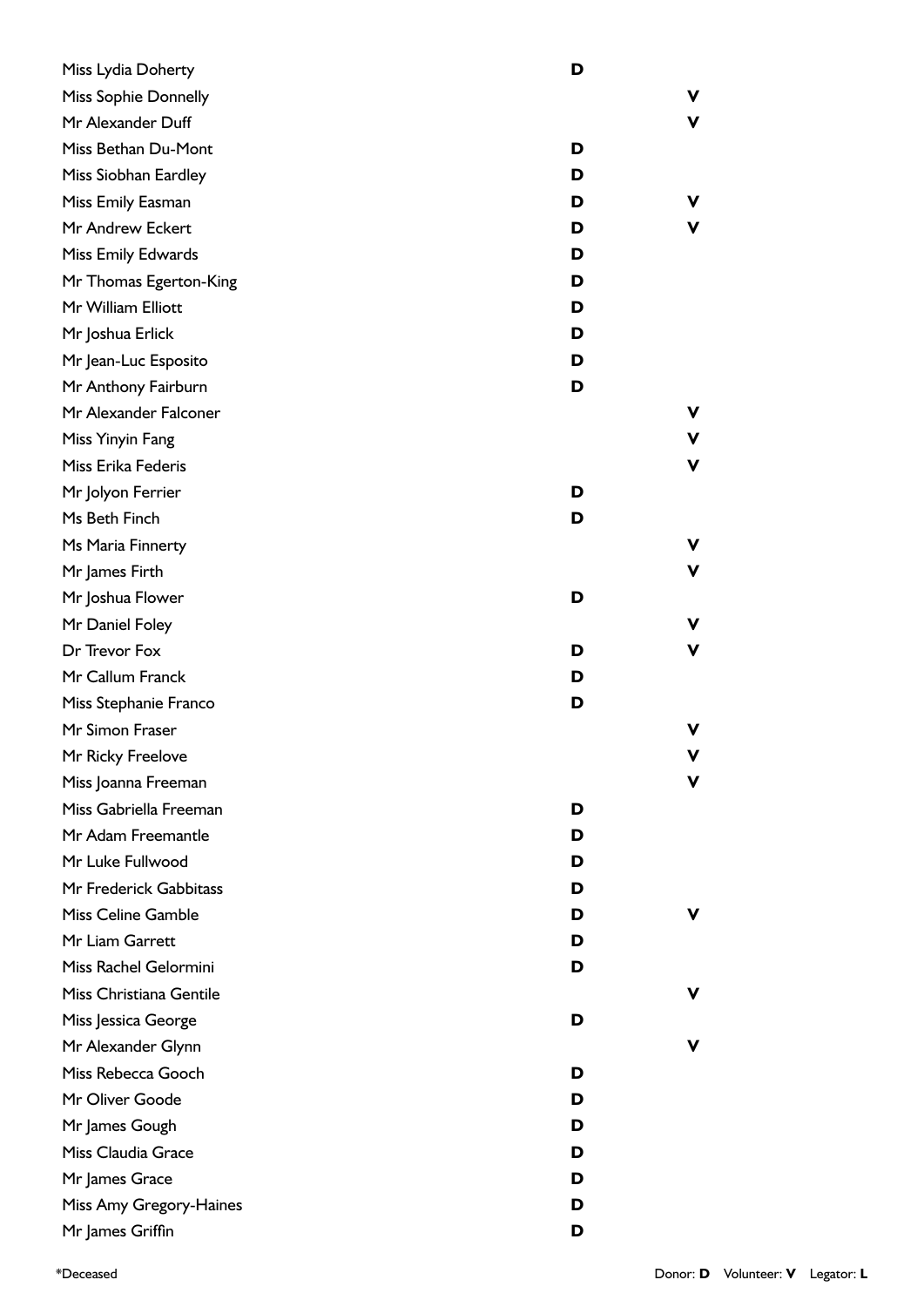| Mr Thomas Griffith           | D |             |
|------------------------------|---|-------------|
| Miss Imogen Groome           |   | V           |
| Mr Matthew Grover            |   | V           |
| Mr Christopher Guggiari-Peel |   | V           |
| Mr Samuel Hall               |   | V           |
| Miss Alexandra Hamam         |   | V           |
| Mrs Lorraine Hamlyn          | D |             |
| Mr Merlin Hanbury-Tenison    |   | V           |
| <b>Miss Phoebe Harris</b>    | D |             |
| Miss Kirsty Harrod           |   | $\mathbf v$ |
| Mr William Haslam            | D | V           |
| Mr Christopher Hatton        | D |             |
| Mr Lewis Hawes               |   | V           |
| Mr William Heaney            |   | V           |
| Mr Jesse George Heasman      | D |             |
| Mr Alistair Heath            |   | $\mathbf v$ |
| Mr Felix Hemsted             | D | V           |
| Miss Sarah Hewitt            | D |             |
| Miss Madeleine Heywood       | D | V           |
| Mr James Hickman             |   | $\mathbf v$ |
| Miss A L Higgon              | D |             |
| Miss Josie Hillyer           | D |             |
| <b>Miss Millicent Hindle</b> | D |             |
| Miss Emma Hindley            | D |             |
| Miss Katie Ho                |   | V           |
| Mr Harrison Hodgkins         | D |             |
| Mr Patrick Holland           | ט |             |
| Miss Sarah Holmes            |   | ۷           |
| Miss Isabelle Hoole          |   | V           |
| Mr William Hopcroft          |   | ۷           |
| Mr Ryan Hopkins              |   | V           |
| Miss Rebecca Howie           |   | V           |
| Miss Jemima Hubberstey       | D |             |
| Mr Samuel Huckle             |   | V           |
| Mr Nicholas Hudson           | D |             |
| Miss Lani Huens              |   | V           |
| Miss Francesca Hughes        |   | ۷           |
| Mr George Humby              | D |             |
| Miss Francesca Hurst         |   | V           |
| Mr Pablo Hutchinson          |   | ۷           |
| Miss Jessica Huxtable        |   | ۷           |
| Mr George Impey              |   | ۷           |
| Mr Richard Ive               |   | v           |
| Miss Victoria Ivins          | D |             |
| Miss Alison Caroline Jackson | D |             |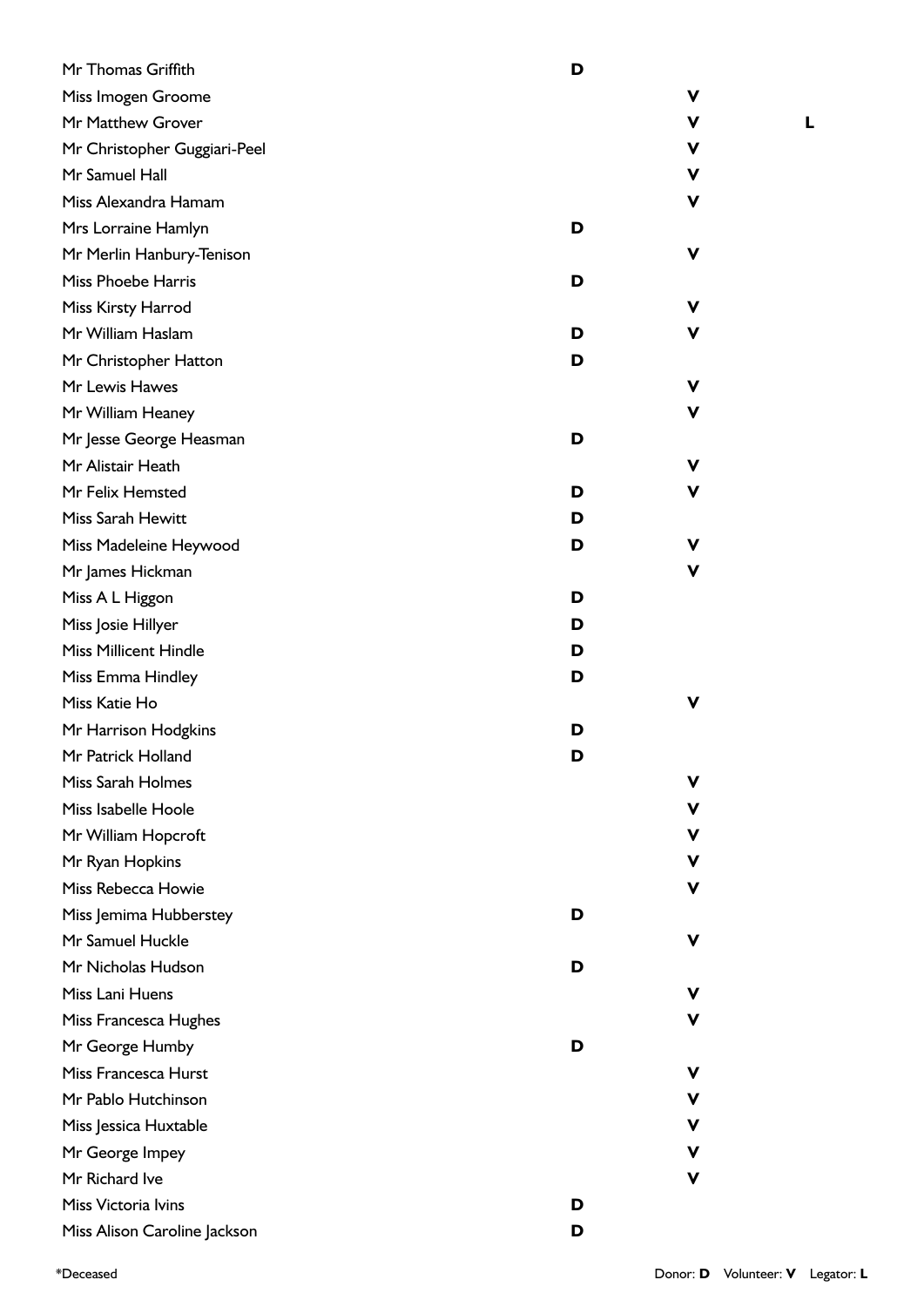| Dr Louise Jackson          | D |             |
|----------------------------|---|-------------|
| Mr. Owain Caron James      | D |             |
| Mr Guy Janaway             | D |             |
| Dr Jaka Jarc               |   | V           |
| Mr Harry Jarrett           | D |             |
| Mrs Nicola Jeffery         | D | v           |
| Miss Sophie Jenkinson      | D |             |
| Mr Jacob Jenner            |   | V           |
| Mr Daniel Johnson          | D |             |
| Miss Gemma Joyce           |   | V           |
| Mr Oliver Jupp             |   | V           |
| Miss Olga Kadeshnikova     |   | V           |
| Rohan O Kandasamy          | D |             |
| Mr Benjamin Kaye           | D |             |
| Miss Lily Kehoe            |   | V           |
| Miss Merryn Keogh          | D |             |
| Miss Nabiha Khan           | D | V           |
| Dr Michael King            |   | V           |
| Miss Fionnuala Kirby       |   | v           |
| Mr Stuart Kirk             | D |             |
| Mr Daniel Knowles          | D |             |
| Mr Gregory Koh Wen Yao     | D | v           |
| Miss Genevieve Kotarska    |   | V           |
| Miss Harriet Kuzemko       |   | V           |
| Miss Asha Ladwa            |   | v           |
| Mr Timothy Lam             |   | v           |
| Mr Yan Lam                 |   | $\mathbf v$ |
| Mr Robin Langfield Newnham |   | v           |
| Mr Chun Lau                | D |             |
| Mr Nicolas Lawley          |   | V           |
| Miss Rosalind Le Quesne    | D |             |
| Mr Harry Lesser            |   | v           |
| <b>Miss Theres Lessing</b> |   | v           |
| Miss Qiandai Li            |   | v           |
| Ms Nancy Littlefield       | D |             |
| Miss Lingyu Liu            | D |             |
| Mr Matthew Lloyd           | D |             |
| Miss Maria Louca           |   | ۷           |
| <b>Miss Katie Luckes</b>   | D |             |
| Mr Daniel Lytton           | D |             |
| Miss Ruby Macdonald        |   | v           |
| Mr Angus Macintyre         |   | ۷           |
| Miss Ciara Mann            | D |             |
| Miss Natasha Mann          | D |             |
| Mr Weilun Mao              |   | V           |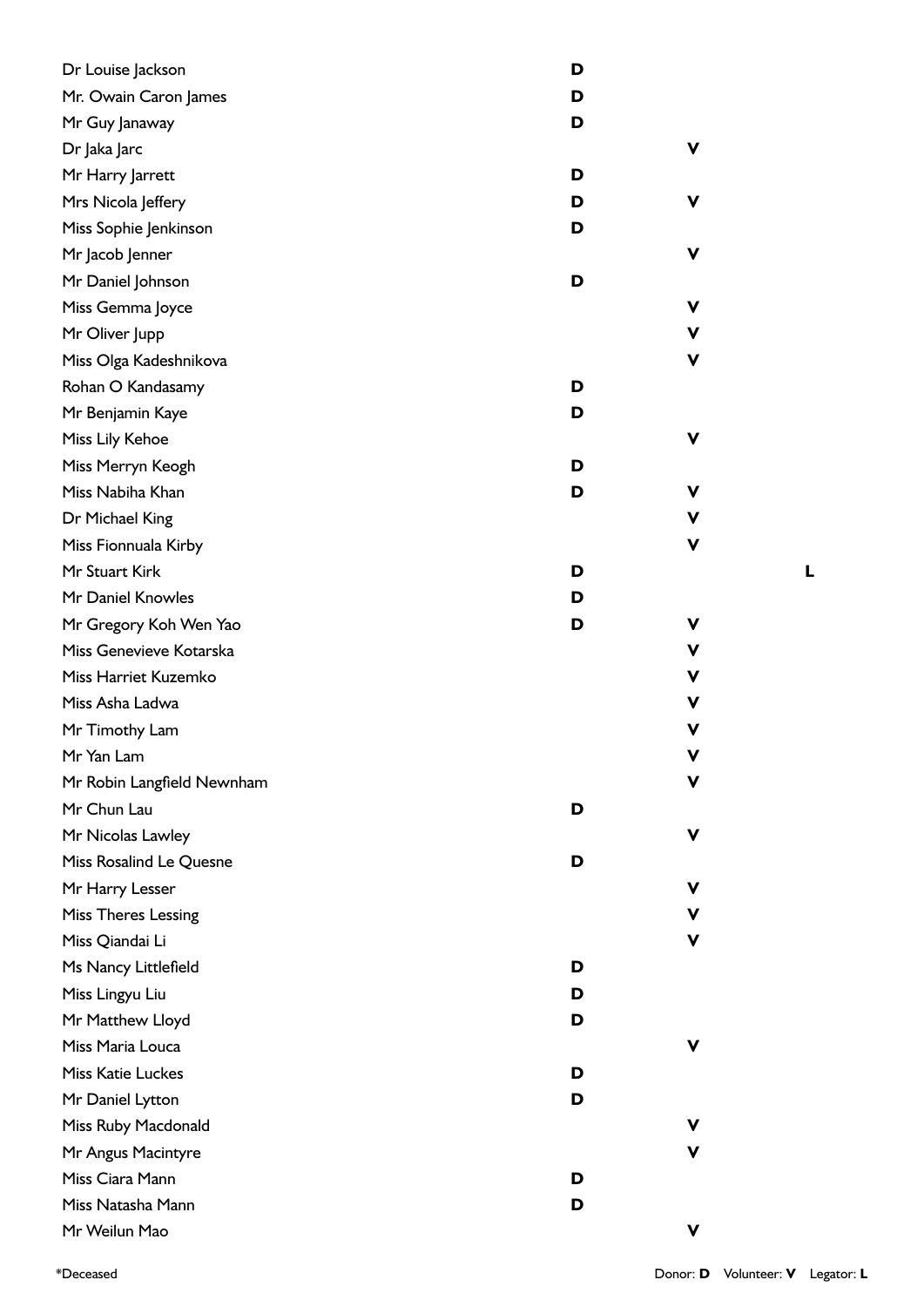| Miss Charlotte Marshall    |   | ۷ |
|----------------------------|---|---|
| Miss Olivia Marshall       | D | V |
| Mr Daniel Maskrey          | D |   |
| <b>Miss Alice Matthews</b> | D |   |
| Mr Jack Matthews           | D |   |
| Dr Emma Matthews           |   | v |
| Miss Katie May             | D |   |
| Miss Ruth Maynes           | D |   |
| Dr Alice McDonnell         | D |   |
| Dr Patricia Mcgee          | D |   |
| Miss Elleanore McGlynn     | D |   |
| Miss Brianna Mcinally      |   | v |
| Mr Lawrence Mckay          | D |   |
| Miss Mumtaz Meghjee        | D |   |
| Miss Lily Megson           |   | v |
| Mr Kieran Meredith         | D |   |
| Miss V Meyer               | D |   |
| Mr James Miller            | D |   |
| Mr Nathanael Minja         |   | V |
| <b>Miss Emily Mitchell</b> | D |   |
| Mr Rupert Mitchell         | D |   |
| Miss Chloe Mnatzaganian    |   | ۷ |
| Miss Kulsoom Mohsini       | D |   |
| Mr William Moloney         |   | ۷ |
| <b>Miss Marine Monnier</b> |   | ۷ |
| Miss Isabel Moore          |   | ۷ |
| Miss Madeleine Morley      |   |   |
| Mr Matthew Morley          |   | v |
| Miss May Muhtadi           |   | v |
| Mr Joshua Mullins          | D |   |
| Mr Martin Munro            |   | v |
| Miss Rebecca Murray        | D |   |
| Miss Irina Nazarova        |   | ۷ |
| Miss Alexandra Neal        |   | ۷ |
| <b>Miss Harriet Neale</b>  |   | V |
| Mr Thomas Newns            | D |   |
| Ms Thi Nguyen              |   | v |
| <b>Miss Emily Nicholls</b> |   | ۷ |
| Mr Matt Nixon              | D |   |
| Miss Stephanie Notice      |   | v |
| Mr Dominic Novak           | D |   |
| Mrs Julie Oates            | D |   |
| Mr Joe Ogier               | D |   |
| Miss Jessica Oliver        |   |   |
| Ms Rebekah Olson           |   | ۷ |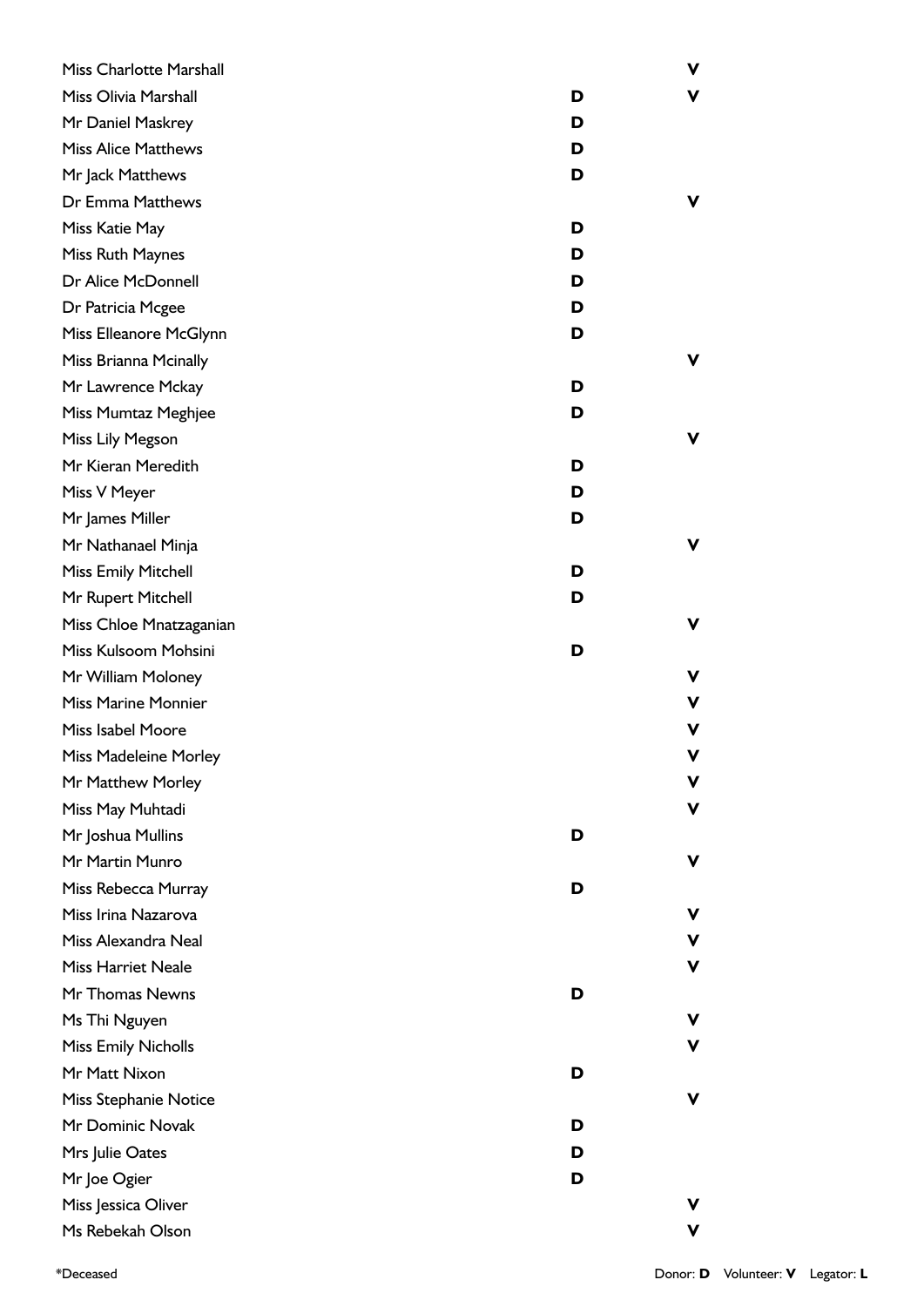| Dr Lucy Omeyer               | D |   |
|------------------------------|---|---|
| Miss Sophie O'Neill          |   | ۷ |
| Ms Talita Onose Araujo Cunha | D |   |
| Ms Helena Outeiral           | D |   |
| Miss Carmen Paddock          | D | ۷ |
| Mrs Shunhuan Pang            | D |   |
| Miss Natasa Panigyraki       |   | V |
| Miss Manisha Patel           |   | V |
| Mrs Katie Patmore            | D |   |
| Mr James Payne               | D |   |
| Mr A R Peake                 | D |   |
| Miss Dorothea Pease          | D |   |
| Mr Craig Pennell             | D |   |
| Miss Emily Percy             |   | v |
| Mr Christopher Perrott       |   | V |
| Mr James Perryman            |   | ۷ |
| Miss Jodie Peters            | D | v |
| Mr Hugh Pickering            |   | V |
| Mr James Pidduck             | D |   |
| Mr Tomas Plaza Reneses       |   | V |
| Ms Naomi Pacifique           |   | V |
| Mr Tyler Pond                | D |   |
| <b>Miss Emily Poole</b>      | D | V |
| Mr Graham Pooles             | D |   |
| Mr Tsun Poon                 | D |   |
| Mr John Portal               | D |   |
| Mrs Penelope Powell          | D |   |
| Dr Thomas Powell             | D |   |
| Miss Caitlin Price           | D |   |
| Miss Tereza Pusca            |   | ۷ |
| Miss C J Pyke                | D |   |
| Ms Yupei Qian                |   | v |
| Mr Niklas Rahmel             |   | v |
| Miss Meera Rajasooriar       |   | ۷ |
| Mrs Aliya Rangelova          | D | ۷ |
| <b>Miss Emily Rawlins</b>    |   | V |
| Mr James Reah                | D |   |
| Miss Lauren Redfern          |   | ۷ |
| Mr Michael Reece             | D |   |
| <b>Miss Aimee Reeks</b>      |   | V |
| Miss Julia Rees              | D |   |
| Mr Jack Reid                 | D |   |
| Ms Michael Reiss             |   | V |
| Miss Megan Remillard         |   | v |
| Mr Jack Rennie               | D |   |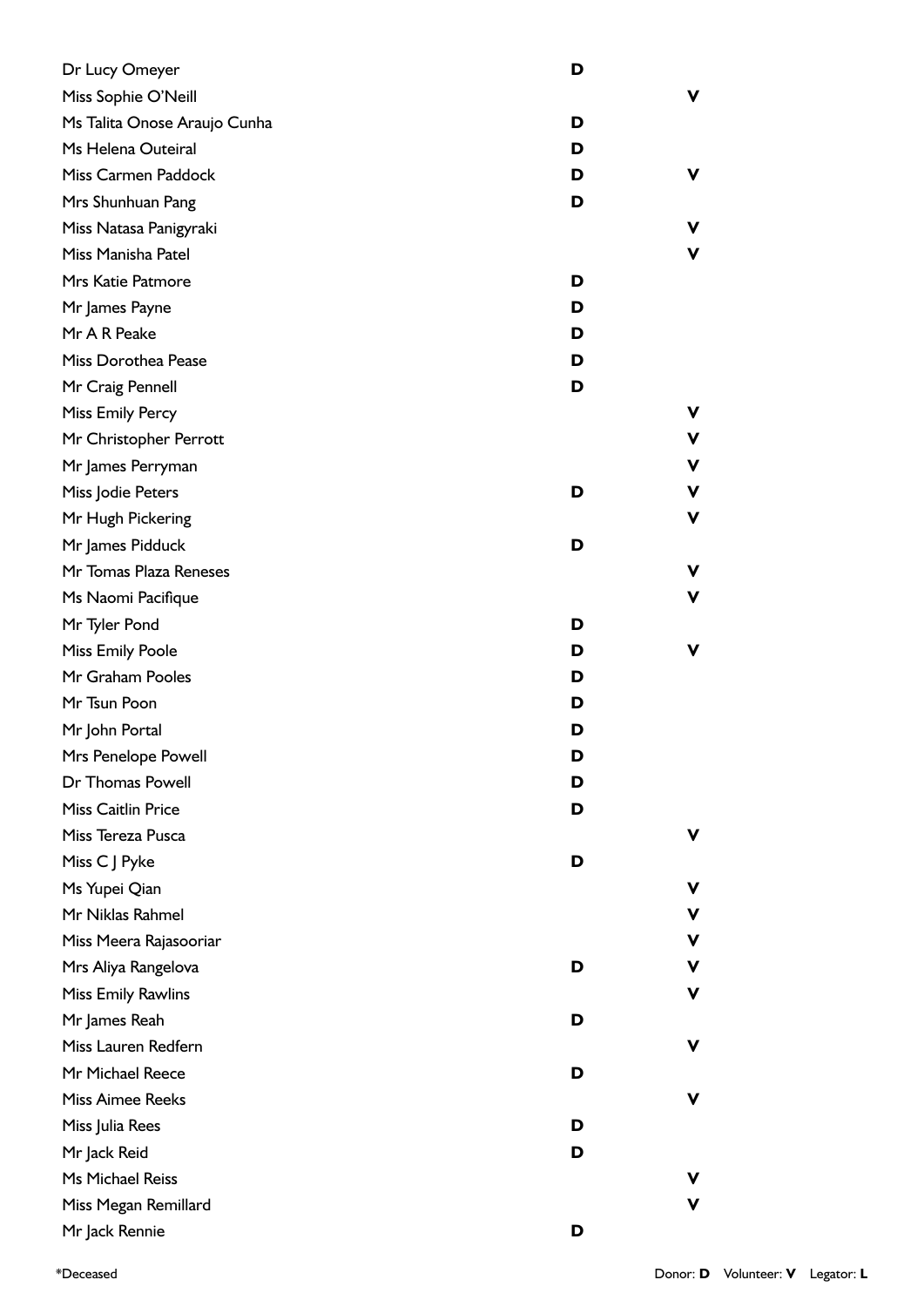| Mr Jack Reynolds            |   | v |
|-----------------------------|---|---|
| Mr Eric Rianto              |   | v |
| Miss Verity Richards        | D |   |
| <b>Miss Charlotte Riley</b> |   | ۷ |
| Miss Madeleine Rogerson     | D | ۷ |
| Mr Felix Rowbotham          | D |   |
| Miss Sophie Rush            |   | V |
| Mr Rohaan Sajnani           |   | V |
| Mr Jonathan Sampson         | D |   |
| <b>Miss Chloe Sanders</b>   | D |   |
| Mr Christopher Savery       | D |   |
| Mr Andrew Schofield         | D |   |
| Mr Christopher Schofield    | D |   |
| Miss Emma Scott             |   | V |
| Miss Eleanor Sharpe         | D |   |
| Mr Jonathan Shaw            | D |   |
| Dr Emma Shephard            | D |   |
| Mrs Narine Shorland         | D |   |
| Miss Grace Shu-En           |   | v |
| Mr Daniel Simmons           | D |   |
| <b>Miss Katie Simms</b>     | D |   |
| Mr Nathaniel Slack          | D |   |
| Mr Frederick Smitheram      | D | ۷ |
| Mr Toby Snape               | D |   |
| Mr Alexander Somervell      |   | v |
| Mr Tumi Sotire              |   | v |
| Mr Daniel Squire            |   | v |
| Laura K Stacey              | D |   |
| Miss Julia Stevens          | D |   |
| Miss Charlotte Stockdale    |   | ۷ |
| Mr Ciaran Stoker            | D | v |
| Miss Lucia Suggitt          | D |   |
| Mr Fhendra Susanto          |   | ۷ |
| Miss Imogen Sykes           |   | ۷ |
| Mr Ronny Tang               |   | ۷ |
| Mr Neilram Tanna            |   | ۷ |
| Miss Florence Taylor        | D |   |
| Miss Eleanor Taylor-Roberts |   | ۷ |
| Mr Nicholas Terrett         | D |   |
| Miss Lauren Thomas          | D |   |
| Miss Hannah Thomas          | D | ۷ |
| Mrs Katrina Thompson        | D |   |
| Miss Jessica Thomson        | D |   |
| Miss Laura-Jane Tiley       |   | v |
| Mr Samuel Tobenhouse        | D |   |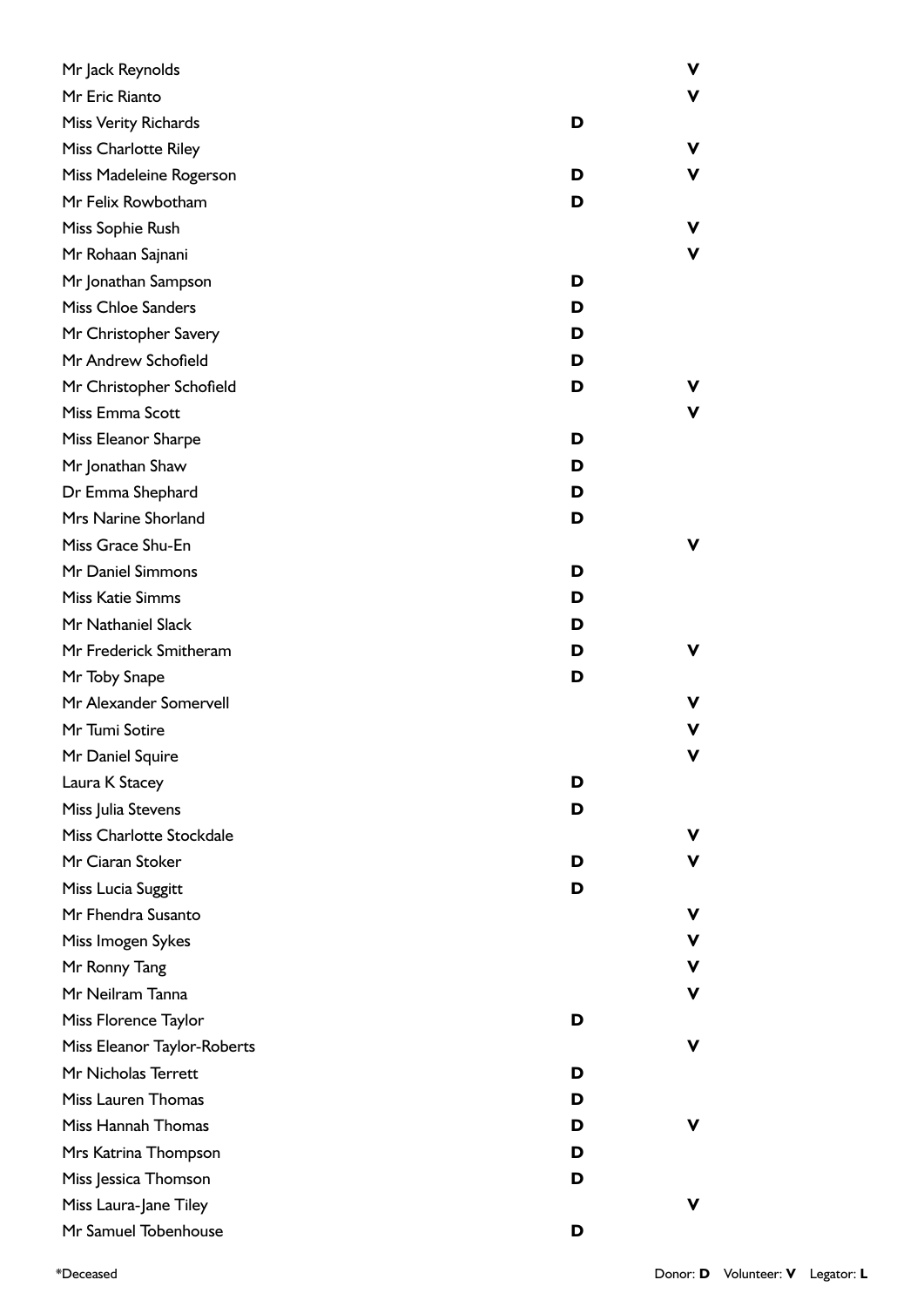| Mr J Toogood                    | D      |   |
|---------------------------------|--------|---|
| Miss Thi Hong Nhung Tran        | v      |   |
| Miss Georgina Treen             | V      |   |
| Mr Matthew Trimming             | D      |   |
| Mr Andrew Trzcinski             | V      |   |
| Mr Louis Tsiattalou             |        | V |
| Mr Henry Tucker                 | D      |   |
| Mr Ben Phillip Tucker           | D      |   |
| Mr Nicholas Turnbull            | D      |   |
| Miss Naomi Turner               | v      |   |
| Miss Jennifer Tyler             | v      |   |
| Mr Christopher Underwood        | ۷      |   |
| Miss Katharine Valori           | D      |   |
| Dr Mauricio Veliz Campos        | ۷      |   |
| Mr Daniel Vince                 | D      |   |
| Miss Polina Vorms               | v      |   |
| Miss Zeya Wagner                | D      |   |
| Mr Adam Walding                 | V      |   |
| Mr Matt Walker                  | D      |   |
| Mr Peter Wallace                | D      |   |
| Mr Samuel Wallis                | v      |   |
| Miss Meimei Wang                |        | V |
| Miss Shu Wang                   | v      |   |
| Miss Wahida Wanliova            | ۷      |   |
| Mr John Ware                    | D      |   |
| Miss Mini Warren                | v      |   |
| Miss Georgina Weatherley        | D      |   |
| Miss Sophie Webb                | v      |   |
| Mr Matthew Webb                 | D      |   |
| Miss Fiona Weber                | V      |   |
| Mrs Lisa Weber                  |        | V |
| Miss Wedderburn-Graham          | D      |   |
| Miss Man Wee                    | D<br>v |   |
| Mr Bradley Weller               |        | V |
| Miss Rozemarijn Wesby           | ۷      |   |
| Mr Luke Weymouth                | D      |   |
| Miss Eleanor White              | ۷      |   |
| Miss Lucy White                 | D      |   |
| Miss Natalie Whitehead          | v      |   |
| Mr A Wilcockson                 | D      |   |
| Mr William Willers Moore        | ۷      |   |
| Mr H Williams and Ms H Williams | ۷<br>D |   |
| Mr Robert Williamson            | D      |   |
| Mr Christian Wilson             | v<br>D |   |
| Miss Jessica Wiseman            | D      |   |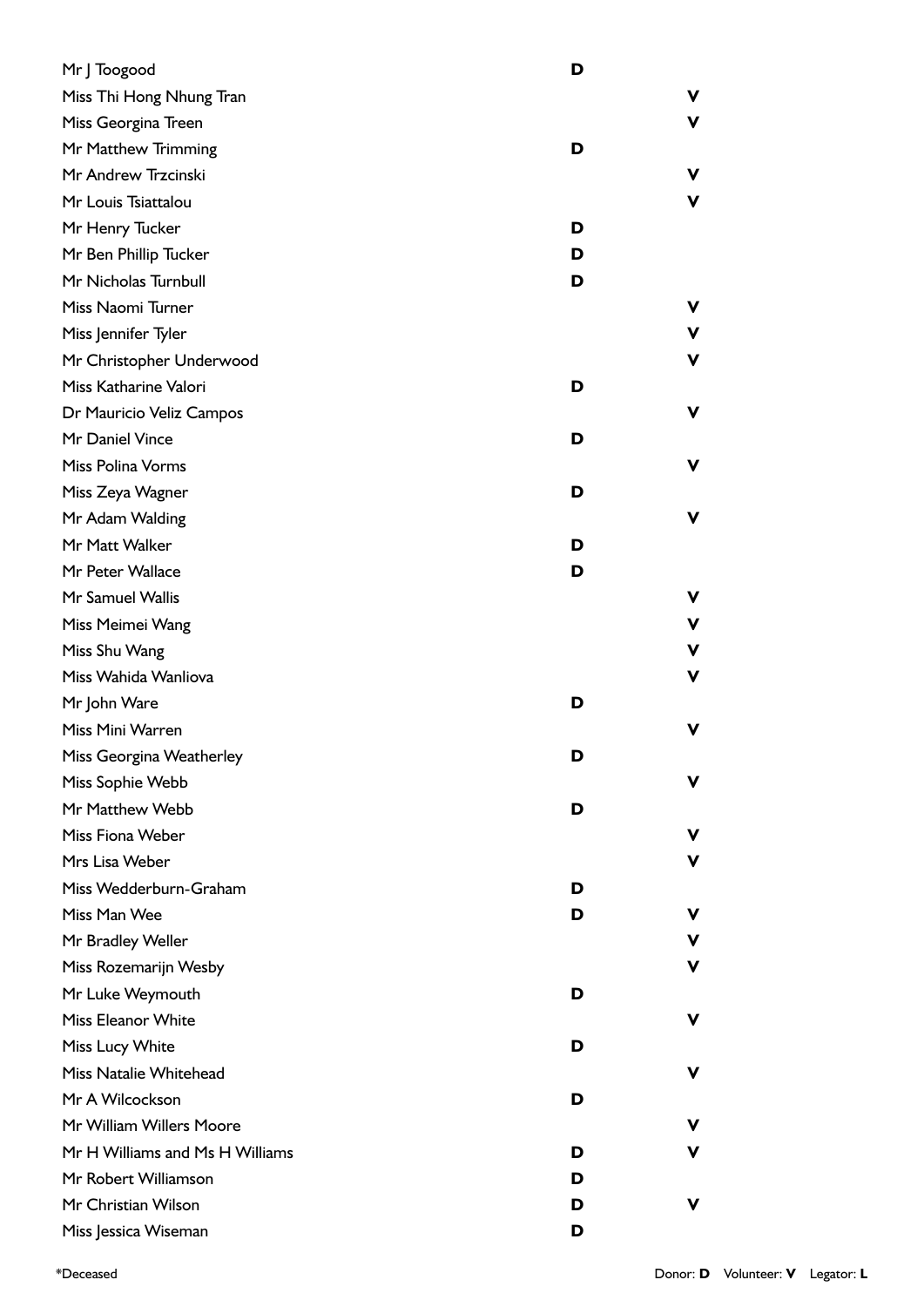| Mr Jonathan Wood   | D           |
|--------------------|-------------|
| Mr Thomas Woods    | D           |
| Mr Benjamin Woods  | D           |
| Mr Benjamin Wright | ۷           |
| Mr Thomas Wyeth    | D           |
| Ms Yaqian Xi       | V           |
| Mr Kaiyuan Xue     | ۷           |
| Mr Benjamin Yexley | ۷           |
| Mr Mehmet Yilmazoz | V           |
| Mr Lei Yu          | D           |
| Miss Lu Zhang      | ۷           |
| Mr Zeyin Zhao      | V           |
| Ms Huiting Zheng   | $\mathbf v$ |

## 2016

| Mr Charles Abrines             |   | v |
|--------------------------------|---|---|
| Mr Thomas Acland               | D |   |
| <b>Miss Charlotte Adams</b>    | D | v |
| Miss Liya Ai                   | D |   |
| Mr Muhammad Zeshan Akhtar      | D |   |
| Mr Patrick Alex                |   | v |
| Mr Ben Alexander               | D |   |
| Mr Yagub Alizada               |   | v |
| Miss Elyn Allahyari            |   | v |
| Dr Marwan Al-Maqtoofi          |   | v |
| Miss Sophie Appleby            |   | v |
| Ms Kirby Archer                | D |   |
| Miss Beth Ashfield             | D |   |
| Mr Robert Ashton               | D |   |
| Mr Benjamin Ashton             |   | v |
| Mr Daniel Mark Ashton          |   | v |
| Miss Joanne Atkins             | D |   |
| Miss Mia Baker                 |   | v |
| Mr Anuar Bakushev              |   | v |
| Miss Bronte Bannatyne          | D |   |
| Mr Ross Bannister              | D |   |
| Miss Naomi Barker              | D |   |
| Miss Sophie Barlow             |   | V |
| <b>Miss Harriet Barter</b>     |   | v |
| Mr David Bartholomew           |   | v |
| <b>Miss Madeleine Bartlett</b> | D |   |
| Miss Charlotte Batchelor       | D |   |
| Mr George Beale                | D |   |
| Mr Nicholas Beilby             |   |   |
| <b>Miss Alice Belton</b>       | D | v |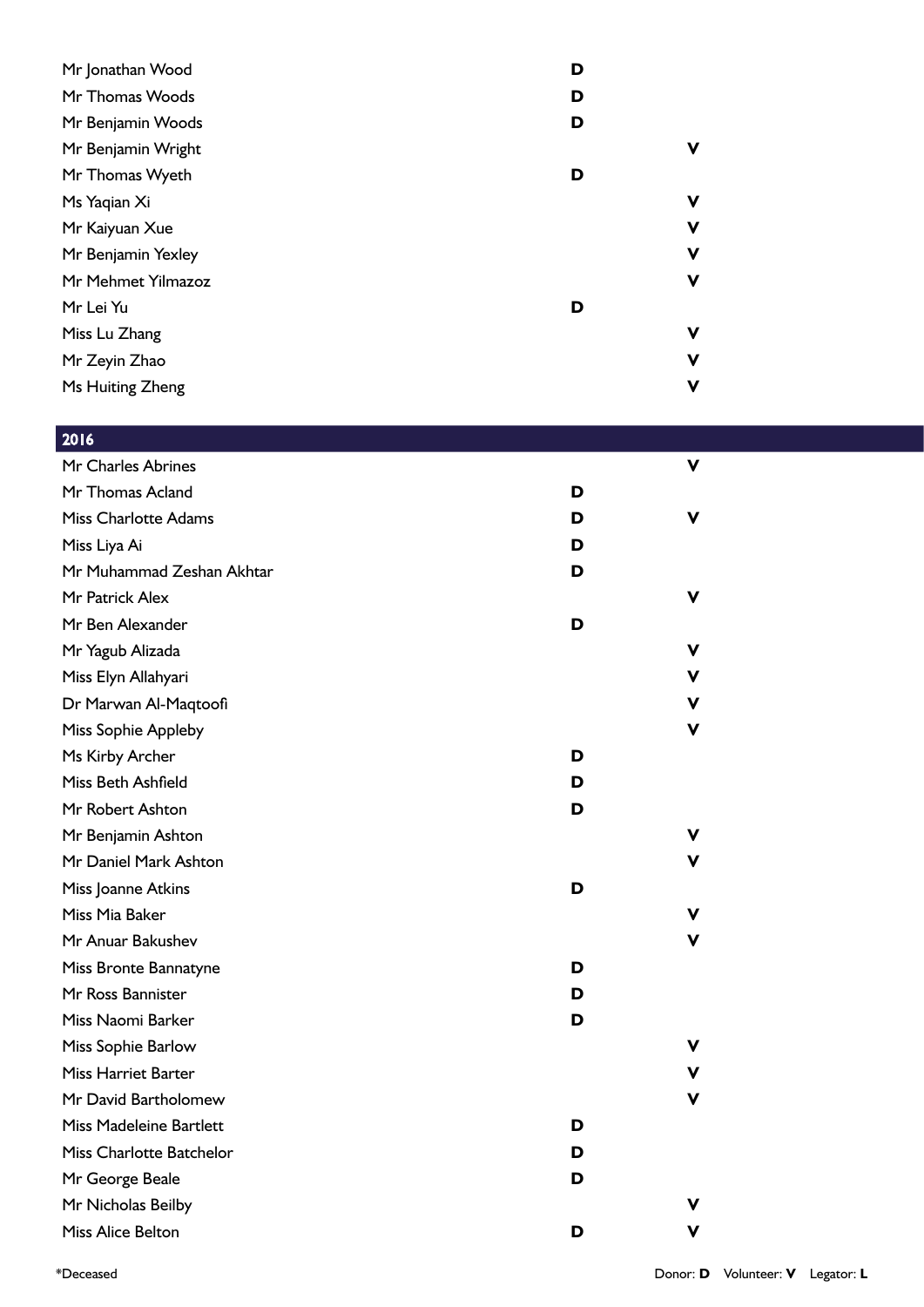| Mr Hugh Bendor-Samuel       | D |   |
|-----------------------------|---|---|
| Mr Joshua Benfield          |   | ۷ |
| Miss Graciela Berrios-Silva | D |   |
| Miss Helena Berry           |   | ۷ |
| Miss Sophie Bews            |   | v |
| Mr Eshwen Bhal              | D |   |
| Miss Anna Blackwell         |   | ۷ |
| Mr Harry Blackwell          | D |   |
| Mr Jason Blanchard          |   | ۷ |
| Mr Timothy Boothman         | D |   |
| Mr Tausif Bordoloi          |   | ۷ |
| Mr Joshua Boulton           | D |   |
| Mr Luke Boustead            | D |   |
| Miss Bryony Bowman          | D |   |
| Mr Francis Boyter           | D |   |
| Mr Mark Bracher             |   | V |
| Mr John Brannan             | D |   |
| Miss Elizaveta Brodskaya    |   | v |
| Mr William Brookes          |   | v |
| Mr Oliver Brooks            | D |   |
| Mr Harry Brown              |   | ۷ |
| Mr Thomas Browne            |   | ۷ |
| Mr Gareth Browne            |   | ۷ |
| Miss Maxine Budd            |   | V |
| Miss Lydia Burgess          | D |   |
| Dr Frances Burgess          | D |   |
| Miss Emily Burton           | D |   |
| Mr James Bush               | D |   |
| Miss Esraa Bushra           | D |   |
| Mr Andrew Butcher           | D |   |
| Miss Rebekah Butler         |   | v |
| Dr Fergal Cadden            | D |   |
| Mr Ethan Cairns             | D |   |
| Mr Joshua Callander         |   | v |
| Miss Bethany Cameron        |   | v |
| Mr Samuel Carden            | D |   |
| Miss Molly Carlyle          |   | ۷ |
| Mr Edwin Alberto Carmona    |   | V |
| Mr Craig Carney             |   | V |
| Mr Adam Carpenter           | D |   |
| Mr Matthew Carr             | D |   |
| Mr Jonathan Carrington      |   | v |
| Miss Stacie Carter          | D |   |
| Dr Belinda Castles          | D |   |
| Mr John Caulfield           |   | ۷ |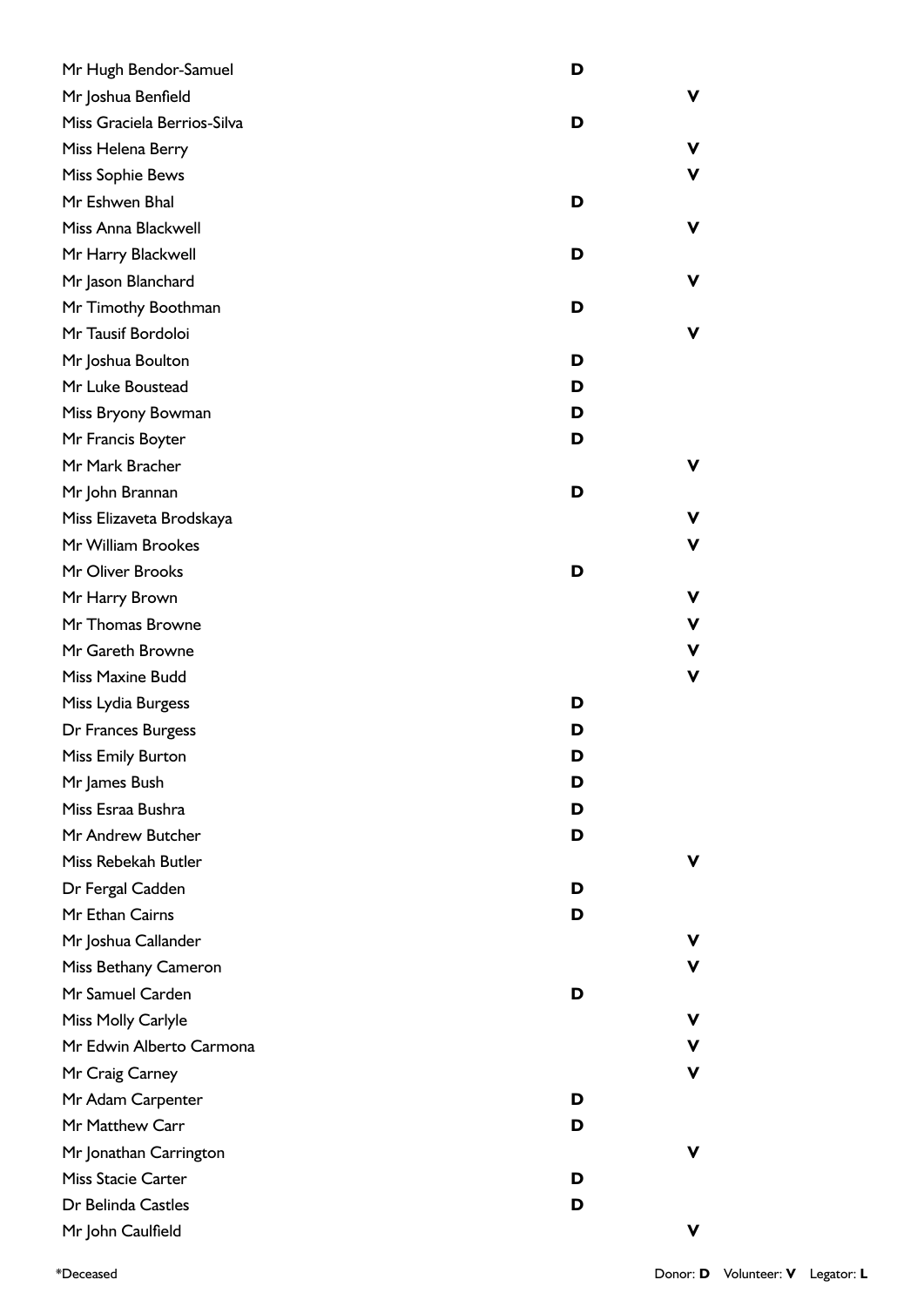| Ms Camilla Cenni                 | D |   |
|----------------------------------|---|---|
| Mr Ji Khim Chang                 |   | v |
| Mr Tom Charman                   |   | v |
| Miss Bethany Child               | D |   |
| Mr Ryan Chivers                  | D |   |
| Mr William Clarke                | D |   |
| Mr James Claxton                 | D |   |
| <b>Miss Oryelle Clements</b>     | D |   |
| Mr Richard Cocks D'Souza         |   | v |
| Miss Rhian Coekin                | D |   |
| Mr Daniel Coleman                | D |   |
| Miss Sofia Collins               |   | v |
| Miss Kelly Connellan             | D |   |
| Mr Samuel Conybeare              | D | v |
| <b>Miss Danielle Cooke</b>       | D |   |
| Mrs Annabelle Coombes            | D |   |
| Mr Peter Cooper                  | D |   |
| Ms Chloe Cornish                 |   | v |
| Mr Enrico Corsi                  | D |   |
| Mr Alexander Coughlan            | D |   |
| Mr Peter Cousin                  |   | v |
| Mr Duncan Cowan                  |   | v |
| Miss Danielle Cox                |   | V |
| Mr Robert Cross                  | D |   |
| Mr Scott Crowhurst               | D |   |
| Mr Laurence Crumbie              | D |   |
| Miss Meaghan Curry               | ט |   |
| <b>Miss Clare Davies</b>         |   | v |
| Miss Megan Davies                | D |   |
| Miss Mia de Villiers-Hill        |   | v |
| Miss Victoria de Warrenne Waller | D |   |
| Miss Naomi Deasey                | D |   |
| Mr Harry Demetriou               | D |   |
| <b>Miss Alice Denslow</b>        | D |   |
| Mr Nicolas Deuss                 |   | v |
| Mr Nicholas Dickinson            | D |   |
| <b>Miss Charlotte Dixon</b>      | D |   |
| Miss Eleanor Dodson              |   | v |
| Mr James Doe                     | D |   |
| Mr Haluk Dogan                   | D |   |
| Mr Peter Dolan                   | D |   |
| Mr Alexander Donner              | D |   |
| Miss Susan Rosemary Dowell       | D |   |
| Miss Lorna Drake                 | D |   |
| Mr Thomas Dummigan               | D |   |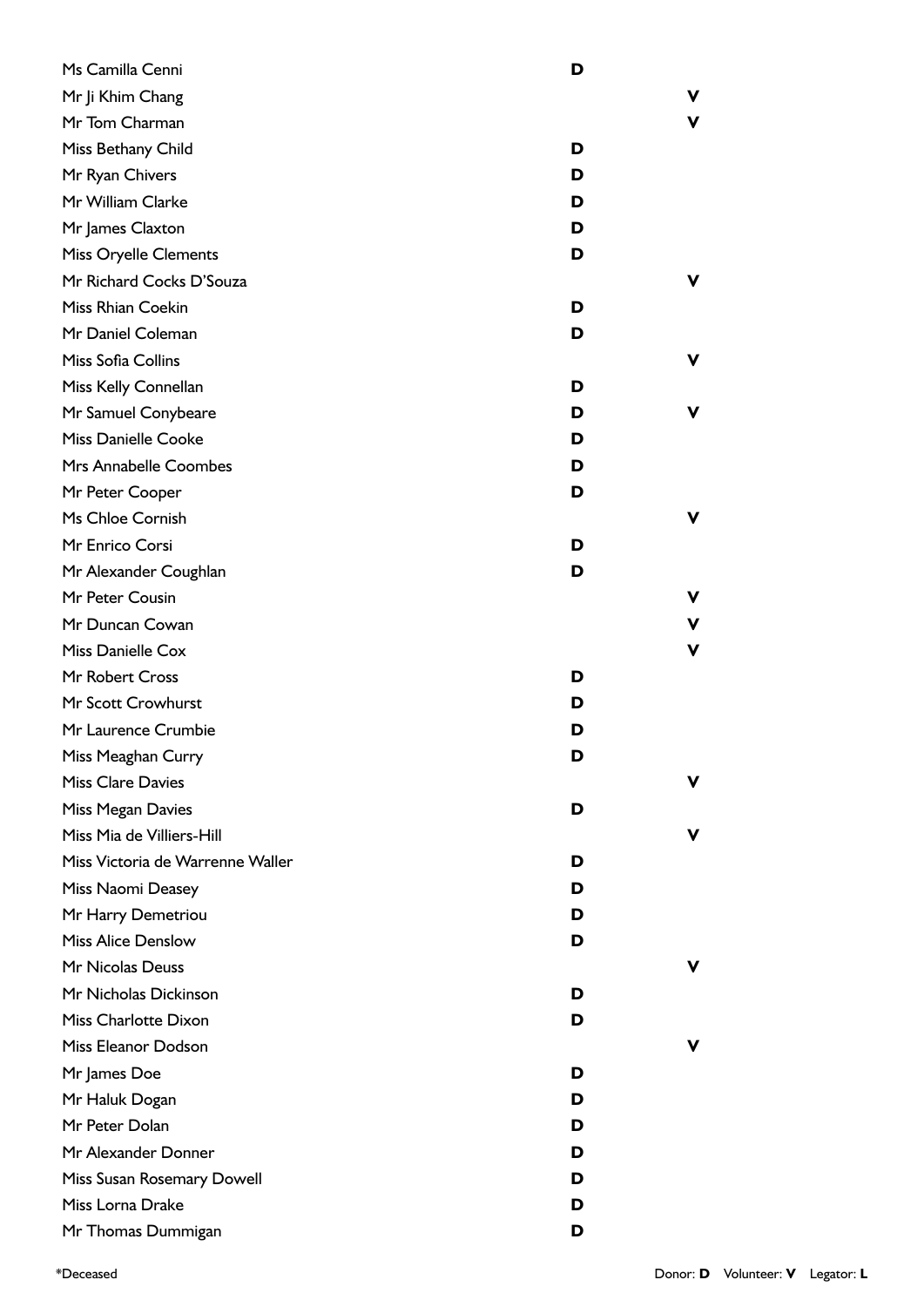| Mr Hamish Duncan                           |   | ۷ |
|--------------------------------------------|---|---|
| Mr James Dunford                           |   | V |
| Miss Sally-Ann Dunn                        | D |   |
| Miss Laura Easterbrook                     |   | ۷ |
| <b>Miss Grace Eccleston</b>                | D | V |
| Mr Louis Edmanson                          | D |   |
| Miss Rebekah Edmondson                     | D |   |
| Mr Jack Edwards                            | D |   |
| Ms Rachael Edwards                         | D |   |
| Mr William Eliot                           | D |   |
| Dr J Ellingwood                            | D |   |
| Dr Andrew English                          | D |   |
| <b>Miss Charlotte Ettling</b>              |   | v |
| Dr Louisa Evans                            | D |   |
| Miss Jessica Ezell                         | D |   |
| Miss Sandra Fahmy                          |   | ۷ |
| Mr James Fahy                              | D | V |
| Miss Bethany Falla                         | D |   |
| Miss Natashya Farmer                       | D |   |
| Mr Ifeyemi Fenuyi                          |   | v |
| Mr Glendon Filer                           | D | V |
| Mr Christopher Filsell                     | D | V |
| Miss Calypso Finch                         | D |   |
| Mr Tom Firmin                              | D |   |
| Mr Jens Fischer                            | D |   |
| Miss Rebecca Forbes                        | D |   |
| Mr Scott Ford                              | D |   |
| Miss Kathryn Fox                           | D |   |
| Miss Lily Francis                          |   | v |
| Mr Thomas Frank                            | D |   |
| Dr Joanna Freer                            | D |   |
| <b>Miss Kirstie Friend</b>                 |   | v |
| Mr Oliver Froy                             | D |   |
| Miss Leah Fuller                           |   | v |
| Mr Man Fung                                |   | v |
| Mr Albert Gallini                          |   | v |
| Mr Scott Galloway                          |   | ۷ |
| Mr Eshaan Ghate                            |   | v |
| <b>Miss Katherine Giddins</b>              |   | ۷ |
| Miss Victoria Gilmore                      |   | ۷ |
| Mr Toby Gladwin                            |   | ۷ |
| Miss Eleanor Glynn                         | D |   |
| Mr Samuel Goldblatt                        | D |   |
| Mr Michael Goldsmith                       | D |   |
| Miss Maria Gomez de Olea Henriquez de Luna | D |   |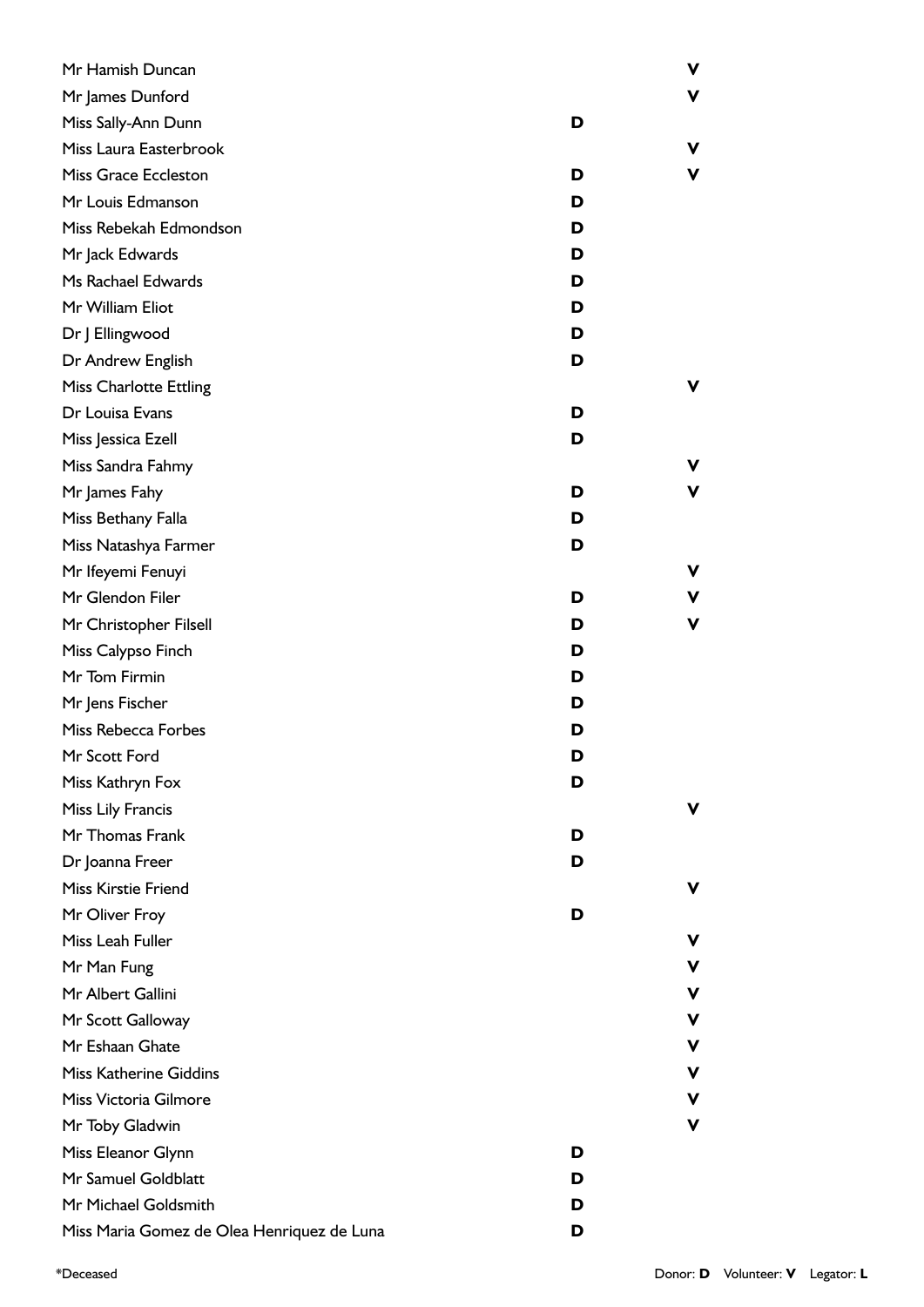| Mr Harry Good                    | D |    |
|----------------------------------|---|----|
| Miss Sarah Gough                 | D | v  |
| Mr Reuben Grace                  | D |    |
| <b>Miss Kristina Graves</b>      | D |    |
| Miss Alicia Gloria Grayeb Grayeb |   | v  |
| Miss Liana Green                 |   | V  |
| Miss Bethan Green                | D |    |
| Miss Charlotte Griffin           |   | v  |
| <b>Miss Charlotte Griffiths</b>  | D |    |
| Mr Connor Griffiths              | D | ۷  |
| Frederic Grun                    | D |    |
| Ms Tianxun Guan                  | D |    |
| Mrs Rhodalyn Gyeni Aka           | D | v. |
| Miss Imogen Hamilton             |   | V  |
| Mr Yiming Han                    | D |    |
| Mr Isaac Hancock                 | D |    |
| Miss Seren Harbon                |   | v  |
| Mr William Harcourt              | D |    |
| Miss Francesca Harding           |   | v  |
| Mrs Isabel Hare                  |   | V  |
| Mr Gregg Harfleet                |   | V  |
| <b>Miss Rachel Harnett</b>       | D |    |
| Miss Jasmine Harris              | D |    |
| Miss Chelsea Harris              | D |    |
| Dr Matthew Harvey                | D |    |
| Mr Tiago Havik                   | D |    |
| Mr Alexander M P Hawkes          | D |    |
| Mr Stephen Hawkins               |   | ۷  |
| Mr Stewart Hawthorn              | D |    |
| Miss Amanda Healy                | D |    |
| Miss Lauren Hill                 | D | v. |
| Mr Adam Hill                     |   | V  |
| Mr Alexander Hills               | D |    |
| Miss Susannah Hine               | D |    |
| Mr Yuichi Hiono                  | D |    |
| Mr Daniel Hiscocks               | D |    |
| Ms Janice Ho                     |   | v  |
| Miss Emily Hoble                 |   | V  |
| Miss Emily Hocken                |   | ۷  |
| Miss Ruth Hodges                 | D |    |
| Mr Tim-Hong Hoe                  |   | ۷  |
| Mr Andrew Holland                |   | ۷  |
| Miss Kelle Holmes                | D |    |
| Mr David Holt                    | D |    |
| Miss Emily Holton                | D |    |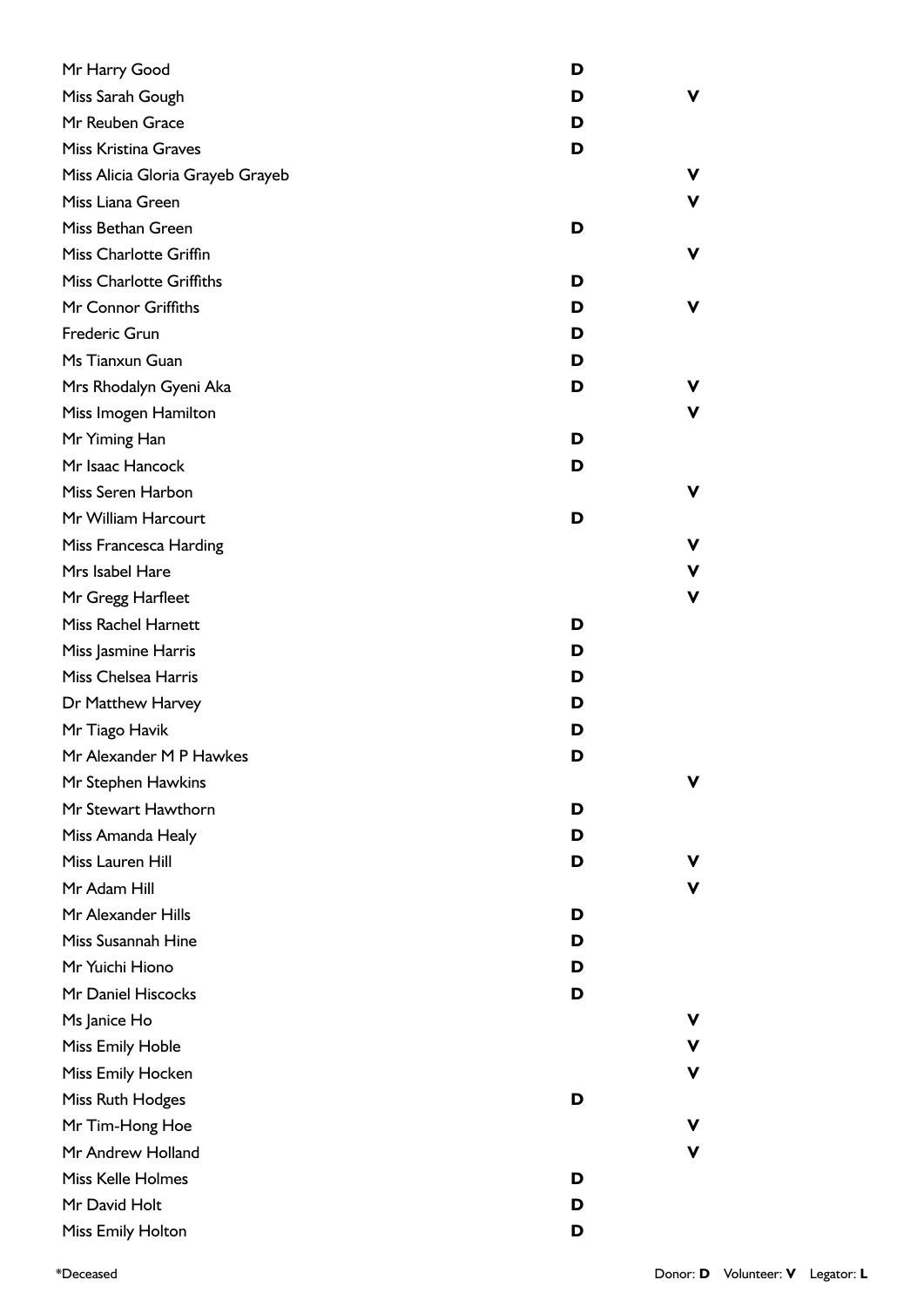| Ms Cheryl Hoole                | D |   |
|--------------------------------|---|---|
| Miss Megan Hopkins             |   | ۷ |
| Miss Andrea Hounto-Hotegbe     |   | v |
| Miss Emma Howard               | D |   |
| Miss Qiongdan Hu               | D |   |
| Miss Paige Hughes              | D |   |
| Miss Alice Hunter              | D |   |
| Miss Jordan Irwin              | D |   |
| Mr Chinedu Isiadinso           | D |   |
| Mr Zeyd Issa                   | D |   |
| Mr Harry Issott                | D |   |
| Mr Samuel Jackson              |   | v |
| Miss Anna-Marie Jackson-Koufie | D |   |
| Miss Julia James               | D |   |
| Miss Olivia James              | D |   |
| Mr Alec James                  | D |   |
| Miss Emily Jameson             | D |   |
| Mr Oliver Jamieson             |   | ۷ |
| Miss Emily Jeffreys            | D |   |
| Miss Molly Jehan               | D |   |
| Mr Rhys Jenkins                | D |   |
| Mr Yufan Jin                   |   | v |
| Mr Jamie Johnson               |   | v |
| Miss Rhiannon Jones            | D |   |
| Mr lan Jones                   | D |   |
| Ms Rosamma Joseph              |   | v |
| Miss Angharad Joseph           |   |   |
| Mr Anton Kanishchev            | D |   |
| Mr Justin Kanji                |   | ۷ |
| Mr Sercan Kara                 |   | v |
| Ms Lilit Karapetyan            |   | v |
| Mr Oussama Kardi               |   | v |
| Mr Michael Karlsson-Greenhill  | D |   |
| Mr Christopher Katanchian      | D |   |
| Miss Sarah Kearsey             | D |   |
| Miss Abigail Kemp              | D |   |
| Mr Razah Khan                  |   | v |
| Ms Mahira Khan                 | D |   |
| Mr Rachthep Khanijou           | D |   |
| Miss Hannah Kilby              |   | v |
| Miss Isabella Kimpton          | D |   |
| Miss Louise Kimpton            | D |   |
| Miss Olivia Knight             | D |   |
| Mrs Judy Knight                | D |   |
| Dr Charles Kopec               | D |   |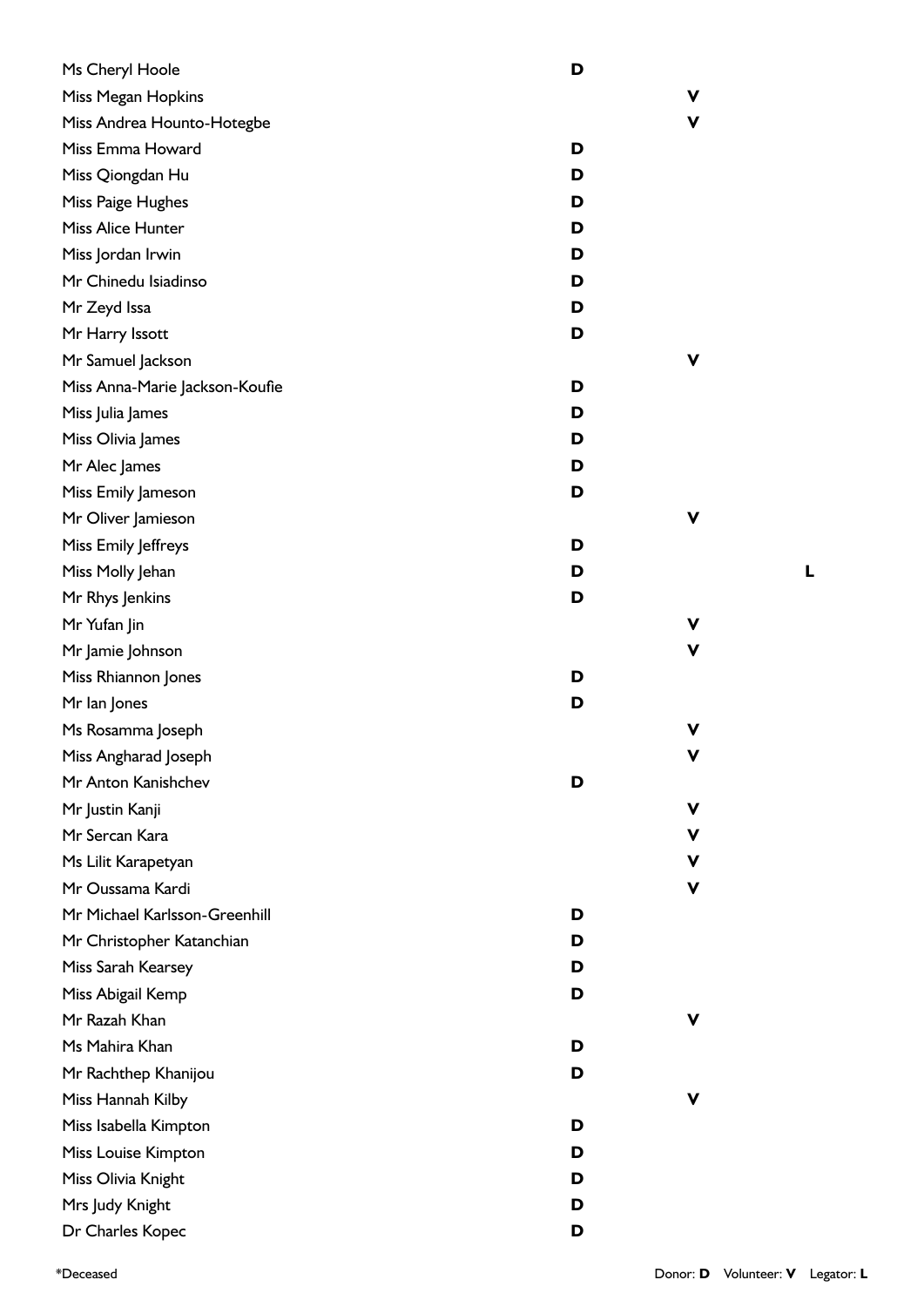| Miss Pui Ku                  |   | V |
|------------------------------|---|---|
| Mr Ashish Kumar              | D | V |
| Miss Elizabeth Kurton        | D |   |
| Miss Lani Landsman           |   | V |
| Miss Kathryn Lane            |   | ۷ |
| <b>Miss Harriet Lawrence</b> |   | V |
| Mr Sebastian Lawson          |   | V |
| Mr Joshua Lawson             | D |   |
| Mr Minh Le                   |   | ۷ |
| Mr Kieran Lean               |   | V |
| Miss Yulia Lebedeva          | D |   |
| Mr Jonathon Lee              | D |   |
| Mr James Lee                 |   | V |
| Miss Rachael Leeson          | D |   |
| Miss Rosemary Lennie         | D |   |
| Mr Sebastian Lennox          | D |   |
| Mr Philipp Lenz              |   | V |
| Miss Georgia Lewin           |   | V |
| <b>Miss Emily Lewis</b>      | D |   |
| Ms Julie Lewis-Thompson      | D | V |
| Miss Joanna L'Heureux        | D | V |
| Miss Yingji Li               | D |   |
| Miss Rui Li                  |   | V |
| Mr Luke Limer                | D |   |
| Mr Deyuan Lin                |   | V |
| Ms Stephanie Lindan          |   | v |
| Ms Nikol Litvinova           | D |   |
| Dr Riyao Liu                 | D |   |
| Ms Yuyu Liu                  | D |   |
| Miss Emily Lloyd             | D |   |
| Mr Jinyao Ma                 | D |   |
| Miss Ciara Maguire           | D |   |
| Mr Amrinder Malhi            | D |   |
| Mr Daniel Mallin Martin      | D |   |
| Ms Avantika Mandhani         | D |   |
| Miss Charmian Mansell        | D |   |
| Miss Katherine Mant          | D |   |
| Miss Abigail Marchbanks      | D |   |
| Dr Sankar Mariappan          |   | v |
| Mr Anand Raj Markandu        |   | v |
| Mr Callum Marker             | D |   |
| Miss Abigail Markham         | D |   |
| <b>Miss Eve Marriner</b>     | D |   |
| Mr Oliver Marsh              | D |   |
| <b>Andre Martins Filho</b>   |   | v |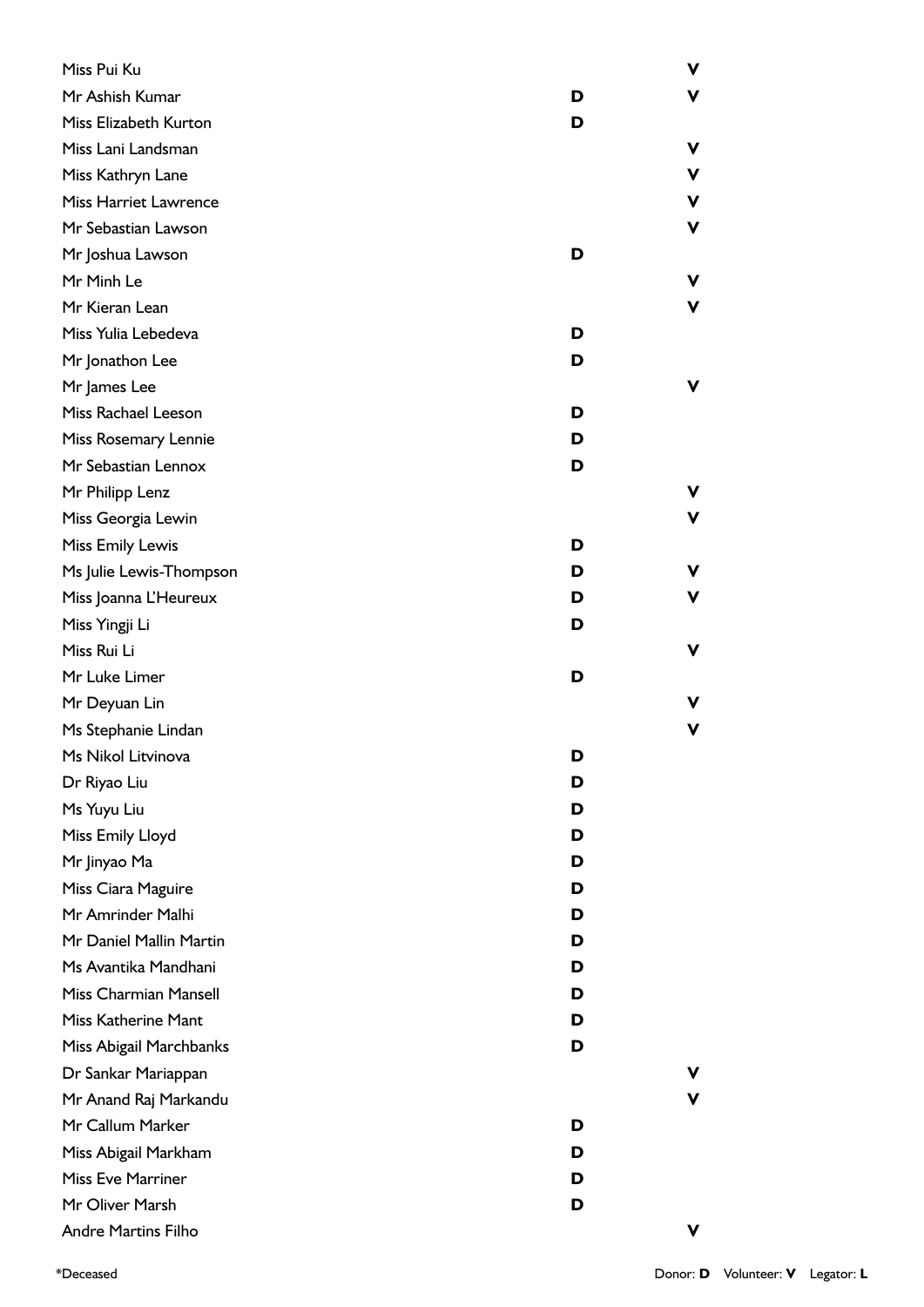| Mr Tariro Mashongamhende      |   | ۷ |
|-------------------------------|---|---|
| Mr Jordan Mattack             | D |   |
| Miss Matilde Mattei           |   | ۷ |
| <b>Miss Rhiannon Maunders</b> | D |   |
| Mr James Maxted               | D |   |
| Mr Stuart May                 |   | v |
| Mr Neil McCallum              |   | v |
| Mr James McCaskie             | D |   |
| <b>Miss Sinead Mcdonnell</b>  |   | v |
| Mr Connor McGovern            |   | V |
| <b>Miss Emily McIndoe</b>     | D |   |
| Mr Calum McIntosh             | D |   |
| Miss Kirsty McLaren           | D |   |
| Mr Isaac McNish               | D |   |
| Mr Joe Medlicott              | D |   |
| Miss Savneet Kaur Mehar       | D |   |
| Miss Elis Mehmedova           | D |   |
| Miss Xiaochen Miao            | D |   |
| Miss Harriet Miller           | D |   |
| Mr Alex Millington            |   | ۷ |
| Mr Charles Mitchell           | D |   |
| Miss Amoetsoe Mkwena          |   | ۷ |
| <b>Miss Frances Mobbs</b>     | D |   |
| Ms Ozden Mollaahmetoglu       |   | v |
| Miss Katie Monnickendam       |   | ۷ |
| Mr James Moran                | D |   |
| Mr Tom Morley                 |   | V |
| Mr Julian Morrall             | D |   |
| Ms Tamara Morriss             | D | v |
| <b>Miss Lauren Mortimer</b>   | D |   |
| Mr Joshua Mowels              | D |   |
| Mr David Mulroy               | D |   |
| Mr Alastair Munn              |   | v |
| Ms Mareike Nagel              | D | v |
| Miss Diana Nassimbwa          |   | v |
| Mr Charlie Nation             | D |   |
| Miss Laura Nesbitt            |   | v |
| Dr Tamsin Newlove-Delgado     | D |   |
| <b>Miss Rachael Newton</b>    |   | v |
| Mr Ting Him Ng                | D |   |
| Miss Tricia Nguyen            |   | v |
| Miss Beth Nightingale         |   | v |
| Miss Josephine Norton         | D |   |
| Miss Georgie O'Connell        | D |   |
| Mr Ojerime Oghenejode         |   | v |

\*Deceased Donor: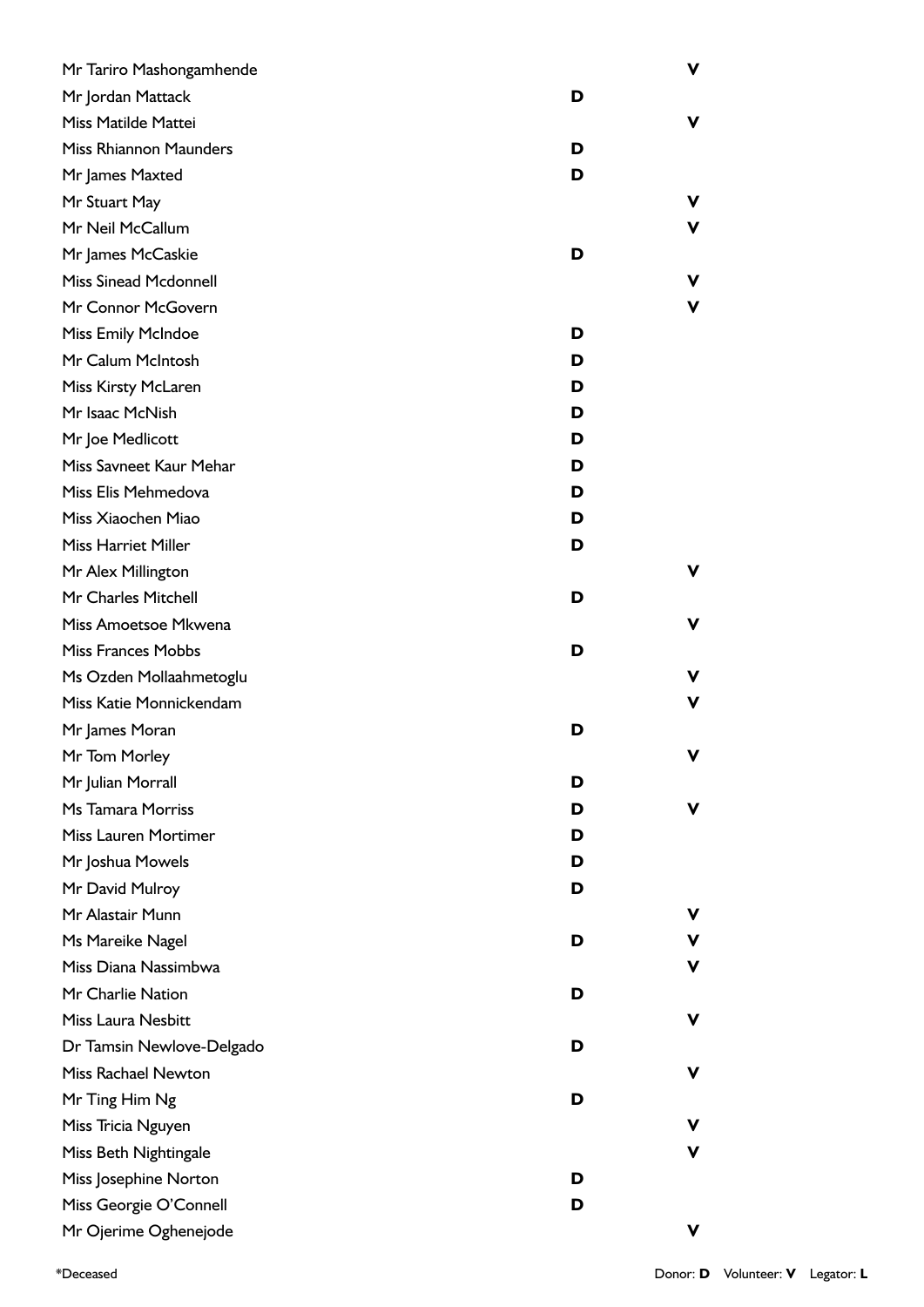| Mr Taehee Oh                   |   | V |
|--------------------------------|---|---|
| Mrs Janet Oke                  | D |   |
| Miss Sophie Oldfield           |   | v |
| Dr Kate Osborne                | D |   |
| Mr Carlos Andres Ospina Oviedo |   | v |
| Mr Sebastian Ostrowicz         | D |   |
| Mr Oluwayomi Owoyemi           | D |   |
| Miss Abigail Palmer            | D |   |
| Miss Effrosyni Panagiotou      |   | v |
| Dr Vasilis Panayi              | D |   |
| Mr Elliot Parker               |   | v |
| Mr William Parr                |   | v |
| Miss Hannah Parsons            | D |   |
| Mr Stuart Paskett              | D |   |
| <b>Amit Patel</b>              | D |   |
| Miss Lowri Patterson           |   | v |
| Miss Lydia Peddle              |   | v |
| Miss Elinor Penny              | D |   |
| Miss Naomi Perrini- Rimmer     | D |   |
| Mr George Perry                |   | ۷ |
| Miss Hannah Peter              |   | V |
| Miss Maria Petrescu            |   | v |
| Mr Luke Pilkington             | D |   |
| Dr Charles Pilling             |   | v |
| <b>Miss Holly Pollock</b>      | D |   |
| Miss Catherine Pope            |   | v |
| Mr Sean Porter                 | D |   |
| Miss Fiona Potigny             | D |   |
| Miss Hannah Potter             | D | v |
| Miss Amelia Power              | D |   |
| <b>Miss Chantal Price</b>      | D |   |
| Miss Sophie Prichard           |   | v |
| Mr Joshua Prince               | D |   |
| Mrs Christie Punnett           |   |   |
| Miss Megan Purvis              | D |   |
| Mr Konrad Pyrzanowski          | D |   |
| Miss Pria Rai                  | D |   |
| Mr Cameron Rangel              |   |   |
| Miss Nathalie Rappaport        | D |   |
| Miss Samantha Reading          | D |   |
| Miss Sophie Rees               | D |   |
| Mr Harry Reeve                 | D |   |
| Miss Jessica Rice              | D |   |
| Miss Bethany Richards          | D |   |
| Mr Thomas Richards             |   | v |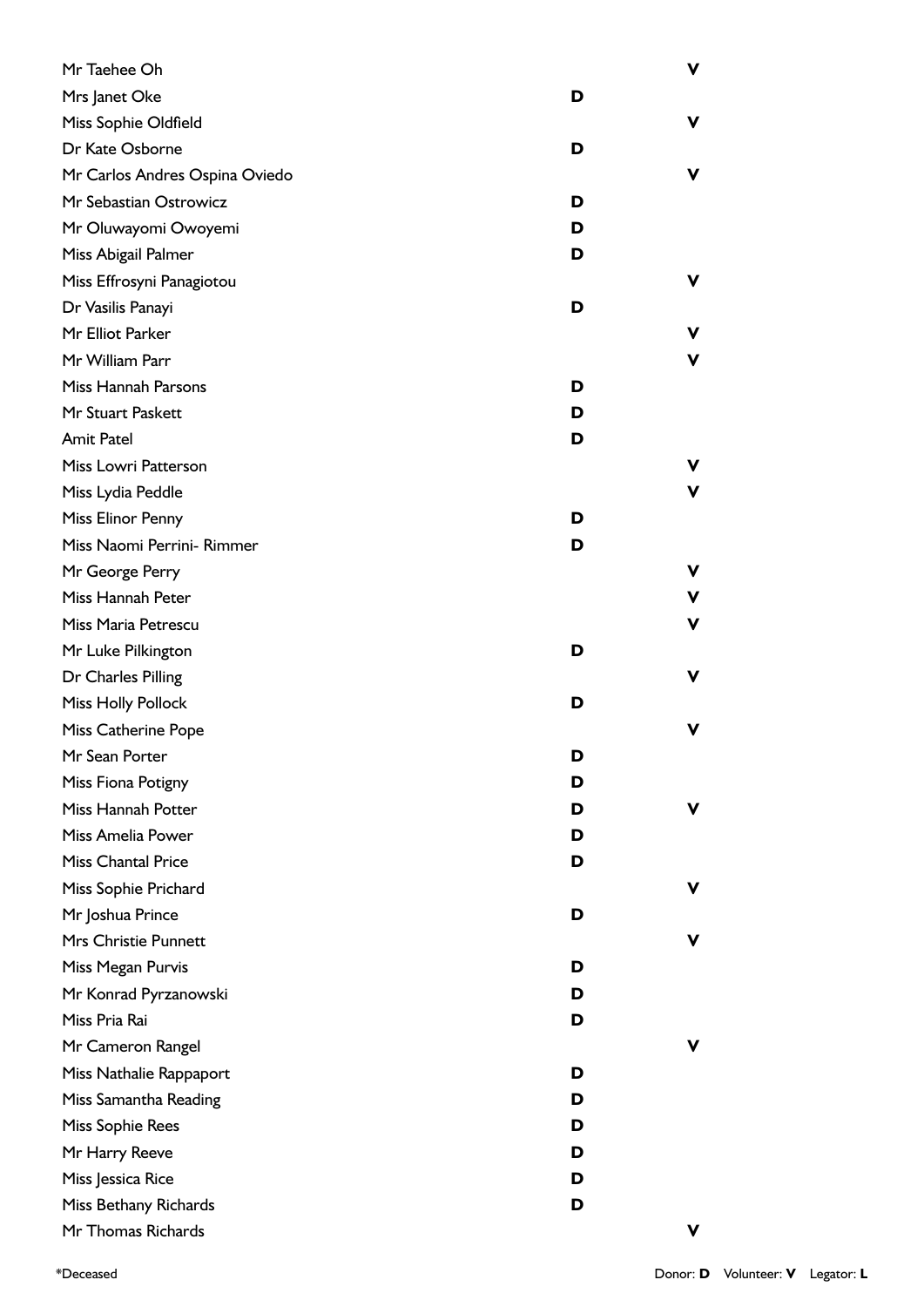| Mr Huw Richards                    |   | v           |
|------------------------------------|---|-------------|
| Mr Nigel Richards                  |   | v           |
| Miss Stephanie Rickman             | D |             |
| Miss Lucy Rigby                    | D |             |
| Mr Toby Roberts                    | D |             |
| Mr William Roberts                 |   | v           |
| Mr Alexander Robey                 | D |             |
| Miss Holly Robinson                | D |             |
| Miss Hannah Robinson               | D | v           |
| Miss Clara Rodriguez Allende       | D | v           |
| Miss Grace Rogers                  |   | v           |
| Miss Jessica Rollit                | D |             |
| Mrs Hilary Ross                    | D |             |
| Mr Benedict Rothschild             |   | v           |
| Miss Louise Rugman                 | D |             |
| Mr Andrew Rushton                  | D |             |
| Miss Amani Saeed                   |   | v           |
| Mr Jose Pablo Salas Alvarez        |   | v           |
| Miss Gemma Salmon                  | D |             |
| Mr Sam Saman                       |   | V           |
| Mrs Rachel Sandels                 |   | $\mathbf v$ |
| Mr Edward Sankey                   |   | ۷           |
| Mr Josh Sansom                     |   | ۷           |
| Mr Joseph Saunders                 |   | v           |
| Miss Alexandra Saunders            | D |             |
| Miss Shiryn Sayani                 |   | v           |
| Mrs Anneke Schmidt                 | D |             |
| Mr Edward Schofield                | D |             |
| Leonie Schueltke                   | D |             |
| <b>Commander Charles Scott-Fox</b> | D |             |
| Mr Alexander Scott-Malden          |   |             |
| Mr Jack Sears                      | D |             |
| Mr Geoff Semkin                    | D |             |
| Miss Rebecca Shapland              | D |             |
| Miss Chelsea Sharland              | D |             |
| Mr Jaysen Sharpe                   | D |             |
| Mr Adam Sharpe                     |   | v           |
| Miss Haleigh Shaw                  | D |             |
| Miss Raniah Shawkat                |   | v           |
| Mr Junxiang Shen                   |   | v           |
| Deirdre Sheridan                   |   | v           |
| Mr Christie Sims                   | D |             |
| Miss Krena Sivlal                  | D |             |
| Miss Kate Smethurst                | D |             |
| Miss Emily Smith                   | D |             |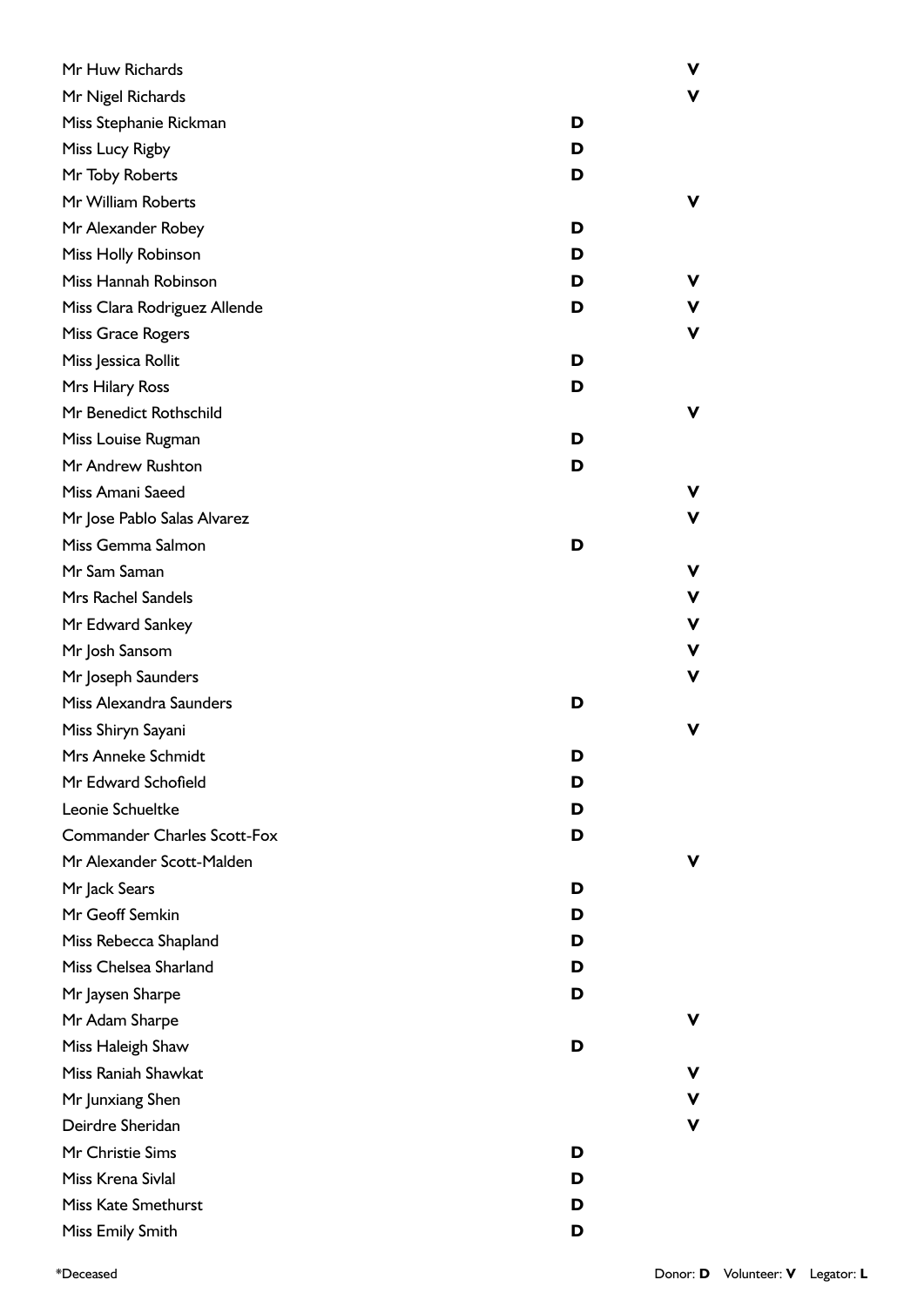| Ms Shannon Smith            | D |   |
|-----------------------------|---|---|
| Miss Georgina Smith         | D |   |
| Mr Daniel Smith             | D |   |
| Mr Owen Smith               | D |   |
| Miss Rhianna Snelgrove      | D |   |
| Mr James Snowden            | D |   |
| Mr Michael Sole             |   | ۷ |
| Miss Siddhi Soni            |   | V |
| Ms Elif Soytoprak           |   | V |
| Mr Josh Spooner             |   | V |
| <b>Miss Felicity Spoors</b> | D |   |
| Miss Elsa Spoors            | D |   |
| Miss Lucy Squier            | D |   |
| Miss Olivia Stanley         | D | v |
| Miss Melissa Stephen        | D |   |
| Mr James Stix               |   | ν |
| Mr William Straughan        | D |   |
| Miss Aoife Stubbs           |   | ν |
| Mr Edward Suchy             | D |   |
| Miss Holly Sumbler          | D |   |
| <b>Alexis Svenson</b>       |   |   |
| Mr Benjamin Swift           |   | ν |
| Mr Christopher Sykes        | D |   |
| Mr Jack Tan                 | D |   |
| Mr Kai Tan                  | D |   |
| <b>Miss Claire Tanner</b>   | D |   |
| Mr William Taverner         | D |   |
| Miss Alexandra Taylor       | D |   |
| Miss Kathryn Sarah Thomas   | D |   |
| Miss Elizabeth Thompson     |   |   |
| Miss Charlotte Thorpe       |   |   |
| Miss Laura Thrower          | D |   |
| Mr Bryan Toh Zihui          |   | ν |
| Mr Harry Townsend           | D |   |
| Mr Benjamin Trevorrow       | D |   |
| Miss Emma Trow-Poole        | D |   |
| Miss Gara Trujillo Ferreres |   |   |
| Mr Samuel Tucker            | D |   |
| Miss Rebecca Turley         | D |   |
| Miss Holly Turner           | D |   |
| Miss Sophie Turner          | D |   |
| Mr Jack Upton               |   |   |
| Ms Nina Van Volkinburg      |   |   |
| Mr Owen Vanspringel         | D |   |
| Dr Petros Violakis          | D |   |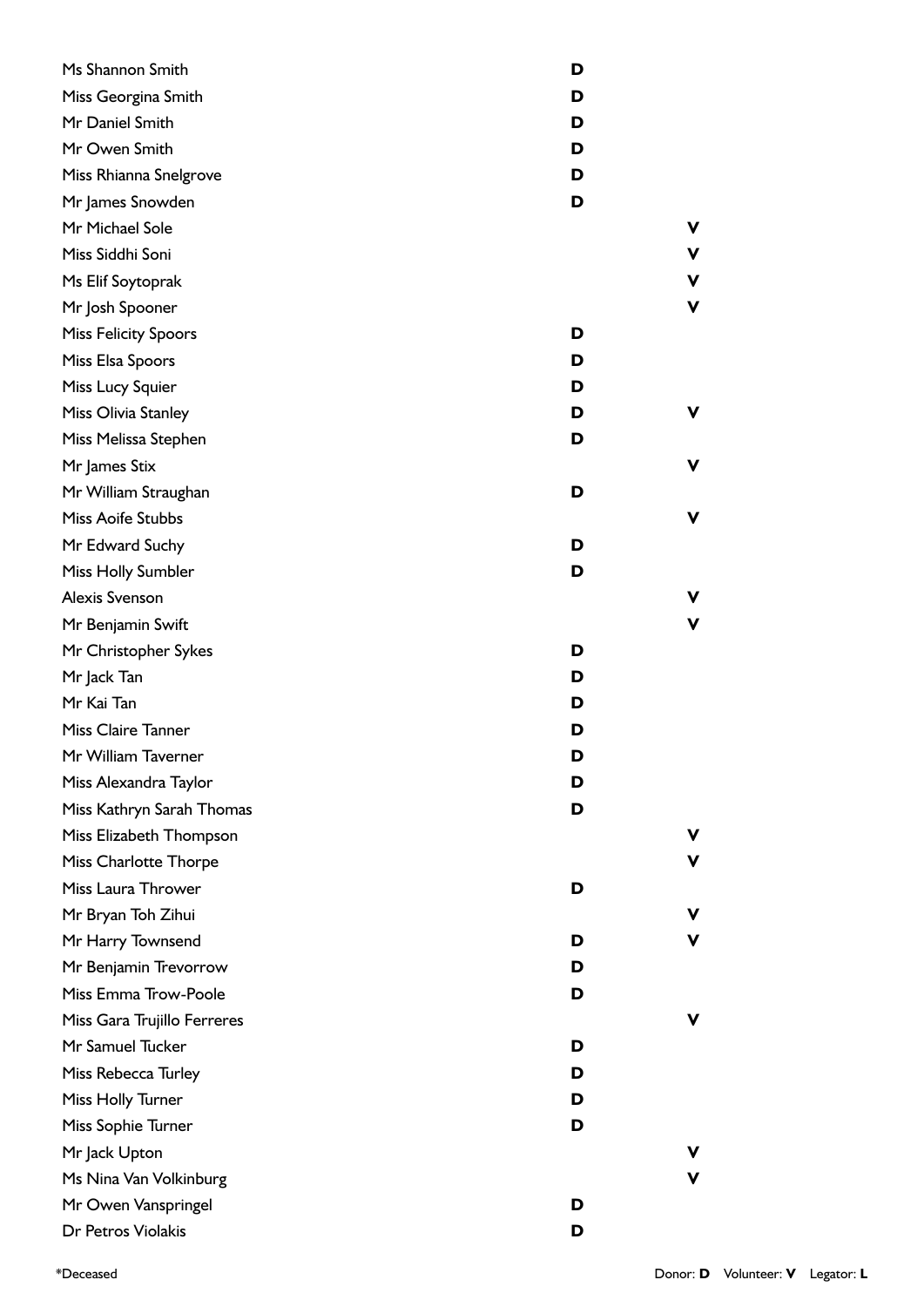| Mr Alexander Wagner         | D |   |
|-----------------------------|---|---|
| Miss Abbie Walker           |   | v |
| Mr Samuel Waltier           | D |   |
| Ms Chenyu Wang              | D |   |
| Mr Callum Wardle            | D |   |
| Dr Racquel Warner           |   | v |
| Dr Rhys Watkins             | D |   |
| Miss Shakara Watson         | D |   |
| Miss Ariana Victoria Weldon | D |   |
| Miss Georgina Wells         | D |   |
| Mr Frederick Wheadon        | D |   |
| Mr David Wheatley           |   | v |
| Miss Harriet Wheeler        | D |   |
| Dr Lindsay Whetter          | D |   |
| Mr Aldert White             | D |   |
| Mr Joshua White             |   | v |
| Mr Thomas Whittall          | D |   |
| Miss Maria Wild             | D |   |
| Mr Wilken                   | D | v |
| Miss Olivia Wilkinson       |   | v |
| Mr Harry Williams           | D |   |
| Miss Anna Willis            | D |   |
| Miss Lisa Wills             |   | v |
| Miss Emily Wilson           | D |   |
| Miss Paige Wilson           |   | ۷ |
| Miss Holly Wilson           | D |   |
| Miss Maria-Elena Wilson     | D |   |
| Mr Thomas Wiltshire         | D | v |
| Mr Alexander Winstone       |   | v |
| Mr Benjamin Withams         | D |   |
| Mr Hsui Wong                |   | v |
| Miss Ellie Wonnacott        |   | v |
| Miss Bethany Wood           | D |   |
| Miss Natalie Woolven        | D |   |
| Mr Benedict Worby           | D |   |
| Mrs Yuanyi Xu               |   |   |
| Mr Ming Yang                | D |   |
| <b>Miss Aimee Yates</b>     | D |   |
| Miss Nicola Yeo             | D |   |
| Miss Natasha Yorke-Edgell   |   | v |
| Mr Jamie Youles             | D |   |
| Mr Alexander Young          |   | v |
| Miss Elizabeth Young        |   | V |

2017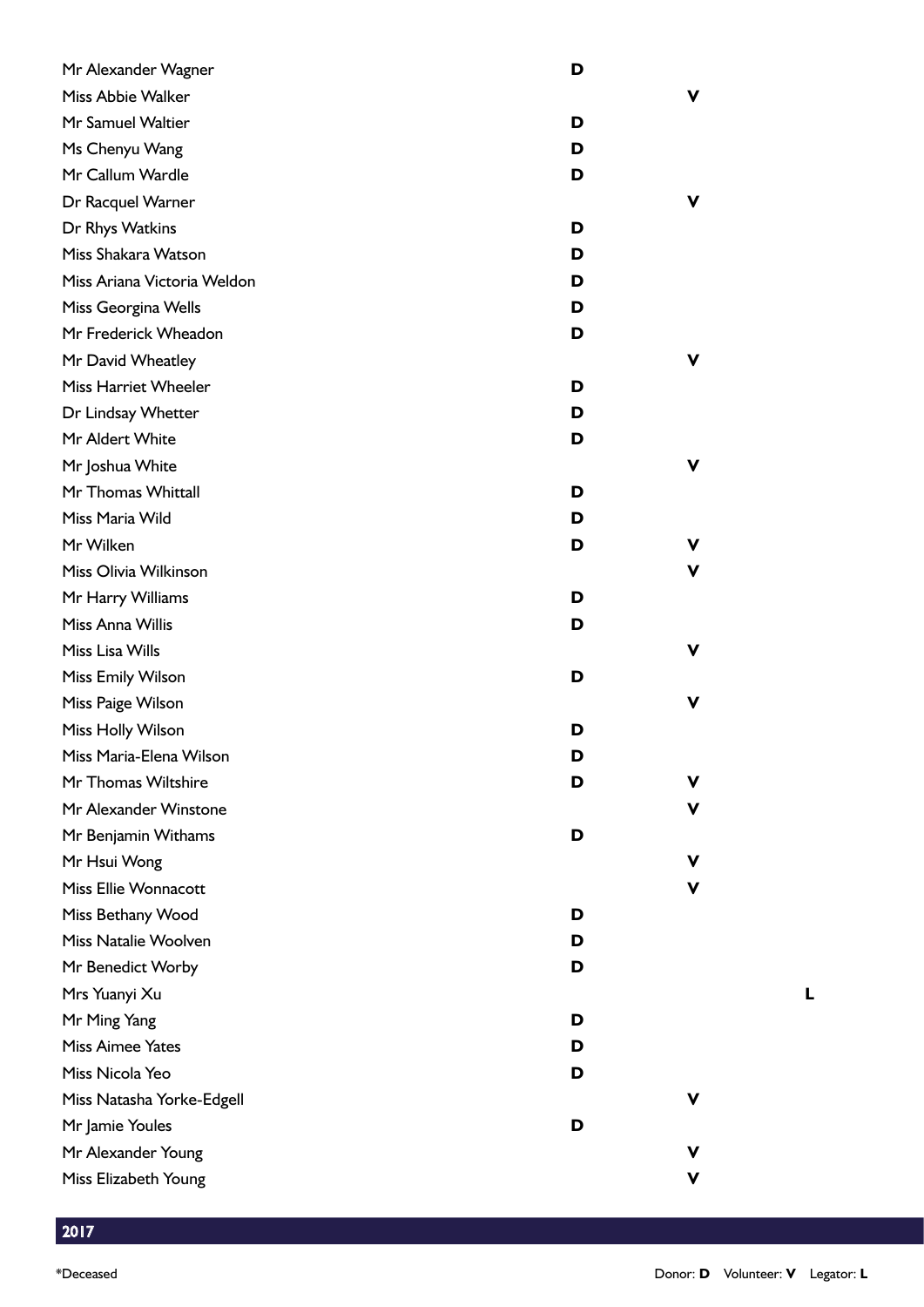| Mr Ali Abbas              | D |   |
|---------------------------|---|---|
| Ms Clairre Abeyratne      |   | v |
| Miss Sophie Adams         | D |   |
| Miss N Addis              | D | v |
| Mr Alexander Ainsworth    | D | v |
| Miss Muna Albuloushi      | D |   |
| Miss Sarah Alkhansa       |   | v |
| Ms Kuralay Amirgalina     | D |   |
| Mr Peter Anderson         | D |   |
| Ms Silvija Andjelovic     |   | v |
| Mr James Angus            | D |   |
| Mr Ashutosh Anil Bhaskar  |   | v |
| Mr Sami Aoun              |   | ۷ |
| Mr Connor Archer          |   | ۷ |
| Mr Chethan Argal Chain    |   | v |
| Miss Alexandra Arkwright  | D |   |
| Miss Jessica Arrowsmith   | D |   |
| Miss Rachel Ashenden      |   | v |
| Miss Bethany Ashley       | D |   |
| Miss Leanne Atkinson      | D |   |
| Ms Niramon Aung           |   | v |
| Dr Sarah Bailey           |   | v |
| Mr Oscar Baker            | D |   |
| Dr Harriet Bare           | D |   |
| Miss Charlotte Barnacle   | D |   |
| Mr Matthew Barton         | D |   |
| Mr Andrew Bastiman        | D |   |
| Mr Charles Beale          | D |   |
| Miss Emily Beckwith       | D |   |
| Mr Daniel Bell            | D |   |
| Miss Josephine Benthall   | D |   |
| Miss Louise Bienfait      |   | v |
| Miss Jessica Bishop       | D |   |
| Dr Matthew Black          |   | v |
| Ms Lucie Blackstaffe      | D |   |
| Mr Frédéric Boidin        |   |   |
| Miss Anna Bonet           |   | v |
| Miss Thea Bonioli         | D |   |
| Mr Bence Borbely          | D |   |
| Mr Prateek Bordoloi       | D |   |
| <b>Miss Marie Bourhis</b> | D |   |
| Miss Helena Bowyer        | D |   |
| Miss Jennifer Boyd        | D |   |
| Miss Michelle Braithwaite |   | v |
| Miss Michaela Braskova    |   | v |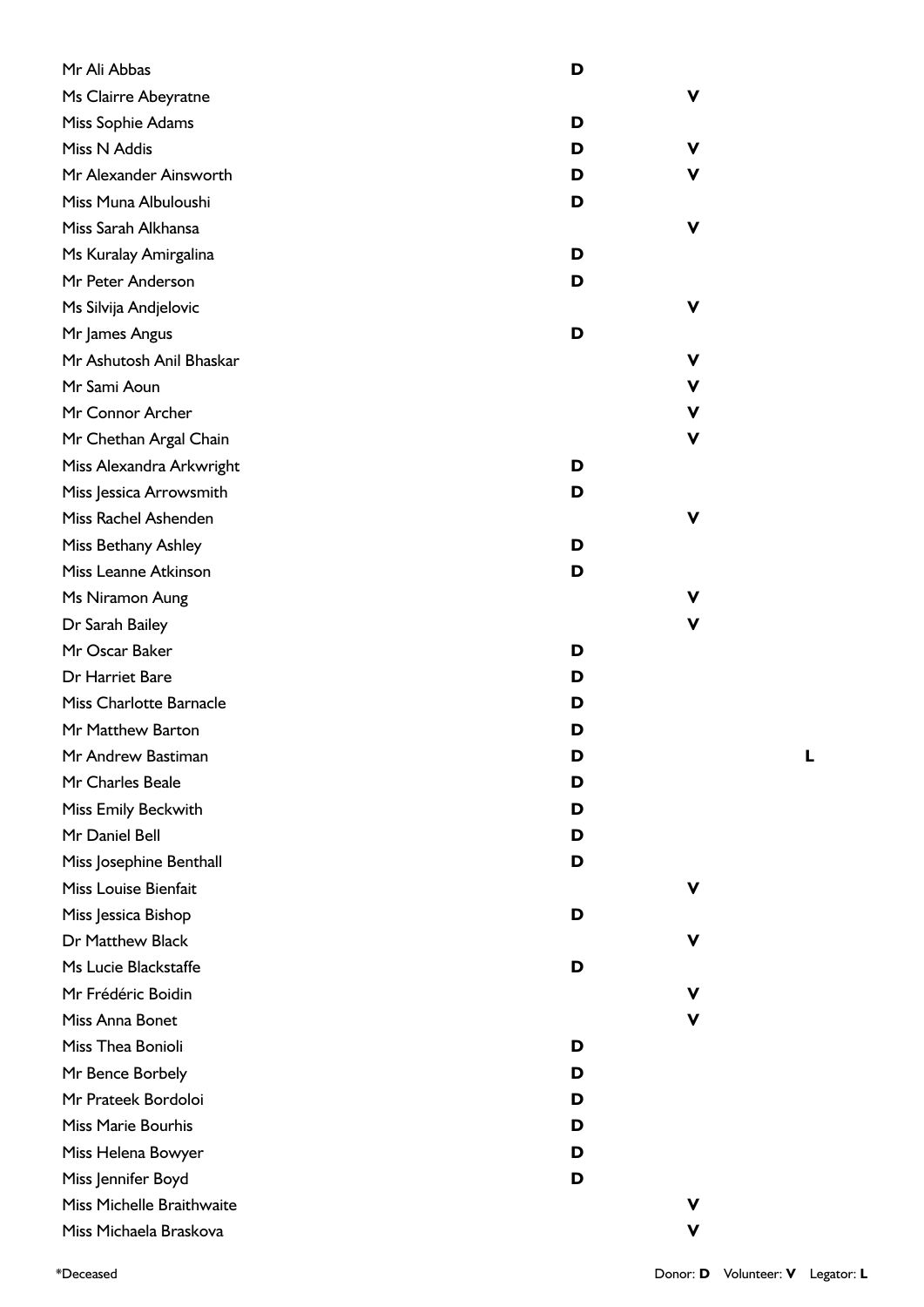| Mr Stuart Brightmore        | D |    |
|-----------------------------|---|----|
| Miss Hope Broughton         | D |    |
| Miss Emma Browning          |   | v  |
| Miss Sarah Bruckgraber      | D |    |
| Mr Hakeem Buge              |   | v  |
| Miss Katherine Bundy        |   | v  |
| Mr Nathan Burnikell         |   | v  |
| Mr Matthew Burton           | D |    |
| Miss Sandra Burton          | D |    |
| Miss Hannah Butler          | D |    |
| Miss Letitia Byatt          | D |    |
| Mr T Cadwallader            | D |    |
| Dr Ana Caldas Patricio      | D |    |
| Dr Christopher Campbell     |   | v  |
| Miss Samantha Candanedo     |   | v. |
| Miss Elizabeth Carr         | D |    |
| Mr Matthew Carrington       | D |    |
| Mr Russell Carter           |   | v  |
| Miss Rebecca Cattlin        | D |    |
| Miss Jennifer Caust         |   | v  |
| Miss Oriana Chapman         | D |    |
| Ms Shraddha Chaudhary       |   | v  |
| Mr Jules Chazot             |   | v  |
| Miss Alexandra Chell        |   | ۷  |
| Mr Sheikh Chowdhury         | D |    |
| Miss Mariella Cinquina      | D |    |
| Miss Irina-Georgiana Cirlan |   |    |
| Dr Robert Clarke            | D |    |
| Miss Abigail Clarke         |   | v  |
| Mr Samuel Collins           | D |    |
| Miss Amira Conley-Conversi  | D |    |
| Mr Christopher Connor       |   | v  |
| Mr Harrison Coomber         | D |    |
| Miss Yasmin Coutinho        |   | v  |
| Miss Daisy Curtis           |   | v  |
| Miss Sarah Curtis           |   | v  |
| Mrs Maureen D'Albertanson   | D |    |
| Mr Nicholas Daley           |   | v  |
| Dr Robert and Lisa Daniels  | D |    |
| Miss Devanshi Dave          | D |    |
| Miss Freya Davies           |   | v  |
| <b>Miss Nicole Davis</b>    | D |    |
| Miss S Day                  | D |    |
| Dr Adolfo de Sanctis        | D |    |
| Ms Kairvi Dedhia            | D | v  |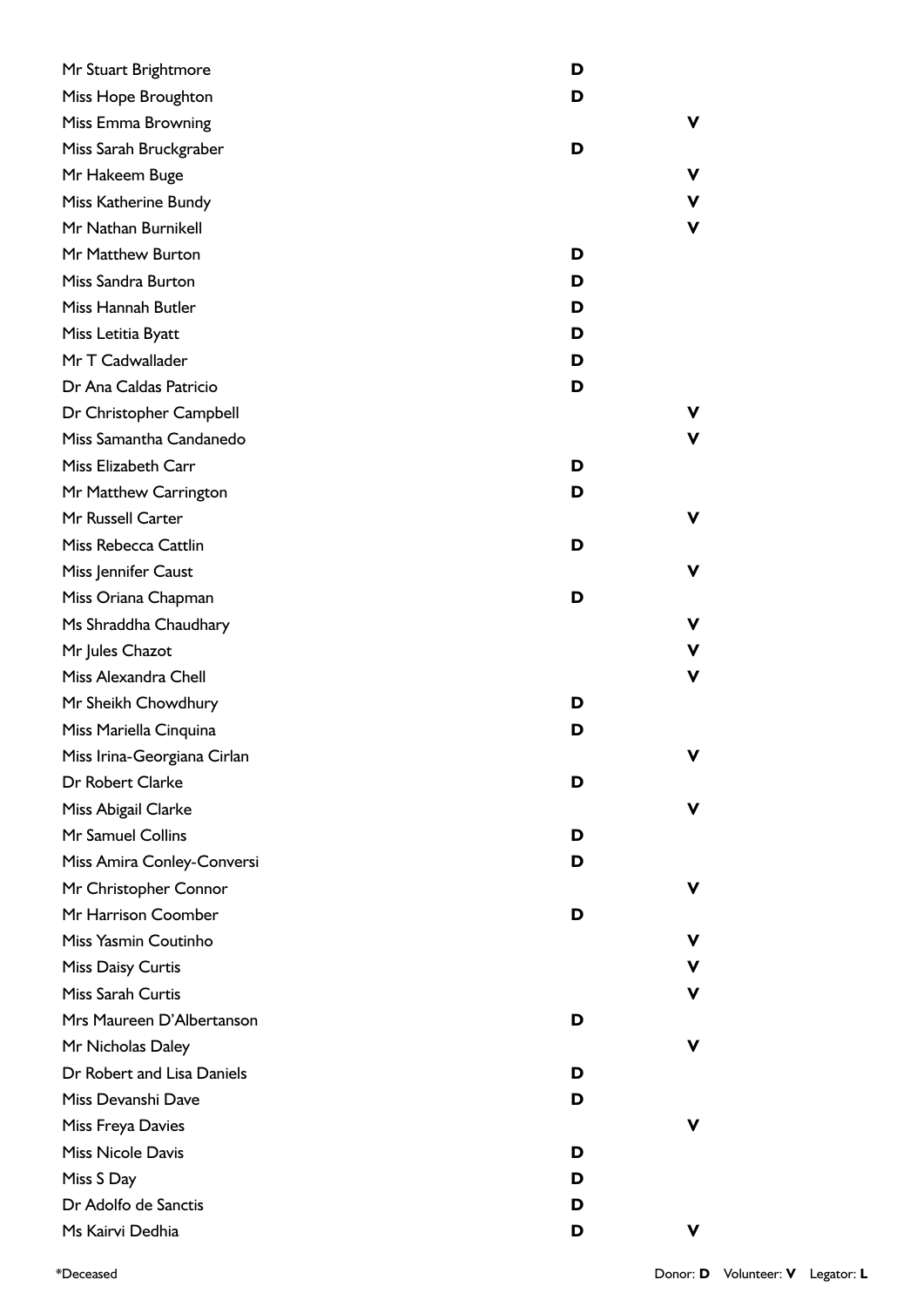| Mr Elliot Delahaye               | D |   |
|----------------------------------|---|---|
| Mr Yuan Deng                     |   | ۷ |
| Mrs Suzanne Dennett              | D |   |
| Miss Arabella Derhalli           | D |   |
| Mr Tiago Dias                    |   | v |
| Dr Siyi Dong                     |   | v |
| Dr Shilo Dormehl                 | D |   |
| Miss Elizabeth Down              |   | v |
| <b>Miss Millie Downes</b>        |   | V |
| Miss Rebecca Dufty               | D |   |
| Mr Thomas Dye                    | D |   |
| Mr Gregory Eckhartt              | D |   |
| Mr Konstantin Efimov             |   | v |
| <b>Miss Daisy Elliott</b>        |   | v |
| Miss C Etiaba                    |   | ۷ |
| Mr James Falconer                | D |   |
| Mr Samuel Fawcett                |   | ۷ |
| Miss Lauren Feast                |   | v |
| Miss Xiaowei Feng                | D |   |
| Miss Yusheng Feng                |   | v |
| Miss Rebecca Fenton              |   | v |
| Miss Emily Fergusson             |   | V |
| Dr Irene Fernandez-Molina        | D |   |
| Miss Alexandrea Ferrer           | D |   |
| Mr Calum Findlay                 | D |   |
| Ms Amanda Fitzroy                | D |   |
| Mr Russell Fleming               | D |   |
| Miss Eleanor Ford                | D |   |
| Mrs Melanie Ford                 | D |   |
| Miss Julia Forth                 | D |   |
| Miss Jennifer Fox                | D |   |
| Mr Joseph Franck                 | D |   |
| Miss Grace Franklin              | D |   |
| Miss Stephanie Franklin-Burns    | D | v |
| Miss Mary Fraser                 | D |   |
| Mr M Freeman                     | D |   |
| Mr Theodore French               | D | v |
| Mr James Frisby                  |   | V |
| Miss Hayley Fryer                |   | v |
| Miss Eleanor Gadd                | D |   |
| Mr James Galloway                | D |   |
| Miss Anna Garrett                |   | v |
| Ms Isabel Gee                    | D |   |
| Mr Harry George                  | D |   |
| Miss Georgia-Anna Giannakopoulou |   | ۷ |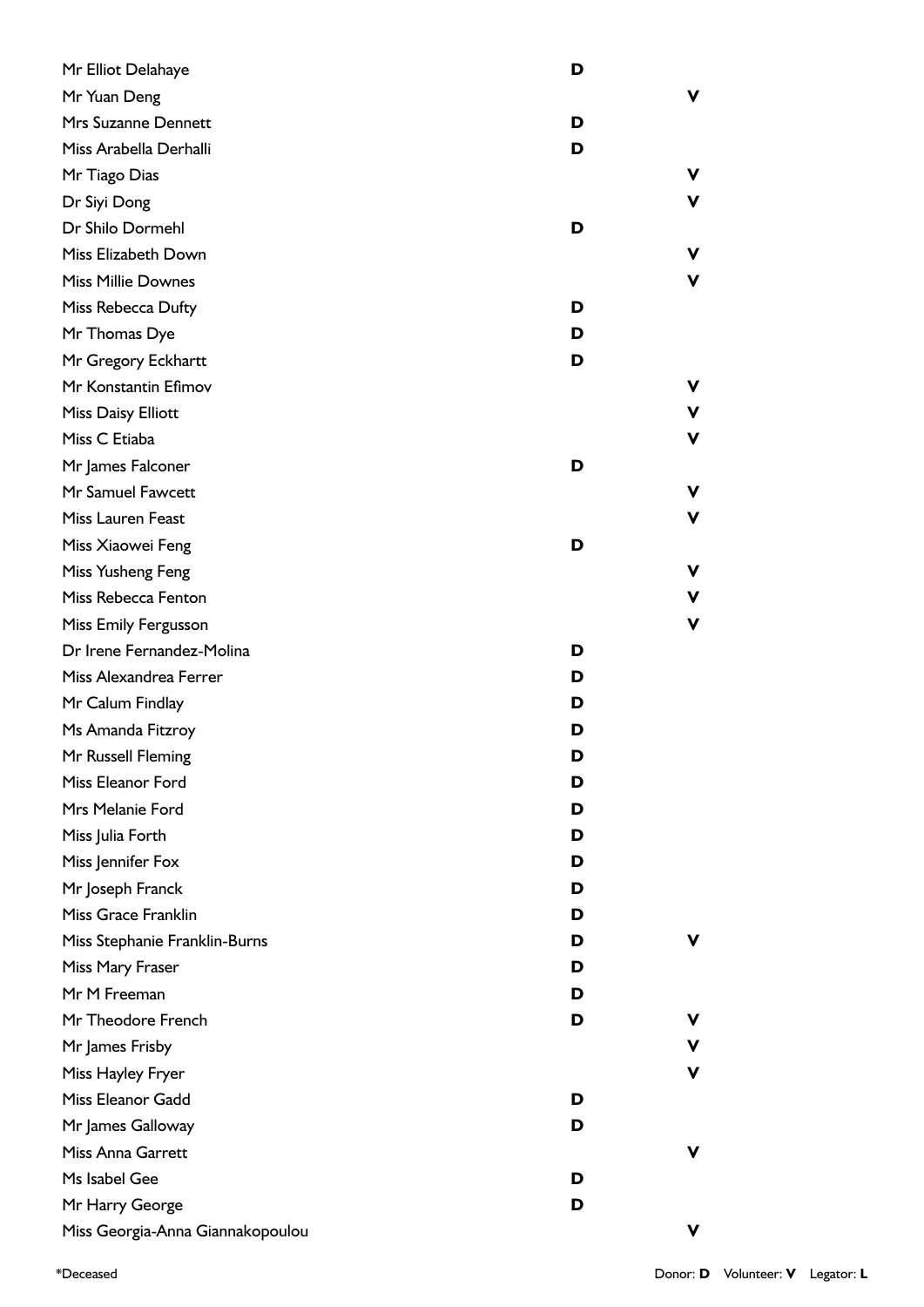| Miss Fern Gibbon             |   | ۷           |
|------------------------------|---|-------------|
| Mr Robert Gibson             | D |             |
| Ms Katherine Giff            |   | ۷           |
| Mr Peter Gillibrand          |   | V           |
| Miss Chloe Gimbuta           |   | $\mathbf v$ |
| Mr Matthew Gittins           | D |             |
| Mr Benjamin Gladman          | D |             |
| Mr Yaman Gonen               |   | ۷           |
| Dr Yu Gong                   | D |             |
| <b>Miss Charlotte Goosey</b> |   | v           |
| Dr Andrea Gori               | D |             |
| Miss Josephine Gould         | D |             |
| Miss Imogen Gowen            |   | ۷           |
| Miss Lily Grant              |   | V           |
| Mr Jack Green                | D |             |
| Miss Lydia Green             |   | ۷           |
| Miss Jessica Grey            | D | v           |
| Miss Megan Griffiths         |   | ۷           |
| Mr Edward Groome             | D |             |
| Mr Theodore Gwyther          |   | ۷           |
| Miss Victoria Hair           |   | V           |
| Mr Oliver Hamann Henkes      |   | V           |
| Miss Rebecca Hanley          | D |             |
| Dr Marion Hardy              | D |             |
| Miss Imogen Harper           |   | ۷           |
| Miss Lauren Harris           | D |             |
| Mr Soeren Hartmann           | D |             |
| Miss Iszzy Hayter-Rogers     | D |             |
| Miss Ailsa Hearne            | D |             |
| Dr Joseph Prosper Helou      |   | v           |
| Miss Natasha Hemmings        | D |             |
| Mr Huw Hides                 | D |             |
| Mr Joseph Hill               |   | v           |
| Mr Robert Hill               | D |             |
| Ms Sarah Hill-Smith          |   | v           |
| <b>Miss Lauren Hines</b>     | D |             |
| Miss Yin Ho                  |   | V           |
| Miss Isobel Hobbs            | D |             |
| Mr Q Y J Hoe                 | D |             |
| Mr Kieran Holmes-Martin      |   | ۷           |
| Miss Eleanor Homan           | D |             |
| Mr Alan Horlick              | D |             |
| Miss Clarice Horspool        | D |             |
| Mr Harold Howard-Jones       | D |             |
| Mr Thomas Howes-Ward         | D | v           |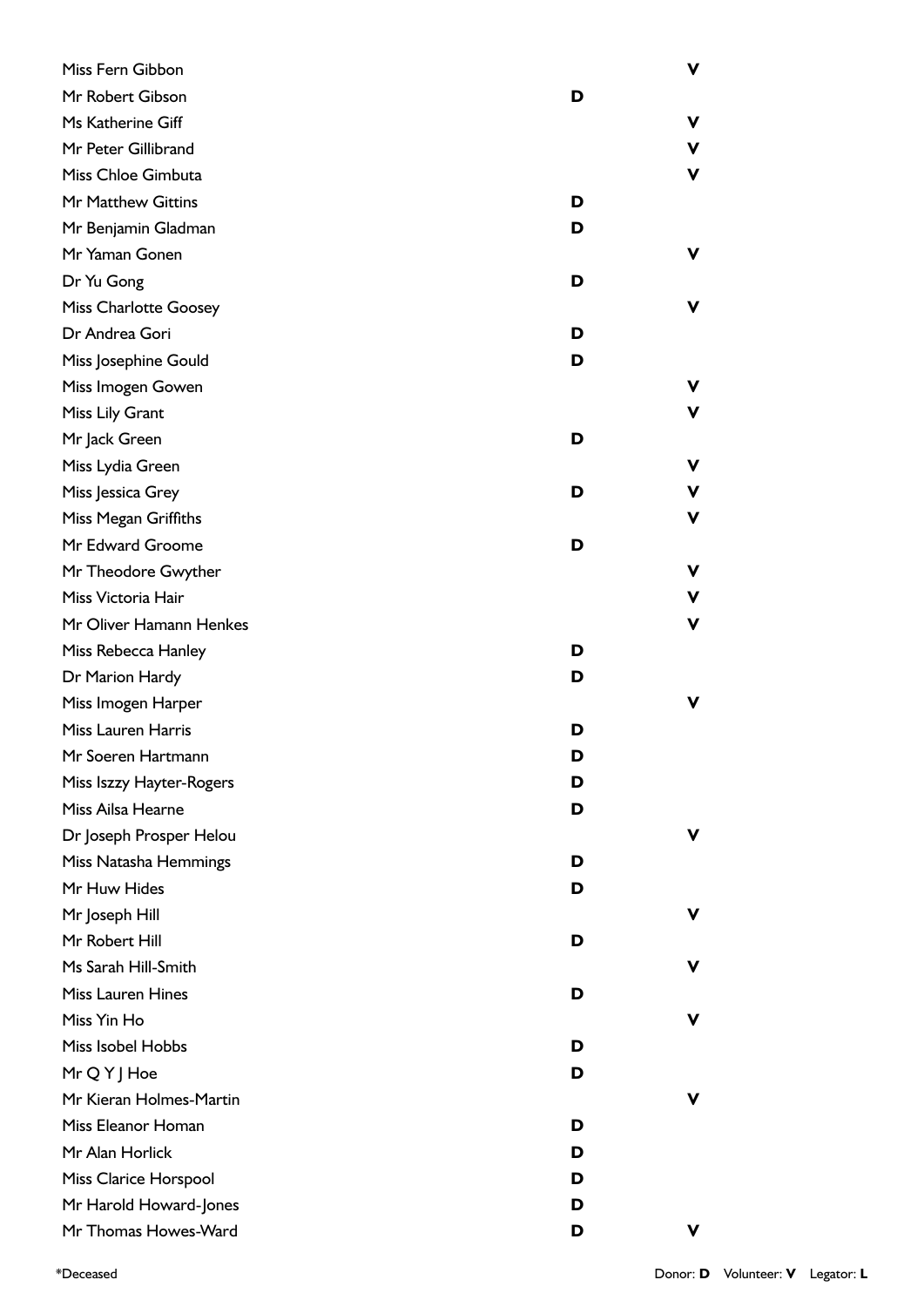| Miss Sophie Howland              | D |    |
|----------------------------------|---|----|
| Miss Jessica Hughes              | D |    |
| Mr Samuel Hutchings              |   | v  |
| Miss Abigail Inch                | D |    |
| Mr Angus Irvine                  | D |    |
| Mr Talgat Jampeissov             |   | v  |
| Miss Amelia Jansen               | D | ۷  |
| Ms Lisa Jarvis                   | D |    |
| Miss Lily Jarvis Keysell         | D | v  |
| Mr Gopikan Jayanthinathan        |   | ۷  |
| Miss Natalie Jennings            | D |    |
| Mr Cristian Jeraldo              |   | V  |
| Ms Elizabeth Jessop              |   | ۷  |
| Mr Jonathan Jeyaratnam Berry     | D |    |
| Miss Georgia Johnson             |   | v  |
| Miss Emily Jose                  | D |    |
| Miss Bethany Joslin              |   | ۷  |
| Miss Grace-Emmanuelle Kabeya     |   | ۷  |
| Miss Helen Karnezis              | D |    |
| Mr Thomas Kennett                |   | V  |
| Miss Alexandra Kershaw           | D |    |
| Miss Rebecca Ketley              |   | v  |
| Mr Thomas Ketteringham           |   | ۷  |
| Miss Grace Kibblewhite           | D |    |
| Mr Joshua King                   | D |    |
| Mr Norasawat Kitprasan           |   | ۷  |
| Mr Boris Kocot                   |   | V  |
| Miss Chayaporn Kongcharoenkitkul |   | v  |
| Ms Hannah Ladd-Jones             |   | v  |
| Ms Tsz Lai                       | D | v  |
| Miss Ngai Lam                    | D | v  |
| Ms Yee Lam                       |   | v  |
| Ms Siobhan Lamb                  |   | V  |
| Mr Daniel Lane                   | D |    |
| Mr Benedict Lane                 | D |    |
| Mr Peter Laverick                | D |    |
| Mr Sullivan Lawrence             |   | v  |
| Miss Alexandra Lawrence          | D |    |
| Mr Benedict Lawton               | D |    |
| Miss Anh Le                      |   | v  |
| Mr Thibaut Le Forsonney          | D |    |
| Mr Nam le Huy                    |   | ۷  |
| Mr Alexander Leach               | D |    |
| Miss Abigail Leach               |   | v  |
| Miss Marina Leadbetter           |   | v. |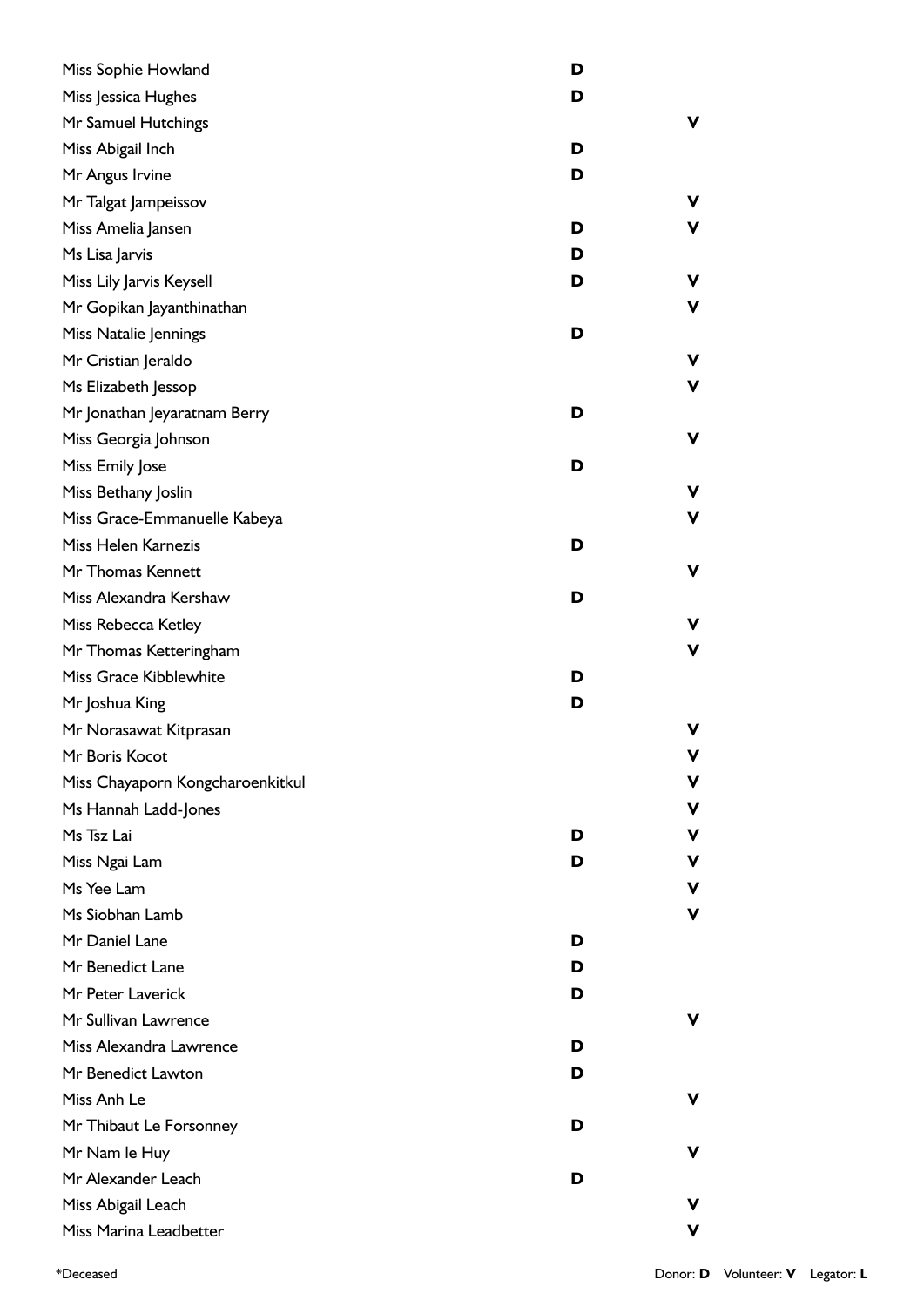| Miss Victoria Lehmani          | D |   |
|--------------------------------|---|---|
| Mr Gregory Lemoine             |   | ۷ |
| Miss Clodagh Leonard           | D |   |
| Dr Pui Kin Felix Leung         |   | ۷ |
| Mr Othniel Lewis               | D |   |
| Miss Chong Li                  |   | ۷ |
| Ms Tsai Lin                    |   | V |
| Mr Matthew Linehan             |   | ۷ |
| <b>Miss Elizabeth Lines</b>    | D |   |
| Mr Jack Littleworth            | D |   |
| Miss Lai Lo                    |   | ۷ |
| Mr Benjamin Londesbrough       | D |   |
| Ms Jessica Lovell              |   | v |
| Mr Jie Luan                    |   | v |
| Mr Georg Luke                  |   | ۷ |
| Mr Daniel MacDuff              |   | V |
| Mr Conor Maher                 |   | V |
| Mr Bruce Maitland              | D |   |
| Miss Emily Major               | D |   |
| Miss Emma Mansbridge           |   | v |
| Dr Alex Martin                 | D |   |
| Miss Charis Martin             |   | ۷ |
| Mr Oliver Martin               | D | V |
| Mr Nicholas Mathers            | D |   |
| Miss Katherine Mathison        | D |   |
| Miss Lily Maxwell              | D |   |
| Mr Frankie Mayo                | D |   |
| Mr Alexander McKeon            | D |   |
| Mr James McLaren               | D |   |
| Miss Evelyn McMurray           | D |   |
| Dr Taryn Mead                  | D |   |
| <b>Miss Rosalind Mearns</b>    |   | v |
| Ms Jayasree Meenakshi Sundaram |   | ۷ |
| Miss Kathryn Metcalfe          |   | V |
| Mr Harry Millard               | D |   |
| Miss Sophie Mills              | D |   |
| Miss Puteri Mohd Hazzim        | D |   |
| Mr Rahul Mohindra              |   | v |
| Ms Jekaterina Moksina          |   | ۷ |
| Miss Maria Monti               |   | V |
| Miss Zoe Moody                 |   | V |
| Miss Rebecca Moore             | D |   |
| <b>Miss Daisie Moore</b>       | D |   |
| Miss Stephanie Moore           | D |   |
| Dr John Moreman                | D |   |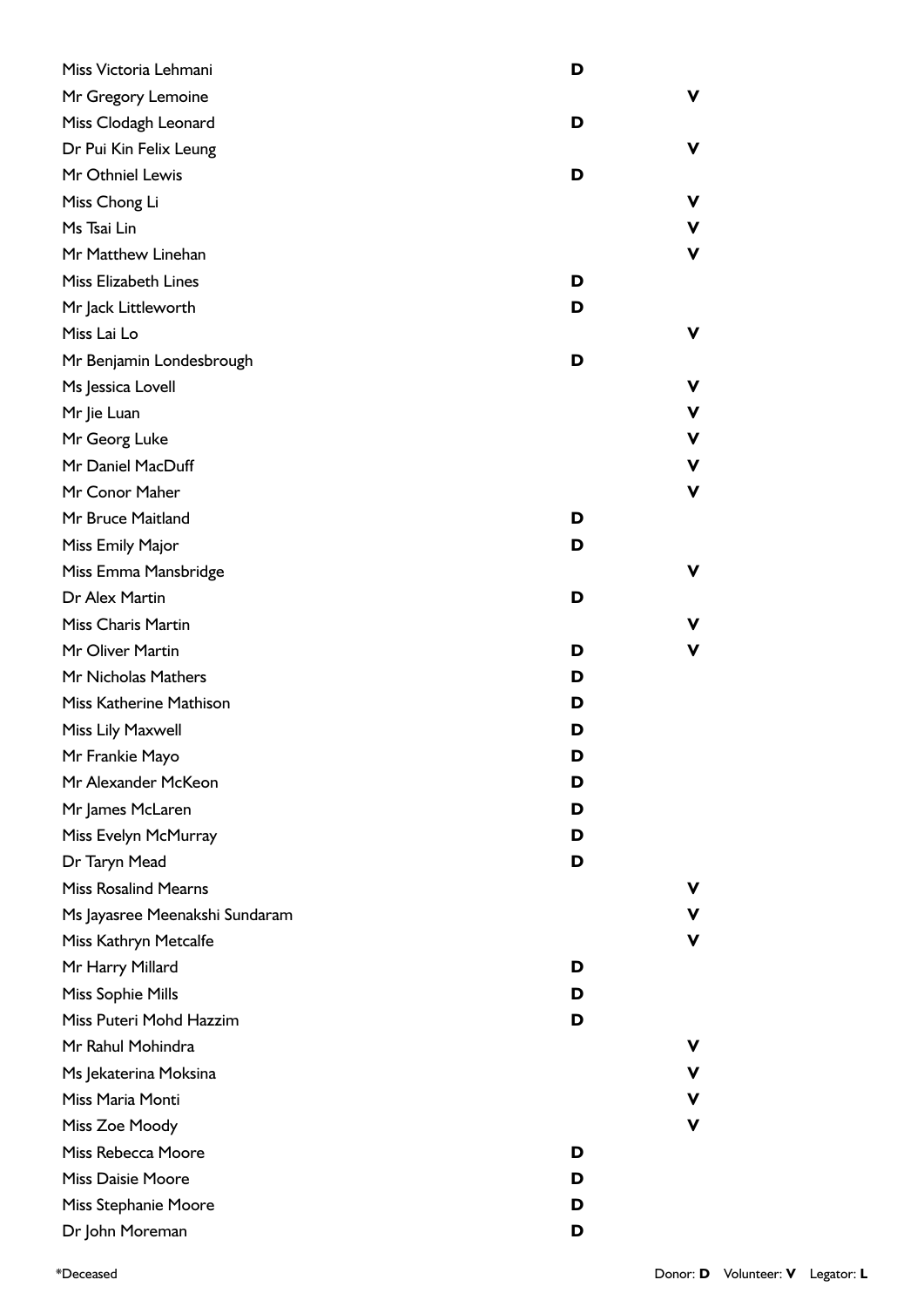| Miss Sophie Moreton              | D | v.          |
|----------------------------------|---|-------------|
| Mr Christopher Morley            | D |             |
| Mr Zachary Morris-Dyer           | D |             |
| Miss Amanda Mouzinho Rodrigues   |   | v           |
| Miss Maria Mulloy                |   | v           |
| Miss Daniella Mulvey             |   | v           |
| Mrs Aliya Myrzakhmetova          |   | v           |
| Miss Victoria Nash               | D |             |
| Miss Yasmin Nasli                |   | ۷           |
| Mr Bharath Neergunda Balakrishna |   | v           |
| Mr Jack Nevill                   | D |             |
| Miss Katie New                   |   | ۷           |
| <b>Miss Danielle Newey</b>       |   | v.          |
| Miss Wei Ng                      |   | ۷           |
| Miss Rhiannon Nicholls           | D |             |
| Miss Ella Nokes                  |   | ۷           |
| Miss Katherine O'Connor          |   | ۷           |
| Miss Jodie O'Neill               | D | ۷           |
| Mrs Caryn Onions                 | D |             |
| Miss Goldie Osei                 | D | ۷           |
| Miss Rebecca Osmaston            | D |             |
| Mr Nicholas Ovis                 | D |             |
| Miss Freya Owen                  |   | ۷           |
| Mr Jack Owlett                   | D |             |
| Mr Joe Page                      | D |             |
| Miss Kimberley Pain              | D |             |
| Miss Zara Palmer                 |   | $\mathbf v$ |
| Mr George Pannell                | D |             |
| Miss Holly Parker                | D |             |
| Mr George Parsons                |   | v           |
| Ms Nerea Pascual Diaz            |   | V           |
| Mr Milan Patel                   | D |             |
| Mr Jake Peters                   | D |             |
| Miss Lily Petherick              | D |             |
| Miss Camille Pipet               | D |             |
| Mr James Pitts                   | D | v           |
| Mr Harry Pomeroy                 | D |             |
| Mr Zac Porter                    |   | v           |
| Mr Daniel Powell                 |   | ۷           |
| Miss Bergljot Prebensen          |   | ۷           |
| Miss Tara Pressey                | D |             |
| Miss Amber Pullen                | D |             |
| Mr Nassim Rahmani                |   | v.          |
| Miss Amy Ralston                 |   | v           |
| Dr Rajeev Ram                    | D |             |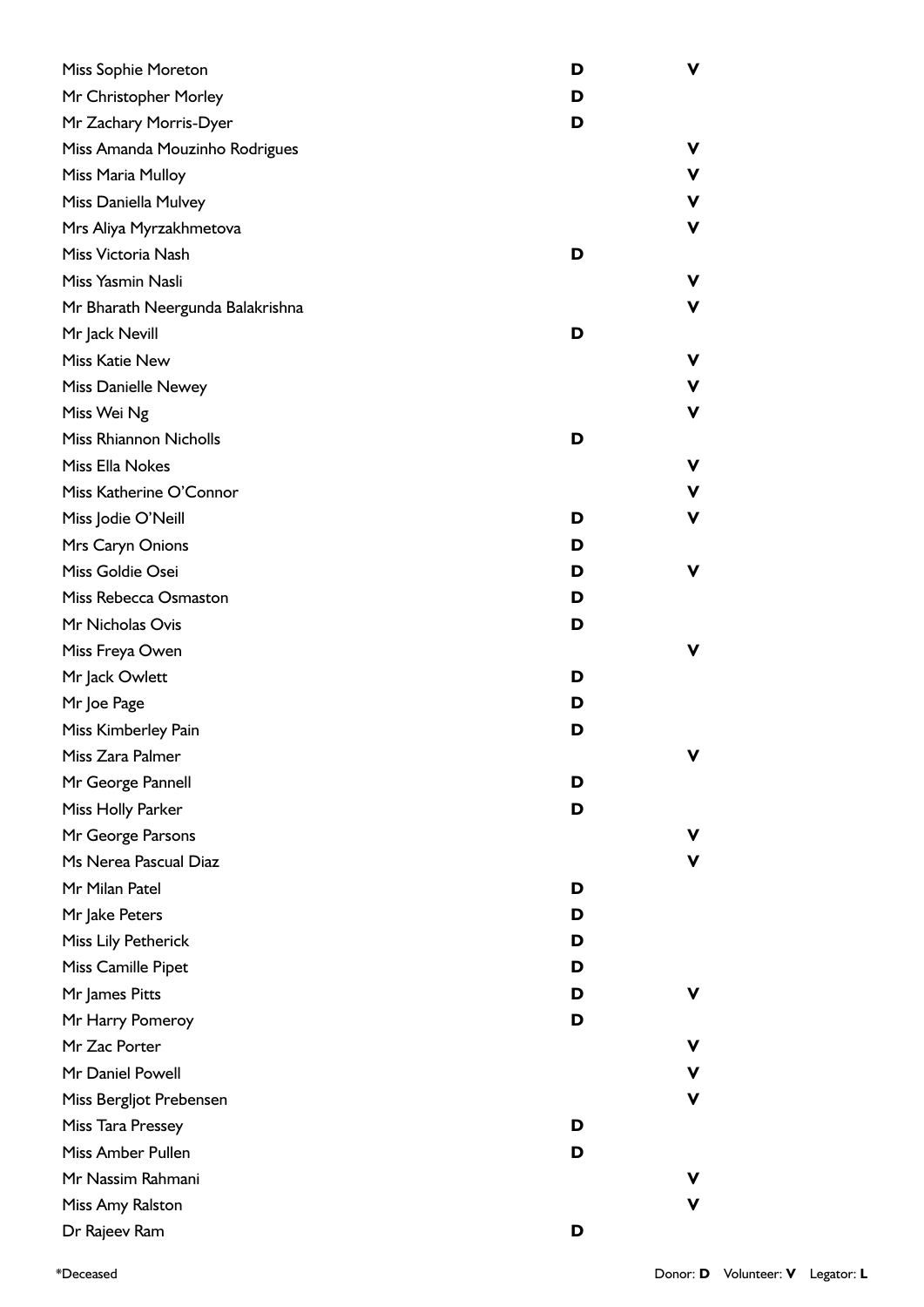| Mr Finn Ramirez           |   | ۷ |
|---------------------------|---|---|
| Mr Joshua Rathbone        |   | ν |
| Miss Elinor Richardson    | D | v |
| Dr Brigid Ridler          | D |   |
| Miss Emily Robinson       |   | ν |
| Miss Sarah Robson         |   | V |
| Dr Sarayut Rueangsuwan    |   | ۷ |
| Mr Juan Ruiz Gomez        |   | ۷ |
| Ms Magda Salvesen         | D |   |
| Mr William Sapsford       | D |   |
| Mr Davide Scarpignato     | D |   |
| Miss Lauren Schofield     |   |   |
| Mrs Crystyn Scott-Munro   |   | v |
| Mr William Scrase         | D |   |
| Mr Dominic Self           |   | ν |
| Mr James Semark           | D |   |
| <b>Miss Emily Sewell</b>  |   | v |
| Miss Aayushi Sharma       |   | v |
| Mr Richard Sharples       | D |   |
| Dr David Shaw             | D |   |
| Mr Qihuan Shen            |   | ν |
| Mr Piers Shimwell         | D |   |
| Miss Laura Shooter        | D |   |
| Miss Katrina Shurrock     | D |   |
| Miss Rebecca Sinclair     | D |   |
| Mr Thomas Sisk            |   |   |
| Mr Samuel Skinner         | ט |   |
| Mr Thomas Skitt           | D |   |
| Miss A Skye-Jefferies     | D |   |
| Miss Alicia Smallbone     | D |   |
| Mr David Smeeton          | D |   |
| <b>Miss Harriet Smith</b> | D |   |
| Miss Zsofia Sneider       |   |   |
| Miss Lauren Spark         | D |   |
| Mr Oliver Steele          |   |   |
| Ms Katherine Stephens     |   |   |
| Miss Eleanor Stephens     | D |   |
| Miss Lucy Stewardson      |   |   |
| Ms Rosie Stewart          |   | v |
| Mr Luke Stewart           | D |   |
| Mr Joe Storey             |   |   |
| Miss Alice Straight       |   | v |
| Mr Stephan Stylianou      | D |   |
| Miss Anika Suchi          |   | v |
| Mr Christopher Swash      | D |   |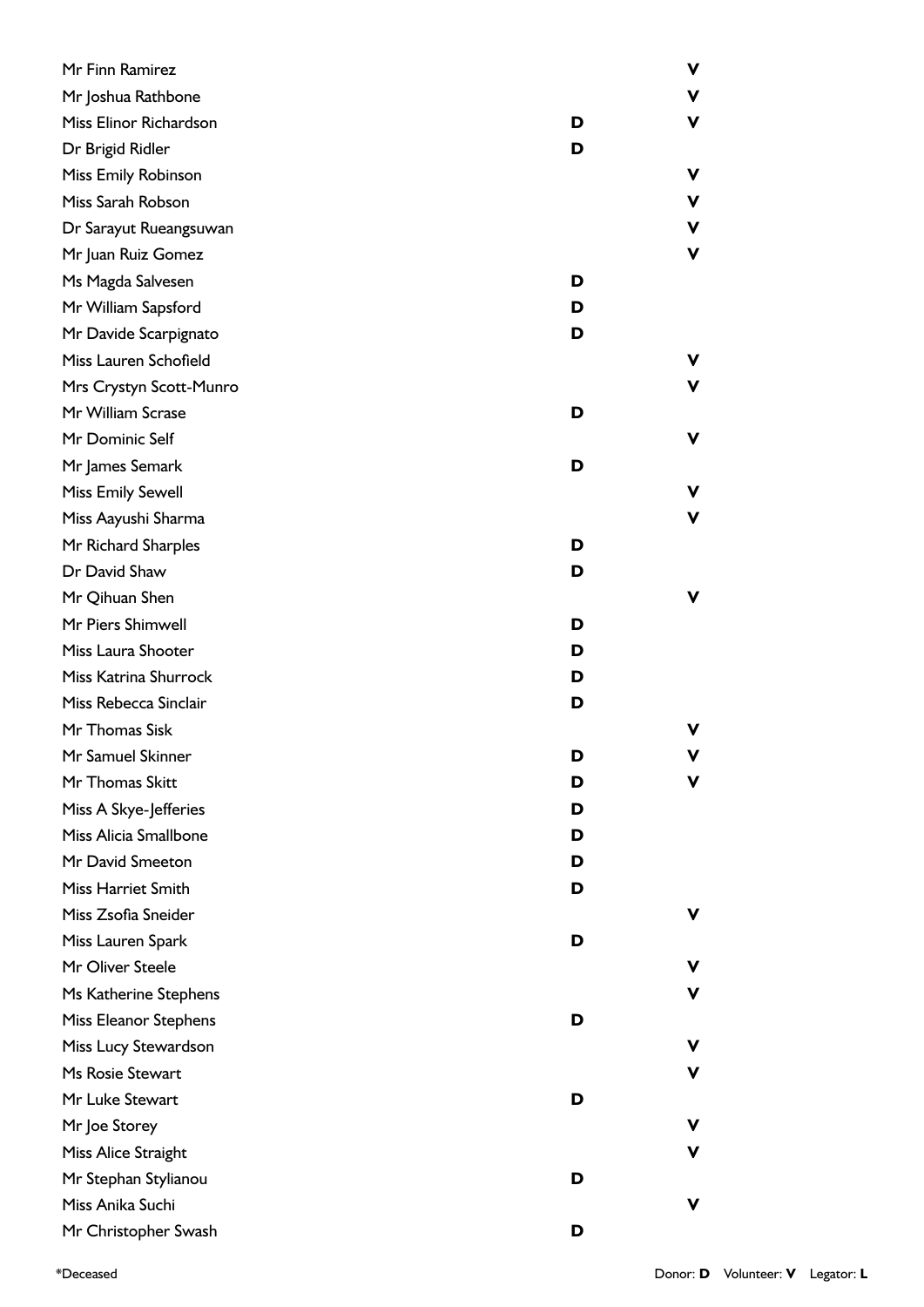| Mrs Michelle Szydlowski       |   | v |
|-------------------------------|---|---|
| Miss Victoria Tassie          | D |   |
| Mr James Tate                 | D |   |
| Mr Liam Taylor                |   | ۷ |
| Miss Eloise Taylor            |   | V |
| Mr Mustafa Tekman             | D |   |
| Mr Craig Tester               |   | ۷ |
| Miss Heather Tewnion          | D |   |
| Dr Jeremy Thomas              |   | ۷ |
| Mr Tejas Thomas               |   | ۷ |
| Mr Hugo Tilmouth              |   | V |
| Miss Valeriya Titkova         |   | V |
| Mr Theodore Todd              | D |   |
| Mr Cesar Torres Ledezma       |   | V |
| Miss C J Trainer              | D |   |
| Mr Nicholas Tucker            | D |   |
| Miss Laura Tuke               | D |   |
| Miss Molly Turner             | D |   |
| Dr Rachel Turner              | D |   |
| Dr Anna Tzakou                |   | V |
| Miss Kelsey Ubdegrove         |   | V |
| Mr Ashleigh Udoh              | D |   |
| Dr Selim Unal                 |   | ۷ |
| Miss Giusy Urbano             | D |   |
| Ms Durva Vahia                |   | v |
| Miss Saumya Verma             |   | V |
| Miss Emma Vicary              | D |   |
| <b>Miss Catherine Vickers</b> | D |   |
| Miss Rebecca Vieyra           |   | v |
| Mr Aston Walker               | D |   |
| Miss Anya Wallington-Lardi    |   | v |
| Miss Eva Wang                 |   | V |
| Mr Angus Ward                 | D |   |
| Mr Peter Warne                | D |   |
| <b>Miss Emily Watts</b>       | D | v |
| Ms Leilani Weier              |   | v |
| Mr James Westwood             | D |   |
| Miss Isobelle Whitaker        |   | v |
| Miss Rebecca White            |   | V |
| <b>Miss Claire White</b>      |   | ۷ |
| Miss R Whittaker              | D |   |
| Miss Cari Williams            |   | v |
| Miss Isabelle Williams        | D |   |
| <b>Miss Rachel Williams</b>   | D |   |
| Miss Isobel Williams          | D |   |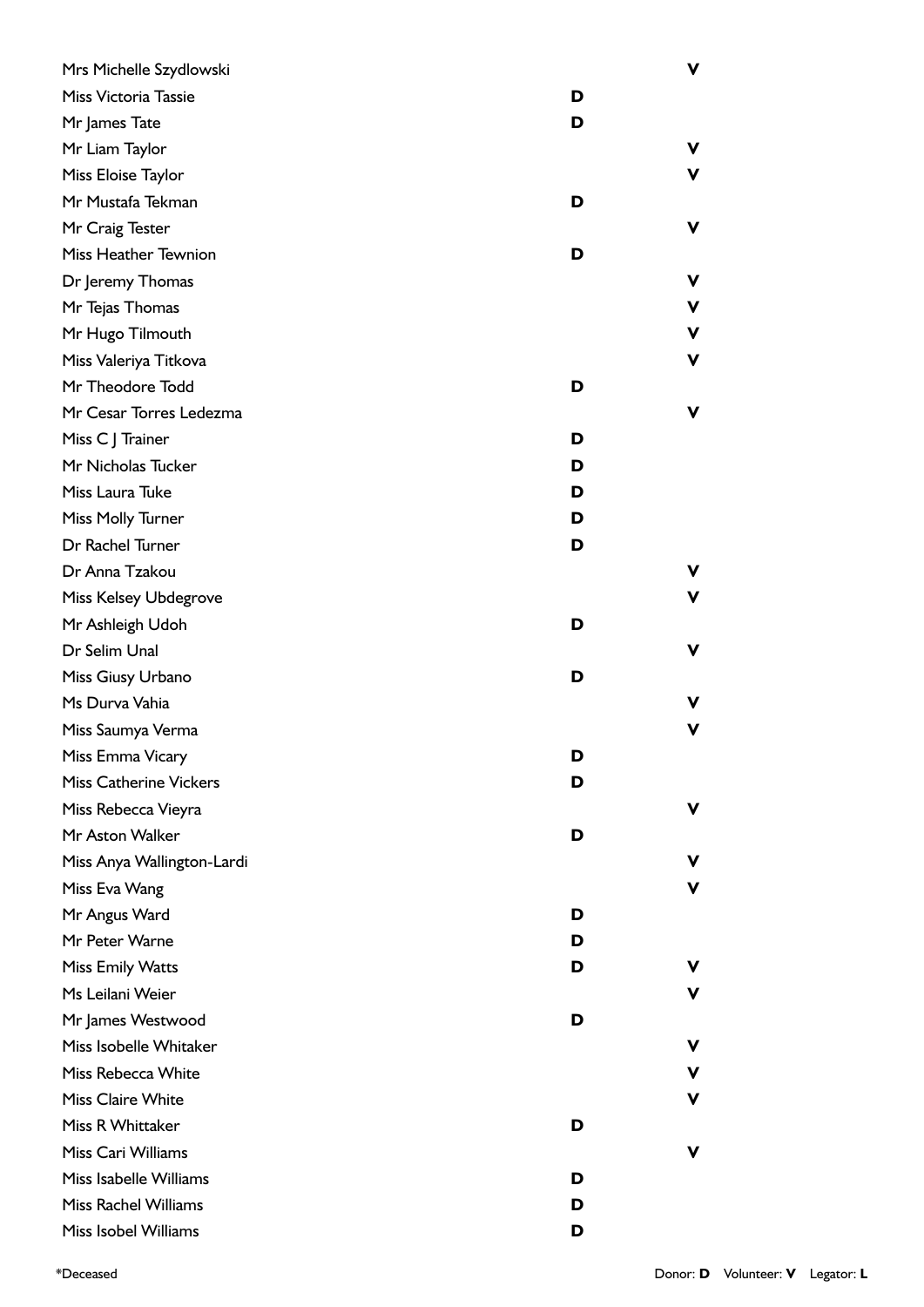| Miss Rosanna Wilson                |   | ν |
|------------------------------------|---|---|
| Miss Holly Wilson                  |   | ν |
| Ms A Wilson McNeal and Mr B Bendle | D |   |
| Mr Peter Wilton                    | D |   |
| Miss Jessica Wimble                | D |   |
| Mr Bartosz Wozniak                 |   | ۷ |
| Miss Jingshu Xie                   |   | v |
| Miss Yu Yan                        |   | ν |
| Dr Simon Young                     |   | ۷ |
| Ms Delfina Zagarzazu Sartori       |   | v |
| Mr Jakob Zeitler                   | D |   |
| Ms Zhongren Zhang                  |   | ۷ |
| Miss Chang Zhang                   | D |   |
| Mr Mashiri Zvarimwa                |   | ۷ |

## 2018

| Mr Ruchir Agarwal           |   | V |
|-----------------------------|---|---|
| Mr Mehmet Alaca             |   | V |
| Mr Ganapathiram Alampalle   |   | V |
| Ms Lama Ali M Alawirdi      |   | V |
| Ms Iqra Ali                 |   | ۷ |
| Miss Lauren Anderson        |   | v |
| Mr George Anderson          | D |   |
| Miss Sara Asif              |   | v |
| <b>Miss Emily Atkins</b>    |   | v |
| Miss Rebecca Avery          | D |   |
| Dr Antony Baker             | D |   |
| Dr Lauren Barr              |   | v |
| <b>Miss Eleanor Bates</b>   |   |   |
| <b>Miss Annabel Bates</b>   | D |   |
| Mr Edward Bayfield          |   | ۷ |
| Mrs Catherine Sarah Bayliss |   | V |
| Mr Max Beech                |   | V |
| Mr Gareth Bell              |   | v |
| Mr Maxime Bergot            | D |   |
| Miss J Betts                |   | v |
| Miss Tasmin Bluck           | D |   |
| <b>Miss Shannon Bluett</b>  | D |   |
| Miss Annabelle Body         | D |   |
| Mr David Boulos             |   | v |
| Mr Timothy Brenninkmeijer   |   | v |
| Miss Bethany Brooks         |   | v |
| Miss Mia Brown              |   |   |
| Miss Nicola Brown           | D |   |
| Ms Jenna Browne             |   | v |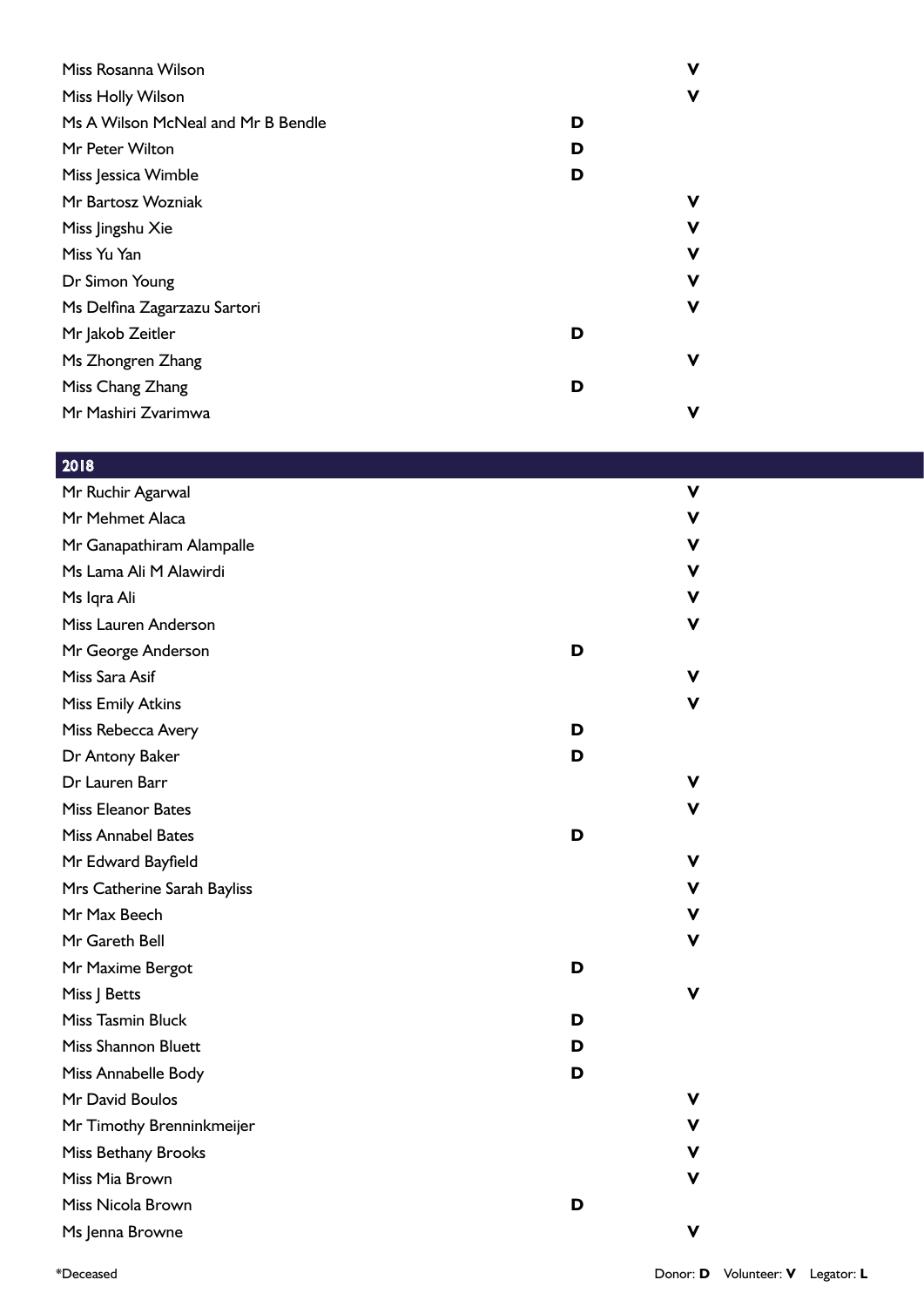| Miss May Bullock                       | D |    |
|----------------------------------------|---|----|
| Miss Imaan Bundhun-Puddoo              | D |    |
| Mr Christopher Burridge-Barney         | D |    |
| Miss Amy Campbell                      |   | v  |
| Dr Lucy Capstick                       | D |    |
| Miss Alyssa Carey                      | D |    |
| Miss Alice Carr                        |   | v  |
| Mr Dylan Carty                         |   | v. |
| Mr Daniel Alejandro Castillo Santander |   | v  |
| Miss Emily Chandler                    |   | v  |
| Mr Thavithep Charoenkiattikul          |   | v  |
| Mr Ayan Chatterjee                     |   | v  |
| Miss Sin Choi                          |   | v  |
| Miss Hanna Chorbachi                   |   | V  |
| Mr Alex Christopher                    |   | v  |
| Miss Alexandra Chung                   | D |    |
| Mr Lewis Clark                         | D |    |
| Mr Henry Clarke                        | D |    |
| Mr Kanon Clifford                      | D | v  |
| Miss Imogen Coverdale                  |   | v. |
| Dr Richard Cross                       | D |    |
| <b>Miss Maddie Davies</b>              |   | v  |
| Miss Rosalie De Bruin                  |   | V  |
| Mr Michael de Winton                   | D |    |
| Mr Oliver Demaine                      | D |    |
| Miss Nazeema Derbas                    |   | v  |
| Mr Alexander Dibnah                    | ט |    |
| Dr Sylvia Dimitriadou                  | D |    |
| Mr Jay Kumar Doshi                     |   | v  |
| Mr Max Ducourneau                      | D |    |
| Miss Rachel Duffin                     |   | ۷  |
| Dr Christopher Dutt                    | D |    |
| Mr James Edmondson                     | D |    |
| Miss Lowri Ellcock                     | D |    |
| Miss Rania Elsayed                     |   | ۷  |
| Miss Oyku Erdil                        |   | ۷  |
| Mr Robert Evans                        | D |    |
| Miss Mia Evans                         |   | v  |
| Mr Paul Eveleigh                       |   | V  |
| Ms Jessica Fagin                       | D |    |
| Miss Orlagh Fallon                     |   | v  |
| Ms Naveen Fatima                       |   | v  |
| Miss Sian Faulkner                     |   | v  |
| Mr Toby Felton                         |   | v  |
| Dr Giorgia Ferrari                     |   | V  |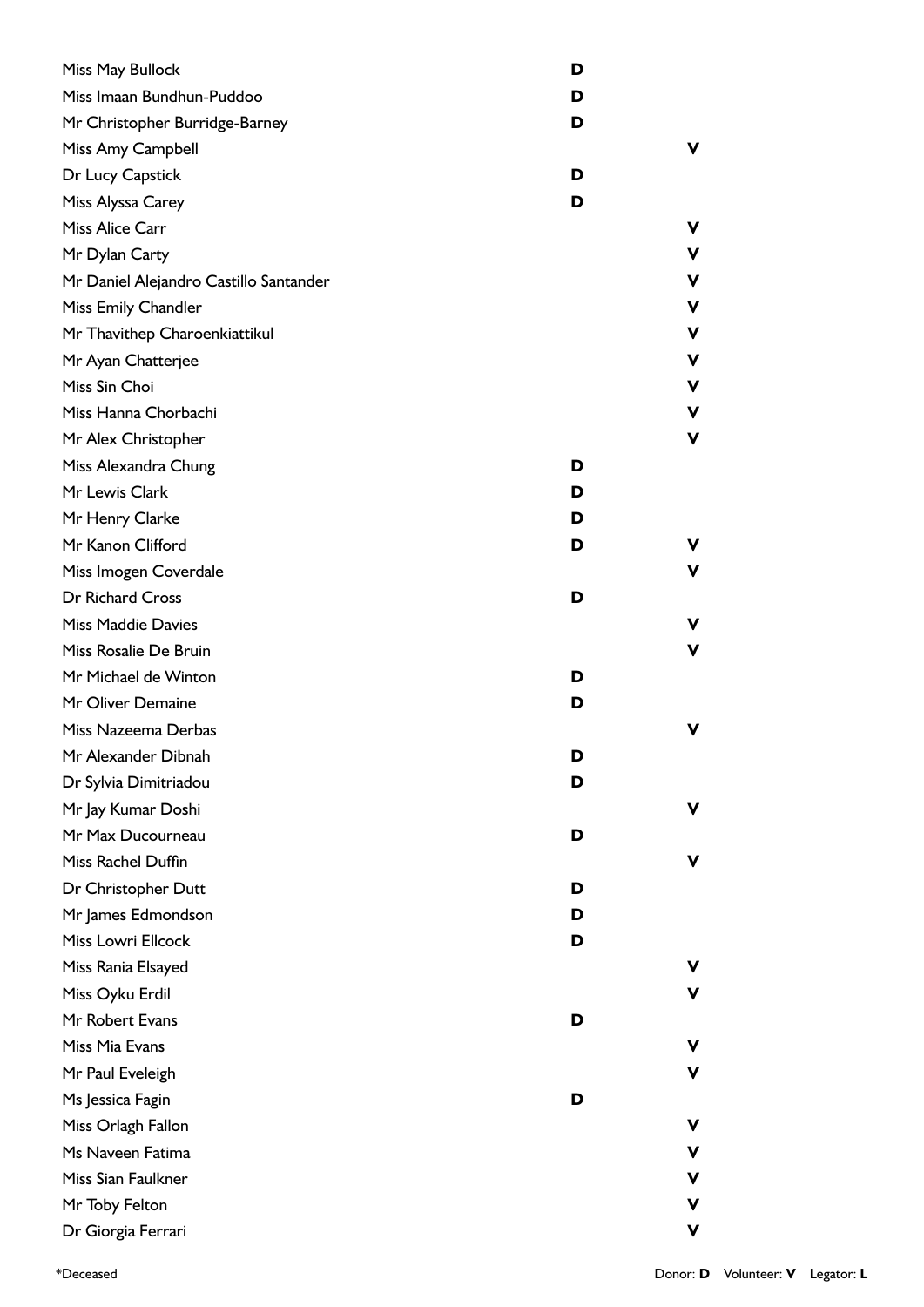| Dr Acatia Finbow                  | D |    |
|-----------------------------------|---|----|
| Miss Yuan Juin Foo                |   | ۷  |
| Miss Morag Forbes                 |   | v  |
| Mr Alexander Ford                 |   | ۷  |
| Miss Rachael Franzen              | D |    |
| Mr Ross Freeman                   | D |    |
| Miss Elizabeth Furlonger          |   | ۷  |
| Mr Daniel Furnell                 | D |    |
| Dr Hao Gao                        |   | v  |
| Mr Riadh Ghemmour                 |   | ۷  |
| Miss Kornchawan Ghettalae         |   | V  |
| Miss Molly Gilroy                 |   | v  |
| Dr Paschalis Gkortsilas           |   |    |
| Dr David Goddard                  | D |    |
| Mr Connor Gould                   |   | ۷  |
| Miss Ellen Green                  | D |    |
| Miss Laura Grillenzoni            |   | V  |
| Mr Reuben Grimshaw                | D |    |
| Dr Kaushalya Gunasena             | D |    |
| Miss Jessica Hammett              | D |    |
| Mr Dean Harfield                  | D |    |
| Mr Ben Harrill                    |   | ۷  |
| Miss Emma Harrison                | D |    |
| Miss Anna Hartley                 | D |    |
| Ms Dinandira Hassyarbaini         |   | v  |
| Miss Evie Hawker                  |   | v  |
| Ms I L Hayward                    | D |    |
| Miss Emma Heady                   | D |    |
| Miss Talita Henderson             | D |    |
| Ms Inga Henry                     |   | v  |
| Miss Brittany Heuerman-Williamson |   | v. |
| Mr Liam Hill                      | D |    |
| Miss Beth Hitchcock               |   | V  |
| Mr Jack Hope                      |   | v  |
| Ms Sophie Hoult                   |   | ۷  |
| Miss Xin Huang                    | D |    |
| Mr Benjamin Hubbard               |   | ۷  |
| Mr Benjamin Hunter                |   |    |
| Miss Evelyn Hussain               |   | V  |
| Mr Alexander Iqbal                | D |    |
| Ms Kathernyn Jayanama             |   | ۷  |
| Mr Douglas Jenkins                | D |    |
| Mr Kubilay Kapucu                 |   | ۷  |
| Miss Darcy Keeble Watson          | D |    |
| Mr David Kelly                    | D |    |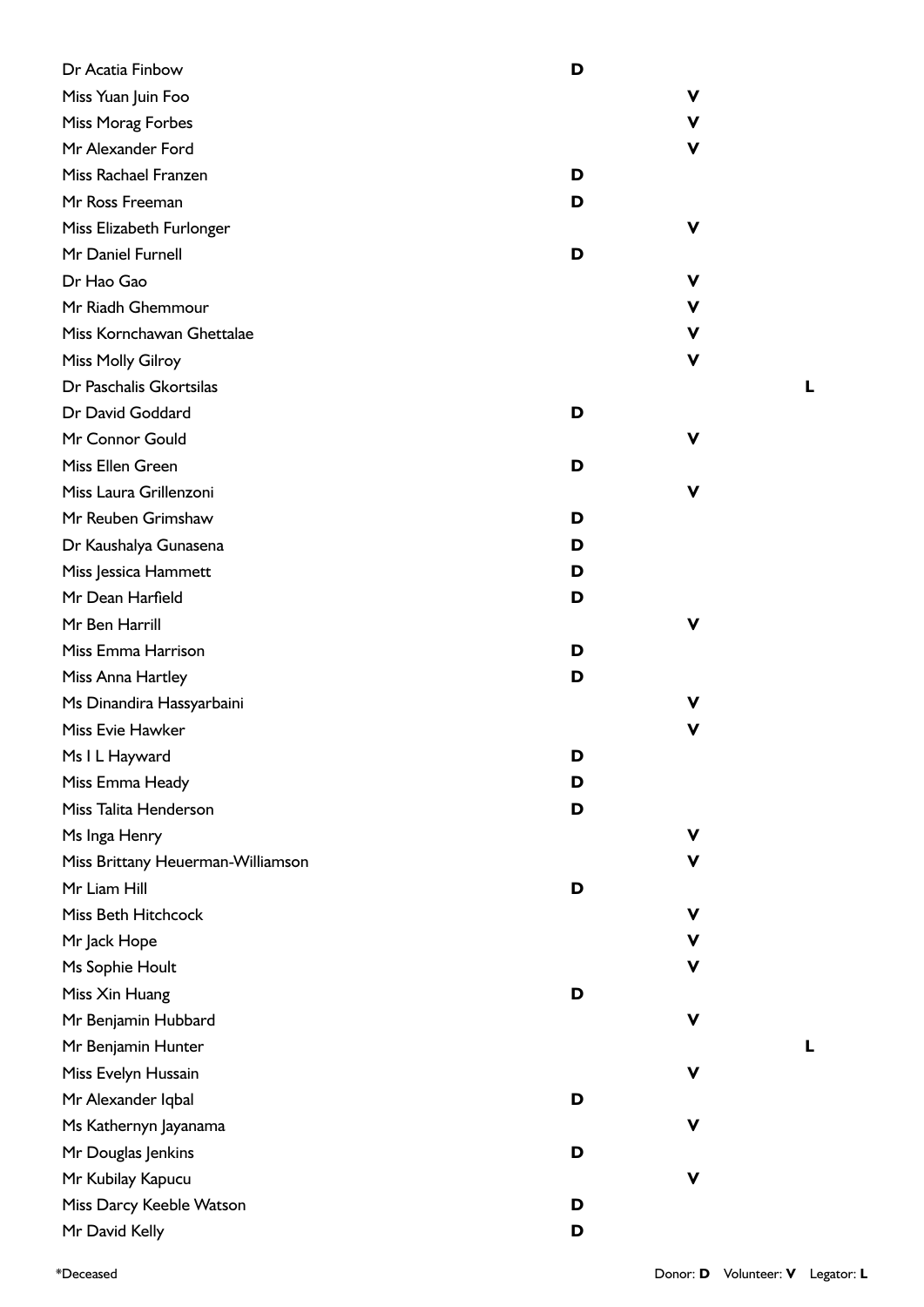| Miss Molly Kelly Lewis            | D |    |
|-----------------------------------|---|----|
| Mr Oliver Kent                    |   | v  |
| Mr Daniel Kibsgaard               | D |    |
| Miss Malusa Kilonda               |   | V  |
| Mr Mark Kime                      | D |    |
| Mr Dimitrios Koupas               |   | v  |
| Mr Harun Koyunbakan               |   | v  |
| Miss Anna Kubicheva               |   | v  |
| Mr Narongchai Kueyen              |   | v  |
| Miss Sabrina Kwaneka              |   | v  |
| Miss Anna Lane                    |   | v  |
| Mr Taylor Lawrence                |   | V  |
| Mr Gregory Leaney                 |   | v  |
| Mr Pak Hei Brian Lee              | D |    |
| Mr Quentin Leon-Dufour            | D |    |
| Mr Ben Leslie                     | D |    |
| Mr Edward Lewis                   | D |    |
| Mr Neil Lewis                     | D | v  |
| Miss Yuxin Lin                    |   | v  |
| Mr Simon Linsell                  | D |    |
| Ms Leyi Liu                       |   | ۷  |
| Ms May Yin Lo                     |   | v  |
| Mrs Lucia López De Aragón Olesti  |   | v  |
| Mr Rory Lorimer                   | D |    |
| Mr Samuel Lourensz                |   | V  |
| Mr Alistair Mallard               | D |    |
| Miss Alex Marshall                | D |    |
| Miss Catherine Maughan            |   | v  |
| Miss Rebecca McAuley              |   | v  |
| Miss Sophie Mccormack             |   | ۷  |
| Miss Emily Millwood               | D |    |
| Miss Abigail Milne                | D |    |
| Miss Grace Mitchell Kilpatrick    |   | v. |
| Miss E Mobbs                      | D |    |
| Mr Mayank Kanji Mokariya          |   | v  |
| Mr Isaac Money                    | D |    |
| Miss Olivia Moorey                | D |    |
| <b>Miss Kate Moreton</b>          |   | v  |
| Miss Rebecca Morrison             |   | v  |
| Miss Reyhaneossadat Mousaviaskari |   | v  |
| Mr Julian Muhle                   | D |    |
| Miss Zoe Mumford                  |   | ۷  |
| Mr Conor Murray                   | D |    |
| Mr Mashroor Mushtaque             |   | v  |
| Mr Daniel Myers                   | D |    |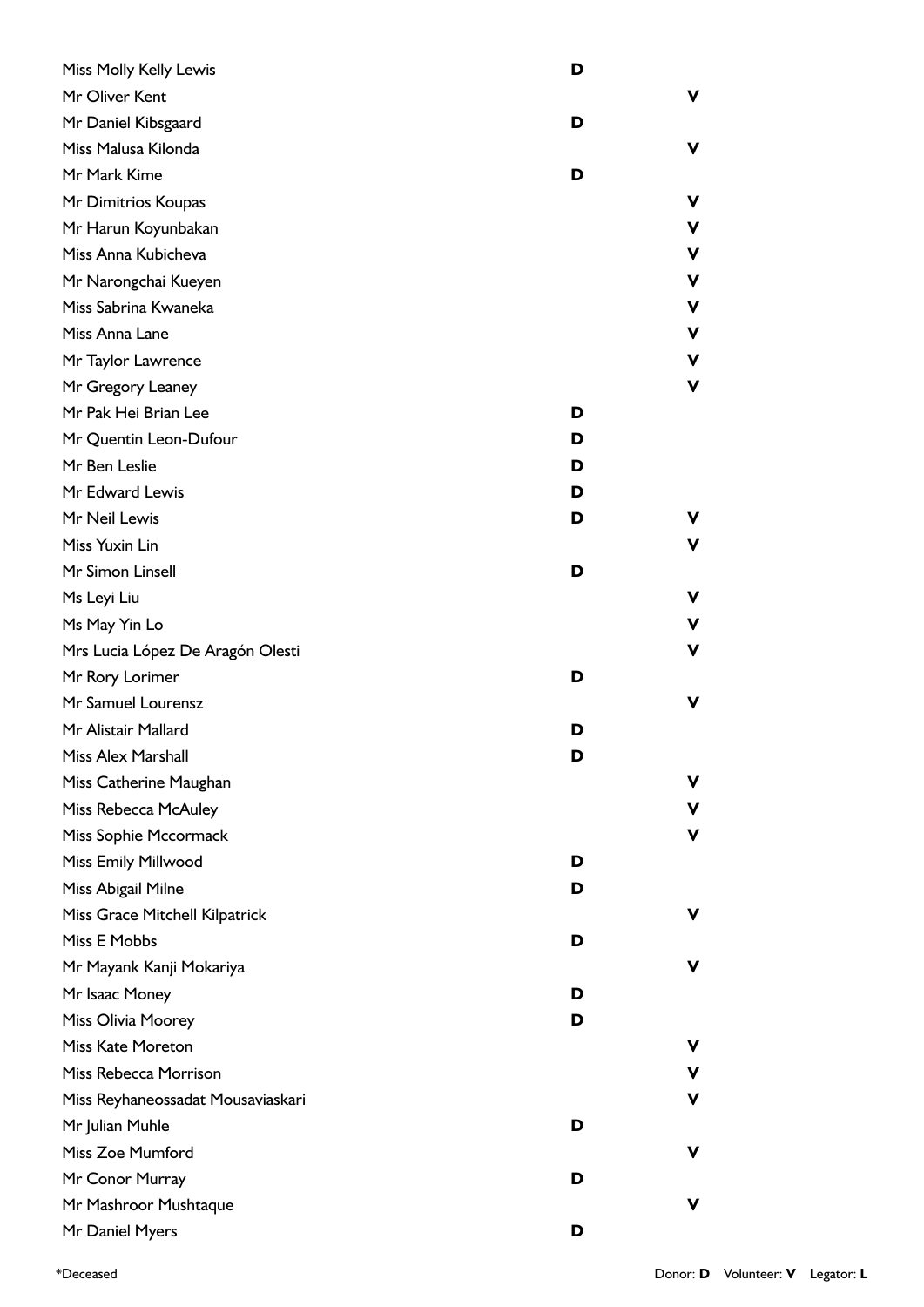| Miss Kirti Naik                    |   | ۷ |
|------------------------------------|---|---|
| Miss Chloe Nelms                   | D |   |
| Mr Martin Newman                   |   |   |
| Miss Emma Norman                   |   | ۷ |
| Miss Ngozi Obiekwugo-Charles       | D |   |
| Mr Chinonso Odebeatu               |   | v |
| Ms Natalia Oleynik                 | D |   |
| Miss O T R Olubodun                | D |   |
| Miss Ru Ong                        |   | v |
| Ms Margalida Ortega Adrover        |   | v |
| Miss Anya Osen                     |   | v |
| <b>Miss Eleanor Overton</b>        |   | ۷ |
| Miss Josephine Palmer              | D |   |
| Miss Alice Palmer                  | D |   |
| Miss Tanya Payne                   | D |   |
| Mr Lewis Pegrum                    |   | ۷ |
| Mr Tony Pellow                     | D |   |
| Miss Madeleine Pennington          | D |   |
| Ms Hanh Pham                       |   | V |
| Miss Adina Pintilie                |   | ۷ |
| Miss Ewa Placha                    | D |   |
| Mr Sebastian Ploetzeneder          |   | v |
| Miss Alicia Pocock                 |   | v |
| Miss Ayasta Pokharel               |   | ۷ |
| <b>Miss Ellen Potts</b>            | D |   |
| Mr Adam Pritchard                  | D |   |
| Mr Jacob Pritchard                 |   | v |
| Miss Tajria Rahman                 |   | v |
| Miss Sai Ramesh                    |   | v |
| Mr Santatriniaina Razafindratsimba |   | v |
| Mr Danish Rehman                   |   | v |
| Miss Tasha Reid                    | D |   |
| Miss Hannah Ritchie                |   | ۷ |
| Mr William Roberts                 | D |   |
| Mr Jake Rogan                      |   | V |
| <b>Miss Katie Rossitter</b>        |   | v |
| Miss Elizabeth Salkus              | D |   |
| Mr Matthew Schneider               | D |   |
| Miss Jorandi Scholtz               |   | ۷ |
| Mr Joseph Shandley                 | D |   |
| Mr Kangcheng Shen                  |   | ۷ |
| Mr David Shotter                   | D |   |
| Mr Oliver Smith                    |   | V |
| Miss Emma Smith                    |   | v |
| Miss Poppy Smith                   |   | V |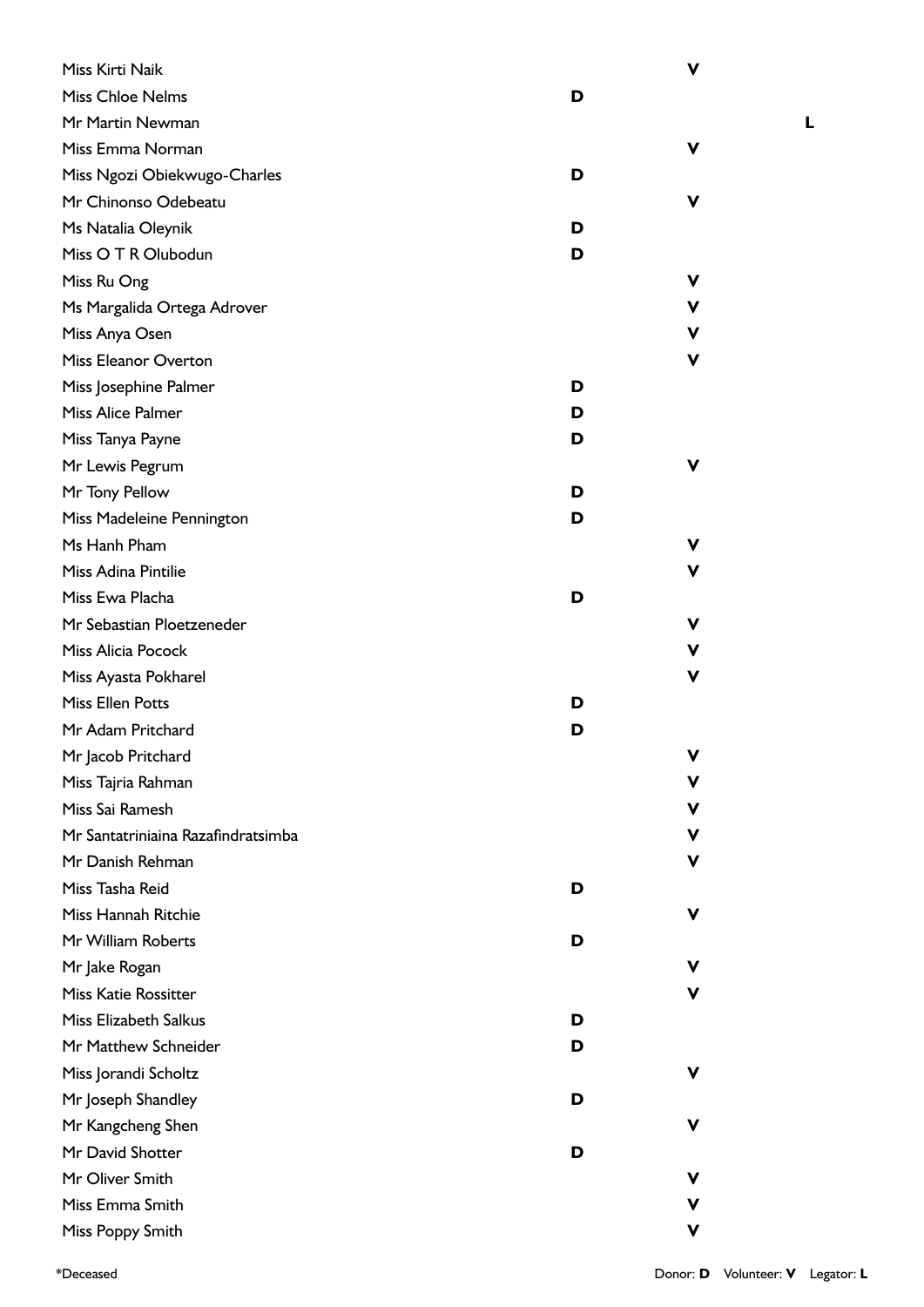| Miss Rebecca Smith            | D |   |
|-------------------------------|---|---|
| Miss Georgia Smyth            |   | v |
| Miss Francesca Stansfield     | D |   |
| Miss Simone Steenhagen        | D |   |
| Mr Sebastian Stuart-Banks     |   | v |
| Dr John Sutherland            | D |   |
| Miss Isabelle Temple          | D |   |
| Ms Lauren Terry               | D |   |
| Mr Luke Tester                |   | v |
| Ms Luna Tilles                |   | ۷ |
| Mr Daniele Tonon              |   | v |
| Miss Ellie-Mae Toole          |   | v |
| Miss Eve Tucker               | D |   |
| Miss Eleanor Turner           | D |   |
| Mr Corin Vafidis              | D |   |
| Miss Victoria Veber           |   | v |
| Miss Lakshmipriya Venkatesan  |   | v |
| Mr H Viggers                  | D |   |
| Mr Lhoussaine Wahib           |   | v |
| Mr Reuben Walker              | D |   |
| Miss Rosanna Weatherly        | D |   |
| Miss Tabitha-Rose Webb        | D |   |
| Miss N Webb                   | D |   |
| Mr Ben Weeks                  |   | v |
| Mr Peter Weeks                |   | v |
| Miss Louise Whale             | D |   |
| Miss Darcey White             |   | v |
| Mr Simon Whitehouse           |   |   |
| Mr Gilbert Whittaker          | D |   |
| <b>Miss Eleanor Wilkins</b>   |   | v |
| Mr L Williams and Ms S Stoyle | D |   |
| Mr Samuel Willing             | D |   |
| <b>Miss Harriet Wilson</b>    |   | v |
| Mr Joel Wish                  |   | v |
| Mr Samuel Wysocki             | D |   |
| Mr Zhijian Xin                |   | ۷ |
| Miss Liang Xu                 |   | ۷ |
| Mr Zhipeng Yan                |   | v |
| Mr Fumihito Yasuhara          | D |   |
| Mr Batu Yilmaz                |   | v |
| Mr Jin Yoo                    |   | ۷ |
| Miss Daphne Youssef           |   | v |
| Mr Moritz Zaudtke             |   | v |
| Miss Bozena Marie Zbijowski   |   | ۷ |
| Miss Yi Zheng                 |   | V |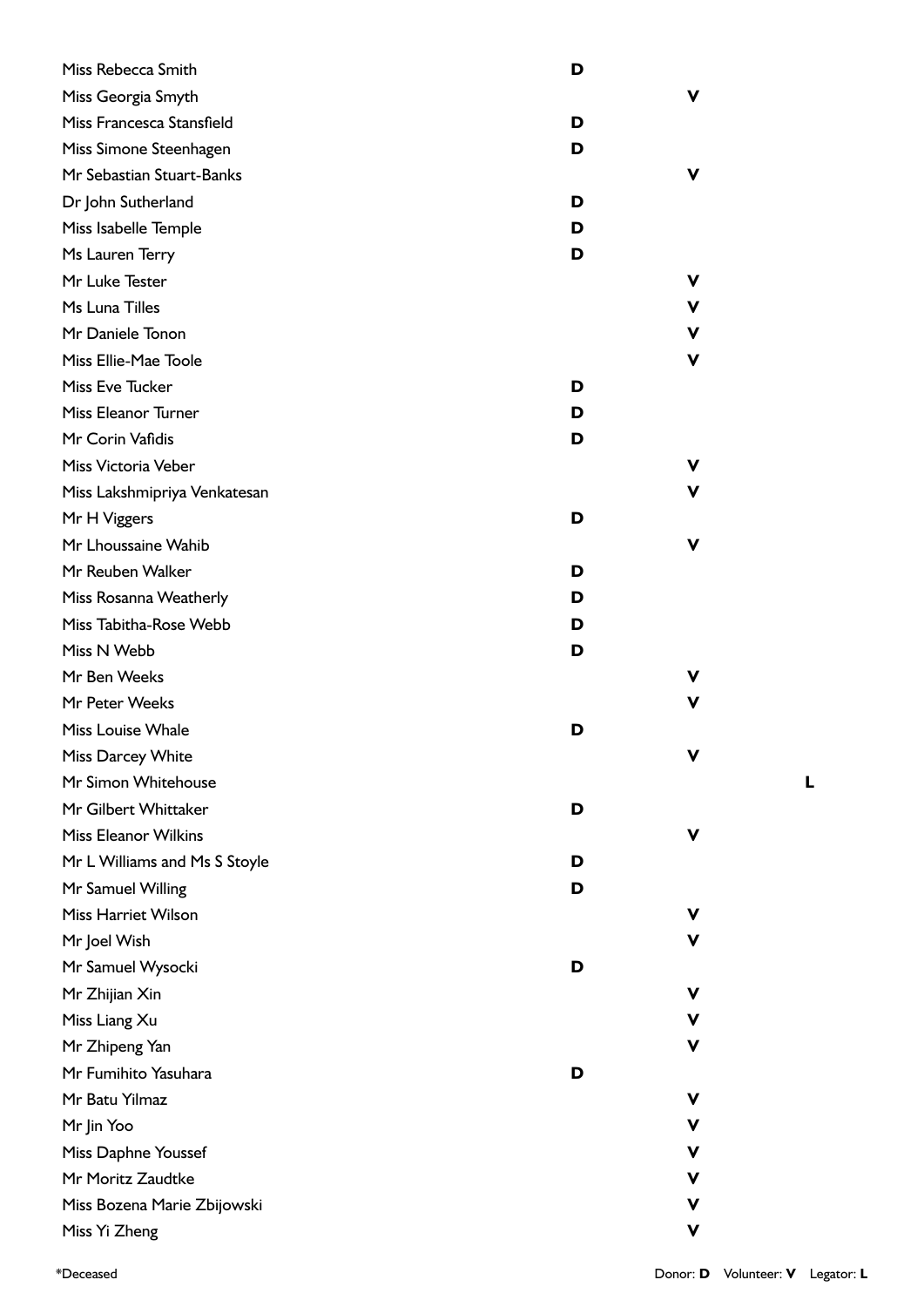Mr Fadi Abdellatif

Miss Emily Abrahams

Dr Shereen Abu Eid

Ms Diana Akhmetova

Mr Jason Akwenuke

Mr Salim Al Maqbali

Mr Hussein Alahmad

Mr Alexander Allen

Mrs Randa Alsabahi

Mr Jeremy Anderson

Mr Daniel Anderson

Mr Oliver Anthony

Miss Isabel Aruna

Mr Thomas Auld

Mr Shahzaib Azam

Miss Rebecca Baker

Mr Barnabas Balint

Miss Meg Bamford

Miss Chloe Barnard

Miss Natalie Barron

Mr Matthew Bayliss

Mr Leonard Berlien

Mr Nathan Berry

Mr Michael Berry

Mr Matthew Bladen

Miss Rema Jean Bleik

Mr Daniel Bosworth

Mr Nicholas Brewer

Miss Georgina Brown

Miss Romana Burgess

Miss Camille Burton

Miss Christine Bush

Miss Lucy Calcutt

Mr Tobias Capel

Miss Zoe Carter

Miss Amy Carter

Ms Bethany Bray

Mr Malek Benlarbi-Delai

Mr Callum Bees

Miss Eleanor Anthony

Mrs Louise Acton

Ms Ghalia Abel

2019

|             | $\boldsymbol{\mathsf{V}}$ |
|-------------|---------------------------|
| $\mathbf D$ |                           |
| D           |                           |
|             | $\mathbf V$               |
| D           |                           |
| D           |                           |
|             | $\mathbf V$               |
|             | $\mathbf v$               |
|             | $\mathbf v$               |
|             | $\mathbf v$               |
|             | $\mathbf v$               |
|             | $\mathbf v$               |
|             | $\mathbf v$               |
|             | $\mathbf V$               |
|             |                           |
| $\mathbf D$ |                           |
|             | $\mathbf V$               |
| D           |                           |
|             | $\mathbf V$               |

**D**

**D**

**D**

**D**

**D**

**D**

**D**

**D**

**D**

**D**

**D**

**D**

**V**

**V**

**V**

**V**

**V**

**V**

**V**

**V**

**V**

**V**

**V**

**L**

**V**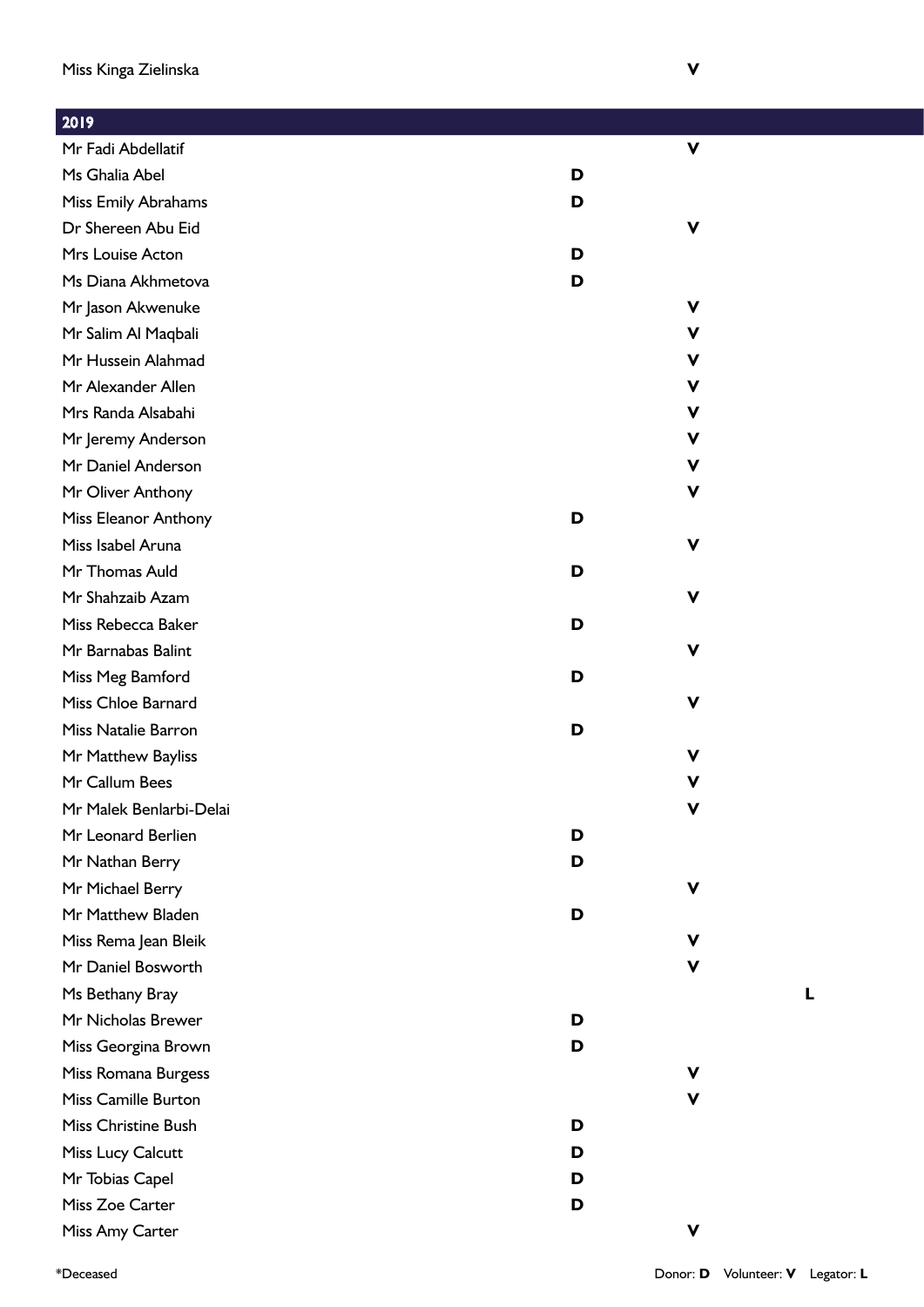| <b>Miss Elizabeth Chalmers</b> | D |   |
|--------------------------------|---|---|
| Mr Lok Chan                    |   | ۷ |
| Mr Hok Lam Jeffrey Chan        | D |   |
| Mr Arnant Chaovanayotin        |   | ۷ |
| Mr Thomas Chapell              |   | V |
| Miss Eléna Chennoufi           | D |   |
| Colonel Fanaaka Chidakwa       |   | ۷ |
| Mr Charles Cole                | D |   |
| Miss Chyna Collings            | D |   |
| Mr Ken Bradford Cooper         |   | ۷ |
| Miss Sophie Corrigan           | D |   |
| Mr Alexander Cossins           |   | v |
| Mr Clément Courteau            |   | V |
| Mr Andrew Cox                  | D | V |
| Mr Morgan Craig                | D |   |
| Mr David Crone                 | D |   |
| Mr John Crowther               | D |   |
| Mr Jack Crundwell              |   | v |
| Mr Nicholas Daffern            |   | V |
| Miss Yuxin Dai                 |   | V |
| Miss Etheldreda Darling        | D |   |
| Ms Joanne Davies               | D |   |
| Mr Henry Dawson                |   |   |
| Mr Edward Denton               |   | v |
| Mr Adam Sonnino Di Federico    |   | v |
| Mr Shah Didarul Hasan          |   | ۷ |
| Mr Michael Dillon              |   |   |
| Miss Molly Dineen              |   | v |
| Mr Florian Dirscherl           |   | ۷ |
| Miss Gianna Eckert             |   | v |
| Miss Catherine Edington        | D |   |
| Mr Stanley Edwards             | D |   |
| Dr Karen Ellis                 |   | v |
| Miss Francesca Ellis           | D |   |
| Miss Charlotte Emby            |   | v |
| Miss Elizabeth Enos            |   | ۷ |
| Mr Henry Fernandez Pizarro     |   | ۷ |
| Ms Laynara Figueiredo Lugli    |   | ۷ |
| Miss Taylor Fiscus             |   | ۷ |
| Mr Giuliano Formisano          |   | ۷ |
| Miss Olivia Forster            | D |   |
| Mr Cameron Fox                 | D |   |
| Miss Elizabeth Frisby          |   |   |
| Ms Molly Fry                   |   | V |
| Dr Jonathan Fulford            | D |   |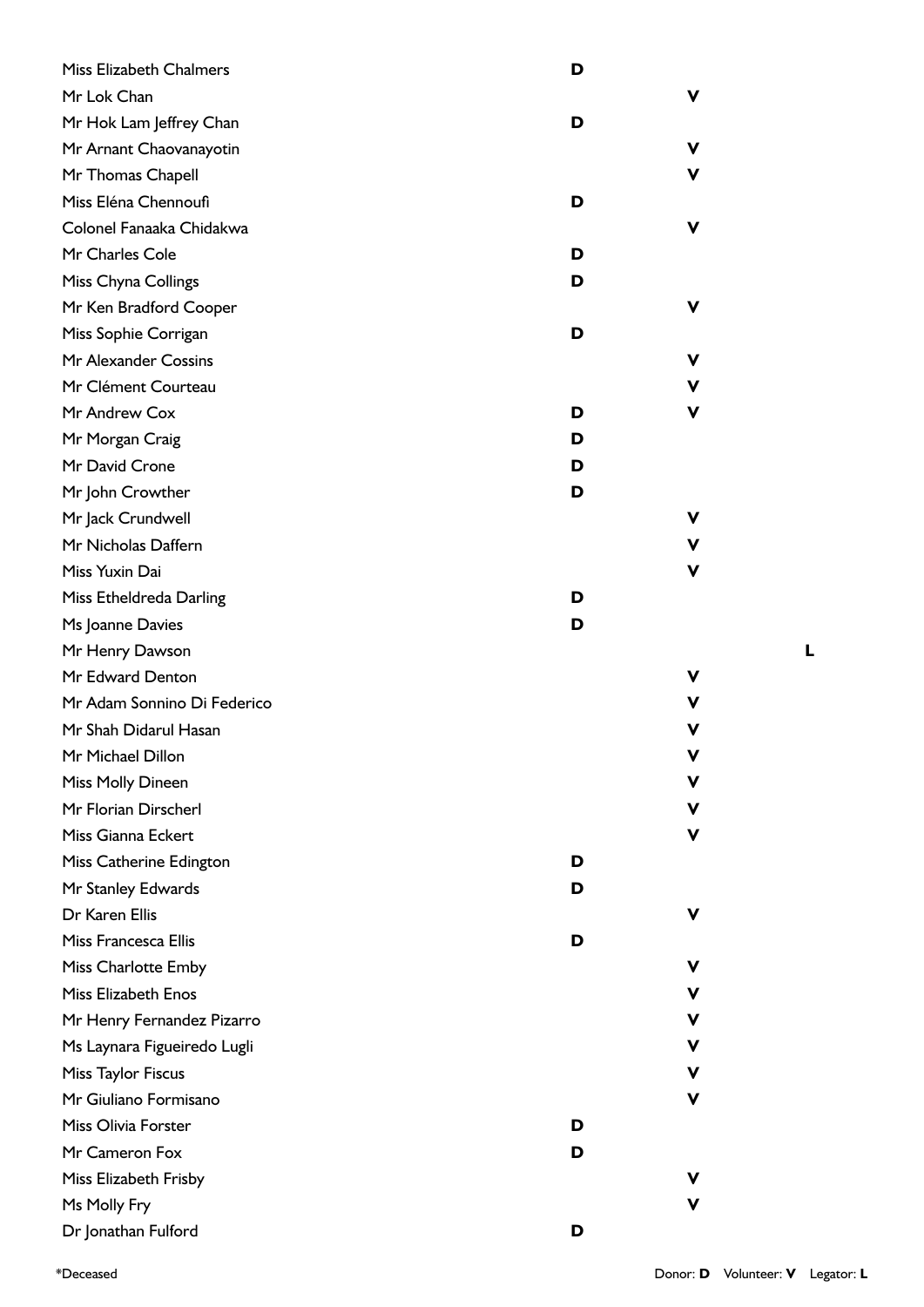| Miss Stephanie Gaddum              |   | v |
|------------------------------------|---|---|
| Mr Hector Garcia Ojeda             | D |   |
| Mr Daniel Gardener                 | D |   |
| Miss Rebecca Gaskill               |   | V |
| Mr Sheridan Gateley                |   | v |
| Miss Chloe Jayne Cristobal Gelacio |   | v |
| Miss Elizabeth Gillie              | D |   |
| Mr Frederick Glass                 |   | ۷ |
| Ms M Caldas and Mr J Zimmerman     | D |   |
| Mr Alexander Goodman               |   | v |
| Miss Clarissa Gunawan              |   | V |
| Dr Layal Hakim                     |   | ۷ |
| Mr Timothy Hamilton                |   | v |
| Miss Delane Hammill                | D |   |
| Mr Nathan Hammond                  | D |   |
| Mr Jack Hanslope                   | D |   |
| Miss Olivia Harvey                 |   | v |
| Miss Georgina Hawes                | D |   |
| Miss Katherine Hedger              | D |   |
| Mr Ayuub Hersi Osman               |   | v |
| <b>Miss Kirsty Hibbert</b>         | D |   |
| Miss Shona Hickey                  | D |   |
| Mrs Rebecca Hickey                 |   | v |
| Mr Ho Ho                           | D |   |
| Miss Daniella Hodgson              | D |   |
| Mr Miles Holland                   |   | v |
| Miss Yameng Huang                  |   | ۷ |
| <b>Miss Courtney Hunter</b>        |   | v |
| Miss Quratul-Ain Ip                |   | v |
| Mr Christopher Ivins               | D |   |
| Ms Samyukta Iyengar                |   | v |
| Miss Constance Jackson             | D |   |
| Mr Glen Jonata                     | D |   |
| Mr Benjamin Jones                  |   | v |
| Mr Owen Jones                      |   | v |
| Miss Sara Jukes                    |   | v |
| Ms Diane Karagienakos              |   | V |
| Mr Tristan Kawalek                 | D |   |
| Miss Hannah Kett                   |   | V |
| Miss Poppy Kettlewell              |   | v |
| Ms Rawan Khamis                    |   | v |
| Mr Haroon Khan                     |   | ۷ |
| Mr James Kirkup                    | D |   |
| Miss Olga Kozlova                  | D |   |
| Miss Wenona Kulendi                |   | ۷ |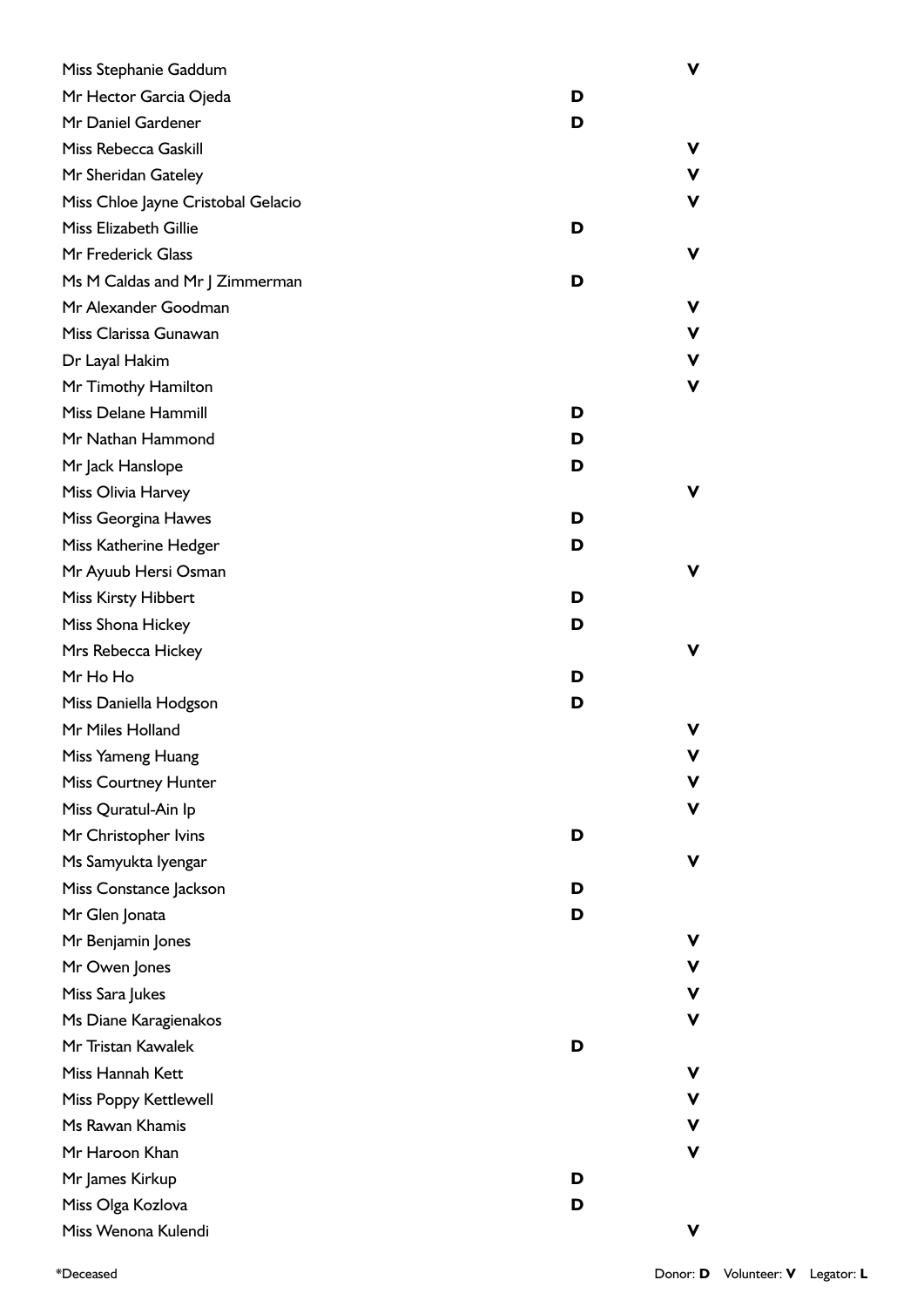| Miss Pasita Kulkiatprasert     |   | ۷ |
|--------------------------------|---|---|
| Ms Cara Lee                    |   | V |
| Miss Kyung Hee Lee             |   | v |
| Miss Rachel Lewis              | D | v |
| Miss Ailin Liu                 |   | V |
| Mr Chaoqun Luo                 |   | ۷ |
| Miss Elinor MacDonald          | D |   |
| Miss Abigail Macmillan-Jones   |   | v |
| <b>Miss Harriet Mahier</b>     | D |   |
| Miss Sarita Mahtani-Williams   | D |   |
| Dr Patricia Maloney            | D |   |
| Mr Rinat Maltsev               |   | ۷ |
| Miss Rabeea Maqsood            |   | v |
| Mr Richard Marriott            |   | v |
| Miss Georgina Martin           | D |   |
| Mr James Maxia                 |   | ۷ |
| Miss Ella McCulla              | D |   |
| Mr Harrison McLady             |   | v |
| Miss Caitlin McMartin          |   | v |
| Miss Amy McNamara              | D |   |
| Miss Mariam Meddeb             |   | ۷ |
| <b>Miss Katie Miller</b>       | D |   |
| Miss Lauren Mobbs              | D |   |
| Mr Adeel Mohamedi              |   | v |
| Miss Sarah Morcom              | D |   |
| Miss Esther Moreton            | D |   |
| Miss Maria Negrão Khouri       |   | v |
| <b>Miss Scarlett Netherton</b> |   | v |
| Miss Abigail North             |   | ۷ |
| Mr Sarp Oktay                  | D |   |
| Miss Ebunoluwa Oluwaleimu      |   | v |
| Mr Ikenna Onyebuchi            |   | V |
| Mr Tochi Oramasionwu           | D |   |
| Miss Annabelle Orme            |   | V |
| Miss Heather Osborne           |   | v |
| Miss Isobel Ovenden            |   | v |
| Mr Cornel Panait               | D |   |
| Miss Su Park                   | D |   |
| Dr Geraint Phillips            | D |   |
| Mr Nicholas Platt              |   | v |
| Mr Edward Pountney             | D |   |
| Miss Bethany Priday            | D |   |
| Mr Matthew Puttock             | D |   |
| Dr Komel Rajani                |   | v |
| Miss Nina Rajska               | D |   |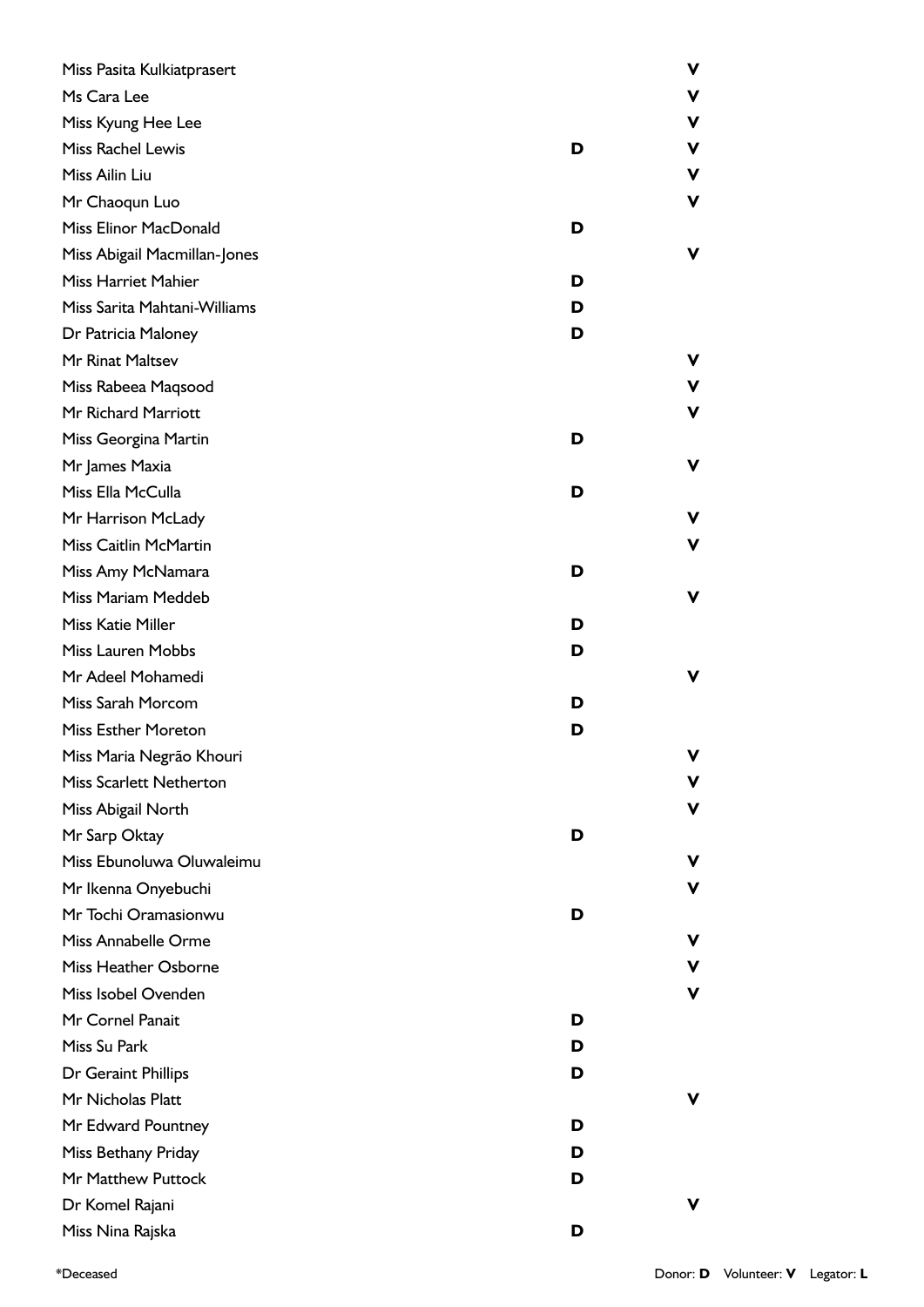| Miss Carys Randeria                       | D |
|-------------------------------------------|---|
| Ms Neli Rasovic                           | v |
| Miss Victoria Richards                    | D |
| Miss Lily Riddle                          | ۷ |
| Mr Thomas Ridgeon                         | D |
| Mr Kevin Ridley                           | v |
| Miss Eve Robbins                          | v |
| Mr James Robert-Tissot                    | D |
| Miss Naomi Robson                         | ۷ |
| Mr Jeremy Rumball                         | D |
| Miss Nicole Russell Pascual               | v |
| Miss Samantha Salt                        | D |
| Mr Lorenzo Jose Augusto Concepcion Santos | V |
| Mr Talat Satilmisoglu                     | ۷ |
| Miss Zoe Satsias                          | D |
| Miss Arpita Saxena                        | V |
| Ms Philippine Sentenac                    | D |
| Mr Benjamin Sherry                        | D |
| Mrs Ilona Shvartskopf                     | v |
| Mr David Silk                             | D |
| Miss Charis Skafida                       | D |
| Miss Rebecca Smallman                     | v |
| Miss Monika Smith                         | ۷ |
| Mr Kevin Smith                            | v |
| Mr Benjamin Smith                         | D |
| Mr Harrison Smith                         | V |
| Miss Phoebe Smith                         | V |
| Mr J Smith                                | D |
| Mr Guy Snowball                           | D |
| Mr Alexander Soul                         | D |
| Mrs Kim Squirrell                         | D |
| Mr Henrik Stabell                         | D |
| Miss Anna Stanworth                       | D |
| Mr Jonathan Stearn                        | D |
| <b>Miss Chloe Stevens</b>                 | D |
| Miss Emma Storey                          | D |
| Ms Lei Su                                 | v |
| Mr H B Tagholm Hon DSc                    | V |
| Miss Ayesha Tandon                        | v |
| Miss Andrea Tarasheva                     | D |
| Mr Robert Taylor                          | D |
| Miss Aysha Taylor                         | v |
| Miss Monique Thompson                     | v |
| Miss Margarita Tolstaya                   | v |
| Miss Anna Townhill                        | D |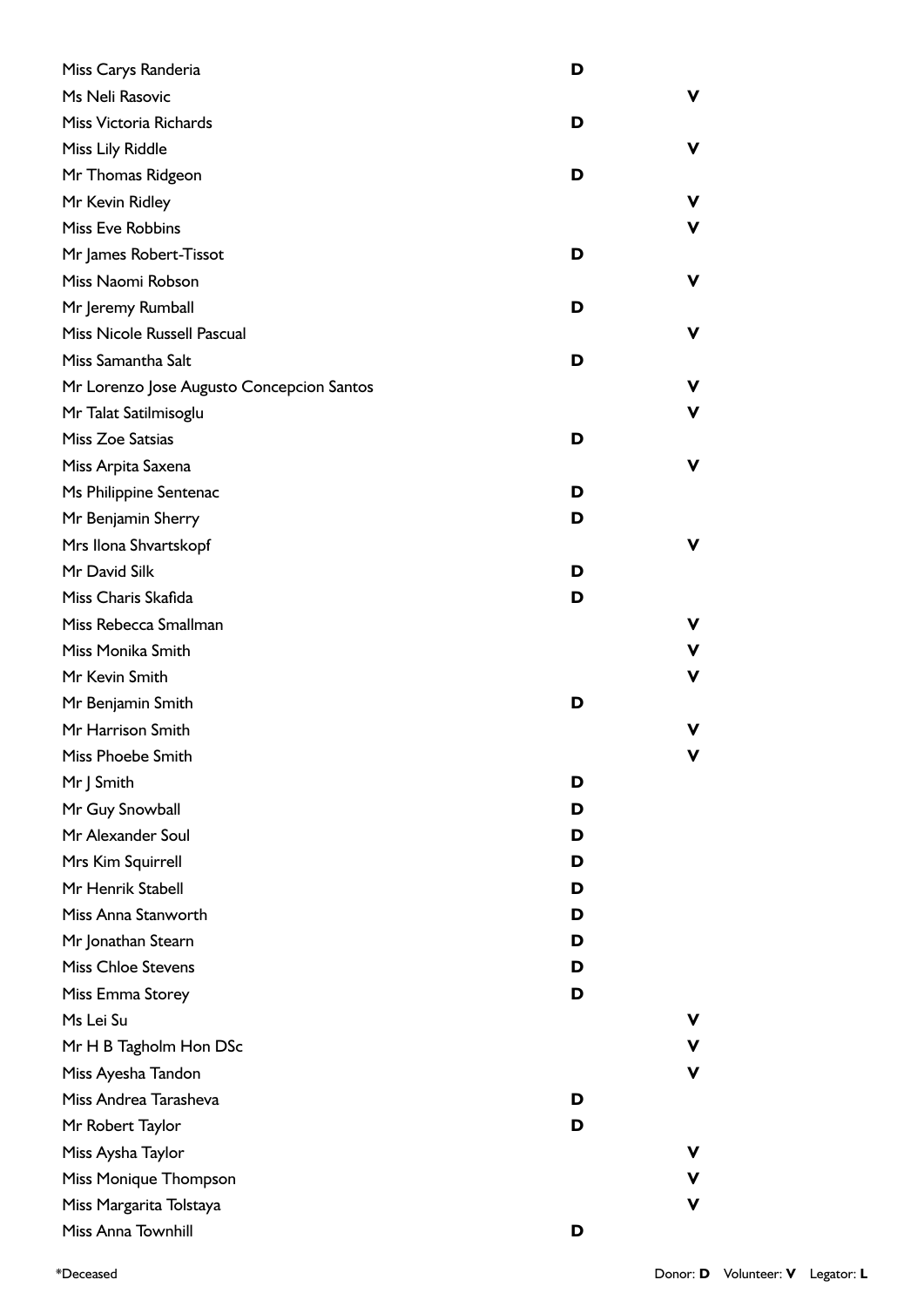| Mr Conor Tuffs             |   | V |
|----------------------------|---|---|
| Dr Christopher Turner      |   | V |
| Miss Amira Umar            | D |   |
| Miss K Urwin               | D |   |
| Miss Lisanne Van Den Brink |   | V |
| Miss Daisy Vaughan         |   | ۷ |
| Mr David Vazquez           |   | ۷ |
| Mr Daniel Vowles           |   | ۷ |
| Miss Eva Wagenpfeil        |   | ۷ |
| Miss Susan Waithaka        |   | ۷ |
| Miss Josephine Walbank     |   | ۷ |
| Mr Wen-Chi Wang            |   | ۷ |
| Ms Dan Wang                |   | ۷ |
| Miss Melissa Ward          |   | ۷ |
| Miss Phoebe Warren         |   | V |
| Mr Oliver Weaver           | D |   |
| <b>Miss Alice Wells</b>    |   | ۷ |
| Mr Denys Wilcox            |   | ۷ |
| Miss Emma Williams         |   | ۷ |
| Ms Bethany Williamson      |   | V |
| Miss Abigail Wilson        |   | ۷ |
| Miss Xanthe Wilson         | D |   |
| Miss Olivia Wilton         | D | v |
| Mr A Wingrave              | D |   |
| Mr Curtis Wong             |   | V |
| Mr Matthew Worthington     | D |   |
| Miss Georgia Wright        |   |   |
| Miss Molly Wysocki-Jones   |   | ۷ |
| Ms Hu Xueyu                |   | ۷ |
| Mr Jiong Yang              |   | V |
| Ms Yat Yeung               | D | ۷ |
| Mr William Young           |   | V |
| Dr Jinwei Zhang            |   | V |
| Miss Zhizhuo Zhang         |   | ۷ |
| Kevin (Junyuan) Zhou       |   | V |
| Mr Maximilian Zimmer       | D | V |
| Miss Kinga Zmijewska       | D |   |

| 2020                     |   |          |
|--------------------------|---|----------|
| Miss Danya Aburass       |   | V        |
| Mr Majid Alkhulaify      |   | <b>V</b> |
| Mr Paul Allen            |   | ν        |
| Miss Sara Almosawi       |   | ν        |
| Miss Aysegul Basak Alpay | D |          |
| Miss Aysegul Basak Alpay | D |          |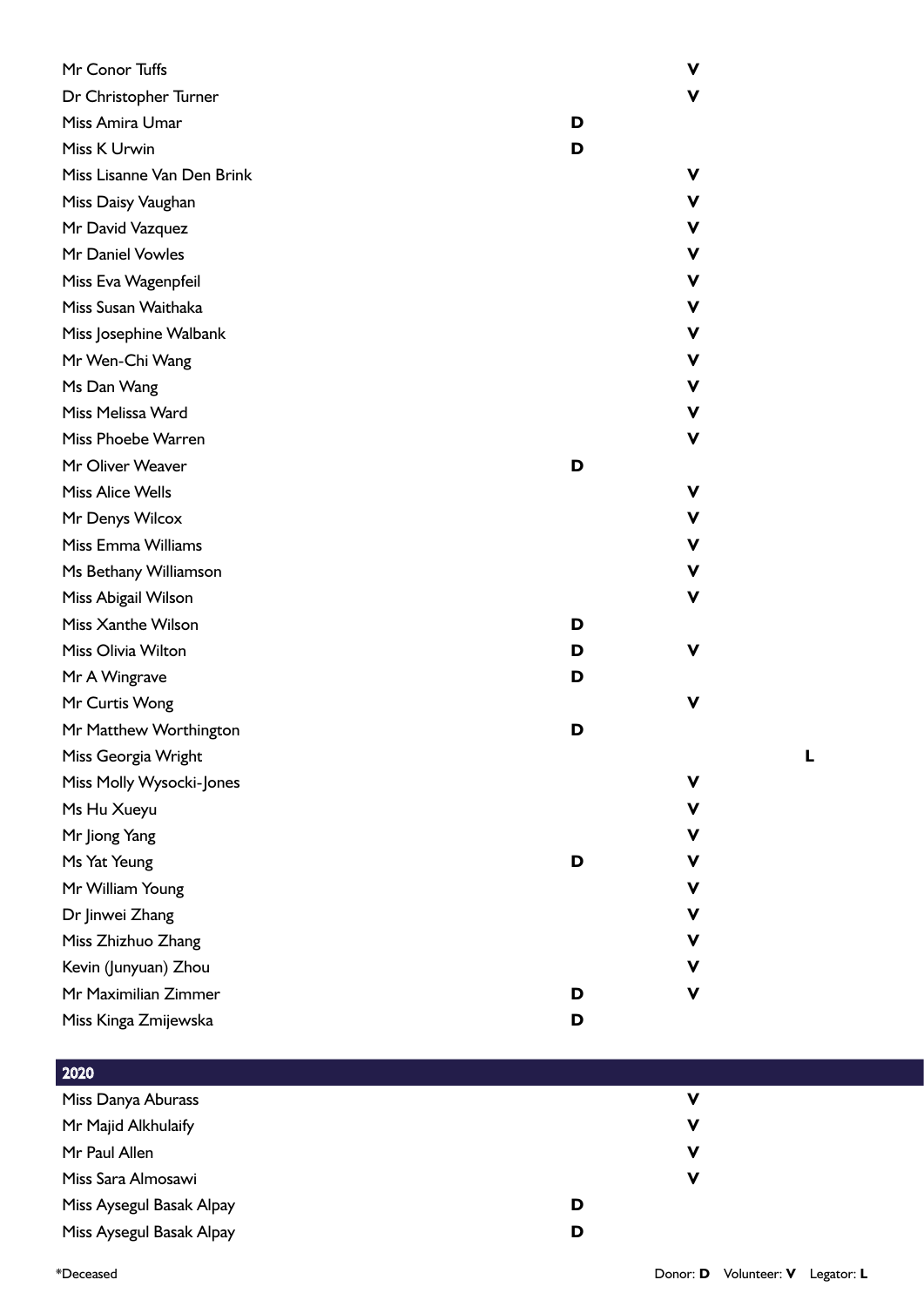| Mr Robert Apps-Hoare                      | D |   |
|-------------------------------------------|---|---|
| Mr Robert Apps-Hoare                      | D |   |
| Mrs Bridget Atkins                        | D |   |
| Mr Isaac Avery                            |   |   |
| Mr Agung Owen Bate                        |   | ۷ |
| Miss Francesca Bathe                      |   | v |
| Miss Christine Beardsworth                | D |   |
| Miss Olivia Bell                          | D |   |
| Miss Olivia Bell                          | D |   |
| <b>Miss Eleanor Bennett</b>               |   |   |
| Miss Sophie Bennett                       | D |   |
| Mr Devinder Benning                       |   | ν |
| Mr Oliver Bradfield                       |   | ۷ |
| Mr Keith Braid                            |   | ν |
| Mr James Branch                           |   | ν |
| Miss Gemma Brownbill                      | D |   |
| Miss Gemma Brownbill                      | D |   |
| Miss Emma Louise Burton                   |   | ν |
| Mr James Campion                          |   | v |
| Miss Jing Cao                             |   | ۷ |
| Mr Julius Carle                           |   | ۷ |
| Mr Adam Carthy                            |   | ν |
| Mr Conor Champion                         |   | v |
| Miss Gloria Chazaro Berriel               | D |   |
| Miss Gloria Chazaro Berriel               | D |   |
| Miss Gloria Chazaro Berriel               | D |   |
| Ms Ioana Chilom                           |   | ۷ |
| Mr Tristan Coleshaw                       |   | v |
| Mr Oliver Coops                           |   | ۷ |
| <b>Miss Natalie Cotterell</b>             |   | ۷ |
| Miss Emily Craner                         | D | v |
| Miss Charlotte Elizabeth Croft            |   | v |
| Miss Paula Cuero Marin                    |   |   |
| Miss Robyn Dean                           | D |   |
| Mr Benoit Felix Dickenson Bampton         |   | v |
| V Douady                                  | D |   |
| V Douady                                  | D |   |
| <b>Miss Tirion Dowsett</b>                | D |   |
| Miss Isabelle Dugdale                     |   |   |
| Miss Amelia Lucy Anne Dunsdon             | D |   |
| Miss Augusta Rose Petronella Dunsterville |   |   |
| Mr Daniel Easterbrook                     | D |   |
| Mr Sion Edwards                           | D |   |
| Mr Lucas Edwards                          |   |   |
| Mr Sebastian Fage                         |   |   |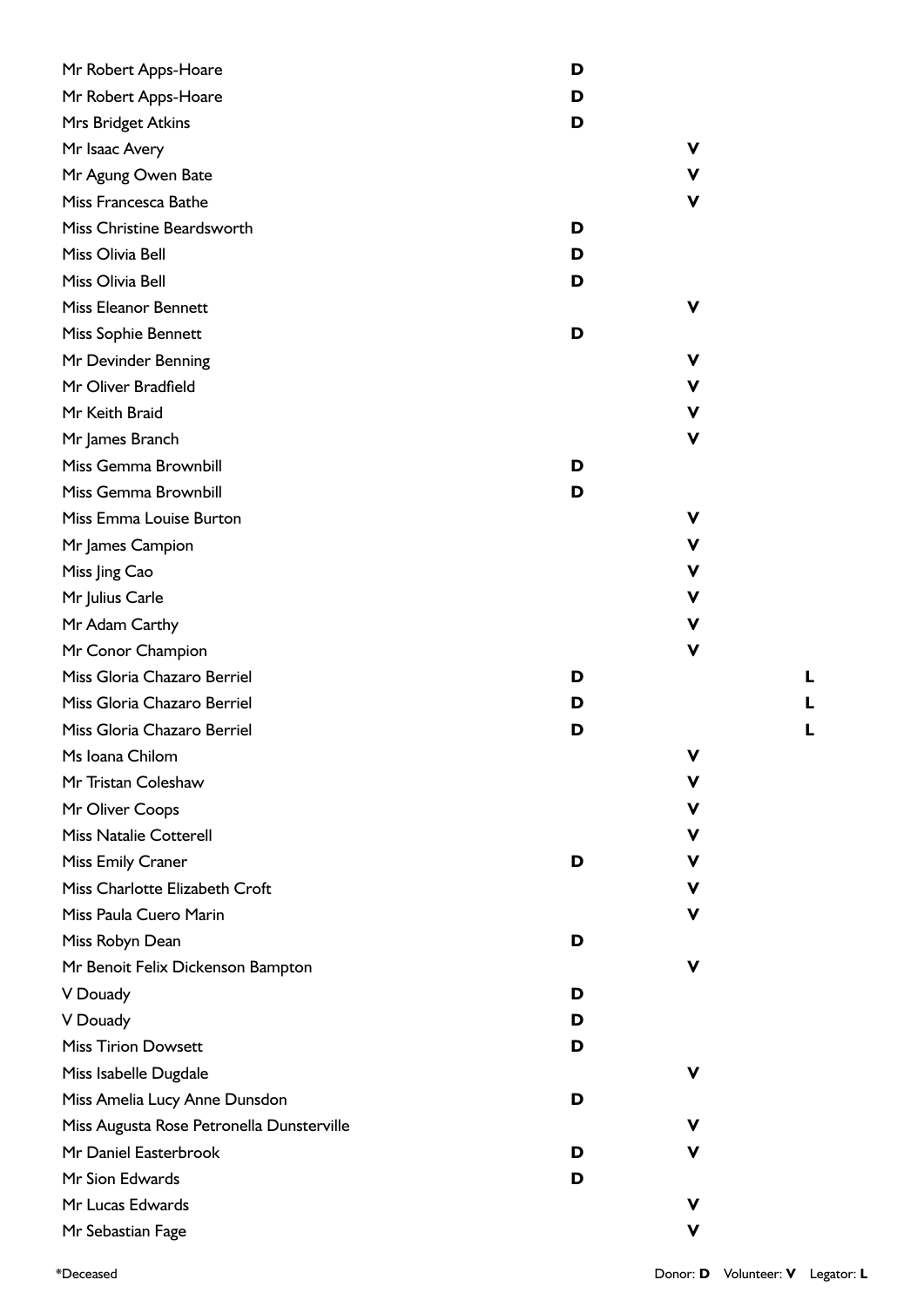| Ms Cathrin Victoria Fischer           |   | V           |
|---------------------------------------|---|-------------|
| Ms Cathrin Victoria Fischer           |   | V           |
| Mr Owen Rhys Foster                   |   | V           |
| Miss Shiney Fotedar                   |   | V           |
| Ms E Gadjanova and Mr P Rapin         | D |             |
| Mr Thomas Gale                        |   | V           |
| Miss Catherine Galley                 | D |             |
| Ms J Ganssauge                        |   | V           |
| Ms Evangelia Georgoulea               |   | V           |
| Mr Aubin Gremaud                      |   | V           |
| Mr Alexander Hanna                    | D |             |
| Mr Benjamin Hart                      | D |             |
| Miss Isabel Hatfield                  |   | V           |
| Miss Hayley Hayes                     | D |             |
| Miss Ysabeau Hemming                  |   | V           |
| Miss Emilia Hewlett                   |   | V           |
| Mrs Veena Hirani                      |   | $\mathbf v$ |
| Miss Sabine Hoadley                   |   | V           |
| Mr Frederick Gordon Hogan             | D |             |
| Mr Frederick Gordon Hogan             | D |             |
| Miss Jessica Holland                  | D |             |
| Miss Jessica Holland                  | D |             |
| Mr Matthew Howells                    |   | ۷           |
| Mr Oliver Samuel Heathcliff Hutchings |   | ۷           |
| Miss Emily James                      |   | V           |
| Miss Georgia Jones                    |   | ۷           |
| Miss Maia Jones                       | D |             |
| Miss Aakruthi Karri                   |   | V           |
| Mr Ercan Kilic                        |   | V           |
| Miss Emily Victoria Kimber            |   | ۷           |
| Mr Bryan Knight                       |   | V           |
| Mr David Kola                         |   | V           |
| Mr Dylan Langley                      | D |             |
| Miss Janie Latchford                  | D |             |
| Mr Samuel Latham                      | D |             |
| Miss Sze Lee                          |   | ۷           |
| Mr Samuel Oscar Leedham               |   | ۷           |
| Miss Lucy Leggett                     | D |             |
| Miss Lucy Leggett                     | D |             |
| Mr Thomas Lowe                        |   | V           |
| Mr Zhihai Luo                         |   | v           |
| Miss Katelyn MacKenzie                | D |             |
| Mr Rupert MacLaren                    |   | ۷           |
| Mr Daniel Marshall                    |   | V           |
| Miss Hannah Martin                    | D |             |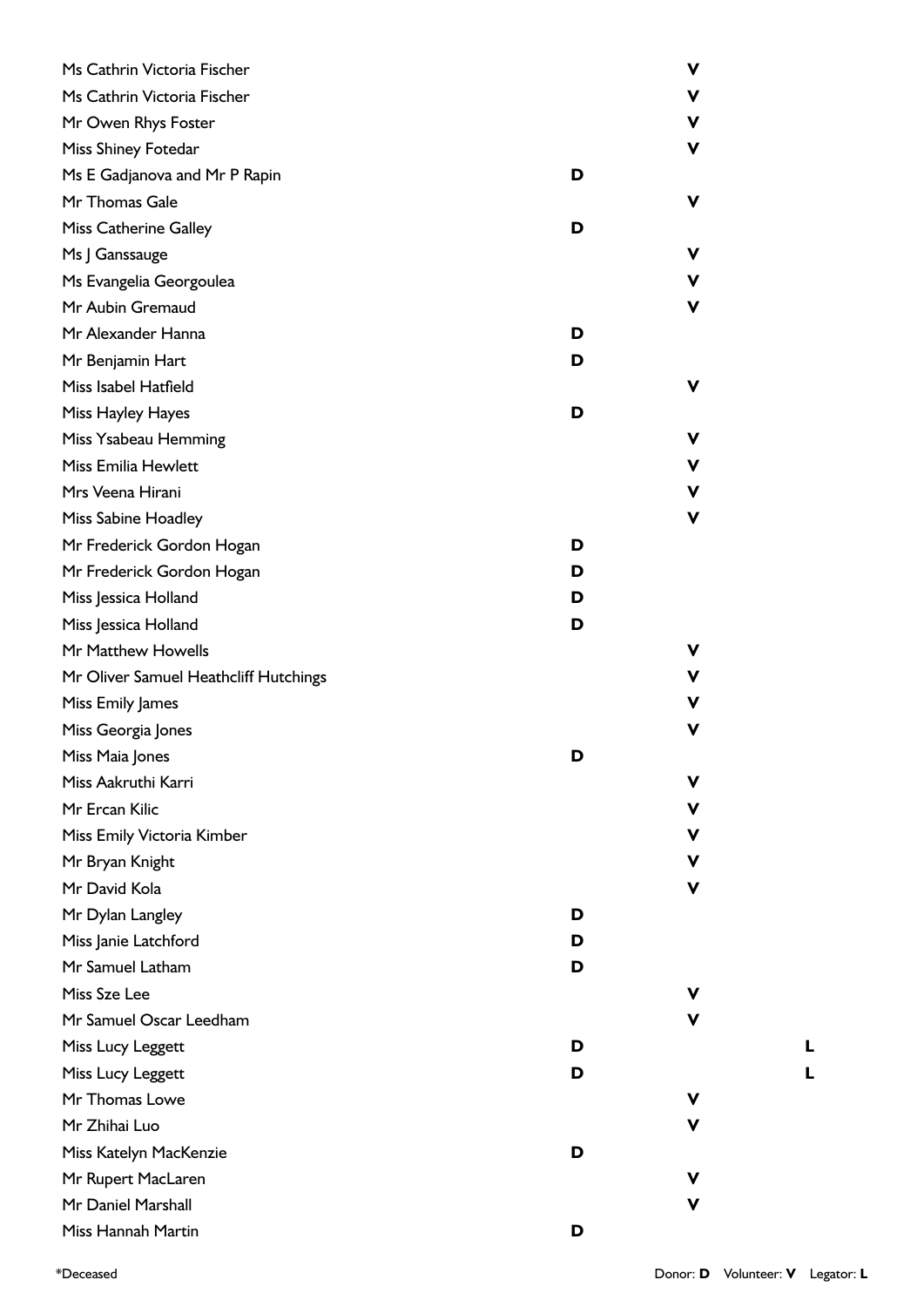| Miss Emma McKnight                   | D |
|--------------------------------------|---|
| <b>Miss Simone Miche</b>             | v |
| <b>Miss Natalie Miles</b>            | V |
| Ms Scarlett Milner-Stopps            | v |
| <b>Miss Florence Moore</b>           | v |
| Mr Steven Mounouchos                 | v |
| <b>Miss Alice Florence Needell</b>   | v |
| Mr Tom Newman                        | v |
| Miss Juthamas Nimanburanawijit       | v |
| Mr Pavlo Novak                       | v |
| Miss Niamh O'Riordan-Mitchell        | v |
| Miss Bianca Owoghiri                 | v |
| Mr Briac Marcel Bernard Panchout     | v |
| Mr Dilan Patel                       | v |
| Miss Elitsa Penkova                  | V |
| Mr Christopher Simon Chapman Phippen | v |
| Miss Francesca Beatrice Pinagli      | D |
| Mr Vlad-Ionut Podobea                | D |
| Mr Vlad-Ionut Podobea                | D |
| Miss Rebecca Quarterman              | D |
| Mr Zohair Aziz Rangwala              | v |
| Miss Jennifer Recaldin               | v |
| Miss Jennifer Recaldin               | v |
| Miss Holly Reed-Bovey                | v |
| Miss Olivia Reilly                   | v |
| Mr Matthew Richardson                | v |
| Mr Gianmarco Rubino                  | D |
| Miss Miranda Sandy                   | v |
| Dr Labiba Shayebhilal                | v |
| Mr Owen She-Yin                      | v |
| Miss Jiali Shi                       | v |
| Miss Emily-Louisa Siganos            | v |
| Mr Abhimanyu Sinha                   | v |
| Mr Joshua David Smith                | v |
| Mr Edward Soane                      | v |
| Mr Stanimir Stoilov                  | ۷ |
| Mr Jack Syder-Mills                  | D |
| Miss Filipa Torres                   | v |
| Mr Matthew Trenholm                  | v |
| Miss Philippa Ancla Uden             | v |
| Mr Mohammad Ismail Usman             | v |
| Mr Vishnu Vijandran                  | v |
| Miss Dristi Wadhawan                 | v |
| Mr L Waldock                         | D |
| Mr L Waldock                         | D |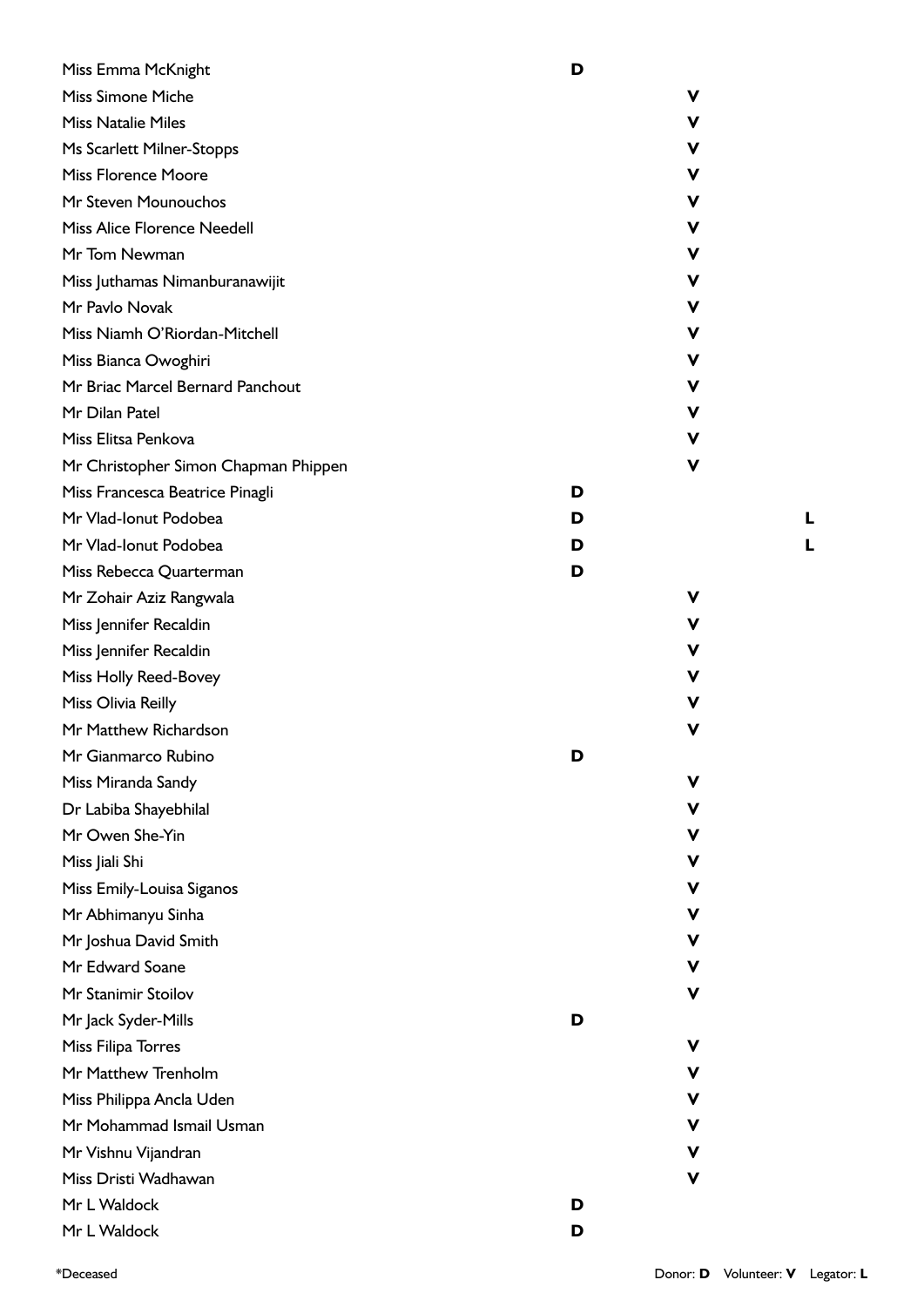| Miss Emma Michelle Ward         |   | V           |
|---------------------------------|---|-------------|
| Mr Jack Wiggins                 | D |             |
| Miss Jennifer Wilcox            |   | $\mathbf v$ |
| Mr Lewis Wong                   | D |             |
| Mr Nicholas Worsley             | D |             |
| Mr Nicholas Worsley             | D |             |
| Miss Yuanjun Yu                 |   | V           |
| Miss Jiantong Zhao              |   | V           |
| Miss Sara Zonneveld             | D |             |
| Miss Clara Zorab                | D |             |
| Miss Clara Zorab                | D |             |
| <b>CURRENT STUDENTS</b>         |   |             |
| Ms Sally Ann Agarwal            | D |             |
| Miss Nasara Al-Hassan           |   | V           |
| Mr Thomas Allabarton            | D |             |
| Mr Harry Bailey                 | D |             |
| Miss Jem Bauermeister           | D |             |
| Mr James Beattie                | D |             |
| Miss Carey Elizabeth Bennington | D |             |
| Miss Beverley Bird              | D |             |
| Miss Willow Bland               | D |             |
| Miss Jessica Bouron             | D |             |
| Mr Josh Braithwaite             | D |             |
| Mr Alex Brown                   | D |             |
| Mr Sam Callon                   | D |             |
| Mr Konstantinos Chatzimpaloglou | ט |             |
| Mr Binbin Chen                  | D |             |
| Mr Callum Cockburn              | D |             |
| Miss Lucy Collyer               | D |             |
| Mr James Colville               | D |             |
| <b>Miss Harriet Cooke</b>       | D |             |
| Mrs Alba Costa Lorenzo          | D |             |
| Miss L Croft                    | D |             |
| Mr Samuel Davis                 | D |             |
| Miss Irem Demirel               |   | V           |
| Mr George Doran                 | D |             |
| Miss Katie Downes*              | D |             |
| Dr Mohsen Ebrahimi              | D |             |
| Miss Sara Edwards               | D |             |
| Professor Stephen Eichhorn      | D |             |
| Mr Thomas Ellis                 | D |             |
| Dr James Fasham                 |   | V           |
| Miss Karen Faulkner             | D |             |
| Mr Tom Fenner                   | D |             |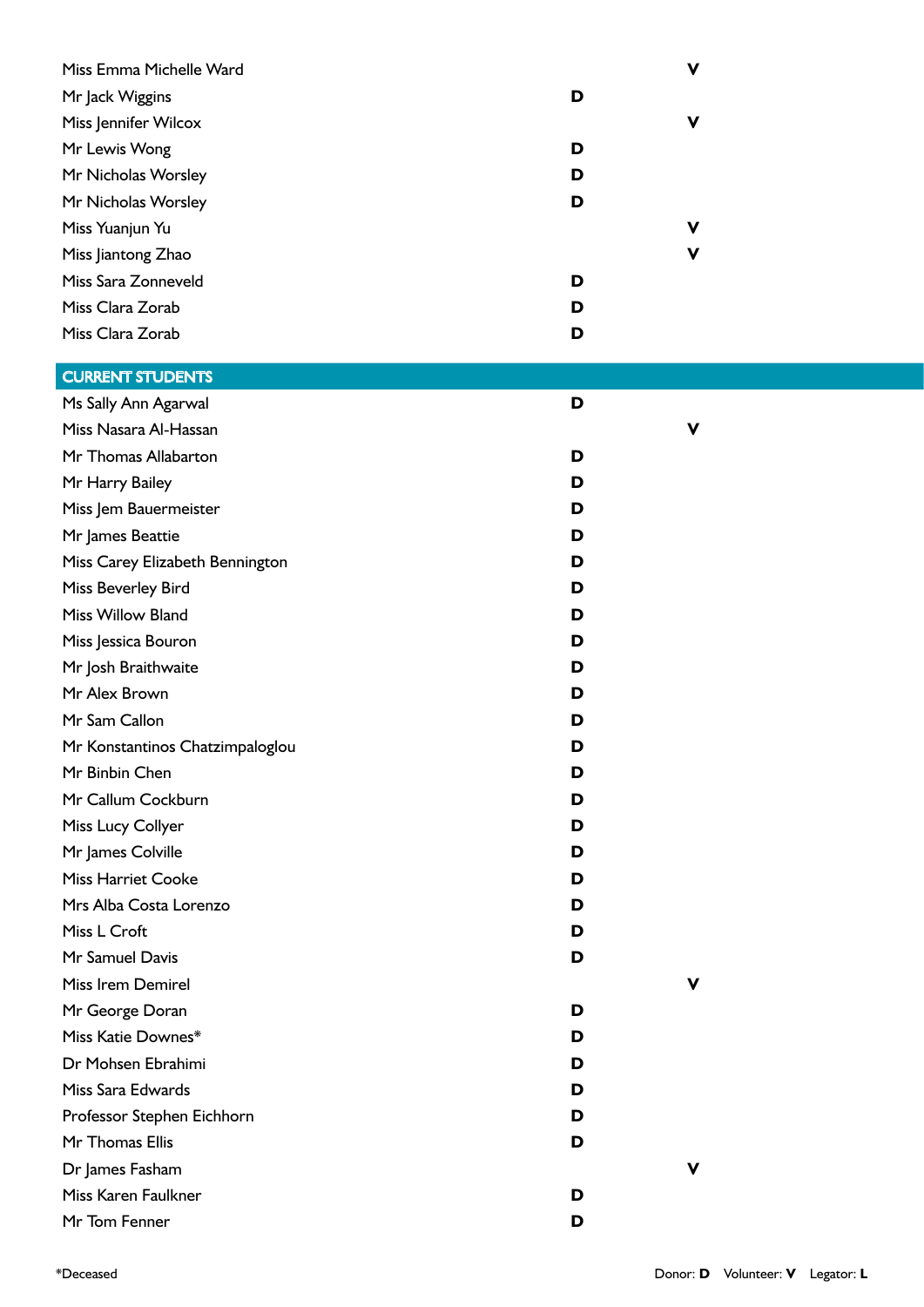| Miss Lydia Filks                |   | V |
|---------------------------------|---|---|
| Mrs Victoria Gage               |   | ۷ |
| Mr Robert Giardelli             | D |   |
| Mr Mark Gleeson                 |   | V |
| Mr Alasdair Goodhead            | D |   |
| Mr Thomas Howard Goodwin        | D |   |
| Miss Ella Clare Grantham        | D |   |
| Miss Elen Gravell               | D |   |
| Miss Jennifer Grigg             |   | v |
| Miss Jennifer Guy               | D |   |
| Mr Patrick Haddad               | D |   |
| Mrs Julia Hastings              | D |   |
| Mr Joseph Hedges                | D |   |
| Mr Samuel James Colin Henderson | D |   |
| Mr Cameron Hird                 | D |   |
| Mr Benjamin Hoff                | D |   |
| Miss Emma Lane                  | D |   |
| Miss Bethany Leighfield         | D |   |
| Mr William Lempriere-Johnston   | D |   |
| Mr George Lewendon              | D |   |
| Mr Dominic Lewis                | D |   |
| Miss Yin Ying Li                |   | V |
| Miss Rosanna Little             | D |   |
| Miss June Low                   | D |   |
| Mr Philip MacDonald             | D |   |
| Mr Jack Marcus                  | D |   |
| Mr Shane McQuillan              | D |   |
| Miss Lydia Mourad               | D |   |
| Miss Alana Mullins              | D |   |
| Mr Jonathan Musgrove            | D |   |
| Mr Charles Newbold              | D |   |
| Miss Georgina Nicholls          | D |   |
| Mr Rory Odonnell                | D |   |
| Mr Daniel O'Leary               |   | ۷ |
| Mr Thomas Parker                | D |   |
| Mr Joshua Parkin                | D |   |
| Mr Max Alexander Prustel        | D |   |
| <b>Miss Emily Rees</b>          | D |   |
| Miss Rhianna Richardson         | D |   |
| Miss Lily Roberts               | D |   |
| Miss Hannah Roberts- Straw      | D |   |
| Mr Matthew Robinson             | D |   |
| Mr Michael Rudling              | D |   |
| Mr William Sanderson            | D |   |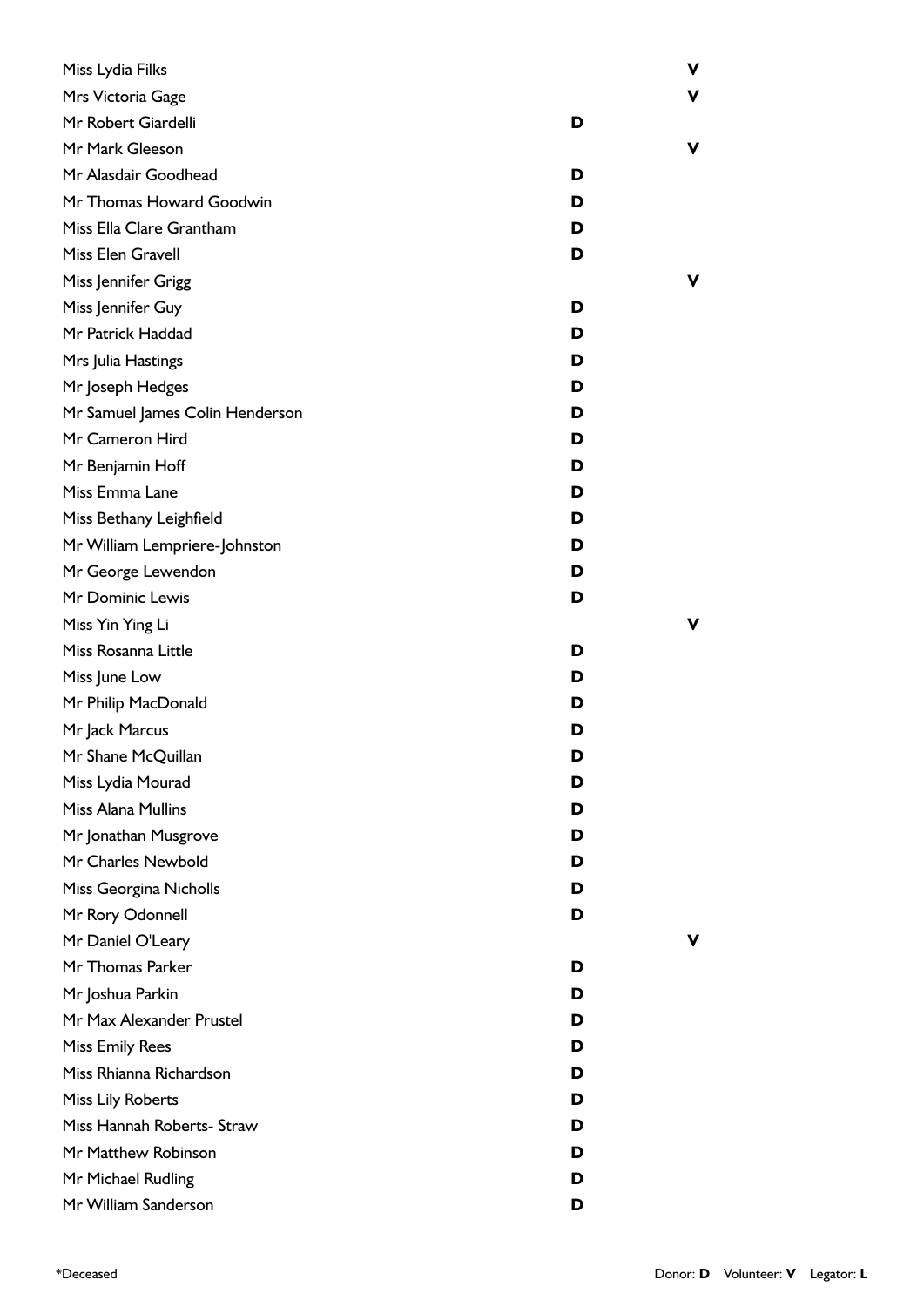| Mr T Selva               | D |
|--------------------------|---|
| Mr Joseph Adrian Shields | D |
| Miss Jasmine Spinks      | D |
| Miss Kayleigh Stearn     | D |
| Mr Jack Stiles           | D |
| Miss Ellen Storey        | D |
| Miss Mengyu Sun          | D |
| Miss Lainey Terkelsen    | D |
| Mr Zahir Thebault        | D |
| Dr Ruth Thurstan         | D |
| Mr Luca Tremblay         | D |
| Miss Fritha Turner       | D |
| Mr Joshua Tyrrell        | D |
| Mr J Walter              | D |
| Mr Brian Ward            | D |
| Miss Holly White         | D |
| Miss Charlotte Wood      | D |

## GIFTS IN MEMORY

| Mrs Bridget Atkins (in memory of Mr Thomas Turner)                              | D |
|---------------------------------------------------------------------------------|---|
| Mr D Atkins (in memory of Mr Thomas Turner)                                     | D |
| Mrs Ruth Boyd (in memory of Mr Robert A Boyd)                                   | D |
| Ms S Brown (in memory of Mr Thomas Turner)                                      | D |
| Brian & Amanda Burden (in memory of Mr Thomas Turner)                           | D |
| Mrs S Carter (in memory of Dr Geoffrey Carter)                                  | D |
| Ms J Chandler (in memory of Mr Thomas Turner)                                   | D |
| Ms K Cox (in memory of Mr Stephen P Harrow)                                     | D |
| Mr Lawrence De'Arth (in memory of Desmond Binder, Royal<br>Marines)             | D |
| Mrs Jennifer Evans (in memory of Bob (Robert) Evans)                            | D |
| Mrs J Groves (in memory of Mr Kenneth Groves)                                   | D |
| Mr A Harrow (in memory of Mr Stephen P Harrow)                                  | D |
| Carolyn Haslam (in memory of Mr Laurence Haslam)                                | D |
| Mrs Julia Hastings (in memory of Mr Thomas Turner)                              | D |
| Mr Alan Hiscock (in memory of Mr Stephen P Harrow)                              | D |
| Mrs Angela Horne (in memory of Dr A J M Wenham)                                 | D |
| Mr A Jarrett (in memory of Ms S E Tyler, known as Eileen)                       | D |
| Mr John Innes (in memory of Mr Robert A Boyd)                                   | D |
| Ms L Johns (in memory of Mr Stephen P Harrow)                                   | D |
| Mrs Margaret Kenwood (in memory of Michael Kenwood, Maths<br>& Psychology 1954) | D |
| Katharine Lewis (in memory of Mr Stephen P Harrow)                              | D |
| Miss Frances Mobbs (in memory of Mr Thomas Turner)                              | D |
| Mr I Nash (in memory of Mr Thomas Turner)                                       | D |
| Mr D Northrop (in memory of Mr Thomas Turner)                                   | D |
| Oak Philanthropy (UK) Limited (in memory of Ms Anneke Osse)                     | D |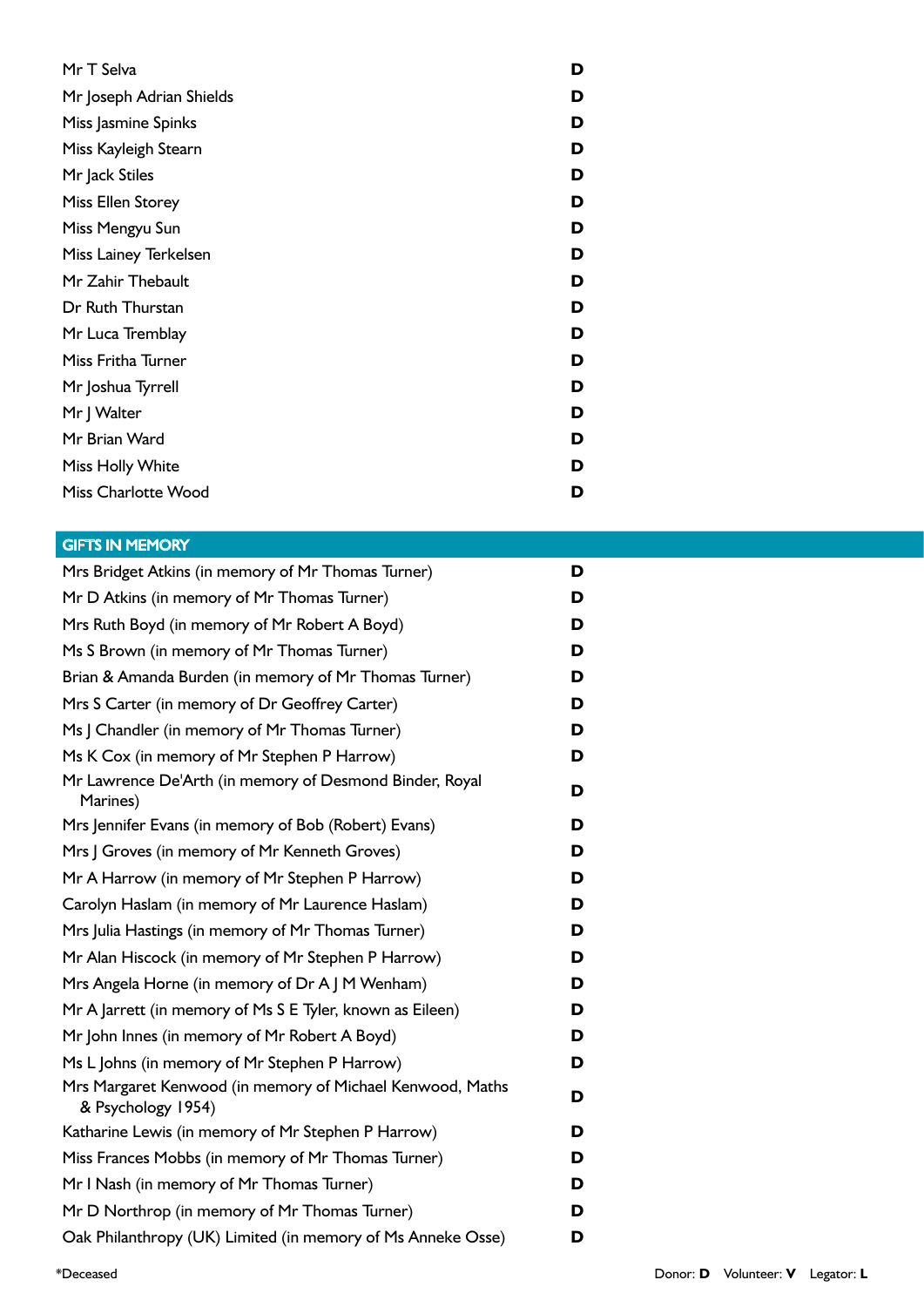| Mr R Owen (in memory of Mr Thomas Turner)                                           | D |   |
|-------------------------------------------------------------------------------------|---|---|
| Ms C Pedersen (in memory of Mr Thomas Turner)                                       | D |   |
| Mr Roger and Mrs Patricia Peek (in memory of Dr Christopher<br>Page)                | D | v |
| Mr N Perkins (in memory of Mr Thomas Turner)                                        | D |   |
| Mr B E Richardson (in memory of Mr P D Ritchie)                                     | D |   |
| Mr Peter & Mrs Jo Ritchie (in memory of Mr P D Ritchie)                             | D |   |
| Mr J Scott and Mrs A Scott (in memory of Dr A J M Wenham)                           | D |   |
| Mr Robert Shields and Mrs Mary Evans (in memory of Mr<br>Thomas Turner)             | D |   |
| Mr P Slater (in memory of Mr Thomas Turner)                                         | D |   |
| Mrs Vivien Spencer (née Young) (in memory of Mr Stephen P<br>Harrow)                | D | v |
| Julie and Mike Sprague (in memory of Mr Thomas Turner)                              | D |   |
| Ms Justine Stamp (in memory of Mr Benoni Stamp)                                     | D |   |
| Mr D Stanton (in memory of Mr Stephen P Harrow)                                     | D |   |
| Mr & Mrs Stefanski (in memory of Dr Adrian Underwood)                               | D |   |
| Mr R Strathon (in memory of Mr Robert A Boyd)                                       | D |   |
| Sarah Tilby, Darren, Thomas & John (in memory of Mr Thomas<br>Turner)               | D |   |
| Mrs Rose Tripp (in memory of Mr Thomas Turner)                                      | D |   |
| Mr R Turnbull (in memory of Mr Stephen P Harrow)                                    | D |   |
| Mrs E Turner (in memory of Mr Thomas Turner)                                        | D |   |
| Ms E Vickers (in memory of Mr Thomas Turner)                                        | D |   |
| Ms J Vickers (in memory of Mr Thomas Turner)                                        | D |   |
| Rev J W M Webber In Memory of Maureen Turner (MA Local &<br>Regional History, 2000) | D |   |
| Mrs K Wilkins (in memory of Dr A J M Wenham)                                        | D |   |

## PARENTS, FAMILY AND FRIENDS

| Ms B M Adams                 | D |   |
|------------------------------|---|---|
| Mr Neil Adger                | D |   |
| The Rt Hon Lord Adonis, LLD  |   | ν |
| Ms S Ahmed and Mr S Ahmed    | D |   |
| Mr Shaik Ahmed               | D |   |
| Ms Susan Ahmed               | D |   |
| Mr Adam Ahmet                | D |   |
| Lean Ainscough               | D |   |
| Mr J Akerland                |   | ν |
| Mr D Aldred                  | D |   |
| Dr Ali Saeed Arif            | D |   |
| Mr David and Mrs Jane Allday | D |   |
| Ms Charlotte Allen           | D |   |
| Ms Allsopp                   | D |   |
| Mr S T Al-Masri              | D |   |
| Ms S Anderegg                | D |   |
| Mr Keith Anderson            | D |   |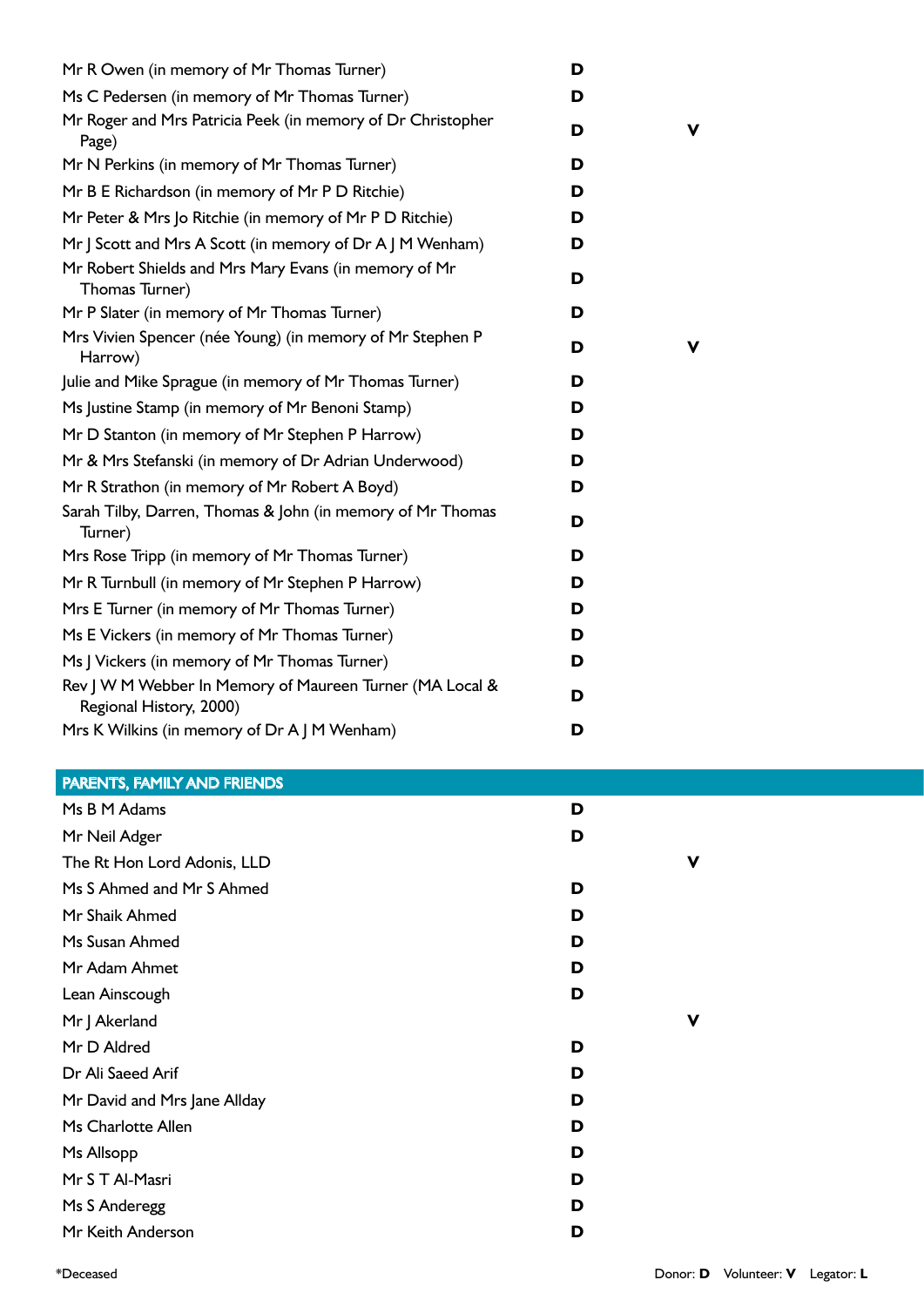| Ms B Anderton                                  | D |
|------------------------------------------------|---|
| Mr Ian Andrew                                  | D |
| Ms Val Andrews                                 | D |
| Mr D W Andrews                                 | D |
| Mrs V Andrews-Semple                           | D |
| Mr James Angel                                 | D |
| Mr George Rupert Anson                         |   |
| Ms Claire Anwyl                                | D |
| Mr Roger Aps                                   | D |
| <b>Flora Arias</b>                             | D |
| Ms Megan Arif                                  | D |
| Ms Sarah Armstrong                             | D |
| Mr H Arnott                                    | D |
| Ms Ashford                                     | D |
| Professor Michael Aston* and Ms Teresa Hall    | D |
| Ms M Asvachin                                  | D |
| Mr Robert Atherden                             | D |
| Mr and Mrs R R G Athol                         |   |
| Mr D Atkins                                    | D |
| Mr Malcolm and Mrs Bettina Atkinson (née Rigg) | D |
| Ms Tiffany Avery                               | D |
| Dr Emad Aziz                                   | D |
| Mr Nick Bacon                                  | D |
| Mr Peter and Mrs Anne Bailey                   | D |
| Mr Reuben Bailey                               | D |
| Ms Liz Bailey                                  | D |
| Ms Elizabeth Baillie                           | D |
| Ms Karis Baker                                 | D |
| Mr C Baker                                     | D |
| Mr S Baker                                     | D |
| Ms Kate Baker                                  | D |
| Mr Jonathan Baker-Brian                        | D |
| Dr Stephanie Ball                              | D |
| <b>Charlotte Ballard</b>                       | D |
| Ms Marian Banasko                              | D |
| Ms M Bance                                     | D |
| Mr Stephen Barabas                             | D |
| Mr Daniel Barber                               | D |
| Ms Lorraine Barden                             | D |
| Dr Peter Barker and Chris Barker (2013)        | D |
| Ms Alison Barker                               | D |
| Ms L Barlow                                    | D |
| Ms Karen Baron                                 | D |
| Mr Christopher Barr                            | D |
| Ms Lauren Barr                                 | D |

**V**

**V**

**V**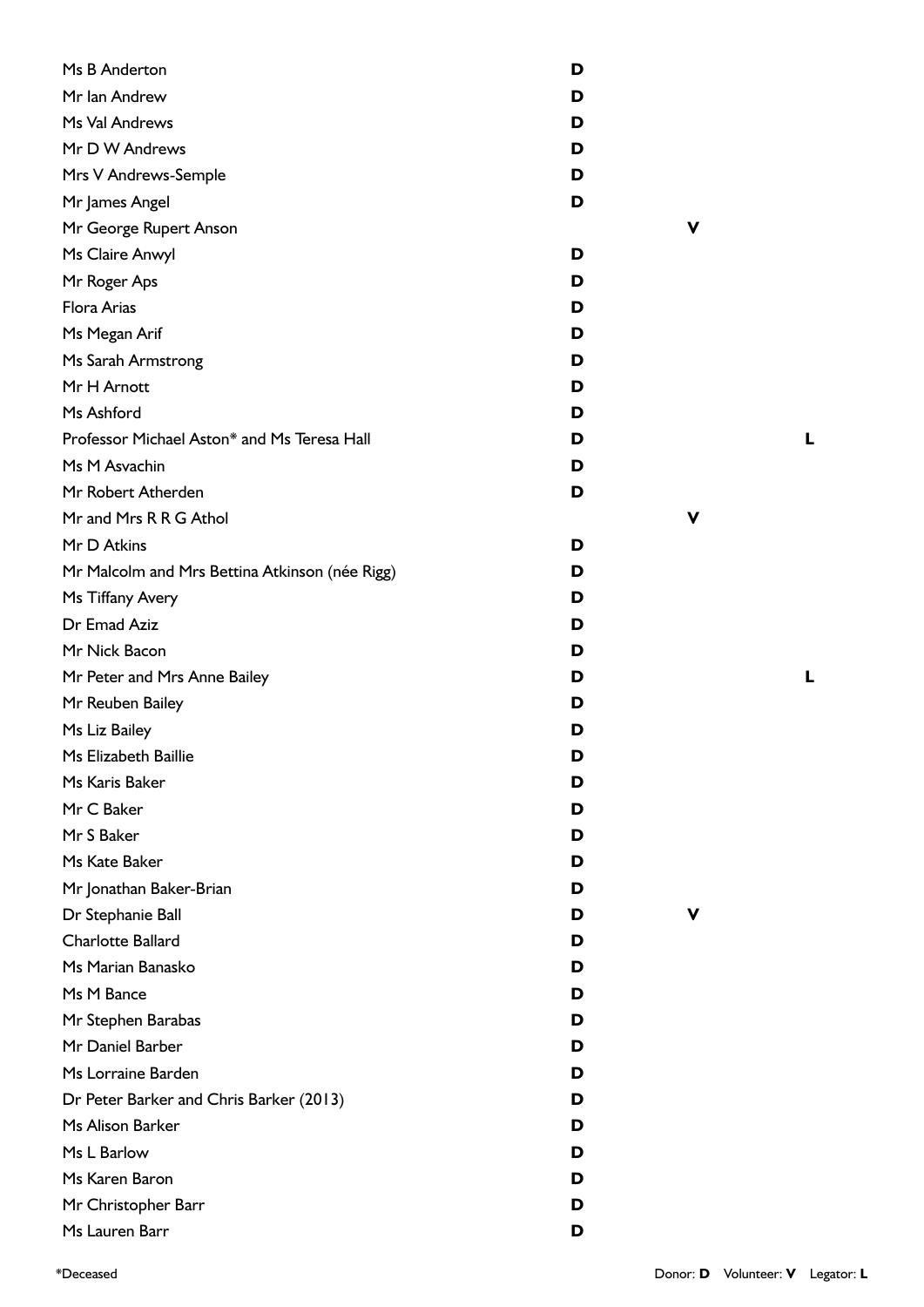| Ms Carolyn Barraclough                                                | D |   |
|-----------------------------------------------------------------------|---|---|
| Ms Claire Barry and Mr James Aiken                                    | D |   |
| Mr Daniel Bartlett                                                    | D |   |
| Mr Julian Bartlett                                                    | D |   |
| Ms Sarah Barton                                                       | D |   |
| Mr Adrian Bass                                                        | D |   |
| Dr Tony Batchelor                                                     | D |   |
| Mr S Bates                                                            | D |   |
| Mr David Batty                                                        |   | V |
| Ms Cath Bauer                                                         | D |   |
| Mr Rob Baxter, OBE, Hon LLD                                           |   | ۷ |
| Mr R J and Mrs M H Bazley                                             | D |   |
| Mr Kit and Mrs Clare Beazley                                          | D |   |
| Mr Nicholas Beer                                                      | D |   |
| Ms A Beierholm                                                        | D |   |
| Mr A Belson                                                           | D |   |
| Ms B Bennett-Lloyd                                                    | D |   |
| Ms Ruth Benney                                                        | D |   |
| Mike Bernard                                                          |   | ۷ |
| Mr Paul Berry                                                         | D |   |
| Mr Bill Berry                                                         | D |   |
| Ms Yolande Biggs                                                      | D |   |
| Mr Robert Billington in memory of Mrs Elizabeth Billington*           | D |   |
| His Highness Abdullah bin Zayed Al Nahyan                             | D |   |
| Mr Matt Bird                                                          | D |   |
| Mr M W Black                                                          | D |   |
| Mrs Carol Blackett-Ord                                                | D |   |
| Mr Stéphane Blais                                                     | D |   |
| C Blake                                                               | D |   |
| Mr Richard Bland                                                      | D |   |
| Ms Shannon Bloye                                                      | D |   |
| Mr William Bly                                                        | D |   |
| Mr John and Mrs Judith Boakes and in memory of Mr Michael<br>Clarbull | D |   |
| Mr C Body                                                             | D |   |
| Ms Camille Bonneaud                                                   | D |   |
| Ms Kathryn Bonnet                                                     | D |   |
| Mr Philip Boobyer                                                     | D |   |
| Neeltje Boogert                                                       | D |   |
| T Boonsuan                                                            | D |   |
| Mr Philip Booth*                                                      | D |   |
| Ms Tracy Bottalico                                                    | D |   |
| Ms Vivienne Botterell                                                 | D |   |
| Mr Nigel Boulding                                                     | D |   |
| Ms Natasha Bourne                                                     | D |   |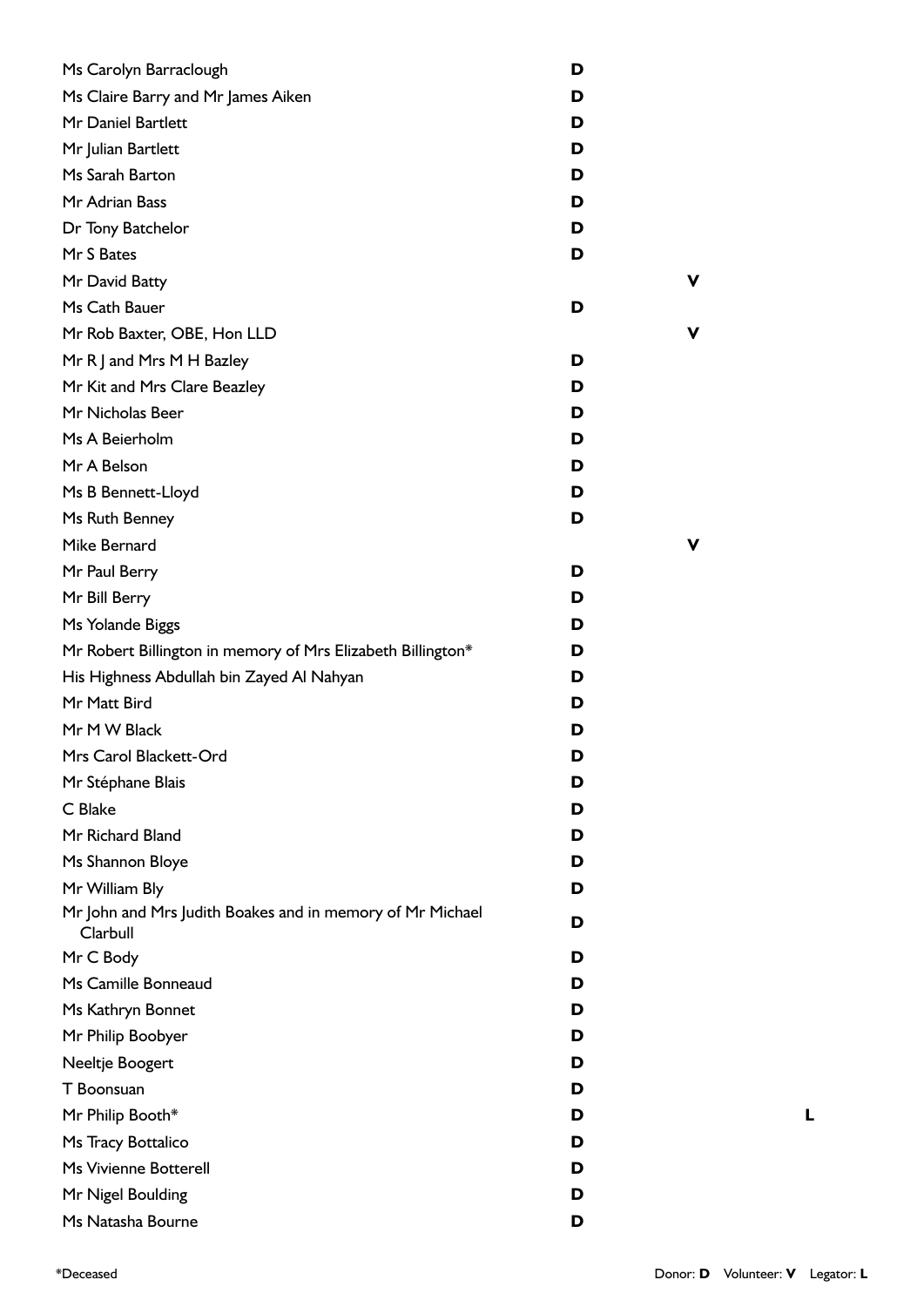| Mr Philip Bowden                                   | D |
|----------------------------------------------------|---|
| Ms Lisa Bowen                                      | D |
| Mr A Bowen and Ms G Brown                          | D |
| Mr Anthony Boyce                                   | D |
| Ms Boyce                                           | D |
| Mr Robert Boyd* and Mrs Ruth Boyd                  | D |
| Mr Dave Bradish                                    | D |
| Ms Lotty Brand                                     | D |
| Ms Susan Brannigan                                 | D |
| Mr & Mrs C Brentnall                               | D |
| Mr J Brenton                                       | D |
| <b>S</b> Brett                                     | D |
| Mrs Thelma Bridge (née Hubble) and Mr Keith Bridge | D |
| Mr Adam Brimelow                                   | D |
| Mr J Brooke                                        | D |
| Mr R Brown and Mrs Sally Brown                     | D |
| Mr J Brown                                         | D |
| Mr David Brown                                     | D |
| Ms S Brown                                         | D |
| Mr Mark Brown                                      | D |
| Mr Tom and Mrs Rachel Brown                        | D |
| Mr Eric Brown                                      | D |
| Mr Mike Bruford                                    | D |
| Mr Robert Brweer                                   | D |
| Dr John Buchanan                                   | D |
| Mr K Buckley                                       | D |
| Ms Elsie Burch Donald                              | D |
| Brian & Amanda Burden                              | D |
| Ms Allyson Burgess                                 | D |
| Mr K Burley                                        | D |
| Mr Ross Burlison                                   | D |
| Ms Elaine Burlison                                 | D |
| Ms Gemma Burlison                                  | D |
| <b>Ashley Bussell</b>                              | D |
| Mr Leslie Bussell*                                 | D |
| Mrs Madeleine Butcher                              | D |
| Mr Simon Butler                                    | D |
| Mrs E and Miss Courtney Byrne                      | D |
| Mr Colin Cairney                                   | D |
| Ms M Caldas and Mr J Zimmerman                     | D |
| Ms S Caldwell                                      | D |
| Ms Donna Callon                                    | D |
| Mr Mike Callon                                     | D |
| Mr P Camilli                                       | D |
| Mrs K A Carden                                     | D |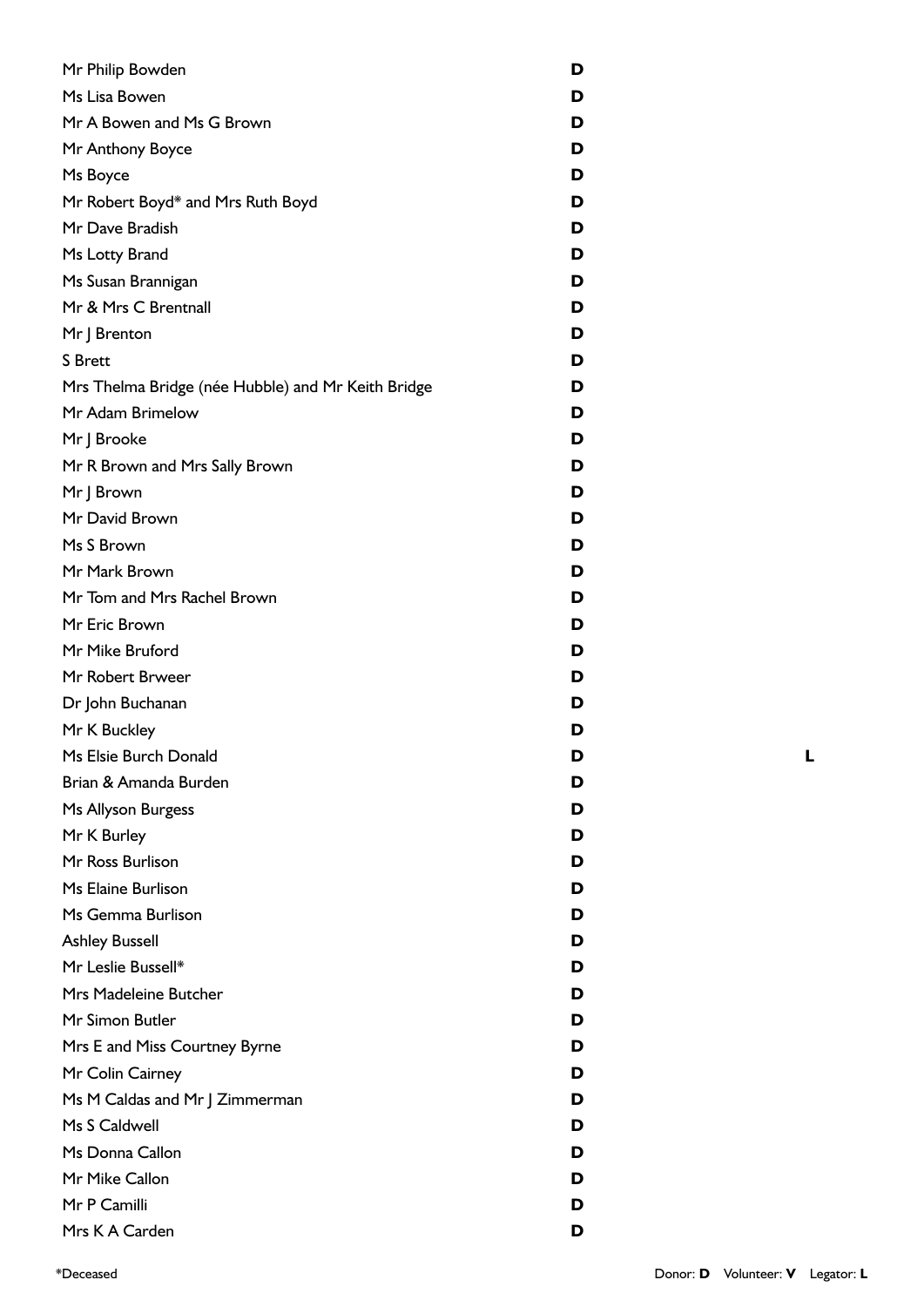| Jayne Carpenter                                    | D |   |  |
|----------------------------------------------------|---|---|--|
| Ms Sara Carson                                     | D |   |  |
| Ms K Carston                                       | D |   |  |
| Dr Geoffrey Carter* and Mrs Shirley Carter         | D |   |  |
| Mr Ronald Carter and Mr Spencer Teng               | D |   |  |
| Ms K Carter                                        | D |   |  |
| Ms Sue Carter                                      | D |   |  |
| Ms Katherine Carter                                | D |   |  |
| Ms Philippa Cartmell                               | D |   |  |
| Mr John Cartridge                                  | D |   |  |
| Mr Roger Cath                                      | D |   |  |
| Ms A Celia                                         | D |   |  |
| Maryam Chaib de Mares                              | D |   |  |
| Dr Peter Chalk Hon LLD* and Mrs Elizabeth Chalk    | D |   |  |
| Miss Lydia Challen                                 | D |   |  |
| Mr D Challen and Ms E Challen                      | D |   |  |
| Mr Nick Chamberlain                                | D |   |  |
| Ms Elise Chambers                                  | D |   |  |
| Mrs K Champion                                     | D |   |  |
| Ms S Charman                                       | D |   |  |
| Mr G W W Cheung                                    | D |   |  |
| Mr Giles and Mrs Virginia Chichester (née Ansell)  | D |   |  |
| Mr Richard Chilton                                 | D |   |  |
| Ms Sarah Civelek                                   | D |   |  |
| Ms E Clark                                         | D |   |  |
| Mr J Clarke                                        | D |   |  |
| Mrs Christina and Mr George Clayden                | D |   |  |
| Mr Chris Clayton                                   | D |   |  |
| Ms Ruth Clifford                                   | D |   |  |
| Mr Simon Clifford                                  | D |   |  |
| Ms Sue Clissold                                    | D |   |  |
| Ms Vikki Cochran (in memory of Don Allgood)        | D |   |  |
| Mr George Cockburn                                 | D |   |  |
| Ms Abby Cockings                                   | D |   |  |
| Mr Graham Cole, CBE, Hon LLD and Mrs Patricia Cole | D | ۷ |  |
| Mrs Nikki, Mr Nick and Mr George Coleman           | D |   |  |
| Mr David Bays and Mrs Maureen Colledge             | D |   |  |
| Mrs Rosemary Collier                               | D |   |  |
| Dr Richard Colling                                 |   | ۷ |  |
| Mr Charles Collins                                 | D |   |  |
| Ms Denise Collis                                   | D | ۷ |  |
| Miss Lucy Collyer                                  | D |   |  |
| Mr James Colville                                  | D |   |  |
| Mr A Comins                                        | D |   |  |
| Mr Phil Conlan and Mrs Barbara Conlan*             | D |   |  |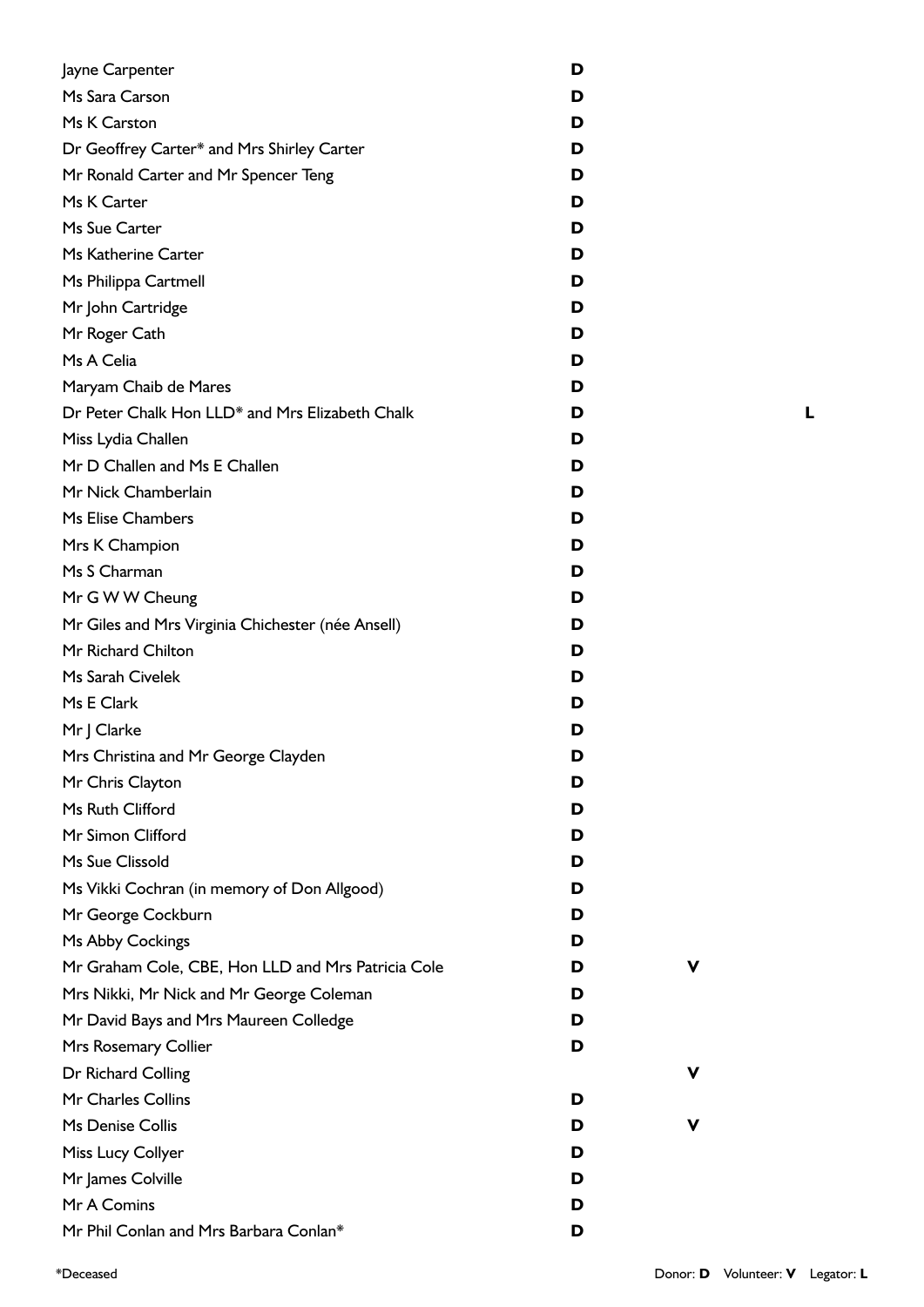| Mr Adam Conn                                           | D |
|--------------------------------------------------------|---|
| Ms Sarah and Mr Paul Cook                              | D |
| Mr Dan Cook                                            | D |
| <b>Miss Harriet Cooke</b>                              | D |
| Ms Joy Coombs                                          | D |
| Mr Mark Coombs                                         | D |
| Mr Dan Coombs                                          | D |
| Mr Stuart Coombs                                       | D |
| Mr Stephen Cooper                                      | D |
| Mr Daniel Copues                                       | D |
| Mr John Corneille                                      | D |
| Mrs Alba Costa Lorenzo                                 | D |
| Susan Cousineau                                        | D |
| Ms Lisa Cowell                                         | D |
| Mrs Katherine Cowls                                    | D |
| Ms R J Cowpe                                           | D |
| Ms K Cox                                               | D |
| <b>Brett Crane</b>                                     | D |
| Ms Karen Cray and Mr Jakob Philbrick                   | D |
| Mr J Crisp                                             | D |
| Miss L Croft                                           | D |
| Miss L Croft                                           | D |
| Mr A Crooke                                            | D |
| Ms Maggie Crosby                                       | D |
| Mrs P Crowson                                          | D |
| Mr Ben Cruickshank                                     | D |
| Mr Simon Culhane                                       | D |
| Mr Tony and Mrs Julie Curtis                           | D |
| Ms Heather Cutting                                     | D |
| Mariska Dam                                            | D |
| Marcel Dam                                             | D |
| Mr Paul and Mrs Sue Dampier                            | D |
| Sir Eric Dancer KCVO, CBE, KStJ and Lady Carole Dancer | D |
| Ms C D'Angelo                                          | D |
| Ms Lianne Daniels                                      | D |
| Ms Emma Darwin                                         | D |
| Ms David                                               | D |
| Ms Sumi David                                          | D |
| Ms Catherine Davies                                    | D |
| Ms Jacqueline Davies                                   | D |
| Ms Marie Davies and Mr Jon Davies                      | D |
| Mr Stephen Davies                                      | D |
| Mr Samuel Davis                                        | D |
| Mrs Jean Davis*                                        | D |
| Mr Kenneth Frederic Day*                               | D |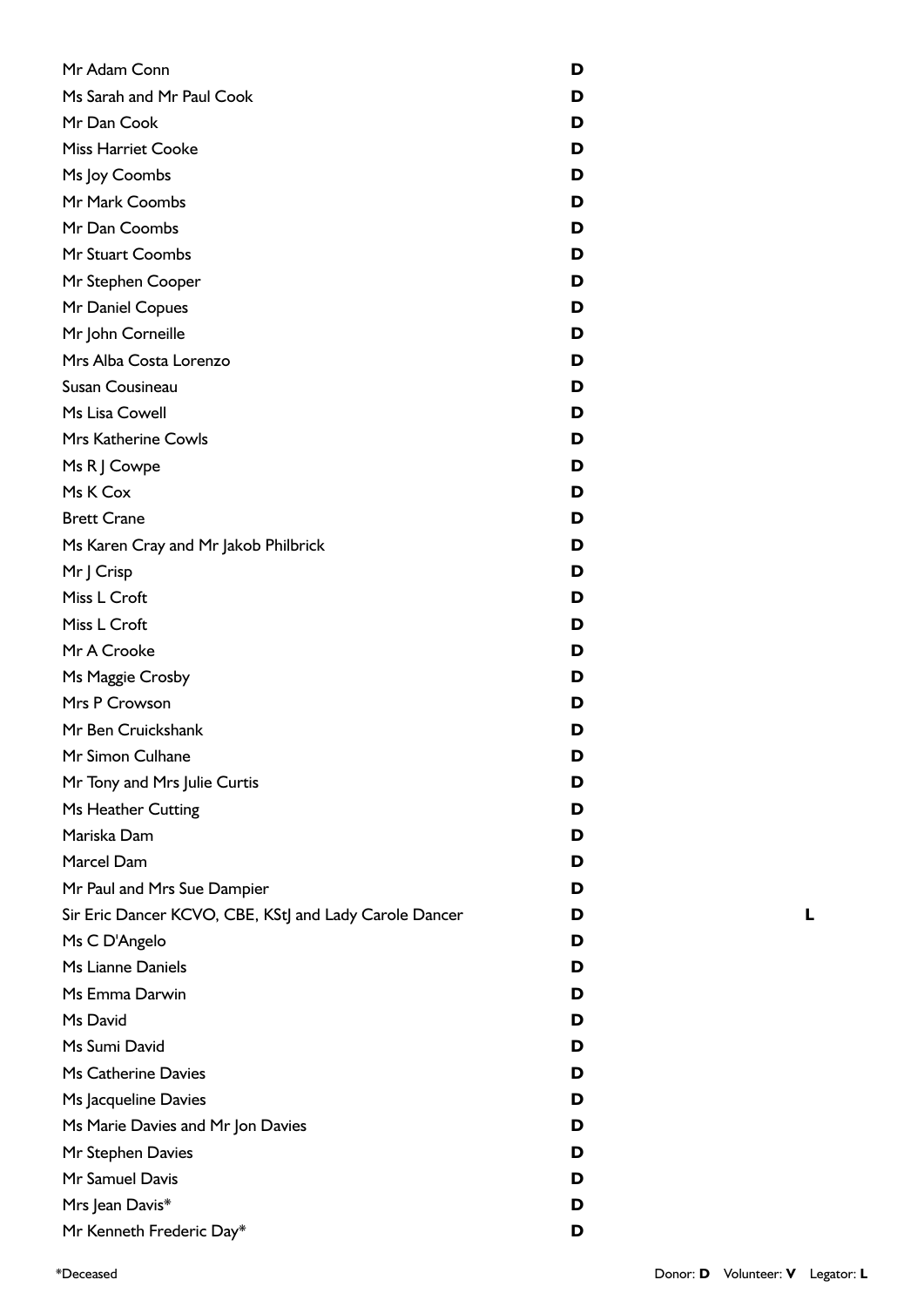| Miss Irem Demirel                            |   | ۷ |
|----------------------------------------------|---|---|
| Ms Judy Dewhirst                             | D |   |
| Mr Stephen Dewison                           | D |   |
| Mr Randeep Dhaliwal                          | D |   |
| Mrs Satwinder Dhaliwal                       | D |   |
| Mr Kevin Dickens                             | D |   |
| Ms E Dickinson                               | D |   |
| Hanny Dijkstra                               | D |   |
| Ms Yasmin Dilekkaya                          | D |   |
| Graham and Debbie Ditcham                    | D |   |
| Mrs Deborah Ditcham                          | D |   |
| Ms Dobbie                                    | D |   |
| Ms Dobbie                                    | D |   |
| Miss Yuktee Dogra                            | D |   |
| Mr George Doran                              | D |   |
| <b>Hilary Down</b>                           | D |   |
| Mr Gordon and Mrs Beryl Down                 | D |   |
| Ms R Downie                                  | D |   |
| Mr W and Mrs Patricia Downing (née Pragnell) | D |   |
| Mr Simon Downs                               | D | ۷ |
| Mr Thomas Dowse                              | D |   |
| Mrs Jane Dowsett                             | D |   |
| Mr Andy Doyle                                | D |   |
| Mr T R Doyle                                 | D |   |
| Ms Sarah Drake                               | D |   |
| Mr Terry Drake                               |   | V |
| Alice Driesen                                | D |   |
| Ms Ana Duarte                                | D |   |
| <b>Steve Dudley</b>                          | D |   |
| Mr Ben Dudley                                | D |   |
| Mr Stephen Duke                              | D |   |
| Ms Dunbar                                    | D |   |
| Mr Mark and Miss Sophie Duncan               | D |   |
| Ms June Dunk                                 | D |   |
| Mr Paul Dunthorne                            | D |   |
| Ludovic Dutoit                               | D |   |
| Mr Eagling                                   | D |   |
| Mr Paul Earnshaw                             | D |   |
| Ms C Eastell                                 |   | v |
| Mr and Mrs Eaton                             | D |   |
| Mr H Ebarb                                   | D |   |
| Dr Mohsen Ebrahimi                           | D |   |
| Mrs Y Edels                                  | D |   |
| Mr Nathan Edmonds                            | D |   |
| Mr Lee Edney                                 | D |   |

\*Deceased Donor: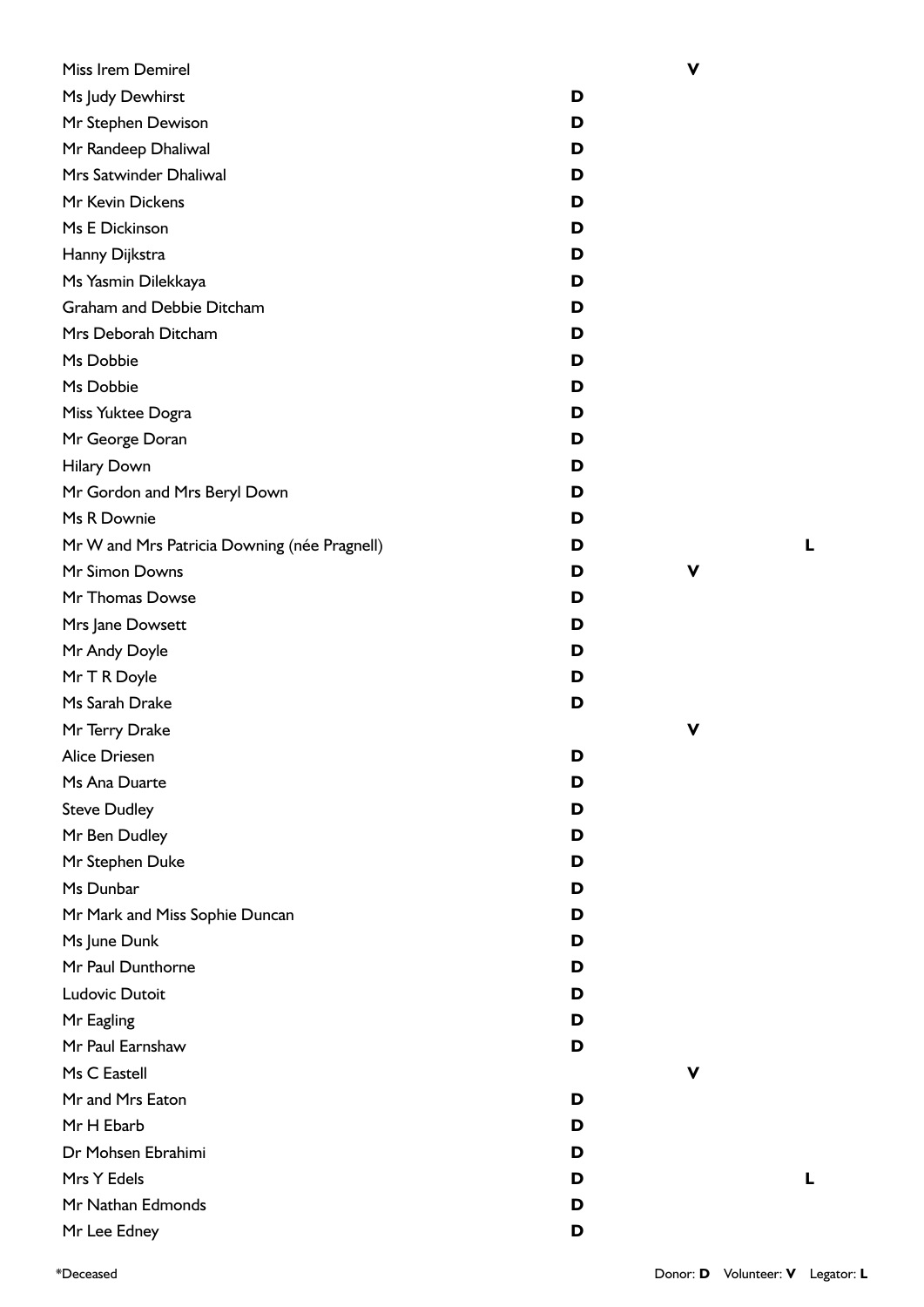| Miss Judith Edwards         | D |
|-----------------------------|---|
| Ms Mandy Edwards            | D |
| Ms Jenny Edwards            | D |
| Miss Sara Edwards           | D |
| Professor Stephen Eichhorn  | D |
| Ms Angela Eighteen          | D |
| Ms S Elder and Mr J Keating | D |
| Mr John Elkington           | D |
| Ms C Ellcock                | D |
| Ms Mandy Ellis              | D |
| Mr Thomas Ellis             | D |
| Ms A Elliston               | D |
| Mr Josef el-Raghy           | D |
| Mr Robert Enever            | D |
| Mr A Eustace                | D |
| Mr Steve Evangelou          | D |
| Mr Rick Evans               | D |
| Dr K Evans                  | D |
| <b>Stephen Evans</b>        | D |
| Mr Sam Every                | D |
| Ms Alice Facer              | D |
| Mr Bob Fairall              | D |
| Mr Robert Fairbrother       | D |
| <b>Frances Farmer</b>       | D |
| Mrs Geraldine Farrow        | D |
| Dr James Fasham             |   |
| Miss Karen Faulkner         | D |
| Prof Stephen Fava           | D |
| J Feiner                    | D |
| Mr Ben Feller               | D |
| Ms G Fellingham             | D |
| Mr Tom Fenner               | D |
| J Fenton                    | D |
| Ms Heather Fenton           | D |
| Ms Lucy Ferguson            | D |
| Mr R Ferguson               | D |
| Ms M Ferrell                | D |
| Mr Jeremy Field             | D |
| Miss Lydia Filks            |   |
| Mr I Fincham                | D |
| P Firth                     | D |
| Mr Michael Firth            | D |
| Mr C Fishwick               | D |
| Mr Mark Fleming             | D |
| Kevin Fletcher              | D |

**V**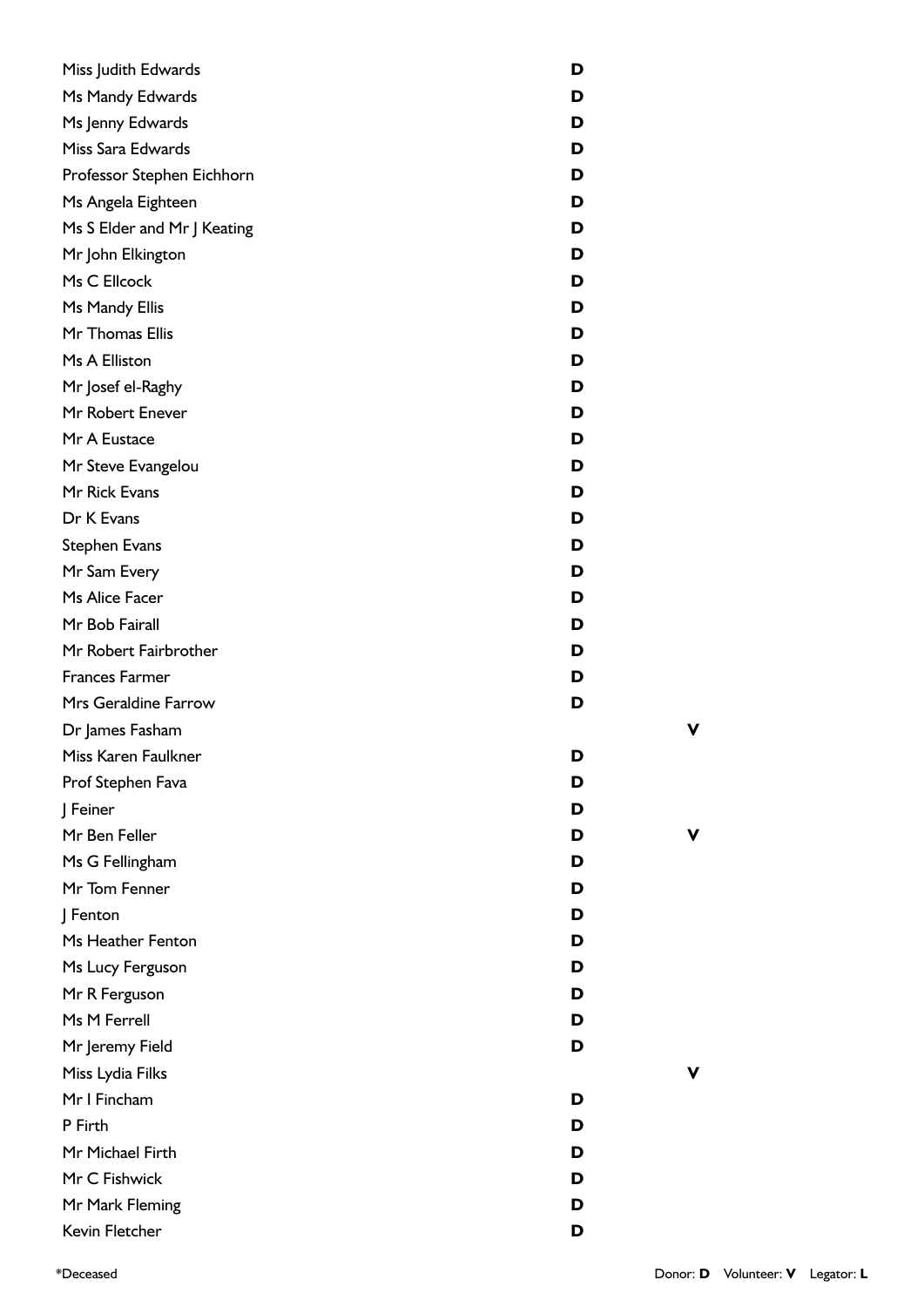| Mrs Fiona Flint                 | D |
|---------------------------------|---|
| Sebastian Forbes                | D |
| Mr Liam Foss                    | D |
| Ms Dee Fox                      | D |
| Dr Roger Fox                    | D |
| Mr Stephan Frangos              | D |
| Mr Julian Fraser                | D |
| Ms Carolyn Frost                | D |
| Mr Adrian Frost                 | D |
| Mr Matt Fynes                   | D |
| Ms C Gadd                       | D |
| Mrs Victoria Gage               |   |
| Mrs Clare Galton                | D |
| Ms Clare Galton                 | D |
| Mr Andrew David Gardner         | D |
| Ms Glenda Gardosi               | D |
| Ms Cathy Garner                 | D |
| Ms L Garnier                    | D |
| Mrs Tracy Garrett               | D |
| Ms Michelle Garrett-Martin      | D |
| Mrs J Gaskin                    | D |
| Mr Joe Gatley                   | D |
| Mandeep Gattaura                | D |
| Ms Sandy George                 | D |
| Mr A G George                   | D |
| Mr Robert Giardelli             | D |
| <b>Ashley Gibbins</b>           | D |
| Mr Graham Gilby                 | D |
| Mrs Lisa Gill                   | D |
| Dr Mireille Gillings, Hon DSc   | D |
| Miss Karen Gist                 | D |
| Ms H Gitsham                    | D |
| Mr Mark Gleeson                 |   |
| Mr Desmond Gliddon*             | D |
| Ms A Godley                     | D |
| Mr H Gohil                      | D |
| Ms Patricia and Mr Antoni Gomez | D |
| Mrs S Goodall                   | D |
| Mr Alasdair Goodhead            | D |
| Campbell Goodwille              | D |
| Mr Thomas Howard Goodwin        | D |
| Mr R Gordon                     | D |
| Ms Frances Gosney               | D |
| Ms Manami Goto                  |   |
| Mrs Clare Graham                | D |

**V**

**V**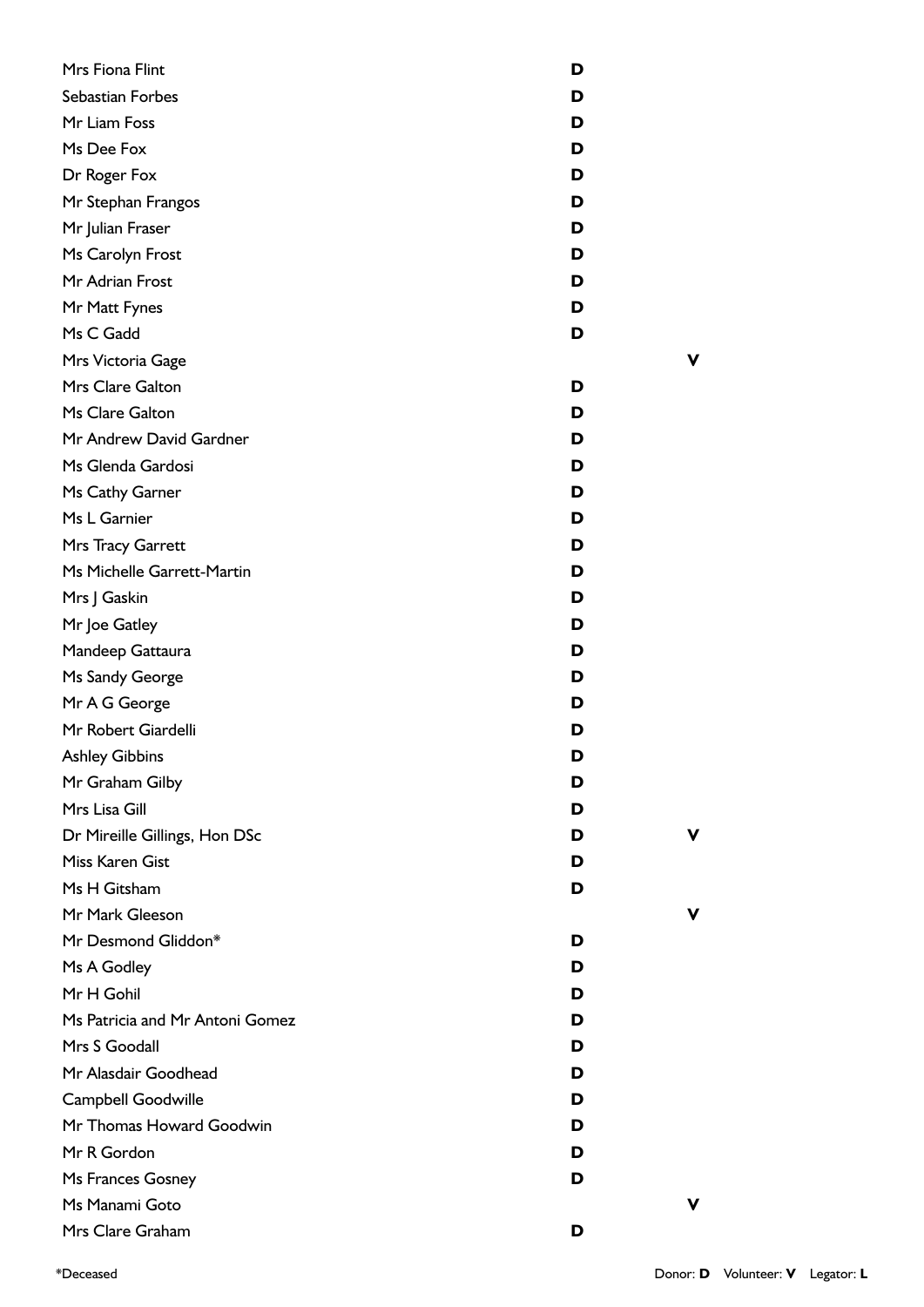| Mrs Siobhan Graham                       | D |
|------------------------------------------|---|
| Mr Andrew Grantham                       | D |
| Miss Ella Clare Grantham                 | D |
| Miss Elen Gravell                        | D |
| A Green                                  | D |
| Ms Amanda Green                          | D |
| Mr Martin Green                          | D |
| Miss Jennifer Grigg                      |   |
| Mr Nigel Grimshire                       | D |
| Ms Christine Grist                       | D |
| Mr Clive W Gronow Hon DSc                | D |
| Mr Kenneth Groves* and Mrs Judith Groves | D |
| Ms Carrie Gudge                          | D |
| Mr S Gudgeon                             | D |
| Mr H Guest                               | D |
| Ms Julie Gunning                         | D |
| Miss Jennifer Guy                        | D |
| Ms Claire Gwynn                          | D |
| Mr Tudor Gwynn                           | D |
| Ms Suzie Hackett                         | D |
| Mr Patrick Haddad                        | D |
| Ms J Hadfield                            | D |
| Ms Julia Haggett                         | D |
| Al Hakan                                 | D |
| Mrs Jessica Hall                         | D |
| Miss Carroll Hall*                       | D |
| Mr P Hammett                             | D |
| Mr M Hampshire                           | D |
| Mr P Hancock                             | D |
| Rosie Hanvey                             | D |
| Ms Lydia Hardcastle                      | D |
| Mr John Harding                          | D |
| Mr Paul Harding                          | D |
| Ms Jo Harfleet                           | D |
| Mr Nigel Hargraves                       | D |
| Ms Heather Harley                        | D |
| Ms Joanna Harpur                         | D |
| Mr G Harris                              | D |
| Mrs Joanna Harris                        | D |
| Mr Kevin Harris                          | D |
| Mr A Harrow                              | D |
| Mr Robert Hart* and Mrs Angela Hart      | D |
| Mrs L Hartmann                           | D |
| Mr Anthony Harvey* and Mrs Doris Harvey  | D |
| Mr M Harvey                              | D |

**L**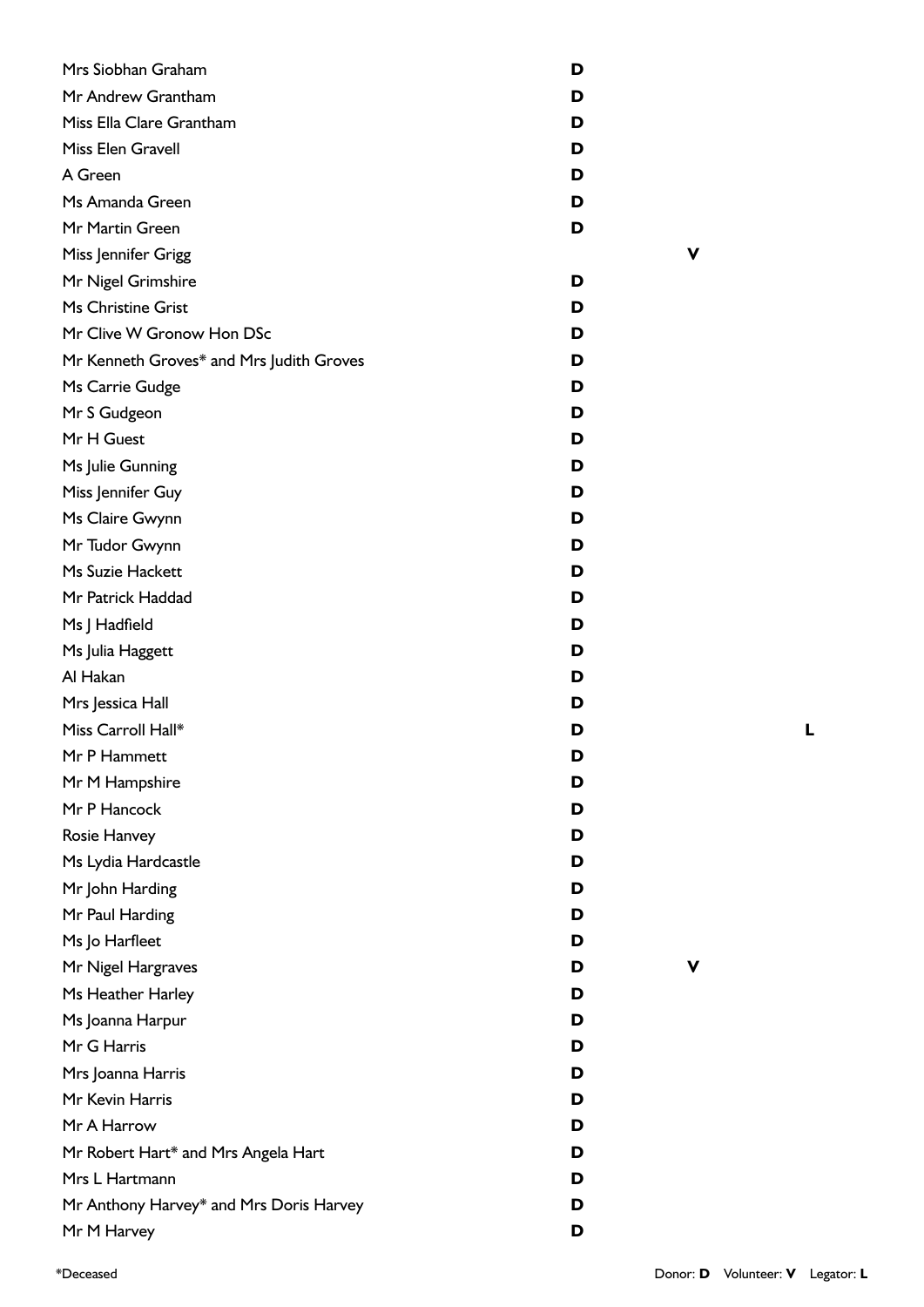| Sir Nick Harvey                            |   |
|--------------------------------------------|---|
| Mr E Hasham                                | D |
| Mr Laurence Haslam* and Mrs Carolyn Haslam | D |
| Mr C Hastie                                | D |
| Mrs Julia Hastings                         | D |
| Mr M Hawker                                | D |
| Mr R Hawkes                                | D |
| Mr D Hawkins                               | D |
| Ms Stephanie Hawksworth                    | D |
| Mr Josh Hayes                              | D |
| Ms Haynes                                  | D |
| Ms V Haywood                               | D |
| Mr Mark Head                               | D |
| Mr David Heath                             | D |
| Mr Joseph Hedges                           | D |
| Mr Raj Heer                                | D |
| Ms Katriina Heikkila                       | D |
| Ms A Heinisch                              | D |
| Ms Sue Hemington                           | D |
| Mr Samuel James Colin Henderson            | D |
| Mr C Henley                                | D |
| Mr Duncan Hepple                           | D |
| Ms L Hersch                                | D |
| Mrs S Hewitt                               | D |
| Marika Hietala                             | D |
| Mr Richard Higgins                         | D |
| Mrs Judy Hiles*                            | D |
| Mr R Hilken and Mrs S Hilken               | D |
| Mrs Denise Hill*                           | D |
| Ms Hinkley                                 | D |
| Dr P E Hiorns                              | D |
| Mr Cameron Hird                            | D |
| Mr John Hirst, CBE, Hon DSc                |   |
| Ms Jennifer Hlad                           | D |
| Ms Julie Hobbs                             | D |
| Ms Debbie Hobdell                          | D |
| Ms Sue Hobson                              | D |
| Dr Victoria Hobson                         | D |
| Mr Benjamin Hoff                           | D |
| Ms A Hogan                                 |   |
| Ms Chloe Holcombe                          | D |
| Ms Suzanne Holland                         | D |
| Mrs B Hollier                              | D |
| Ms Jessica Holyoake                        | D |
| J L Homer                                  | D |

**V**

**V**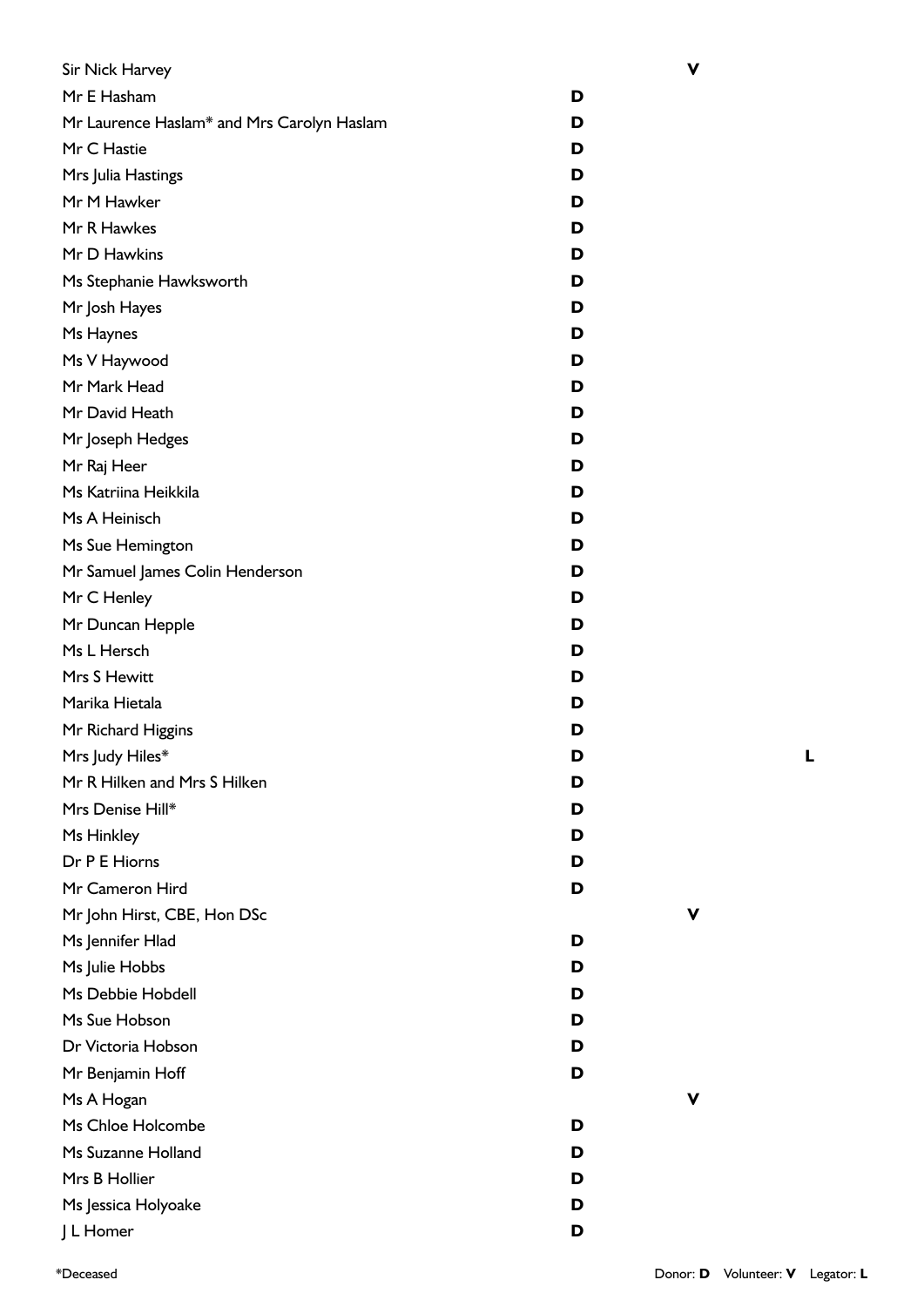| Dr Simon Honeyball                                                                               | D |
|--------------------------------------------------------------------------------------------------|---|
| Mr Neil Hooper                                                                                   | D |
| Ms S Hooper                                                                                      | D |
| Ms Fleur-Michelle Hope                                                                           | D |
| Ms Cath Hopkins                                                                                  | D |
| Mr Brian Hopkins*                                                                                | D |
| Mr Chris Hopson                                                                                  | D |
| Wylie Horn                                                                                       | D |
| Mrs Angela Horne                                                                                 | D |
| Mr Michael and Mrs Jane Horton                                                                   | D |
| Mr W Horvath                                                                                     | D |
| Mrs Susan Houghton                                                                               | D |
| Mr C House                                                                                       | D |
| <b>Disne Howard</b>                                                                              | D |
| Ms Fabia Howard-Smith                                                                            | D |
| Mr John and Mrs Jayne Howarth                                                                    | D |
| Ms Howell                                                                                        | D |
| Mr Ian Hucker                                                                                    | D |
| Ms S Hudson                                                                                      | D |
| Mr Stephen Hughes                                                                                | D |
| Mr P Hughes                                                                                      | D |
| Mr and Mrs A Hughes                                                                              | D |
| Ms D Hughes                                                                                      | D |
| Mr J Hughes and Ms S Hughes                                                                      | D |
| Mrs Veronica Drewe Hughes*                                                                       | D |
| Mr Richard Huke                                                                                  | D |
| Mr A Humphreys                                                                                   | D |
| N Hunt                                                                                           | D |
| Mr Paul Hunter                                                                                   | D |
| Miss Bethany Hunter                                                                              | D |
| Ms Carol Hurst                                                                                   | D |
| Dr Stuart Hutchinson                                                                             | D |
| Robin Hyde                                                                                       | D |
| Ms Susan Illins                                                                                  | D |
| Ms Amy Imber                                                                                     | D |
| Anna & Johannes Inama and Family, Annelore & Paul Inama,<br>Margot & Margot Rosenauer and Family | D |
| Mr Alan Irving                                                                                   | D |
| Mrs Sheila Isaac                                                                                 | D |
| Ms Kalpana Isaac Morris                                                                          | D |
| Mr Scott Ivins                                                                                   | D |
| Ms H Jackson                                                                                     | V |
| Mr Peter Jackson                                                                                 | D |
| Mr Richard Jackson                                                                               | D |
| Mr Bruce Jackson                                                                                 | D |

\*Deceased Donor: **D** Volunteer: **V** Legator: **L**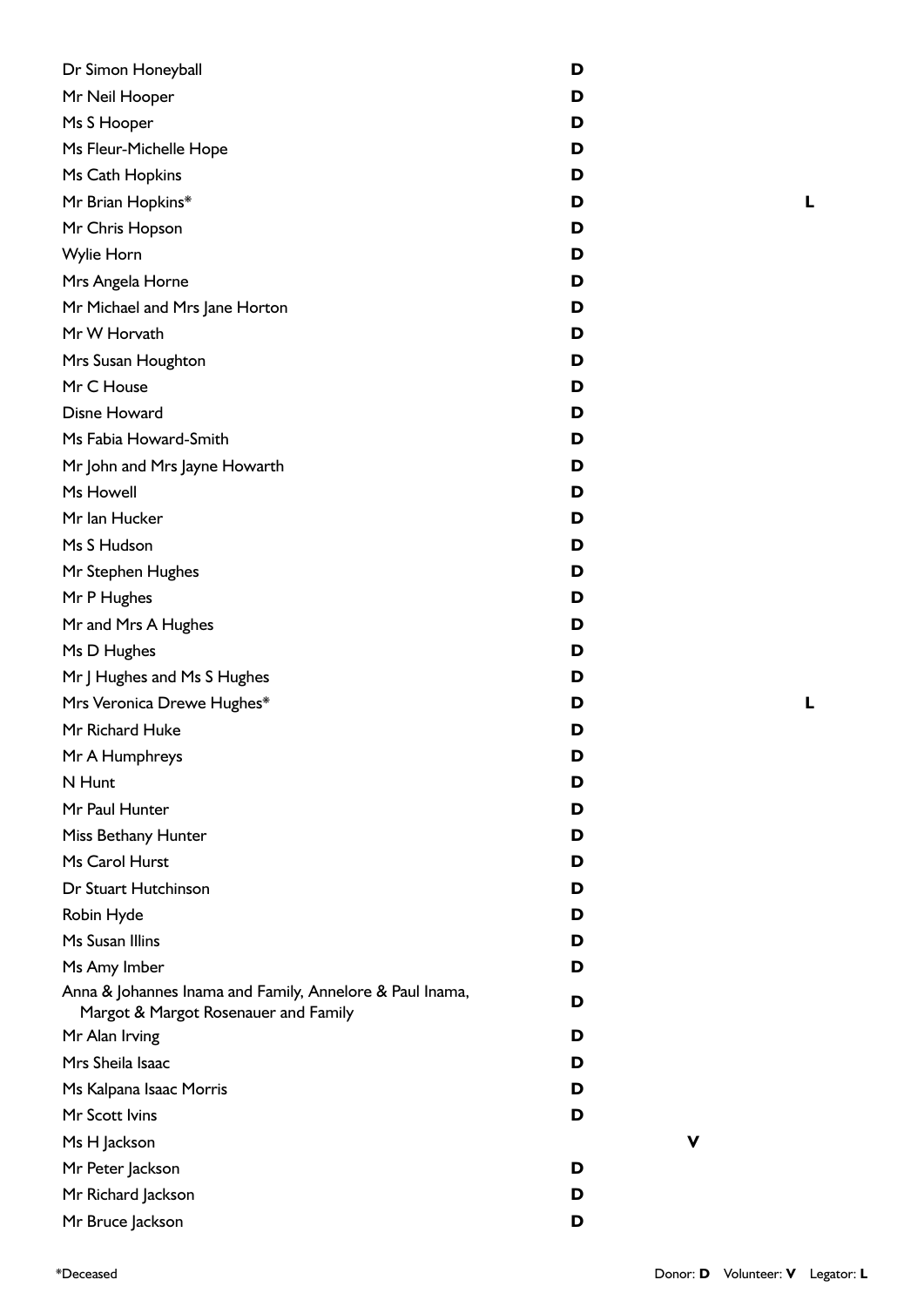| Mr Anthony and Mrs Jeannine James                                                | D |
|----------------------------------------------------------------------------------|---|
| Mr Jack James                                                                    | D |
| Mr Tim James                                                                     | D |
| Ms Tanya Jansz                                                                   | D |
| Mr Waldemar Januszczak                                                           | D |
| Ms Karan Jarvis Keysell                                                          | D |
| Mr Owen Jeffery                                                                  | D |
| Mr Keith Jenkins                                                                 | D |
| Ms L Johns                                                                       | D |
| Mr Anthony Johnson                                                               | D |
| Ms Sarah Johnson                                                                 | D |
| Mr Phil Johnson                                                                  | D |
| Mr A Johnson and Ms P Hemming                                                    | D |
| Mr Colin Johnston                                                                | D |
| Mrs Elizabeth Jones                                                              | D |
| Ms Jones                                                                         | D |
| Ms Jen Jones                                                                     | D |
| Ms Hannah Jones                                                                  | D |
| Mr L Jones                                                                       | D |
| Mr Nicholas Jones                                                                | D |
| Ms Christine Jones                                                               | D |
| Mr Howard Jones                                                                  | D |
| Ms Samantha Jones                                                                | D |
| Mr M P Jones                                                                     | D |
| Mrs E Jones                                                                      | D |
| Ms Patricia Joynson                                                              | D |
| Ms June                                                                          | D |
| Mr Christopher Kaiser-Bunbury                                                    | D |
| Mr Michel Kallipetis, QC and Mr Tim Holloway and The                             | D |
| Professional Negligence Bar Association                                          |   |
| Mr Tom Kane                                                                      | D |
| Zerin Kebabcioglu                                                                | D |
| Mr Simon Keeble                                                                  | D |
| Mr Richard Francis Keeble                                                        | D |
| Mr John and Mrs Helen Keeble                                                     | D |
| Mr Richard Keers                                                                 | D |
| Cem Kemal                                                                        | D |
| Ms Katherine Kennedy                                                             | D |
| Mr B Kent                                                                        | D |
| Mrs Margaret Kenwood (in memory of Michael Kenwood*,<br>Maths & Psychology 1954) | D |
| Mr Jim Kenyon                                                                    | D |
| Ms Jenifer Kerr                                                                  | D |
| Mr G B Kerr                                                                      | D |
| Ms Susan Kerr                                                                    | D |
| Mr Roger Keylock                                                                 | D |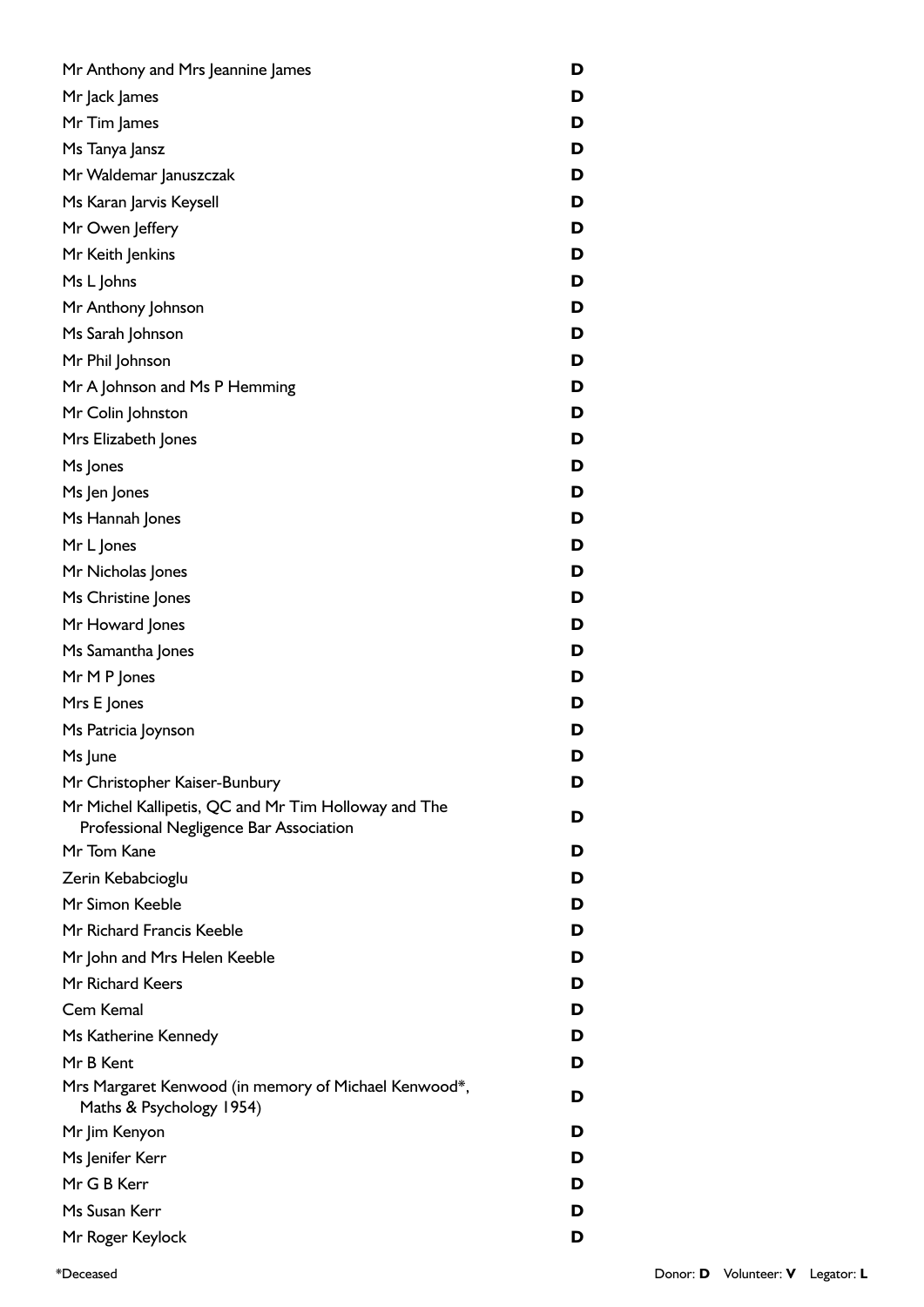| Josh Killeen                       | D |
|------------------------------------|---|
| Mr Martin Killer                   | D |
| Mrs Sue King                       | D |
| Mr M King and Mrs D King           | D |
| Mr James King                      | D |
| Mr D A Kingham                     | D |
| Mr and Mrs Kirkup                  | D |
| Mrs Susan Knight                   | D |
| Ms Helen Knowles                   | D |
| Ms Annette Koch                    | D |
| Ms Heather Koldewey                | D |
| Millie Krenzel                     | D |
| Ms Nadia Laabs                     | D |
| Ms S Ladbury                       | D |
| Mr E Lafrogne                      | D |
| Ms Angela Lait                     | D |
| Jay Lakhani                        | D |
| Miss Emma Lane                     | D |
| Jerry Lanfear                      | D |
| Anke Lange                         | D |
| Mr Stephen Langfield               | D |
| Mrs E Large                        | D |
| Mr & Mrs J Lawford                 | D |
| Mr Nick Lawrence                   | D |
| Mr Graham Lawrence                 | D |
| Mrs Valerie Lawrence               | D |
| Mr Gavin Lawrence                  | D |
| Mr Gavin Lawrie                    | D |
| Mr Adrian Le Fondre                | D |
| Ms Alice Leach                     | D |
| Ms J Leichtfried                   | D |
| Miss Bethany Leighfield            | D |
| Mr William Lempriere-Johnston      | D |
| Mrs M Leonard and Dr R Leonard     | D |
| Mr David Letton                    | D |
| Mr George Lewendon                 | D |
| Katharine Lewis                    | D |
| Mr L Lewis                         | D |
| Ms Ceri Lewis                      | D |
| Mr Rodney Lewis                    | D |
| Mr J Lewis                         | D |
| Mr Dominic Lewis                   | D |
| Miss Yin Ying Li                   |   |
| Mr Richard Lidstone                | D |
| Mrs Susan and Miss Francesca Light | D |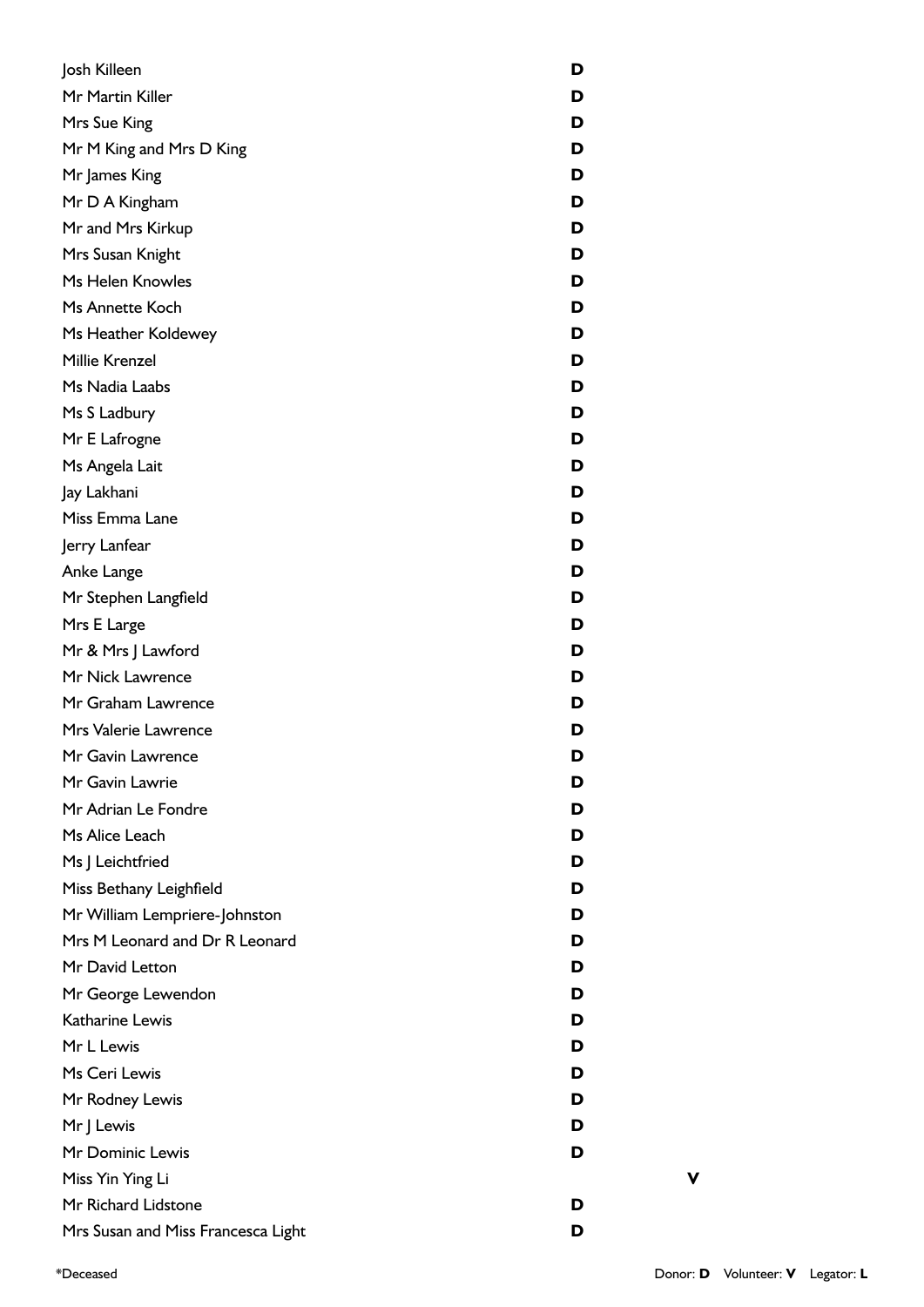| Miss Rosanna Little                        | D |
|--------------------------------------------|---|
| Ms G Liveras                               | D |
| Ms Suzanne Livingstone                     | D |
| Mr Hugh Lo                                 | D |
| Mr S Lo Jacomo                             | D |
| Mr Andrew Lock                             | D |
| Mrs Eve Lockyer*                           | D |
| Mr Jack Lomas                              | D |
| Miss June Low                              | D |
| Ms Julia Lubisch                           | D |
| Joe Lumber                                 | D |
| Ms Felicity Lundberg                       | D |
| Ms Lucinda Ly                              | D |
| Mr and Mrs J P Lyne                        | D |
| Dr Xiaoya Ma                               | D |
| Mr Russell and Mrs Kirsty MacDonald        | D |
| Ms Elaine Macdonald                        | D |
| Mr Philip MacDonald                        | D |
| Mr Duncan Mackay                           | D |
| Ms Christine Mackay                        | D |
| R Mackay                                   | D |
| Mr Neill Mackay                            | D |
| Mr John MacKenzie                          | D |
| Mrs A MacLeod                              | D |
| Mr B Maddox                                | D |
| Ms Melanie Maidment                        | D |
| Ms D Mallett                               | D |
| Mr Donald Malone                           | D |
| Mr P Mangan                                | D |
| Ms Angela Manley                           | D |
| Ms Milena Manning                          | D |
| Mr David March                             | D |
| Mr Jack Marcus                             | D |
| Ms Lucie Marks                             | D |
| Sarah Marsh                                | D |
| Ms Sandra Marshall                         | D |
| Ms Barbara Marshall                        | D |
| Ms J Marston                               | D |
| Mr Henry Martin                            | D |
| Mr and Mrs Jamie Martin                    | D |
| Mr Edward Martin                           | D |
| Ms L Martin and Mr T Arnold                | D |
| Ms Theresa Marwick                         | D |
| Dame Dr Clare Marx, DBE, DL, FRCS, Hon DSc | D |
| Mrs J Mason                                | D |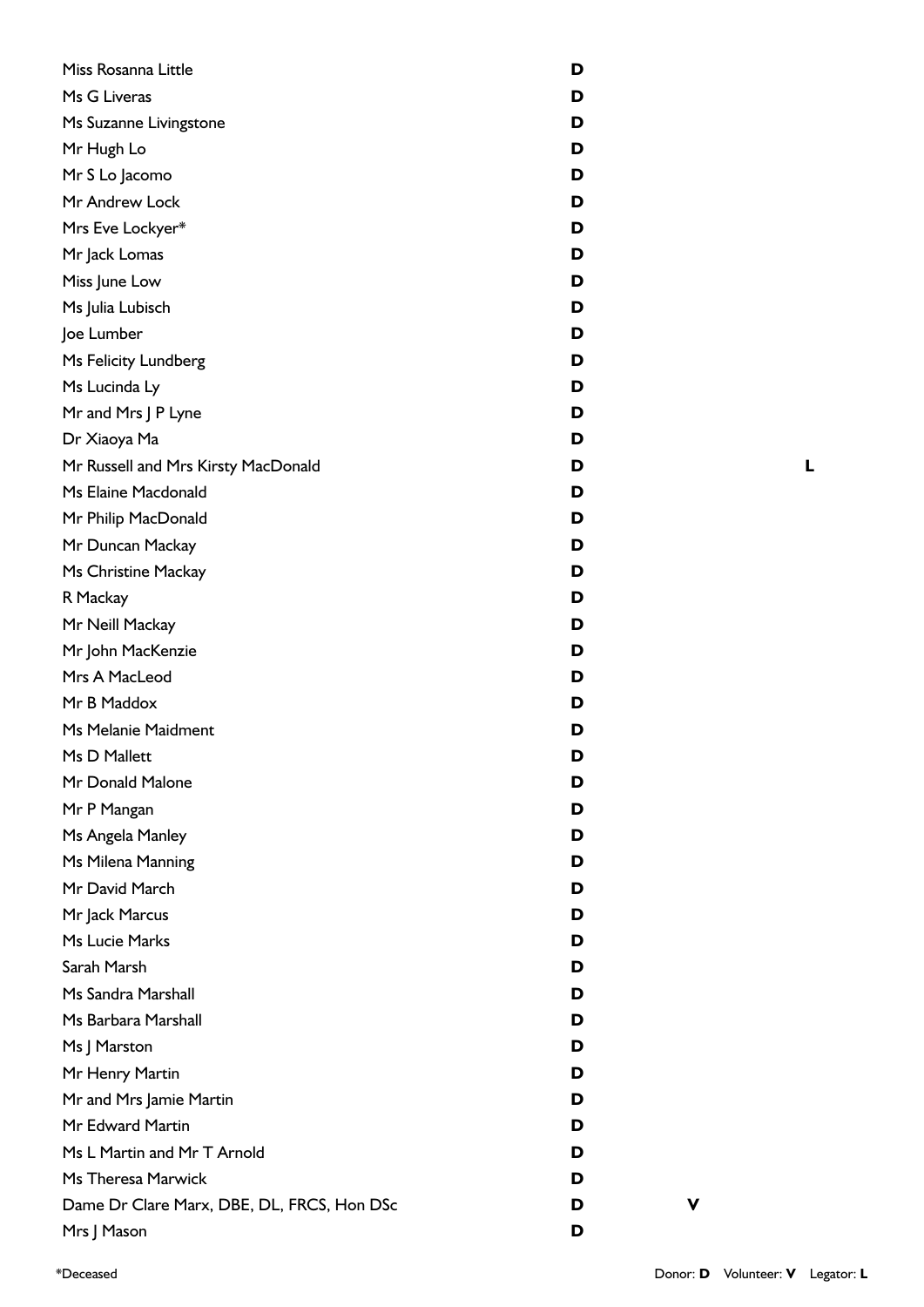| Ms Jess Mason                                                                 | D |   |
|-------------------------------------------------------------------------------|---|---|
| Mr Paul and Mrs Kathleen Massey                                               | D |   |
| Mrs Cathy Maxwell                                                             | D |   |
| Mr Keith May                                                                  | D |   |
| Jonathan May                                                                  | D |   |
| Mr B Maynard                                                                  | D |   |
| Glib Mazepa                                                                   | D |   |
| Ms Mandy McBain, MBE, Hon LLD                                                 |   | ν |
| Mr Andrew and Mrs Charlotte McBride                                           | D |   |
| Mr Neil McCallum                                                              | D |   |
| Ms C McCullough                                                               | D |   |
| Mr Michael and Mrs Margaret McDonnell and in memory of Mr<br>Michael Clarbull | D |   |
| Ms Amelia Mcdowall                                                            | D |   |
| Mr Ian McFee                                                                  | D |   |
| Ms E McGladdery                                                               | D |   |
| Ms Caitlin McIlwraith                                                         | D |   |
| Ms Frances McKelvey                                                           | D |   |
| Ms Breda McKelvey                                                             | D |   |
| Mr Des McKelvey                                                               | D |   |
| Mr John McKeown                                                               | D |   |
| Jamie McKnight                                                                | D |   |
| Mr Shane McQuillan                                                            | D |   |
| Ms Shona McTaggart                                                            | D |   |
| Ms Hannah McVeigh                                                             | D |   |
| Mr Stuart McWhinnie                                                           | D |   |
| Mrs Deborah Meaden, Hon LLD                                                   |   | ν |
| Mrs Pauline Medley                                                            | D |   |
| Ms Julie Megson                                                               | D |   |
| Mr Jamie Meighan                                                              |   |   |
| Mr M Mellor and Ms S Mellor                                                   | D |   |
| Mr Antony Melville                                                            | D |   |
| <b>Mrs Anne Merrick</b>                                                       | D |   |
| Alex Mesoudi                                                                  | D |   |
| Mr D Michael                                                                  | D |   |
| Mrs D Middleton                                                               | D |   |
| Mrs Wendy Millar                                                              | D |   |
| Mr Jeremy Miller                                                              | D |   |
| Ms Sarah Miller                                                               | D |   |
| Mrs Eleaner and Mr Robert Miller                                              | D |   |
| Mr D S Miller                                                                 | D |   |
| Diederik Minneboo                                                             | D |   |
| Ms Imogen Mitchell                                                            | D |   |
| Ms Sarah Jane Mitchell                                                        | D |   |
| Ms Asha and Mr Sid Mohabir                                                    | D |   |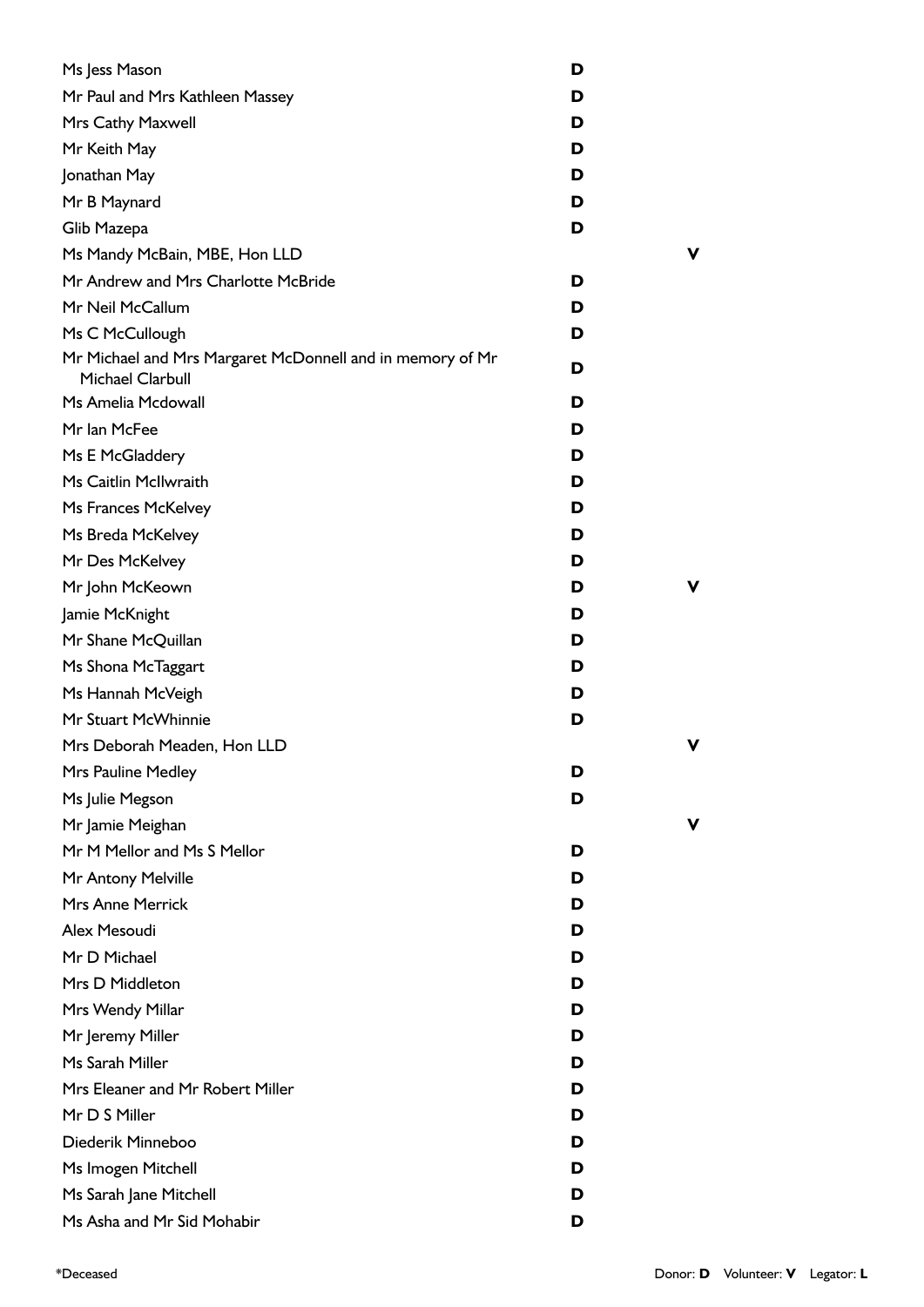| Mr Jonathan Moleshead                          | D |
|------------------------------------------------|---|
| W Molyneux                                     | D |
| Ms E Moody                                     | D |
| Ms J Moody                                     | D |
| Mr Nick Moore                                  | ν |
| Mr Brian Moore                                 | D |
| Ms Pat Moore                                   | D |
| Ms B Moore                                     | D |
| Ms J Moore                                     | D |
| Ms J Moreton                                   | D |
| Mr R Moreton                                   | D |
| <b>Rev Michael Alan Morris</b>                 | D |
| Ms Morris                                      | D |
| Mr Phillip Morrison                            | D |
| Meg Morton                                     | ν |
| Mr Phillips and Mrs Judith Mosscrop (née Tate) | D |
| Miss Lydia Mourad                              | D |
| Mr Nick Movsovic                               | D |
| Mr T Moyler                                    | D |
| Lord Colin Moynihan                            | ν |
| Ms Caroline Mullen                             | D |
| <b>Miss Alana Mullins</b>                      | D |
| Andrea Murillo                                 | D |
| Mrs C Murray                                   | D |
| Mr Robert Musgrove                             | D |
| Mr Jonathan Musgrove                           | D |
| Lady A Myners                                  | ט |
| Ms Imogen Napper                               | D |
| Mr Clive Narrainen                             | D |
| Mr I Nash                                      | D |
| Mr and Mrs Paul Nash                           | D |
| Ms Richard Nash                                | D |
| Ms Felicity Nelson                             | D |
| Mr Charles Newbold                             | D |
| Mrs Lynne and Miss Rebecca Newell              | D |
| Mr D C Newell                                  | D |
| Ms Sarah Nicholas                              | D |
| Mr Mark Nicholls                               | D |
| Miss Georgina Nicholls                         | D |
| Mr Roger Nichols                               | D |
| Mr Giles Nixon                                 | D |
| Ms Ruth Noble                                  | D |
| Mr T and Mrs J Nolan                           | D |
| Mr D Norgrove                                  | D |
| Mr D Northrop                                  | D |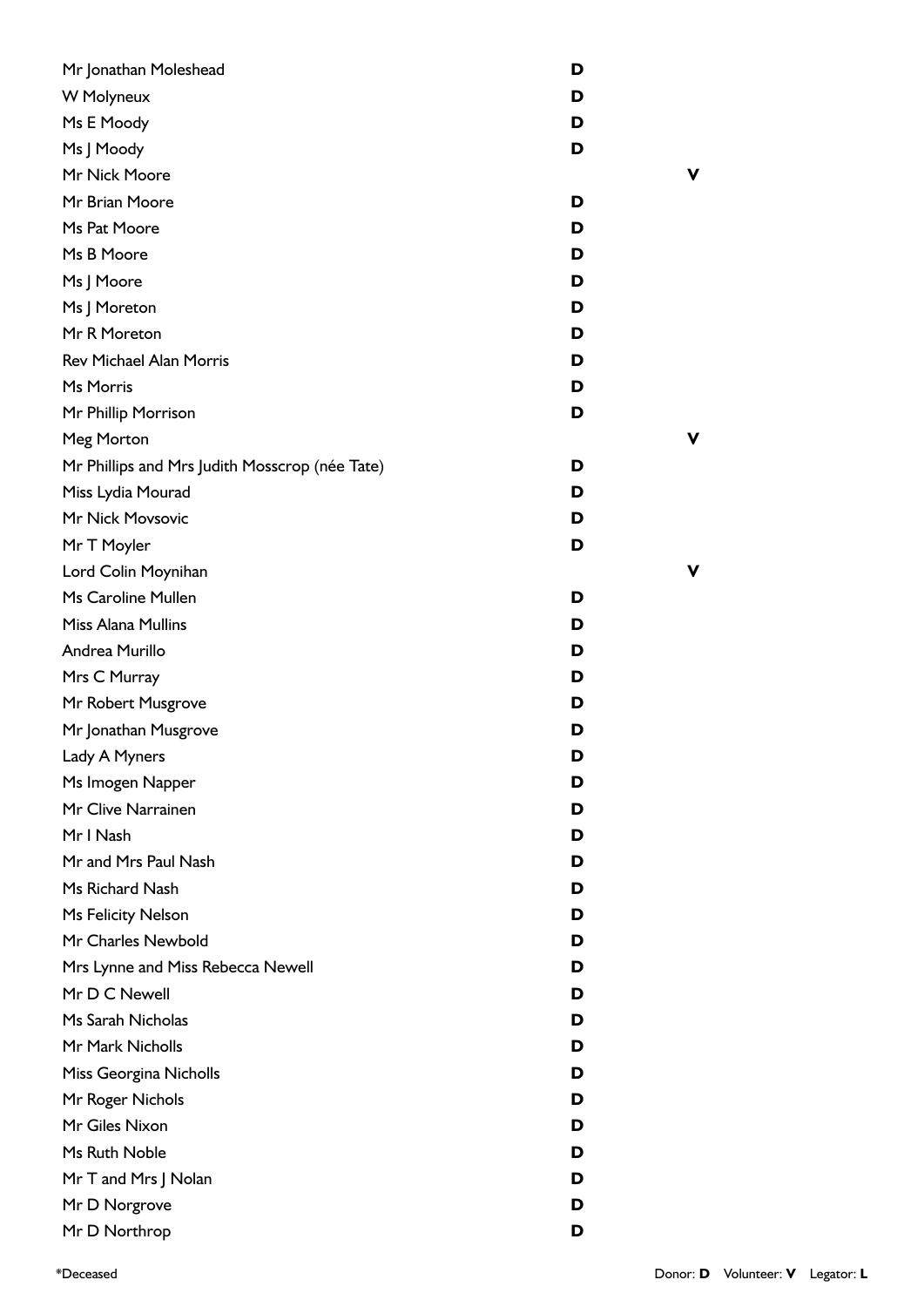| Mrs Edna Norton                             | D |
|---------------------------------------------|---|
| Mr C Norton                                 | D |
| Rear Admiral Nunn* and Mrs K M Nunn*        | D |
| Ms L OBrien                                 | D |
| Mr and Mrs M O'Connor and Mr Niall O'Connor | D |
| Mr Rory Odonnell                            | D |
| Mrs Alex O'Donnell                          | D |
| Ms Kim O'Donoghue                           | D |
| Mrs Kate Ogbourn                            | D |
| Mr Sean and Mrs Sarah O'Kane                | D |
| Mr Daniel O'Leary                           |   |
| Mrs Barbara Oliver and Mr Guy Oliver        | D |
| Ms Victoria Olver                           | D |
| Ms Susan O'Mahony                           | D |
| Mr Nicolas Omeyer                           | D |
| Ms Christine O'Neil                         | D |
| Mr and Mrs Osborne                          | D |
| Mrs L A Osgood                              | D |
| Ms Samantha O'shea                          | D |
| C Ovenden                                   | D |
| Mr R Owen                                   | D |
| Mr Stephen Owen                             | D |
| Ms Ros Paine                                | D |
| Mr Raphe Palmer                             | D |
| Ms Carlota Palmer*                          | D |
| Mr A Pardey                                 | D |
| Ms Maddy Park                               | D |
| Mr Harry Parker                             | D |
| Mr and Mrs David Parker                     | D |
| Mr Thomas Parker                            | D |
| Ms Alison Parker-Jervis                     | D |
| Ms Sally Parkes                             | D |
| Mr Joshua Parkin                            | D |
| Mr R Parry                                  | D |
| Mr Mervyn Parry                             | D |
| Ms Marta Pasola                             | D |
| Mr Hamesh Patel                             | D |
| Ms Meera Pathak                             | D |
| <b>Andy Patience</b>                        | D |
| Ms Amber Patterson                          | D |
| Mrs Joanne Pavey, MBE, LLD                  |   |
| Ms D Pearce                                 | D |
| Mr Daron Pearce                             | D |
| Ms C Pedersen                               | D |
| Mr Mike Pennell                             | D |

**L**

**V**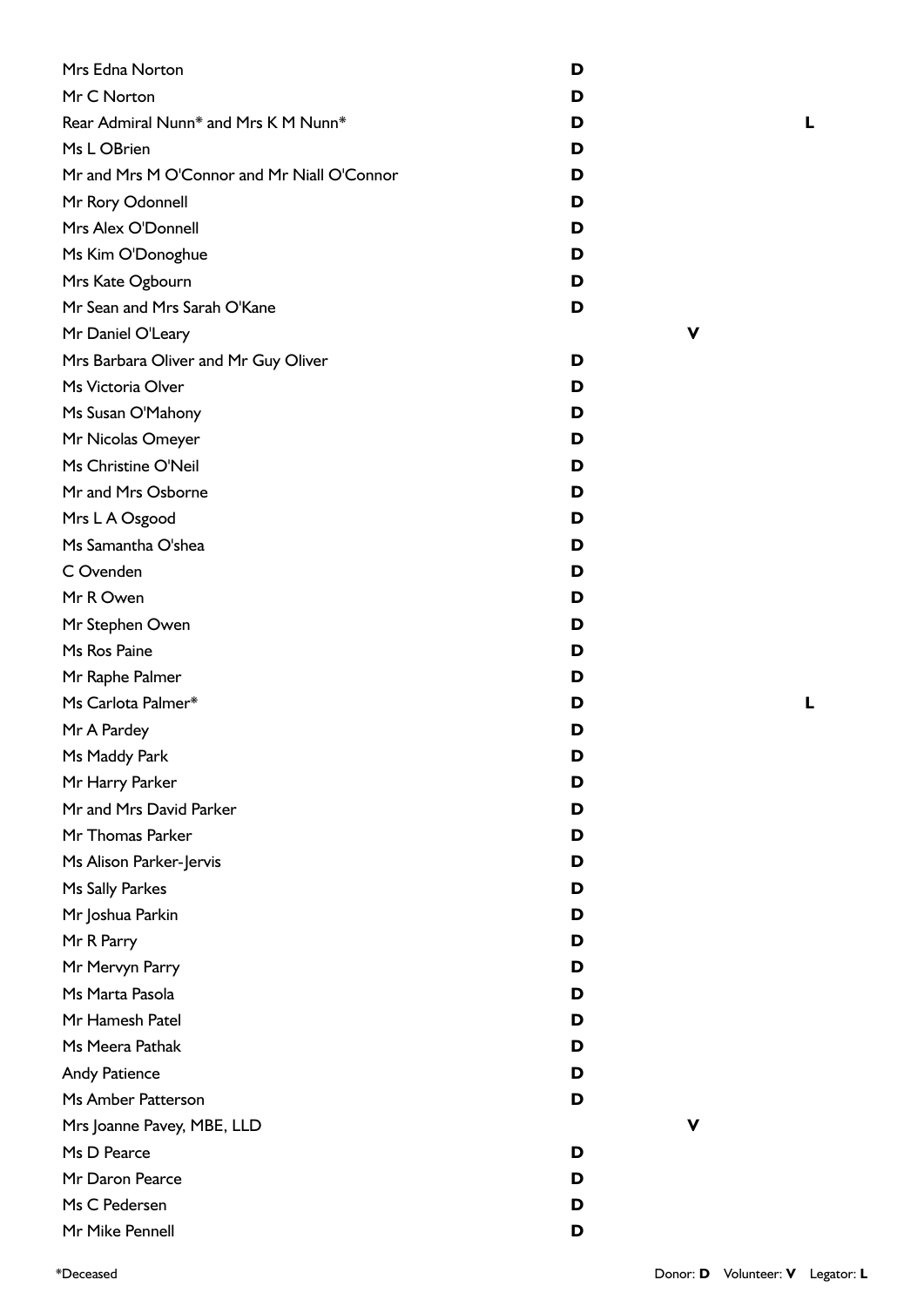| Mr Noel and Mrs Alison Penrose                   | D |
|--------------------------------------------------|---|
| Ms P Percival                                    | D |
| Ms Emma Pereire                                  | D |
| Mr N Perkins                                     | D |
| Ms Linda Perkins                                 | D |
| Mr Kevin Perkins                                 | D |
| Ms B Peterson                                    | D |
| Mr Jon Petitpierre                               | D |
| Mr N Petros                                      | D |
| Ms Pfefferkorn                                   | D |
| Mr J Philbrick                                   | D |
| Mr Simon Philips                                 | D |
| Ms A Phillips                                    | D |
| Mr Mark Phillips                                 | D |
| Mrs Helen Phillips                               | D |
| Mr Phipps                                        | D |
| Mrs B Phipps                                     | D |
| Mr Alexander Pilsworth                           | D |
| Mrs Karen Pine                                   | D |
| Mr Ric and Mrs Dianne Piper                      | D |
| Evren Pirefendi                                  | D |
| Mr S Piron                                       | D |
| Mr Finlay Pitt                                   | D |
| Mr Sam Pointon                                   | D |
| Mr Michael Pollock                               | D |
| Ms Clare Poole                                   | D |
| Ms J Poor                                        | D |
| Mr and Mrs Popham                                | D |
| Mr A Popov                                       | D |
| Ms C Porter                                      | D |
| Old Radfordians' Association                     | D |
| Mr Tony and Mrs Gay Pounds-Cornish (née Marsden) | D |
| Mr John Powell                                   | D |
| Mrs Linda Powell and Miss Rachel Powell          | D |
| Ms I Pratsides                                   | D |
| Ms C Price                                       | D |
| Mrs Carole Price                                 | D |
| Mr Louis Price                                   | D |
| Mr Toby Prudden                                  | D |
| Mr Max Alexander Prustel                         | D |
| Mrs Elaine Pryor                                 | D |
| Mr Norman Pyne                                   | D |
| Mr Gavin Quinlan                                 | D |
| Ms Kerry Racher                                  | D |
| Mr W Radcliffe                                   | D |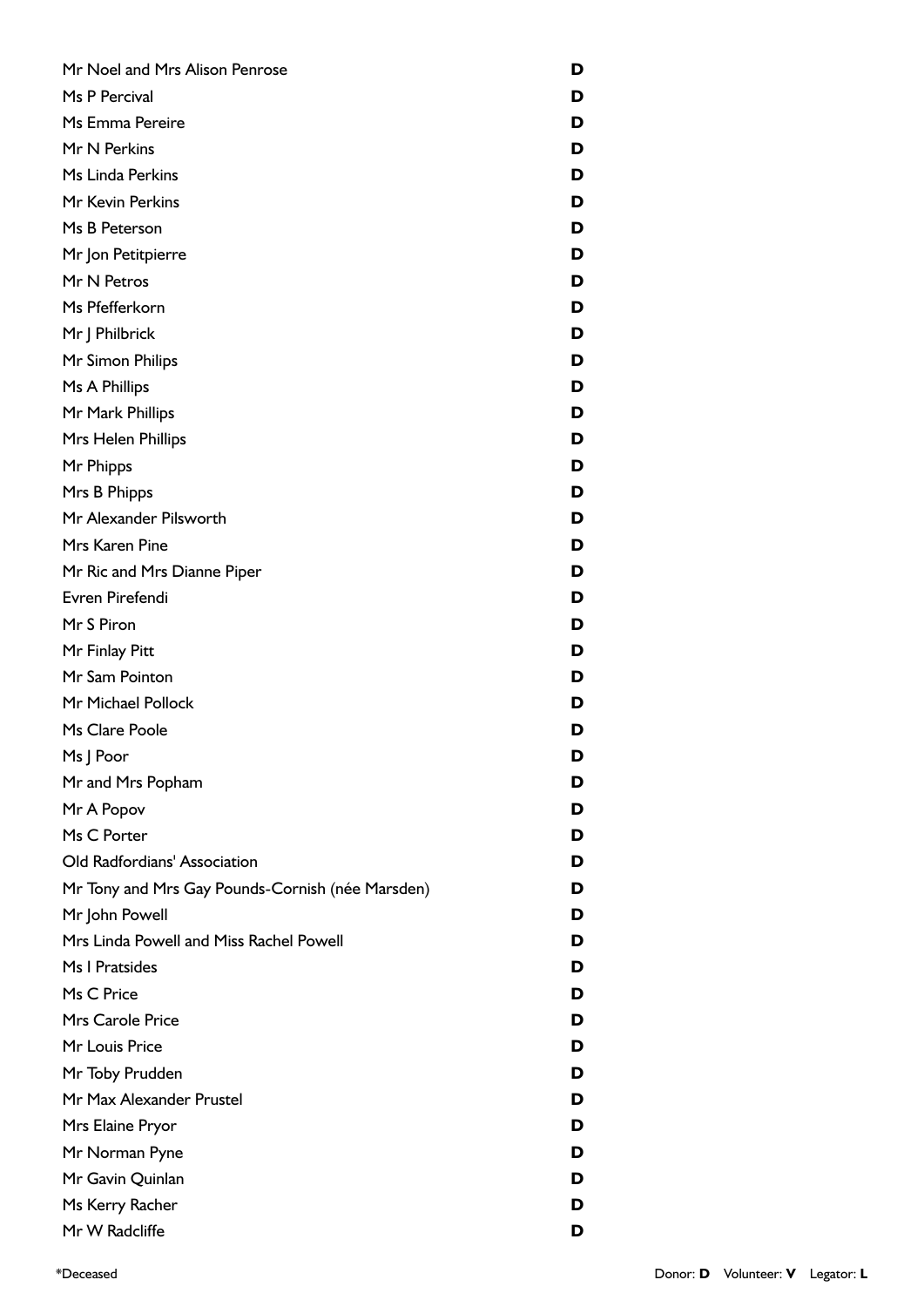| Professor David and Mrs Clare Radstone          | D |   |
|-------------------------------------------------|---|---|
| Sandy Raffan                                    | D |   |
| Mr Mohibur Rahman                               | D |   |
| Mr Amin Rajan                                   | D | ν |
| Ms C Randeria                                   | D |   |
| Mr Richard and Mrs Sharon Rawlinson (née Sofer) | D |   |
| Mr John Rawlinson                               | D |   |
| Miss C M Reader                                 | D |   |
| <b>Miss Emily Rees</b>                          | D |   |
| Ali Rennie                                      | D |   |
| Sam Reshat                                      | D |   |
| Ms Rhodes                                       | D |   |
| Mr D Rice and Ms R Moncrieff                    | D |   |
| Ms Anne and Peter Richardson                    | D |   |
| Miss Rhianna Richardson                         | D |   |
| Ms Rose Richman                                 | D |   |
| Mr Nick Rider                                   | D |   |
| Ms Lucy Rider                                   | D |   |
| Mr and Mrs T Rider and Mr Christopher Rider     | D |   |
| Ms Sandra Riggall                               | D |   |
| Ms Katie Ritchie                                | D |   |
| Sandy Ritchie                                   | D |   |
| Ms Sarah Roache                                 | D |   |
| <b>Prof Callum Roberts</b>                      | D |   |
| <b>Mrs Clare Roberts</b>                        | D |   |
| Mr J Roberts                                    | D |   |
| Miss Lily Roberts                               | D |   |
| Miss Hannah Roberts- Straw                      | D |   |
| Ms C Roberts-Straw                              | D |   |
| Ms Penny Robinson                               | D |   |
| Mrs K Robinson                                  | D |   |
| Mr Matthew Robinson                             | D |   |
| Mr Steve Rodgers                                | D |   |
| Dr Adrian Rogers                                | D |   |
| Ms Eileen Rogers                                | D |   |
| Ms S Rolfe                                      | D |   |
| Ms Ana Romero                                   | D |   |
| Mr J A Rooke                                    | D |   |
| Mr Arthur J Rooney II                           |   |   |
| Peter Roseff (2012)                             | D |   |
| Ms Rosen                                        | D |   |
| Ms Emma Rosenfeld                               | D |   |
| Ms Abigail Ross                                 | D |   |
| Mrs Rosser                                      | D |   |
| Mr Robert Rosser                                | D |   |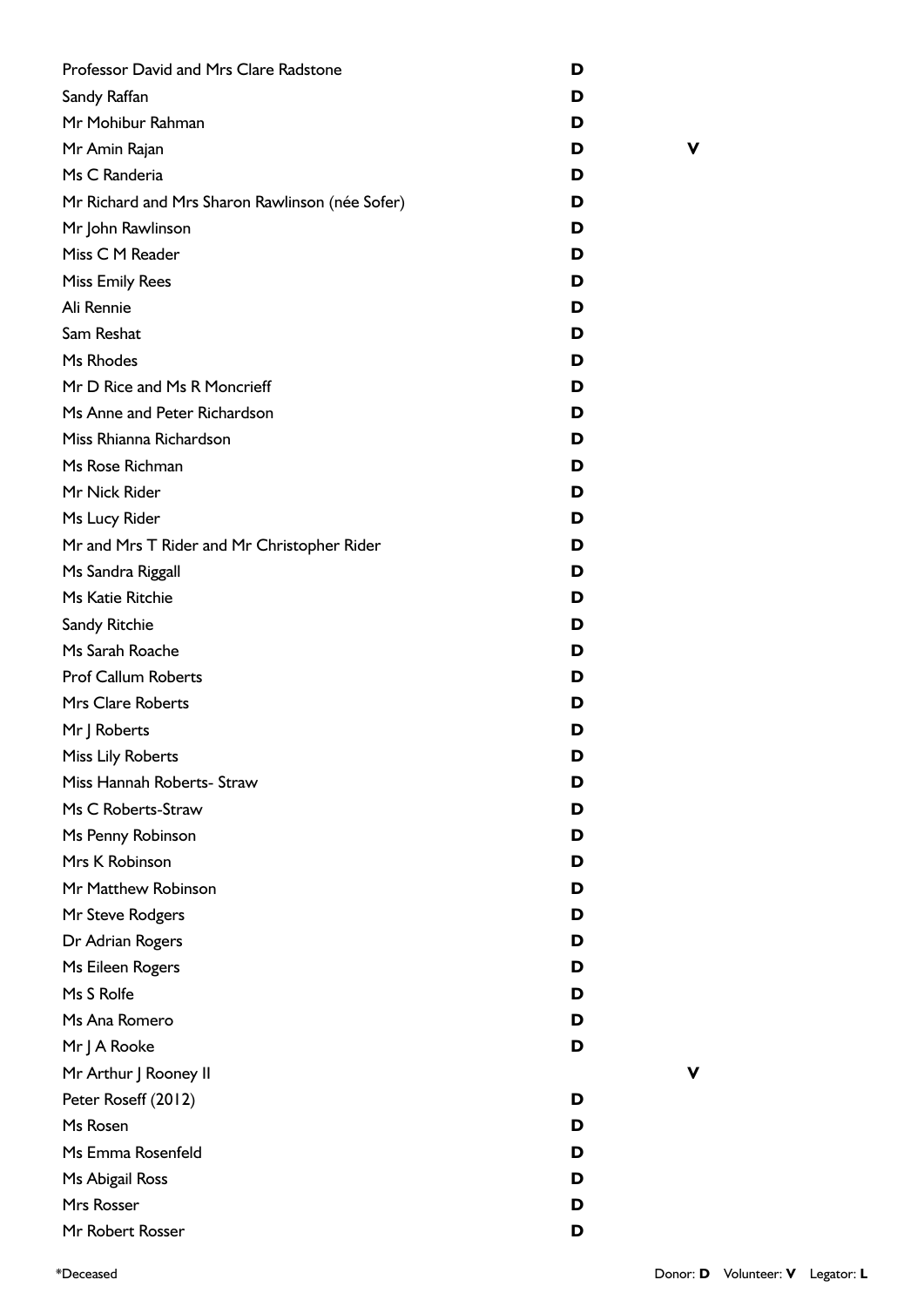| Ms Paula Rothwell                  | D |
|------------------------------------|---|
| <b>Mrs Chris Rowles</b>            | D |
| Mr Stephen Rudd                    | D |
| Ms K Rudkin                        | D |
| Mr Michael Rudling                 | D |
| Mrs Pamela Runnicles               | D |
| Dr H E Rushforth                   | D |
| Mr Liam Russell                    | D |
| Ms Beth Ryan                       | D |
| Dr Jordi Sabate Villaret           | D |
| Mr Richard Salmon                  | D |
| Ms Kim Salmons                     | D |
| Ms Karen Salt                      | D |
| Ms V Salter and Mr B Salter        | D |
| Mr Joseph Salter                   | D |
| Mr Keith Sampson                   | D |
| Mr T Sanders                       | D |
| Mr Edward Sanders                  | D |
| Mr William Sanderson               | D |
| Ms Laura Sangha                    | D |
| Ms Anna Sansom                     | D |
| Mrs Rachael Sapsworth              | D |
| Mr R Sargeant                      | D |
| <b>Ms Annette Saunders</b>         | D |
| Mr J Saunders                      | D |
| Ms Judith Savidge                  | D |
| Mrs Stephanie Sawyer               | D |
| Mr Mark Sayers                     | D |
| Mr John and Mrs Ann Scott          | D |
| Ms Jayne Scott                     | D |
| Ms Jackie Scovell                  | D |
| Ms Anne Scregg                     | D |
| Mrs E Searle                       |   |
| Mr Christopher Seaton              | D |
| Mr Bijan Martin Sedghi             | D |
| Mr Jonathan and Ms Louise Selby    | D |
| Mr Clive Selley, CBE               | D |
| Mr T Selva                         | D |
| Mr Paul and Mrs Ruth Sentance      | D |
| Ms Hannah Sewell                   | D |
| Mr Gary Seymour                    | D |
| Mr Claude and Mr Alexander Shammas | D |
| Mrs Diane Shannon                  | D |
| Mr Daniel Shaw                     | D |
| Mr Chris Shea and Mr Justin Shea   | D |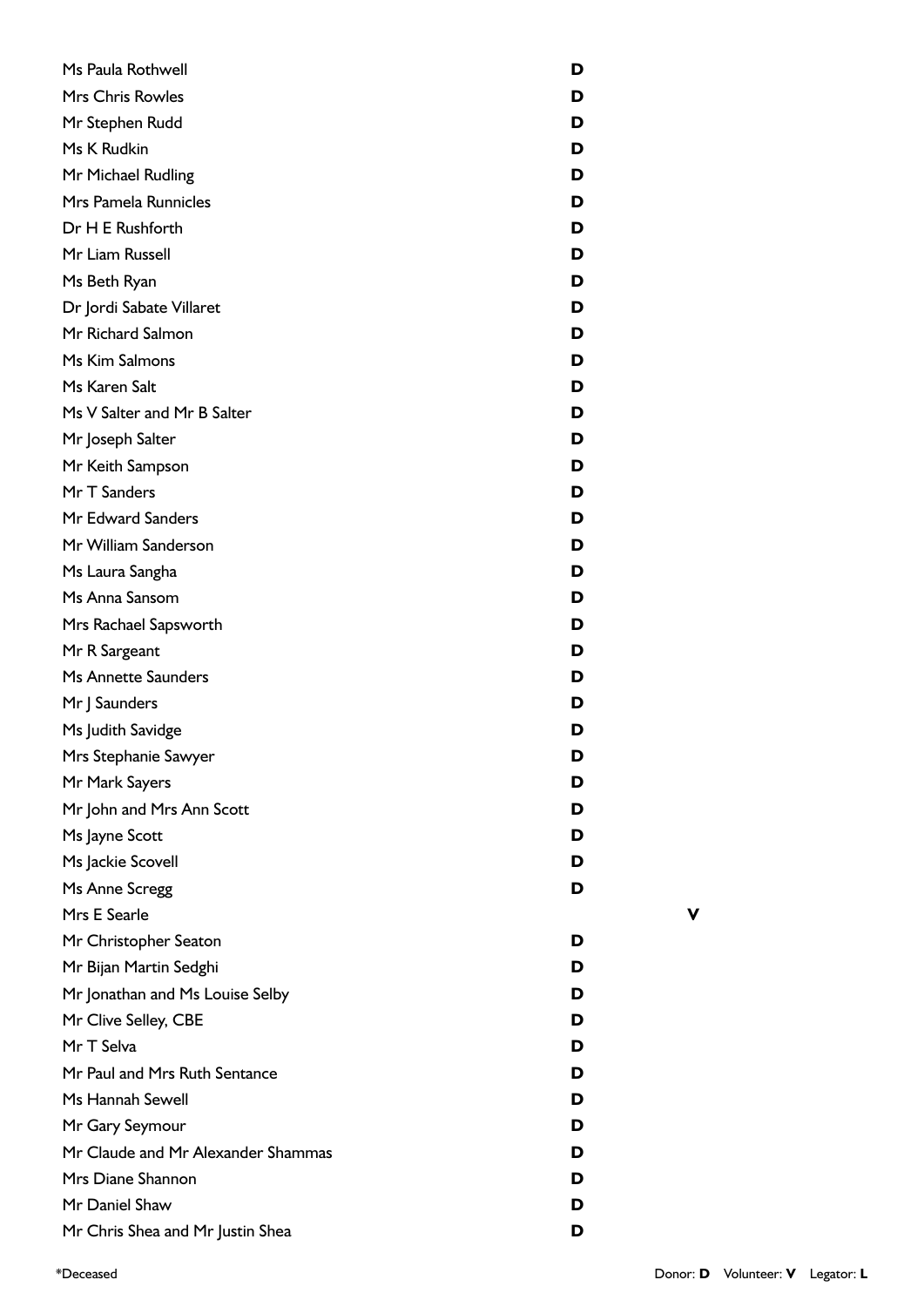| Ms Maureen Shelley                   | D |
|--------------------------------------|---|
| Ms Elizabeth Shephard                | D |
| Ms D Shepherd                        | D |
| Ms Sheppard                          | D |
| Darragh Sherwin                      | D |
| Mr Will Shield                       | D |
| Mr Robert Shields and Mrs Mary Evans | D |
| Mr Joseph Adrian Shields             | D |
| Ms Jane Shilling                     | D |
| S Shin                               | D |
| Mrs J Shipway                        | D |
| Mr L Shorthouse                      | D |
| Ms Hannah Shrubsole                  | D |
| Mr David Shukman                     | D |
| Mr and Mrs Z S Siemaszkiewicz        | D |
| Mrs A M Silver                       | D |
| Mr Steve Simpson                     | D |
| Mr George and Mr Daniel Simpson      | D |
| Mr Charles Simpson                   | D |
| Kiret Singh                          | D |
| Mr S Singhal                         | D |
| Ms S Sirovec                         | D |
| Mr O Skillander                      | D |
| Mr P Slater                          | D |
| Miss M G Sleeman*                    | D |
| Mrs E Slinn                          | D |
| Professor Sir Steve Smith            | D |
| Mr Alan Smith                        | D |
| Ms Sarah Smith                       | D |
| Mr Gordon Smith                      | D |
| Ms C Smith                           | D |
| Ms Elizabeth Smith                   | D |
| Mr Kevin and Mrs Julie Smith         | D |
| Mr Graham Smith                      | D |
| Ms R Smith                           | D |
| Ms Cathy Smith                       | D |
| Mrs Jane Smithson                    | D |
| Ms Gill Snape                        | D |
| Ms Chloe Snape                       | D |
| Mr John Snape                        | D |
| Ms S So, Ms L So and Mr R So         | D |
| Ms Beverly Solinger                  | D |
| Mr G Southgate                       | D |
| Ms Ruth Sowman                       | D |
| Mr Duncan Spence                     | D |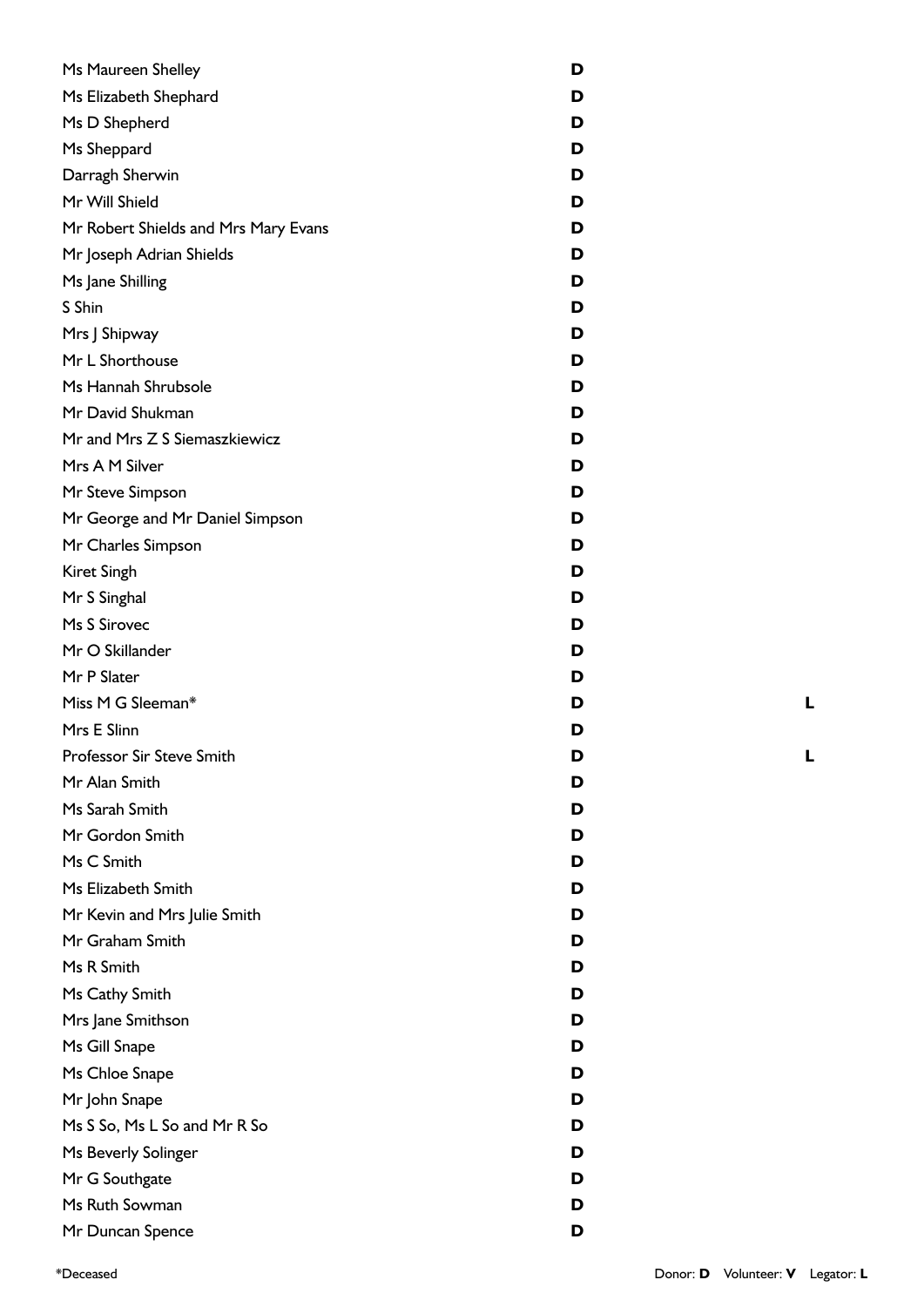| Mrs Margaret Spiller*                       | D |
|---------------------------------------------|---|
| Miss Jasmine Spinks                         | D |
| Julie and Mike Sprague                      | D |
| Ms L Sprague                                | D |
| Ms Justine Stamp, In Memory of Benoni Stamp | D |
| Mr Jim Standing                             | D |
| Ms Sarah Stanton                            | D |
| Mr D Stanton                                | D |
| Mr Carl Staroscik                           | D |
| Mr Matthew Startin                          | D |
| Miss Kayleigh Stearn                        | D |
| Mr & Mrs Stefanski                          | D |
| Mrs Kay Stephensmith                        | D |
| Mrs Paula Steptoe                           | D |
| Ms Susan Stewart                            | D |
| Miss Isobel Sticklee                        | D |
| Mr Jack Stiles                              | D |
| Ms Louise Stinchcombe                       | D |
| Ms Anna Stokes                              | D |
| Mrs Janet Stone                             | D |
| <b>Ms Marion Stones</b>                     | D |
| Mr James Stopford                           | D |
| Mr James and Ms Michell Stopford            | D |
| Ms Anne Stopford                            | D |
| Ms Izzie Stopford                           | D |
| Miss Ellen Storey                           | D |
| Mr Jimmy Strauss                            | D |
| Mr James Strong                             | D |
| Mr O Struijve                               | D |
| Dr A Stuart                                 | D |
| Mr Hugh Stubbs* and Mrs Vanessa Stubbs      | D |
| Sir Harry and Lady Studholme                | D |
| Mr Andrew Sumnall                           | D |
| Ms S Sun                                    | D |
| Miss Mengyu Sun                             | D |
| Mr Chris and Mrs Claire Surr                | D |
| Mr Callum Swatman                           | D |
| Malcolm and Jane Sykes                      | D |
| Ms Diana Symonds                            | D |
| Mr James Tanenbaum                          | D |
| Adria Tarrida                               | D |
| Ms Cathryn Taylor                           | D |
| Mr Nicholas Taylor                          | D |
| <b>Annette Teeling</b>                      | D |
| Mrs Pat Temple                              | D |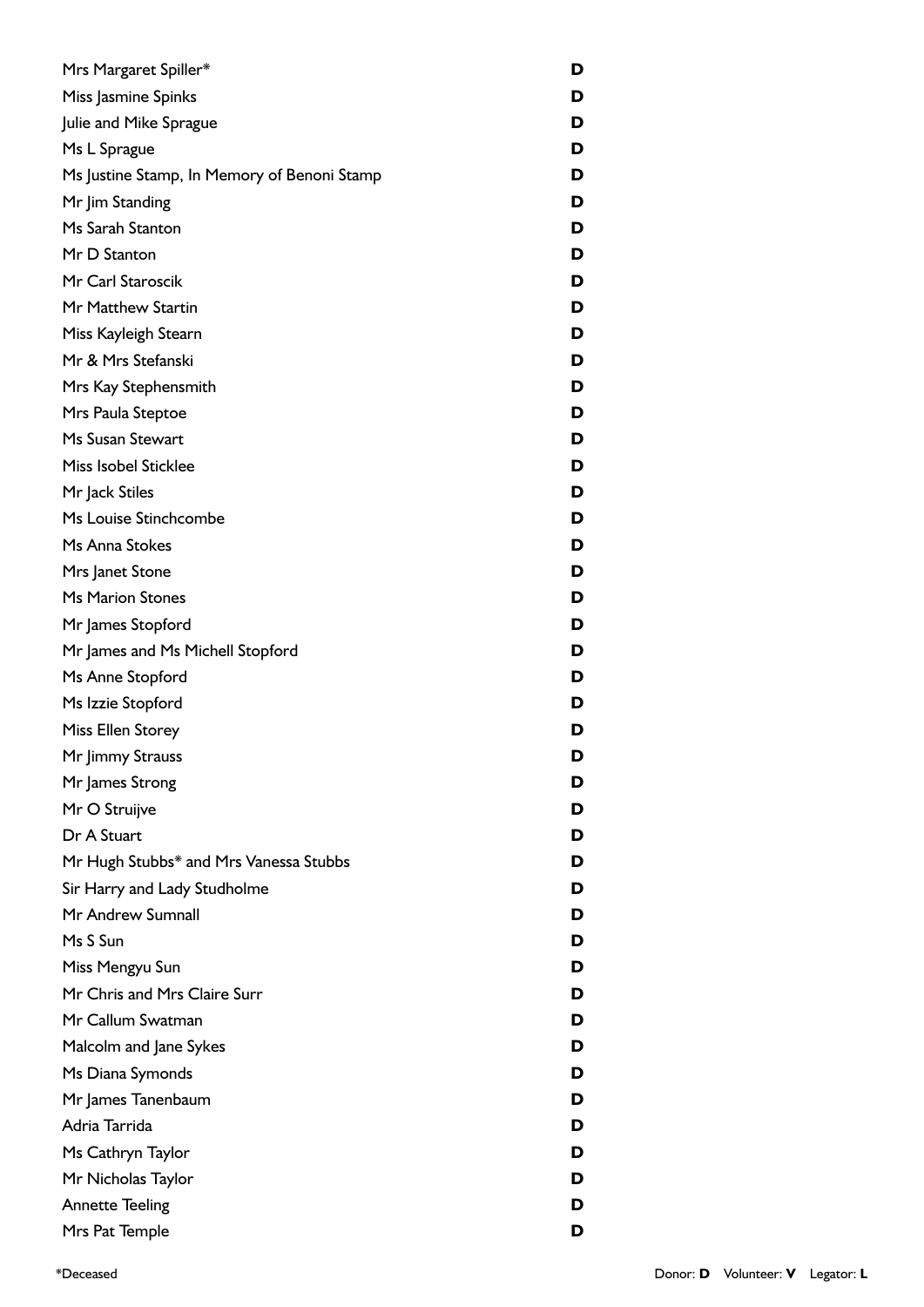| Miss Lainey Terkelsen                                   | D |
|---------------------------------------------------------|---|
| Ms Mary Terry                                           | D |
| Mr Zahir Thebault                                       | D |
| Mrs Thomas                                              | D |
| Mr Daniel Thomas                                        | D |
| Zanne Thompson                                          | D |
| Ms Ina Thompson                                         | D |
| Mr Russell Thomson                                      | D |
| Mrs Catherine Thorne                                    | D |
| Ms C A Thrower                                          | D |
| Mr Peter Thursby* and Mrs Mo Thursby                    | D |
| Dr Ruth Thurstan                                        | D |
| Ms Alison Thyne                                         | D |
| Ms V Tibbett                                            | D |
| Ms Emma Tilbury                                         | D |
| Sarah Tilby, Darren, Thomas & John                      | D |
| Mr David Tildesley                                      | D |
| Mr Adrian Till                                          | D |
| Ms Lydia Tivenan                                        | D |
| Mr Warren Todd                                          | D |
| Olja Toljagi                                            | D |
| Ms Amelia Tollerton                                     | D |
| Professor Stephen Tomlinson, CBE                        | D |
| Ms Kate Tongue                                          | D |
| Mr LJ Tourgout                                          | D |
| Mr David Traylen                                        | D |
| Mr Nicholas Tregenza                                    | D |
| Luke Treharne                                           | D |
| Mr and Mrs T M Trevorrow                                | D |
| Mrs Judith Trevorrow                                    | D |
| Mr P Tucker                                             | D |
| Mrs Sylvia Tumber (In memory of Emeritus Prof John Fox) | D |
| Mr Cigdem Huseyin Türkan                                | D |
| Mr R Turnbull                                           | D |
| Ms Turner                                               | D |
| Mr M Turner                                             | D |
| Mrs E Turner                                            | D |
| Mr J Turner                                             | D |
| Ms Clare Turner                                         | D |
| Ms K Turner                                             | D |
| Ms J L Turner                                           | D |
| Mr Mark and Mrs Nicola Turvey                           | D |
| Ms S Twigg                                              | D |
| Mr and Mrs B Underdown                                  | D |
| Mr van Maastricht                                       | D |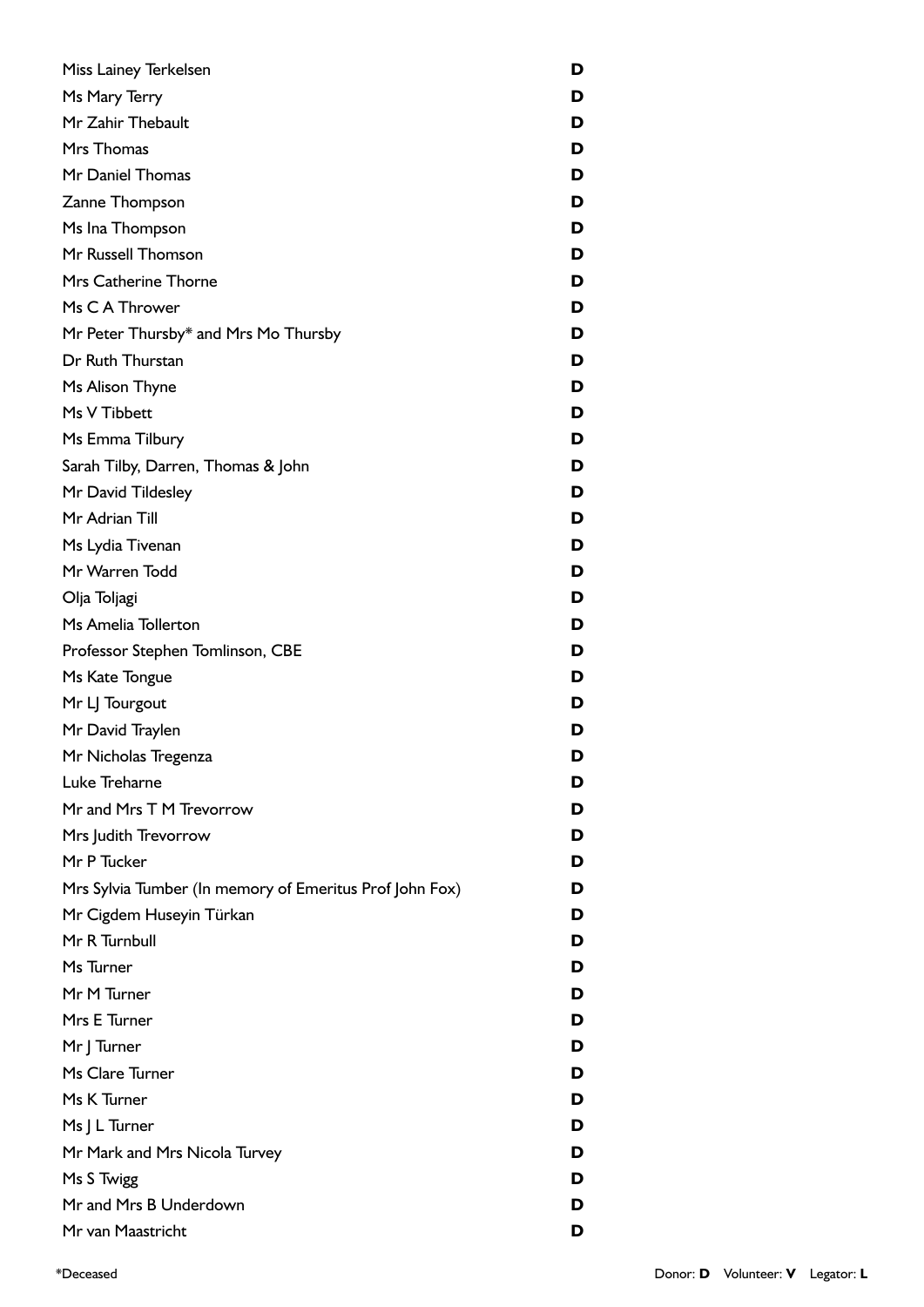| Ms J Vickers                                                                        | D |
|-------------------------------------------------------------------------------------|---|
| Ms P Villamil                                                                       | D |
| Mr John Vincent                                                                     | D |
| Mr Richard and Ms Donna Vinter                                                      | D |
| Saritha Visvalingam                                                                 | D |
| Kai von Szadkowski                                                                  | D |
| Mr Jonathan Wakeham                                                                 | D |
| Justin Walker                                                                       | D |
| Mr P Walker                                                                         | D |
| Ms Anna Walker                                                                      | D |
| Mr Andrew Walker                                                                    | D |
| Joni Walker                                                                         | D |
| Ms E Walker                                                                         | D |
| Ms Marianne Walker                                                                  | D |
| Mr Gordon H Walker* and Mrs Susan Walker                                            | D |
| Ms Frances Wall                                                                     | D |
| Ms Sue Wallbank                                                                     | D |
| <b>Tom Wallis</b>                                                                   | D |
| Mr William Wallis                                                                   | D |
| Ms Lauren Wallis                                                                    | D |
| Mrs Caroline Walshe                                                                 | D |
| Mr Julian Walters                                                                   | D |
| Aedana Ward                                                                         | D |
| Ms M Wardle and Mr G Wardle                                                         | D |
| Mrs Georgie Warner*                                                                 | D |
| Mrs P Warren                                                                        | D |
| Ms T Washer                                                                         | D |
| Ms J Washer                                                                         | D |
| Ms Sally Waterhouse                                                                 | D |
| Mrs E A Waters                                                                      | D |
| Ms Sarah Watkins                                                                    | D |
| Ms Wendy Watkins                                                                    | D |
| Ms J Watson                                                                         | D |
| Mrs Jane Watts                                                                      | D |
| Mr Ian Watts                                                                        | D |
| Ms Watts                                                                            | D |
| Ms Natasha Webb                                                                     | D |
| Rev J W M Webber In Memory of Maureen Turner (MA Local &<br>Regional History, 2000) | D |
| Mr Steve Weber                                                                      | D |
| Mr K Weedon                                                                         | D |
| Mr R Weeks                                                                          | D |
| Major Lionel Weiner* and Mrs V J Weiner*                                            | D |
| Mr Philip West                                                                      | D |
| Mr David Weston                                                                     | D |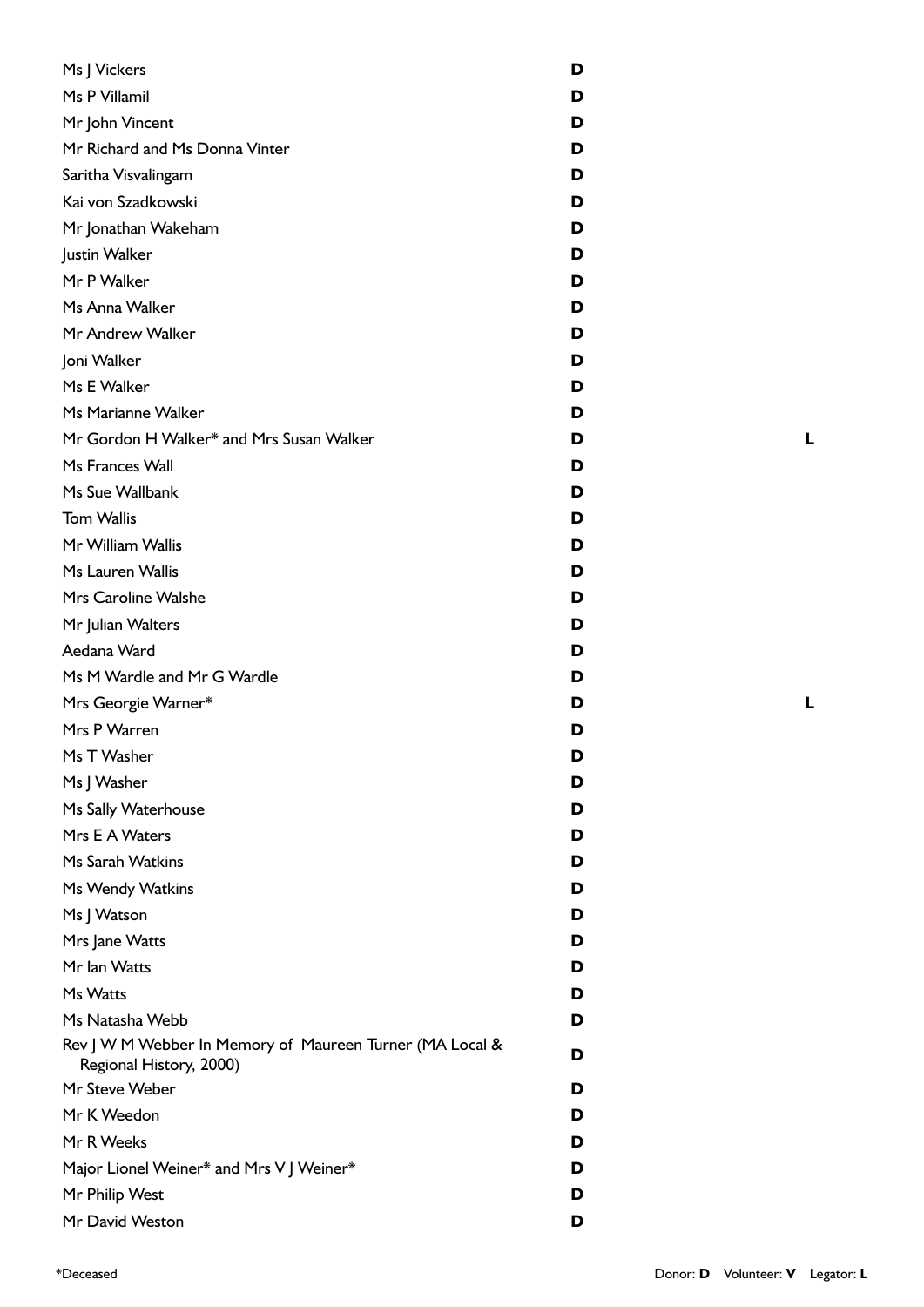| Mr Lawrence Weston                                   |   | ۷ |
|------------------------------------------------------|---|---|
| Ms Freya White                                       | D |   |
| Ms K White                                           | D |   |
| Ms Amanda White, Simon, Nolan and Finley             | D |   |
| Mrs C E White*                                       | D |   |
| Mr Leslie Whiteford                                  | D |   |
| Miss Amelia Whitehouse                               | D |   |
| Ms Jo Whyte                                          | D |   |
| Ms Sandra Wiggins                                    | D |   |
| Mr Ed Wightman                                       | D |   |
| Dr Alistair Robert Wightman                          | D |   |
| Mr Ivor Wilde & Mrs Joanne Wilde (Ward), Law 1977    | D |   |
| Mr B H Wildman (In memory of Emeritus Prof John Fox) | D |   |
| Mr K Wilging                                         | D |   |
| Ms Margaret Wilkin                                   | D |   |
| Mrs K Wilkins                                        | D |   |
| Mr Steve Williams                                    | D |   |
| Ms Katrina Williams                                  | D |   |
| Ms Emily Williams                                    | D |   |
| Mr Williams                                          | D |   |
| Dr Richard Williams                                  | D |   |
| Ms Jane Willott                                      | D |   |
| Karen Wilson                                         | D |   |
| Mr Rich Wilson                                       | D |   |
| Mr Keith Wilson                                      | D |   |
| F Winfield                                           | D |   |
| Mrs Jennifer Wingham                                 |   | v |
| Ms B Winkler                                         | D |   |
| Ms Shannon Winslade                                  | D |   |
| Mr Mark Winsloe                                      | D |   |
| Mr Winwood                                           | D |   |
| Mr Michael Wisdom                                    | D |   |
| Ms Frances Wise                                      | D |   |
| Ms Eileen Wiseman                                    | D |   |
| Ms Claire Witham                                     | D |   |
| Elizabeth Wolley                                     | D |   |
| Mr Chris Wong                                        | D |   |
| Mr R Wonnacott                                       | D |   |
| Mr G Woodcock                                        | D |   |
| Ms Angie Wood-Dow                                    | D |   |
| Mr Keith Woolley                                     | D |   |
| Mr Paul Woolnough                                    | D |   |
| Ms Sarah Worley                                      | D |   |
| Mr Adam Wright                                       | D |   |
| Ms Alaina Wright                                     | D |   |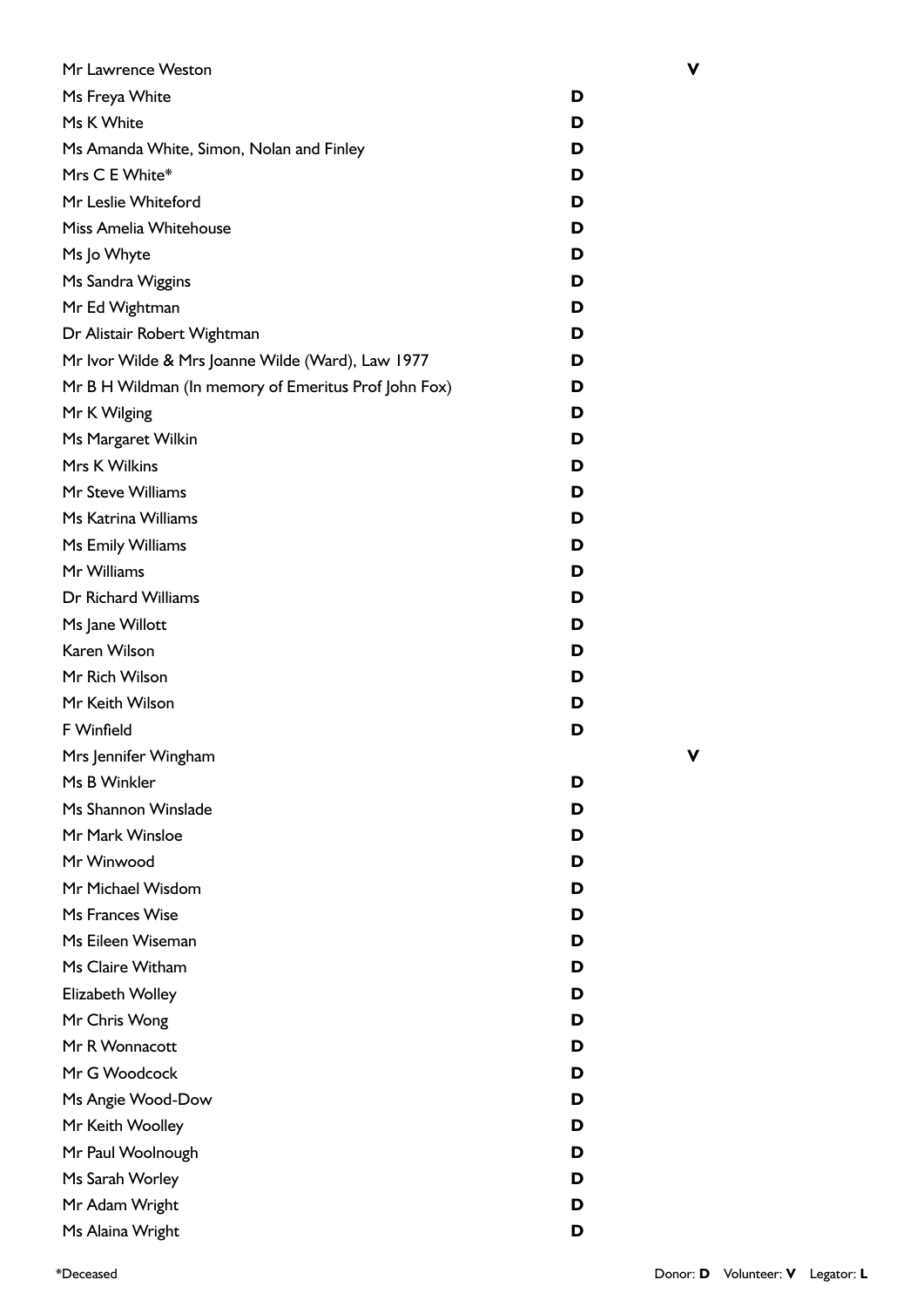| Mr Trevor Yang and Mrs Dominica Yang | D |
|--------------------------------------|---|
| Ms Yardley                           | D |
| Ms Victoria Yardley                  | D |
| Ms Erin Yau                          | D |
| Dr Chee Yeong                        | D |
| Yua Haw Yoe                          | D |
| Ms Jade York                         | D |
| Mr Peter Youings                     | D |
| Mr C Young                           | D |
| Dr S Yusof                           | D |
| Mr A Zall                            | D |
| Prof R Zamani                        | D |
| Dr S Zhong                           | D |
| Jens Zonneveld                       | D |

## STAFF AND FORMER STAFF

| Mr David Allen, OBE Hon LLD           | D |   |   |
|---------------------------------------|---|---|---|
| Mrs R E W Allen                       | D |   |   |
| Ms Charlotte Allen                    | D |   |   |
| Ms Erin Allgrove                      | D |   |   |
| Mr Victor Ambler                      | D |   | L |
| Professor Neil Armstrong              | D |   |   |
| Miss Anna Ashbridge                   |   | V |   |
| Miss O Atcheson                       | D |   |   |
| Mr Phil Attwell                       | D | v |   |
| Professor Trevor Bailey               | D |   |   |
| Dr Sarah Bailey                       |   | v |   |
| Dr Claire Baines                      | D |   |   |
| Dr Jonathan Ball                      | D |   |   |
| Miss Suzie Bannerman                  | D | v |   |
| Mr Daniel Barber                      | D |   |   |
| Professor Anne Barlow                 | D |   |   |
| Dr Stewart Barr                       |   | V |   |
| Ms Lauren Barr                        | D |   |   |
| Ms Barrow                             | D |   |   |
| Dr Catherine Bass (née Orbell)        | D |   |   |
| Mr Matthew Bate                       |   | v |   |
| Mr David Batty                        |   | v |   |
| Mrs Jacqueline E Beard                | D |   |   |
| Dr David Beard                        | D |   |   |
| Professor Stuart Bearhop              | D |   |   |
| Mrs Beth Beasant (née Reichwald)      | D |   |   |
| Ms Marea Bee                          | D |   |   |
| Baroness Benjamin, DBE, DL, Hon DLitt |   | v |   |
| Mrs Susanna Bennett                   | D |   |   |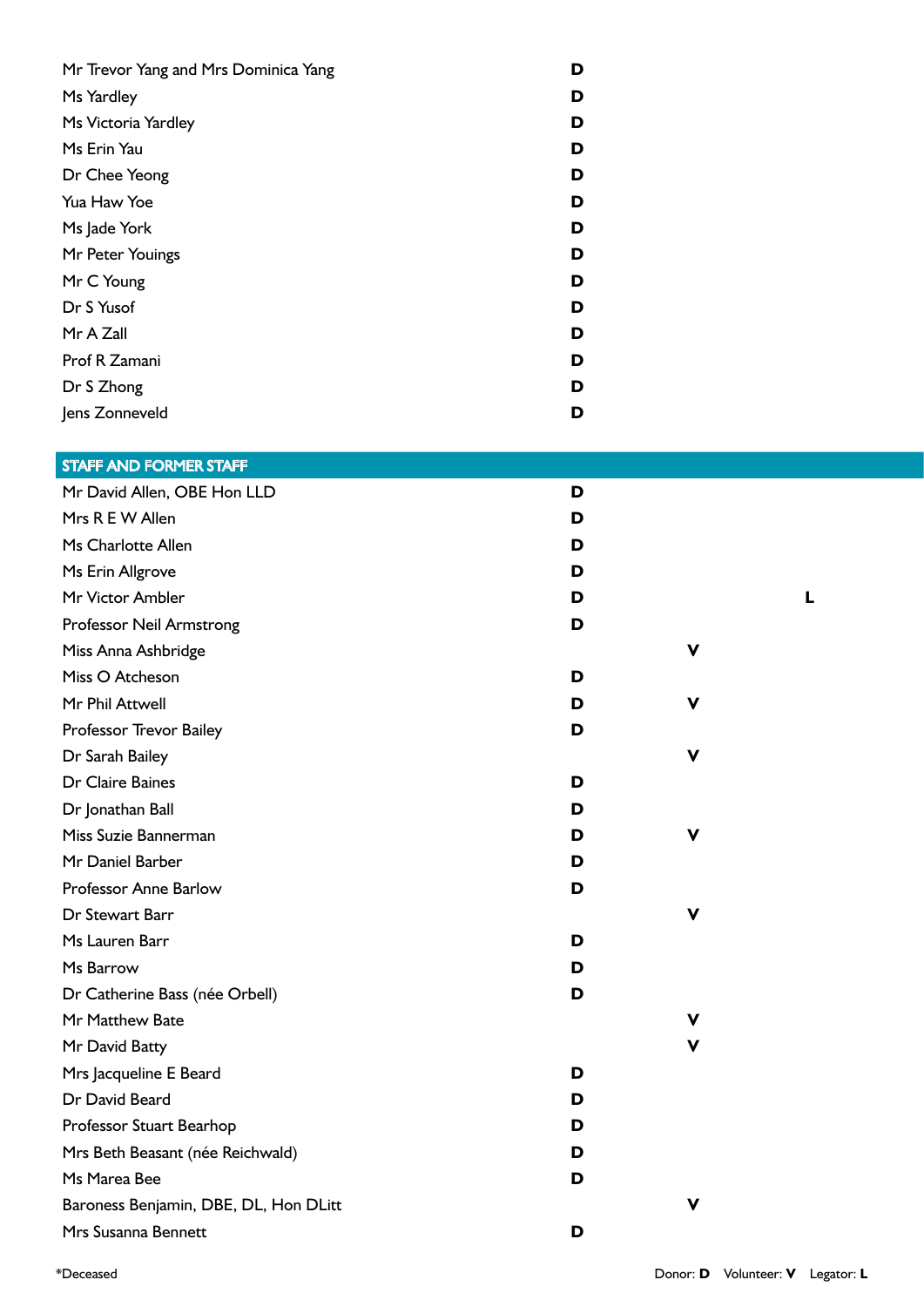| Professor John Bessant           | D |   |
|----------------------------------|---|---|
| Mrs Best                         | D |   |
| Dr Clive R Betts, PhD            |   | ۷ |
| Mr Christopher Bignell           |   | ۷ |
| Mrs Dawn Bird                    | D |   |
| Mr Paul Blackmore                |   | v |
| Professor Barbara Borg           | D |   |
| Miss Cari Bottois                |   | v |
| Mr Jack Boyle                    | D |   |
| Dr G Bradley-Smith               | D |   |
| Mr Brendell                      | D |   |
| Professor Nicky Britten          | D |   |
| Mrs Valerie Brookes              |   | v |
| Mrs Anna Bunt                    |   | v |
| <b>Professor David Butler</b>    | D |   |
| Dr F Caprotti                    | D |   |
| Mr T Carrington Smith            |   | ۷ |
| Mr John Cartridge                | D |   |
| Mr William Casely                |   | v |
| Ms Lizzie Caughey                | D |   |
| Mrs Jane Chafer                  | D |   |
| Mrs Stephanie Cherington-Rimmell | D |   |
| Mr Tom Church                    | D |   |
| Ms E Clark                       | D |   |
| Professor David Clarkson*        | D |   |
| Mr George Cockburn               | D |   |
| Roger Cockrell                   | D |   |
| Miss Jo Cole                     | D |   |
| Dr Bruce Coleman                 | D | v |
| Dr Morgane Colleau               |   | ۷ |
| Professor Paul Collier           |   | v |
| Mrs Margaret Coombe              | D |   |
| Mr Stephen Cooper                | D |   |
| <b>Miss Louise Cordice</b>       | D |   |
| Miss Lucy Corley                 | D |   |
| Miss Laura Cornick               |   | v |
| Miss Sophie Corrigan             | D |   |
| Mrs Gina Cox                     | D |   |
| Professor O H Creighton          |   | v |
| Ms Julia M Crockett              | D |   |
| Dr Shaun Curtis                  | D |   |
| Dr Robert Daniels                | D |   |
| Mr Matthew Davey                 |   | v |
| Ms Sumi David                    | D |   |
| Professor Grace Davie            | D |   |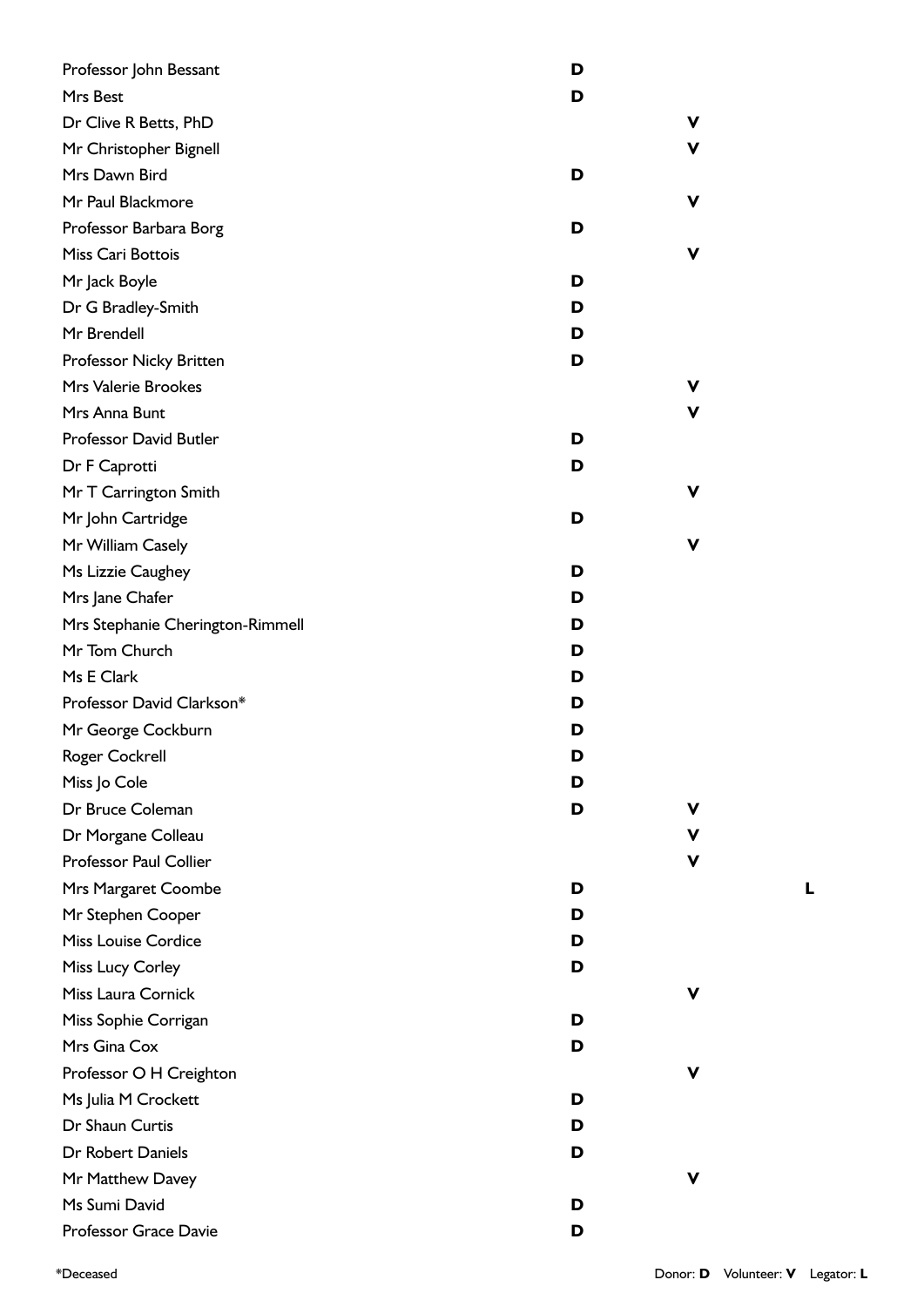| Mrs J Denning                                    | D |               |
|--------------------------------------------------|---|---------------|
| Dr Philip Doherty                                | D |               |
| Mr Andrew Douglas-Dunbar*                        | D |               |
| Mr Peter Drewett                                 |   | ۷             |
| Mr W John Dunford*                               | D |               |
| Mr Lee Durbin                                    | D | v             |
| Miss Emily Easman                                | D | v             |
| Dr Theodoros Economou                            | D |               |
| Mr Allan Edgcumbe                                | D |               |
| Professor Anoushiravan Ehteshami                 |   | V             |
| Miss Hannah Ellis Murdock                        |   | $\mathbf v$   |
| Mr James Eva                                     |   | v             |
| Mrs Angela Evans (née Arding)                    | D |               |
| Dr Edward Evans                                  | D |               |
| Ms Jess Evans                                    | D |               |
| Dr C Faunch                                      | D | ۷             |
| Mr Sean Fielding                                 | D |               |
| Mr Colin Fletcher                                | D | ۷             |
| Mr Richard Foord                                 | D |               |
| Dr Amy Foreman                                   | D | V             |
| Mr Jonathan Foster                               | D |               |
| Mr Tom Fowles                                    | D |               |
| Mr Stuart Franklin                               | D |               |
| lan Fussell                                      | D |               |
| Ms Gale                                          | D |               |
| Ms K Gallagher                                   |   | ۷             |
| Dr Hao Gao                                       |   | V             |
| Mrs Natalie Garrett                              |   | ۷             |
| Mr Steve Gibson                                  | D |               |
| Mrs E R Gill                                     |   | v             |
| Miss Anne Glyn-Jones*                            | D |               |
| Professor B Godley                               | D |               |
| Professor Mark Goodwin                           | D |               |
| Mrs Rachael Green                                | D |               |
| Miss J A Greenaway                               | D | v             |
| Ms A Greenway                                    | D |               |
| Dr Jérôme Grosclaude                             | D |               |
| Ms J Harding                                     | D |               |
| Alex Harding                                     | D |               |
| Mr Riccardo Harmes                               | D |               |
| Miss Jessica Harrington                          |   | v             |
| Mrs Emily Hasson-Chapman                         |   | v             |
| Mrs Julia Hastings                               | D |               |
| Mr Hastings                                      | D |               |
| Mr Sean Hawken and Ms Anna Verhamme              | D |               |
| Professor Ruth Hawker, OBE, Hon LLD<br>*Deceased | D | v<br>Donor: D |

**D** Volunteer: **V** Legator: **L**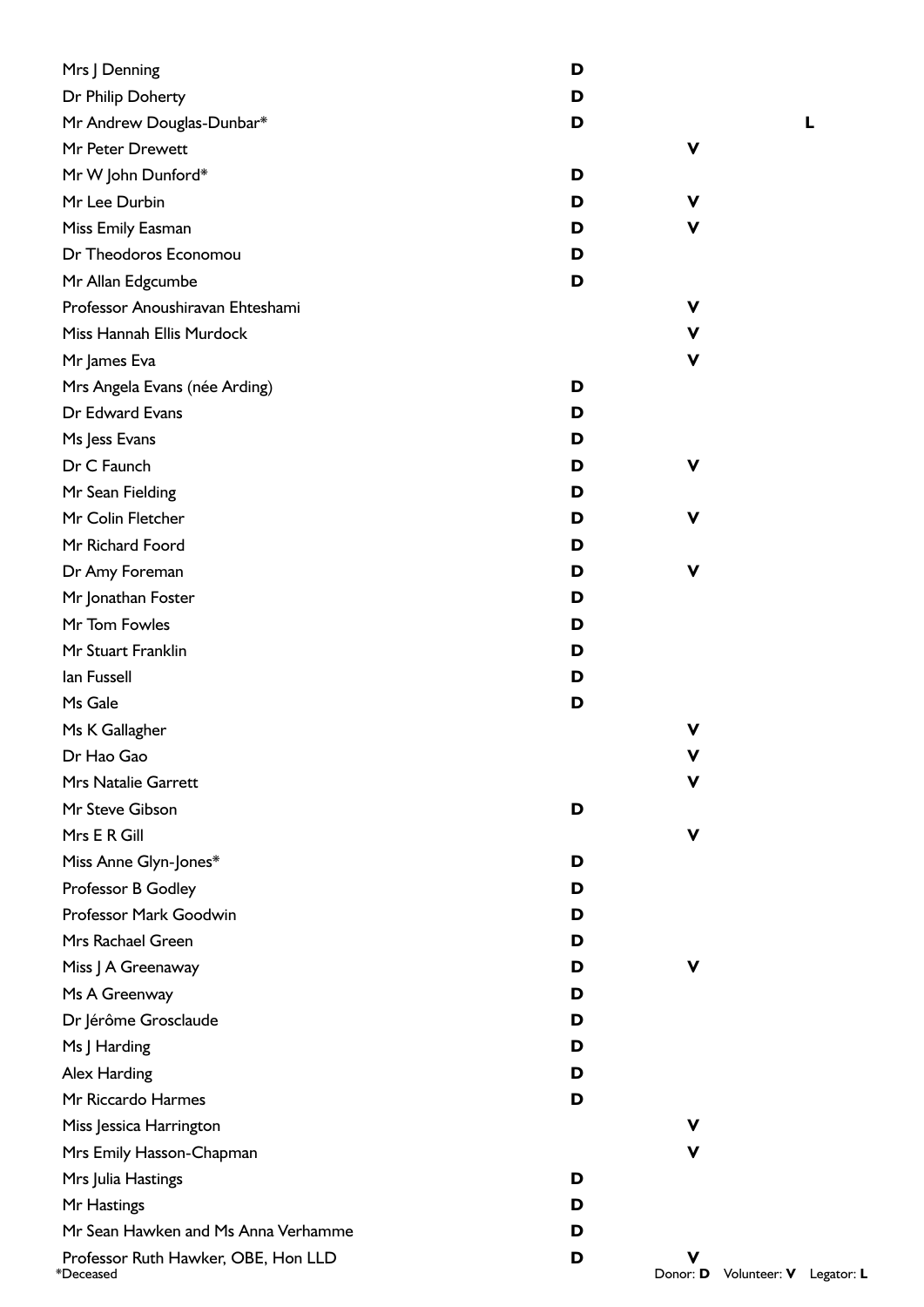| Dr Rachel Hayes                                           | D |             |  |
|-----------------------------------------------------------|---|-------------|--|
| Professor Hayman, FRS Hon DSc                             | D |             |  |
| Mr John Heal                                              | D |             |  |
| Ms Katherine Hellman                                      | D |             |  |
| Ms Lynn Henderson                                         |   | V           |  |
| Mrs Natalie Hewitt                                        |   | ۷           |  |
| Mrs Helen Hewson                                          | D |             |  |
| Mr Christopher Hibbs                                      | D | V           |  |
| Dr Robert Higham                                          |   | V           |  |
| Mr Hill                                                   | D |             |  |
| Mr Matthew Hilling                                        | D |             |  |
| Ms Susie Hills                                            | D |             |  |
| Mr Hirst                                                  | D |             |  |
| Miss Lauren Hitchman                                      | D |             |  |
| Dr Victoria Hobson                                        | D |             |  |
| Professor Christopher Holdsworth*                         | D |             |  |
| Dr Simon Honeyball                                        | D |             |  |
| Professor Alan Hooper                                     | D | v           |  |
| Dr Nicki Horseman                                         |   | V           |  |
| Ms Katherine Houghton                                     | D |             |  |
| Dr Keith Howe                                             | D |             |  |
| Mr M Howlett                                              | D |             |  |
| Mrs Rachel Hucker                                         | D |             |  |
| Mr Kevin Hughes                                           | D |             |  |
| Ms Hughes                                                 | D |             |  |
| Dr Colin Hunns                                            | D |             |  |
| Ms Jess Hurrell                                           | D |             |  |
| Ms Tania Hutt                                             | D |             |  |
| Ms Laura Ibarra Hempel                                    | D |             |  |
| Mr Shane Jackson                                          |   | V           |  |
| Ms R Jerrold                                              | D |             |  |
| Mr Dominic Jinks                                          |   | V           |  |
| Miss Rachel Jones                                         | D |             |  |
| Ms Hannah Jones                                           | D |             |  |
| Professor Roger James Peter Kain, CBE, FBA, BA, PhD, Dlit | D |             |  |
| Professor Janice Kay, CBE                                 | D |             |  |
| Mrs Melian Kearney (née Pappin)                           | D |             |  |
| Ms Becky Kilsby                                           | D | V           |  |
| Prof Malcolm Kirkup                                       | D |             |  |
| Dr Craig Knight                                           |   | $\mathbf v$ |  |
| Miss Anastasiia Kovalenko                                 |   | V           |  |
| Miss Sarah Lane                                           | D |             |  |
| Ms Lawrence                                               | D |             |  |
| Dr Louise Lawrence                                        | D |             |  |
| Professor Stephen Lea                                     | D |             |  |
|                                                           |   |             |  |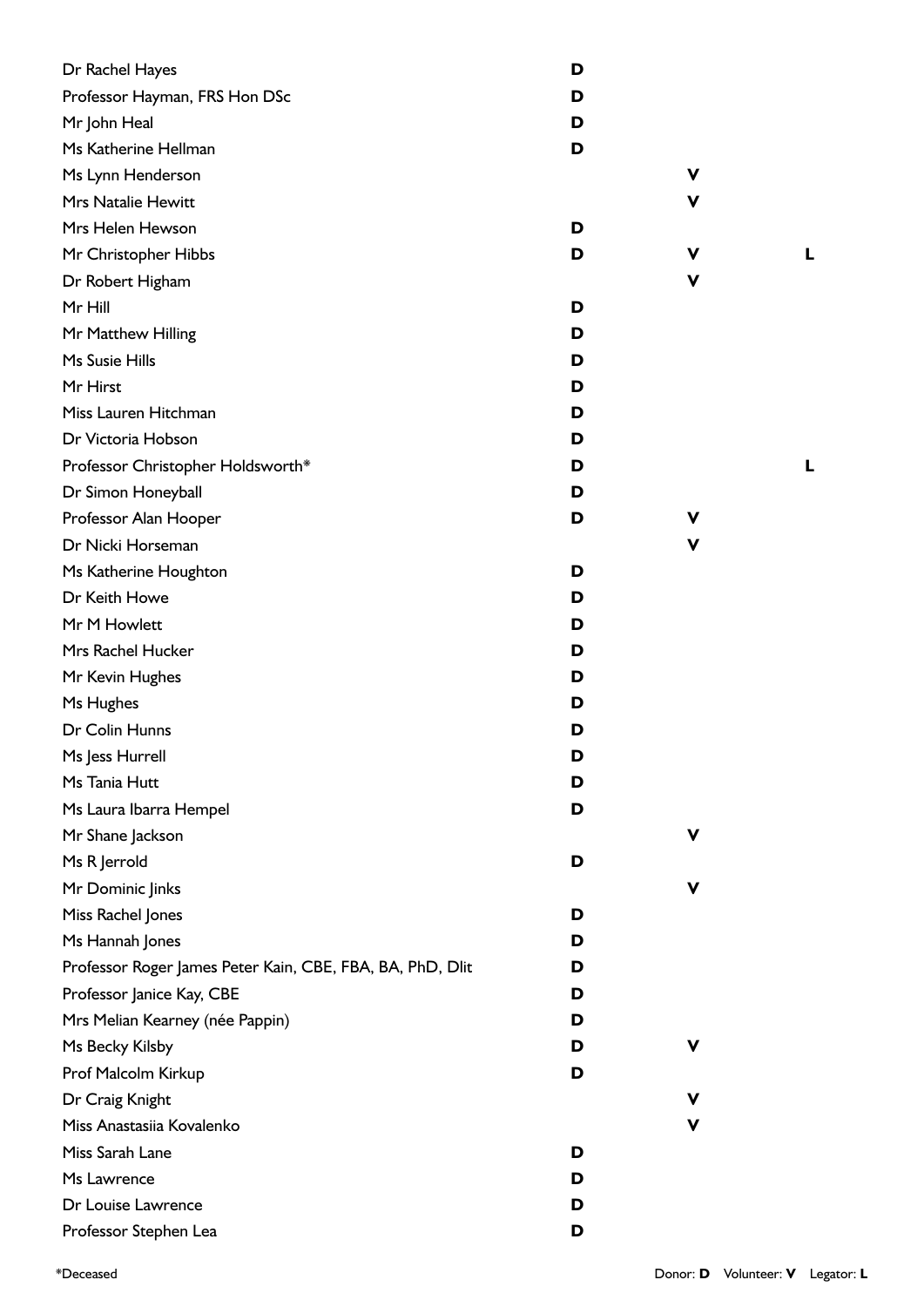| Dr Clive Lee Hon DEng                                   | D |             |  |
|---------------------------------------------------------|---|-------------|--|
| Dr Guy Leonard                                          |   | V           |  |
| Ms Ceri Lewis                                           | D |             |  |
| Ms Julie Lewis-Thompson                                 | D | V           |  |
| Dr Michael Leyshon                                      |   | V           |  |
| Mr Hugo Lomax                                           | D |             |  |
| Alex Longhurst                                          | D |             |  |
| Mr Alexander Louch                                      | D |             |  |
| Mr Russell William Luscombe                             | D |             |  |
| Dr James Lyons                                          |   | $\mathbf v$ |  |
| Mrs Louise Mackay                                       | D |             |  |
| Mr David MacLellan                                      | D |             |  |
| Mrs Rachael Magee                                       | D | V           |  |
| Dr Maher                                                | D |             |  |
| Ms B Maiguashca                                         | D |             |  |
| Ms Mandrioli                                            | D |             |  |
| Dr Stephen Manning                                      | D | ۷           |  |
| Miss Charlotte Mardon                                   | D | V           |  |
| Ms Jacqui Marshall                                      | D |             |  |
| Mr Benjamin May                                         |   | V           |  |
| Ms Emma McFadyen                                        |   | V           |  |
| Mr John McKeown                                         | D | V           |  |
| Mr Mitchell                                             | D |             |  |
| Mrs Jennifer Dick (née Moberly)                         | D |             |  |
| Dr Karen Moore (née Weaver)                             | D |             |  |
| Ms J Morgane                                            | D |             |  |
| Dr G Morris                                             | D | V           |  |
| Mr Christian Mossmann                                   | D |             |  |
| Ms M Myer                                               | D |             |  |
| Mr Martin Myhill and Professor Debra Myhill (née Smith) | D | V           |  |
| Lord Myners of Truro, CBE, Hon LLD                      | D |             |  |
| Dr Sarah Nelms                                          | D |             |  |
| <b>General Sir Paul</b>                                 | D |             |  |
| Ms K Nicholls                                           | D |             |  |
| Mrs Helen Nicholson                                     | D | v           |  |
| Ms Tess Nixon                                           | D | v           |  |
| Mr Ben Norman                                           | D |             |  |
| Mrs Catherine North                                     |   | ۷           |  |
| Ms Sue Odell                                            | D |             |  |
| Miss Kayleigh Ojaim                                     | D | ۷           |  |
| <b>Emeritus Professor Nicholas Orme</b>                 | D |             |  |
| Mr Neville Osrin                                        | D | v           |  |
| Prof Alan Outram                                        | D |             |  |
| Professor Mark Overton                                  | D |             |  |
| Mr Michael Owen                                         |   | V           |  |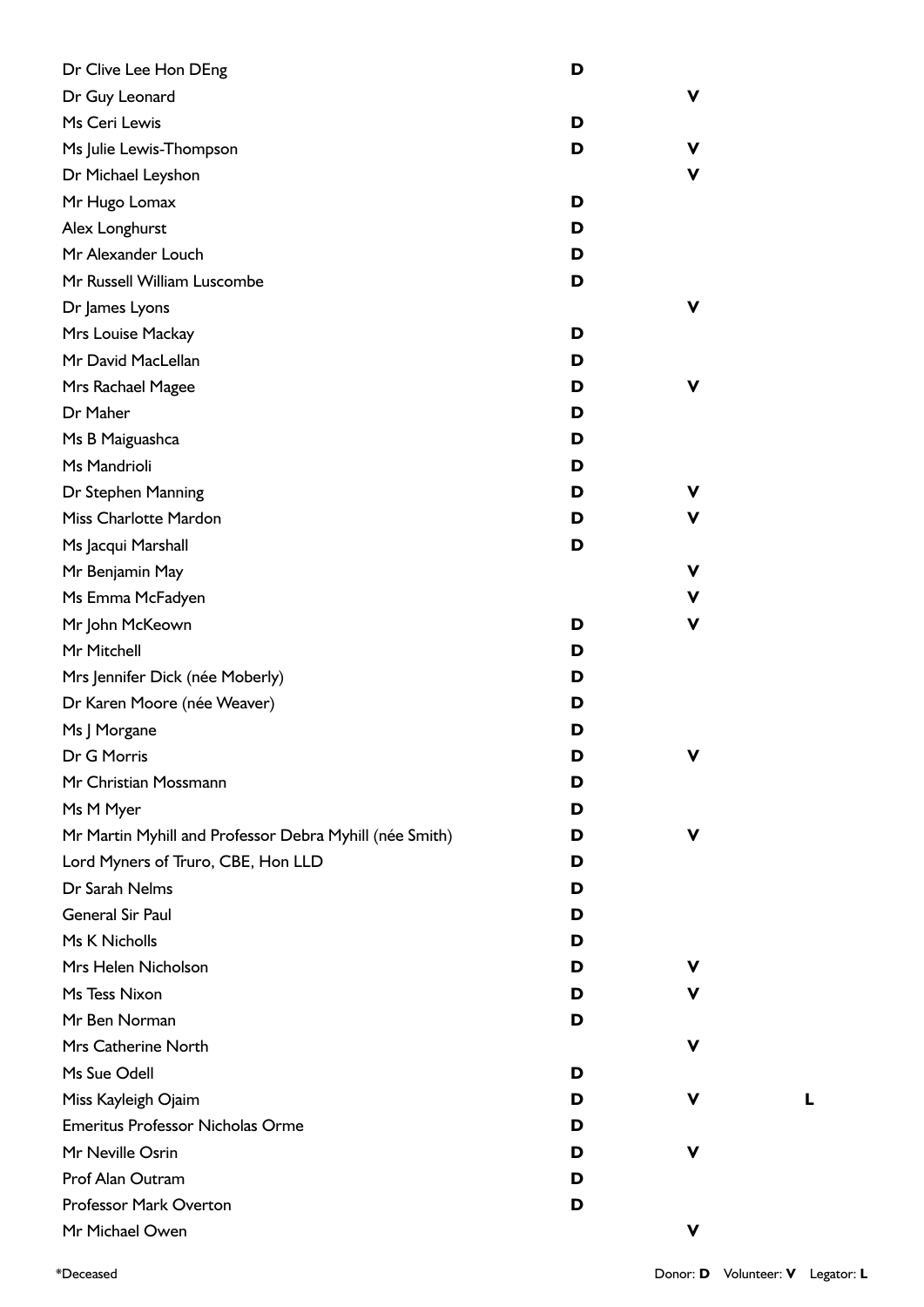| Mrs F Pac-Soo                    | D |   |
|----------------------------------|---|---|
| Ms R Pardee                      | D |   |
| Mr Michael Paterson              |   |   |
| Ms X Pattison                    | D |   |
| Ms Clare Pearce                  | D |   |
| Mrs Linda Peka                   | D |   |
| Professor Sir Denis Pereira Gray | D |   |
| Ms Holly J Peterson              | D |   |
| Miss Hannah Petrie               |   | v |
| Mrs Ashley Petrons               |   | v |
| Mr Michael Pinn                  | D |   |
| Mr Robert Plastow                | D |   |
| Mr Alan Pope                     | D |   |
| Mr Ian Powell Hon LLd            | D | v |
| Mr Richard Powell                |   | v |
| <b>Miss Rachel Powell</b>        | D | v |
| Mrs Barbara Powell               | D |   |
| Dr Thomas Powell                 | D |   |
| Ms R Pratchett                   | D |   |
| Mr Geoffrey Pringle              | D |   |
| Dr Mersedeh Proctor              | D |   |
| Sophia Pudney                    | D |   |
| Dr Richard Pulsford              |   | v |
| Professor Tim Quine              | D |   |
| Dr Mark Ramsdale                 | D |   |
| Ms Charlotte Raymont             | D |   |
| Miss Joanna Rees                 |   |   |
| Professor Janet Reibstein        | D |   |
| Ms L Reichwald                   | D |   |
| Ms J Ridsdale                    | D |   |
| Mr Mathew Robinson               | D | v |
| Mr Christopher Rootkin           | D |   |
| Miss Emma Royle                  | D |   |
| Ms Rutterford                    | D |   |
| Professor James Ryan             |   | v |
| Miss Miranda Sandy               |   | v |
| Ms Laura Sangha                  | D |   |
| Dr Noel E Sharkey, PhD           |   | v |
| Mr Trevor Sharp                  | D |   |
| Mr Robert Shearman               |   | v |
| Mr Will Shield                   | D |   |
| Ms Michele Shoebridge            | D |   |
| Mr Thomas Skitt                  | D | v |
| Ms Rachel Sloan                  | D | v |
| Professor Sir Steve Smith        | D |   |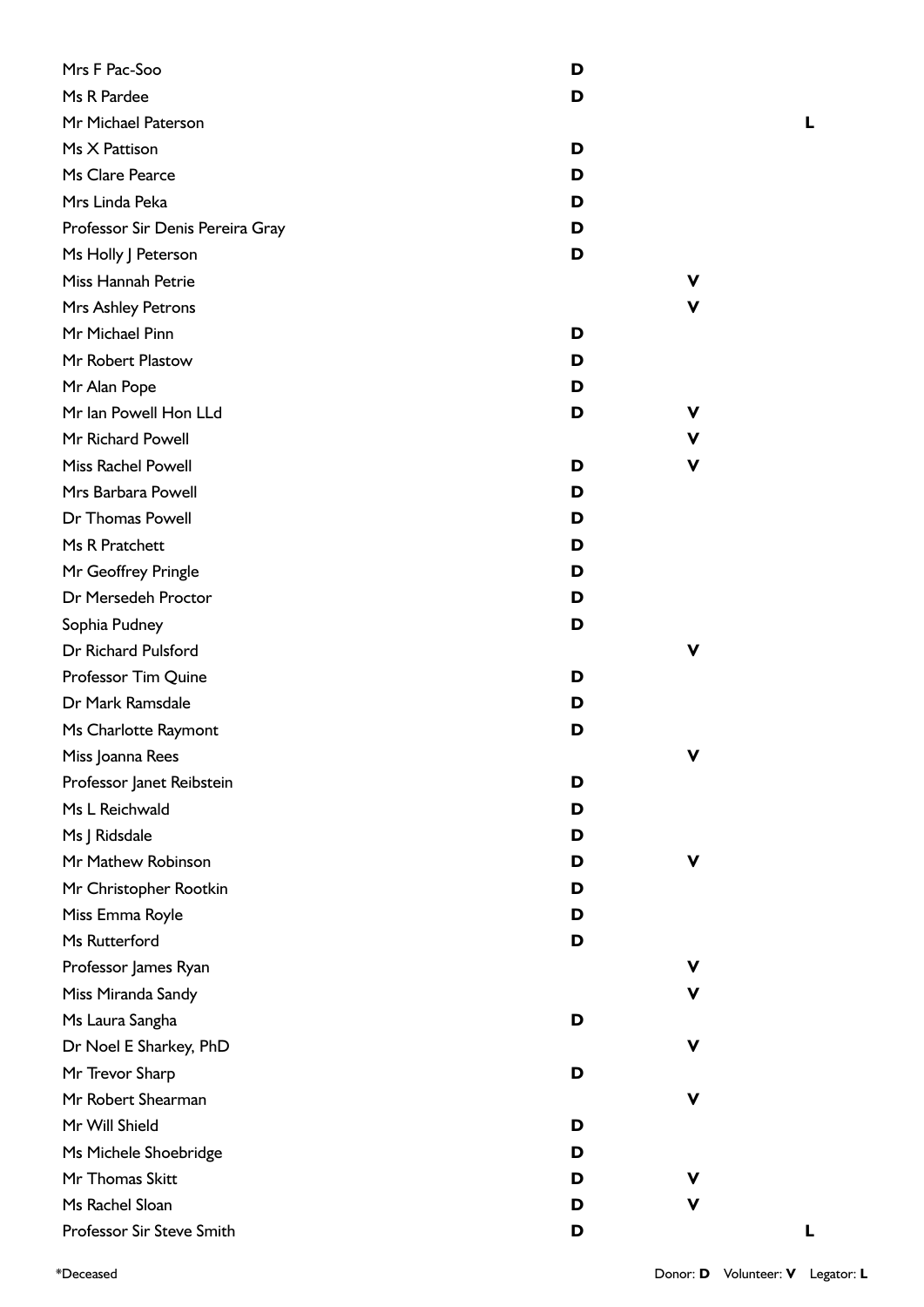| Dr James Smith                   |   | ۷ |
|----------------------------------|---|---|
| Mr J L B Smith                   | D |   |
| Miss Poppy Smith                 |   | v |
| Ms Megan Snell                   | D | ۷ |
| Dr J Snicker                     | D |   |
| Mrs Sarah Snow                   | D |   |
| Mr Chris Snow                    | D |   |
| Mrs Elodie Snowdon               | D |   |
| Ms Alison Sopp                   | D |   |
| Dr Timothy Starkey               |   | v |
| Mrs Evelyn Steer (née Wright)    | D |   |
| Mrs Elizabeth Stewart            | D |   |
| Miss Isobel Sticklee             | D |   |
| <b>Miss E Stokes</b>             | D |   |
| Miss Jennifer Stoneman           |   | v |
| Dr Sharon Strawbridge            |   | v |
| Mr Timothy Stubbings             | D |   |
| Dr Emma Styles                   | D |   |
| Ms N Swain                       | D |   |
| Miss Christine Sweetapple        |   | v |
| Dr Andrea Taylor (née Powell)    | D |   |
| Mr Matthew Taylor                | D |   |
| Mr Mustafa Tekman                | D |   |
| Julie Thacker                    | D |   |
| Professor Steve Thornton         | D |   |
| Professor Andrew Thorpe          | D |   |
| Dr Ruth Thurstan                 | D |   |
| Professor Stephen Tomlinson, CBE | D |   |
| Mr B Toulson                     |   | v |
| Mr Craig Townsend                |   | v |
| Mr Toye                          | D |   |
| Dr Garry Tregidga                |   | v |
| Miss Claire Turner               |   | v |
| Professor Catherine Turner       | D |   |
| Mrs Sarah Turner                 |   | v |
| Ms Sally Turner                  | D |   |
| Mr Simon Tyson                   | D | v |
| Miss Anne Van Geyzel*            | D |   |
| Mrs Katie Wade                   | D |   |
| Dr Catherine Walker              |   | v |
| Ms Frances Wall                  | D |   |
| Ms Helen Ward                    | D |   |
| Mr David Watson                  | D |   |
| Emeritus Professor John Webster* | D |   |
| Mrs Ann Weeks (née Blackmore)    | D |   |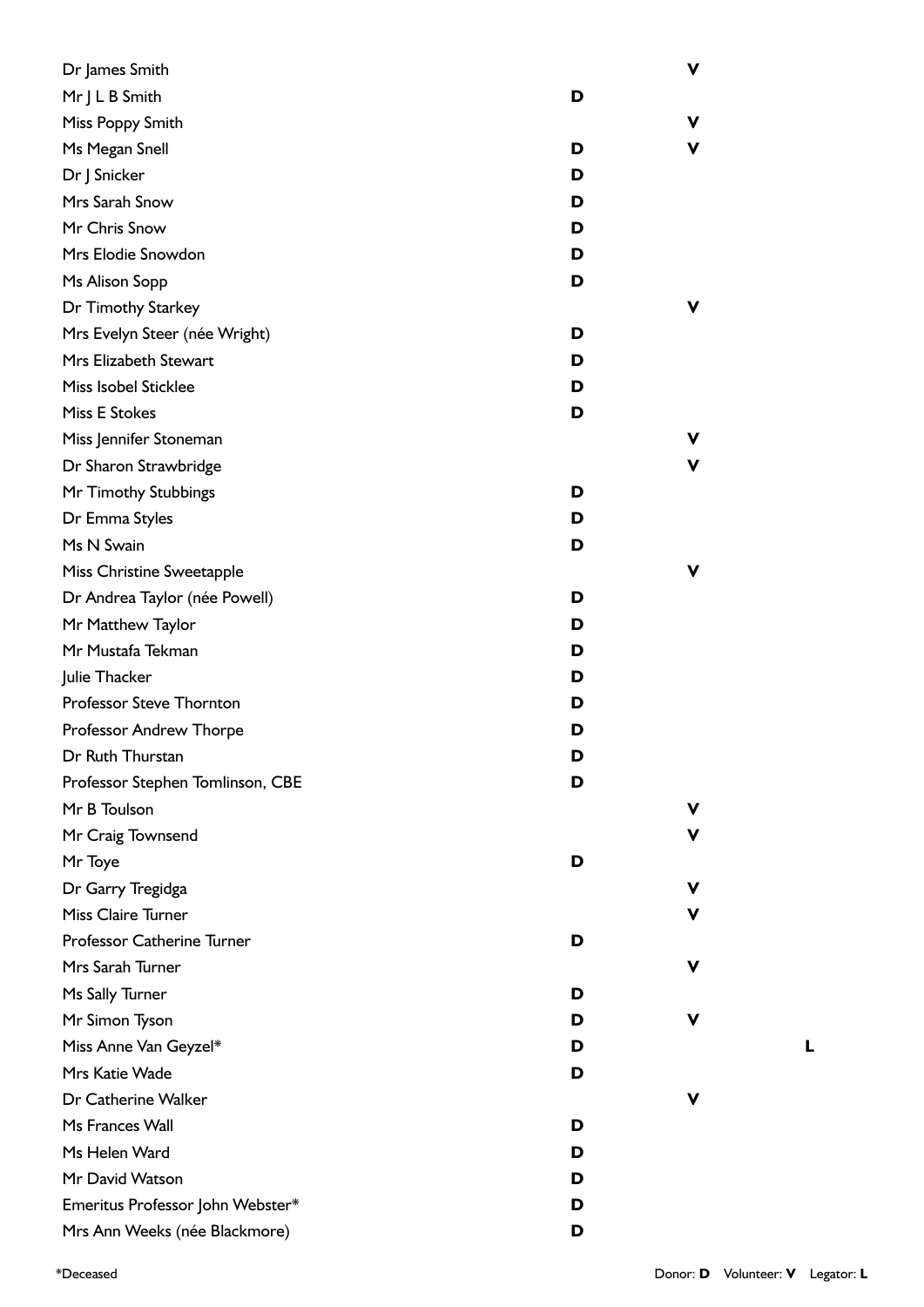| Mr S Westhead                  | D |             |
|--------------------------------|---|-------------|
| Mr Luke Weymouth               | D |             |
| Miss Samantha Whitehead        | D |             |
| Mr Oliver Whittle              |   | $\mathbf v$ |
| Miss Gemma Wiggins             |   | V           |
| Mr Geoffrey Williams           |   | V           |
| Mrs Lisa Williams (née Polson) | D | V           |
| Dr Craig Williams              |   | $\mathbf v$ |
| Mr M S Williams                | D |             |
| Professor T P Wiseman          | D |             |
| Mrs Catherine Wolfgang         | D | V           |
| Ms Lena Worwood                | D |             |
| Dr Caroline M Wragg, PhD       | D |             |
| Mr Simon Wright                | D |             |
| Mr Julian Wyatt                | D |             |
| Professor P G Young            | D |             |
| Prof R Zamani                  | D |             |
| Dr S Zhong                     | D |             |

| <b>TRUSTS, FOUNDATIONS, ORGANISATIONS AND COMPANIES</b> |   |   |  |
|---------------------------------------------------------|---|---|--|
| The A F Trust Company                                   | D |   |  |
| Aberkenfig Bowling Club                                 | D |   |  |
| Afren Plc                                               | D |   |  |
| The All Saints Educational Trust                        | D |   |  |
| Altus Strategies Plc                                    | D |   |  |
| Amazon UK Services Ltd                                  | D |   |  |
| American Asthma Foundation                              | D |   |  |
| Andromeda Capital                                       | D |   |  |
| <b>Anglo Operations Limited</b>                         | D |   |  |
| The Anson Charitable Trust                              | D |   |  |
| The Arcadia Fund                                        | D |   |  |
| Ariana Resources plc                                    | D | V |  |
| <b>AXA Research Fund</b>                                | D |   |  |
| Axion Leadership Limited                                | D |   |  |
| B.J. Sherriff                                           | D |   |  |
| <b>Babcock International Group</b>                      | D |   |  |
| <b>Bailey Publishing Associates Ltd</b>                 | D |   |  |
| <b>Bank Of America</b>                                  | D |   |  |
| The Bateman Family Charitable Trust                     | D |   |  |
| The B-CH 1971 Charitable Trust                          | D |   |  |
| <b>Bedell Trust Company Limited</b>                     | D |   |  |
| Berthold Leibinger Stiftung                             | D |   |  |
| Birmingham & District Chess League                      | D |   |  |
| The Bertie Black Foundation                             | D |   |  |
| The Blavatsky Trust                                     | D |   |  |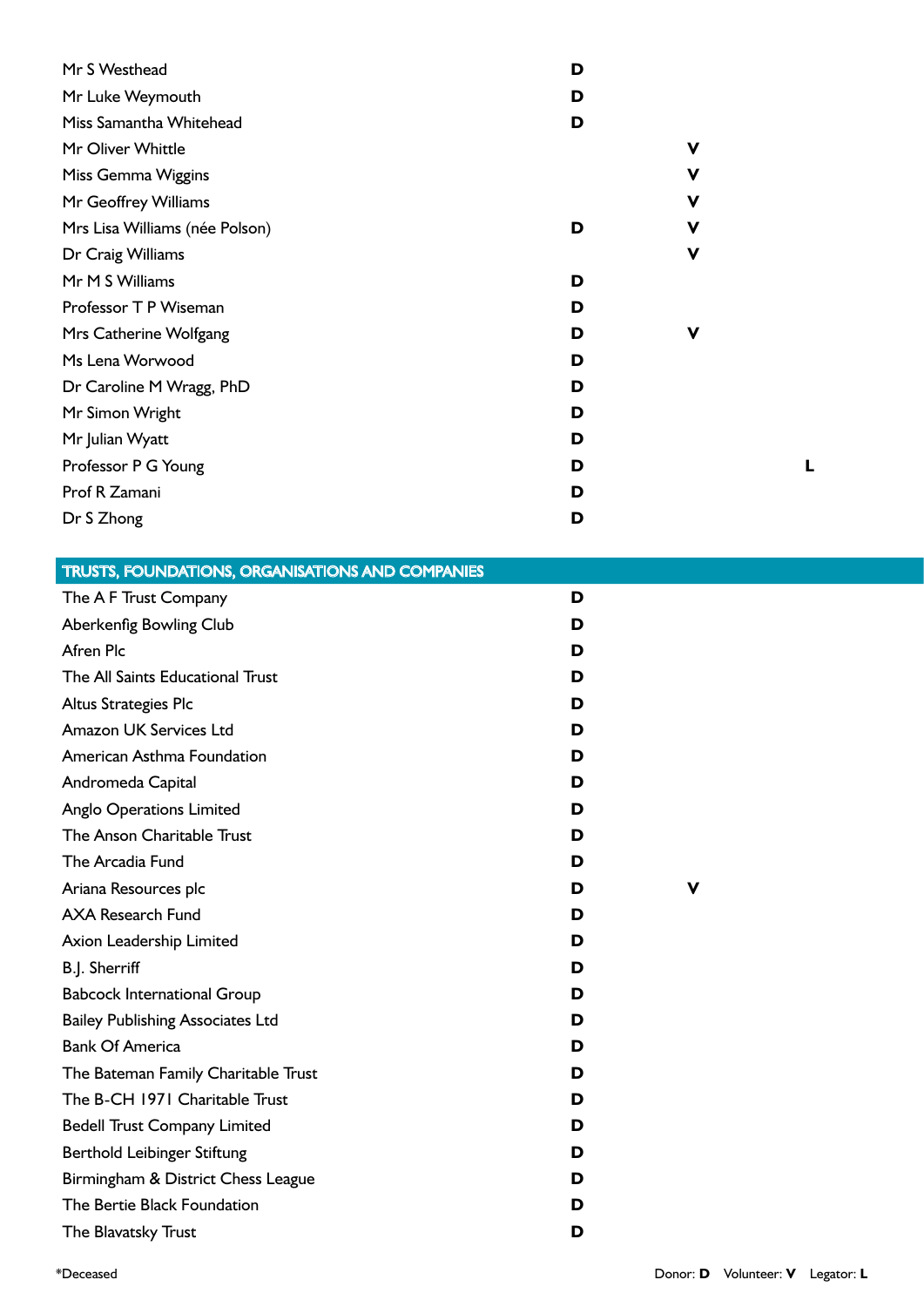| Bournemouth and Dorset South Beekeepers Association     | D |
|---------------------------------------------------------|---|
| <b>Bowel Cancer West</b>                                | D |
| <b>BRACE</b>                                            | D |
| The Bradley And Katherine Wickens Foundation            | D |
| The British Academy                                     | D |
| The British Beekeepers Association                      | D |
| <b>British Gypsum Ltd</b>                               | D |
| <b>British Scoliosis Research Foundation</b>            | D |
| British Society for Eighteenth Century Studies          | D |
| The Brownsword Charitable Foundation                    | D |
| <b>Camborne School of Mines Trust</b>                   | D |
| Capital Drilling Egypt (LLC)                            | D |
| Cartridges Law                                          | D |
| Centamin Plc                                            | D |
| Central Garages (Torbay) Ltd                            | D |
| Chapel & York HK Foundation                             | D |
| The Charles Wolfson Charitable Trust                    | D |
| The Chiang Ching-kuo Foundation                         | D |
| The Clearwater Charitiable Trust                        | D |
| Cleopatra Trust                                         | D |
| <b>Cleveland Potash Ltd</b>                             | D |
| Cobalt Trust (Stephen and Gitte Dawson)                 | D |
| Cool Earth                                              | D |
| Co-operative Group Limited                              | D |
| Cornwall Beekeepers Association (CBKA)                  | D |
| Cornwall Butterfly and Moth Society                     | D |
| <b>Cornwall Council</b>                                 | D |
| The Cornwall Heritage Trust                             | D |
| Cultoon TV                                              | D |
| The Daphne Jackson Trust                                | D |
| Dart Valley U3a                                         | D |
| The Dartington Hall Trust Retired Employees Association | D |
| David and Ruth Lewis Family Charitable Trust            | D |
| Dechert LLP                                             | D |
| Devon Beekeepers Association                            | D |
| Diabetes UK                                             | D |
| <b>DLA Piper</b>                                        | D |
| <b>Dorset County Beekeepers Association</b>             | D |
| The Dorus Trust                                         | D |
| The Dr and Mrs A Darlington Charitable Trust            | D |
| <b>DTP Group</b>                                        | D |
| Duchy Health Charity                                    | D |
| E S G Robinson Charitable Trust                         | D |
| Eagle One Limited                                       | D |
| The Early Metals Research Trust                         | D |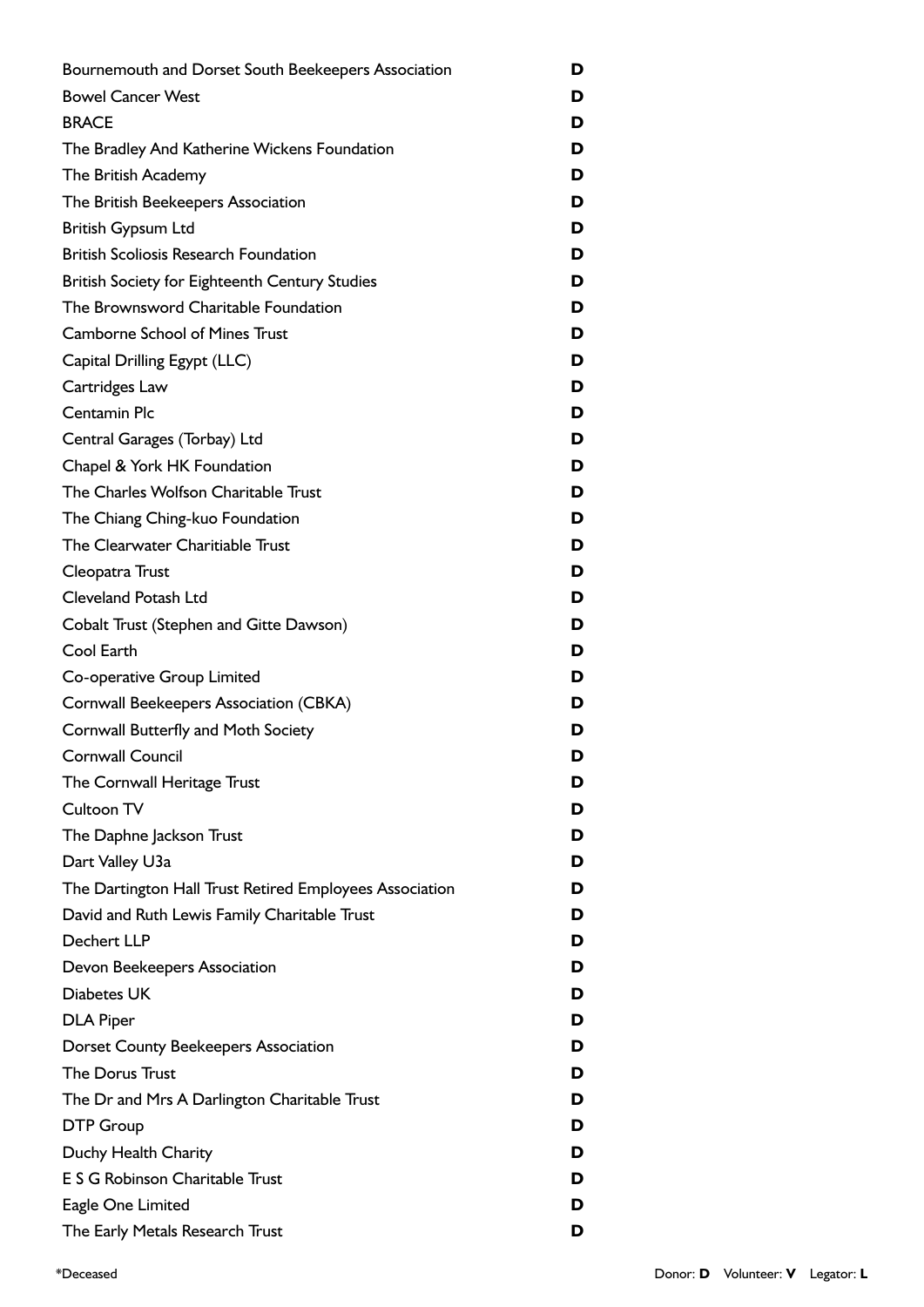| The Eden Trust                                    | D |  |
|---------------------------------------------------|---|--|
| The Education Endowment Foundation                | D |  |
| <b>Elsevier BV</b>                                | D |  |
| <b>Eltham Court Limited</b>                       | D |  |
| The English Speaking Union                        | D |  |
| The Ernest Kleinwort Charitable Trust             | D |  |
| The Esmee Fairbairn Foundation                    | D |  |
| Exeter 8-1                                        | D |  |
| <b>Exeter Debating Society</b>                    | D |  |
| The Exeter Forum                                  | D |  |
| <b>Exeter Rugby Club Limited</b>                  | D |  |
| <b>Exeter University Alumni Golf Society</b>      | D |  |
| <b>Exeter University Club</b>                     | D |  |
| <b>Exeter West Lions Club</b>                     | D |  |
| EY (Ernst & Young)                                | D |  |
| The Falcon Trust                                  | D |  |
| <b>Felix Family Foundation</b>                    | D |  |
| <b>Fondation Salvia</b>                           | D |  |
| <b>FORCE</b>                                      | D |  |
| Fourth Element Ltd                                | D |  |
| Franco-British Lawyers Society                    | D |  |
| Fundacao Bial                                     | D |  |
| <b>G M Newton Charitable Trust</b>                | D |  |
| G Potton & Sons Ltd                               | D |  |
| G. Brown Associates Ltd                           | D |  |
| Gaia Charity                                      | D |  |
| Galileo Foundation                                | D |  |
| The Garfield Weston Foundation                    | D |  |
| The Garnett Charitable Trust                      |   |  |
| <b>GeoScience Limited</b>                         | D |  |
| The Gerald Palmer Eling Trust                     | D |  |
| The Dennis and Mireille Gillings Foundation       | D |  |
| Google                                            | D |  |
| Google Ireland limited                            | D |  |
| Gordon E and Betty I Moore Foundation             | D |  |
| <b>Grant Thornton Charitable Foundation</b>       | D |  |
| The Halpin Trust                                  | D |  |
| The Hamish Trust                                  | D |  |
| The Headley Trust                                 | D |  |
| <b>The Hellenic Centre</b>                        | D |  |
| The Leona M and Harry B Helmsley Charitable Trust | D |  |
| Hereditary Spastic Paraplegia Support Group       | D |  |
| The Heritage Lottery Fund                         | D |  |
| Hospiscare                                        | D |  |
| The Hospital Saturday Fund                        | D |  |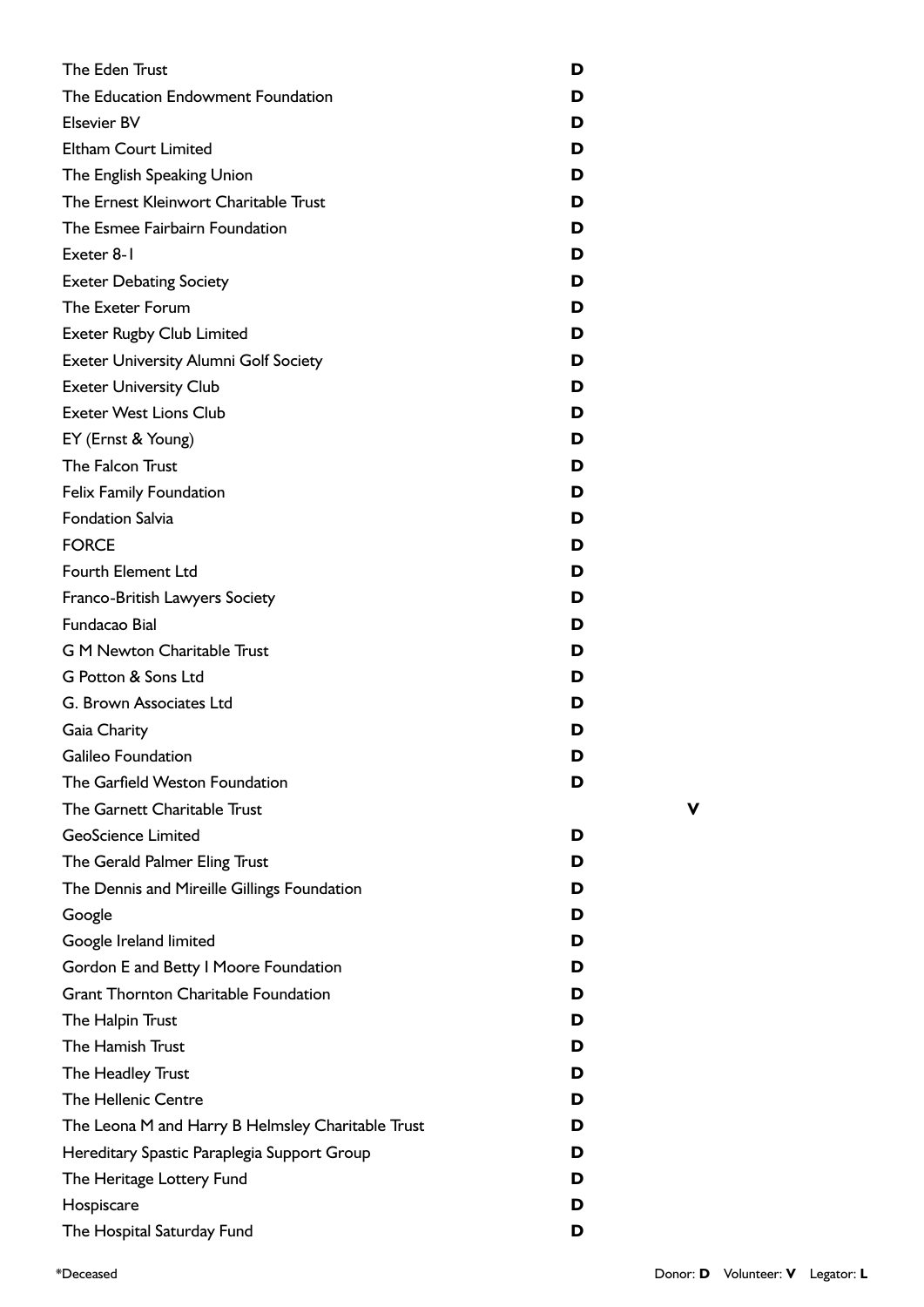| <b>Hub Foundation</b>                                     | D |
|-----------------------------------------------------------|---|
| The Ibrahim Ahmed Foundation                              | D |
| International Human Frontier Science Program Organisation | D |
| Ipplepen Local History Group                              | D |
| J P Moulton Charitable Foundation                         | D |
| James S. McDonnell Foundation                             | D |
| The James Tudor Foundation                                | D |
| The James Wentworth Stanley Memorial Fund                 | D |
| John Mills Limited                                        | D |
| The John Oldacre Foundation                               | D |
| Kingskerswell and Ipplepen Healthcare Team                | D |
| The Kirby Laing Foundation                                | D |
| Knowle and Dorridge Lions Club                            | D |
| Kurdish Regional Government                               | D |
| Lamb Inn Skittle League                                   | D |
| The Lawrence Charitable Trust                             | D |
| Lenny and Elizabeth Gibson Donor Advised Fund             | D |
| Leonardo DiCaprio Foundation, The                         | D |
| <b>Lightfoot Solutions</b>                                | D |
| LimeTree Capital Partners Holdings                        | D |
| Lloyd's                                                   | D |
| <b>Lloyds Banking Group</b>                               | D |
| The Lodge of St Lawrence                                  | D |
| The Lovering Charitable Trust                             | D |
| Luto Research Ltd                                         | D |
| Lyford Cay Foundation                                     | D |
| M&M Investment Company PLC                                | D |
| Marc Fitch Fund                                           | D |
| The Marjorie and Geoffrey Jones Charitable Trust          | D |
| The Mary Kinross Charitable Trust                         | D |
| The McPin Foundation                                      | D |
| Ménière's Society                                         | D |
| The Met Office                                            | D |
| Michael   Fox Foundation for Parkinson's Research         | D |
| Michelmores                                               | D |
| Microsoft Corporation                                     | D |
| Moor Instruments                                          | D |
| Museum of the Bible                                       | D |
| The National Bureau of Asian Research                     | D |
| National Health Service Retirement Fellowship             | D |
| The National Lottery Community Fund                       | D |
| <b>National Trust</b>                                     | D |
| <b>Nebulus Trust</b>                                      | D |
| The Netherexe Church                                      | D |
| New Forest Beekeepers association                         | D |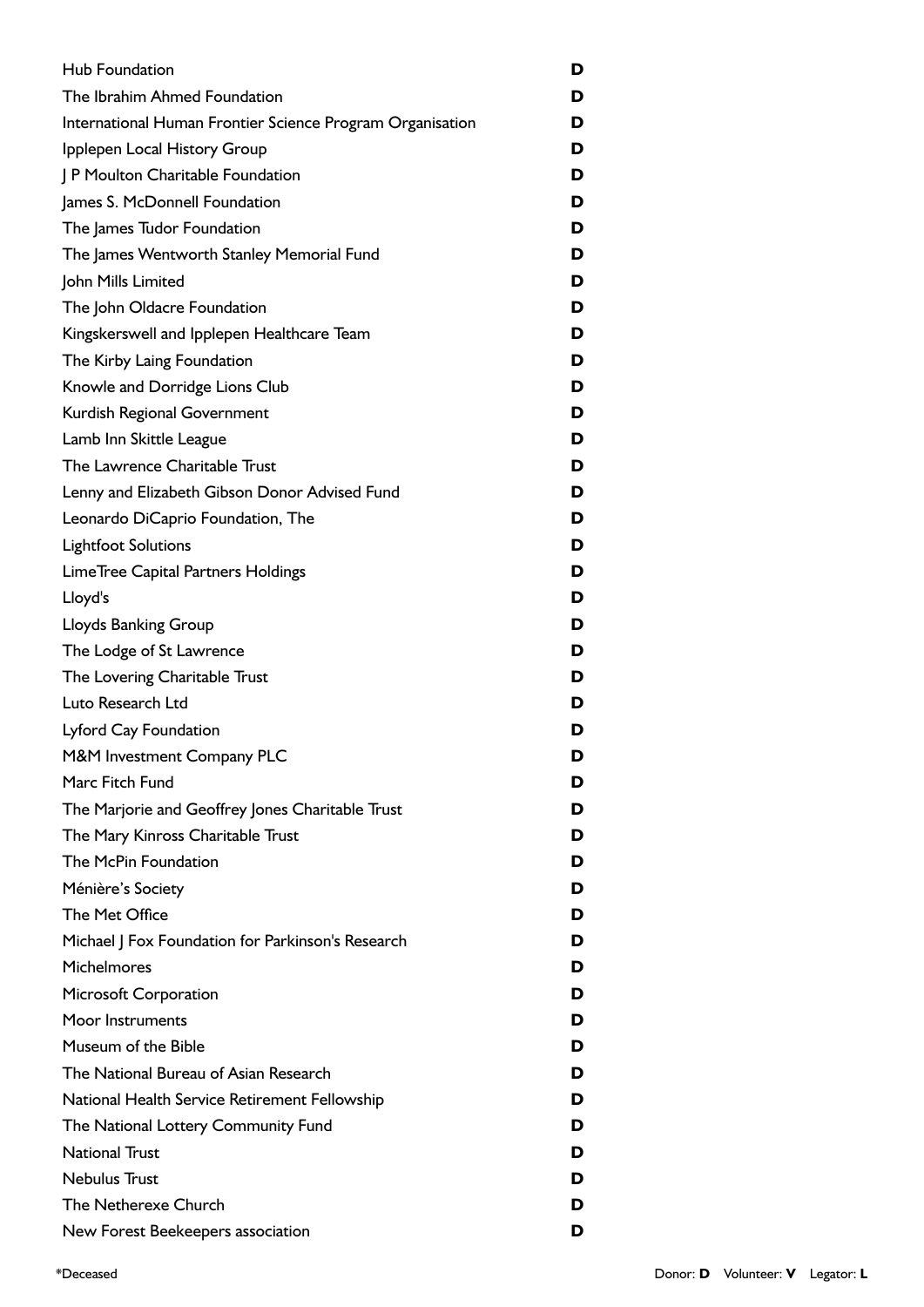| Nomura International Plc                         | D |  |
|--------------------------------------------------|---|--|
| <b>NORCHI Charitable Fund</b>                    | D |  |
| The Norman Family Charitable Trust               | D |  |
| North Devon Archaeological Society               | D |  |
| Northcott Devon Medical Foundation               | D |  |
| Nutricia Research Foundation                     | D |  |
| Oak Philanthropy (UK) Limited                    | D |  |
| One Earth                                        | D |  |
| Open Society Foundation                          | D |  |
| Oxygen House Limited                             | D |  |
| The Patron's Fund                                | D |  |
| The Paul Lock Memorial Fund                      | D |  |
| Pearson Charitable Giving                        | D |  |
| <b>Pelham Court Music Foundation</b>             | D |  |
| Pendennis Ltd                                    | D |  |
| Peninsula Medical Foundation                     | D |  |
| Peter Cohen Charitable Trust                     | D |  |
| Peter Sowerby Foundation                         | D |  |
| Place2be                                         | D |  |
| Polymetal International plc                      | D |  |
| Professional Negligence Bar Association          | D |  |
| Quintiles Transnational Corporation              | D |  |
| Richard W. Gegg & Sons Funeral Directors         | D |  |
| The Rishi Thobhani Equal Value Foundation        | D |  |
| Ronald Duncan Literary Foundation                | D |  |
| The Rotary Club of Exe Valley                    | D |  |
| The Rowing Foundation                            | D |  |
| The Royal Horticultural Society                  | D |  |
| The Royal Horticultural Society Garden Rosemoor  | D |  |
| The Royal Society                                | D |  |
| Royal Society for the Protection of Birds (RSPB) | D |  |
| <b>RSM Tenon</b>                                 | D |  |
| <b>Ruskin Mill Trust</b>                         | D |  |
| Santander Universities UK                        | D |  |
| Save Our Seas Foundation                         | D |  |
| The Schroder Foundation                          | D |  |
| Seafarers UK                                     | D |  |
| <b>Simons Foundation</b>                         | D |  |
| Slaughter & May LLP                              | D |  |
| The Snowdon Trust                                | D |  |
| Somerset Beekeepers' Association                 | D |  |
| The Southdown Trust                              | D |  |
| Spalding Associates (Environmental) Limited      | D |  |
| Sport England                                    | D |  |
|                                                  | D |  |
| Springbok Drilling Ltd                           |   |  |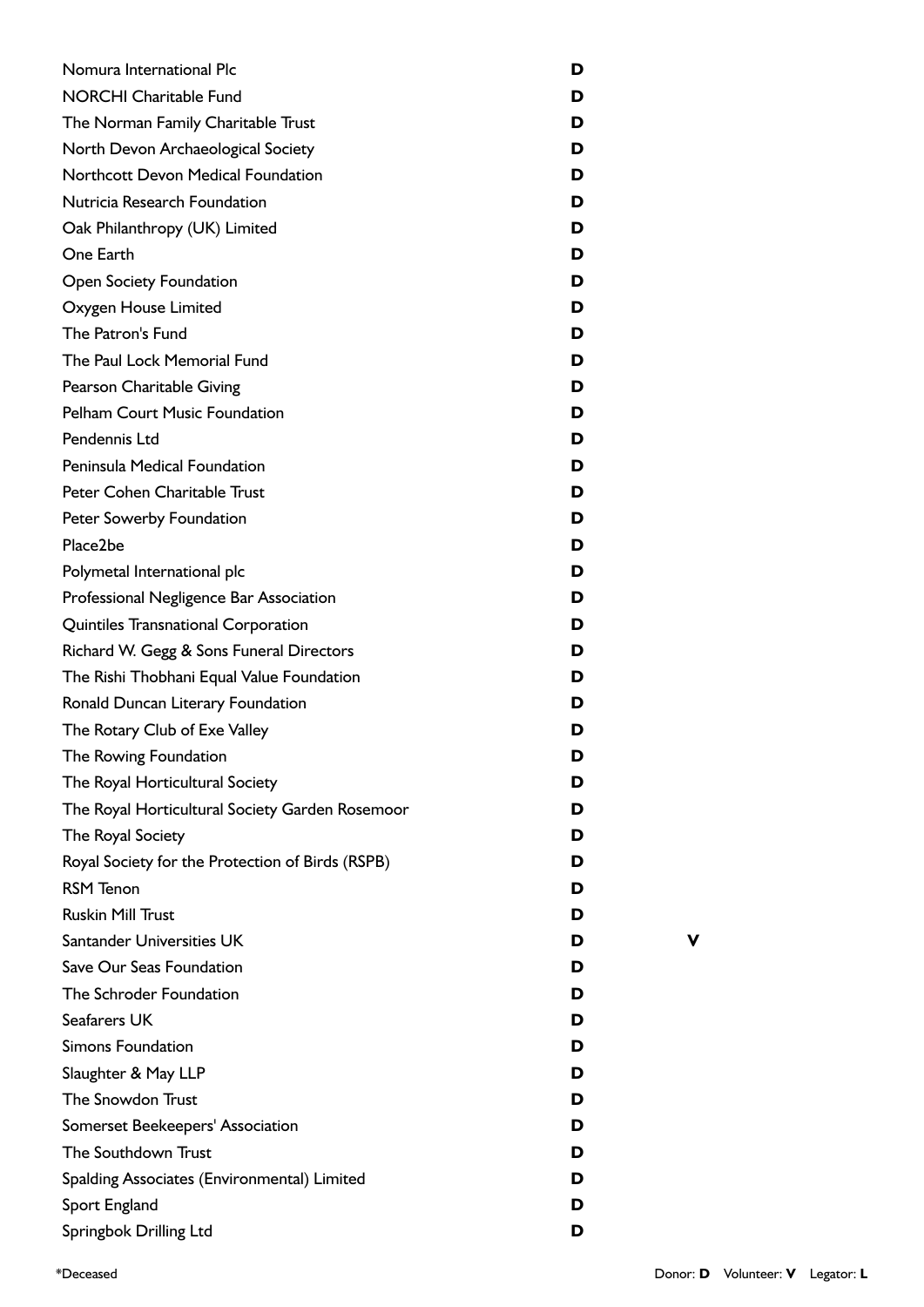| St George's Hill Golf Club                                       | D |
|------------------------------------------------------------------|---|
| <b>St Luke's Exeter Club</b>                                     | D |
| <b>State Street Foundation</b>                                   | D |
| The Strachey Trust                                               | D |
| StreamSets Inc                                                   | D |
| <b>The Sutton Trust</b>                                          | D |
| Sydenham's Chorea Association                                    | D |
| Syngenta AG                                                      | D |
| Syon Abbey Trust                                                 | D |
| <b>Teign Valley History Group</b>                                | D |
| <b>Teignton Fayre Committee</b>                                  | D |
| <b>Tewkesbury Abbey Trust</b>                                    | D |
| The A. G. Leventis Foundation                                    | D |
| The Devonshire Association                                       | D |
| The Fishmongers' Company's Fisheries Charitable Trust            | D |
| The Gerda Henkel Foundation                                      | D |
| The Royal and Ancient Golf Club of St Andrews                    | D |
| The South West Counties Joint Consultative Committee<br>(SWCJCC) | D |
| The University of Cambridge                                      | D |
| The Third Age Trust                                              | D |
| The Thompson Educational Trust                                   | D |
| The Thompson Family Charitable Trust                             | D |
| <b>Thomson Reuters</b>                                           | D |
| Mrs Claire Hill on behalf of The Thornhill Charitable Trust      | D |
| <b>Totnes Museum Society</b>                                     | D |
| <b>Townsend House Medical Partnership</b>                        | D |
| <b>Transition Consulting Limited</b>                             | D |
| <b>Tsinghua University</b>                                       | D |
| <b>Tucker EMS Ltd</b>                                            | D |
| <b>UERSA - University of Exeter Retired Staff Association</b>    | D |
| The United Mitochondrial Disease Foundation                      | D |
| University of Sheffield                                          | D |
| <b>UoE US Foundation</b>                                         | D |
| <b>UPP Foundation</b>                                            | D |
| The Vandervell Foundation                                        | D |
| <b>Velux Stiftung</b>                                            | D |
| W Garfield Weston Foundation                                     | D |
| The Water Conservation Trust                                     | D |
| The Waterloo Foundation                                          | D |
| The Wates Family Enterprise Trust                                | D |
| The Wealden Iron Research Group                                  | D |
| Wellcome Sanger Institute                                        | D |
| The Wellcome Trust                                               | D |
| <b>West Cornwall Beekeepers Association</b>                      | D |